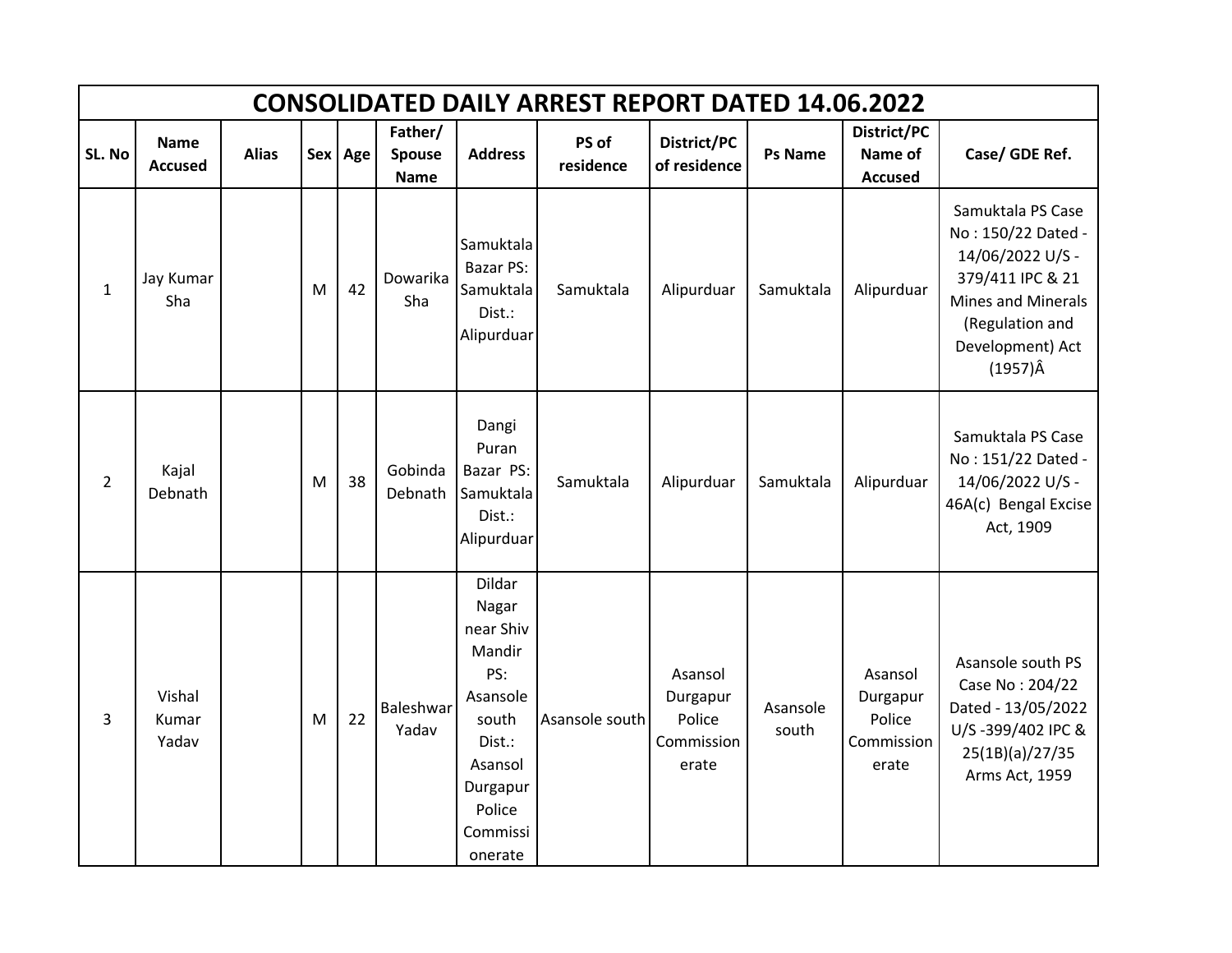| 4 | Insaf Sekh                    | M |    | Late Asgar<br>Sekh        | PS:<br>Barabani<br>Dist.:<br>Asansol<br>Durgapur<br>Police                                                                                                                           | Barabani | Asansol<br>Durgapur<br>Police<br>Commission<br>erate | Barabani | Asansol<br>Durgapur<br>Police<br>Commission<br>erate | Barabani PS Case No:<br>124/22 Dated -<br>12/06/2022 U/S -<br>379/411/413/414/12<br>0B IPC & 30(ii) Coal<br>Mines                 |
|---|-------------------------------|---|----|---------------------------|--------------------------------------------------------------------------------------------------------------------------------------------------------------------------------------|----------|------------------------------------------------------|----------|------------------------------------------------------|-----------------------------------------------------------------------------------------------------------------------------------|
|   |                               |   |    |                           | Commissi<br>onerate                                                                                                                                                                  |          |                                                      |          |                                                      | (Nationalisation) Act,<br>1973                                                                                                    |
| 5 | Dharmend<br>ra Kumar<br>Singh | M | 35 | Umesh<br>Prasad<br>SinghÂ | in the<br>jurisdictio<br>n of<br>Hirapur<br>PS. PS-<br>Hirapur<br>Dist-<br>Paschim<br>Bardhama<br>n PS:<br>Hirapur<br>Dist.:<br>Asansol<br>Durgapur<br>Police<br>Commissi<br>onerate | Hirapur  | Asansol<br>Durgapur<br>Police<br>Commission<br>erate | Hirapur  | Asansol<br>Durgapur<br>Police<br>Commission<br>erate | Hirapur PS Case No:<br>226/22 Dated -<br>14/06/2022 U/S -<br>498A/323/406/506/3<br>4 IPC & 3/4 Dowry<br>Prohibition Act,<br>1961Â |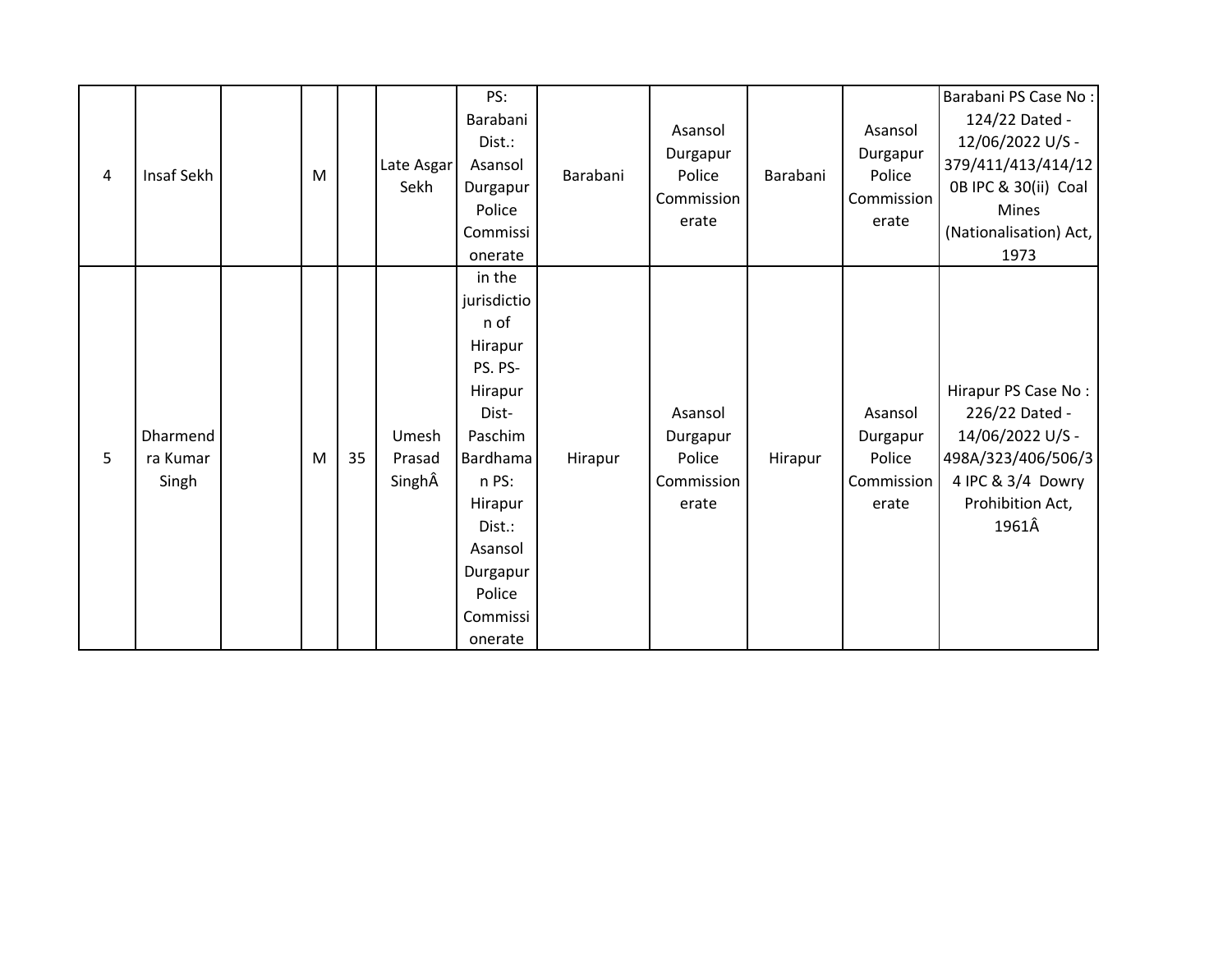| 6              | Payare<br>Mohan<br>Bhuiya | M | 20 | Umesh<br>Bhuiya                   | RATIBATI<br>40 NO<br><b>DHAAWR</b><br>A PS:<br>Jamuria<br>Dist.:<br>Asansol<br>Durgapur<br>Police<br>Commissi<br>onerate | Jamuria  | Asansol<br>Durgapur<br>Police<br>Commission<br>erate | Jamuria  | Asansol<br>Durgapur<br>Police<br>Commission<br>erate | Jamuria PS Case No:<br>494/21 Dated -<br>24/11/2021 U/S -302<br>IPC & 25/27 Arms<br>Act, 1959             |
|----------------|---------------------------|---|----|-----------------------------------|--------------------------------------------------------------------------------------------------------------------------|----------|------------------------------------------------------|----------|------------------------------------------------------|-----------------------------------------------------------------------------------------------------------|
| $\overline{7}$ | Debjit Paul               |   | 28 | Lt. Tapan<br>Kumar<br>Paul        | Gopalpur<br>Paschim<br>Para PS:<br>Kanksa<br>Dist.:<br>Asansol<br>Durgapur<br>Police<br>Commissi<br>onerate              | Kanksa   | Asansol<br>Durgapur<br>Police<br>Commission<br>erate | Kanksa   | Asansol<br>Durgapur<br>Police<br>erate               | Kanksa PS Case No:<br>207/22 Dated -<br>13/06/2022 U/S -<br>Commission 341/323/325/354/37<br>9/506/34 IPC |
| 8              | Afroz Khan                | M |    | Lt. Mosan<br>Khan @<br>Firoz Khan | PS:<br>Raniganj<br>Dist.:<br>Asansol<br>Durgapur<br>Police<br>Commissi<br>onerate                                        | Raniganj | Asansol<br>Durgapur<br>Police<br>Commission<br>erate | Raniganj | Asansol<br>Durgapur<br>Police<br>Commission<br>erate | Raniganj PS Case No:<br>335/22 Dated -<br>14/06/2022 U/S -<br>399/402 IPC                                 |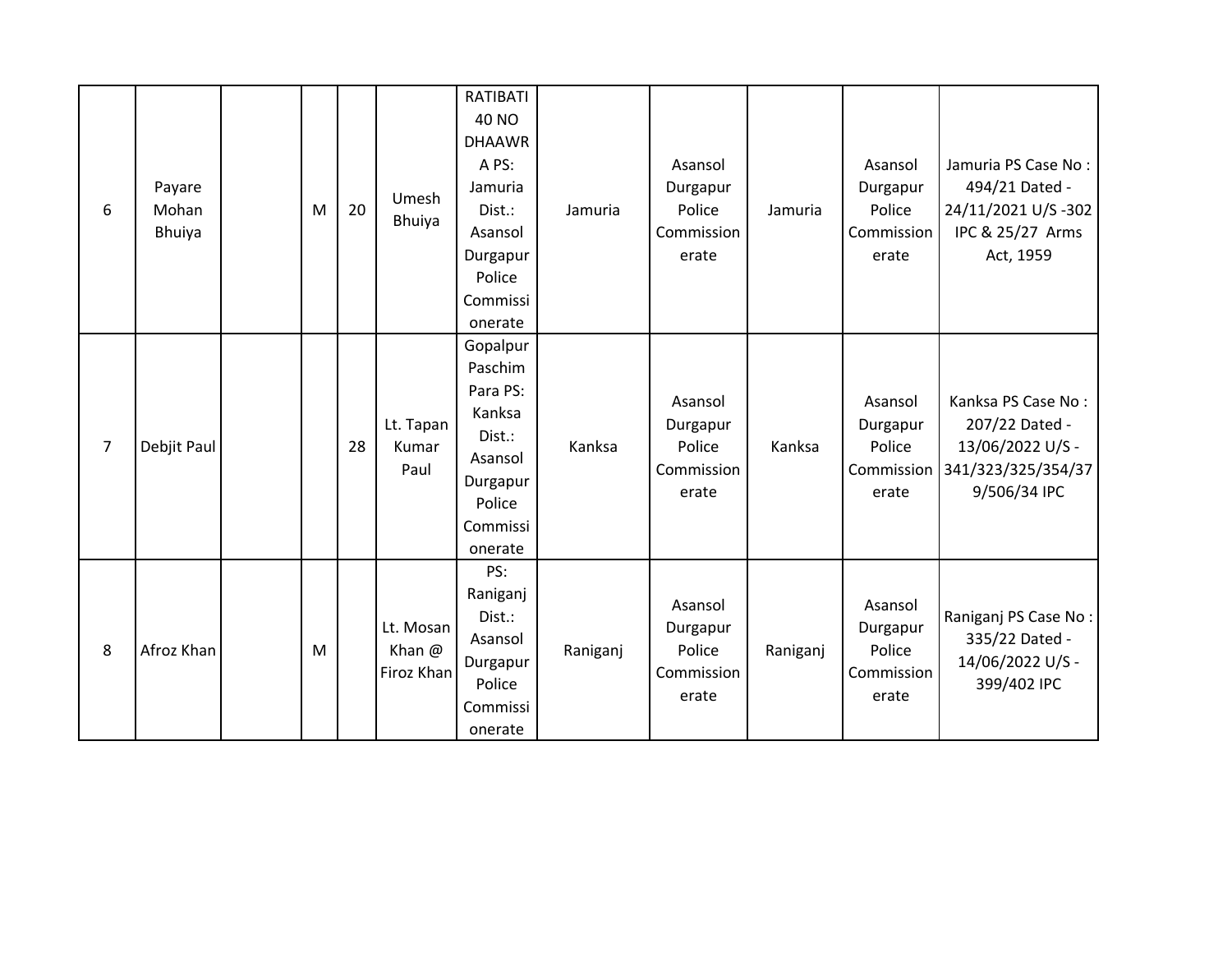| 9  | Babu<br>Ansari     |                       |   | Mamtaz<br>Ansari   | PS:<br>Raniganj<br>Dist.:<br>Asansol<br>Durgapur<br>Police<br>Commissi<br>onerate | Raniganj | Asansol<br>Durgapur<br>Police<br>Commission<br>erate | Raniganj | Asansol<br>Durgapur<br>Police<br>Commission<br>erate | Raniganj PS Case No:<br>335/22 Dated -<br>14/06/2022 U/S -<br>399/402 IPC |
|----|--------------------|-----------------------|---|--------------------|-----------------------------------------------------------------------------------|----------|------------------------------------------------------|----------|------------------------------------------------------|---------------------------------------------------------------------------|
| 10 | Amir Khan          | Sohil Khan<br>@ Khora |   | Israrul<br>Khan    | PS:<br>Raniganj<br>Dist.:<br>Asansol<br>Durgapur<br>Police<br>Commissi<br>onerate | Raniganj | Asansol<br>Durgapur<br>Police<br>Commission<br>erate | Raniganj | Asansol<br>Durgapur<br>Police<br>Commission<br>erate | Raniganj PS Case No:<br>335/22 Dated -<br>14/06/2022 U/S -<br>399/402 IPC |
| 11 | Chandan<br>Chouhan |                       | M | Shambhu<br>Chouhan | PS:<br>Raniganj<br>Dist.:<br>Asansol<br>Durgapur<br>Police<br>Commissi<br>onerate | Raniganj | Asansol<br>Durgapur<br>Police<br>Commission<br>erate | Raniganj | Asansol<br>Durgapur<br>Police<br>Commission<br>erate | Raniganj PS Case No:<br>316/22 Dated -<br>08/06/2022 U/S -<br>399/402 IPC |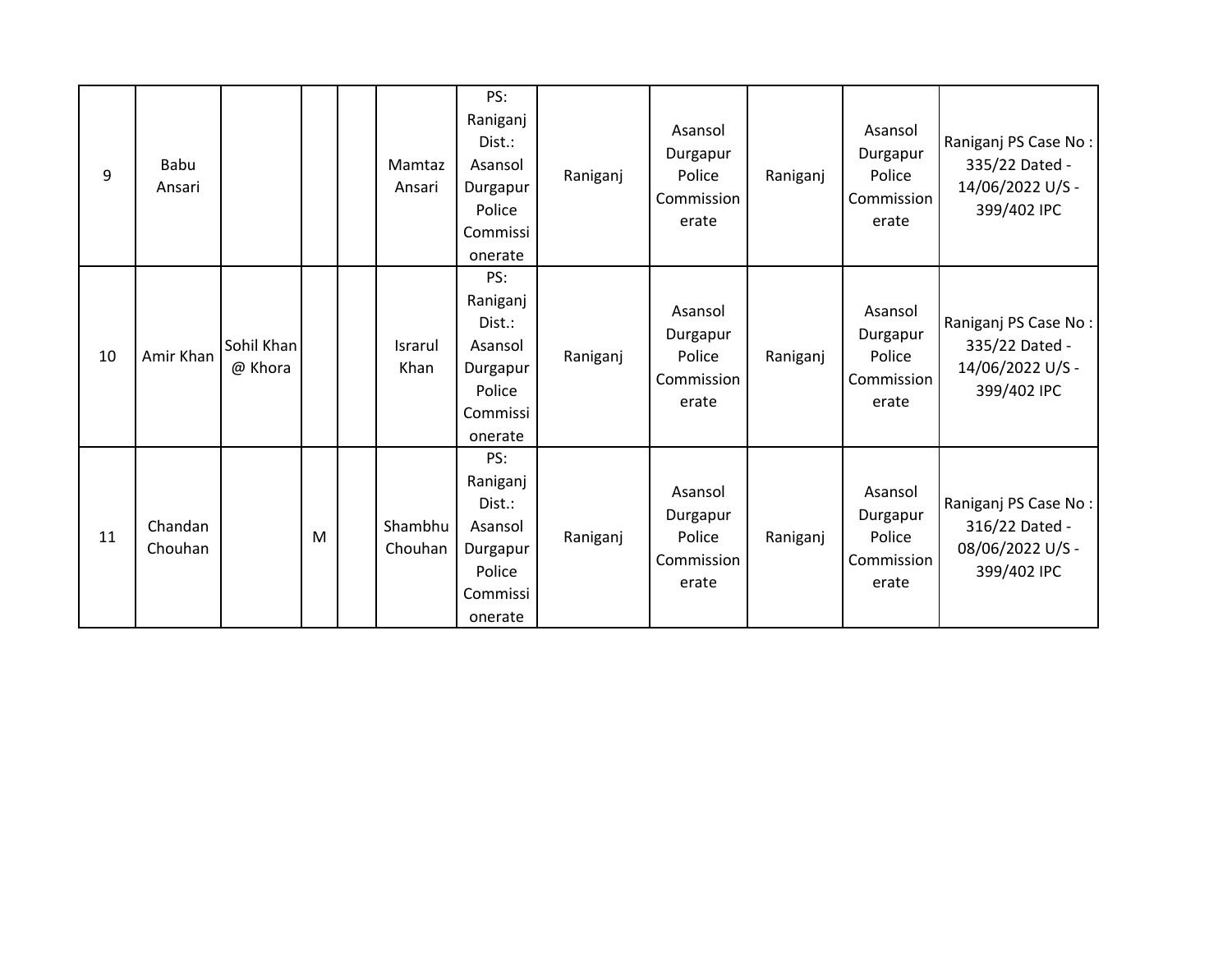| 12 | Amit<br>Kumar            | Banti | M |    | Hariram<br>Show    | Jorbari<br>A/P<br>Kalyangra<br>m, PS-<br>Salanpur,<br>Dist-<br>Paschim<br>Bardhama<br>n PS:<br>Salanpur<br>Dist.:<br>Asansol<br>Durgapur<br>Police<br>Commissi<br>onerate | Salanpur | Asansol<br>Durgapur<br>Police<br>Commission<br>erate | Salanpur | Asansol<br>Durgapur<br>Police<br>Commission<br>erate | Salanpur PS Case No:<br>137/22 Dated -<br>14/06/2022 U/S -<br>448/354A/354B/506<br><b>IPC</b>                                                                             |
|----|--------------------------|-------|---|----|--------------------|---------------------------------------------------------------------------------------------------------------------------------------------------------------------------|----------|------------------------------------------------------|----------|------------------------------------------------------|---------------------------------------------------------------------------------------------------------------------------------------------------------------------------|
| 13 | Ali<br>Mahamma<br>d Khan | Rintu | M | 21 | Gaffar Ali<br>Khan | Kethardan<br>ga PS:<br>Bankura<br>Dist.:<br>Bankura                                                                                                                       | Bankura  | <b>Bankura</b>                                       | Bankura  | Bankura                                              | Bankura PS Case No:<br>235/22 Dated -<br>14/06/2022 U/S-27<br><b>Drugs and Cosmetics</b><br>Act, 1940Â & 21<br>Narcotic Drugs and<br>Psychotropic<br>Substances Act, 1985 |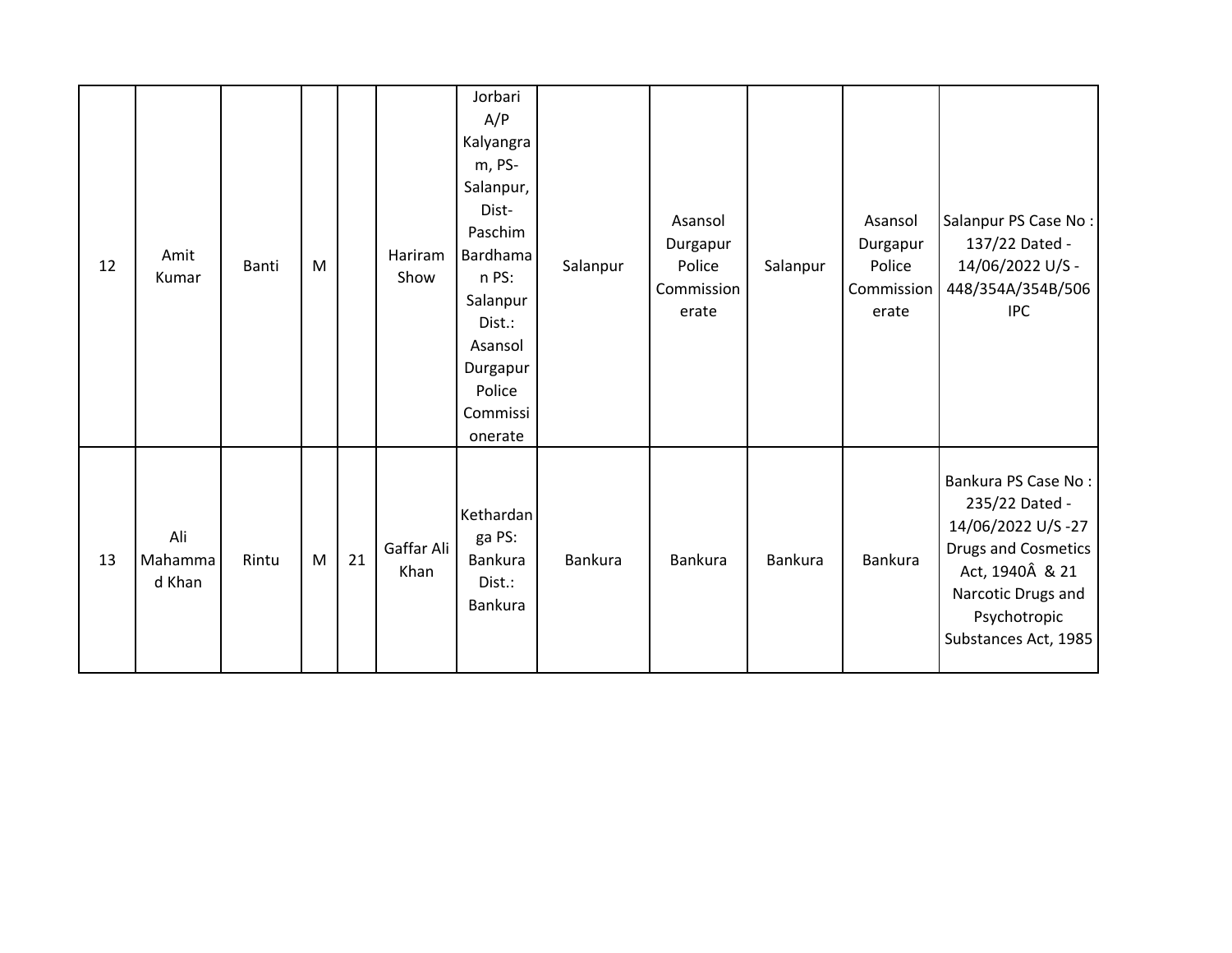| 14 | Hasibul<br>Seikh         |   | 21 | Hafijul<br>Seikh     | Kethardan<br>ga PS:<br>Bankura<br>Dist.:<br>Bankura                 | Bankura    | <b>Bankura</b> | Bankura    | Bankura        | Bankura PS Case No:<br>235/22 Dated -<br>14/06/2022 U/S-27<br><b>Drugs and Cosmetics</b><br>Act, 1940Â & 21<br>Narcotic Drugs and<br>Psychotropic<br>Substances Act, 1985 |
|----|--------------------------|---|----|----------------------|---------------------------------------------------------------------|------------|----------------|------------|----------------|---------------------------------------------------------------------------------------------------------------------------------------------------------------------------|
| 15 | Harischand<br>ra Shao    |   | 62 | Lt. Bhola<br>Shao    | Lalbazar,<br>Majipara<br>PS:<br><b>Bankura</b><br>Dist.:<br>Bankura | Bankura    | <b>Bankura</b> | Bankura    | <b>Bankura</b> | Bankura PS Case No:<br>235/22 Dated -<br>14/06/2022 U/S-27<br><b>Drugs and Cosmetics</b><br>Act, 1940Â & 21<br>Narcotic Drugs and<br>Psychotropic<br>Substances Act, 1985 |
| 16 | Si<br>Dinabandh<br>u Roy | M | 51 | <b>Not Noted</b>     | <b>Bankura</b><br>PS:<br><b>Bankura</b><br>Dist.:<br>Bankura        | Bankura    | Bankura        | Patrasayar | Bankura        | Patrasayar PS<br>Warrant No = 151                                                                                                                                         |
| 17 | Kandani<br>Murmu         | F | 45 | <b>Bdal</b><br>Murmu | Rajgarh<br>PS:<br>Patrasayar<br>Dist.:<br>Bankura                   | Patrasayar | Bankura        | Patrasayar | Bankura        | Patrasayar PS<br>Warrant No = 152                                                                                                                                         |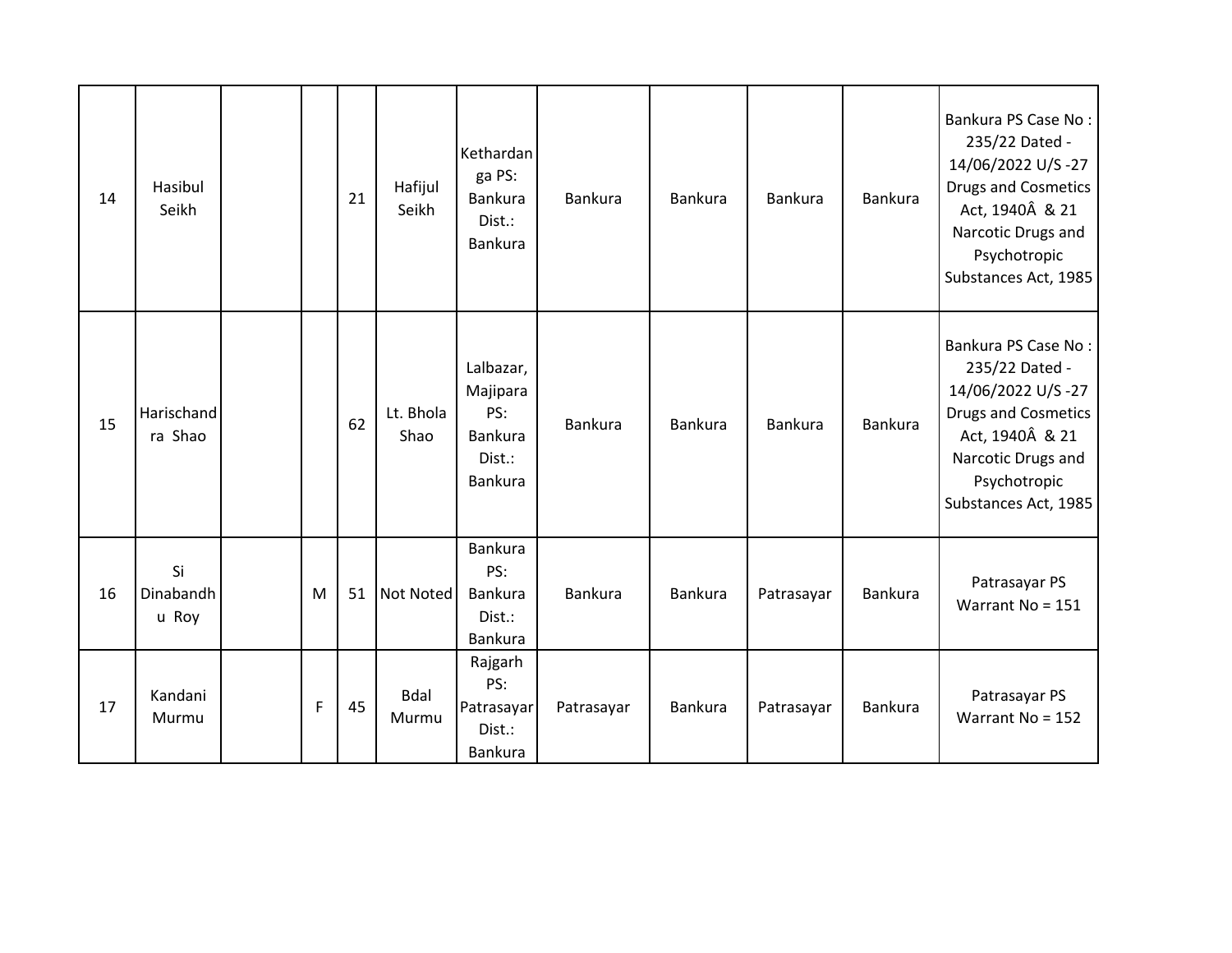| 18 | Srimati<br>Murmu |       | F | 35 | Aunil<br>Murmu   | Rajgarh<br>PS:<br>Patrasayar<br>Dist.:<br>Bankura                                                       | Patrasayar | Bankura | Patrasayar | Bankura | Patrasayar PS<br>Warrant No = 153                                                                                     |
|----|------------------|-------|---|----|------------------|---------------------------------------------------------------------------------------------------------|------------|---------|------------|---------|-----------------------------------------------------------------------------------------------------------------------|
| 19 | Ganesh<br>Das    |       | M |    | Trilochan<br>Das | Vill-<br>Sonagara<br>PS: Raipur<br>Dist.:<br>Bankura                                                    | Raipur     | Bankura | Raipur     | Bankura | Raipur PS Case No:<br>24/22 Dated -<br>14/06/2022 U/S -<br>498A/325/308/34 IPC                                        |
| 20 | Burhan<br>Akib   | Hakim | M | 20 | Abu<br>Khayer    | of<br>Vill+PO+<br>PS<br>Amdanga,<br>North 24<br>Parganas.<br>PS:<br>Amdanga<br>Dist.:<br><b>Barasat</b> | Amdanga    | Barasat | Amdanga    | Barasat | Amdanga PS Case No<br>: 270/22 Dated -<br>11/06/2022 U/S -<br>186/188353 IPC & 8<br>(B) National<br>Highway Act, 1956 |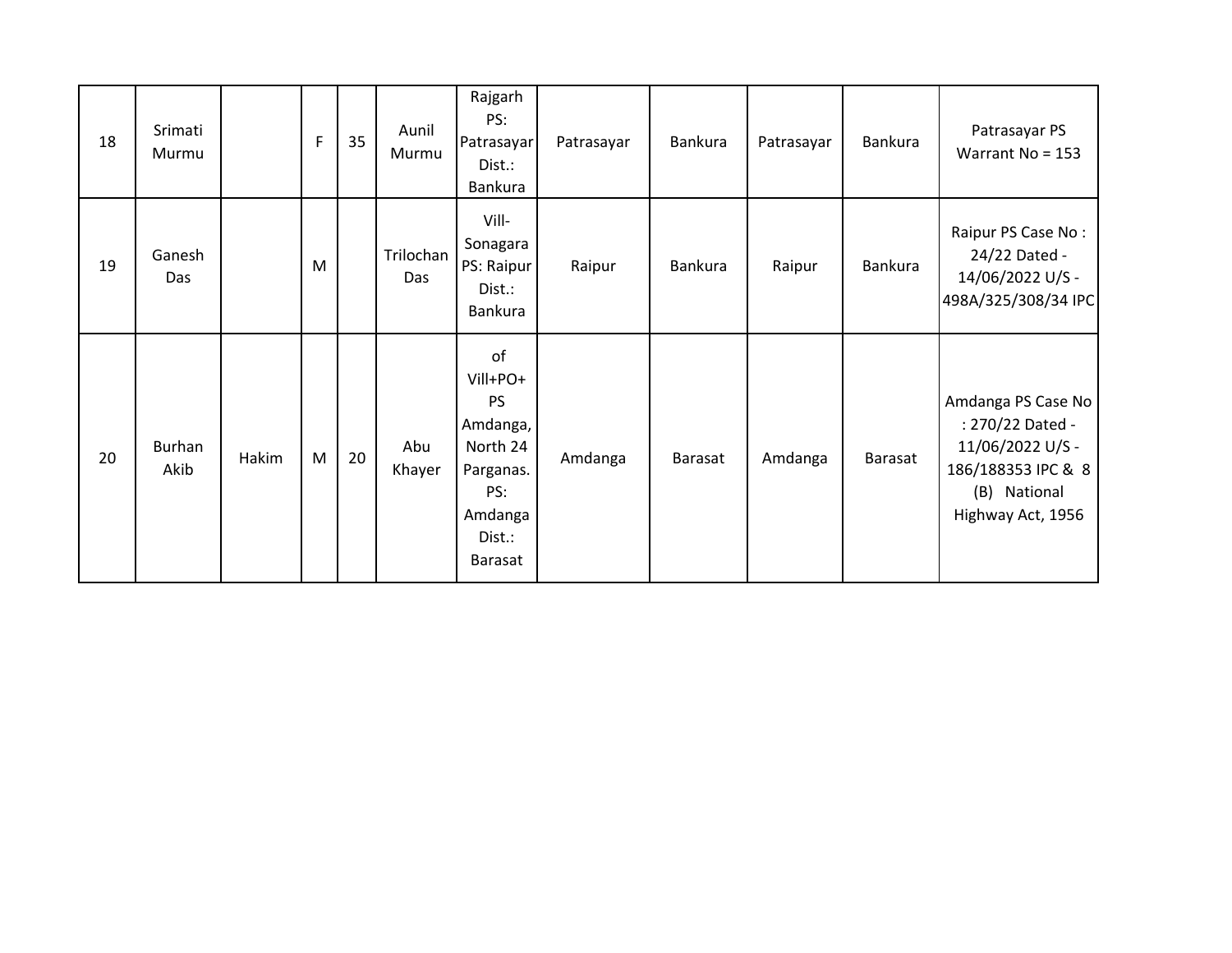| 21 | Jiarul<br>Kayal    | M | 29 | Atijul<br>Kayal    | Of<br>Sankarpur<br>, PO<br>Kushdang<br>a, PS<br>Jagaddal<br>PS:<br>Jagaddal<br>Dist.:<br><b>Barrackpo</b><br>re Police<br>Commissi<br>onerate | Jagaddal | Barrackpore<br>Police<br>Commission<br>erate | Amdanga | Barasat | Amdanga PS Case No<br>: 270/22 Dated -<br>11/06/2022 U/S -<br>186/188353 IPC & 8<br>(B) National<br>Highway Act, 1956 |
|----|--------------------|---|----|--------------------|-----------------------------------------------------------------------------------------------------------------------------------------------|----------|----------------------------------------------|---------|---------|-----------------------------------------------------------------------------------------------------------------------|
| 22 | Mahasin<br>Hossain | M | 25 | Imdadul<br>Hossain | Of<br>Kaipukur,<br><b>PS</b><br>Amdanga,<br>North 24<br>Parganas<br>PS:<br>Amdanga<br>Dist.:<br><b>Barasat</b>                                | Amdanga  | Barasat                                      | Amdanga | Barasat | Amdanga PS Case No<br>: 271/22 Dated -<br>11/06/2022 U/S -<br>186/188 IPC & 8 (B)<br>National Highway<br>Act, 1956    |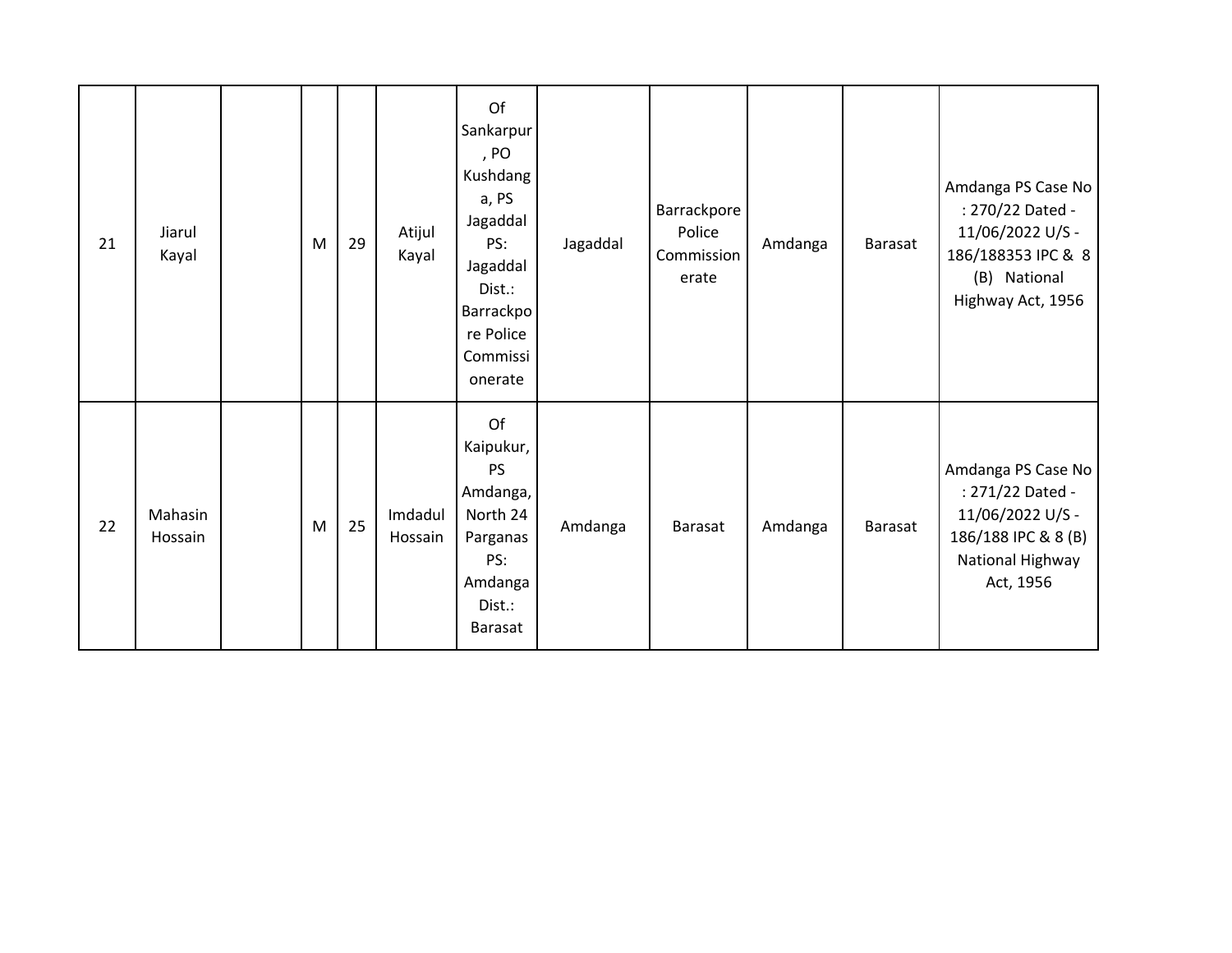| 23 | Jakir<br>Hossain<br>Mondal | M | 24 | Abu Siddik<br>Mondal         | Of Harbati<br>Pasardang<br>a, PS<br>Amdanga,<br>North 24<br>Pgs PS:<br>Amdanga<br>Dist.:<br>Barasat                                                           | Amdanga     | Barasat                       | Amdanga         | Barasat        | Amdanga PS Case No<br>: 271/22 Dated -<br>11/06/2022 U/S -<br>186/188 IPC & 8 (B)<br>National Highway<br>Act, 1956 |
|----|----------------------------|---|----|------------------------------|---------------------------------------------------------------------------------------------------------------------------------------------------------------|-------------|-------------------------------|-----------------|----------------|--------------------------------------------------------------------------------------------------------------------|
| 24 | Aihar<br>Mondal            | M |    | S/o-Late<br>Montaj<br>Mondal | PS:<br>Ashoknag<br>ar Dist.:<br>Barasat                                                                                                                       | Ashoknagar  | Barasat                       | Ashoknagar      | Barasat        | Ashoknagar PS Case<br>No: 499/22 Dated -<br>03/06/2022 U/S -<br>279/338 IPC                                        |
| 25 | Samir<br>Mondal            | M |    | Ram<br>Mondal                | PS:<br>Gaighata<br>Dist.:<br>Bongaon<br>Police<br><b>District</b>                                                                                             | Gaighata    | Bongaon<br>Police<br>District | Gobardanga      | Barasat        | Gobardanga PS Case<br>No: 169/22 Dated -<br>14/06/2022 U/S -<br>341/325/506 IPC                                    |
| 26 | Nanda<br><b>Dulal Das</b>  |   |    | Lt<br>Bholenath<br>Das       | <b>MUJIBAR</b><br><b>RAHAMA</b><br>N ROAD,<br><b>GANGANG</b><br>AR, PS<br><b>MADHYA</b><br><b>MGRAM</b><br>PS:<br>Madhyam<br>gram<br>Dist.:<br><b>Barasat</b> | Madhyamgram | <b>Barasat</b>                | Madhyamgr<br>am | <b>Barasat</b> | Madhyamgram PS<br>Case No: 284/22<br>Dated - 09/06/2022<br>U/S-279/427 IPC                                         |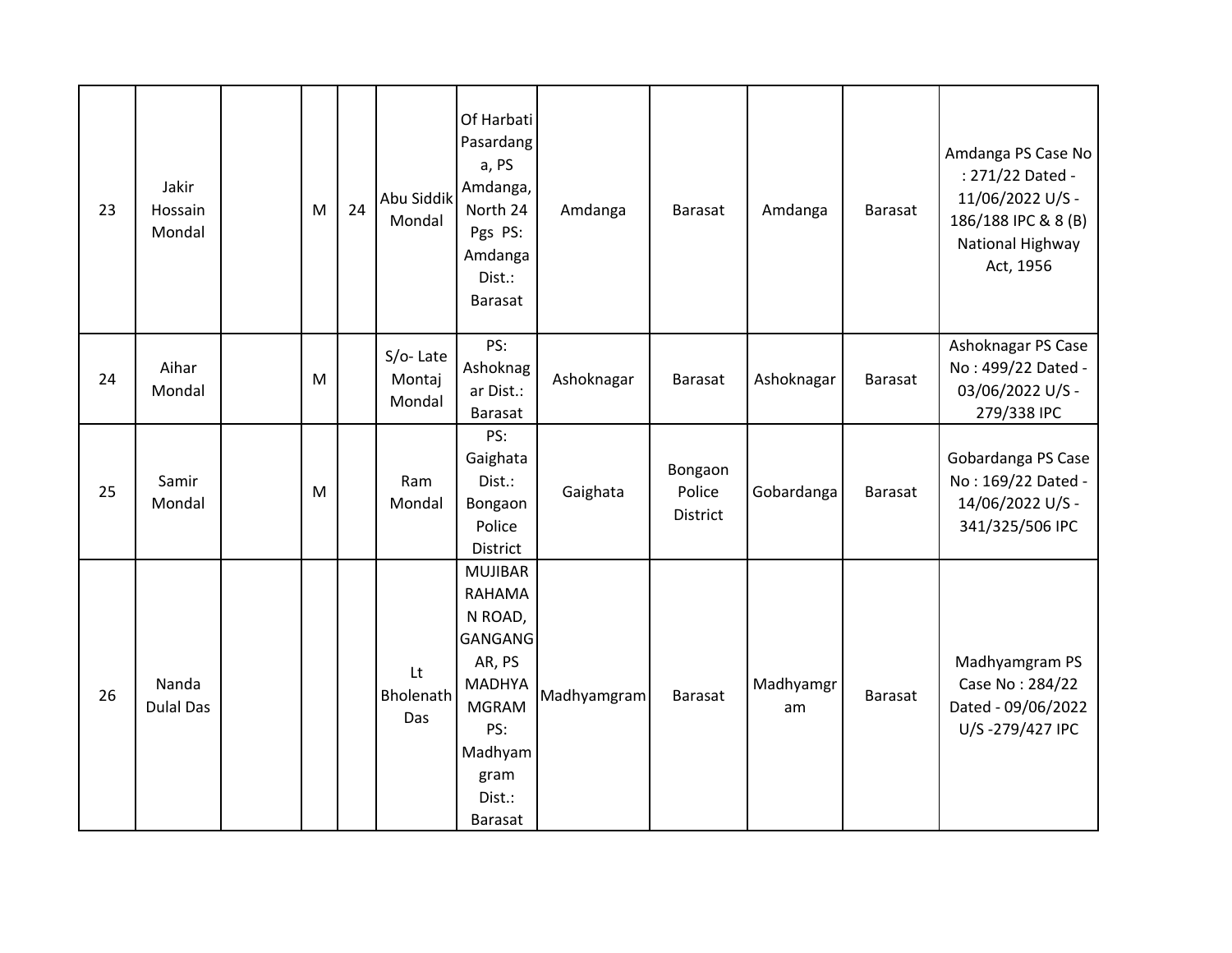| 27 | Md<br>Sahinur<br>Haque | M | 31 | Abdul<br>Hannan    | Bokunda,<br>PO-<br>Baidyapur,<br>PS-<br>Shasan PS:<br>Sasan<br>Dist.:<br>Barasat | Sasan     | <b>Barasat</b>                               | Sasan     | Barasat                                      | Sasan PS Case No:<br>119/22 Dated -<br>14/06/2022 U/S -<br>279/338 IPC                  |
|----|------------------------|---|----|--------------------|----------------------------------------------------------------------------------|-----------|----------------------------------------------|-----------|----------------------------------------------|-----------------------------------------------------------------------------------------|
| 28 | Samir Rabi<br>Das      | M | 20 | Sankar<br>Rabi Das | PS:<br>Belghoria<br>Dist.:<br>Barrackpo<br>re Police<br>Commissi<br>onerate      | Belghoria | Barrackpore<br>Police<br>Commission<br>erate | Belghoria | Barrackpore<br>Police<br>Commission<br>erate | Belghoria PS Case No<br>: 325/22 Dated -<br>14/06/2022 U/S -<br>25/27 Arms Act,<br>1959 |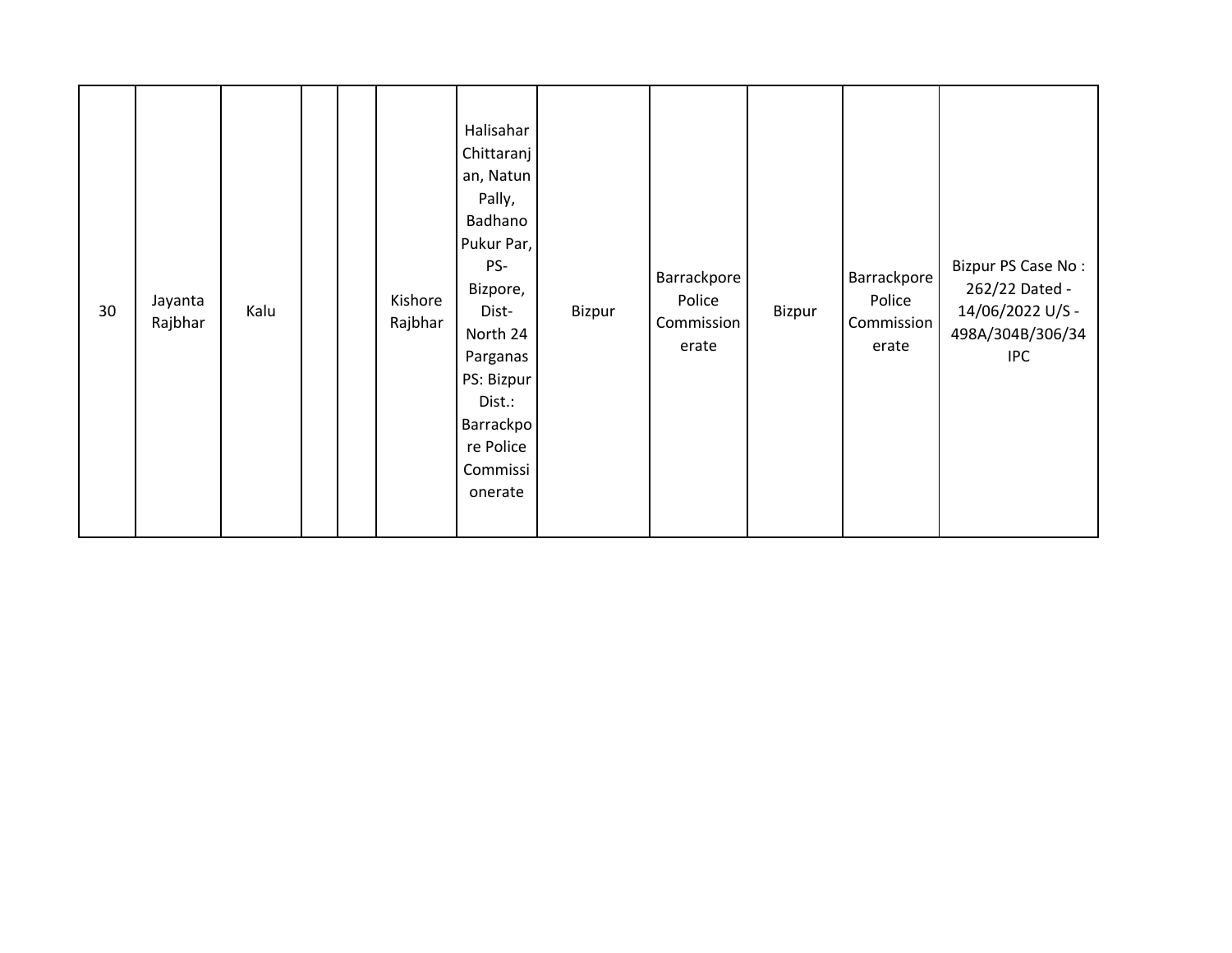| 31 | Soma<br>Rajbhar |  | F |  | Kishore<br>Rajbhar | Halisahar<br>Chittaranj<br>an, Natun<br>Pally,<br>Badhano<br>Pukur Par,<br>PS-<br>Bizpore,<br>Dist-<br>North 24<br>Parganas<br>PS: Bizpur<br>Dist.:<br>Barrackpo<br>re Police<br>Commissi<br>onerate | Bizpur | Barrackpore<br>Police<br>Commission<br>erate | Bizpur | Barrackpore<br>Police<br>Commission<br>erate | Bizpur PS Case No:<br>262/22 Dated -<br>14/06/2022 U/S -<br>498A/304B/306/34<br><b>IPC</b> |
|----|-----------------|--|---|--|--------------------|------------------------------------------------------------------------------------------------------------------------------------------------------------------------------------------------------|--------|----------------------------------------------|--------|----------------------------------------------|--------------------------------------------------------------------------------------------|
|----|-----------------|--|---|--|--------------------|------------------------------------------------------------------------------------------------------------------------------------------------------------------------------------------------------|--------|----------------------------------------------|--------|----------------------------------------------|--------------------------------------------------------------------------------------------|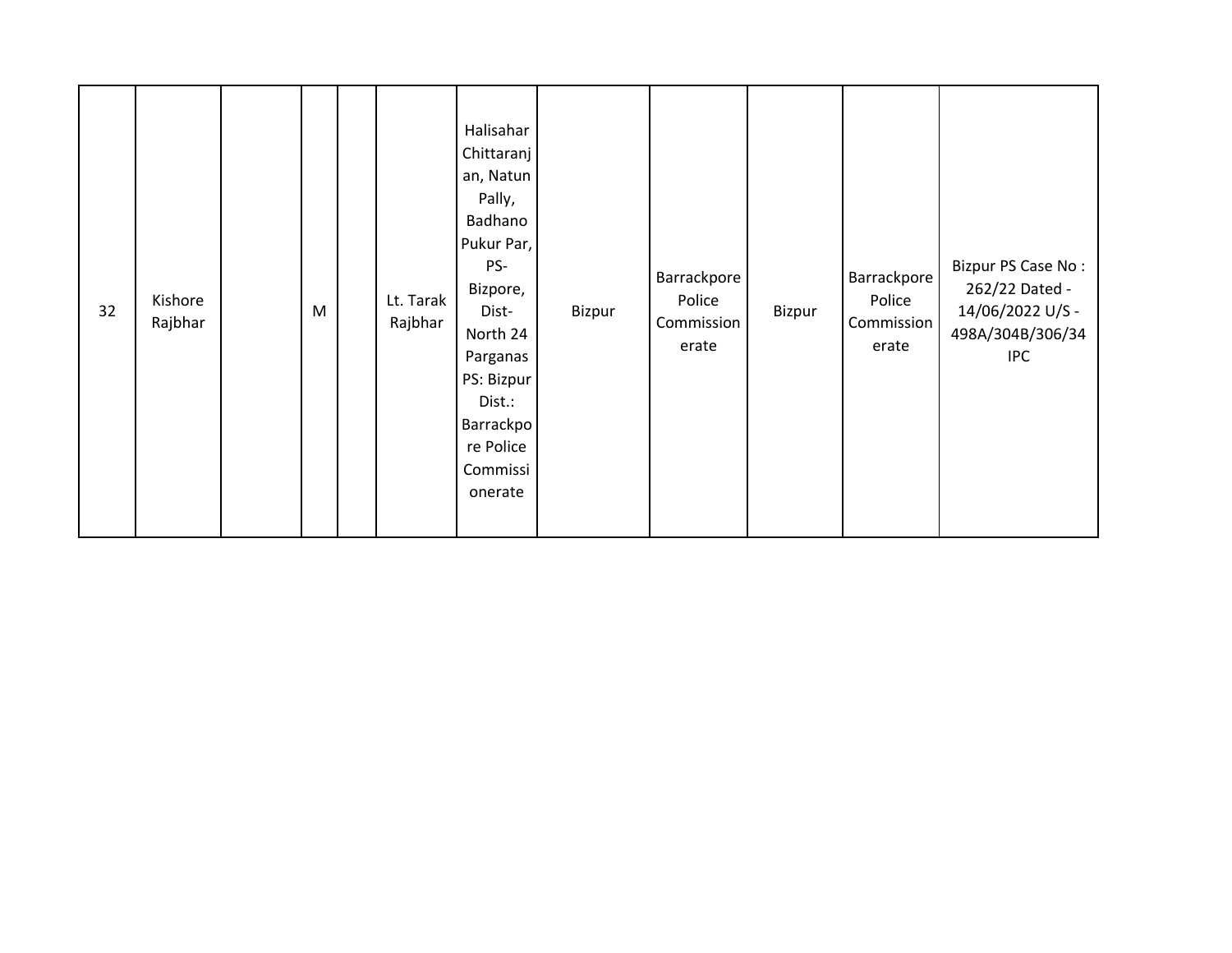| 33 | Subrata<br>Das | M |    | Subhas<br>Das              | Shabe<br>Colony,<br>Boro<br>Talikhola,<br>PS-<br>Shibdashp<br>ur, North<br>24<br>Parganas.<br>PS:<br>Naihati<br>Dist.:<br>Barrackpo<br>re Police<br>Commissi<br>onerate | Naihati  | Barrackpore<br>Police<br>Commission<br>erate | Naihati  | Barrackpore<br>Police<br>Commission<br>erate | Naihati PS Case No:<br>201/22 Dated -<br>02/05/2022 U/S -<br>399/402 IPC   |
|----|----------------|---|----|----------------------------|-------------------------------------------------------------------------------------------------------------------------------------------------------------------------|----------|----------------------------------------------|----------|----------------------------------------------|----------------------------------------------------------------------------|
| 34 | Madan<br>Gayen |   | 58 | S/o Late<br>Phoni<br>Gayen | Vill-<br>Ghola<br>Doltala,<br>PS-<br>Baruipur,<br>Dist-South<br>24 Pgs PS:<br>Baruipur<br>Dist.:<br>Baruipur<br>Police<br>District                                      | Baruipur | Baruipur<br>Police<br>District               | Baruipur | <b>Baruipur</b><br>Police<br>District        | Baruipur PS Case No:<br>1027/22 Dated -<br>10/06/2022 U/S -<br>399/402 IPC |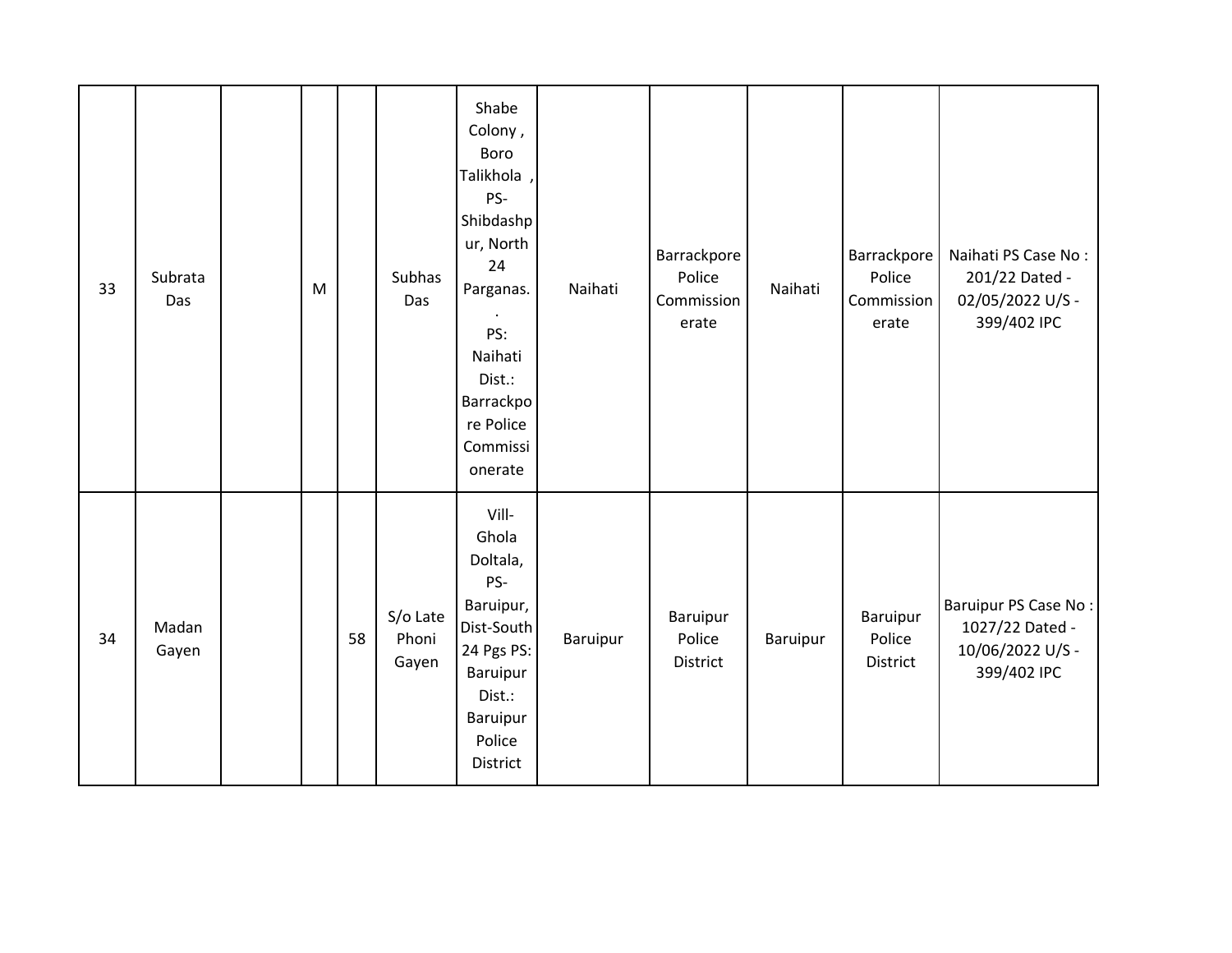| 35 | Kartik<br>Mondal  | Utpal |   | 17 | S/o Sunil<br>Mondal<br>(c.c.l) | Kamlait,<br>PO-Beone,<br>PS-Kolkata<br>Leather<br>Complex,<br>24 Pgs PS:<br>Kolkata<br>leather<br>complex<br>Dist.:<br>Kolkata      | Dist-South Kolkata leather<br>complex | Kolkata                        | Baruipur | Baruipur<br>Police<br>District | Baruipur PS Case No:<br>1011/22 Dated -<br>08/06/2022 U/S -<br>363/365 IPC                      |
|----|-------------------|-------|---|----|--------------------------------|-------------------------------------------------------------------------------------------------------------------------------------|---------------------------------------|--------------------------------|----------|--------------------------------|-------------------------------------------------------------------------------------------------|
| 36 | Najibur<br>Sardar |       | M |    | Ismail                         | Kheria , Po-<br>Bhangank<br>hali, PS<br>–<br>Basanti,<br>South 24<br>Pgs PS:<br>Basanti<br>Dist.:<br>Baruipur<br>Police<br>District | Basanti                               | Baruipur<br>Police<br>District | Basanti  | Baruipur<br>Police<br>District | Basanti PS Case No:<br>434/22 Dated -<br>10/06/2022 U/S -<br>341/323/325/307/35<br>4/506/34 IPC |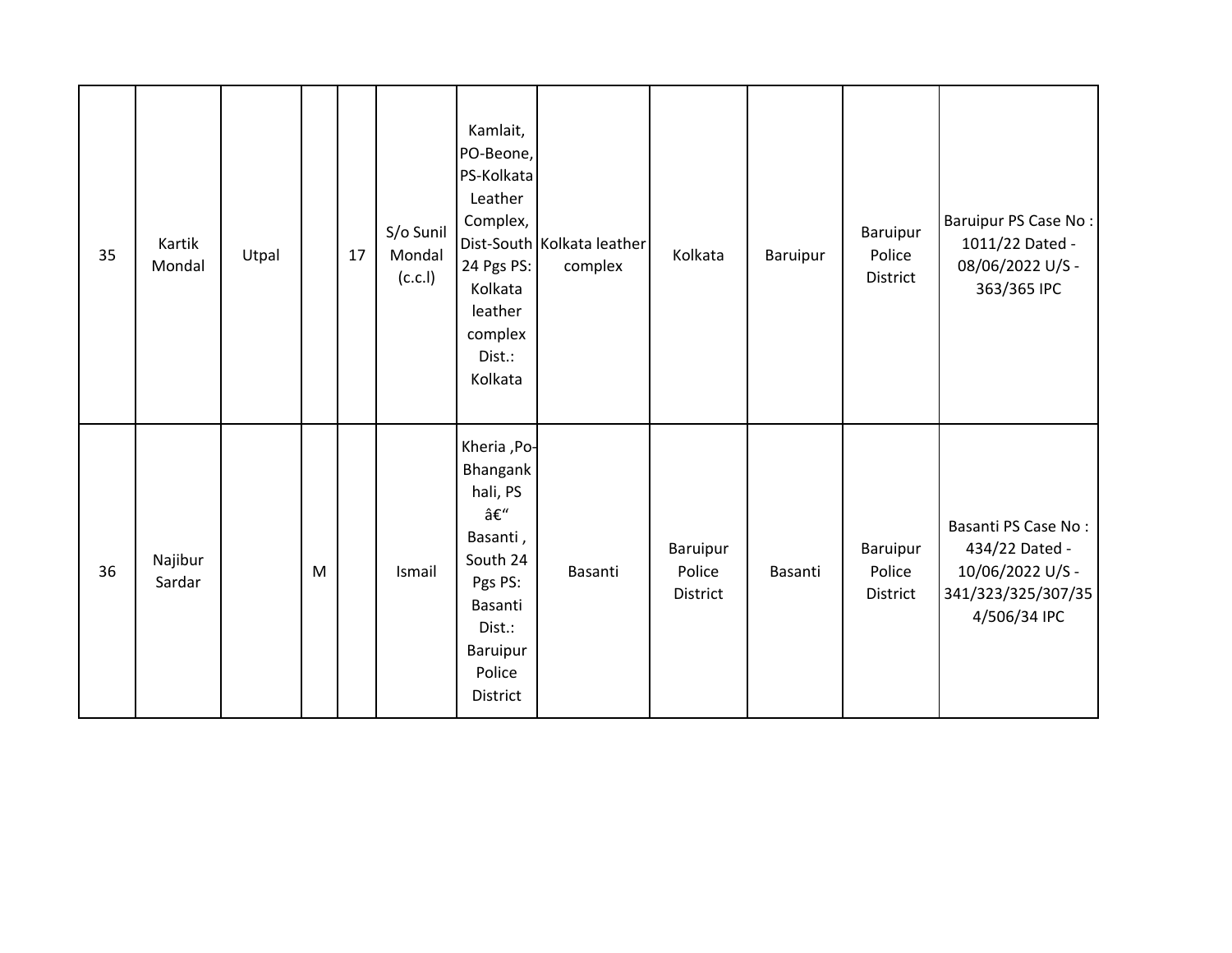| 37 | <b>Bhim</b><br>Naiya       |           | M            | 26 | Nimai<br>Naiya      | <b>Dhorabag</b><br>dah PS:<br>Kultali<br>Dist.:<br>Baruipur<br>Police<br><b>District</b> | Kultali   | Baruipur<br>Police<br><b>District</b> | Bhangar   | Baruipur<br>Police<br><b>District</b> | Bhangar PS Case No:<br>358/22 Dated -<br>09/06/2022 U/S -<br>363/365 IPC                    |
|----|----------------------------|-----------|--------------|----|---------------------|------------------------------------------------------------------------------------------|-----------|---------------------------------------|-----------|---------------------------------------|---------------------------------------------------------------------------------------------|
| 38 | Roughonn<br>esha<br>Laskar |           | $\mathsf{F}$ | 23 | Monirul<br>Laskar   | Uttar<br>budokhali<br>PS:<br>Canning<br>Dist.:<br>Baruipur<br>Police<br><b>District</b>  | Canning   | Baruipur<br>Police<br>District        | Canning   | Baruipur<br>Police<br>District        | Canning PS Case No:<br>198/22 Dated -<br>24/05/2022 U/S -<br>326/307/380/328 IPC            |
| 39 | Sahajuddin<br>Molla        | Sahajuddi | M            | 45 | Akbar Ali<br>Molla  | Gobramar<br>i PS:<br>Canning<br>Dist.:<br><b>Baruipur</b><br>Police<br><b>District</b>   | Canning   | Baruipur<br>Police<br><b>District</b> | Canning   | Baruipur<br>Police<br><b>District</b> | Canning PS Case No:<br>220/22 Dated -<br>08/06/2022 U/S -<br>341/325/307/354/42<br>7/34 IPC |
| 40 | Khurshid<br>Laskar         |           | M            |    | Lt. Fakir<br>Laskar | Prganti<br>PS:<br>Jibantala<br>Dist.:<br>Baruipur<br>Police<br><b>District</b>           | Jibantala | Baruipur<br>Police<br><b>District</b> | Jibantala | <b>Baruipur</b><br>Police<br>District | Jibantala PS Case No:<br>223/22 Dated -<br>14/06/2022 U/S -<br>399/402 IPC                  |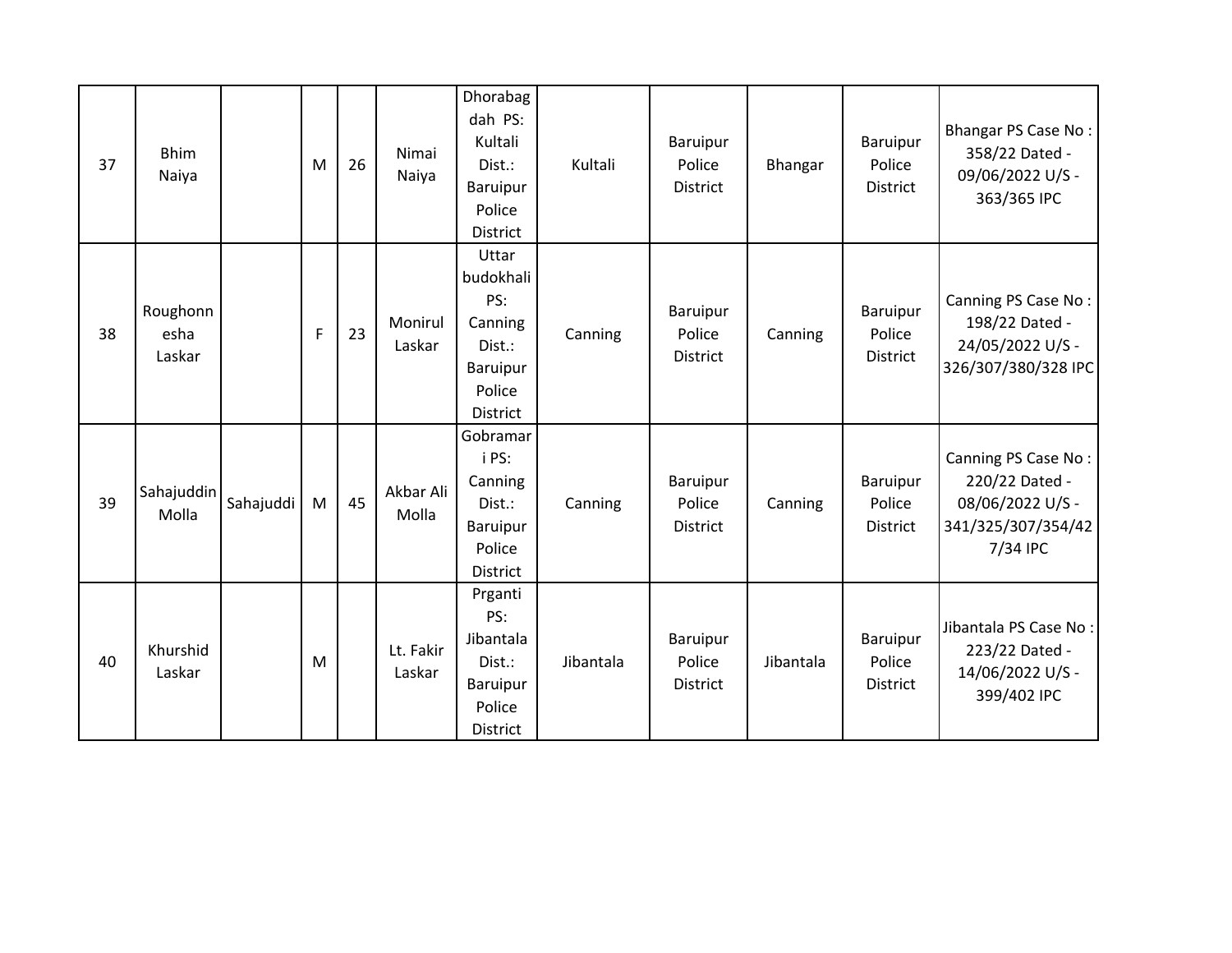| 41 | Sariful<br>Laskar |                  |   | Toeb Ali<br>Laskar      | Parganti<br>PS:<br>Jibantala<br>Dist.:<br><b>Baruipur</b><br>Police<br><b>District</b> | Jibantala | Baruipur<br>Police<br><b>District</b>        | Jibantala | Baruipur<br>Police<br>District | Jibantala PS Case No:<br>223/22 Dated -<br>14/06/2022 U/S -<br>399/402 IPC                                                      |
|----|-------------------|------------------|---|-------------------------|----------------------------------------------------------------------------------------|-----------|----------------------------------------------|-----------|--------------------------------|---------------------------------------------------------------------------------------------------------------------------------|
| 42 | Mister<br>Khan    | @ Soukat<br>Khan |   | Saheb<br>Khan           | Prganti<br>PS:<br>Jibantala<br>Dist.:<br>Baruipur<br>Police<br><b>District</b>         | Jibantala | Baruipur<br>Police<br><b>District</b>        | Jibantala | Baruipur<br>Police<br>District | Jibantala PS Case No:<br>223/22 Dated -<br>14/06/2022 U/S -<br>399/402 IPC                                                      |
| 43 | Mojaffar<br>Khan  |                  | M | Lt.rahama<br>t Ali Khan | Vill-Samla,<br>Po-Raikha<br>PS: Haroa<br>Dist.:<br><b>Basirhat</b>                     | Haroa     | <b>Basirhat</b>                              | Jibantala | Baruipur<br>Police<br>District | Jibantala PS Case No:<br>222/22 Dated -<br>13/06/2022 U/S -<br>279/304A IPC                                                     |
| 44 | Amir Ali<br>Molla |                  |   | Lt.haybot<br>Molla      | Itkhola PS:<br>Jibantala<br>Dist.:<br>Baruipur<br>Police<br><b>District</b>            | Jibantala | <b>Baruipur</b><br>Police<br><b>District</b> | Jibantala | Baruipur<br>Police<br>District | Jibantala PS Case No:<br>406/21 Dated -<br>17/12/2021 U/S -<br>498A/406/304B/34<br>IPC & 3/4 Dowry<br>Prohibition Act,<br>1961Â |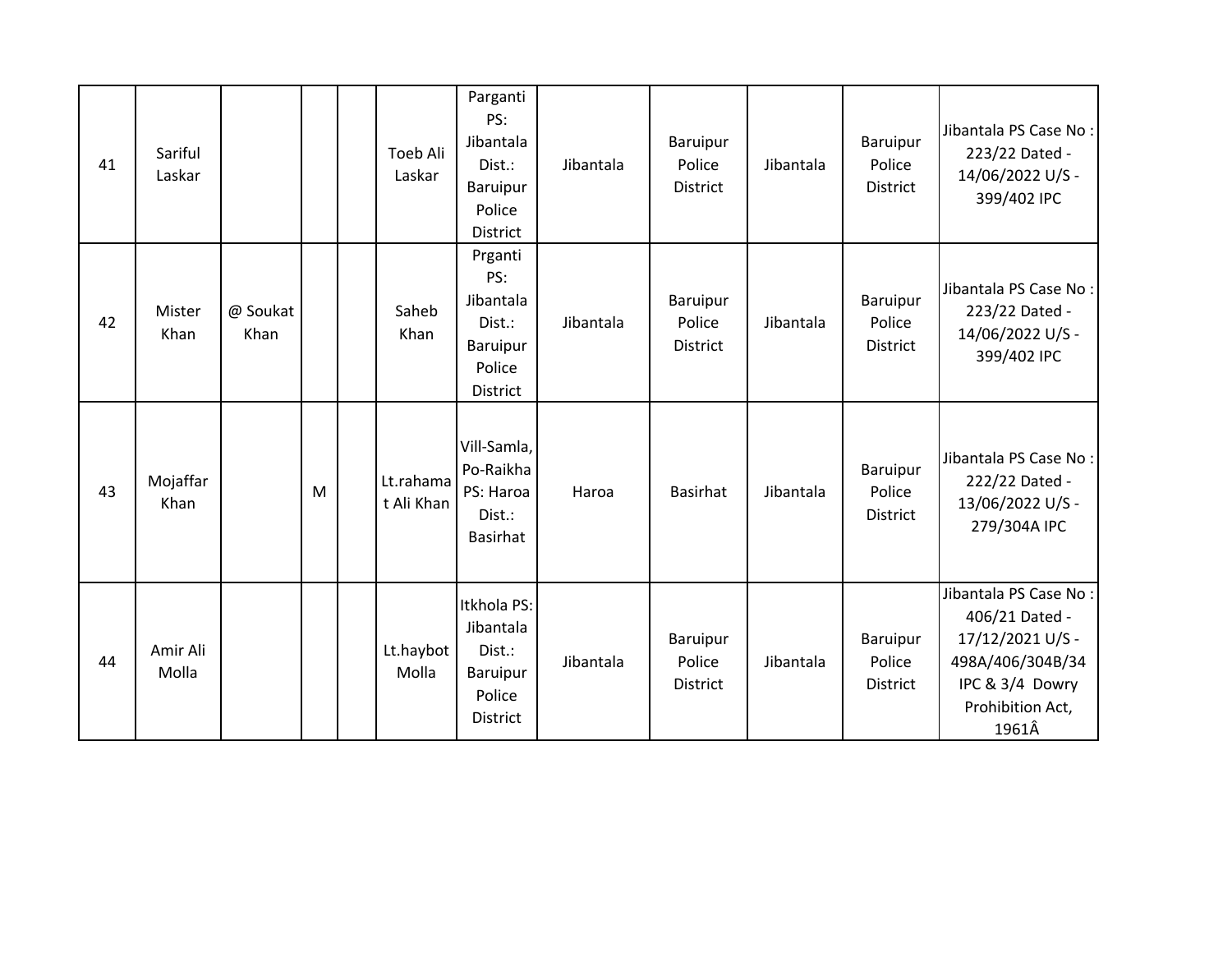| 45 | Nazir Sk       | M | S/o. Sarif<br>Sk    | Kariparam<br>pur, PO-<br>Ramkrsihn<br>apur, PS-<br>Bishnupur<br>PS:<br>Bishnupur<br>Dist.:<br>Diamond<br>Harbour<br>Police<br>District            | Bishnupur | Diamond<br>Harbour<br>Police<br>District        | Narendrapu<br>r | Baruipur<br>Police<br><b>District</b>        | Narendrapur PS Case<br>No: 644/22 Dated -<br>14/06/2022 U/S-379<br>IPC & 4D The West<br><b>Bengal Land Reforms</b><br>Act, 1955 |
|----|----------------|---|---------------------|---------------------------------------------------------------------------------------------------------------------------------------------------|-----------|-------------------------------------------------|-----------------|----------------------------------------------|---------------------------------------------------------------------------------------------------------------------------------|
| 46 | Habibur Sk     | M | $S/O$ .             | Kariparam<br>pur, PO-<br>Ramkrsihn<br>apur, PS-<br>Bishnupur<br>PS:<br>Hasibul Sk Bishnupur<br>Dist.:<br>Diamond<br>Harbour<br>Police<br>District | Bishnupur | Diamond<br>Harbour<br>Police<br>District        | Narendrapu<br>r | <b>Baruipur</b><br>Police<br><b>District</b> | Narendrapur PS Case<br>No: 644/22 Dated -<br>14/06/2022 U/S-379<br>IPC & 4D The West<br><b>Bengal Land Reforms</b><br>Act, 1955 |
| 47 | Tutul<br>Gayen |   | S/o. Habul<br>Gayen | lyerpur, PS-<br>Usthi PS:<br>Usthi<br>Dist.:<br>Diamond<br>Harbour<br>Police<br>District                                                          | Usthi     | Diamond<br>Harbour<br>Police<br><b>District</b> | Narendrapu      | Baruipur<br>Police<br><b>District</b>        | Narendrapur PS Case<br>No: 644/22 Dated -<br>14/06/2022 U/S-379<br>IPC & 4D The West<br><b>Bengal Land Reforms</b><br>Act, 1955 |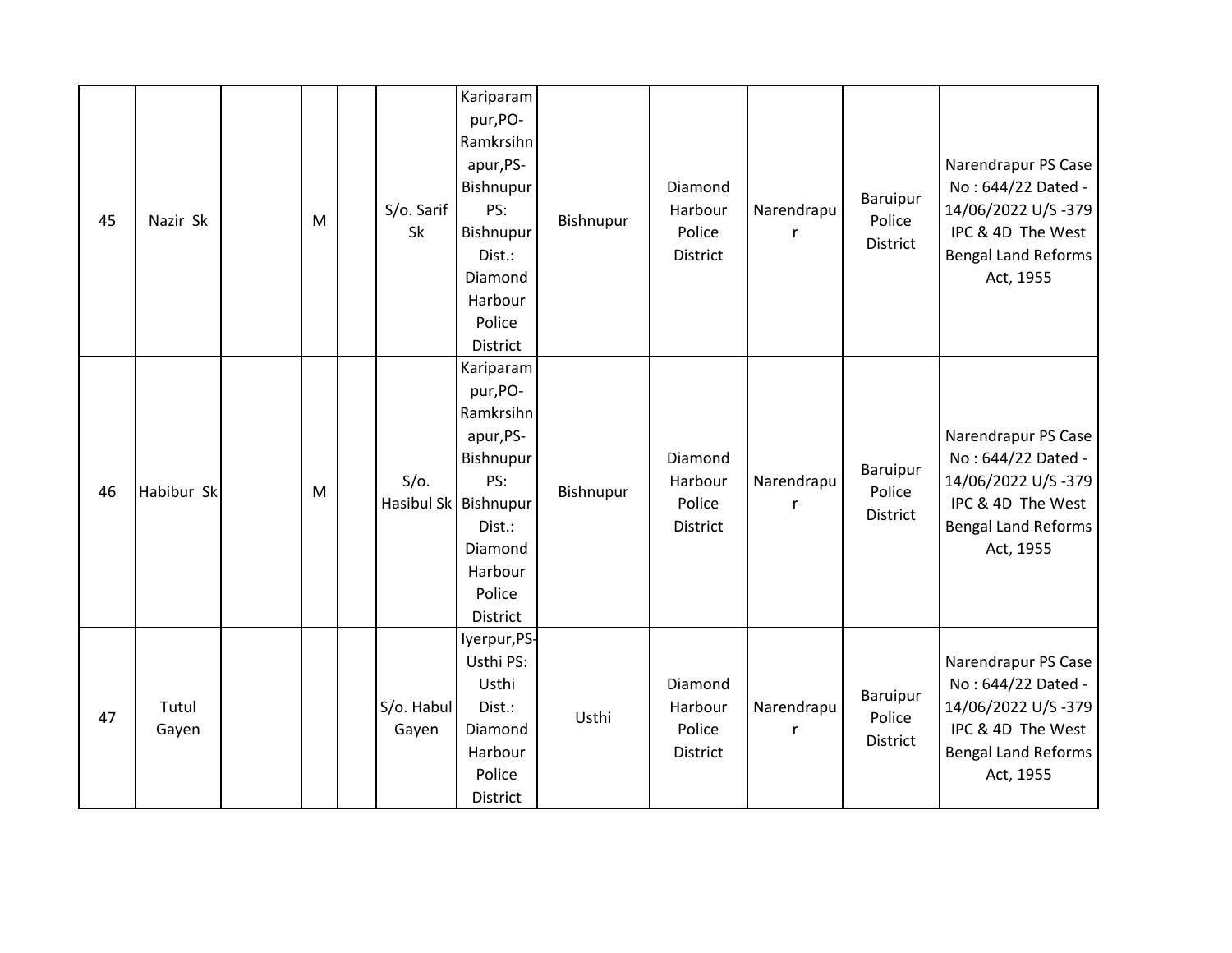| 48 | Gullu<br>Gayen   |  |    | S/o. Akkas<br>Gayen                 | lyerpur, PS-<br>Usthi PS:<br>Usthi<br>Dist.:<br>Diamond<br>Harbour<br>Police<br>District                                                                                                                                                                    | Usthi    | Diamond<br>Harbour<br>Police<br>District | Narendrapu<br>r | <b>Baruipur</b><br>Police<br><b>District</b> | Narendrapur PS Case<br>No: 644/22 Dated -<br>14/06/2022 U/S-379<br>IPC & 4D The West<br><b>Bengal Land Reforms</b><br>Act, 1955 |
|----|------------------|--|----|-------------------------------------|-------------------------------------------------------------------------------------------------------------------------------------------------------------------------------------------------------------------------------------------------------------|----------|------------------------------------------|-----------------|----------------------------------------------|---------------------------------------------------------------------------------------------------------------------------------|
| 49 | Subrata<br>Ghosh |  | 36 | $S/O$ . Lt.<br>Mrityunjo<br>y Ghosh | Dakshin<br>Gobindrap<br>ur,<br>Andharia,<br>near Shib<br>Mandir,<br>PS-<br>Sonarpur,<br>South 24<br>Parganas<br>A/P. 11,<br>Nabalia<br>para road,<br>PS.<br>Thakurpuk<br>ur, Kol-<br>700008.<br>PS:<br>Sonarpur<br>Dist.:<br>Baruipur<br>Police<br>District | Sonarpur | Baruipur<br>Police<br>District           | Sonarpur        | <b>Baruipur</b><br>Police<br>District        | Sonarpur PS Case No<br>: 670/22 Dated -<br>13/06/2022 U/S -<br>341/323/325/354/50<br>6/34 IPC                                   |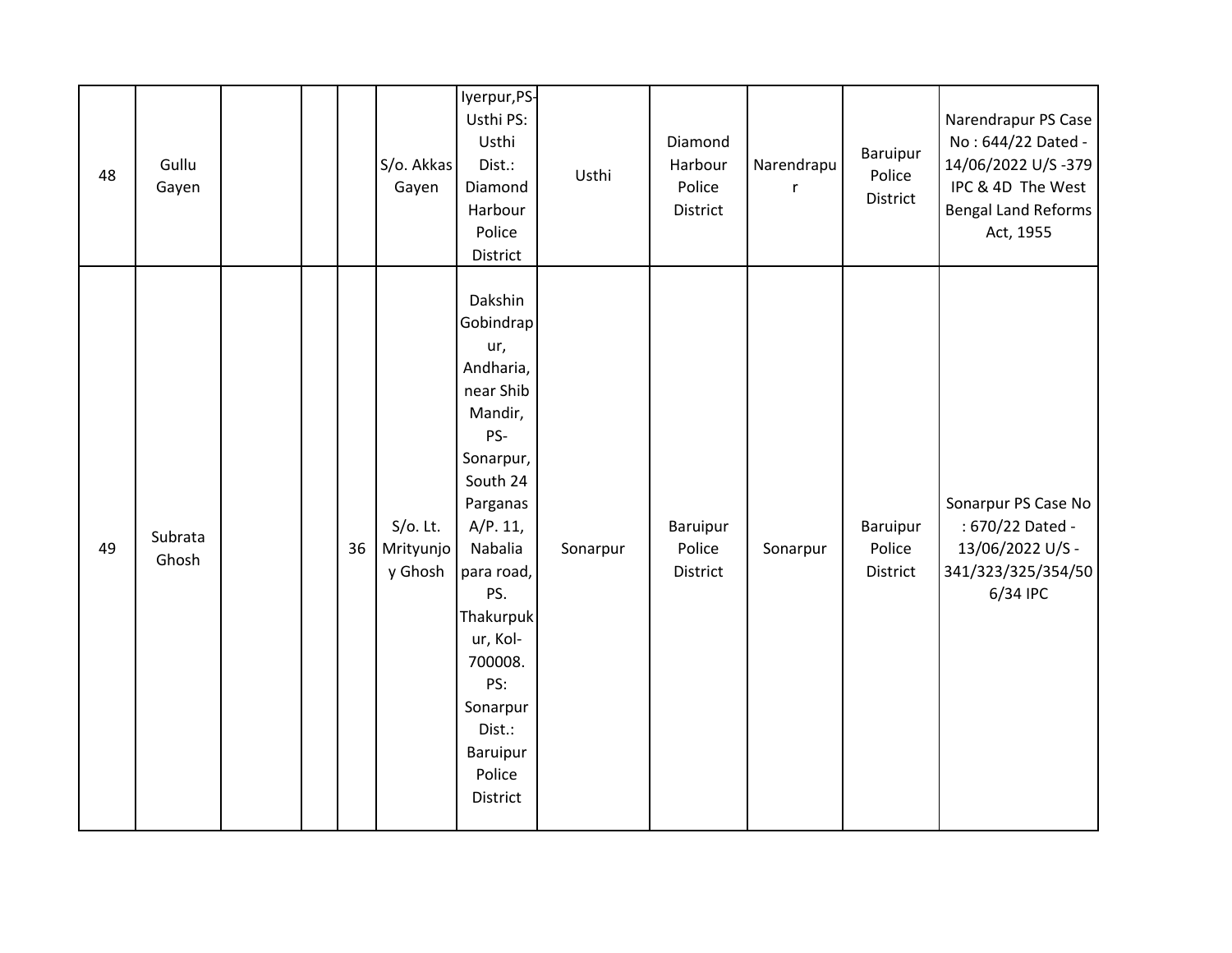| 50 | Soumen<br>Naskar    |  | 30 | S/o. Gopal<br>Naskar                 | Andharia,<br>Ghosh<br>Para, PO.<br>Dakshin<br>Gobibndra<br>pur, PS.<br>Sonarpur,<br>South 24<br>Parganas<br>PS:<br>Sonarpur<br>Dist.:<br>Baruipur<br>Police<br><b>District</b> | Sonarpur | Baruipur<br>Police<br>District | Sonarpur | Baruipur<br>Police<br>District | Sonarpur PS Case No<br>: 669/22 Dated -<br>13/06/2022 U/S -<br>341/323/325/506/34<br><b>IPC</b> |
|----|---------------------|--|----|--------------------------------------|--------------------------------------------------------------------------------------------------------------------------------------------------------------------------------|----------|--------------------------------|----------|--------------------------------|-------------------------------------------------------------------------------------------------|
| 51 | Narayan<br>Pramanik |  | 20 | $S/O$ . Lt.<br>Jadugopal<br>Pramanik | Uttar<br>Pratap<br>Nagar,<br>PO.Pratap<br>naga,<br>PSSonarp<br>ur, South<br>24<br>Parganas<br>PS:<br>Sonarpur<br>Dist.:<br>Baruipur<br>Police<br>District                      | Sonarpur | Baruipur<br>Police<br>District | Sonarpur | Baruipur<br>Police<br>District | Sonarpur PS Case No<br>: 672/22 Dated -<br>14/06/2022 U/S -<br>341/323/325/427/50<br>6/34 IPC   |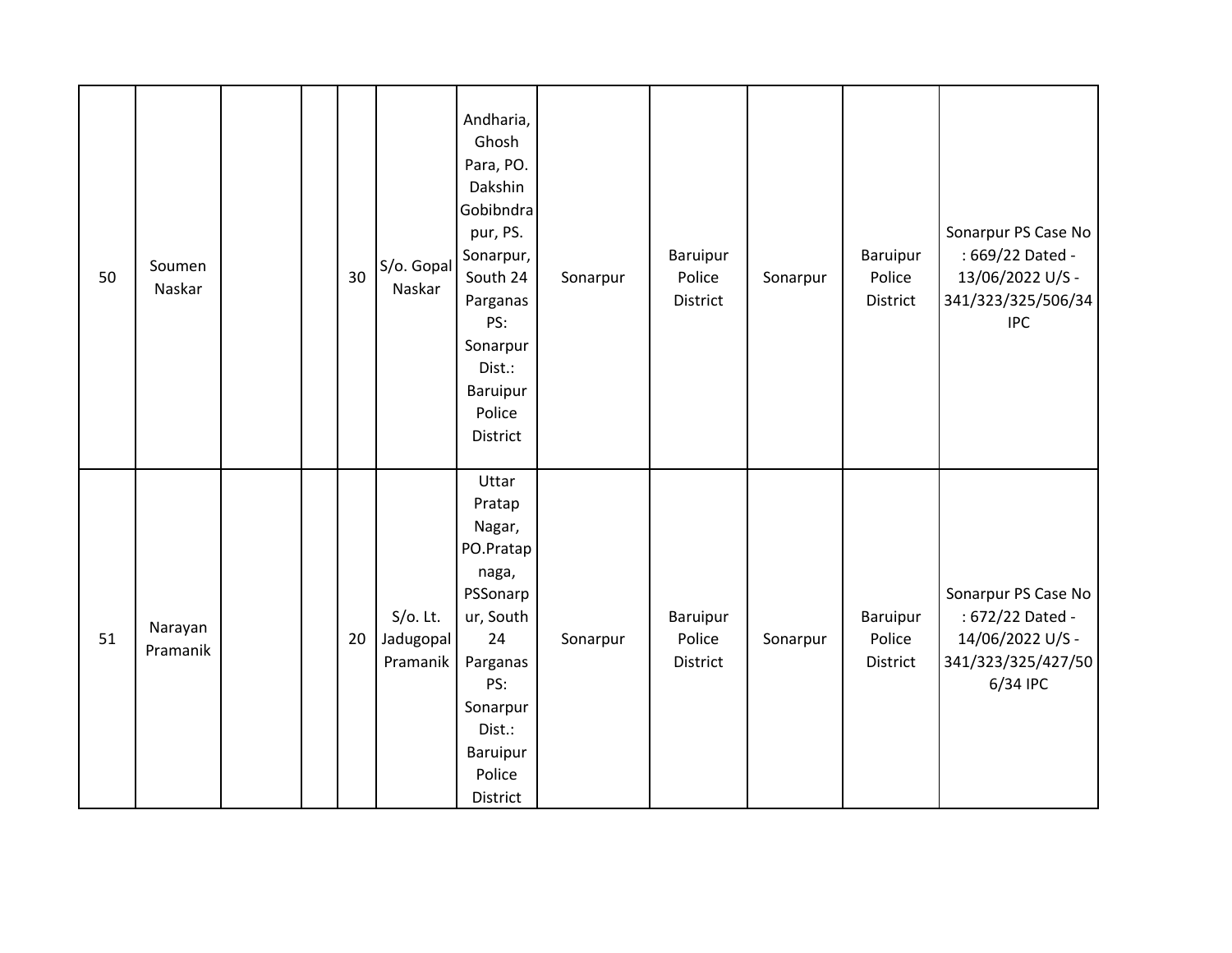| 52 | Rubiya<br>Sanyal |       | F | 21 | $D/O$ .<br>Prasanta<br>Sanyal | Malancha,<br>Vivekanan<br>da<br>Avenue,<br>PS-<br>Sonarpur,<br>South 24<br>parganas<br>PS:<br>Sonarpur<br>Dist.:<br>Baruipur<br>Police<br>District | Sonarpur       | Baruipur<br>Police<br>District | Sonarpur       | Baruipur<br>Police<br>District | Sonarpur PS Case No<br>: 584/22 Dated -<br>31/05/2022 U/S-306<br><b>IPC</b>  |
|----|------------------|-------|---|----|-------------------------------|----------------------------------------------------------------------------------------------------------------------------------------------------|----------------|--------------------------------|----------------|--------------------------------|------------------------------------------------------------------------------|
| 53 | Mostafa<br>Siraj | Banti | M |    | Lt Sirajul<br>Islam           | Buruj, PS<br><b>Baduria</b><br>PS:<br><b>Baduria</b><br>Dist.:<br><b>Basirhat</b>                                                                  | <b>Baduria</b> | <b>Basirhat</b>                | <b>Baduria</b> | Basirhat                       | Baduria PS Case No:<br>375/22 Dated -<br>13/06/2022 U/S -<br>341/323/308 IPC |
| 54 | Narayan<br>Paul  |       | M |    | Lt. Badal<br>Paul             | III- Madhu<br>Murali, PS-<br>Barasat,<br>Dist.-<br>North 24<br>Pgs. PS:<br><b>Bashirhat</b><br>Dist.:<br><b>Basirhat</b>                           | Bashirhat      | <b>Basirhat</b>                | Bashirhat      | Basirhat                       | Bashirhat PS Case No<br>: 317/22 Dated -<br>17/05/2022 U/S -<br>279/304A IPC |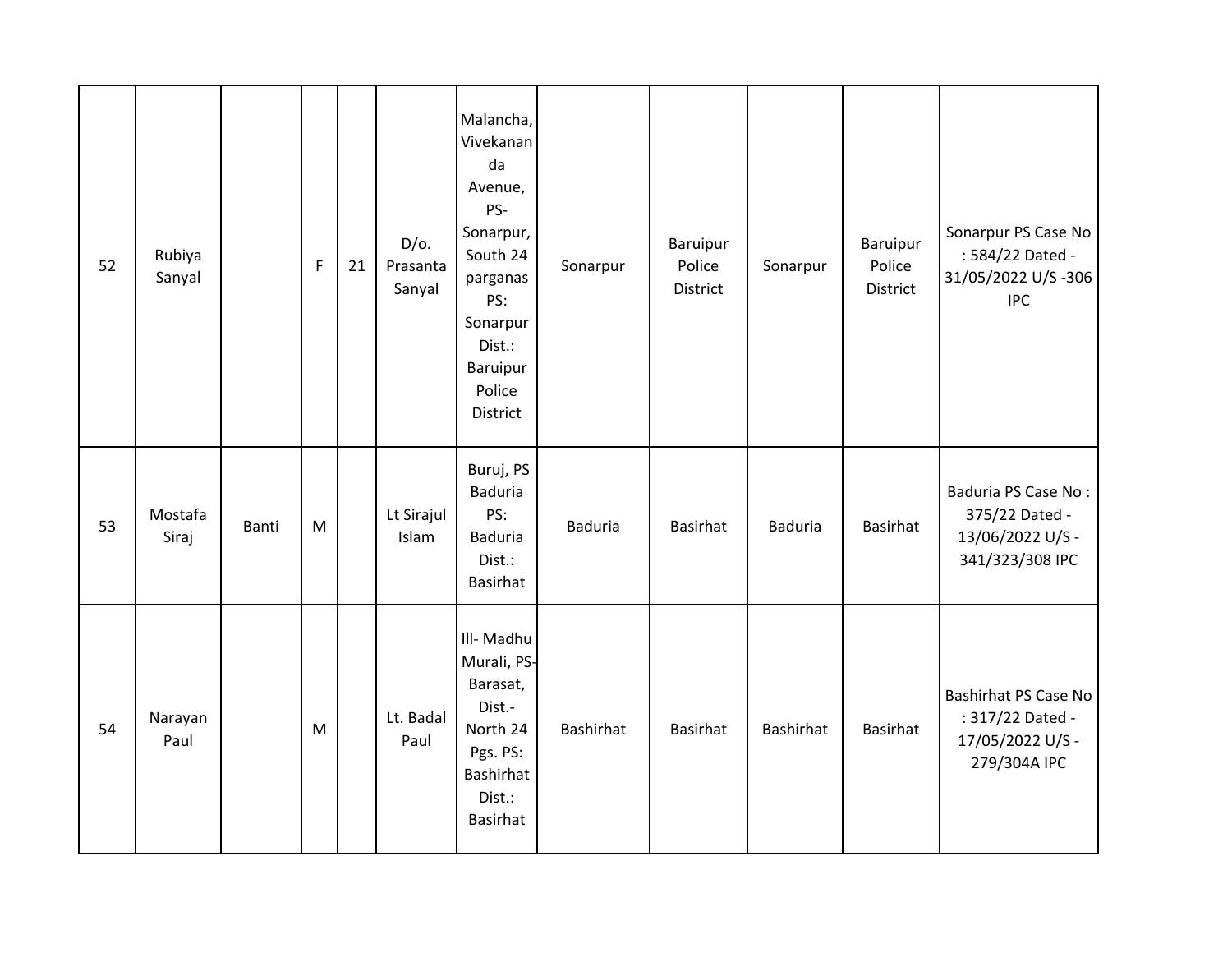| 55 | Md Abdul<br>Mujit Sana   | M | Lt.<br>Anisuddin<br>Sana | Vill+PO-<br>Boladanga<br>, PS+Dist.-<br>Satkhira,<br><b>Banglades</b><br>h. PS:<br>Bashirhat<br>Dist.:<br>Basirhat                        | <b>Bashirhat</b> | <b>Basirhat</b> | <b>Bashirhat</b> | <b>Basirhat</b> | Bashirhat PS Case No<br>: 389/22 Dated -<br>14/06/2022 U/S -<br>379/411/413/414/34<br>IPC & 14 Foreigners<br>Act, 1946Â &<br>21(C)/29 Narcotic<br>Drugs and<br>Psychotropic<br>Substances Act, 1985        |
|----|--------------------------|---|--------------------------|-------------------------------------------------------------------------------------------------------------------------------------------|------------------|-----------------|------------------|-----------------|------------------------------------------------------------------------------------------------------------------------------------------------------------------------------------------------------------|
| 56 | Md<br>Ashikur<br>Rahaman |   | Lt. Nisar<br>Ali Sardar  | Vill-<br>Nalkura,<br>PO-<br>Labsha,<br>PS+Dist.-<br>Satkhira,<br><b>Banglades</b><br>h. PS:<br>Bashirhat<br>Dist.:<br><b>Basirhat</b>     | <b>Bashirhat</b> | <b>Basirhat</b> | <b>Bashirhat</b> | <b>Basirhat</b> | <b>Bashirhat PS Case No</b><br>: 389/22 Dated -<br>14/06/2022 U/S -<br>379/411/413/414/34<br>IPC & 14 Foreigners<br>Act, 1946Â &<br>21(C)/29 Narcotic<br>Drugs and<br>Psychotropic<br>Substances Act, 1985 |
| 57 | Sk Whiduj<br>Zaman       |   | Sk. Abdul<br>Khalek      | Vill-<br>Nebakhali,<br>PO-<br>Jaganathp<br>ur,<br>PS+Dist.-<br>Satkhira,<br><b>Banglades</b><br>h. PS:<br>Bashirhat<br>Dist.:<br>Basirhat | Bashirhat        | <b>Basirhat</b> | <b>Bashirhat</b> | <b>Basirhat</b> | <b>Bashirhat PS Case No</b><br>: 389/22 Dated -<br>14/06/2022 U/S -<br>379/411/413/414/34<br>IPC & 14 Foreigners<br>Act, 1946Â &<br>21(C)/29 Narcotic<br>Drugs and<br>Psychotropic<br>Substances Act, 1985 |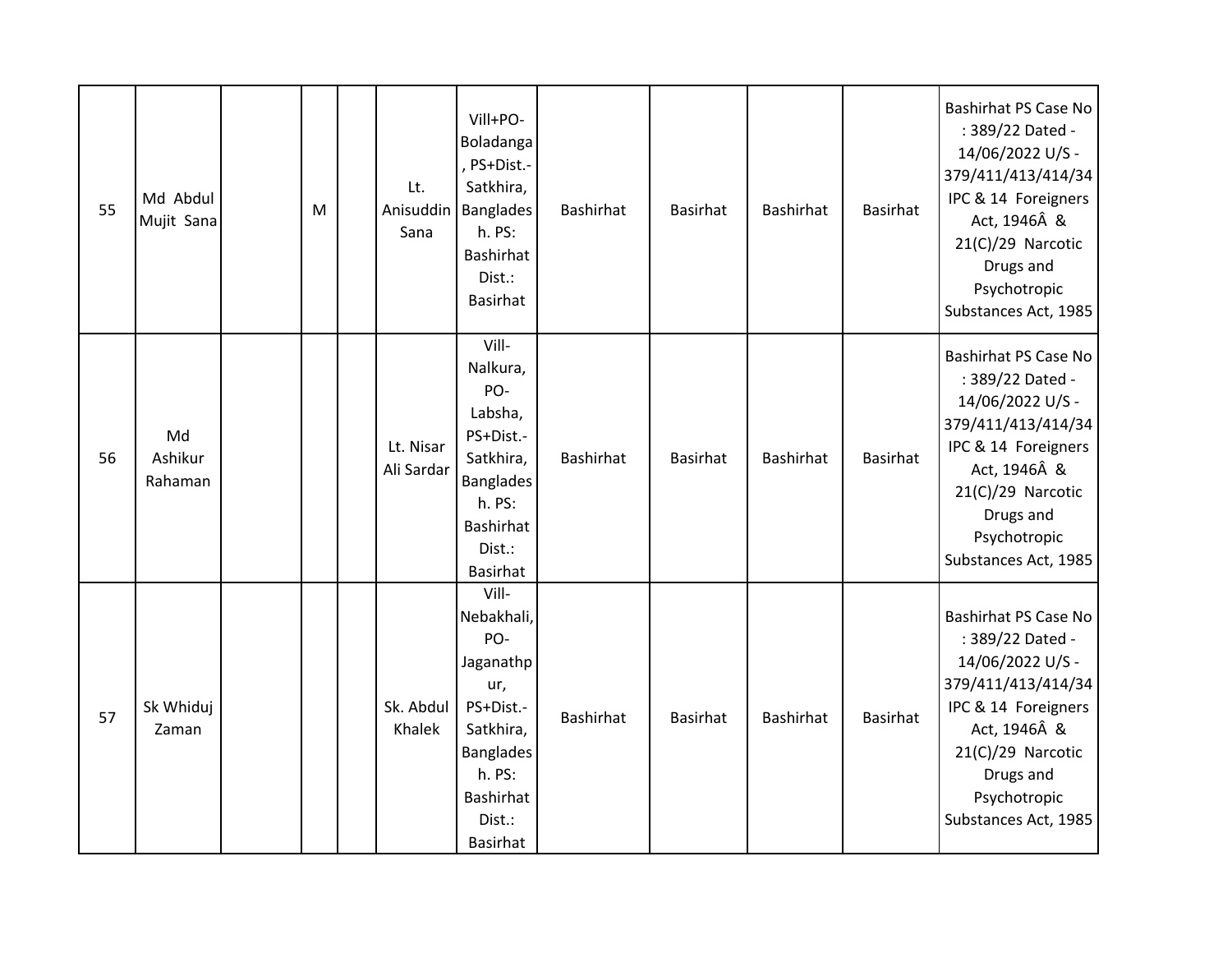| 58 | Md Khalid<br>Hossain | M | Abdul<br>Khalek    | Vill+PO-<br>Agardari,<br>PS+Dist.-<br>Satkhira,<br><b>Banglades</b><br>h. PS:<br>Bashirhat<br>Dist.:<br>Basirhat       | Bashirhat        | <b>Basirhat</b> | <b>Bashirhat</b> | <b>Basirhat</b> | <b>Bashirhat PS Case No</b><br>: 389/22 Dated -<br>14/06/2022 U/S -<br>379/411/413/414/34<br>IPC & 14 Foreigners<br>Act, 1946Â &<br>21(C)/29 Narcotic<br>Drugs and<br>Psychotropic<br>Substances Act, 1985 |
|----|----------------------|---|--------------------|------------------------------------------------------------------------------------------------------------------------|------------------|-----------------|------------------|-----------------|------------------------------------------------------------------------------------------------------------------------------------------------------------------------------------------------------------|
| 59 | Rabiul Gazi          |   | Sadek<br>Gazi      | Vill+PO-<br>Babuliya,<br>PS+Dist.-<br>Satkhira,<br><b>Banglades</b><br>h PS:<br><b>Bashirhat</b><br>Dist.:<br>Basirhat | Bashirhat        | <b>Basirhat</b> | <b>Bashirhat</b> | <b>Basirhat</b> | Bashirhat PS Case No<br>: 389/22 Dated -<br>14/06/2022 U/S -<br>379/411/413/414/34<br>IPC & 14 Foreigners<br>Act, 1946Â &<br>21(C)/29 Narcotic<br>Drugs and<br>Psychotropic<br>Substances Act, 1985        |
| 60 | Litan<br>Sardar      |   | Takabbar<br>Sardar | Vill+PO-<br>Babuliya,<br>PS+Dist.-<br>Satkhira,<br><b>Banglades</b><br>h. PS:<br>Bashirhat<br>Dist.:<br>Basirhat       | <b>Bashirhat</b> | <b>Basirhat</b> | <b>Bashirhat</b> | <b>Basirhat</b> | Bashirhat PS Case No<br>: 389/22 Dated -<br>14/06/2022 U/S -<br>379/411/413/414/34<br>IPC & 14 Foreigners<br>Act, 1946Â &<br>21(C)/29 Narcotic<br>Drugs and<br>Psychotropic<br>Substances Act, 1985        |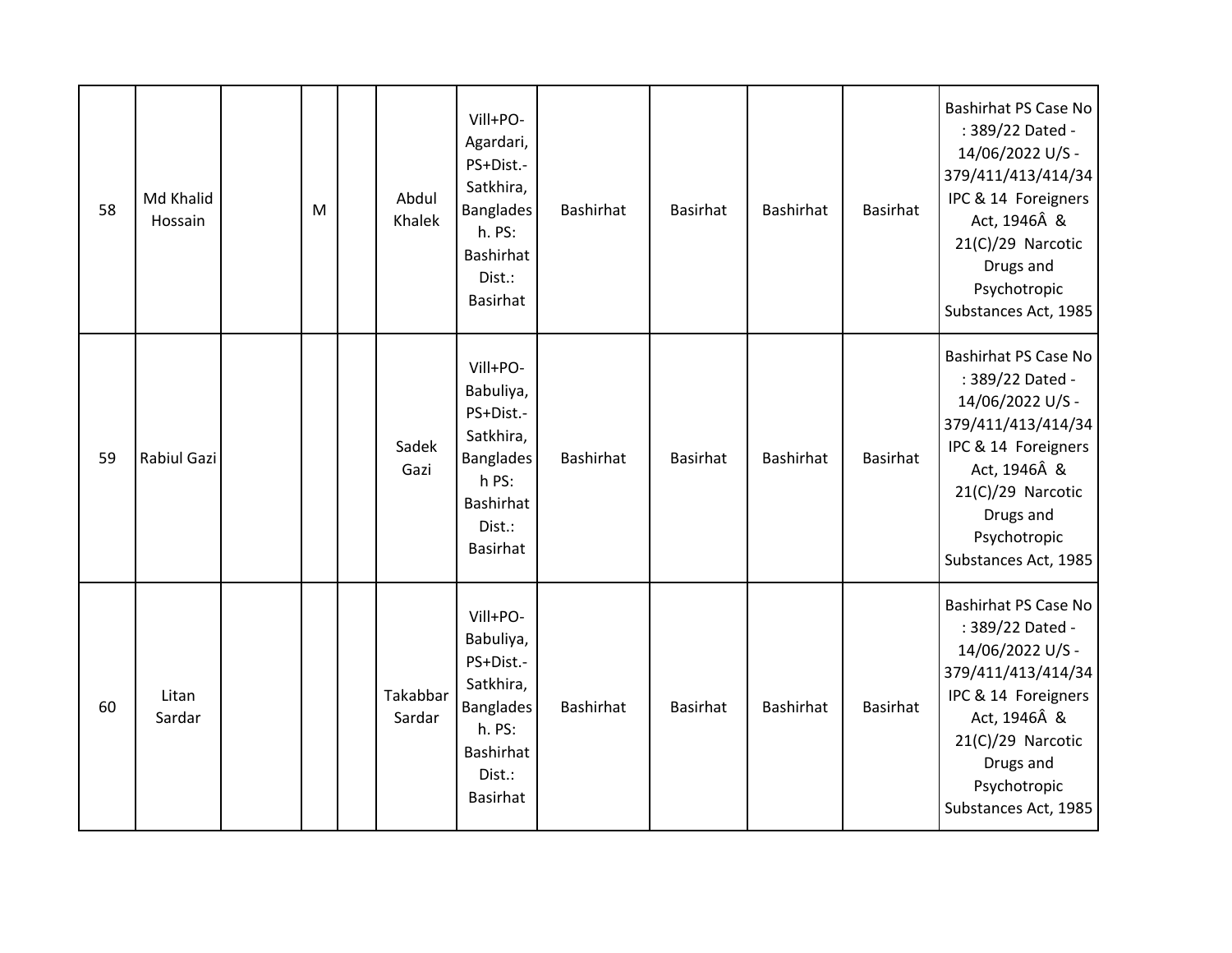| 61 | Subhajit<br>Mondal        | M | 20 | Jayanta<br>Mondal               | Samaspur<br>PS: Haroa<br>Dist.:<br><b>Basirhat</b>                                                      | Haroa            | <b>Basirhat</b> | Haroa        | Basirhat        | Haroa PS Case No:<br>197/22 Dated -<br>14/06/2022 U/S -<br>498A/304B/302/34<br>IPC & 4 Dowry<br>Prohibition Act,<br>1961Â |
|----|---------------------------|---|----|---------------------------------|---------------------------------------------------------------------------------------------------------|------------------|-----------------|--------------|-----------------|---------------------------------------------------------------------------------------------------------------------------|
| 62 | Golam<br>Rasul<br>Mallik  | M | 48 | Late<br>Jaynuddin<br>Mallik     | Paschim<br>Dandirhat,<br>PO-<br>Dandirhat,<br>PS-<br>Basirhat<br>PS:<br>Bashirhat<br>Dist.:<br>Basirhat | <b>Bashirhat</b> | <b>Basirhat</b> | Hasnabad     | Basirhat        | Hasnabad PS Case No<br>: 291/22 Dated -<br>14/06/2022 U/S -<br>279/304A IPC                                               |
| 63 | Sourav<br>Chakrabort<br>y | M |    | Ranjan<br>ty                    | Amberia<br>PS:<br>Chakrabor Hingalganj<br>Dist.:<br><b>Basirhat</b>                                     | Hingalganj       | <b>Basirhat</b> | Hingalganj   | <b>Basirhat</b> | Hingalganj PS Case<br>No: 113/22 Dated -<br>14/06/2022 U/S -<br>504/505(2) IPC                                            |
| 64 | Kabirul<br>Islam          | M |    | S/o- Abdul PS- Matia,<br>Mannan | Vill-<br>Panigobra,<br>PO-<br>Eojnagar,<br>North 24<br>Parganas.<br>PS: MATIA<br>Dist.:<br>Basirhat     | <b>MATIA</b>     | <b>Basirhat</b> | <b>MATIA</b> | Basirhat        | <b>MATIA PS Case No:</b><br>226/22 Dated -<br>14/06/2022 U/S-46<br>AA Bengal Excise Act,<br>1909                          |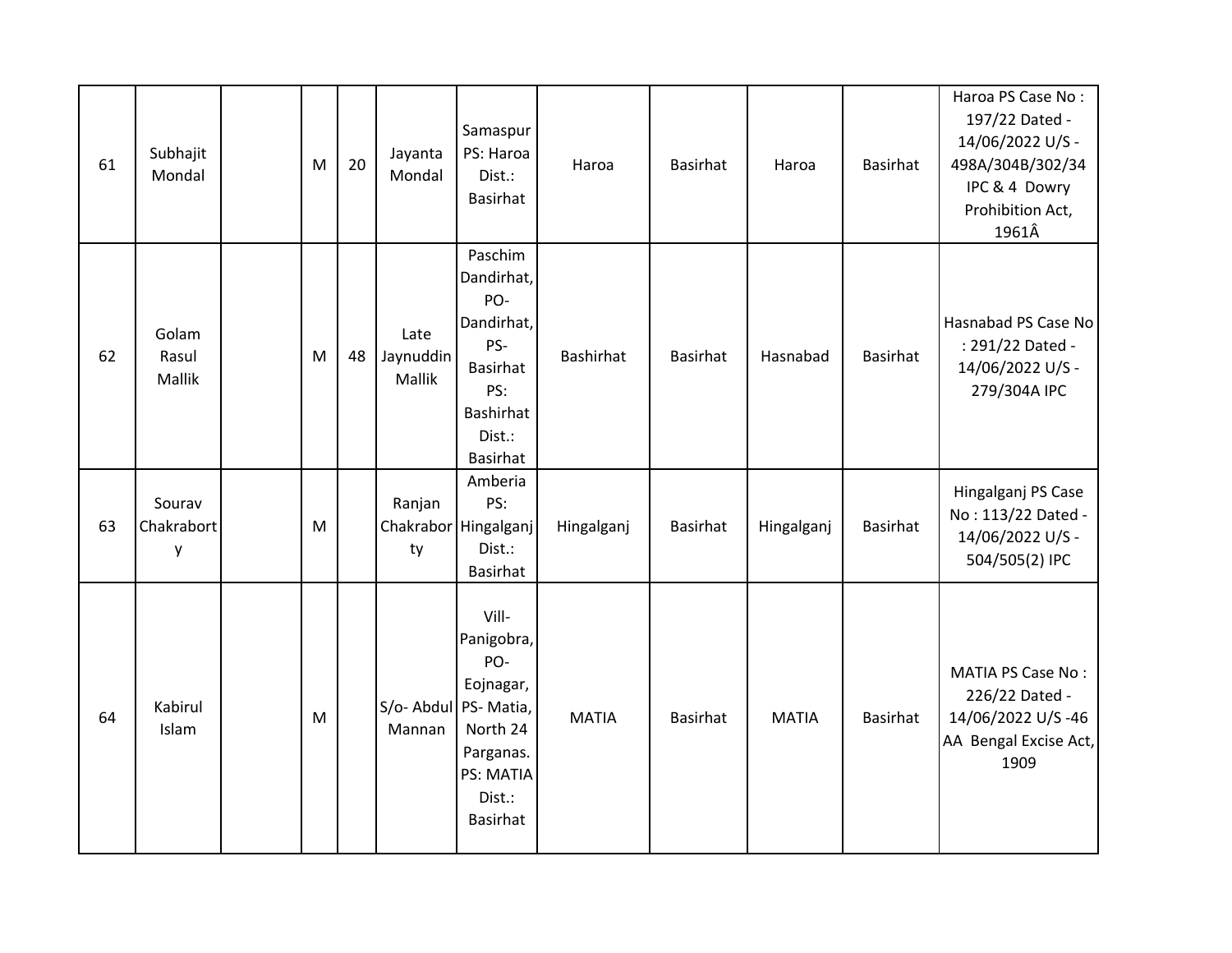| 65 | Kumaresh<br><b>Bose</b> | Ganesh | M | 40 | $S/O-$ Late<br>Tapash<br><b>Bose</b> | Vill-<br>Ramnaray<br>anpur, PO-<br>Raghunat<br>hpur, PS<br>Matia,<br>Dist.<br>North 24<br>Parganas<br>PS: MATIA<br>Dist.:<br>Basirhat | <b>MATIA</b> | <b>Basirhat</b> | <b>MATIA</b> | Basirhat        | <b>MATIA PS Case No:</b><br>225/22 Dated -<br>13/06/2022 U/S -<br>376/354/506/34 IPC<br>& 4/8 The Protection<br>of children from<br>sexual offences<br>Act, 2012 (POCSO) |
|----|-------------------------|--------|---|----|--------------------------------------|---------------------------------------------------------------------------------------------------------------------------------------|--------------|-----------------|--------------|-----------------|--------------------------------------------------------------------------------------------------------------------------------------------------------------------------|
| 66 | Amirul<br>Sardar        |        | M |    | S/o – Lt.<br>Ganiruddi<br>n Sardar   | PS:<br>Minakhan<br>Dist.:<br>Basirhat                                                                                                 | Minakhan     | Basirhat        | Minakhan     | Basirhat        | Minakhan PS Case No<br>: 146/22 Dated -<br>13/06/2022 U/S -379<br><b>IPC</b>                                                                                             |
| 67 | Goutam<br>Karmakar      |        | M |    | $S/O-$ Lt.<br>Gobinda<br>Karmakar    | PS:<br>Minakhan<br>Dist.:<br>Basirhat                                                                                                 | Minakhan     | Basirhat        | Minakhan     | <b>Basirhat</b> | Minakhan PS Case No<br>: 141/22 Dated -<br>10/06/2022 U/S-380<br><b>IPC</b>                                                                                              |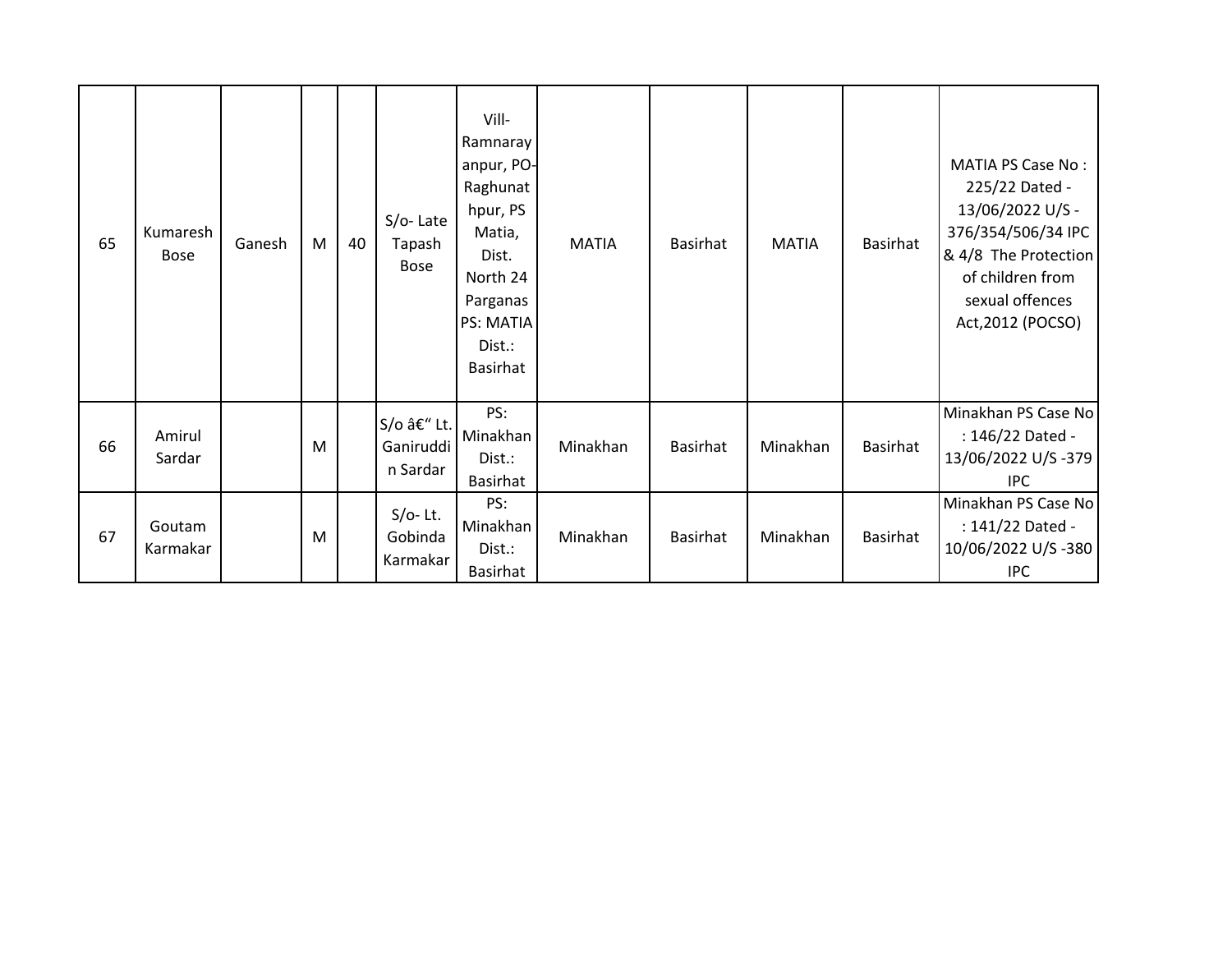| 68 | Samirul<br>Mondal | M | 21 | Haider Ali<br>Mondal | Vill-Gokna<br>Majherpar<br>a, PO-<br>Barajirakp<br>ur, PS-<br>Basirhat,<br>Dist-North<br>24<br>Parganas<br>PS:<br>Swarupna<br>gar Dist.:<br><b>Basirhat</b> | Swarupnagar | <b>Basirhat</b> | Swarupnaga<br>r | <b>Basirhat</b> | Swarupnagar PS Case<br>No: 608/22 Dated -<br>12/06/2022 U/S -<br>363/365/34 IPC                   |
|----|-------------------|---|----|----------------------|-------------------------------------------------------------------------------------------------------------------------------------------------------------|-------------|-----------------|-----------------|-----------------|---------------------------------------------------------------------------------------------------|
| 69 | Sk Naosad         | M | 32 | Sk. Akbar            | Rengun,<br>Pikepara<br>PS:<br>Dubrajpor<br>e Dist.:<br>Birbhum                                                                                              | Dubrajpore  | Birbhum         | Dubrajpore      | Birbhum         | Dubrajpore PS Case<br>No: 122/22 Dated -<br>08/06/2022 U/S -<br>379/441/413/414 IPC               |
| 70 | Ismail<br>Shah    | M | 19 |                      | Moheshw<br>arpur PS:<br>Siraj Shah   Illambazar<br>Dist.:<br>Birbhum                                                                                        | Illambazar  | Birbhum         | Illambazar      | Birbhum         | Illambazar PS Case No<br>: 142/22 Dated -<br>14/06/2022 U/S -<br>341/323/325/307/34<br><b>IPC</b> |
| 71 | Siraj Shah        | M | 55 | Lt Jobed<br>Ali Shah | PS:<br>Illambazar<br>Dist.:<br>Birbhum                                                                                                                      | Illambazar  | Birbhum         | Illambazar      | Birbhum         | Illambazar PS Case No<br>: 142/22 Dated -<br>14/06/2022 U/S -<br>341/323/325/307/34<br><b>IPC</b> |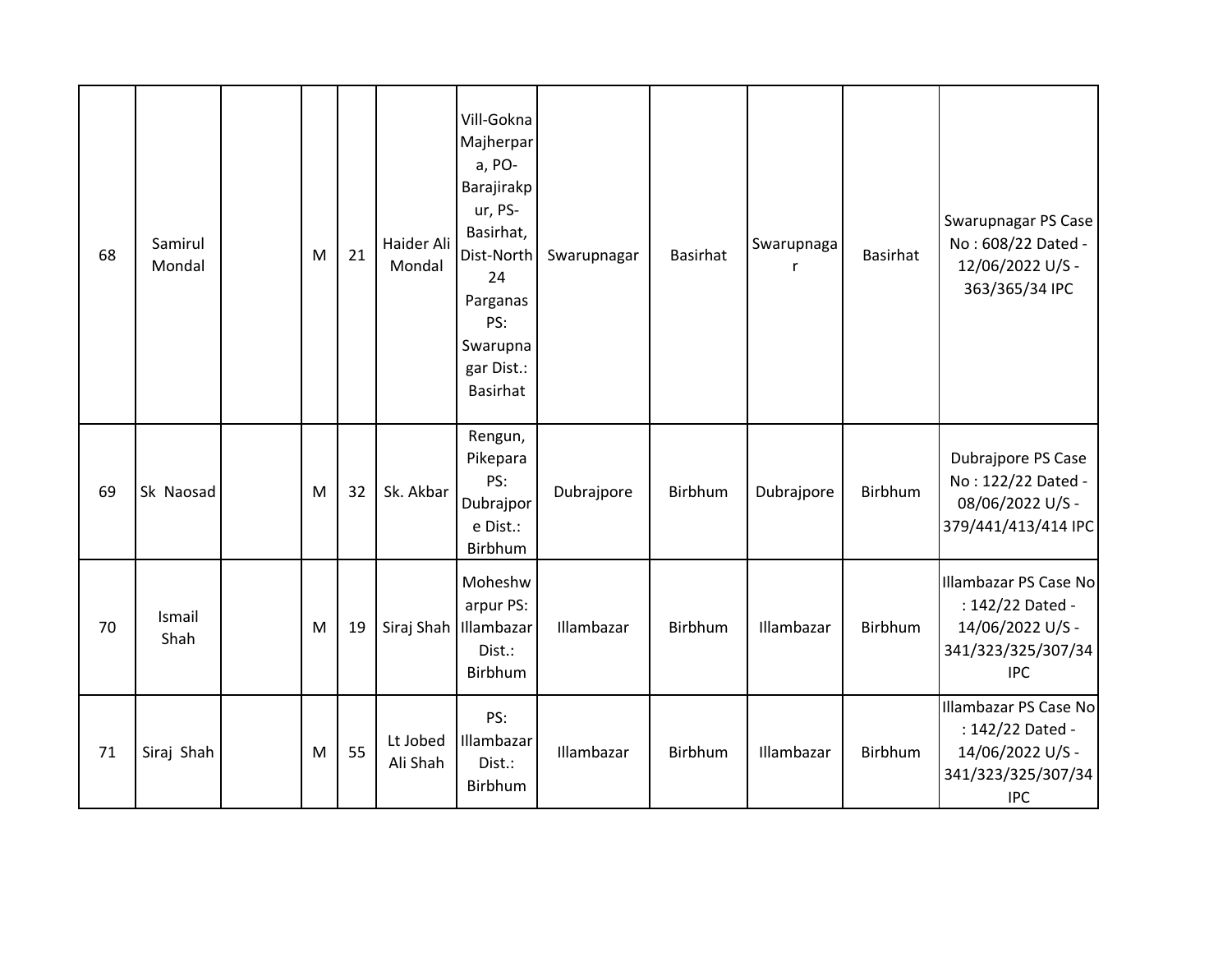| 72 | Sk<br>Nasibuddin | Nasimuddi<br>n | M | 21 | Sk Harmuj                 | Vill-<br>Bansjhore,<br>PS-Suri,<br>Dist-<br>Birbhum<br>PS: Suri<br>Dist.:<br>Birbhum | Suri    | <b>Birbhum</b> | Mahammad<br>bazar | Birbhum | Mahammad bazar PS<br>Case No: 189/22<br>Dated - 14/06/2022<br>$U/S -$<br>279/379/411/414 IPC    |
|----|------------------|----------------|---|----|---------------------------|--------------------------------------------------------------------------------------|---------|----------------|-------------------|---------|-------------------------------------------------------------------------------------------------|
| 73 | Pratap<br>Mal    |                | M | 20 | Radharam<br>an Mal        | Nabogram<br>PS:<br>Nalhati<br>Dist.:<br>Birbhum                                      | Nalhati | Birbhum        | Nalhati           | Birbhum | Nalhati PS Case No:<br>244/22 Dated -<br>16/06/2022 U/S -<br>448/323/324/325/32<br>6/307/34 IPC |
| 74 | Silan<br>Rabidas |                | M | 23 | Lt.<br>Sukumar<br>Rabidas | Mitrapur<br>(Rabidasp<br>ara) PS:<br>Paikar<br>Dist.:<br>Birbhum                     | Paikar  | Birbhum        | Paikar            | Birbhum | Paikar PS Case No:<br>148/22 Dated -<br>14/06/2022 U/S-46<br>(A)(c) Bengal Excise<br>Act, 1909  |
| 75 | Sujay<br>Sardar  |                | M | 22 | Sanjay<br>Sardar          | Vill-<br>Surasreep<br>ally PS:<br>Bolpur<br>Dist.:<br>Birbhum                        | Bolpur  | Birbhum        | Shantiniketa<br>n | Birbhum | Shantiniketan PS Case<br>No: 63/22 Dated -<br>17/04/2022 U/S-380<br><b>IPC</b>                  |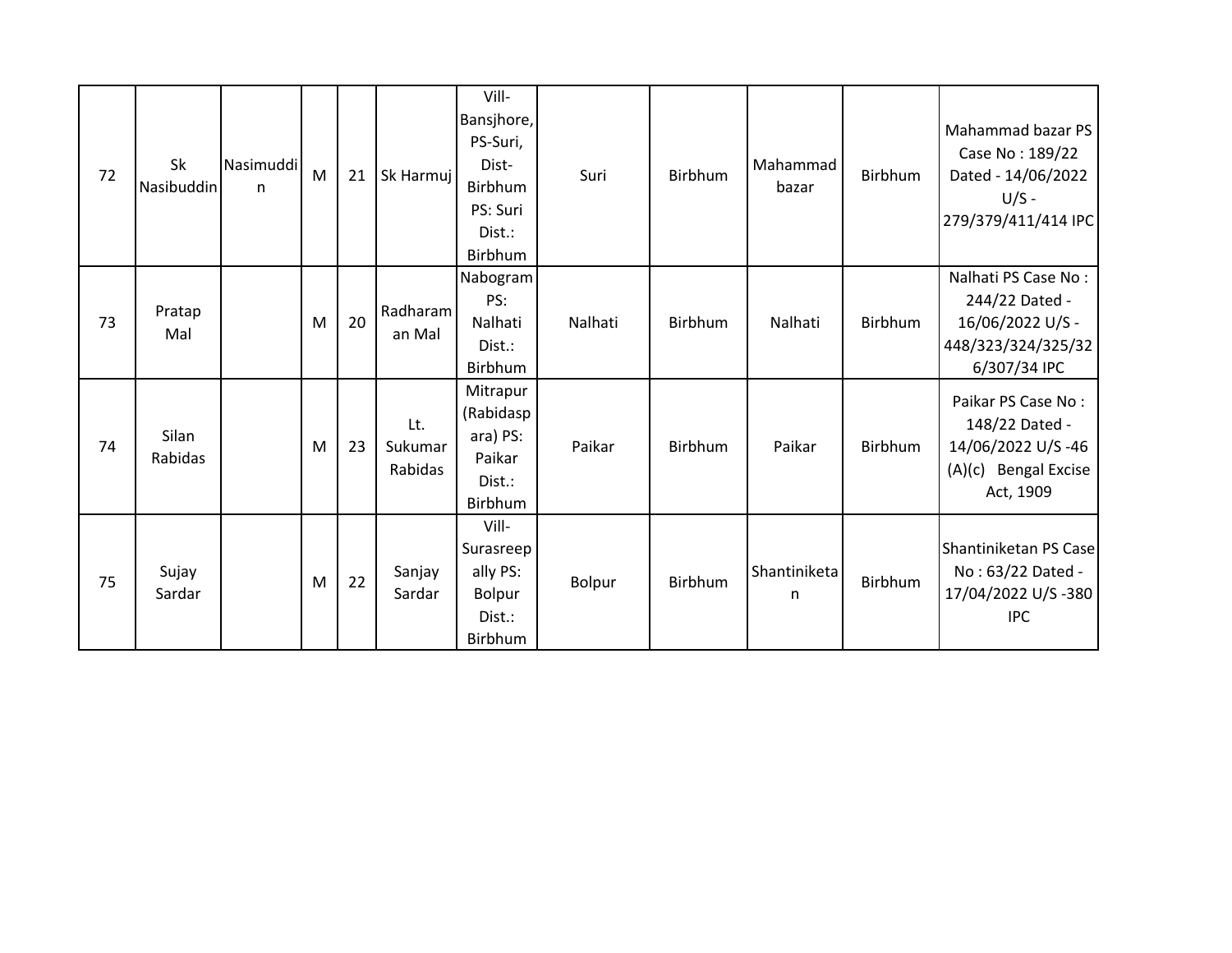| 76 | Hemanta<br>Ghosh          | M | <b>Bholanath</b><br>Ghosh         | Bajitpur,<br>P.S –<br>Bagdah,<br>North 24<br>Parganas<br>PS:<br>Bagdah<br>Dist.:<br>Bongaon<br>Police<br><b>District</b> | Bagdah | Bongaon<br>Police<br>District        | Bagdah | Bongaon<br>Police<br><b>District</b> | Bagdah PS Case No:<br>424/22 Dated -<br>08/06/2022 U/S -<br>143/186/333/353/18<br>8/307/341/290/120B<br>IPC & 3 Prevention of<br>Damage to Public<br>Property Act, 1984 &<br>9 West Bengal<br>Maintenance of<br>Public Order Act,<br>1972 |
|----|---------------------------|---|-----------------------------------|--------------------------------------------------------------------------------------------------------------------------|--------|--------------------------------------|--------|--------------------------------------|-------------------------------------------------------------------------------------------------------------------------------------------------------------------------------------------------------------------------------------------|
| 77 | Prosanta<br><b>Biswas</b> | M | Lt.<br>Bhabatosh<br><b>Biswas</b> | Bajitpur,<br>P.S –<br>Bagdah,<br>North 24<br>Parganas<br>PS:<br>Bagdah<br>Dist.:<br>Bongaon<br>Police<br><b>District</b> | Bagdah | Bongaon<br>Police<br><b>District</b> | Bagdah | Bongaon<br>Police<br><b>District</b> | Bagdah PS Case No:<br>424/22 Dated -<br>08/06/2022 U/S -<br>143/186/333/353/18<br>8/307/341/290/120B<br>IPC & 3 Prevention of<br>Damage to Public<br>Property Act, 1984 &<br>9 West Bengal<br>Maintenance of<br>Public Order Act,<br>1972 |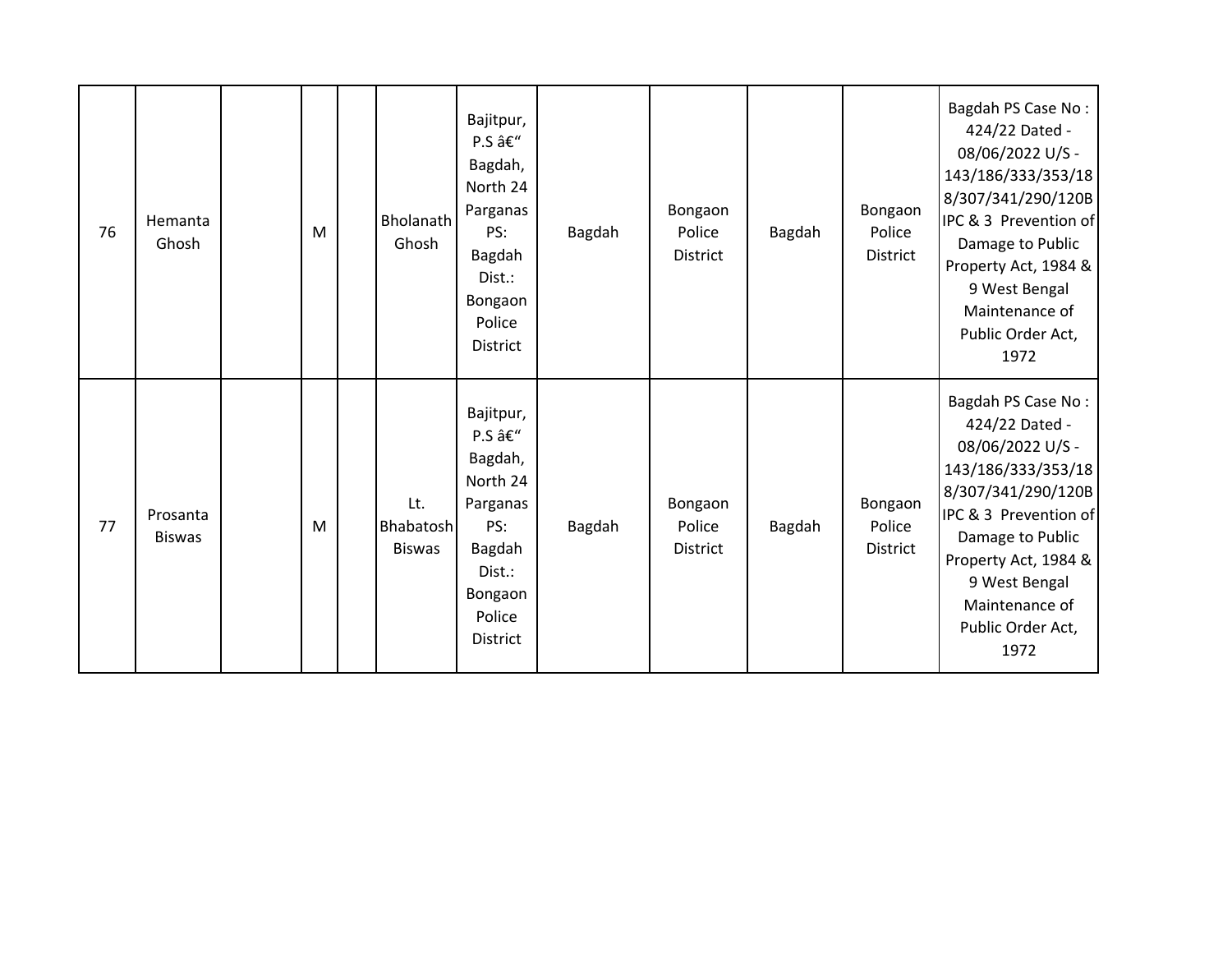| 78 | Pratham<br>Dey | Rishi | M | Sanjay<br>Dey                           | Motigunj<br>Nichupara<br>, PO+PS-<br>Bongaon,<br>North 24<br>Pgs PS:<br>Bongaon<br>Dist.:<br>Bongaon<br>Police<br><b>District</b>                               | Bongaon  | Bongaon<br>Police<br>District | Bongaon  | Bongaon<br>Police<br>District | Bongaon PS Case No:<br>610/22 Dated -<br>11/06/2022 U/S -<br>195A/500/504/505/3<br>4 IPC & 67<br>Information<br>Technology Act, 2000<br>(Relevant Provisions) |
|----|----------------|-------|---|-----------------------------------------|-----------------------------------------------------------------------------------------------------------------------------------------------------------------|----------|-------------------------------|----------|-------------------------------|---------------------------------------------------------------------------------------------------------------------------------------------------------------|
| 79 | Bapi Ghosh     |       | M | Lt. Haren<br>Ghosh @<br>Pancha<br>Ghosh | Vill-<br>Shimulpur<br>, PO-<br>Thakurnag<br>ar, PS-<br>Gaighata,<br>Dist.<br>North 24<br>Parganas<br>PS:<br>Gaighata<br>Dist.:<br>Bongaon<br>Police<br>District | Gaighata | Bongaon<br>Police<br>District | Gaighata | Bongaon<br>Police<br>District | Gaighata PS Case No:<br>547/22 Dated -<br>13/06/2022 U/S -<br>341/325/308/379/50<br>6/34 IPC                                                                  |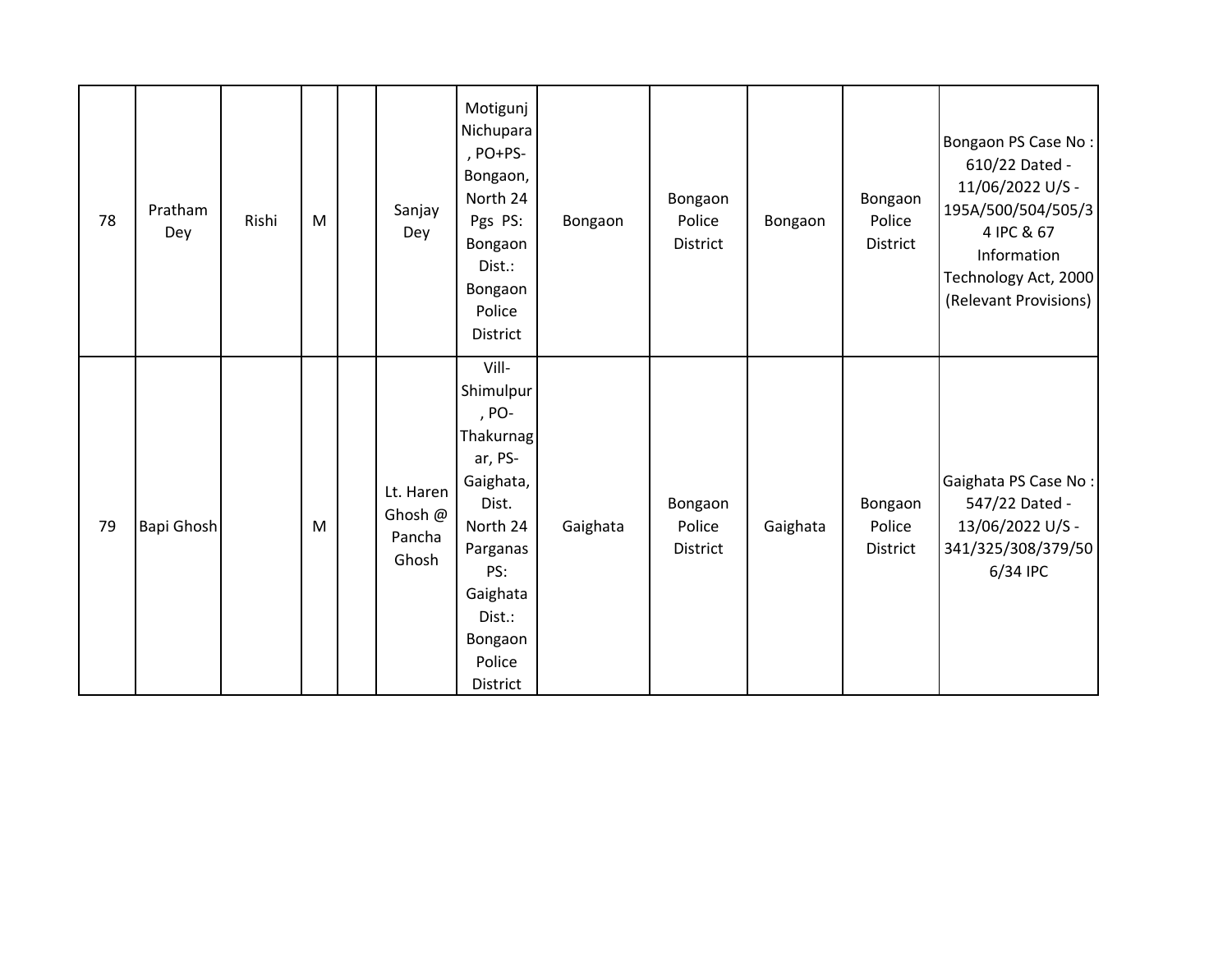| 80 | Sagar<br>Halder          |                 | M | 25 | Lt.<br>Swapan<br>Halder                 | Barrackpu<br>r Talikhola<br>PS:<br>Gopalnaga<br>r Dist.:<br>Bongaon<br>Police<br><b>District</b> | Gopalnagar | Bongaon<br>Police<br><b>District</b> | Gopalnagar | Bongaon<br>Police<br><b>District</b> | Gopalnagar PS Case<br>No: 308/22 Dated -<br>05/06/2022 U/S -<br>399/402 IPC                                                      |
|----|--------------------------|-----------------|---|----|-----------------------------------------|--------------------------------------------------------------------------------------------------|------------|--------------------------------------|------------|--------------------------------------|----------------------------------------------------------------------------------------------------------------------------------|
| 81 | <b>Tarikul</b><br>Mondal |                 | M | 22 | Rabiul<br>Mondal                        | Barrackpu<br>r Talikhola<br>PS:<br>Gopalnaga<br>r Dist.:<br>Bongaon<br>Police<br><b>District</b> | Gopalnagar | Bongaon<br>Police<br>District        | Gopalnagar | Bongaon<br>Police<br>District        | Gopalnagar PS Case<br>No: 319/22 Dated -<br>10/06/2022 U/S -<br>399/402 IPC                                                      |
| 82 | Bhagyadha<br>r Mondal    |                 | M | 25 | Lt. Jiten<br>Mondal                     | Goalbagi<br>PS:<br>Bagdah<br>Dist.:<br>Bongaon<br>Police<br><b>District</b>                      | Bagdah     | Bongaon<br>Police<br><b>District</b> | Gopalnagar | Bongaon<br>Police<br><b>District</b> | Gopalnagar PS Case<br>No: 220/22 Dated -<br>27/04/2022 U/S -<br>399/402 IPC                                                      |
| 83 | Umma<br>Godhuli          | Umme<br>Godhuli | F |    | Md<br>Madasser<br>Hossain @<br>Modasser | PS:<br>Petropole<br>Dist.:<br>Bongaon<br>Police<br>District                                      | Petropole  | Bongaon<br>Police<br><b>District</b> | Petropole  | Bongaon<br>Police<br><b>District</b> | Petropole PS Case No<br>: 172/22 Dated -<br>14/06/2022 U/S -<br>417/419/465/467/46<br>8/471 IPC & 14<br>Foreigners Act,<br>1946Â |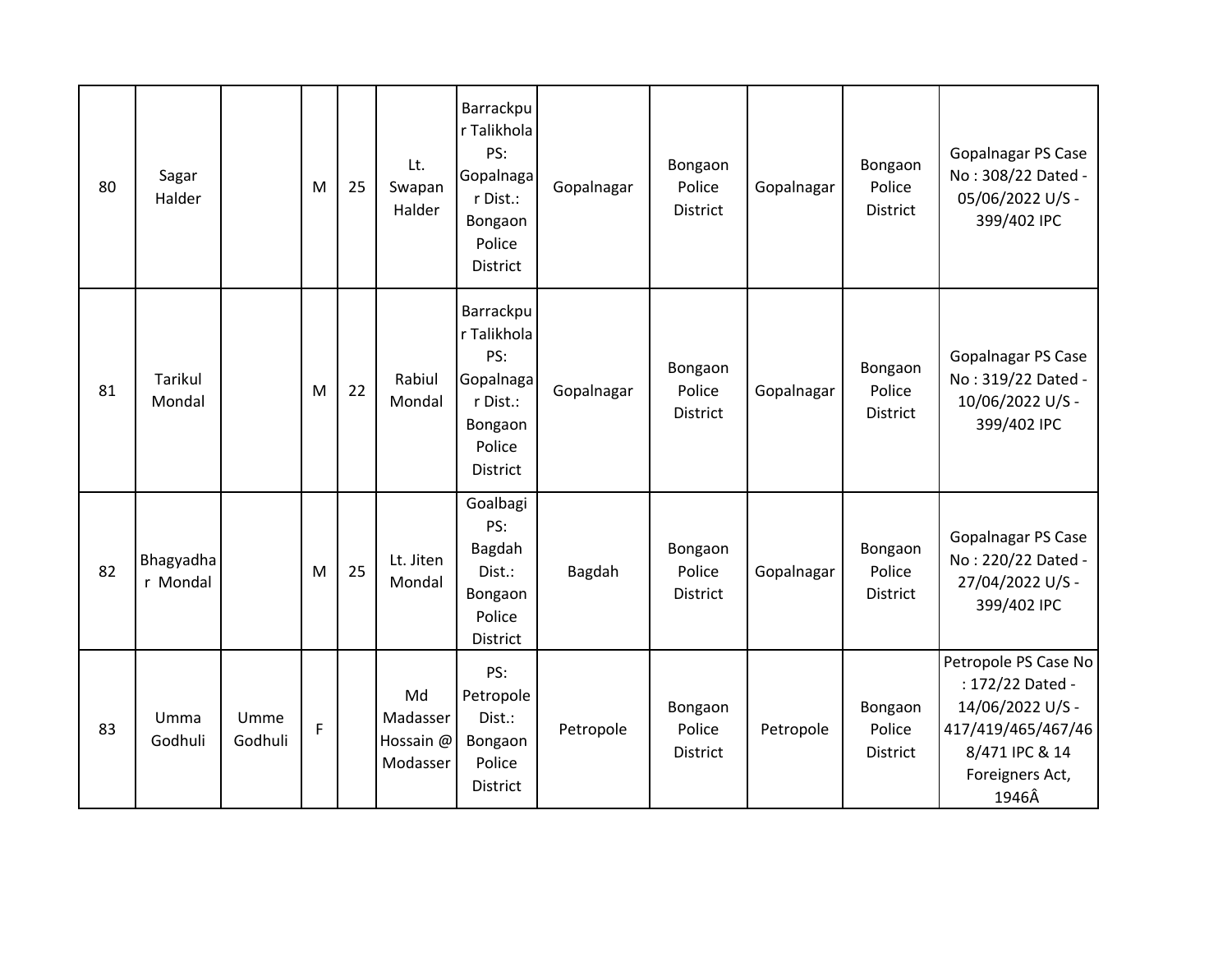| 84 | Gunda<br>Jana | @ Rajesh | ${\sf M}$ | 34 | Robin<br>Jana    | Nichupatt<br>y, Main<br>Road<br>$PO+P.S-$<br>Chandann<br>agar, Dist.-<br>Hooghly<br>PS:<br>Chandann<br>agar Dist.:<br>Chandann<br>agar<br>Police<br>Commissi<br>onerate | Chandannagar | Chandannag<br>ar Police<br>Commission<br>erate | Chandannag<br>ar | Chandannag<br>ar Police<br>Commission<br>erate | Chandannagar PS |
|----|---------------|----------|-----------|----|------------------|-------------------------------------------------------------------------------------------------------------------------------------------------------------------------|--------------|------------------------------------------------|------------------|------------------------------------------------|-----------------|
| 85 | Jyoti Hazra   |          | M         | 25 | Kartick<br>Hazra | Bag Bazar,<br>Chunaripu<br>kur Dhar,<br>$P.S-$<br>Chandann<br>agar,<br>Hooghly<br>PS:<br>Chandann<br>agar Dist.:<br>Chandann<br>agar<br>Police<br>Commissi<br>onerate   | Chandannagar | Chandannag<br>ar Police<br>Commission<br>erate | Chandannag<br>ar | Chandannag<br>ar Police<br>Commission<br>erate | Chandannagar PS |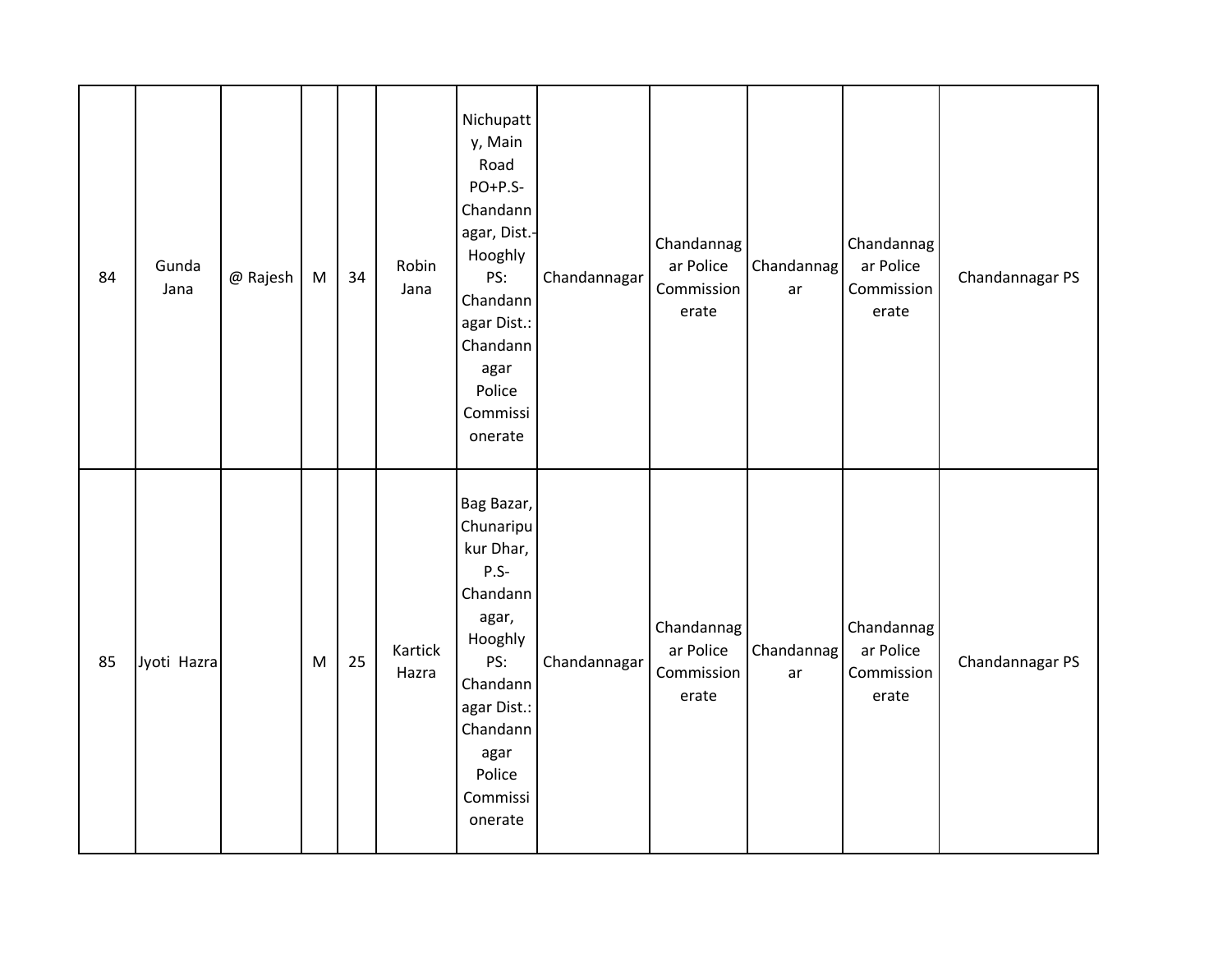| 86 | Baba<br>Sardar   | @ Raju | M |    | Sardar            | Kanagarh<br>Khudiram<br>Pally, PS<br>CHN, (H)<br>PS:<br>Kashinath   Chinsurah<br>Dist.:<br>Chandann<br>agar<br>Police<br>Commissi<br>onerate      | Chinsurah | Chandannag<br>ar Police<br>Commission<br>erate | Chinsurah | Chandannag<br>ar Police<br>erate | Chinsurah PS<br>Commission   Warrant No = 283/22                                       |
|----|------------------|--------|---|----|-------------------|---------------------------------------------------------------------------------------------------------------------------------------------------|-----------|------------------------------------------------|-----------|----------------------------------|----------------------------------------------------------------------------------------|
| 87 | Debjyoti<br>Saha |        | M | 22 | Dipak Kr.<br>Saha | South<br>Subhash<br>Pally, PS.-<br>Dankuni,<br>Dist.-<br>Hooghly<br>PS:<br>Dankuni<br>Dist.:<br>Chandann<br>agar<br>Police<br>Commissi<br>onerate | Dankuni   | Chandannag<br>ar Police<br>Commission<br>erate | Dankuni   | ar Police<br>Commission<br>erate | Chandannag   Dankuni PS Case No:<br>160/22 Dated -<br>07/05/2022 U/S -<br>279/304A IPC |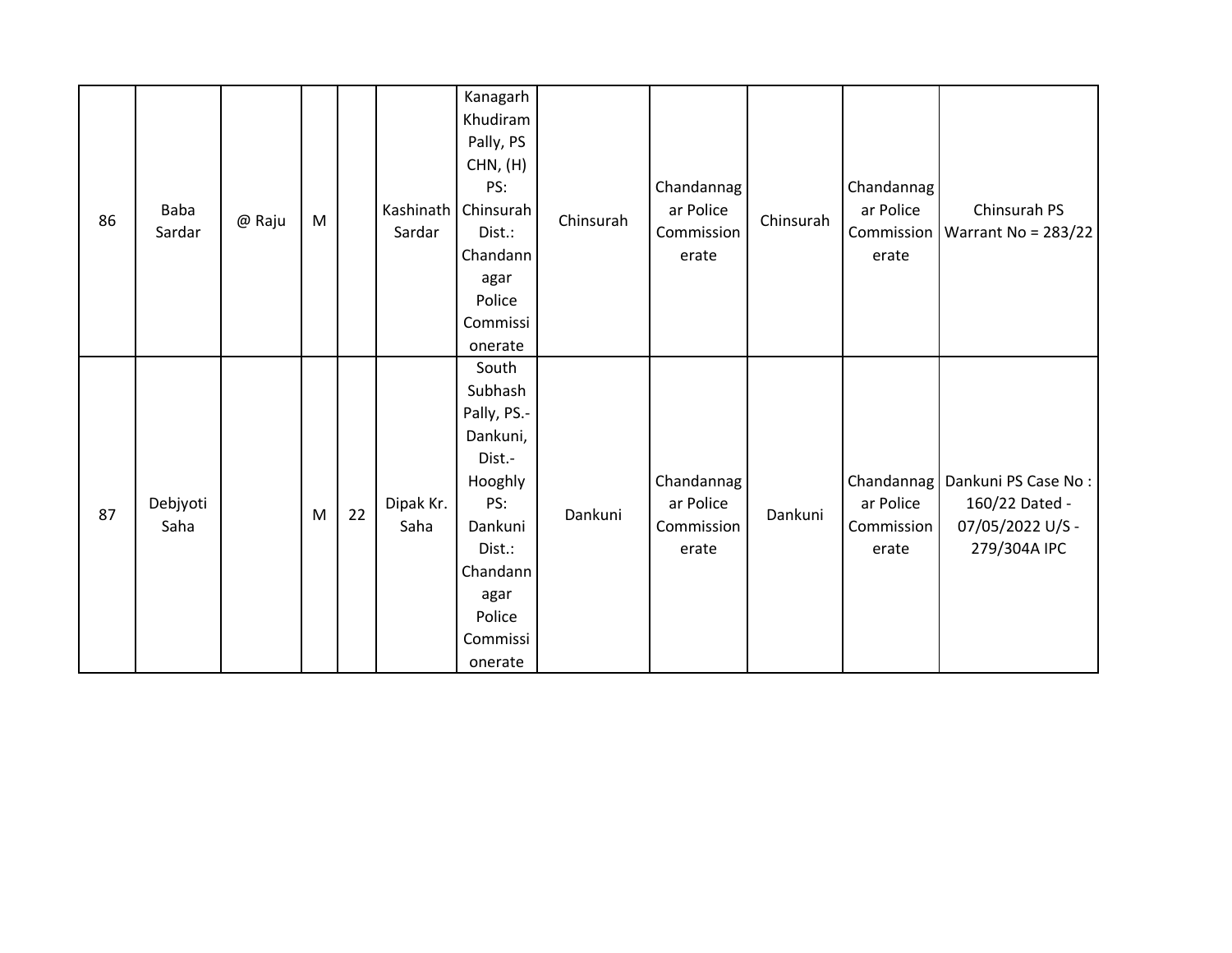| 88 | <b>Budho</b><br>Mahato | M | 30 | Mahendar<br>Mahato | Badortala,<br>near<br>bhoner<br>Dokan ps<br>Dankuni<br>Hooghly<br>PS:<br>Dankuni<br>Dist.:<br>Chandann<br>agar<br>Police<br>Commissi<br>onerate | Dankuni | Chandannag<br>ar Police<br>Commission<br>erate | Dankuni | Chandannag<br>ar Police<br>Commission<br>erate | Dankuni PS Case No:<br>210/22 Dated -<br>10/06/2022 U/S -<br>399/402 IPC & 25/27<br>Arms Act, 1959 |
|----|------------------------|---|----|--------------------|-------------------------------------------------------------------------------------------------------------------------------------------------|---------|------------------------------------------------|---------|------------------------------------------------|----------------------------------------------------------------------------------------------------|
| 89 | Shibnath<br>Das        | M | 52 | Lt. Sarju<br>Das   | Gobra<br>Railline<br>Dhar PS<br>Dankuni<br>Dist.<br>Hooghly<br>PS:<br>Dankuni<br>Dist.:<br>Chandann<br>agar<br>Police<br>Commissi<br>onerate    | Dankuni | Chandannag<br>ar Police<br>Commission<br>erate | Dankuni | Chandannag<br>ar Police<br>Commission<br>erate | Dankuni PS Case No:<br>223/22 Dated -<br>14/06/2022 U/S-46<br>(A) Bengal Excise<br>Act, 1909       |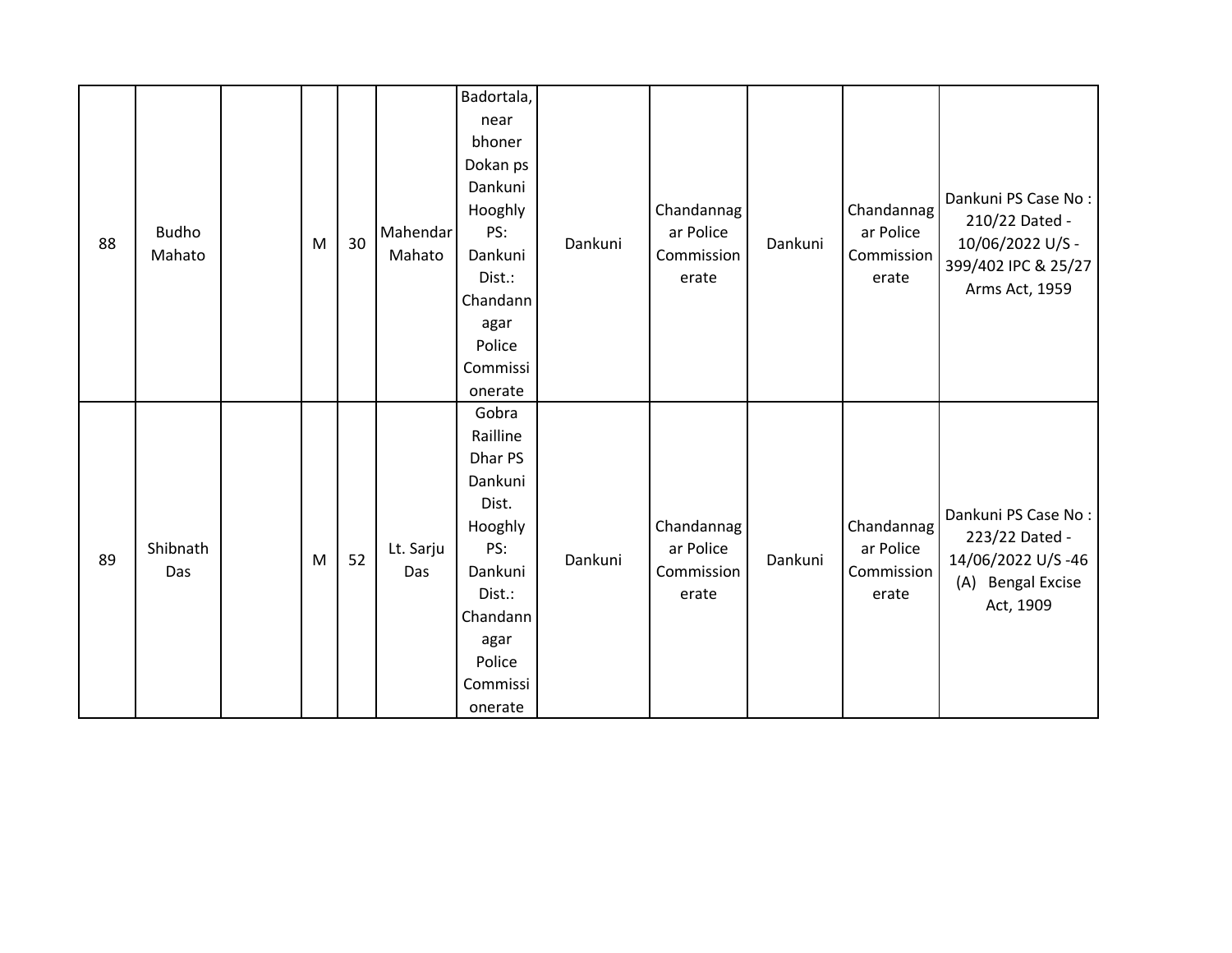| 90 | Pintu<br>Chakrabort<br>y | M | 36 | Sadhan<br>Chakrabor<br>ty | Kona<br>Shibmandi<br>r PS Liluah<br>Dist.<br>Howrah<br>PS:<br>Dankuni<br>Dist.:<br>Chandann<br>agar<br>Police<br>Commissi<br>onerate      | Dankuni | Chandannag<br>ar Police<br>Commission<br>erate | Dankuni | Chandannag<br>ar Police<br>Commission<br>erate | Dankuni PS Case No:<br>224/22 Dated -<br>14/06/2022 U/S-3/4<br>The West Bengal<br><b>Gambling and Prize</b><br>Competitions Act,<br>1957 |
|----|--------------------------|---|----|---------------------------|-------------------------------------------------------------------------------------------------------------------------------------------|---------|------------------------------------------------|---------|------------------------------------------------|------------------------------------------------------------------------------------------------------------------------------------------|
| 91 | Mosihar<br>Mollah        | M | 33 | Noorhoss<br>ain Mollah    | Akhdanga<br>Madrasa<br>PS<br>Dankuni<br>Dist.<br>Hooghly<br>PS:<br>Dankuni<br>Dist.:<br>Chandann<br>agar<br>Police<br>Commissi<br>onerate | Dankuni | Chandannag<br>ar Police<br>Commission<br>erate | Dankuni | Chandannag<br>ar Police<br>Commission<br>erate | Dankuni PS Case No:<br>224/22 Dated -<br>14/06/2022 U/S-3/4<br>The West Bengal<br>Gambling and Prize<br>Competitions Act,<br>1957        |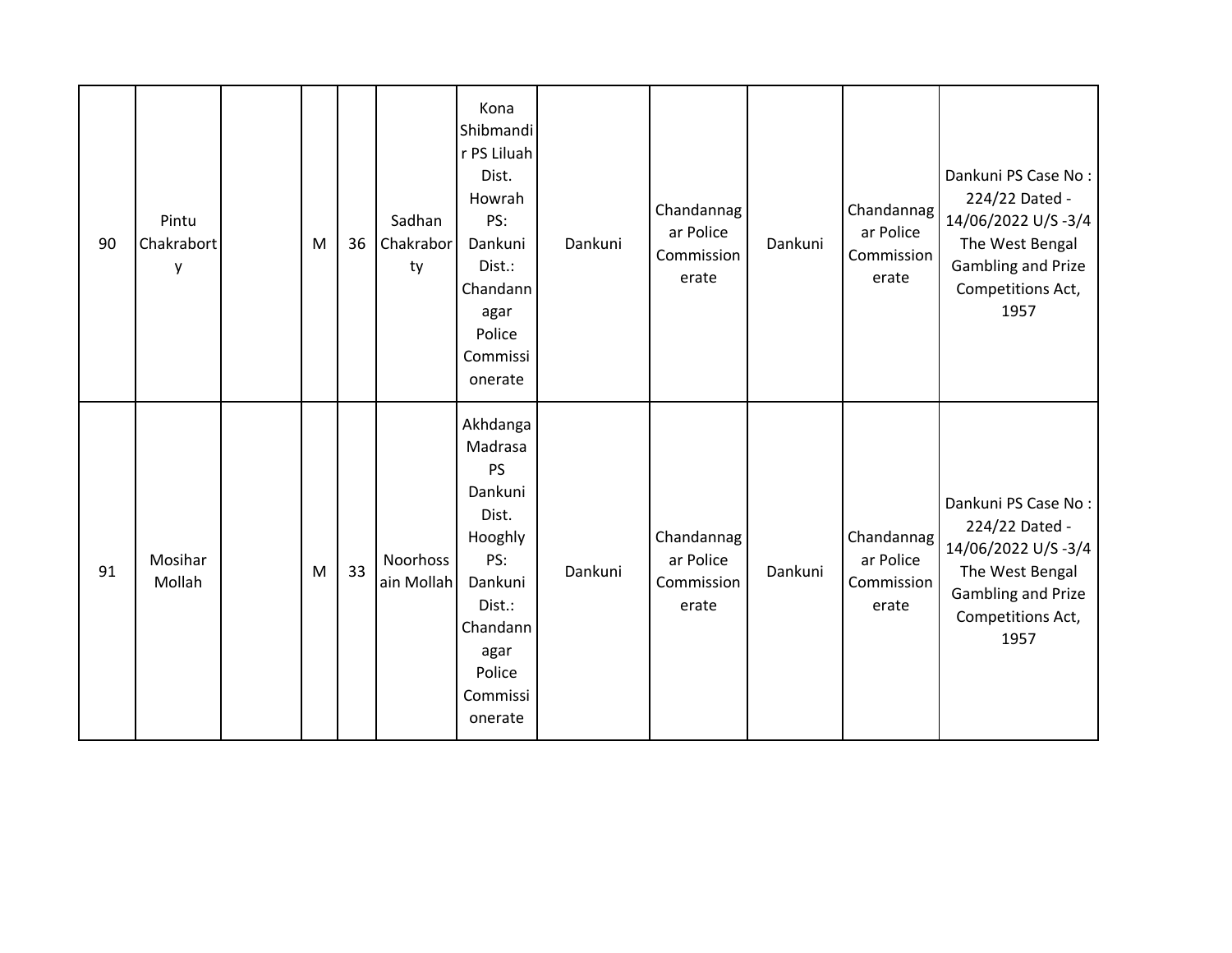| 92 | Lutfar<br>Mallick | M | 44 | Moslem<br>Mallick | Nizdankun<br>i near<br>Masjid PS<br>Dankuni<br>Dist.<br>Hooghly<br>PS:<br>Dankuni<br>Dist.:<br>Chandann<br>agar<br>Police<br>Commissi<br>onerate | Dankuni | Chandannag<br>ar Police<br>Commission<br>erate | Dankuni | Chandannag<br>ar Police<br>Commission<br>erate | Dankuni PS Case No:<br>224/22 Dated -<br>14/06/2022 U/S-3/4<br>The West Bengal<br>Gambling and Prize<br>Competitions Act,<br>1957 |
|----|-------------------|---|----|-------------------|--------------------------------------------------------------------------------------------------------------------------------------------------|---------|------------------------------------------------|---------|------------------------------------------------|-----------------------------------------------------------------------------------------------------------------------------------|
| 93 | Bubon<br>Ghosh    | M | 36 | Dilip<br>Ghosh    | Bamunari<br>Bamunpar<br>a PS<br>Dankuni<br>Dist<br>Hooghly<br>PS:<br>Dankuni<br>Dist.:<br>Chandann<br>agar<br>Police<br>Commissi<br>onerate      | Dankuni | Chandannag<br>ar Police<br>Commission<br>erate | Dankuni | Chandannag<br>ar Police<br>Commission<br>erate | Dankuni PS Case No:<br>261/18 Dated -<br>02/10/2018 U/S -<br>323/341/325/326/30<br>7/379/506/34 IPC                               |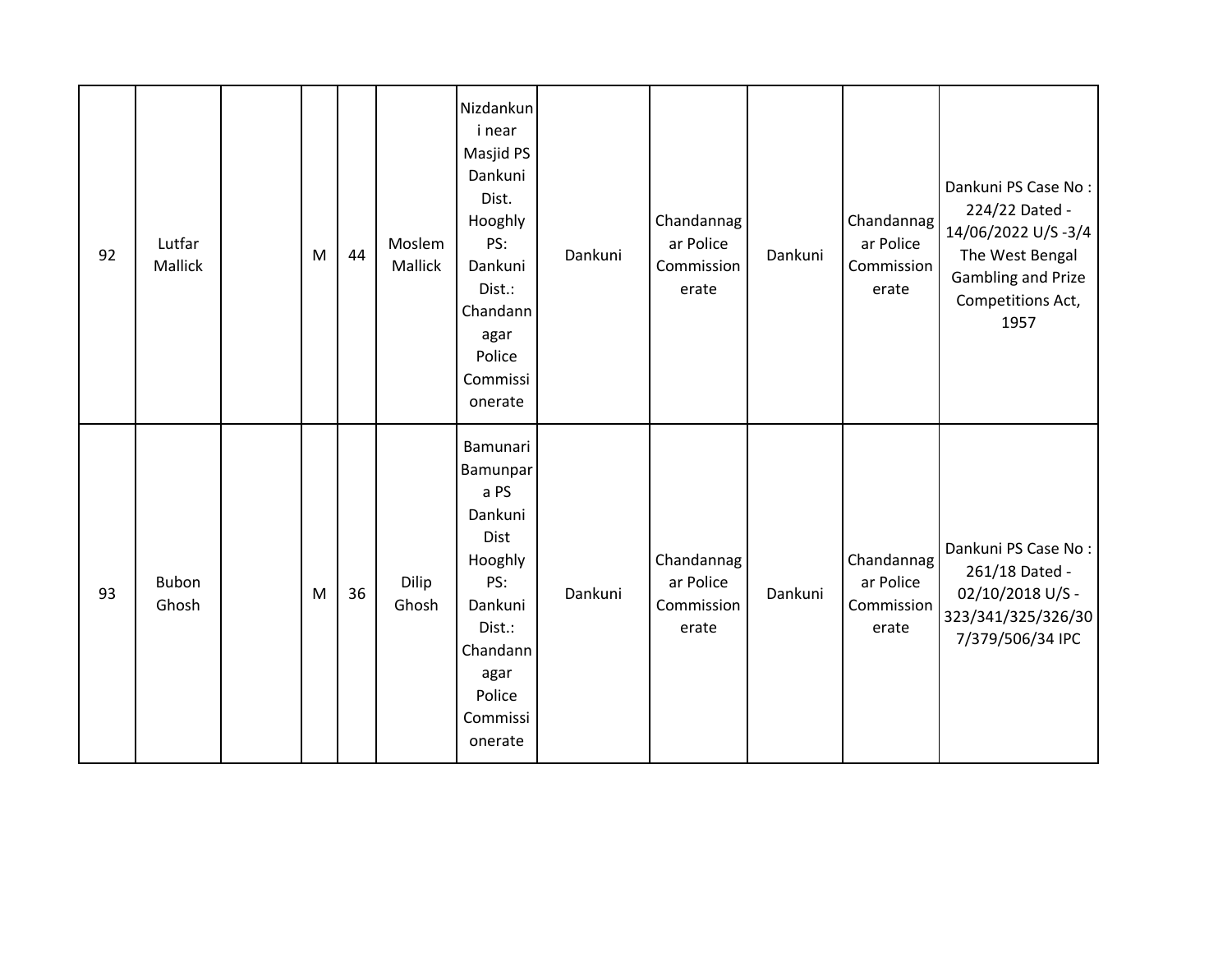| 94 | Abu Naser<br>Laskar | M | 46 | Abdul Hai<br>Laskar | Patsaihat<br><b>PS</b><br>Dankuni<br><b>Dist</b><br>Hooghly<br>PS:<br>Dankuni<br>Dist.:<br>Chandann<br>agar<br>Police<br>Commissi         | Dankuni | Chandannag<br>ar Police<br>Commission<br>erate | Dankuni | Chandannag<br>ar Police<br>Commission<br>erate | Dankuni PS Case No:<br>525/21 U/S - |
|----|---------------------|---|----|---------------------|-------------------------------------------------------------------------------------------------------------------------------------------|---------|------------------------------------------------|---------|------------------------------------------------|-------------------------------------|
| 95 | Anowara<br>Begum    | M | 40 | Abu Naser<br>Laskar | onerate<br>Patsaihat<br>PS<br>Dankuni<br>Dist<br>Hooghly<br>PS:<br>Dankuni<br>Dist.:<br>Chandann<br>agar<br>Police<br>Commissi<br>onerate | Dankuni | Chandannag<br>ar Police<br>Commission<br>erate | Dankuni | Chandannag<br>ar Police<br>Commission<br>erate | Dankuni PS Case No:<br>525/21 U/S - |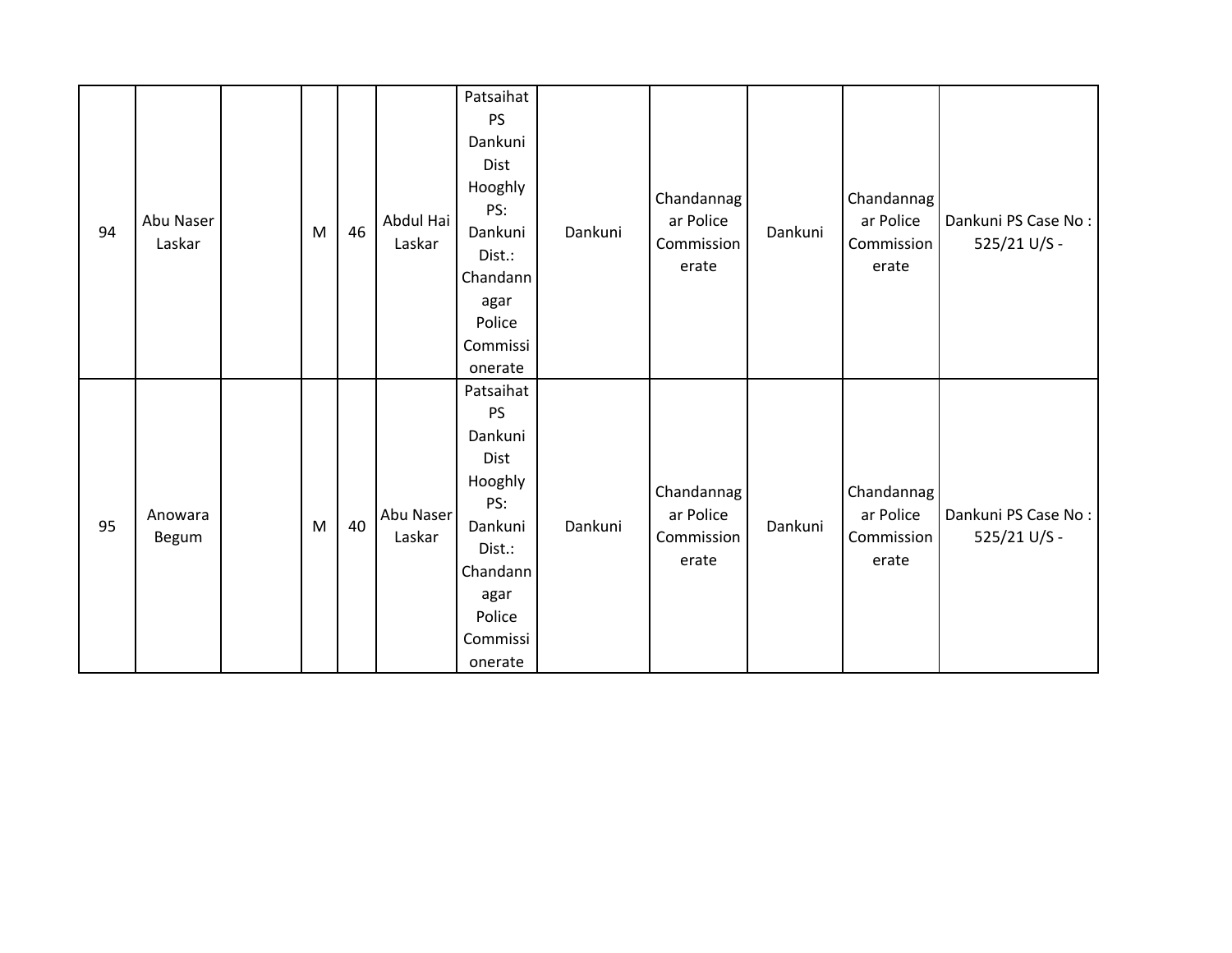| 96 | Sanjay<br>Kumar Jha | M | 39 | Lt<br>Kulananda<br>Jha | 3 No<br>Chanachur<br>Factory,<br>Netajipally<br>, P.O-<br>Morepuku<br>r, P.S-<br>Rishra,<br>Dist-<br>Hooghly<br>PS: Rishra<br>Dist.:<br>Chandann<br>agar<br>Police<br>Commissi<br>onerate | Rishra | Chandannag<br>ar Police<br>Commission<br>erate | Rishra | Chandannag<br>ar Police<br>Commission<br>erate | Rishra PS Case No:<br>83/22 Dated -<br>14/06/2022 U/S-3<br>The West Bengal<br>Gambling and Prize<br>Competitions Act,<br>1957        |
|----|---------------------|---|----|------------------------|-------------------------------------------------------------------------------------------------------------------------------------------------------------------------------------------|--------|------------------------------------------------|--------|------------------------------------------------|--------------------------------------------------------------------------------------------------------------------------------------|
| 97 | Chotelal<br>Shaw    | M | 33 | Rambilas<br>Shaw       | 21 No N.S<br>Road,<br>$P.O+P.S-$<br>Rishra,<br>Dist-<br>Hooghly<br>PS: Rishra<br>Dist.:<br>Chandann<br>agar<br>Police<br>Commissi<br>onerate                                              | Rishra | Chandannag<br>ar Police<br>Commission<br>erate | Rishra | Chandannag<br>ar Police<br>Commission<br>erate | Rishra PS Case No:<br>83/22 Dated -<br>14/06/2022 U/S-3<br>The West Bengal<br><b>Gambling and Prize</b><br>Competitions Act,<br>1957 |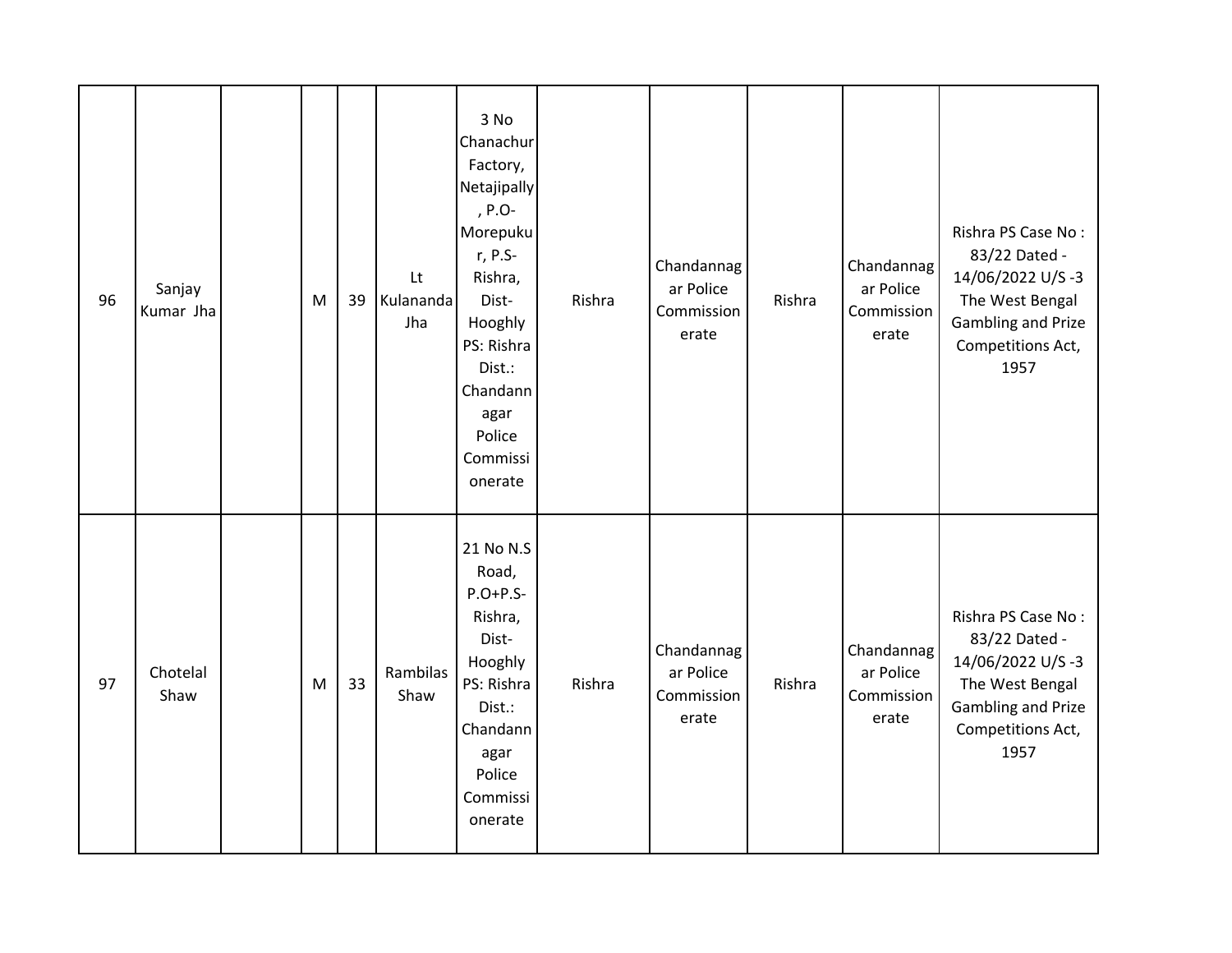| 98 | Md Samim   |         |   |    | Lt Abdul<br>Selim    | Maitrypat<br>h Khatal,<br>$P.O+P.S-$<br>Rishra,<br>Dist-<br>Hooghly<br>PS: Rishra<br>Dist.:<br>Chandann<br>agar<br>Police<br>Commissi<br>onerate                 | Rishra | Chandannag<br>ar Police<br>Commission<br>erate | Rishra | Chandannag<br>ar Police<br>Commission<br>erate | Rishra PS Case No:<br>83/22 Dated -<br>14/06/2022 U/S-3<br>The West Bengal<br>Gambling and Prize<br>Competitions Act,<br>1957 |
|----|------------|---------|---|----|----------------------|------------------------------------------------------------------------------------------------------------------------------------------------------------------|--------|------------------------------------------------|--------|------------------------------------------------|-------------------------------------------------------------------------------------------------------------------------------|
| 99 | Sanjib Das | @ Pintu | M | 37 | Lt. Samar<br>Ch. Das | 38/118/1,<br>Dr. B.R.<br>Ambedkar<br>Sarani,<br>P.S.<br>Rishra,<br>Dist-<br>Hooghly<br>PS: Rishra<br>Dist.:<br>Chandann<br>agar<br>Police<br>Commissi<br>onerate | Rishra | Chandannag<br>ar Police<br>Commission<br>erate | Rishra | Chandannag<br>ar Police<br>Commission<br>erate | Rishra PS Warrant<br>$No = 110$                                                                                               |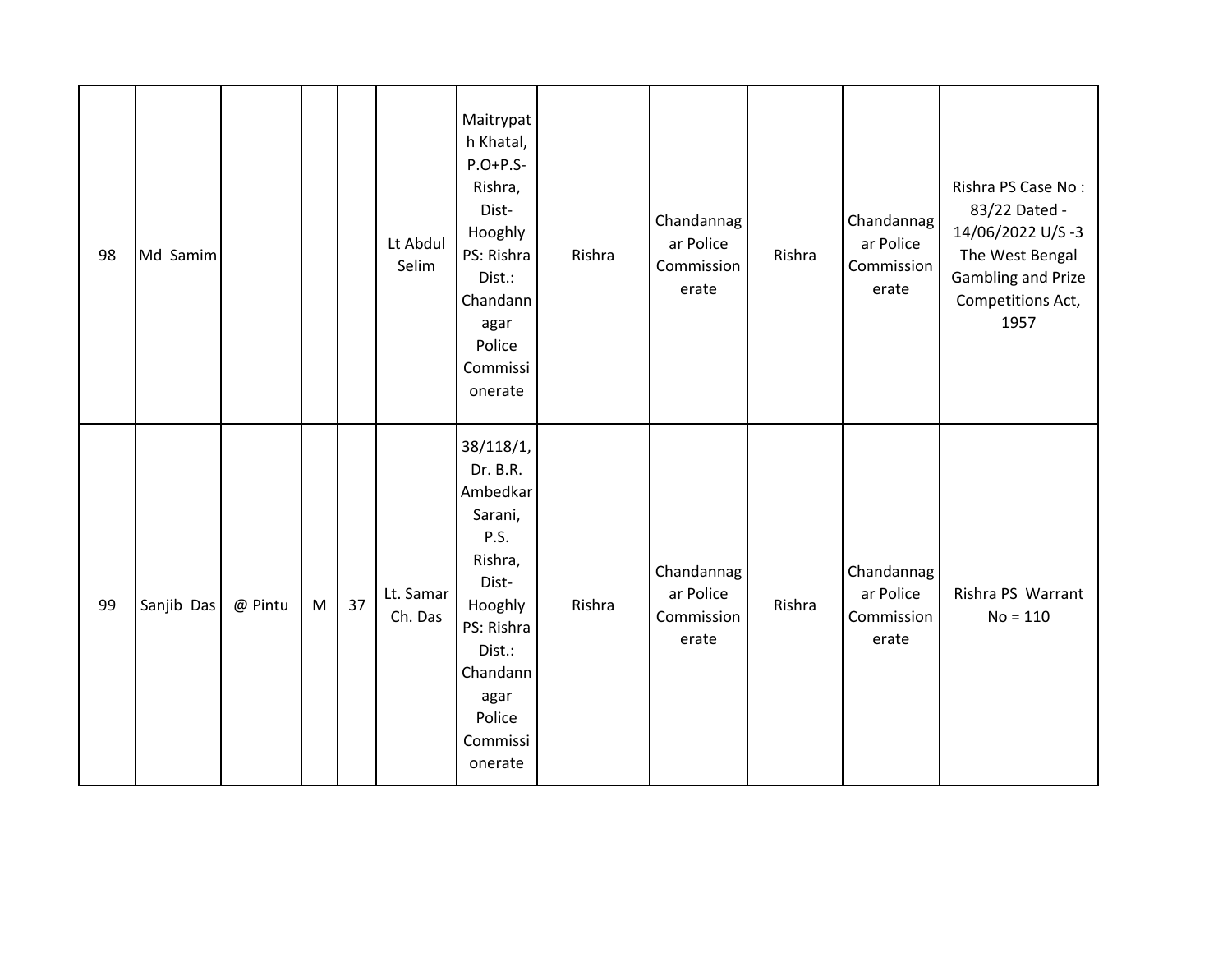| 100 | Shyam Ji         | M | 34 | Roop<br>Singh | Vill-<br>Laharapur<br>, PO-<br>Kumvi, PS-<br>Akbarpur,<br>Dist-<br>Kanpur,<br>UP. PS:<br>Srirampor<br>e Dist.:<br>Chandann<br>agar<br>Police<br>Commissi<br>onerate | Srirampore | Chandannag<br>ar Police<br>Commission<br>erate | Srirampore | Chandannag<br>ar Police<br>Commission<br>erate | Srirampore PS Case<br>No: 171/22 Dated -<br>29/05/2022 U/S -<br>279/304A/427 IPC       |
|-----|------------------|---|----|---------------|---------------------------------------------------------------------------------------------------------------------------------------------------------------------|------------|------------------------------------------------|------------|------------------------------------------------|----------------------------------------------------------------------------------------|
| 101 | Latif<br>Rahaman |   | 30 | S             | Bhitarkam<br>ta,<br>Gosanima<br>ri PS:<br>Dinhata<br>Dist.:<br>Coochbeh<br>ar                                                                                       | Dinhata    | Coochbehar                                     | Sitai      | Coochbehar                                     | Sitai PS Case No:<br>93/22 Dated -<br>14/06/2022 U/S -<br>25(1-A)/35 Arms Act,<br>1959 |
| 102 | Abbas<br>Miya    |   |    | S             | Bhitarkam<br>ta,<br>Gosanima<br>ri PS:<br>Dinhata<br>Dist.:<br>Coochbeh<br>ar                                                                                       | Dinhata    | Coochbehar                                     | Sitai      | Coochbehar                                     | Sitai PS Case No:<br>93/22 Dated -<br>14/06/2022 U/S -<br>25(1-A)/35 Arms Act,<br>1959 |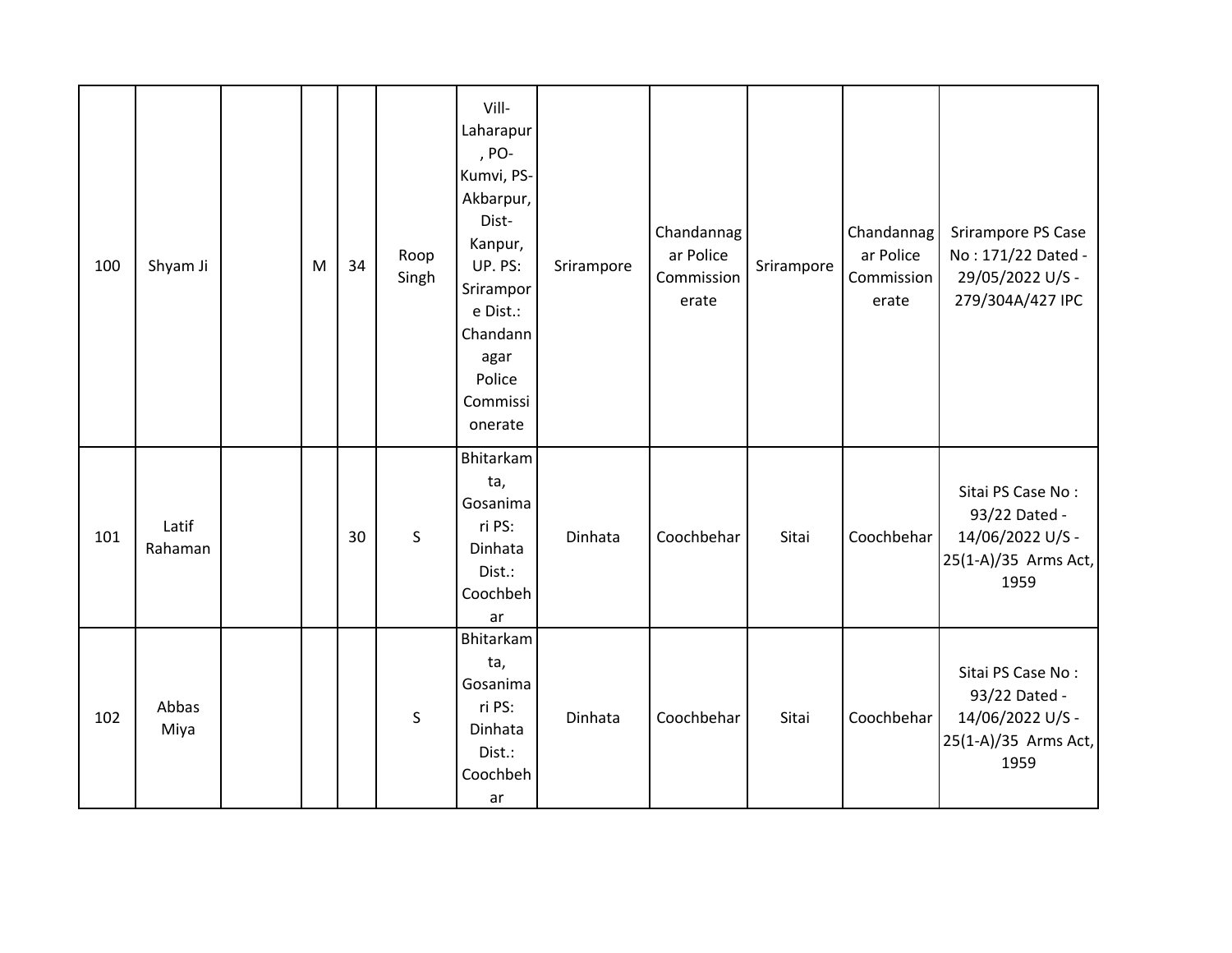| 103 | Anil<br><b>Barman</b> | Roy | M | 52 | Lt. Ananta<br>Maohan<br>Roy | Bhanuku<br>mari PS:<br>Baxsirhat<br>Dist.:<br>Coochbeh<br>ar                                 | <b>Baxsirhat</b> | Coochbehar          | Bansihari       | Dakshin<br>Dinajpur | Bansihari PS Case No<br>: 143/22 Dated -<br>07/06/2022 U/S -<br>279/304A IPC                   |
|-----|-----------------------|-----|---|----|-----------------------------|----------------------------------------------------------------------------------------------|------------------|---------------------|-----------------|---------------------|------------------------------------------------------------------------------------------------|
| 104 | Parimal<br>Sarkar     |     | M | 29 | Panu<br>Sarkar              | Shibpur<br>(Thanapar<br>a) PS:<br>Bansihari<br>Dist.:<br>Dakshin<br>Dinajpur                 | Bansihari        | Dakshin<br>Dinajpur | Bansihari       | Dakshin<br>Dinajpur | Bansihari PS Case No<br>: 144/22 Dated -<br>09/06/2022 U/S -<br>341/325/326/354/30<br>7/34 IPC |
| 105 | Bharati<br>Halder     |     | M |    | Kanu<br>Halder              | Purba<br>Halderpar<br>a, Ward<br>no. 14 PS:<br>Gangaram<br>pur Dist.:<br>Dakshin<br>Dinajpur | Gangarampur      | Dakshin<br>Dinajpur | Gangaramp<br>ur | Dakshin<br>Dinajpur | Gangarampur PS Case<br>No: 311/22 Dated -<br>12/06/2022 U/S -<br>341/326/354/34 IPC            |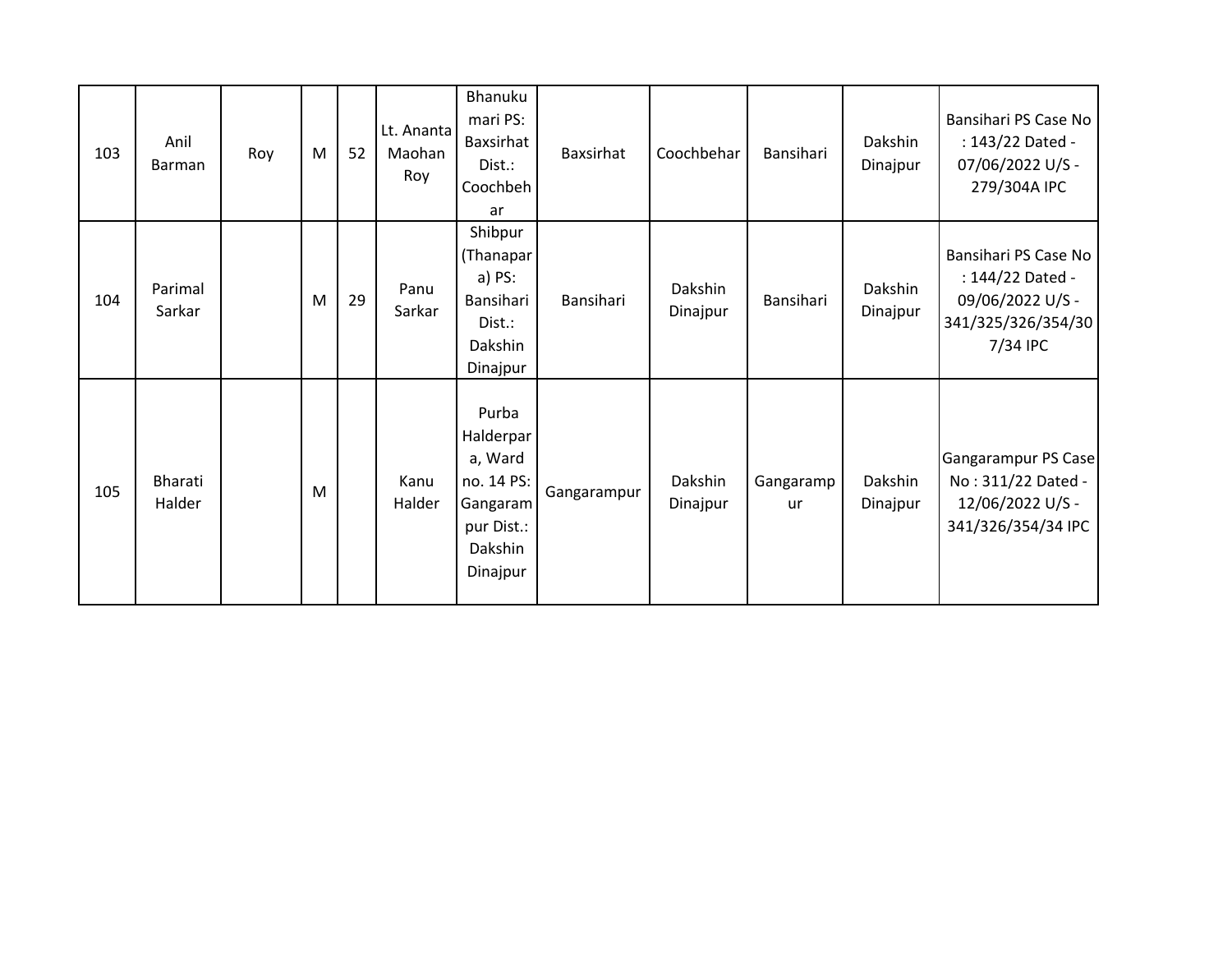| 106 | Netai Das          | M |    | Lt.<br>Haripada<br>Das | Jiakhali,<br>P.O.<br>Setapur<br>Hat, PS-<br>Chapra,<br>Dist-Uttar<br>Dinajpur<br>PS:<br>Gangaram<br>pur Dist.:<br>Dakshin<br>Dinajpur | Gangarampur | Dakshin<br>Dinajpur | Gangaramp<br>ur | Dakshin<br>Dinajpur | Gangarampur PS Case<br>No: 230/22 Dated -<br>01/05/2022 U/S -<br>279/304A IPC                                                        |
|-----|--------------------|---|----|------------------------|---------------------------------------------------------------------------------------------------------------------------------------|-------------|---------------------|-----------------|---------------------|--------------------------------------------------------------------------------------------------------------------------------------|
| 107 | Prosenjit<br>Ghosh | M |    | Goutam<br>Ghosh        | Paton<br>Ghosh<br>Para PS:<br>Gangaram<br>pur Dist.:<br>Dakshin<br>Dinajpur                                                           | Gangarampur | Dakshin<br>Dinajpur | Gangaramp<br>ur | Dakshin<br>Dinajpur | Gangarampur PS Case<br>No: 313/22 Dated -<br>14/06/2022 U/S -<br>25(1)(a)/25(1AA)/25(<br>1B)/27 The Arms<br>(Amendment) ACT,<br>2019 |
| 108 | Haradhan<br>Das    | M | 28 | Lt. Jalil<br>Das       | PS:<br>Harirampu<br>r Dist.:<br>Dakshin<br>Dinajpur                                                                                   | Harirampur  | Dakshin<br>Dinajpur | Harirampur      | Dakshin<br>Dinajpur | Harirampur PS Case<br>No: 101/22 Dated -<br>26/04/2022 U/S -<br>279/304A IPC                                                         |
| 109 | Laden Ali          | M | 18 | Lal<br>Mohamm<br>ed    | PS:<br>Harirampu<br>r Dist.:<br>Dakshin<br>Dinajpur                                                                                   | Harirampur  | Dakshin<br>Dinajpur | Harirampur      | Dakshin<br>Dinajpur | Harirampur PS Case<br>No: 11/20 Dated -<br>17/01/2020 U/S -<br>448/323/325/354/42<br>7/506/34 IPC                                    |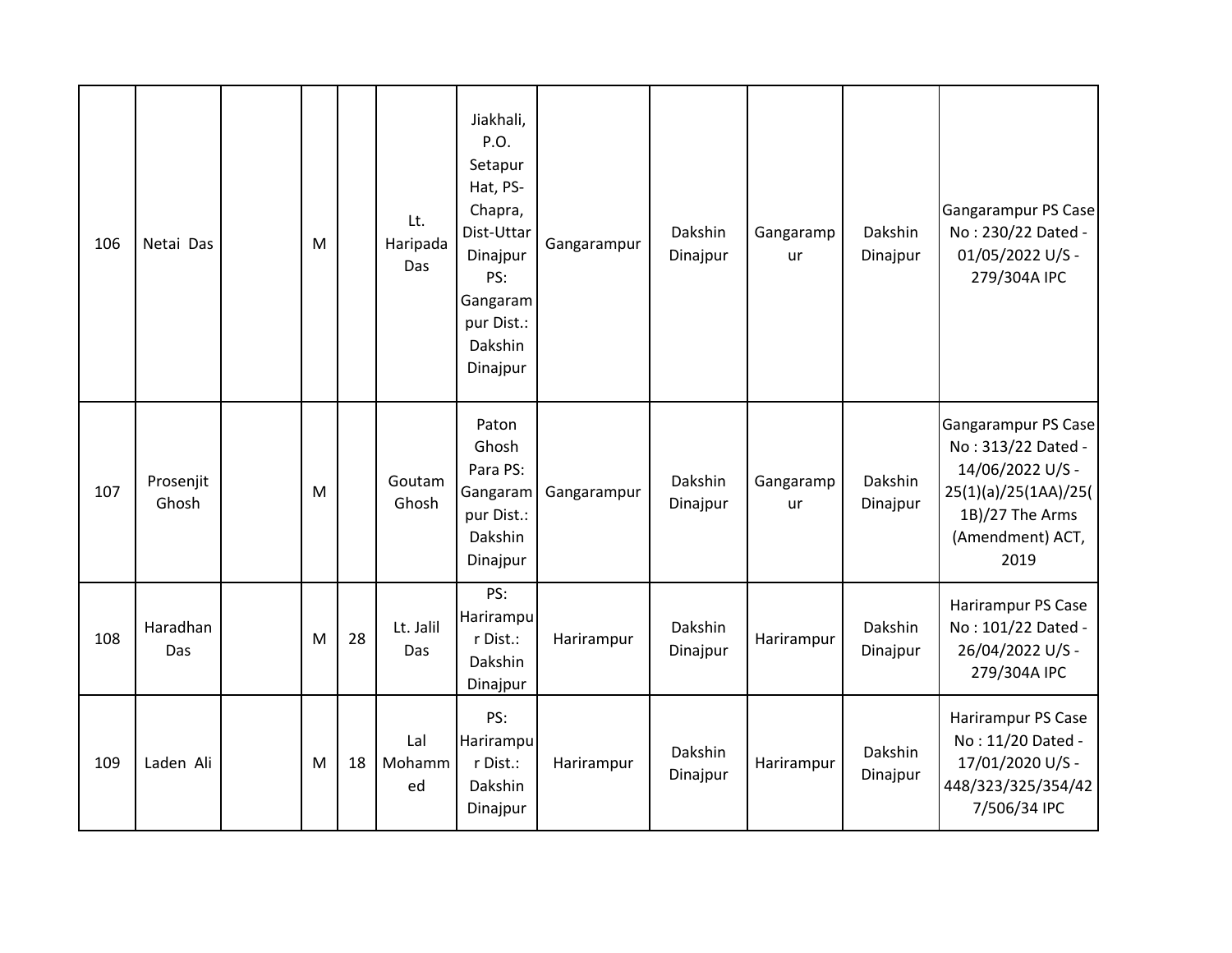| 110 | Bishu<br>Mohanta       | M | 19 | Bijoy<br>Mohanta    | Mohisnot<br>a PS: Hilli<br>Dist.:<br>Dakshin<br>Dinajpur                                                                            | Hilli     | Dakshin<br>Dinajpur | Hilli     | Dakshin<br>Dinajpur | Hilli PS Case No:<br>141/22 Dated -<br>13/06/2022 U/S -<br>341/323/326/307/35<br>4/34 IPC                                             |
|-----|------------------------|---|----|---------------------|-------------------------------------------------------------------------------------------------------------------------------------|-----------|---------------------|-----------|---------------------|---------------------------------------------------------------------------------------------------------------------------------------|
| 111 | Hridoy<br>Mohanta      | M | 22 | Bijoy<br>Mohanta    | Mohisnot<br>a PS: Hilli<br>Dist.:<br>Dakshin<br>Dinajpur                                                                            | Hilli     | Dakshin<br>Dinajpur | Hilli     | Dakshin<br>Dinajpur | Hilli PS Case No:<br>141/22 Dated -<br>13/06/2022 U/S -<br>341/323/326/307/35<br>4/34 IPC                                             |
| 112 | <b>Bhim</b><br>Hembram | M | 33 | Bhaiya<br>Hembram   | Village<br>Setor, PO-<br>Debipur<br>PS:<br>Kumargan<br>j Dist.:<br>Dakshin<br>Dinajpur                                              | Kumarganj | Dakshin<br>Dinajpur | Kumarganj | Dakshin<br>Dinajpur | Kumarganj PS Case<br>No: 205/22 Dated -<br>14/06/2022 U/S -<br>21/22/23 Narcotic<br>Drugs and<br>Psychotropic<br>Substances Act, 1985 |
| 113 | Barna Shil             | M |    | Ramkrishn<br>a Shil | Deor<br>(Hospital<br>more), PS<br>Kumargan<br>j, Dist-<br>Dakshin<br>Dinajpur<br>PS:<br>Kumargan<br>j Dist.:<br>Dakshin<br>Dinajpur | Kumarganj | Dakshin<br>Dinajpur | Kumarganj | Dakshin<br>Dinajpur | Kumarganj PS Case<br>No: 207/22 Dated -<br>14/06/2022 U/S-302<br><b>IPC</b>                                                           |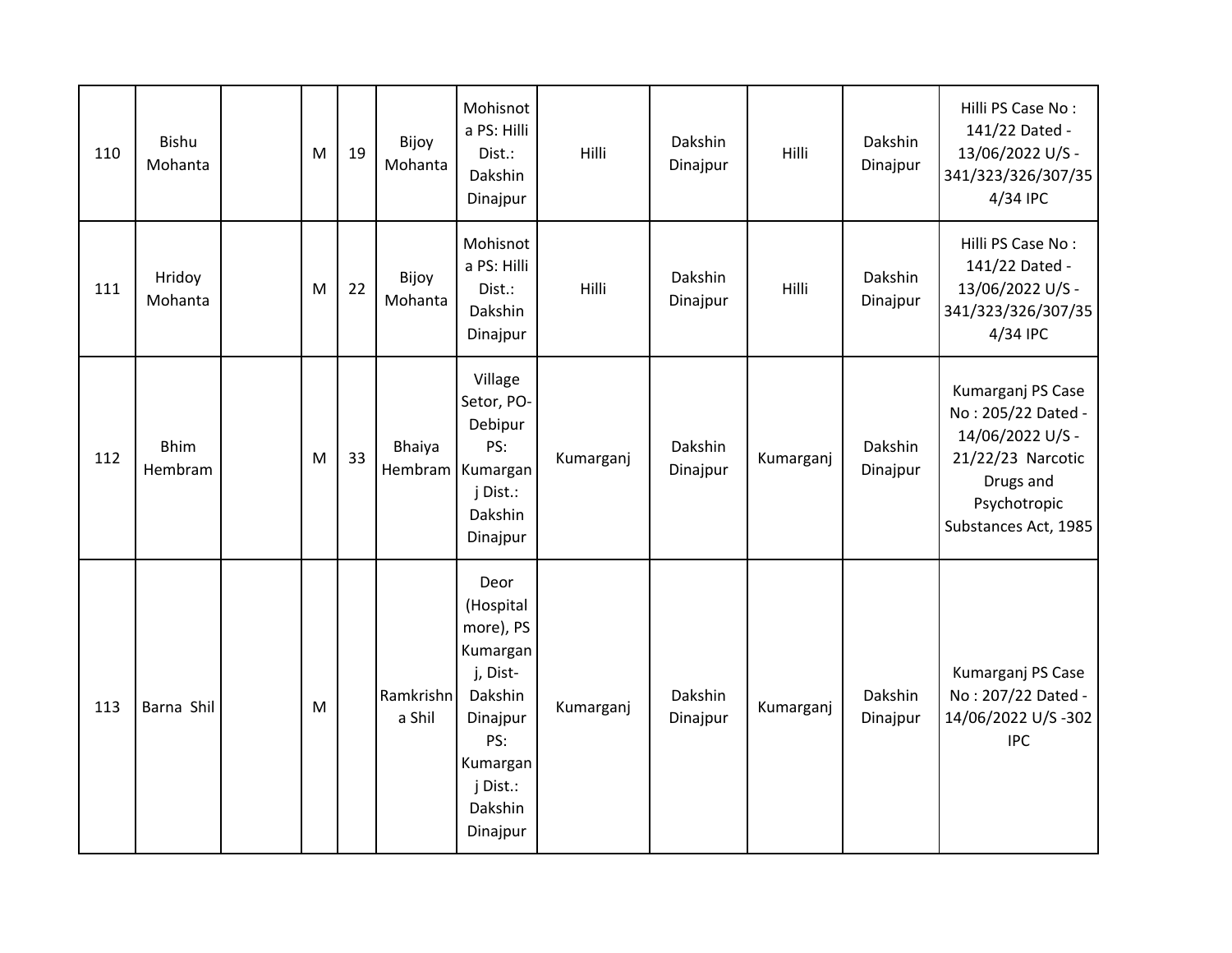| 114 | Majedur<br>Islam | M | 26 | Afijuddin<br>Islam @<br>Afi   | Majhikhan<br>da<br>(Chowmo<br>ni Daral<br>Road), PS:<br>Tapan<br>Dist.:<br>Dakshin<br>Dinajpur                                        | Tapan     | Dakshin<br>Dinajpur | Tapan     | Dakshin<br>Dinajpur | Tapan PS Case No:<br>348/22 Dated -<br>14/06/2022 U/S -<br>328/307/506/34 IPC<br>& 4 of The<br>Protection of children<br>from sexual offences<br>Act, 2012 (POCSO) |
|-----|------------------|---|----|-------------------------------|---------------------------------------------------------------------------------------------------------------------------------------|-----------|---------------------|-----------|---------------------|--------------------------------------------------------------------------------------------------------------------------------------------------------------------|
| 115 | Durge<br>Chhetri | M | 37 | Lt. Lal<br>Bahadur<br>Chhetri | Paschim<br>Ramdhanj<br>ote, PO-<br>Badrajote,<br>PS-<br>Kharibari,<br>Dist-<br>Darjeeling<br>PS:<br>Kharibari<br>Dist.:<br>Darjeeling | Kharibari | Darjeeling          | Kharibari | Darjeeling          | Kharibari PS Case No:<br>204/22 Dated -<br>14/06/2022 U/S -<br>341/324/325/326/30<br>7/506/34 IPC                                                                  |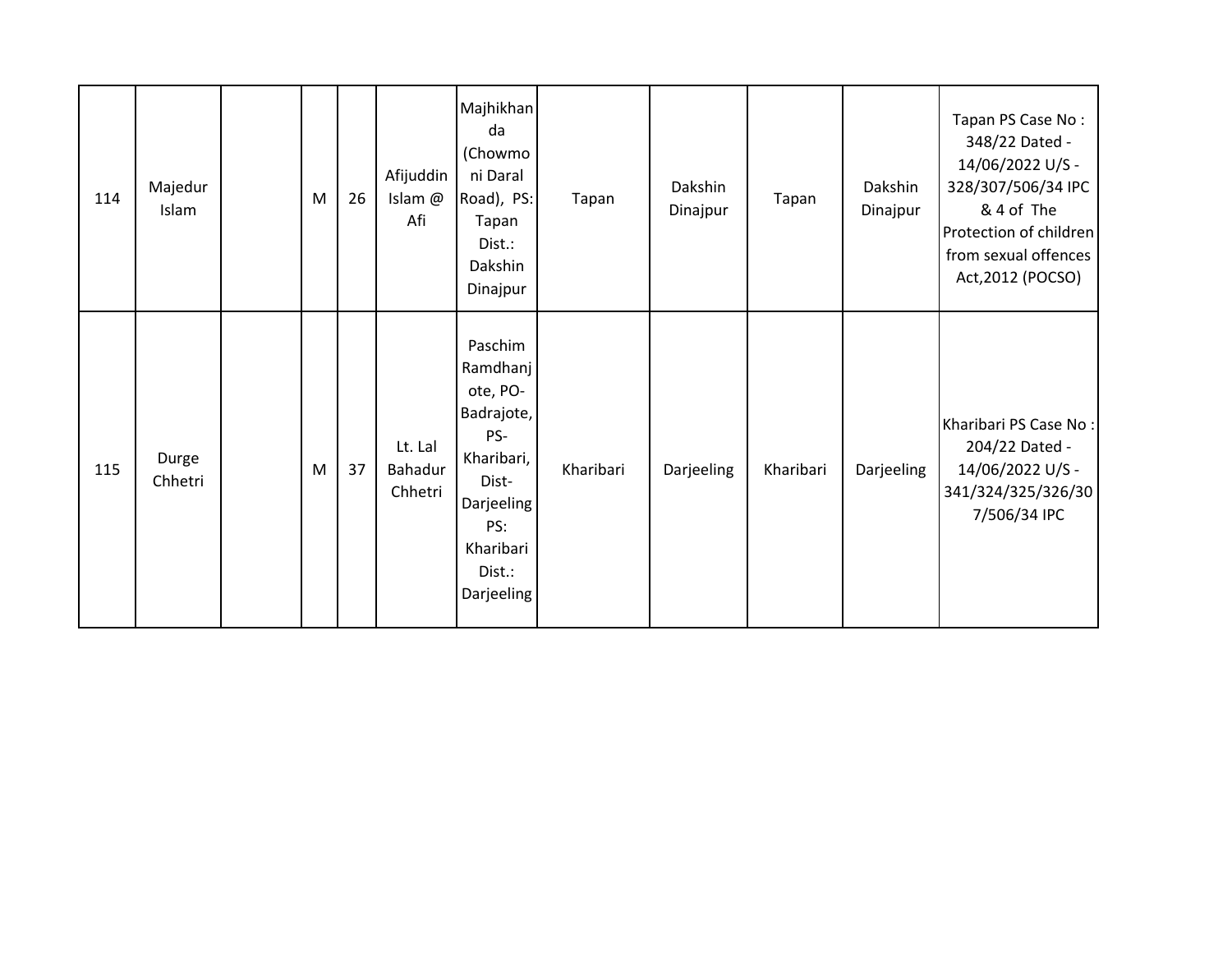| 116 | Chandra<br>Chhetri               |   | 52 | Chhetri                           | Paschim<br>Ramdhanj<br>ote, PO-<br>Badrajote,<br>PS-<br>Lt. Krishna Kharibari,<br>Dist-<br>Darjeeling<br>PS:<br>Kharibari<br>Dist.:<br>Darjeeling | Kharibari | Darjeeling      | Kharibari  | Darjeeling | Kharibari PS Case No:<br>204/22 Dated -<br>14/06/2022 U/S -<br>341/324/325/326/30<br>7/506/34 IPC |
|-----|----------------------------------|---|----|-----------------------------------|---------------------------------------------------------------------------------------------------------------------------------------------------|-----------|-----------------|------------|------------|---------------------------------------------------------------------------------------------------|
| 117 | Prabir<br>Chakrabort<br>y        |   | 39 | Lt.<br>Shyamal<br>Chakrabor<br>ty | Dutta<br>Para,<br>PO+PS-<br>Bongaon,<br>Dist-North<br>24<br>Parganas.<br>PS:<br>Kharibari<br>Dist.:<br>Darjeeling                                 | Kharibari | Darjeeling      | Kharibari  | Darjeeling | Kharibari PS Case No:<br>206/22 Dated -<br>14/06/2022 U/S -<br>279/338 IPC                        |
| 118 | Munir<br>Ahamed<br>Chowdhur<br>у | M |    | Jamal<br>Ahamed<br>Chowdhur<br>y  | <b>Niz</b><br>Jalalpur<br>PT-II, PS-<br>Katigorah,<br>Dist.<br>Cachar,<br>Assam-<br>788816                                                        |           | <b>Basirhat</b> | Phansidewa | Darjeeling | Phansidewa PS Case<br>No: 289/22 Dated -<br>14/06/2022 U/S -<br>465/471/379/411/34<br><b>IPC</b>  |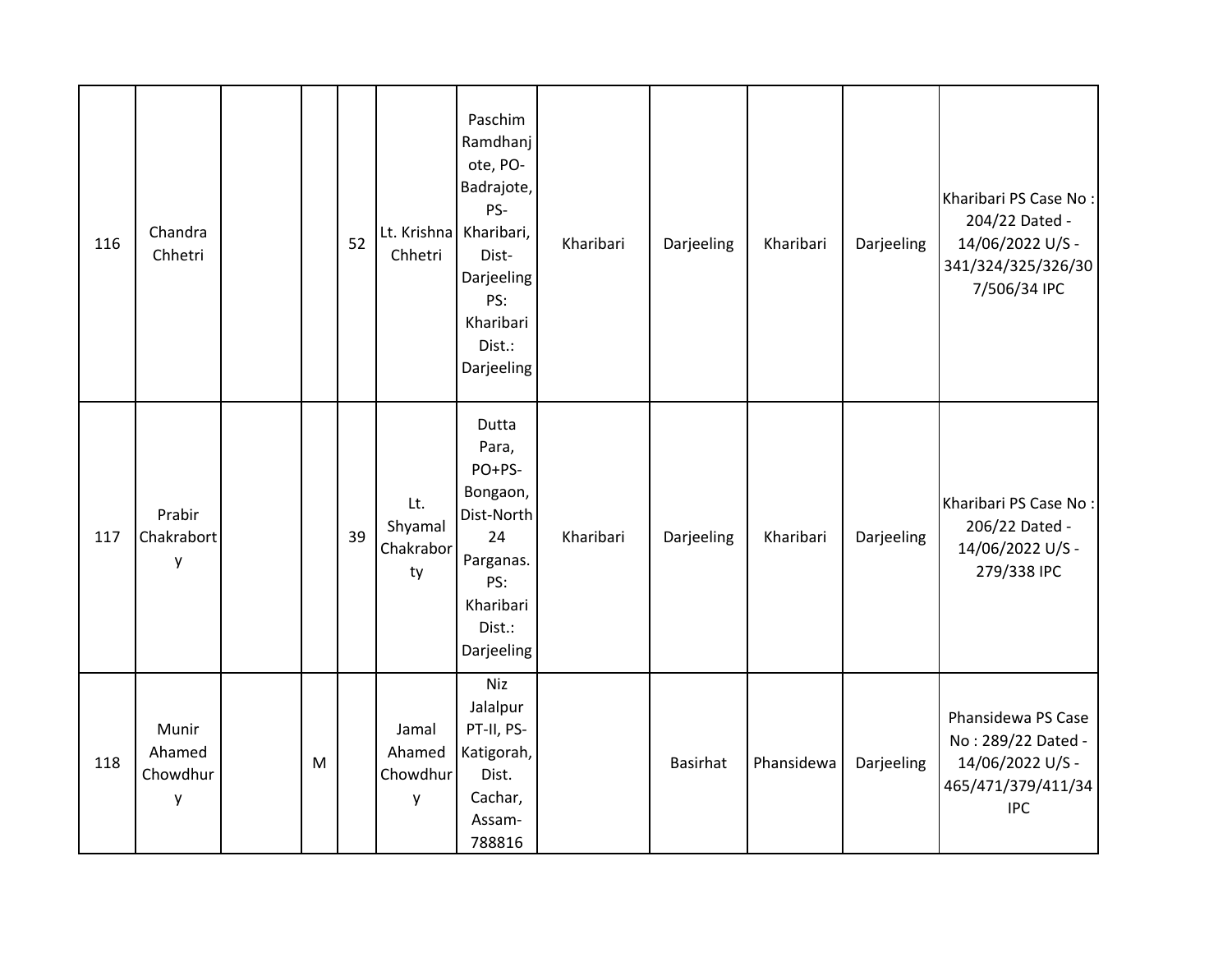| 119 | Guljar<br>Hussain  | M | 21 | Ali Hassan         | <b>Niz</b><br>Jalalpur<br>PT-II, PS-<br>Katigorah,<br>Dist.<br>Cachar,<br>Assam-<br>788816 |                 | <b>Basirhat</b> | Phansidewa         | Darjeeling | Phansidewa PS Case<br>No: 289/22 Dated -<br>14/06/2022 U/S -<br>465/471/379/411/34<br><b>IPC</b> |
|-----|--------------------|---|----|--------------------|--------------------------------------------------------------------------------------------|-----------------|-----------------|--------------------|------------|--------------------------------------------------------------------------------------------------|
| 120 | Swaraj<br>Gupta    | M |    | Pawan<br>Gupta     | SINGLA<br><b>BAZAR PS:</b><br>Pulbazar<br>Dist.:<br>Darjeeling                             | Pulbazar        | Darjeeling      | Pulbazar           | Darjeeling | Pulbazar PS                                                                                      |
| 121 | Mohit<br>Gupta     |   |    | Motilal<br>Gupta   | SINGLA<br><b>BAZAR PS:</b><br>Pulbazar<br>Dist.:<br>Darjeeling                             | Pulbazar        | Darjeeling      | Pulbazar           | Darjeeling | Pulbazar PS                                                                                      |
| 122 | Nisheet<br>Chhetri | M | 17 | Pralhad<br>Chhetri | Dipaktole<br>PS: Rangli<br>rangliat<br>Dist.:<br>Darjeeling                                | Rangli rangliat | Darjeeling      | Rangli<br>rangliat | Darjeeling | Rangli rangliat PS<br>Case No: 19/22<br>Dated - 12/06/2022<br>U/S-379 IPC                        |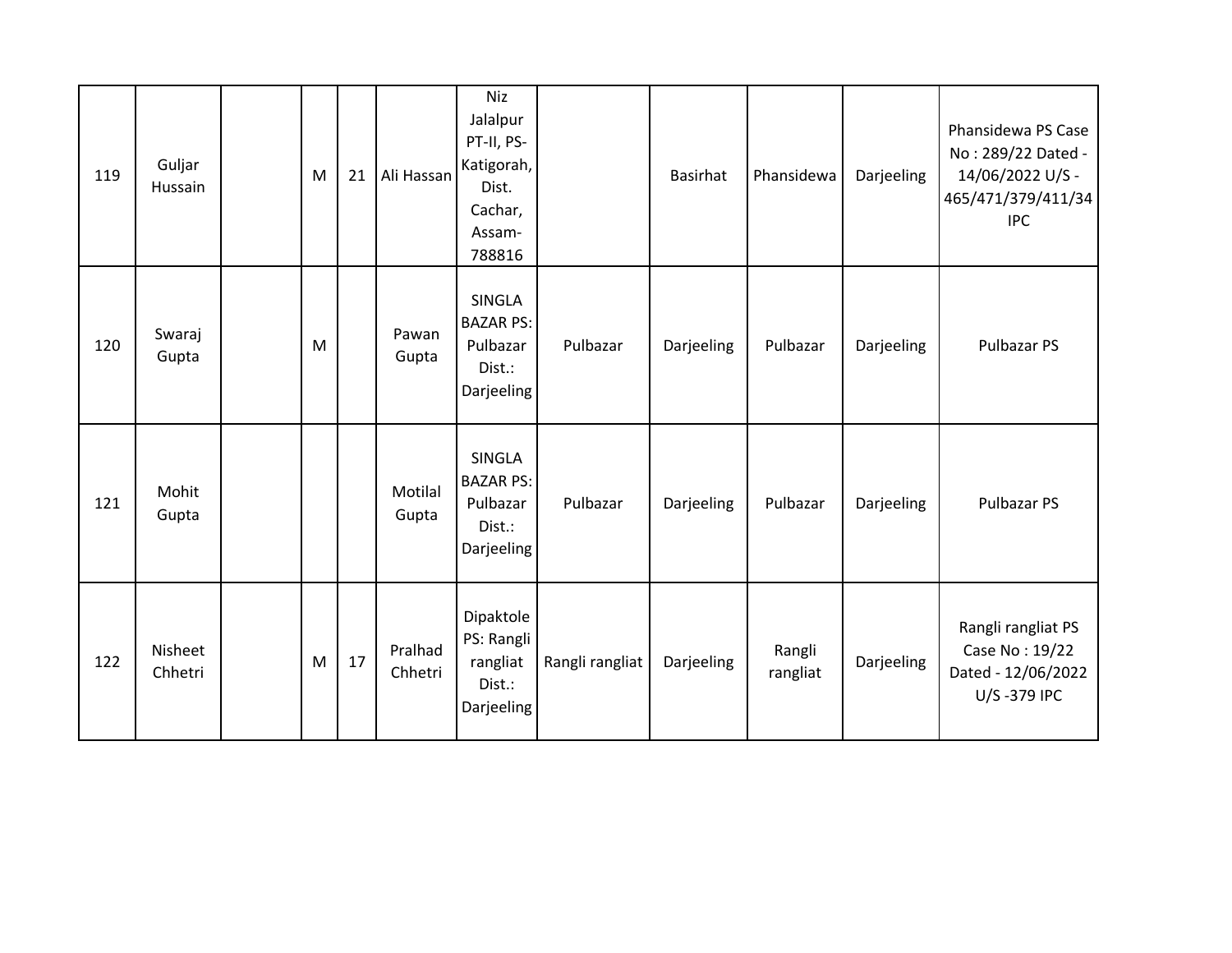| 123 | Norden<br>Tamang |                  | M | 16 | Subash<br>Tamang  | Bhanutole<br>PS: Rangli<br>rangliat<br>Dist.:<br>Darjeeling                                                          | Rangli rangliat    | Darjeeling                                      | Rangli<br>rangliat | Darjeeling                               | Rangli rangliat PS<br>Case No: 19/22<br>Dated - 12/06/2022<br>U/S-379 IPC                                  |
|-----|------------------|------------------|---|----|-------------------|----------------------------------------------------------------------------------------------------------------------|--------------------|-------------------------------------------------|--------------------|------------------------------------------|------------------------------------------------------------------------------------------------------------|
| 124 | Aryaman<br>Rai   |                  | M | 21 | S/o.roman<br>Rai  | Sardar<br>Gaon,<br>Nagri<br>Farm Tea<br>Estate,<br>P.O Nagri<br>Spur PS:<br>Sukhia<br>pokhri<br>Dist.:<br>Darjeeling | Sukhia pokhri      | Darjeeling                                      | Sukhia<br>pokhri   | Darjeeling                               | Sukhia pokhri PS Case<br>No: 11/22 Dated -<br>14/06/2022 U/S -<br>341/325 IPC                              |
| 125 | Ahidul<br>Molla  | Tohidur<br>Molla | M | 36 | Masudali<br>Molla | PS:<br>Diamond<br>harbour<br>Dist.:<br>Diamond<br>Harbour<br>Police<br>District                                      | Diamond<br>harbour | Diamond<br>Harbour<br>Police<br><b>District</b> | Diamond<br>harbour | Diamond<br>Harbour<br>Police<br>District | Diamond harbour PS<br>Case No: 301/22<br>Dated - 13/06/2022<br>$U/S -$<br>448/325/354/307/34<br><b>IPC</b> |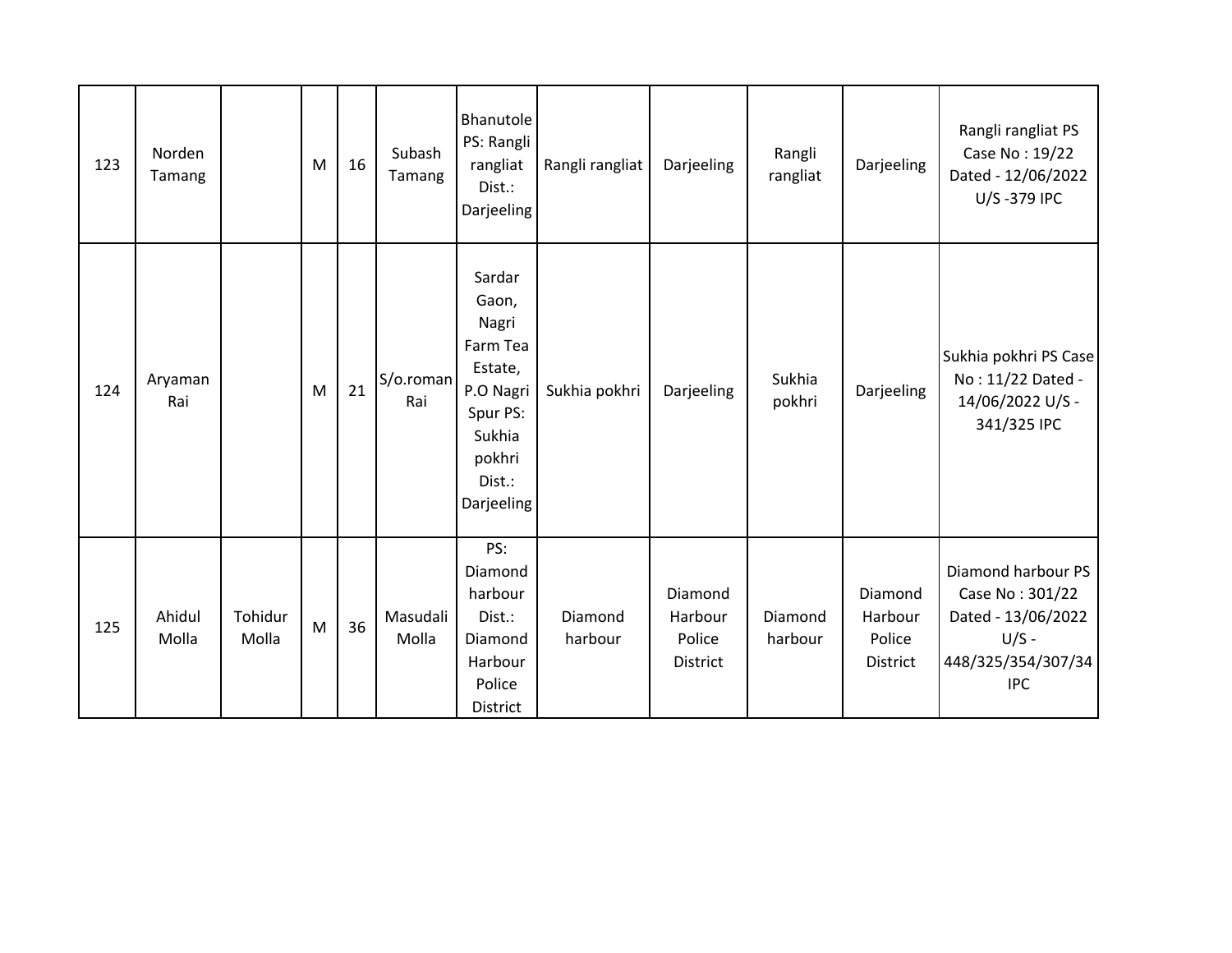| 126 | Esrafil<br>Halder | Rakesh | M | 20 | Abdul<br>Rohab<br>Halder @<br>Fakir | PS:<br>Diamond<br>harbour<br>Dist.:<br>Diamond<br>Harbour<br>Police<br>District             | Diamond<br>harbour | Diamond<br>Harbour<br>Police<br>District        | Diamond<br>harbour | Diamond<br>Harbour<br>Police<br><b>District</b> | Diamond harbour PS<br>Case No: 301/22<br>Dated - 13/06/2022<br>$U/S -$<br>448/325/354/307/34<br><b>IPC</b> |
|-----|-------------------|--------|---|----|-------------------------------------|---------------------------------------------------------------------------------------------|--------------------|-------------------------------------------------|--------------------|-------------------------------------------------|------------------------------------------------------------------------------------------------------------|
| 127 | Altaf<br>Molla    |        | M | 27 | Lataf<br>Molla                      | PS:<br>Diamond<br>harbour<br>Dist.:<br>Diamond<br>Harbour<br>Police<br>District             | Diamond<br>harbour | Diamond<br>Harbour<br>Police<br><b>District</b> | Diamond<br>harbour | Diamond<br>Harbour<br>Police<br><b>District</b> | Diamond harbour PS<br>Case No: 301/22<br>Dated - 13/06/2022<br>$U/S -$<br>448/325/354/307/34<br><b>IPC</b> |
| 128 | Jubban<br>Mallik  |        | M | 35 | Nur<br>Mahamm<br>ad Mallik          | PS:<br>Diamond<br>harbour<br>Dist.:<br>Diamond<br>Harbour<br>Police<br>District             | Diamond<br>harbour | Diamond<br>Harbour<br>Police<br>District        | Diamond<br>harbour | Diamond<br>Harbour<br>Police<br>District        | Diamond harbour PS<br>Case No: 195/22<br>Dated - 12/04/2022<br>U/S-399/402 IPC                             |
| 129 | Mosidul<br>Sardar |        |   | 20 | Asraful<br>Sardar                   | Chotto<br>Byashpur<br>PS:<br>Mograhat<br>Dist.:<br>Diamond<br>Harbour<br>Police<br>District | Mograhat           | Diamond<br>Harbour<br>Police<br>District        | Mograhat           | Diamond<br>Harbour<br>Police<br>District        | Mograhat PS Case No<br>: 233/22 Dated -<br>12/06/2022 U/S -<br>399/402 IPC                                 |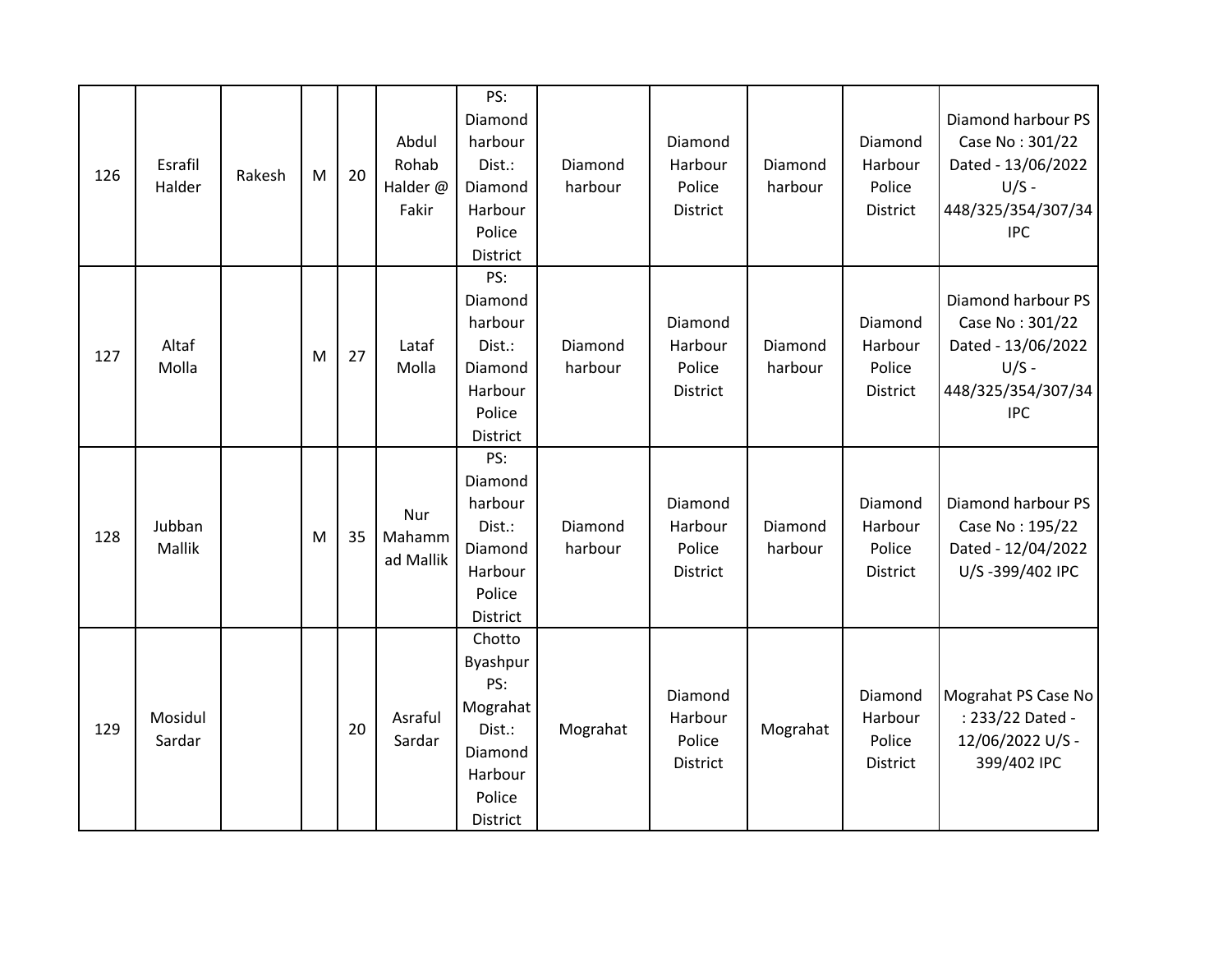| 130 | Jamila Bibi             | $\mathsf F$ | 30 | Ahamad<br>Sk                         | Dhankheti<br>Bhangakol<br>More, 14<br>No. Brick<br>field<br>More, PS-<br>Rabindran<br>agar PS:<br>Rabindran<br>agar Dist.:<br>Diamond<br>Harbour<br>Police<br><b>District</b> | Rabindranagar            | Diamond<br>Harbour<br>Police<br>District | Rabindranag<br>ar | Diamond<br>Harbour<br>Police<br>District | Rabindranagar PS<br>Case No: 155/22<br>Dated - 14/06/2022<br>U/S-46A(C) Bengal<br>Excise Act, 1909 |
|-----|-------------------------|-------------|----|--------------------------------------|-------------------------------------------------------------------------------------------------------------------------------------------------------------------------------|--------------------------|------------------------------------------|-------------------|------------------------------------------|----------------------------------------------------------------------------------------------------|
| 131 | Naresh<br>Chowdhur<br>y | M           | 53 | $S/O$ Lt<br>Ganowri<br>Chowdhur<br>y | Akrafatak<br>Balurghat<br>Road, PS-<br>Rabindran<br>agar, Kol-<br>18, South<br>Rabindran<br>agar Dist.:<br>Diamond<br>Harbour<br>Police<br>District                           | 24 Pgs PS: Rabindranagar | Diamond<br>Harbour<br>Police<br>District | Rabindranag<br>ar | Diamond<br>Harbour<br>Police<br>District | Rabindranagar PS<br>Case No: 156/22<br>Dated - 14/06/2022<br>U/S-46A(C) Bengal<br>Excise Act, 1909 |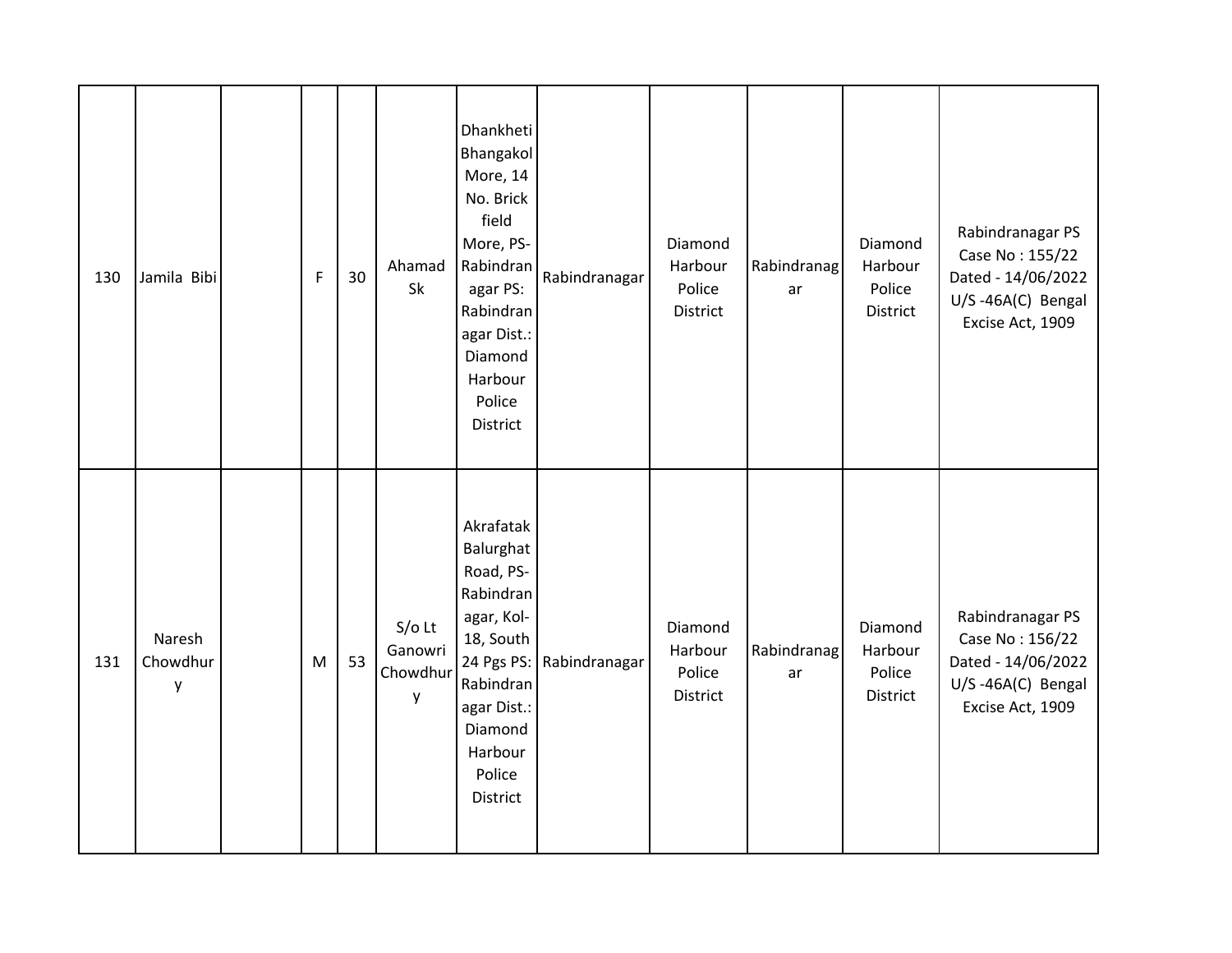| 132 | Rakesh<br>Shaw  |      | M | 33 | $S/O$ Lt<br>Mahendra<br>Shaw | Akrafatak<br>Balurghat<br>Road, PS-<br>Rabindran<br>agar, Kol-<br>18, South<br>24 Pgs PS:<br>Rabindran<br>agar Dist.:<br>Diamond<br>Harbour<br>Police<br><b>District</b> | Rabindranagar | Diamond<br>Harbour<br>Police<br>District | Rabindranag<br>ar | Diamond<br>Harbour<br>Police<br><b>District</b> | Rabindranagar PS<br>Case No: 157/22<br>Dated - 14/06/2022<br>U/S-46A(C) Bengal<br>Excise Act, 1909                                      |
|-----|-----------------|------|---|----|------------------------------|--------------------------------------------------------------------------------------------------------------------------------------------------------------------------|---------------|------------------------------------------|-------------------|-------------------------------------------------|-----------------------------------------------------------------------------------------------------------------------------------------|
| 133 | Susanta<br>Shit |      | M | 50 | Lt. Ananta<br>Shit           | PS:<br>Ramnagar<br>Dist.:<br>Purba<br>Mednipor<br>e                                                                                                                      | Ramnagar      | Purba<br>Mednipore                       | Ramnagar          | Purba<br>Mednipore                              | Ramnagar PS Case No<br>: 253/22 Dated -<br>14/06/2022 U/S -<br>498A/323/326/307/5<br>06/34 IPC & 3/4<br>Dowry Prohibition<br>Act, 1961Â |
| 134 | Kata Shit       | Anil | M |    | Lt. Ananta<br>Shit           | uttar<br>Badhia PS:<br>Ramnagar<br>Dist.:<br>Purba<br>Mednipor<br>e                                                                                                      | Ramnagar      | Purba<br>Mednipore                       | Ramnagar          | Purba<br>Mednipore                              | Ramnagar PS Case No<br>: 253/22 Dated -<br>14/06/2022 U/S -<br>498A/323/326/307/5<br>06/34 IPC & 3/4<br>Dowry Prohibition<br>Act, 1961Â |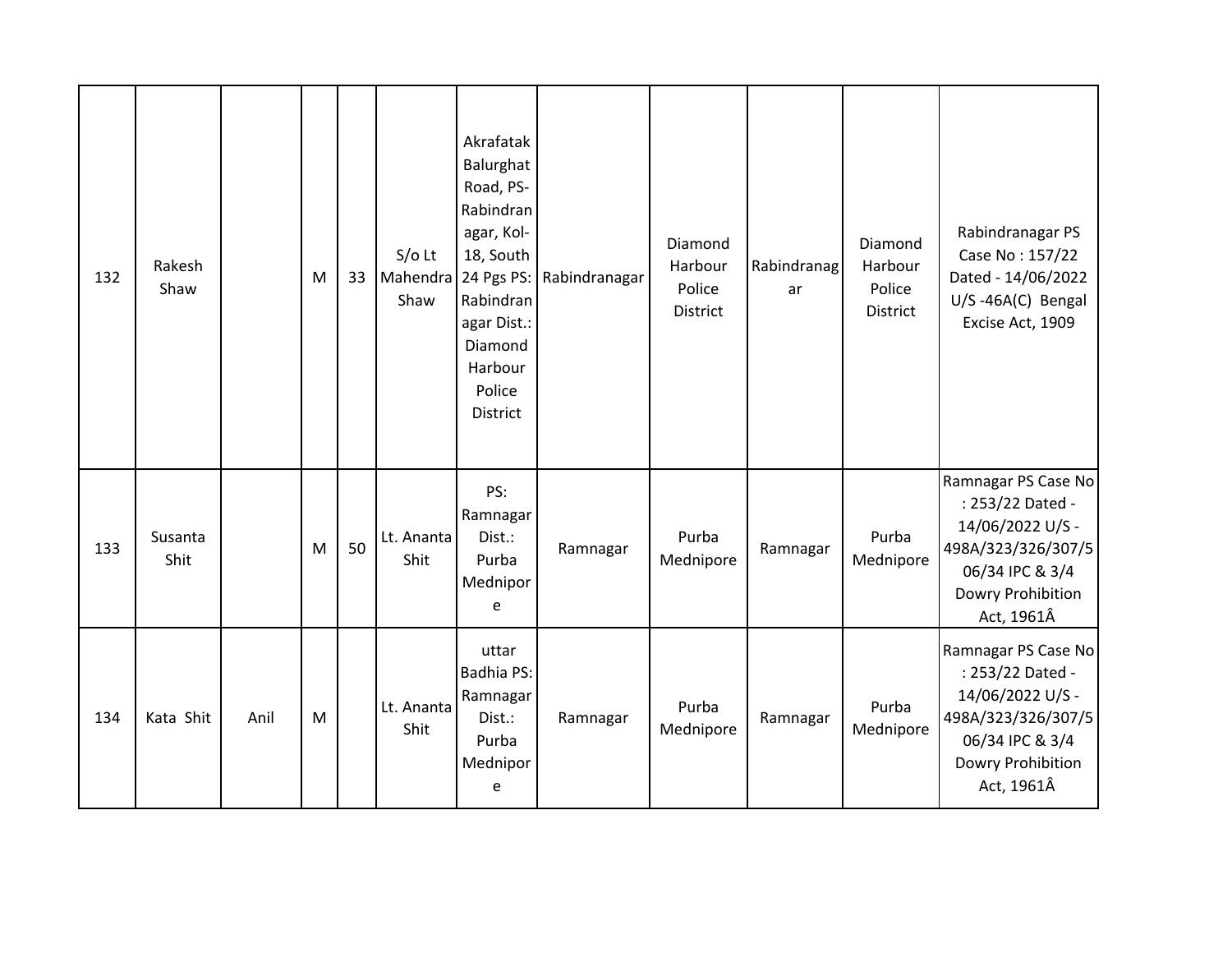| 135 | Pratap<br>Mistry    | M |    | Susil<br>Mistry         | Of<br>Yearpur<br>PS: Usthi<br>Dist.:<br>Diamond<br>Harbour<br>Police<br>District                                       | Usthi | Diamond<br>Harbour<br>Police<br><b>District</b> | Usthi | Diamond<br>Harbour<br>Police<br>District        | Usthi PS Case No:<br>249/22 Dated -<br>13/06/2022 U/S -<br>447/325/308/506/34<br><b>IPC</b> |
|-----|---------------------|---|----|-------------------------|------------------------------------------------------------------------------------------------------------------------|-------|-------------------------------------------------|-------|-------------------------------------------------|---------------------------------------------------------------------------------------------|
| 136 | Susavan<br>Mistry   | M |    | Pratap<br>Mistry        | Yearpur<br>PS: Usthi<br>Dist.:<br>Diamond<br>Harbour<br>Police<br>District                                             | Usthi | Diamond<br>Harbour<br>Police<br><b>District</b> | Usthi | Diamond<br>Harbour<br>Police<br><b>District</b> | Usthi PS Case No:<br>249/22 Dated -<br>13/06/2022 U/S -<br>447/325/308/506/34<br><b>IPC</b> |
| 137 | Nazibulla<br>Halder | M | 30 | Lt. Sohar<br>Ali Halder | Of<br>Sangramp<br>ur, Tala<br>Halder<br>Para PS:<br>Usthi<br>Dist.:<br>Diamond<br>Harbour<br>Police<br><b>District</b> | Usthi | Diamond<br>Harbour<br>Police<br><b>District</b> | Usthi | Diamond<br>Harbour<br>Police<br>District        | Usthi PS Case No:<br>250/22 Dated -<br>14/06/2022 U/S -<br>448/326/307/34 IPC               |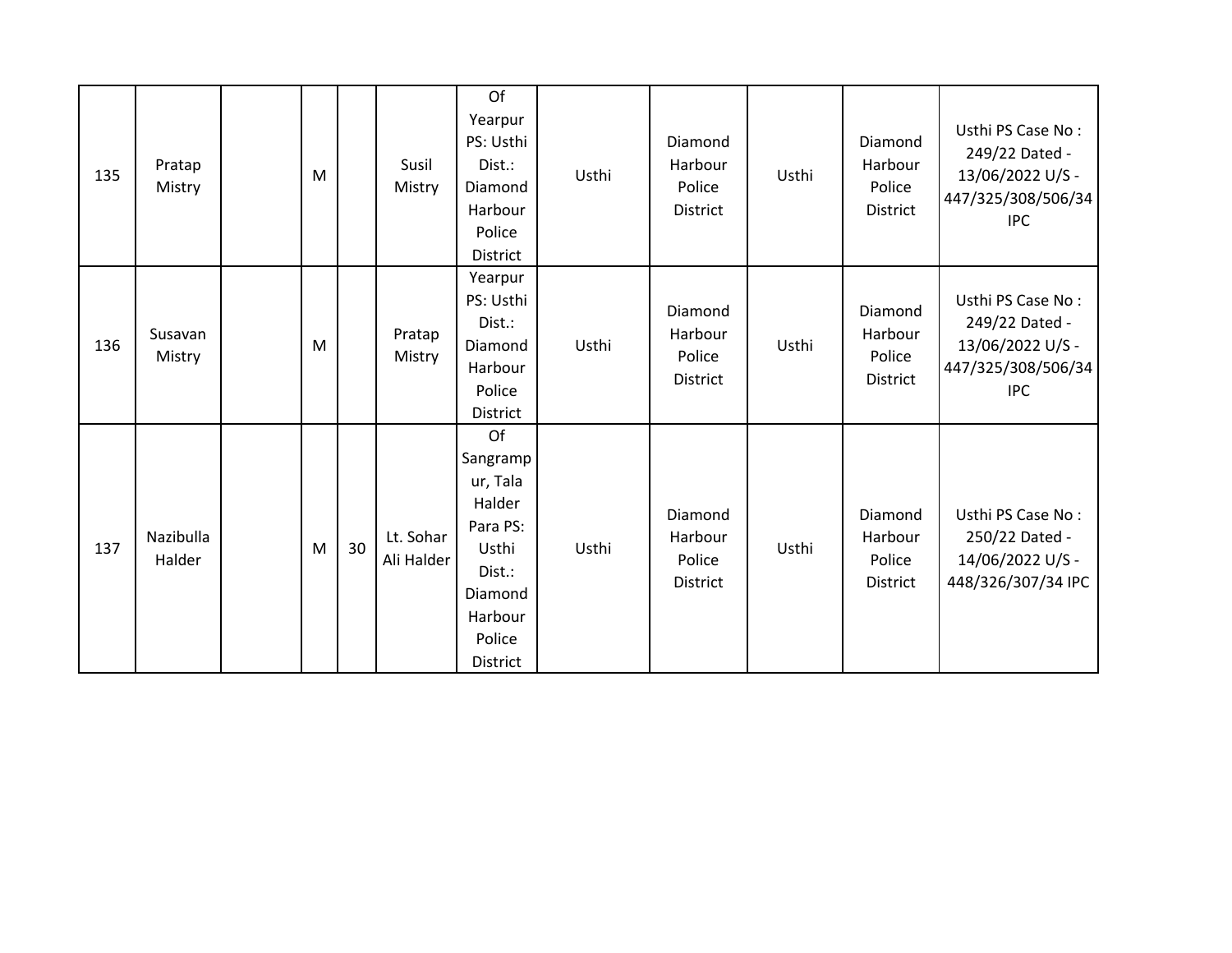| 138 | Sasthi<br>Hansda   | M | 29 | Lt Lipu<br>Hansda | Vill-<br>Kheye, Po-<br>Akna, PS-<br>Polba, Dist-<br>Hooghly<br>PS: Polba<br>Dist.:<br>Hooghly<br>Rural | Polba | Hooghly<br>Rural | Balagarh | Hooghly<br>Rural | Balagarh PS Case No:<br>190/22 Dated -<br>14/06/2022 U/S -<br>379/411 IPC & 21(1)<br>Mines and Minerals<br>(Regulation and<br>Development) Act<br>$(1957)\hat{A}$ |
|-----|--------------------|---|----|-------------------|--------------------------------------------------------------------------------------------------------|-------|------------------|----------|------------------|-------------------------------------------------------------------------------------------------------------------------------------------------------------------|
| 139 | Chiranjit<br>Malik |   | 30 | Shankar<br>Malik  | Vill-<br>Kheye, Po-<br>Akna, PS-<br>Polba, Dist-<br>Hooghly<br>PS: Polba<br>Dist.:<br>Hooghly<br>Rural | Polba | Hooghly<br>Rural | Balagarh | Hooghly<br>Rural | Balagarh PS Case No:<br>190/22 Dated -<br>14/06/2022 U/S -<br>379/411 IPC & 21(1)<br><b>Mines and Minerals</b><br>(Regulation and<br>Development) Act<br>(1957)Â  |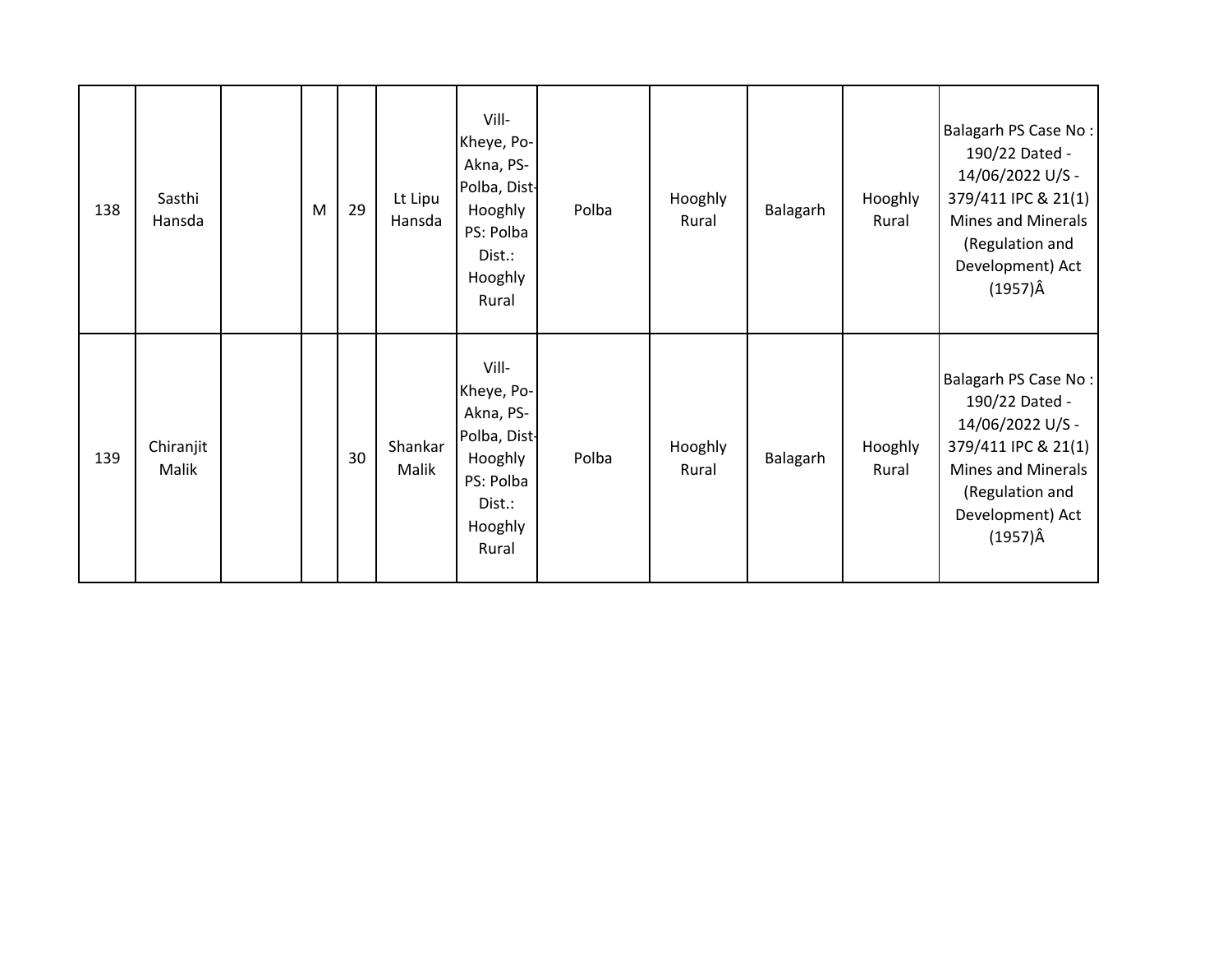| 140 | Sk Ansur         |   | 36 | Lt. Sk.<br>Anawar   | Vill-<br>Fatepur,<br>P.O- Ayda,<br>P.O-<br>AydaKism<br>at, PS-<br>Balagarh,<br>Dist-<br>Hooghly<br>PS:<br>Balagarh<br>Dist.:<br>Hooghly<br>Rural | Balagarh   | Hooghly<br>Rural | Balagarh   | Hooghly<br>Rural | Balagarh PS Case No:<br>192/22 Dated -<br>14/06/2022 U/S -<br>46(A) B.E. Bengal<br>Excise Act, 1909  |
|-----|------------------|---|----|---------------------|--------------------------------------------------------------------------------------------------------------------------------------------------|------------|------------------|------------|------------------|------------------------------------------------------------------------------------------------------|
| 141 | Avik<br>Samaddar | M | 17 | Subhash<br>Samaddar | Of Vill<br>Panchagh<br>ara,<br>Jalapara,<br>PS:<br>Chanditala<br>, Hooghly<br>PS:<br>Chanditala<br>Dist.:<br>Hooghly<br>Rural                    | Chanditala | Hooghly<br>Rural | Chanditala | Hooghly<br>Rural | Chanditala PS Case<br>No: 256/22 Dated -<br>13/06/2022 U/S -<br>153/153A/295A/298/<br>505(2)/506 IPC |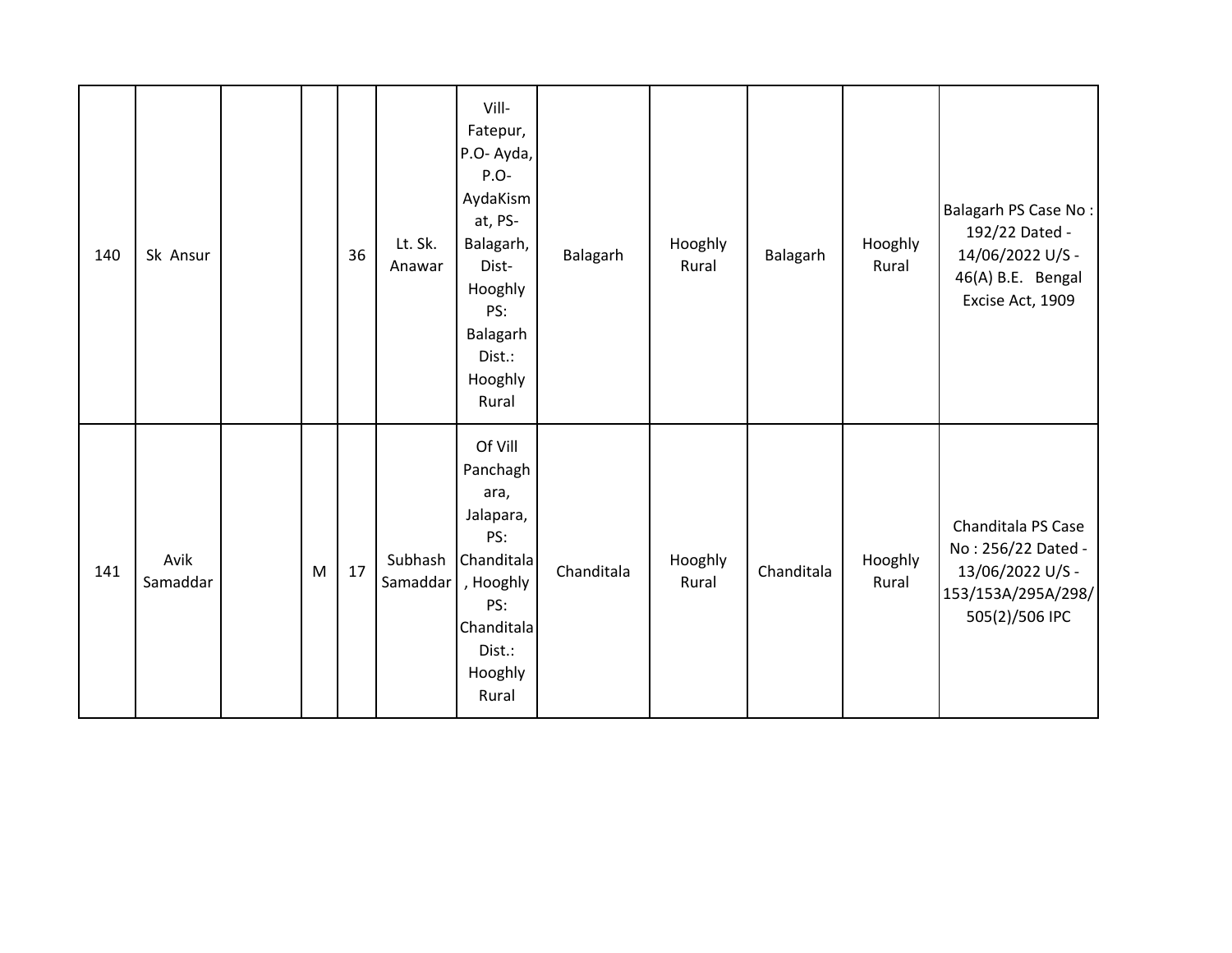| 142 | Tarun<br>Ghosh    | M | 55 | Lt. Ram<br>Prasad<br>Ghosh   | Hoera, P.S-<br>Mogra,<br>Dist-<br>Hooghly<br>PS: Mogra<br>Dist.:<br>Hooghly<br>Rural | Mogra    | Hooghly<br>Rural | Mogra    | Hooghly<br>Rural | Mogra PS Warrant<br>$No = 225/22$                                                                                                               |
|-----|-------------------|---|----|------------------------------|--------------------------------------------------------------------------------------|----------|------------------|----------|------------------|-------------------------------------------------------------------------------------------------------------------------------------------------|
| 143 | Gour<br>Pramanik  | M | 65 | Lt.<br>Sachindra<br>Pramanik | Hoera, P.S-<br>Mogra,<br>Dist-<br>Hooghly<br>PS: Mogra<br>Dist.:<br>Hooghly<br>Rural | Mogra    | Hooghly<br>Rural | Mogra    | Hooghly<br>Rural | Mogra PS Warrant<br>$No = 226/22$                                                                                                               |
| 144 | Sk Hossain<br>Ali | M | 32 | Sk.<br>Mahabbat<br>Ali       | Gholdigrui<br>Majhpara<br>PS:<br>Pursurah<br>Dist.:<br>Hooghly<br>Rural              | Pursurah | Hooghly<br>Rural | Pursurah | Hooghly<br>Rural | Pursurah PS Case No:<br>84/22 Dated -<br>04/06/2022 U/S -<br>354C IPC & 06<br>Indecent<br>Representation of<br>Women (Prohibition)<br>Act, 1986 |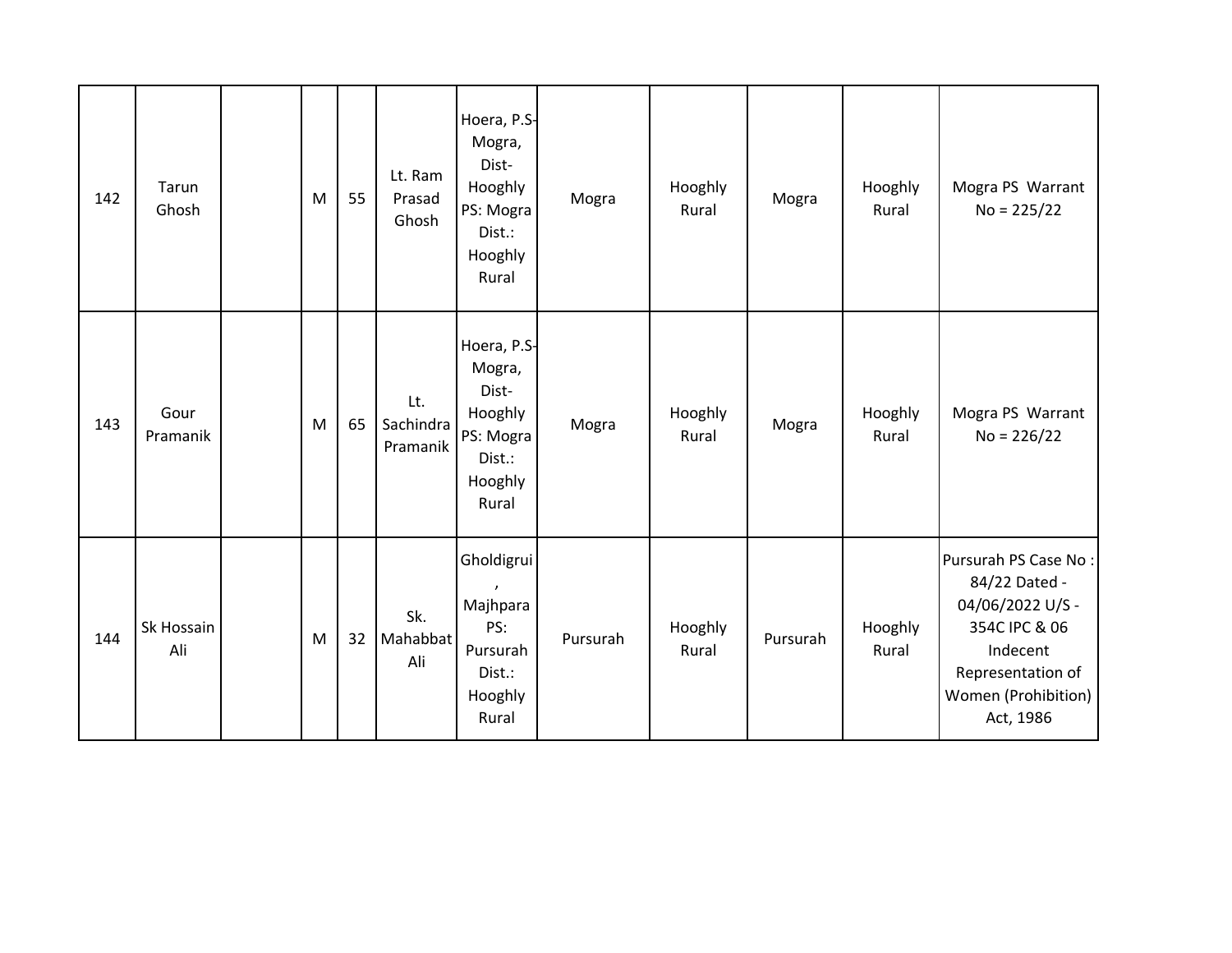| 145 | Chotu<br>Prasad        | M | 24 | Dipak<br>Prasad        | Kadamtala<br>, Ward<br>No. 12 PS:<br>Tarakeswa<br>r Dist.:<br>Hooghly<br>Rural | Tarakeswar | Hooghly<br>Rural | Tarakeswar | Hooghly<br>Rural | <b>Tarakeswar PS Case</b><br>No: 138/22 Dated -<br>13/06/2022 U/S -<br>498A/304B IPC |
|-----|------------------------|---|----|------------------------|--------------------------------------------------------------------------------|------------|------------------|------------|------------------|--------------------------------------------------------------------------------------|
| 146 | <b>Dipak</b><br>Prasad | M | 40 | Rambrij<br>Prasad      | Kadamtala<br>, Ward<br>No. 12 PS:<br>Tarakeswa<br>r Dist.:<br>Hooghly<br>Rural | Tarakeswar | Hooghly<br>Rural | Tarakeswar | Hooghly<br>Rural | <b>Tarakeswar PS Case</b><br>No: 138/22 Dated -<br>13/06/2022 U/S -<br>498A/304B IPC |
| 147 | Arati<br>Prasad        | F | 37 | <b>Dipak</b><br>Prasad | Kadamtala<br>, Ward<br>No. 12 PS:<br>Tarakeswa<br>r Dist.:<br>Hooghly<br>Rural | Tarakeswar | Hooghly<br>Rural | Tarakeswar | Hooghly<br>Rural | <b>Tarakeswar PS Case</b><br>No: 138/22 Dated -<br>13/06/2022 U/S -<br>498A/304B IPC |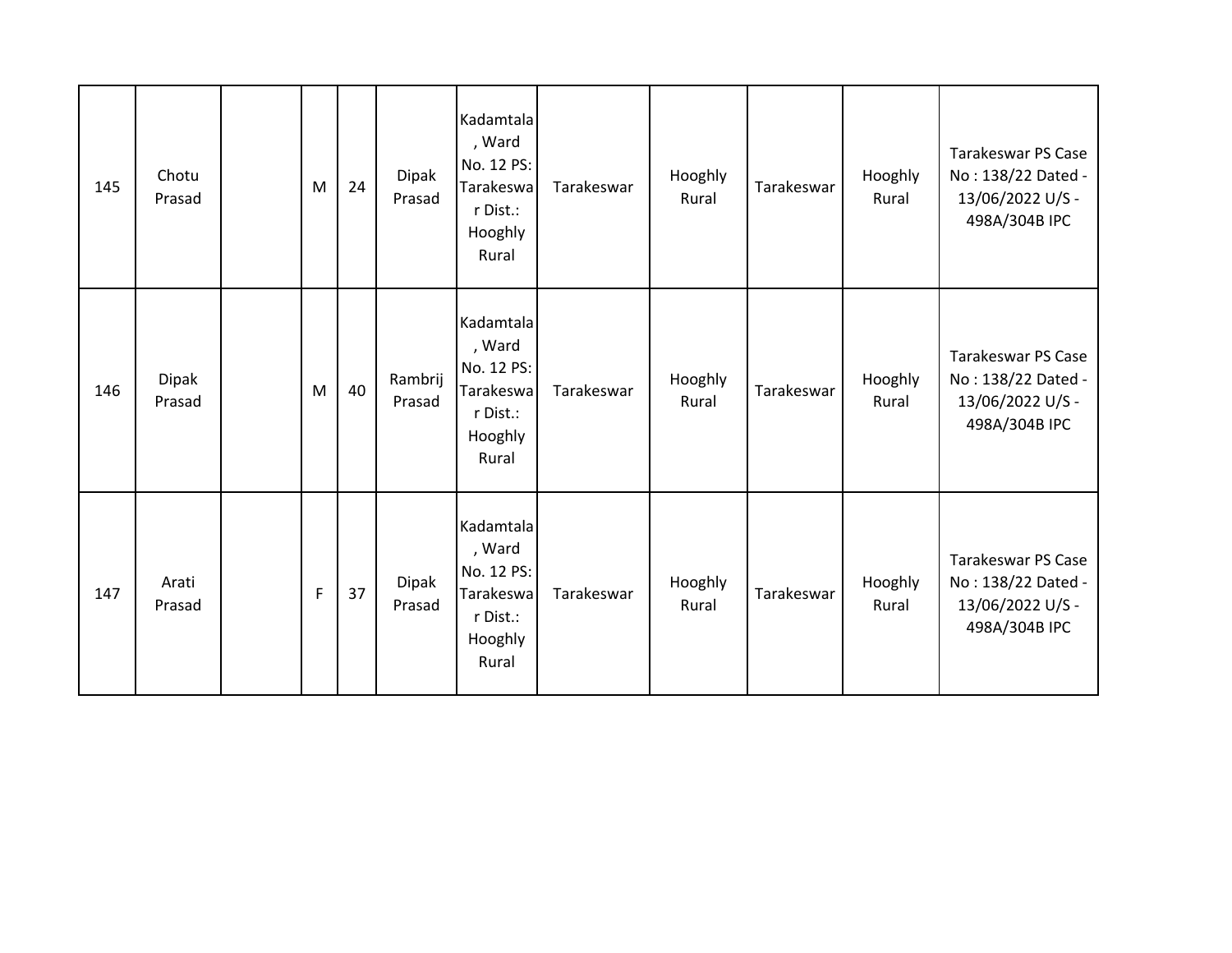| 148 | Rama<br>Sankar<br>Singh | M | 40 | Late<br>Upendra<br>Narayan<br>Singh | 1/100<br>Mirpara<br>Road, PO-<br><b>Bhattanag</b><br>ar Lilauah<br>Howrah<br>PS: Liluah<br>Dist.:<br>Howrah<br>Police<br>Commissi<br>onerate | Liluah | Howrah<br>Police<br>Commission<br>erate | Bally        | Howrah<br>Police<br>Commission<br>erate | Bally PS Case No:<br>95/22 Dated -<br>02/06/2022 U/S -<br>498A/325/326/379/4<br>06/506 IPC & 3/4<br>Dowry Prohibition<br>Act, 1961Â |
|-----|-------------------------|---|----|-------------------------------------|----------------------------------------------------------------------------------------------------------------------------------------------|--------|-----------------------------------------|--------------|-----------------------------------------|-------------------------------------------------------------------------------------------------------------------------------------|
| 149 | Jay Sankar<br>Singh     | M | 35 | Late<br>Upendra<br>Narayan<br>Singh | 1/100<br>Mirpara<br>Road, PO-<br><b>Bhattanag</b><br>ar Lilauah<br>Howrah<br>PS: Liluah<br>Dist.:<br>Howrah<br>Police<br>Commissi<br>onerate | Liluah | Howrah<br>Police<br>Commission<br>erate | <b>Bally</b> | Howrah<br>Police<br>Commission<br>erate | Bally PS Case No:<br>95/22 Dated -<br>02/06/2022 U/S -<br>498A/325/326/379/4<br>06/506 IPC & 3/4<br>Dowry Prohibition<br>Act, 1961Â |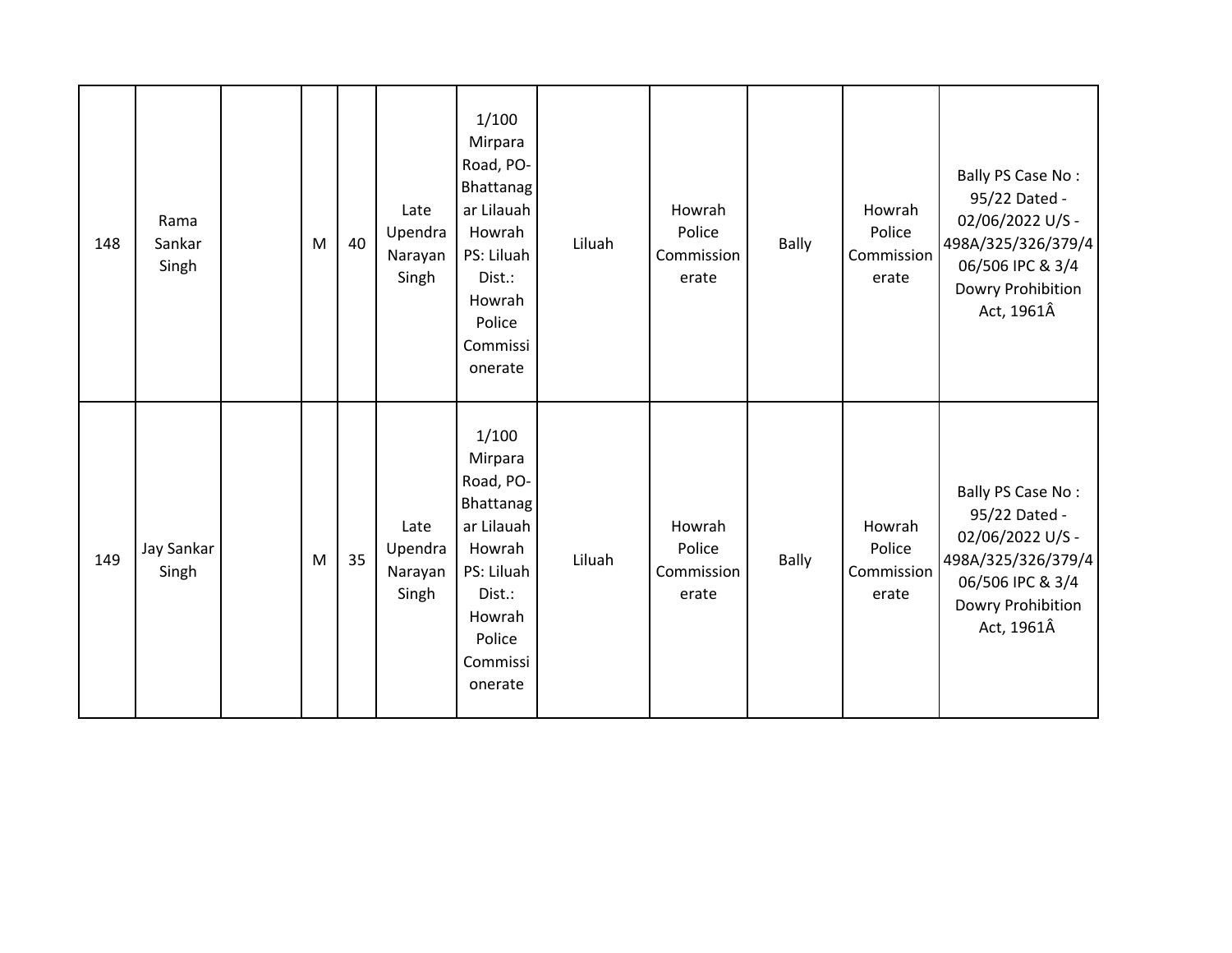| 150 | <b>Bishal</b><br>Mallick |                                | M | 18 | Raju<br>Mallick    | PS: Bantra<br>Dist.:<br>Howrah<br>Police<br>Commissi<br>onerate                                                                              | <b>Bantra</b> | Howrah<br>Police<br>Commission<br>erate | Bantra            | Howrah<br>Police<br>Commission<br>erate | Bantra PS Case No:<br>127/22 Dated -<br>10/06/2022 U/S -<br>399/402 IPC                                                                                                                        |
|-----|--------------------------|--------------------------------|---|----|--------------------|----------------------------------------------------------------------------------------------------------------------------------------------|---------------|-----------------------------------------|-------------------|-----------------------------------------|------------------------------------------------------------------------------------------------------------------------------------------------------------------------------------------------|
| 151 | Ismail<br>Mondal         | Bhodo@<br>Ismail Ali<br>Mondal | M | 20 | Lt. Raju<br>Mondal | 11/4, Sk<br>Para Lane,<br>PS.-<br>Chatterjee<br>hat,<br>Howrah<br>PS:<br>Chatterjee<br>hat Dist.:<br>Howrah<br>Police<br>Commissi<br>onerate | Chatterjeehat | Howrah<br>Police<br>Commission<br>erate | Chatterjeeh<br>at | Howrah<br>Police<br>Commission<br>erate | Chatterjeehat PS<br>Case No: 122/22<br>Dated - 10/06/2022<br>$U/S -$<br>147/148/149/341/28<br>3/186/188/353/332<br>IPC & 15A West<br><b>Bengal Maintenance</b><br>of Public Order Act,<br>1972 |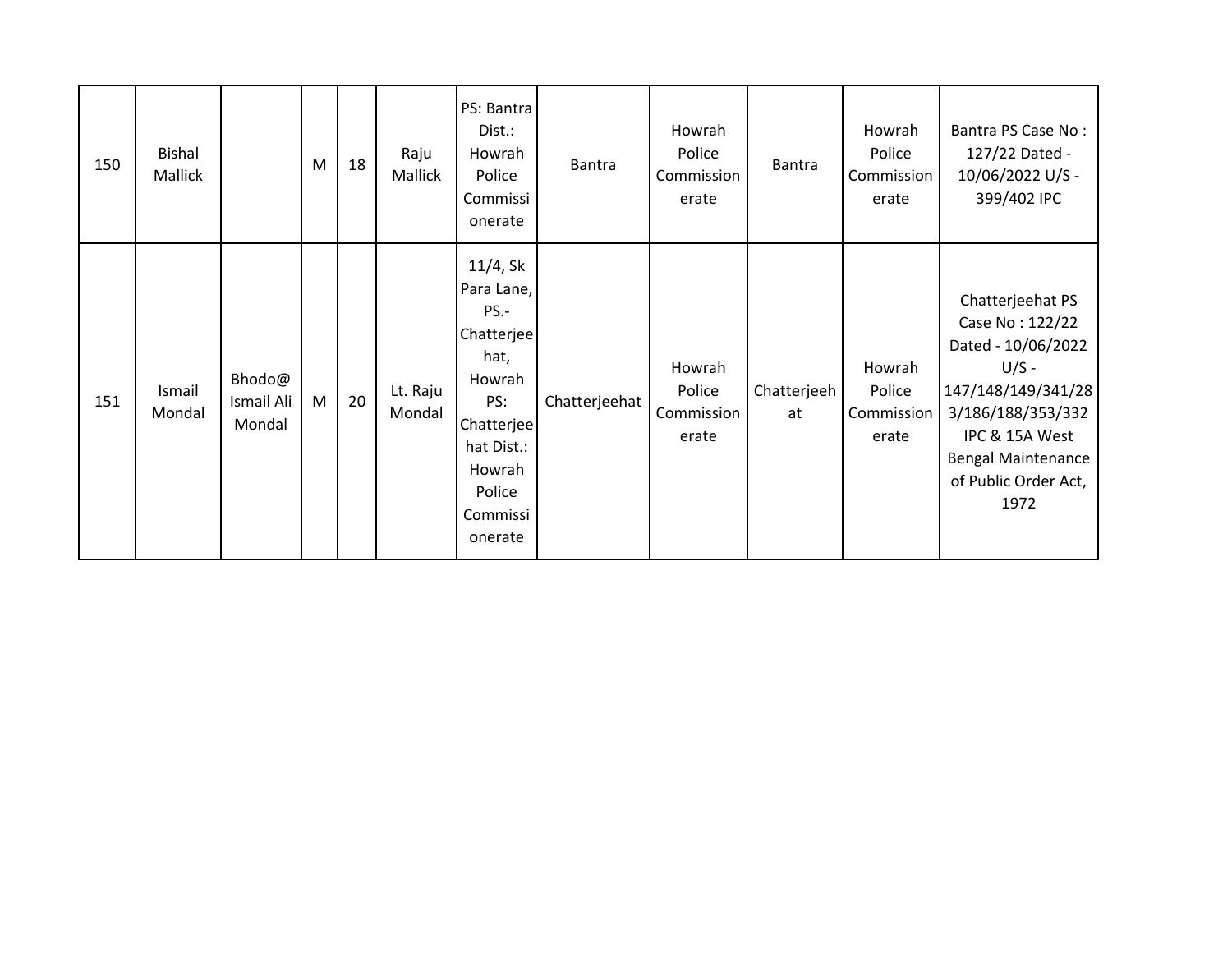| 152 | Subrata<br>Samanta |  | ${\sf M}$ | 33 | Sanatan<br>Samanta | Vill.<br>Rainagar,<br>Amar<br>Daha, PS.<br>Bagnan,<br>Howrah<br>A/P C/O<br>Ashok<br>Mondal of<br><b>Bangalpar</b><br>a 2nd Bye<br>Lane, PS.<br>Bantra,<br>Howrah<br>PS:<br>Chatterjee<br>hat Dist.:<br>Howrah<br>Police<br>Commissi<br>onerate | Chatterjeehat | Howrah<br>Police<br>Commission<br>erate | Chatterjeeh<br>at | Howrah<br>Police<br>Commission<br>erate | Chatterjeehat PS<br>Case No: 68/22<br>Dated - 04/04/2022<br>U/S-399/402 IPC &<br>25/27 Arms Act,<br>1959 |
|-----|--------------------|--|-----------|----|--------------------|------------------------------------------------------------------------------------------------------------------------------------------------------------------------------------------------------------------------------------------------|---------------|-----------------------------------------|-------------------|-----------------------------------------|----------------------------------------------------------------------------------------------------------|
|-----|--------------------|--|-----------|----|--------------------|------------------------------------------------------------------------------------------------------------------------------------------------------------------------------------------------------------------------------------------------|---------------|-----------------------------------------|-------------------|-----------------------------------------|----------------------------------------------------------------------------------------------------------|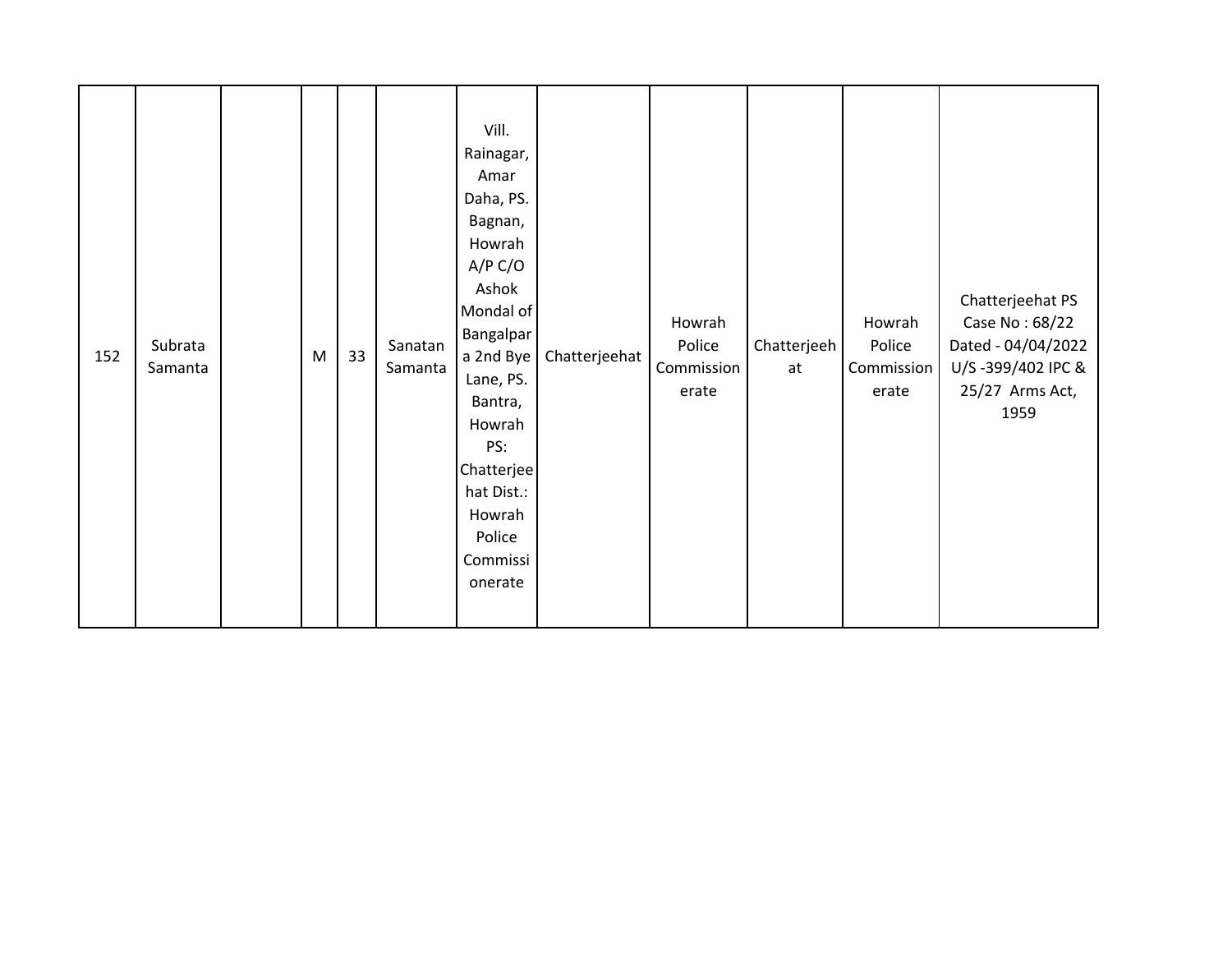| 153 | Sk Ifran        | Puggi | M |    | Lt. Sk.<br>Tamanna | Bankra<br>Choto<br>Piyadapar<br>a, PS-<br>Domjur,<br>Dist-<br>Howrah<br>PS:<br>Domjur<br>Dist.:<br>Howrah<br>Police<br>Commissi<br>onerate | Domjur | Howrah<br>Police<br>Commission<br>erate | Domjur | Howrah<br>Police<br>Commission<br>erate | Domjur PS Case No:<br>496/22 Dated -<br>10/06/2022 U/S -<br>147/148/149/186/33<br>2/333/353/435/436/<br>427/325/506 IPC              |
|-----|-----------------|-------|---|----|--------------------|--------------------------------------------------------------------------------------------------------------------------------------------|--------|-----------------------------------------|--------|-----------------------------------------|--------------------------------------------------------------------------------------------------------------------------------------|
| 154 | Md<br>Saifuddin |       | M | 18 | Md. Siraj          | Bankra taj<br>Masjid, PS-<br>Domjur,<br>Dist-<br>Howrah<br>PS:<br>Domjur<br>Dist.:<br>Howrah<br>Police<br>Commissi<br>onerate              | Domjur | Howrah<br>Police<br>Commission<br>erate | Domjur | Howrah<br>Police<br>erate               | Domjur PS Case No:<br>496/22 Dated -<br>10/06/2022 U/S -<br>Commission   147/148/149/186/33<br>2/333/353/435/436/<br>427/325/506 IPC |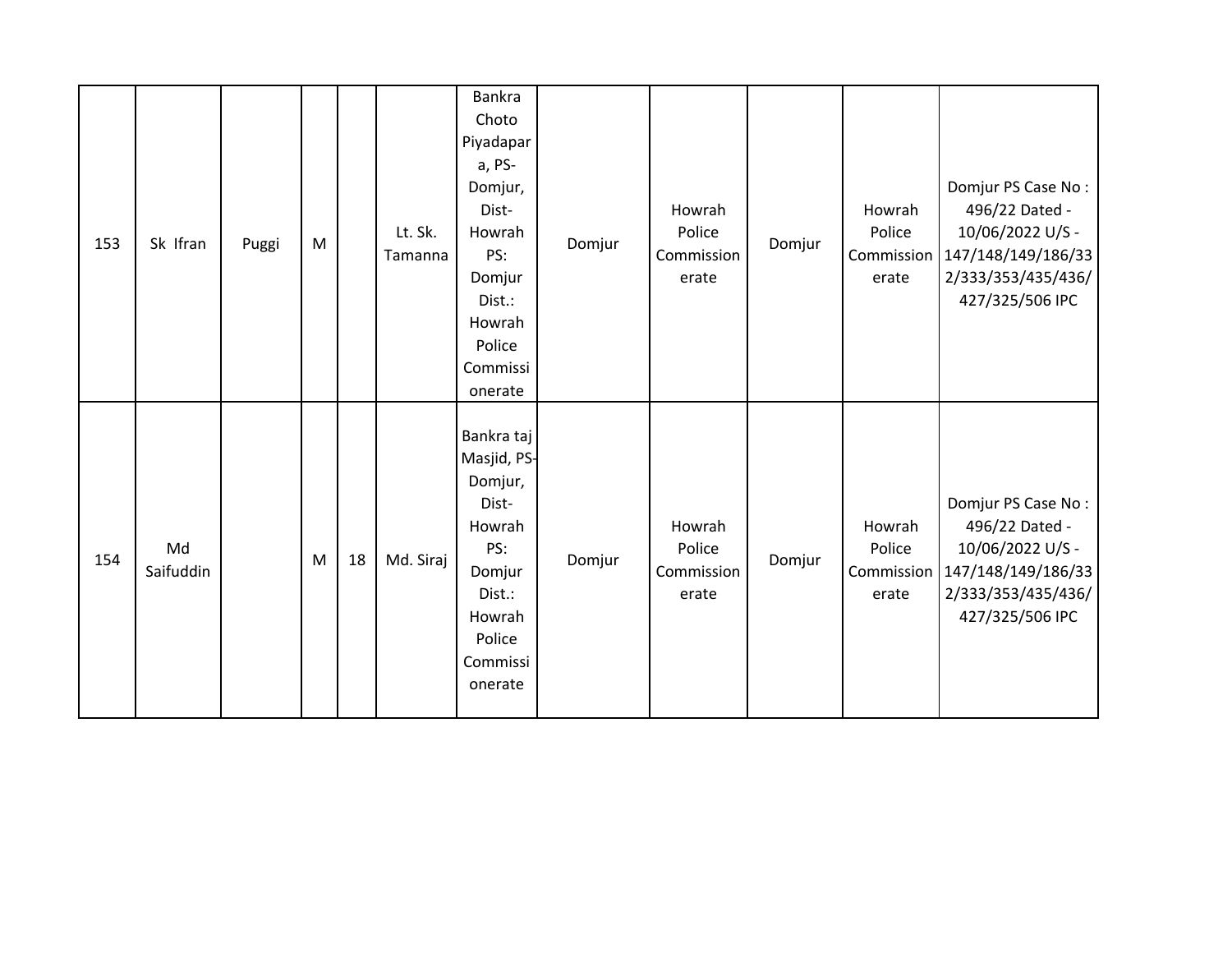| 155 | Sk Gulab |      | M | 18 | Sk.<br>Rahaman | Bankra<br>Karatkal<br>Uttarpara,<br>PS-<br>Domjur,<br>Dist-<br>Howrah<br>PS:<br>Domjur<br>Dist.:<br>Howrah<br>Police<br>Commissi<br>onerate  | Domjur | Howrah<br>Police<br>Commission<br>erate | Domjur | Howrah<br>Police<br>erate               | Domjur PS Case No:<br>496/22 Dated -<br>10/06/2022 U/S -<br>Commission   147/148/149/186/33<br>2/333/353/435/436/<br>427/325/506 IPC                          |
|-----|----------|------|---|----|----------------|----------------------------------------------------------------------------------------------------------------------------------------------|--------|-----------------------------------------|--------|-----------------------------------------|---------------------------------------------------------------------------------------------------------------------------------------------------------------|
| 156 | Sagir    | Manu | M | 22 | Md.<br>Samim   | Bankra<br>Rasikal 28<br>Kamra,<br>$PS_$<br>Domjur,,<br>Dist-<br>Howrah<br>PS:<br>Domjur<br>Dist.:<br>Howrah<br>Police<br>Commissi<br>onerate | Domjur | Howrah<br>Police<br>Commission<br>erate | Domjur | Howrah<br>Police<br>Commission<br>erate | Domjur PS Case No:<br>494/22 Dated -<br>10/06/2022 U/S -<br>147/148/149/186/33<br>2/333/353/435/436/<br>307/427/506 IPC &<br>8B National Highway<br>Act, 1956 |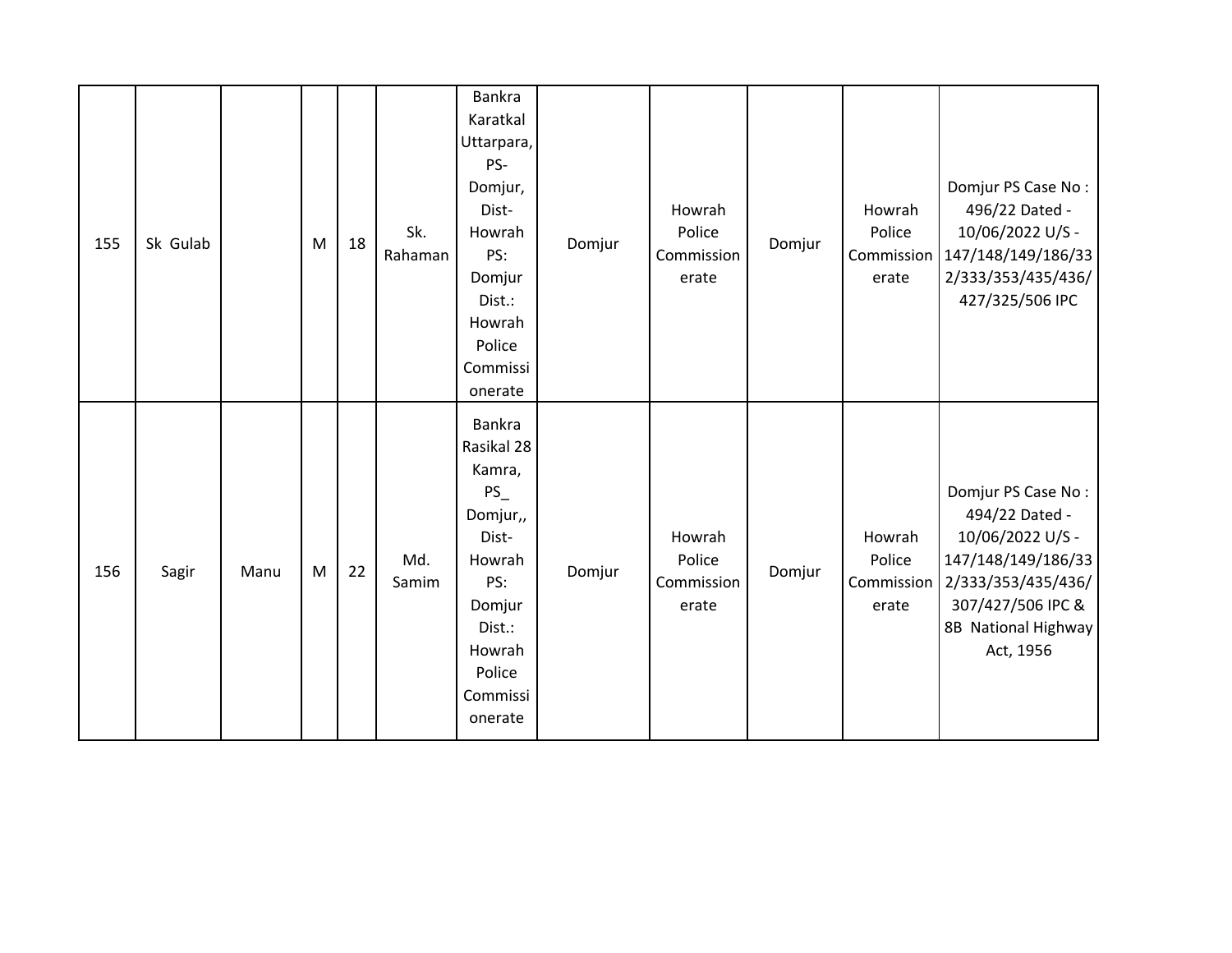| 157 | Sk Jamil          | Suraj | M | 15 | Sk. Shakil          | Bankra<br>rasikal 28<br>Kamra, PS-<br>Domjur,<br>Dist-<br>Howrah<br>PS:<br>Domjur<br>Dist.:<br>Howrah<br>Police<br>Commissi<br>onerate | Domjur | Howrah<br>Police<br>Commission<br>erate | Domjur | Howrah<br>Police<br>Commission<br>erate | Domjur PS Case No:<br>494/22 Dated -<br>10/06/2022 U/S -<br>147/148/149/186/33<br>2/333/353/435/436/<br>307/427/506 IPC &<br>8B National Highway<br>Act, 1956 |
|-----|-------------------|-------|---|----|---------------------|----------------------------------------------------------------------------------------------------------------------------------------|--------|-----------------------------------------|--------|-----------------------------------------|---------------------------------------------------------------------------------------------------------------------------------------------------------------|
| 158 | Mustafa<br>Sardar |       | M | 26 | Lt. Masar<br>Sardar | Garbagan,<br>PS-<br>Domjur,<br>Dist-<br>Howrah<br>PS:<br>Domjur<br>Dist.:<br>Howrah<br>Police<br>Commissi<br>onerate                   | Domjur | Howrah<br>Police<br>Commission<br>erate | Domjur | Howrah<br>Police<br>Commission<br>erate | Domjur PS Case No:<br>495/22 Dated -<br>10/06/2022 U/S -<br>147/148/149/186/33<br>2/333/353/325/427/<br>506 IPC                                               |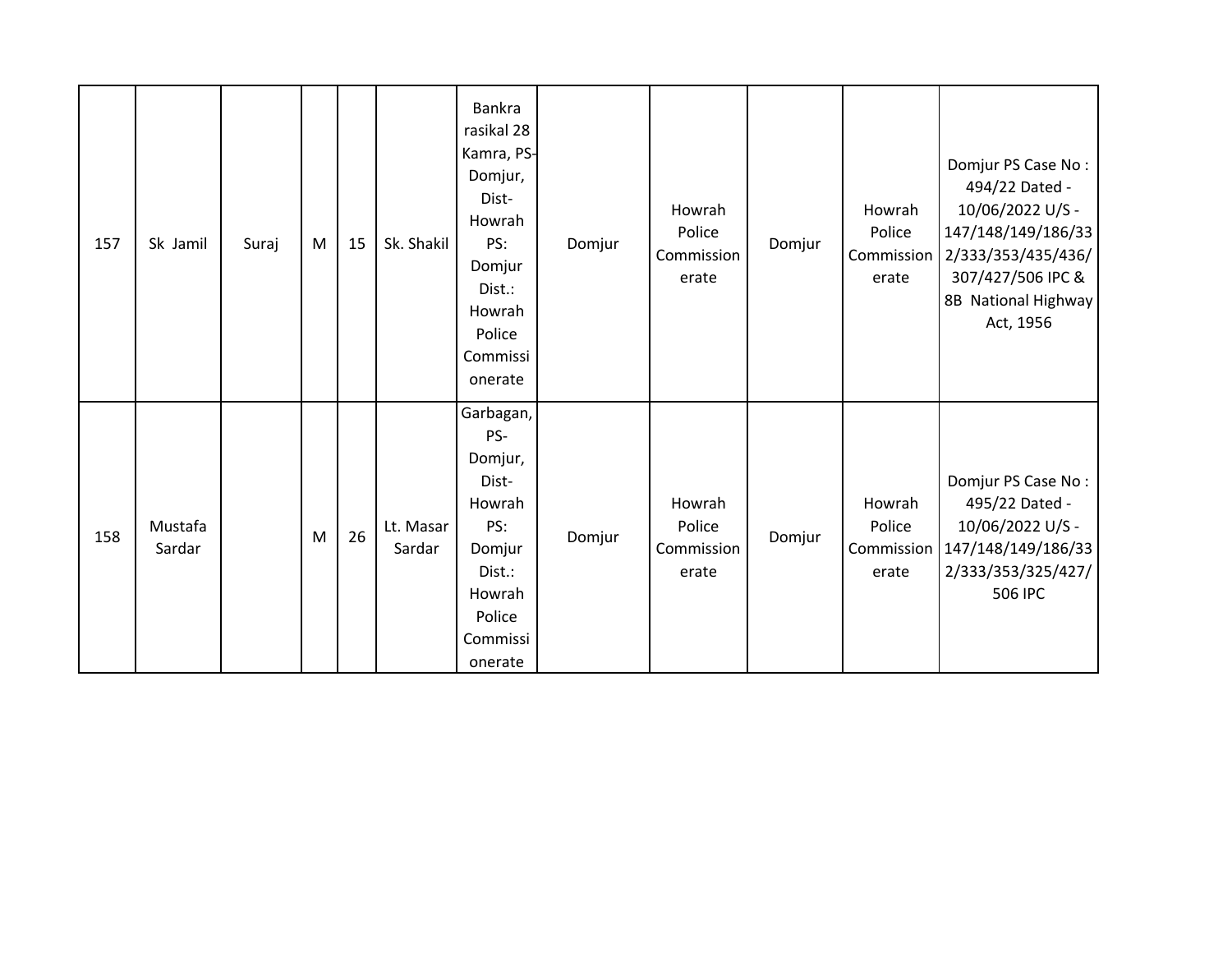| 159 | Mostak<br>Fokir  | M | 44 | Lt. Chatar<br>Fokir              | Gayespur<br>baluhati,<br>PS-<br>Domjur,<br>Dist-<br>Howrah<br>PS:<br>Domjur<br>Dist.:<br>Howrah<br>Police<br>Commissi<br>onerate | Domjur | Howrah<br>Police<br>Commission<br>erate | Domjur | Howrah<br>Police<br>Commission<br>erate | Domjur PS Case No:<br>495/22 Dated -<br>10/06/2022 U/S -<br>147/148/149/186/33<br>2/333/353/325/427/<br>506 IPC |
|-----|------------------|---|----|----------------------------------|----------------------------------------------------------------------------------------------------------------------------------|--------|-----------------------------------------|--------|-----------------------------------------|-----------------------------------------------------------------------------------------------------------------|
| 160 | Khaitul<br>Basar | M | 28 | Lt. Dilwar<br>Hossain<br>Mollick | Eksara<br>Kona<br>road, PS-<br>Domjur,<br>Dist-<br>Howrah<br>PS:<br>Domjur<br>Dist.:<br>Howrah<br>Police<br>Commissi<br>onerate  | Domjur | Howrah<br>Police<br>Commission<br>erate | Domjur | Howrah<br>Police<br>Commission<br>erate | Domjur PS Case No:<br>495/22 Dated -<br>10/06/2022 U/S -<br>147/148/149/186/33<br>2/333/353/325/427/<br>506 IPC |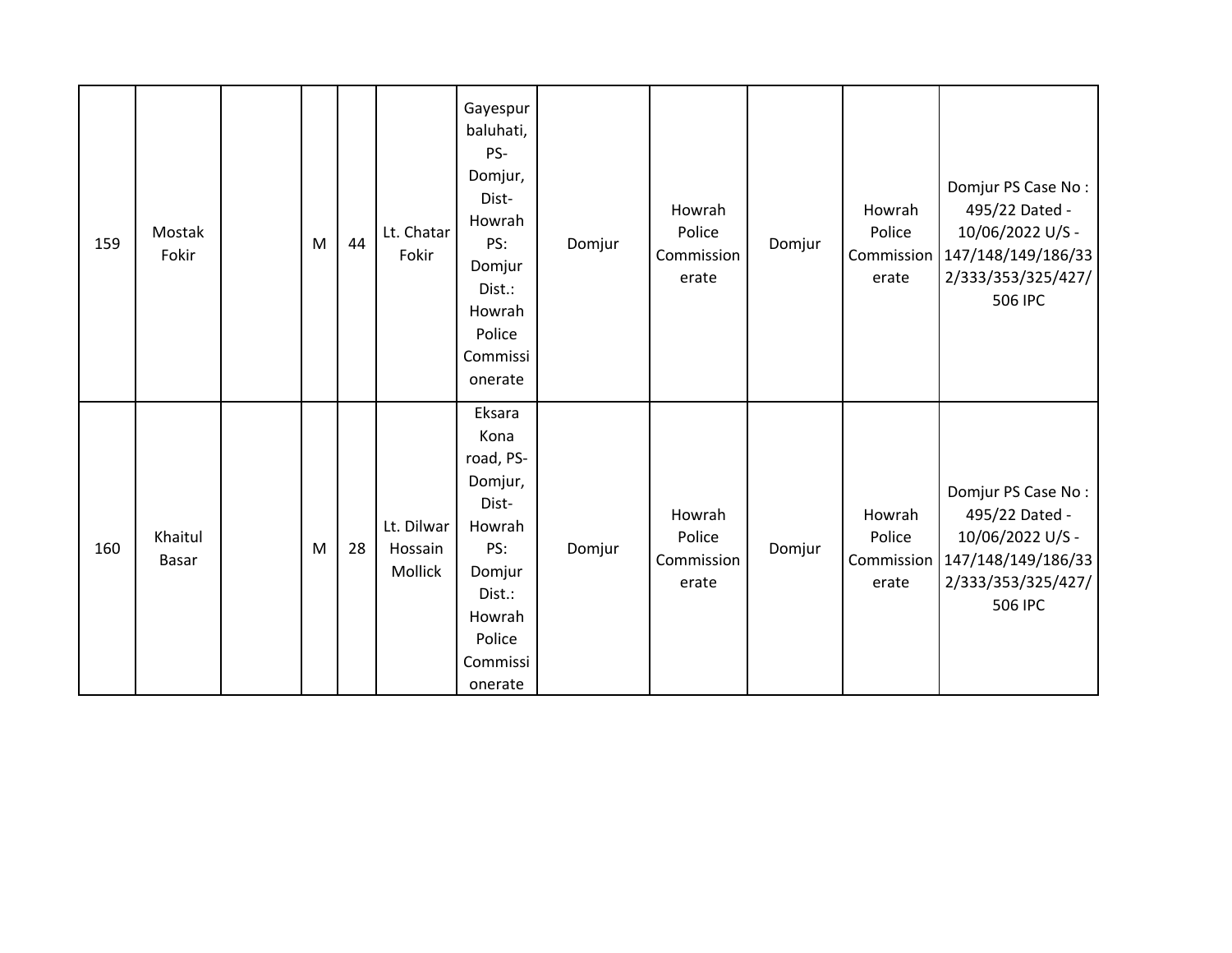| 161 | Rajesh<br>Bagdi | M | 30 | Lt.<br>Lambhu<br>Bagdi | <b>CTC Bus</b><br>stand, PS-<br>Domjur,<br>Dist-<br>Howrah<br>PS:<br>Domjur<br>Dist.:<br>Howrah<br>Police<br>Commissi           | Domjur | Howrah<br>Police<br>Commission<br>erate | Domjur | Howrah<br>Police<br>Commission<br>erate | Domjur PS Case No:<br>497/22 Dated -<br>10/06/2022 U/S -<br>147/148/149/186/33<br>2/333/353/435/436/<br>325/427/506 IPC |
|-----|-----------------|---|----|------------------------|---------------------------------------------------------------------------------------------------------------------------------|--------|-----------------------------------------|--------|-----------------------------------------|-------------------------------------------------------------------------------------------------------------------------|
| 162 | Dulal<br>Sardar | M | 40 | Sadhan<br>Sardar       | onerate<br>Garbagan,<br>PS-<br>Domjur,<br>Dist-<br>Howrah<br>PS:<br>Domjur<br>Dist.:<br>Howrah<br>Police<br>Commissi<br>onerate | Domjur | Howrah<br>Police<br>Commission<br>erate | Domjur | Howrah<br>Police<br>Commission<br>erate | Domjur PS Case No:<br>497/22 Dated -<br>10/06/2022 U/S -<br>147/148/149/186/33<br>2/333/353/435/436/<br>325/427/506 IPC |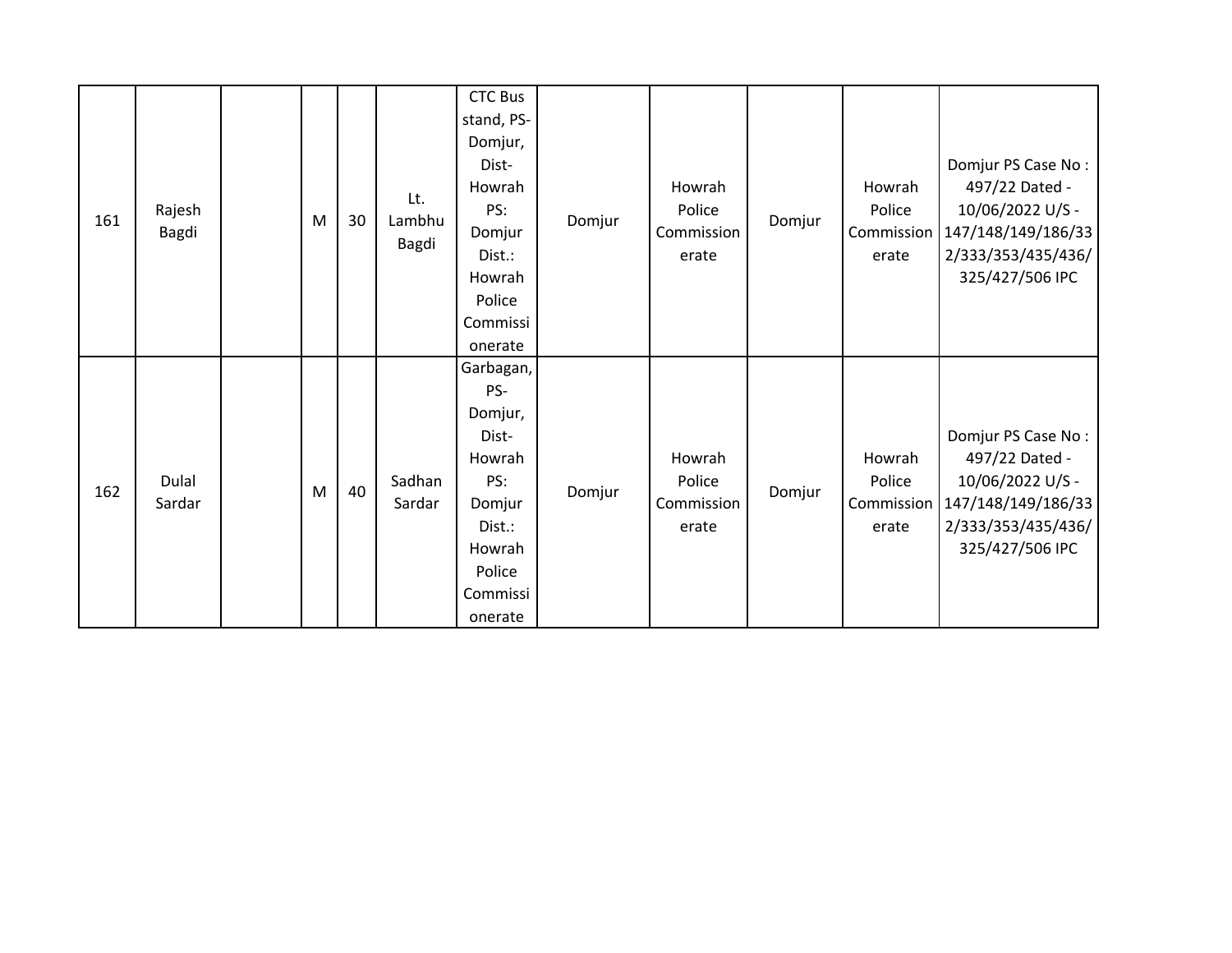| 163 | Md Sonu           |  | $S/O-$ Lt.<br>Md. Ishaq   | of G-295,<br>Metiabruz<br>, PS-<br>Garden<br>Reach,<br>Kolkata-<br>24 Garden<br>Reach<br>Kolkata<br>PS:<br>Garden<br>reach<br>Dist.:<br>Kolkata                 | Garden reach | Kolkata                                 | Golabari | Howrah<br>Police<br>Commission<br>erate | Golabari PS Case No:<br>233/22 Dated -<br>28/05/2022 U/S -<br>399/402 IPC |
|-----|-------------------|--|---------------------------|-----------------------------------------------------------------------------------------------------------------------------------------------------------------|--------------|-----------------------------------------|----------|-----------------------------------------|---------------------------------------------------------------------------|
| 164 | Bijay<br>Karmakar |  | S/O<br>Sambhu<br>Karmakar | Of 10,<br>Kolupukur<br>Lane, PS-<br>Golabari,<br>Dist –<br>Howrah<br>Golabari<br>Howrah<br>PS:<br>Golabari<br>Dist.:<br>Howrah<br>Police<br>Commissi<br>onerate | Golabari     | Howrah<br>Police<br>Commission<br>erate | Golabari | Howrah<br>Police<br>Commission<br>erate | Golabari PS Case No:<br>244/22 Dated -<br>12/06/2022 U/S -<br>399/402 IPC |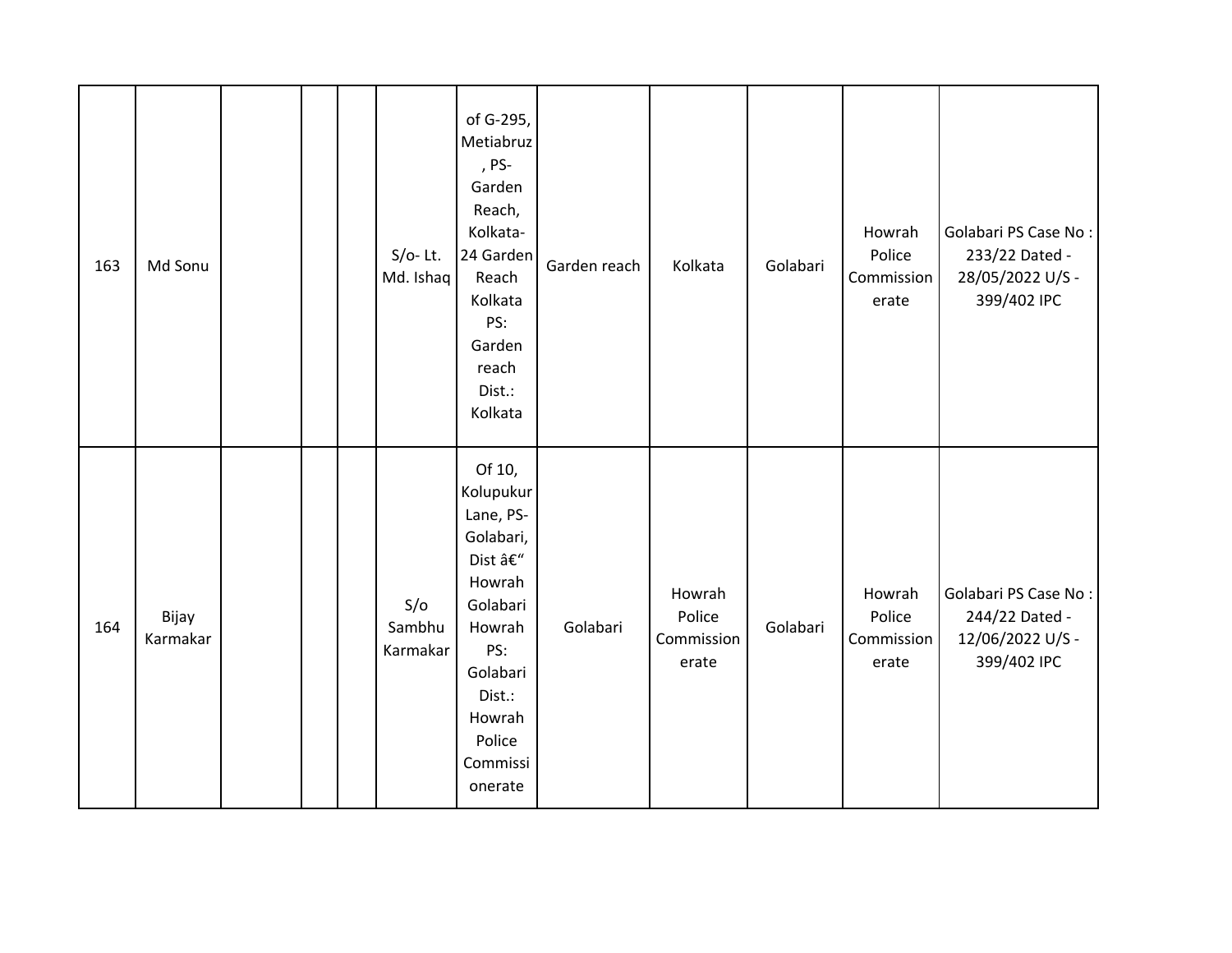| 165 | Muktar<br>Hossain<br>Sardar |  | 38 | Lt. Noor<br>Mohamm<br>ad Sardar | Minshidan<br>ga Gazi<br>Para, PS-<br>Domjur,<br>Howrah<br>PS:<br>Domjur<br>Dist.:<br>Howrah<br>Police<br>Commissi<br>onerate                       | Domjur   | Howrah<br>Police<br>Commission<br>erate | Jagachha | Howrah<br>Police<br>Commission<br>erate | Jagachha PS Case No:<br>209/22 Dated -<br>10/06/2022 U/S -<br>147/148/149/188/18<br>6/332/333/353/326/<br>307/427 IPC & 8B<br>National Highway<br>Act, 1956 & 3<br>Prevention of<br>Damage to Public<br>Property Act, 1984               |
|-----|-----------------------------|--|----|---------------------------------|----------------------------------------------------------------------------------------------------------------------------------------------------|----------|-----------------------------------------|----------|-----------------------------------------|------------------------------------------------------------------------------------------------------------------------------------------------------------------------------------------------------------------------------------------|
| 166 | Asik Laskar                 |  | 21 | Saifuddin<br>Laskar             | Bela<br>Sishberia,<br>laskarpara<br>, PS-<br>Uluberia,<br>Dist-<br>Howrah,<br>PS:<br>Sankrail<br>Dist.:<br>Howrah<br>Police<br>Commissi<br>onerate | Sankrail | Howrah<br>Police<br>Commission<br>erate | Sankrail | Howrah<br>Police<br>Commission<br>erate | Sankrail PS Case No:<br>618/22 Dated -<br>10/06/2022 U/S -<br>143/145/147/148/14<br>9/353/325/307/354B<br>/120B IPC & 19 The<br>West Bengal state<br>Highways Act 1964 &<br>9 West Bengal<br>Maintenance of<br>Public Order Act,<br>1972 |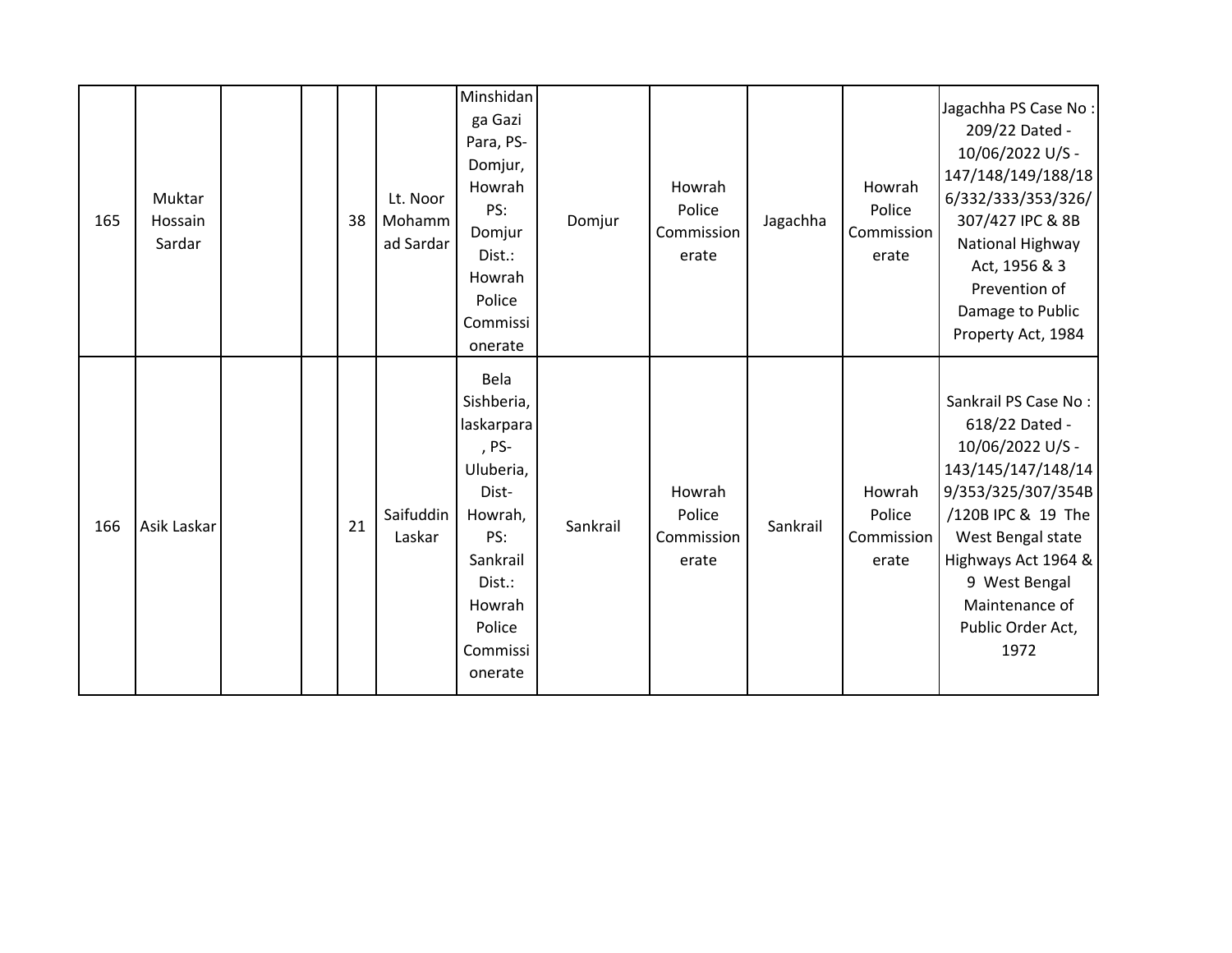| 167 | Sariful<br>Molla            |  | 19 | Samsuddi<br>n Molla    | Bela<br>Sishberia,<br>laskarpara<br>, PS-<br>Uluberia,<br>Dist-<br>Howrah,<br>PS:<br>Sankrail<br>Dist.:<br>Howrah<br>Police<br>Commissi<br>onerate | Sankrail | Howrah<br>Police<br>Commission<br>erate | Sankrail | Howrah<br>Police<br>Commission<br>erate | Sankrail PS Case No:<br>618/22 Dated -<br>10/06/2022 U/S -<br>143/145/147/148/14<br>9/353/325/307/354B<br>/120B IPC & 19 The<br>West Bengal state<br>Highways Act 1964 &<br>9 West Bengal<br>Maintenance of<br>Public Order Act,<br>1972 |
|-----|-----------------------------|--|----|------------------------|----------------------------------------------------------------------------------------------------------------------------------------------------|----------|-----------------------------------------|----------|-----------------------------------------|------------------------------------------------------------------------------------------------------------------------------------------------------------------------------------------------------------------------------------------|
| 168 | Nocknabot<br>i Chirimark    |  | 22 | Arun<br>Chirimark      | Mourigra<br>m PS:<br>Sankrail<br>Dist.:<br>Howrah<br>Police<br>Commissi<br>onerate                                                                 | Sankrail | Howrah<br>Police<br>Commission<br>erate | Sankrail | Howrah<br>Police<br>erate               | Sankrail PS Case No:<br>160/22 Dated -<br>Commission 05/02/2022 U/S -380<br><b>IPC</b>                                                                                                                                                   |
| 169 | <b>Bhabita</b><br>Chirimark |  | 19 | Lt. Manik<br>Chirimark | Mourigra<br>m PS:<br>Sankrail<br>Dist.:<br>Howrah<br>Police<br>Commissi<br>onerate                                                                 | Sankrail | Howrah<br>Police<br>Commission<br>erate | Sankrail | Howrah<br>Police<br>erate               | Sankrail PS Case No:<br>160/22 Dated -<br>Commission   05/02/2022 U/S -380<br><b>IPC</b>                                                                                                                                                 |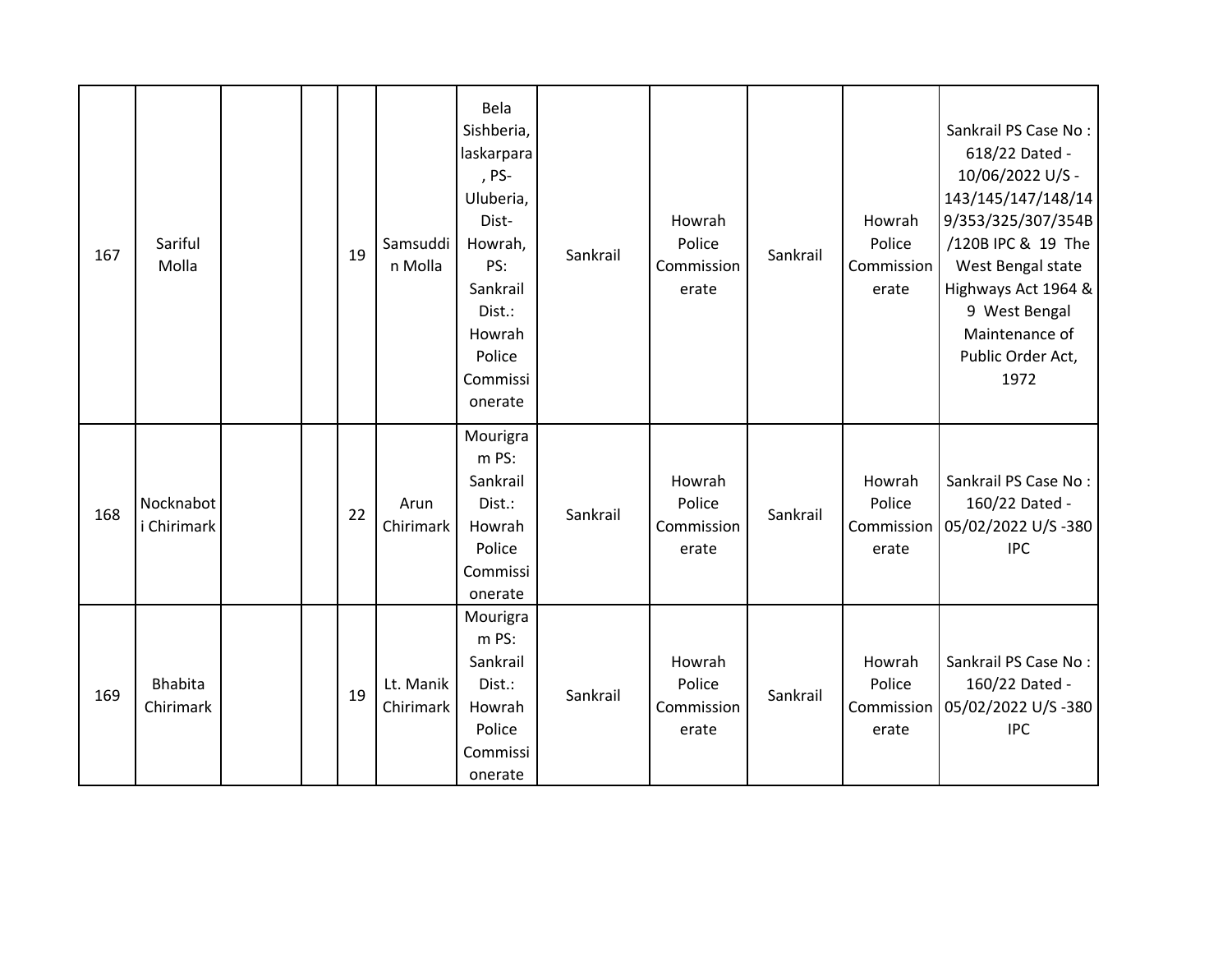| 170 | Anil<br>Agarwal       |        |   | 37 | Promod<br>Agarwal       |                                                                                                       |         | <b>Basirhat</b> | Shibpur | Howrah<br>Police<br>Commission<br>erate | Shibpur PS Case No:<br>413/21 Dated -<br>24/11/2021 U/S -<br>420/406 IPC                                                                                                              |
|-----|-----------------------|--------|---|----|-------------------------|-------------------------------------------------------------------------------------------------------|---------|-----------------|---------|-----------------------------------------|---------------------------------------------------------------------------------------------------------------------------------------------------------------------------------------|
| 171 | Tirthankar<br>Samanta | Tirtho | M | 23 | <b>Badal</b><br>Samanta | Kanaipur,<br>$P.O-$<br>Bantul, PS-<br>Bagnan,<br>Howrah<br>PS:<br>Bagnan<br>Dist.:<br>Howrah<br>Rural | Bagnan  | Howrah<br>Rural | Bagnan  | Howrah<br>Rural                         | Bagnan PS Case No:<br>304/22 Dated -<br>14/06/2022 U/S -<br>153A/295A/298/504/<br>505 IPC                                                                                             |
| 172 | Firoz<br>Mondal       | Mithun |   |    | Kasem<br>Mondal         | PS:<br>Rajapur<br>Dist.:<br>Howrah<br>Rural                                                           | Rajapur | Howrah<br>Rural | Rajapur | Howrah<br>Rural                         | Rajapur PS Case No:<br>160/22 Dated -<br>10/06/2022 U/S -<br>147/148/149/186/28<br>3/353/427/506/34<br>IPC & 3/4 Explosive<br>Substances Act,<br>1908Â & 8b National<br>Highway (Land |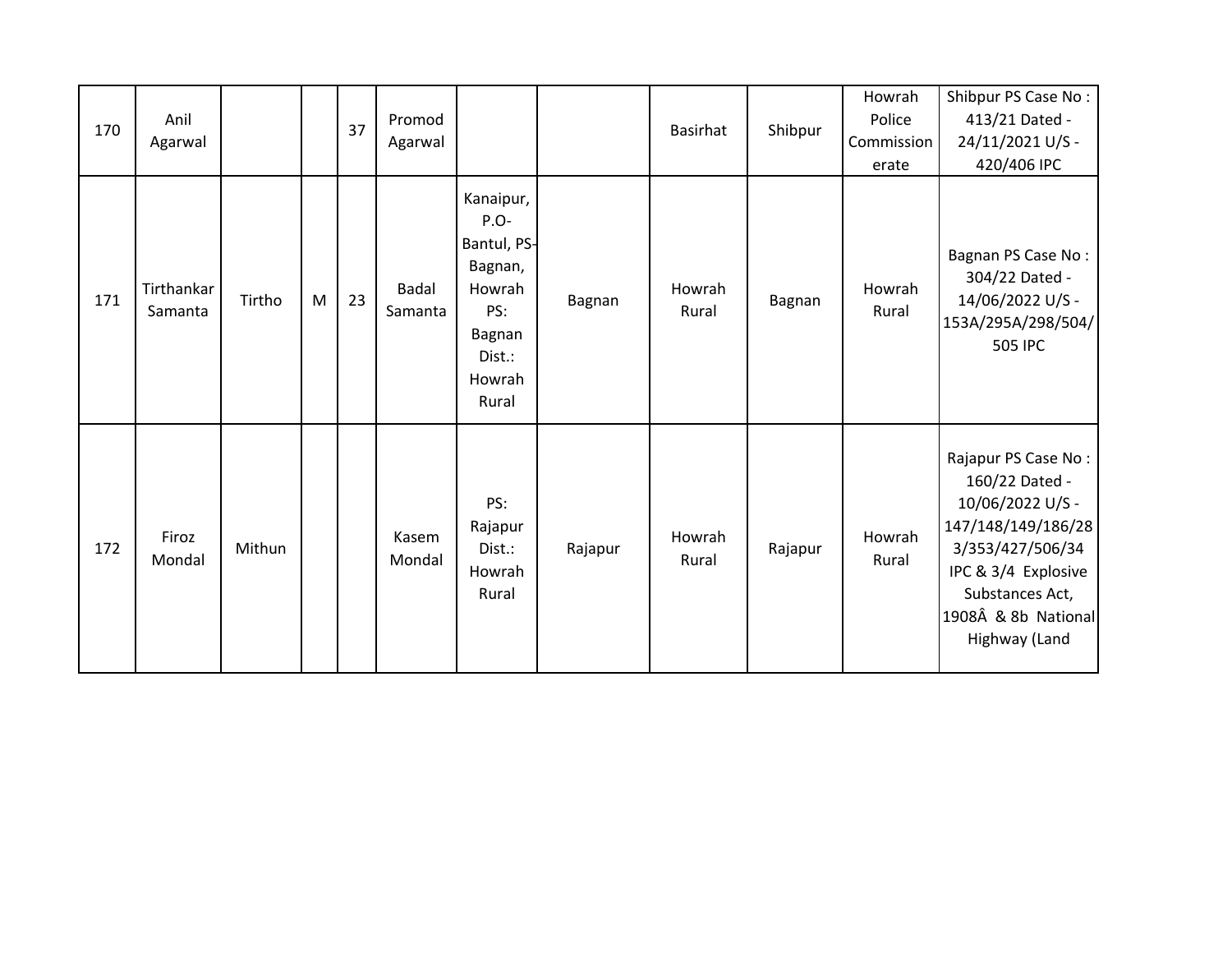| 173 | Tarak<br>Pramanick | <b>Bubai</b> | M         | 27 | Ranjit<br>Pramanick                    | Sitapur<br>PS:<br>Udaynara<br>yanpur<br>Dist.:<br>Howrah<br>Rural                                                                     | Udaynarayanp<br>ur | Howrah<br>Rural | Udaynaraya<br>npur | Howrah<br>Rural | Udaynarayanpur PS<br>Case No: 53/22<br>Dated - 14/06/2022<br>$U/S -$<br>279/186/332/353/50<br>6 IPC &<br>119/177/179(1)/184<br>Motor Vehicles Act,<br>1988 (Relevant<br>Provisions) Â |
|-----|--------------------|--------------|-----------|----|----------------------------------------|---------------------------------------------------------------------------------------------------------------------------------------|--------------------|-----------------|--------------------|-----------------|---------------------------------------------------------------------------------------------------------------------------------------------------------------------------------------|
| 174 | Ajim<br>Mollick    | @ Sahil      | ${\sf M}$ |    | Morselim<br>Mollick                    | Of<br>Chengail 1<br>no.<br>Madhyapa<br>ra, PO<br>Chengail<br>PS<br>Uluberia<br>Howrah<br>PS:<br>Uluberia<br>Dist.:<br>Howrah<br>Rural | Uluberia           | Howrah<br>Rural | Uluberia           | Howrah<br>Rural | Uluberia PS Case No:<br>174/22 Dated -<br>11/06/2022 U/S -<br>147/148/149/435/43<br>6/427/295A/323/379<br>IPC & 3/4 Explosive<br>Substances Act,<br>1908Â                             |
| 175 | Sk Rohit           | @ Sani       | ${\sf M}$ |    | Sk<br>Sahabuddi<br>$n \omega$<br>Totan | Of<br>Kalsapa,<br>Baikuntha<br>pur, PO-<br>Sijberia,<br>PS:<br>Uluberia<br>Dist.:<br>Howrah<br>Rural                                  | Uluberia           | Howrah<br>Rural | Uluberia           | Howrah<br>Rural | Uluberia PS Case No:<br>174/22 Dated -<br>11/06/2022 U/S -<br>147/148/149/435/43<br>6/427/295A/323/379<br>IPC & 3/4 Explosive<br>Substances Act,<br>1908Â                             |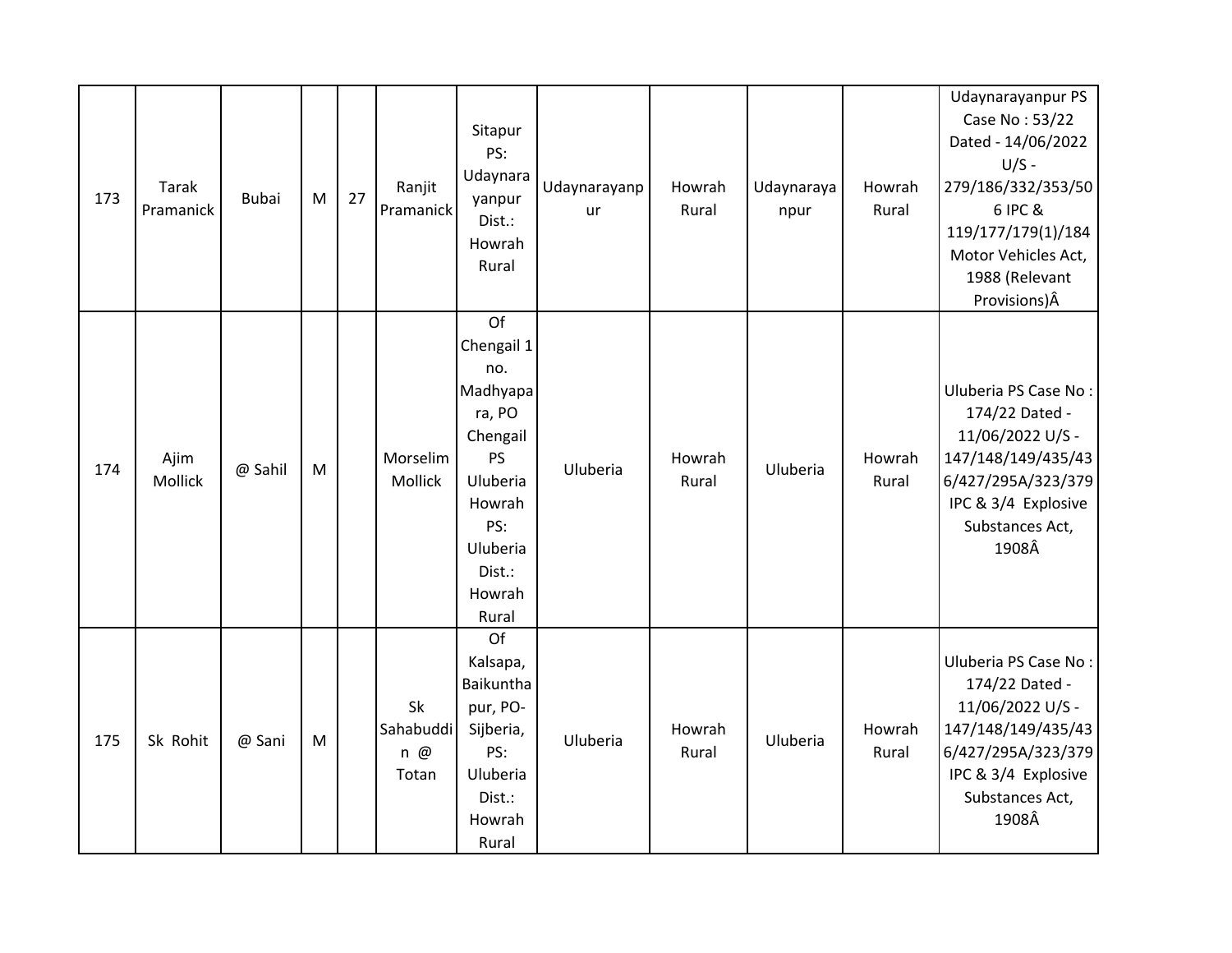| 176 | Samser<br>Laskar         | M |    | Lt. Abdul<br>Laskar    | Of Bele<br>sijberia,<br>Laskarpar<br>a, PO-<br>Sijberia<br>PS:<br>Uluberia<br>Dist.:<br>Howrah<br>Rural | Uluberia  | Howrah<br>Rural                | Uluberia  | Howrah<br>Rural                       | Uluberia PS Case No:<br>174/22 Dated -<br>11/06/2022 U/S -<br>147/148/149/435/43<br>6/427/295A/323/379<br>IPC & 3/4 Explosive<br>Substances Act,<br>1908Â |
|-----|--------------------------|---|----|------------------------|---------------------------------------------------------------------------------------------------------|-----------|--------------------------------|-----------|---------------------------------------|-----------------------------------------------------------------------------------------------------------------------------------------------------------|
| 177 | Kiran<br>Ramesh<br>Patil | M |    | Lt.<br>Ramesh<br>Patil | Vill Khale,<br>Satara<br>Khale,<br>Maharast<br>hra, Pin<br>415103                                       |           | <b>Basirhat</b>                | Uluberia  | Howrah<br>Rural                       | Uluberia PS Case No:<br>178/22 Dated -<br>14/06/2022 U/S -<br>279/304A IPC                                                                                |
| 178 | Pradip<br>Harijan        | M | 31 | Jharua<br>Harijan      | Goaldob<br>PS:<br>Chakulia<br>Dist.:<br>Islampur<br>Police<br>District                                  | Chakulia  | Islampur<br>Police<br>District | Chakulia  | Islampur<br>Police<br>District        | Chakulia PS Case No:<br>175/22 Dated -<br>14/06/2022 U/S -<br>295(A)/505(2) IPC                                                                           |
| 179 | Saiba                    | M |    | Tephic<br>Hanif        | Golaparas,<br>PS-<br>Islampur<br>PS:<br>Islampore<br>Dist.:<br>Islampur<br>Police<br>District           | Islampore | Islampur<br>Police<br>District | Islampore | Islampur<br>Police<br><b>District</b> | <b>Islampore PS</b><br>Warrant No = 18081                                                                                                                 |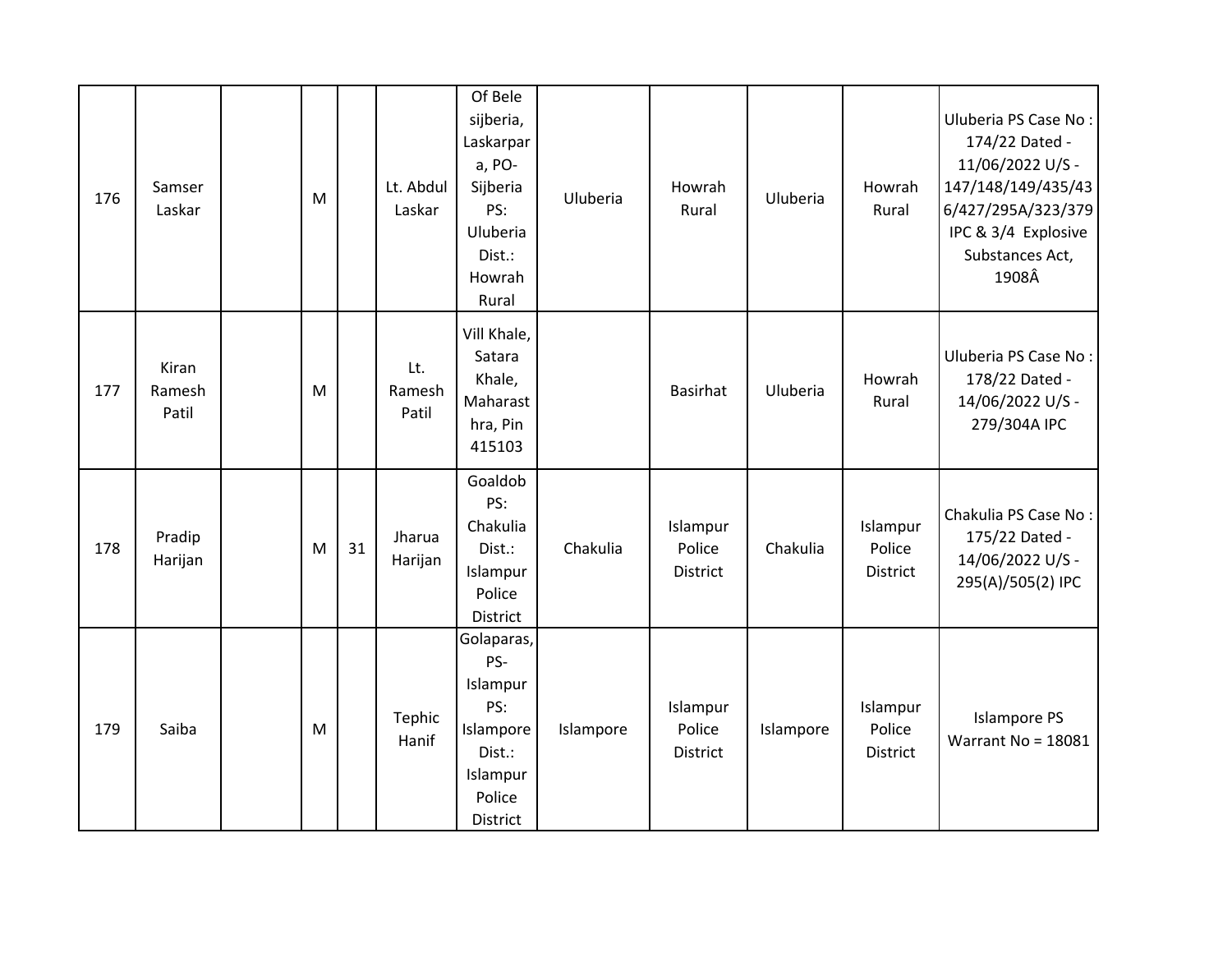| 180 | Tefabul     |          | M         | Safique            | Goalapara<br>, PS-<br>Islampur<br>PS:<br>Islampore<br>Dist.:<br>Islampur<br>Police<br>District                                                           | Islampore | Islampur<br>Police<br><b>District</b> | Islampore | Islampur<br>Police<br><b>District</b> | <b>Islampore PS</b><br>Warrant No = $18083$                                 |
|-----|-------------|----------|-----------|--------------------|----------------------------------------------------------------------------------------------------------------------------------------------------------|-----------|---------------------------------------|-----------|---------------------------------------|-----------------------------------------------------------------------------|
| 181 | Tepla       | Hanif Md | ${\sf M}$ | Wahid Md Islampore | Golapara,<br>PS-<br>Islampur<br>PS:<br>Dist.:<br>Islampur<br>Police<br>District                                                                          | Islampore | Islampur<br>Police<br><b>District</b> | Islampore | Islampur<br>Police<br><b>District</b> | <b>Islampore PS</b><br>Warrant No = 18084                                   |
| 182 | Dilip Lakra |          | M         | Lt Tepa<br>Lakra   | of<br>Remsai,<br>Post<br>Panashi,<br>PS<br>Paharkatt<br>a, Dist<br>Kishangan<br>j, Bihar<br>PS:<br>Islampore<br>Dist.:<br>Islampur<br>Police<br>District | Islampore | Islampur<br>Police<br>District        | Islampore | Islampur<br>Police<br>District        | Islampore PS Case No<br>: 426/22 Dated -<br>14/06/2022 U/S -<br>411/414 IPC |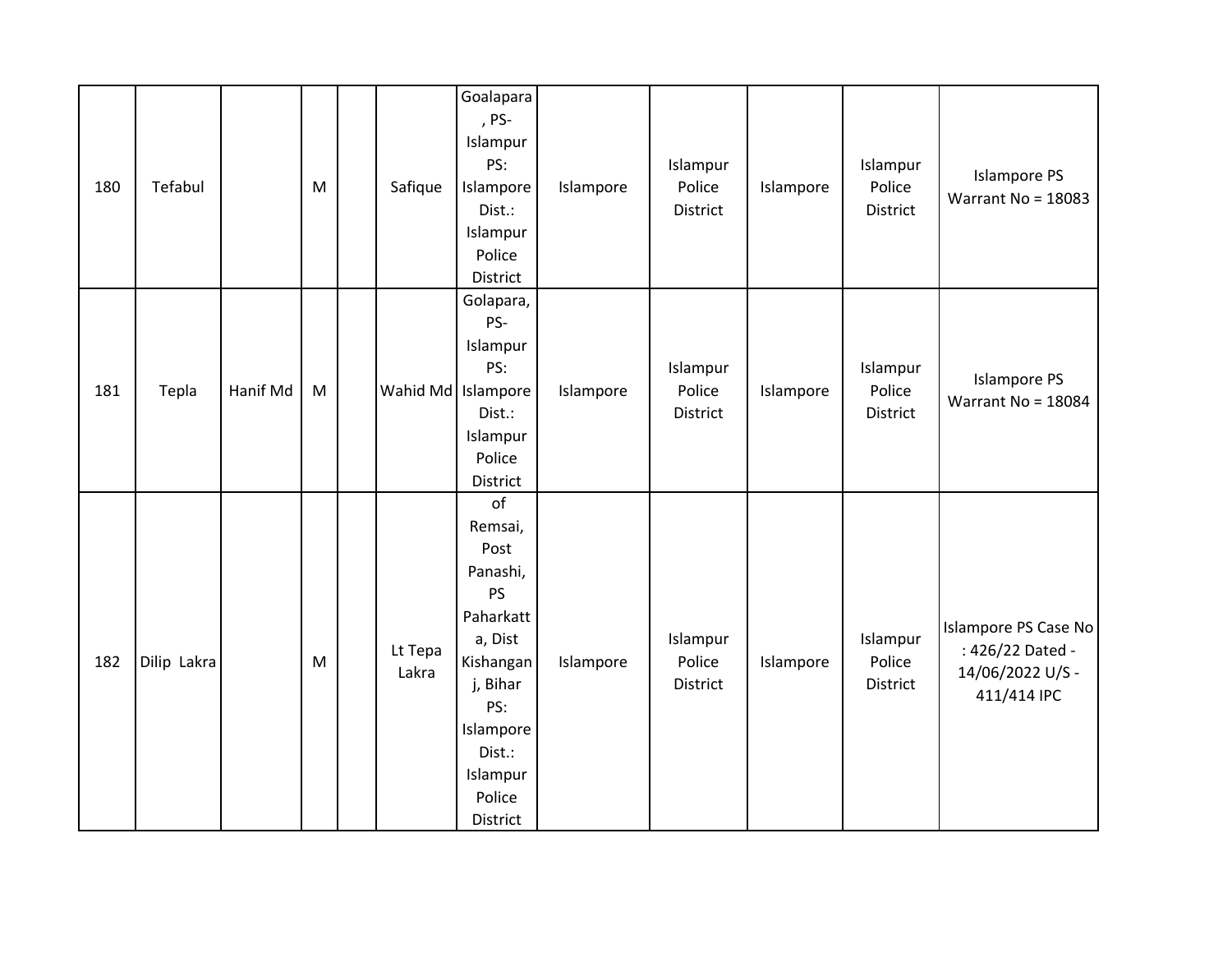| 183 | Durgi Bara | M | Suren<br>Bara              | Gairkata<br>Hindupara<br>, Abistha<br>Line, PS<br>Banarhat,<br>Dist<br>Jalpaiguri<br>PS:<br>Banarhat<br>Dist.:<br>Jalpaiguri | Banarhat | Jalpaiguri | Banarhat | Jalpaiguri | Banarhat PS Case No:<br>192/22 Dated -<br>14/06/2022 U/S-302<br><b>IPC</b> |
|-----|------------|---|----------------------------|------------------------------------------------------------------------------------------------------------------------------|----------|------------|----------|------------|----------------------------------------------------------------------------|
| 184 | Delu Hazra | M | <b>Dhanaswa</b><br>r Hazra | Of<br>ChinemaH<br>allpara<br>W/No-07<br>PS DPG<br>Dist JPG<br>PS:<br>Dhubguri<br>Dist.:<br>Jalpaiguri                        | Dhubguri | Jalpaiguri | Dhubguri | Jalpaiguri | Dhubguri PS Case No<br>: 88/22 Dated -<br>19/02/2022 U/S-379<br><b>IPC</b> |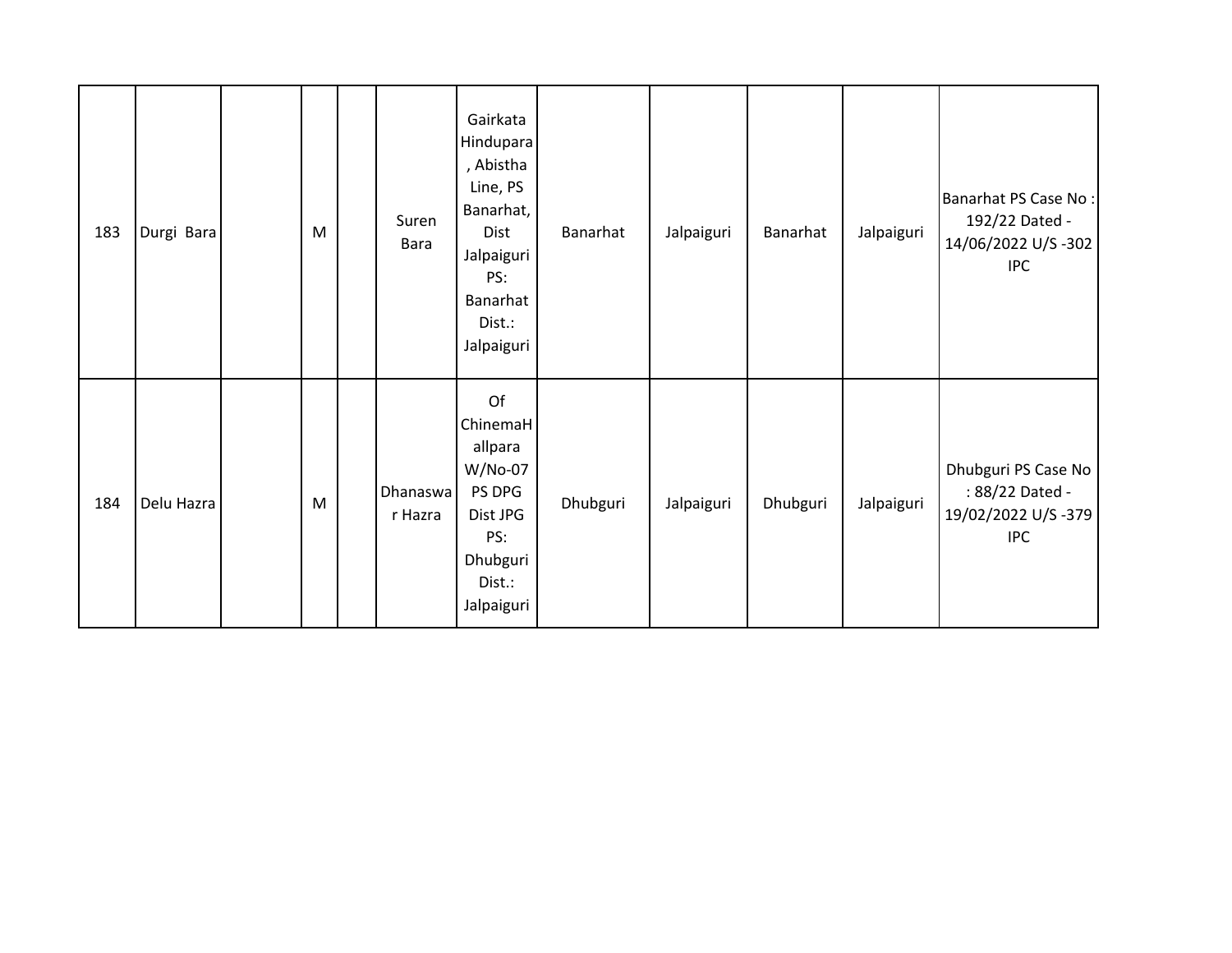| 185 | Mahadev<br>Saha            |  | Anil Saha                                 | Of<br>Barmanpa<br>ra W/no-<br>15 PS DPG<br>Disdt JPG<br>PS:<br>Dhubguri<br>Dist.:<br>Jalpaiguri | Dhubguri   | Jalpaiguri      | Dhubguri   | Jalpaiguri | Dhubguri PS Case No<br>: 331/22 Dated -<br>27/05/2022 U/S -<br>498A/325/427 IPC                                      |
|-----|----------------------------|--|-------------------------------------------|-------------------------------------------------------------------------------------------------|------------|-----------------|------------|------------|----------------------------------------------------------------------------------------------------------------------|
| 186 | Koushik<br>Chakrabort<br>у |  | Kalidas<br>  chakrabo   Jalpaiguri<br>rty | Raikot<br>Para PS:<br>Dist.:<br>Jalpaiguri                                                      | Jalpaiguri | Jalpaiguri      | Jalpaiguri | Jalpaiguri | Jalpaiguri PS Case No<br>: 380/22 Dated -<br>14/06/2022 U/S -<br>420/120B IPC & 3/4<br>Public Gambling Act,<br>1867Â |
| 187 | Mantu<br>Das               |  | Bholanath<br>Das                          | Tajbari<br>Para PS:<br>Jalpaiguri<br>Dist.:<br>Jalpaiguri                                       | Jalpaiguri | Jalpaiguri      | Jalpaiguri | Jalpaiguri | Jalpaiguri PS Case No<br>: 380/22 Dated -<br>14/06/2022 U/S -<br>420/120B IPC & 3/4<br>Public Gambling Act,<br>1867Â |
| 188 | Mohd<br>Aasiq              |  | Mohd<br>Sultan                            | Cox's<br>Bazar, PS<br>Cox's<br>Bazar, Dist<br>Cox's<br>Bazar,<br><b>Banglades</b><br>h.         |            | <b>Basirhat</b> | Jalpaiguri | Jalpaiguri | Jalpaiguri PS Case No<br>: 381/22 Dated -<br>14/06/2022 U/S -<br>14(A)/14(C)<br>Foreigners Act,<br>1946Â             |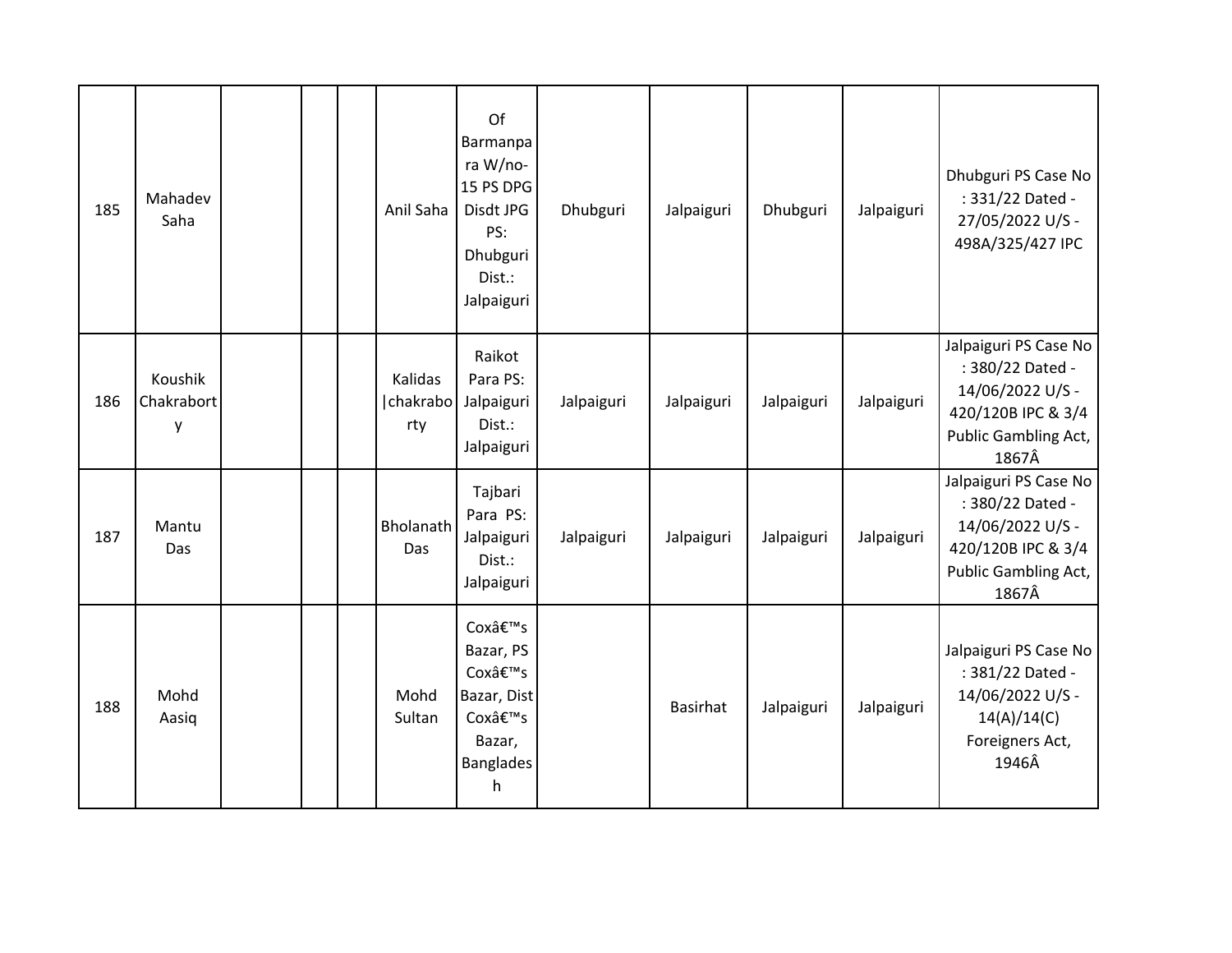| 189 | Shridam<br>Mondal |       |   |    | Ratan<br>  mondal              | Mondalgh<br>at<br>Tatipara<br>PS:<br>Jalpaiguri<br>Dist.:<br>Jalpaiguri | Jalpaiguri    | Jalpaiguri                            | Jalpaiguri        | Jalpaiguri                            | Jalpaiguri PS Case No<br>: 383/22 Dated -<br>14/06/2022 U/S -<br>354A/448/354/307<br><b>IPC</b>                            |
|-----|-------------------|-------|---|----|--------------------------------|-------------------------------------------------------------------------|---------------|---------------------------------------|-------------------|---------------------------------------|----------------------------------------------------------------------------------------------------------------------------|
| 190 | Safikul Sk        |       | M | 61 | Lt. Kalu<br>Morol @<br>Kalu Sk | PS:<br>Raghunat<br>hganj<br>Dist.:<br>Jangipur<br>Police<br>District    | Raghunathganj | Jangipur<br>Police<br>District        | Raghunathg<br>anj | Jangipur<br>Police<br>District        | Raghunathganj PS<br>Case No: 306/22<br>Dated - 09/05/2022<br>$U/S -$<br>341/325/326/354/37<br>9/34 IPC                     |
| 191 | Susanta<br>Mondal |       | M | 31 | Sambhu<br>Mondal               | PS:<br>Raghunat<br>hganj<br>Dist.:<br>Jangipur<br>Police<br>District    | Raghunathganj | Jangipur<br>Police<br><b>District</b> | Raghunathg<br>anj | Jangipur<br>Police<br><b>District</b> | Raghunathganj PS<br>Case No: 478/22<br>Dated - 09/06/2022<br>U/S-498A/325/34<br>IPC & 4 Dowry<br>Prohibition Act,<br>1961Â |
| 192 | Sridam<br>Mondal  | Ratan | M | 24 | Subhash<br>Mondal              | PS:<br>Raghunat<br>hganj<br>Dist.:<br>Jangipur<br>Police<br>District    | Raghunathganj | Jangipur<br>Police<br><b>District</b> | Raghunathg<br>anj | Jangipur<br>Police<br><b>District</b> | Raghunathganj PS<br>Case No: 493/22<br>Dated - 14/06/2022<br>U/S-420/406/376 IPC                                           |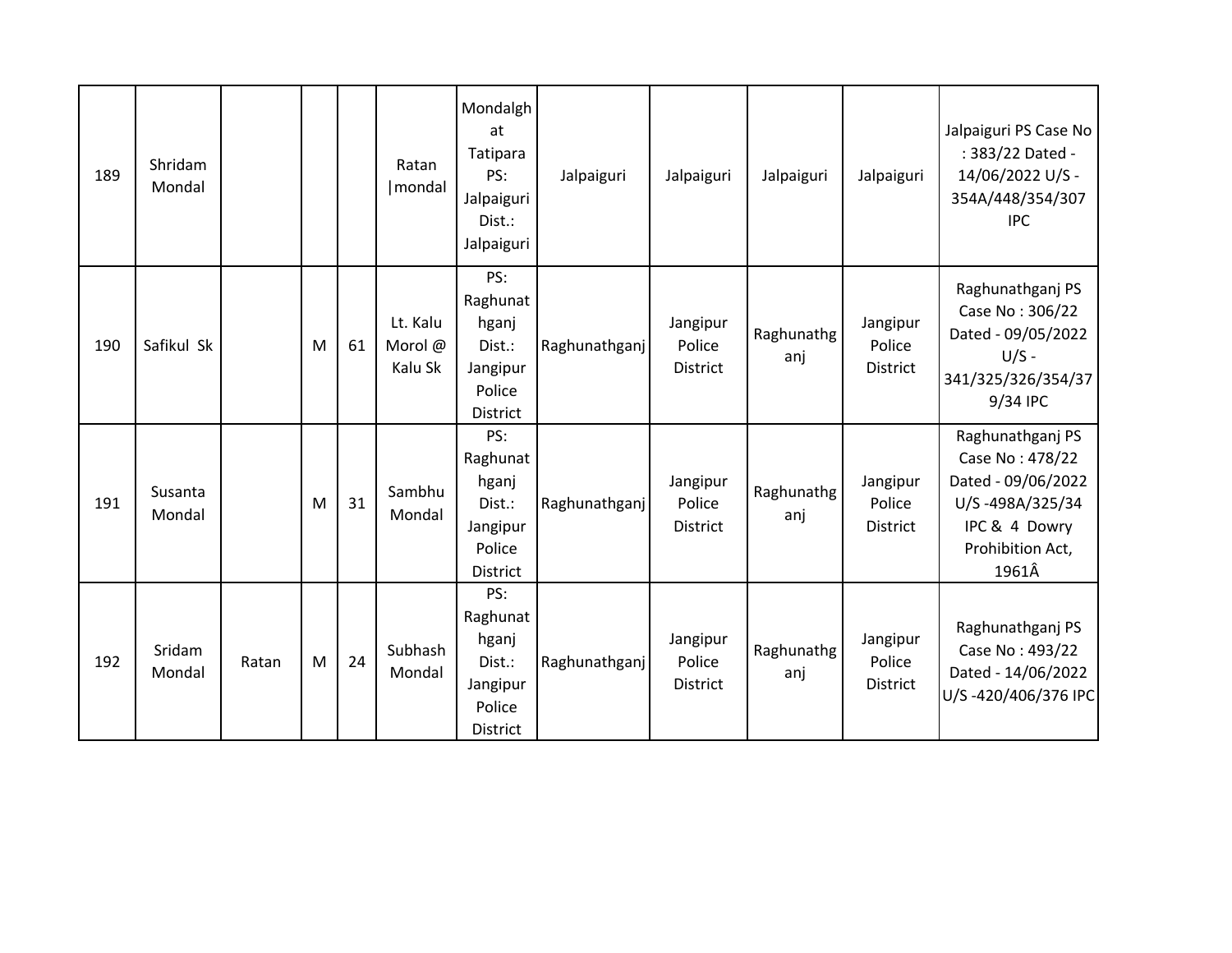| 193 | Ibrahim             |       | M | 43 | Sarfuddin        | PS:<br>Raghunat<br>hganj<br>Dist.:<br>Jangipur<br>Police<br>District                                               | Raghunathganj | Jangipur<br>Police<br>District | Raghunathg<br>anj | Jangipur<br>Police<br><b>District</b> | Raghunathganj PS<br>Case No: 491/22<br>Dated - 13/06/2022<br>U/S-279/304A IPC                                                         |
|-----|---------------------|-------|---|----|------------------|--------------------------------------------------------------------------------------------------------------------|---------------|--------------------------------|-------------------|---------------------------------------|---------------------------------------------------------------------------------------------------------------------------------------|
| 194 | Mintu Sk            |       | M | 20 | Tota Sk          | PS:<br>Raghunat<br>hganj<br>Dist.:<br>Jangipur<br>Police<br><b>District</b>                                        | Raghunathganj | Jangipur<br>Police<br>District | Raghunathg<br>anj | Jangipur<br>Police<br>District        | Raghunathganj PS<br>Case No: 341/22<br>Dated - 13/05/2022<br>U/S-399/402 IPC &<br>25(i)(a)/27/35 The<br>Arms (Amendment)<br>ACT, 2019 |
| 195 | Sentu Sk            | Potol | M | 29 | Tota Sk          | PS:<br>Raghunat<br>hganj<br>Dist.:<br>Jangipur<br>Police<br>District                                               | Raghunathganj | Jangipur<br>Police<br>District | Raghunathg<br>anj | Jangipur<br>Police<br><b>District</b> | Raghunathganj PS<br>Case No: 341/22<br>Dated - 13/05/2022<br>U/S-399/402 IPC &<br>25(i)(a)/27/35 The<br>Arms (Amendment)<br>ACT, 2019 |
| 196 | Biswajit<br>Mahanta |       | M | 32 | Giren<br>Mahanta | <b>Beltala</b><br>Park (near<br>power<br>house<br>back side),<br>PS:<br>Balurghat<br>Dist.:<br>Dakshin<br>Dinajpur | Balurghat     | Dakshin<br>Dinajpur            | Suti              | Jangipur<br>Police<br>District        | Suti PS Case No:<br>328/22 Dated -<br>14/06/2022 U/S -<br>21(C)/29 Narcotic<br>Drugs and<br>Psychotropic<br>Substances Act, 1985      |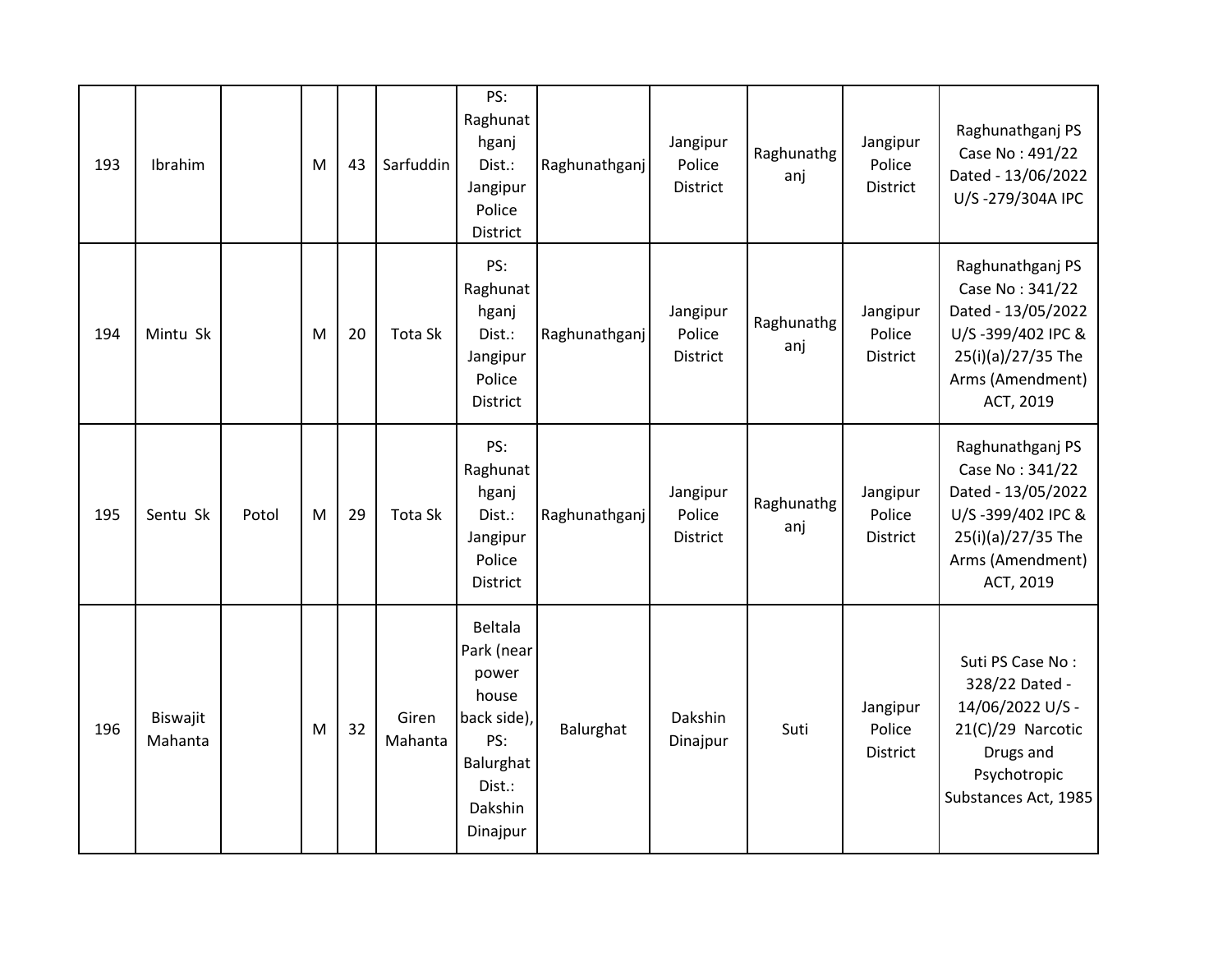| 197 | Manoranja   Manmath<br>n Bera | a | M |    | Lt. Keshab<br>Ch. Bera | Vill-<br>Gurma,<br>PO-<br>Gurma<br>Bhamal<br>PS:<br>Beliabera<br>Dist.:<br>Jhargram                                      | Beliabera | Jhargram | Beliabera | Jhargram | Beliabera PS Case No<br>: 55/22 Dated -<br>12/06/2022 U/S -<br>341/323/325/506 IPC |
|-----|-------------------------------|---|---|----|------------------------|--------------------------------------------------------------------------------------------------------------------------|-----------|----------|-----------|----------|------------------------------------------------------------------------------------|
| 198 | Sanatan<br>Murmu              |   | M | 22 | Dulal<br>Murmu         | Vill -<br>Salpatra<br>$P.O -$<br>Andharia<br>$P.S -$<br>Binpur<br>Dist -<br>Jhargram<br>PS: Binpur<br>Dist.:<br>Jhargram | Binpur    | Jhargram | Jamboni   | Jhargram | Jamboni PS Case No:<br>60/22 Dated -<br>13/06/2022 U/S -<br>363/365 IPC            |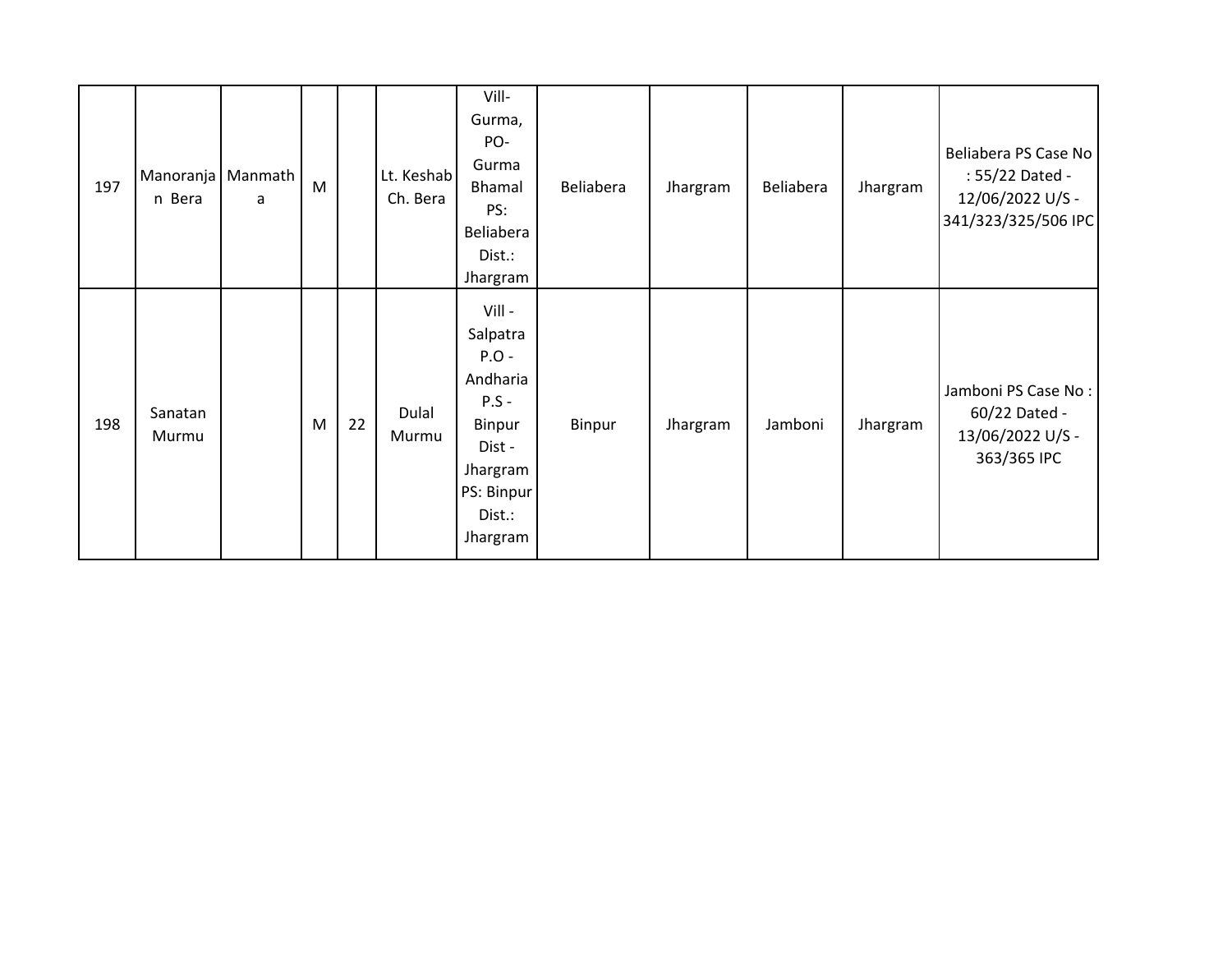| 199 | Asik Laskar      |  | 21 | Saifuddin<br>Laskar | Bela<br>Sishberia,<br>laskarpara<br>, PS-<br>Uluberia,<br>Dist-<br>Howrah,<br>PS:<br>Sankrail<br>Dist.:<br>Howrah<br>Police<br>Commissi<br>onerate | Sankrail | Howrah<br>Police<br>Commission<br>erate | Sankrail | Howrah<br>Police<br>Commission<br>erate | Sankrail PS Case No:<br>618/22 Dated -<br>10/06/2022 U/S -<br>143/145/147/148/14<br>9/353/325/307/354B<br>/120B IPC & 19 The<br>West Bengal state<br>Highways Act 1964 &<br>9 West Bengal<br>Maintenance of<br>Public Order Act,<br>1972 |
|-----|------------------|--|----|---------------------|----------------------------------------------------------------------------------------------------------------------------------------------------|----------|-----------------------------------------|----------|-----------------------------------------|------------------------------------------------------------------------------------------------------------------------------------------------------------------------------------------------------------------------------------------|
| 200 | Sariful<br>Molla |  | 19 | Samsuddi<br>n Molla | Bela<br>Sishberia,<br>laskarpara<br>, PS-<br>Uluberia,<br>Dist-<br>Howrah,<br>PS:<br>Sankrail<br>Dist.:<br>Howrah<br>Police<br>Commissi<br>onerate | Sankrail | Howrah<br>Police<br>Commission<br>erate | Sankrail | Howrah<br>Police<br>Commission<br>erate | Sankrail PS Case No:<br>618/22 Dated -<br>10/06/2022 U/S -<br>143/145/147/148/14<br>9/353/325/307/354B<br>/120B IPC & 19 The<br>West Bengal state<br>Highways Act 1964 &<br>9 West Bengal<br>Maintenance of<br>Public Order Act,<br>1972 |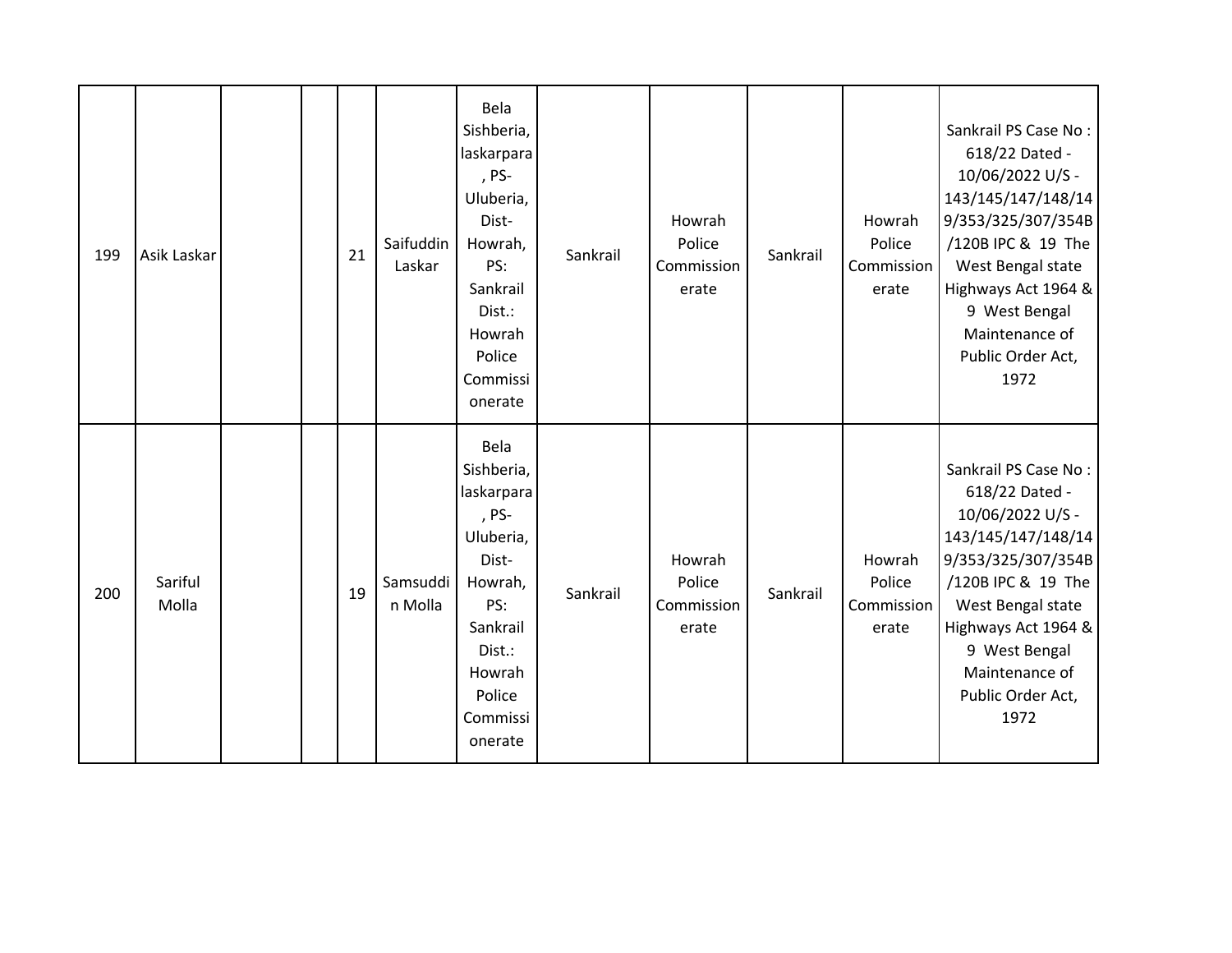| 201 | Nocknabot<br>Chirimark      |   | 22 | Arun<br>Chirimark      | Mourigra<br>m PS:<br>Sankrail<br>Dist.:<br>Howrah<br>Police<br>Commissi<br>onerate | Sankrail | Howrah<br>Police<br>Commission<br>erate | Sankrail                   | Howrah<br>Police<br>Commission<br>erate | Sankrail PS Case No:<br>160/22 Dated -<br>05/02/2022 U/S -380<br><b>IPC</b> |
|-----|-----------------------------|---|----|------------------------|------------------------------------------------------------------------------------|----------|-----------------------------------------|----------------------------|-----------------------------------------|-----------------------------------------------------------------------------|
| 202 | <b>Bhabita</b><br>Chirimark |   | 19 | Lt. Manik<br>Chirimark | Mourigra<br>m PS:<br>Sankrail<br>Dist.:<br>Howrah<br>Police<br>Commissi<br>onerate | Sankrail | Howrah<br>Police<br>Commission<br>erate | Sankrail                   | Howrah<br>Police<br>Commission<br>erate | Sankrail PS Case No:<br>160/22 Dated -<br>05/02/2022 U/S-380<br><b>IPC</b>  |
| 203 | Nur<br>Mohamma<br>d Ansari  | M | 41 | Lt. Kasim<br>Ansari    | Vill-<br>Ulgara, Ps-<br>Pindrajora<br>, Dist-<br>Bokaro,<br>Jharkhand              |          | <b>Basirhat</b>                         | <b>Bankura</b><br>g.r.p.s. | Kharagpur<br>G.R.P.                     | Bankura g.r.p.s. PS<br>Case No: 06/22<br>Dated - 23/04/2022<br>U/S-380 IPC  |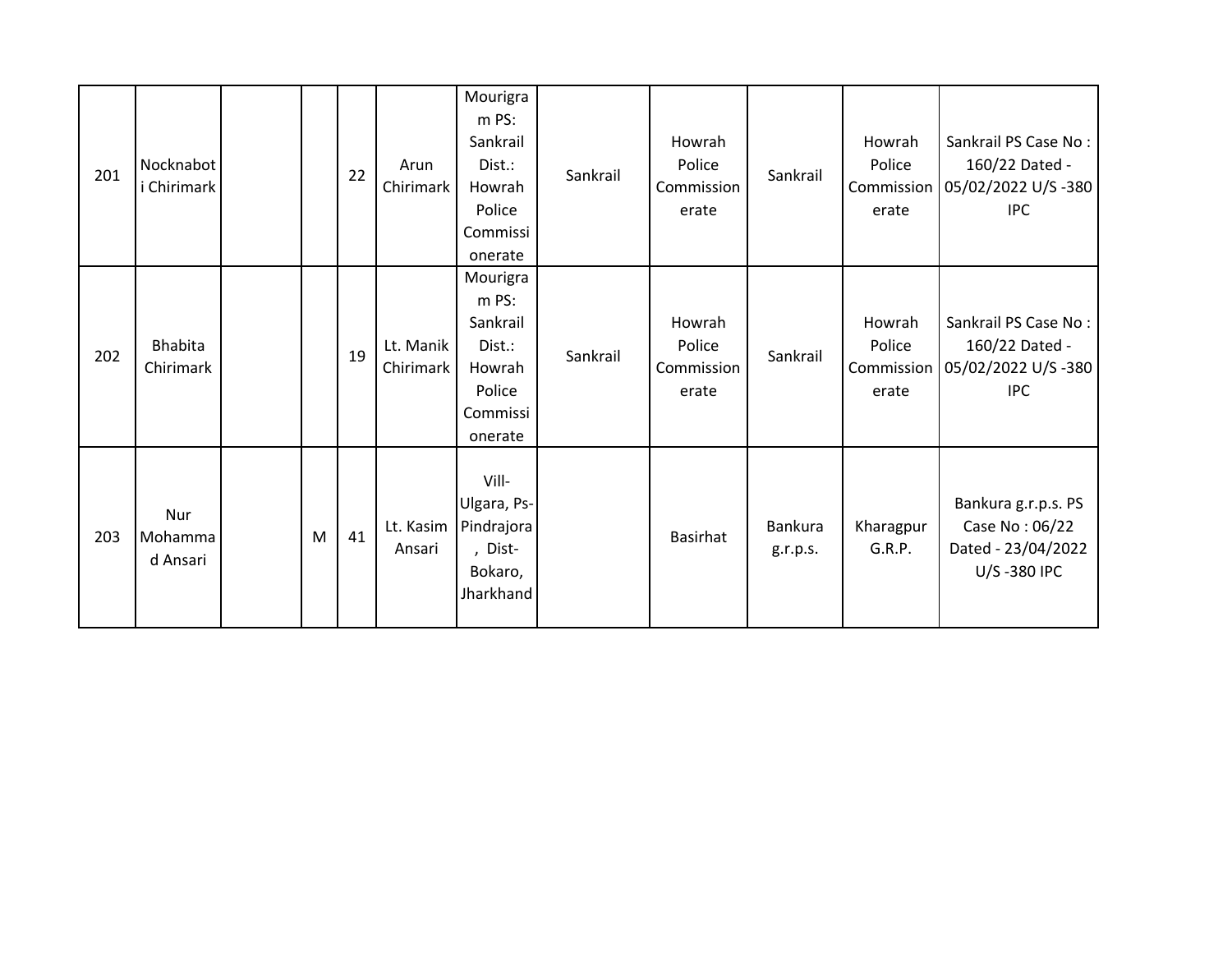| 204 | Mongal<br>Ghosh          |       | M | 31 | $S/O-$<br>gonesh<br>Ghosh        | Rajibpur<br>Basati<br>Para, PS<br>Chapra,<br>Nadia PS:<br>Chapra<br>Dist.:<br>Krishnana<br>gar Police<br>District | Chapra       | Krishnanagar<br>Police<br>District | Chapra           | Krishnanaga<br>r Police<br>District | Chapra PS Case No:<br>353/22 Dated -<br>12/06/2022 U/S -<br>447/323/325/308/34<br><b>IPC</b>                                   |
|-----|--------------------------|-------|---|----|----------------------------------|-------------------------------------------------------------------------------------------------------------------|--------------|------------------------------------|------------------|-------------------------------------|--------------------------------------------------------------------------------------------------------------------------------|
| 205 | Sahid Sk                 |       | M | 43 | Ajimuddin<br>Sk                  | Mira<br>Dakshinpa<br>ra PS:<br>Kaligunj<br>Dist.:<br>Krishnana<br>gar Police<br>District                          | Kaligunj     | Krishnanagar<br>Police<br>District | Kaligunj         | Krishnanaga<br>r Police<br>District | Kaligunj PS Case No:<br>261/22 Dated -<br>30/04/2022 U/S -<br>379/411 IPC & 4D<br>The West Bengal<br>Land Reforms Act,<br>1955 |
| 206 | Niladri<br><b>Biswas</b> | Tinku | M |    | Lt.<br>Nirmalya<br><b>Biswas</b> | Segunbag<br>an<br>Ghoshpur<br>kur Lane<br>PS:<br>Krishnana<br>gar Dist.:<br>Krishnana<br>gar Police<br>District   | Krishnanagar | Krishnanagar<br>Police<br>District | Krishnanaga<br>r | Krishnanaga<br>r Police<br>District | Krishnanagar PS Case<br>No: 411/22 Dated -<br>23/04/2022 U/S -<br>363/365 IPC                                                  |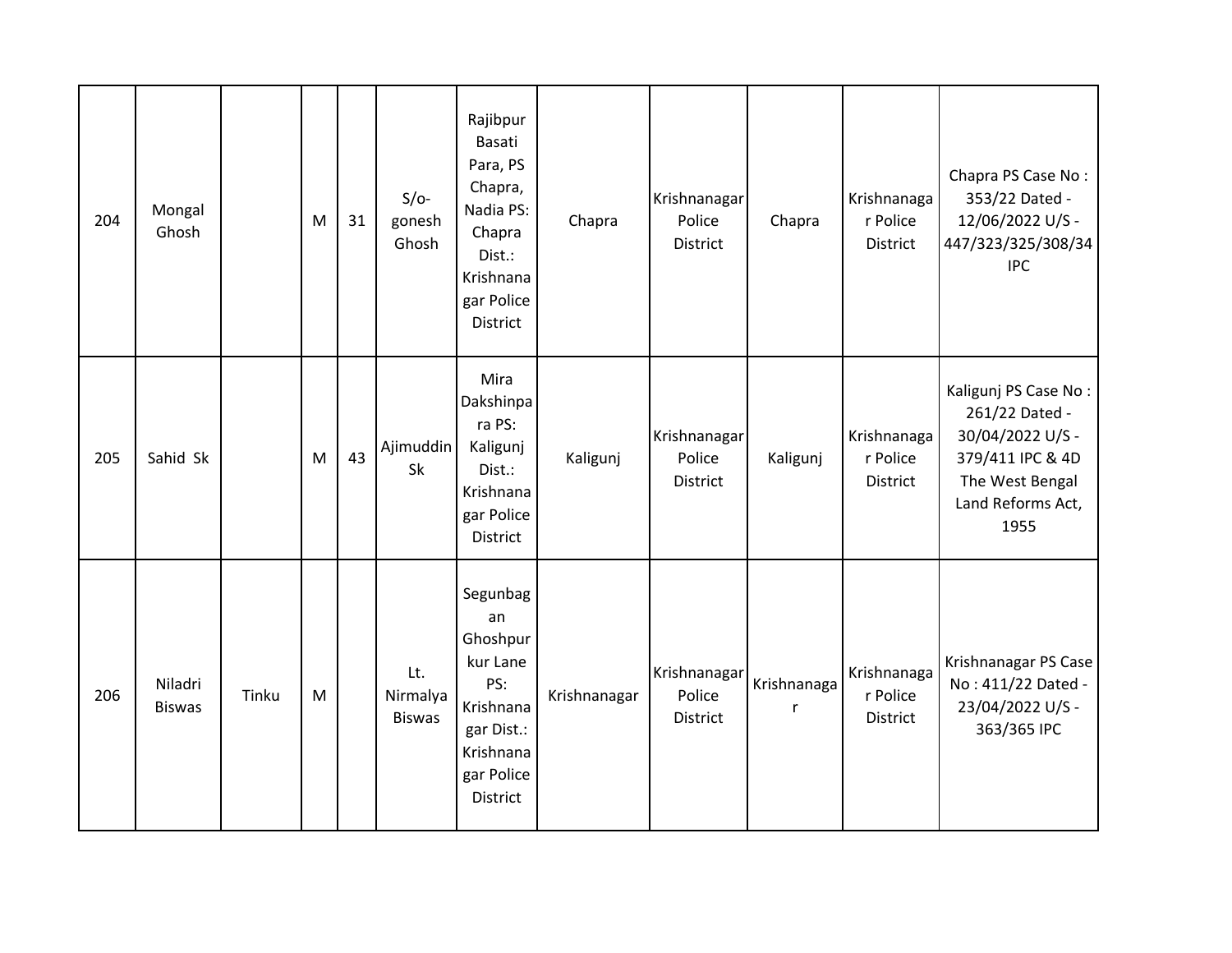| 207 | Chhalamin<br>Sk       | M | 37 | Nuraj Sk                  | Dakshinpa<br>ra<br>Thandapa<br>ra PS:<br>Palashipar<br>a Dist.:<br>Krishnana<br>gar Police<br>District         | Palashipara             | Krishnanagar<br>Police<br><b>District</b> | Krishnanaga<br>r  | Krishnanaga<br>r Police<br><b>District</b> | Krishnanagar PS Case<br>No: 559/22 Dated -<br>03/06/2022 U/S -<br>279/304A IPC                               |
|-----|-----------------------|---|----|---------------------------|----------------------------------------------------------------------------------------------------------------|-------------------------|-------------------------------------------|-------------------|--------------------------------------------|--------------------------------------------------------------------------------------------------------------|
| 208 | Ajay<br><b>Biswas</b> | M | 32 | Bikash<br><b>Biswas</b>   | Bhrambha<br>nagar,<br>Ushidpur<br>PS:<br>Krishnana<br>gar Dist.:<br>Krishnana<br>gar Police<br><b>District</b> | Krishnanagar            | Krishnanagar<br>Police<br><b>District</b> | Krishnanaga<br>r  | Krishnanaga<br>r Police<br><b>District</b> | Krishnanagar PS Case<br>No: 579/22 Dated -<br>09/06/2022 U/S -<br>279/429/427 IPC                            |
| 209 | Soukat Sk             | M |    | Humayun<br>Sk             | Mukunda<br>Tola PS:<br>Baishnabn<br>agar Dist.:<br>Malda                                                       | Baishnabnagar           | Malda                                     | Baishnabnag<br>ar | Malda                                      | Baishnabnagar PS<br>Case No: 442/22<br>Dated - 24/05/2022<br>$U/S -$<br>448/323/325/307/35<br>4/427/34 IPC   |
| 210 | Debrata<br>Mandal     | M |    | Mrinal<br>Kanti<br>Mandal | Rathbari<br>PS:<br>agar Dist.:<br>Malda                                                                        | Baishnabn Baishnabnagar | Malda                                     | Baishnabnag<br>ar | Malda                                      | Baishnabnagar PS<br>Case No: 267/22<br>Dated - 29/03/2022<br>U/S-399/402 IPC &<br>25/27/35 Arms Act,<br>1959 |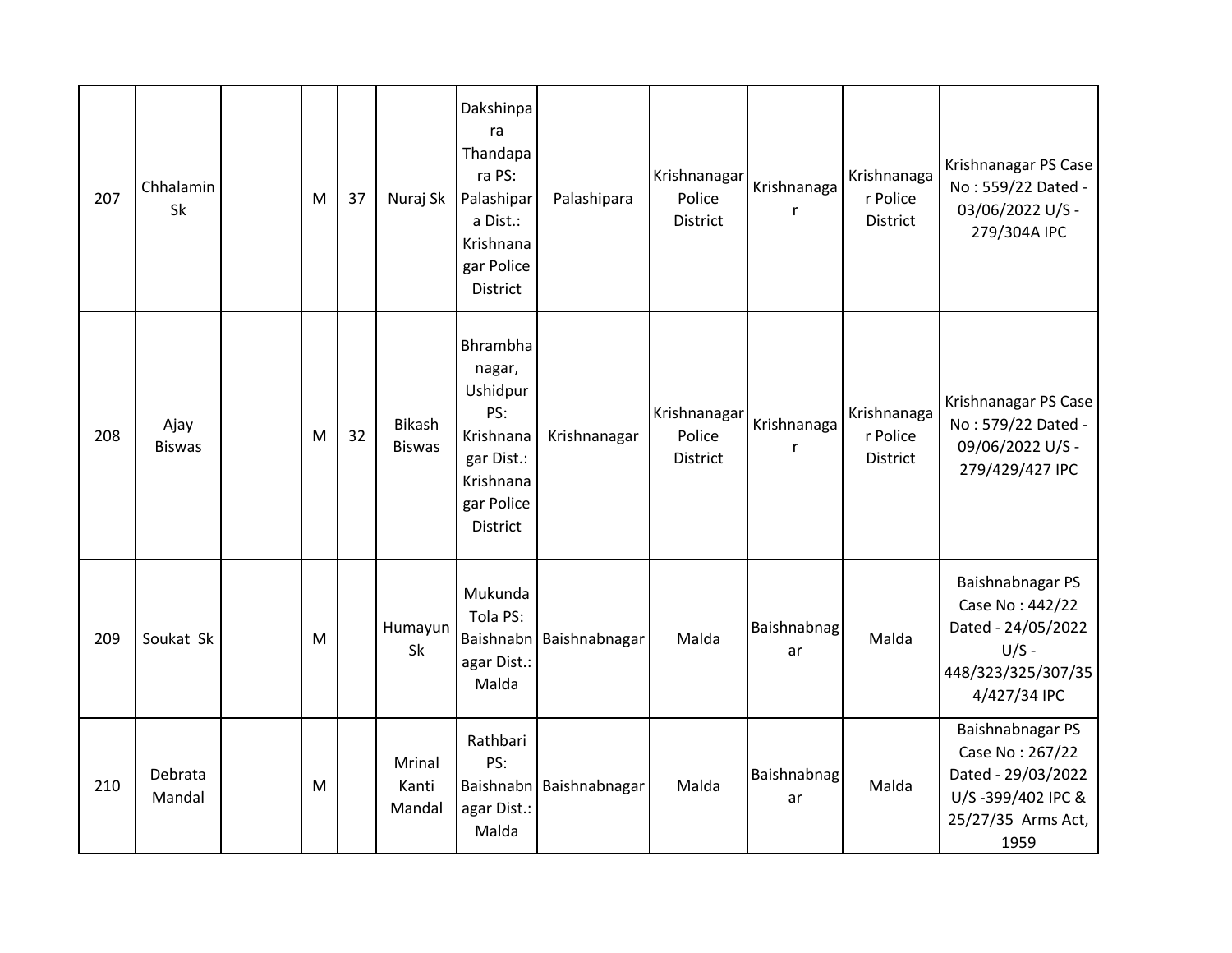| 211 | Rushikesh<br>Rajgude      |               | M | 19 | Gorakh<br>Rajgude               | Tandulwar<br>i PO-<br>Malshiras<br>PS-<br>Vewalapu<br>r Dist.-<br>Solapur,<br>Maharash<br>tra |               | <b>Basirhat</b>     | Bamangola        | Malda | Bamangola PS Case<br>No: 124/22 Dated -<br>12/05/2022 U/S -<br>394/34 IPC      |
|-----|---------------------------|---------------|---|----|---------------------------------|-----------------------------------------------------------------------------------------------|---------------|---------------------|------------------|-------|--------------------------------------------------------------------------------|
| 212 | <b>Bablu</b><br>Ghosh     | <b>Bullet</b> | M | 23 | Swapan<br>Ghosh                 | Ramkeli<br>PS: English<br>bazar<br>Dist.:<br>Malda                                            | English bazar | Malda               | English<br>bazar | Malda | English bazar PS Case<br>No: 940/22 Dated -<br>14/06/2022 U/S -<br>399/402 IPC |
| 213 | Sujit<br>Ghosh            |               | M | 19 | Bishu<br>Ghosh                  | Ramkeli<br>Baroduari<br>PS: English<br>bazar<br>Dist.:<br>Malda                               | English bazar | Malda               | English<br>bazar | Malda | English bazar PS Case<br>No: 940/22 Dated -<br>14/06/2022 U/S -<br>399/402 IPC |
| 214 | Nonigopal<br><b>Basak</b> |               |   |    | Tarani<br>Kanta<br><b>Basak</b> | PS:<br>Bansihari<br>Dist.:<br>Dakshin<br>Dinajpur                                             | Bansihari     | Dakshin<br>Dinajpur | Gajole           | Malda | Gajole PS Case No:<br>456/22 Dated -<br>14/06/2022 U/S -<br>399/402 IPC        |
| 215 | Tanmay<br>Santra          |               |   |    | Taraknath<br>Santra             | PS: Gajole<br>Dist.:<br>Malda                                                                 | Gajole        | Malda               | Gajole           | Malda | Gajole PS Case No:<br>456/22 Dated -<br>14/06/2022 U/S -<br>399/402 IPC        |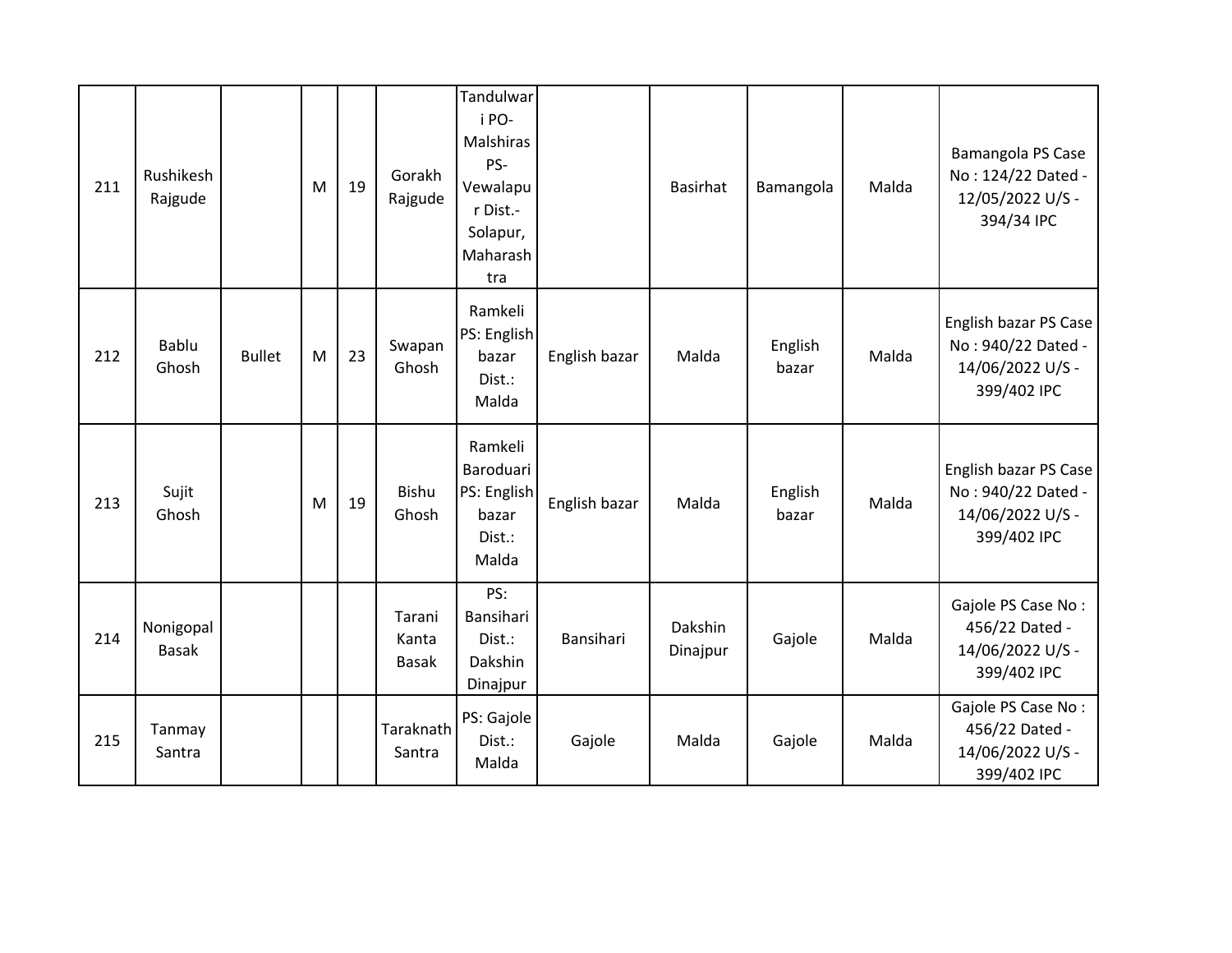| 216 | Shiba<br>Ghosh             |                     |   |    | Balaram<br>Ghosh     | PS: Gajole<br>Dist.:<br>Malda                                                          | Gajole    | Malda | Gajole    | Malda | Gajole PS Case No:<br>456/22 Dated -<br>14/06/2022 U/S -<br>399/402 IPC                                                                         |
|-----|----------------------------|---------------------|---|----|----------------------|----------------------------------------------------------------------------------------|-----------|-------|-----------|-------|-------------------------------------------------------------------------------------------------------------------------------------------------|
| 217 | Swapan<br>Tikadar          |                     |   |    | Sushil<br>Tikadar    | PS: Gajole<br>Dist.:<br>Malda                                                          | Gajole    | Malda | Gajole    | Malda | Gajole PS Case No:<br>456/22 Dated -<br>14/06/2022 U/S -<br>399/402 IPC                                                                         |
| 218 | Md Israfil<br>Sk           | Feku                | M |    | Lt.<br>Mansur Sk     | Sujapur<br>Mandalpa<br>ra PS:<br>Kaliachak<br>Dist.:<br>Malda                          | Kaliachak | Malda | Kaliachak | Malda | Kaliachak PS Case No<br>: 599/22 Dated -<br>05/06/2022 U/S-3/4<br><b>Explosive Substances</b><br>Act, 1908Â & 9B(2)<br>Explosives Act,<br>1884Â |
| 219 | Protap<br>Kumarm<br>Mandal |                     | M | 32 | Lt. Probir<br>Mandal | Jot<br>Doman<br>PS:<br>Mothabari<br>Dist.:<br>Malda                                    | Mothabari | Malda | Mothabari | Malda | Mothabari PS Case<br>No: 247/22 Dated -<br>13/06/2022 U/S -<br>498A/307 IPC & 3/4<br>Dowry Prohibition<br>Act, 1961Â                            |
| 220 | <b>Bishesh</b><br>Mandal   | Tathagata<br>Mandal | M | 25 | Paritosh<br>Mandal   | Mangalba<br>ri,<br>Khairatipa<br>ra, Ward<br>No- 14 PS:<br>Oldmalda<br>Dist.:<br>Malda | Oldmalda  | Malda | Oldmalda  | Malda | Oldmalda PS Case No<br>: 246/22 Dated -<br>14/06/2022 U/S -<br>341/325/308/354B/3<br>4 IPC                                                      |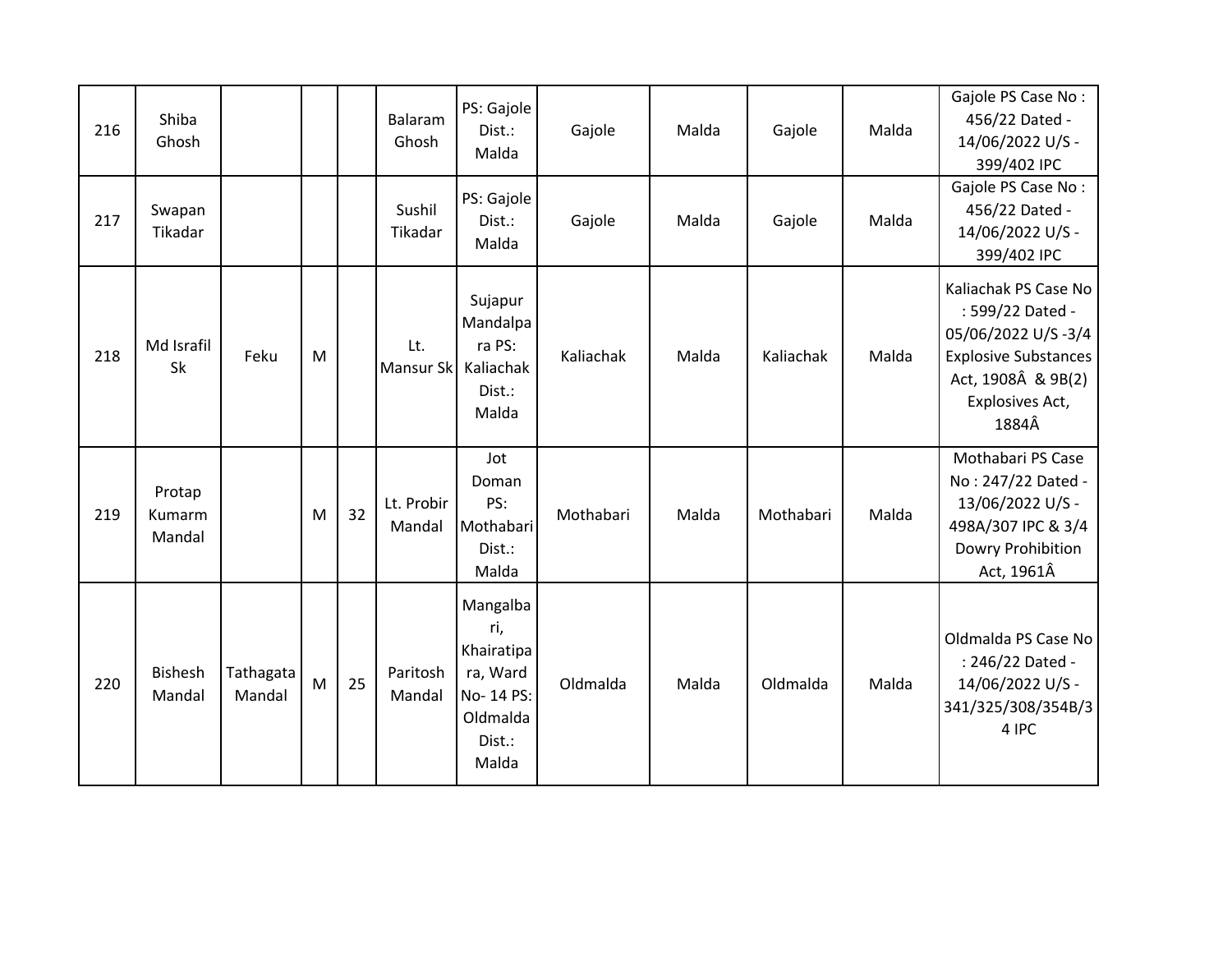| 221 | Morjina<br>Khatun     |          | $\mathsf{F}$ | 20 | Mohamm<br>ad Sabjee              | Dakshin<br>Ratua<br>sabjee<br>Para PS:<br>Ratua<br>Dist.:<br>Malda    | Ratua     | Malda           | Ratua     | Malda           | Ratua PS Case No:<br>217/22 Dated -<br>02/05/2022 U/S -<br>379/363 IPC                      |
|-----|-----------------------|----------|--------------|----|----------------------------------|-----------------------------------------------------------------------|-----------|-----------------|-----------|-----------------|---------------------------------------------------------------------------------------------|
| 222 | Nasim<br>Akram        | Nasim Sk | M            | 26 | Naimuddi<br>n Sk                 | Debkunda<br>Purbapara<br>PS:<br>Beldanga<br>Dist.:<br>Murshida<br>bad | Beldanga  | Murshidaba<br>d | Beldanga  | Murshidaba<br>d | Beldanga PS Case No<br>: 287/22 Dated -<br>19/05/2022 U/S -<br>323/325/307/354/50<br>6 IPC  |
| 223 | Bholanath<br>Dey      |          | M            |    | Lt<br>Niyananda Bharatpur<br>Dey | Masla<br>Gourango<br>para PS:<br>Dist.:<br>Murshida<br>bad            | Bharatpur | Murshidaba<br>d | Bharatpur | Murshidaba<br>d | Bharatpur PS Case No<br>: 187/22 Dated -<br>14/06/2022 U/S -<br>341/323/325/354B/3<br>4 IPC |
| 224 | <b>Balaram</b><br>Pal |          | M            | 17 | Pradyut<br>Pal                   | Sabalpur<br>PS:<br>Burwan<br>Dist.:<br>Murshida<br>bad                | Burwan    | Murshidaba<br>d | Burwan    | Murshidaba<br>d | Burwan PS Case No:<br>174/22 Dated -<br>14/06/2022 U/S -<br>505(2) IPC                      |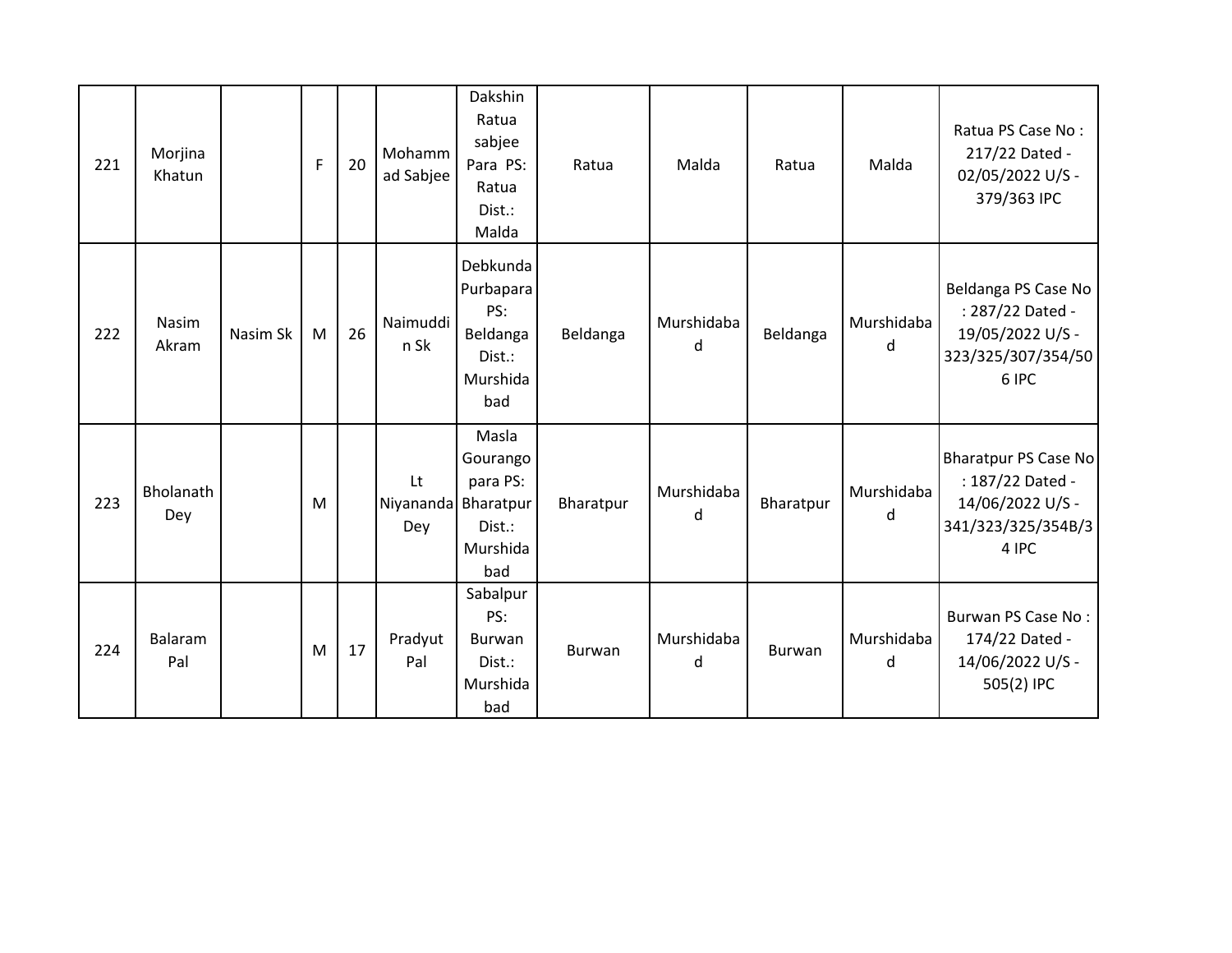| 225 | Saiful Sk              | M | 40 | Sanuwar<br><b>Sk</b>  | Garabasa<br>PS:<br>Daulataba<br>d Dist.:<br>Murshida<br>bad    | Daulatabad  | Murshidaba<br>d | Daulatabad | Murshidaba<br>d | Daulatabad PS Case<br>No: 154/22 Dated -<br>14/06/2022 U/S -<br>147/148/149/186/35<br>3/332/333/307/427<br><b>IPC</b> |
|-----|------------------------|---|----|-----------------------|----------------------------------------------------------------|-------------|-----------------|------------|-----------------|-----------------------------------------------------------------------------------------------------------------------|
| 226 | Maruf Sk               | M | 18 | Mursalim<br><b>Sk</b> | Benidaspu<br>r PS:<br>Daulataba<br>d Dist.:<br>Murshida<br>bad | Daulatabad  | Murshidaba<br>d | Daulatabad | Murshidaba<br>d | Daulatabad PS Case<br>No: 154/22 Dated -<br>14/06/2022 U/S -<br>147/148/149/186/35<br>3/332/333/307/427<br><b>IPC</b> |
| 227 | Jane Alam<br><b>Sk</b> |   | 26 | Intaj Ali             | Garabasa<br>PS:<br>Daulataba<br>d Dist.:<br>Murshida<br>bad    | Daulatabad  | Murshidaba<br>d | Daulatabad | Murshidaba<br>d | Daulatabad PS Case<br>No: 154/22 Dated -<br>14/06/2022 U/S -<br>147/148/149/186/35<br>3/332/333/307/427<br><b>IPC</b> |
| 228 | Obaidulla<br><b>Sk</b> |   | 18 | <b>Mainul Sk</b>      | Kedartala<br>PS:<br>Hariharpa<br>ra Dist.:<br>Murshida<br>bad  | Hariharpara | Murshidaba<br>d | Daulatabad | Murshidaba<br>d | Daulatabad PS Case<br>No: 154/22 Dated -<br>14/06/2022 U/S -<br>147/148/149/186/35<br>3/332/333/307/427<br><b>IPC</b> |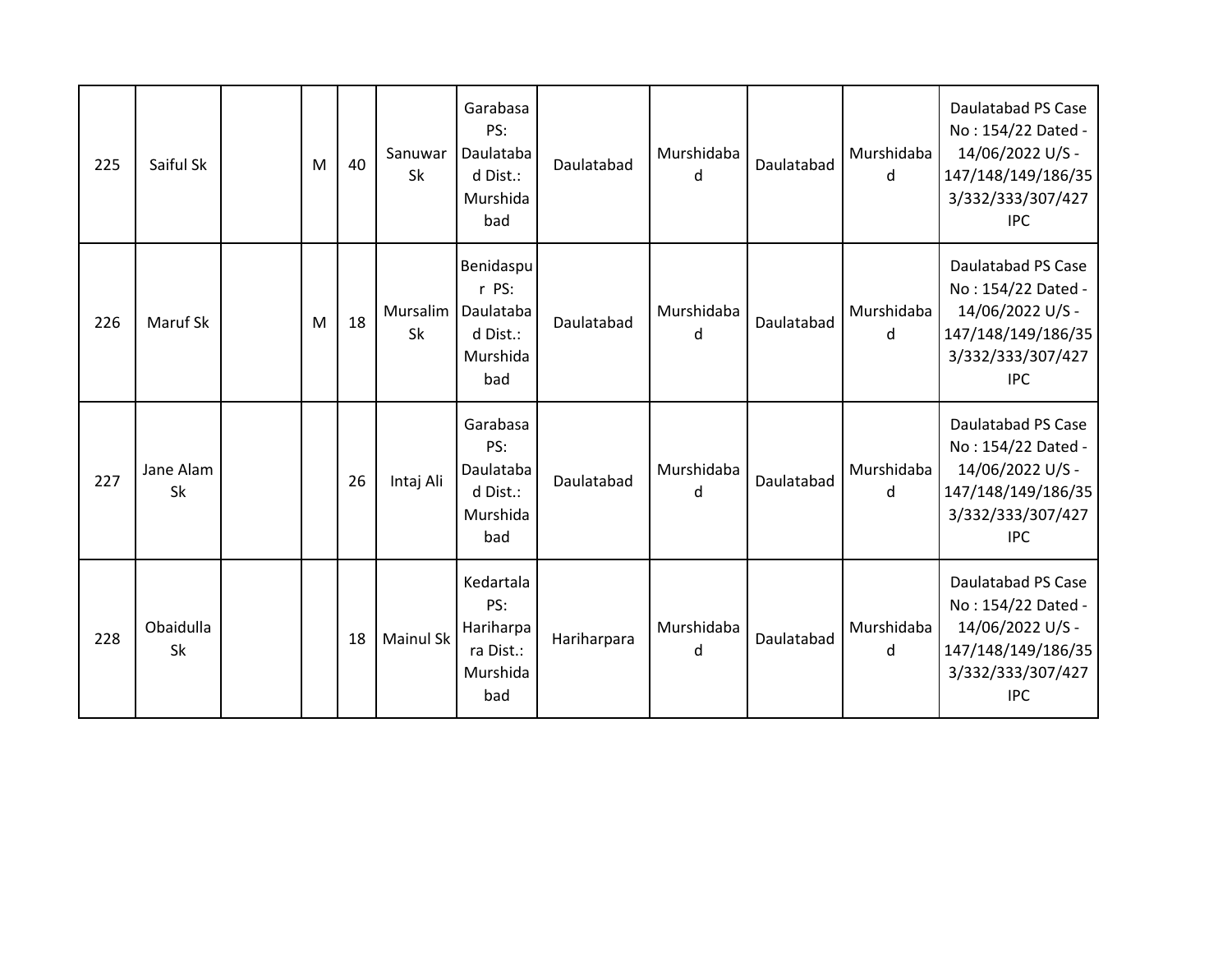| 229 | Sainul Sk | M |    | Kamaluddil Daulataba<br>n Sk | Garabasa<br>PS:<br>d Dist.:<br>Murshida<br>bad                  | Daulatabad | Murshidaba<br>d | Daulatabad | Murshidaba<br>d | Daulatabad PS Case<br>No: 154/22 Dated -<br>14/06/2022 U/S -<br>147/148/149/186/35<br>3/332/333/307/427<br><b>IPC</b> |
|-----|-----------|---|----|------------------------------|-----------------------------------------------------------------|------------|-----------------|------------|-----------------|-----------------------------------------------------------------------------------------------------------------------|
| 230 | Afjal Sk  |   | 23 | Lajem Sk                     | Beunchital<br>a PS:<br>Daulataba<br>d Dist.:<br>Murshida<br>bad | Daulatabad | Murshidaba<br>d | Daulatabad | Murshidaba<br>d | Daulatabad PS Case<br>No: 154/22 Dated -<br>14/06/2022 U/S -<br>147/148/149/186/35<br>3/332/333/307/427<br><b>IPC</b> |
| 231 | Raju Sk   | M | 19 | Rumali Sk                    | Garabasa<br>PS:<br>Daulataba<br>d Dist.:<br>Murshida<br>bad     | Daulatabad | Murshidaba<br>d | Daulatabad | Murshidaba<br>d | Daulatabad PS Case<br>No: 154/22 Dated -<br>14/06/2022 U/S -<br>147/148/149/186/35<br>3/332/333/307/427<br><b>IPC</b> |
| 232 | Kamal Sk  |   | 22 | <b>Arsed Sk</b>              | Kulberia<br>PS:<br>Daulataba<br>d Dist.:<br>Murshida<br>bad     | Daulatabad | Murshidaba<br>d | Daulatabad | Murshidaba<br>d | Daulatabad PS Case<br>No: 154/22 Dated -<br>14/06/2022 U/S -<br>147/148/149/186/35<br>3/332/333/307/427<br><b>IPC</b> |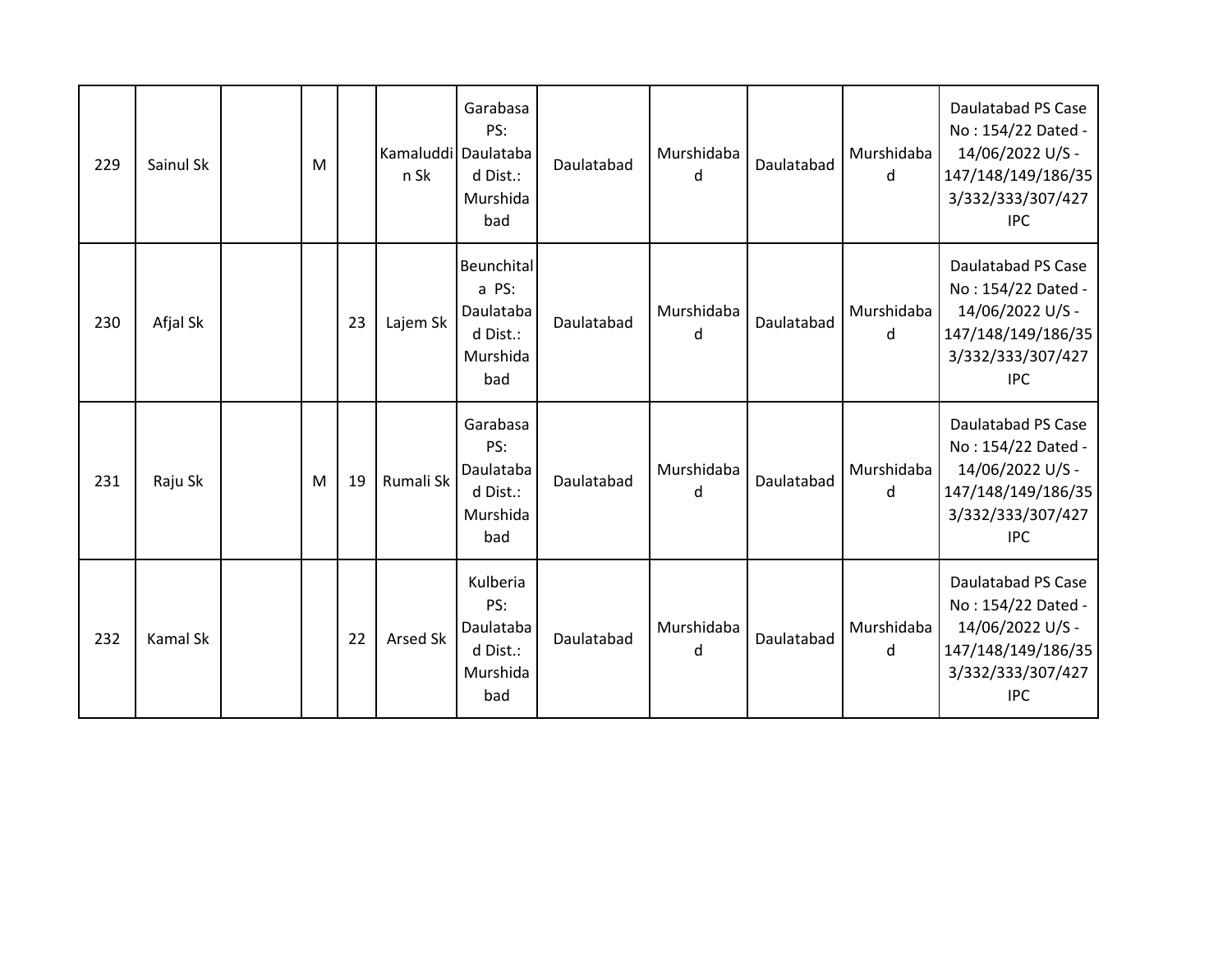| 233 | Kamaluddi<br>n Sk | M | 48 | Akbar Sk         | Choadang<br>a PS:<br>Daulataba<br>d Dist.:<br>Murshida<br>bad  | Daulatabad | Murshidaba<br>d | Daulatabad | Murshidaba<br>d | Daulatabad PS Case<br>No: 154/22 Dated -<br>14/06/2022 U/S -<br>147/148/149/186/35<br>3/332/333/307/427<br><b>IPC</b> |
|-----|-------------------|---|----|------------------|----------------------------------------------------------------|------------|-----------------|------------|-----------------|-----------------------------------------------------------------------------------------------------------------------|
| 234 | Silon Sk          | M | 24 | <b>Tarman Sk</b> | Garabasa<br>PS:<br>Daulataba<br>d Dist.:<br>Murshida<br>bad    | Daulatabad | Murshidaba<br>d | Daulatabad | Murshidaba<br>d | Daulatabad PS Case<br>No: 154/22 Dated -<br>14/06/2022 U/S -<br>147/148/149/186/35<br>3/332/333/307/427<br><b>IPC</b> |
| 235 | Asif Reja         | M |    | Abdul Bari       | Benidaspu<br>r PS:<br>Daulataba<br>d Dist.:<br>Murshida<br>bad | Daulatabad | Murshidaba<br>d | Daulatabad | Murshidaba<br>d | Daulatabad PS Case<br>No: 154/22 Dated -<br>14/06/2022 U/S -<br>147/148/149/186/35<br>3/332/333/307/427<br><b>IPC</b> |
| 236 | Ilias Sk          | M | 24 | Sadek Ali        | Garabasa<br>PS:<br>Daulataba<br>d Dist.:<br>Murshida<br>bad    | Daulatabad | Murshidaba<br>d | Daulatabad | Murshidaba<br>d | Daulatabad PS Case<br>No: 154/22 Dated -<br>14/06/2022 U/S -<br>147/148/149/186/35<br>3/332/333/307/427<br><b>IPC</b> |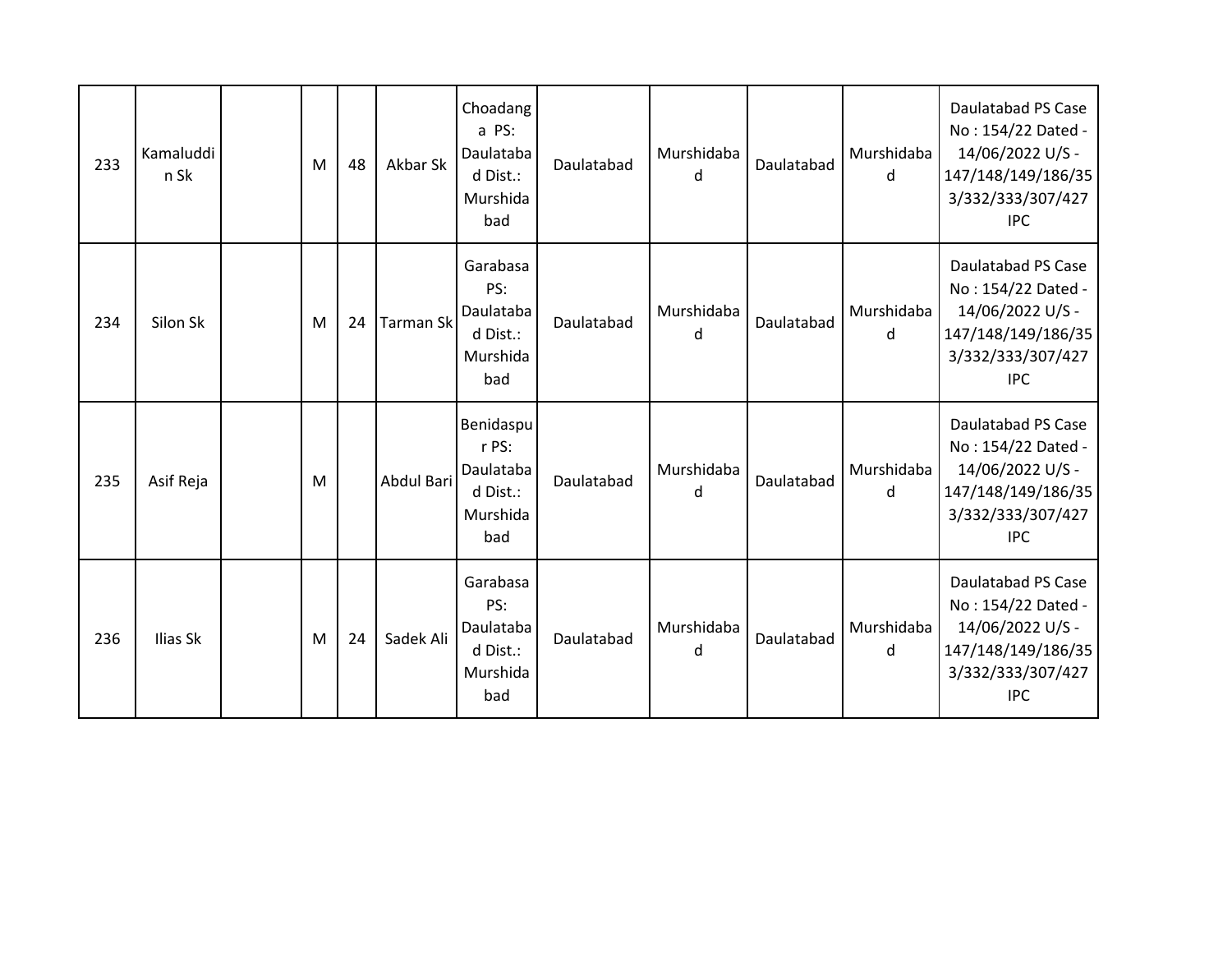| 237 | Sirajul<br>Mondal | M | 41 | Lt.ummar<br>Ali<br>Mondal | Garabasa<br>PS:<br>Daulataba<br>d Dist.:<br>Murshida<br>bad | Daulatabad | Murshidaba<br>d | Daulatabad | Murshidaba<br>d | Daulatabad PS Case<br>No: 154/22 Dated -<br>14/06/2022 U/S -<br>147/148/149/186/35<br>3/332/333/307/427<br><b>IPC</b> |
|-----|-------------------|---|----|---------------------------|-------------------------------------------------------------|------------|-----------------|------------|-----------------|-----------------------------------------------------------------------------------------------------------------------|
| 238 | Ibrahim Sk        | M | 35 | Ismail Sk                 | Garabasa<br>PS:<br>Daulataba<br>d Dist.:<br>Murshida<br>bad | Daulatabad | Murshidaba<br>d | Daulatabad | Murshidaba<br>d | Daulatabad PS Case<br>No: 154/22 Dated -<br>14/06/2022 U/S -<br>147/148/149/186/35<br>3/332/333/307/427<br><b>IPC</b> |
| 239 | Nokibul<br>Sk     | M | 28 | Najrul Sk                 | Garabasa<br>PS:<br>Daulataba<br>d Dist.:<br>Murshida<br>bad | Daulatabad | Murshidaba<br>d | Daulatabad | Murshidaba<br>d | Daulatabad PS Case<br>No: 154/22 Dated -<br>14/06/2022 U/S -<br>147/148/149/186/35<br>3/332/333/307/427<br><b>IPC</b> |
| 240 | <b>Asraful Sk</b> |   | 32 | Esrafil Sk                | Garabasa<br>PS:<br>Daulataba<br>d Dist.:<br>Murshida<br>bad | Daulatabad | Murshidaba<br>d | Daulatabad | Murshidaba<br>d | Daulatabad PS Case<br>No: 154/22 Dated -<br>14/06/2022 U/S -<br>147/148/149/186/35<br>3/332/333/307/427<br><b>IPC</b> |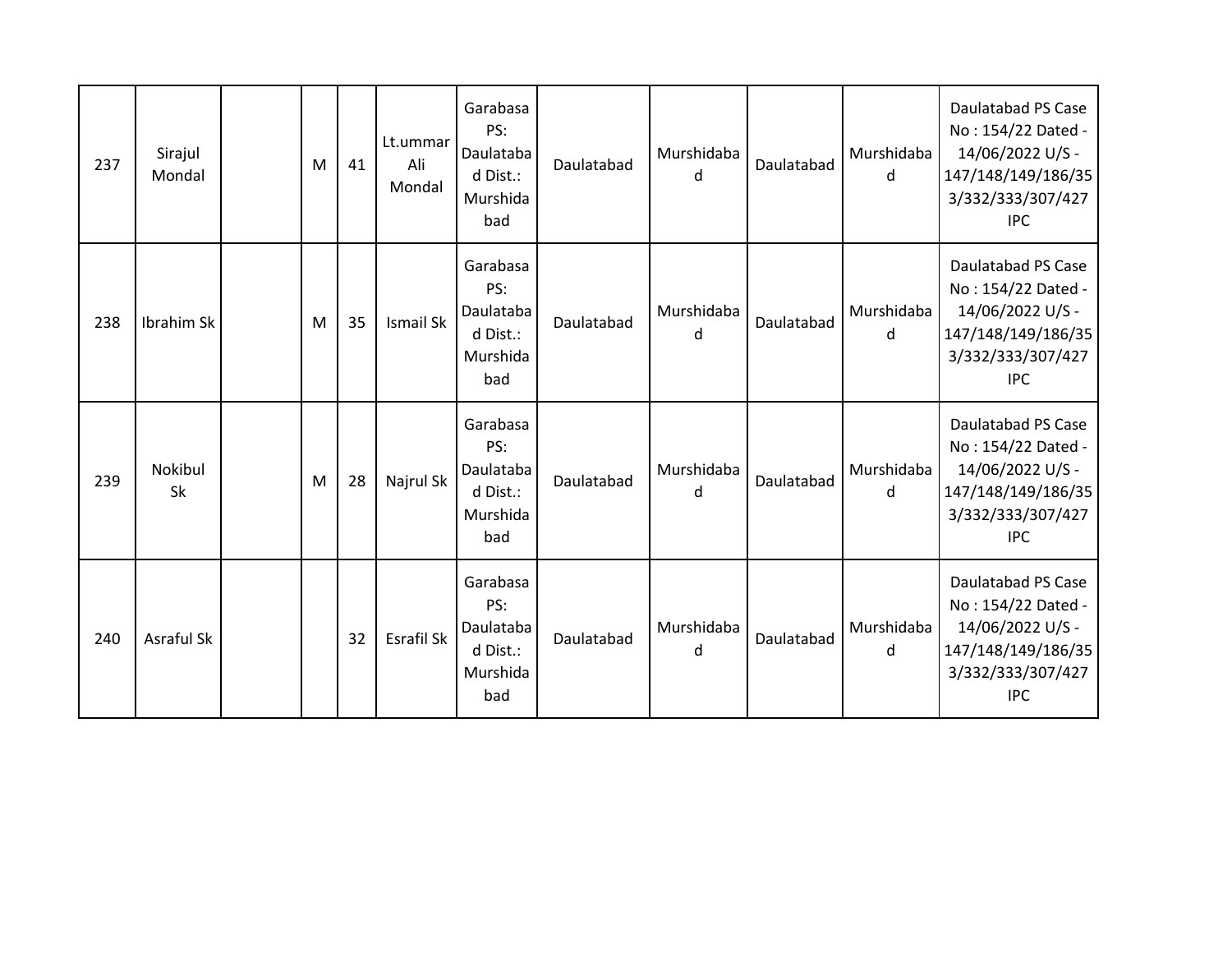| 241 | Aminul<br>Hossain  | M | 28 | Anoware<br>Hossain      | Choadang<br>a PS:<br>Daulataba<br>d Dist.:<br>Murshida<br>bad | Daulatabad | Murshidaba<br>d | Daulatabad | Murshidaba<br>d | Daulatabad PS Case<br>No: 154/22 Dated -<br>14/06/2022 U/S -<br>147/148/149/186/35<br>3/332/333/307/427<br><b>IPC</b> |
|-----|--------------------|---|----|-------------------------|---------------------------------------------------------------|------------|-----------------|------------|-----------------|-----------------------------------------------------------------------------------------------------------------------|
| 242 | Surman Sk          | M | 43 | Lt<br>Somiruddi<br>n Sk | Garabasa<br>PS:<br>Daulataba<br>d Dist.:<br>Murshida<br>bad   | Daulatabad | Murshidaba<br>d | Daulatabad | Murshidaba<br>d | Daulatabad PS Case<br>No: 154/22 Dated -<br>14/06/2022 U/S -<br>147/148/149/186/35<br>3/332/333/307/427<br><b>IPC</b> |
| 243 | Asgar Sk           | M | 31 | Rejaul Sk               | Garabasa<br>PS:<br>Daulataba<br>d Dist.:<br>Murshida<br>bad   | Daulatabad | Murshidaba<br>d | Daulatabad | Murshidaba<br>d | Daulatabad PS Case<br>No: 154/22 Dated -<br>14/06/2022 U/S -<br>147/148/149/186/35<br>3/332/333/307/427<br><b>IPC</b> |
| 244 | Ayub Ali<br>Mondal |   | 59 | Lt<br>Noimuddi<br>n Sk  | Ghsipur<br>PS:<br>Daulataba<br>d Dist.:<br>Murshida<br>bad    | Daulatabad | Murshidaba<br>d | Daulatabad | Murshidaba<br>d | Daulatabad PS Case<br>No: 154/22 Dated -<br>14/06/2022 U/S -<br>147/148/149/186/35<br>3/332/333/307/427<br><b>IPC</b> |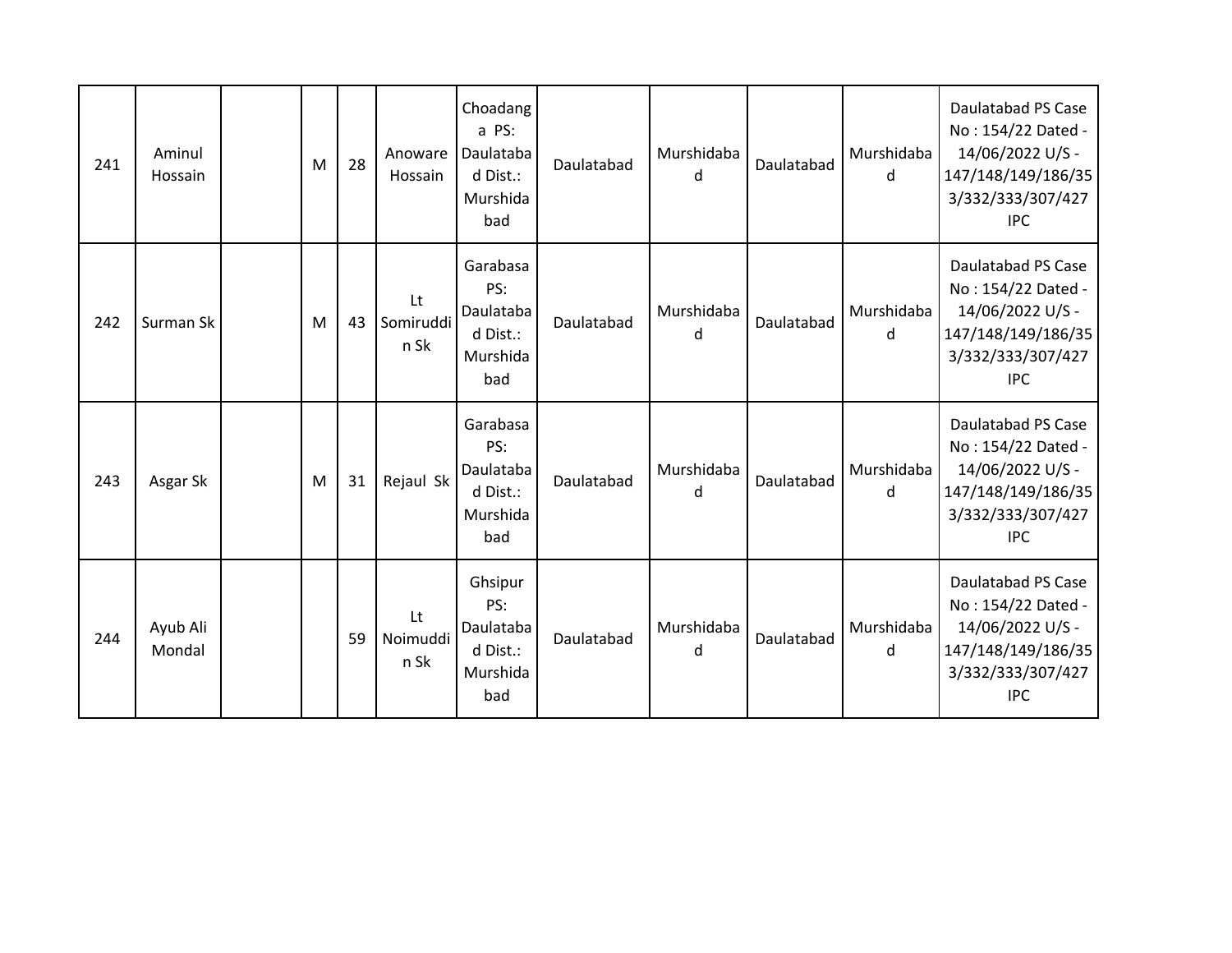| 245 | Ramjan Sk                |      | M |    | Ahamad<br>Sk             | Garabasa<br>PS:<br>Daulataba<br>d Dist.:<br>Murshida<br>bad        | Daulatabad | Murshidaba<br>d | Daulatabad | Murshidaba<br>d | Daulatabad PS Case<br>No: 154/22 Dated -<br>14/06/2022 U/S -<br>147/148/149/186/35<br>3/332/333/307/427<br><b>IPC</b> |
|-----|--------------------------|------|---|----|--------------------------|--------------------------------------------------------------------|------------|-----------------|------------|-----------------|-----------------------------------------------------------------------------------------------------------------------|
| 246 | Masud<br>Alam            | Ahad | M |    | Jarjish @<br>Jardish Sk  | Gouripur<br>PS:<br>Daulataba<br>d Dist.:<br>Murshida<br>bad        | Daulatabad | Murshidaba<br>d | Daulatabad | Murshidaba<br>d | Daulatabad PS Case<br>No: 154/22 Dated -<br>14/06/2022 U/S -<br>147/148/149/186/35<br>3/332/333/307/427<br><b>IPC</b> |
| 247 | Tofajul<br><b>Biswas</b> |      | M | 50 | Lt. Ali<br><b>Biswas</b> | Ramna<br>Etbarnaga<br>r PS:<br>Domkal<br>Dist.:<br>Murshida<br>bad | Domkal     | Murshidaba<br>d | Domkal     | Murshidaba<br>d | Domkal PS Case No:<br>317/22 Dated -<br>24/05/2022 U/S -<br>399/402 IPC                                               |
| 248 | Ainuddin<br>Mondal       |      | M | 57 | Lt.<br>Chaptul<br>Mondal | Aminabad<br>PS:<br>Domkal<br>Dist.:<br>Murshida<br>bad             | Domkal     | Murshidaba<br>d | Domkal     | Murshidaba<br>d | Domkal PS Case No:<br>351/22 Dated -<br>13/06/2022 U/S -<br>417/376 IPC                                               |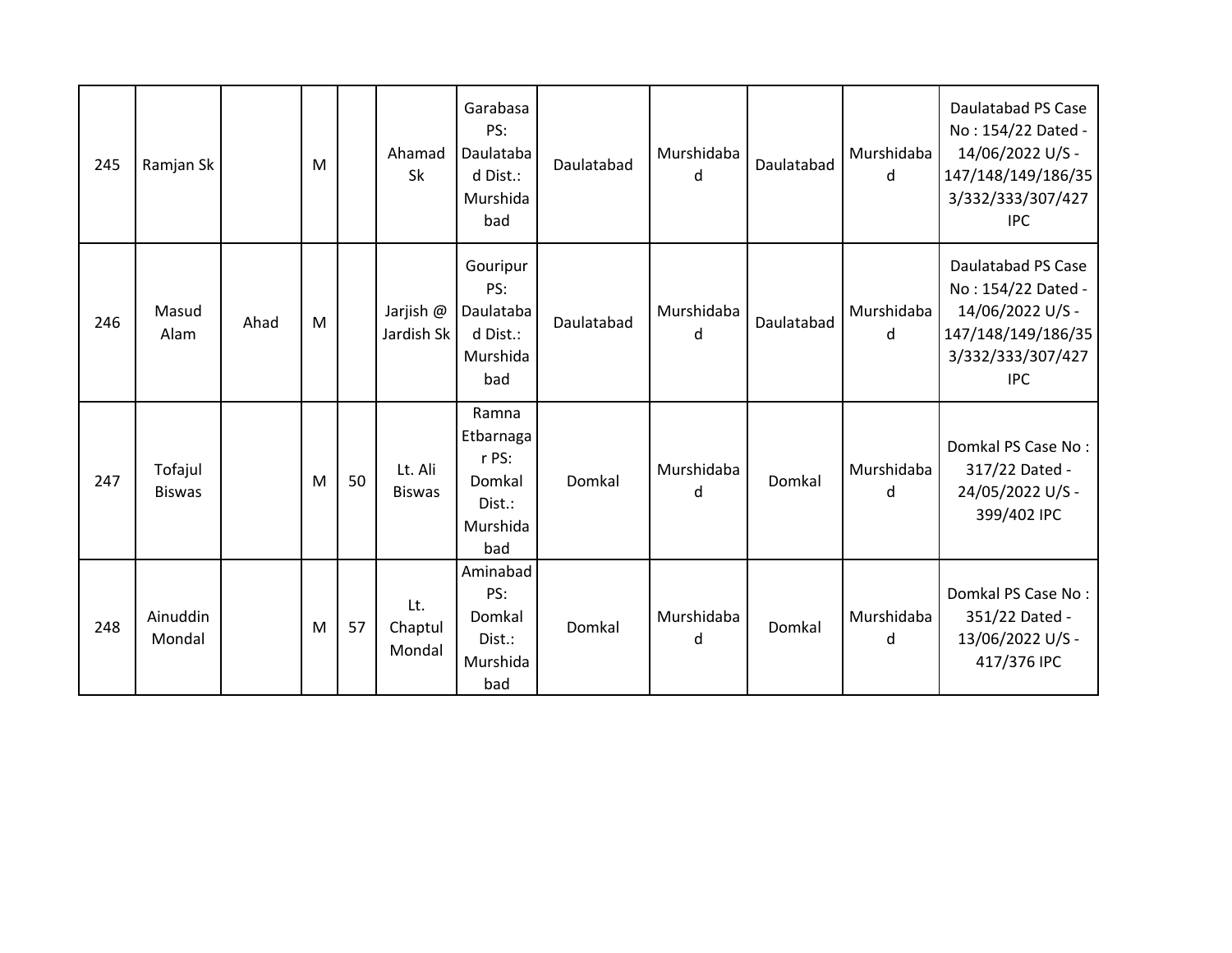| 249 | Saiba   |          | M | Tephic<br>Hanif | Golaparas,<br>PS-<br>Islampur<br>PS:<br>Islampore<br>Dist.:<br>Islampur<br>Police<br>District           | Islampore | Islampur<br>Police<br>District | Islampore | Islampur<br>Police<br><b>District</b> | <b>Islampore PS</b><br>Warrant No = 18081   |
|-----|---------|----------|---|-----------------|---------------------------------------------------------------------------------------------------------|-----------|--------------------------------|-----------|---------------------------------------|---------------------------------------------|
| 250 | Tefabul |          | M | Safique         | Goalapara<br>, PS-<br>Islampur<br>PS:<br>Islampore<br>Dist.:<br>Islampur<br>Police<br>District          | Islampore | Islampur<br>Police<br>District | Islampore | Islampur<br>Police<br>District        | <b>Islampore PS</b><br>Warrant No = $18083$ |
| 251 | Tepla   | Hanif Md | M |                 | Golapara,<br>PS-<br>Islampur<br>PS:<br>Wahid Md   Islampore<br>Dist.:<br>Islampur<br>Police<br>District | Islampore | Islampur<br>Police<br>District | Islampore | Islampur<br>Police<br>District        | <b>Islampore PS</b><br>Warrant No = $18084$ |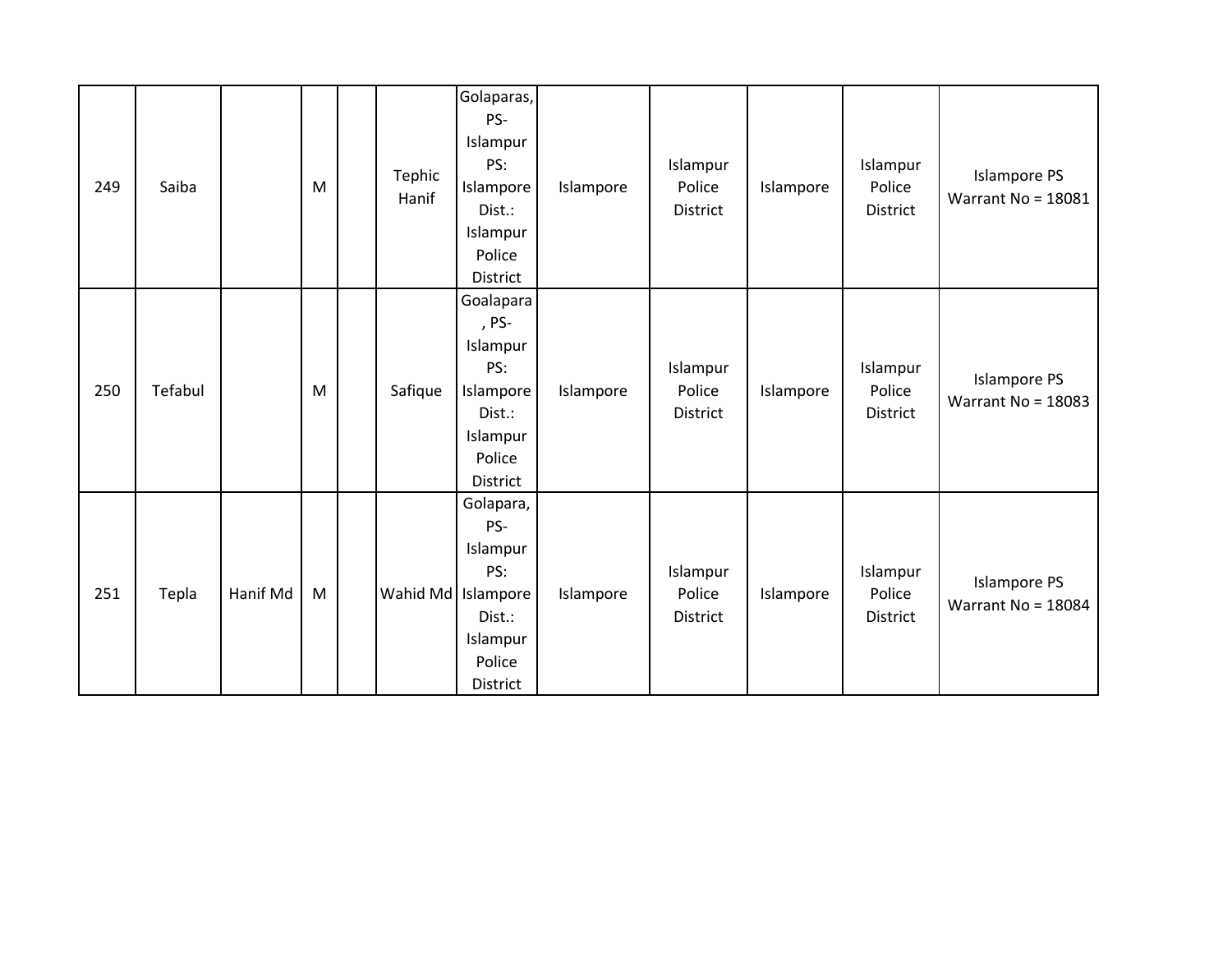| 252 | Dilip Lakra       |          | M |    | Lt Tepa<br>Lakra | of<br>Remsai,<br>Post<br>Panashi,<br><b>PS</b><br>Paharkatt<br>a, Dist<br>Kishangan<br>j, Bihar<br>PS:<br>Islampore<br>Dist.:<br>Islampur<br>Police<br>District | Islampore | Islampur<br>Police<br><b>District</b> | Islampore | Islampur<br>Police<br><b>District</b> | Islampore PS Case No<br>: 426/22 Dated -<br>14/06/2022 U/S -<br>411/414 IPC                                                         |
|-----|-------------------|----------|---|----|------------------|-----------------------------------------------------------------------------------------------------------------------------------------------------------------|-----------|---------------------------------------|-----------|---------------------------------------|-------------------------------------------------------------------------------------------------------------------------------------|
| 253 | Khokan<br>Karikar |          |   | 44 | Junep<br>Karikar | Pipulberia<br>PS:<br>Murutia<br>Dist.:<br>Krishnana<br>gar Police<br><b>District</b>                                                                            | Murutia   | Krishnanagar<br>Police<br>District    | Jalangi   | Murshidaba<br>d                       | Jalangi PS Case No:<br>177/22 Dated -<br>26/05/2022 U/S -<br>21(c)/29 Narcotic<br>Drugs and<br>Psychotropic<br>Substances Act, 1985 |
| 254 | Gour Sk           | Gous Sk  | M | 21 | Yeas Sk          | Hatpara<br>PS: Kandi<br>Dist.:<br>Murshida<br>bad                                                                                                               | Kandi     | Murshidaba<br>d                       | Kandi     | Murshidaba<br>$\sf d$                 | Kandi PS Case No:<br>324/22 Dated -<br>13/06/2022 U/S -<br>341/325/308/506/34<br><b>IPC</b>                                         |
| 255 | Firai Sk          | Laltu Sk | M | 18 | Motor Sk         | Hatpara<br>PS: Kandi<br>Dist.:<br>Murshida<br>bad                                                                                                               | Kandi     | Murshidaba<br>d                       | Kandi     | Murshidaba<br>d                       | Kandi PS Case No:<br>325/22 Dated -<br>13/06/2022 U/S -<br>341/325/308/506/34<br><b>IPC</b>                                         |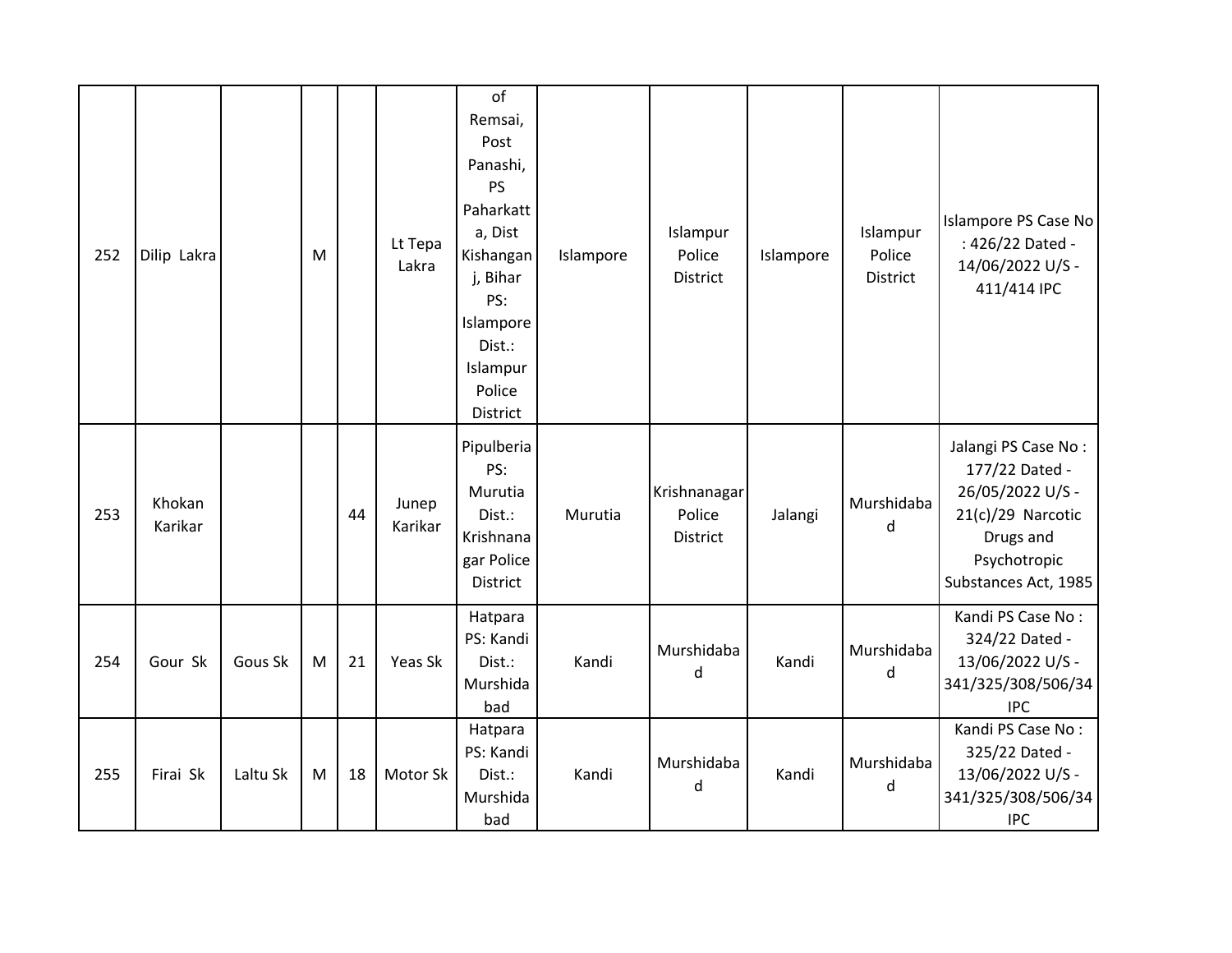| 256 | Tousik Sk              |       | M | 31 | Ismail Sk        | Fakirpara<br>PS: Lalgola<br>Dist.:<br>Murshida<br>bad                | Lalgola  | Murshidaba<br>d      | Lalgola  | Murshidaba<br>d      | Lalgola PS Case No:<br>178/22 Dated -<br>02/06/2022 U/S -<br>399/402 IPC                                                                             |
|-----|------------------------|-------|---|----|------------------|----------------------------------------------------------------------|----------|----------------------|----------|----------------------|------------------------------------------------------------------------------------------------------------------------------------------------------|
| 257 | Soriful Sk             | Islam | M | 40 | Kasem Sk         | Jibanpur<br>Gainpara<br>PS:<br>Ranitala<br>Dist.:<br>Murshida<br>bad | Ranitala | Murshidaba<br>d      | Ranitala | Murshidaba<br>d      | Ranitala PS Case No:<br>228/22 Dated -<br>02/06/2022 U/S -<br>447/323/325/354/30<br>8/34 IPC                                                         |
| 258 | Ajimuddin<br><b>Sk</b> | Ajmat | M | 52 | Lt Khado<br>Box  | Dihipara<br>PS:<br>Ranitala<br>Dist.:<br>Murshida<br>bad             | Ranitala | Murshidaba<br>d      | Ranitala | Murshidaba<br>d      | Ranitala PS Case No:<br>242/22 Dated -<br>08/06/2022 U/S -<br>341/323/325/308/35<br>4/506/34 IPC                                                     |
| 259 | Anup Giri              |       | M | 30 | Kalipada<br>Giri | OF<br>PALASHI<br>PS: Belda<br>Dist.:<br>Paschim<br>Mednipor<br>e     | Belda    | Paschim<br>Mednipore | Belda    | Paschim<br>Mednipore | Belda PS Case No:<br>256/22 Dated -<br>14/06/2022 U/S -<br>295A/153A/504 IPC<br>& 66/67 Information<br>Technology Act, 2000<br>(Relevant Provisions) |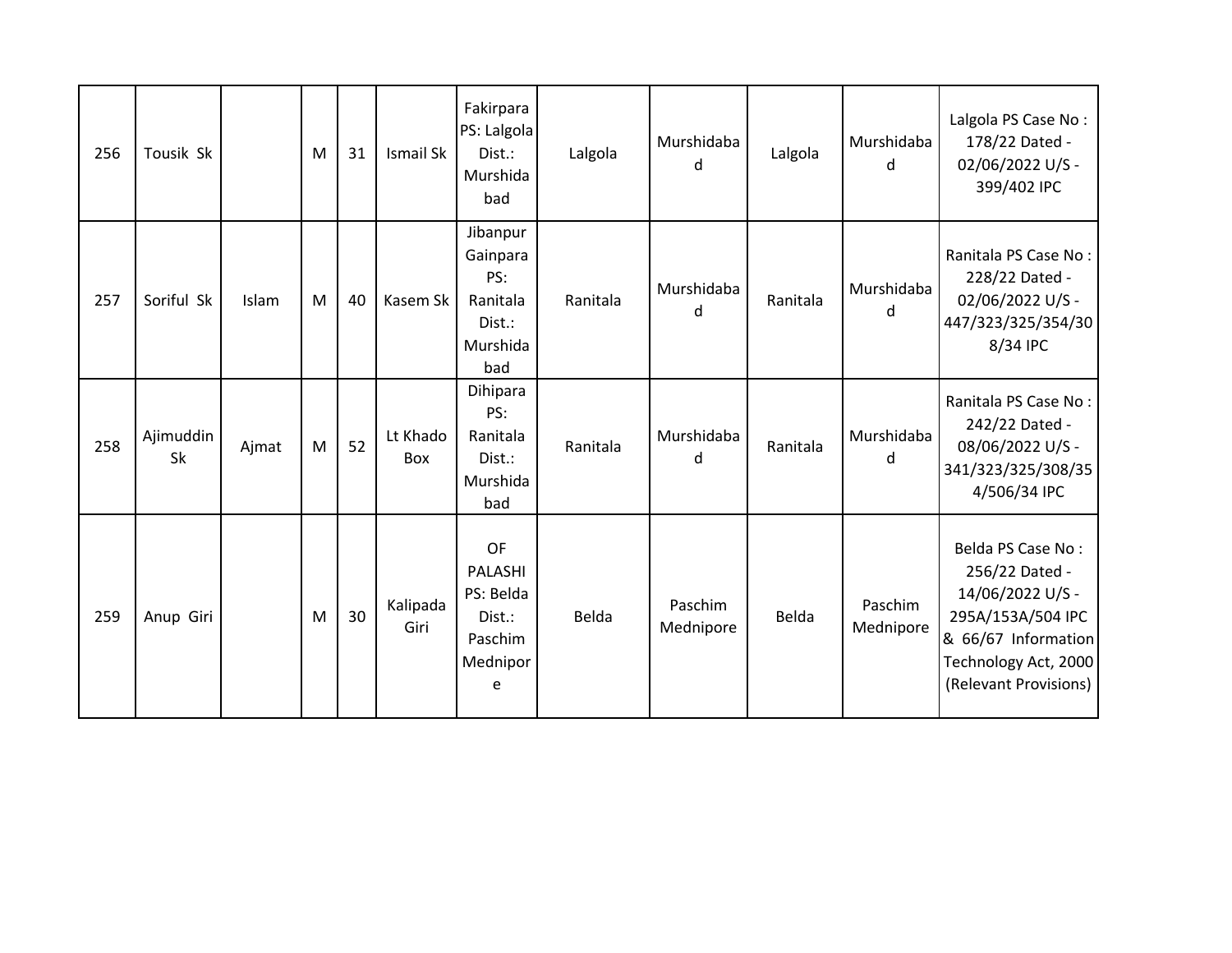| 260 | Debasish<br>Das  |  |    | Banamali<br>Das              | Baikuntha<br>pur, PS-<br>Debra,<br>Dist-<br>Paschim<br>Medinipur<br>PS: Debra<br>Dist.:<br>Paschim<br>Mednipor<br>e                                  | Debra   | Paschim<br>Mednipore | Debra   | Paschim<br>Mednipore | Debra PS Case No:<br>320/22 U/S -                                                           |
|-----|------------------|--|----|------------------------------|------------------------------------------------------------------------------------------------------------------------------------------------------|---------|----------------------|---------|----------------------|---------------------------------------------------------------------------------------------|
| 261 | Sumitra<br>Saren |  | 40 | $W$ /o-Lt.<br>Chana<br>Saren | Vill-<br>Bankata,<br>P.O-<br>Amsole,<br>$P.S-$<br>Garhbeta,<br>Dist-<br>Paschim<br>Medinipur<br>PS:<br>Garbeta<br>Dist.:<br>Paschim<br>Mednipor<br>e | Garbeta | Paschim<br>Mednipore | Garbeta | Paschim<br>Mednipore | Garbeta PS Case No:<br>340/22 Dated -<br>14/06/2022 U/S -<br>498A/304B/302/34<br><b>IPC</b> |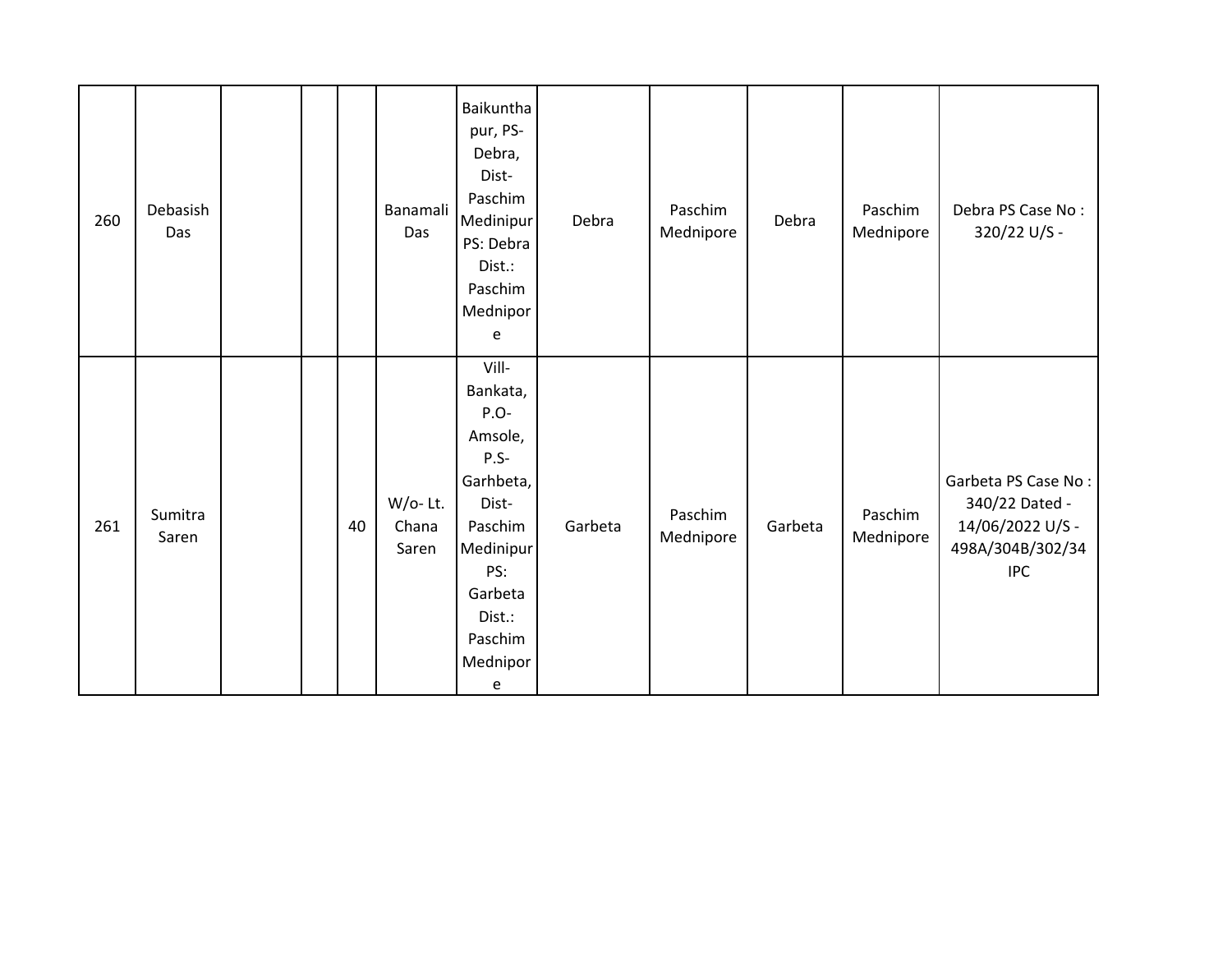| 262 | Sujan<br>Soren |   |    | Lt Chona<br>Soren | Vill-<br>Bankata,<br>$P.O-$<br>Amsole,<br>$P.S-$<br>Garhbeta,<br>Dist-<br>Paschim<br>Medinipur<br>PS:<br>Garbeta<br>Dist.:<br>Paschim<br>Mednipor<br>e | Garbeta | Paschim<br>Mednipore | Garbeta  | Paschim<br>Mednipore | Garbeta PS Case No:<br>340/22 Dated -<br>14/06/2022 U/S -<br>498A/304B/302/34<br><b>IPC</b> |
|-----|----------------|---|----|-------------------|--------------------------------------------------------------------------------------------------------------------------------------------------------|---------|----------------------|----------|----------------------|---------------------------------------------------------------------------------------------|
| 263 | Sagar Sing     | M | 20 | Kiraman<br>Sing   | Vill-<br>Sarberia,<br>P.O-<br>Satbankur<br>a, PS-<br>Garhbeta<br>PS:<br>Garbeta<br>Dist.:<br>Paschim<br>Mednipor<br>e                                  | Garbeta | Paschim<br>Mednipore | Goaltore | Paschim<br>Mednipore | Goaltore PS Case No:<br>133/22 Dated -<br>08/05/2022 U/S -<br>461/379 IPC                   |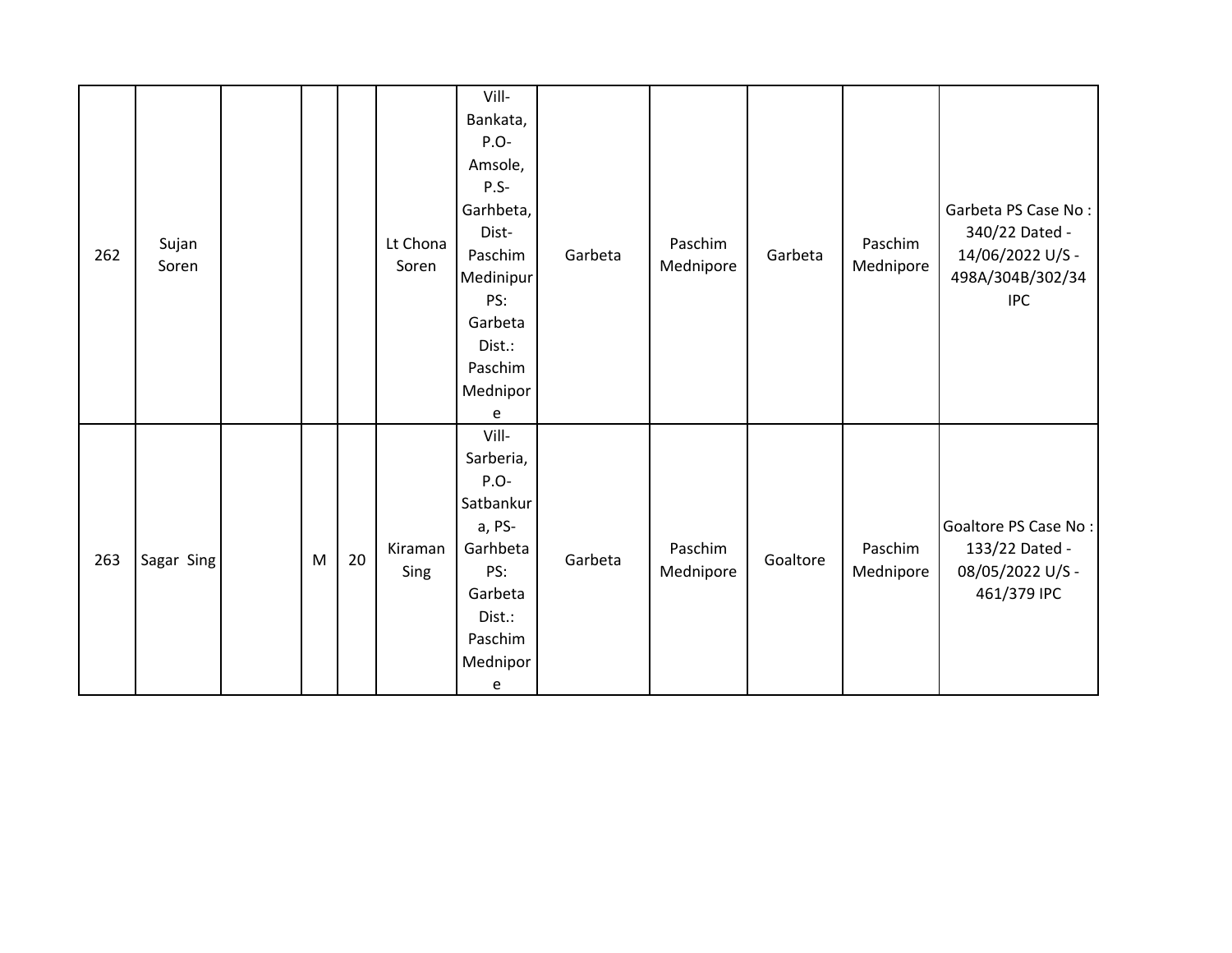| 264 | Chatu Sing  | M           | 19 | Anil Sing                   | Vill-<br>Sarberia,<br>$P.O-$<br>Satbankur<br>a, PS-<br>Garhbeta<br>PS:<br>Garbeta<br>Dist.:<br>Paschim<br>Mednipor<br>e                                 | Garbeta            | Paschim<br>Mednipore | Goaltore           | Paschim<br>Mednipore | Goaltore PS Case No:<br>133/22 Dated -<br>08/05/2022 U/S -<br>461/379 IPC                                                                  |
|-----|-------------|-------------|----|-----------------------------|---------------------------------------------------------------------------------------------------------------------------------------------------------|--------------------|----------------------|--------------------|----------------------|--------------------------------------------------------------------------------------------------------------------------------------------|
| 265 | Aktari Bibi | $\mathsf F$ | 32 | Sayed<br>Roushan<br>Hossain | New Bus<br>Stand,<br>Gandhina<br>gar near<br><b>Burning</b><br>Ghat,<br>Ward No.<br>22 PS:<br>Kharagpor<br>e town<br>Dist.:<br>Paschim<br>Mednipor<br>e | Kharagpore<br>town | Paschim<br>Mednipore | Kharagpore<br>town | Paschim<br>Mednipore | Kharagpore town PS<br>Case No: 360/22<br>Dated - 14/06/2022<br>$U/S - 21(C)$ Narcotic<br>Drugs and<br>Psychotropic<br>Substances Act, 1985 |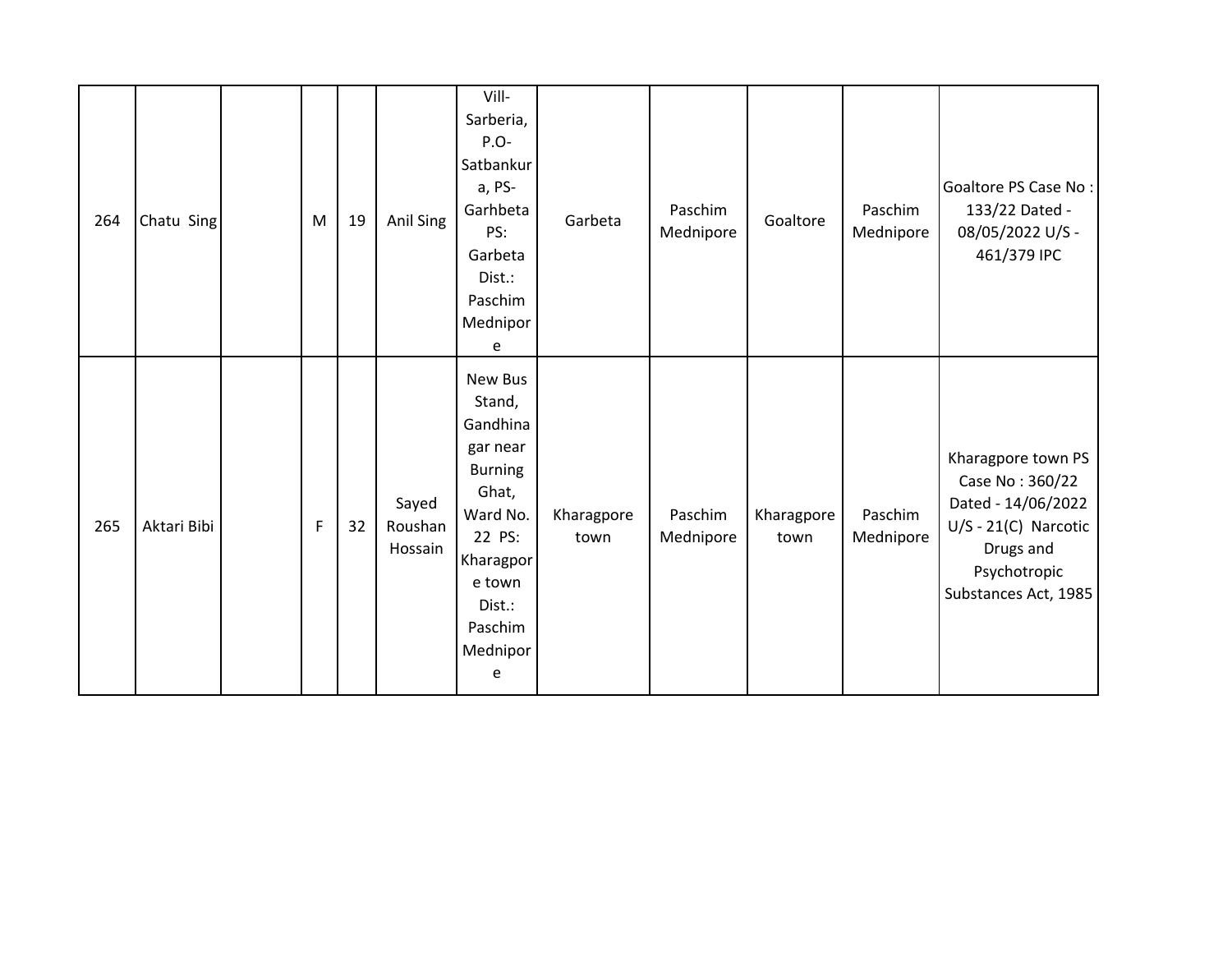| 266 | Ashia Bibi              |   | 35 | Sk Annu              | New Bus<br>Stand,<br>Kamal<br>Nagar,<br>Ward No.<br>22 PS:<br>Kharagpor<br>e town<br>Dist.:<br>Paschim<br>Mednipor<br>e                                        | Kharagpore<br>town | Paschim<br>Mednipore | Kharagpore<br>town | Paschim<br>Mednipore | Kharagpore town PS<br>Case No: 360/22<br>Dated - 14/06/2022<br>$U/S - 21(C)$ Narcotic<br>Drugs and<br>Psychotropic<br>Substances Act, 1985 |
|-----|-------------------------|---|----|----------------------|----------------------------------------------------------------------------------------------------------------------------------------------------------------|--------------------|----------------------|--------------------|----------------------|--------------------------------------------------------------------------------------------------------------------------------------------|
| 267 | Goutam<br><b>Bhunia</b> | M |    | Sadanand<br>a Bhunia | Of<br>Paramesw<br>ari Pata,<br>PO-<br>Jhalka, PS-<br>Keshpur,<br>Dist-<br>Paschim<br>Medinipur<br>PS:<br>Kharagpur<br>local Dist.:<br>Paschim<br>Mednipor<br>e | Kharagpur<br>local | Paschim<br>Mednipore | Kharagpur<br>local | Paschim<br>Mednipore | Kharagpur local PS<br>Case No: 333/22<br>Dated - 29/04/2022<br>U/S-417/420/409 IPC                                                         |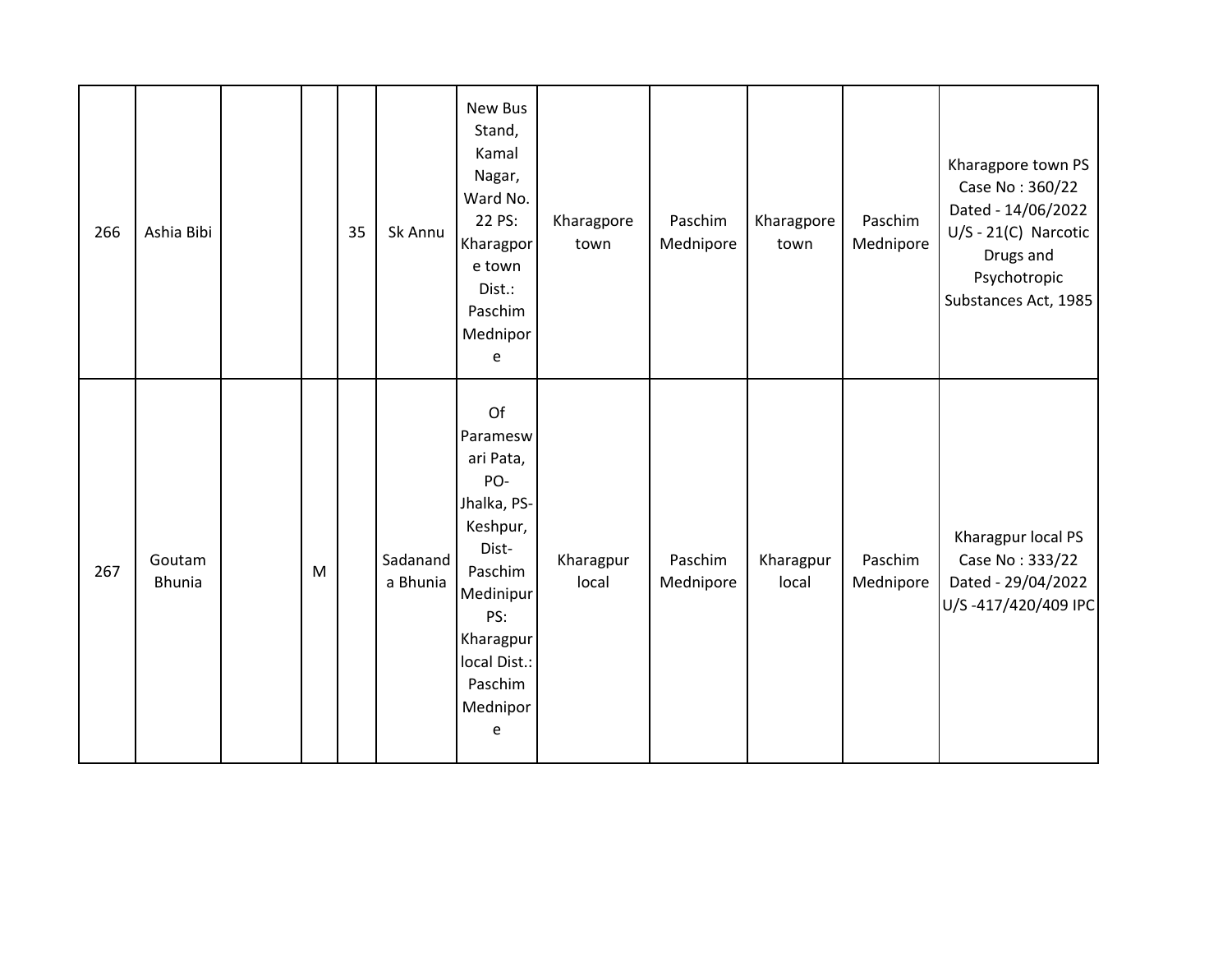| 268 | Sajal Das              | M | Chittaranj  <br>an Das | A, PO-<br>Palshya,<br>PS-<br>Kharagpur<br>Local, Dist-<br>Paschim<br>Medinipur<br>PS:<br>Kharagpur<br>local Dist.:<br>Paschim<br>Mednipor<br>e | Kharagpur<br>local | Paschim<br>Mednipore | Kharagpur<br>local | Paschim<br>Mednipore | Kharagpur local PS<br>Case No: 480/22<br>Dated - 13/06/2022<br>$U/S -$<br>341/323/354/509/50<br>6 IPC |
|-----|------------------------|---|------------------------|------------------------------------------------------------------------------------------------------------------------------------------------|--------------------|----------------------|--------------------|----------------------|-------------------------------------------------------------------------------------------------------|
| 269 | <b>Bhucha</b><br>Dolai | M | Sankar<br>Dolai        | Routmani,<br>PO-<br>Palshya,<br>PS-KGP<br>(L), Dist-<br>Paschim<br>Medinipur<br>PS:<br>Kharagpur<br>local Dist.:<br>Paschim<br>Mednipor<br>e   | Kharagpur<br>local | Paschim<br>Mednipore | Kharagpur<br>local | Paschim<br>Mednipore | Kharagpur local PS<br>Case No: 475/22<br>Dated - 13/06/2022<br>U/S-341/325/506/34<br><b>IPC</b>       |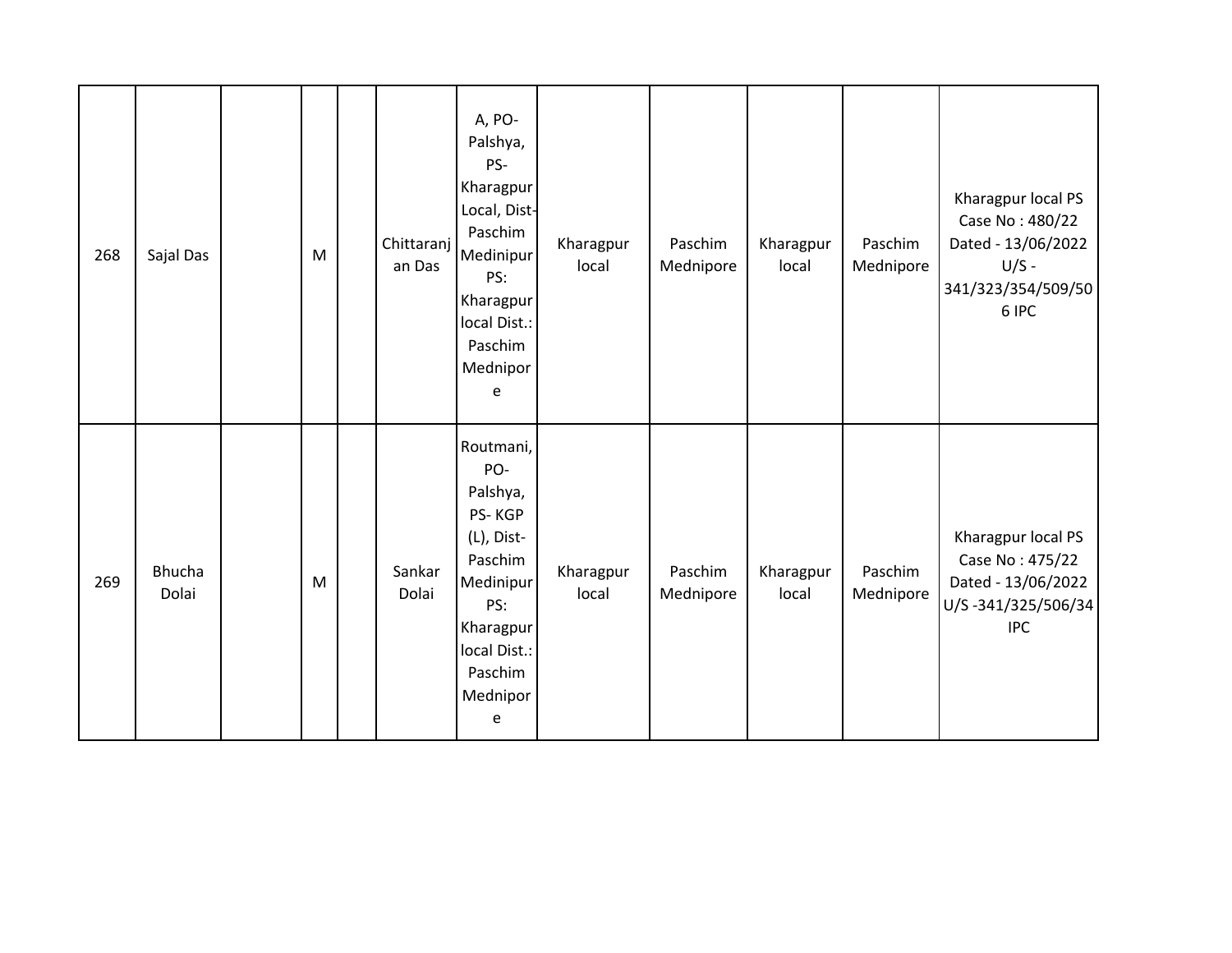| 270 | Nitai Bishai |       | M | 42 | Lt.<br><b>Bholanath</b> Midnapor<br>Bishai @<br><b>Bhulka</b> | Abash, PS-<br>Kotwali<br>PS:<br>e Dist.:<br>Paschim<br>Mednipor<br>e                                                 | Midnapore | Paschim<br>Mednipore | Midnapore | Paschim<br>Mednipore | Midnapore PS Case<br>No: 395/22 Dated -<br>11/06/2022 U/S -<br>448/323/325/307/54<br>/34 IPC |
|-----|--------------|-------|---|----|---------------------------------------------------------------|----------------------------------------------------------------------------------------------------------------------|-----------|----------------------|-----------|----------------------|----------------------------------------------------------------------------------------------|
| 271 | Rabi Soren   | Surja | M | 19 | Shibu<br>Soren                                                | Boyla, PO-<br>Jatra<br>Bishnupur<br>, PS-<br>Salboni<br>PS:<br>Salbani<br>Dist.:<br>Paschim<br>Mednipor<br>e         | Salbani   | Paschim<br>Mednipore | Midnapore | Paschim<br>Mednipore | Midnapore PS Case<br>No: 366/22 Dated -<br>03/06/2022 U/S -<br>363/365 IPC                   |
| 272 | Amar Pal     |       | M |    | Parimal<br>Pal                                                | Village<br>Dhankara,<br>P.S.<br>Ausgram,<br>Dist Purba<br>Bardhama<br>n PS:<br>Ausgram<br>Dist.:<br>Purba<br>Burdwan | Ausgram   | Purba<br>Burdwan     | Ausgram   | Purba<br>Burdwan     | Ausgram PS Case No:<br>175/22 Dated -<br>14/06/2022 U/S-302<br><b>IPC</b>                    |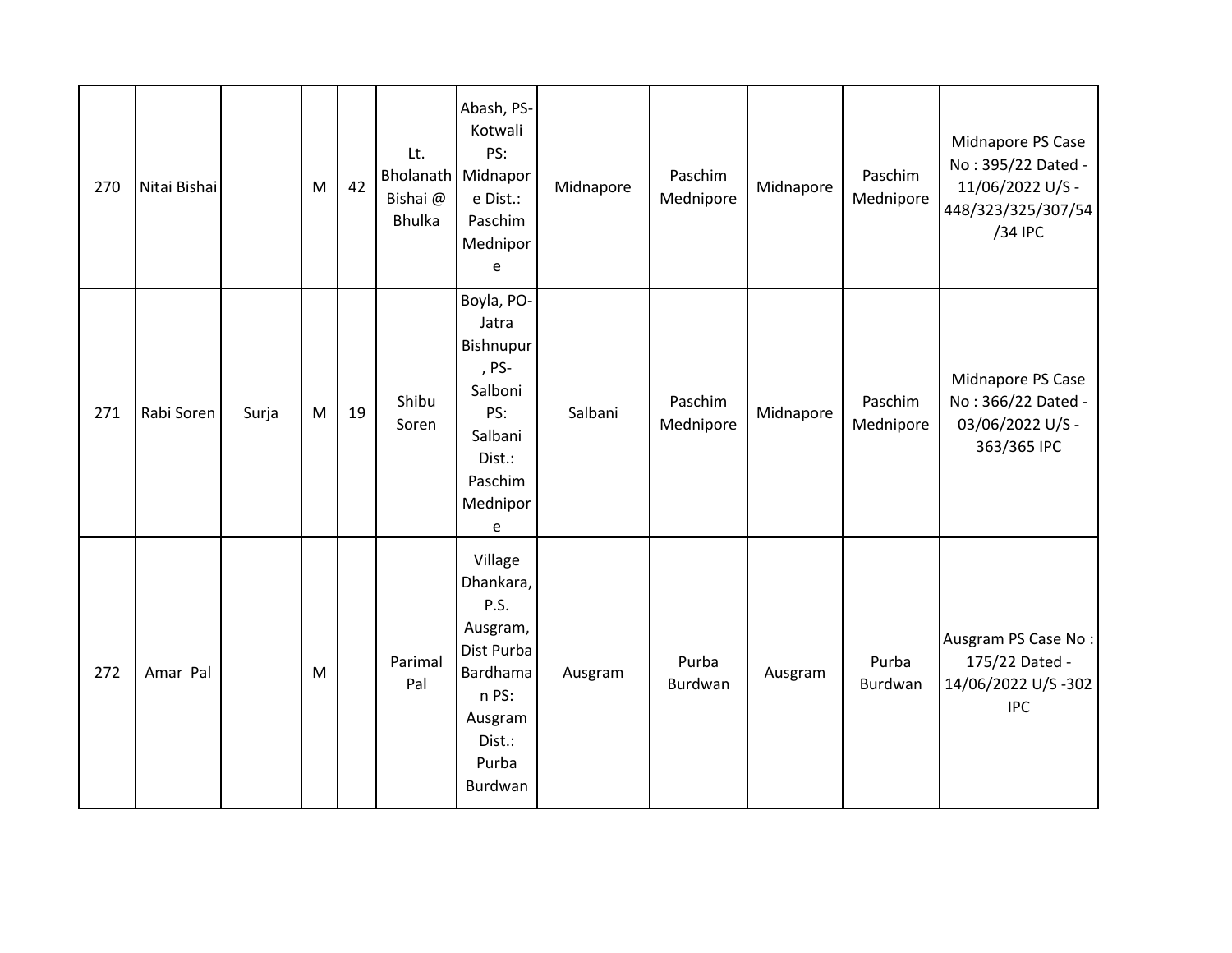| 273 | Kuroram<br>Hazra  | Kuro | M | 38 | Lt. Ekkari<br>Hazra | Vill-<br>Chandrap<br>ur,<br>Paschim<br>Para PS:<br>Katwa<br>Dist.:<br>Purba<br>Burdwan | Katwa            | Purba<br>Burdwan        | Katwa  | Purba<br>Burdwan | Katwa PS Case No:<br>279/22 Dated -<br>25/05/2022 U/S -<br>399/402 IPC & 25/27<br>of Arms Act, 1959                                                         |
|-----|-------------------|------|---|----|---------------------|----------------------------------------------------------------------------------------|------------------|-------------------------|--------|------------------|-------------------------------------------------------------------------------------------------------------------------------------------------------------|
| 274 | Tapash<br>Rajoyar |      | M | 52 | Habal<br>Rajoyar    | PS: Katwa<br>Dist.:<br>Purba<br>Burdwan                                                | Katwa            | Purba<br>Burdwan        | Katwa  | Purba<br>Burdwan | Katwa PS Case No:<br>328/22 Dated -<br>13/06/2022 U/S -<br>341/326/307/302/34<br><b>IPC</b>                                                                 |
| 275 | Rahul<br>Rajoyar  |      | M | 18 | Tapash<br>Rajoyar   | Gajipur<br>Beleghata<br>PS: Katwa<br>Dist.:<br>Purba<br>Burdwan                        | Katwa            | Purba<br>Burdwan        | Katwa  | Purba<br>Burdwan | Katwa PS Case No:<br>328/22 Dated -<br>13/06/2022 U/S -<br>341/326/307/302/34<br><b>IPC</b>                                                                 |
| 276 | Sk Alam           |      | M |    | Lt Sk Geni          | Tantkhand<br>a PS:<br><b>SAKTIGAR</b><br>H Dist.:<br>Purba<br>Burdwan                  | <b>SAKTIGARH</b> | Purba<br><b>Burdwan</b> | Memari | Purba<br>Burdwan | Memari PS Case No:<br>364/22 Dated -<br>14/06/2022 U/S -<br>379/411/120B IPC &<br>3/4 Mines and<br>Minerals (Regulation<br>and Development)<br>Act (1957) Â |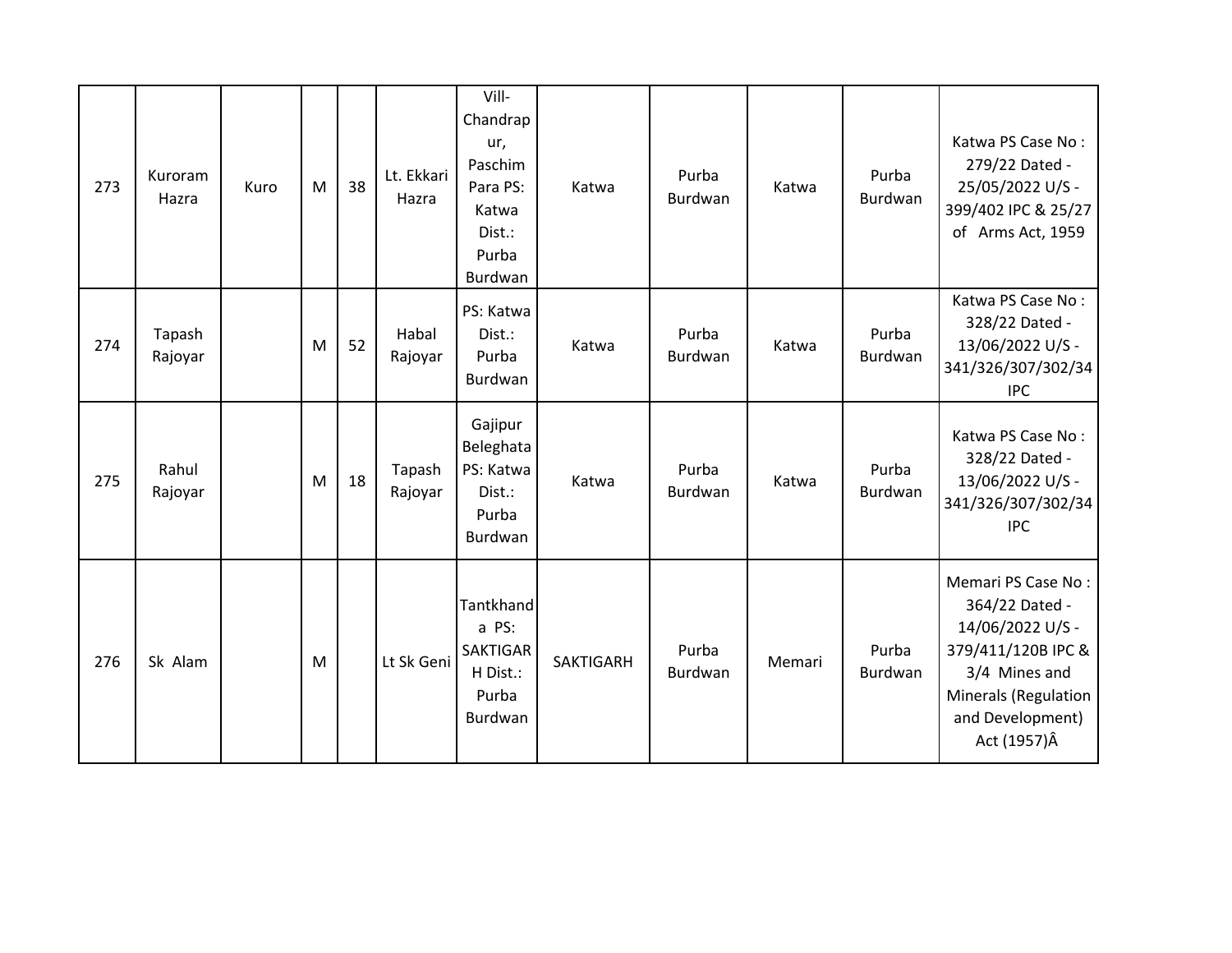| 277 | Amar<br>Konra  | M | Lt Dhanai<br>Konra      | Khargram<br>Karanda<br>PS:<br>Memari<br>Dist.:<br>Purba<br>Burdwan                      | Memari           | Purba<br>Burdwan | Memari | Purba<br>Burdwan | Memari PS Case No:<br>364/22 Dated -<br>14/06/2022 U/S -<br>379/411/120B IPC &<br>3/4 Mines and<br>Minerals (Regulation<br>and Development)<br>Act (1957)Â  |
|-----|----------------|---|-------------------------|-----------------------------------------------------------------------------------------|------------------|------------------|--------|------------------|-------------------------------------------------------------------------------------------------------------------------------------------------------------|
| 278 | Suman<br>Malik | M | <b>Basudeb</b><br>Malik | <b>Barsul</b><br>Kaltala<br>more PS:<br><b>SAKTIGAR</b><br>H Dist.:<br>Purba<br>Burdwan | <b>SAKTIGARH</b> | Purba<br>Burdwan | Memari | Purba<br>Burdwan | Memari PS Case No:<br>364/22 Dated -<br>14/06/2022 U/S -<br>379/411/120B IPC &<br>3/4 Mines and<br>Minerals (Regulation<br>and Development)<br>Act (1957) Â |
| 279 | Sentu<br>Malik | M | <b>Basudeb</b><br>Malik | <b>Barsul</b><br>Kaltala<br>more PS:<br><b>SAKTIGAR</b><br>H Dist.:<br>Purba<br>Burdwan | <b>SAKTIGARH</b> | Purba<br>Burdwan | Memari | Purba<br>Burdwan | Memari PS Case No:<br>364/22 Dated -<br>14/06/2022 U/S -<br>379/411/120B IPC &<br>3/4 Mines and<br>Minerals (Regulation<br>and Development)<br>Act (1957) Â |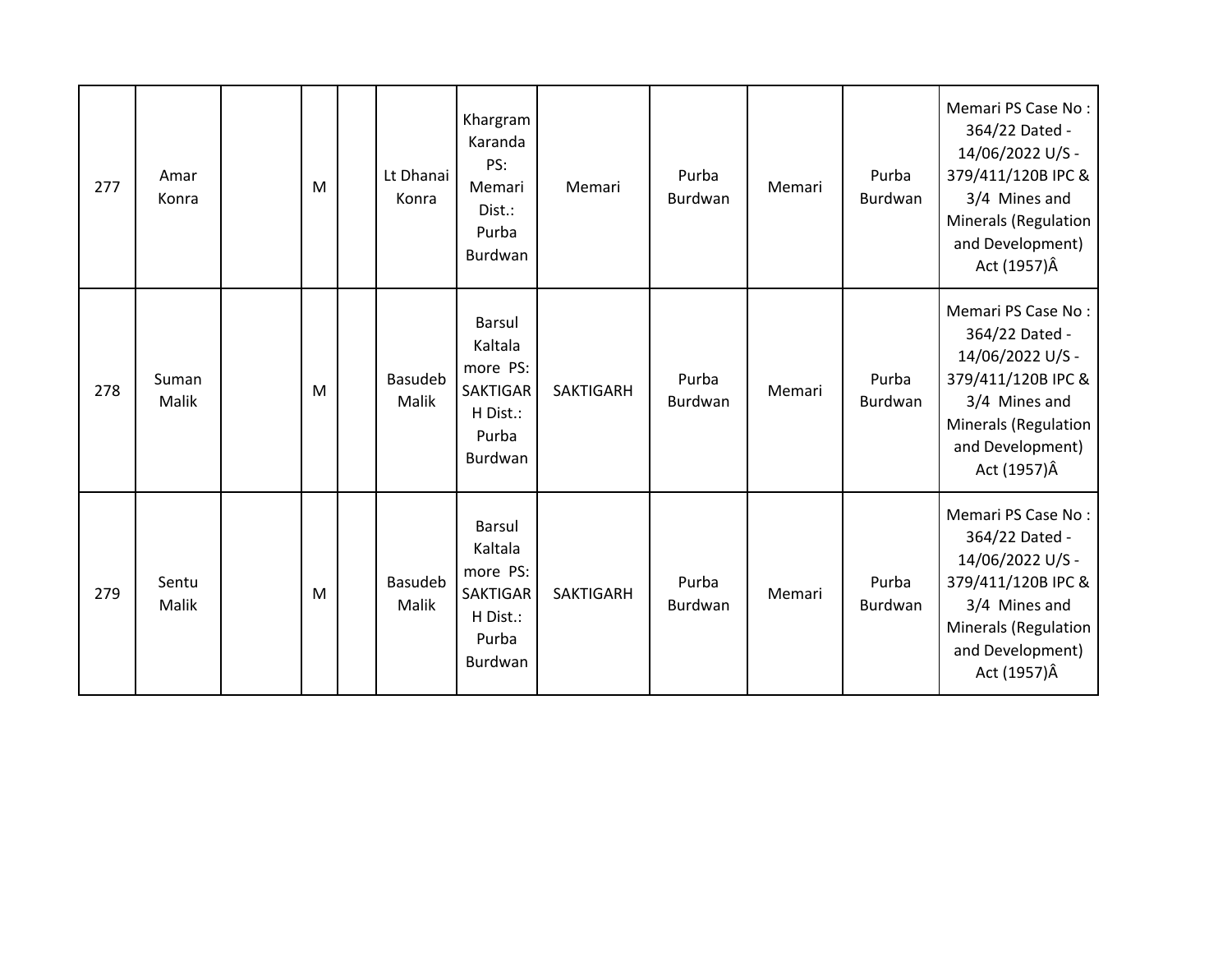| 280 | Rakesh<br>Malik        | M |    | Rabi Malik                    | Kumarpar<br>a PS:<br>Memari<br>Dist.:<br>Purba<br>Burdwan                                           | Memari           | Purba<br>Burdwan   | Memari           | Purba<br>Burdwan   | Memari PS Case No:<br>364/22 Dated -<br>14/06/2022 U/S -<br>379/411/120B IPC &<br>3/4 Mines and<br>Minerals (Regulation<br>and Development)<br>Act (1957) Â |
|-----|------------------------|---|----|-------------------------------|-----------------------------------------------------------------------------------------------------|------------------|--------------------|------------------|--------------------|-------------------------------------------------------------------------------------------------------------------------------------------------------------|
| 281 | Chandan<br><b>Basu</b> | M |    | Shanti<br>Basu                | PS:<br>Jamalpore<br>Dist.:<br>Purba<br>Burdwan                                                      | Jamalpore        | Purba<br>Burdwan   | <b>SAKTIGARH</b> | Purba<br>Burdwan   | <b>SAKTIGARH PS Case</b><br>No: 204/22 Dated -<br>14/06/2022 U/S -<br><b>354A IPC</b>                                                                       |
| 282 | Rajib Pal              | M |    | Prameswe<br>r Pal             | PS:<br><b>SAKTIGAR</b><br>H Dist.:<br>Purba<br>Burdwan                                              | <b>SAKTIGARH</b> | Purba<br>Burdwan   | <b>SAKTIGARH</b> | Purba<br>Burdwan   | <b>SAKTIGARH PS Case</b><br>No: 205/22 Dated -<br>14/06/2022 U/S -<br>448/323/34 IPC                                                                        |
| 283 | Saktipada<br>Kamillya  | M | 59 | Late<br>Jhareswar<br>Kamillya | Jerthan,<br>PS-Egra,<br>Dist-<br>Purba<br>Medinipur<br>PS: Egra<br>Dist.:<br>Purba<br>Mednipor<br>e | Egra             | Purba<br>Mednipore | Egra             | Purba<br>Mednipore | Egra PS Case No:<br>387/22 Dated -<br>01/06/2022 U/S-379<br><b>IPC</b>                                                                                      |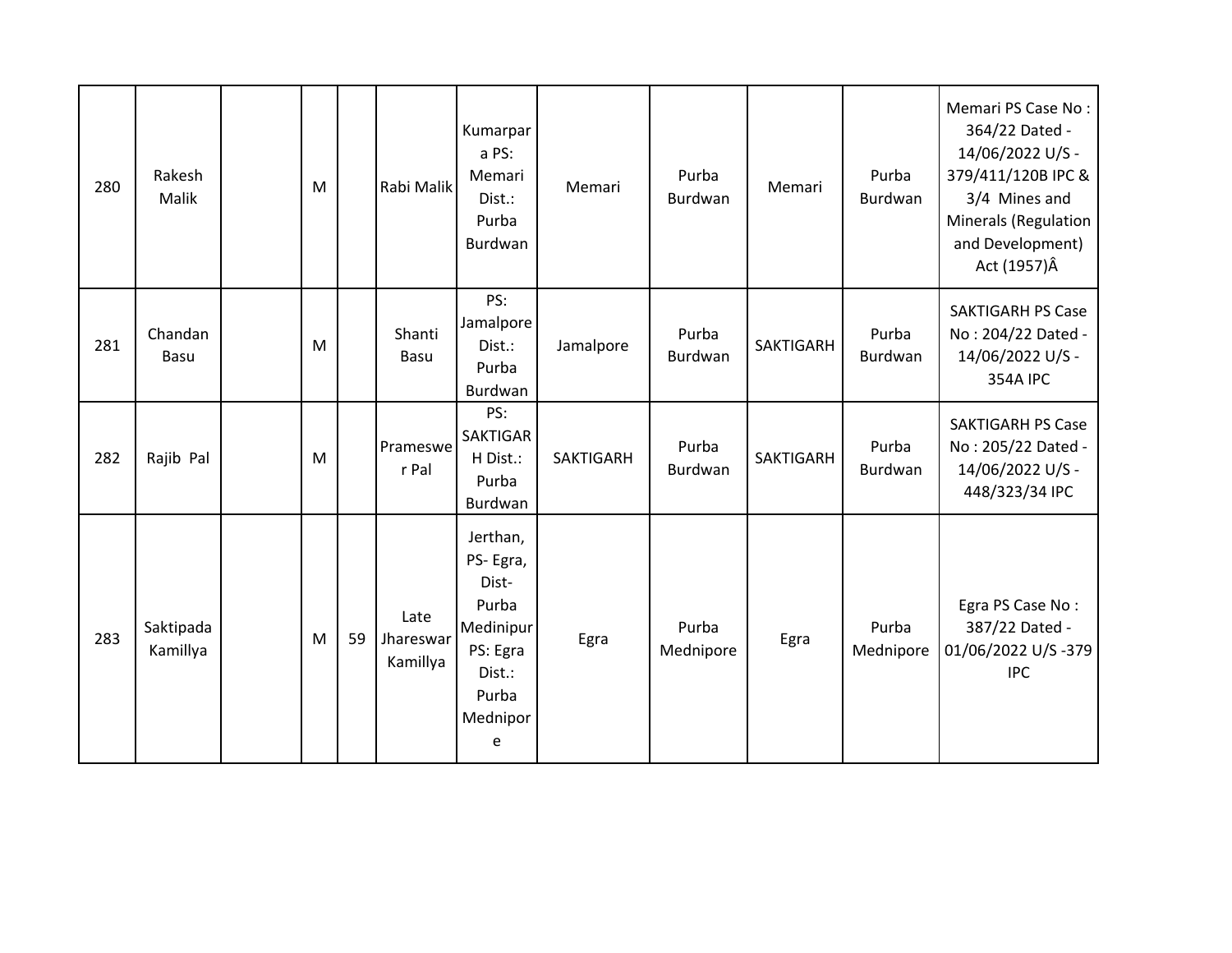| 284 | Sk Jamal               | M |    | Sk. Farid                   | PS:<br>Bhabanipu<br>r Dist.:<br>Purba<br>Mednipor<br>e     | Bhabanipur | Purba<br>Mednipore   | Haldia   | Purba<br>Mednipore | Haldia PS Case No:<br>73/22 Dated -<br>14/06/2022 U/S -<br>379/411 IPC                                                                  |
|-----|------------------------|---|----|-----------------------------|------------------------------------------------------------|------------|----------------------|----------|--------------------|-----------------------------------------------------------------------------------------------------------------------------------------|
| 285 | Biswajit<br>Maity      | M |    | Panchana<br>n Maity         | PS: Haldia<br>Dist.:<br>Purba<br>Mednipor<br>e             | Haldia     | Purba<br>Mednipore   | Haldia   | Purba<br>Mednipore | Haldia PS Case No:<br>73/22 Dated -<br>14/06/2022 U/S -<br>379/411 IPC                                                                  |
| 286 | Mohan<br>Manna         |   |    | <b>Bishnupad</b><br>a Manna | PS:<br>Durgachak<br>Dist.:<br>Purba<br>Mednipor<br>e       | Durgachak  | Purba<br>Mednipore   | Haldia   | Purba<br>Mednipore | Haldia PS Case No:<br>73/22 Dated -<br>14/06/2022 U/S -<br>379/411 IPC                                                                  |
| 287 | Nepal<br><b>Mallik</b> | M | 28 | Nakul<br>Mallik             | Debhog<br>PS: Pingla<br>Dist.:<br>Paschim<br>Mednipor<br>e | Pingla     | Paschim<br>Mednipore | Panskura | Purba<br>Mednipore | Panskura PS Case No<br>: 413/22 Dated -<br>14/06/2022 U/S -<br>46(A) Bengal Excise<br>Act, 1909                                         |
| 288 | Susanta<br>Shit        | M | 50 | Lt. Ananta<br>Shit          | PS:<br>Ramnagar<br>Dist.:<br>Purba<br>Mednipor<br>e        | Ramnagar   | Purba<br>Mednipore   | Ramnagar | Purba<br>Mednipore | Ramnagar PS Case No<br>: 253/22 Dated -<br>14/06/2022 U/S -<br>498A/323/326/307/5<br>06/34 IPC & 3/4<br>Dowry Prohibition<br>Act, 1961Â |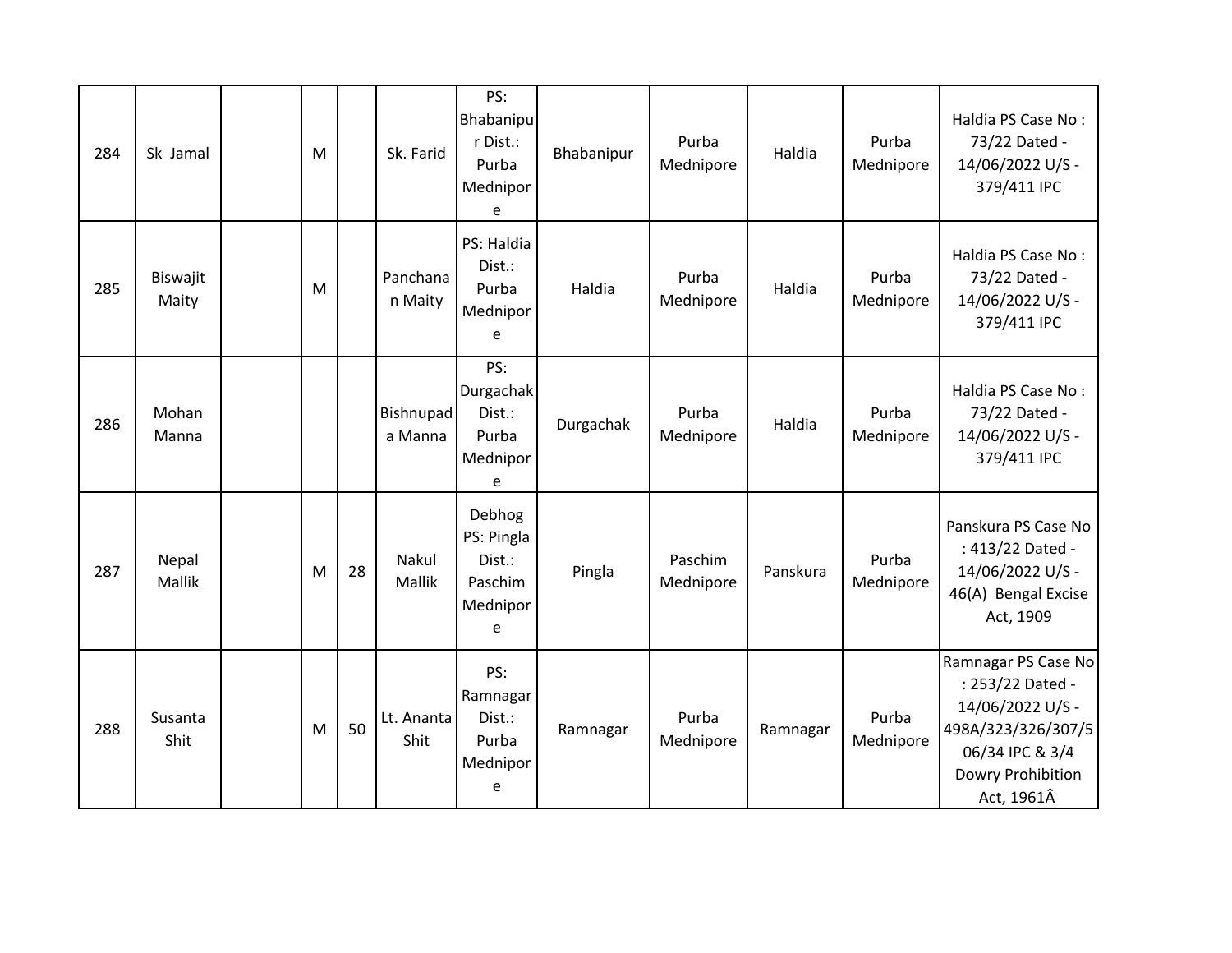| 289 | Kata Shit           | Anil | M |    | Lt. Ananta<br>Shit  | uttar<br>Badhia PS:<br>Ramnagar<br>Dist.:<br>Purba<br>Mednipor<br>e | Ramnagar | Purba<br>Mednipore | Ramnagar | Purba<br>Mednipore | Ramnagar PS Case No<br>: 253/22 Dated -<br>14/06/2022 U/S -<br>498A/323/326/307/5<br>06/34 IPC & 3/4<br>Dowry Prohibition<br>Act, 1961Â |
|-----|---------------------|------|---|----|---------------------|---------------------------------------------------------------------|----------|--------------------|----------|--------------------|-----------------------------------------------------------------------------------------------------------------------------------------|
| 290 | Muslim<br>Ansary    |      | M | 45 | Lukman<br>Ansary    | Sirkabad<br>PS: Arsha<br>Dist.:<br>Purulia                          | Arsha    | Purulia            | Arsha    | Purulia            | Arsha PS Case No:<br>83/22 Dated -<br>14/06/2022 U/S -<br>1471/148/149/353/1<br>86/307/333/120B IPC                                     |
| 291 | Astar Ali<br>Ansary |      |   | 46 | Kiamuddin<br>Ansary | Sirkabad<br>PS: Arsha<br>Dist.:<br>Purulia                          | Arsha    | Purulia            | Arsha    | Purulia            | Arsha PS Case No:<br>83/22 Dated -<br>14/06/2022 U/S -<br>1471/148/149/353/1<br>86/307/333/120B IPC                                     |
| 292 | Kalam<br>Ansary     |      |   | 19 | Muslim<br>Ansary    | Sirkabad<br>PS: Arsha<br>Dist.:<br>Purulia                          | Arsha    | Purulia            | Arsha    | Purulia            | Arsha PS Case No:<br>83/22 Dated -<br>14/06/2022 U/S -<br>1471/148/149/353/1<br>86/307/333/120B IPC                                     |
| 293 | Raju<br>Ansary      |      |   | 20 | Muslim<br>Ansary    | Sirkabad<br>PS: Arsha<br>Dist.:<br>Purulia                          | Arsha    | Purulia            | Arsha    | Purulia            | Arsha PS Case No:<br>83/22 Dated -<br>14/06/2022 U/S -<br>1471/148/149/353/1<br>86/307/333/120B IPC                                     |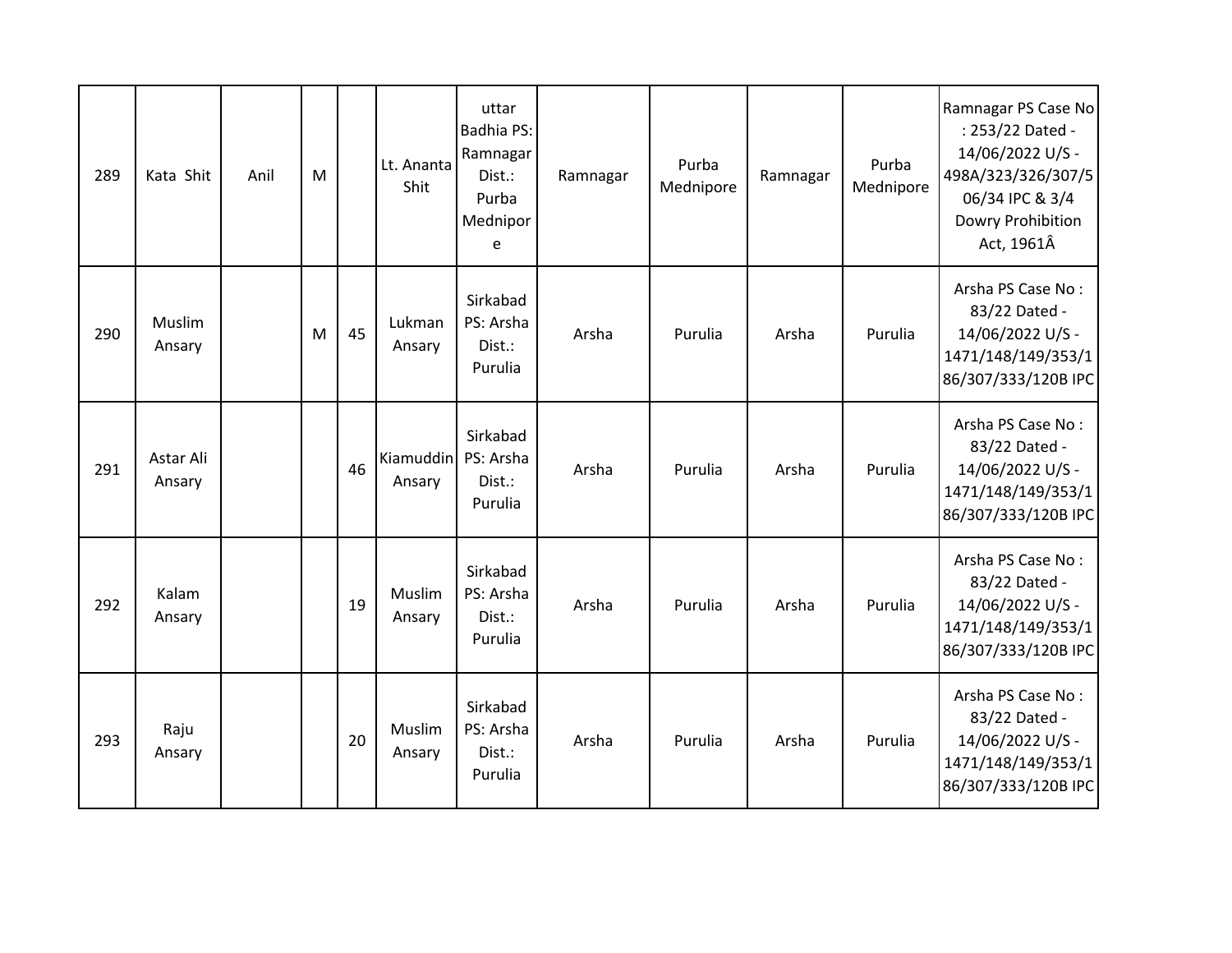| 294 | Janibabu<br>Ansary    |  | 18 | Sajib<br>Ansary    | Sirkabad<br>PS: Arsha<br>Dist.:<br>Purulia | Arsha | Purulia | Arsha | Purulia | Arsha PS Case No:<br>83/22 Dated -<br>14/06/2022 U/S -<br>1471/148/149/353/1<br>86/307/333/120B IPC |
|-----|-----------------------|--|----|--------------------|--------------------------------------------|-------|---------|-------|---------|-----------------------------------------------------------------------------------------------------|
| 295 | Mustak<br>Ansary      |  | 18 | lyayud<br>Ansary   | Sirkabad<br>PS: Arsha<br>Dist.:<br>Purulia | Arsha | Purulia | Arsha | Purulia | Arsha PS Case No:<br>83/22 Dated -<br>14/06/2022 U/S -<br>1471/148/149/353/1<br>86/307/333/120B IPC |
| 296 | Rijwan<br>Ansary      |  | 30 | Israk<br>Ansary    | Sirkabad<br>PS: Arsha<br>Dist.:<br>Purulia | Arsha | Purulia | Arsha | Purulia | Arsha PS Case No:<br>83/22 Dated -<br>14/06/2022 U/S -<br>1471/148/149/353/1<br>86/307/333/120B IPC |
| 297 | Nisar Ali<br>Ansary   |  | 19 | Muktar<br>Ansary   | Sirkabad<br>PS: Arsha<br>Dist.:<br>Purulia | Arsha | Purulia | Arsha | Purulia | Arsha PS Case No:<br>83/22 Dated -<br>14/06/2022 U/S -<br>1471/148/149/353/1<br>86/307/333/120B IPC |
| 298 | Bhanuprat<br>ap Majhi |  | 22 | Biswanath<br>Majhi | Sirkabad<br>PS: Arsha<br>Dist.:<br>Purulia | Arsha | Purulia | Arsha | Purulia | Arsha PS Case No:<br>83/22 Dated -<br>14/06/2022 U/S -<br>1471/148/149/353/1<br>86/307/333/120B IPC |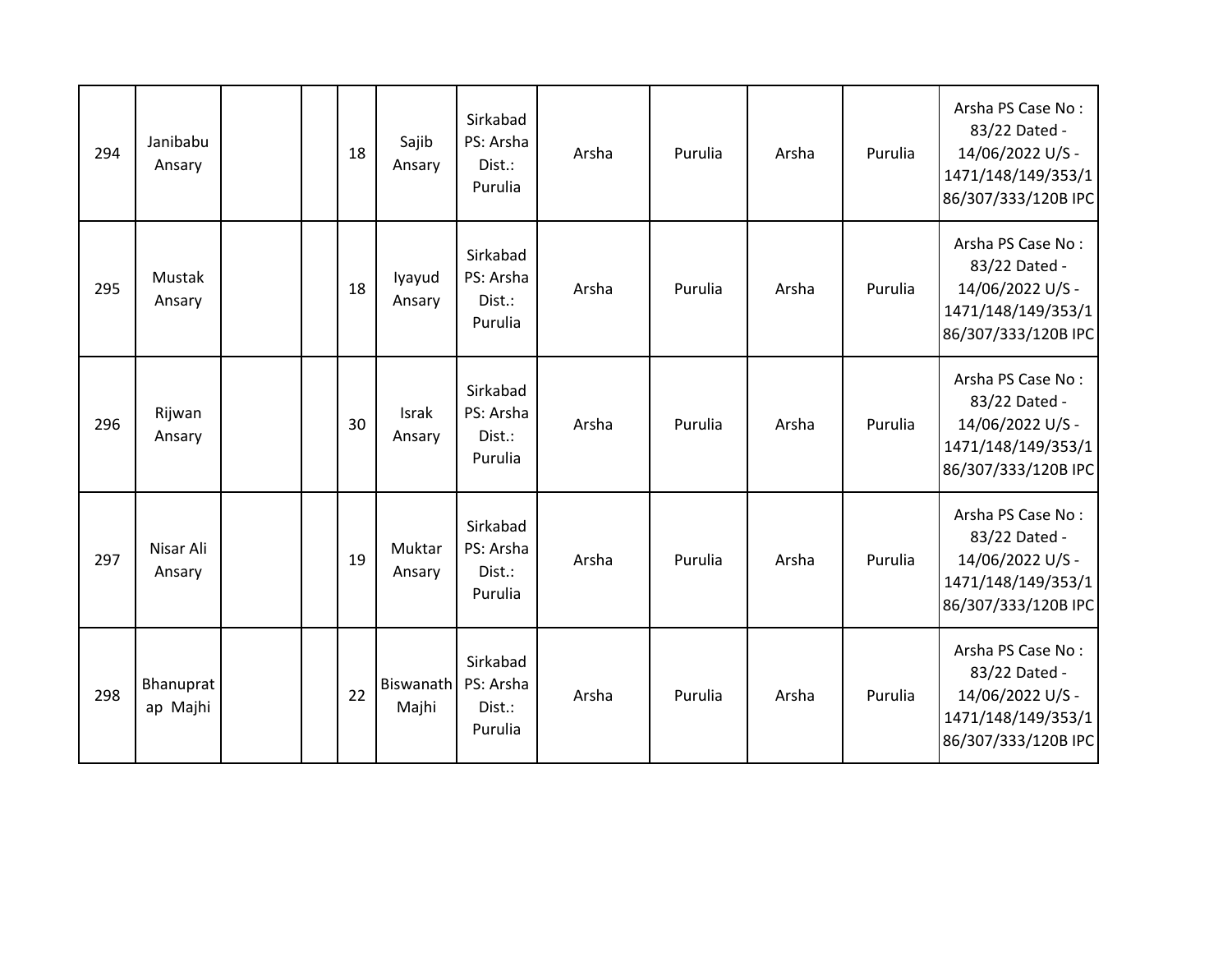| 299 | Kripasindh<br>u Dutta   |  | 30 | Prahllad<br>Dutta | Sirkabad<br>PS: Arsha<br>Dist.:<br>Purulia | Arsha | Purulia | Arsha | Purulia | Arsha PS Case No:<br>83/22 Dated -<br>14/06/2022 U/S -<br>1471/148/149/353/1<br>86/307/333/120B IPC |
|-----|-------------------------|--|----|-------------------|--------------------------------------------|-------|---------|-------|---------|-----------------------------------------------------------------------------------------------------|
| 300 | Sudip<br>Majhi          |  | 27 | Lambodar<br>Majhi | Sirkabad<br>PS: Arsha<br>Dist.:<br>Purulia | Arsha | Purulia | Arsha | Purulia | Arsha PS Case No:<br>83/22 Dated -<br>14/06/2022 U/S -<br>1471/148/149/353/1<br>86/307/333/120B IPC |
| 301 | <b>Bikram</b><br>Rajwar |  | 25 | Atal<br>Rajwar    | Sirkabad<br>PS: Arsha<br>Dist.:<br>Purulia | Arsha | Purulia | Arsha | Purulia | Arsha PS Case No:<br>83/22 Dated -<br>14/06/2022 U/S -<br>1471/148/149/353/1<br>86/307/333/120B IPC |
| 302 | Rajani<br>Rajwar        |  | 19 | Susen<br>Rajwar   | Sirkabad<br>PS: Arsha<br>Dist.:<br>Purulia | Arsha | Purulia | Arsha | Purulia | Arsha PS Case No:<br>83/22 Dated -<br>14/06/2022 U/S -<br>1471/148/149/353/1<br>86/307/333/120B IPC |
| 303 | Asit<br>Rajwar          |  | 25 | Falari<br>Rajwar  | Sirkabad<br>PS: Arsha<br>Dist.:<br>Purulia | Arsha | Purulia | Arsha | Purulia | Arsha PS Case No:<br>83/22 Dated -<br>14/06/2022 U/S -<br>1471/148/149/353/1<br>86/307/333/120B IPC |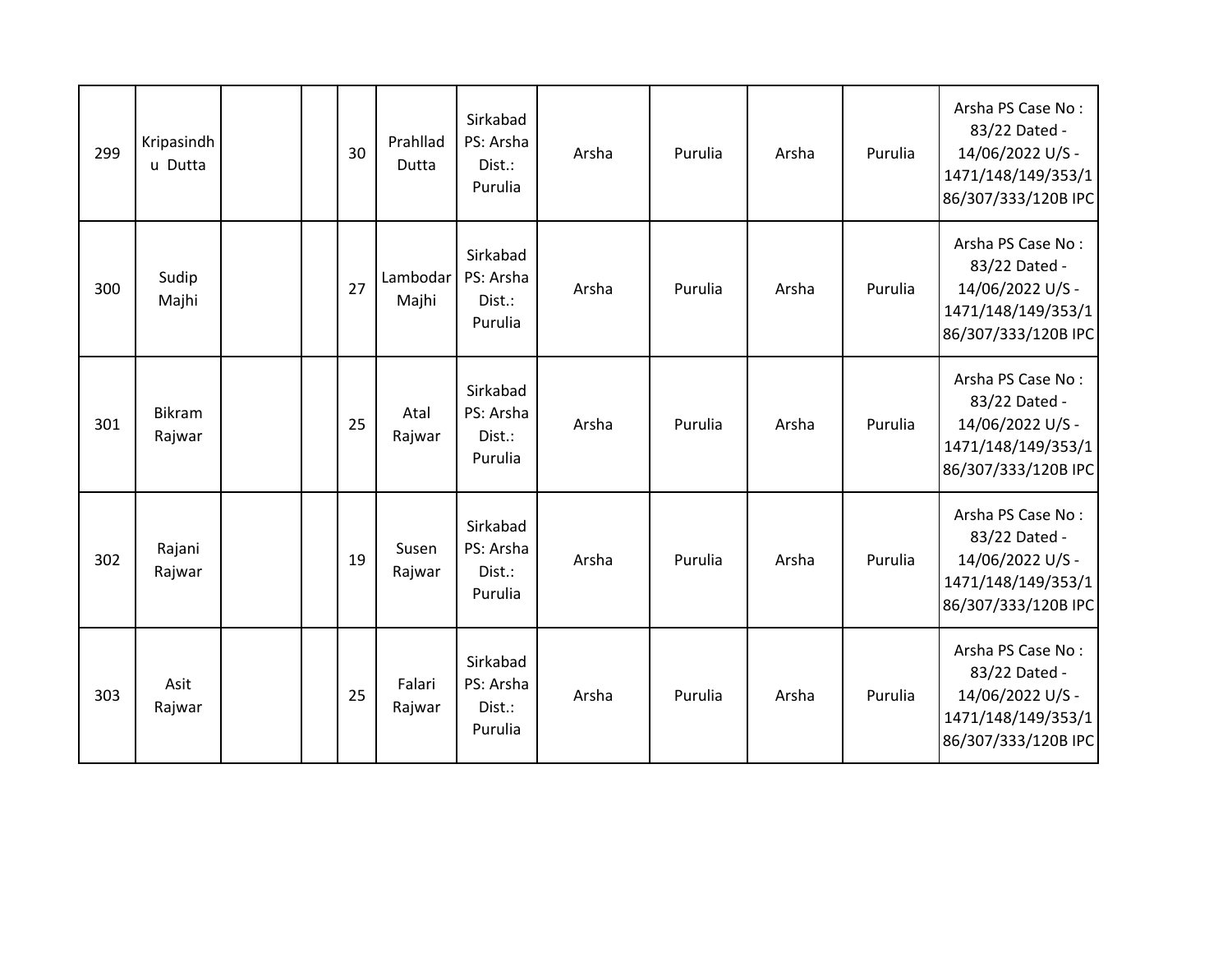| 304 | Sahadeb<br>Kuiri    | Dibakar        | 19 | Prabhas<br>Kuiry       | Sirkabad<br>PS: Arsha<br>Dist.:<br>Purulia | Arsha | Purulia | Arsha | Purulia | Arsha PS Case No:<br>83/22 Dated -<br>14/06/2022 U/S -<br>1471/148/149/353/1<br>86/307/333/120B IPC |
|-----|---------------------|----------------|----|------------------------|--------------------------------------------|-------|---------|-------|---------|-----------------------------------------------------------------------------------------------------|
| 305 | Abhijit<br>Banerjee |                | 27 | Ashok<br>Banerjee      | Sirkabad<br>PS: Arsha<br>Dist.:<br>Purulia | Arsha | Purulia | Arsha | Purulia | Arsha PS Case No:<br>83/22 Dated -<br>14/06/2022 U/S -<br>1471/148/149/353/1<br>86/307/333/120B IPC |
| 306 | Gourinath<br>Kuiry  | Balaram        | 19 | Rampada<br>Kuiry       | Sirkabad<br>PS: Arsha<br>Dist.:<br>Purulia | Arsha | Purulia | Arsha | Purulia | Arsha PS Case No:<br>83/22 Dated -<br>14/06/2022 U/S -<br>1471/148/149/353/1<br>86/307/333/120B IPC |
| 307 | Sourav<br>Majhi     | Ranaprata<br>p | 25 | Biswanath<br>Majhi     | Sirkabad<br>PS: Arsha<br>Dist.:<br>Purulia | Arsha | Purulia | Arsha | Purulia | Arsha PS Case No:<br>83/22 Dated -<br>14/06/2022 U/S -<br>1471/148/149/353/1<br>86/307/333/120B IPC |
| 308 | Kartik<br>Swarnakar |                | 21 | Subhankar<br>Swarnakar | Sirkabad<br>PS: Arsha<br>Dist.:<br>Purulia | Arsha | Purulia | Arsha | Purulia | Arsha PS Case No:<br>83/22 Dated -<br>14/06/2022 U/S -<br>1471/148/149/353/1<br>86/307/333/120B IPC |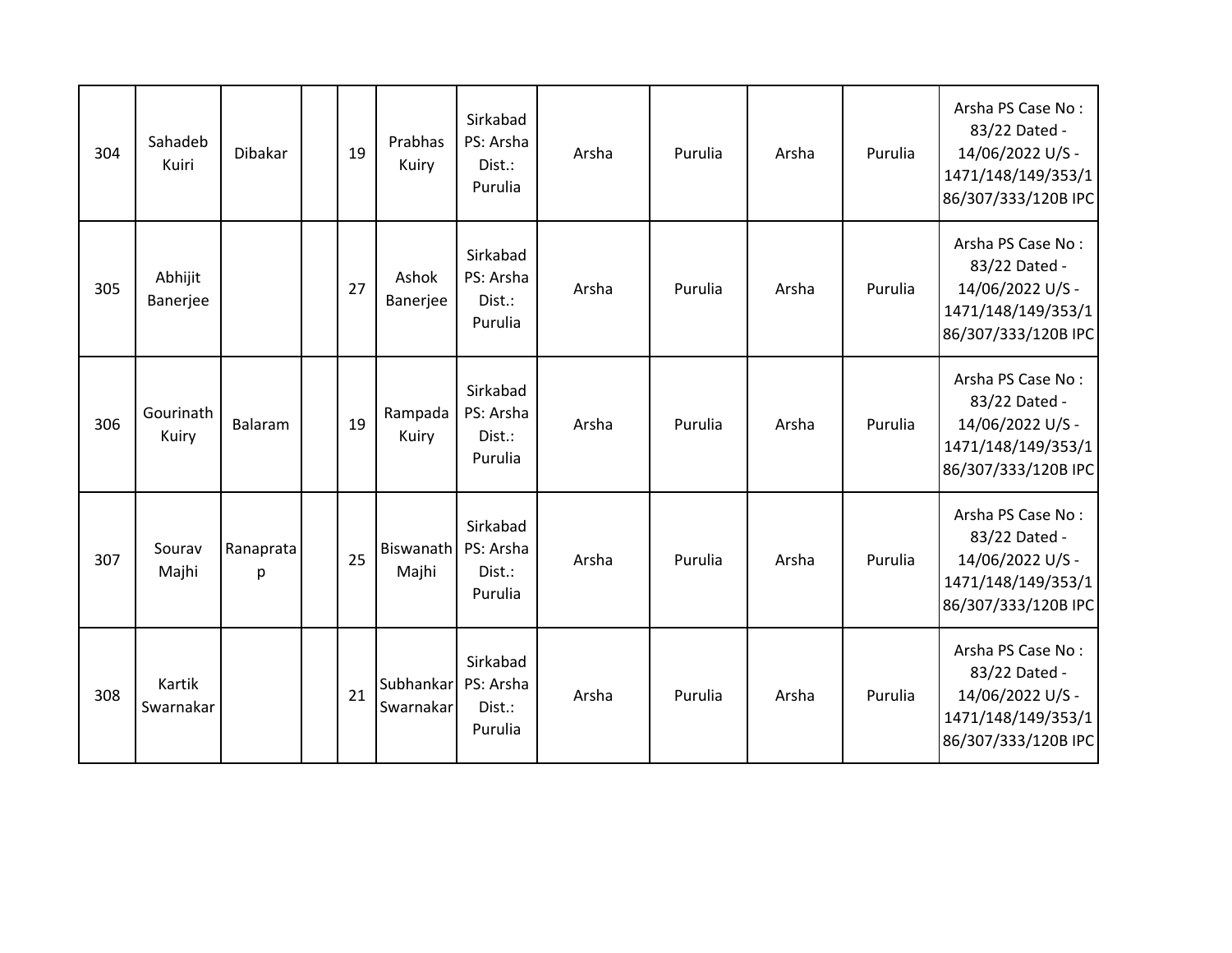| 309 | Bidyut<br>Kuiry    |       |   | 30 | Bhaktipad<br>a Kuiry | Sirkabad<br>PS: Arsha<br>Dist.:<br>Purulia                                                               | Arsha    | Purulia         | Arsha    | Purulia | Arsha PS Case No:<br>83/22 Dated -<br>14/06/2022 U/S -<br>1471/148/149/353/1<br>86/307/333/120B IPC                               |
|-----|--------------------|-------|---|----|----------------------|----------------------------------------------------------------------------------------------------------|----------|-----------------|----------|---------|-----------------------------------------------------------------------------------------------------------------------------------|
| 310 | Falguni<br>Kuiry   | Fatik |   | 35 | Shaktipad<br>a Kuiry | Sirkabad<br>PS: Arsha<br>Dist.:<br>Purulia                                                               | Arsha    | Purulia         | Arsha    | Purulia | Arsha PS Case No:<br>83/22 Dated -<br>14/06/2022 U/S -<br>1471/148/149/353/1<br>86/307/333/120B IPC                               |
| 311 | Shyamal<br>Mondal  |       | M | 23 | Ratan<br>Mondal      | Chiknabag<br>an PS:<br>Bagmundi<br>Dist.:<br>Purulia                                                     | Bagmundi | Purulia         | Bagmundi | Purulia | Bagmundi PS Case No<br>: 62/22 Dated -<br>12/06/2022 U/S -<br>420/468/120B IPC                                                    |
| 312 | Sadananda<br>Kumar |       | M | 22 | Karna<br>Kumar       | Pathardih<br>PS:<br>Bagmundi<br>Dist.:<br>Purulia                                                        | Bagmundi | Purulia         | Bagmundi | Purulia | Bagmundi PS Case No<br>: 62/22 Dated -<br>12/06/2022 U/S -<br>420/468/120B IPC                                                    |
| 313 | Moti Lal<br>Singh  |       | M | 55 | Harihar<br>Singh     | Vill-<br>Garhata,<br>Kalla, P.O-<br>Brahampu<br>r, PS-<br>Brahampu<br>r, Dist-<br>Buxer,<br><b>Bihar</b> |          | <b>Basirhat</b> | Neturia  | Purulia | Neturia PS Case No:<br>62/22 Dated -<br>14/06/2022 U/S-279<br>IPC & 184 Motor<br>Vehicles Act, 1988<br>(Relevant<br>Provisions) Â |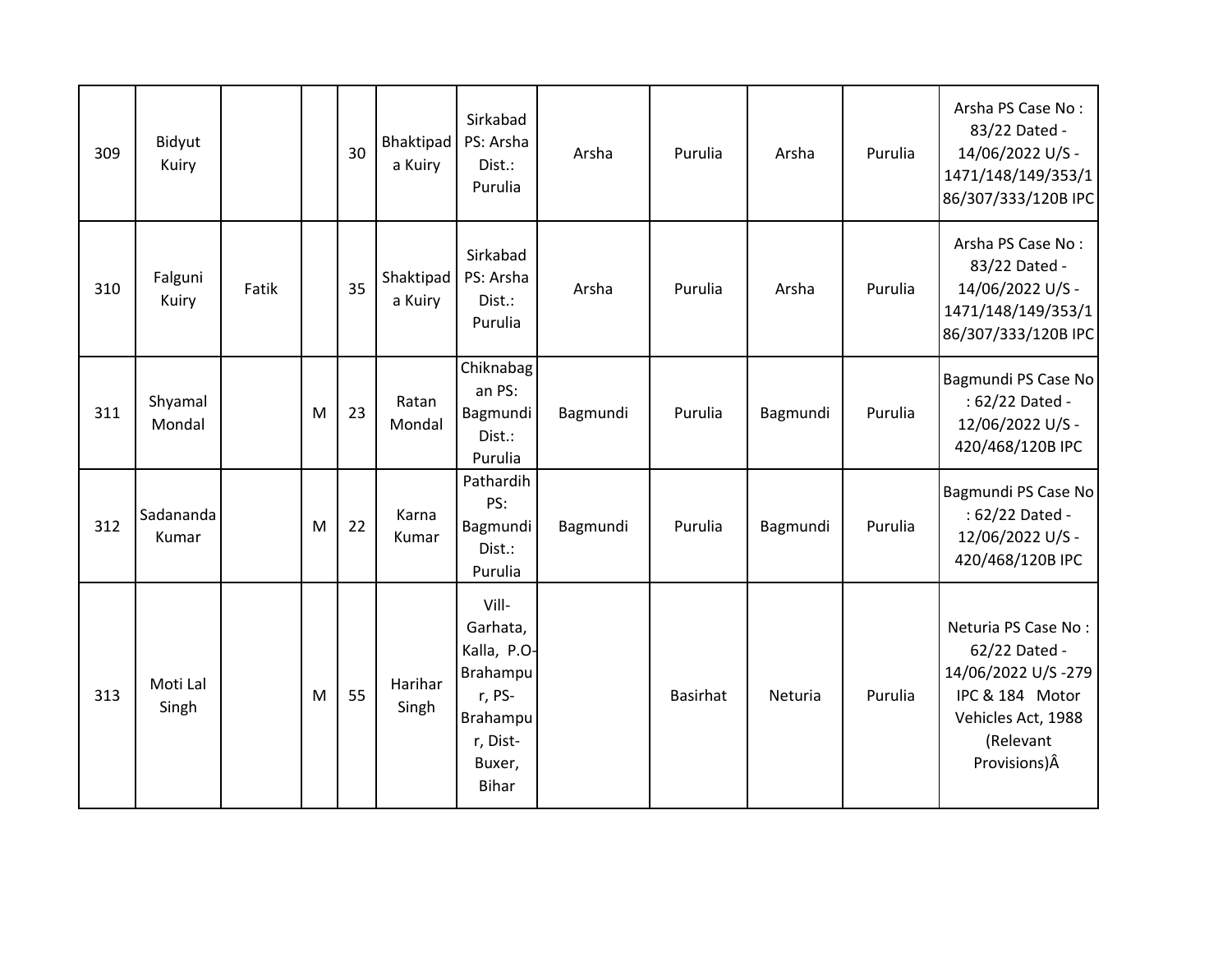| 314 | Imamuddi<br>n Shah        | M | 24 | Shahid<br>Shah       | Digudihpa<br>ra, Purulia<br>Municipali<br>ty Ward<br>No-<br>08, Dist.-<br>Purulia.<br>PS: Purulia<br>town<br>Dist.:<br>Purulia | Purulia town        | Purulia | Purulia<br><b>Cyber Crime</b> | Purulia | Purulia Cyber Crime<br>PS Case No: 11/22<br>Dated - 13/06/2022<br>$U/S -$<br>153B/295A/505(2)/5<br>06/509 IPC |
|-----|---------------------------|---|----|----------------------|--------------------------------------------------------------------------------------------------------------------------------|---------------------|---------|-------------------------------|---------|---------------------------------------------------------------------------------------------------------------|
| 315 | Muktipada<br>Mahato       | M | 40 | Lt. Khandu<br>Mahato | Vill-<br>Latuliya,<br>PO-<br>Banbahal<br>PS: Purulia<br>mufassil<br>Dist.:<br>Purulia                                          | Purulia<br>mufassil | Purulia | Purulia town                  | Purulia | Purulia town PS Case<br>No: 98/22 Dated -<br>14/06/2022 U/S-379<br><b>IPC</b>                                 |
| 316 | Aditya<br>Kumar<br>Mahato | M | 44 | Santosh<br>Mahato    | Vill-<br>Latuliya,<br>PO-<br>Banbahal<br>PS: Purulia<br>mufassil<br>Dist.:<br>Purulia                                          | Purulia<br>mufassil | Purulia | Purulia town                  | Purulia | Purulia town PS Case<br>No: 98/22 Dated -<br>14/06/2022 U/S-379<br><b>IPC</b>                                 |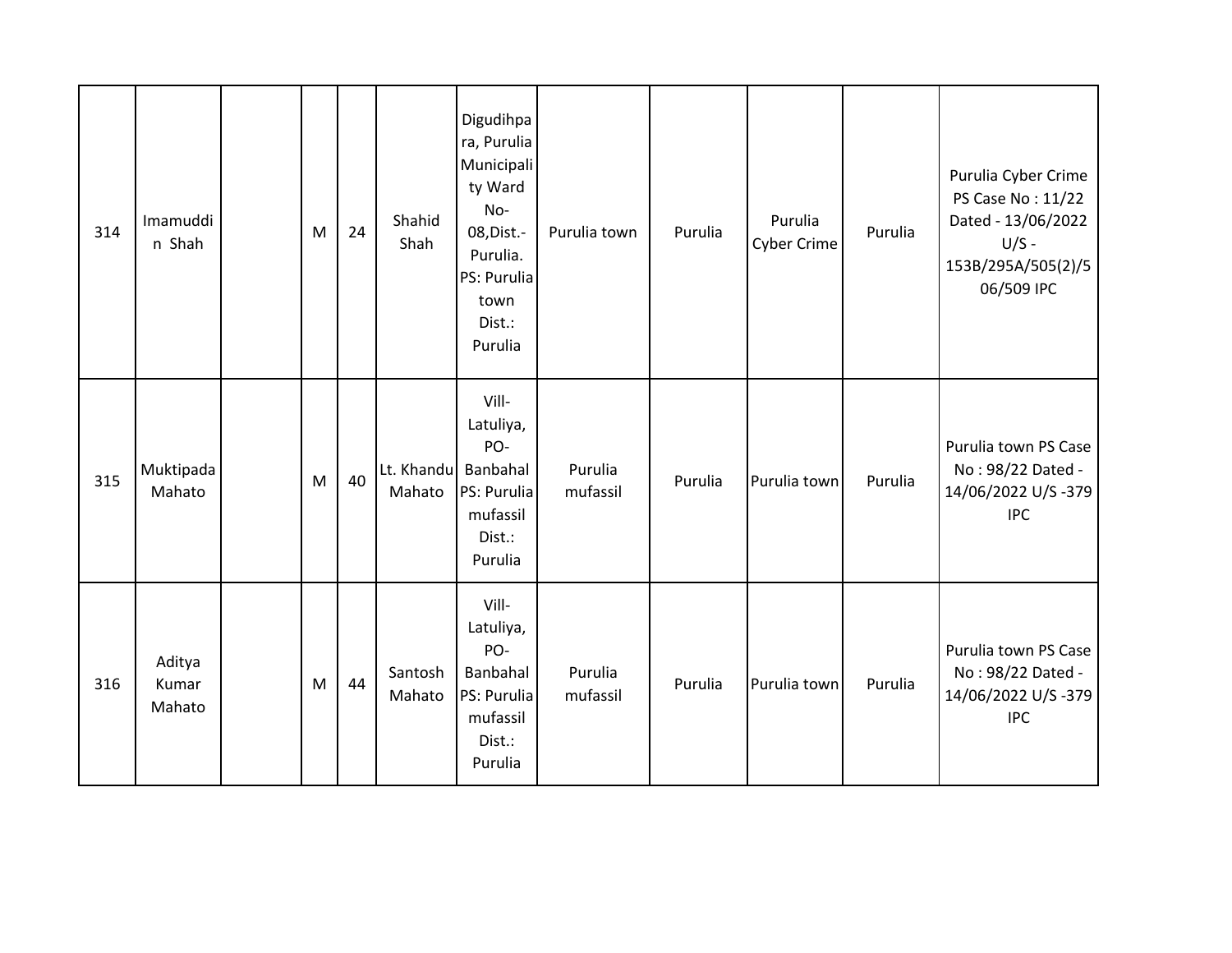| 317 | Suvendu<br>Rabidas |             |   |    | Baidya<br>Nath<br>Rabidas    | PS:<br>Raigunje<br>Dist.:<br>Raiganj<br>Police<br>District              | Raigunje         | Raiganj<br>Police<br><b>District</b> | Hemtabad         | Raiganj<br>Police<br><b>District</b> | <b>Hemtabad PS Case</b><br>No: 199/22 Dated -<br>14/06/2022 U/S -<br>186/353/332/333/34<br><b>IPC</b>                       |
|-----|--------------------|-------------|---|----|------------------------------|-------------------------------------------------------------------------|------------------|--------------------------------------|------------------|--------------------------------------|-----------------------------------------------------------------------------------------------------------------------------|
| 318 | Pradip<br>Barman   |             |   |    | Mahanta<br>Barman            | PS:<br>Raigunje<br>Dist.:<br>Raiganj<br>Police<br><b>District</b>       | Raigunje         | Raiganj<br>Police<br><b>District</b> | Hemtabad         | Raiganj<br>Police<br><b>District</b> | <b>Hemtabad PS Case</b><br>No: 199/22 Dated -<br>14/06/2022 U/S -<br>186/353/332/333/34<br><b>IPC</b>                       |
| 319 | Sudhir<br>Paul     |             | M |    | Lt.<br>Jatindra<br>Nath Paul | PS:<br>Kaliaganj<br>Dist.:<br>Raiganj<br>Police<br><b>District</b>      | Kaliaganj        | Raiganj<br>Police<br>District        | Kaliaganj        | Raiganj<br>Police<br>District        | Kaliaganj PS Case No:<br>271/22 Dated -<br>14/06/2022 U/S-46b<br>Narcotic Drugs and<br>Psychotropic<br>Substances Act, 1985 |
| 320 | Asanul<br>Hoque    | Asnu        | M | 61 | Lt.<br>Moinuddi<br>n         | PS:<br>Raiganj<br>women<br>Dist.:<br>Raiganj<br>Police<br>District      | Raiganj<br>women | Raiganj<br>Police<br><b>District</b> | Raiganj<br>women | Raiganj<br>Police<br><b>District</b> | Raiganj women PS<br>Case No: 89/22<br>Dated - 08/06/2022<br>$U/S -$<br>498A/354A/323/307<br><b>IPC</b>                      |
| 321 | Jagannath<br>Das   | <b>Bura</b> | M | 50 | Gour<br><b>Gopal Das</b>     | Ukilpara,<br>PS:<br>Raigunje<br>Dist.:<br>Raiganj<br>Police<br>District | Raigunje         | Raiganj<br>Police<br>District        | Raigunje         | Raiganj<br>Police<br><b>District</b> | Raigunje PS Case No:<br>759/22 Dated -<br>14/06/2022 U/S -<br>323/354 IPC                                                   |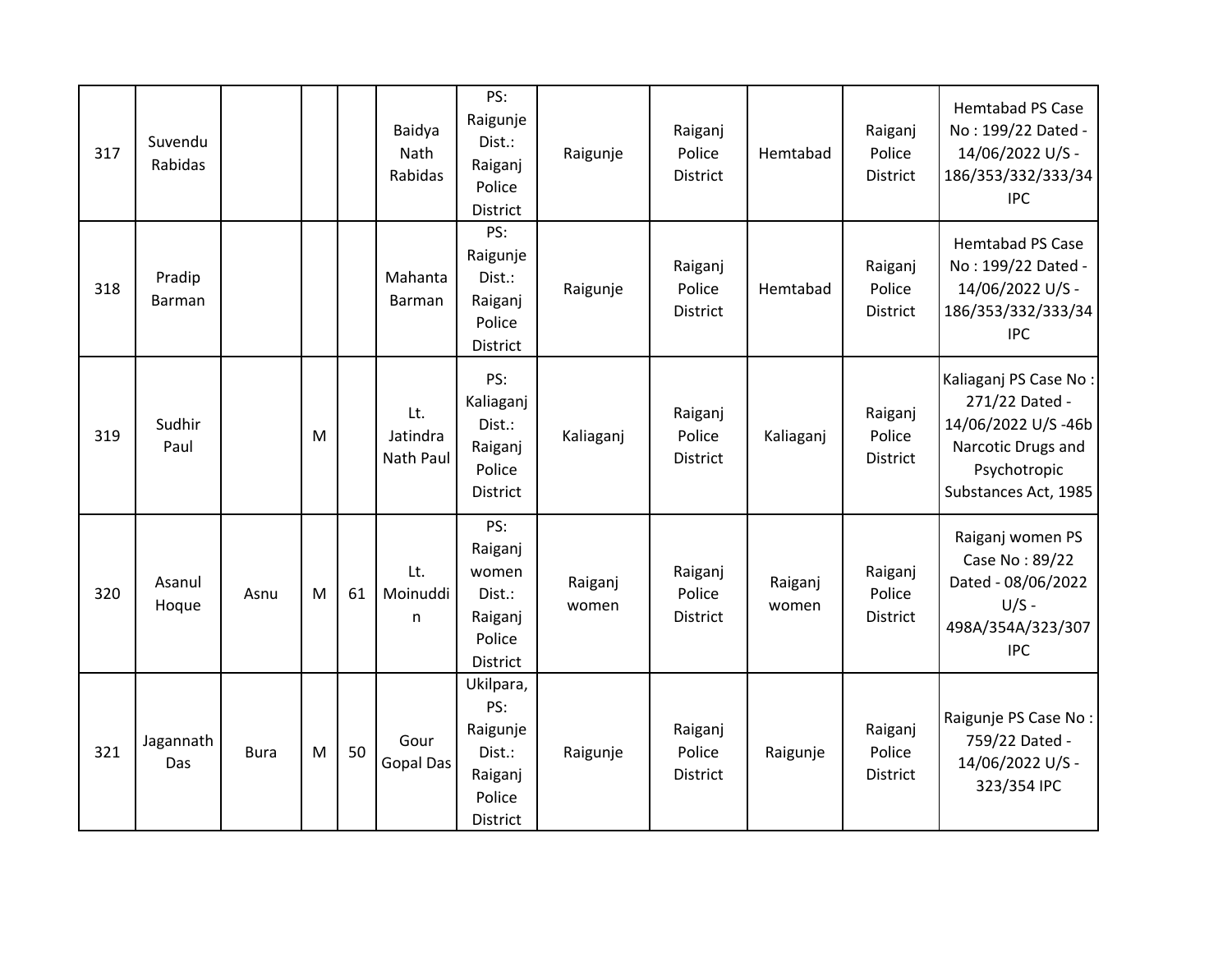| 322 | Sanjoy<br>Singh          | M | 40 | Lt.<br>Mahendra<br>Singh   | Karnajora<br>Hatkhola<br>Paschimp<br>ara PS:<br>Raigunje<br>Dist.:<br>Raiganj<br>Police<br><b>District</b> | Raigunje | Raiganj<br>Police<br><b>District</b> | Raigunje | Raiganj<br>Police<br><b>District</b> | Raigunje PS Case No:<br>760/22 Dated -<br>14/06/2022 U/S -<br>21(b) Narcotic Drugs<br>and Psychotropic<br>Substances Act, 1985 |
|-----|--------------------------|---|----|----------------------------|------------------------------------------------------------------------------------------------------------|----------|--------------------------------------|----------|--------------------------------------|--------------------------------------------------------------------------------------------------------------------------------|
| 323 | Jahangir<br>Alam         | M | 28 | Mustafa<br>Alam            | Kachimuh<br>a Badiya<br>para PS:<br>Raigunje<br>Dist.:<br>Raiganj<br>Police<br><b>District</b>             | Raigunje | Raiganj<br>Police<br>District        | Raigunje | Raiganj<br>Police<br><b>District</b> | Raigunje PS Case No:<br>760/22 Dated -<br>14/06/2022 U/S -<br>21(b) Narcotic Drugs<br>and Psychotropic<br>Substances Act, 1985 |
| 324 | Sandip<br>Mahalabis<br>h | M | 34 | Subhas<br>Mahalabis<br>h   | Ukilpara<br>PS:<br>Raigunje<br>Dist.:<br>Raiganj<br>Police<br><b>District</b>                              | Raigunje | Raiganj<br>Police<br>District        | Raigunje | Raiganj<br>Police<br><b>District</b> | Raigunje PS Case No:<br>761/22 Dated -<br>14/06/2022 U/S -<br>186/160/34 IPC                                                   |
| 325 | Joydeb Jha               | M | 54 | Lt.<br>Upendra<br>Nath Jha | Ukilpara<br>PS:<br>Raigunje<br>Dist.:<br>Raiganj<br>Police<br>District                                     | Raigunje | Raiganj<br>Police<br>District        | Raigunje | Raiganj<br>Police<br>District        | Raigunje PS Case No:<br>761/22 Dated -<br>14/06/2022 U/S -<br>186/160/34 IPC                                                   |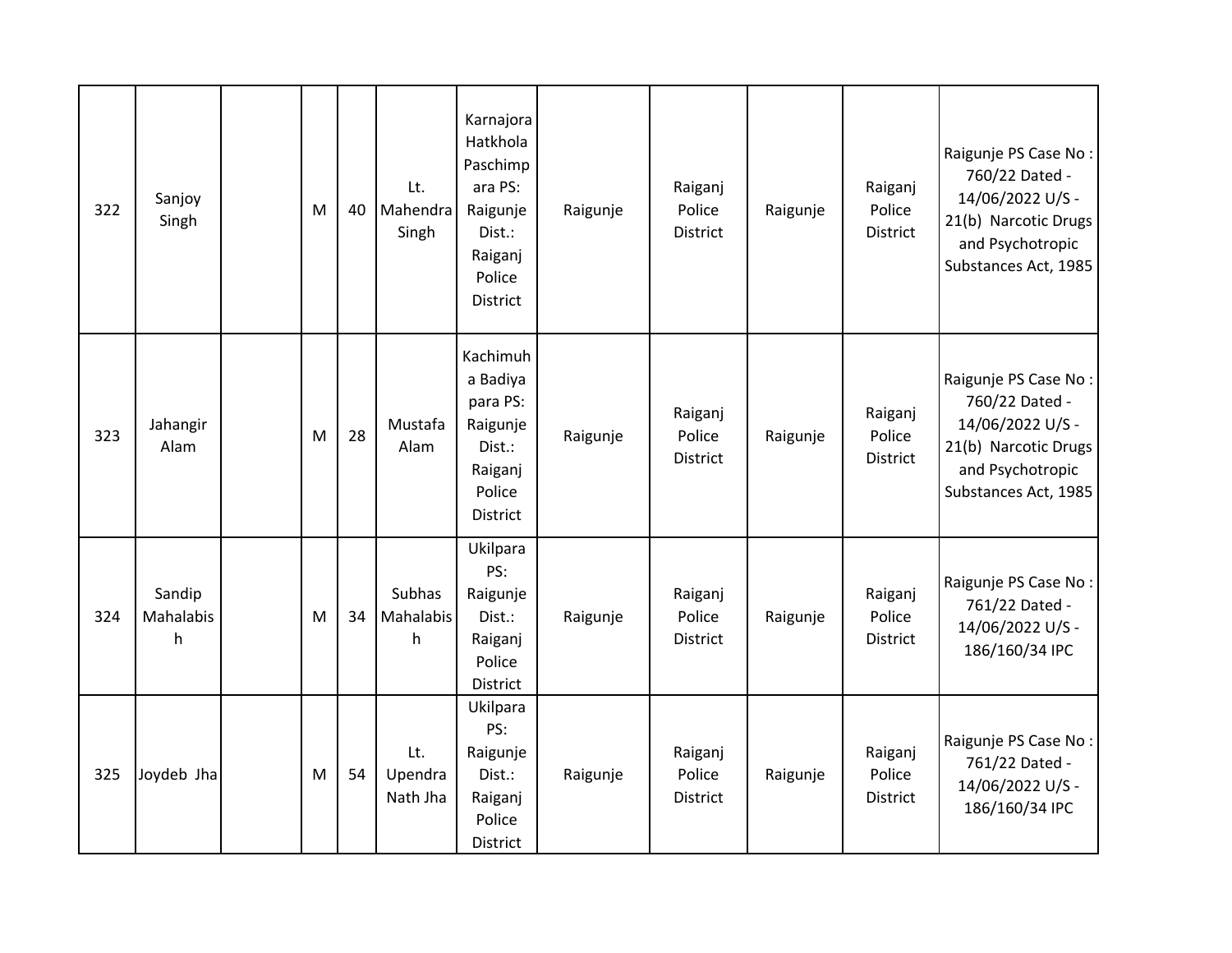| 326 | Subhajit<br>Das         | <b>Bittu Das</b> | M | 26 | <b>Bishnu</b><br>Das      | Indra<br>Colony,<br>ward No-<br>22 PS:<br>Raigunje<br>Dist.:<br>Raiganj<br>Police<br>District | Raigunje  | Raiganj<br>Police<br>District         | Raigunje  | Raiganj<br>Police<br>District         | Raigunje PS Case No:<br>762/22 Dated -<br>14/06/2022 U/S -<br>379/34 IPC          |
|-----|-------------------------|------------------|---|----|---------------------------|-----------------------------------------------------------------------------------------------|-----------|---------------------------------------|-----------|---------------------------------------|-----------------------------------------------------------------------------------|
| 327 | Jahangir<br>Alam        |                  | M | 28 | Mustafa<br>Alam           | Kachimuh<br>a Badiya<br>para PS:<br>Raigunje<br>Dist.:<br>Raiganj<br>Police<br>District       | Raigunje  | Raiganj<br>Police<br><b>District</b>  | Raigunje  | Raiganj<br>Police<br><b>District</b>  | Raigunje PS                                                                       |
| 328 | Pritam<br><b>Biswas</b> |                  | M |    | Prosanta<br><b>Biswas</b> | PS:<br>Gangnapu<br>r Dist.:<br>Ranaghat<br>Police<br>District                                 | Gangnapur | Ranaghat<br>Police<br><b>District</b> | Gangnapur | Ranaghat<br>Police<br><b>District</b> | Gangnapur PS Case<br>No: 288/22 Dated -<br>14/06/2022 U/S -<br>341/326/307/34 IPC |
| 329 | Prosen<br>Sharma        |                  |   | 21 | Prosanta<br><b>Biswas</b> | PS:<br>Gangnapu<br>r Dist.:<br>Ranaghat<br>Police<br>District                                 | Gangnapur | Ranaghat<br>Police<br>District        | Gangnapur | Ranaghat<br>Police<br>District        | Gangnapur PS Case<br>No: 288/22 Dated -<br>14/06/2022 U/S -<br>341/326/307/34 IPC |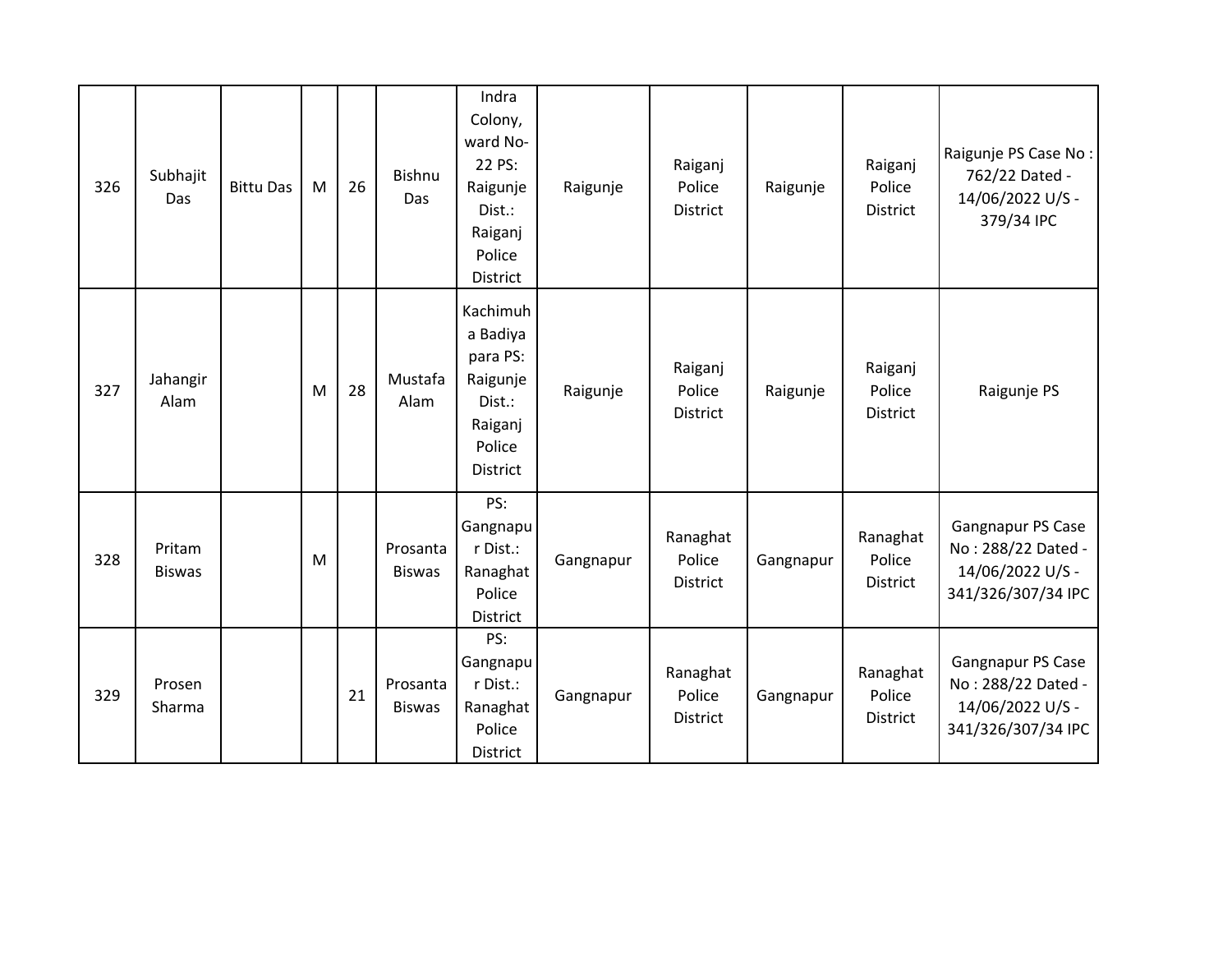| 330 | Monajit<br><b>Biswas</b> | M | 20 | Rajesh<br><b>Biswas</b>        | PS:<br>Gangnapu<br>r Dist.:<br>Ranaghat<br>Police<br><b>District</b>                                            | Gangnapur | Ranaghat<br>Police<br><b>District</b> | Gangnapur | Ranaghat<br>Police<br>District        | Gangnapur PS Case<br>No: 288/22 Dated -<br>14/06/2022 U/S -<br>341/326/307/34 IPC |
|-----|--------------------------|---|----|--------------------------------|-----------------------------------------------------------------------------------------------------------------|-----------|---------------------------------------|-----------|---------------------------------------|-----------------------------------------------------------------------------------|
| 331 | Subrata<br><b>Biswas</b> | M | 24 | Moni<br>Mohan<br><b>Biswas</b> | PS:<br>Gangnapu<br>r Dist.:<br>Ranaghat<br>Police<br><b>District</b>                                            | Gangnapur | Ranaghat<br>Police<br>District        | Gangnapur | Ranaghat<br>Police<br>District        | Gangnapur PS Case<br>No: 275/22 Dated -<br>08/06/2022 U/S -380<br><b>IPC</b>      |
| 332 | Ajibul<br>Mondal         | M | 27 | Fajlur<br>Hoque<br>Mondal      | Chhotoch<br>upria, PS<br>Hanskhali,<br>Nadia PS:<br>Hanskhli<br>Dist.:<br>Ranaghat<br>Police<br><b>District</b> | Hanskhli  | Ranaghat<br>Police<br>District        | Hanskhli  | Ranaghat<br>Police<br><b>District</b> | Hanskhli PS Case No:<br>570/22 Dated -<br>14/06/2022 U/S -<br>379/411 IPC         |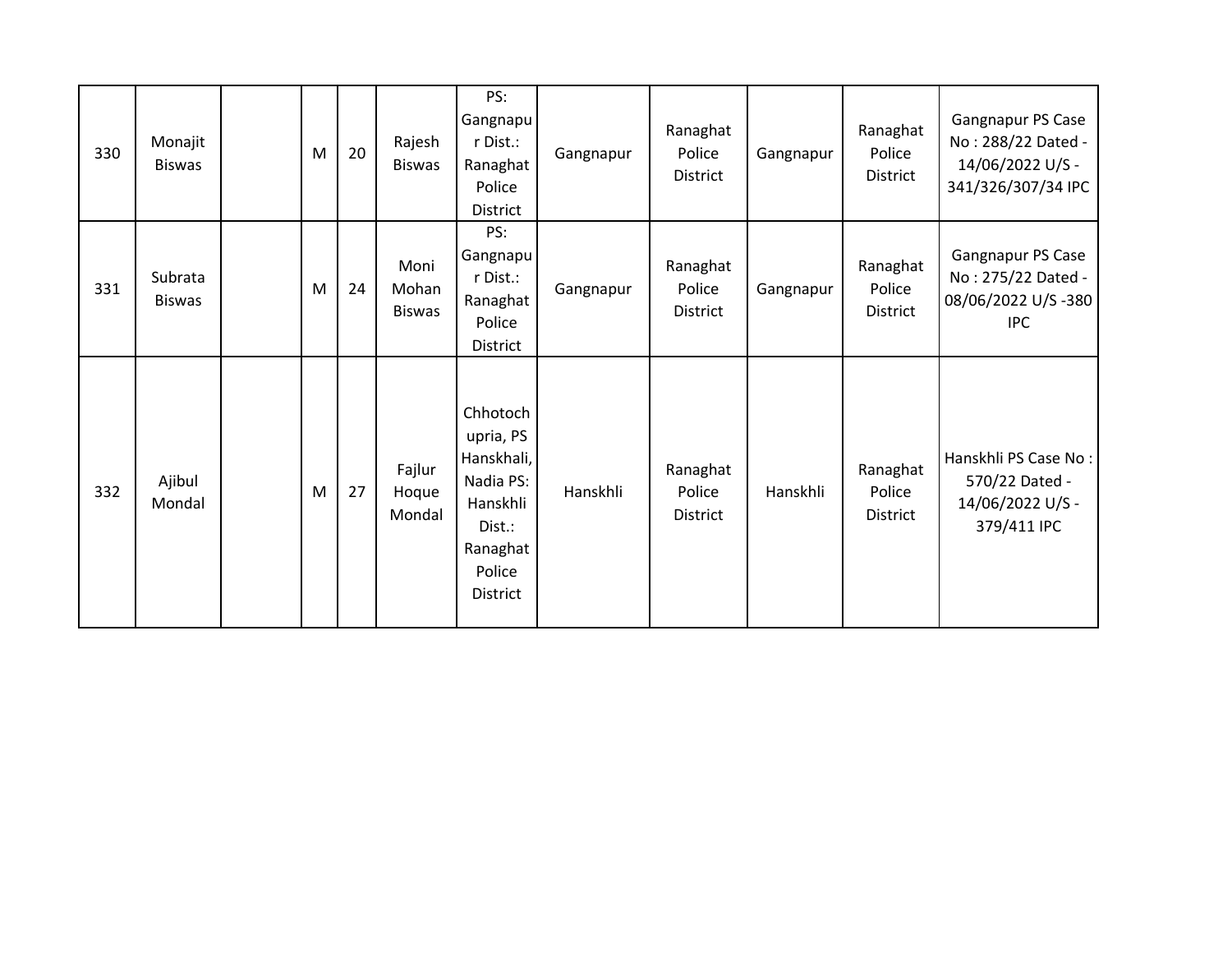| 333 | Kausar Ali<br>Mondal     | M | 36 | Lt Rasul<br>Box<br>Mondal  | Chhotoch<br>upria, PS<br>Hanskhali,<br>Nadia PS:<br>Hanskhli<br>Dist.:<br>Ranaghat<br>Police<br><b>District</b> | Hanskhli | Ranaghat<br>Police<br>District | Hanskhli | Ranaghat<br>Police<br>District        | Hanskhli PS Case No:<br>570/22 Dated -<br>14/06/2022 U/S -<br>379/411 IPC |
|-----|--------------------------|---|----|----------------------------|-----------------------------------------------------------------------------------------------------------------|----------|--------------------------------|----------|---------------------------------------|---------------------------------------------------------------------------|
| 334 | Rafikul<br><b>Dhabak</b> | M | 40 | Lt Kasem<br>Ali Dhabak     | Barochupr<br>ia, PS<br>Hanskhali,<br>Nadia PS:<br>Hanskhli<br>Dist.:<br>Ranaghat<br>Police<br><b>District</b>   | Hanskhli | Ranaghat<br>Police<br>District | Hanskhli | Ranaghat<br>Police<br>District        | Hanskhli PS Case No:<br>570/22 Dated -<br>14/06/2022 U/S -<br>379/411 IPC |
| 335 | Asharul<br><b>Dhabak</b> | M | 61 | Lt Atabul<br><b>Dhabak</b> | Barochupr<br>ia, PS<br>Hanskhali,<br>Nadia PS:<br>Hanskhli<br>Dist.:<br>Ranaghat<br>Police<br>District          | Hanskhli | Ranaghat<br>Police<br>District | Hanskhli | Ranaghat<br>Police<br><b>District</b> | Hanskhli PS Case No:<br>570/22 Dated -<br>14/06/2022 U/S -<br>379/411 IPC |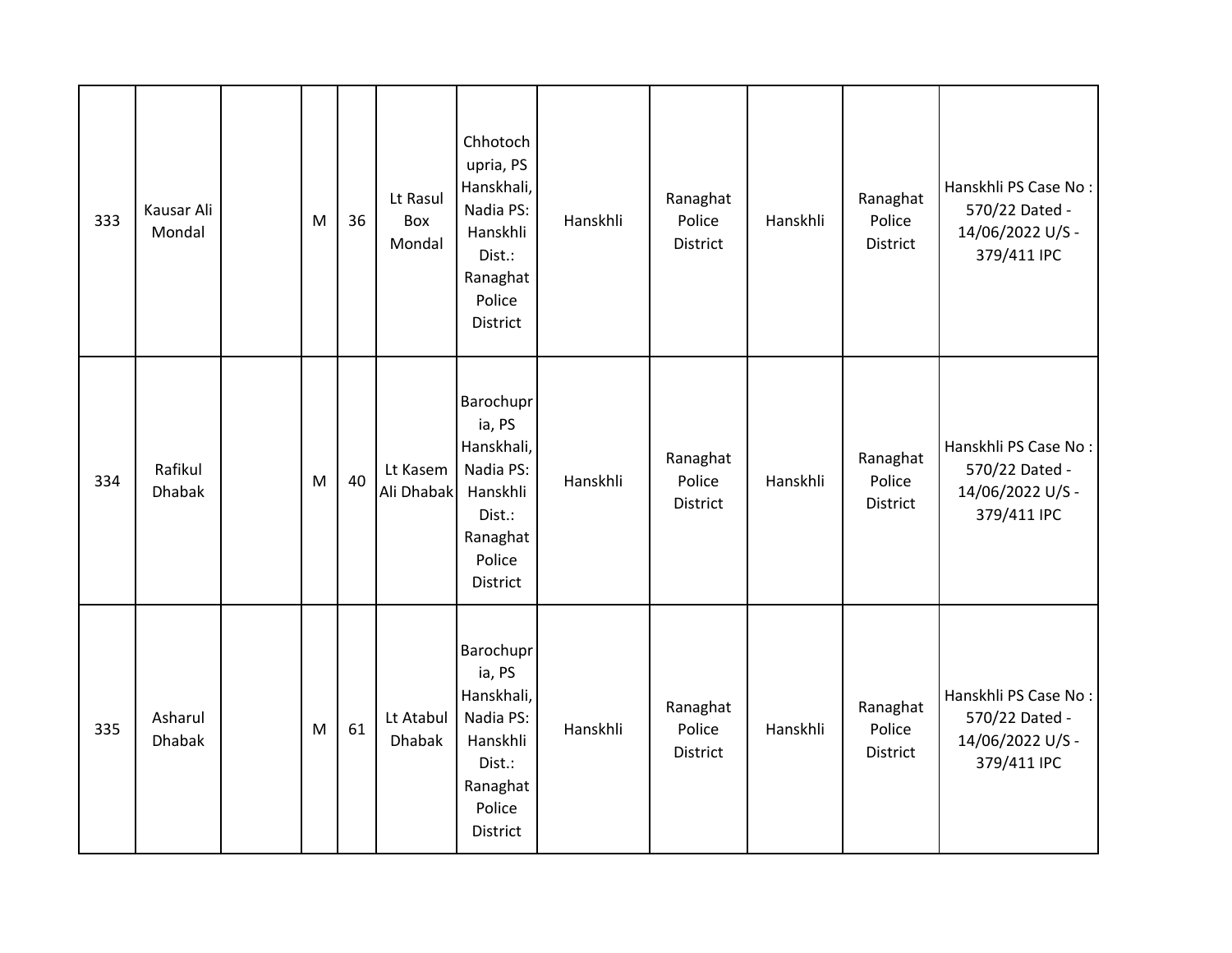| 336 | Jiten<br>Sardar           | M | 32 | Lt Sridam<br>Sardar                   | Pepulberi<br>a PS<br>Hanskhali,<br>Nadia PS:<br>Hanskhli<br>Dist.:<br>Ranaghat<br>Police<br><b>District</b> | Hanskhli | Ranaghat<br>Police<br><b>District</b>        | Hanskhli | Ranaghat<br>Police<br>District        | Hanskhli PS Case No:<br>352/22 Dated -<br>18/04/2022 U/S -<br>341/354/326/307 IPC |
|-----|---------------------------|---|----|---------------------------------------|-------------------------------------------------------------------------------------------------------------|----------|----------------------------------------------|----------|---------------------------------------|-----------------------------------------------------------------------------------|
| 337 | Bimal Kr.<br>Ghosh        |   |    | $S/O$ Lt<br>Mihir Lal<br>Ghosh        | PS: Jatia<br>Dist.:<br>Barrackpo<br>re Police<br>Commissi<br>onerate                                        | Jatia    | Barrackpore<br>Police<br>Commission<br>erate | Kalyani  | Ranaghat<br>Police<br>District        | Kalyani PS Case No:<br>295/21 Dated -<br>04/12/2021 U/S -<br>419/420 IPC          |
| 338 | Kalipada<br>Ghosh         |   |    | $S/O$ Lt<br>Sambhu<br>Charan<br>Ghosh | PS: Jatia<br>Dist.:<br>Barrackpo<br>re Police<br>Commissi<br>onerate                                        | Jatia    | Barrackpore<br>Police<br>Commission<br>erate | Kalyani  | Ranaghat<br>Police<br><b>District</b> | Kalyani PS Case No:<br>295/21 Dated -<br>04/12/2021 U/S -<br>419/420 IPC          |
| 339 | Partho<br>Pratim<br>Ghosh |   |    | Kr. Ghosh                             | PS: Jatia<br>Dist.:<br>S/o Bimal   Barrackpo<br>re Police<br>Commissi<br>onerate                            | Jatia    | Barrackpore<br>Police<br>Commission<br>erate | Kalyani  | Ranaghat<br>Police<br>District        | Kalyani PS Case No:<br>295/21 Dated -<br>04/12/2021 U/S -<br>419/420 IPC          |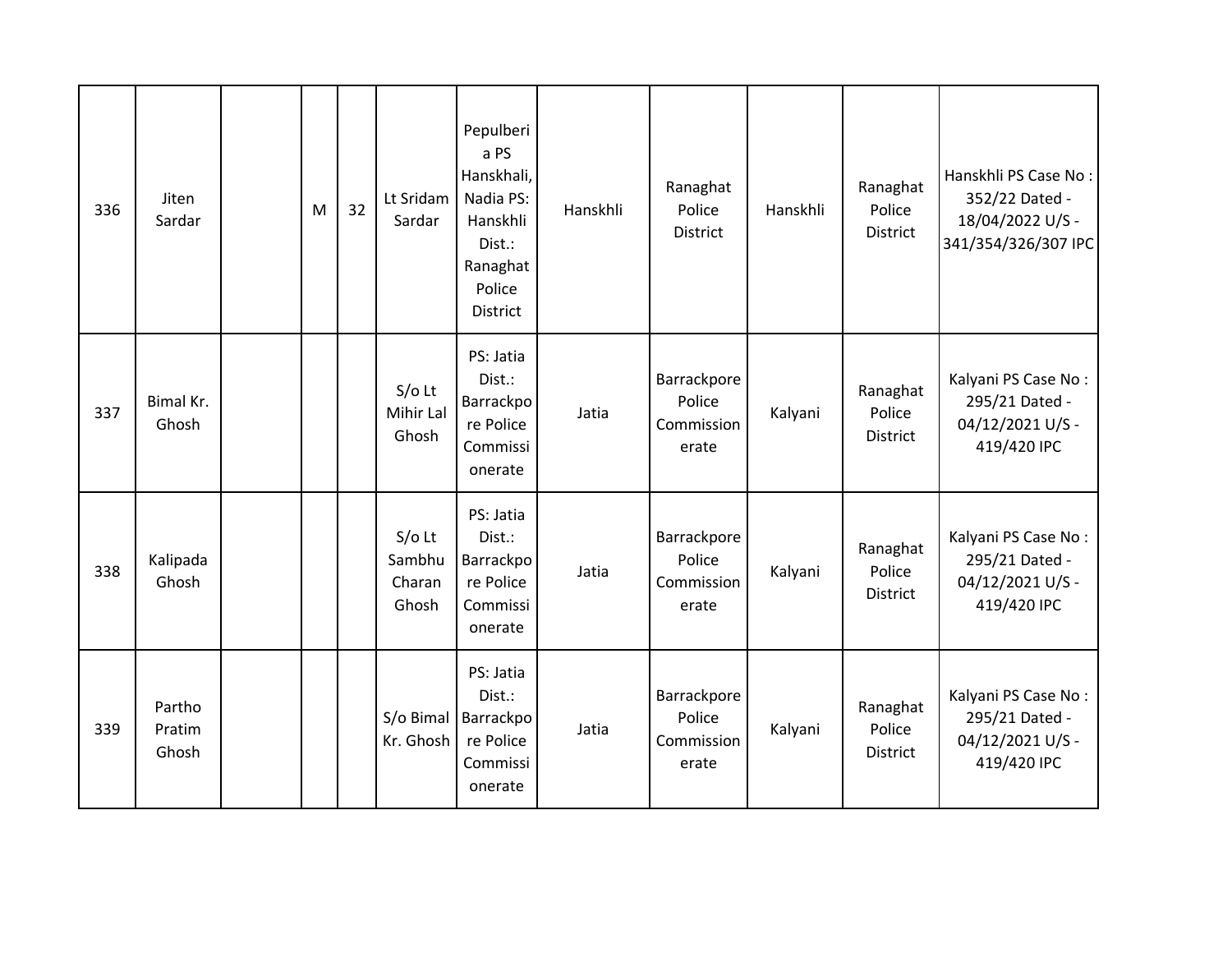| 340 | Kalpana<br>Ghosh |   |    | Ghosh                   | PS: Jatia<br>Dist.:<br>W/o Bimal Barrackpo<br>re Police<br>Commissi<br>onerate                                             | Jatia     | Barrackpore<br>Police<br>Commission<br>erate | Kalyani           | Ranaghat<br>Police<br><b>District</b> | Kalyani PS Case No:<br>295/21 Dated -<br>04/12/2021 U/S -<br>419/420 IPC                                                                |
|-----|------------------|---|----|-------------------------|----------------------------------------------------------------------------------------------------------------------------|-----------|----------------------------------------------|-------------------|---------------------------------------|-----------------------------------------------------------------------------------------------------------------------------------------|
| 341 | Ratan Roy        |   |    | S/O<br>Kutiswar<br>Roy  | PS:<br>Kalyani<br>Dist.:<br>Ranaghat<br>Police<br>District                                                                 | Kalyani   | Ranaghat<br>Police<br><b>District</b>        | Kalyani           | Ranaghat<br>Police<br><b>District</b> | Kalyani PS Case No:<br>290/22 Dated -<br>10/06/2022 U/S -<br>399/402 IPC &<br>25(i)(a) Arms Act,<br>1959                                |
| 342 | Dharma<br>Pal    | M | 34 | $S/O$ Lt.<br>Sankar Pal | PS:<br>Ranaghat<br>Dist.:<br>Ranaghat<br>Police<br>District                                                                | Ranaghat  | Ranaghat<br>Police<br><b>District</b>        | Ranaghat<br>women | Ranaghat<br>Police<br><b>District</b> | Ranaghat women PS<br>Case No: 138/21<br>Dated - 01/12/2021<br>$U/S -$<br>498A/406/325/307<br>IPC & 4 Dowry<br>Prohibition Act,<br>1961Â |
| 343 | Souvik Das       | M | 26 | Goutam<br>Das           | Santipur<br>Dadde<br>Nikaripara<br>, PS-<br>Santipur<br>Nadia PS:<br>Shantipur<br>Dist.:<br>Ranaghat<br>Police<br>District | Shantipur | Ranaghat<br>Police<br><b>District</b>        | Shantipur         | Ranaghat<br>Police<br><b>District</b> | Shantipur PS Case No<br>: 581/22 Dated -<br>10/06/2022 U/S -<br>498A/304B/302/34<br><b>IPC</b>                                          |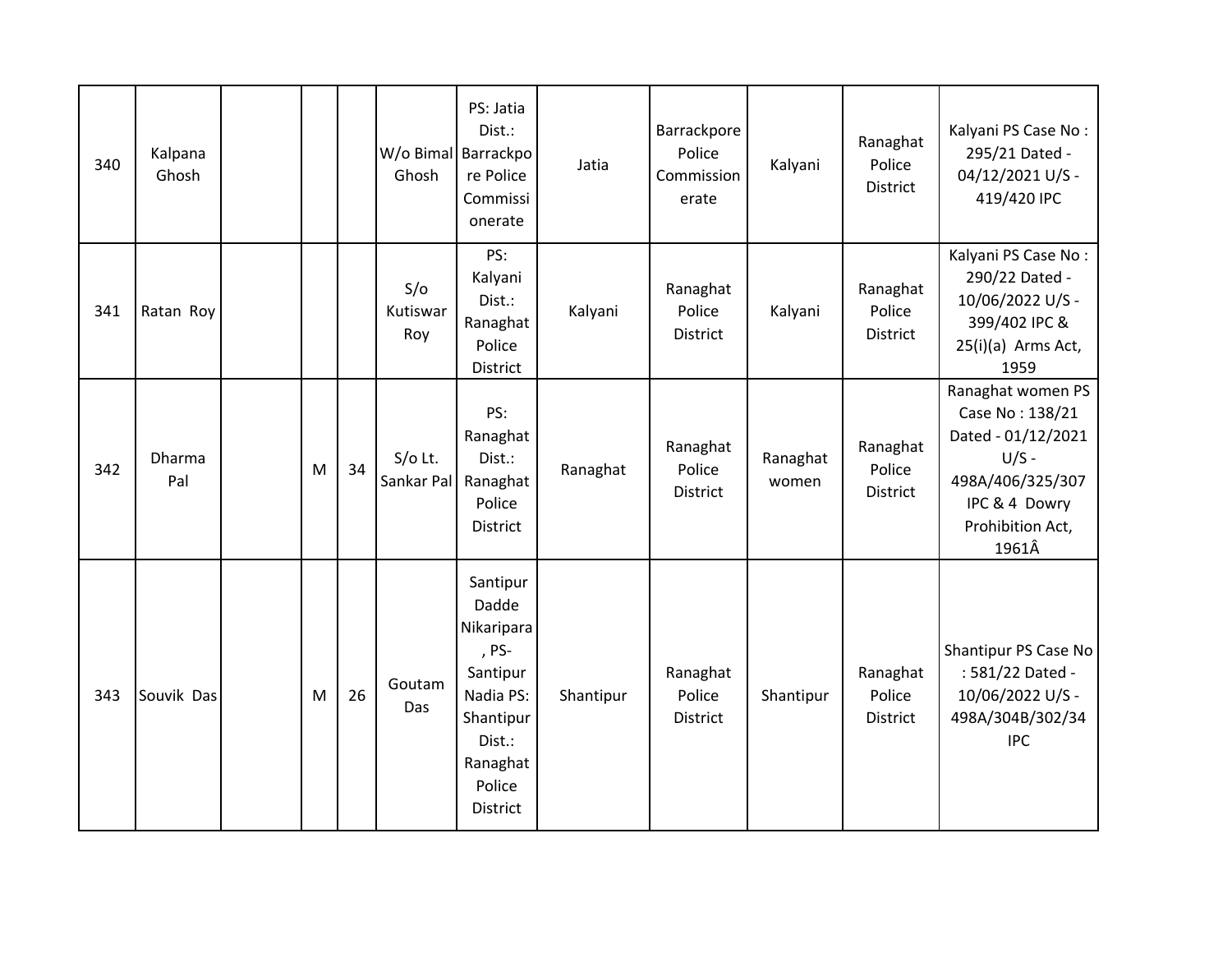| 344 | Krishna<br>Das   | M | 52 | Goutam<br>Das                  | Santipur<br>Dadde<br>Nikaripara<br>, PS-<br>Santipur<br>Nadia PS:<br>Shantipur<br>Dist.:<br>Ranaghat<br>Police<br><b>District</b>  | Shantipur | Ranaghat<br>Police<br>District        | Shantipur | Ranaghat<br>Police<br>District | Shantipur PS Case No<br>: 581/22 Dated -<br>10/06/2022 U/S -<br>498A/304B/302/34<br><b>IPC</b> |
|-----|------------------|---|----|--------------------------------|------------------------------------------------------------------------------------------------------------------------------------|-----------|---------------------------------------|-----------|--------------------------------|------------------------------------------------------------------------------------------------|
| 345 | Sudharsan<br>Das | M | 41 | Sukumar<br>Das                 | Gobindap<br>ur Purba<br>Das Para,<br>PS.<br>Santipur,<br>Nadia PS:<br>Shantipur<br>Dist.:<br>Ranaghat<br>Police<br><b>District</b> | Shantipur | Ranaghat<br>Police<br><b>District</b> | Shantipur | Ranaghat<br>Police<br>District | Shantipur PS Case No<br>: 593/22 Dated -<br>14/06/2022 U/S-46<br><b>IPC</b>                    |
| 346 | Tarun<br>Debnath | M |    | Lt. Santi<br>Charan<br>Debnath | PS:<br>Taherpur<br>Dist.:<br>Ranaghat<br>Police<br>District                                                                        | Taherpur  | Ranaghat<br>Police<br>District        | Taherpur  | Ranaghat<br>Police<br>District | Taherpur PS Case No<br>: 293/22 Dated -<br>14/06/2022 U/S -<br>278/285/286/188/30<br>7 IPC     |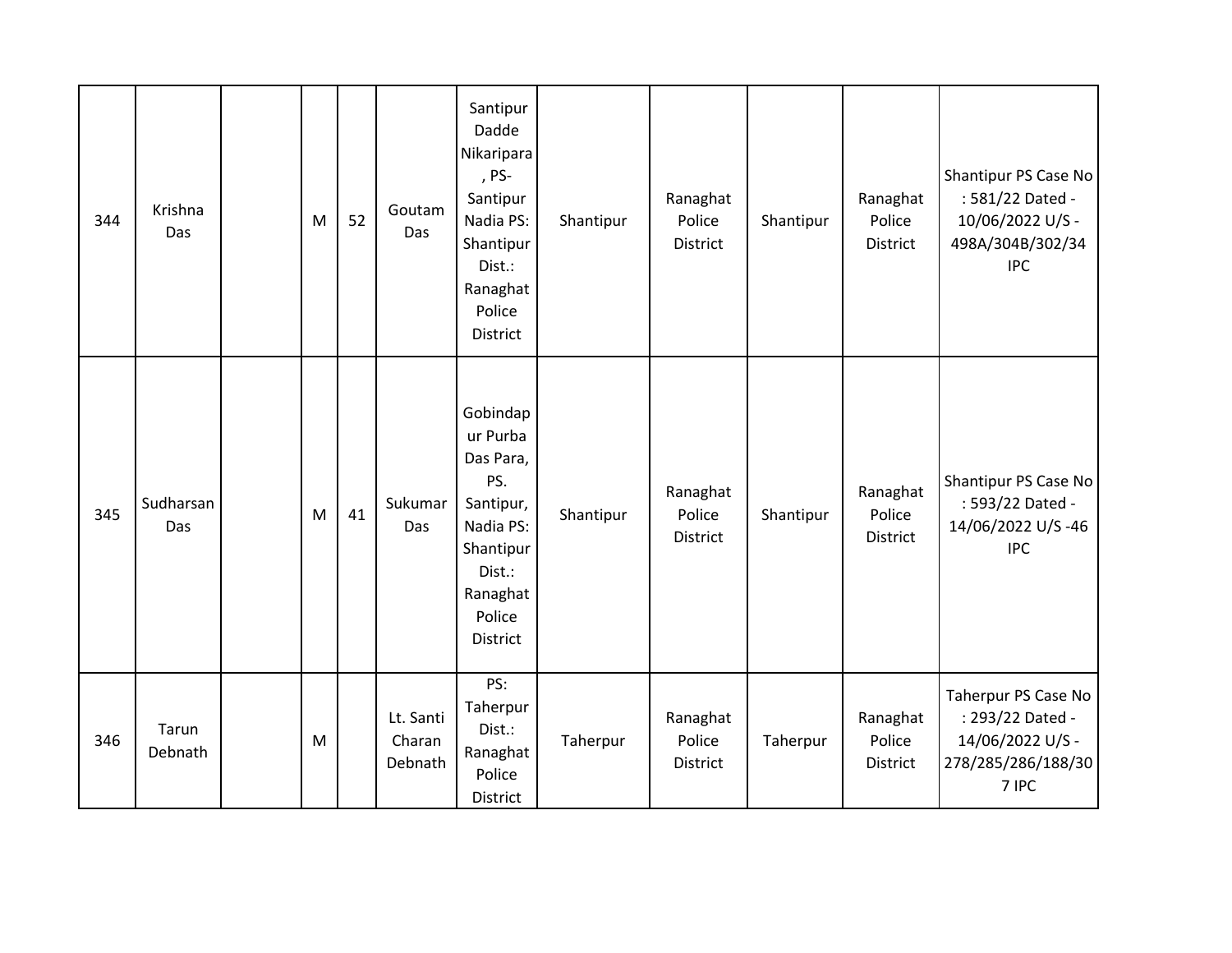| 347 | Sanjoy<br>Ram<br>Rathor | M | 28 | Ram Babu<br>Rathor               | Subhasgra<br>m, near<br>Railway<br>Station,<br>$P.S-$<br>Sonarpur,<br>Dist. -<br>South 24<br>Pgs<br>PS:<br>Sonarpur<br>Dist.:<br><b>Baruipur</b><br>Police<br>District | Sonarpur    | Baruipur<br>Police<br>District         | Dumdum<br>g.r.p.s.   | Sealdah<br>G.R.P.                         | Dumdum g.r.p.s. PS<br>Case No: 16/22<br>Dated - 03/06/2022<br>U/S-379 IPC                                                                           |
|-----|-------------------------|---|----|----------------------------------|------------------------------------------------------------------------------------------------------------------------------------------------------------------------|-------------|----------------------------------------|----------------------|-------------------------------------------|-----------------------------------------------------------------------------------------------------------------------------------------------------|
| 348 | Soumen<br>Santra        | M | 34 | S/o Provat<br>Santra             | Alaipore<br>PS:<br>Chakdah<br>Dist.:<br>Ranaghat<br>Police<br>District                                                                                                 | Chakdah     | Ranaghat<br>Police<br><b>District</b>  | Ranaghat<br>g.r.p.s. | Sealdah<br>G.R.P.                         | Ranaghat g.r.p.s. PS<br>Case No: 17/22<br>Dated - 14/06/2022<br>U/S-379 IPC                                                                         |
| 349 | Suraj<br>Biswakarm<br>a | M | 25 | Ram<br>Bahadur<br>Biswakar<br>ma | PS:<br>Bhaktinag<br>ar Dist.:<br>Siliguri<br>Police<br>Commissi<br>onerate                                                                                             | Bhaktinagar | Siliguri Police<br>Commission<br>erate | Bhaktinagar          | Siliguri<br>Police<br>Commission<br>erate | <b>Bhaktinagar PS Case</b><br>No: 614/22 Dated -<br>14/06/2022 U/S -<br>$21(c)/22(c)$ Narcotic<br>Drugs and<br>Psychotropic<br>Substances Act, 1985 |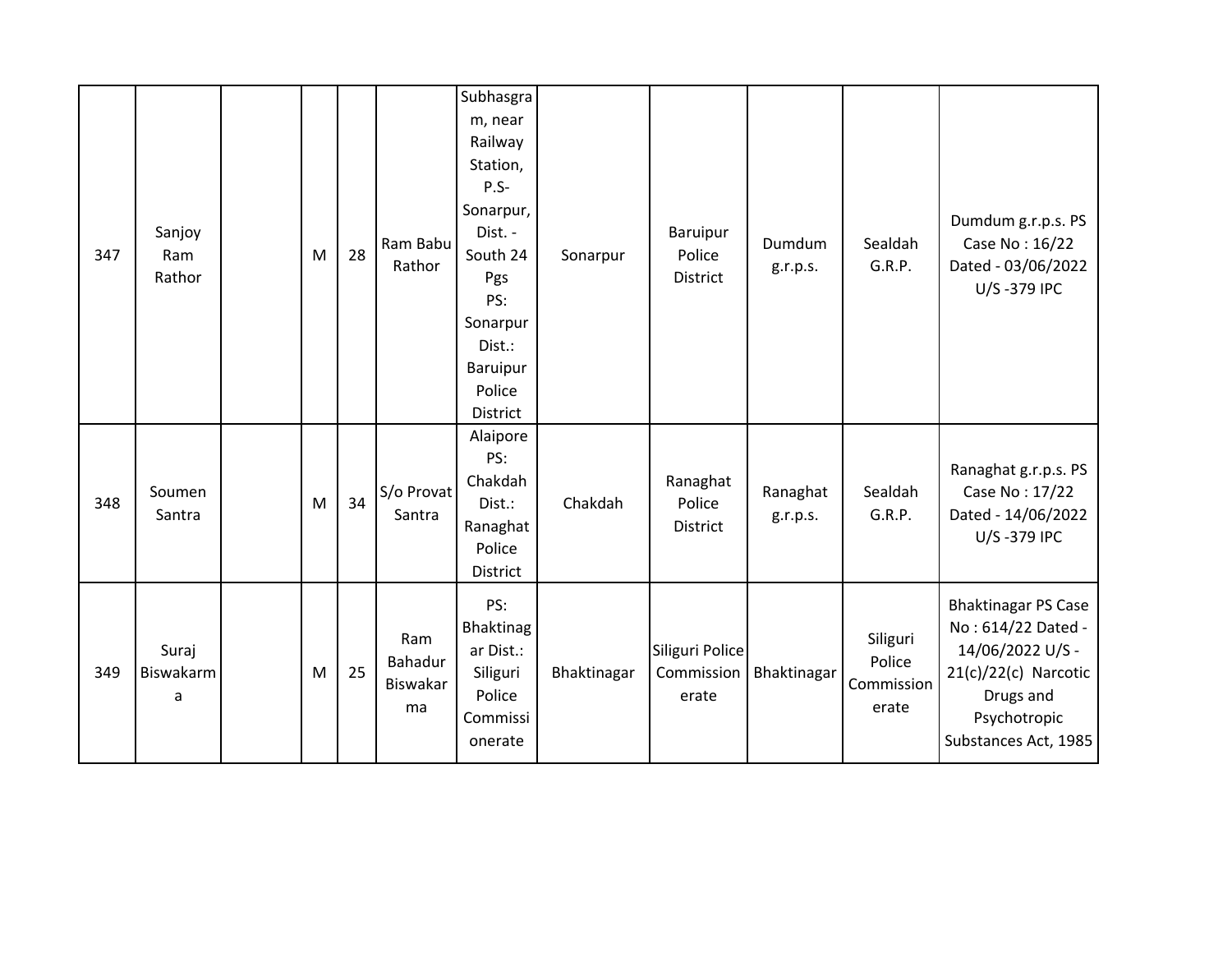| 350 | Diwash<br>Chhetri |  | (30) S/o<br>Lal<br><b>Bahadur</b><br>Chhetri | Of Gazing<br>Bazar, PS-<br>Gazing,<br>Dist.-<br>West<br>Sikkim                                                                         |          | <b>Basirhat</b>                        | New<br>jalpaiguri | Siliguri<br>Police<br>Commission<br>erate | New jalpaiguri PS<br>Case No: 626/22<br>Dated - 14/06/2022<br>U/S-399/402 IPC |
|-----|-------------------|--|----------------------------------------------|----------------------------------------------------------------------------------------------------------------------------------------|----------|----------------------------------------|-------------------|-------------------------------------------|-------------------------------------------------------------------------------|
| 351 | Anil Saha         |  | (25) S/o<br>Binod<br>Saha                    | Of<br>Jyotinagar<br>, P.S-<br>Siliguri,<br>Dist.-<br>Darjeeling<br>PS: Siliguri<br>Dist.:<br>Siliguri<br>Police<br>Commissi<br>onerate | Siliguri | Siliguri Police<br>Commission<br>erate | New<br>jalpaiguri | Siliguri<br>Police<br>Commission<br>erate | New jalpaiguri PS<br>Case No: 626/22<br>Dated - 14/06/2022<br>U/S-399/402 IPC |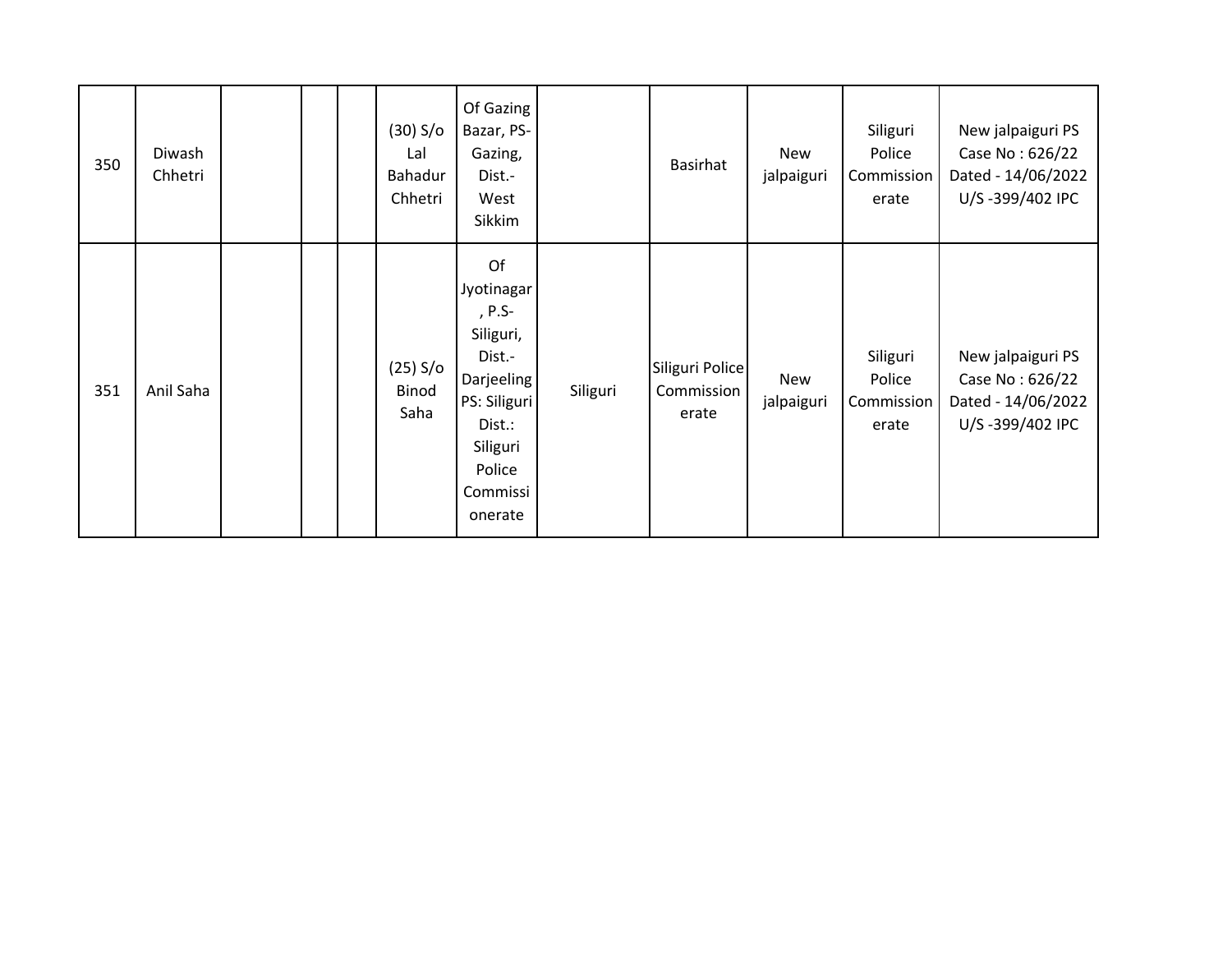| 352 | Bhabtoosh<br><b>Kumar Roy</b> |   |    | (24) S/o<br>Bhavani<br>Roy | Of<br>Moharaj<br>Colony,<br>Ward No.<br>04, p.s-<br>Siliguri,<br>Dist-<br><b>Darjeeling</b><br>PS: Siliguri<br>Dist.:<br>Siliguri<br>Police<br>Commissi<br>onerate | Siliguri    | Siliguri Police<br>Commission<br>erate | <b>New</b><br>jalpaiguri | Siliguri<br>Police<br>Commission<br>erate | New jalpaiguri PS<br>Case No: 626/22<br>Dated - 14/06/2022<br>U/S-399/402 IPC |
|-----|-------------------------------|---|----|----------------------------|--------------------------------------------------------------------------------------------------------------------------------------------------------------------|-------------|----------------------------------------|--------------------------|-------------------------------------------|-------------------------------------------------------------------------------|
| 353 | Umesh<br>Yadav                | M | 20 | Rajbali Ra                 | i of<br>Prakash<br>nagar PS<br>Bhaktinag<br>ar Dist<br>Jalpaiguri<br>PS:<br><b>Bhaktinag</b><br>ar Dist.:<br>Siliguri<br>Police<br>Commissi<br>onerate             | Bhaktinagar | Siliguri Police<br>Commission<br>erate | Pradhannag<br>ar         | Siliguri<br>Police<br>Commission<br>erate | Pradhannagar PS<br>Case No: 120/22<br>Dated - 04/02/2022<br>U/S-379 IPC       |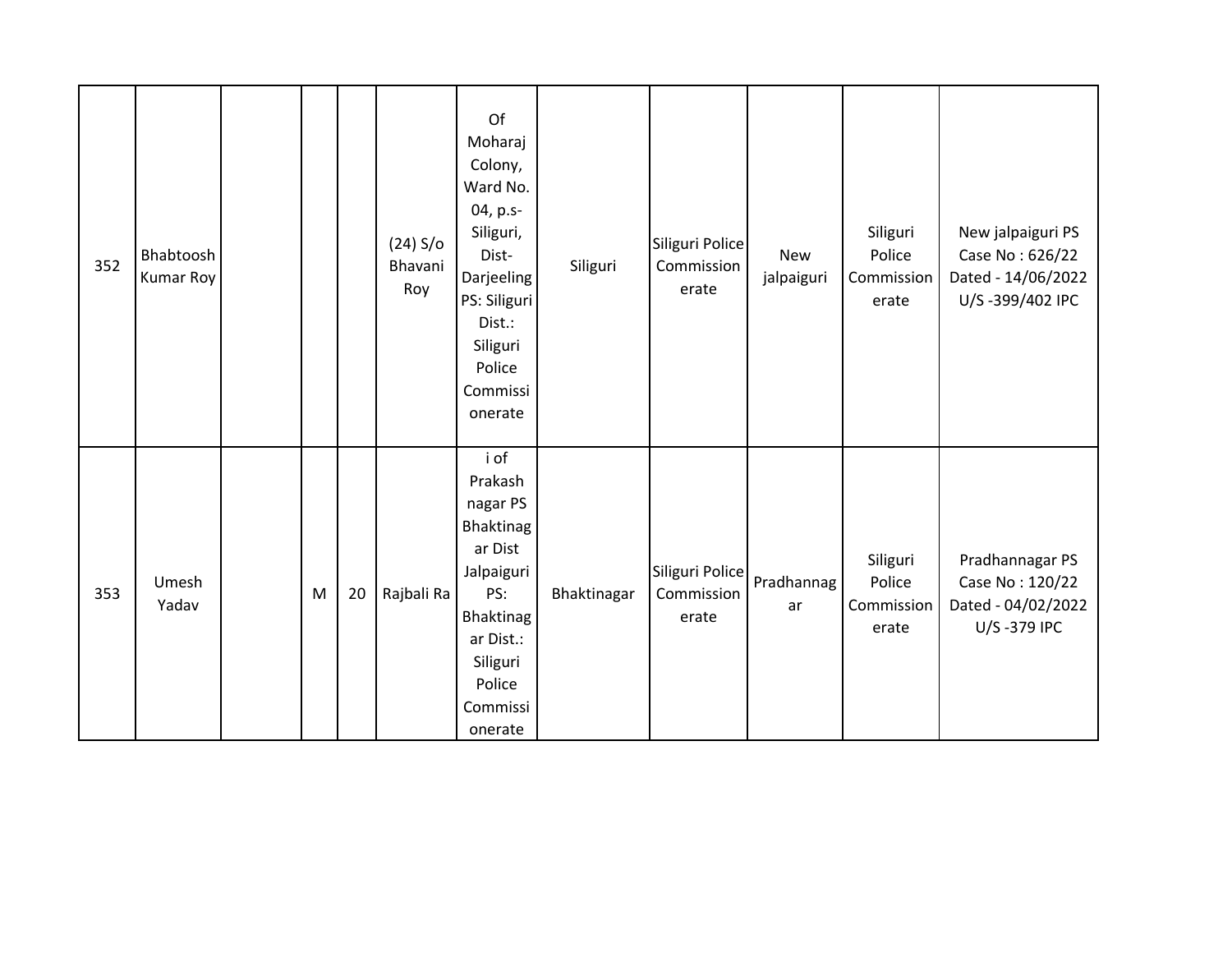| 354 | Sourav<br>Dey              | M | Late Basu<br>Dey          | <b>HAIDERPA</b><br>RA, AMRIT<br><b>SWEETS</b><br><b>GOLI PS:</b><br>Bhaktinag<br>ar Dist.:<br>Siliguri<br>Police<br>Commissi<br>onerate | Bhaktinagar | Siliguri Police<br>Commission<br>erate | Siliguri | Siliguri<br>Police<br>Commission<br>erate | Siliguri PS Case No:<br>566/22 Dated -<br>14/06/2022 U/S -<br>399/402 IPC |
|-----|----------------------------|---|---------------------------|-----------------------------------------------------------------------------------------------------------------------------------------|-------------|----------------------------------------|----------|-------------------------------------------|---------------------------------------------------------------------------|
| 355 | Raja<br>Jaiswal            | M | Sikraj<br>Jaiswal         | T.B<br><b>HOSPITAL</b><br>QUARTER,<br>WARD NO<br>44 PS:<br><b>Bhaktinag</b><br>ar Dist.:<br>Siliguri<br>Police<br>Commissi<br>onerate   | Bhaktinagar | Siliguri Police<br>Commission<br>erate | Siliguri | Siliguri<br>Police<br>Commission<br>erate | Siliguri PS Case No:<br>566/22 Dated -<br>14/06/2022 U/S -<br>399/402 IPC |
| 356 | Arun<br>Kumar<br>Choudhary | M | Ramsagar<br>Chowdhur<br>y | PS: Siliguri<br>Dist.:<br>Siliguri<br>Police<br>Commissi<br>onerate                                                                     | Siliguri    | Siliguri Police<br>Commission<br>erate | Siliguri | Siliguri<br>Police<br>Commission<br>erate | Siliguri PS Case No:<br>566/22 Dated -<br>14/06/2022 U/S -<br>399/402 IPC |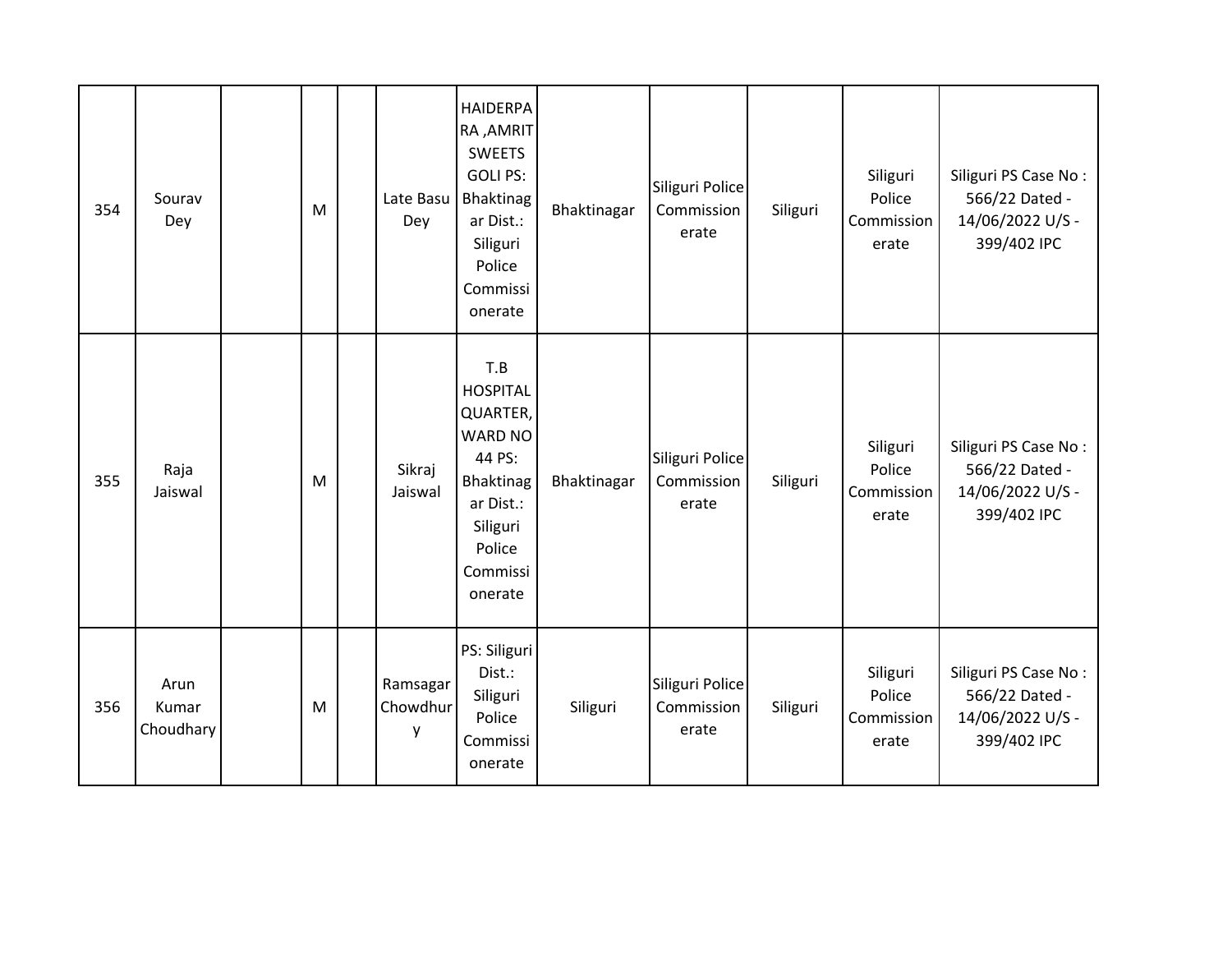| 357 | Dinesh<br>Kumar<br>Yadab | M | 21 | Jamuna<br>Yadab    | Village –<br>Mahtobih,<br>PO-<br>Batpar, PS<br>Chkai,<br>District-<br>Jamui,<br>State-<br>Bihar. A/P<br>56 No.<br>CGR Road,<br>Kolkata,<br>Kolkata-<br>700043<br>PS:<br>Kolkata<br>leather<br>complex<br>Dist.:<br>Kolkata | Kolkata leather<br>complex | Kolkata                         | Raidighi   | Sundarban<br>Police<br>District | Raidighi PS Case No:<br>297/22 Dated -<br>14/06/2022 U/S -<br>279/338 IPC                 |
|-----|--------------------------|---|----|--------------------|----------------------------------------------------------------------------------------------------------------------------------------------------------------------------------------------------------------------------|----------------------------|---------------------------------|------------|---------------------------------|-------------------------------------------------------------------------------------------|
| 358 | Ujjal Das                | M | 35 | Lt Nirmal<br>Das   | Radhakris<br>hnapur<br>PS: Sagar<br>Dist.:<br>Sundarba<br>n Police<br>District                                                                                                                                             | Sagar                      | Sundarban<br>Police<br>District | Sagar      | Sundarban<br>Police<br>District | Sagar PS Case No:<br>192/22 Dated -<br>14/06/2022 U/S -<br>341/324/325/308/50<br>6/34 IPC |
| 359 | Sunil Das                |   |    | Rajeswar<br>Das    | <b>BHOLARD</b><br>ABRI                                                                                                                                                                                                     |                            | <b>Basirhat</b>                 | Alipurduar | Alipurduar                      | Alipurduar PS GDE<br>No. 616                                                              |
| 360 | Biswajit<br>Raha         |   |    | Lt Ajit Kr<br>Raha | <b>SURJA</b><br><b>NAGAR</b>                                                                                                                                                                                               |                            | <b>Basirhat</b>                 | Alipurduar | Alipurduar                      | Alipurduar PS GDE<br>No. 616                                                              |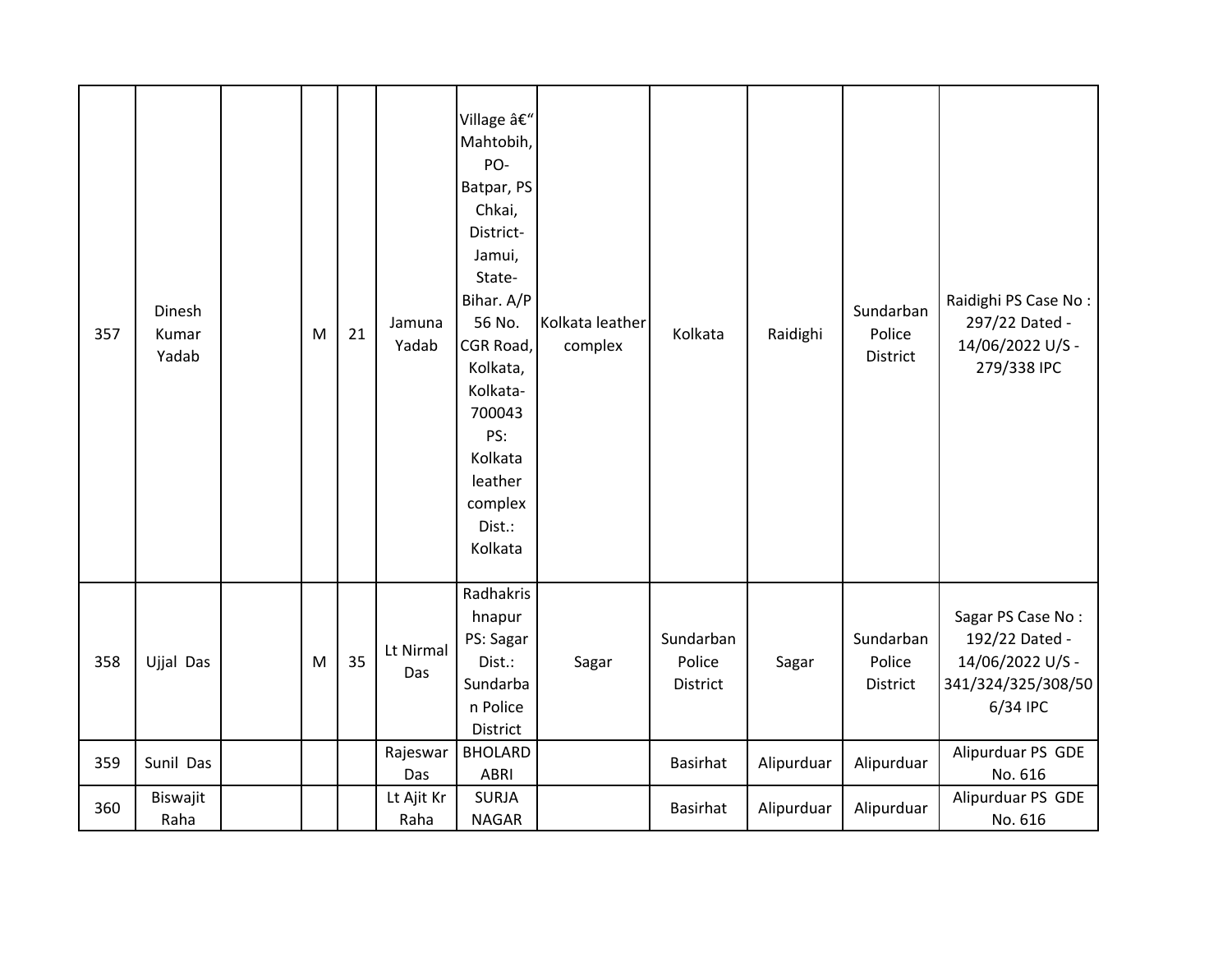| 361 | <b>Bishu Das</b>       |   |    | Lt Bang<br>Das                | <b>ARAOBIN</b><br>DA<br><b>NAGAR</b>                             |          | Basirhat        | Alipurduar     | Alipurduar | Alipurduar PS GDE<br>No. 616                              |
|-----|------------------------|---|----|-------------------------------|------------------------------------------------------------------|----------|-----------------|----------------|------------|-----------------------------------------------------------|
| 362 | Sunrata<br>Karmakar    |   |    | Lt Bihari<br>Karmakar         | <b>BORPETA</b>                                                   |          | <b>Basirhat</b> | Alipurduar     | Alipurduar | Alipurduar PS GDE<br>No. 616                              |
| 363 | <b>Biren Das</b>       |   |    | Lt Ramesh   PARARPA<br>Das    | R                                                                |          | Basirhat        | Alipurduar     | Alipurduar | Alipurduar PS GDE<br>No. 616                              |
| 364 | Kirod<br>Barman        |   |    | Lt Promod   PARARPA<br>Barman | $\mathsf R$                                                      |          | Basirhat        | Alipurduar     | Alipurduar | Alipurduar PS GDE<br>No. 616                              |
| 365 | Sava Ram               |   |    | Jagu Ram                      | <b>BARTALA</b>                                                   |          | Basirhat        | Alipurduar     | Alipurduar | Alipurduar PS<br>Outpost Alipurduar Jn<br>TOP GDE No. 215 |
| 366 | <b>Bimal</b><br>Singha |   |    | Lt Amar<br>Singha             | <b>RPF</b><br>COLONY                                             |          | <b>Basirhat</b> | Alipurduar     | Alipurduar | Alipurduar PS<br>Outpost Alipurduar Jn<br>TOP GDE No. 215 |
| 367 | Anwan<br>Hassain       | M | 32 | S/o-Abul<br>Hassain           | Deogarm<br>Tusiyabari<br>PS:<br>Falakata<br>Dist.:<br>Alipurduar | Falakata | Alipurduar      | <b>Birpara</b> | Alipurduar | Birpara PS GDE No.<br>545                                 |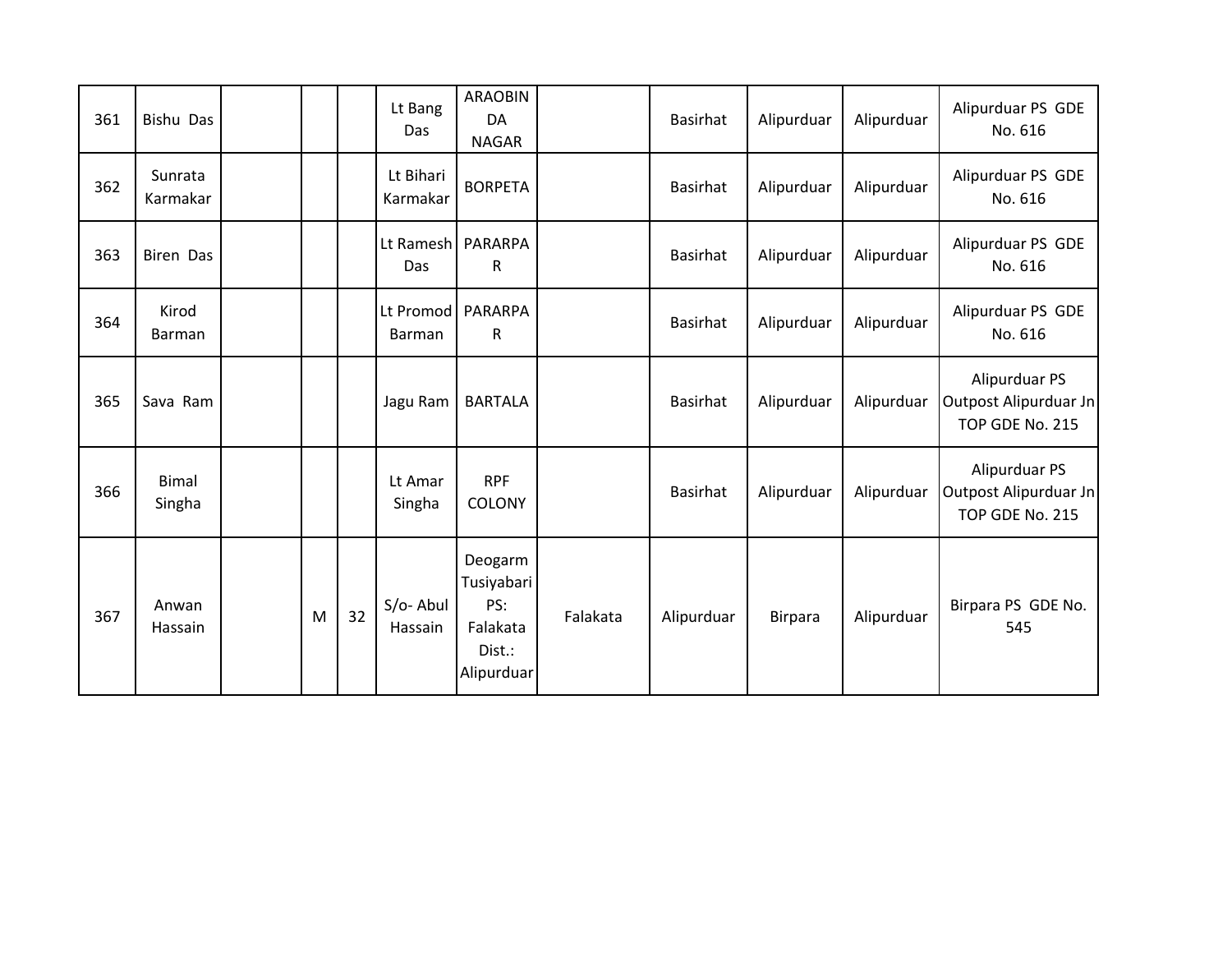| 368 | Prashant<br>Biswakarm<br>a | M | 30 | Ramesh<br>Biswakar<br>m     | Dalmore<br>T.G New<br>Line Line<br>PS:<br><b>Birpara</b><br>Dist.:<br>Alipurduar | <b>Birpara</b> | Alipurduar | <b>Birpara</b> | Alipurduar | Birpara PS GDE No.<br>545 |
|-----|----------------------------|---|----|-----------------------------|----------------------------------------------------------------------------------|----------------|------------|----------------|------------|---------------------------|
| 369 | Nidkodima<br>sh            | M | 30 | Sarad<br>Biswakar<br>ma     | <b>Birpara</b><br>Sardapally<br>PS:<br><b>Birpara</b><br>Dist.:<br>Alipurduar    | <b>Birpara</b> | Alipurduar | <b>Birpara</b> | Alipurduar | Birpara PS GDE No.<br>545 |
| 370 | Saman<br>Darjee            | M | 30 | Kuldeep<br>Darjee           | Ramjhora<br>T.G PS:<br><b>Birpara</b><br>Dist.:<br>Alipurduar                    | <b>Birpara</b> | Alipurduar | <b>Birpara</b> | Alipurduar | Birpara PS GDE No.<br>545 |
| 371 | Hiren<br>Bhujel            | M |    | $S/O-$<br>Sardash<br>Bhujel | <b>Birpara</b><br>New Line<br>PS:<br><b>Birpara</b><br>Dist.:<br>Alipurduar      | <b>Birpara</b> | Alipurduar | Birpara        | Alipurduar | Birpara PS GDE No.<br>30  |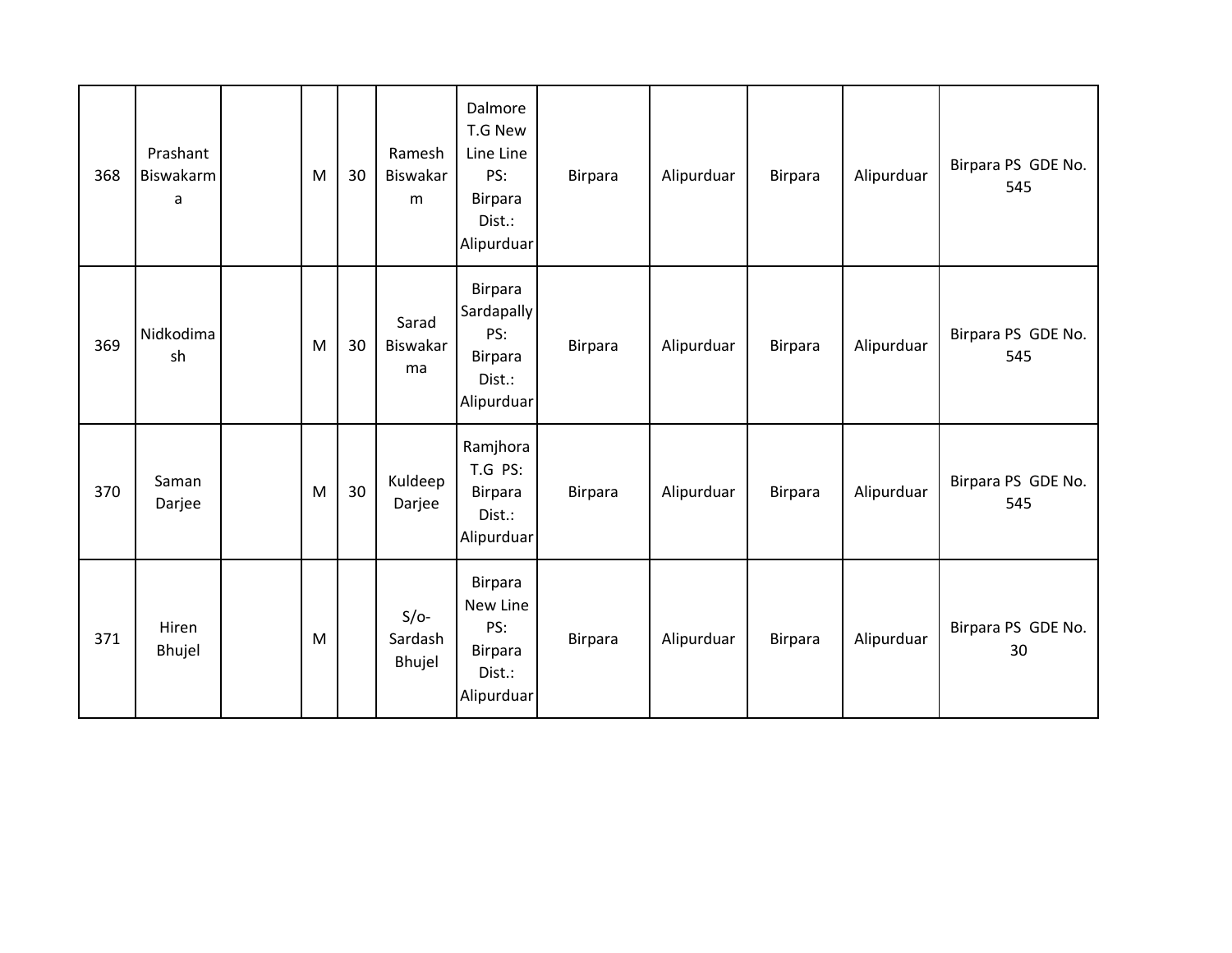| 372 | Ram<br>Krishna<br>Pradhan | M | 70 | $S/O-$<br>Damber<br>Bahadur<br>Pradhan | Birpara<br>New Line<br>PS:<br>Birpara<br>Dist.:<br>Alipurduar         | <b>Birpara</b> | Alipurduar | Birpara        | Alipurduar | Birpara PS GDE No.<br>545 |
|-----|---------------------------|---|----|----------------------------------------|-----------------------------------------------------------------------|----------------|------------|----------------|------------|---------------------------|
| 373 | Panchan<br>Munda          | M | 35 | $S/O-$<br>Sudhawa<br>Munda             | Damdima<br>T.G Velwa<br>Line PS:<br>Birpara<br>Dist.:<br>Alipurduar   | Birpara        | Alipurduar | Birpara        | Alipurduar | Birpara PS GDE No.<br>545 |
| 374 | Manik<br>Singha           | M | 43 | $S/O-$<br>Banomali<br>Singh            | Malsagao<br>n Bisty PS:<br>Falakata<br>Dist.:<br>Alipurduar           | Falakata       | Alipurduar | Birpara        | Alipurduar | Birpara PS GDE No.<br>545 |
| 375 | <b>Binod</b><br>Lama      | M | 56 | $S/O-$<br>Kanchha<br>Pakhrin<br>Lama   | Birpara,<br>Barahoda<br>PS:<br><b>Birpara</b><br>Dist.:<br>Alipurduar | Birpara        | Alipurduar | <b>Birpara</b> | Alipurduar | Birpara PS GDE No.<br>545 |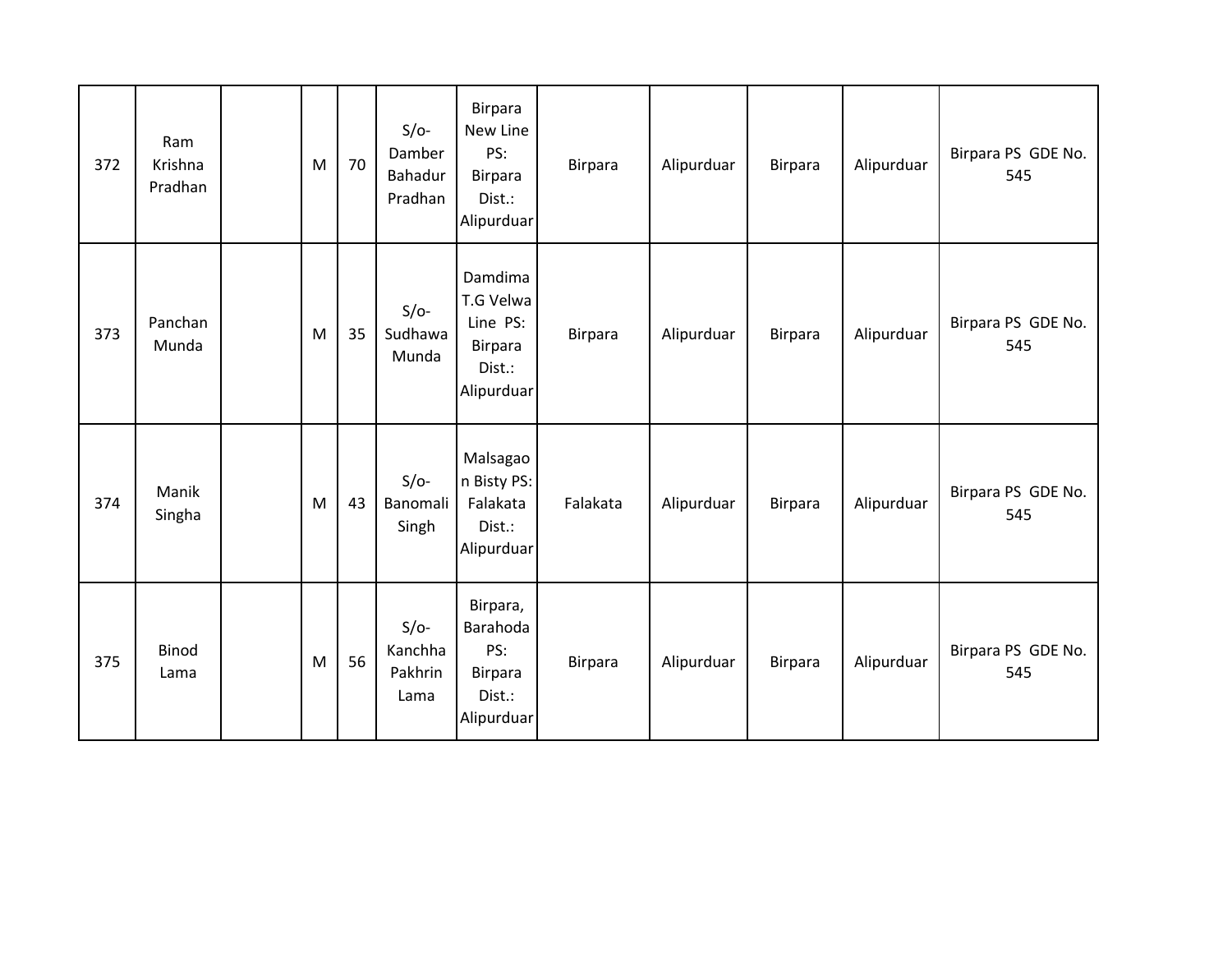| 376 | Rahidul<br>Alam | M | 27 | $S/O-$<br>Rahimudd<br>din Miya | Deogram<br>Tasiyabari<br>PS:<br>Falakata<br>Dist.:<br>Alipurduar                      | Falakata   | Alipurduar | Birpara | Alipurduar | Birpara PS GDE No.<br>545                         |
|-----|-----------------|---|----|--------------------------------|---------------------------------------------------------------------------------------|------------|------------|---------|------------|---------------------------------------------------|
| 377 | Ajit Dhar       |   | 43 | Lt.<br>Jogendra<br>Kr. Dhar    | Alipurduar<br>Chowpath<br>i PS:<br>Alipurduar<br>Dist.:<br>Alipurduar                 | Alipurduar | Alipurduar | Jaigaon | Alipurduar | Jaigaon PS Outpost<br>Hashimara OP GDE<br>No. 411 |
| 378 | Deva<br>Yadav   |   | 23 | Lala Yadav                     | <b>New</b><br>Hasimara,<br>Machhuap<br>atti PS:<br>Alipurduar<br>Dist.:<br>Alipurduar | Alipurduar | Alipurduar | Jaigaon | Alipurduar | Jaigaon PS Outpost<br>Hashimara OP GDE<br>No. 411 |
| 379 | Imran<br>Ansari |   | 24 | Md. Arsad<br>Ansari            | Satali TG<br>$O/D$ 8 No.<br>Hasimara<br>PS:<br>Alipurduar<br>Dist.:<br>Alipurduar     | Alipurduar | Alipurduar | Jaigaon | Alipurduar | Jaigaon PS Outpost<br>Hashimara OP GDE<br>No. 411 |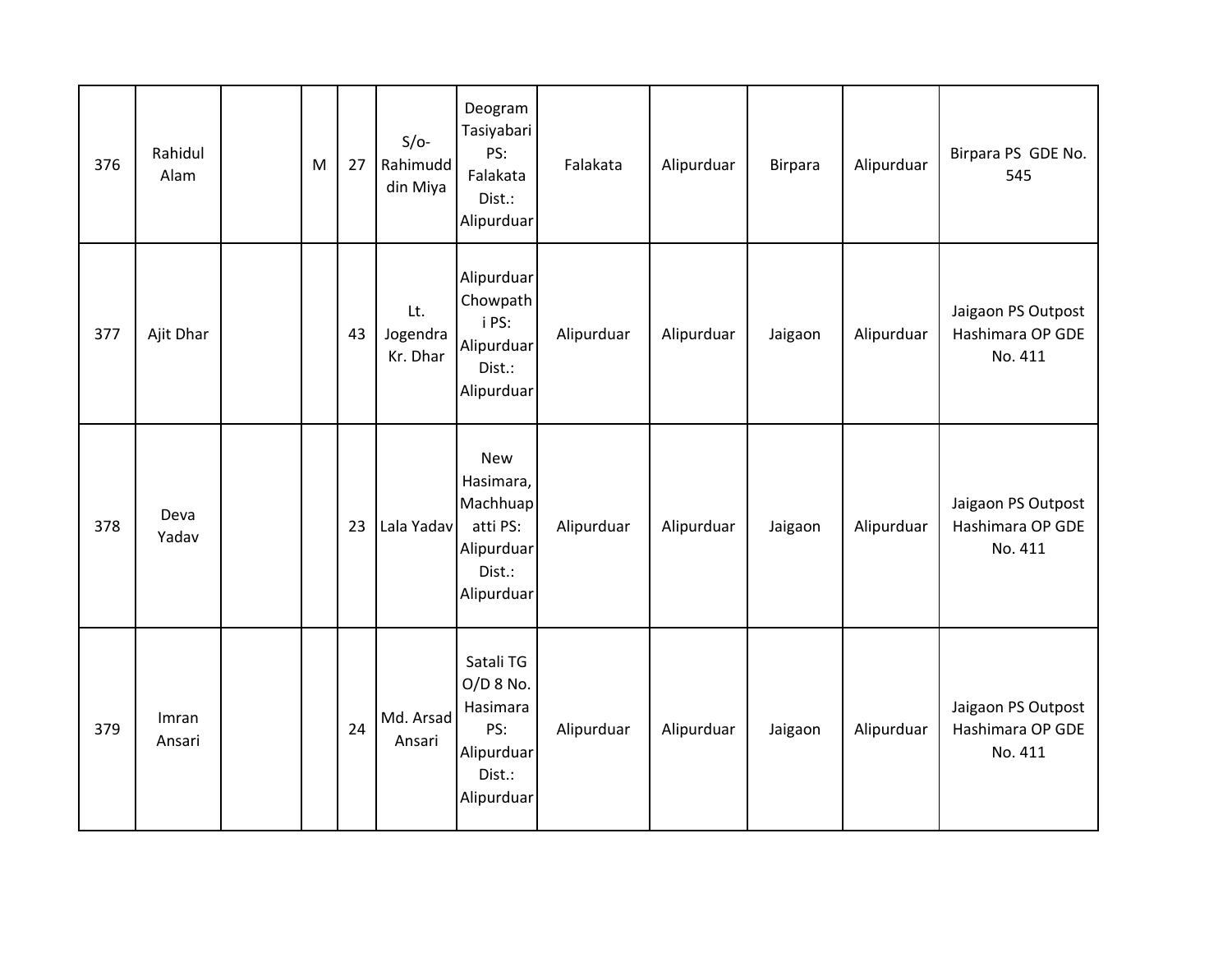| 380 | Gyalpo<br>Lama        | ${\sf M}$ | 24 | Gyamjo<br>Lama            | Daragaon,<br>Jaigaon<br>PS:<br>Alipurduar<br>Dist.:<br>Alipurduar              | Alipurduar | Alipurduar | Jaigaon  | Alipurduar | Jaigaon PS Outpost<br>Hashimara OP GDE<br>No. 411 |
|-----|-----------------------|-----------|----|---------------------------|--------------------------------------------------------------------------------|------------|------------|----------|------------|---------------------------------------------------|
| 381 | Jitu<br>Mandal        | M         | 21 | Lt. Mona<br>Mandal        | Sarojit<br>Collony<br>Hamiltong<br>anj PS:<br>Kalchini<br>Dist.:<br>Alipurduar | Kalchini   | Alipurduar | Kalchini | Alipurduar | Kalchini PS GDE No.<br>458                        |
| 382 | Mita<br>Nanda<br>Saha | M         | 40 | Lt. Ram<br>Prasad<br>Saha | Sarojit<br>Collony<br>Hamiltong<br>anj PS:<br>Kalchini<br>Dist.:<br>Alipurduar | Kalchini   | Alipurduar | Kalchini | Alipurduar | Kalchini PS GDE No.<br>458                        |
| 383 | Lorence<br>Tete       | M         | 42 | Johan<br>Tete             | Bhatkhaw<br>a T.E.<br>Soma Line<br>PS:<br>Kalchini<br>Dist.:<br>Alipurduar     | Kalchini   | Alipurduar | Kalchini | Alipurduar | Kalchini PS GDE No.<br>455                        |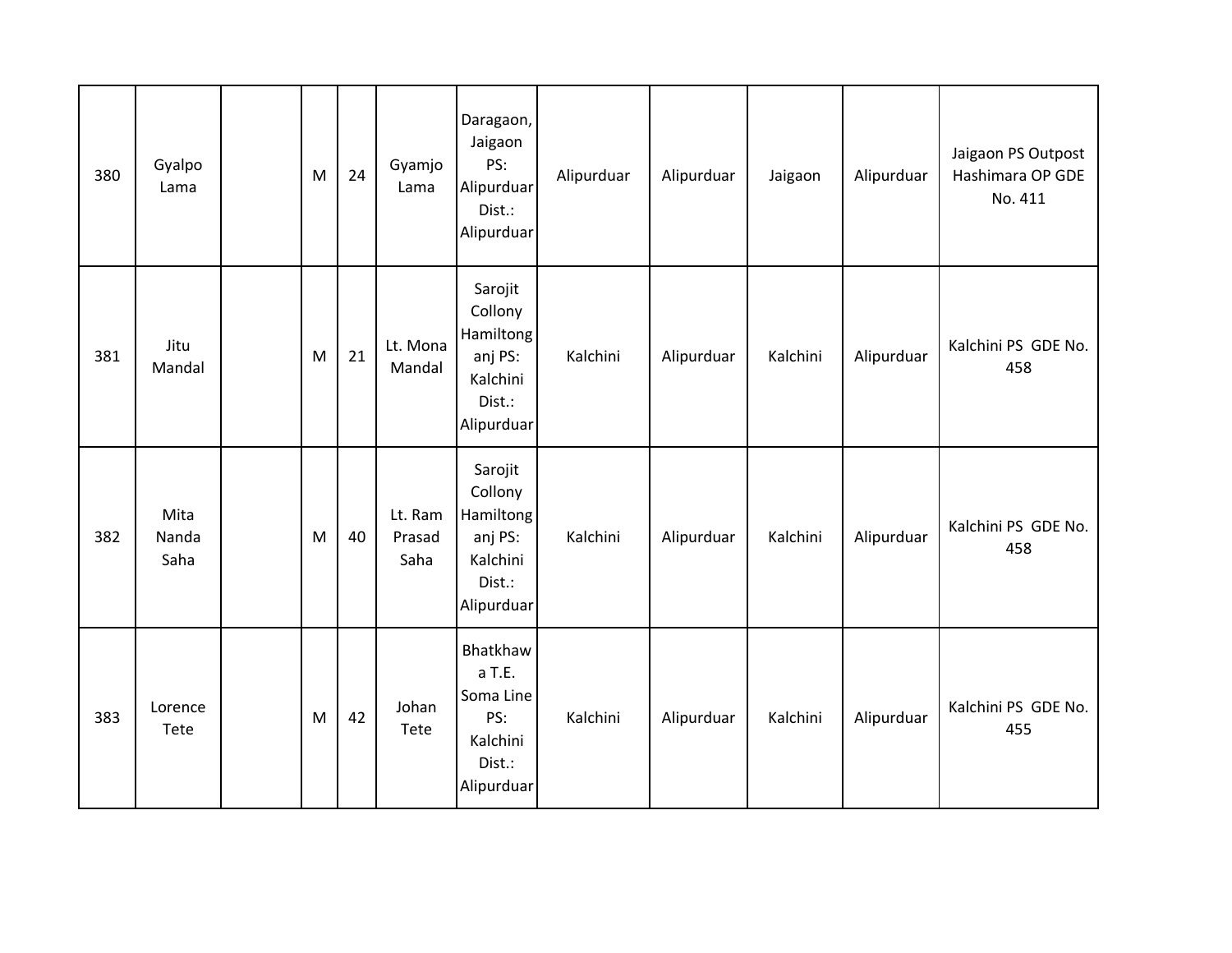| 384 | Pasanta<br>Das         | M | 38 | Sholen<br>Das       | Uttar<br>Haldibari<br>PS:<br>Kumargra<br>m Dist.:<br>Alipurduar | Kumargram | Alipurduar | Kumargram | Alipurduar | Kumargram PS GDE<br>No. 445 |
|-----|------------------------|---|----|---------------------|-----------------------------------------------------------------|-----------|------------|-----------|------------|-----------------------------|
| 385 | Amasu<br>Kharia        | M | 37 | Markush<br>Kharia   | Uttar<br>Haldibari<br>PS:<br>Kumargra<br>m Dist.:<br>Alipurduar | Kumargram | Alipurduar | Kumargram | Alipurduar | Kumargram PS GDE<br>No. 445 |
| 386 | <b>Bisram</b><br>Oraon | M | 30 | Lt. Diviya<br>Oraon | Uttar<br>Haldibari<br>PS:<br>Kumargra<br>m Dist.:<br>Alipurduar | Kumargram | Alipurduar | Kumargram | Alipurduar | Kumargram PS GDE<br>No. 445 |
| 387 | Debjyoti<br>Roy        | M | 18 | Bikash<br>Roy       | Nararthali,<br>PS:<br>Kumargra<br>m Dist.:<br>Alipurduar        | Kumargram | Alipurduar | Kumargram | Alipurduar | Kumargram PS GDE<br>No. 423 |
| 388 | Uttam Das              | M | 45 | Jagodish<br>Das     | Khoardan<br>ga PS:<br>Kumargra<br>m Dist.:<br>Alipurduar        | Kumargram | Alipurduar | Kumargram | Alipurduar | Kumargram PS GDE<br>No. 423 |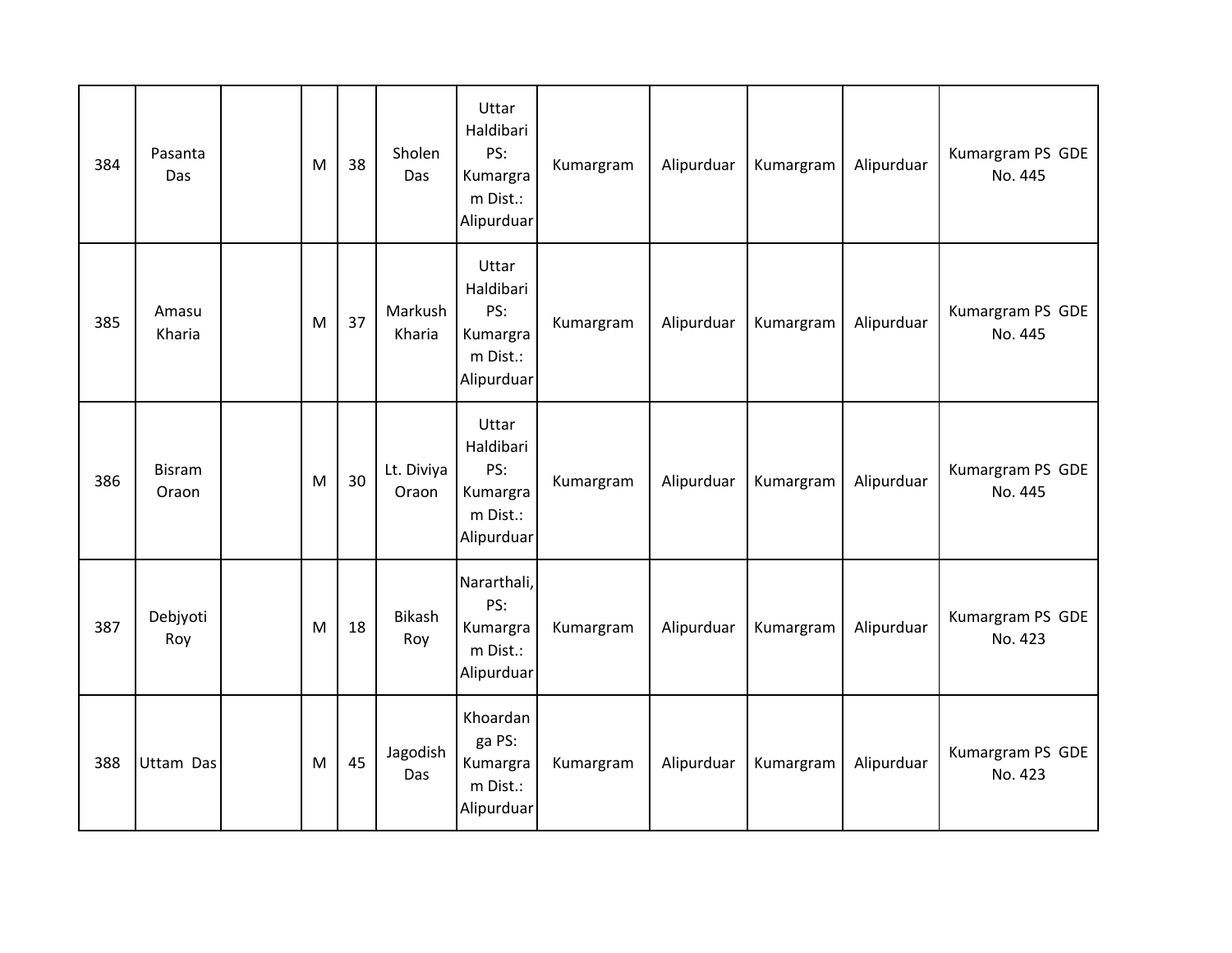| 389 | Ambika<br>Roy     | @ Gadu | M | 29 | Gopal Ch.<br>Roy   | Madhya<br>Nararthali<br>PS:<br>Kumargra<br>m Dist.:<br>Alipurduar  | Kumargram | Alipurduar | Kumargram | Alipurduar | Kumargram PS GDE<br>No. 423 |
|-----|-------------------|--------|---|----|--------------------|--------------------------------------------------------------------|-----------|------------|-----------|------------|-----------------------------|
| 390 | Sumanta<br>Barman |        | M | 26 | Debendra<br>Barman | Madhya<br>Nararthali,<br>PS:<br>Kumargra<br>m Dist.:<br>Alipurduar | Kumargram | Alipurduar | Kumargram | Alipurduar | Kumargram PS GDE<br>No. 423 |
| 391 | Sushil<br>Barman  |        | M | 25 | Jogen<br>Barman    | Chhoto<br>Daldali PS:<br>Kumargra<br>m Dist.:<br>Alipurduar        | Kumargram | Alipurduar | Kumargram | Alipurduar | Kumargram PS GDE<br>No. 423 |
| 392 | Jogesh<br>Hasda   |        | M | 25 | Babon<br>Hasda     | Chhoto<br>Daldali PS:<br>Kumargra<br>m Dist.:<br>Alipurduar        | Kumargram | Alipurduar | Kumargram | Alipurduar | Kumargram PS GDE<br>No. 423 |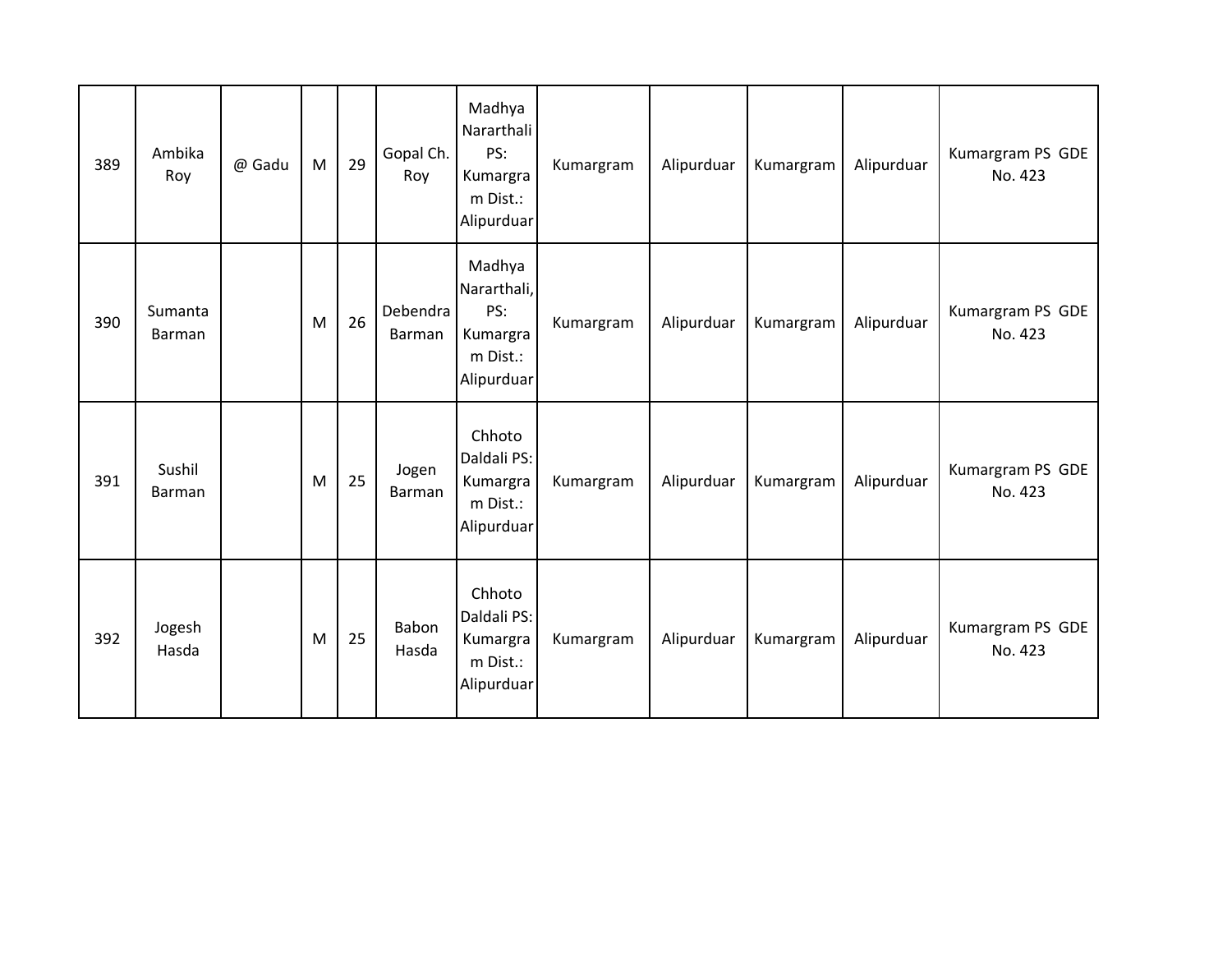| 393 | Ramen<br>Chanda        | M | 32 | Ratan<br>Chanda   | Paschim<br>Rampur,<br>Jorai PS:<br><b>Baxsirhat</b><br>Dist.:<br>Coochbeh<br>ar | Baxsirhat | Coochbehar | Kumargram | Alipurduar | Kumargram PS GDE<br>No. 520 |
|-----|------------------------|---|----|-------------------|---------------------------------------------------------------------------------|-----------|------------|-----------|------------|-----------------------------|
| 394 | Bipul<br><b>Barman</b> | M | 30 | Dhiren<br>Barman  | Uttar<br>Rampur,<br>Jorai PS:<br>Baxsirhat<br>Dist.:<br>Coochbeh<br>ar          | Baxsirhat | Coochbehar | Kumargram | Alipurduar | Kumargram PS GDE<br>No. 520 |
| 395 | Subash<br>Das          | M | 45 | Jiten Das         | Naziran<br>Deutikhat<br>a PS:<br>Baxsirhat<br>Dist.:<br>Coochbeh<br>ar          | Baxsirhat | Coochbehar | Kumargram | Alipurduar | Kumargram PS GDE<br>No. 527 |
| 396 | Bishu Das              | M | 29 | Nikhil Das        | Baruipara,<br>PS:<br>Kumargra<br>m Dist.:<br>Alipurduar                         | Kumargram | Alipurduar | Kumargram | Alipurduar | Kumargram PS GDE<br>No. 527 |
| 397 | Subal<br>Debnath       | M | 45 | Jogesh<br>Debnath | Charaima<br>hal PS:<br>Kumargra<br>m Dist.:<br>Alipurduar                       | Kumargram | Alipurduar | Kumargram | Alipurduar | Kumargram PS GDE<br>No. 527 |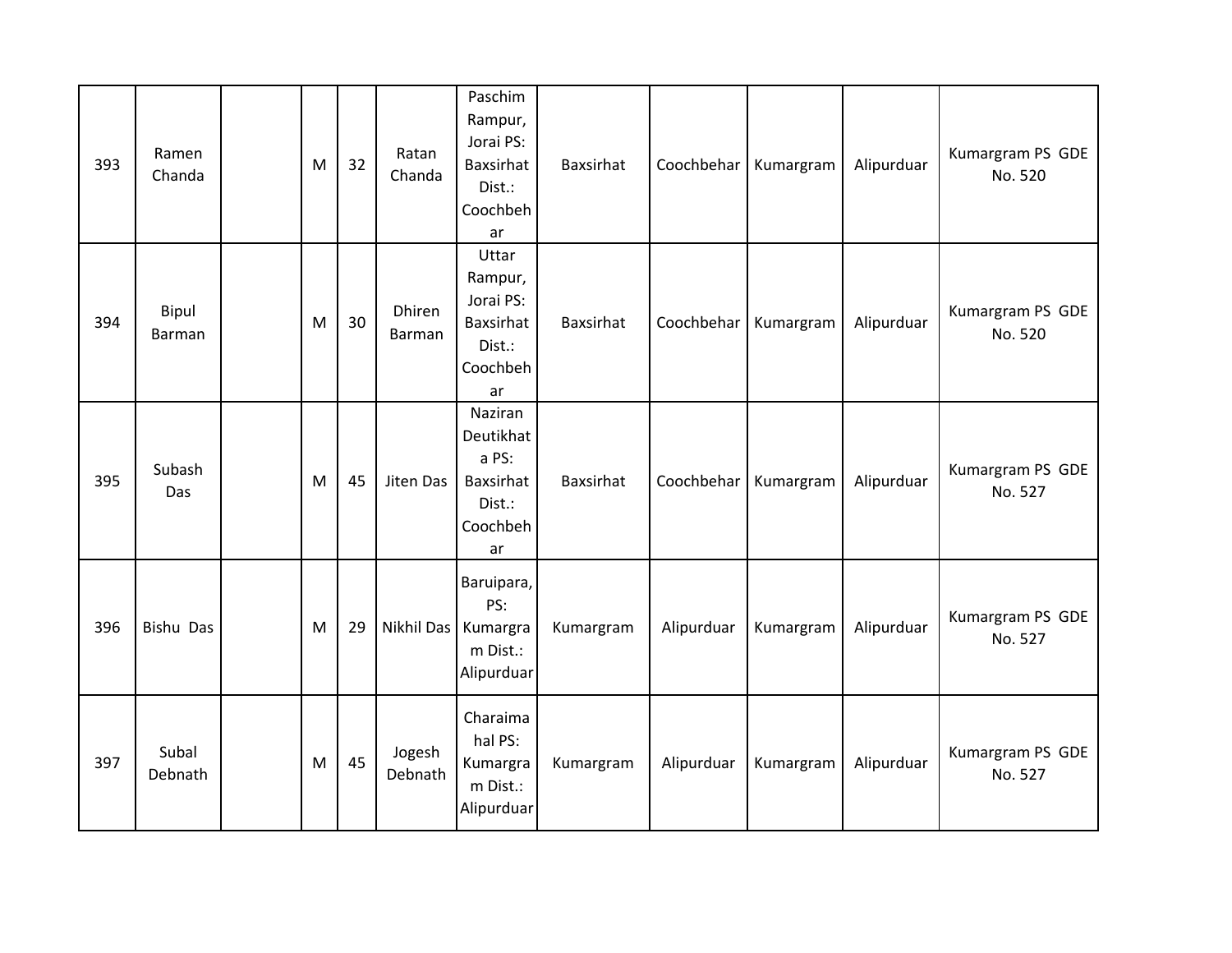| 398 | <b>Biru Yadav</b> |  | Ashok<br>Yadav | Chitadang<br>a PS:<br>Andal<br>Dist.:<br>Asansol<br>Durgapur<br>Police<br>Commissi<br>onerate | Andal | Asansol<br>Durgapur<br>Police<br>Commission<br>erate | Andal | Asansol<br>Durgapur<br>Police<br>Commission<br>erate | Andal PS GDE No.<br>858 |
|-----|-------------------|--|----------------|-----------------------------------------------------------------------------------------------|-------|------------------------------------------------------|-------|------------------------------------------------------|-------------------------|
| 399 | Kajal Das         |  | Sajal Das      | Chitadang<br>a PS:<br>Andal<br>Dist.:<br>Asansol<br>Durgapur<br>Police<br>Commissi<br>onerate | Andal | Asansol<br>Durgapur<br>Police<br>Commission<br>erate | Andal | Asansol<br>Durgapur<br>Police<br>Commission<br>erate | Andal PS GDE No.<br>858 |
| 400 | <b>Bablu Das</b>  |  | Arun Das       | Andal<br>More PS:<br>Andal<br>Dist.:<br>Asansol<br>Durgapur<br>Police<br>Commissi<br>onerate  | Andal | Asansol<br>Durgapur<br>Police<br>Commission<br>erate | Andal | Asansol<br>Durgapur<br>Police<br>Commission<br>erate | Andal PS GDE No.<br>858 |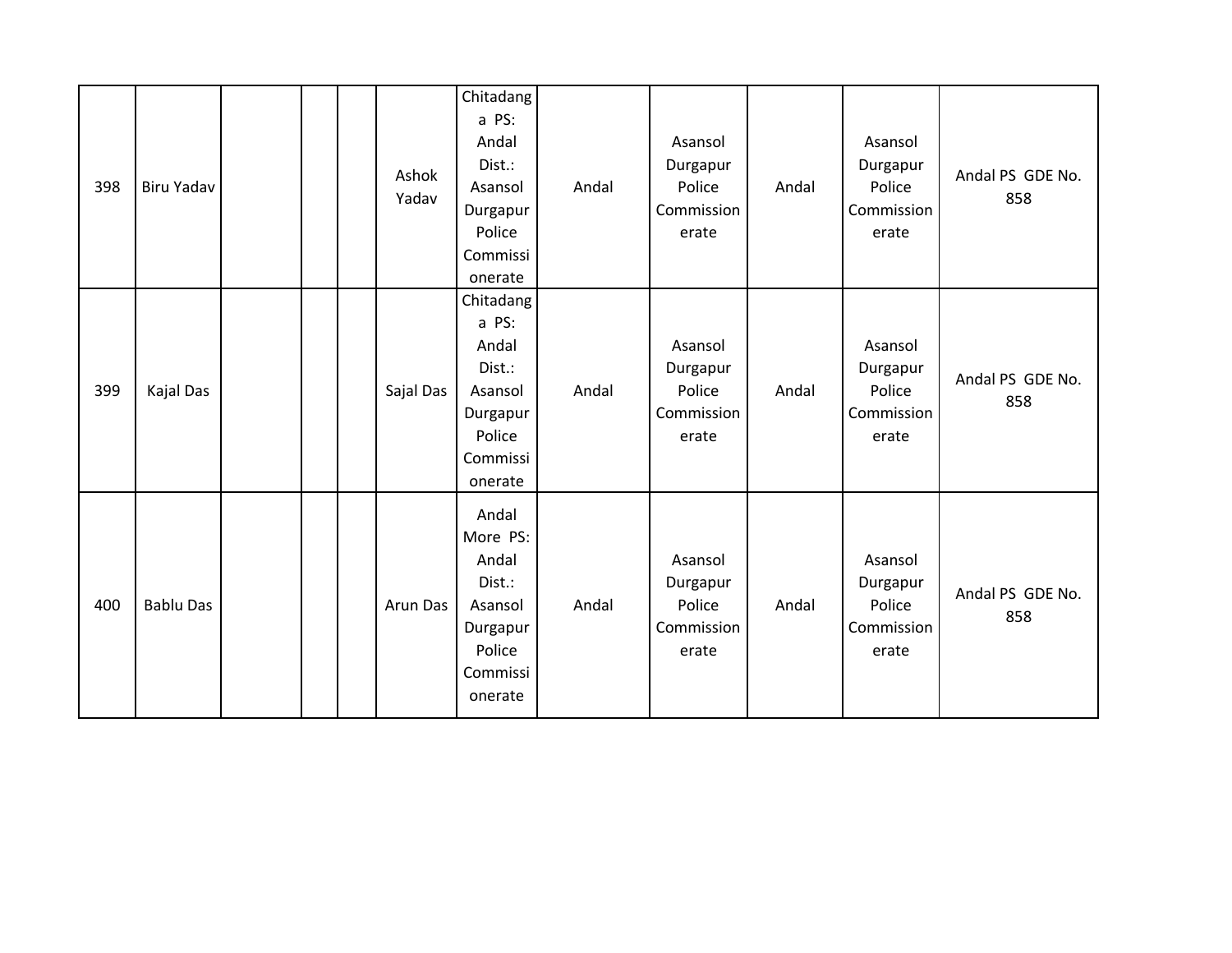| 401 | Sibu Bagdi                  |  | Barun<br>Bagdi     | Andal<br>More PS:<br>Andal<br>Dist.:<br>Asansol<br>Durgapur<br>Police<br>Commissi<br>onerate      | Andal | Asansol<br>Durgapur<br>Police<br>Commission<br>erate | Andal | Asansol<br>Durgapur<br>Police<br>Commission<br>erate | Andal PS GDE No.<br>858 |
|-----|-----------------------------|--|--------------------|---------------------------------------------------------------------------------------------------|-------|------------------------------------------------------|-------|------------------------------------------------------|-------------------------|
| 402 | Rahul Hari                  |  | Ashok<br>Hari      | Hospital<br>Colony<br>PS: Andal<br>Dist.:<br>Asansol<br>Durgapur<br>Police<br>Commissi<br>onerate | Andal | Asansol<br>Durgapur<br>Police<br>Commission<br>erate | Andal | Asansol<br>Durgapur<br>Police<br>Commission<br>erate | Andal PS GDE No.<br>831 |
| 403 | Gobinda<br>Chandra<br>Nayek |  | Gunanidhi<br>Nayek | Siduli PS:<br>Andal<br>Dist.:<br>Asansol<br>Durgapur<br>Police<br>Commissi<br>onerate             | Andal | Asansol<br>Durgapur<br>Police<br>Commission<br>erate | Andal | Asansol<br>Durgapur<br>Police<br>Commission<br>erate | Andal PS GDE No.<br>385 |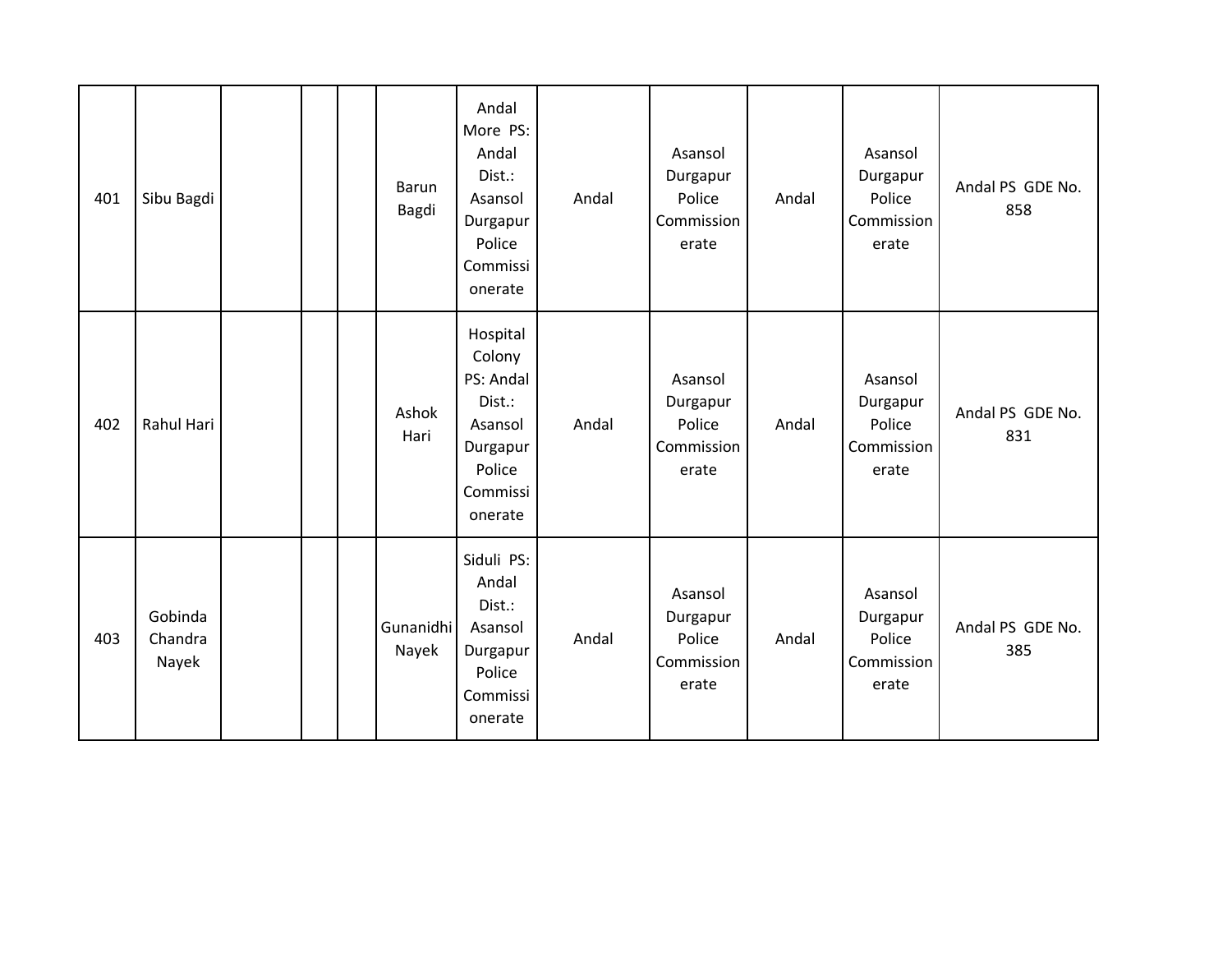| 404 | Sumit<br>Paswan |   |    | Ram<br>Baran<br>Paswan | Siduli PS:<br>Andal<br>Dist.:<br>Asansol<br>Durgapur<br>Police<br>Commissi<br>onerate          | Andal   | Asansol<br>Durgapur<br>Police<br>Commission<br>erate | Andal             | Asansol<br>Durgapur<br>Police<br>Commission<br>erate | Andal PS GDE No.<br>385                                     |
|-----|-----------------|---|----|------------------------|------------------------------------------------------------------------------------------------|---------|------------------------------------------------------|-------------------|------------------------------------------------------|-------------------------------------------------------------|
| 405 | Sanjit Bauri    | M | 45 | Lt Supal<br>Bauri      | Akalpur<br>PS:<br>Jamuria<br>Dist.:<br>Asansol<br>Durgapur<br>Police<br>Commissi<br>onerate    | Jamuria | Asansol<br>Durgapur<br>Police<br>Commission<br>erate | Asansole<br>south | Asansol<br>Durgapur<br>Police<br>Commission<br>erate | Asansole south PS<br>Outpost South PP<br><b>GDE No. 488</b> |
| 406 | Harsh<br>Singh  | M | 18 | Rabi Singh             | Kulti Rani<br>tala PS:<br>Kulti Dist.:<br>Asansol<br>Durgapur<br>Police<br>Commissi<br>onerate | Kulti   | Asansol<br>Durgapur<br>Police<br>Commission<br>erate | Asansole<br>south | Asansol<br>Durgapur<br>Police<br>Commission<br>erate | Asansole south PS<br><b>GDE No. 902</b>                     |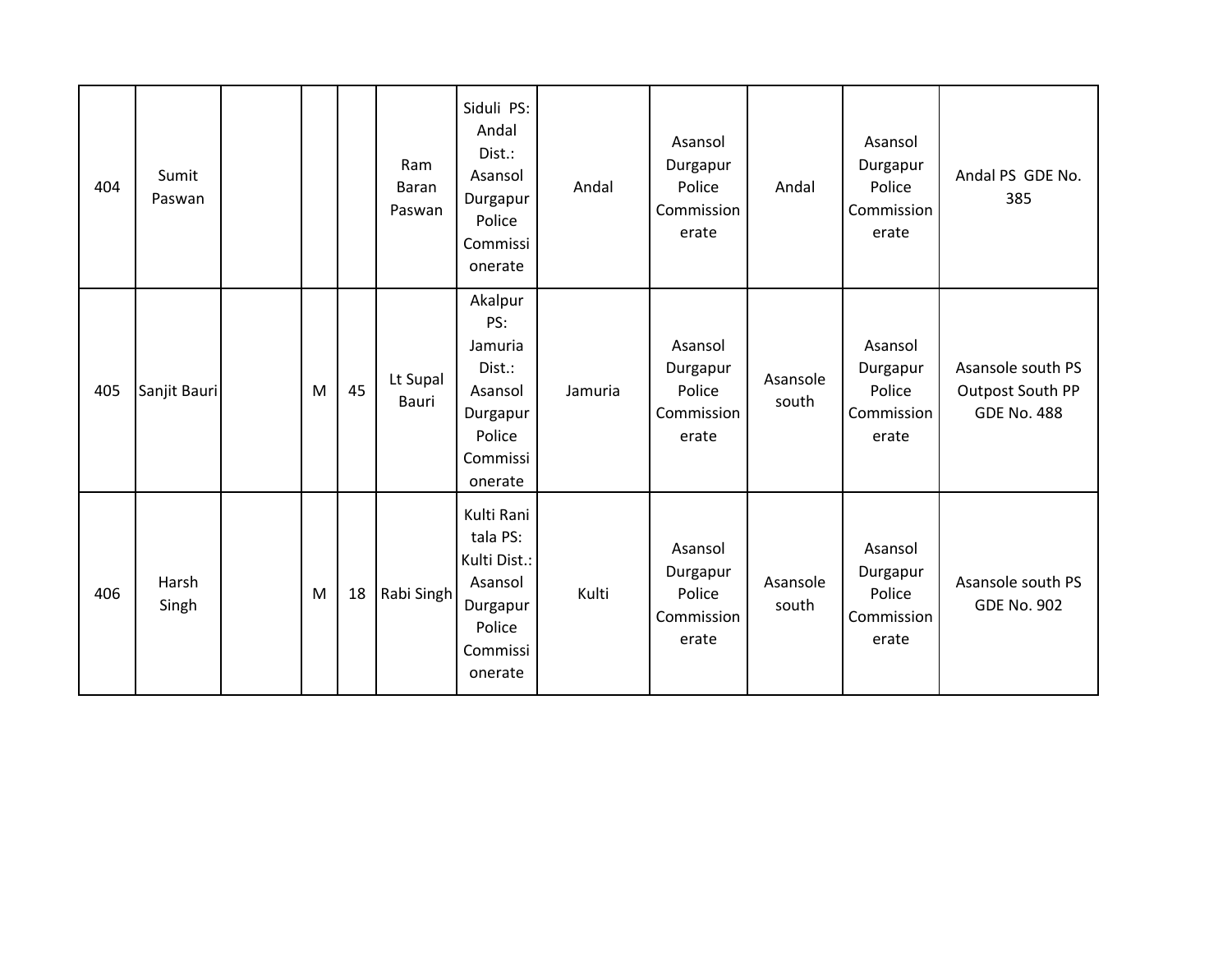| 407 | Ayush<br>Sharma | M | 18 | Lt Manoj<br>Sharma | Kulti Rani<br>tala PS:<br>Kulti Dist.:<br>Asansol<br>Durgapur<br>Police<br>Commissi<br>onerate                | Kulti          | Asansol<br>Durgapur<br>Police<br>Commission<br>erate | Asansole<br>south | Asansol<br>Durgapur<br>Police<br>Commission<br>erate | Asansole south PS<br><b>GDE No. 902</b> |
|-----|-----------------|---|----|--------------------|---------------------------------------------------------------------------------------------------------------|----------------|------------------------------------------------------|-------------------|------------------------------------------------------|-----------------------------------------|
| 408 | Gabind<br>Ram   | M | 22 | Rambhar<br>Ram     | South<br>Dhadka<br>PS:<br>Asansole<br>north<br>Dist.:<br>Asansol<br>Durgapur<br>Police<br>Commissi<br>onerate | Asansole north | Asansol<br>Durgapur<br>Police<br>Commission<br>erate | Asansole<br>south | Asansol<br>Durgapur<br>Police<br>Commission<br>erate | Asansole south PS<br><b>GDE No. 902</b> |
| 409 | Hareram<br>Ram  | M | 27 | Dinesh<br>Ram      | South<br>Dhadka<br>PS:<br>Asansole<br>north<br>Dist.:<br>Asansol<br>Durgapur<br>Police<br>Commissi<br>onerate | Asansole north | Asansol<br>Durgapur<br>Police<br>Commission<br>erate | Asansole<br>south | Asansol<br>Durgapur<br>Police<br>Commission<br>erate | Asansole south PS<br><b>GDE No. 902</b> |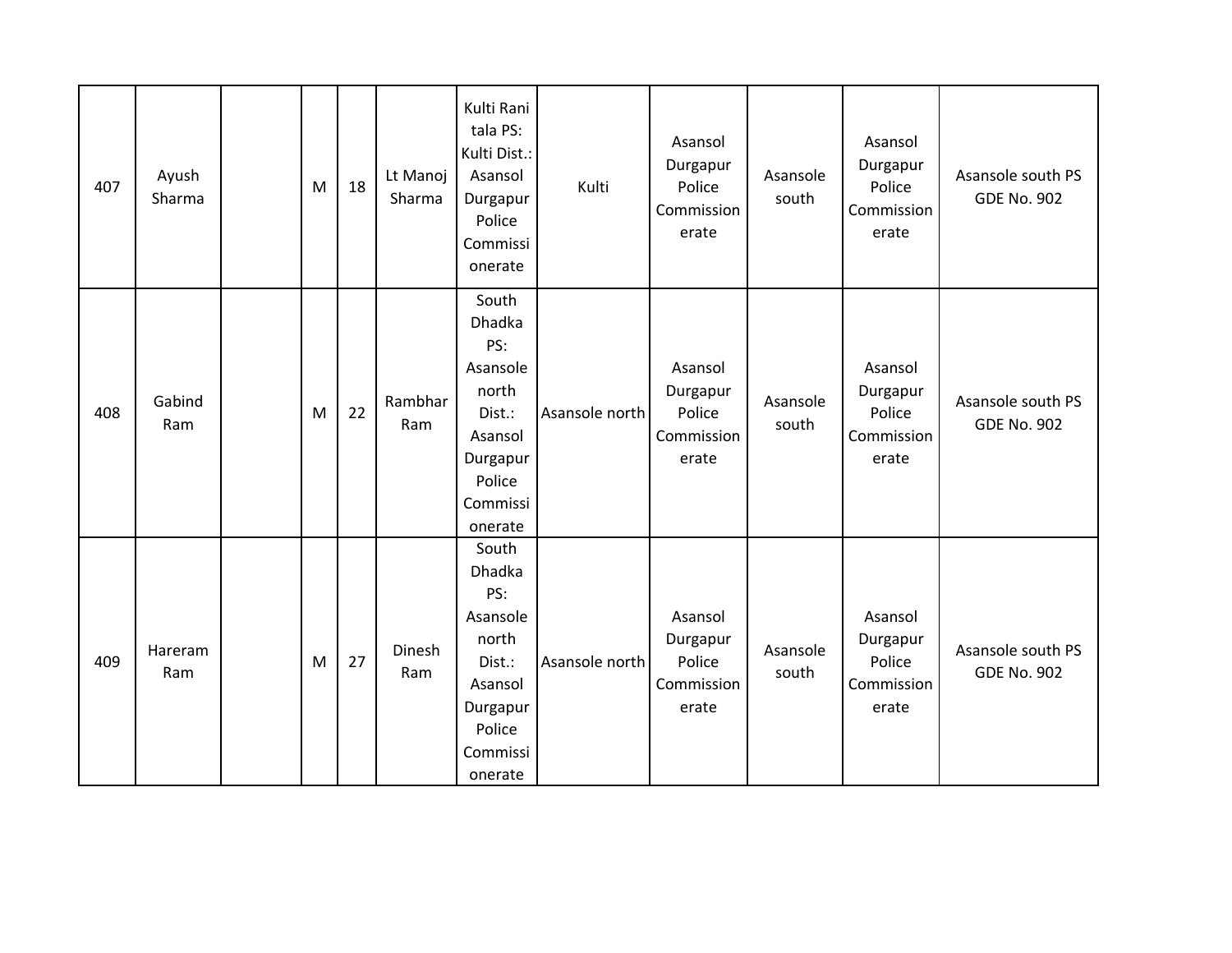| 410 | Jagdish<br>Sulankar | M | 45 | Baldev<br>Sulankar | Murgasole<br>PS:<br>Asansole<br>south<br>Dist.:<br>Asansol<br>Durgapur<br>Police<br>Commissi<br>onerate | Asansole south | Asansol<br>Durgapur<br>Police<br>Commission<br>erate | Asansole<br>south | Asansol<br>Durgapur<br>Police<br>Commission<br>erate | Asansole south PS<br><b>GDE No. 902</b> |
|-----|---------------------|---|----|--------------------|---------------------------------------------------------------------------------------------------------|----------------|------------------------------------------------------|-------------------|------------------------------------------------------|-----------------------------------------|
| 411 | Md Piaru            | M | 18 | Md Kalia           | Ningha PS:<br>Jamuria<br>Dist.:<br>Asansol<br>Durgapur<br>Police<br>Commissi<br>onerate                 | Jamuria        | Asansol<br>Durgapur<br>Police<br>Commission<br>erate | Asansole<br>south | Asansol<br>Durgapur<br>Police<br>Commission<br>erate | Asansole south PS<br><b>GDE No. 940</b> |
| 412 | Md Juman            | M | 19 | Lt Kurdush         | Ningha PS:<br>Jamuria<br>Dist.:<br>Asansol<br>Durgapur<br>Police<br>Commissi<br>onerate                 | Jamuria        | Asansol<br>Durgapur<br>Police<br>Commission<br>erate | Asansole<br>south | Asansol<br>Durgapur<br>Police<br>Commission<br>erate | Asansole south PS<br><b>GDE No. 940</b> |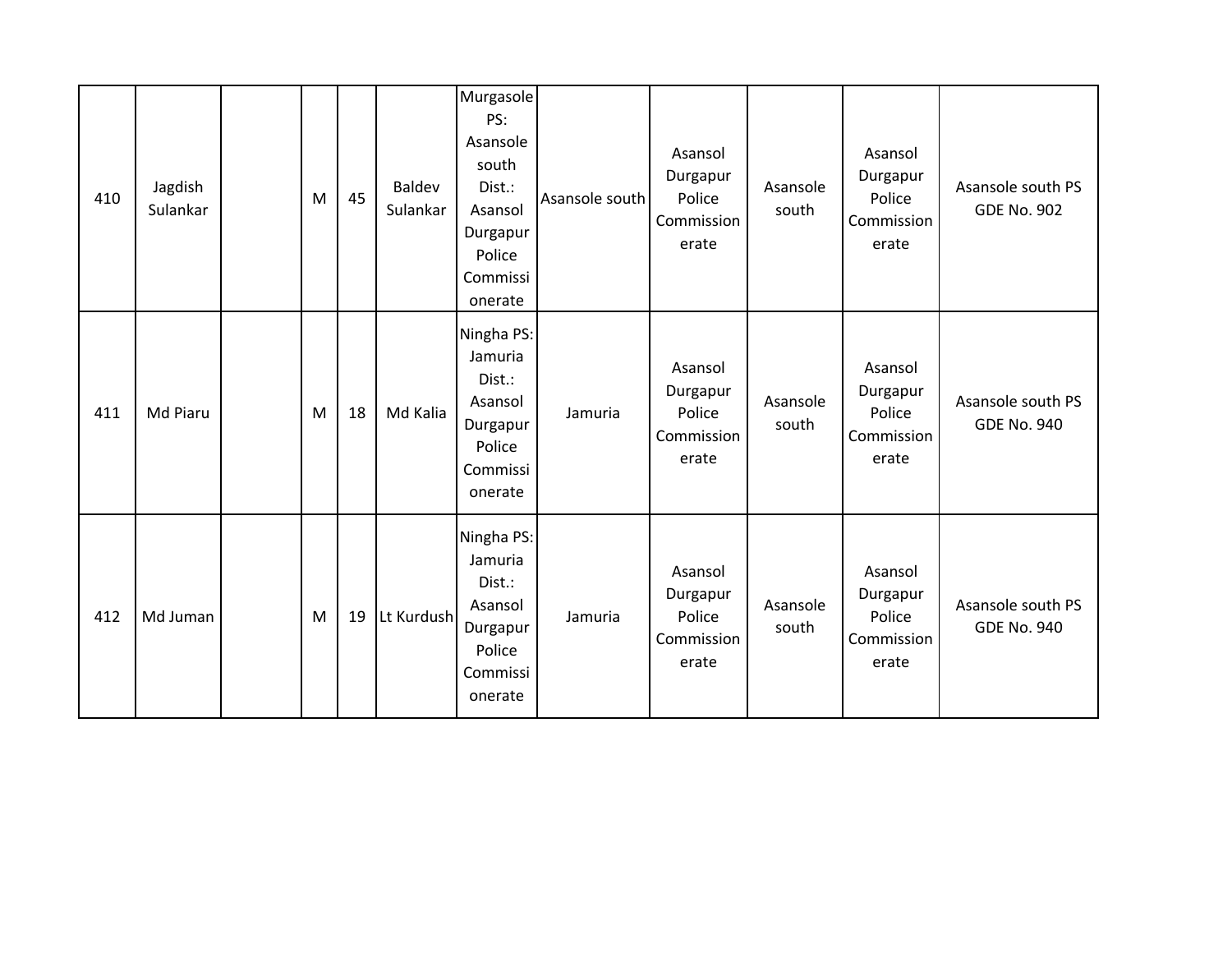| 413 | Jaswindar<br>Singh | M | 34 | Jaswant<br>Singh | Sumathpal<br>ly PS:<br>Asansole<br>south<br>Dist.:<br>Asansol<br>Durgapur<br>Police<br>Commissi<br>onerate | Asansole south | Asansol<br>Durgapur<br>Police<br>Commission<br>erate | Asansole<br>south | Asansol<br>Durgapur<br>Police<br>Commission<br>erate | Asansole south PS<br><b>GDE No. 940</b> |
|-----|--------------------|---|----|------------------|------------------------------------------------------------------------------------------------------------|----------------|------------------------------------------------------|-------------------|------------------------------------------------------|-----------------------------------------|
| 414 | Jarkeswar<br>Mudi  |   |    | Nagina<br>Mudi   | PS:<br>Barabani<br>Dist.:<br>Asansol<br>Durgapur<br>Police<br>Commissi<br>onerate                          | Barabani       | Asansol<br>Durgapur<br>Police<br>Commission<br>erate | Barabani          | Asansol<br>Durgapur<br>Police<br>Commission<br>erate | Barabani PS GDE No.<br>671              |
| 415 | Mahesh<br>Bagdi    | M | 26 | Bapi Bagdi       | <b>Bhirsin PS:</b><br><b>Budbud</b><br>Dist.:<br>Asansol<br>Durgapur<br>Police<br>Commissi<br>onerate      | <b>Budbud</b>  | Asansol<br>Durgapur<br>Police<br>Commission<br>erate | <b>Budbud</b>     | Asansol<br>Durgapur<br>Police<br>Commission<br>erate | Budbud PS GDE No.<br>714                |
| 416 | Rashen<br>Kumar    | M | 18 | Ajay<br>Kr.tanti |                                                                                                            |                | <b>Basirhat</b>                                      | Chittaranjan      | Asansol<br>Durgapur<br>Police<br>Commission<br>erate | Chittaranjan PS GDE<br>No. 587          |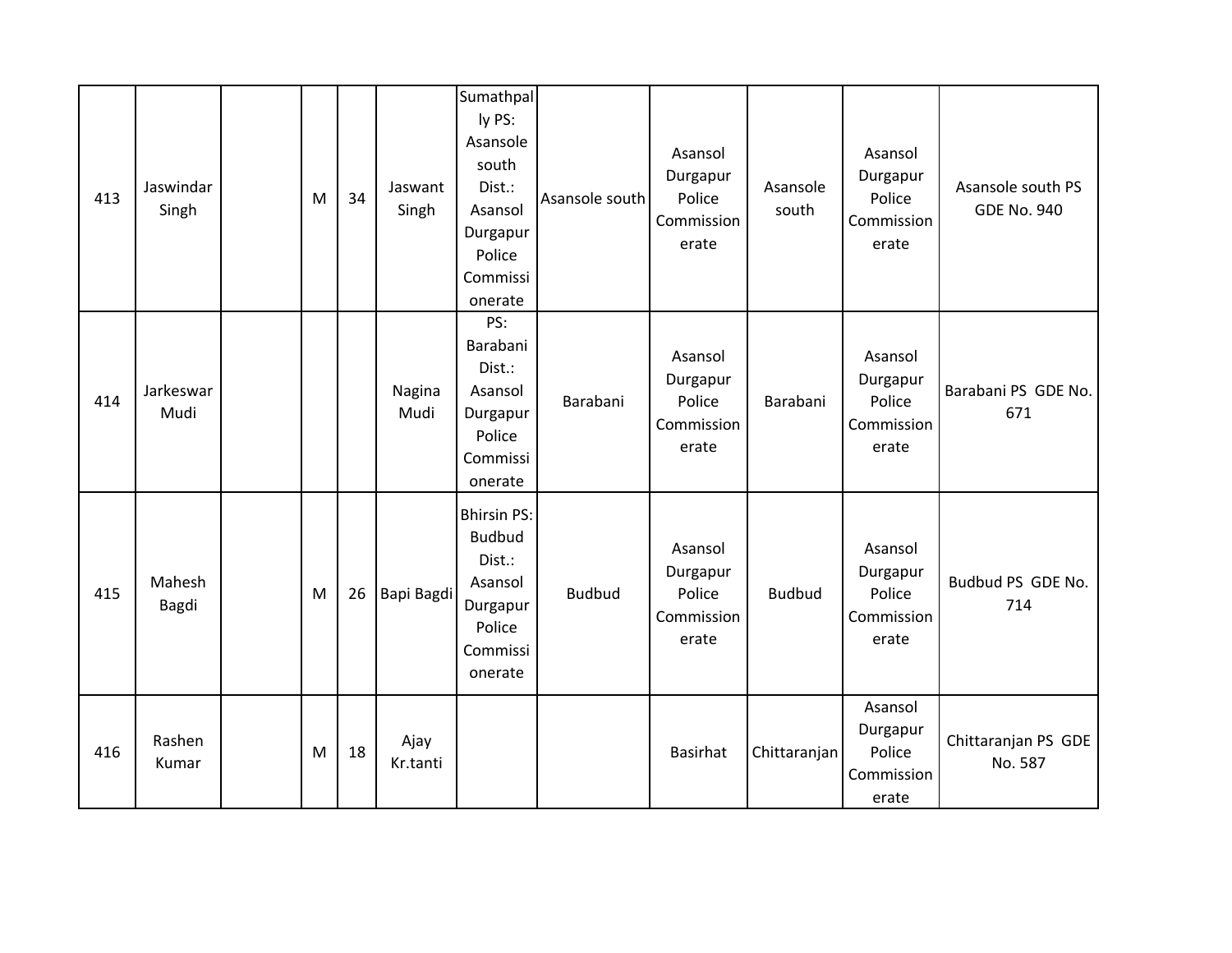| 417 | Somu<br>Kumar  | M | 31 | Dip Kumar            | PS:<br>Salanpur<br>Dist.:<br>Asansol<br>Durgapur<br>Police<br>Commissi<br>onerate      | Salanpur     | Asansol<br>Durgapur<br>Police<br>Commission<br>erate | Chittaranjan | Asansol<br>Durgapur<br>Police<br>Commission<br>erate | Chittaranjan PS GDE<br>No. 587 |
|-----|----------------|---|----|----------------------|----------------------------------------------------------------------------------------|--------------|------------------------------------------------------|--------------|------------------------------------------------------|--------------------------------|
| 418 | Mohon<br>Adak  | M | 45 | Lt.manik<br>Lal Adak | PS:<br>Chittaranj<br>an Dist.:<br>Asansol<br>Durgapur<br>Police<br>Commissi<br>onerate | Chittaranjan | Asansol<br>Durgapur<br>Police<br>Commission<br>erate | Chittaranjan | Asansol<br>Durgapur<br>Police<br>Commission<br>erate | Chittaranjan PS GDE<br>No. 587 |
| 419 | Ganesh<br>Paul | M | 40 | Sadanond<br>a Paul   |                                                                                        |              | Basirhat                                             | Chittaranjan | Asansol<br>Durgapur<br>Police<br>Commission<br>erate | Chittaranjan PS GDE<br>No. 585 |
| 420 | Goutam<br>Dey  | M | 57 | Lt.kalipad<br>a Dey  | PS:<br>Chittaranj<br>an Dist.:<br>Asansol<br>Durgapur<br>Police<br>Commissi<br>onerate | Chittaranjan | Asansol<br>Durgapur<br>Police<br>Commission<br>erate | Chittaranjan | Asansol<br>Durgapur<br>Police<br>Commission<br>erate | Chittaranjan PS GDE<br>No. 574 |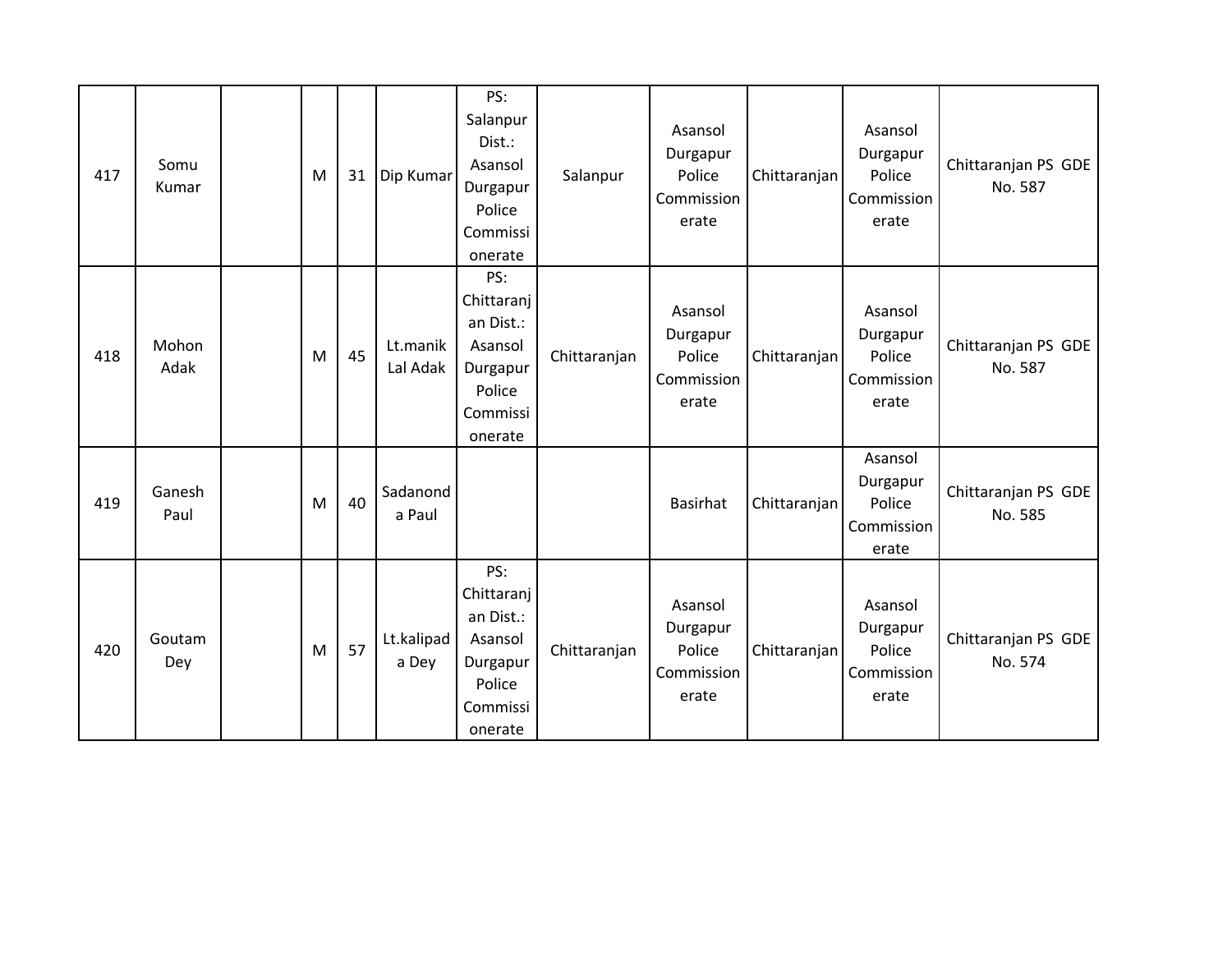| 421 | Pintu<br>Kumar     | M | 18 | Kiran<br>Yadav    | PS:<br>Chittaranj<br>an Dist.:<br>Asansol<br>Durgapur<br>Police<br>Commissi<br>onerate                   | Chittaranjan | Asansol<br>Durgapur<br>Police<br>Commission<br>erate | Chittaranjan | Asansol<br>Durgapur<br>Police<br>Commission<br>erate | Chittaranjan PS GDE<br>No. 574 |
|-----|--------------------|---|----|-------------------|----------------------------------------------------------------------------------------------------------|--------------|------------------------------------------------------|--------------|------------------------------------------------------|--------------------------------|
| 422 | Hemanta<br>Hembrom | M | 21 | Kishon<br>Hembrom | Madhuda<br>nga PS:<br>Pandabes<br>hwar<br>Dist.:<br>Asansol<br>Durgapur<br>Police<br>Commissi<br>onerate | Pandabeshwar | Asansol<br>Durgapur<br>Police<br>Commission<br>erate | Faridpur     | Asansol<br>Durgapur<br>Police<br>Commission<br>erate | Faridpur PS GDE No.<br>601     |
| 423 | Upen<br>Tudu       | M | 32 | Jagebdra<br>Tudu  | Madhuda<br>nga PS:<br>Pandabes<br>hwar<br>Dist.:<br>Asansol<br>Durgapur<br>Police<br>Commissi<br>onerate | Pandabeshwar | Asansol<br>Durgapur<br>Police<br>Commission<br>erate | Faridpur     | Asansol<br>Durgapur<br>Police<br>Commission<br>erate | Faridpur PS GDE No.<br>601     |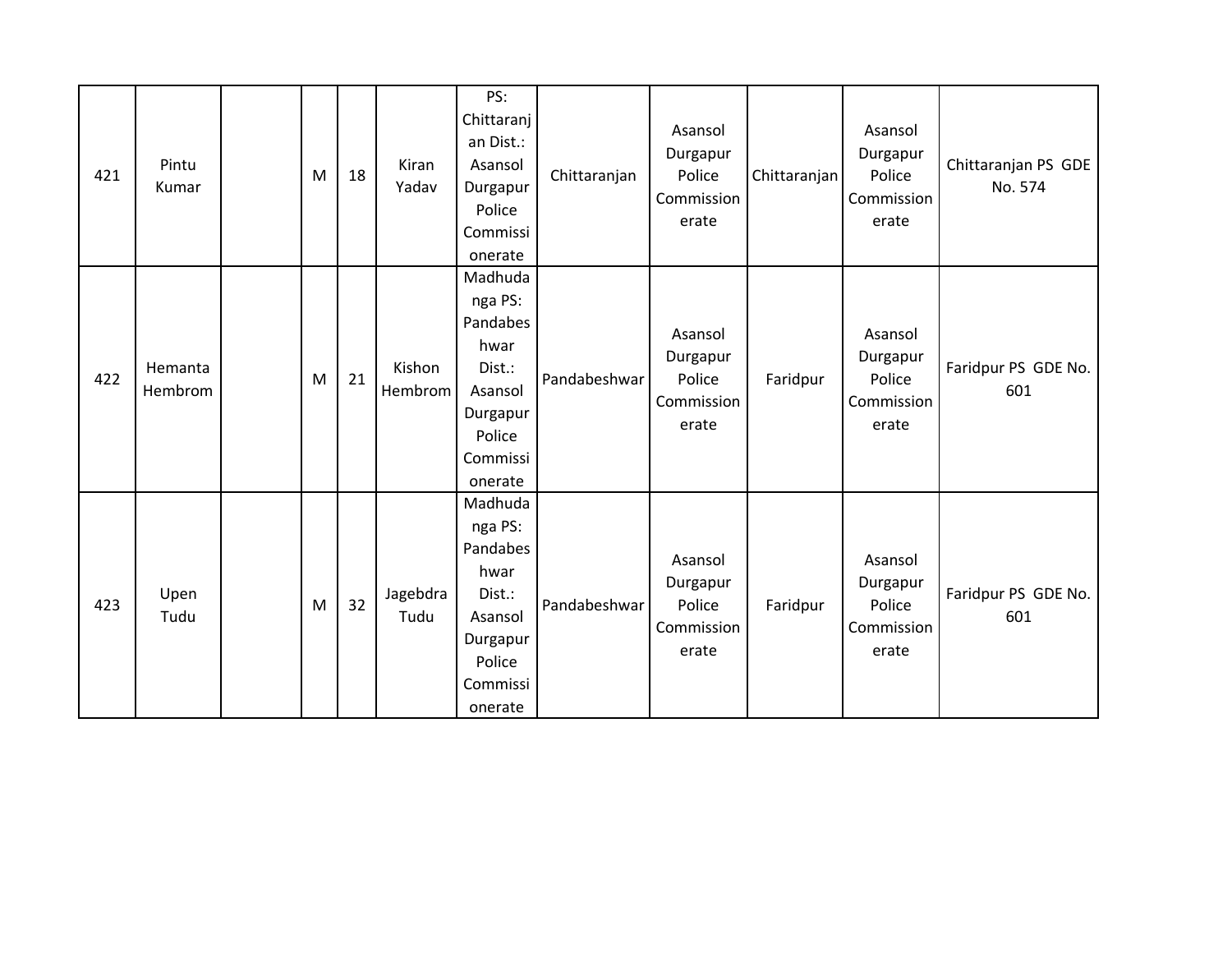| 424 | Chottu<br>Hazra   | M | 19 | Pintu<br>Hazra           | Hatadoba<br>PS:<br>Faridpur<br>Dist.:<br>Asansol<br>Durgapur<br>Police<br>Commissi<br>onerate                                  | Faridpur | Asansol<br>Durgapur<br>Police<br>Commission<br>erate | Faridpur | Asansol<br>Durgapur<br>Police<br>Commission<br>erate | Faridpur PS GDE No.<br>601 |
|-----|-------------------|---|----|--------------------------|--------------------------------------------------------------------------------------------------------------------------------|----------|------------------------------------------------------|----------|------------------------------------------------------|----------------------------|
| 425 | Mahendra<br>Yadav |   | 49 | Late<br>Fouzdar<br>Yadav | Nabaghan<br>ti Kirtan<br>Math PS:<br>Hirapur<br>Dist.:<br>Asansol<br>Durgapur<br>Police<br>Commissi<br>onerate                 | Hirapur  | Asansol<br>Durgapur<br>Police<br>Commission<br>erate | Hirapur  | Asansol<br>Durgapur<br>Police<br>Commission<br>erate | Hirapur PS GDE No.<br>742  |
| 426 | Shakbir<br>Ansari |   | 18 | Md Reyaz<br>Ansari       | Rahamat<br>Ngaar<br>Nayabasti<br>Road No-7<br>PS:<br>Hirapur<br>Dist.:<br>Asansol<br>Durgapur<br>Police<br>Commissi<br>onerate | Hirapur  | Asansol<br>Durgapur<br>Police<br>Commission<br>erate | Hirapur  | Asansol<br>Durgapur<br>Police<br>Commission<br>erate | Hirapur PS GDE No.<br>779  |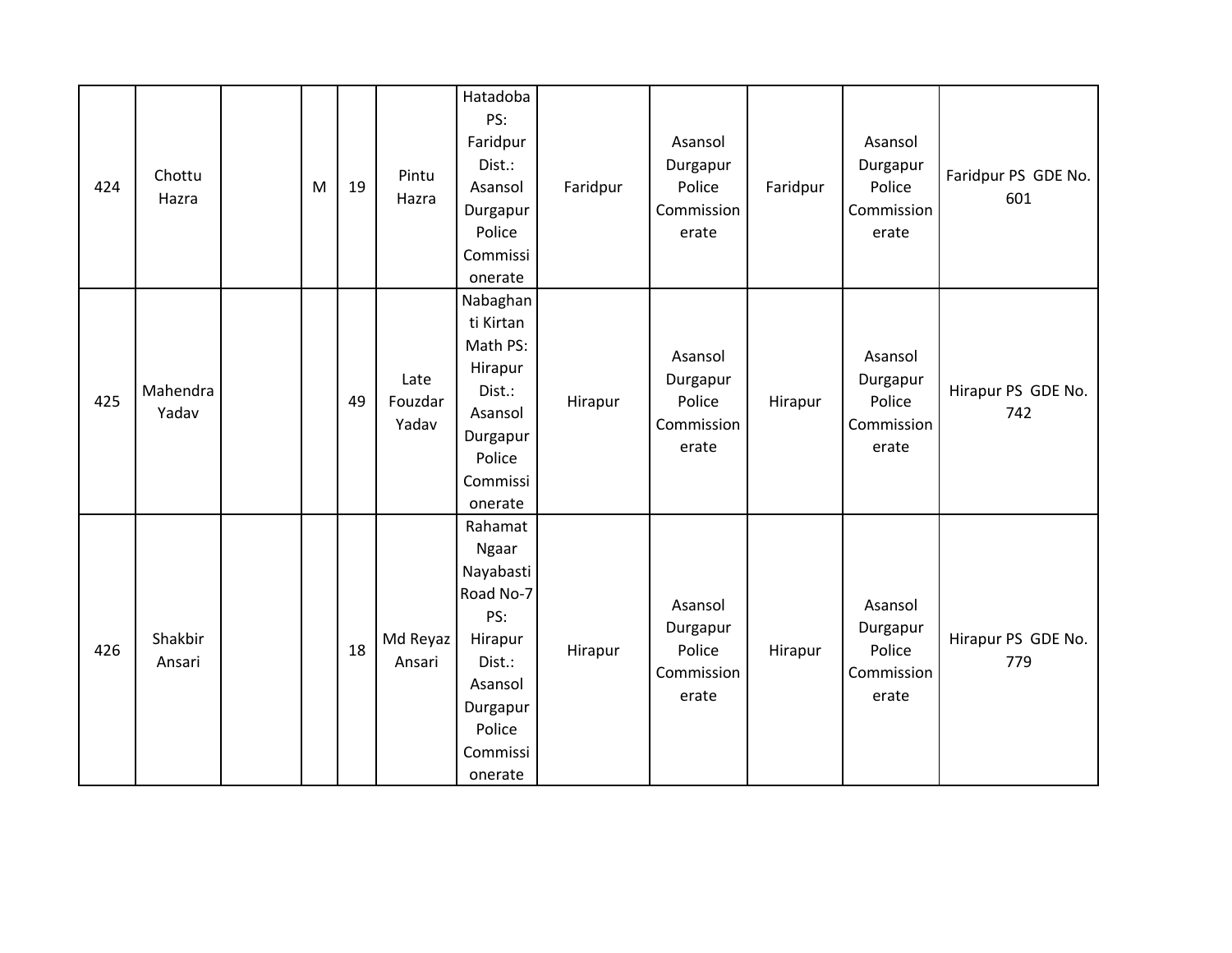| 427 | Chhotu<br>Das       |                  | 34 | Late<br>Sukhdeb<br>Das | 60 Foot<br><b>Bypass</b><br>Indraprast<br>ha PS:<br>Hirapur<br>Dist.:<br>Asansol<br>Durgapur<br>Police<br>Commissi<br>onerate | Hirapur | Asansol<br>Durgapur<br>Police<br>Commission<br>erate | Hirapur | Asansol<br>Durgapur<br>Police<br>Commission<br>erate | Hirapur PS GDE No.<br>784 |
|-----|---------------------|------------------|----|------------------------|-------------------------------------------------------------------------------------------------------------------------------|---------|------------------------------------------------------|---------|------------------------------------------------------|---------------------------|
| 428 | Parmindar<br>Pandey | Chintu<br>Pandey | 38 | Umesh<br>Pandey        | Narsinghb<br>andh<br>Mithai<br>Goli PS:<br>Hirapur<br>Dist.:<br>Asansol<br>Durgapur<br>Police<br>Commissi<br>onerate          | Hirapur | Asansol<br>Durgapur<br>Police<br>Commission<br>erate | Hirapur | Asansol<br>Durgapur<br>Police<br>Commission<br>erate | Hirapur PS GDE No.<br>800 |
| 429 | Jaspal<br>Singh     |                  | 37 | Kasmir<br>Singh        | Narsinghb<br>andh<br>Mithai<br>Goli PS:<br>Hirapur<br>Dist.:<br>Asansol<br>Durgapur<br>Police<br>Commissi<br>onerate          | Hirapur | Asansol<br>Durgapur<br>Police<br>Commission<br>erate | Hirapur | Asansol<br>Durgapur<br>Police<br>Commission<br>erate | Hirapur PS GDE No.<br>800 |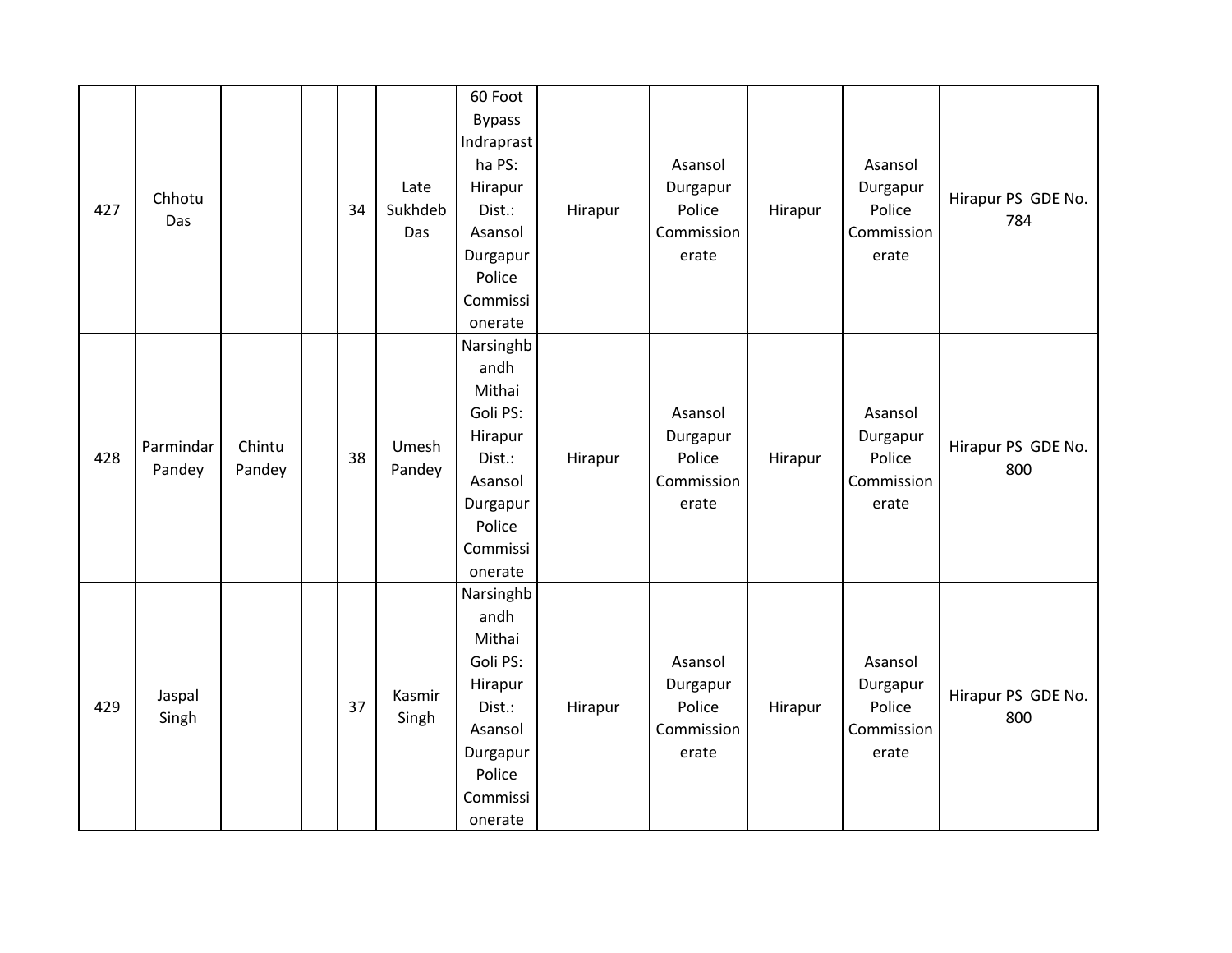| 430 | Ranyodh<br>Singh | 38 | Harpal<br>Singh         | <b>Burnpur</b><br>Puranhat<br>PS:<br>Hirapur<br>Dist.:<br>Asansol<br>Durgapur<br>Police<br>Commissi<br>onerate             | Hirapur | Asansol<br>Durgapur<br>Police<br>Commission<br>erate | Hirapur | Asansol<br>Durgapur<br>Police<br>Commission<br>erate | Hirapur PS GDE No.<br>800 |
|-----|------------------|----|-------------------------|----------------------------------------------------------------------------------------------------------------------------|---------|------------------------------------------------------|---------|------------------------------------------------------|---------------------------|
| 431 | Chand<br>Khan    | 48 | Late<br>Ishaque<br>Khan | Masjid<br>Road<br>Burnpur<br>PS:<br>Hirapur<br>Dist.:<br>Asansol<br>Durgapur<br>Police<br>Commissi<br>onerate              | Hirapur | Asansol<br>Durgapur<br>Police<br>Commission<br>erate | Hirapur | Asansol<br>Durgapur<br>Police<br>Commission<br>erate | Hirapur PS GDE No.<br>802 |
| 432 | Anand<br>Verma   | 23 | Dhanjit<br>Verma        | Narsinghb<br>andh<br>Hanuman<br>Mandir<br>PS:<br>Hirapur<br>Dist.:<br>Asansol<br>Durgapur<br>Police<br>Commissi<br>onerate | Hirapur | Asansol<br>Durgapur<br>Police<br>Commission<br>erate | Hirapur | Asansol<br>Durgapur<br>Police<br>Commission<br>erate | Hirapur PS GDE No.<br>802 |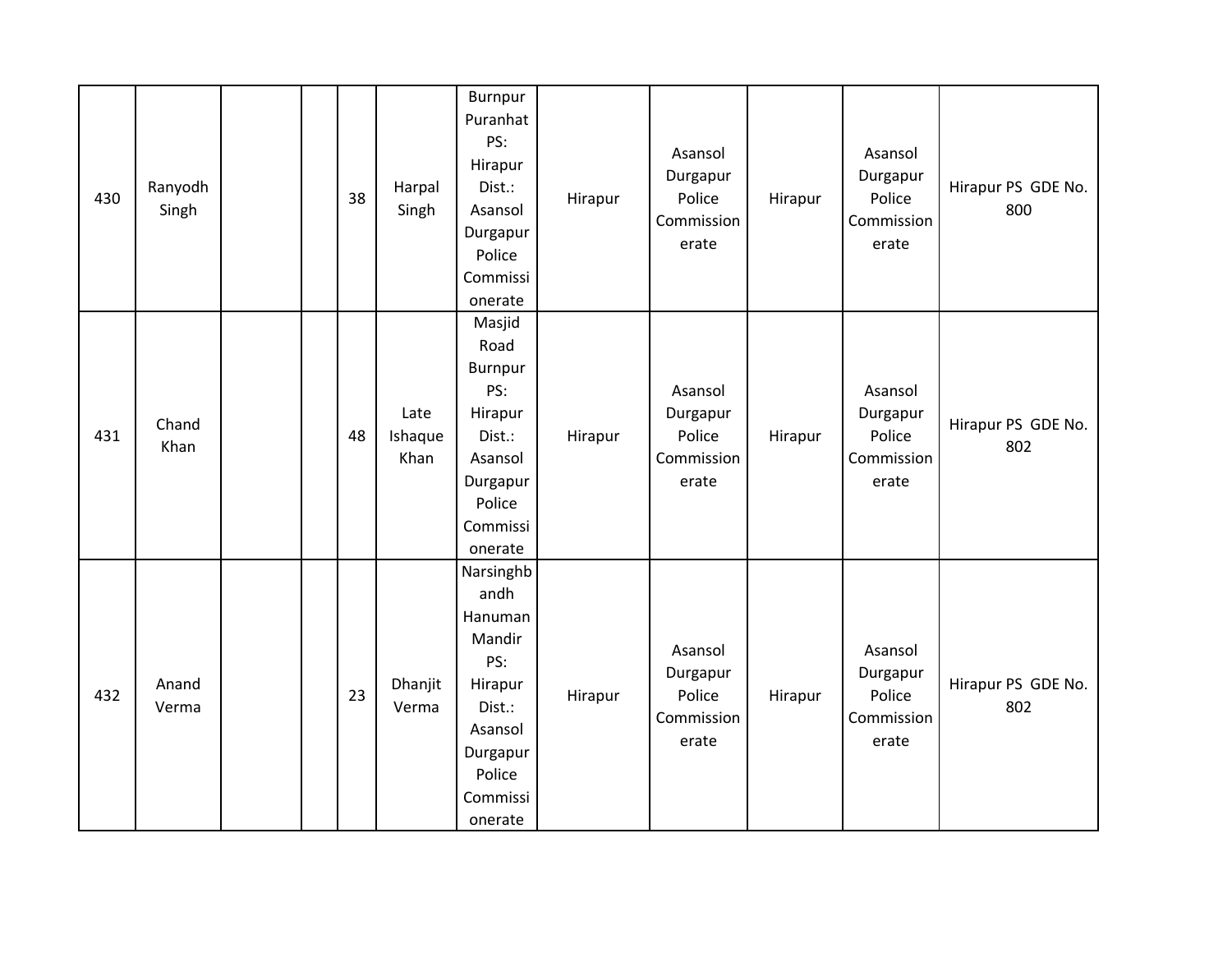| 433 | Bijay Das         |  | 30 | Baijnath<br>Das       | Narsinghb<br>andh<br>Hanuman<br>Mandir<br>PS:<br>Hirapur<br>Dist.:<br>Asansol<br>Durgapur<br>Police<br>Commissi<br>onerate | Hirapur | Asansol<br>Durgapur<br>Police<br>Commission<br>erate | Hirapur | Asansol<br>Durgapur<br>Police<br>Commission<br>erate | Hirapur PS GDE No.<br>802 |
|-----|-------------------|--|----|-----------------------|----------------------------------------------------------------------------------------------------------------------------|---------|------------------------------------------------------|---------|------------------------------------------------------|---------------------------|
| 434 | Jeet Ray          |  | 50 | Late<br>Mongal<br>Ray | Narsinghb<br>andh<br>Mithai<br>Goli PS:<br>Hirapur<br>Dist.:<br>Asansol<br>Durgapur<br>Police<br>Commissi<br>onerate       | Hirapur | Asansol<br>Durgapur<br>Police<br>Commission<br>erate | Hirapur | Asansol<br>Durgapur<br>Police<br>Commission<br>erate | Hirapur PS GDE No.<br>807 |
| 435 | Birendar<br>Yadav |  | 32 | Lakhan<br>Yadav       | Shyamban<br>dh<br>Dudhya<br>Talab PS:<br>Hirapur<br>Dist.:<br>Asansol<br>Durgapur<br>Police<br>Commissi<br>onerate         | Hirapur | Asansol<br>Durgapur<br>Police<br>Commission<br>erate | Hirapur | Asansol<br>Durgapur<br>Police<br>Commission<br>erate | Hirapur PS GDE No.<br>807 |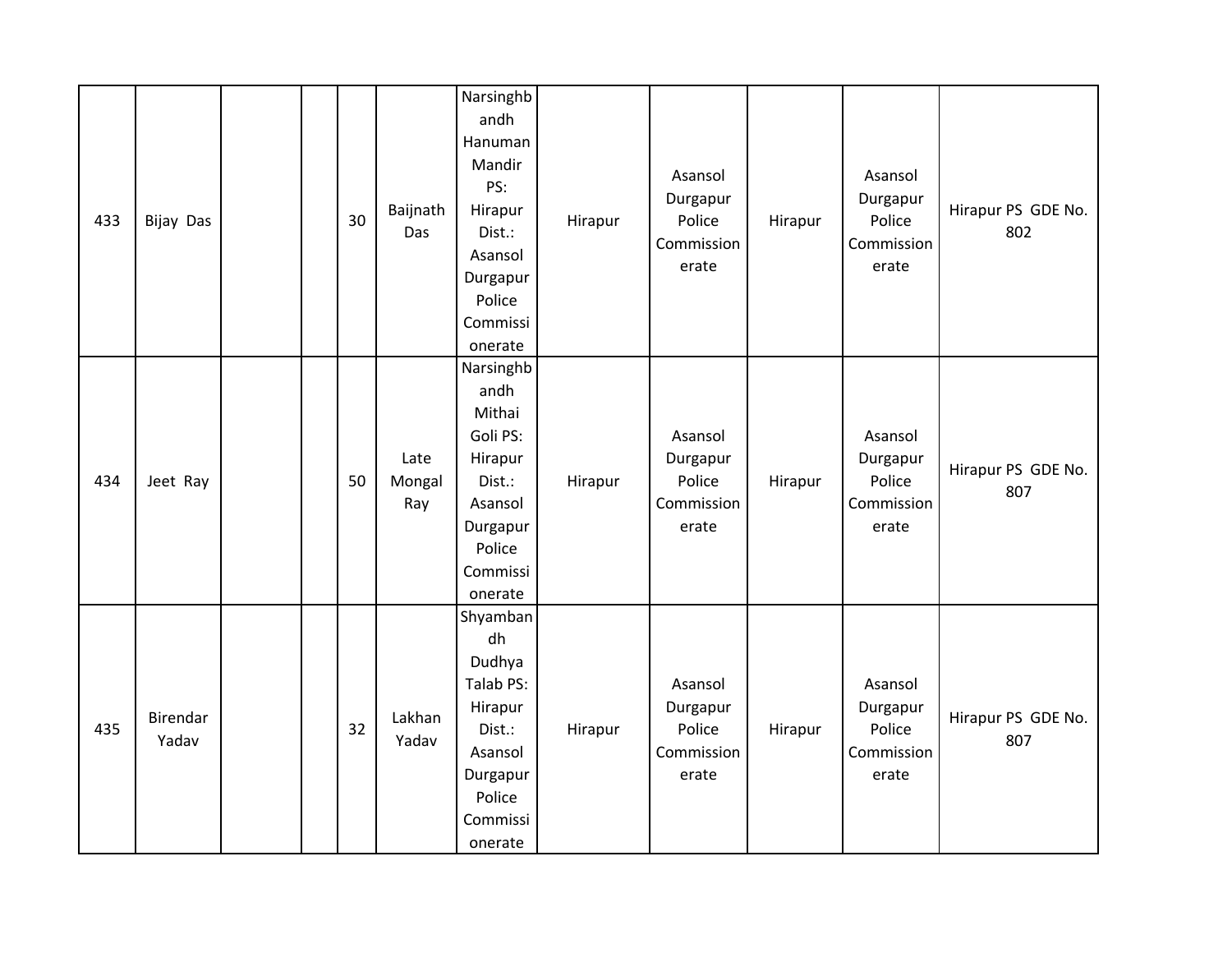| 436 | Md Alam    | M |    | Abdul<br>Sattar               | <b>BABLA</b><br>DANGA,<br>jamuria                                                               |        | Basirhat                                             | Jamuria | Asansol<br>Durgapur<br>Police<br>Commission<br>erate | Jamuria PS Outpost<br>Sripur OP GDE No.<br>445 |
|-----|------------|---|----|-------------------------------|-------------------------------------------------------------------------------------------------|--------|------------------------------------------------------|---------|------------------------------------------------------|------------------------------------------------|
| 437 | Md Akbar   | M | 19 | Md Alam                       | <b>BABLA</b><br>DANGA,<br>jamuria                                                               |        | Basirhat                                             | Jamuria | Asansol<br>Durgapur<br>Police<br>Commission<br>erate | Jamuria PS Outpost<br>Sripur OP GDE No.<br>445 |
| 438 | Arnab Kesh | M |    | <b>Bipad</b><br>Taran<br>Kesh | Pangarh<br>Gram PS:<br>Kanksa<br>Dist.:<br>Asansol<br>Durgapur<br>Police<br>Commissi<br>onerate | Kanksa | Asansol<br>Durgapur<br>Police<br>Commission<br>erate | Kanksa  | Asansol<br>Durgapur<br>Police<br>Commission<br>erate | Kanksa PS GDE No.<br>760                       |
| 439 | Sibu Bouri | M | 20 | Alok Bouri                    | Sokna PS:<br>Kanksa<br>Dist.:<br>Asansol<br>Durgapur<br>Police<br>Commissi<br>onerate           | Kanksa | Asansol<br>Durgapur<br>Police<br>Commission<br>erate | Kanksa  | Asansol<br>Durgapur<br>Police<br>Commission<br>erate | Kanksa PS GDE No.<br>761                       |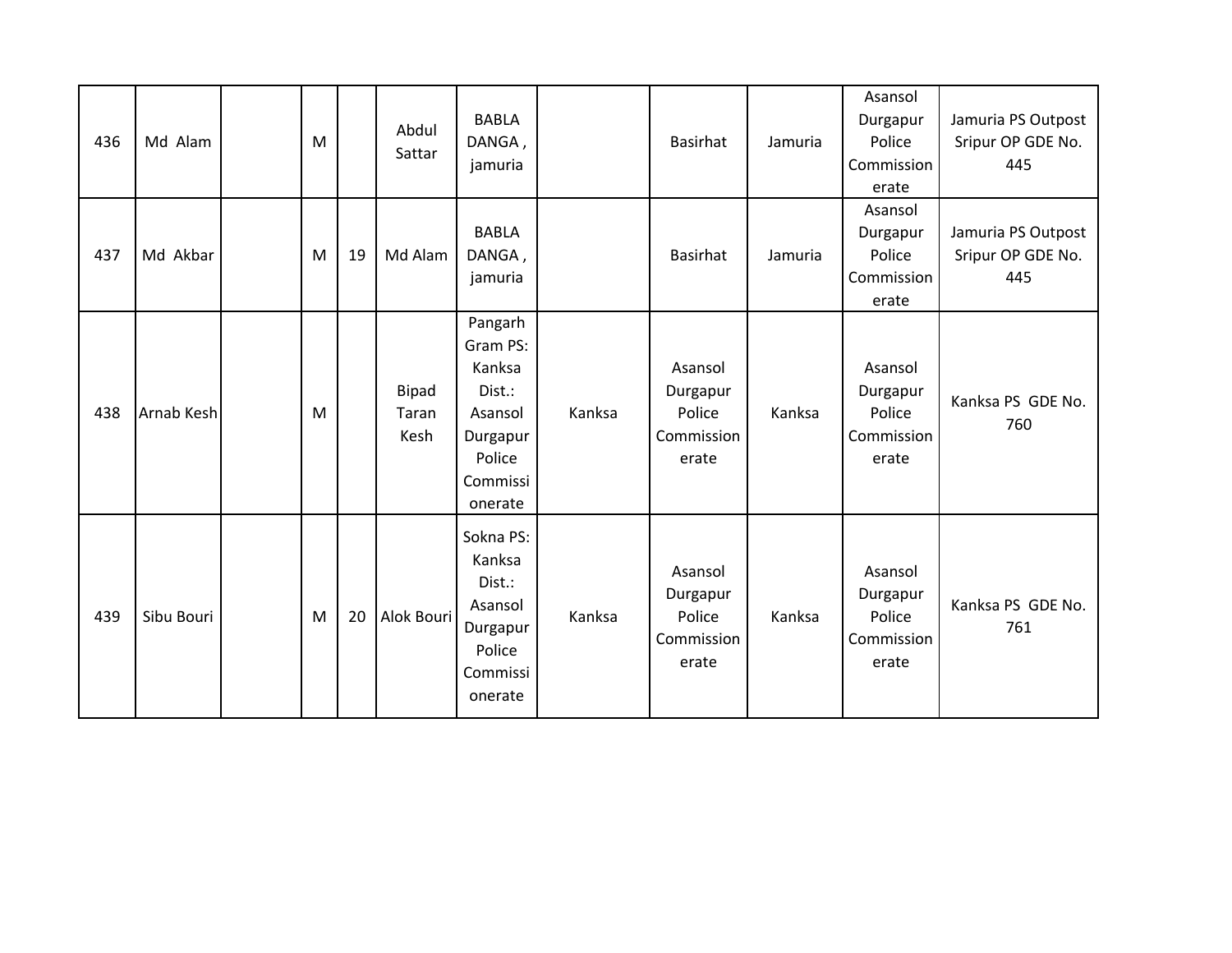| 440 | Chaton<br>Bera           | M |    | Tapan<br>Bera     | Natunpall<br>у,<br>Benachity<br>PS:<br>Durgapur<br>Dist.:<br>Asansol<br>Durgapur<br>Police<br>Commissi<br>onerate | Durgapur | Asansol<br>Durgapur<br>Police<br>Commission<br>erate | Kanksa | Asansol<br>Durgapur<br>Police<br>Commission<br>erate | Kanksa PS GDE No.<br>805                         |
|-----|--------------------------|---|----|-------------------|-------------------------------------------------------------------------------------------------------------------|----------|------------------------------------------------------|--------|------------------------------------------------------|--------------------------------------------------|
| 441 | Bittu<br>Kumar<br>Mahato |   |    | Chanak<br>Mahato  | Jamtara                                                                                                           |          | <b>Basirhat</b>                                      | Kulti  | Asansol<br>Durgapur<br>Police<br>Commission<br>erate | Kulti PS Outpost<br>Neiamotpur OP GDE<br>No. 749 |
| 442 | Tinku Rai                |   | 22 | Ajay Kr.<br>Rai   |                                                                                                                   |          | <b>Basirhat</b>                                      | Kulti  | Asansol<br>Durgapur<br>Police<br>Commission<br>erate | Kulti PS Outpost<br>Neiamotpur OP GDE<br>No. 749 |
| 443 | Rahul<br>Kumar           |   |    | Biseswar<br>Mehra |                                                                                                                   |          | <b>Basirhat</b>                                      | Kulti  | Asansol<br>Durgapur<br>Police<br>Commission<br>erate | Kulti PS Outpost<br>Neiamotpur OP GDE<br>No. 749 |
| 444 | Md Hasan                 |   |    | Lt. Md.<br>Zuman  |                                                                                                                   |          | <b>Basirhat</b>                                      | Kulti  | Asansol<br>Durgapur<br>Police<br>Commission<br>erate | Kulti PS GDE No. 799                             |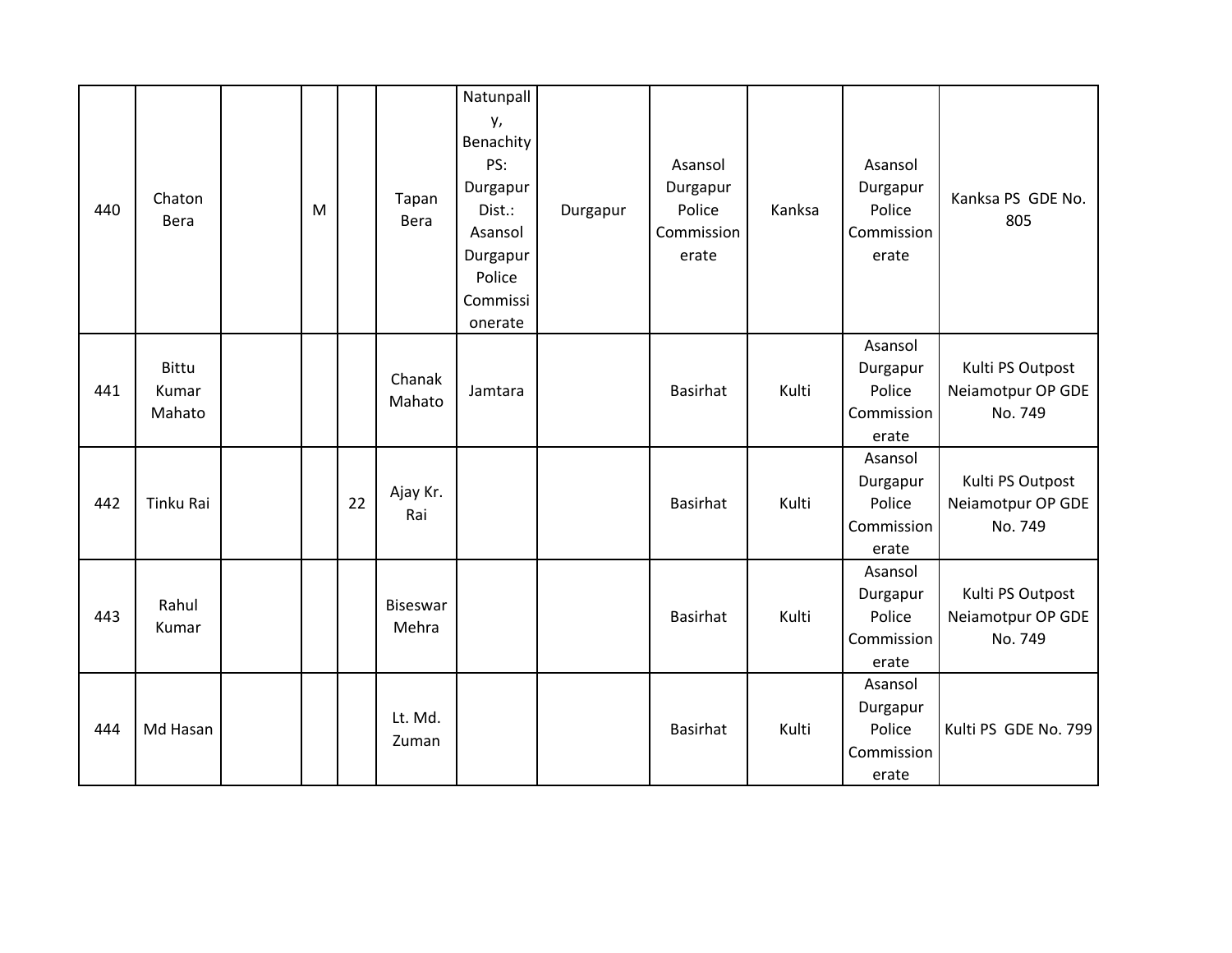| 445 | Md Abid<br>Hossain |  | Lt. Md<br>Zamil<br>Ansari |  | <b>Basirhat</b> | Kulti | Asansol<br>Durgapur<br>Police<br>Commission<br>erate | Kulti PS GDE No. 799                            |
|-----|--------------------|--|---------------------------|--|-----------------|-------|------------------------------------------------------|-------------------------------------------------|
| 446 | Karan Khan         |  | Md.<br>Shahid<br>Khan     |  | Basirhat        | Kulti | Asansol<br>Durgapur<br>Police<br>Commission<br>erate | Kulti PS Outpost<br>Sahptoria OP GDE No.<br>452 |
| 447 | Md. Tanbir<br>Alam |  | Md.<br>Iftikahar<br>Sha   |  | <b>Basirhat</b> | Kulti | Asansol<br>Durgapur<br>Police<br>Commission<br>erate | Kulti PS Outpost<br>Sahptoria OP GDE No.<br>452 |
| 448 | Dinu Ball          |  | Shankar<br>Keora          |  | <b>Basirhat</b> | Kulti | Asansol<br>Durgapur<br>Police<br>Commission<br>erate | Kulti PS Outpost<br>Sahptoria OP GDE No.<br>452 |
| 449 | Rohit<br>Keora     |  | Manash<br>Keora           |  | <b>Basirhat</b> | Kulti | Asansol<br>Durgapur<br>Police<br>Commission<br>erate | Kulti PS Outpost<br>Sahptoria OP GDE No.<br>452 |
| 450 | Sk. Sajjan         |  | Sk. Amin                  |  | <b>Basirhat</b> | Kulti | Asansol<br>Durgapur<br>Police<br>Commission<br>erate | Kulti PS Outpost<br>Sahptoria OP GDE No.<br>452 |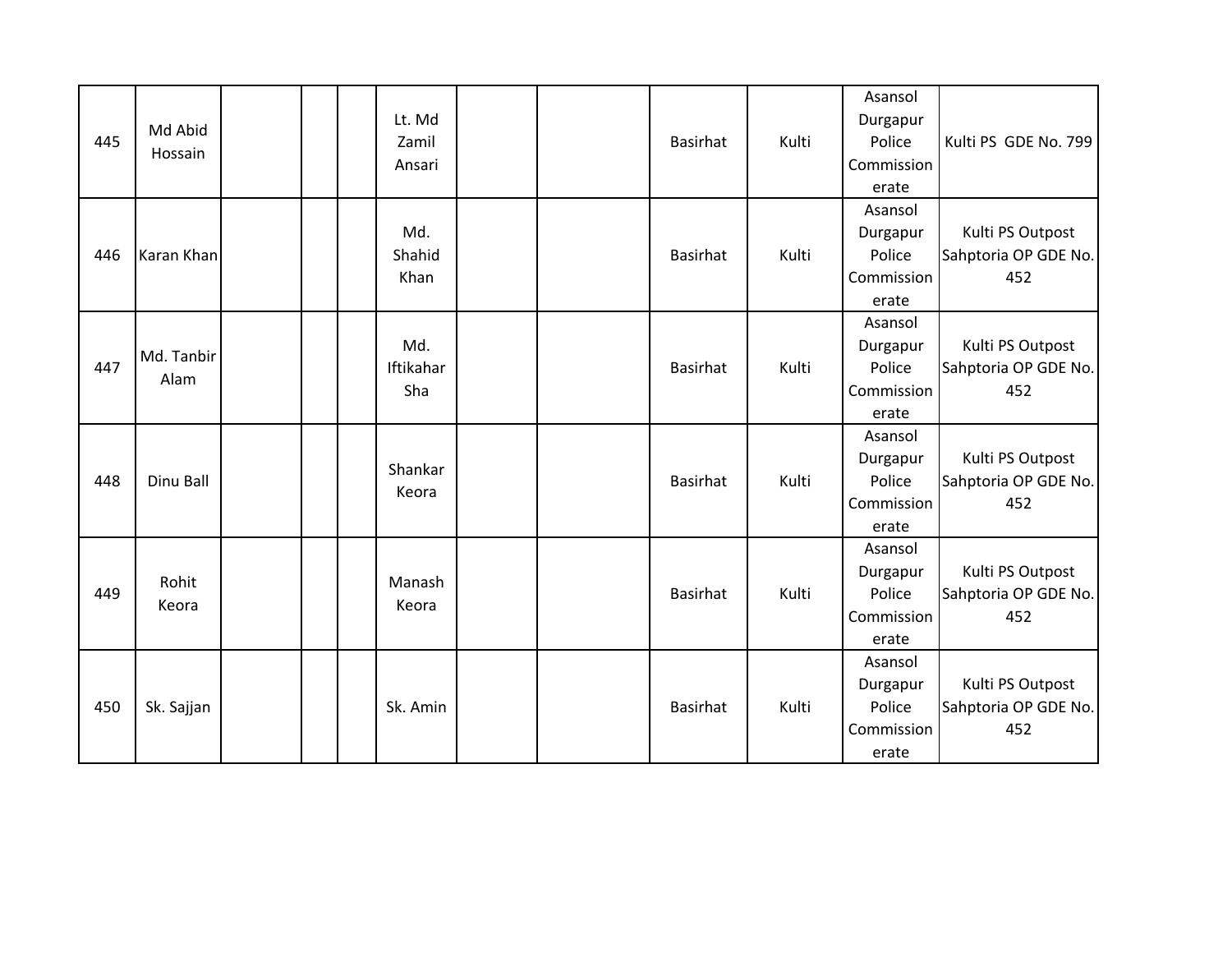| 451 | <b>Bhola</b><br>Shaw |   |    | Dinesh<br>Shaw   |                                                                                                                             |              | Basirhat                                             | Kulti            | Asansol<br>Durgapur<br>Police<br>Commission<br>erate | Kulti PS Outpost<br>Sahptoria OP GDE No.<br>452 |
|-----|----------------------|---|----|------------------|-----------------------------------------------------------------------------------------------------------------------------|--------------|------------------------------------------------------|------------------|------------------------------------------------------|-------------------------------------------------|
| 452 | Kartick<br>Ruidas    | M | 32 | Bikash<br>Ruidas | Pandaves<br>war<br>Ruidas<br>Para PS:<br>Pandabes<br>hwar<br>Dist.:<br>Asansol<br>Durgapur<br>Police<br>Commissi<br>onerate | Pandabeshwar | Asansol<br>Durgapur<br>Police<br>Commission<br>erate | Pandabeshw<br>ar | Asansol<br>Durgapur<br>Police<br>Commission<br>erate | Pandabeshwar PS<br><b>GDE No. 686</b>           |
| 453 | Abir<br>Ruidas       | M | 21 | Bijay<br>Ruidas  | Pandaves<br>war<br>Ruidas<br>Para PS:<br>Pandabes<br>hwar<br>Dist.:<br>Asansol<br>Durgapur<br>Police<br>Commissi<br>onerate | Pandabeshwar | Asansol<br>Durgapur<br>Police<br>Commission<br>erate | Pandabeshw<br>ar | Asansol<br>Durgapur<br>Police<br>Commission<br>erate | Pandabeshwar PS<br><b>GDE No. 686</b>           |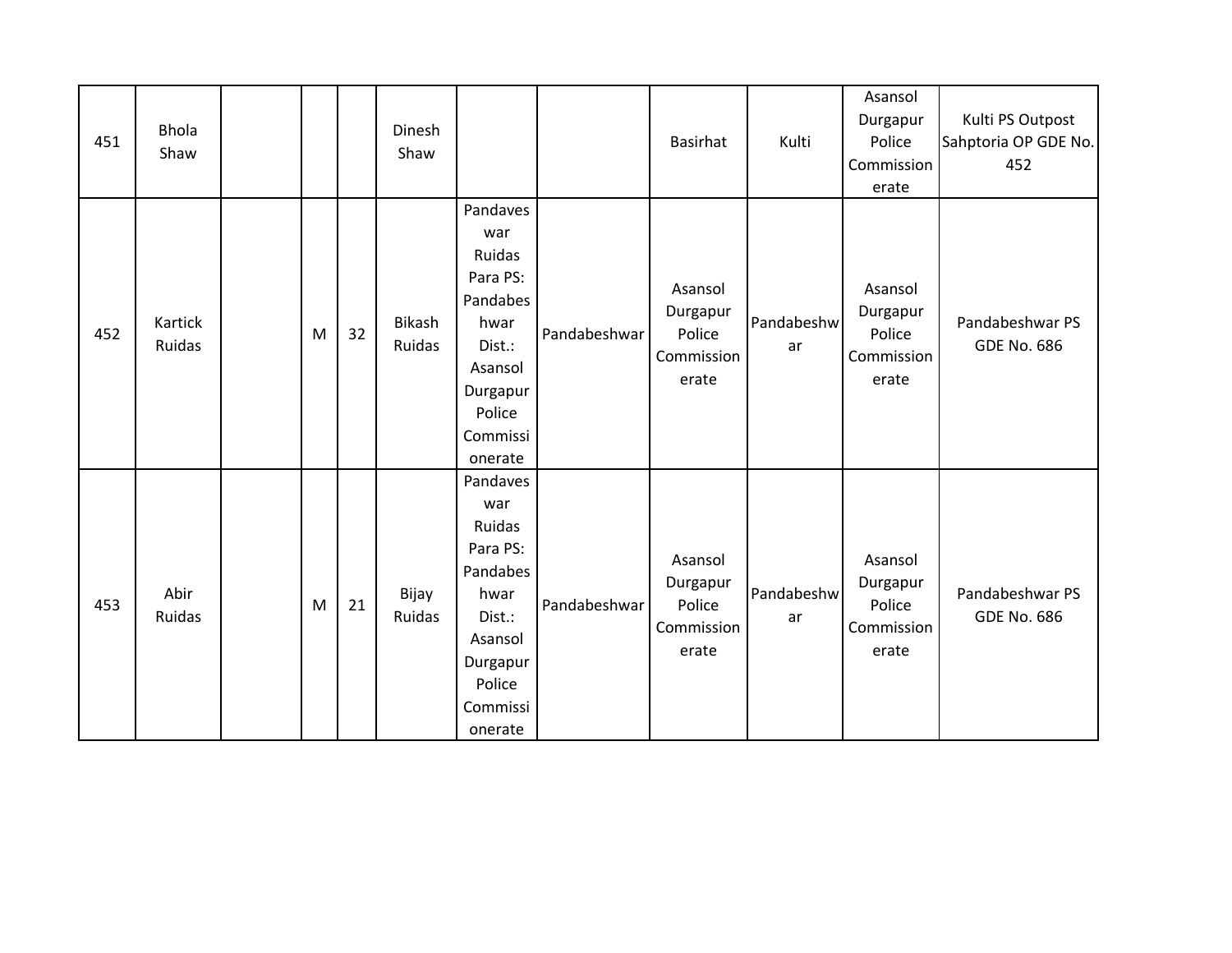| 454 | Balaram<br>Mukherjee   | M | 56 | Lt. Ujjwal<br>Mukherje<br>$\epsilon$ | Kumardihi<br>PS:<br>Pandabes<br>hwar<br>Dist.:<br>Asansol<br>Durgapur<br>Police<br>Commissi<br>onerate | Pandabeshwar | Asansol<br>Durgapur<br>Police<br>Commission<br>erate | Pandabeshw<br>ar | Asansol<br>Durgapur<br>Police<br>Commission<br>erate | Pandabeshwar PS<br><b>GDE No. 687</b>           |
|-----|------------------------|---|----|--------------------------------------|--------------------------------------------------------------------------------------------------------|--------------|------------------------------------------------------|------------------|------------------------------------------------------|-------------------------------------------------|
| 455 | <b>Baldev</b><br>Singh | M | 28 | Raghu<br>Singh                       | Kumardihi<br>PS:<br>Pandabes<br>hwar<br>Dist.:<br>Asansol<br>Durgapur<br>Police<br>Commissi<br>onerate | Pandabeshwar | Asansol<br>Durgapur<br>Police<br>Commission<br>erate | Pandabeshw<br>ar | Asansol<br>Durgapur<br>Police<br>Commission<br>erate | Pandabeshwar PS<br><b>GDE No. 687</b>           |
| 456 | Bechan<br>Pandit       |   |    | Dharamde<br>o Pandit                 |                                                                                                        |              | Basirhat                                             | Raniganj         | Asansol<br>Durgapur<br>Police<br>Commission<br>erate | Raniganj PS Outpost<br>Nimcha OP GDE No.<br>372 |
| 457 | Orange<br>Kazi         |   |    | Lt Apu<br>Kazi                       |                                                                                                        |              | Basirhat                                             | Raniganj         | Asansol<br>Durgapur<br>Police<br>Commission<br>erate | Raniganj PS Outpost<br>Nimcha OP GDE No.<br>370 |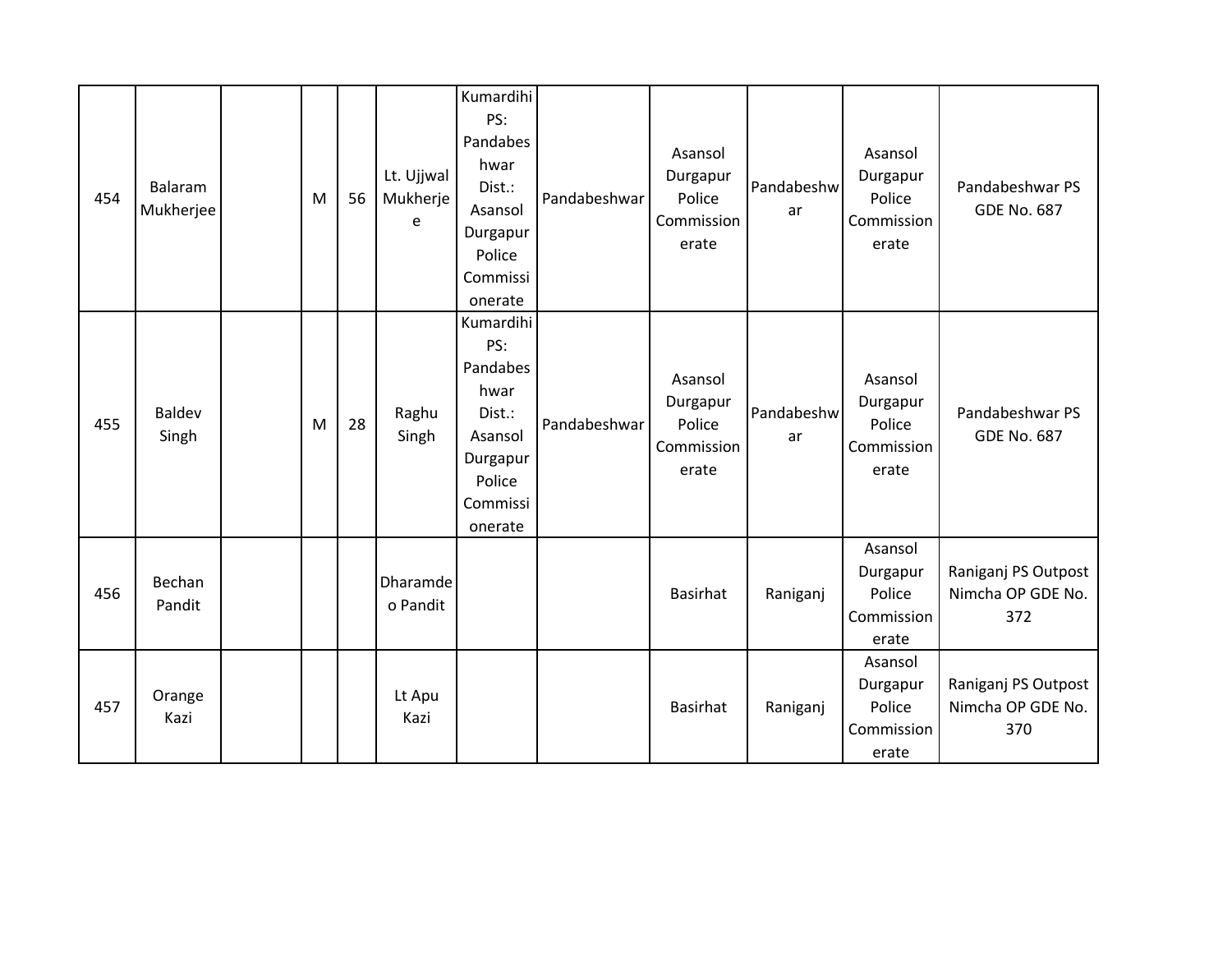| 458 | Mojhid<br>Khan           |   |    | Kalim<br>Khan                   |                                                   | <b>Basirhat</b> | Raniganj | Asansol<br>Durgapur<br>Police<br>Commission<br>erate | Raniganj PS Outpost<br>Nimcha OP GDE No.<br>370       |
|-----|--------------------------|---|----|---------------------------------|---------------------------------------------------|-----------------|----------|------------------------------------------------------|-------------------------------------------------------|
| 459 | Md.<br>Shabaz<br>Khan    |   |    | Md.<br>Irshad                   |                                                   | <b>Basirhat</b> | Raniganj | Asansol<br>Durgapur<br>Police<br>Commission<br>erate | Raniganj PS Outpost<br>Nimcha OP GDE No.<br>370       |
| 460 | Raghu<br><b>Bouri</b>    |   |    | Swapan<br><b>Bouri</b>          |                                                   | <b>Basirhat</b> | Raniganj | Asansol<br>Durgapur<br>Police<br>Commission<br>erate | Raniganj PS GDE No.<br>826                            |
| 461 | Ratul<br>Paramanik       |   |    | Swapan<br>Paramanik             |                                                   | <b>Basirhat</b> | Raniganj | Asansol<br>Durgapur<br>Police<br>Commission<br>erate | Raniganj PS GDE No.<br>826                            |
| 462 | Lokesh<br>Kumar<br>Singh | M | 20 | <b>Bisnu</b><br>Prasad<br>Singh | Bardal, PS-<br>Rajganj,<br>Dist-<br>Dhanbad       | <b>Basirhat</b> | Salanpur | Asansol<br>Durgapur<br>Police<br>Commission<br>erate | Salanpur PS Outpost<br>Kalyaneswari OP GDE<br>No. 436 |
| 463 | Akash<br>Kumar<br>Singh  | M | 26 | <b>Bhorat</b><br>Singh          | Panjaniya,<br>PS-<br>Barbada,<br>Dist-<br>Dhanbad | <b>Basirhat</b> | Salanpur | Asansol<br>Durgapur<br>Police<br>Commission<br>erate | Salanpur PS Outpost<br>Kalyaneswari OP GDE<br>No. 436 |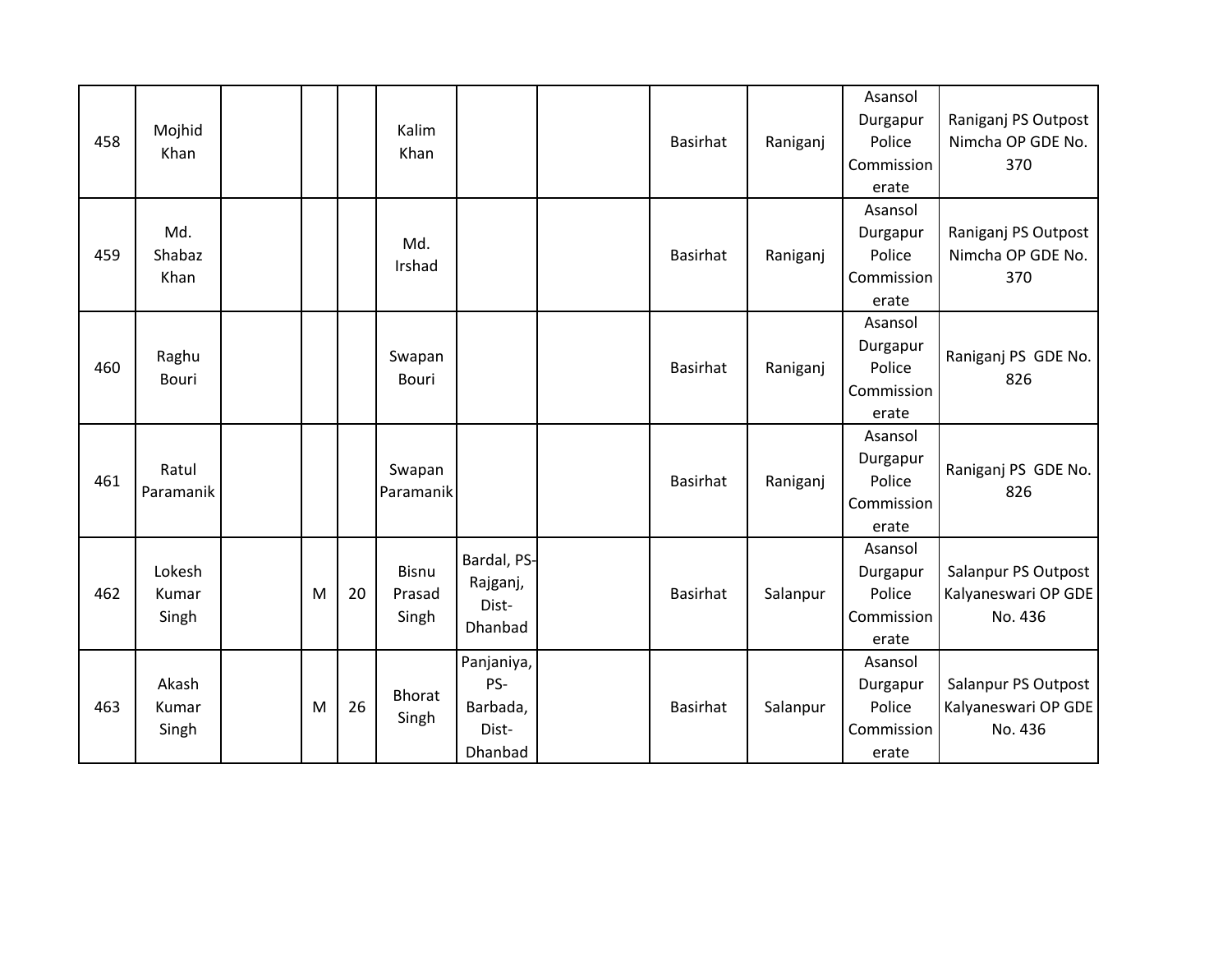| 464 | Sanjay<br>Singhj         | M | 35 | Lt. Manik<br>Singh   | Sindra, PS-<br>Goshala,<br>Dist-<br>Dhanbad                                                   |           | <b>Basirhat</b>                                      | Salanpur  | Asansol<br>Durgapur<br>Police<br>Commission<br>erate | Salanpur PS Outpost<br>Kalyaneswari OP GDE<br>No. 436 |
|-----|--------------------------|---|----|----------------------|-----------------------------------------------------------------------------------------------|-----------|------------------------------------------------------|-----------|------------------------------------------------------|-------------------------------------------------------|
| 465 | <b>Bosanta</b><br>Ruidas | M | 30 | Daro<br>Ruidas       | Dewpur,<br>PS-<br>Ehiriyapur<br>, Dist-<br>Giridi                                             |           | <b>Basirhat</b>                                      | Salanpur  | Asansol<br>Durgapur<br>Police<br>Commission<br>erate | Salanpur PS Outpost<br>Kalyaneswari OP GDE<br>No. 436 |
| 466 | Sadam<br>Ansari          | M | 21 | Md. Eliyas<br>Ansari | Saktoria<br>PS:<br>Salanpur<br>Dist.:<br>Asansol<br>Durgapur<br>Police<br>Commissi<br>onerate | Salanpur  | Asansol<br>Durgapur<br>Police<br>Commission<br>erate | Salanpur  | Asansol<br>Durgapur<br>Police<br>Commission<br>erate | Salanpur PS Outpost<br>Kalyaneswari OP GDE<br>No. 436 |
| 467 | Abu Kalam<br>Khan        | M | 45 | Lt. Moibul<br>Khan   | Kethardan<br>ga PS:<br>Bankura<br>Dist.:<br><b>Bankura</b>                                    | Bankura   | <b>Bankura</b>                                       | Bankura   | <b>Bankura</b>                                       | Bankura PS GDE No.<br>857                             |
| 468 | Sk Rajesh                | M | 38 | Lt. Sk.<br>Nijam     | Gopalganj<br>PS:<br>Bishnupur<br>Dist.:<br>Bankura                                            | Bishnupur | <b>Bankura</b>                                       | Bishnupur | <b>Bankura</b>                                       | <b>Bishnupur PS GDE</b><br>No. 822                    |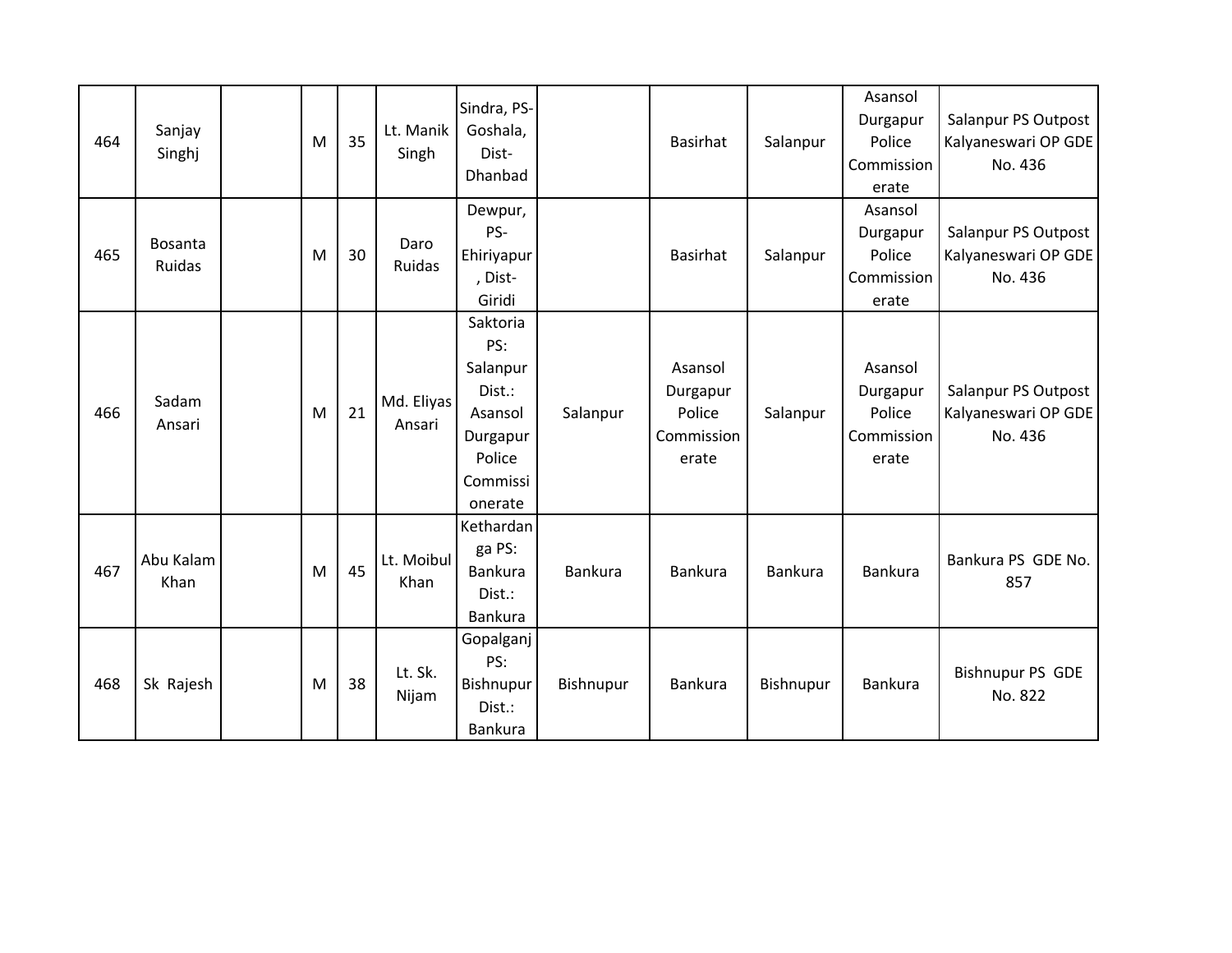| 469 | Sahabaj Sk                   |               |   | 24 | Soleman<br>Sk              | PS:<br>Bishnupur<br>Dist.:<br>Diamond<br>Harbour<br>Police<br><b>District</b> | Bishnupur | Diamond<br>Harbour<br>Police<br>District | Bishnupur | Diamond<br>Harbour<br>Police<br>District | <b>Bishnupur PS GDE</b><br>No. 1183 |
|-----|------------------------------|---------------|---|----|----------------------------|-------------------------------------------------------------------------------|-----------|------------------------------------------|-----------|------------------------------------------|-------------------------------------|
| 470 | Ranjit<br>Naskar             | <b>Bulbul</b> |   | 42 | Lt. Dhud<br>Kr. Naskar     | PS:<br>Bishnupur<br>Dist.:<br>Diamond<br>Harbour<br>Police<br><b>District</b> | Bishnupur | Diamond<br>Harbour<br>Police<br>District | Bishnupur | Diamond<br>Harbour<br>Police<br>District | <b>Bishnupur PS GDE</b><br>No. 1183 |
| 471 | Shree<br>Krishna<br>Pramanik |               | M | 29 | Khargesw<br>ar<br>Pramanik | PS:<br>Bishnupur<br>Dist.:<br>Diamond<br>Harbour<br>Police<br>District        | Bishnupur | Diamond<br>Harbour<br>Police<br>District | Bishnupur | Diamond<br>Harbour<br>Police<br>District | <b>Bishnupur PS GDE</b><br>No. 1183 |
| 472 | Sajir Molla                  |               | M | 25 | Kamaluddi<br>n Molla       | PS:<br>Bishnupur<br>Dist.:<br>Diamond<br>Harbour<br>Police<br><b>District</b> | Bishnupur | Diamond<br>Harbour<br>Police<br>District | Bishnupur | Diamond<br>Harbour<br>Police<br>District | <b>Bishnupur PS GDE</b><br>No. 1183 |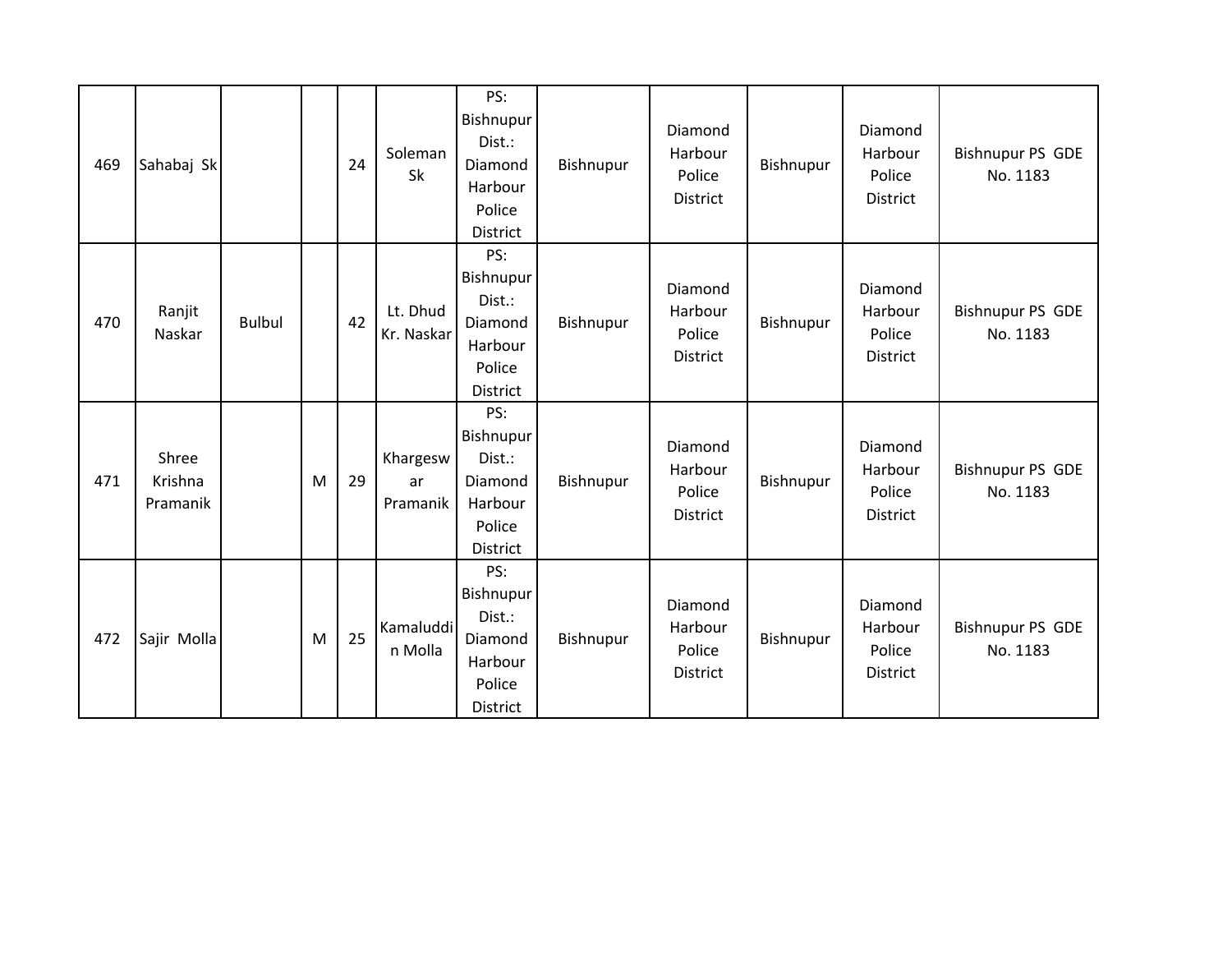| 473 | Barun<br>Gayen         | M | 49 | Hirulal<br>Gayen           | PS:<br>Bishnupur<br>Dist.:<br>Diamond<br>Harbour<br>Police<br>District | Bishnupur | Diamond<br>Harbour<br>Police<br>District | Bishnupur | Diamond<br>Harbour<br>Police<br>District | <b>Bishnupur PS GDE</b><br>No. 1183 |
|-----|------------------------|---|----|----------------------------|------------------------------------------------------------------------|-----------|------------------------------------------|-----------|------------------------------------------|-------------------------------------|
| 474 | Monoranja<br>n Mondal  | M | 52 | Lt. Gour<br>Hari<br>Mondal | PS:<br>Bishnupur<br>Dist.:<br>Diamond<br>Harbour<br>Police<br>District | Bishnupur | Diamond<br>Harbour<br>Police<br>District | Bishnupur | Diamond<br>Harbour<br>Police<br>District | <b>Bishnupur PS GDE</b><br>No. 1183 |
| 475 | <b>Tapas</b><br>Mistry | M | 40 | Lt.<br>Mahadeb<br>Mistry   | PS:<br>Bishnupur<br>Dist.:<br>Diamond<br>Harbour<br>Police<br>District | Bishnupur | Diamond<br>Harbour<br>Police<br>District | Bishnupur | Diamond<br>Harbour<br>Police<br>District | <b>Bishnupur PS GDE</b><br>No. 1183 |
| 476 | Nemai Kr.<br>Majhi     | M | 42 | Sukanta<br>Majhi           | PS:<br>Mograhat<br>Dist.:<br>Diamond<br>Harbour<br>Police<br>District  | Mograhat  | Diamond<br>Harbour<br>Police<br>District | Bishnupur | Diamond<br>Harbour<br>Police<br>District | <b>Bishnupur PS GDE</b><br>No. 396  |
| 477 | Joydeb<br>Sarder       | M |    | Ananta<br>Sarder           | PS: Usthi<br>Dist.:<br>Diamond<br>Harbour<br>Police<br>District        | Usthi     | Diamond<br>Harbour<br>Police<br>District | Bishnupur | Diamond<br>Harbour<br>Police<br>District | <b>Bishnupur PS GDE</b><br>No. 396  |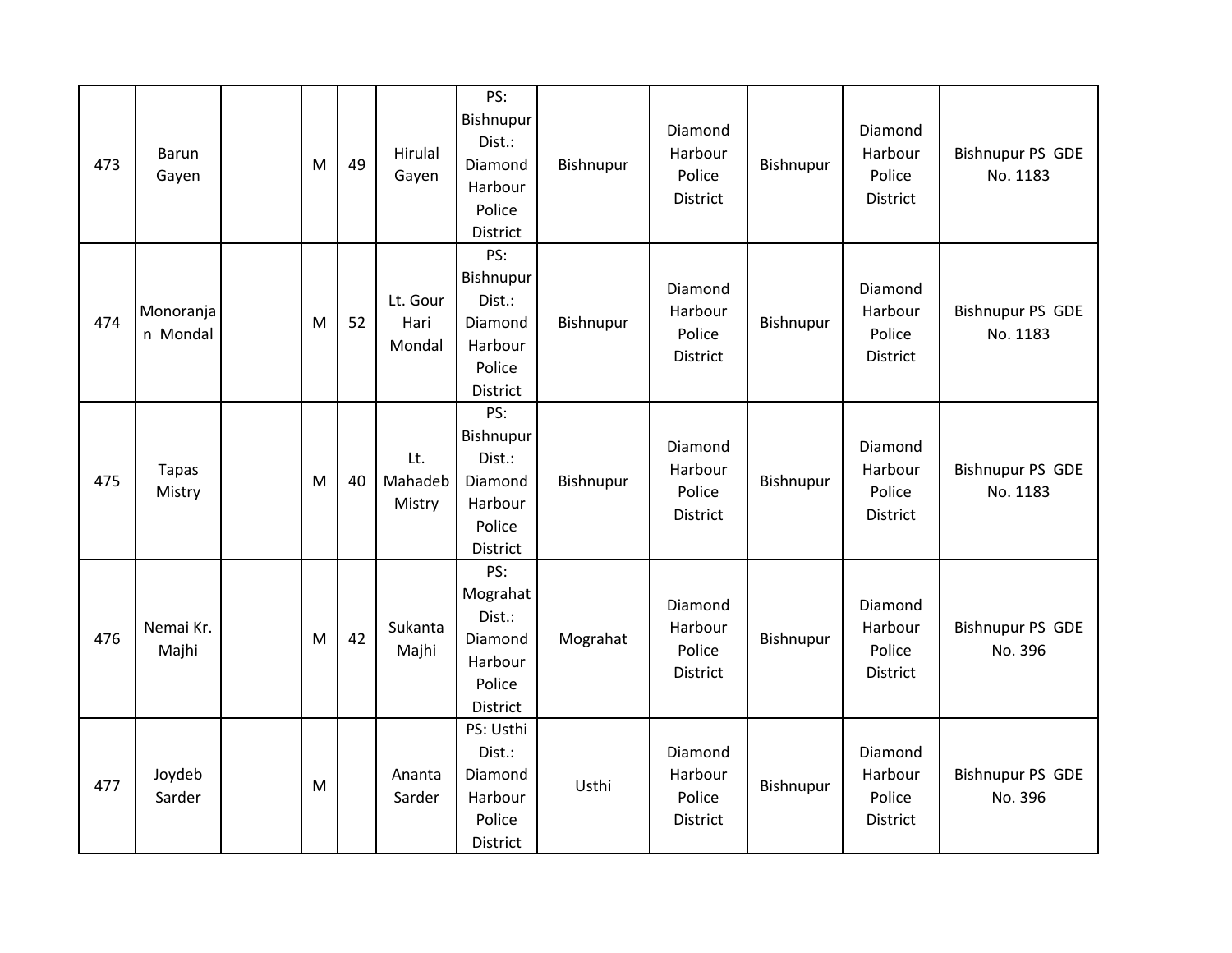| 478 | Kishan<br>Sarder | M | 18 | Pradip<br>Sarder   | PS:<br>Nodakhali<br>Dist.:<br>Diamond<br>Harbour<br>Police<br>District | Nodakhali | Diamond<br>Harbour<br>Police<br><b>District</b> | Bishnupur | Diamond<br>Harbour<br>Police<br><b>District</b> | <b>Bishnupur PS GDE</b><br>No. 396 |
|-----|------------------|---|----|--------------------|------------------------------------------------------------------------|-----------|-------------------------------------------------|-----------|-------------------------------------------------|------------------------------------|
| 479 | Ajoy<br>Sarder   | M | 28 | Sanyashi<br>Sarder | PS:<br>Nodakhali<br>Dist.:<br>Diamond<br>Harbour<br>Police<br>District | Nodakhali | Diamond<br>Harbour<br>Police<br>District        | Bishnupur | Diamond<br>Harbour<br>Police<br><b>District</b> | <b>Bishnupur PS GDE</b><br>No. 396 |
| 480 | Goutam<br>Sarder | M | 38 | Jagadish<br>Sarder | PS:<br>Nodakhali<br>Dist.:<br>Diamond<br>Harbour<br>Police<br>District | Nodakhali | Diamond<br>Harbour<br>Police<br><b>District</b> | Bishnupur | Diamond<br>Harbour<br>Police<br>District        | <b>Bishnupur PS GDE</b><br>No. 396 |
| 481 | Sarfuddin<br>Sk  | M | 32 | Jalil Sk           | PS:<br>Bishnupur<br>Dist.:<br>Diamond<br>Harbour<br>Police<br>District | Bishnupur | Diamond<br>Harbour<br>Police<br>District        | Bishnupur | Diamond<br>Harbour<br>Police<br><b>District</b> | <b>Bishnupur PS GDE</b><br>No. 401 |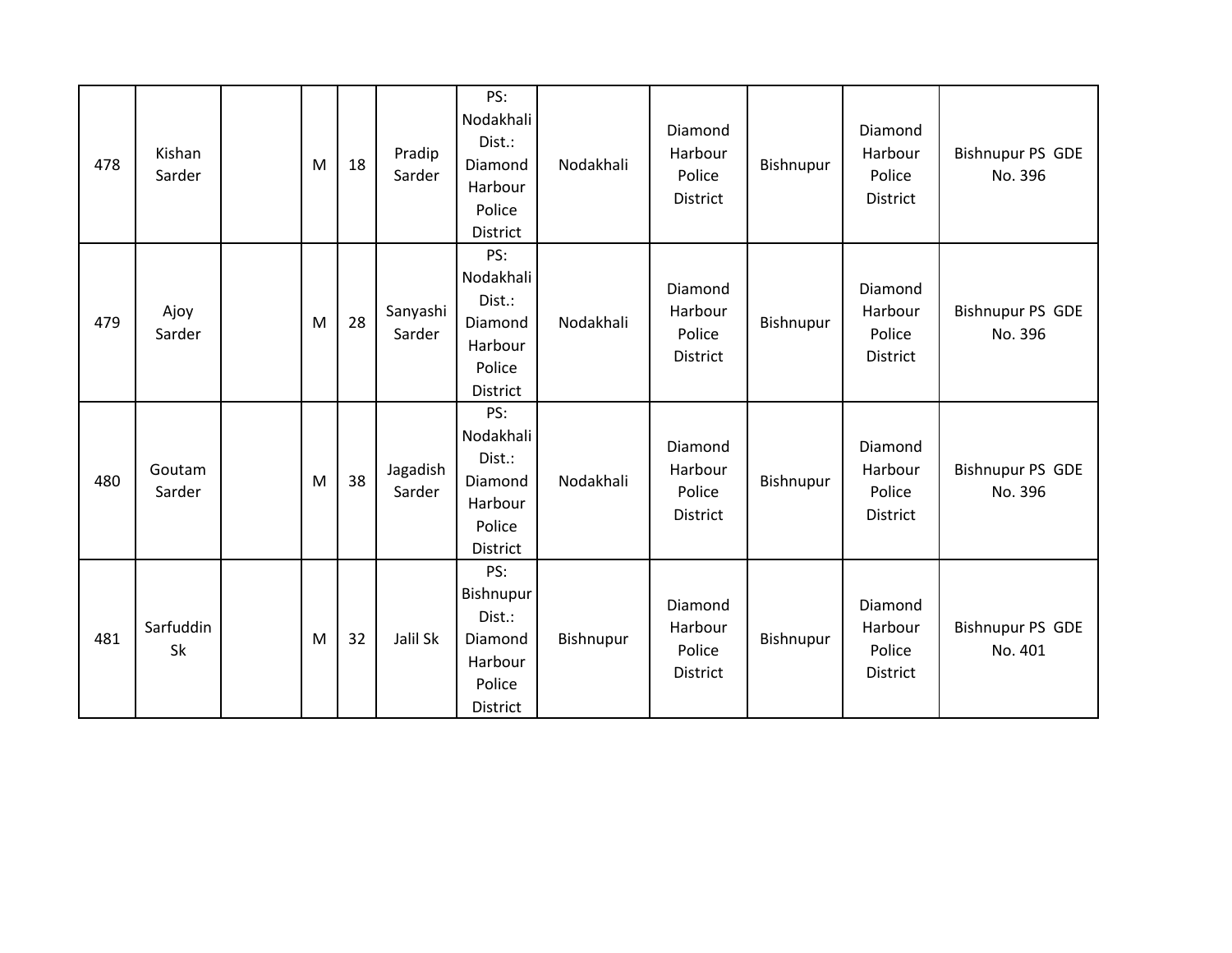| 482 | Nazir Sk        | M | 28 | Jakir Sk            | PS:<br>Bishnupur<br>Dist.:<br>Diamond<br>Harbour<br>Police<br>District          | Bishnupur       | Diamond<br>Harbour<br>Police<br>District | Bishnupur         | Diamond<br>Harbour<br>Police<br>District | <b>Bishnupur PS GDE</b><br>No. 401     |
|-----|-----------------|---|----|---------------------|---------------------------------------------------------------------------------|-----------------|------------------------------------------|-------------------|------------------------------------------|----------------------------------------|
| 483 | Monirul Sk      | M | 19 | Sk Aslam            | PS:<br>Bishnupur<br>Dist.:<br>Diamond<br>Harbour<br>Police<br>District          | Bishnupur       | Diamond<br>Harbour<br>Police<br>District | Bishnupur         | Diamond<br>Harbour<br>Police<br>District | <b>Bishnupur PS GDE</b><br>No. 401     |
| 484 | Halim<br>Naskar | M | 21 | Aspia<br>Naskar     | PS:<br>Kalitala<br>Ashuti<br>Dist.:<br>Diamond<br>Harbour<br>Police<br>District | Kalitala Ashuti | Diamond<br>Harbour<br>Police<br>District | Bishnupur         | Diamond<br>Harbour<br>Police<br>District | <b>Bishnupur PS GDE</b><br>No. 401     |
| 485 | Santu<br>Sarder | M | 28 | Lt. Samar<br>Sarder | PS:<br>Nodakhali<br>Dist.:<br>Diamond<br>Harbour<br>Police<br>District          | Nodakhali       | Diamond<br>Harbour<br>Police<br>District | Bishnupur         | Diamond<br>Harbour<br>Police<br>District | <b>Bishnupur PS GDE</b><br>No. 401     |
| 486 | Ranjit<br>Bauri | M |    | Rakhu<br>Bauri      | PS:<br>Gangajalg<br>hati Dist.:<br>Bankura                                      | Gangajalghati   | Bankura                                  | Gangajalgha<br>ti | Bankura                                  | Gangajalghati PS<br><b>GDE No. 655</b> |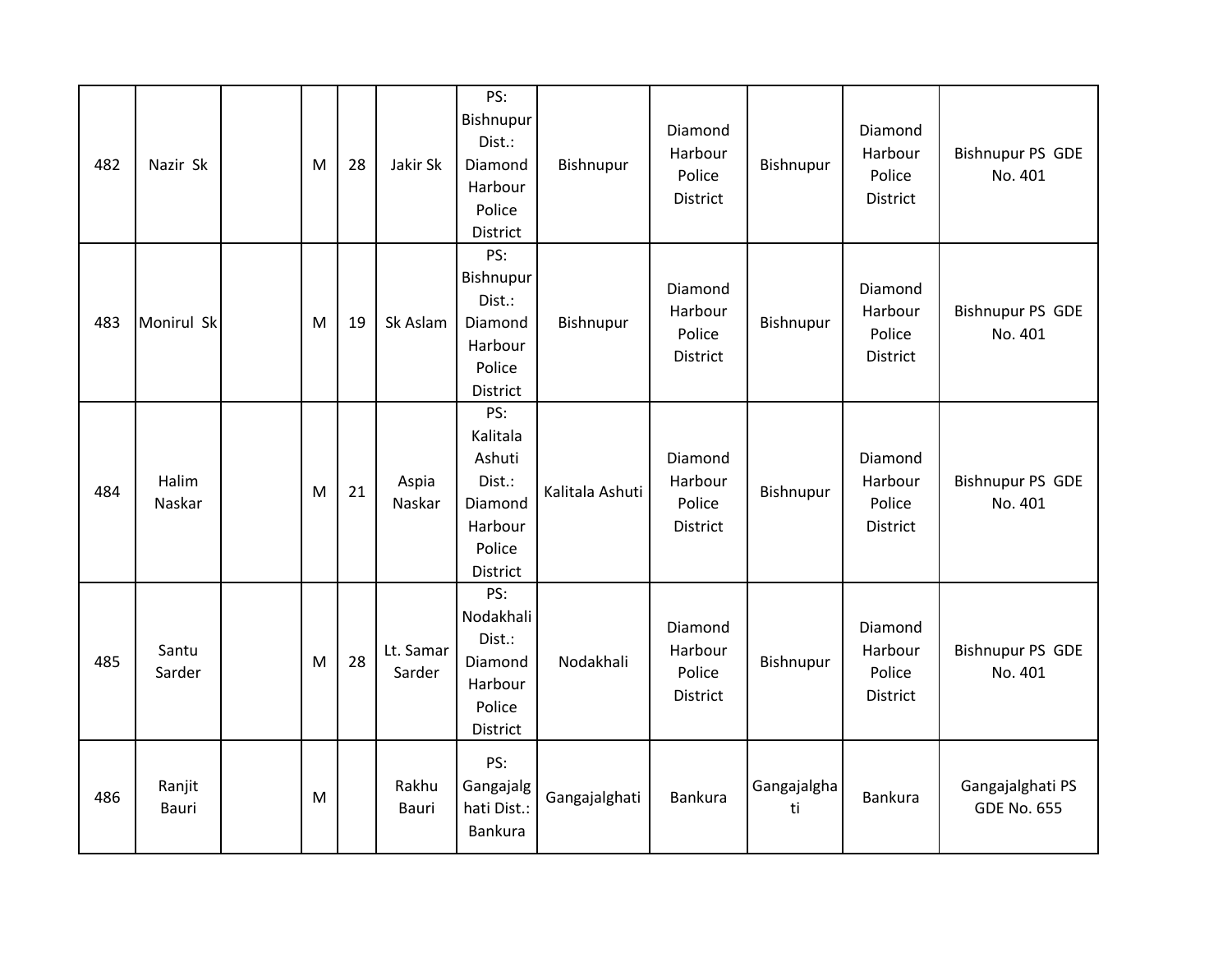| 487 | Susamay<br>Jash       |   |    | Samir Jash                   | Birashimul<br>PS: Indus<br>Dist.:<br>Bankura                   | Indus      | <b>Bankura</b> | Indus  | <b>Bankura</b> | Indus PS GDE No.<br>670  |
|-----|-----------------------|---|----|------------------------------|----------------------------------------------------------------|------------|----------------|--------|----------------|--------------------------|
| 488 | Abhisekh<br>Batabyle  |   |    | Anup<br>Batabyle             | Banna PS:<br>Joypur<br>Dist.:<br>Bankura                       | Joypur     | Bankura        | Indus  | <b>Bankura</b> | Indus PS GDE No.<br>670  |
| 489 | <b>Tapas</b><br>Bagdi |   |    |                              | Sukhsayer<br>PS:<br>Kalo Bagdi Patrasayar<br>Dist.:<br>Bankura | Patrasayar | Bankura        | Indus  | <b>Bankura</b> | Indus PS GDE No.<br>670  |
| 490 | Nanigopal<br>Mahato   | M | 31 | Lt.<br>Kirtychan<br>d Mahato | Forest<br>More PS:<br>Joypur<br>Dist.:<br>Purulia              | Joypur     | Purulia        | Joypur | Purulia        | Joypur PS GDE No.<br>575 |
| 491 | Sk Rouf               | M | 19 | Sk Kasem                     | Forest<br>More PS:<br>Joypur<br>Dist.:<br>Purulia              | Joypur     | Purulia        | Joypur | Purulia        | Joypur PS GDE No.<br>575 |
| 492 | Lakhiram<br>Mahato    | M | 28 | Ledhu<br>Mahato              | Pundag<br>Bazar PS:<br>Joypur<br>Dist.:<br>Purulia             | Joypur     | Purulia        | Joypur | Purulia        | Joypur PS GDE No.<br>426 |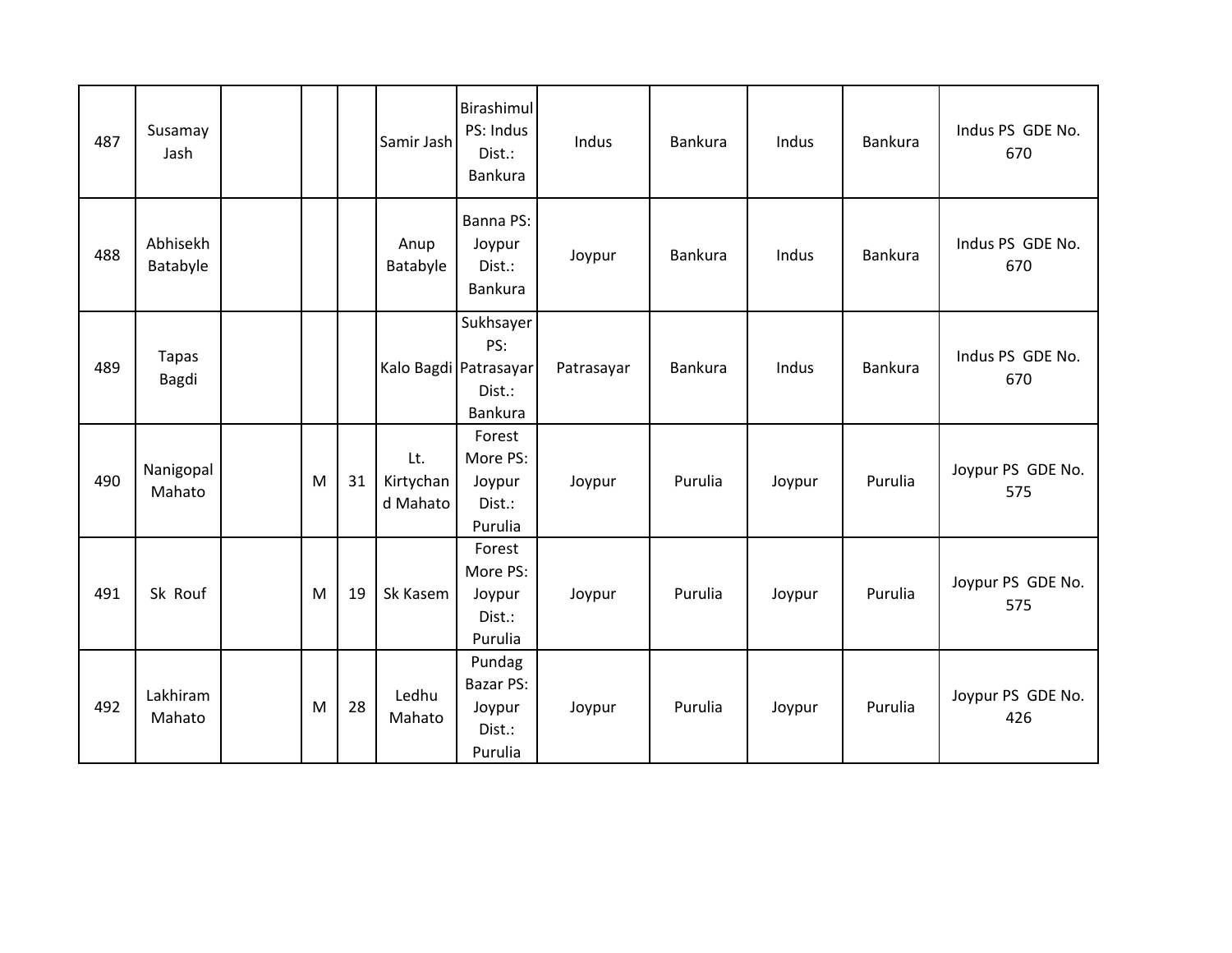| 493 | Prakash<br>Chandra<br>Mahato | M | 24 | Rabi<br>Mahato          | <b>Bartard</b><br>More PS:<br>Joypur<br>Dist.:<br>Purulia        | Joypur  | Purulia        | Joypur  | Purulia        | Joypur PS GDE No.<br>568  |
|-----|------------------------------|---|----|-------------------------|------------------------------------------------------------------|---------|----------------|---------|----------------|---------------------------|
| 494 | Bapi Duley                   | M |    | <b>Subhas</b><br>Duley  | PS: Khatra<br>Dist.:<br>Bankura                                  | Khatra  | Bankura        | Khatra  | Bankura        | Khatra PS GDE No.<br>573  |
| 495 | Swapan<br>Ghosh              | M | 31 | Ltmotu                  | <b>HUCHUKD</b><br><b>ANGA PS:</b><br>Mejhia<br>Dist.:<br>Bankura | Mejhia  | Bankura        | Mejhia  | Bankura        | Mejhia PS GDE No.<br>645  |
| 496 | Nimai Dey                    | M | 50 | Lt.<br>Bhajahari<br>Dey | Jashpara<br>PS: Raipur<br>Dist.:<br>Bankura                      | Raipur  | Bankura        | Raipur  | Bankura        | Raipur PS GDE No.<br>517  |
| 497 | Santinath<br>Dey             | M | 47 | Dasarath<br>Dey         | Jashpara<br>PS: Raipur<br>Dist.:<br>Bankura                      | Raipur  | Bankura        | Raipur  | <b>Bankura</b> | Raipur PS GDE No.<br>517  |
| 498 | Baidyanath<br>Hansda         | M | 27 | Lt,rabi<br>Hansda       | Paradiha<br>Dist.:<br>Purulia                                    |         | Purulia        | Saltora | Bankura        | Saltora PS GDE No.<br>576 |
| 499 | Santosh<br>Singh             | M | 45 | ath Singh               | Chuaberia<br>Lt.baidyan PS: Saltora<br>Dist.:<br>Bankura         | Saltora | <b>Bankura</b> | Saltora | <b>Bankura</b> | Saltora PS GDE No.<br>576 |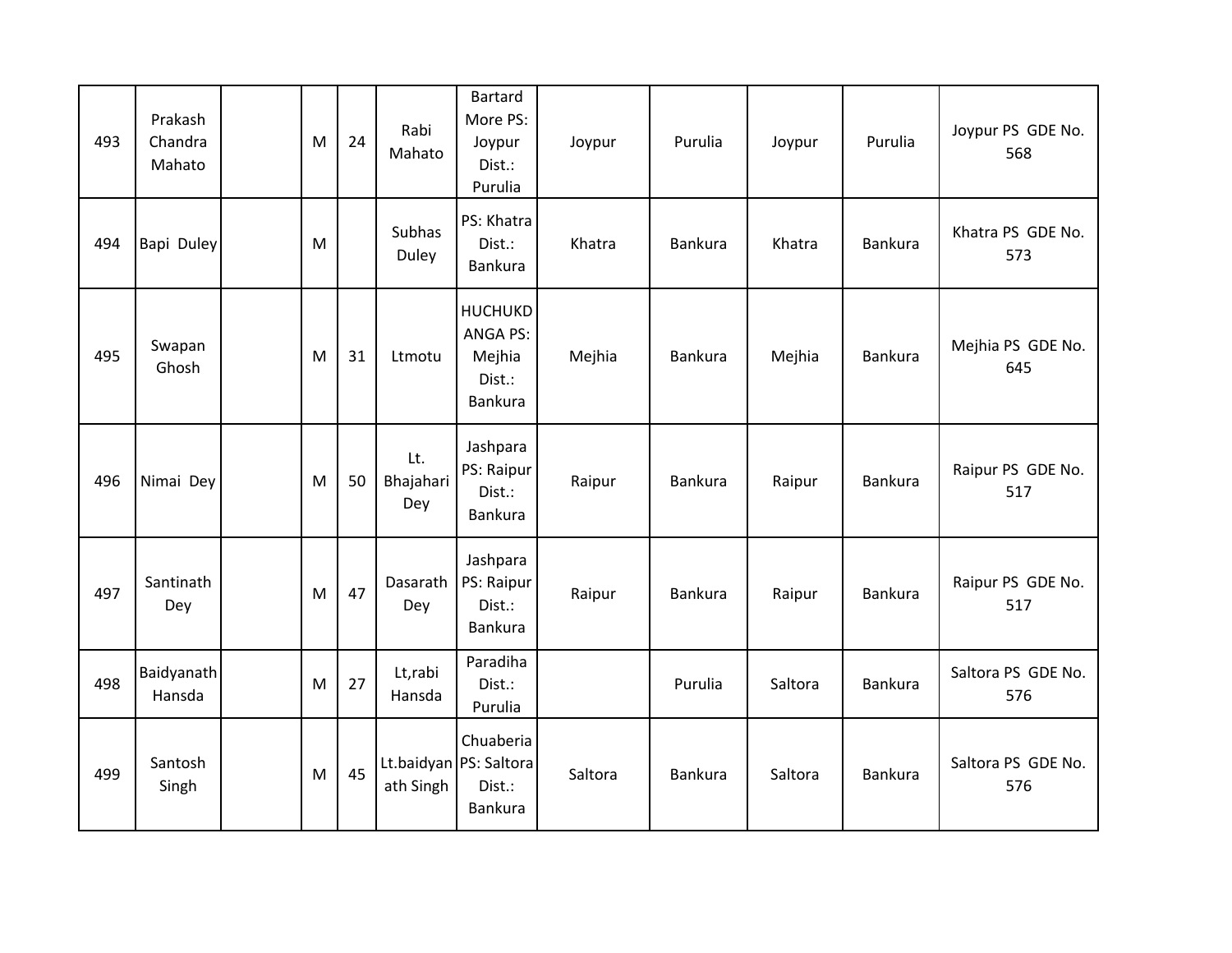| 500 | Barun<br>Mondal  |             | M | 37 | Sristidhar<br>Mondal       | Dubrajpur<br>PS: Saltora<br>Dist.:<br>Bankura                                        | Saltora        | Bankura        | Saltora        | <b>Bankura</b> | Saltora PS GDE No.<br>595   |
|-----|------------------|-------------|---|----|----------------------------|--------------------------------------------------------------------------------------|----------------|----------------|----------------|----------------|-----------------------------|
| 501 | Sahadeb<br>Das   |             | M | 35 | Lt.<br>Satyaranja<br>n Das | Tikarpara<br>PS:<br>Simlapal<br>Dist.:<br><b>Bankura</b>                             | Simlapal       | <b>Bankura</b> | Simlapal       | <b>Bankura</b> | Simlapal PS GDE No.<br>695  |
| 502 | Nitai Barat      |             | M |    | Narugopal<br><b>Barat</b>  | Bhutama<br>PS:<br>Taldangra<br>Dist.:<br>Bankura                                     | Taldangra      | <b>Bankura</b> | Taldangra      | <b>Bankura</b> | Taldangra PS GDE<br>No. 543 |
| 503 | Tanmoy<br>Podder | <b>Buro</b> | M | 28 | Tapan<br>Podder            | Vivekanan<br>da Road,<br>Amtala<br>PS:<br><b>Barasat</b><br>Dist.:<br><b>Barasat</b> | <b>Barasat</b> | <b>Barasat</b> | <b>Barasat</b> | Barasat        | Barasat PS GDE No.<br>953   |
| 504 | Bappa Das        |             | M | 39 | Anath Das                  | Suryasen<br>Pally,<br>Kazipara<br>PS:<br>Barasat<br>Dist.:<br>Barasat                | <b>Barasat</b> | Barasat        | <b>Barasat</b> | Barasat        | Barasat PS GDE No.<br>953   |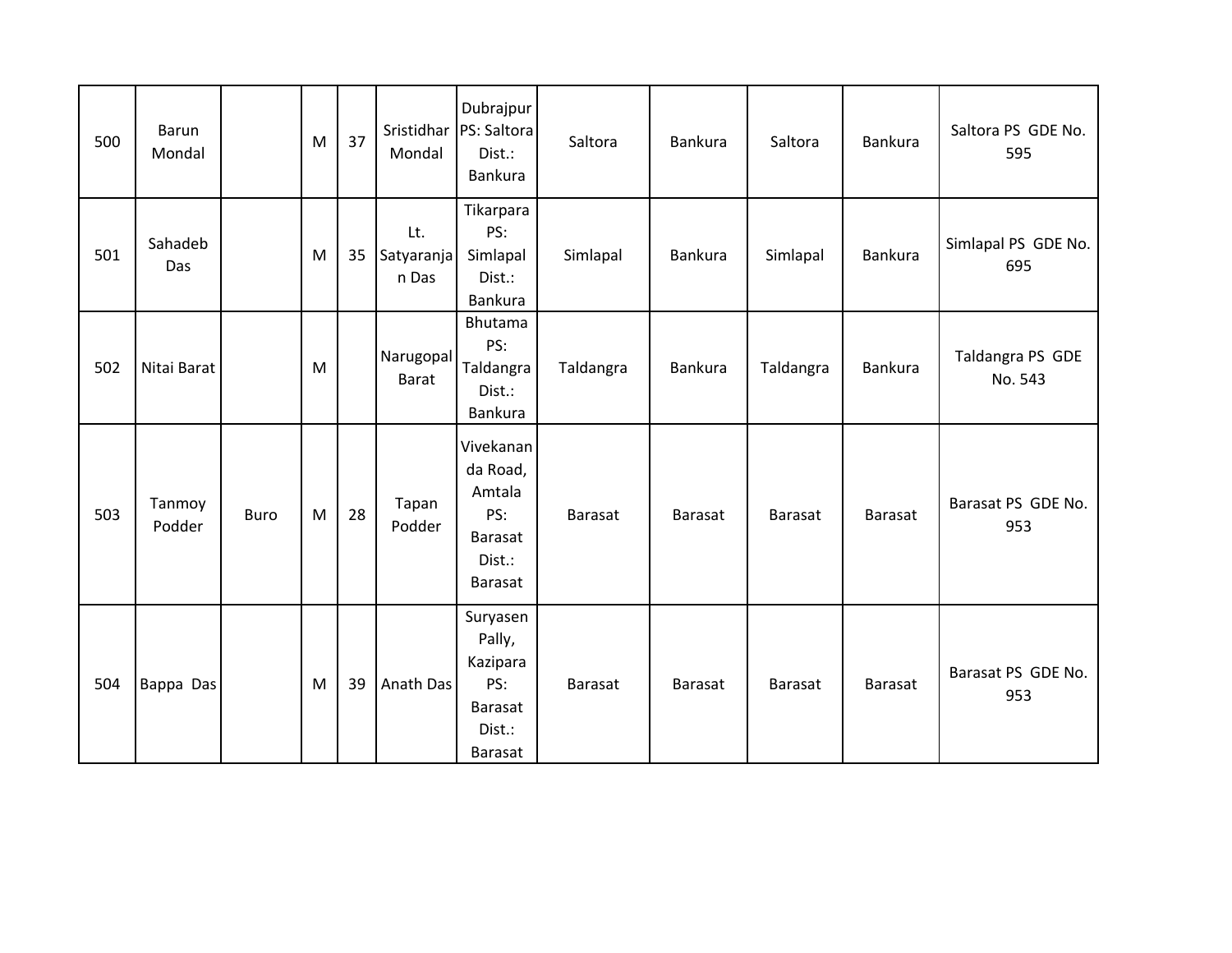| 505 | Joydev<br>Das     | M | 37 | Anath Das                    | Suryasenp<br>ally,<br>Kazipara<br>PS:<br>Barasat<br>Dist.:<br>Barasat               | Barasat    | Barasat        | <b>Barasat</b> | <b>Barasat</b> | Barasat PS GDE No.<br>953    |
|-----|-------------------|---|----|------------------------------|-------------------------------------------------------------------------------------|------------|----------------|----------------|----------------|------------------------------|
| 506 | Bapi<br>Sardar    | M | 35 | Member<br>Sardar             | Sutia PS:<br>Gobardan<br>ga Dist.:<br><b>Barasat</b>                                | Gobardanga | Barasat        | Deganga        | Barasat        | Deganga PS GDE No.<br>802    |
| 507 | Akbar<br>Mollick  | M | 20 | Babur Ali<br>Mollick         | Kolapole<br>PS:<br>Deganga<br>Dist.:<br>Barasat                                     | Deganga    | Barasat        | Deganga        | Barasat        | Deganga PS GDE No.<br>854    |
| 508 | Abdulla<br>Mondal | M |    | Ynus Ali<br>Mondal           | Chandpur<br>PS:<br>Deganga<br>Dist.:<br>Barasat                                     | Deganga    | <b>Barasat</b> | Deganga        | <b>Barasat</b> | Deganga PS GDE No.<br>854    |
| 509 | Joydeb<br>Ghosh   | M |    | Late<br>Radheshy<br>am Ghosh | Natun<br>Raster<br>more,<br>Chaltaberi<br>a PS:<br>Duttapuku<br>r Dist.:<br>Barasat | Duttapukur | Barasat        | Duttapukur     | Barasat        | Duttapukur PS GDE<br>No. 916 |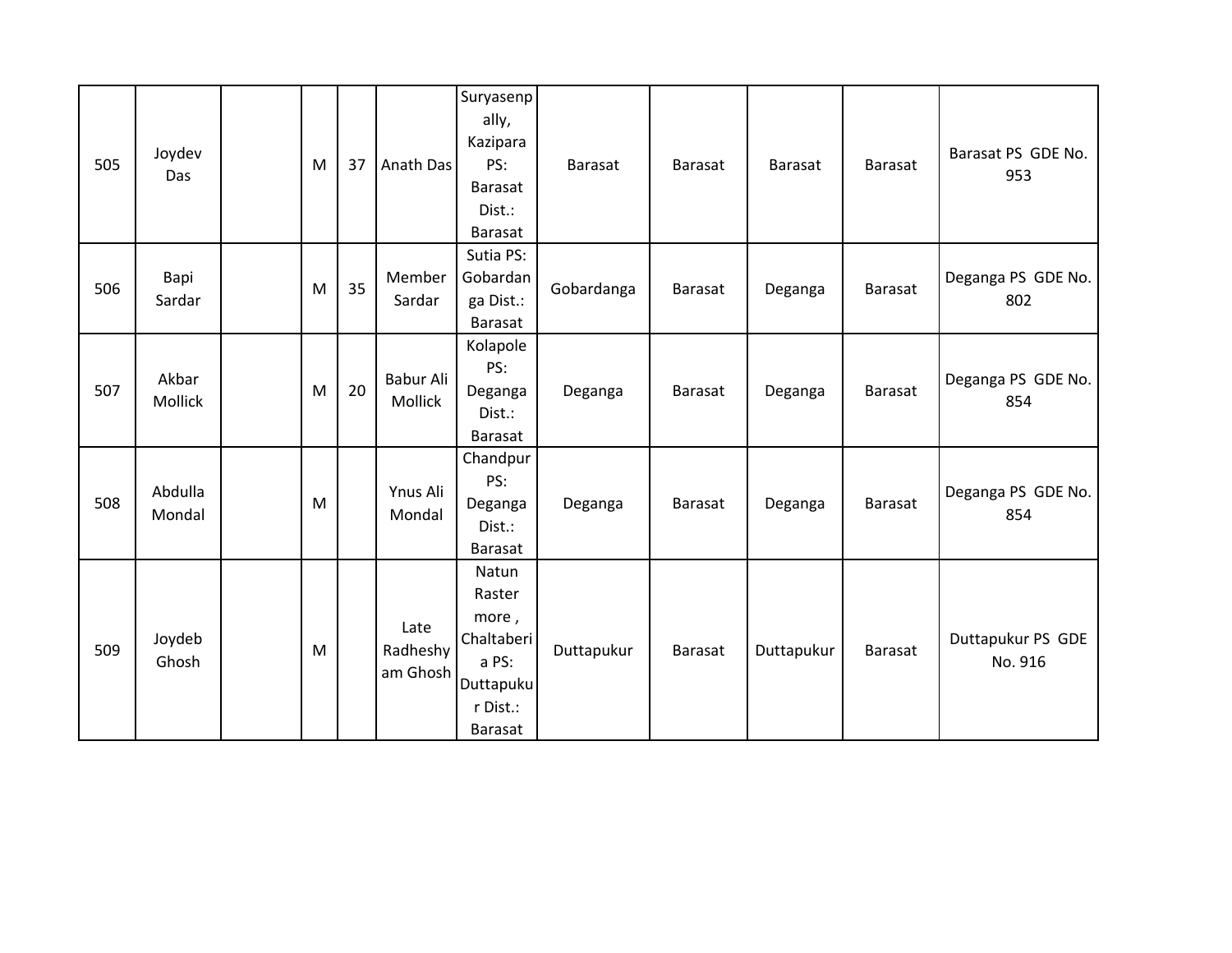| 510 | Shekhar<br>Ghosh  | Kalu<br>Ghosh | M |    | Joydeb<br>Ghosh       | Natun<br>Raster<br>More,<br>Chalteberi<br>a PS:<br><b>Duttapuku</b><br>r Dist.:<br><b>Barasat</b> | Duttapukur | Barasat        | Duttapukur      | <b>Barasat</b> | Duttapukur PS GDE<br>No. 916          |
|-----|-------------------|---------------|---|----|-----------------------|---------------------------------------------------------------------------------------------------|------------|----------------|-----------------|----------------|---------------------------------------|
| 511 | Sahadat<br>Mondal |               | M | 20 | Khalek<br>Mondal      | PS:<br><b>Duttapuku</b><br>r Dist.:<br><b>Barasat</b>                                             | Duttapukur | Barasat        | Duttapukur      | Barasat        | Duttapukur PS GDE<br>No. 916          |
| 512 | Sanjay<br>Sardar  |               | M | 37 | Krishno<br>Sardar     | Hatthuba<br>Ghoshpar<br>a PS:<br>Habra<br>Dist.:<br>Barasat                                       | Habra      | Barasat        | Habra           | Barasat        | Habra PS GDE No.<br>1136              |
| 513 | Swapan<br>Sardar  |               | M | 36 | Ramkrishn<br>a Sardar | Hatthuba<br>Ghoshpar<br>a PS:<br>Habra<br>Dist.:<br>Barasat                                       | Habra      | <b>Barasat</b> | Habra           | <b>Barasat</b> | Habra PS GDE No.<br>1136              |
| 514 | Anikt Bose        |               | M |    | Subashish<br>Bose     | <b>BANISHAL</b><br>COLONY,<br><b>DAKSHINP</b><br>ARA, PS<br><b>BARASAT</b>                        |            | Basirhat       | Madhyamgr<br>am | <b>Barasat</b> | Madhyamgram PS<br><b>GDE No. 1053</b> |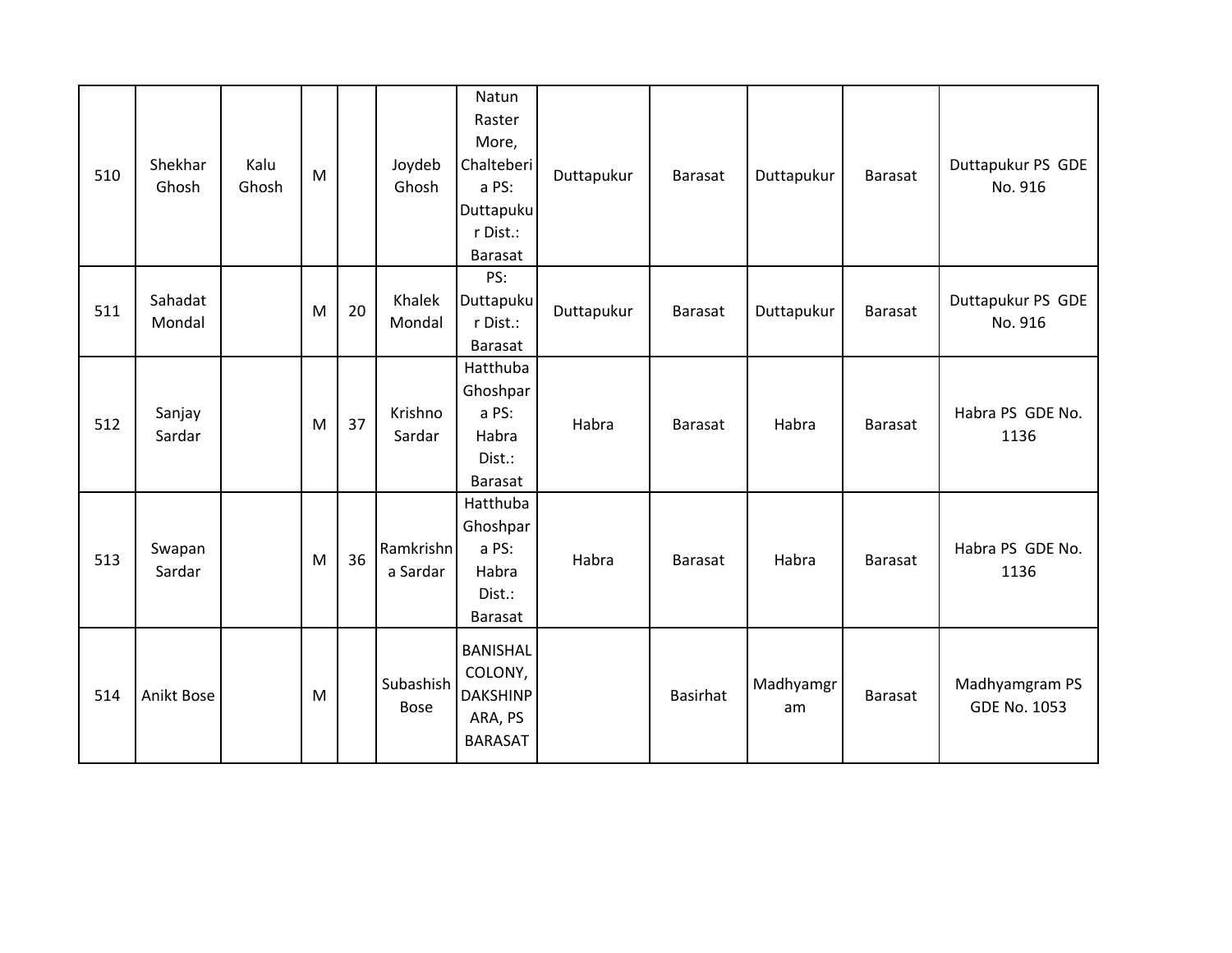| 515 | Rohan<br>Mondal  | M | 21 | Mohan<br>Mondal     | <b>BARISAL</b><br>COLONY,<br><b>KUTUL</b><br>SAHI, PS<br><b>BARASAT</b> |       | Basirhat        | Madhyamgr<br>am | Barasat        | Madhyamgram PS<br><b>GDE No. 1053</b> |
|-----|------------------|---|----|---------------------|-------------------------------------------------------------------------|-------|-----------------|-----------------|----------------|---------------------------------------|
| 516 | Suman<br>Parida  | M |    | Sukanta<br>Parida   | <b>KUTUL</b><br>SAHI<br>ROAD, PS<br><b>BARASAT</b>                      |       | Basirhat        | Madhyamgr<br>am | Barasat        | Madhyamgram PS<br><b>GDE No. 1053</b> |
| 517 | Avijit Roy       | M |    | Apurba<br>Roy       | <b>KUTUL</b><br>SAHI<br>ROAD, PS<br><b>BARASAT</b>                      |       | Basirhat        | Madhyamgr<br>am | <b>Barasat</b> | Madhyamgram PS<br><b>GDE No. 1053</b> |
| 518 | Sanku<br>Ghosh   | M | 19 | Subhas Ch<br>Ghosh  | <b>DAKSHINP</b><br>ARA, PS<br><b>BARASAT</b>                            |       | Basirhat        | Madhyamgr<br>am | Barasat        | Madhyamgram PS<br><b>GDE No. 1053</b> |
| 519 | Akram Ali        | M |    | Rafiqul<br>Alha     | <b>KRISHNA</b><br>MTI, PO<br><b>KAMDUNI</b><br>, PS<br>SASHAN           |       | <b>Basirhat</b> | Madhyamgr<br>am | <b>Barasat</b> | Madhyamgram PS<br><b>GDE No. 1053</b> |
| 520 | Monirul<br>Islam | M |    | Lt. Fakir<br>Ahamed | Simulgach<br>i, PS-<br>Shasan PS:<br>Sasan<br>Dist.:<br><b>Barasat</b>  | Sasan | Barasat         | Sasan           | <b>Barasat</b> | Sasan PS GDE No.<br>625               |
| 521 | Hossain<br>Ali   | M |    | Din Islam           | Bokunda<br>PS: Sasan<br>Dist.:<br>Barasat                               | Sasan | Barasat         | Sasan           | <b>Barasat</b> | Sasan PS GDE No.<br>630               |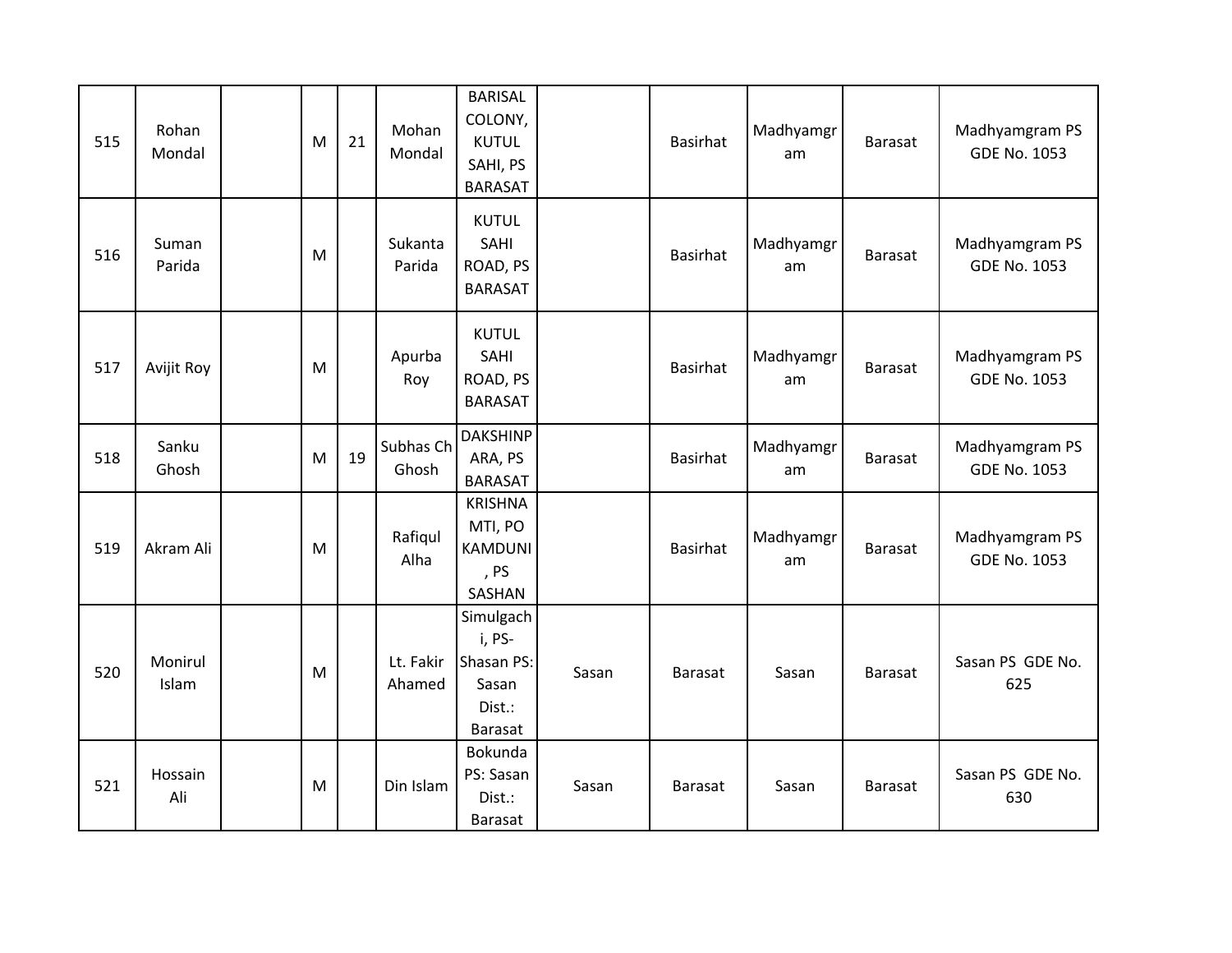| 522 | Susanta<br>Jana     | M |    | Makhan<br>Jana         | PS:<br>Mohanpur<br>Dist.:<br>Paschim<br>Mednipor<br>e                             | Mohanpur | Paschim<br>Mednipore                         | Mohanpur   | Paschim<br>Mednipore                                     | Mohanpur PS GDE<br>No. 654               |
|-----|---------------------|---|----|------------------------|-----------------------------------------------------------------------------------|----------|----------------------------------------------|------------|----------------------------------------------------------|------------------------------------------|
| 523 | Lintu<br>Ghosh      |   |    | Kanai<br>Ghosh         |                                                                                   |          | Basirhat                                     | <b>New</b> | Barrackpore<br>Police<br>barrackpore Commission<br>erate | New barrackpore PS<br><b>GDE No. 831</b> |
| 524 | Vijay Dey           | M | 23 | Lt. Sankar<br>Nath Dey | PS:<br>Noapara<br>Dist.:<br><b>Barrackpo</b><br>re Police<br>Commissi<br>onerate  | Noapara  | Barrackpore<br>Police<br>Commission<br>erate | Noapara    | Barrackpore<br>Police<br>Commission<br>erate             | Noapara PS GDE No.<br>762                |
| 525 | Sukumar<br>Karmakar | M |    | Lt. Bishnu<br>Karmakar | PS:<br>Noapara<br>Dist.:<br>Barrackpo<br>re Police<br>Commissi<br>onerate         | Noapara  | Barrackpore<br>Police<br>Commission<br>erate | Noapara    | Barrackpore<br>Police<br>Commission<br>erate             | Noapara PS GDE No.<br>762                |
| 526 | Ajay<br>Sharma      | M | 25 | Pintu<br>Sharma        | PS:<br>Titagarh<br>Dist.:<br><b>Barrackpo</b><br>re Police<br>Commissi<br>onerate | Titagarh | Barrackpore<br>Police<br>Commission<br>erate | Titagarh   | Barrackpore<br>Police<br>Commission<br>erate             | Titagarh PS GDE No.<br>853               |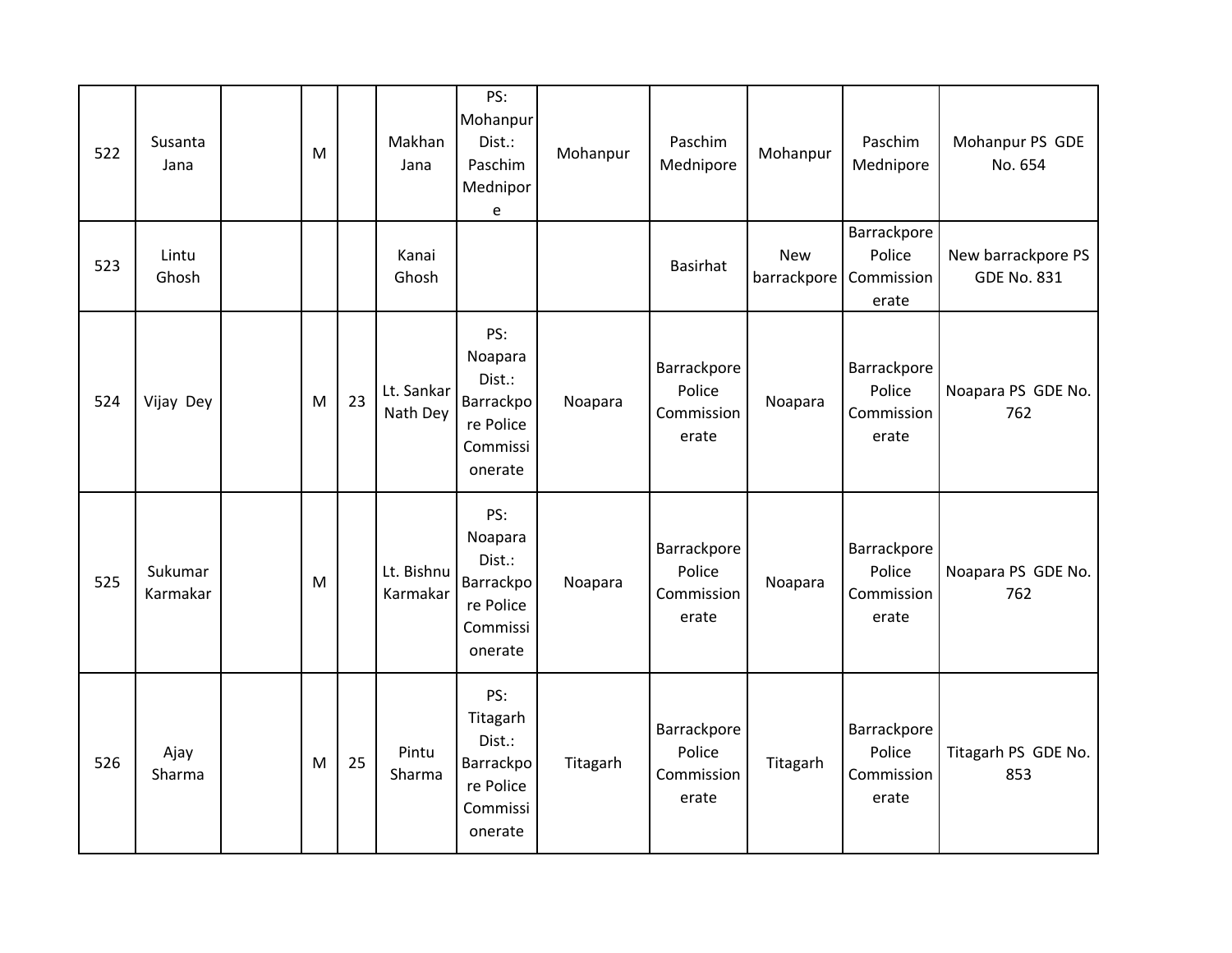| 527 | Raj Singh           | M | 24 | Shyam<br>Narayan<br>Singh  | PS:<br>Titagarh<br>Dist.:<br>Barrackpo<br>re Police<br>Commissi<br>onerate | Titagarh | Barrackpore<br>Police<br>Commission<br>erate | Titagarh        | Barrackpore<br>Police<br>Commission<br>erate | Titagarh PS GDE No.<br>853  |
|-----|---------------------|---|----|----------------------------|----------------------------------------------------------------------------|----------|----------------------------------------------|-----------------|----------------------------------------------|-----------------------------|
| 528 | Arup<br>Majumder    | M | 20 | Pradip<br>Majumder         | PS:<br>Titagarh<br>Dist.:<br>Barrackpo<br>re Police<br>Commissi<br>onerate | Titagarh | Barrackpore<br>Police<br>Commission<br>erate | Titagarh        | Barrackpore<br>Police<br>Commission<br>erate | Titagarh PS GDE No.<br>853  |
| 529 | Sabir<br>Hossain    |   | 44 | S/o Late<br>Abdul<br>Dhali | Chakrabar<br>ty Abad,<br>PS-<br>Baruipur,<br>Dist-South<br>24 Pgs          |          | <b>Basirhat</b>                              | Baruipur        | Baruipur<br>Police<br>District               | Baruipur PS GDE No.<br>1469 |
| 530 | Achar Ulla<br>Molla |   | 42 | S/o Bhuto<br>Molla         | Chakrabar<br>ty Abad,<br>PS-<br>Baruipur,<br>Dist-South<br>24 Pgs          |          | <b>Basirhat</b>                              | <b>Baruipur</b> | Baruipur<br>Police<br>District               | Baruipur PS GDE No.<br>1469 |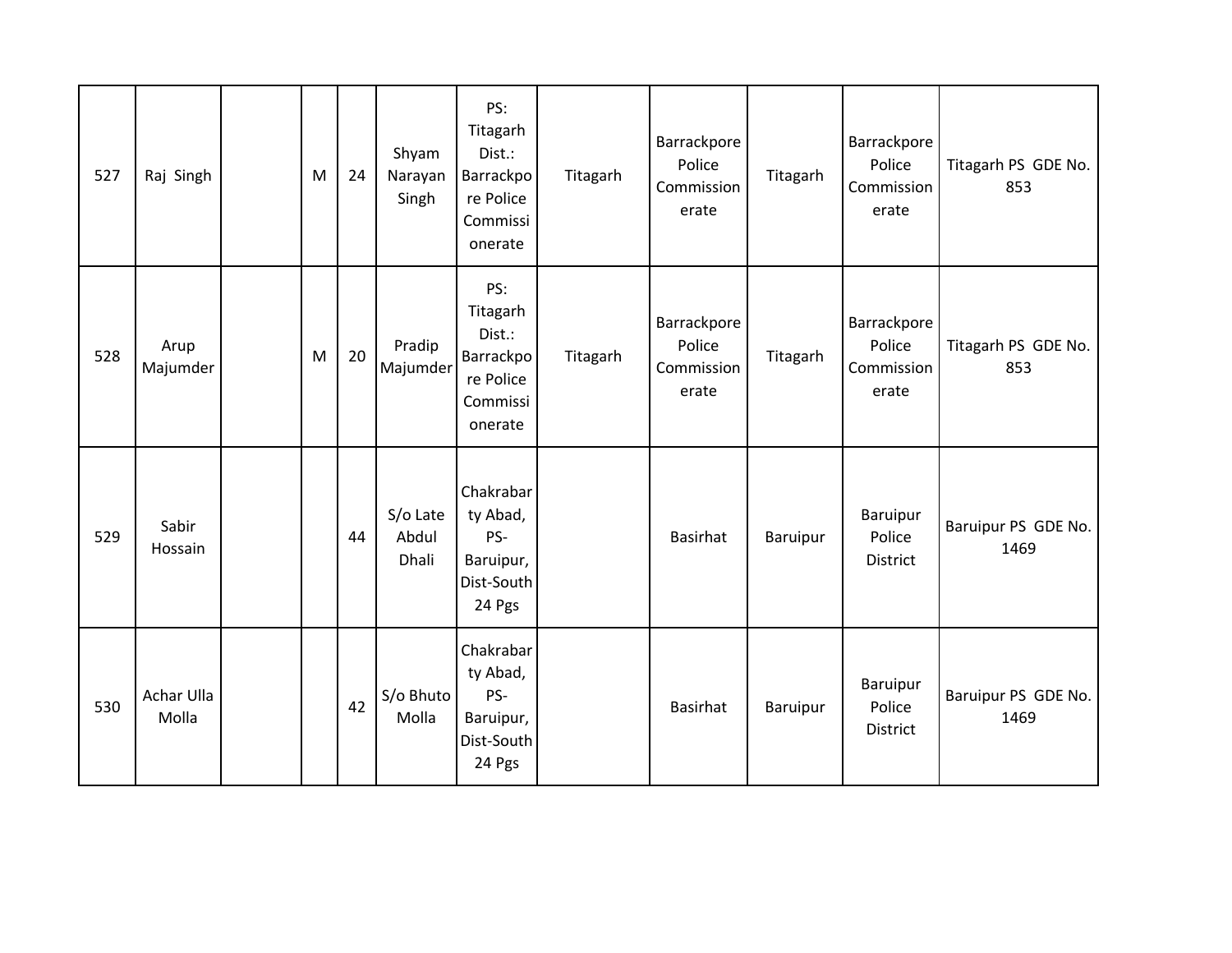| 531 | Abul Molla        |   | 45 | S/O<br>Abedali<br>Molla    | Chakrabar<br>ty Abad,<br>PS-<br>Baruipur,<br>Dist-South<br>24 Pgs                    |         | Basirhat                       | Baruipur       | <b>Baruipur</b><br>Police<br>District | Baruipur PS GDE No.<br>1469 |
|-----|-------------------|---|----|----------------------------|--------------------------------------------------------------------------------------|---------|--------------------------------|----------------|---------------------------------------|-----------------------------|
| 532 | Rouf Naiya        |   | 36 | S/o Gani<br>Naiya          | Chakrabar<br>ty Abad,<br>PS-<br>Baruipur,<br>Dist-South<br>24 Pgs                    |         | <b>Basirhat</b>                | Baruipur       | Baruipur<br>Police<br>District        | Baruipur PS GDE No.<br>1469 |
| 533 | Md Razzak         | M | 45 | Lt. Kala<br>Chand<br>Molla | Borali<br>Tantipara                                                                  |         | Basirhat                       | Bhangar        | Baruipur<br>Police<br>District        | Bhangar PS GDE No.<br>888   |
| 534 | Esrafil<br>Baidya | M | 25 | Momrej<br>Baidya           | Situri PS:<br>Bhangar<br>Dist.:<br><b>Baruipur</b><br>Police<br>District             | Bhangar | Baruipur<br>Police<br>District | <b>Bhangar</b> | Baruipur<br>Police<br>District        | Bhangar PS GDE No.<br>888   |
| 535 | Asraful<br>Islam  | M | 25 | Lt. Nurbox<br>Molla        | Moricha<br>Majherpar<br>a PS:<br>Bhangar<br>Dist.:<br>Baruipur<br>Police<br>District | Bhangar | Baruipur<br>Police<br>District | Bhangar        | Baruipur<br>Police<br>District        | Bhangar PS GDE No.<br>888   |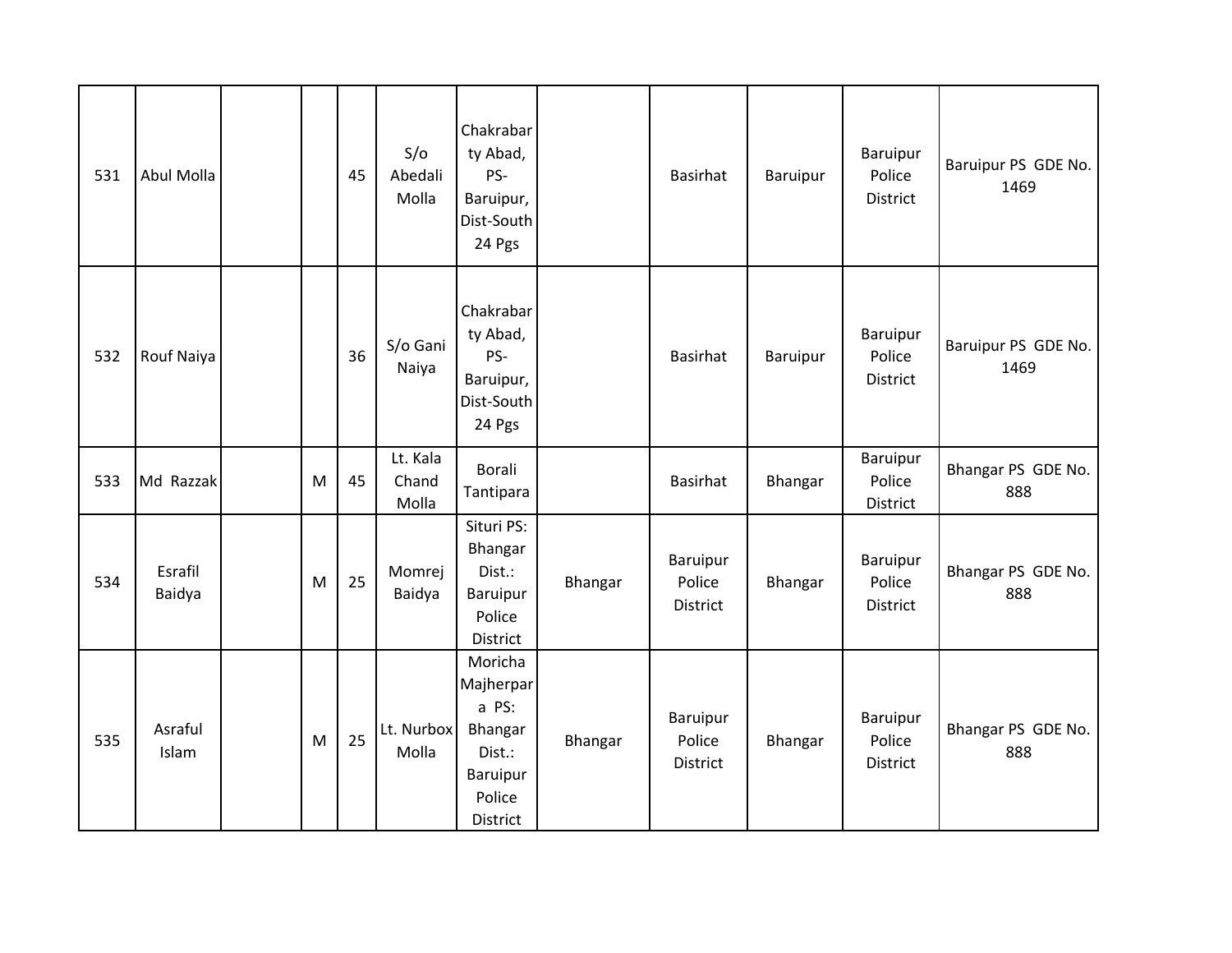| 536 | <b>Bivas</b><br>Karian | M | 26 | Sukumar<br>Karina          | <b>Bachara</b><br>Mohumpu<br>r PS:<br>Haroa<br>Dist.:<br><b>Basirhat</b>              | Haroa            | <b>Basirhat</b>                | Bhangar        | Baruipur<br>Police<br>District        | Bhangar PS GDE No.<br>888 |
|-----|------------------------|---|----|----------------------------|---------------------------------------------------------------------------------------|------------------|--------------------------------|----------------|---------------------------------------|---------------------------|
| 537 | Nazrul<br>Molla        | M | 25 | Jalal<br>Molla             | Sarberia<br>PS:<br>Sandeshk<br>hali Dist.:<br>Basirhat                                | Sandeshkhali     | Basirhat                       | <b>Bhangar</b> | Baruipur<br>Police<br>District        | Bhangar PS GDE No.<br>888 |
| 538 | Rantnesh<br>Kumar      | M | 26 | Shambu<br>Prashad<br>Yadav | Mahamm<br>edpur,<br><b>Bihar</b>                                                      |                  | <b>Basirhat</b>                | Bhangar        | Baruipur<br>Police<br>District        | Bhangar PS GDE No.<br>845 |
| 539 | Mojaffar<br>Piyada     | M | 27 | Hannan<br>Piyada           | Shibganye<br>PS:<br>Bashirhat<br>Dist.:<br>Basirhat                                   | <b>Bashirhat</b> | Basirhat                       | Bhangar        | <b>Baruipur</b><br>Police<br>District | Bhangar PS GDE No.<br>845 |
| 540 | Jual Sk                | M | 25 | Jahinul Sk                 | Jaukinagar<br>, Kalinagar                                                             |                  | <b>Basirhat</b>                | <b>Bhangar</b> | <b>Baruipur</b><br>Police<br>District | Bhangar PS GDE No.<br>845 |
| 541 | Charanjit<br>Mondal    | M | 28 | Naran<br>Mondal            | Moukhali<br>Madhya<br>Para PS:<br>Canning<br>Dist.:<br>Baruipur<br>Police<br>District | Canning          | Baruipur<br>Police<br>District | Canning        | Baruipur<br>Police<br>District        | Canning PS GDE No.<br>736 |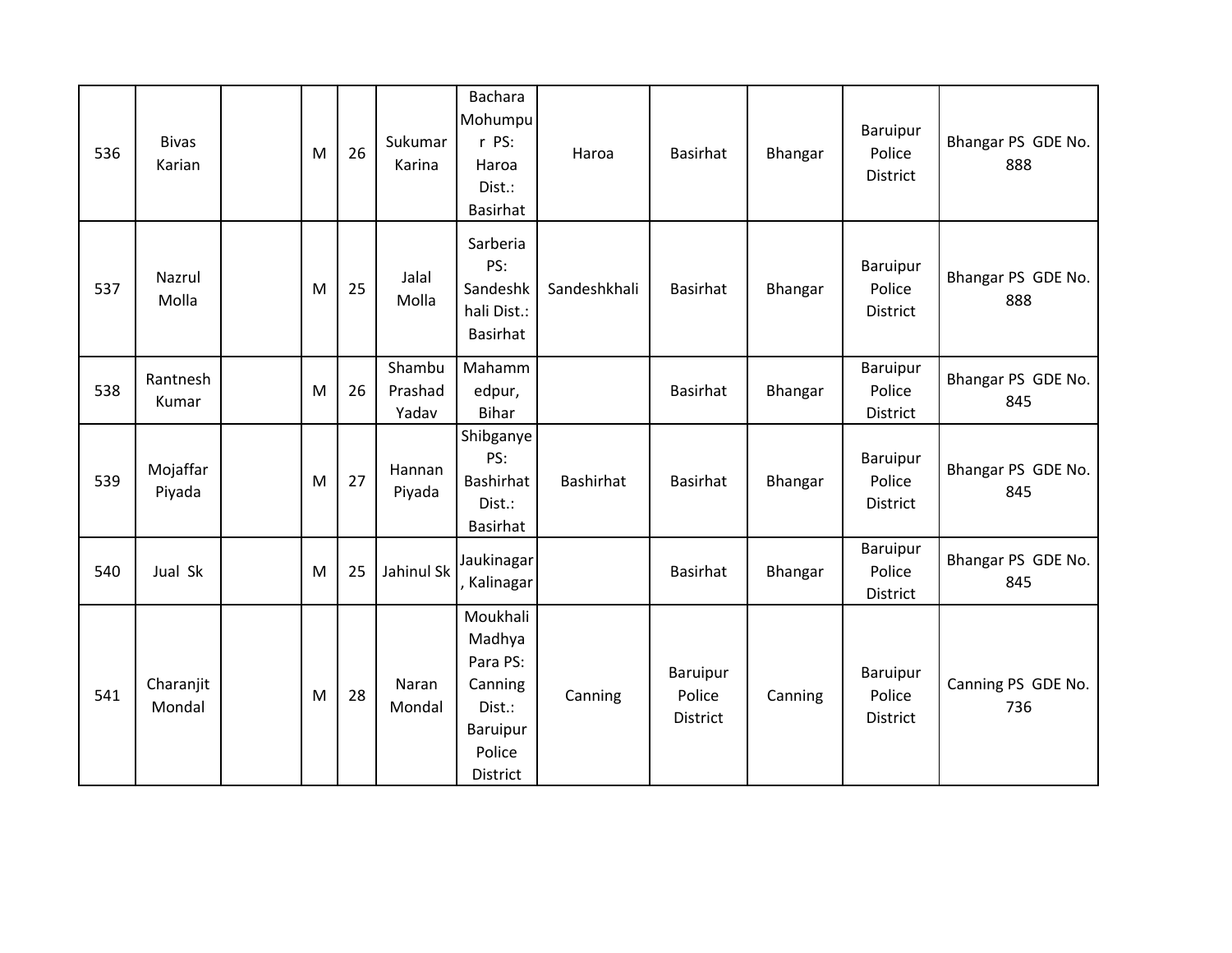| 542 | Shyamal<br>Sardar     | M | 28 | Deban<br>Sardar   | Mithakhali<br>PS:<br>Canning<br>Dist.:<br>Baruipur<br>Police<br>District          | Canning | Baruipur<br>Police<br>District | Canning | Baruipur<br>Police<br>District | Canning PS GDE No.<br>741 |
|-----|-----------------------|---|----|-------------------|-----------------------------------------------------------------------------------|---------|--------------------------------|---------|--------------------------------|---------------------------|
| 543 | Mrityunjay<br>Mridhya | M | 27 | Chatto<br>Mridhya | Mithakhali<br>PS:<br>Canning<br>Dist.:<br><b>Baruipur</b><br>Police<br>District   | Canning | Baruipur<br>Police<br>District | Canning | Baruipur<br>Police<br>District | Canning PS GDE No.<br>741 |
| 544 | Saidul Gazi           | M | 32 | Saukat<br>Gazi    | PS:<br>Canning<br>Dist.:<br>Baruipur<br>Police<br>District                        | Canning | Baruipur<br>Police<br>District | Canning | Baruipur<br>Police<br>District | Canning PS GDE No.<br>751 |
| 545 | Mihir<br>Rauth        | M | 54 | Sudhir<br>Rauth   | Chokto<br>Kalahajra<br>PS:<br>Basanti<br>Dist.:<br>Baruipur<br>Police<br>District | Basanti | Baruipur<br>Police<br>District | Canning | Baruipur<br>Police<br>District | Canning PS GDE No.<br>751 |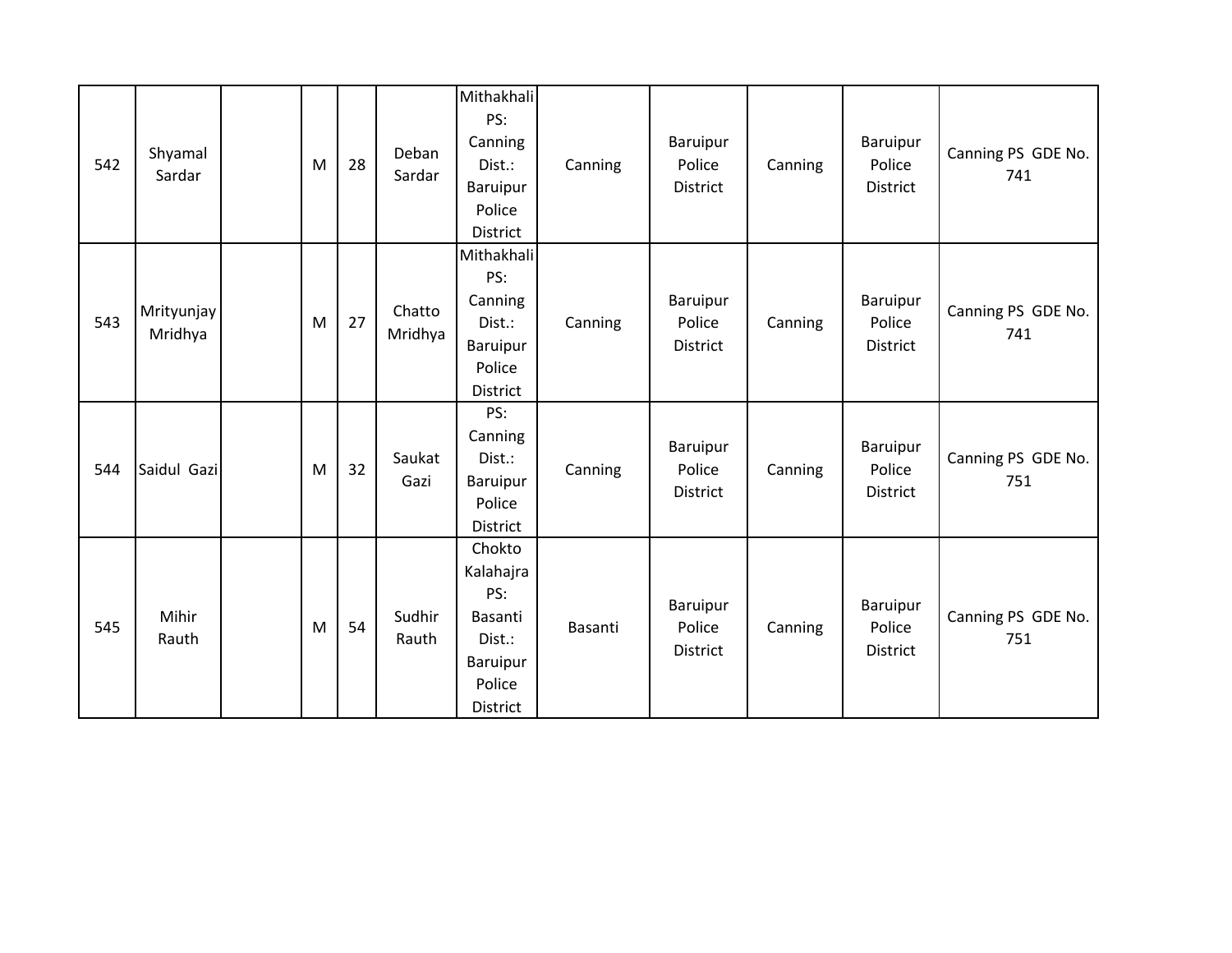| 546 | Sahidul<br>Sekh  | M |    | Makbul<br>Sekh           | Gabbunia<br>PS:<br>Jibantala<br>Dist.:<br>Baruipur<br>Police<br>District           | Jibantala | Baruipur<br>Police<br>District | Jibantala | Baruipur<br>Police<br>District        | Jibantala PS GDE No.<br>702 |
|-----|------------------|---|----|--------------------------|------------------------------------------------------------------------------------|-----------|--------------------------------|-----------|---------------------------------------|-----------------------------|
| 547 | Mofijul<br>Molla | M |    | Layeb                    | Khagra<br>Para PS:<br>Jibantala<br>Dist.:<br>Baruipur<br>Police<br>District        | Jibantala | Baruipur<br>Police<br>District | Jibantala | <b>Baruipur</b><br>Police<br>District | Jibantala PS GDE No.<br>702 |
| 548 | Saiful<br>Molla  | M |    | Latib<br>Molla           | Jibantala<br>PS:<br>Jibantala<br>Dist.:<br>Baruipur<br>Police<br>District          | Jibantala | Baruipur<br>Police<br>District | Jibantala | Baruipur<br>Police<br>District        | Jibantala PS GDE No.<br>702 |
| 549 | Sirajul<br>Molla |   | 27 | Lt<br>Goniuddin<br>Molla | Chandhiha<br>t PS:<br>Kashipore<br>Dist.:<br><b>Baruipur</b><br>Police<br>District | Kashipore | Baruipur<br>Police<br>District | Kashipore | Baruipur<br>Police<br>District        | Kashipore PS GDE<br>No. 719 |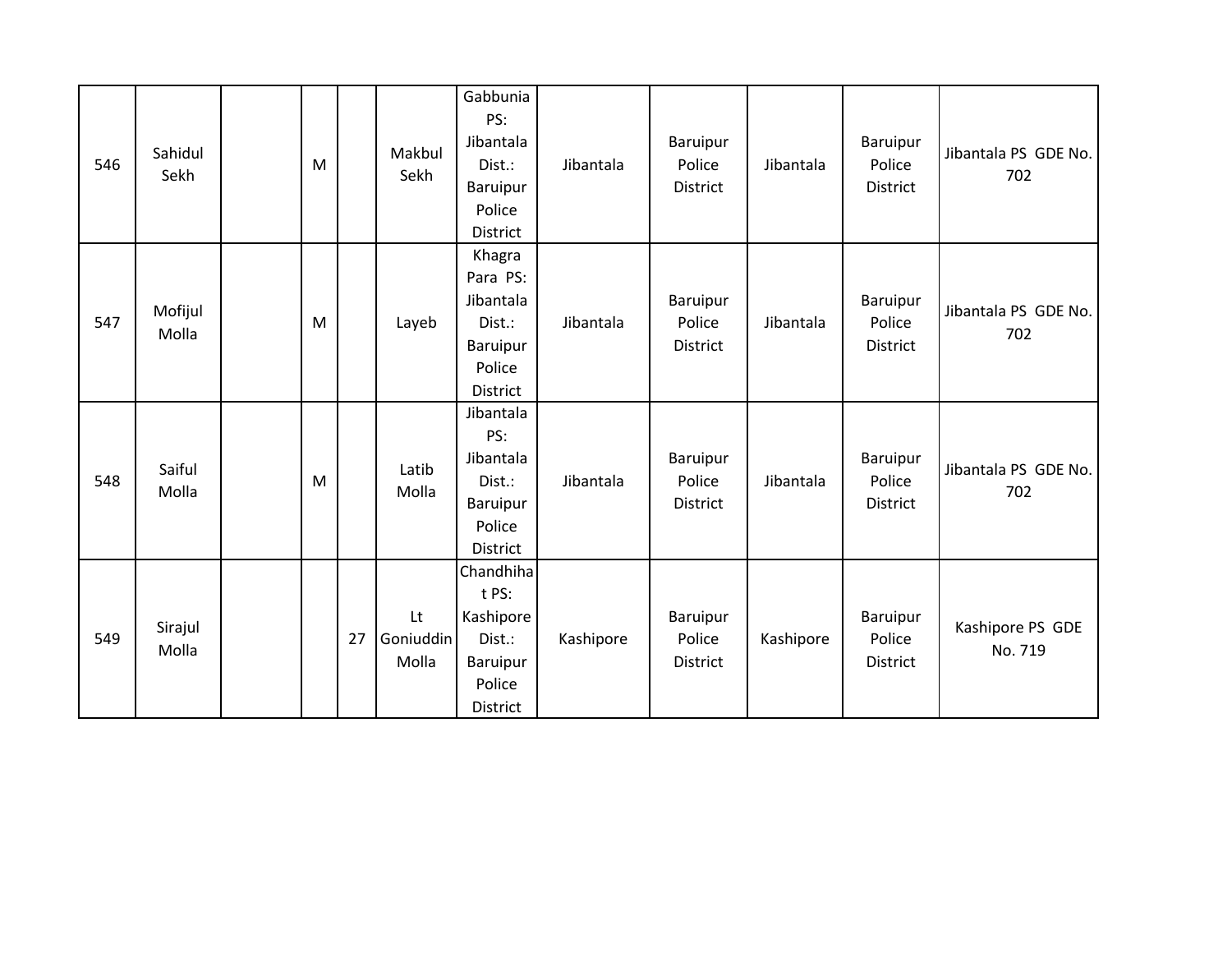| 550 | Afiur<br>Molla    |   | 30 | Asan<br>Molla         | Alaqulia<br>PS:<br>Kashipore<br>Dist.:<br>Baruipur<br>Police<br><b>District</b> | Kashipore          | Baruipur<br>Police<br><b>District</b> | Kashipore          | Baruipur<br>Police<br>District               | Kashipore PS GDE<br>No. 719              |
|-----|-------------------|---|----|-----------------------|---------------------------------------------------------------------------------|--------------------|---------------------------------------|--------------------|----------------------------------------------|------------------------------------------|
| 551 | Sajlu<br>Haque    |   | 30 | Lt Didar<br>Box Molla | Ponnamp<br>ur PS:<br>Hariharpa<br>ra Dist.:<br>Murshida<br>bad                  | Hariharpara        | Murshidaba<br>d                       | Kashipore          | Baruipur<br>Police<br>District               | Kashipore PS GDE<br>No. 723              |
| 552 | Robiul<br>Molla   |   | 45 | Tochadde<br>k Molla   | Alaqulia<br>PS:<br>Kashipore<br>Dist.:<br>Baruipur<br>Police<br>District        | Kashipore          | Baruipur<br>Police<br><b>District</b> | Kashipore          | <b>Baruipur</b><br>Police<br><b>District</b> | Kashipore PS GDE<br>No. 723              |
| 553 | Abedali<br>Piyada | F | 35 | Lt. Mokter<br>Piyada  | PS:<br>Maipith<br>coastal<br>Dist.:<br>Baruipur<br>Police<br><b>District</b>    | Maipith<br>coastal | Baruipur<br>Police<br>District        | Maipith<br>coastal | Baruipur<br>Police<br>District               | Maipith coastal PS<br><b>GDE No. 439</b> |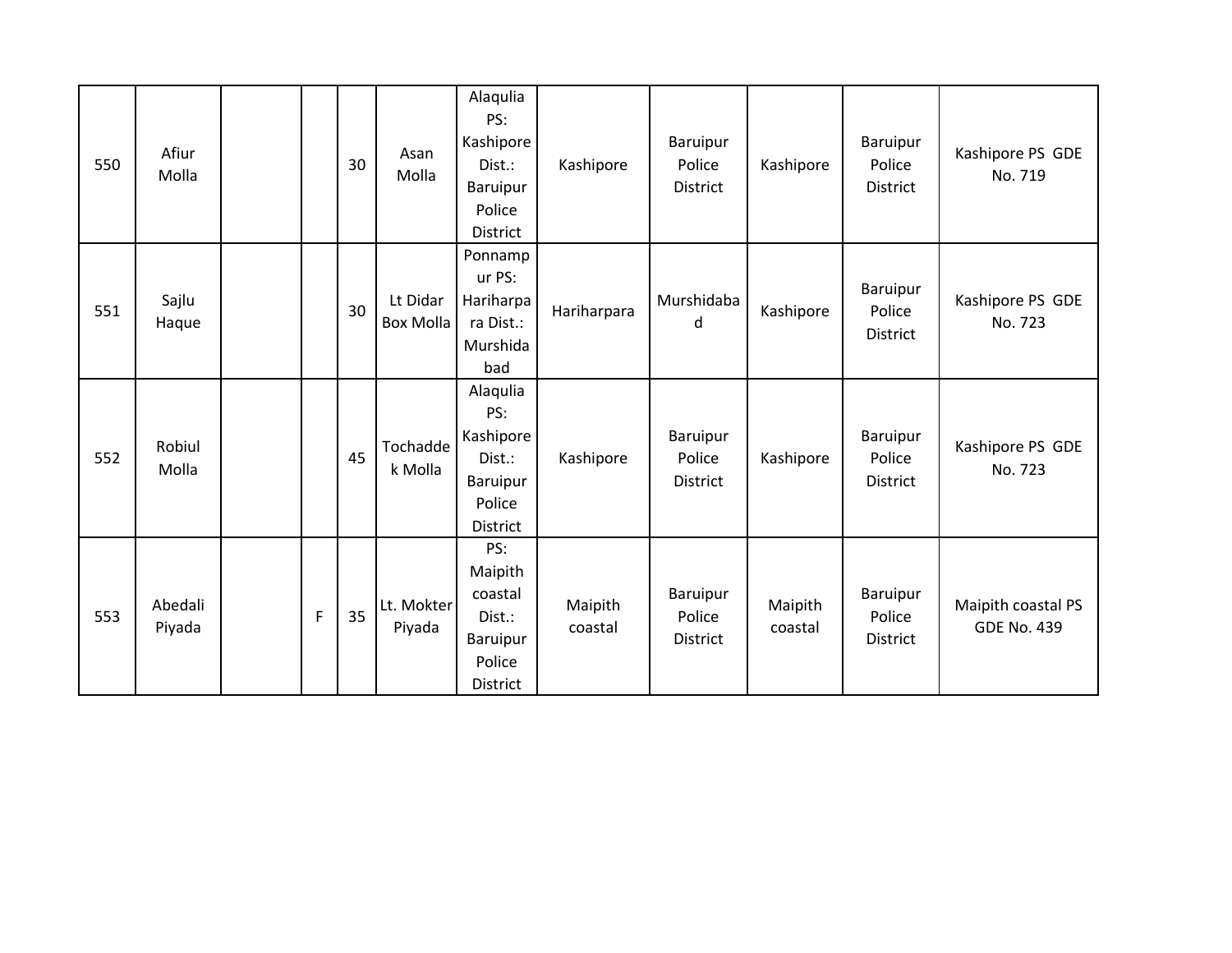| 554 | Gourav<br>Ghosh         |   |    | $S/O$ .<br>Goutam<br>Ghosh   | Rumjhum<br>park,PS-<br>Narendra<br>pur PS:<br>Narendra<br>pur Dist.:<br>Baruipur<br>Police<br>District                 | Narendrapur | Baruipur<br>Police<br>District | Narendrapu<br>r | Baruipur<br>Police<br>District | Narendrapur PS GDE<br>No. 1416 |
|-----|-------------------------|---|----|------------------------------|------------------------------------------------------------------------------------------------------------------------|-------------|--------------------------------|-----------------|--------------------------------|--------------------------------|
| 555 | Bikash<br><b>Biswas</b> |   |    | S/o. Satish<br><b>Biswas</b> | Mukunda<br>pur<br>Daspara,P<br>$S-$<br>Narendra<br>pur PS:<br>Narendra<br>pur Dist.:<br>Baruipur<br>Police<br>District | Narendrapur | Baruipur<br>Police<br>District | Narendrapu<br>r | Baruipur<br>Police<br>District | Narendrapur PS GDE<br>No. 1542 |
| 556 | Gour Hari<br>Sarkar     | M |    | Lt Nepal<br>Sarkar           |                                                                                                                        |             | <b>Basirhat</b>                | <b>Baduria</b>  | Basirhat                       | Baduria PS GDE No.<br>940      |
| 557 | Raju Molla              | M | 19 | Jiyarul<br>Molla             | Piyara PS:<br>Haroa<br>Dist.:<br><b>Basirhat</b>                                                                       | Haroa       | <b>Basirhat</b>                | Haroa           | Basirhat                       | Haroa PS GDE No.<br>750        |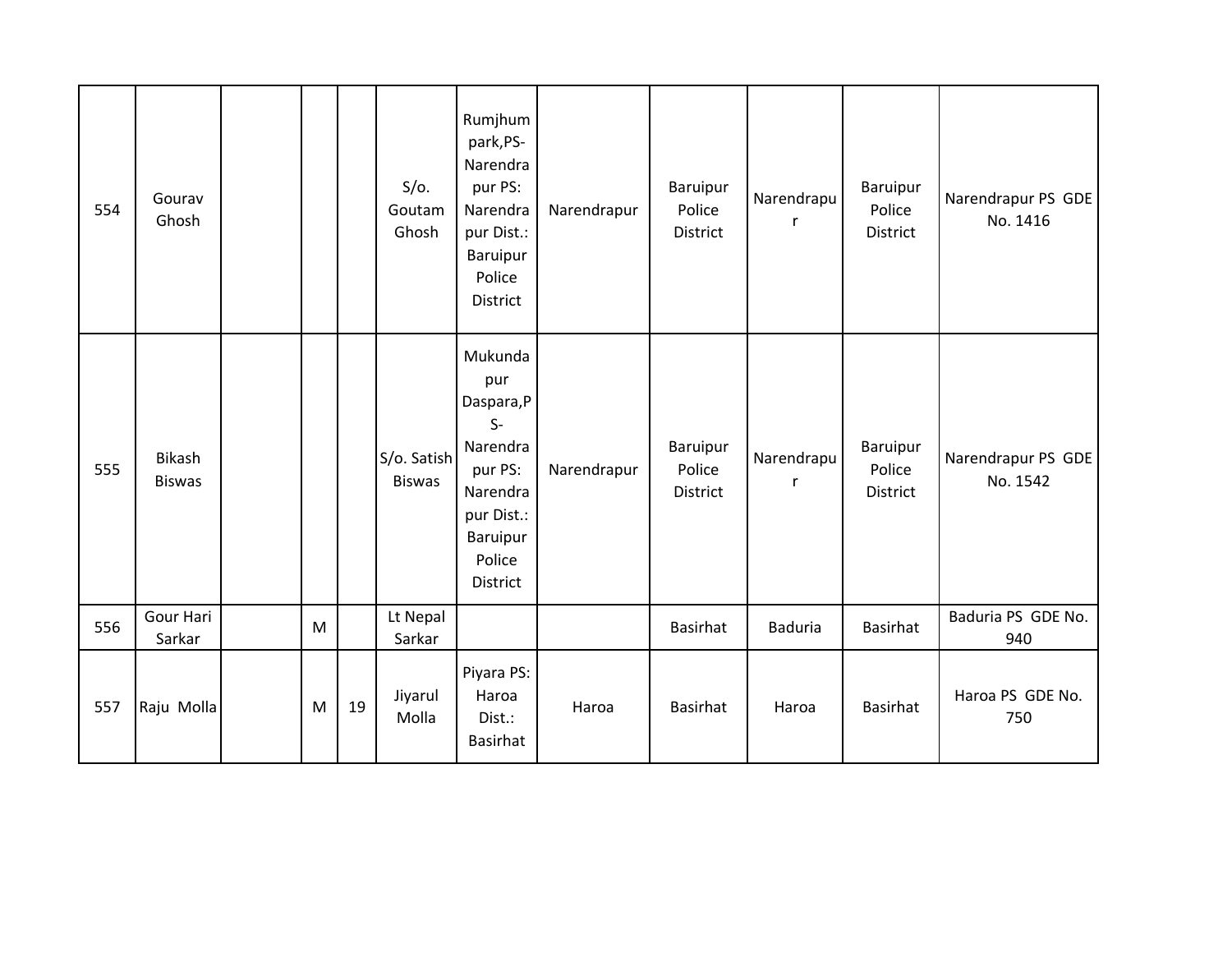| 558 | Mintu Das         | M | 22 | Ramkrishn PS: Haroa<br>a Das | Gopalpur<br>Dist.:<br>Basirhat                                     | Haroa | <b>Basirhat</b> | Haroa | <b>Basirhat</b> | Haroa PS GDE No.<br>753 |
|-----|-------------------|---|----|------------------------------|--------------------------------------------------------------------|-------|-----------------|-------|-----------------|-------------------------|
| 559 | Sujan<br>Singh    | M | 20 | Gonesh<br>Singh              | Haroa PS:<br>Haroa<br>Dist.:<br>Basirhat                           | Haroa | <b>Basirhat</b> | Haroa | <b>Basirhat</b> | Haroa PS GDE No.<br>733 |
| 560 | Asraf Khan        | M | 40 | Nur Ali<br>Khan              | Samla<br>Mohistika<br>ri PS:<br>Haroa<br>Dist.:<br><b>Basirhat</b> | Haroa | <b>Basirhat</b> | Haroa | <b>Basirhat</b> | Haroa PS GDE No.<br>733 |
| 561 | Asauddin<br>Molla | M | 22 | Kutubuddi<br>n Molla         | Jhugargac<br>ha PS:<br>Haroa<br>Dist.:<br><b>Basirhat</b>          | Haroa | <b>Basirhat</b> | Haroa | <b>Basirhat</b> | Haroa PS GDE No.<br>733 |
| 562 | Nasir<br>Molla    | M | 28 | Babur Ali<br>Molla           | Piyara PS:<br>Haroa<br>Dist.:<br>Basirhat                          | Haroa | <b>Basirhat</b> | Haroa | <b>Basirhat</b> | Haroa PS GDE No.<br>747 |
| 563 | Rahul<br>Molla    | M | 22 | Idrish<br>Molla              | Goalpukur<br>PS: Haroa<br>Dist.:<br>Basirhat                       | Haroa | <b>Basirhat</b> | Haroa | <b>Basirhat</b> | Haroa PS GDE No.<br>747 |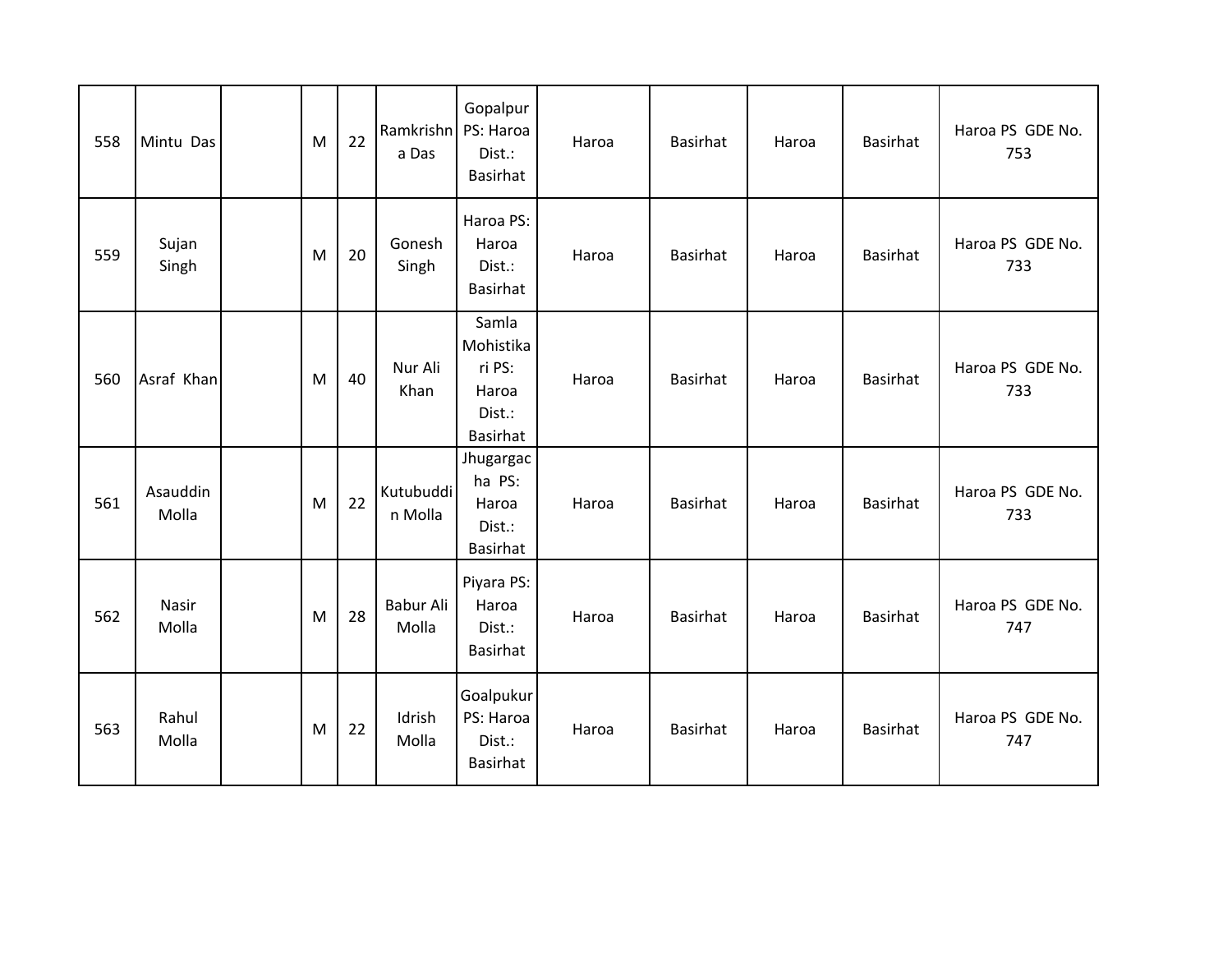| 564 | Sujauddin        | M | 23 | Sariful                | Goalpukur<br>PS: Haroa<br>Dist.:<br><b>Basirhat</b>                                    | Haroa            | Basirhat        | Haroa    | Basirhat        | Haroa PS GDE No.<br>747    |
|-----|------------------|---|----|------------------------|----------------------------------------------------------------------------------------|------------------|-----------------|----------|-----------------|----------------------------|
| 565 | Rahul<br>Mollya  | M | 24 | Akbar Ali              | Baroj PS:<br>Haroa<br>Dist.:<br><b>Basirhat</b>                                        | Haroa            | <b>Basirhat</b> | Haroa    | <b>Basirhat</b> | Haroa PS GDE No.<br>747    |
| 566 | Israfil<br>Molla | M | 35 | Echahaqu<br>e Molla    | Baroj PS:<br>Haroa<br>Dist.:<br><b>Basirhat</b>                                        | Haroa            | Basirhat        | Haroa    | Basirhat        | Haroa PS GDE No.<br>747    |
| 567 | Unus<br>Sardar   | M | 27 | Apchar<br>Sardar       | Keosa, PS-<br>Baduria<br>PS:<br><b>Baduria</b><br>Dist.:<br>Basirhat                   | <b>Baduria</b>   | Basirhat        | Hasnabad | Basirhat        | Hasnabad PS GDE<br>No. 752 |
| 568 | Sahajan<br>Gazi  | M | 26 | Abdul<br>Hamid<br>Gazi | Anantapur<br>PS:<br><b>Bashirhat</b><br>Dist.:<br><b>Basirhat</b>                      | <b>Bashirhat</b> | Basirhat        | Hasnabad | <b>Basirhat</b> | Hasnabad PS GDE<br>No. 752 |
| 569 | Izaz<br>Mondal   | M | 24 | Saheb Ali<br>Mondal    | Anantapur<br>, PS-<br>Basirhat<br>PS:<br><b>Bashirhat</b><br>Dist.:<br><b>Basirhat</b> | <b>Bashirhat</b> | Basirhat        | Hasnabad | Basirhat        | Hasnabad PS GDE<br>No. 752 |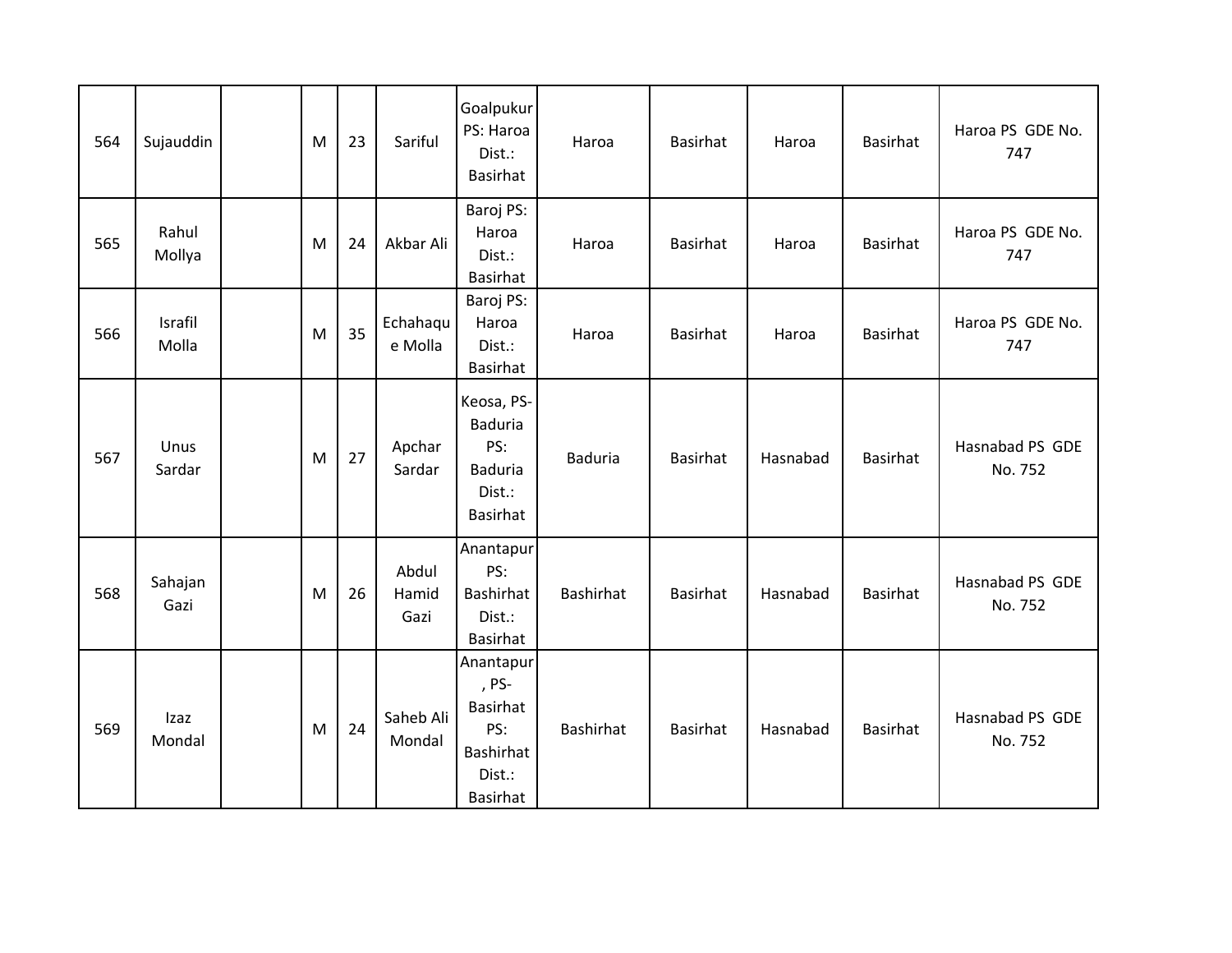| 570 | Prosanto<br><b>Kumar Das</b> |   |    | $S/O-$ Lt.<br>Ananta<br>Das     |                                                                                                                                   |              | <b>Basirhat</b>                | Minakhan             | Basirhat                                     | Minakhan PS GDE<br>No. 720                 |
|-----|------------------------------|---|----|---------------------------------|-----------------------------------------------------------------------------------------------------------------------------------|--------------|--------------------------------|----------------------|----------------------------------------------|--------------------------------------------|
| 571 | Suraj<br>Panda               |   |    | S/o-Neta<br>Panda               |                                                                                                                                   |              | <b>Basirhat</b>                | Minakhan             | Basirhat                                     | Minakhan PS GDE<br>No. 723                 |
| 572 | Amio<br>Ghosh                |   |    | $S/O-$ Lt.<br>Abitrino<br>Ghosh |                                                                                                                                   |              | Basirhat                       | Minakhan             | Basirhat                                     | Minakhan PS GDE<br>No. 723                 |
| 573 | Tapas Das                    | M | 48 | Lt.<br>Mukunda<br>Ram Das       | Vill-<br>Sandeshk<br>hali 08<br>No. Para,<br>PS<br>Sandeshk<br>hali, No<br>PS:<br>Sandeshk<br>hali Dist.:<br><b>Basirhat</b>      | Sandeshkhali | <b>Basirhat</b>                | Sandeshkhal<br>j.    | <b>Basirhat</b>                              | Sandeshkhali PS GDE<br>No. 607             |
| 574 | Nasiruddin<br>Molla          |   | 22 | $S/O-$<br>saidulla<br>Molla     | Of Vill-<br>Patkal,<br>P.O-<br>Chandisw<br>ar, P.S-<br>Bhangor,<br>Dis PS:<br>Bhangar<br>Dist.:<br>Baruipur<br>Police<br>District | Bhangar      | Baruipur<br>Police<br>District | Bidhannagar<br>north | Bidhannagar<br>Police<br>Commission<br>erate | Bidhannagar north PS<br><b>GDE No. 851</b> |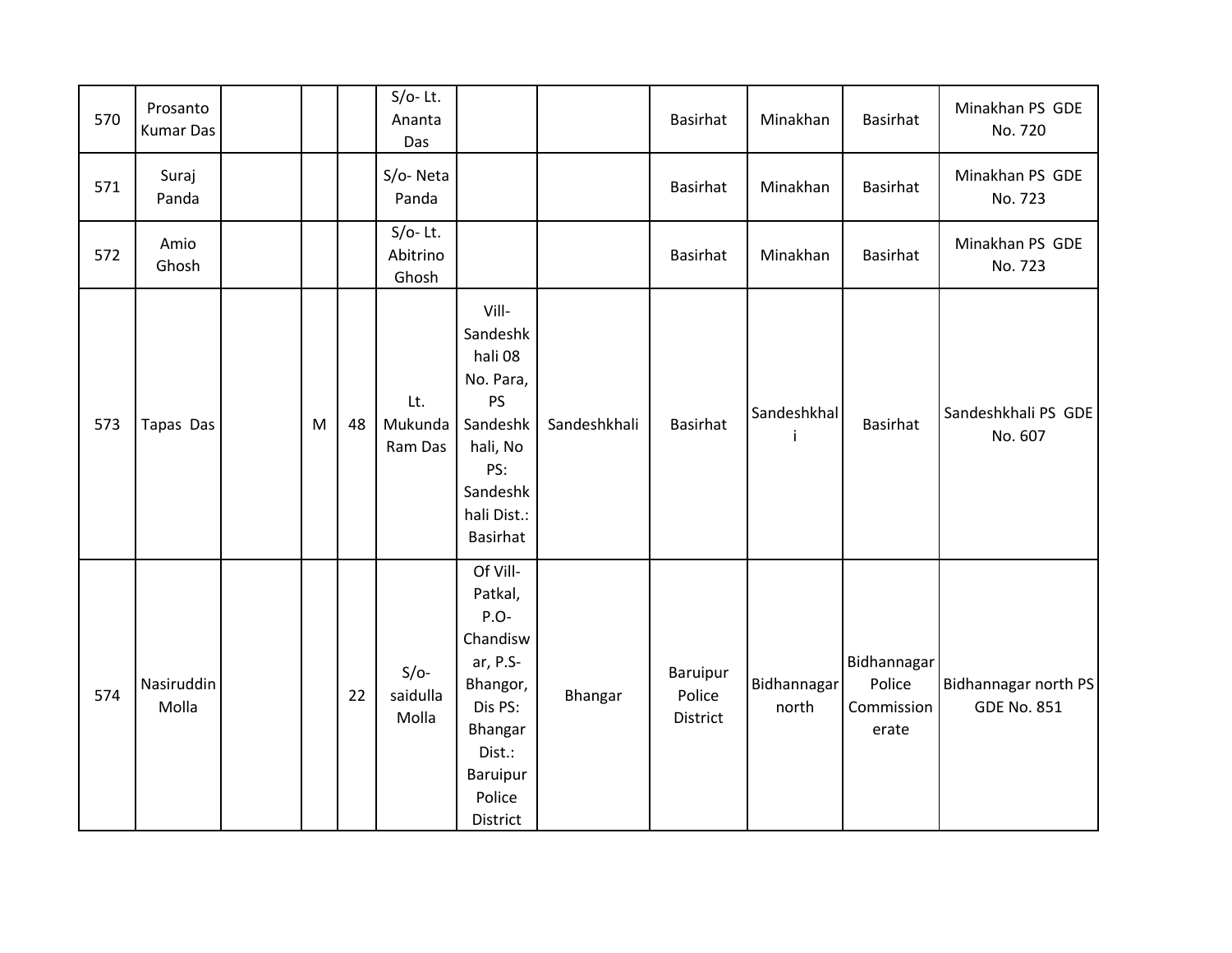| 575 | Saidulla<br>Molla |  | 43 | $S/O-$<br>mostan Ali<br>Molla | Of Vill-<br>Patkal,<br>$P.O-$<br>Chandisw<br>ar, P.S-<br>Bhangor,<br>Di PS:<br>Bhangar<br>Dist.:<br>Baruipur<br>Police<br>District | Bhangar  | Baruipur<br>Police<br>District | Bidhannagar<br>north | Bidhannagar<br>Police<br>Commission<br>erate | Bidhannagar north PS<br><b>GDE No. 851</b> |
|-----|-------------------|--|----|-------------------------------|------------------------------------------------------------------------------------------------------------------------------------|----------|--------------------------------|----------------------|----------------------------------------------|--------------------------------------------|
| 576 | Kartick<br>Das    |  |    | S/o-anil<br>Chandra<br>Das    | Of Vill-<br>Garibpur,<br>$P.O+P.S-$<br>Gaighata,<br>Dist.<br>North 2<br>PS:<br>Gaighata<br>Dist.:<br>Bongaon<br>Police<br>District | Gaighata | Bongaon<br>Police<br>District  | Bidhannagar<br>north | Bidhannagar<br>Police<br>Commission<br>erate | Bidhannagar north PS<br><b>GDE No. 851</b> |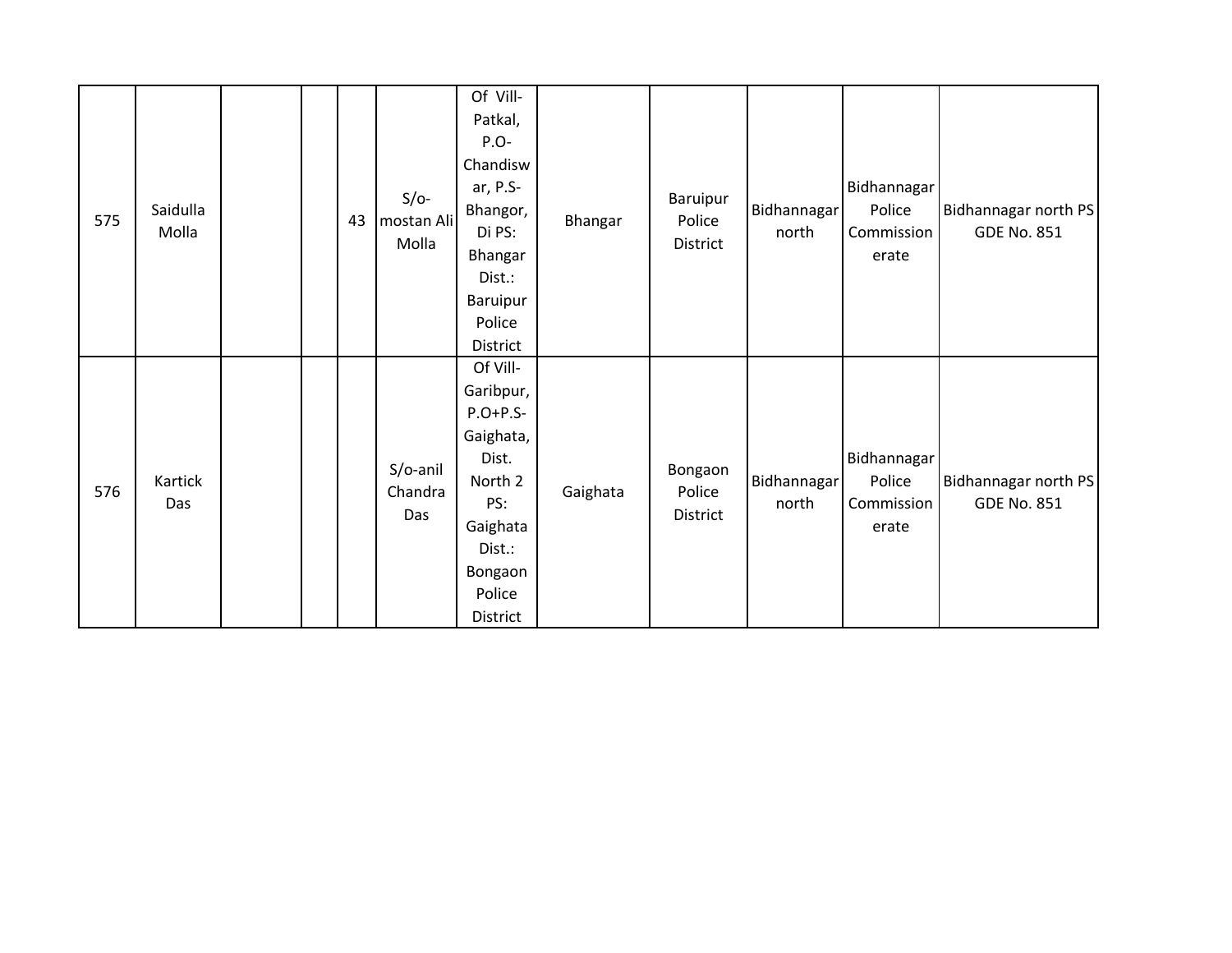| 577 | Arnab<br>Mukherjee |   |    | Kausanusi<br>ndhu<br>Mukherje<br>e | Of AE-563,<br>Salt Lake,<br>Sec-I, P.S-<br><b>BDN</b><br>North, Kol-<br>700 PS:<br><b>Bidhannag</b><br>ar north<br>Dist.:<br>Bidhannag<br>ar Police<br>Commissi<br>onerate | Bidhannagar<br>north | Bidhannagar<br>Police<br>Commission<br>erate | Bidhannagar<br>north | Bidhannagar<br>Police<br>Commission<br>erate | Bidhannagar north PS<br><b>GDE No. 851</b> |
|-----|--------------------|---|----|------------------------------------|----------------------------------------------------------------------------------------------------------------------------------------------------------------------------|----------------------|----------------------------------------------|----------------------|----------------------------------------------|--------------------------------------------|
| 578 | Shibu Bag          | M | 38 | $S/O-$<br>Sambhu<br><b>Bag</b>     | of 164,<br>Dr. J. R.<br>Dhar Rd.,<br>Adarshana<br>gar, PS-<br>Dum                                                                                                          |                      | <b>Basirhat</b>                              | Nscbi<br>airport     | Bidhannagar<br>Police<br>Commission<br>erate | Nscbi airport PS GDE<br>No. 428            |
| 579 | Raj Kumar<br>Singh | M | 32 | $S/O-$<br>Bindeshw<br>ari Singh    | of Harijan<br>basti,<br>Airport 2<br>No. gate,<br>PS-Dum<br>Dum                                                                                                            |                      | <b>Basirhat</b>                              | Nscbi<br>airport     | Bidhannagar<br>Police<br>Commission<br>erate | Nscbi airport PS GDE<br>No. 438            |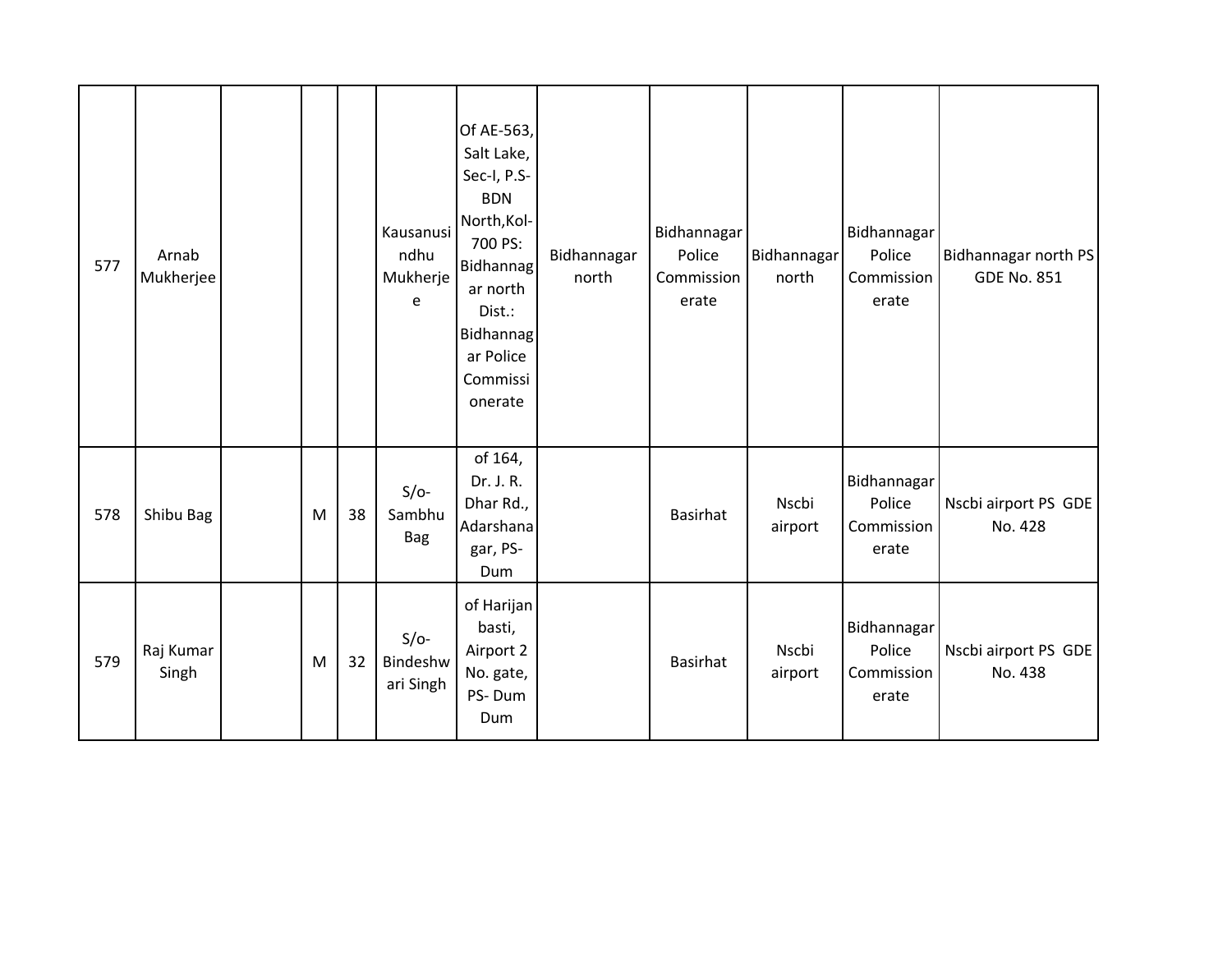| 580 | Prosenjit<br>Das  | M | 35 | S/o-Rabin<br>Das           | of<br>Ganganag<br>ar,<br>Katakhal,<br>PS-<br>Airport,<br>Kol-132                                            |          | <b>Basirhat</b>                              | Nscbi<br>airport | Bidhannagar<br>Police<br>Commission<br>erate | Nscbi airport PS GDE<br>No. 438 |
|-----|-------------------|---|----|----------------------------|-------------------------------------------------------------------------------------------------------------|----------|----------------------------------------------|------------------|----------------------------------------------|---------------------------------|
| 581 | Gobinda<br>Baidya | M | 23 | $S/O-$<br>Bidhan<br>Baidya | of $2 \hat{A}$ / <sub>2</sub><br>No.<br>Airport,<br>Motilal<br>Colony,<br>Rajbari, PS-                      |          | <b>Basirhat</b>                              | Nscbi<br>airport | Bidhannagar<br>Police<br>Commission<br>erate | Nscbi airport PS GDE<br>No. 438 |
| 582 | Murad Sk.         | M | 30 | Giyasuddi<br>n Sk.         | Rajarhat<br>Chowmat<br>ha PS:<br>Rajarhat<br>Dist.:<br><b>Bidhannag</b><br>ar Police<br>Commissi<br>onerate | Rajarhat | Bidhannagar<br>Police<br>Commission<br>erate | Rajarhat         | Bidhannagar<br>Police<br>Commission<br>erate | Rajarhat PS GDE No.<br>671      |
| 583 | Md.<br>Samirul    | M | 20 | Md.<br>Amanur              | Kamduni<br>PS:<br>Rajarhat<br>Dist.:<br><b>Bidhannag</b><br>ar Police<br>Commissi<br>onerate                | Rajarhat | Bidhannagar<br>Police<br>Commission<br>erate | Rajarhat         | Bidhannagar<br>Police<br>Commission<br>erate | Rajarhat PS GDE No.<br>703      |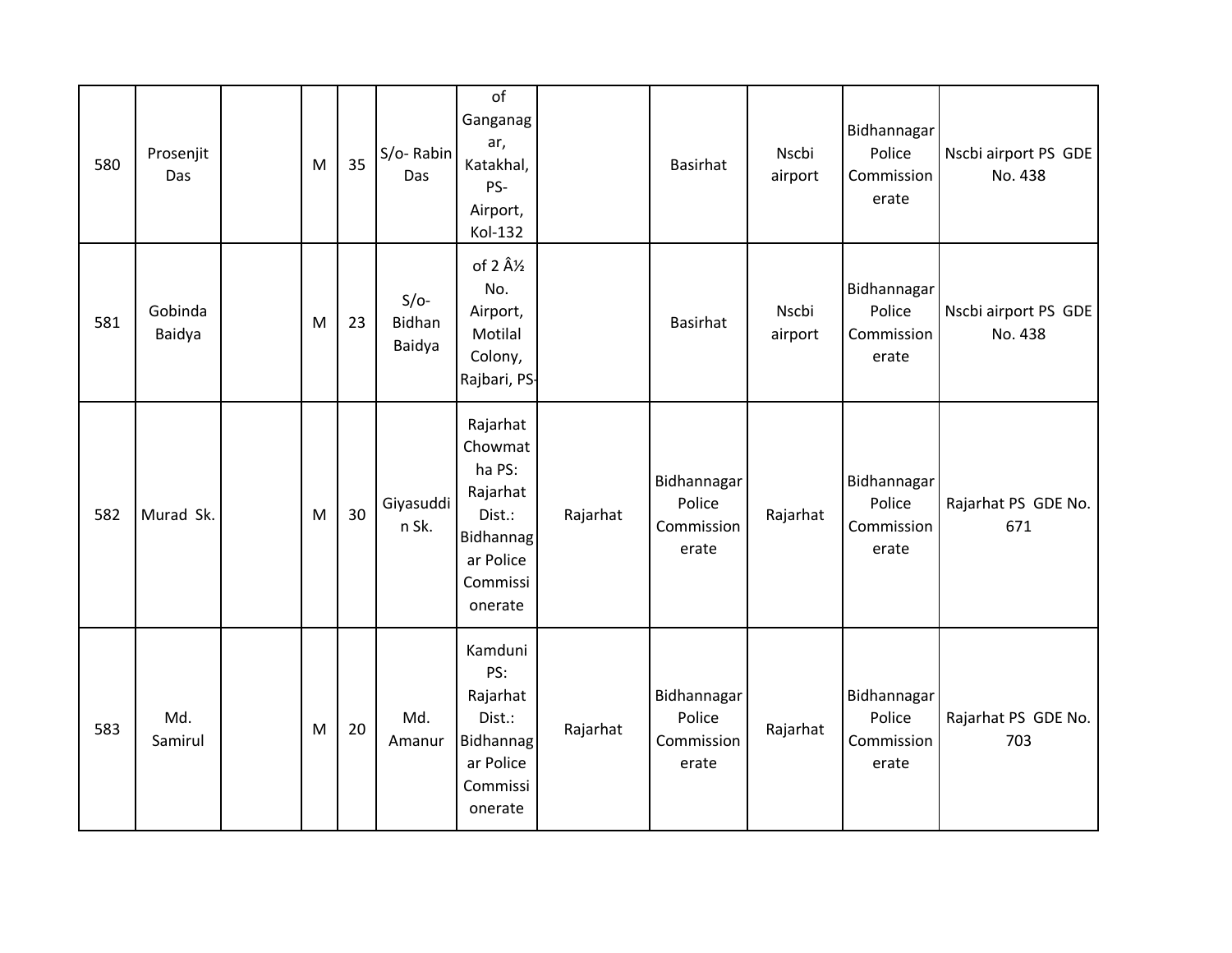| 584 | Ismail<br>Sardar     | M | 20 | Sayed Ali<br>Sardar | Kamduni<br>PS:<br>Rajarhat<br>Dist.:<br>Bidhannag<br>ar Police<br>Commissi<br>onerate        | Rajarhat | Bidhannagar<br>Police<br>Commission<br>erate | Rajarhat | Bidhannagar<br>Police<br>Commission<br>erate | Rajarhat PS GDE No.<br>703 |
|-----|----------------------|---|----|---------------------|----------------------------------------------------------------------------------------------|----------|----------------------------------------------|----------|----------------------------------------------|----------------------------|
| 585 | Kutubuddi<br>n Molla | M | 19 | Abdul<br>Molla      | Kamduni<br>PS:<br>Rajarhat<br>Dist.:<br>Bidhannag<br>ar Police<br>Commissi<br>onerate        | Rajarhat | Bidhannagar<br>Police<br>Commission<br>erate | Rajarhat | Bidhannagar<br>Police<br>Commission<br>erate | Rajarhat PS GDE No.<br>703 |
| 586 | Chakbat<br>Molla     | M | 25 | Mamud<br>Ali Molla  | Kamduni<br>PS:<br>Rajarhat<br>Dist.:<br><b>Bidhannag</b><br>ar Police<br>Commissi<br>onerate | Rajarhat | Bidhannagar<br>Police<br>Commission<br>erate | Rajarhat | Bidhannagar<br>Police<br>Commission<br>erate | Rajarhat PS GDE No.<br>703 |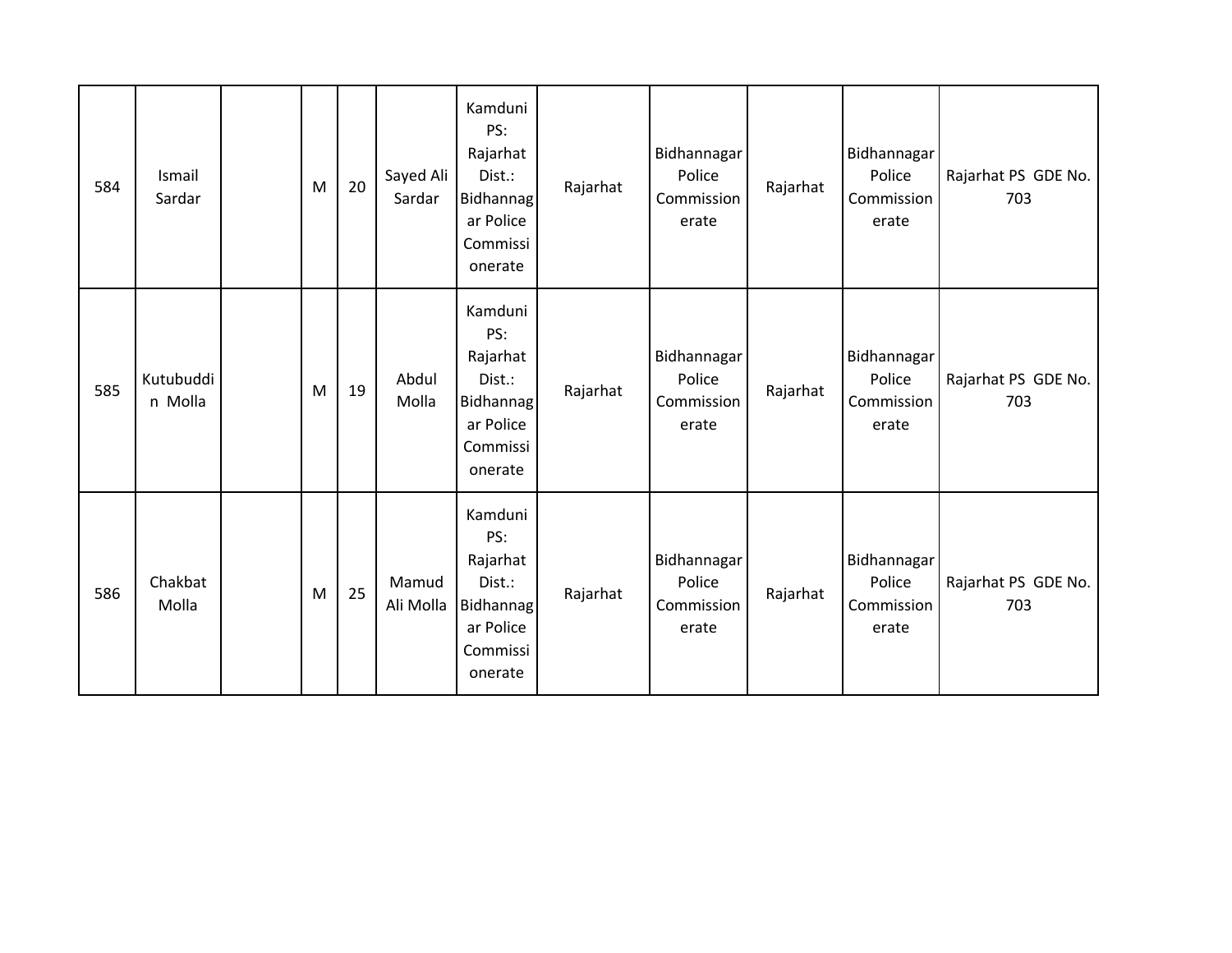| 587 | Md. Sahil<br>Molla | M | 18 | Mohiuddi<br>n Molla  | Kamduni<br>PS:<br>Rajarhat<br>Dist.:<br>Bidhannag<br>ar Police<br>Commissi<br>onerate        | Rajarhat | Bidhannagar<br>Police<br>Commission<br>erate | Rajarhat | Bidhannagar<br>Police<br>Commission<br>erate | Rajarhat PS GDE No.<br>703 |
|-----|--------------------|---|----|----------------------|----------------------------------------------------------------------------------------------|----------|----------------------------------------------|----------|----------------------------------------------|----------------------------|
| 588 | Raihan<br>Molla    | M | 18 | Kutubuddi<br>n Molla | Kamduni<br>PS:<br>Rajarhat<br>Dist.:<br>Bidhannag<br>ar Police<br>Commissi<br>onerate        | Rajarhat | Bidhannagar<br>Police<br>Commission<br>erate | Rajarhat | Bidhannagar<br>Police<br>Commission<br>erate | Rajarhat PS GDE No.<br>703 |
| 589 | Saihan<br>Molla    | M | 18 | Kutubuddi<br>n Molla | Kamduni<br>PS:<br>Rajarhat<br>Dist.:<br><b>Bidhannag</b><br>ar Police<br>Commissi<br>onerate | Rajarhat | Bidhannagar<br>Police<br>Commission<br>erate | Rajarhat | Bidhannagar<br>Police<br>Commission<br>erate | Rajarhat PS GDE No.<br>703 |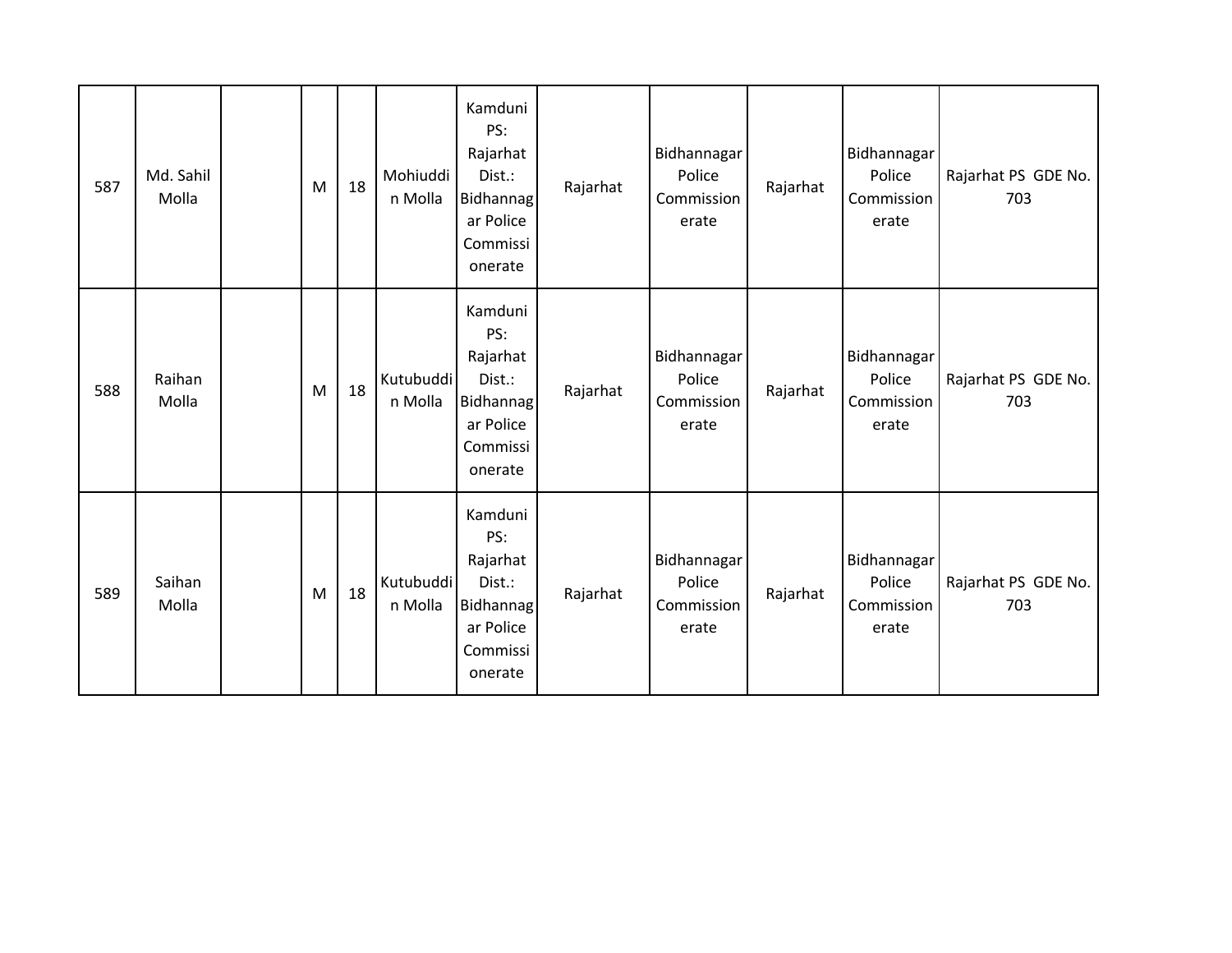| 590 | Samim<br>Aktar | M | 18 | Jahangir<br>Alam        | Kamduni<br>PS:<br>Rajarhat<br>Dist.:<br>Bidhannag<br>ar Police<br>Commissi<br>onerate | Rajarhat | Bidhannagar<br>Police<br>Commission<br>erate | Rajarhat | Bidhannagar<br>Police<br>Commission<br>erate | Rajarhat PS GDE No.<br>703 |
|-----|----------------|---|----|-------------------------|---------------------------------------------------------------------------------------|----------|----------------------------------------------|----------|----------------------------------------------|----------------------------|
| 591 | Imran<br>Molla | M | 20 | Abu<br>Hossain<br>Molla | PS:<br>Rajarhat<br>Dist.:<br>Bidhannag<br>ar Police<br>Commissi<br>onerate            | Rajarhat | Bidhannagar<br>Police<br>Commission<br>erate | Rajarhat | Bidhannagar<br>Police<br>Commission<br>erate | Rajarhat PS GDE No.<br>703 |
| 592 | Sahid<br>Molla | M | 18 | Rofikul<br>Molla        | PS:<br>Rajarhat<br>Dist.:<br>Bidhannag<br>ar Police<br>Commissi<br>onerate            | Rajarhat | Bidhannagar<br>Police<br>Commission<br>erate | Rajarhat | Bidhannagar<br>Police<br>Commission<br>erate | Rajarhat PS GDE No.<br>703 |
| 593 | Erfan<br>Molla | M | 23 | Echa<br>Haque<br>Molla  | PS:<br>Rajarhat<br>Dist.:<br>Bidhannag<br>ar Police<br>Commissi<br>onerate            | Rajarhat | Bidhannagar<br>Police<br>Commission<br>erate | Rajarhat | Bidhannagar<br>Police<br>Commission<br>erate | Rajarhat PS GDE No.<br>703 |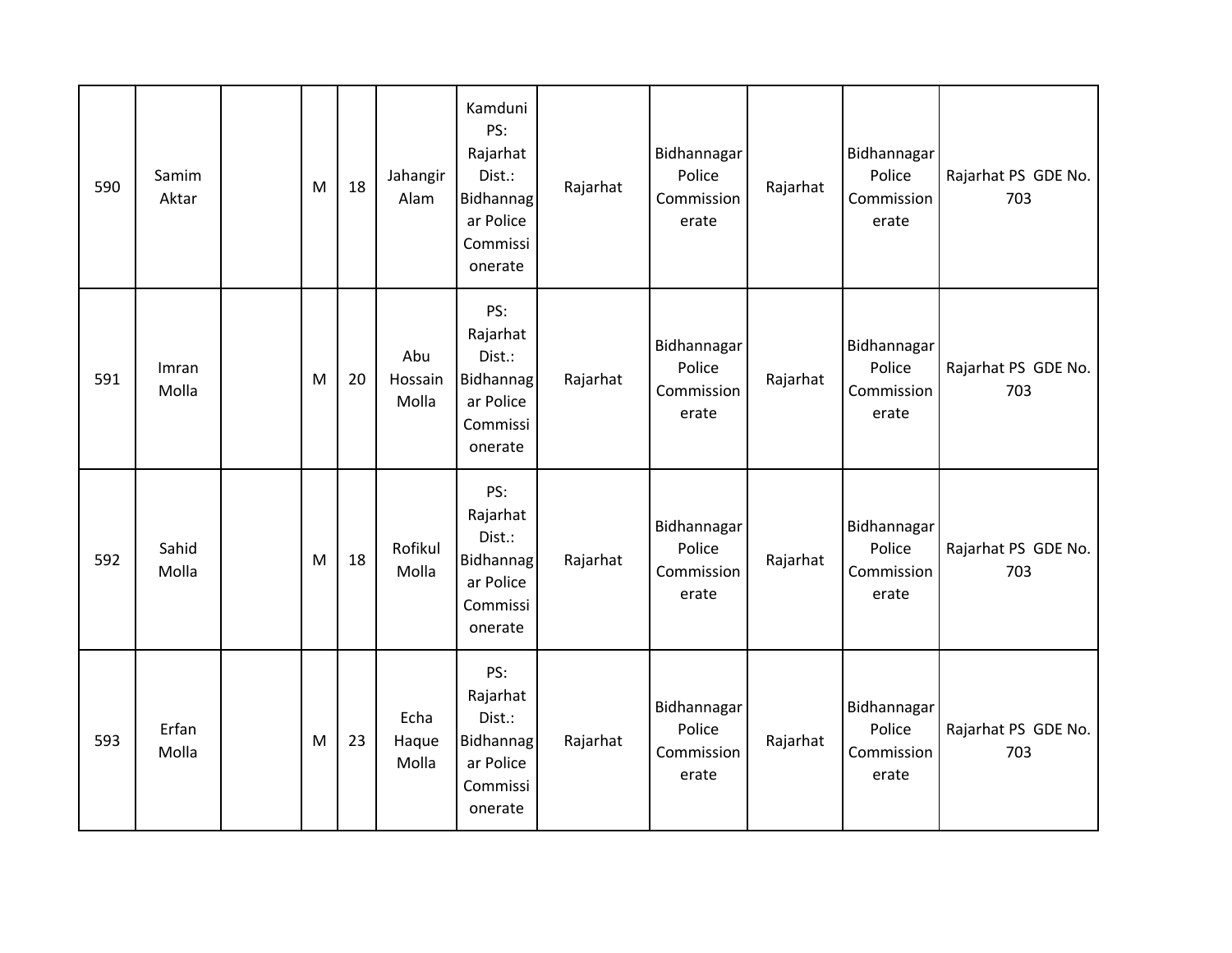| 594 | Sahin<br>Molla    | M | 22 | Asad Ali<br>Molla | PS:<br>Rajarhat<br>Dist.:<br>Bidhannag<br>ar Police<br>Commissi<br>onerate        | Rajarhat | Bidhannagar<br>Police<br>Commission<br>erate | Rajarhat | Bidhannagar<br>Police<br>Commission<br>erate | Rajarhat PS GDE No.<br>703 |
|-----|-------------------|---|----|-------------------|-----------------------------------------------------------------------------------|----------|----------------------------------------------|----------|----------------------------------------------|----------------------------|
| 595 | Ashik<br>Molla    | M | 26 | Mintu<br>Molla    | PS:<br>Rajarhat<br>Dist.:<br><b>Bidhannag</b><br>ar Police<br>Commissi<br>onerate | Rajarhat | Bidhannagar<br>Police<br>Commission<br>erate | Rajarhat | Bidhannagar<br>Police<br>Commission<br>erate | Rajarhat PS GDE No.<br>703 |
| 596 | Md.<br>Nousad     | M | 21 | Md.<br>Khursid    | PS:<br>Rajarhat<br>Dist.:<br><b>Bidhannag</b><br>ar Police<br>Commissi<br>onerate | Rajarhat | Bidhannagar<br>Police<br>Commission<br>erate | Rajarhat | Bidhannagar<br>Police<br>Commission<br>erate | Rajarhat PS GDE No.<br>703 |
| 597 | Afridi<br>Hossain | M | 21 | Monjur<br>Hossain | PS:<br>Rajarhat<br>Dist.:<br><b>Bidhannag</b><br>ar Police<br>Commissi<br>onerate | Rajarhat | Bidhannagar<br>Police<br>Commission<br>erate | Rajarhat | Bidhannagar<br>Police<br>Commission<br>erate | Rajarhat PS GDE No.<br>703 |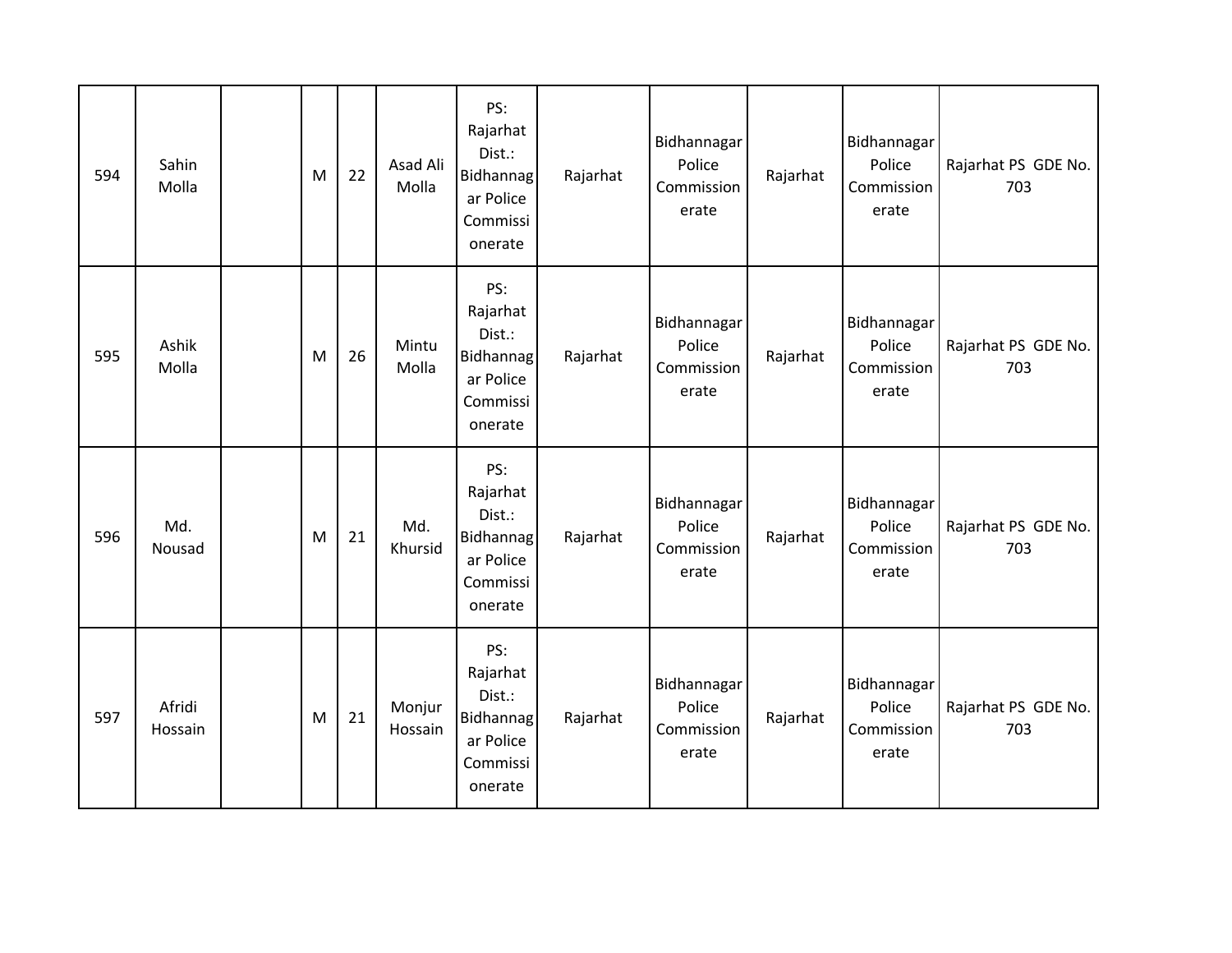| 598 | Raja Ali             | M | 26 | Aslam Ali                | PS:<br>Rajarhat<br>Dist.:<br>Bidhannag<br>ar Police<br>Commissi<br>onerate            | Rajarhat   | Bidhannagar<br>Police<br>Commission<br>erate | Rajarhat   | Bidhannagar<br>Police<br>Commission<br>erate | Rajarhat PS GDE No.<br>703   |
|-----|----------------------|---|----|--------------------------|---------------------------------------------------------------------------------------|------------|----------------------------------------------|------------|----------------------------------------------|------------------------------|
| 599 | Md.<br><b>Tauhid</b> | M | 21 | Md.<br>Khursid           | PS:<br>Rajarhat<br>Dist.:<br>Bidhannag<br>ar Police<br>Commissi<br>onerate            | Rajarhat   | Bidhannagar<br>Police<br>Commission<br>erate | Rajarhat   | Bidhannagar<br>Police<br>Commission<br>erate | Rajarhat PS GDE No.<br>703   |
| 600 | Rizown Ali           | M | 25 |                          | PS:<br>Rajarhat<br>Dist.:<br>Soukat Ali Bidhannag<br>ar Police<br>Commissi<br>onerate | Rajarhat   | Bidhannagar<br>Police<br>Commission<br>erate | Rajarhat   | Bidhannagar<br>Police<br>Commission<br>erate | Rajarhat PS GDE No.<br>703   |
| 601 | Mohan Kr<br>Saha     | M |    | Suresh<br>Prasad<br>Saha | Sabujpally<br>Bolpur<br>Birbhum                                                       |            | <b>Basirhat</b>                              | Bolpur     | Birbhum                                      | Bolpur PS GDE No.<br>758     |
| 602 | Sk Kurban            | M | 39 | Lt. Sk<br>Suban          | Pachiyara<br>PS:<br>Dubrajpor<br>e Dist.:<br>Birbhum                                  | Dubrajpore | Birbhum                                      | Khoyrasole | Birbhum                                      | Khoyrasole PS GDE<br>No. 652 |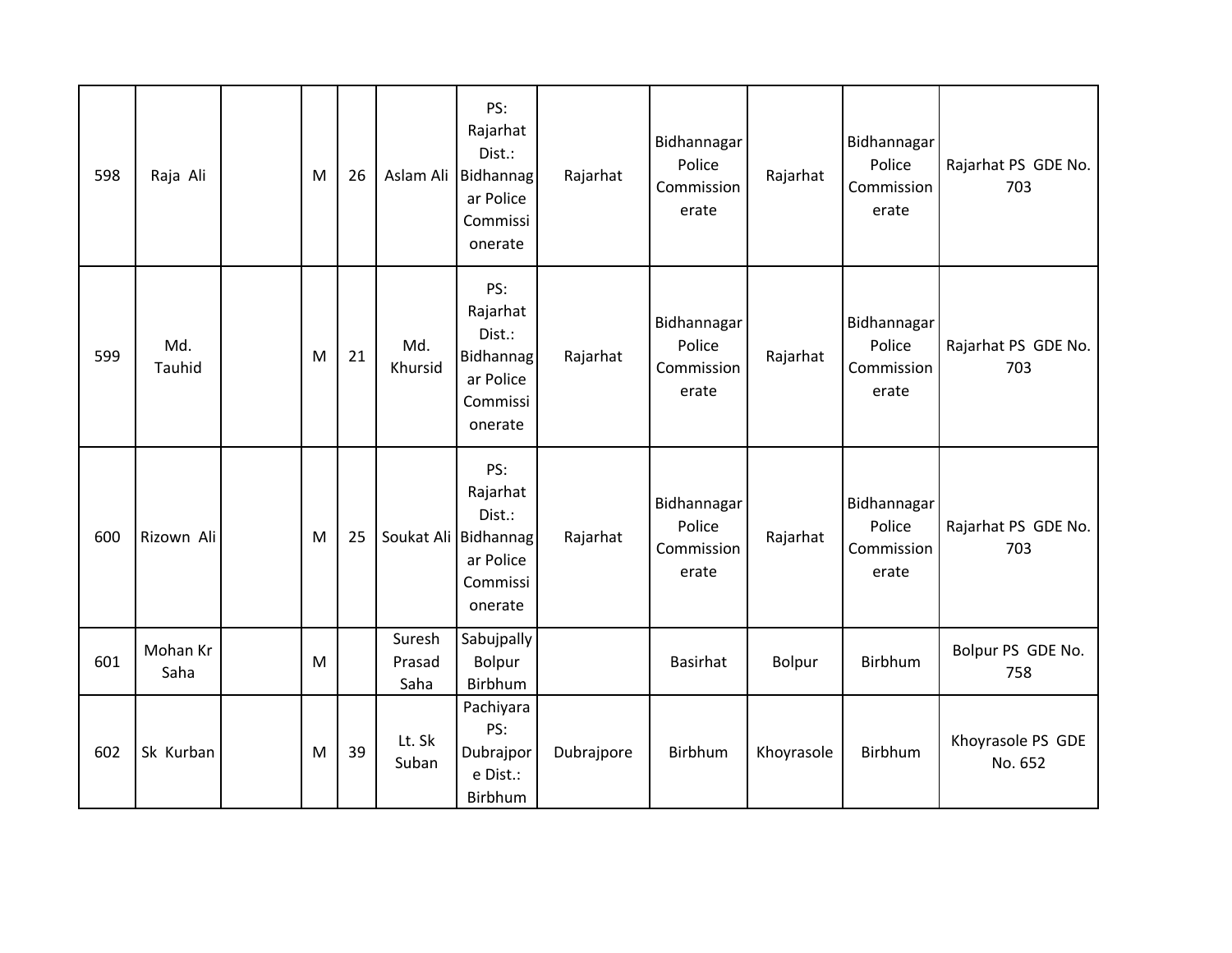| 603 | Bamapada<br>Das   | M | 38 | Lt<br>Kalicharan Mayuresh<br>Das | Mayuresw<br>ar PS:<br>ar Dist.:<br>Birbhum                   | Mayureshar | Birbhum | Mayureshar | Birbhum | Mayureshar PS GDE<br>No. 828 |
|-----|-------------------|---|----|----------------------------------|--------------------------------------------------------------|------------|---------|------------|---------|------------------------------|
| 604 | Semim Sk          | M | 21 | Sagar Sk                         | Chandan<br>Kautha PS:<br>Mergram<br>Dist.:<br>Birbhum        | Mergram    | Birbhum | Mergram    | Birbhum | Mergram PS GDE No.<br>670    |
| 605 | Rabbekul<br>Ali   | M | 21 | Sadek Ali                        | Ningha<br>Uttarpara<br>PS:<br>Mergram<br>Dist.:<br>Birbhum   | Mergram    | Birbhum | Mergram    | Birbhum | Mergram PS GDE No.<br>670    |
| 606 | Sani Sk           | M | 33 | Raju Sk                          | Palsa PS:<br>Murarai<br>Dist.:<br>Birbhum                    | Murarai    | Birbhum | Murarai    | Birbhum | Murarai PS GDE No.<br>667    |
| 607 | Najamuddi<br>n Sk | M | 34 | Mafij Sk                         | Duria PS:<br>Murarai<br>Dist.:<br>Birbhum                    | Murarai    | Birbhum | Murarai    | Birbhum | Murarai PS GDE No.<br>667    |
| 608 | Nur Hasan         | M | 26 | Lt. Kadam<br>Rasul               | Nalhati<br>Ward No-<br>3 PS:<br>Nalhati<br>Dist.:<br>Birbhum | Nalhati    | Birbhum | Nalhati    | Birbhum | Nalhati PS GDE No.<br>799    |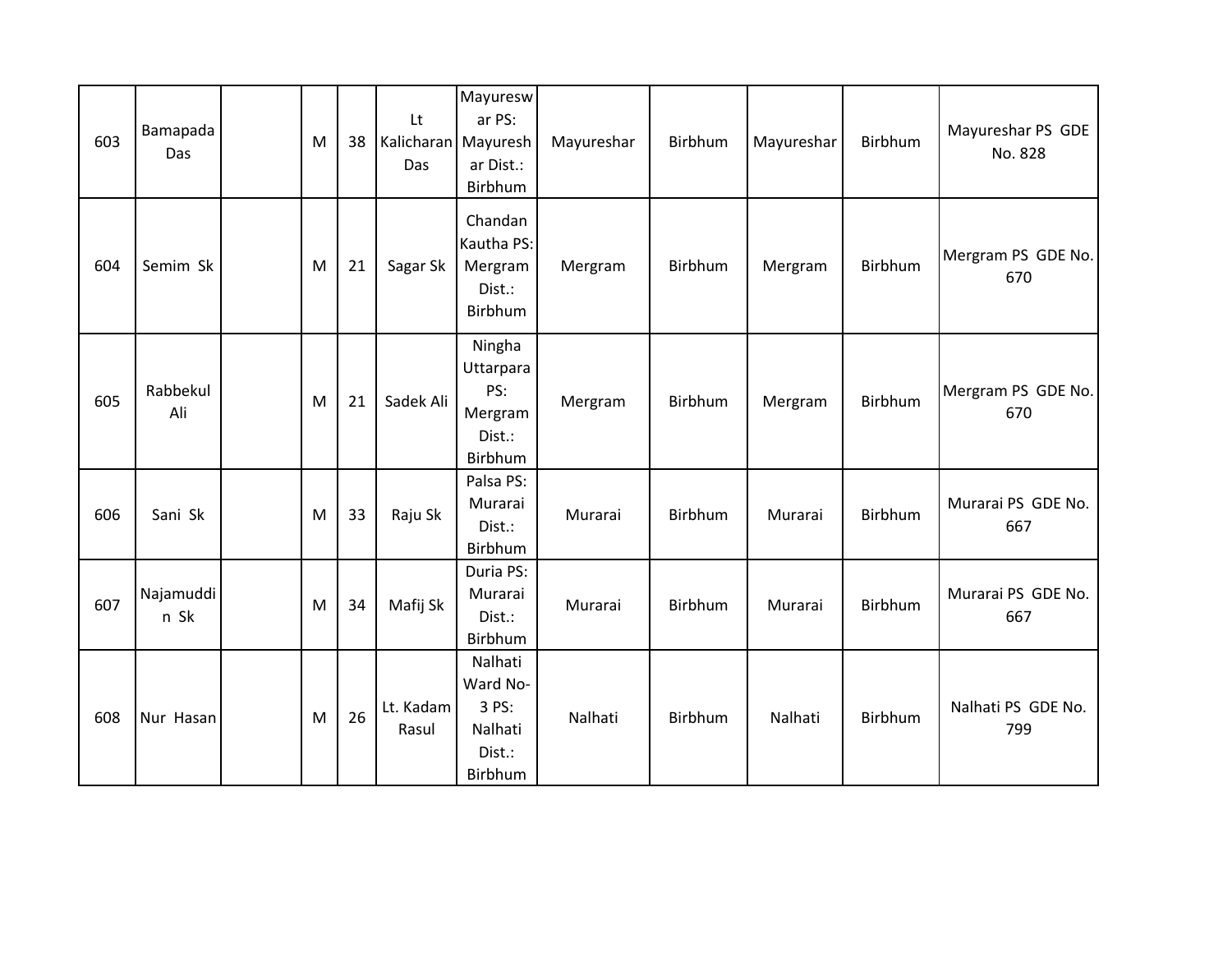| 609 | Sunil Let                   | M | 35 | Babu Let                 | Nalhati<br>Patharkal<br>Para PS:<br>Nalhati<br>Dist.:<br>Birbhum | Nalhati           | Birbhum | Nalhati  | Birbhum | Nalhati PS GDE No.<br>799  |
|-----|-----------------------------|---|----|--------------------------|------------------------------------------------------------------|-------------------|---------|----------|---------|----------------------------|
| 610 | Sabir Sk                    | M | 22 | Jiyad Sk                 | Swargada<br>nga PS:<br>Paikar<br>Dist.:<br>Birbhum               | Paikar            | Birbhum | Paikar   | Birbhum | Paikar PS GDE No.<br>616   |
| 611 | Ismail Sk                   | M | 26 | Arman Sk                 | Swargada<br>nga PS:<br>Paikar<br>Dist.:<br>Birbhum               | Paikar            | Birbhum | Paikar   | Birbhum | Paikar PS GDE No.<br>616   |
| 612 | Sekh<br>Sharup              | M | 23 | Sekh<br>Sayar<br>Hossain | Hajrapur<br>PS:<br>Sadaipore<br>Dist.:<br>Birbhum                | Sadaipore         | Birbhum | Panrui   | Birbhum | Panrui PS GDE No.<br>507   |
| 613 | <b>Buddinath</b><br>Hembram | M | 21 | Sudil<br>Hembram         | Sonj PS:<br>Mallarpur<br>Dist.:<br>Birbhum                       | Mallarpur         | Birbhum | Sainthia | Birbhum | Sainthia PS GDE No.<br>803 |
| 614 | Shibsankar<br>Besra         | M | 20 | Gudmo<br><b>Besra</b>    | Puraton<br>Gram PS:<br>Mahamm<br>ad bazar<br>Dist.:<br>Birbhum   | Mahammad<br>bazar | Birbhum | Sainthia | Birbhum | Sainthia PS GDE No.<br>803 |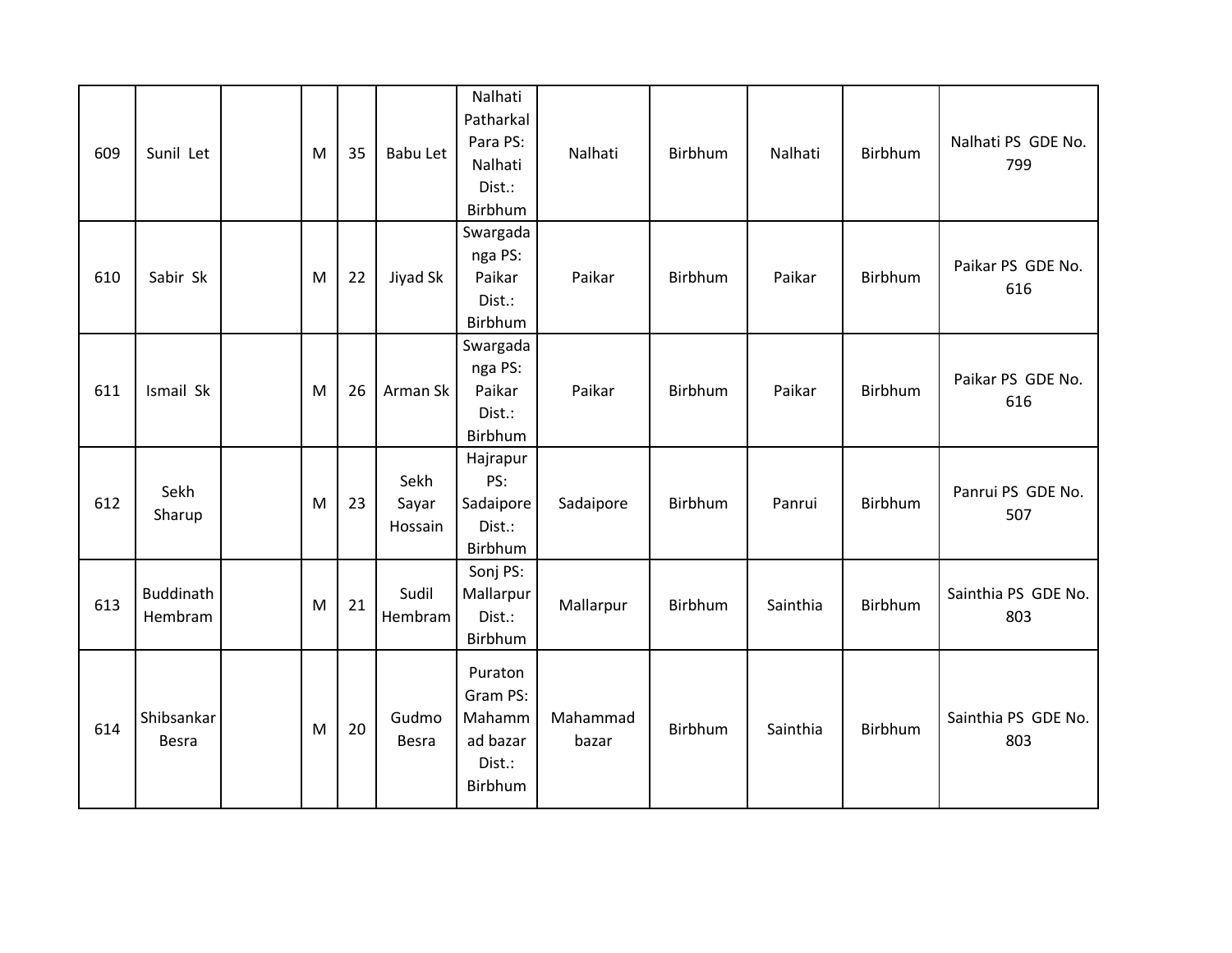| 615 | Sanjoy<br>Kumar<br>Pramanik |   | 40 | Lt<br>Niranjan<br>Pramnaik  | Bilatisul<br>Tanpur<br>PS:<br>Illambazar<br>Dist.:<br>Birbhum | Illambazar | Birbhum | Shantiniketa<br>n | Birbhum        | Shantiniketan PS<br><b>GDE No. 738</b> |
|-----|-----------------------------|---|----|-----------------------------|---------------------------------------------------------------|------------|---------|-------------------|----------------|----------------------------------------|
| 616 | Raju<br>Pramanik            |   | 36 | Niranjan<br>Pramanik        | Bilatisul<br>Tanpur<br>PS:<br>Illambazar<br>Dist.:<br>Birbhum | Illambazar | Birbhum | Shantiniketa<br>n | <b>Birbhum</b> | Shantiniketan PS<br><b>GDE No. 738</b> |
| 617 | Bashudeb<br>Chakrabort<br>у | M |    | Sudarsan<br>Chakrabor<br>ty | Karidhya<br>PS: Suri<br>Dist.:<br>Birbhum                     | Suri       | Birbhum | Suri              | Birbhum        | Suri PS GDE No. 1032                   |
| 618 | Aloke Bag                   | M |    | Lt. Ashok<br><b>Bag</b>     | Hatzanbaz<br>ar PS: Suri<br>Dist.:<br>Birbhum                 | Suri       | Birbhum | Suri              | Birbhum        | Suri PS GDE No. 1032                   |
| 619 | <b>Bipadtaran</b><br>Bagdi  | M |    | Probhakar<br>Bagdi          | Rastanpur<br>PS: Suri<br>Dist.:<br>Birbhum                    | Suri       | Birbhum | Suri              | Birbhum        | Suri PS GDE No. 1032                   |
| 620 | Hasmat Sk                   |   | 29 | Kalu Sk                     | Khamedda<br>PS:<br>Tarapith<br>Dist.:<br>Birbhum              | Tarapith   | Birbhum | Tarapith          | Birbhum        | Tarapith PS GDE No.<br>493             |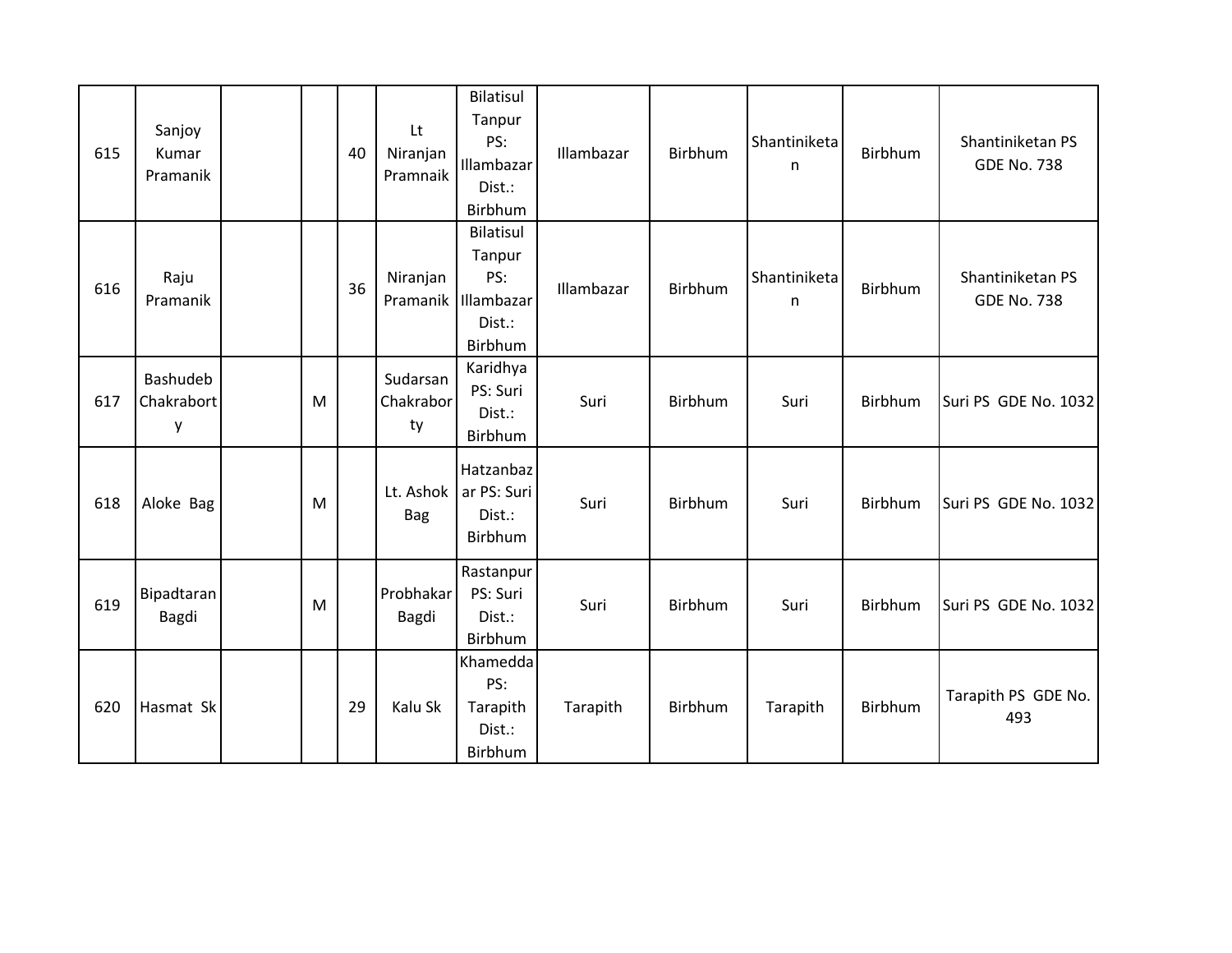| 621 | Dipankar<br>Choudhury |   | 33 | Ashok<br>Choudhur<br>y | Penro PS:<br>Penro<br>Dist.:<br>Howrah<br>Rural | Penro | Howrah<br>Rural | Tarapith          | Birbhum                                        | Tarapith PS GDE No.<br>493          |
|-----|-----------------------|---|----|------------------------|-------------------------------------------------|-------|-----------------|-------------------|------------------------------------------------|-------------------------------------|
| 622 | Bhola Roy             | M | 32 | Subedar<br>Roy         |                                                 |       | <b>Basirhat</b> | <b>Bhadreswar</b> | Chandannag<br>ar Police<br>Commission<br>erate | <b>Bhadreswar PS GDE</b><br>No. 370 |
| 623 | Abhisek<br>Roy        | M | 18 | Anndji<br>Roy          |                                                 |       | <b>Basirhat</b> | Bhadreswar        | Chandannag<br>ar Police<br>Commission<br>erate | <b>Bhadreswar PS GDE</b><br>No. 370 |
| 624 | Md Munna              | M | 27 | Md Tufani              |                                                 |       | <b>Basirhat</b> | Bhadreswar        | Chandannag<br>ar Police<br>Commission<br>erate | <b>Bhadreswar PS GDE</b><br>No. 391 |
| 625 | Md Rasul              | M | 25 | Md Tufani              |                                                 |       | <b>Basirhat</b> | Bhadreswar        | Chandannag<br>ar Police<br>Commission<br>erate | Bhadreswar PS GDE<br>No. 391        |
| 626 | Md Aktar              | M | 36 | Md Abbas               |                                                 |       | <b>Basirhat</b> | Bhadreswar        | Chandannag<br>ar Police<br>Commission<br>erate | <b>Bhadreswar PS GDE</b><br>No. 391 |
| 627 | Md Firoz              | M | 40 | Abdul<br>Quiyum        |                                                 |       | <b>Basirhat</b> | Bhadreswar        | Chandannag<br>ar Police<br>Commission<br>erate | <b>Bhadreswar PS GDE</b><br>No. 391 |
| 628 | Md Ezazul<br>Haque    | M | 22 | Md Ainul<br>Haque      |                                                 |       | <b>Basirhat</b> | Bhadreswar        | Chandannag<br>ar Police<br>Commission<br>erate | Bhadreswar PS GDE<br>No. 391        |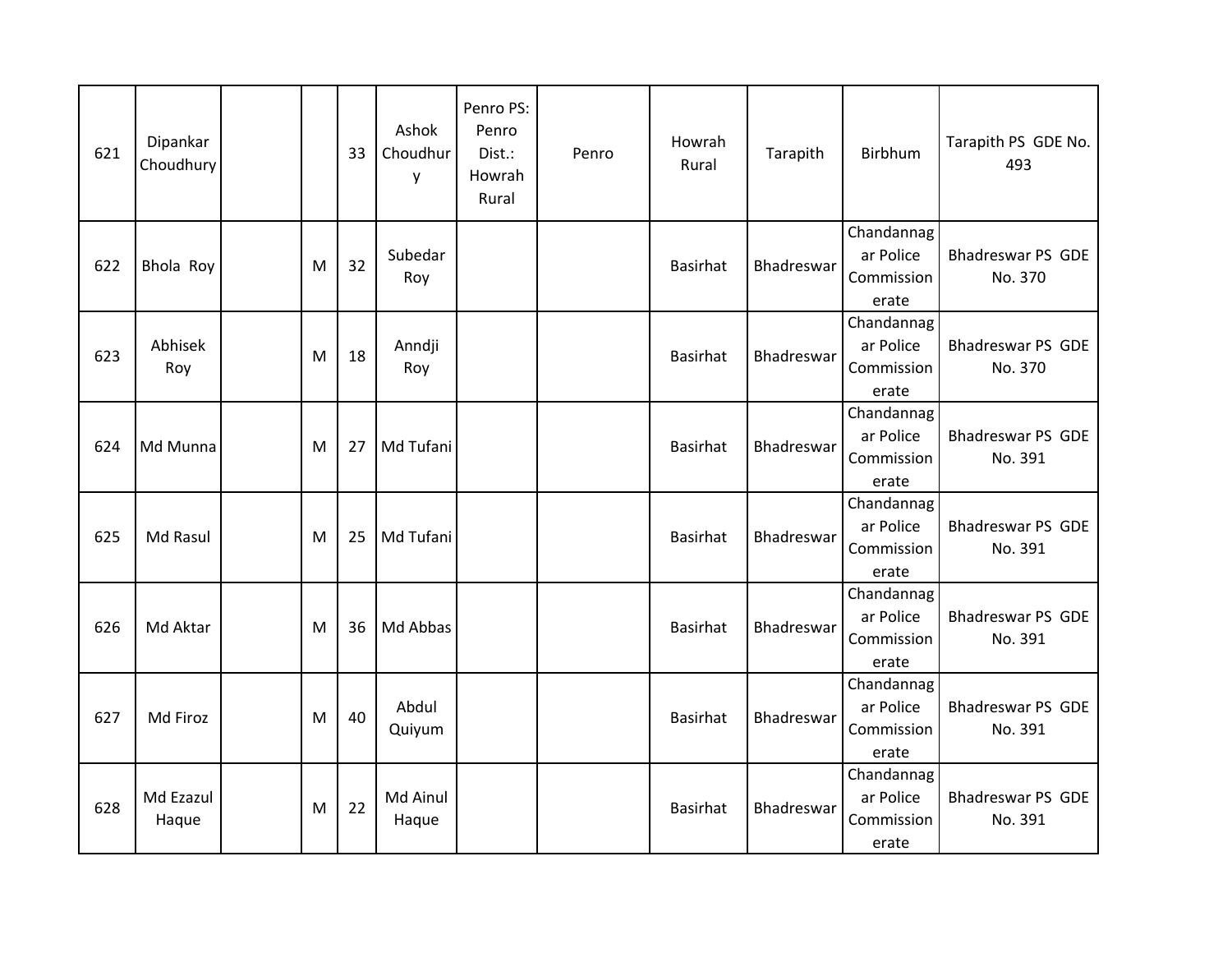| 629 | Sachin<br>Shaw   | M | 23 | Dsarath<br>Shaw   | Gondalpar<br>a,<br>Tinbazar,<br>$P.S-$<br>Chandann<br>agar,<br>Hooghly<br>PS:<br>Chandann<br>agar Dist.:<br>Chandann<br>agar<br>Police<br>Commissi<br>onerate | Chandannagar | Chandannag<br>ar Police<br>Commission<br>erate | Chandannag<br>ar | Chandannag<br>ar Police<br>Commission<br>erate | Chandannagar PS<br><b>GDE No. 696</b> |
|-----|------------------|---|----|-------------------|---------------------------------------------------------------------------------------------------------------------------------------------------------------|--------------|------------------------------------------------|------------------|------------------------------------------------|---------------------------------------|
| 630 | Firoj<br>Hussain | M | 27 | Faiyaz<br>Hussain | Telinipara<br>Sitalaghat,<br>$P.S-$<br>Bhadresw<br>ar,<br>Hooghly<br>PS:<br>Bhadresw<br>ar Dist.:<br>Chandann<br>agar<br>Police<br>Commissi<br>onerate        | Bhadreswar   | Chandannag<br>ar Police<br>Commission<br>erate | Chandannag<br>ar | Chandannag<br>ar Police<br>Commission<br>erate | Chandannagar PS<br><b>GDE No. 696</b> |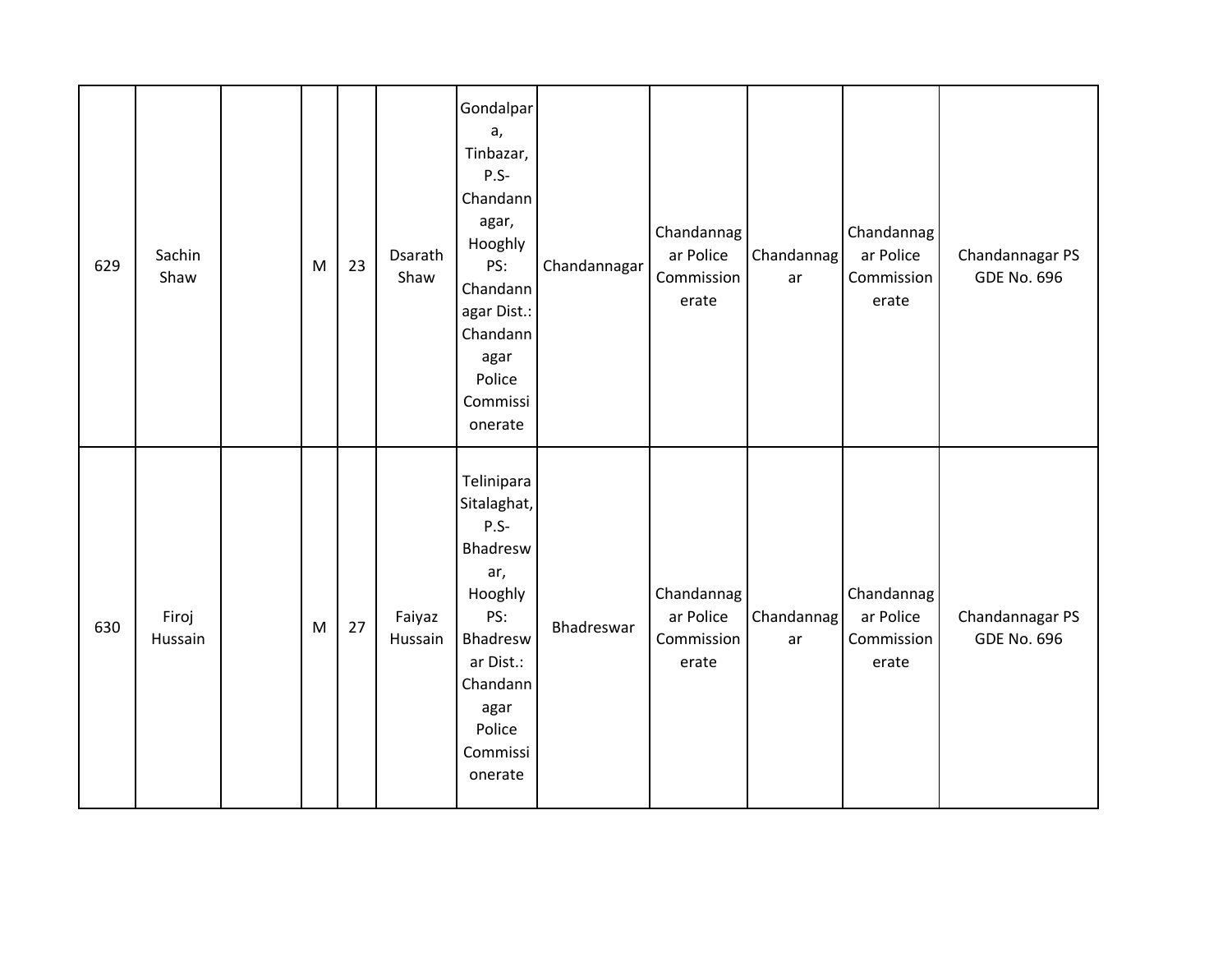| 631 | Md. Sagir | M | 21 | Md. Sajid  | Telipara<br>Choti<br>Masjid,<br>$P.S-$<br>Bhadresw<br>ar,<br>Hooghly<br>PS:<br>Bhadresw<br>ar Dist.:<br>Chandann<br>agar<br>Police<br>Commissi<br>onerate | Bhadreswar | Chandannag<br>ar Police<br>Commission<br>erate | Chandannag<br>ar | Chandannag<br>ar Police<br>Commission<br>erate | Chandannagar PS<br><b>GDE No. 696</b> |
|-----|-----------|---|----|------------|-----------------------------------------------------------------------------------------------------------------------------------------------------------|------------|------------------------------------------------|------------------|------------------------------------------------|---------------------------------------|
| 632 | Nawab Ali | M | 19 | Hazrat Ali | Telipara<br>Choti<br>Masjid,<br>$P.S-$<br>Bhadresw<br>ar,<br>Hooghly<br>PS:<br>Bhadresw<br>ar Dist.:<br>Chandann<br>agar<br>Police<br>Commissi<br>onerate | Bhadreswar | Chandannag<br>ar Police<br>Commission<br>erate | Chandannag<br>ar | Chandannag<br>ar Police<br>Commission<br>erate | Chandannagar PS<br><b>GDE No. 696</b> |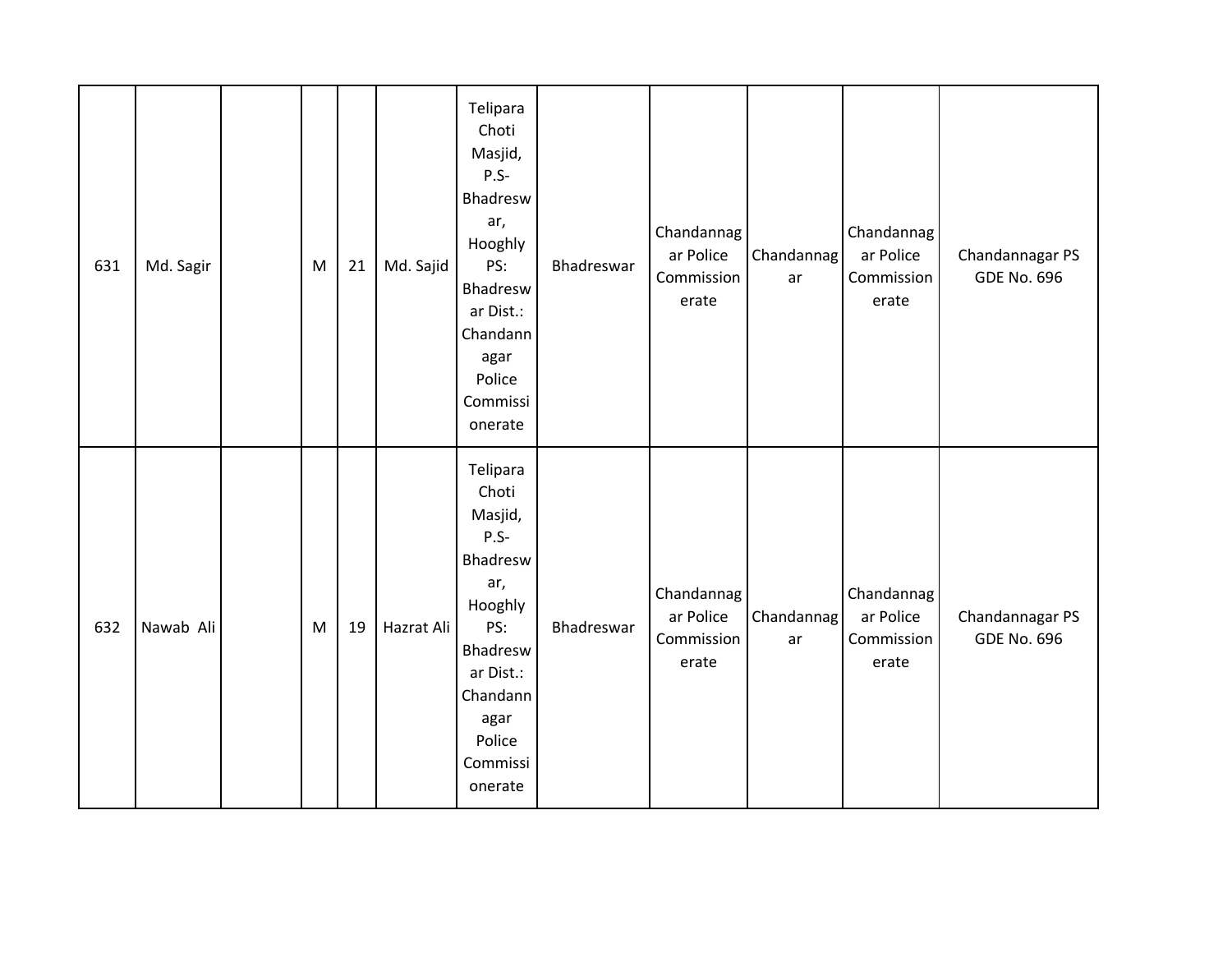| 633 | Subendu<br>Ray |   | 27 | Lt<br>Sribendra<br>Ray | Taldanga<br>Gargari<br>para, PS<br>CHN(H)<br>PS:<br>Chinsurah<br>Dist.:<br>Chandann<br>agar<br>Police<br>Commissi<br>onerate  | Chinsurah | Chandannag<br>ar Police<br>Commission<br>erate | Chinsurah | Chandannag<br>ar Police<br>Commission<br>erate | Chinsurah PS GDE<br>No. 974 |
|-----|----------------|---|----|------------------------|-------------------------------------------------------------------------------------------------------------------------------|-----------|------------------------------------------------|-----------|------------------------------------------------|-----------------------------|
| 634 | Rajib Kar      | M | 29 | Sanjib Kar             | Taldanga,<br>Gargari<br>Para, PS<br>CHN(H)<br>PS:<br>Chinsurah<br>Dist.:<br>Chandann<br>agar<br>Police<br>Commissi<br>onerate | Chinsurah | Chandannag<br>ar Police<br>Commission<br>erate | Chinsurah | Chandannag<br>ar Police<br>Commission<br>erate | Chinsurah PS GDE<br>No. 974 |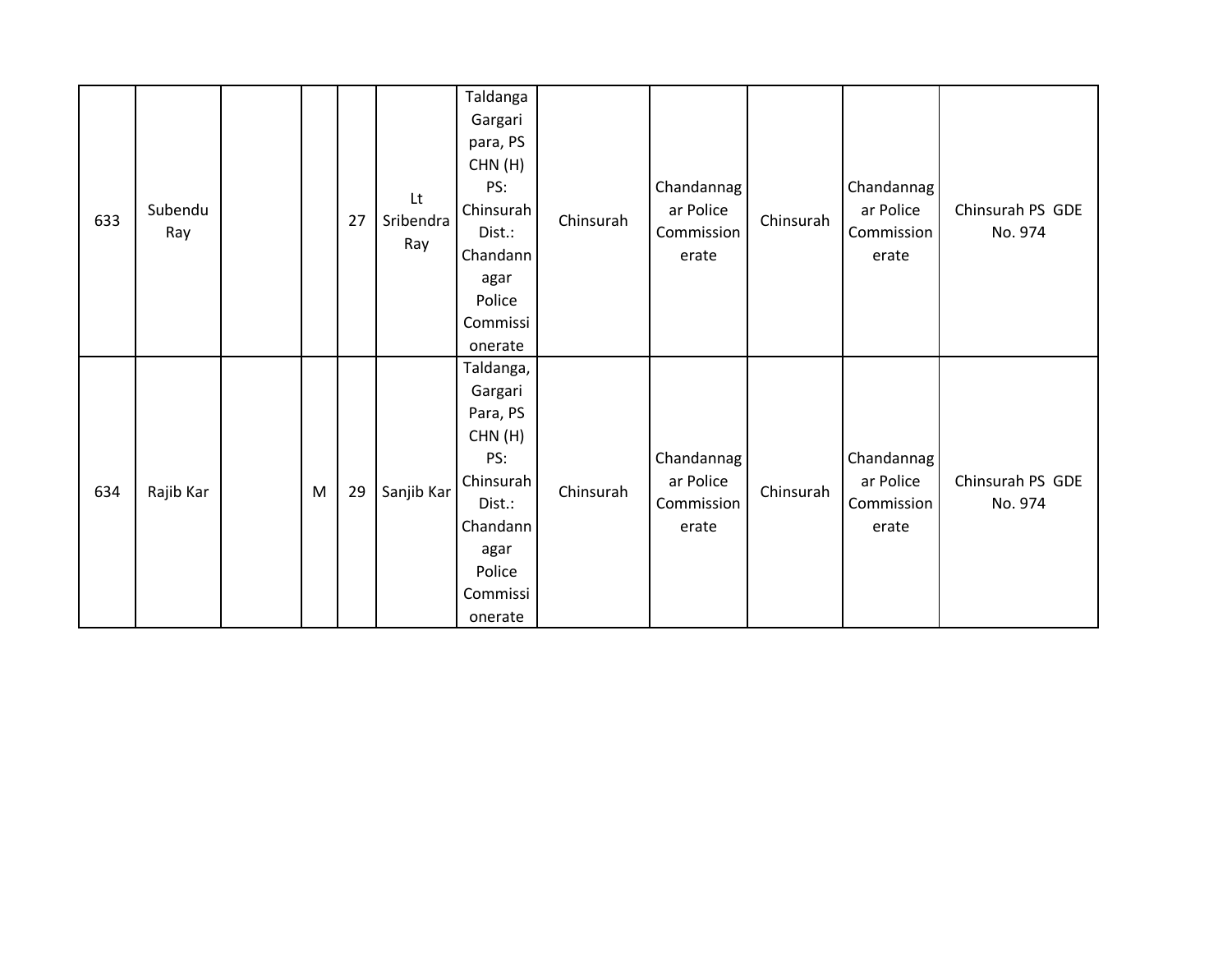| 635 | Palash Bag | M | 25 | Laxman<br><b>Bag</b> | Taldanga,<br>Gargari<br>Para, PS<br>CHN(H)<br>PS:<br>Chinsurah<br>Dist.:<br>Chandann<br>agar<br>Police<br>Commissi<br>onerate | Chinsurah | Chandannag<br>ar Police<br>Commission<br>erate | Chinsurah | Chandannag<br>ar Police<br>Commission<br>erate | Chinsurah PS GDE<br>No. 974 |
|-----|------------|---|----|----------------------|-------------------------------------------------------------------------------------------------------------------------------|-----------|------------------------------------------------|-----------|------------------------------------------------|-----------------------------|
| 636 | Tapan Ray  | M | 45 | Gobinda<br>Ray       | Chinsurah,<br>Aymadang<br>a, PS CHN<br>(H) PS:<br>Chinsurah<br>Dist.:<br>Chandann<br>agar<br>Police<br>Commissi<br>onerate    | Chinsurah | Chandannag<br>ar Police<br>Commission<br>erate | Chinsurah | Chandannag<br>ar Police<br>Commission<br>erate | Chinsurah PS GDE<br>No. 974 |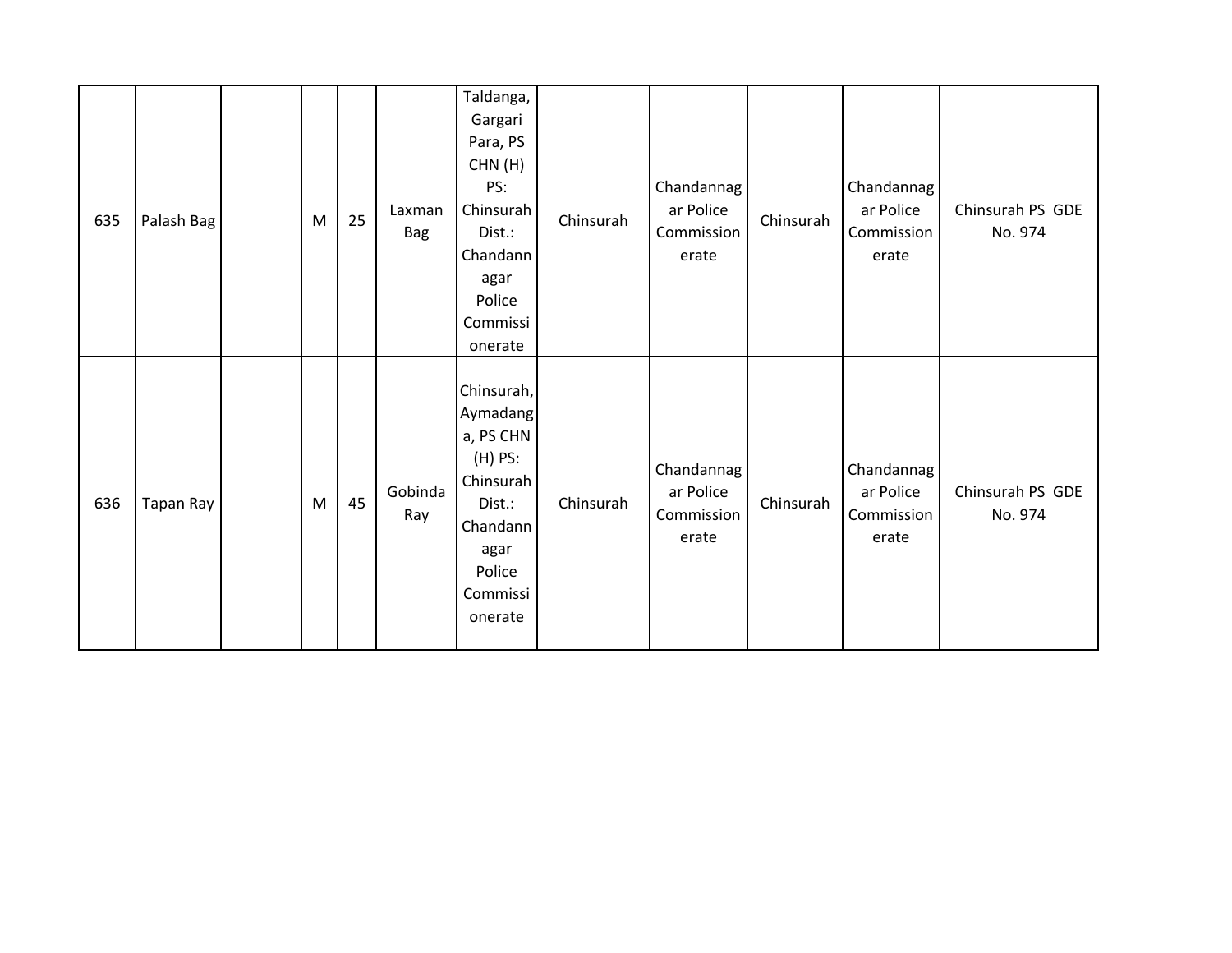| 637 | Sudip Kr<br>Bala | M | 26 | Sujit Kr<br>Bala   | 2 No<br>Rabindran<br>agar, PS<br>CHN(H)<br>PS:<br>Chinsurah<br>Dist.:<br>Chandann<br>agar<br>Police<br>Commissi<br>onerate | Chinsurah | Chandannag<br>ar Police<br>Commission<br>erate | Chinsurah | Chandannag<br>ar Police<br>Commission<br>erate | Chinsurah PS GDE<br>No. 971 |
|-----|------------------|---|----|--------------------|----------------------------------------------------------------------------------------------------------------------------|-----------|------------------------------------------------|-----------|------------------------------------------------|-----------------------------|
| 638 | Jay Paswan       | M | 19 | Lt Binod<br>Paswan | Bandel<br>Lokopara,<br>PS CHN<br>$(H)$ PS:<br>Chinsurah<br>Dist.:<br>Chandann<br>agar<br>Police<br>Commissi<br>onerate     | Chinsurah | Chandannag<br>ar Police<br>Commission<br>erate | Chinsurah | Chandannag<br>ar Police<br>Commission<br>erate | Chinsurah PS GDE<br>No. 503 |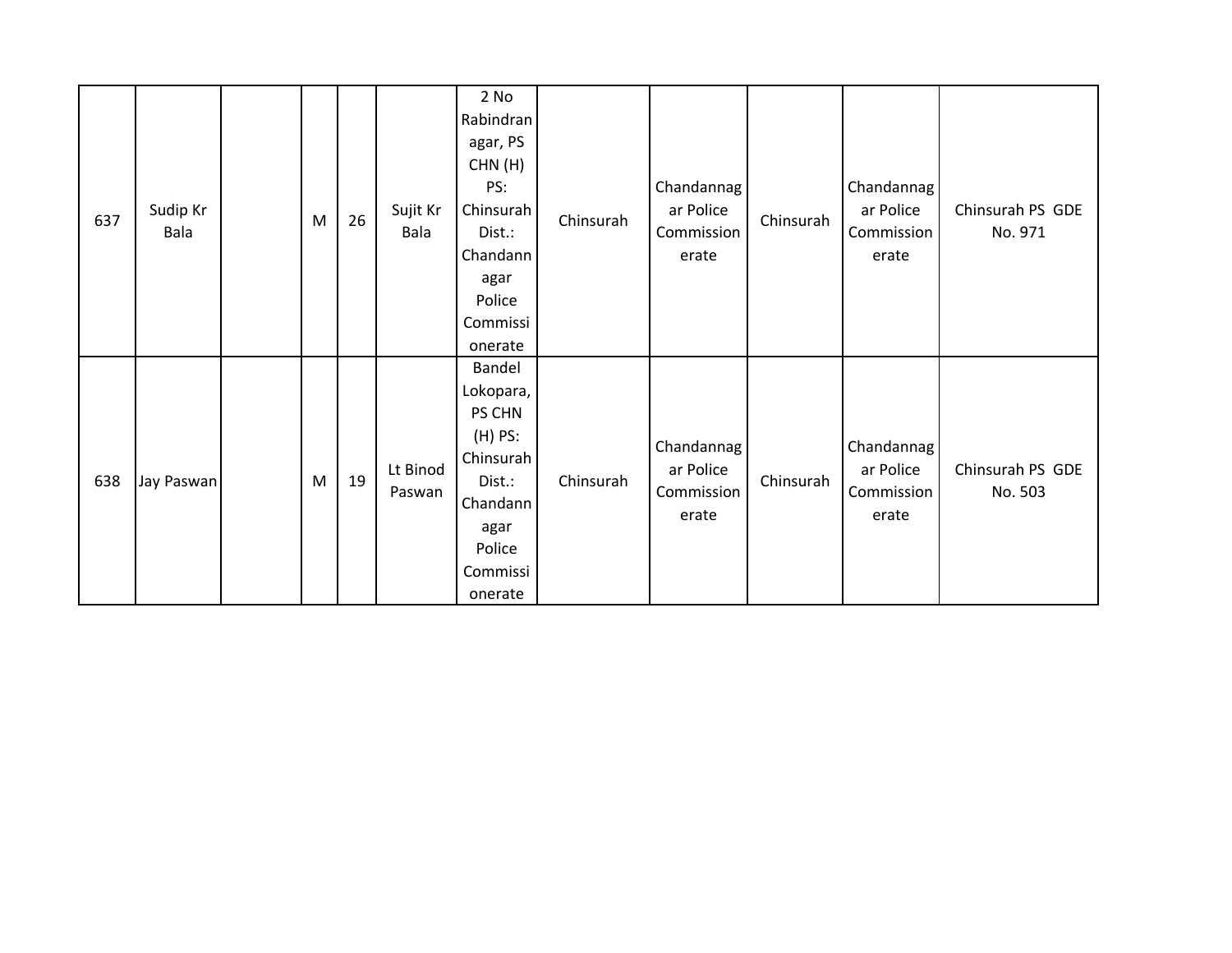| 639 | Samir<br>Mallick   | M | 19 | Amar<br>Mallick | Bandel,<br>Lokopara,<br><b>RG No. 2,</b><br>PS CHN<br>$(H)$ PS:<br>Chinsurah<br>Dist.:<br>Chandann<br>agar<br>Police<br>Commissi<br>onerate          | Chinsurah | Chandannag<br>ar Police<br>Commission<br>erate | Chinsurah | Chandannag<br>ar Police<br>Commission<br>erate | Chinsurah PS GDE<br>No. 503 |
|-----|--------------------|---|----|-----------------|------------------------------------------------------------------------------------------------------------------------------------------------------|-----------|------------------------------------------------|-----------|------------------------------------------------|-----------------------------|
| 640 | Rocky<br>Rajbanshi | M | 18 | Rajbanshi       | Bandel,<br>Lokopara,<br><b>RG No. 2,</b><br>PS CHN<br>$(H)$ PS:<br>Ramdhari Chinsurah<br>Dist.:<br>Chandann<br>agar<br>Police<br>Commissi<br>onerate | Chinsurah | Chandannag<br>ar Police<br>Commission<br>erate | Chinsurah | Chandannag<br>ar Police<br>Commission<br>erate | Chinsurah PS GDE<br>No. 503 |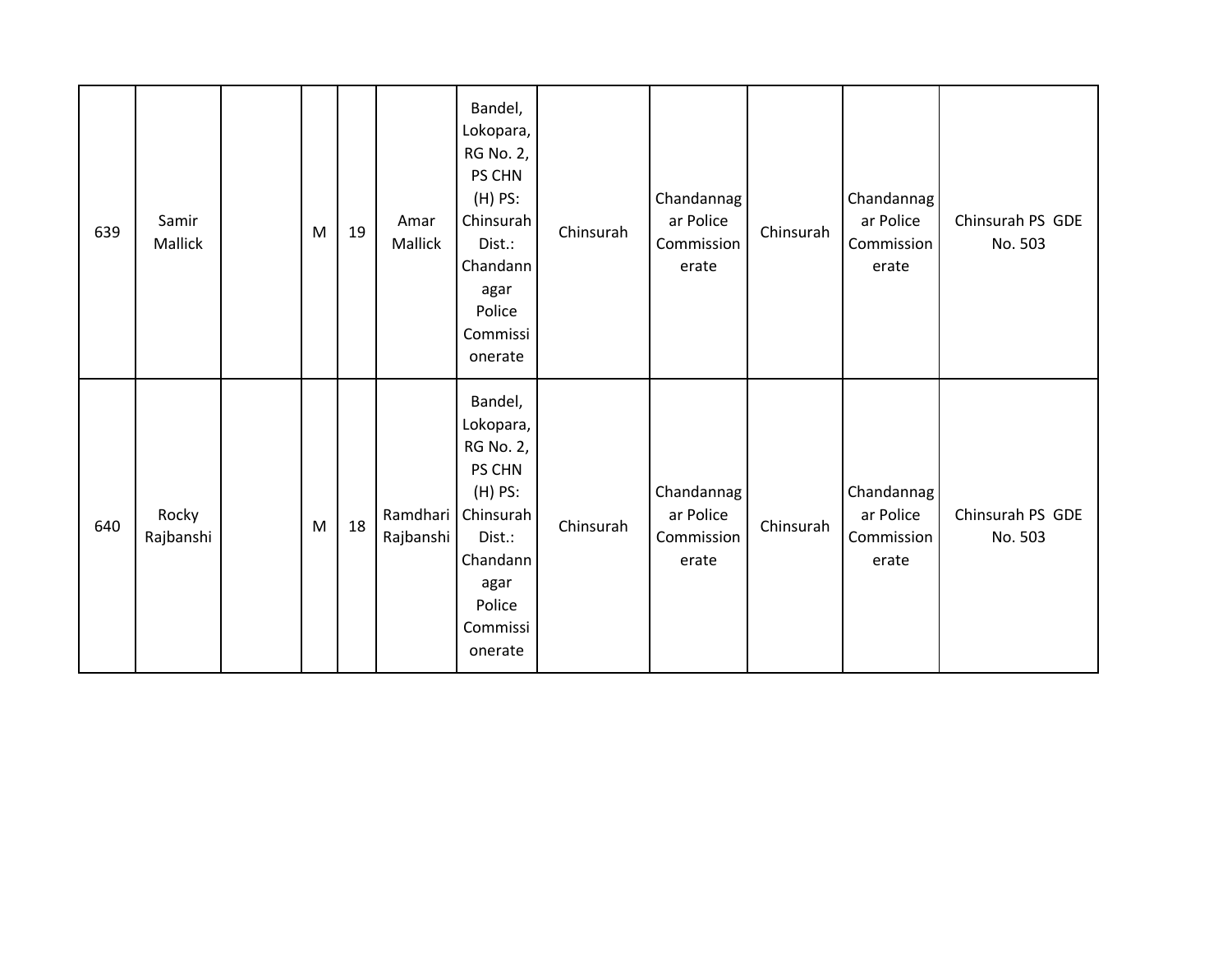| 641 | Rajeswar<br>Paswan     | M | 18 | <b>Binod</b><br>Paswan | Bandel,<br>Lokopara,<br>RG No. 2,<br>PS CHN<br>(H) PS:<br>Chinsurah<br>Dist.:<br>Chandann<br>agar<br>Police<br>Commissi<br>onerate | Chinsurah | Chandannag<br>ar Police<br>Commission<br>erate | Chinsurah | Chandannag<br>ar Police<br>Commission<br>erate | Chinsurah PS GDE<br>No. 503 |
|-----|------------------------|---|----|------------------------|------------------------------------------------------------------------------------------------------------------------------------|-----------|------------------------------------------------|-----------|------------------------------------------------|-----------------------------|
| 642 | <b>Tapas Das</b>       | M | 23 | <b>Tarun Das</b>       | Uttar<br>Subhaspall<br>y PS<br>Dankuni<br>Dist.<br>Hooghly                                                                         |           | Basirhat                                       | Dankuni   | Chandannag<br>ar Police<br>Commission<br>erate | Dankuni PS GDE No.<br>824   |
| 643 | Sk. Habibur<br>Rahaman | M | 25 | Sk. Montu              | Chakundi<br>Howrah<br><b>Bridge PS</b><br>Dankuni<br>Dist.<br>Hooghly                                                              |           | <b>Basirhat</b>                                | Dankuni   | Chandannag<br>ar Police<br>Commission<br>erate | Dankuni PS GDE No.<br>781   |
| 644 | Chandan<br>Harijan     | M | 36 | Harijan                | 3 No Gate,<br>Lt Mangal   P.S-Rishra<br>Dist-<br>Hooghly                                                                           |           | <b>Basirhat</b>                                | Rishra    | Chandannag<br>ar Police<br>Commission<br>erate | Rishra PS GDE No.<br>756    |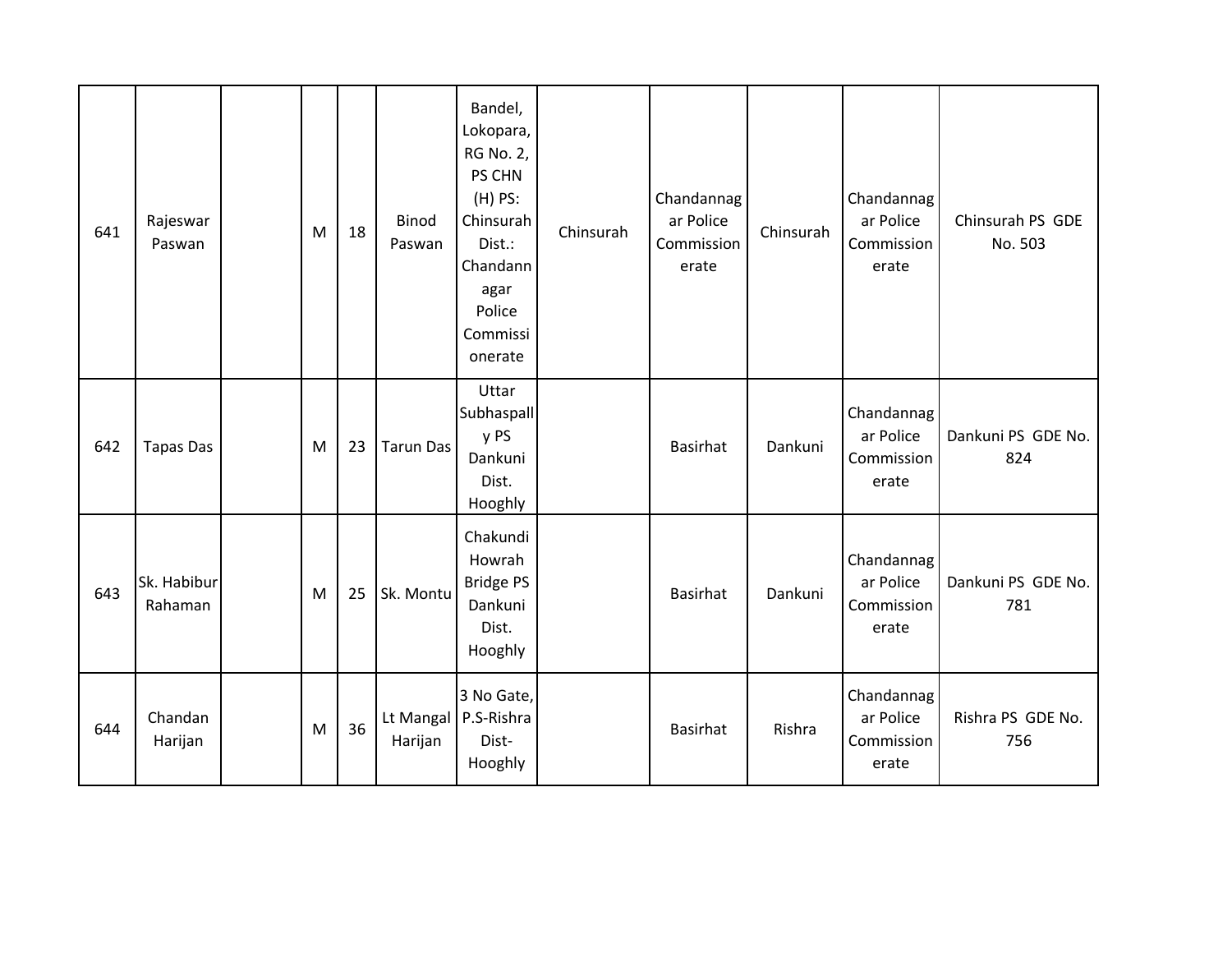| 645 | Swapan<br>Ash       | M | 52 | Lt Balai<br>Ash                 | 2 No Gate,<br>P.S-Rishra<br>Dist-<br>Hooghly                             | <b>Basirhat</b> | Rishra | Chandannag<br>ar Police<br>Commission<br>erate | Rishra PS GDE No.<br>756 |
|-----|---------------------|---|----|---------------------------------|--------------------------------------------------------------------------|-----------------|--------|------------------------------------------------|--------------------------|
| 646 | Ramesh<br>Paswan    | M | 56 | Paswan                          | 3 No Gate,<br>Lt Kartick   P.S-Rishra<br>Dist-<br>Hooghly                | <b>Basirhat</b> | Rishra | Chandannag<br>ar Police<br>Commission<br>erate | Rishra PS GDE No.<br>756 |
| 647 | Dharmend<br>ra Shaw | M | 34 | Lt Lalmoni   P.S-Rishra<br>Shaw | N.S Road,<br>Dist-<br>Hooghly                                            | <b>Basirhat</b> | Rishra | Chandannag<br>ar Police<br>Commission<br>erate | Rishra PS GDE No.<br>756 |
| 648 | Rajesh<br>Shaw      | M | 46 | Santosh<br>Shaw                 | 4 No<br>Railgate,<br>$P.S-$<br>Serampor<br>e Dist-<br>Hooghly            | <b>Basirhat</b> | Rishra | Chandannag<br>ar Police<br>Commission<br>erate | Rishra PS GDE No.<br>756 |
| 649 | Jyoti Mor           | M | 36 | Lt<br>Laxmiram<br>Mor           | Barujibi<br>Colony,<br>P.S-Rishra<br>Dist-<br>Hooghly                    | <b>Basirhat</b> | Rishra | Chandannag<br>ar Police<br>Commission<br>erate | Rishra PS GDE No.<br>756 |
| 650 | Gopal Das           | M | 50 | Ch Das                          | Nabinpally<br>Lt Keshab   Morepuku<br>r, P.S-<br>Rishra Dist-<br>Hooghly | <b>Basirhat</b> | Rishra | Chandannag<br>ar Police<br>Commission<br>erate | Rishra PS GDE No.<br>756 |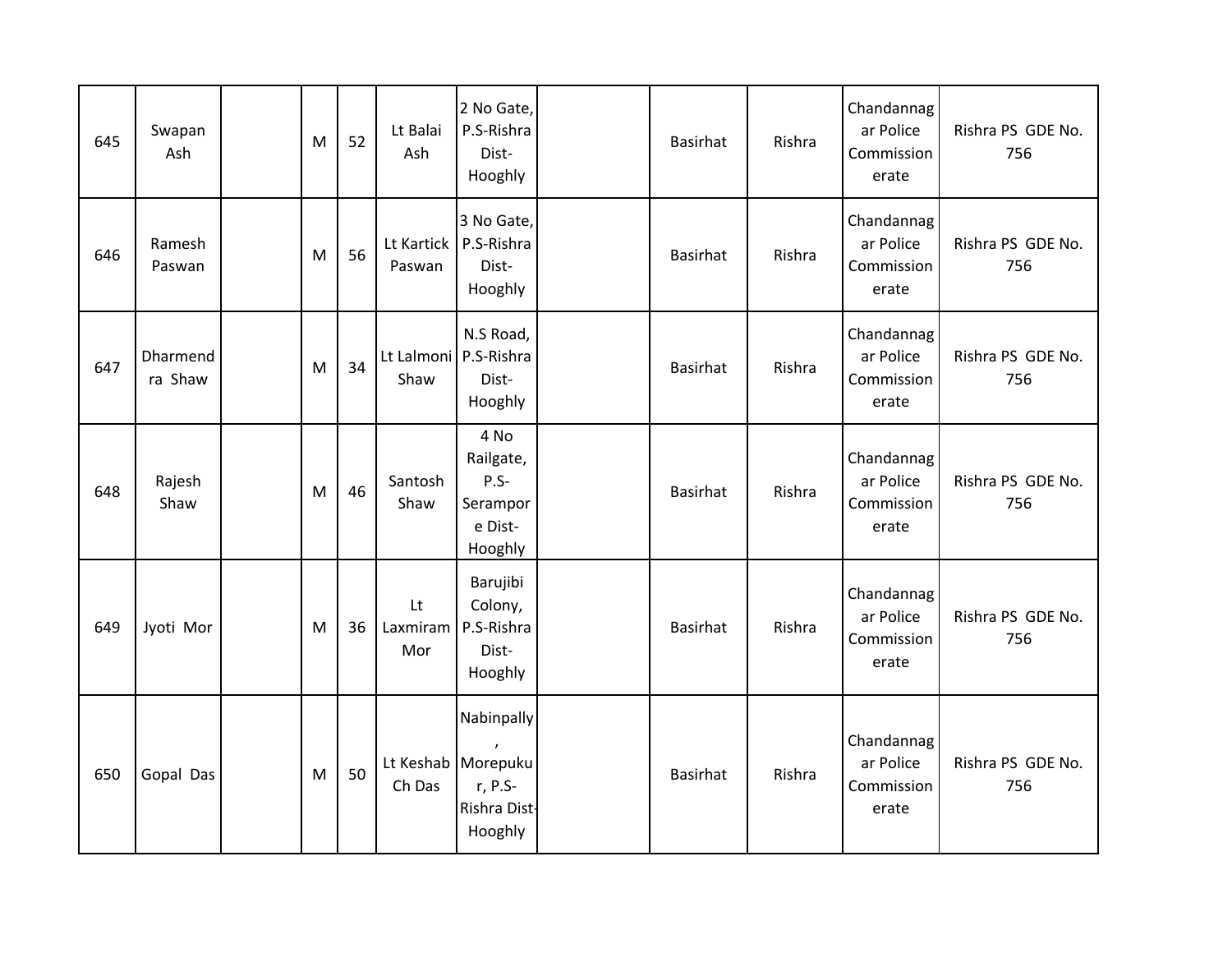| 651 | Biswanath<br>Ghosh | M | 35 | Sagar<br>Ghosh  | Kanaipur,<br>Barujibi,<br>$P.S-$<br>Uttarpara,<br>Dist-<br>Hooghly  | Basirhat        | Rishra | Chandannag<br>ar Police<br>Commission<br>erate | Rishra PS GDE No.<br>756 |
|-----|--------------------|---|----|-----------------|---------------------------------------------------------------------|-----------------|--------|------------------------------------------------|--------------------------|
| 652 | Laltu Das          | M | 34 | Nirmal<br>Das   | Subhashn<br>agar<br>Talpukur,<br>P.S-Rishra<br>Dist-<br>Hooghly     | <b>Basirhat</b> | Rishra | Chandannag<br>ar Police<br>Commission<br>erate | Rishra PS GDE No.<br>768 |
| 653 | Avijit Das         | M | 34 | Lt Bablu<br>Das | 6 No Tilka<br>Ram Daw<br>Ghat<br>Lane, P.S-<br>Rishra Dist-<br>Hoog | Basirhat        | Rishra | Chandannag<br>ar Police<br>Commission<br>erate | Rishra PS GDE No.<br>768 |
| 654 | Khokon Kr<br>Sinha | M | 45 | Sunil<br>Sinha  | 8/5/1<br>Daspara<br>Lane, P.S-<br>Rishra Dist-<br>Hooghly           | Basirhat        | Rishra | Chandannag<br>ar Police<br>Commission<br>erate | Rishra PS GDE No.<br>768 |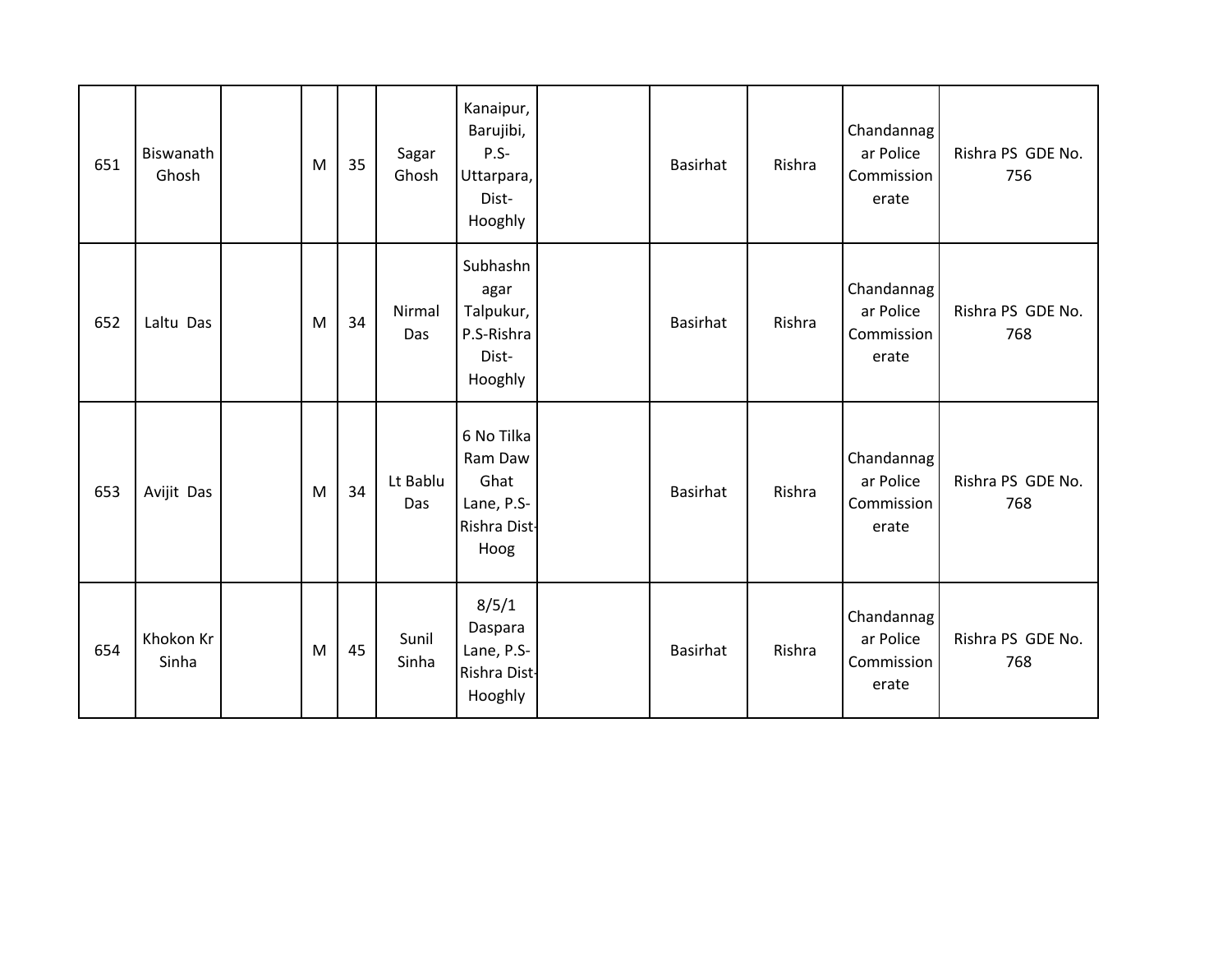| 655 | <b>Binoy Das</b>      | M | 45 | Nagendra<br>nath Das  | 28 Dr P.T<br>Laha<br>street, P.S-<br>Rishra Dist-<br>Hooghly        | <b>Basirhat</b> | Rishra | Chandannag<br>ar Police<br>Commission<br>erate | Rishra PS GDE No.<br>768 |
|-----|-----------------------|---|----|-----------------------|---------------------------------------------------------------------|-----------------|--------|------------------------------------------------|--------------------------|
| 656 | Suresh<br>Agarwal     | M | 50 | Lt Kaushal<br>Agarwal | 13 No<br>Parash<br>Singh<br>Road, P.S-<br>Rishra Dist-<br>Hooghly   | <b>Basirhat</b> | Rishra | Chandannag<br>ar Police<br>Commission<br>erate | Rishra PS GDE No.<br>768 |
| 657 | Sanjay<br>Samanta     | M | 42 | Tarapada<br>Samanta   | Konnagar,<br>J.L.N<br>Sarani, P.S-<br>Uttarpara<br>Dist-<br>Hooghly | <b>Basirhat</b> | Rishra | Chandannag<br>ar Police<br>Commission<br>erate | Rishra PS GDE No.<br>768 |
| 658 | <b>Bhola</b><br>Ghosh | M | 51 | Lt Haru<br>Ghosh      | 30 P.T<br>Laha<br>street, P.S-<br>Rishra Dist-<br>Hooghly           | <b>Basirhat</b> | Rishra | Chandannag<br>ar Police<br>Commission<br>erate | Rishra PS GDE No.<br>768 |
| 659 | Avijit<br>Debnath     | M | 34 | Arun<br>Debnath       | Barujibi<br>Bazar, P.S-<br>Rishra,<br>Dist-<br>Hooghly              | <b>Basirhat</b> | Rishra | Chandannag<br>ar Police<br>Commission<br>erate | Rishra PS GDE No.<br>768 |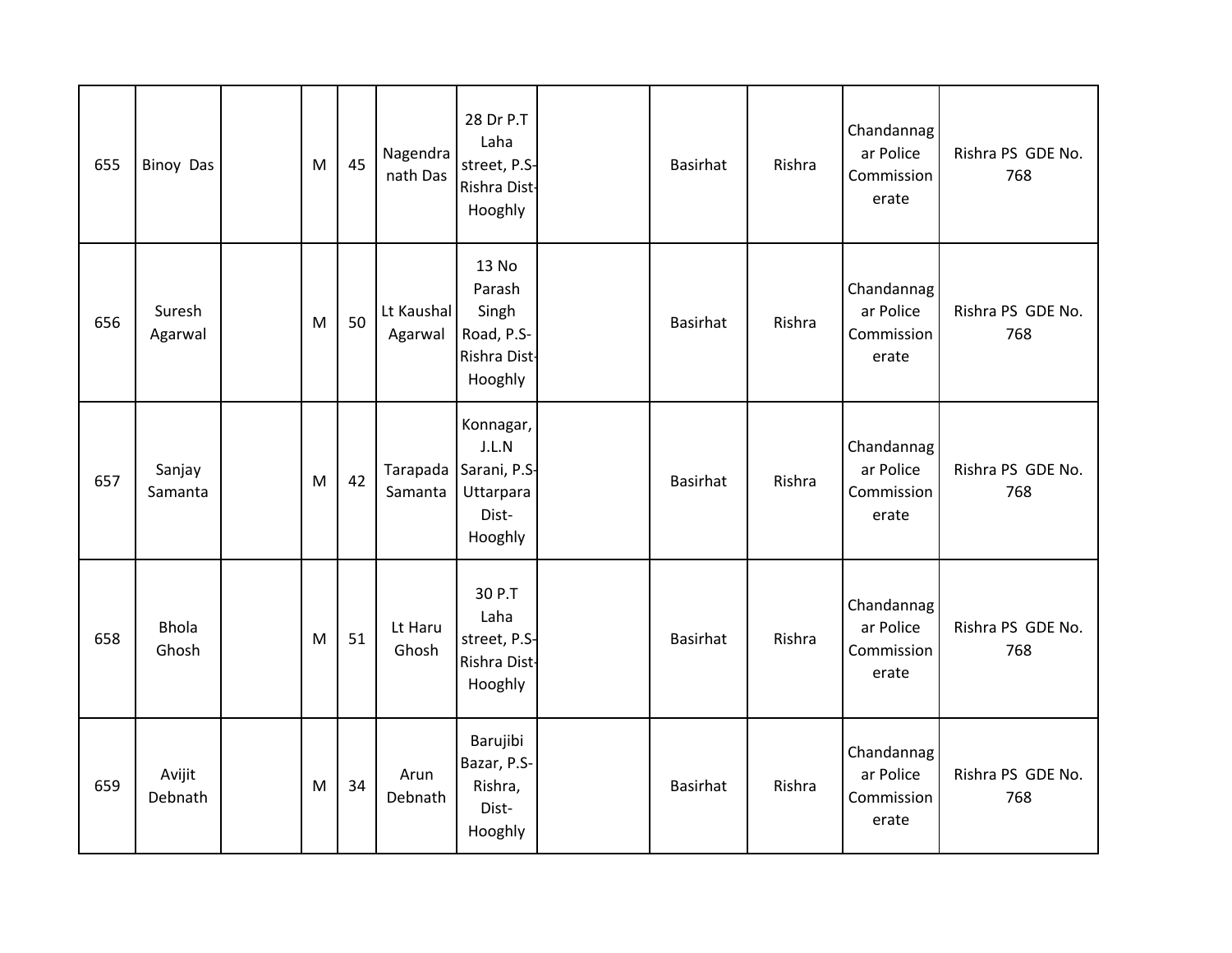| 660 | Moti<br>Paswan         | M | 50 | Lt<br>Chandra<br>Paswan   | 79 G.T<br>Road,<br>Bagkhal,<br>P.S-Rishra<br>Dist-<br>Hooghly                                                                                                  |            | <b>Basirhat</b>                                | Rishra     | Chandannag<br>ar Police<br>Commission<br>erate | Rishra PS GDE No.<br>756      |
|-----|------------------------|---|----|---------------------------|----------------------------------------------------------------------------------------------------------------------------------------------------------------|------------|------------------------------------------------|------------|------------------------------------------------|-------------------------------|
| 661 | Mukesh<br>Singh        | M | 38 | Lt<br>Bishnudeb<br>Singh  | Nityanand<br>a Pally, P.S.<br>Rishra Dist-<br>Hooghly                                                                                                          |            | <b>Basirhat</b>                                | Rishra     | Chandannag<br>ar Police<br>Commission<br>erate | Rishra PS GDE No.<br>756      |
| 662 | <b>Billa</b><br>Paswan | M | 51 | Lt<br>Baleswar<br>Paswan  | Bangur<br>Park, P.S-<br>Rishra Dist-<br>Hooghly                                                                                                                |            | <b>Basirhat</b>                                | Rishra     | Chandannag<br>ar Police<br>Commission<br>erate | Rishra PS GDE No.<br>756      |
| 663 | Debpratim<br>Mukherjee | M | 30 | Debjyoti<br>Mukherje<br>e | 16/1,<br>Sitala<br>Street,<br><b>Bhadrakali</b><br>, PS-<br>Uttarara,<br>Hoo PS:<br>Srirampor<br>e Dist.:<br>Chandann<br>agar<br>Police<br>Commissi<br>onerate | Srirampore | Chandannag<br>ar Police<br>Commission<br>erate | Srirampore | Chandannag<br>ar Police<br>Commission<br>erate | Srirampore PS GDE<br>No. 1037 |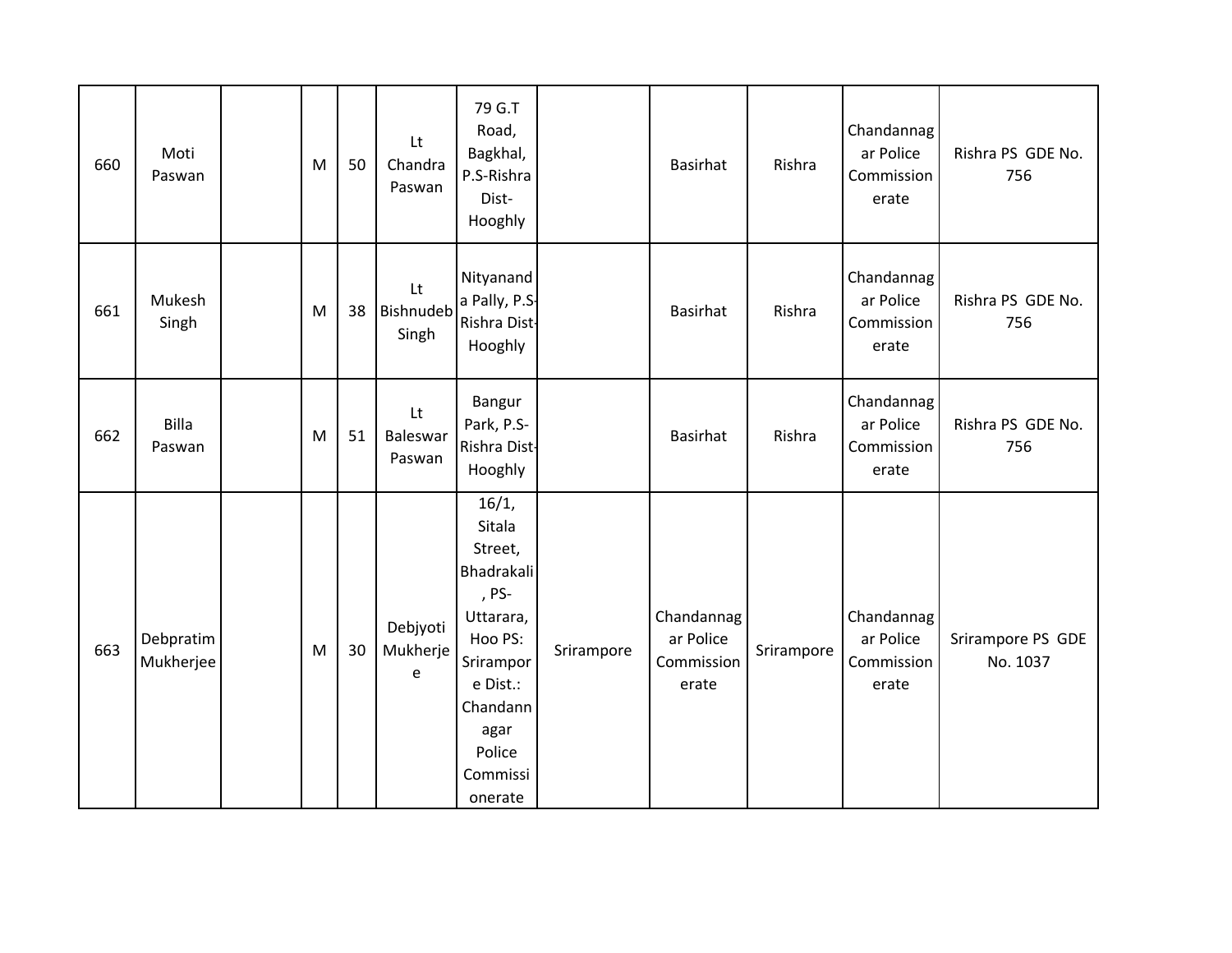| 664 | Sk. Laltu                | M | 44 | Lt. Habul                   | Mallickpar<br>a Miyajan<br>Darji Lane<br>PS-<br>Serampor<br>e, Hoog<br>PS:<br>Srirampor<br>e Dist.:<br>Chandann<br>agar<br>Police<br>Commissi<br>onerate | Srirampore | Chandannag<br>ar Police<br>Commission<br>erate | Srirampore | Chandannag<br>ar Police<br>Commission<br>erate | Srirampore PS GDE<br>No. 1086 |
|-----|--------------------------|---|----|-----------------------------|----------------------------------------------------------------------------------------------------------------------------------------------------------|------------|------------------------------------------------|------------|------------------------------------------------|-------------------------------|
| 665 | Prabal<br>Chandra<br>Dey | M | 58 | Lt. Mantu<br>Chandra<br>Dey | Haripara<br>PS-<br>Serampor<br>e, Hooghly<br>PS:<br>Srirampor<br>e Dist.:<br>Chandann<br>agar<br>Police<br>Commissi<br>onerate                           | Srirampore | Chandannag<br>ar Police<br>Commission<br>erate | Srirampore | Chandannag<br>ar Police<br>Commission<br>erate | Srirampore PS GDE<br>No. 1086 |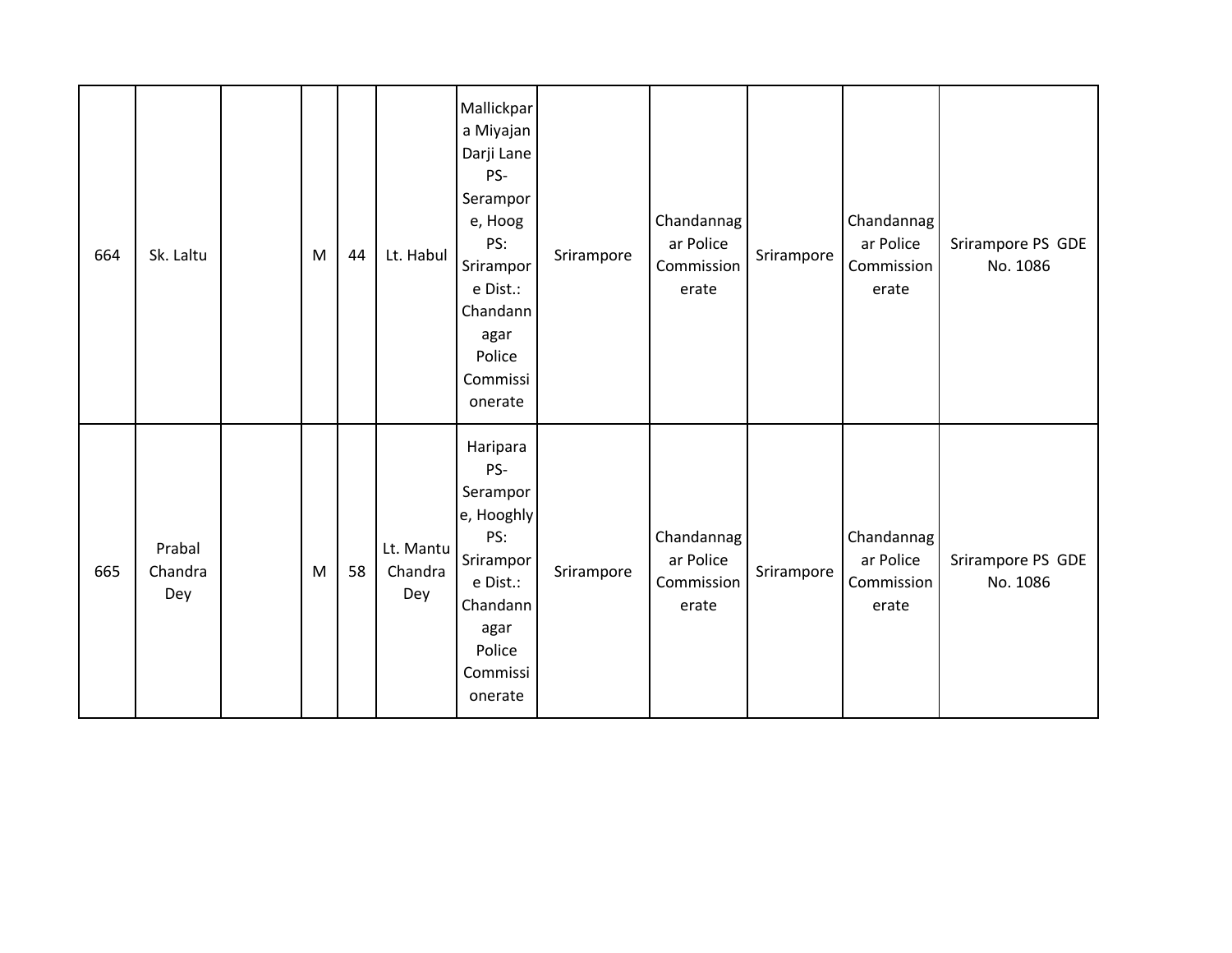| 666 | Ratan<br>Singh | M | 45 | Patang<br>Singh    | Masir bari<br>, Mahesh<br>PS-<br>Serampor<br>e, Hooghly<br>PS:<br>Srirampor<br>e Dist.:<br>Chandann<br>agar<br>Police<br>Commissi<br>onerate | Srirampore | Chandannag<br>ar Police<br>Commission<br>erate | Srirampore | Chandannag<br>ar Police<br>Commission<br>erate | Srirampore PS GDE<br>No. 1086 |
|-----|----------------|---|----|--------------------|----------------------------------------------------------------------------------------------------------------------------------------------|------------|------------------------------------------------|------------|------------------------------------------------|-------------------------------|
| 667 | Md. Raj        | M | 25 | Lt. Md.<br>Alamgir | Roy Ghat<br>Lane PS-<br>Serampor<br>e, Hooghly<br>PS:<br>Srirampor<br>e Dist.:<br>Chandann<br>agar<br>Police<br>Commissi<br>onerate          | Srirampore | Chandannag<br>ar Police<br>Commission<br>erate | Srirampore | Chandannag<br>ar Police<br>Commission<br>erate | Srirampore PS GDE<br>No. 1086 |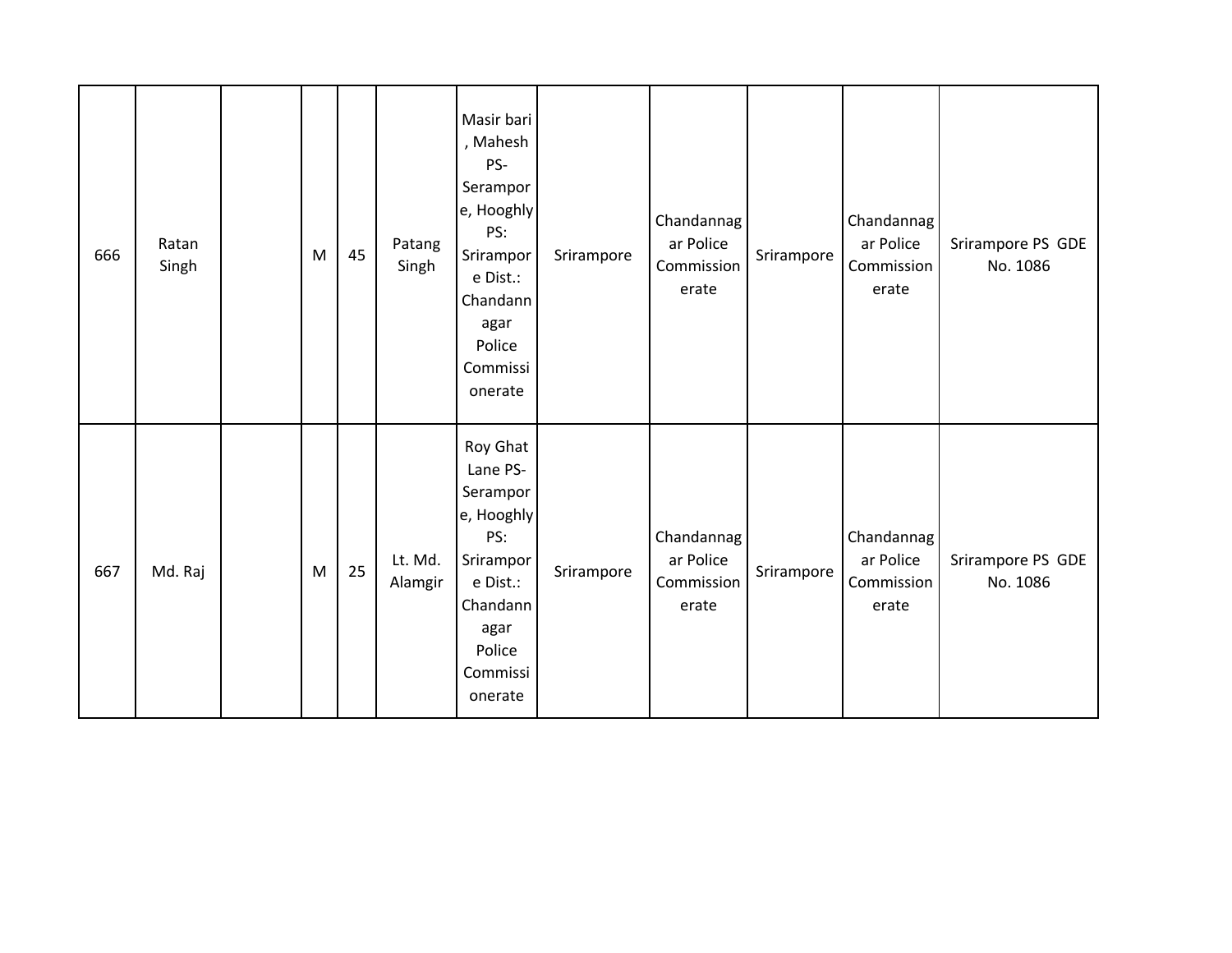| 668 | Subhajit<br>Chowdhur<br>у | M | 22 | Avijit<br>Chowdhur<br>y | 79 Bag<br>Para Main<br>Road PS-<br>Rishra,<br>Hooghly<br>PS:<br>Srirampor<br>e Dist.:<br>Chandann<br>agar<br>Police<br>Commissi<br>onerate       | Srirampore | Chandannag<br>ar Police<br>Commission<br>erate | Srirampore | Chandannag<br>ar Police<br>Commission<br>erate | Srirampore PS GDE<br>No. 210 |
|-----|---------------------------|---|----|-------------------------|--------------------------------------------------------------------------------------------------------------------------------------------------|------------|------------------------------------------------|------------|------------------------------------------------|------------------------------|
| 669 | Santanu<br>Saha           | M | 28 | Moni Saha               | More<br>Pukur<br>Subhash<br>Nagar PS-<br>Rishra,<br>Hooghly<br>PS:<br>Srirampor<br>e Dist.:<br>Chandann<br>agar<br>Police<br>Commissi<br>onerate | Srirampore | Chandannag<br>ar Police<br>Commission<br>erate | Srirampore | Chandannag<br>ar Police<br>Commission<br>erate | Srirampore PS GDE<br>No. 210 |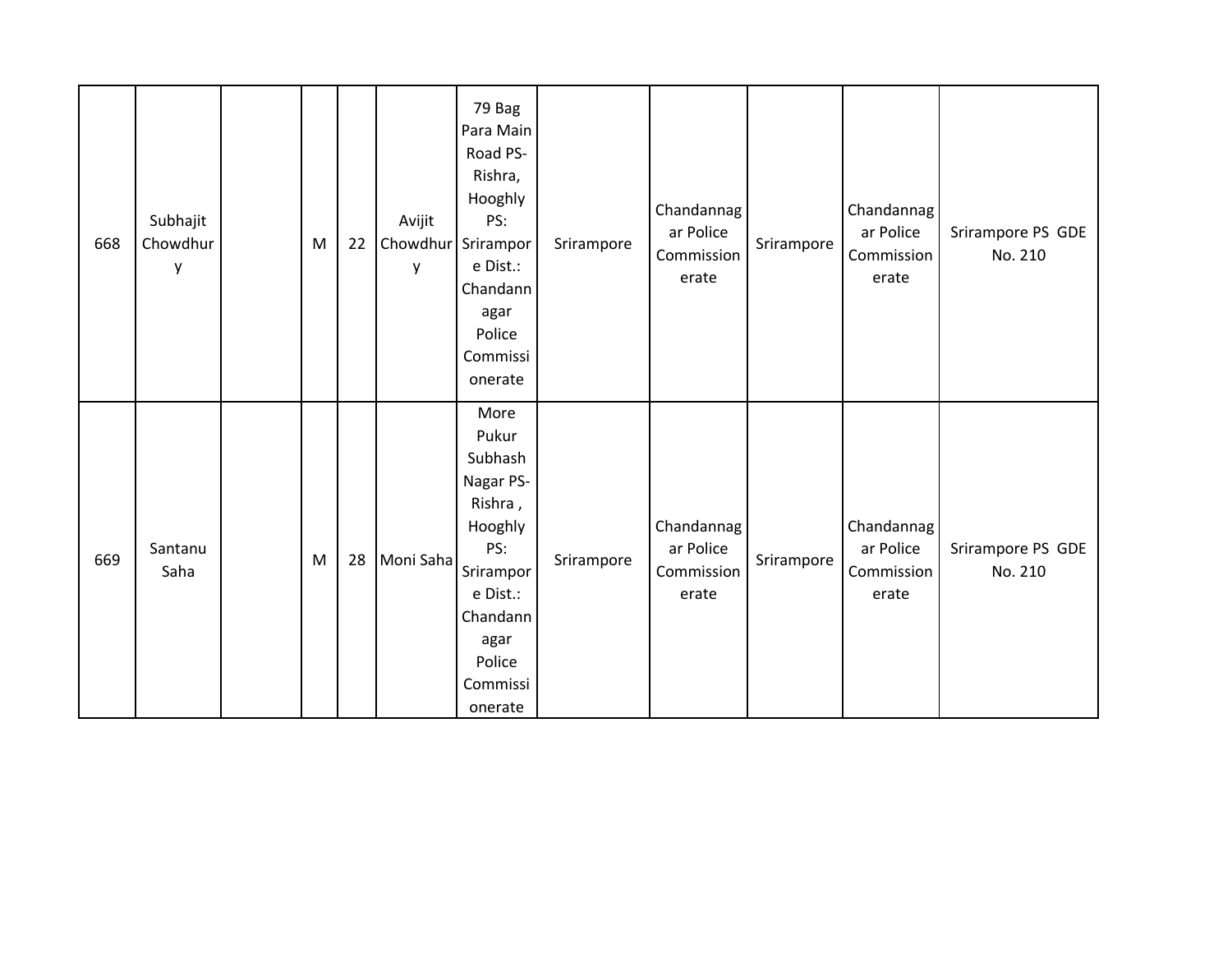| 670 | Palas<br>Debnath                 | M | 35 | Gour Pada<br>Debnath           | More<br>Pukur<br>Subhash<br>Nagar PS-<br>Rishra,<br>Hooghly<br>PS:<br>Srirampor<br>e Dist.:<br>Chandann<br>agar<br>Police<br>Commissi<br>onerate | Srirampore | Chandannag<br>ar Police<br>Commission<br>erate | Srirampore | Chandannag<br>ar Police<br>Commission<br>erate | Srirampore PS GDE<br>No. 210 |
|-----|----------------------------------|---|----|--------------------------------|--------------------------------------------------------------------------------------------------------------------------------------------------|------------|------------------------------------------------|------------|------------------------------------------------|------------------------------|
| 671 | <b>Bikrant</b><br>Biswakarm<br>a |   |    | S/O<br>Biswakar<br>ma          | Liluah<br>near Rail<br>Jagannath Station, PS-<br>Liluah,<br>Dist-<br>Howrah                                                                      |            | Basirhat                                       | Uttarpara  | Chandannag<br>ar Police<br>Commission<br>erate | Uttarpara PS GDE<br>No. 1012 |
| 672 | Dharmend<br>ra Rajvar            |   |    | $S/O$ Lt.<br>Chamond<br>Rajvar | Uttarpara<br>Bazar, PS-<br>Uttarpara,<br>Dist-<br>Hooghly                                                                                        |            | Basirhat                                       | Uttarpara  | Chandannag<br>ar Police<br>Commission<br>erate | Uttarpara PS GDE<br>No. 1012 |
| 673 | Rahul<br>Damini                  |   |    | S/O<br>Ramesh<br>Damini        | 258,<br>Jayanta<br>Sarani,<br>Hindmoto<br>r, PS-<br>Uttarpara,<br>Dis                                                                            |            | Basirhat                                       | Uttarpara  | Chandannag<br>ar Police<br>Commission<br>erate | Uttarpara PS GDE<br>No. 1012 |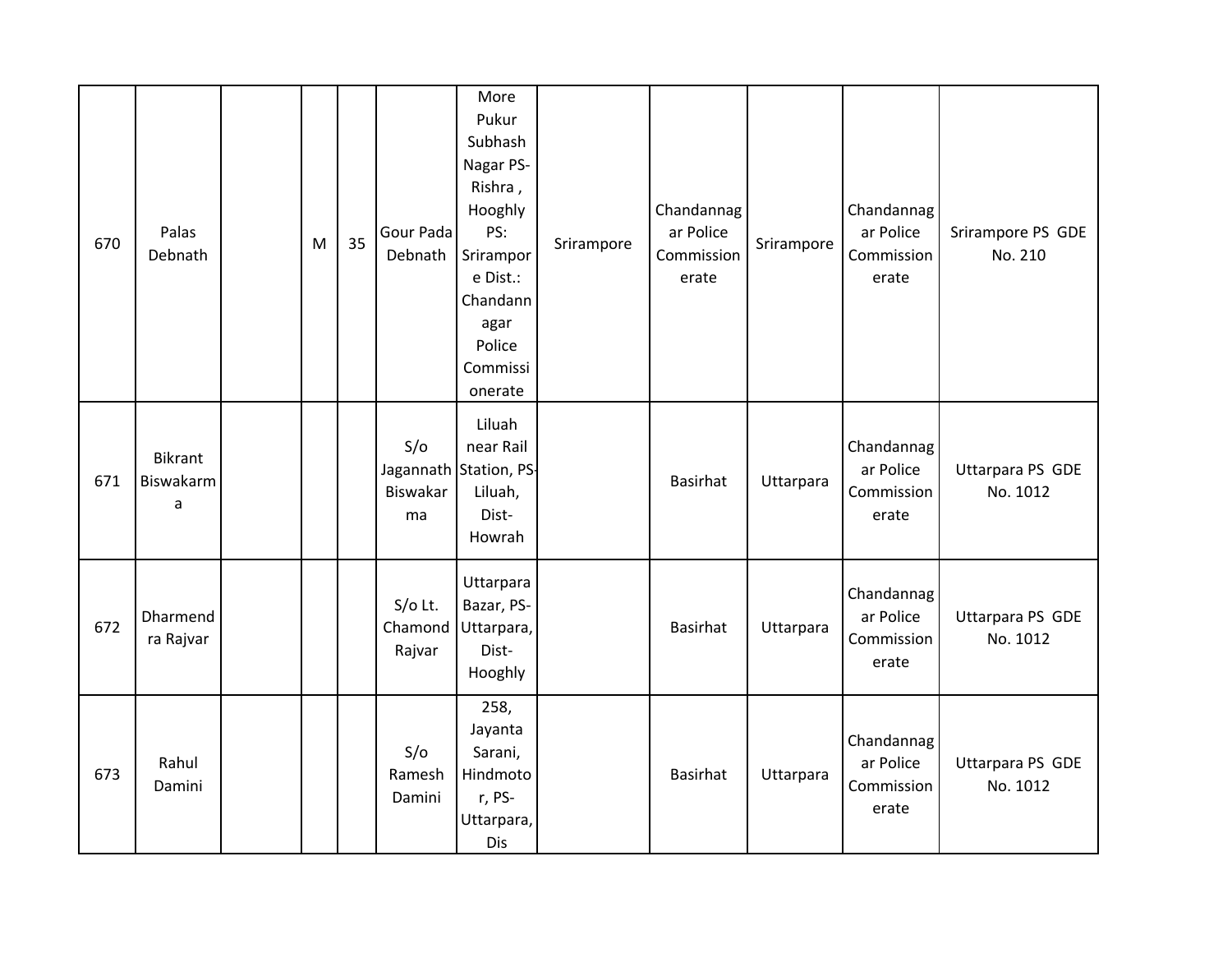| 674 | Rahul Jha             |  | S/o Rajesh<br>Jha                       | Konnagar<br>Sastrinaga<br>r New<br>Colony, PS-<br>Uttarpara,<br>Di   | Basirhat        | Uttarpara | Chandannag<br>ar Police<br>Commission<br>erate | Uttarpara PS GDE<br>No. 1012 |
|-----|-----------------------|--|-----------------------------------------|----------------------------------------------------------------------|-----------------|-----------|------------------------------------------------|------------------------------|
| 675 | Rana<br><b>Tagore</b> |  | S/O<br>Bibhuti<br>Nath<br><b>Tagore</b> | South<br>Subhash<br>Pally, PO-<br>Dankuni,<br>PS-<br>Uttarpara,<br>D | Basirhat        | Uttarpara | Chandannag<br>ar Police<br>Commission<br>erate | Uttarpara PS GDE<br>No. 244  |
| 676 | Sk Suman              |  | S/o Sk Nur<br>Islam                     | Monoharp<br>ur, Mallick<br>Para, PS-<br>Dankuni,<br>Dist-<br>Hoogh   | <b>Basirhat</b> | Uttarpara | Chandannag<br>ar Police<br>Commission<br>erate | Uttarpara PS GDE<br>No. 244  |
| 677 | Srikanta<br>Naskar    |  | S/o Sasti<br>Naskar                     | Raghunat<br>hpur,<br>Dakhin<br>Para, PO-<br>Raghunat<br>hpur,. PS-   | Basirhat        | Uttarpara | Chandannag<br>ar Police<br>Commission<br>erate | Uttarpara PS GDE<br>No. 244  |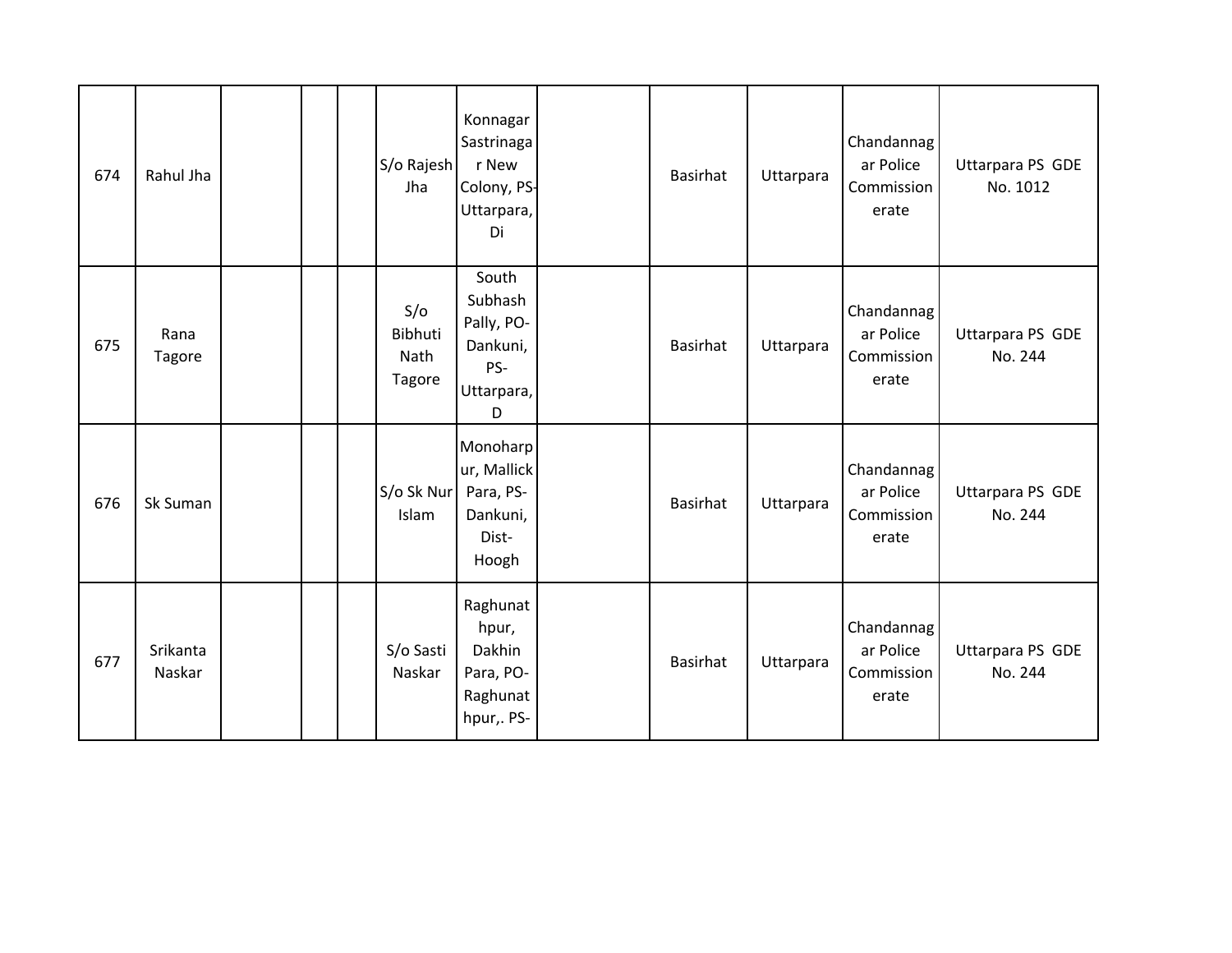| 678 | Asahin<br>Miah          | M |    | Alemul<br>Miah    | <b>NANDINA</b><br>PS:<br>Sahebganj<br>Dist.:<br>Coochbeh<br>ar           | Sahebganj | Coochbehar | Dinhata   | Coochbehar | Dinhata PS GDE No.<br>888   |
|-----|-------------------------|---|----|-------------------|--------------------------------------------------------------------------|-----------|------------|-----------|------------|-----------------------------|
| 679 | Rahim<br>Miah           | M |    | n Miah            | <b>NANDINA</b><br>PS:<br>Golepuddi Sahebganj<br>Dist.:<br>Coochbeh<br>ar | Sahebganj | Coochbehar | Dinhata   | Coochbehar | Dinhata PS GDE No.<br>888   |
| 680 | <b>Biplab</b><br>Barman | M |    | Ganesh<br>Barman  | <b>NANDINA</b><br>PS:<br>Sahebganj<br>Dist.:<br>Coochbeh<br>ar           | Sahebganj | Coochbehar | Dinhata   | Coochbehar | Dinhata PS GDE No.<br>888   |
| 681 | <b>Bishal</b><br>Barman | M | 23 | a Barman          | Kalmati<br>PS:<br>Kanakkant   Sahebganj  <br>Dist.:<br>Coochbeh<br>ar    | Sahebganj | Coochbehar | Sahebganj | Coochbehar | Sahebganj PS GDE<br>No. 480 |
| 682 | Khagen<br>Barman        | M | 50 | Feldawa<br>Barman | Sahebganj<br>PS:<br>Sahebganj<br>Dist.:<br>Coochbeh<br>ar                | Sahebganj | Coochbehar | Sahebganj | Coochbehar | Sahebganj PS GDE<br>No. 480 |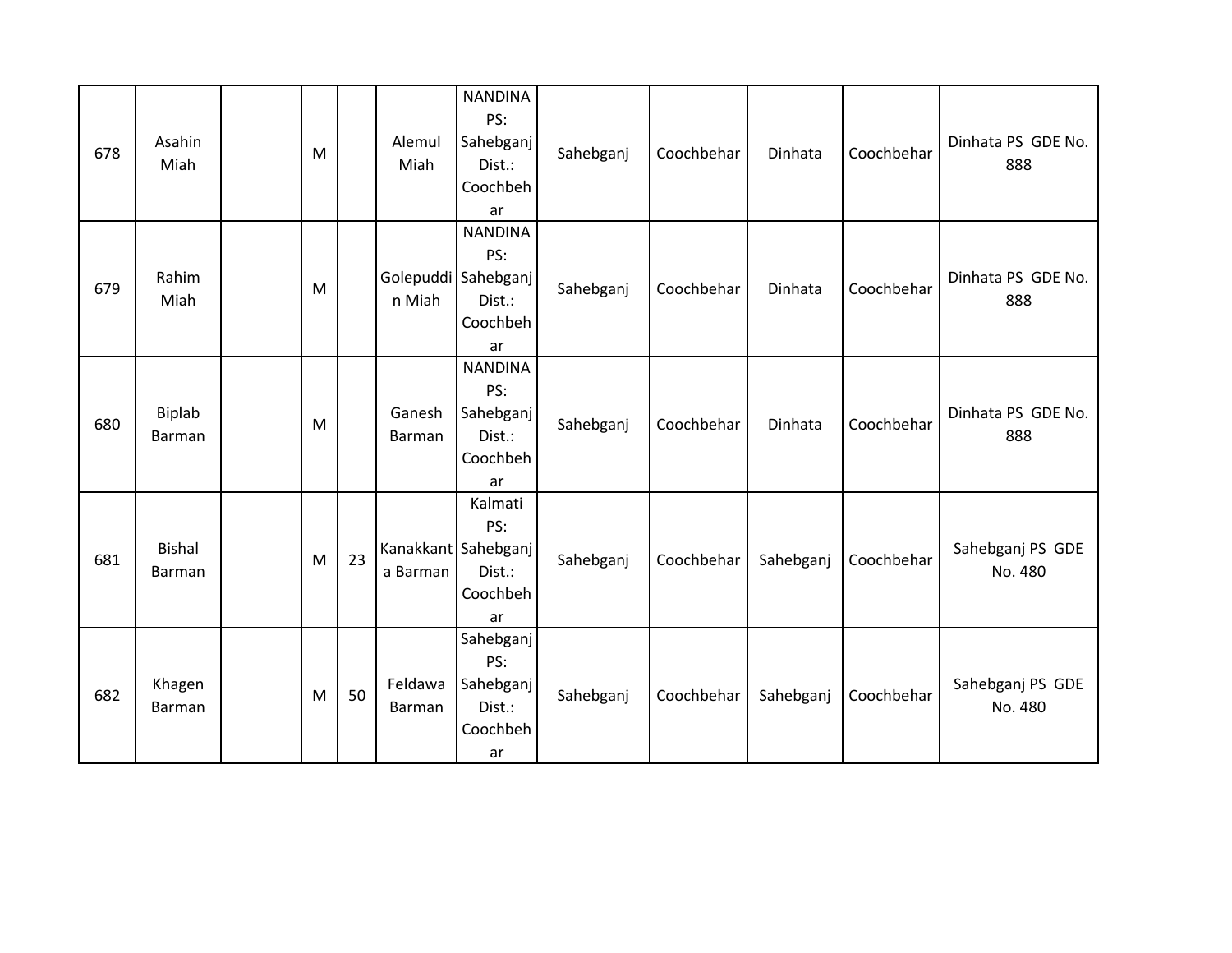| 683 | <b>Bimal</b><br>Barman | M | 28 | Dhana<br>Barman          | Sahebganj<br>PS:<br>Sahebganj<br>Dist.:<br>Coochbeh<br>ar                  | Sahebganj | Coochbehar | Sahebganj | Coochbehar | Sahebganj PS GDE<br>No. 480 |
|-----|------------------------|---|----|--------------------------|----------------------------------------------------------------------------|-----------|------------|-----------|------------|-----------------------------|
| 684 | Dipankar<br>Shah       | M | 32 | Jahalal<br>Shah          | Sahebganj<br>PS:<br>Sahebganj<br>Dist.:<br>Coochbeh<br>ar                  | Sahebganj | Coochbehar | Sahebganj | Coochbehar | Sahebganj PS GDE<br>No. 480 |
| 685 | Profullya<br>Barman    | M | 22 | Tarni<br>Kanta<br>Barman | Jambari<br>$(S)$ ,<br>Gosanima<br>ri PS: Sitai<br>Dist.:<br>Coochbeh<br>ar | Sitai     | Coochbehar | Sitai     | Coochbehar | Sitai PS GDE No. 511        |
| 686 | Sanjib<br>Barman       | M |    | Atul Ch<br>Barman        | PS:<br>Tufanganj<br>Dist.:<br>Coochbeh<br>ar                               | Tufanganj | Coochbehar | Tufanganj | Coochbehar | Tufanganj PS GDE<br>No. 713 |
| 687 | Subrata<br>Das         | M |    | Haren Das                | PS:<br>Tufanganj<br>Dist.:<br>Coochbeh<br>ar                               | Tufanganj | Coochbehar | Tufanganj | Coochbehar | Tufanganj PS GDE<br>No. 713 |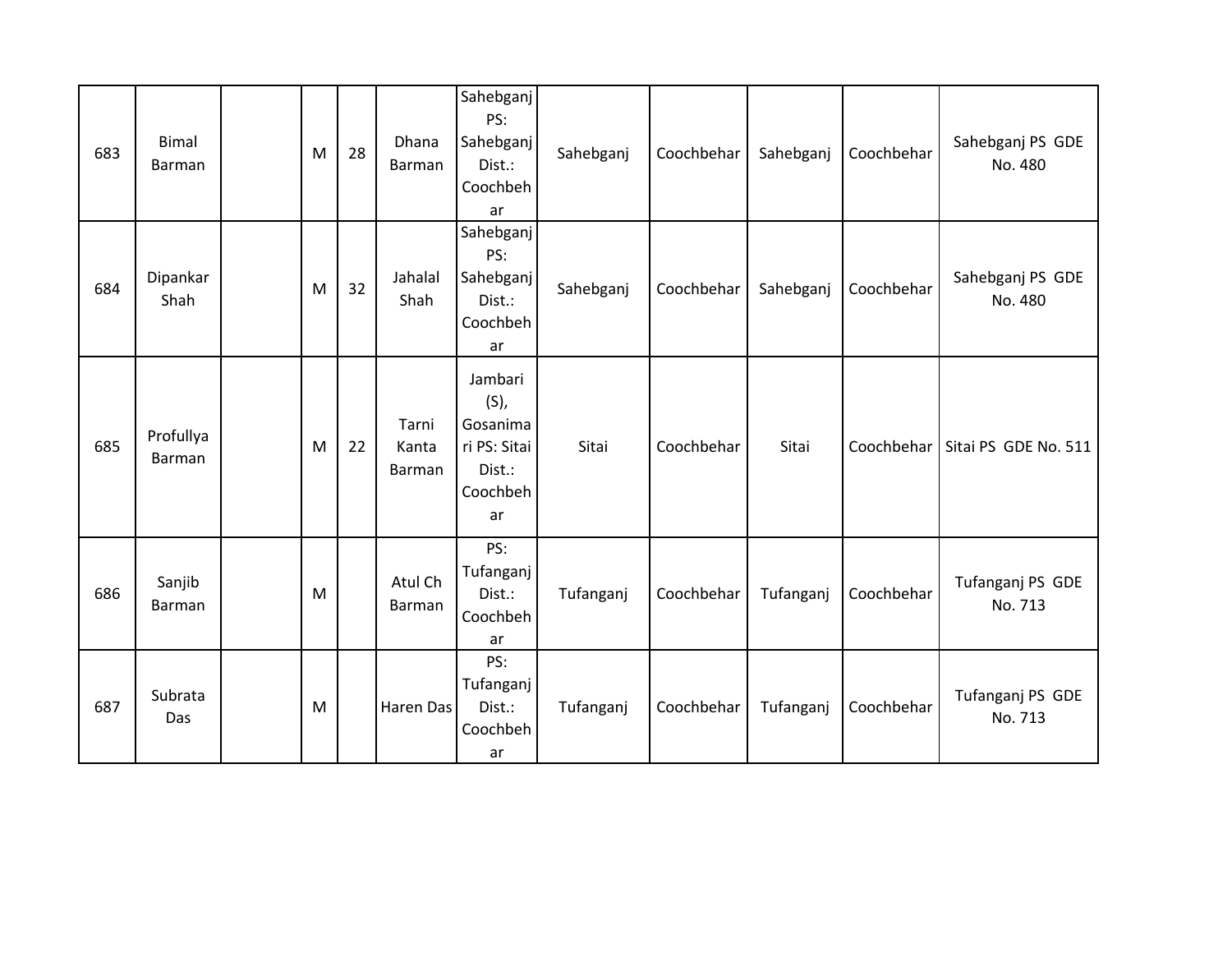| 688 | Uday<br>Mohanta     | M | 35 | Madan<br>Mohanta           | Subhas<br>Corner PS:<br>Balurghat<br>Dist.:<br>Dakshin<br>Dinajpur           | Balurghat | Dakshin<br>Dinajpur | Balurghat | Dakshin<br>Dinajpur | Balurghat PS GDE<br>No. 975        |
|-----|---------------------|---|----|----------------------------|------------------------------------------------------------------------------|-----------|---------------------|-----------|---------------------|------------------------------------|
| 689 | Amal<br>Barman      | M | 42 | Lt. Kubir<br>Ch.<br>Barman | Bhushila<br>PS:<br>Balurghat<br>Dist.:<br>Dakshin<br>Dinajpur                | Balurghat | Dakshin<br>Dinajpur | Balurghat | Dakshin<br>Dinajpur | Balurghat PS GDE<br>No. 975        |
| 690 | Biswajit<br>Kar     | M | 32 | Dilip Kar                  | Chhinnya<br>masta<br>Pally PS:<br>Balurghat<br>Dist.:<br>Dakshin<br>Dinajpur | Balurghat | Dakshin<br>Dinajpur | Balurghat | Dakshin<br>Dinajpur | <b>Balurghat PS GDE</b><br>No. 975 |
| 691 | Sukumar<br>Sannyasi | M | 52 | Lt. Subal<br>Sannyasi      | Uttar<br>Haldarpar<br>a PS:<br>Bansihari<br>Dist.:<br>Dakshin<br>Dinajpur    | Bansihari | Dakshin<br>Dinajpur | Bansihari | Dakshin<br>Dinajpur | Bansihari PS GDE No.<br>606        |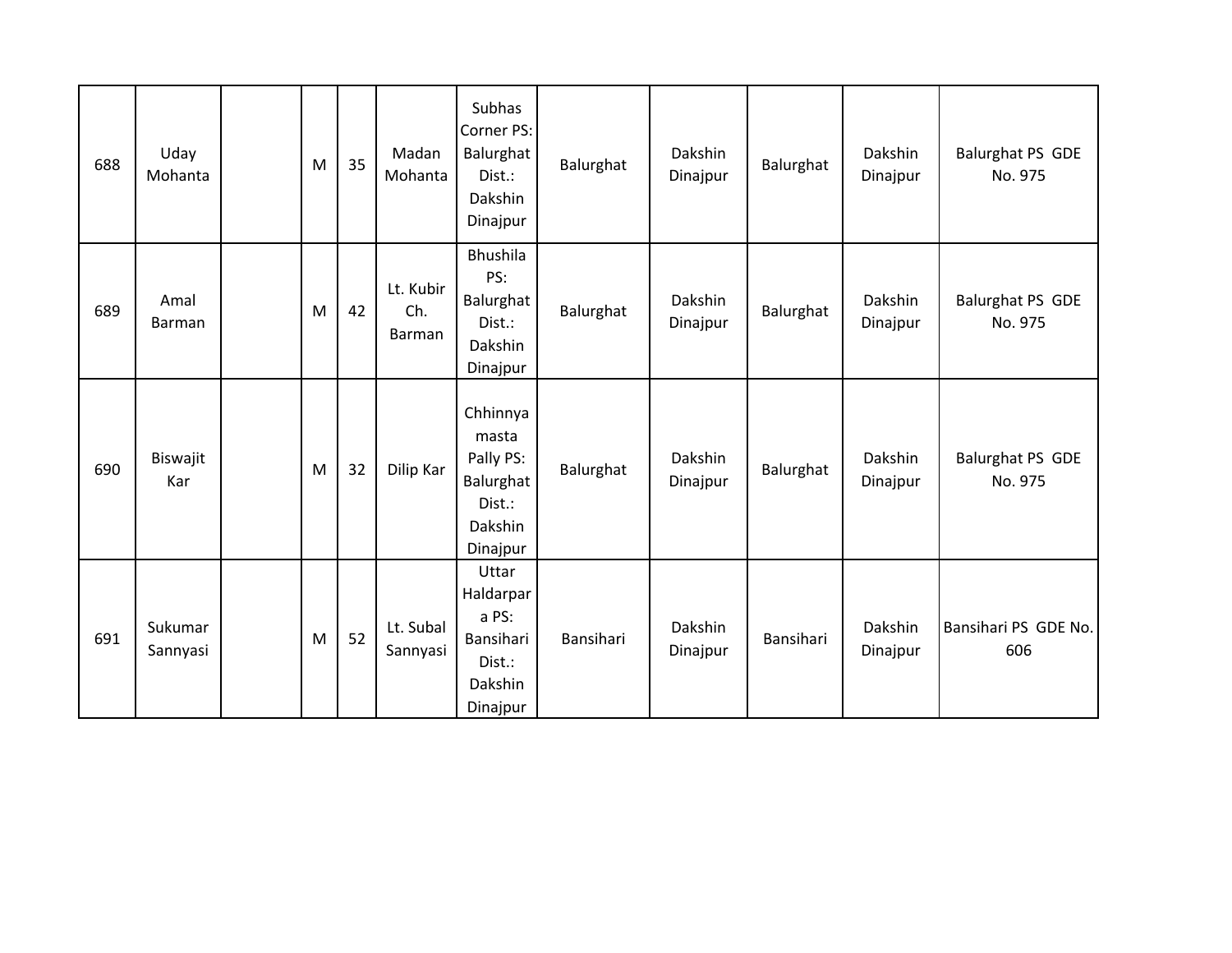| 692 | Ajay<br>Sarkar     | M | 24 | Labo<br>Sarkar          | Shibpur<br>Haldarpar<br>a PS:<br>Bansihari<br>Dist.:<br>Dakshin<br>Dinajpur | Bansihari               | Dakshin<br>Dinajpur | Bansihari | Dakshin<br>Dinajpur | Bansihari PS GDE No.<br>606 |
|-----|--------------------|---|----|-------------------------|-----------------------------------------------------------------------------|-------------------------|---------------------|-----------|---------------------|-----------------------------|
| 693 | Ashish<br>Paul     | M | 35 | Srimanta<br>Paul        | Mahendra<br>PS:<br>Harirampu<br>r Dist.:<br>Dakshin<br>Dinajpur             | Harirampur              | Dakshin<br>Dinajpur | Bansihari | Dakshin<br>Dinajpur | Bansihari PS GDE No.<br>600 |
| 694 | Sanatan<br>Mahanta | M | 30 | Lt. Moni<br>Mahanta     | Dakshin<br>Paulpara<br>PS:<br>Bansihari<br>Dist.:<br>Dakshin<br>Dinajpur    | Bansihari               | Dakshin<br>Dinajpur | Bansihari | Dakshin<br>Dinajpur | Bansihari PS GDE No.<br>606 |
| 695 | Tinku<br>Mandal    | M | 30 | <b>Bikash</b><br>Mandal | Rameswar<br>tola PS:<br>agar Dist.:<br>Malda                                | Baishnabn Baishnabnagar | Malda               | Bansihari | Dakshin<br>Dinajpur | Bansihari PS GDE No.<br>610 |
| 696 | Sony Roy           | M | 22 | Arun Roy                | Haponiya<br>PS:<br>Gangaram<br>pur Dist.:<br>Dakshin<br>Dinajpur            | Gangarampur             | Dakshin<br>Dinajpur | Bansihari | Dakshin<br>Dinajpur | Bansihari PS GDE No.<br>610 |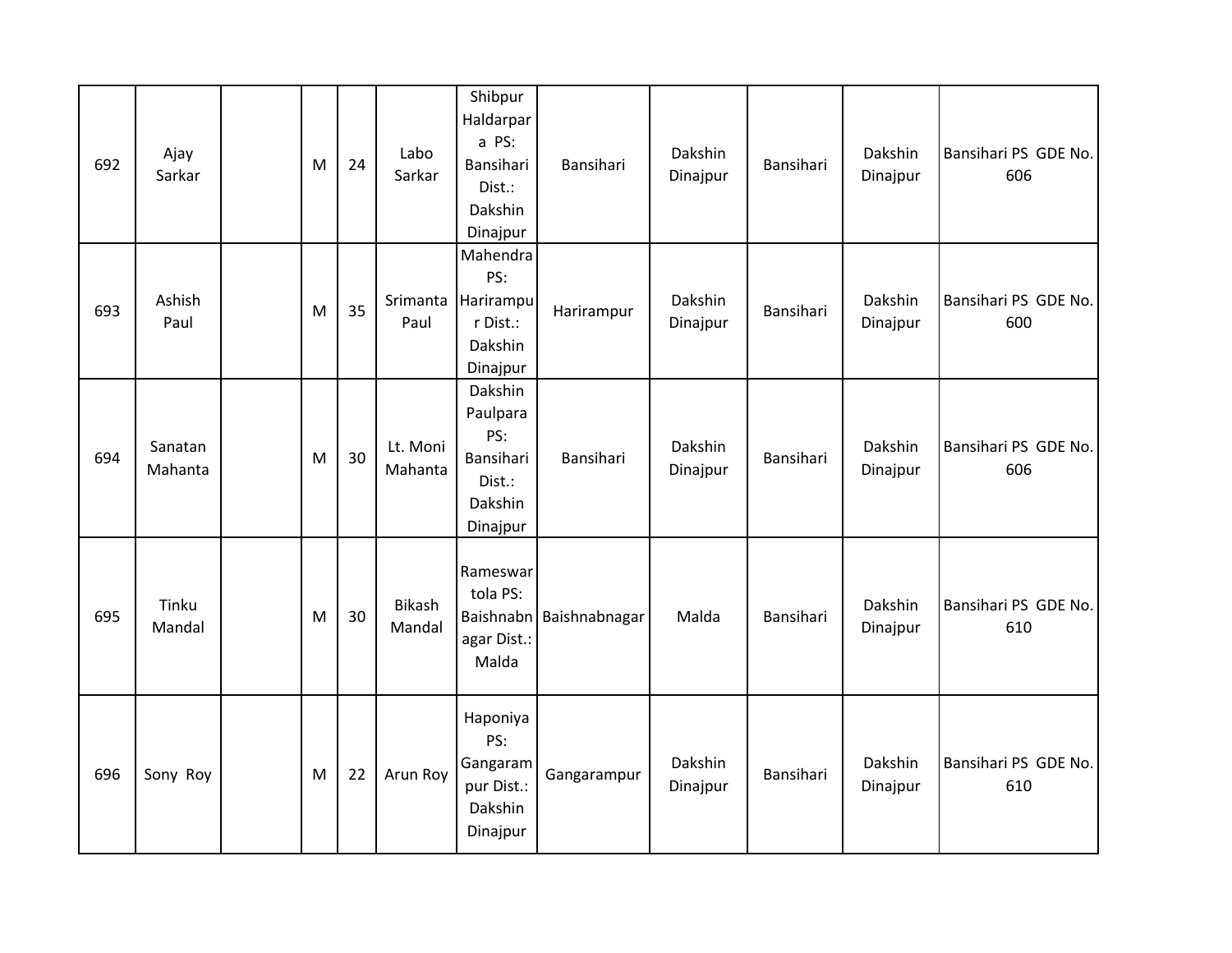| 697 | Chandan<br>Roy          | M | 28 | Lt. Shyam<br>Sundar<br>Roy | Haponiya<br>PS:<br>Gangaram<br>pur Dist.:<br>Dakshin<br>Dinajpur              | Gangarampur | Dakshin<br>Dinajpur | Bansihari              | Dakshin<br>Dinajpur | Bansihari PS GDE No.<br>610          |
|-----|-------------------------|---|----|----------------------------|-------------------------------------------------------------------------------|-------------|---------------------|------------------------|---------------------|--------------------------------------|
| 698 | Altab<br>Mondal         | M |    | Motaleb<br>Mondal          | Rampur<br>PS: Tapan<br>Dist.:<br>Dakshin<br>Dinajpur                          | Tapan       | Dakshin<br>Dinajpur | Gangaramp<br><b>ur</b> | Dakshin<br>Dinajpur | Gangarampur PS<br><b>GDE No. 842</b> |
| 699 | <b>Tarik</b><br>Hossain | M |    | Ataur<br>Mondal            | Fulbari<br>PS:<br>Gangaram<br>pur Dist.:<br>Dakshin<br>Dinajpur               | Gangarampur | Dakshin<br>Dinajpur | Gangaramp<br><b>ur</b> | Dakshin<br>Dinajpur | Gangarampur PS<br><b>GDE No. 842</b> |
| 700 | Rajkumar<br>Sarkar      | M |    | Suklal<br>Sarkar           | Bangarh<br>Ward<br>No.15 PS:<br>Gangaram<br>pur Dist.:<br>Dakshin<br>Dinajpur | Gangarampur | Dakshin<br>Dinajpur | Gangaramp<br><b>ur</b> | Dakshin<br>Dinajpur | Gangarampur PS<br><b>GDE No. 842</b> |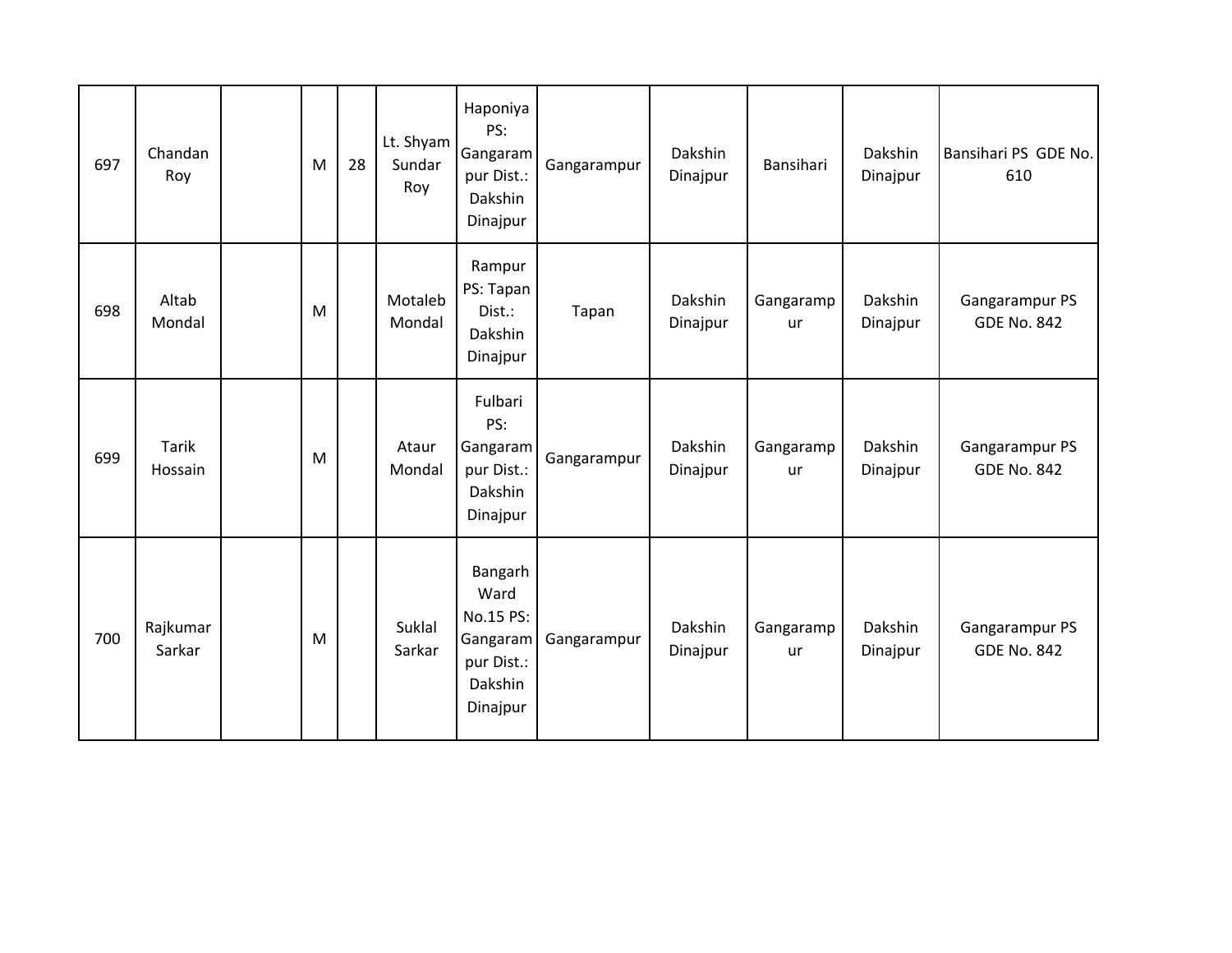| 701 | Amal<br>Sarkar   | M | Lt. Presh<br>Sarkar | Bangarh<br>Ward<br>No.14 PS:<br>Gangaram<br>pur Dist.:<br>Dakshin<br>Dinajpur   | Gangarampur | Dakshin<br>Dinajpur | Gangaramp<br><b>ur</b> | Dakshin<br>Dinajpur | Gangarampur PS<br><b>GDE No. 842</b> |
|-----|------------------|---|---------------------|---------------------------------------------------------------------------------|-------------|---------------------|------------------------|---------------------|--------------------------------------|
| 702 | Uttam<br>Halder  | M | Bhawani<br>Halder   | Paschim<br>Halderpar<br>a, PS:<br>Gangaram<br>pur Dist.:<br>Dakshin<br>Dinajpur | Gangarampur | Dakshin<br>Dinajpur | Gangaramp<br><b>ur</b> | Dakshin<br>Dinajpur | Gangarampur PS<br><b>GDE No. 842</b> |
| 703 | Souvik<br>Dutta  | M | Dutta               | Kalitala<br>PS:<br>Manotosh   Gangaram<br>pur Dist.:<br>Dakshin<br>Dinajpur     | Gangarampur | Dakshin<br>Dinajpur | Gangaramp<br>ur        | Dakshin<br>Dinajpur | Gangarampur PS<br><b>GDE No. 842</b> |
| 704 | Sabinur<br>Islam | M | Afchar Ali          | Dholahar<br>PS:<br>Gangaram<br>pur Dist.:<br>Dakshin<br>Dinajpur                | Gangarampur | Dakshin<br>Dinajpur | Gangaramp<br><b>ur</b> | Dakshin<br>Dinajpur | Gangarampur PS<br><b>GDE No. 842</b> |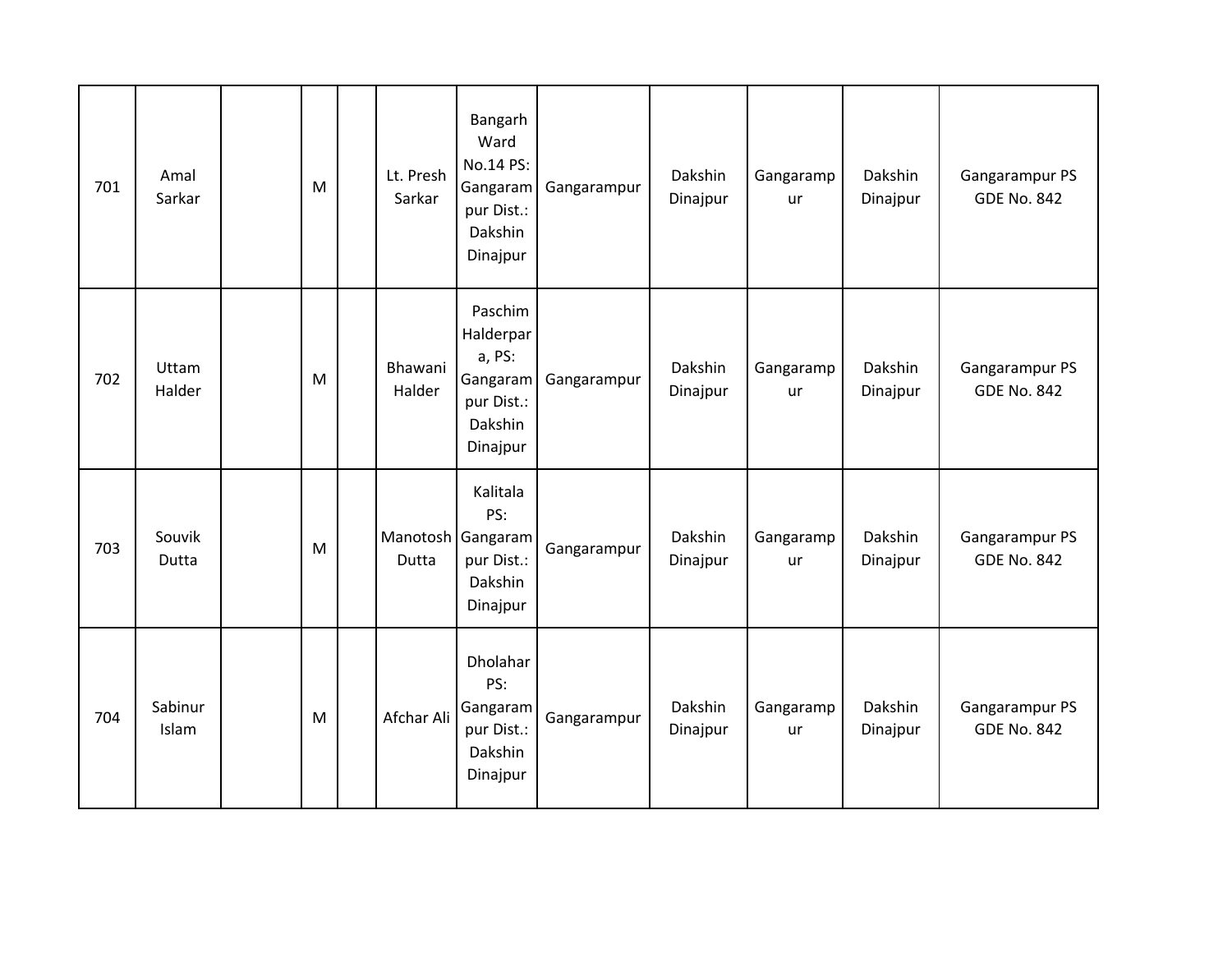| 705 | Mukesh<br><b>Bhuimali</b> | M | Lebu<br><b>Bhuimali</b> | Burujpara<br>PS:<br>Gangaram<br>pur Dist.:<br>Dakshin<br>Dinajpur    | Gangarampur | Dakshin<br>Dinajpur | Gangaramp<br>ur        | Dakshin<br>Dinajpur | Gangarampur PS<br><b>GDE No. 786</b> |
|-----|---------------------------|---|-------------------------|----------------------------------------------------------------------|-------------|---------------------|------------------------|---------------------|--------------------------------------|
| 706 | Shovan<br>Guha            | M | Subal<br>Guha           | Collegemo<br>re PS:<br>Gangaram<br>pur Dist.:<br>Dakshin<br>Dinajpur | Gangarampur | Dakshin<br>Dinajpur | Gangaramp<br>ur        | Dakshin<br>Dinajpur | Gangarampur PS<br><b>GDE No. 786</b> |
| 707 | Ananda<br>Das             | M | <b>Dulal</b><br>Ch.das  | Burujpara<br>PS:<br>Gangaram<br>pur Dist.:<br>Dakshin<br>Dinajpur    | Gangarampur | Dakshin<br>Dinajpur | Gangaramp<br>ur        | Dakshin<br>Dinajpur | Gangarampur PS<br><b>GDE No. 786</b> |
| 708 | Uttam Roy                 | M | Lt. Amulya<br>Roy       | Burujpara<br>PS:<br>Gangaram<br>pur Dist.:<br>Dakshin<br>Dinajpur    | Gangarampur | Dakshin<br>Dinajpur | Gangaramp<br><b>ur</b> | Dakshin<br>Dinajpur | Gangarampur PS<br><b>GDE No. 786</b> |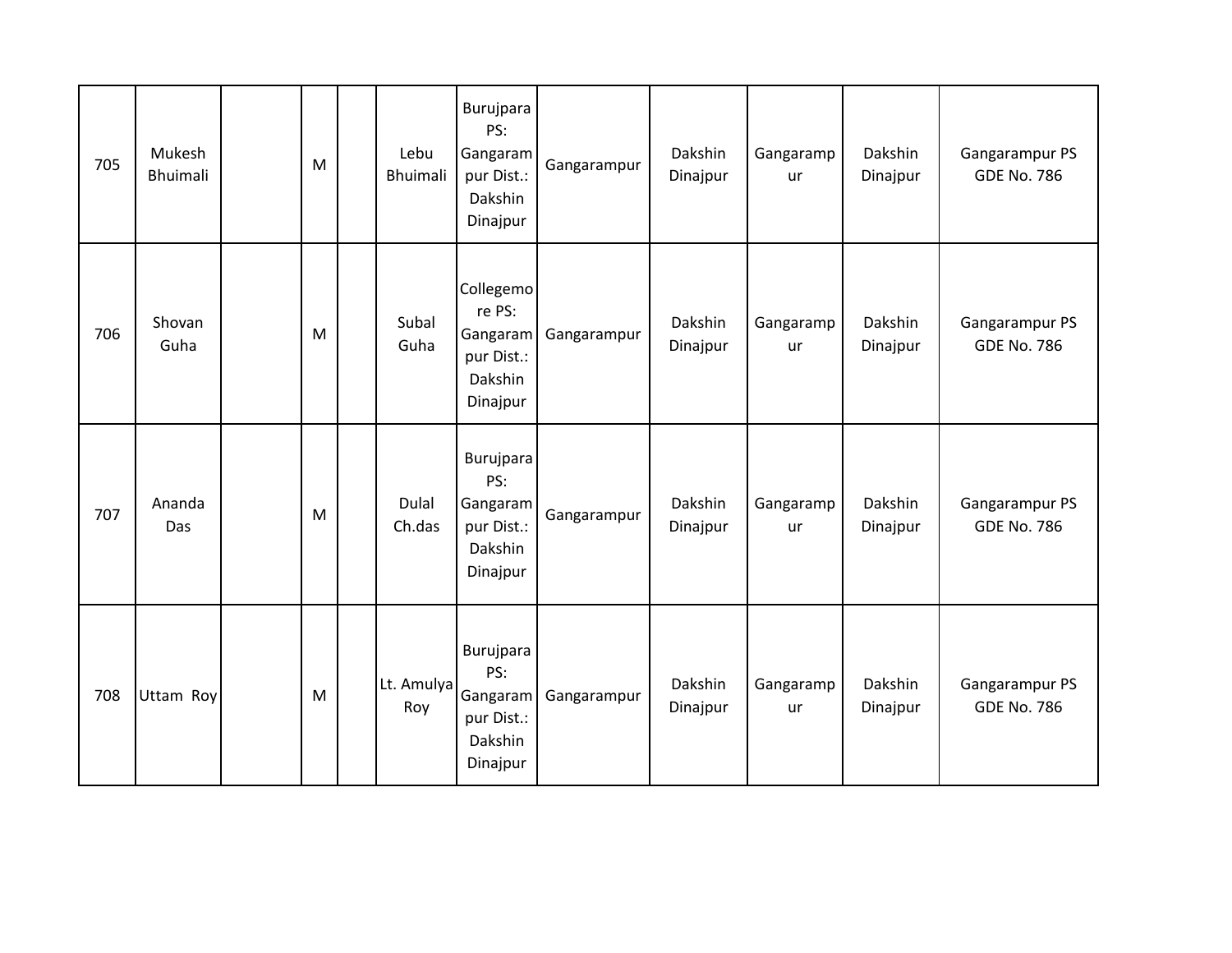| 709 | Chanchal<br>Roy          | M | Lt.<br>Girindra<br>Nath Roy | Indranara<br>yanpur,<br>Burujpara<br>PS:<br>Gangaram<br>pur Dist.:<br>Dakshin<br>Dinajpur | Gangarampur | Dakshin<br>Dinajpur | Gangaramp<br>ur        | Dakshin<br>Dinajpur | Gangarampur PS<br><b>GDE No. 786</b> |
|-----|--------------------------|---|-----------------------------|-------------------------------------------------------------------------------------------|-------------|---------------------|------------------------|---------------------|--------------------------------------|
| 710 | Sudipta<br>Das           | M | Shyamal<br>Das              | Goalkhari<br>PS:<br>Gangaram<br>pur Dist.:<br>Dakshin<br>Dinajpur                         | Gangarampur | Dakshin<br>Dinajpur | Gangaramp<br><b>ur</b> | Dakshin<br>Dinajpur | Gangarampur PS<br><b>GDE No. 786</b> |
| 711 | <b>Babul</b><br>Bhuimali | M | Kaburam<br><b>Bhuimali</b>  | Indranara<br>yan,<br>Burujpara<br>PS:<br>Gangaram<br>pur Dist.:<br>Dakshin<br>Dinajpur    | Gangarampur | Dakshin<br>Dinajpur | Gangaramp<br><b>ur</b> | Dakshin<br>Dinajpur | Gangarampur PS<br><b>GDE No. 786</b> |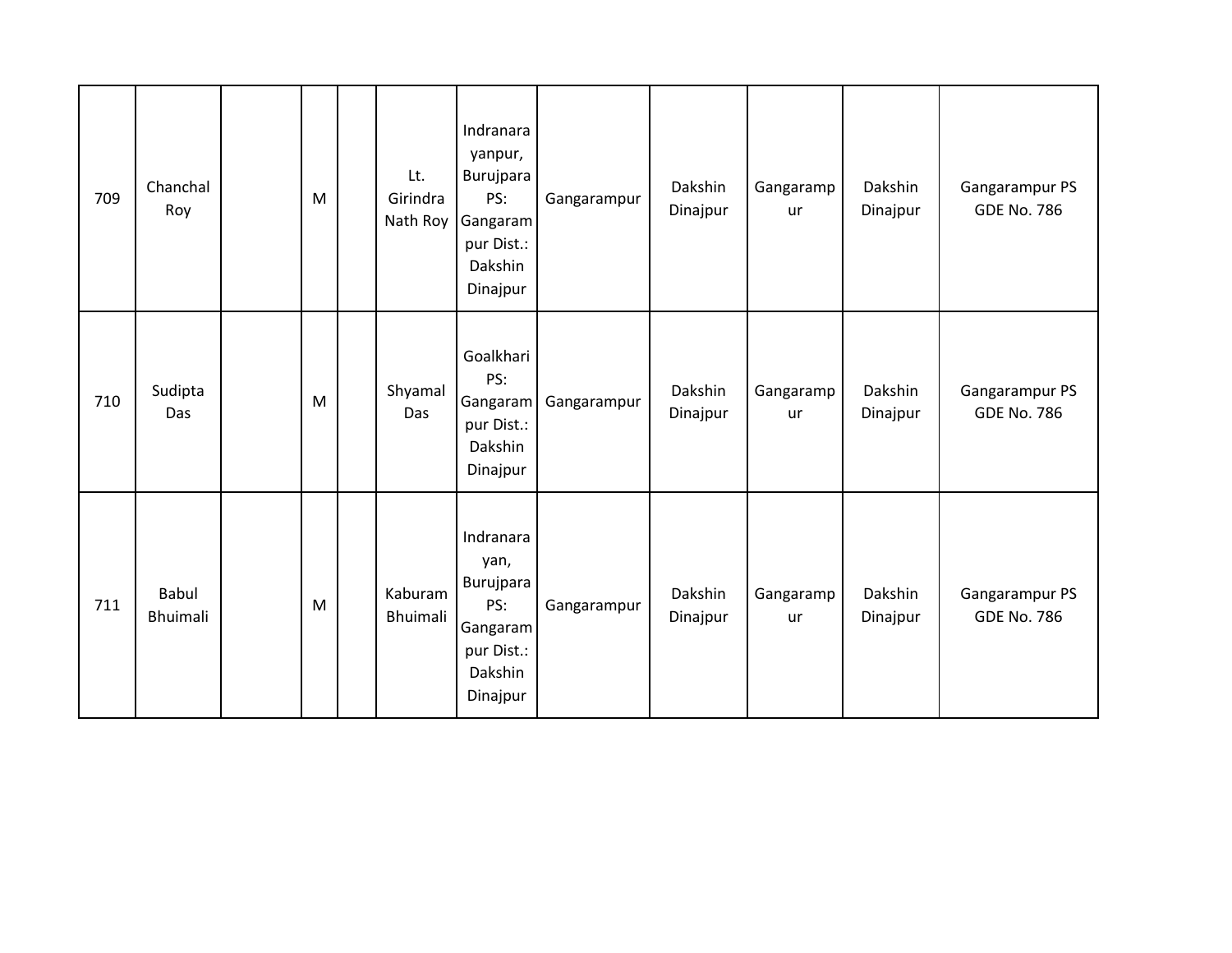| 712 | Jeet<br>Sarkar        | M |    | Joydeb<br>Sarkar      | Burujpara<br>PS:<br>Gangaram<br>pur Dist.:<br>Dakshin<br>Dinajpur            | Gangarampur | Dakshin<br>Dinajpur | Gangaramp<br>ur | Dakshin<br>Dinajpur | Gangarampur PS<br><b>GDE No. 786</b> |
|-----|-----------------------|---|----|-----------------------|------------------------------------------------------------------------------|-------------|---------------------|-----------------|---------------------|--------------------------------------|
| 713 | Mithun<br>Sarkar      | M |    | Sudeb<br>Sarkar       | Purba<br>Halderpar<br>a PS:<br>Gangaram<br>pur Dist.:<br>Dakshin<br>Dinajpur | Gangarampur | Dakshin<br>Dinajpur | Gangaramp<br>ur | Dakshin<br>Dinajpur | Gangarampur PS<br><b>GDE No. 786</b> |
| 714 | Sujit Roy             | M |    | Lt. Ranjit<br>Roy     | Burujpara<br>PS:<br>Gangaram<br>pur Dist.:<br>Dakshin<br>Dinajpur            | Gangarampur | Dakshin<br>Dinajpur | Gangaramp<br>ur | Dakshin<br>Dinajpur | Gangarampur PS<br><b>GDE No. 786</b> |
| 715 | Rahimuddi<br>n Sarkar | M | 31 | Mojiruddi<br>n Sarkar | PS:<br>Harirampu<br>r Dist.:<br>Dakshin<br>Dinajpur                          | Harirampur  | Dakshin<br>Dinajpur | Harirampur      | Dakshin<br>Dinajpur | Harirampur PS GDE<br>No. 563         |
| 716 | Moslem<br>Mia         | M | 23 | Mojiruddi<br>n Sarkar | PS:<br>Harirampu<br>r Dist.:<br>Dakshin<br>Dinajpur                          | Harirampur  | Dakshin<br>Dinajpur | Harirampur      | Dakshin<br>Dinajpur | Harirampur PS GDE<br>No. 563         |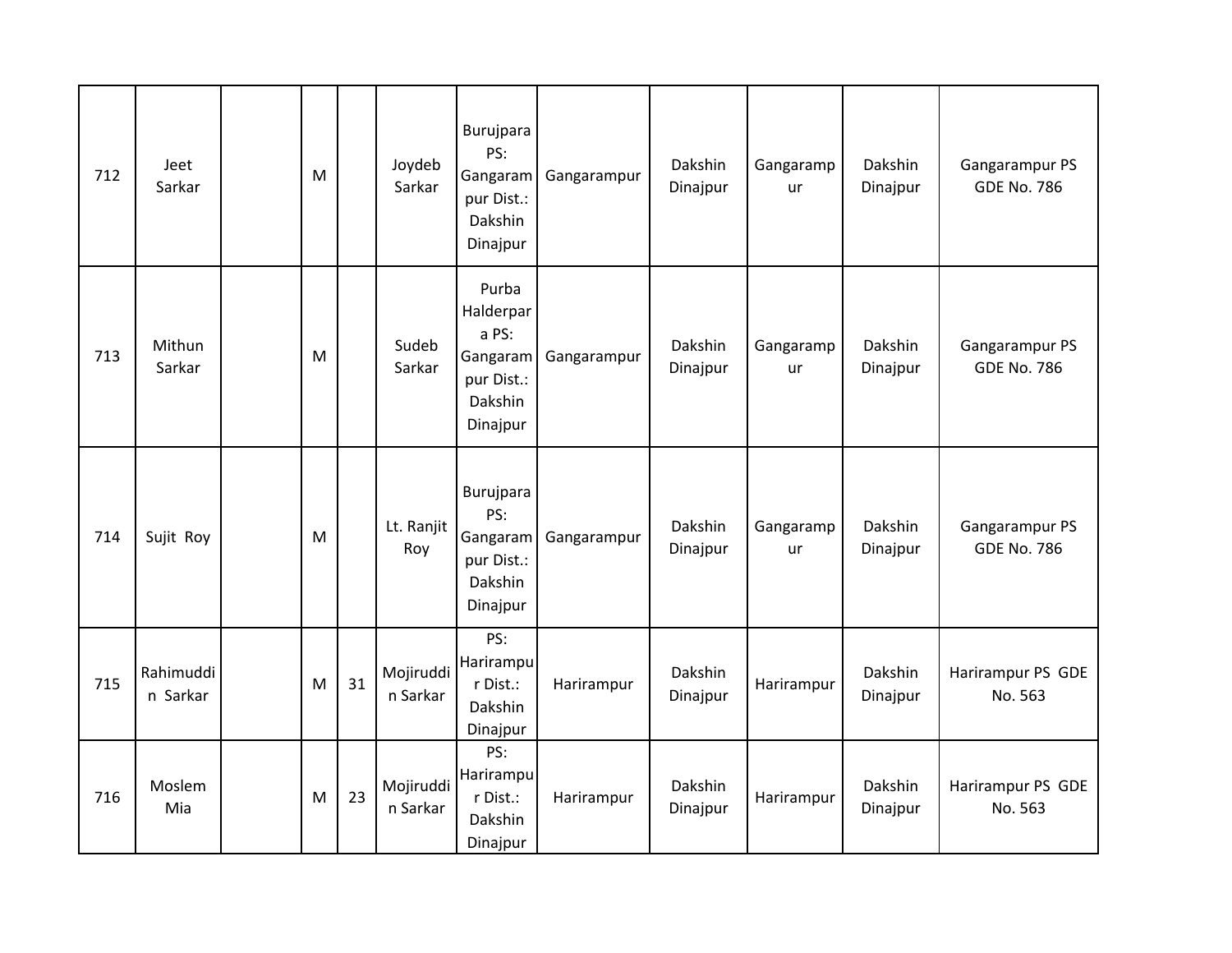| 717 | Sunil<br>Soren               | M | 39 | Kabiraj<br>Soren                      | PS:<br>Harirampu<br>r Dist.:<br>Dakshin<br>Dinajpur                         | Harirampur | Dakshin<br>Dinajpur | Harirampur | Dakshin<br>Dinajpur | Harirampur PS GDE<br>No. 563 |
|-----|------------------------------|---|----|---------------------------------------|-----------------------------------------------------------------------------|------------|---------------------|------------|---------------------|------------------------------|
| 718 | Uttam<br>Mondal              | M | 29 | Santosh<br>Mondal                     | Kharun<br>PS: Hilli<br>Dist.:<br>Dakshin<br>Dinajpur                        | Hilli      | Dakshin<br>Dinajpur | Hilli      | Dakshin<br>Dinajpur | Hilli PS GDE No. 529         |
| 719 | Sonatan<br>Biswakarm<br>akar | M | 42 | Lt. Shibu<br>Biswakar<br>makar        | <b>Binshira</b><br>PS: Hilli<br>Dist.:<br>Dakshin<br>Dinajpur               | Hilli      | Dakshin<br>Dinajpur | Hilli      | Dakshin<br>Dinajpur | Hilli PS GDE No. 553         |
| 720 | Sujan<br>Mahato              | M | 31 | O Dinesh<br>Mahato                    | Purba<br>Krishnapu<br>r PS: Hilli<br>Dist.:<br>Dakshin<br>Dinajpur          | Hilli      | Dakshin<br>Dinajpur | Hilli      | Dakshin<br>Dinajpur | Hilli PS GDE No. 568         |
| 721 | Sohel<br>Mondal              | M | 28 | Babu<br>Mondal                        | Kharun<br>PS: Hilli<br>Dist.:<br>Dakshin<br>Dinajpur                        | Hilli      | Dakshin<br>Dinajpur | Hilli      | Dakshin<br>Dinajpur | Hilli PS GDE No. 568         |
| 722 | Sudarshan<br>Chakrabart<br>у | M | 46 | Sukhendra<br>Mohan<br>Chakrabar<br>ty | Hili<br>Paschim<br><b>Aptair PS:</b><br>Hilli Dist.:<br>Dakshin<br>Dinajpur | Hilli      | Dakshin<br>Dinajpur | Hilli      | Dakshin<br>Dinajpur | Hilli PS GDE No. 568         |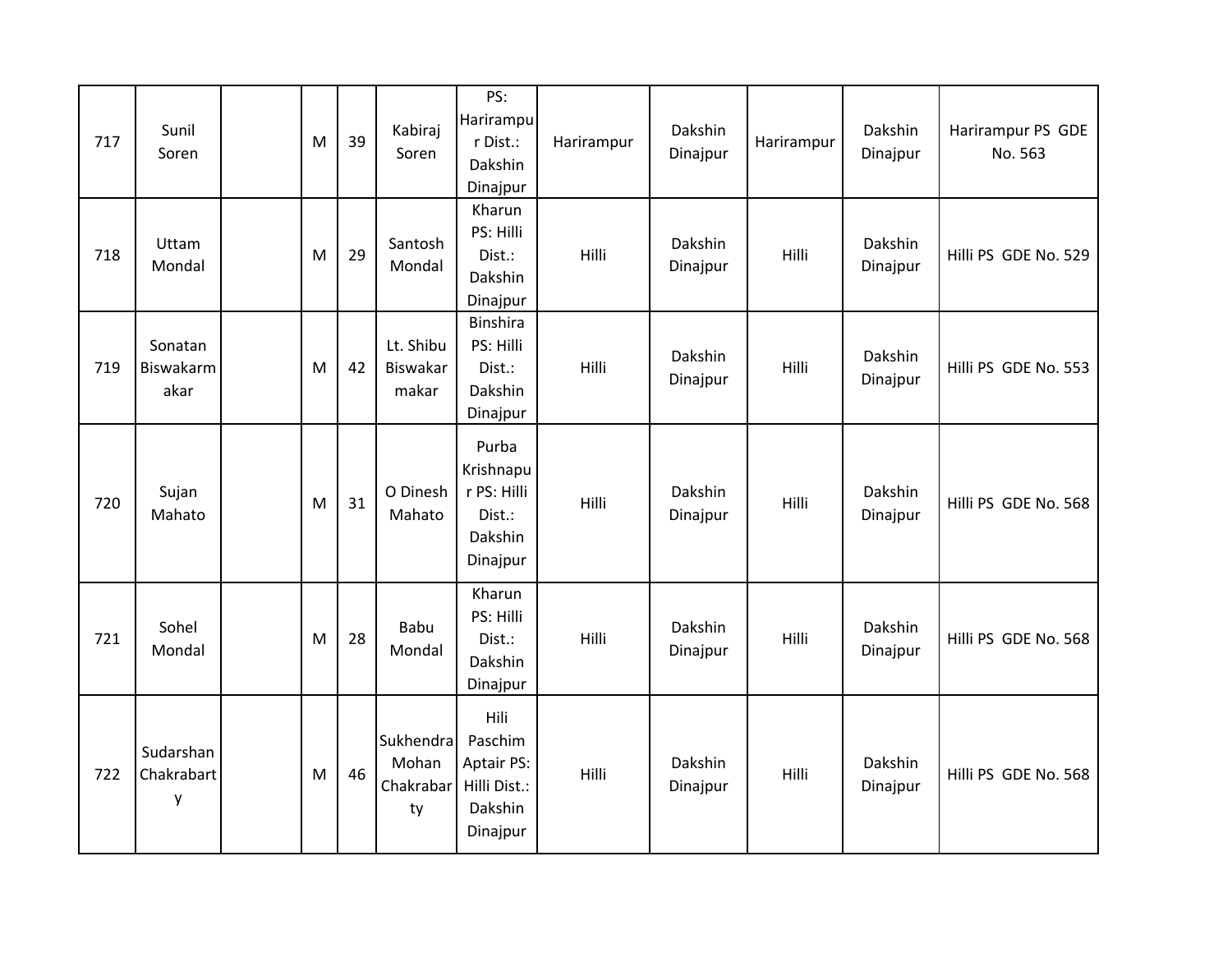| 723 | Abhilash<br>Barman     | M | 36 | Bhagirath<br>Barman           | Kharun<br>PS: Hilli<br>Dist.:<br>Dakshin<br>Dinajpur                  | Hilli       | Dakshin<br>Dinajpur | Hilli | Dakshin<br>Dinajpur | Hilli PS GDE No. 568 |
|-----|------------------------|---|----|-------------------------------|-----------------------------------------------------------------------|-------------|---------------------|-------|---------------------|----------------------|
| 724 | Prasenjit<br>Shil      | M | 30 | Lt. Bimal<br>Ch. Shil         | Mohisnot<br>a PS: Hilli<br>Dist.:<br>Dakshin<br>Dinajpur              | Hilli       | Dakshin<br>Dinajpur | Hilli | Dakshin<br>Dinajpur | Hilli PS GDE No. 568 |
| 725 | Palan<br>Chowdhur<br>у | M | 55 | Lt. Paresh<br>Chowdhur<br>y   | Subhashp<br>alli PS:<br>Gangaram<br>pur Dist.:<br>Dakshin<br>Dinajpur | Gangarampur | Dakshin<br>Dinajpur | Hilli | Dakshin<br>Dinajpur | Hilli PS GDE No. 568 |
| 726 | Uttam<br>Saha          | M | 59 | Lt.<br>Dhirendra<br>Nath Saha | Suparipatt<br>i PS: Hilli<br>Dist.:<br>Dakshin<br>Dinajpur            | Hilli       | Dakshin<br>Dinajpur | Hilli | Dakshin<br>Dinajpur | Hilli PS GDE No. 568 |
| 727 | Amulya<br>Shil         | M | 63 | Lt. Upen<br>Shil              | Paschim<br><b>Aptair PS:</b><br>Hilli Dist.:<br>Dakshin<br>Dinajpur   | Hilli       | Dakshin<br>Dinajpur | Hilli | Dakshin<br>Dinajpur | Hilli PS GDE No. 562 |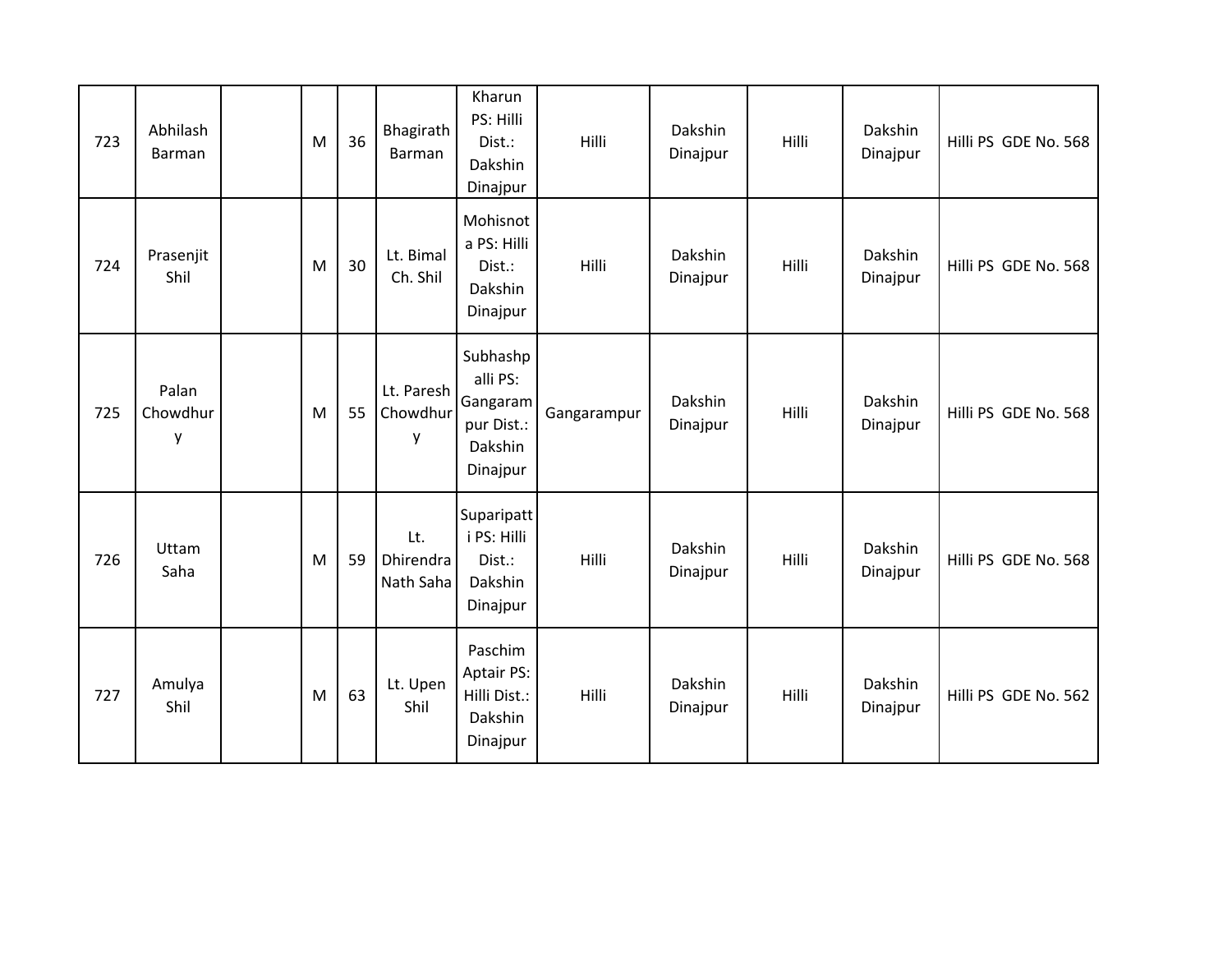| 728 | Anup Das                 | M | 53 | Lt.<br>Rabindra<br>Nath Das             | Dharanda<br>PS: Hilli<br>Dist.:<br>Dakshin<br>Dinajpur          | Hilli     | Dakshin<br>Dinajpur | Hilli     | Dakshin<br>Dinajpur | Hilli PS GDE No. 562        |
|-----|--------------------------|---|----|-----------------------------------------|-----------------------------------------------------------------|-----------|---------------------|-----------|---------------------|-----------------------------|
| 729 | Ajay Kr.<br><b>Basak</b> | M | 58 | Lt.<br>Rajendra<br>Nath<br><b>Basak</b> | Babupara<br>PS: Hilli<br>Dist.:<br>Dakshin<br>Dinajpur          | Hilli     | Dakshin<br>Dinajpur | Hilli     | Dakshin<br>Dinajpur | Hilli PS GDE No. 562        |
| 730 | Tapan Das                | M | 24 | Jhantu<br>Das                           | Gopalganj<br>PS:<br>Kumargan<br>j Dist.:<br>Dakshin<br>Dinajpur | Kumarganj | Dakshin<br>Dinajpur | Kumarganj | Dakshin<br>Dinajpur | Kumarganj PS GDE<br>No. 568 |
| 731 | Krishna<br>Das           | M | 42 | Lt.<br>Sricharan<br>Das                 | Jantihar<br>PS:<br>Kumargan<br>j Dist.:<br>Dakshin<br>Dinajpur  | Kumarganj | Dakshin<br>Dinajpur | Kumarganj | Dakshin<br>Dinajpur | Kumarganj PS GDE<br>No. 568 |
| 732 | Rupchand<br>Das          | M | 52 | Lt.<br>Nirmohan<br>Das                  | Jantihar<br>PS:<br>Kumargan<br>j Dist.:<br>Dakshin<br>Dinajpur  | Kumarganj | Dakshin<br>Dinajpur | Kumarganj | Dakshin<br>Dinajpur | Kumarganj PS GDE<br>No. 568 |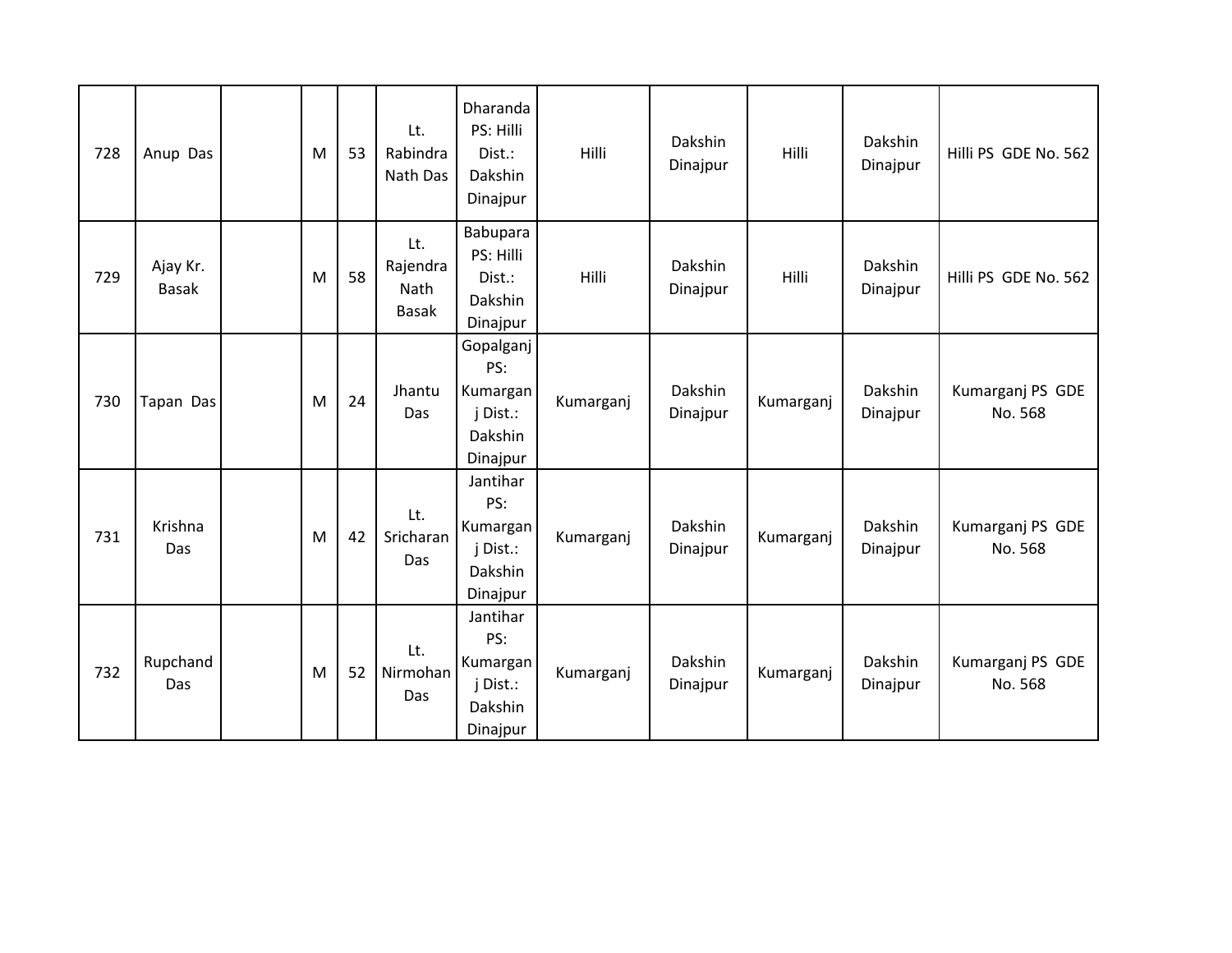| 733 | Jamal<br>Miah               | M | 24 | Jelepuddi<br>n Miah               | Patitpukur<br>PS:<br>Kumargan<br>j Dist.:<br>Dakshin<br>Dinajpur | Kumarganj | Dakshin<br>Dinajpur | Kumarganj | Dakshin<br>Dinajpur | Kumarganj PS GDE<br>No. 568 |
|-----|-----------------------------|---|----|-----------------------------------|------------------------------------------------------------------|-----------|---------------------|-----------|---------------------|-----------------------------|
| 734 | Moslem<br>Hossain<br>Mandal | M |    | Lt.<br>Kashem<br>Molla            | Puntoir<br>PS:<br>Kumargan<br>j Dist.:<br>Dakshin<br>Dinajpur    | Kumarganj | Dakshin<br>Dinajpur | Kumarganj | Dakshin<br>Dinajpur | Kumarganj PS GDE<br>No. 568 |
| 735 | Saifur<br>Mondal            | M | 22 | Lt-<br>sajiuddin<br>Miya          | Jharapara<br>PS:<br>Kumargan<br>j Dist.:<br>Dakshin<br>Dinajpur  | Kumarganj | Dakshin<br>Dinajpur | Kumarganj | Dakshin<br>Dinajpur | Kumarganj PS GDE<br>No. 568 |
| 736 | Raju<br>Baishya             | M | 22 | Bablu<br>Baishya                  | Hatatpara<br>PS:<br>Kushmand<br>i Dist.:<br>Dakshin<br>Dinajpur  | Kushmandi | Dakshin<br>Dinajpur | Kushmandi | Dakshin<br>Dinajpur | Kushmandi PS GDE<br>No. 860 |
| 737 | Durlav<br>Debsharm<br>a     | M | 36 | Manindra<br>Nath<br>Debsharm<br>a | Kumarpar<br>a PS:<br>Kushmand<br>i Dist.:<br>Dakshin<br>Dinajpur | Kushmandi | Dakshin<br>Dinajpur | Kushmandi | Dakshin<br>Dinajpur | Kushmandi PS GDE<br>No. 860 |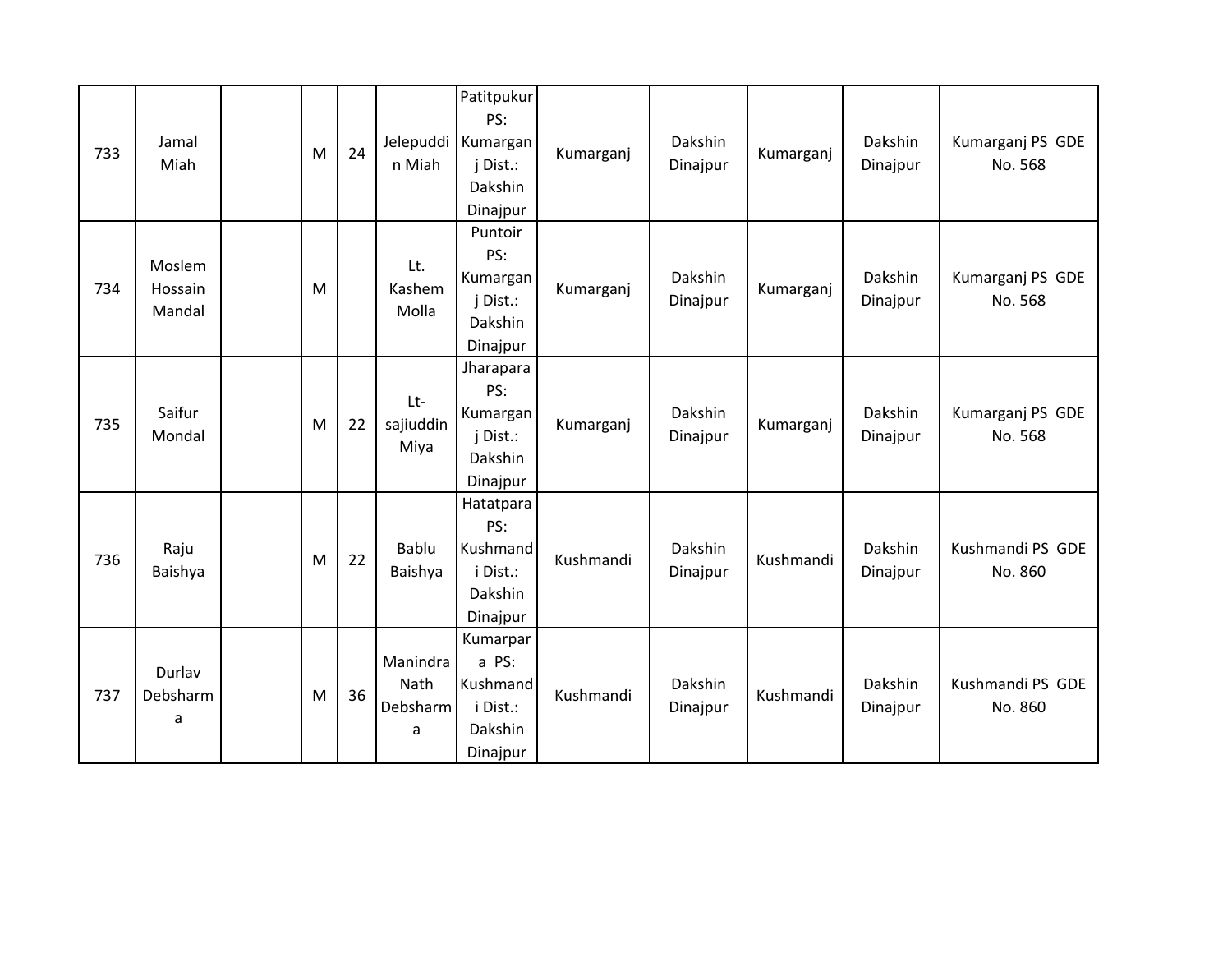| 738 | Nur Alam                      | M | 26 | Mijanur<br>Rahaman           | Narullakur<br>i PS:<br>Kushmand<br>i Dist.:<br>Dakshin<br>Dinajpur        | Kushmandi | Dakshin<br>Dinajpur           | Kushmandi | Dakshin<br>Dinajpur | Kushmandi PS GDE<br>No. 860 |
|-----|-------------------------------|---|----|------------------------------|---------------------------------------------------------------------------|-----------|-------------------------------|-----------|---------------------|-----------------------------|
| 739 | <b>Babul</b><br>Debsharm<br>a | M | 25 | Bhabesh<br>Debsharm<br>a     | Dasia PS:<br>Kaliaganj<br>Dist.:<br>Raiganj<br>Police<br>District         | Kaliaganj | Raiganj<br>Police<br>District | Kushmandi | Dakshin<br>Dinajpur | Kushmandi PS GDE<br>No. 860 |
| 740 | Rohit<br>Chowhan              | M | 27 | Ramji<br>Chowhan             | Kaliyaganj<br>PS:<br>Kaliaganj<br>Dist.:<br>Raiganj<br>Police<br>District | Kaliaganj | Raiganj<br>Police<br>District | Kushmandi | Dakshin<br>Dinajpur | Kushmandi PS GDE<br>No. 860 |
| 741 | Kushai<br>Sarkar              | M | 28 | <b>Bhobok</b><br>Sarkar      | Dhamdol<br>PS: Itahar<br>Dist.:<br>Raiganj<br>Police<br>District          | Itahar    | Raiganj<br>Police<br>District | Kushmandi | Dakshin<br>Dinajpur | Kushmandi PS GDE<br>No. 860 |
| 742 | Khairuj<br>Jaman              | M | 33 | Lt.<br>Reyajuddi<br>n Ahamed | Banihari<br>PS:<br>Kushmand<br>i Dist.:<br>Dakshin<br>Dinajpur            | Kushmandi | Dakshin<br>Dinajpur           | Kushmandi | Dakshin<br>Dinajpur | Kushmandi PS GDE<br>No. 828 |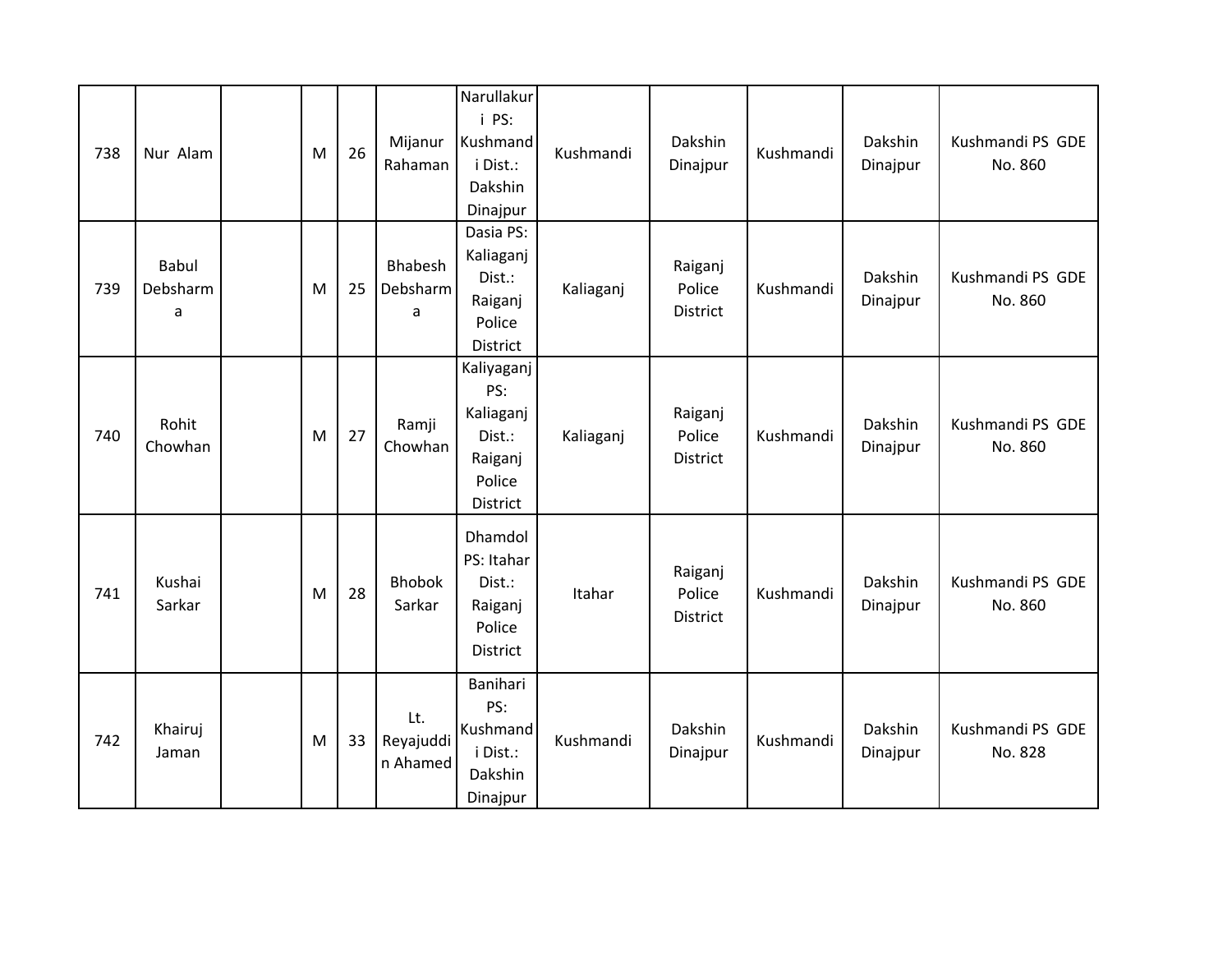| 743 | Rosidul<br>Miah              |               | M | 38 | Alimuddin<br>Miah          | Kistopur<br>PS: Tapan<br>Dist.:<br>Dakshin<br>Dinajpur                 | Tapan     | Dakshin<br>Dinajpur                             | Tapan     | Dakshin<br>Dinajpur                      | Tapan PS GDE No.<br>659             |
|-----|------------------------------|---------------|---|----|----------------------------|------------------------------------------------------------------------|-----------|-------------------------------------------------|-----------|------------------------------------------|-------------------------------------|
| 744 | Sk Rajesh                    |               | M | 38 | Lt. Sk.<br>Nijam           | Gopalganj<br>PS:<br>Bishnupur<br>Dist.:<br><b>Bankura</b>              | Bishnupur | Bankura                                         | Bishnupur | Bankura                                  | <b>Bishnupur PS GDE</b><br>No. 822  |
| 745 | Sahabaj Sk                   |               |   | 24 | Soleman<br>Sk              | PS:<br>Bishnupur<br>Dist.:<br>Diamond<br>Harbour<br>Police<br>District | Bishnupur | Diamond<br>Harbour<br>Police<br>District        | Bishnupur | Diamond<br>Harbour<br>Police<br>District | <b>Bishnupur PS GDE</b><br>No. 1183 |
| 746 | Ranjit<br>Naskar             | <b>Bulbul</b> |   | 42 | Lt. Dhud<br>Kr. Naskar     | PS:<br>Bishnupur<br>Dist.:<br>Diamond<br>Harbour<br>Police<br>District | Bishnupur | Diamond<br>Harbour<br>Police<br><b>District</b> | Bishnupur | Diamond<br>Harbour<br>Police<br>District | <b>Bishnupur PS GDE</b><br>No. 1183 |
| 747 | Shree<br>Krishna<br>Pramanik |               | M | 29 | Khargesw<br>ar<br>Pramanik | PS:<br>Bishnupur<br>Dist.:<br>Diamond<br>Harbour<br>Police<br>District | Bishnupur | Diamond<br>Harbour<br>Police<br><b>District</b> | Bishnupur | Diamond<br>Harbour<br>Police<br>District | <b>Bishnupur PS GDE</b><br>No. 1183 |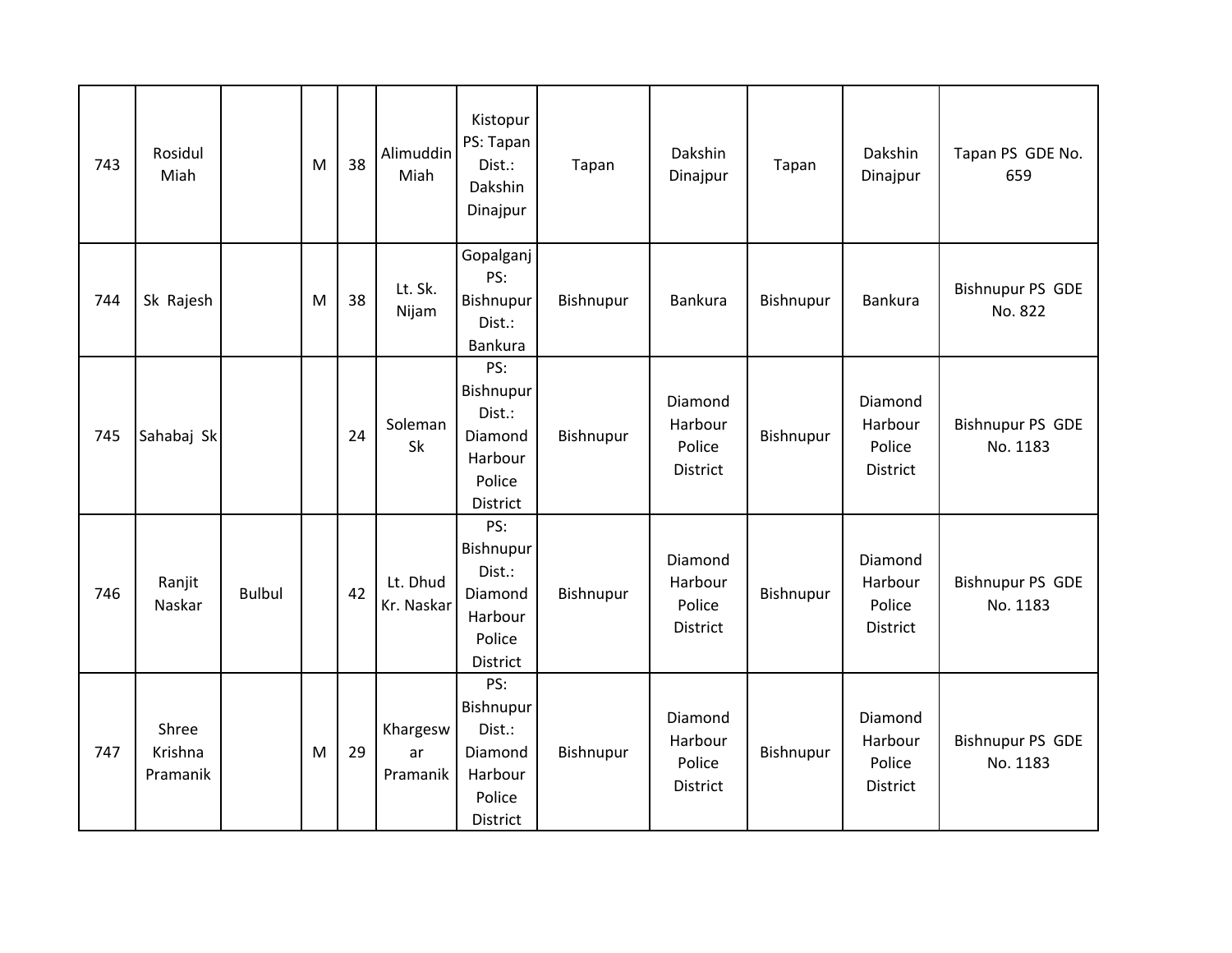| 748 | Sajir Molla            | M | 25 | Kamaluddi<br>n Molla       | PS:<br>Bishnupur<br>Dist.:<br>Diamond<br>Harbour<br>Police<br>District        | Bishnupur | Diamond<br>Harbour<br>Police<br>District        | Bishnupur | Diamond<br>Harbour<br>Police<br>District | <b>Bishnupur PS GDE</b><br>No. 1183 |
|-----|------------------------|---|----|----------------------------|-------------------------------------------------------------------------------|-----------|-------------------------------------------------|-----------|------------------------------------------|-------------------------------------|
| 749 | Barun<br>Gayen         | M | 49 | Hirulal<br>Gayen           | PS:<br>Bishnupur<br>Dist.:<br>Diamond<br>Harbour<br>Police<br>District        | Bishnupur | Diamond<br>Harbour<br>Police<br>District        | Bishnupur | Diamond<br>Harbour<br>Police<br>District | <b>Bishnupur PS GDE</b><br>No. 1183 |
| 750 | Monoranja<br>n Mondal  | M | 52 | Lt. Gour<br>Hari<br>Mondal | PS:<br>Bishnupur<br>Dist.:<br>Diamond<br>Harbour<br>Police<br>District        | Bishnupur | Diamond<br>Harbour<br>Police<br><b>District</b> | Bishnupur | Diamond<br>Harbour<br>Police<br>District | <b>Bishnupur PS GDE</b><br>No. 1183 |
| 751 | <b>Tapas</b><br>Mistry | M | 40 | Lt.<br>Mahadeb<br>Mistry   | PS:<br>Bishnupur<br>Dist.:<br>Diamond<br>Harbour<br>Police<br><b>District</b> | Bishnupur | Diamond<br>Harbour<br>Police<br>District        | Bishnupur | Diamond<br>Harbour<br>Police<br>District | <b>Bishnupur PS GDE</b><br>No. 1183 |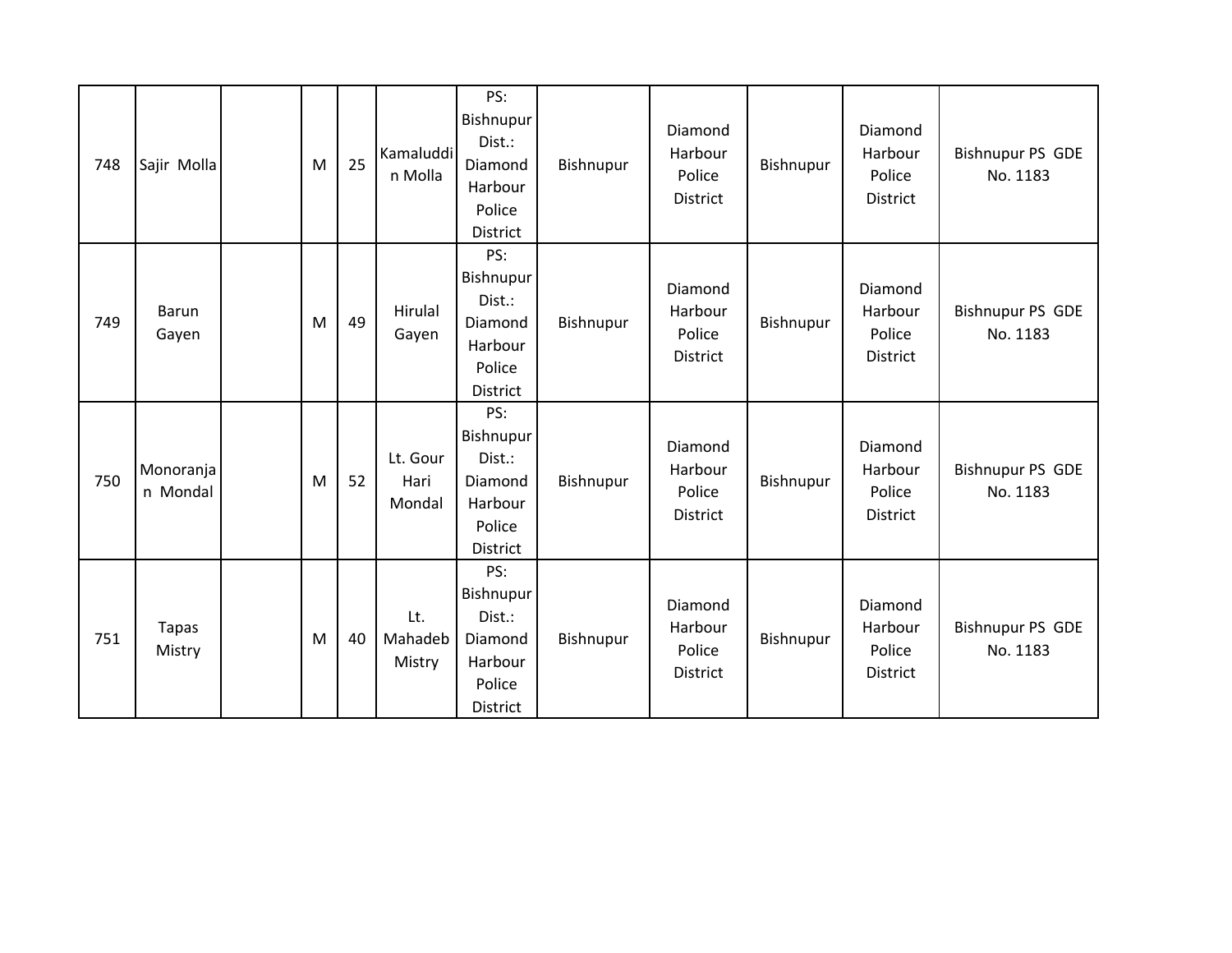| 752 | Nemai Kr.<br>Majhi | M | 42 | Sukanta<br>Majhi   | PS:<br>Mograhat<br>Dist.:<br>Diamond<br>Harbour<br>Police<br>District         | Mograhat  | Diamond<br>Harbour<br>Police<br>District | Bishnupur | Diamond<br>Harbour<br>Police<br>District | <b>Bishnupur PS GDE</b><br>No. 396 |
|-----|--------------------|---|----|--------------------|-------------------------------------------------------------------------------|-----------|------------------------------------------|-----------|------------------------------------------|------------------------------------|
| 753 | Joydeb<br>Sarder   | M |    | Ananta<br>Sarder   | PS: Usthi<br>Dist.:<br>Diamond<br>Harbour<br>Police<br>District               | Usthi     | Diamond<br>Harbour<br>Police<br>District | Bishnupur | Diamond<br>Harbour<br>Police<br>District | <b>Bishnupur PS GDE</b><br>No. 396 |
| 754 | Kishan<br>Sarder   | M | 18 | Pradip<br>Sarder   | PS:<br>Nodakhali<br>Dist.:<br>Diamond<br>Harbour<br>Police<br>District        | Nodakhali | Diamond<br>Harbour<br>Police<br>District | Bishnupur | Diamond<br>Harbour<br>Police<br>District | <b>Bishnupur PS GDE</b><br>No. 396 |
| 755 | Ajoy<br>Sarder     | M | 28 | Sanyashi<br>Sarder | PS:<br>Nodakhali<br>Dist.:<br>Diamond<br>Harbour<br>Police<br>District        | Nodakhali | Diamond<br>Harbour<br>Police<br>District | Bishnupur | Diamond<br>Harbour<br>Police<br>District | <b>Bishnupur PS GDE</b><br>No. 396 |
| 756 | Goutam<br>Sarder   | M | 38 | Jagadish<br>Sarder | PS:<br>Nodakhali<br>Dist.:<br>Diamond<br>Harbour<br>Police<br><b>District</b> | Nodakhali | Diamond<br>Harbour<br>Police<br>District | Bishnupur | Diamond<br>Harbour<br>Police<br>District | <b>Bishnupur PS GDE</b><br>No. 396 |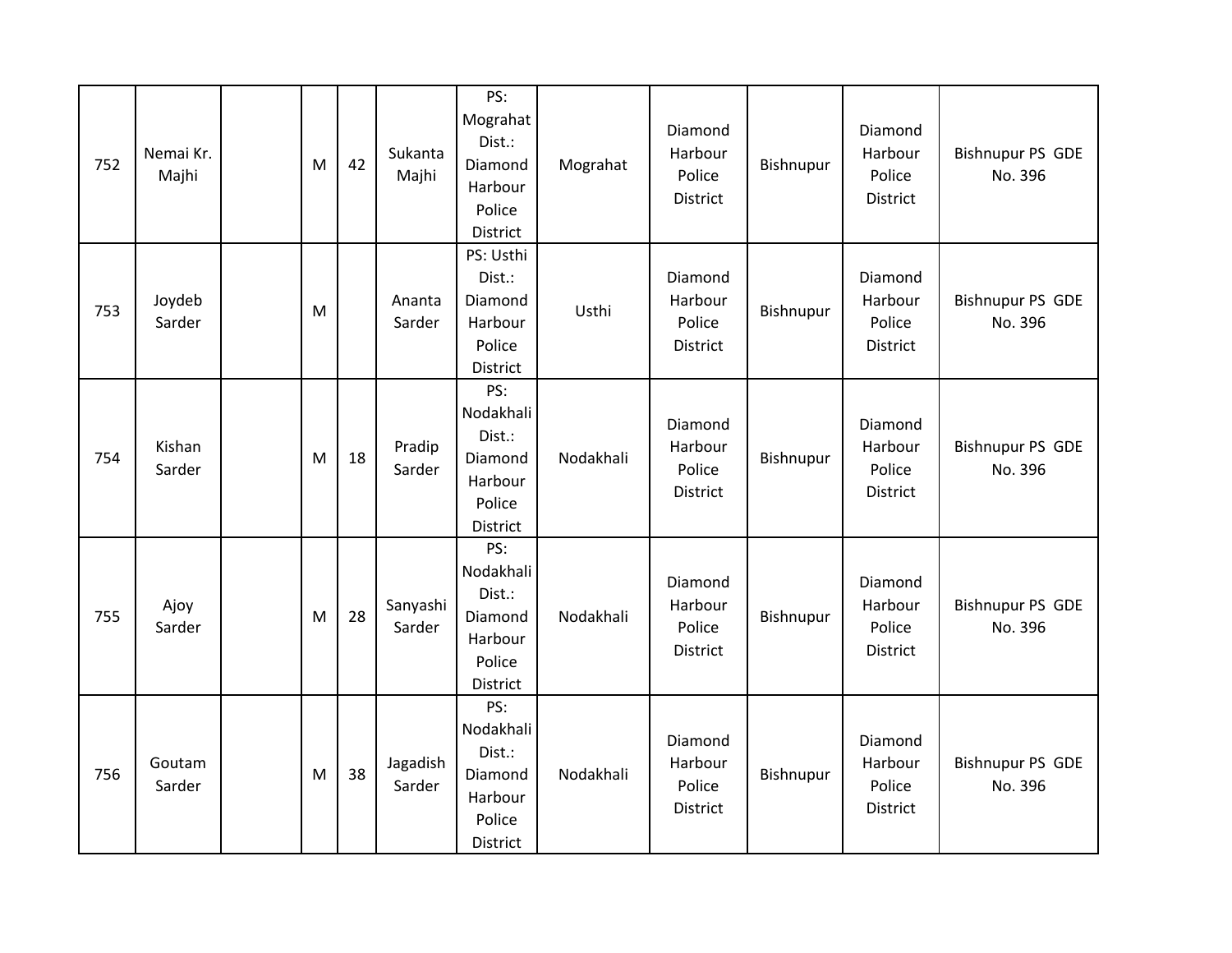| 757 | Sarfuddin<br>Sk | M | 32 | Jalil Sk        | PS:<br><b>Bishnupur</b><br>Dist.:<br>Diamond<br>Harbour<br>Police<br>District   | Bishnupur       | Diamond<br>Harbour<br>Police<br>District | Bishnupur | Diamond<br>Harbour<br>Police<br>District | <b>Bishnupur PS GDE</b><br>No. 401 |
|-----|-----------------|---|----|-----------------|---------------------------------------------------------------------------------|-----------------|------------------------------------------|-----------|------------------------------------------|------------------------------------|
| 758 | Nazir Sk        | M | 28 | Jakir Sk        | PS:<br>Bishnupur<br>Dist.:<br>Diamond<br>Harbour<br>Police<br><b>District</b>   | Bishnupur       | Diamond<br>Harbour<br>Police<br>District | Bishnupur | Diamond<br>Harbour<br>Police<br>District | <b>Bishnupur PS GDE</b><br>No. 401 |
| 759 | Monirul Sk      | M | 19 | Sk Aslam        | PS:<br>Bishnupur<br>Dist.:<br>Diamond<br>Harbour<br>Police<br><b>District</b>   | Bishnupur       | Diamond<br>Harbour<br>Police<br>District | Bishnupur | Diamond<br>Harbour<br>Police<br>District | <b>Bishnupur PS GDE</b><br>No. 401 |
| 760 | Halim<br>Naskar | M | 21 | Aspia<br>Naskar | PS:<br>Kalitala<br>Ashuti<br>Dist.:<br>Diamond<br>Harbour<br>Police<br>District | Kalitala Ashuti | Diamond<br>Harbour<br>Police<br>District | Bishnupur | Diamond<br>Harbour<br>Police<br>District | <b>Bishnupur PS GDE</b><br>No. 401 |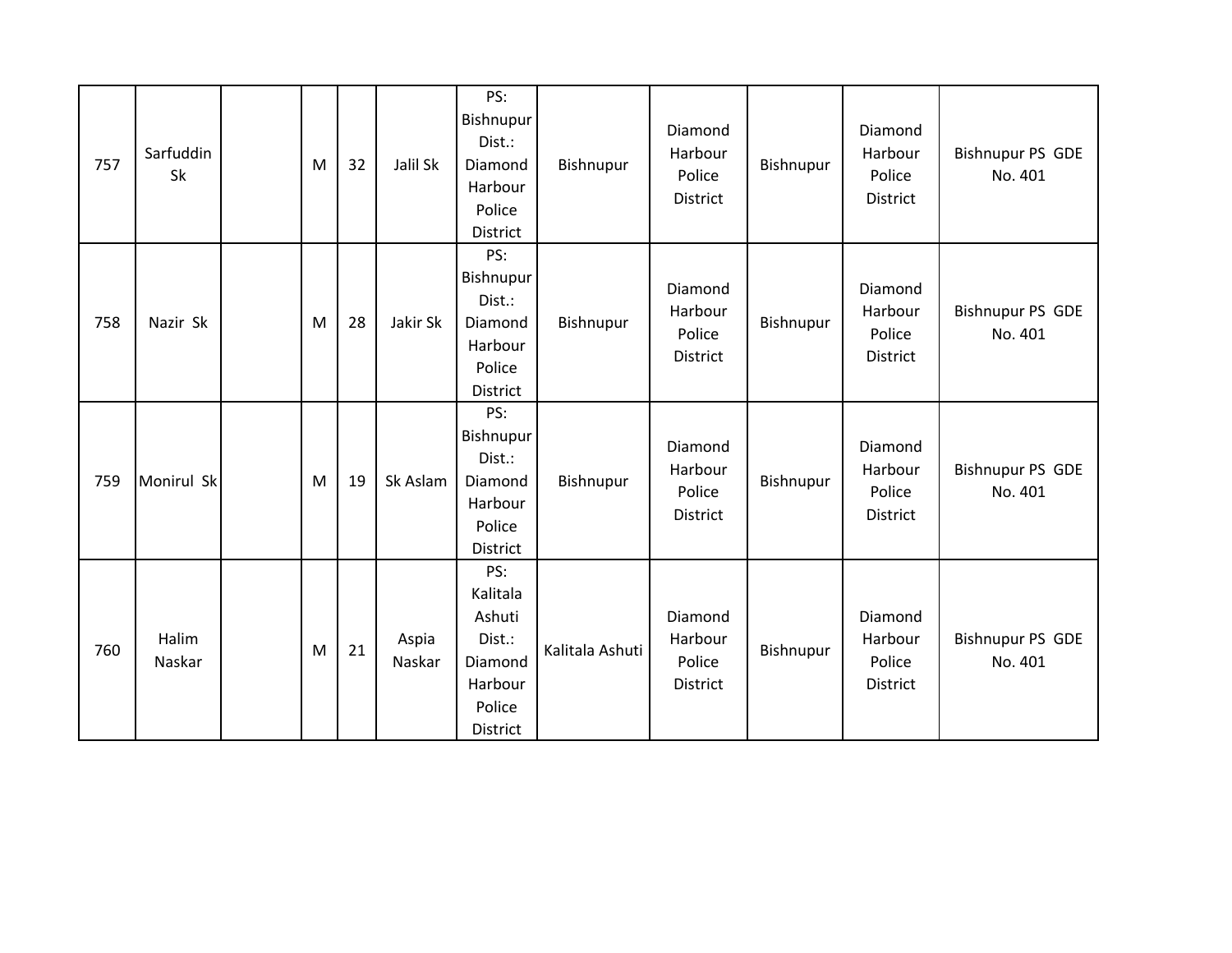| 761 | Santu<br>Sarder | M | 28 | Lt. Samar<br>Sarder | PS:<br>Nodakhali<br>Dist.:<br>Diamond<br>Harbour<br>Police<br>District                  | Nodakhali          | Diamond<br>Harbour<br>Police<br>District | Bishnupur          | Diamond<br>Harbour<br>Police<br>District | <b>Bishnupur PS GDE</b><br>No. 401        |
|-----|-----------------|---|----|---------------------|-----------------------------------------------------------------------------------------|--------------------|------------------------------------------|--------------------|------------------------------------------|-------------------------------------------|
| 762 | Sk. Alam        | M | 20 | S/o Sk.<br>Abbas    | Mithapuk<br>ur PS:<br>Budgebud<br>ge Dist.:<br>Diamond<br>Harbour<br>Police<br>District | Budgebudge         | Diamond<br>Harbour<br>Police<br>District | Budgebudge         | Diamond<br>Harbour<br>Police<br>District | Budgebudge PS GDE<br>No. 639              |
| 763 | Rohit Sk        |   | 23 | Arfat Sk            | PS:<br>Diamond<br>harbour<br>Dist.:<br>Diamond<br>Harbour<br>Police<br>District         | Diamond<br>harbour | Diamond<br>Harbour<br>Police<br>District | Diamond<br>harbour | Diamond<br>Harbour<br>Police<br>District | Diamond harbour PS<br><b>GDE No. 1087</b> |
| 764 | Raju Molla      | M | 20 | Asraf<br>Molla      | PS:<br>Diamond<br>harbour<br>Dist.:<br>Diamond<br>Harbour<br>Police<br>District         | Diamond<br>harbour | Diamond<br>Harbour<br>Police<br>District | Diamond<br>harbour | Diamond<br>Harbour<br>Police<br>District | Diamond harbour PS<br><b>GDE No. 1087</b> |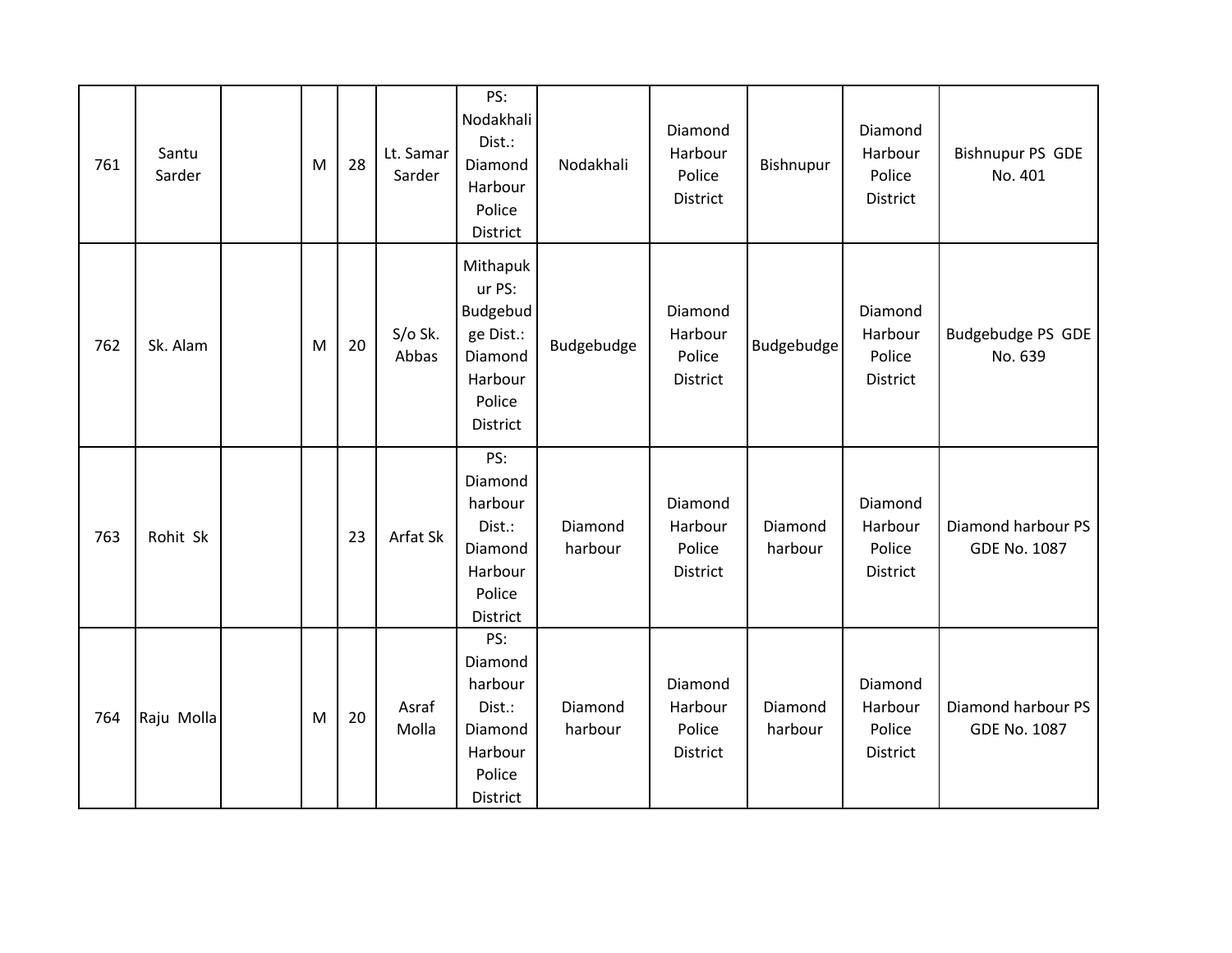| 765 | Nuruddin<br>Molla    | M | 32 | Sural<br>Haque<br>Molla | PS:<br>Diamond<br>harbour<br>Dist.:<br>Diamond<br>Harbour<br>Police<br>District | Diamond<br>harbour | Diamond<br>Harbour<br>Police<br>District | Diamond<br>harbour | Diamond<br>Harbour<br>Police<br>District | Diamond harbour PS<br><b>GDE No. 1087</b> |
|-----|----------------------|---|----|-------------------------|---------------------------------------------------------------------------------|--------------------|------------------------------------------|--------------------|------------------------------------------|-------------------------------------------|
| 766 | Bablu<br>Daptary     | M | 32 | Ajgar<br>Daptary        | PS:<br>Diamond<br>harbour<br>Dist.:<br>Diamond<br>Harbour<br>Police<br>District | Diamond<br>harbour | Diamond<br>Harbour<br>Police<br>District | Diamond<br>harbour | Diamond<br>Harbour<br>Police<br>District | Diamond harbour PS<br><b>GDE No. 1087</b> |
| 767 | Gopal Das            | M | 27 | Raju Das                | PS:<br>Diamond<br>harbour<br>Dist.:<br>Diamond<br>Harbour<br>Police<br>District | Diamond<br>harbour | Diamond<br>Harbour<br>Police<br>District | Diamond<br>harbour | Diamond<br>Harbour<br>Police<br>District | Diamond harbour PS<br><b>GDE No. 1087</b> |
| 768 | Debabrata<br>Debnath | M | 42 | Sunil<br>Debnath        | PS:<br>Diamond<br>harbour<br>Dist.:<br>Diamond<br>Harbour<br>Police<br>District | Diamond<br>harbour | Diamond<br>Harbour<br>Police<br>District | Diamond<br>harbour | Diamond<br>Harbour<br>Police<br>District | Diamond harbour PS<br><b>GDE No. 1087</b> |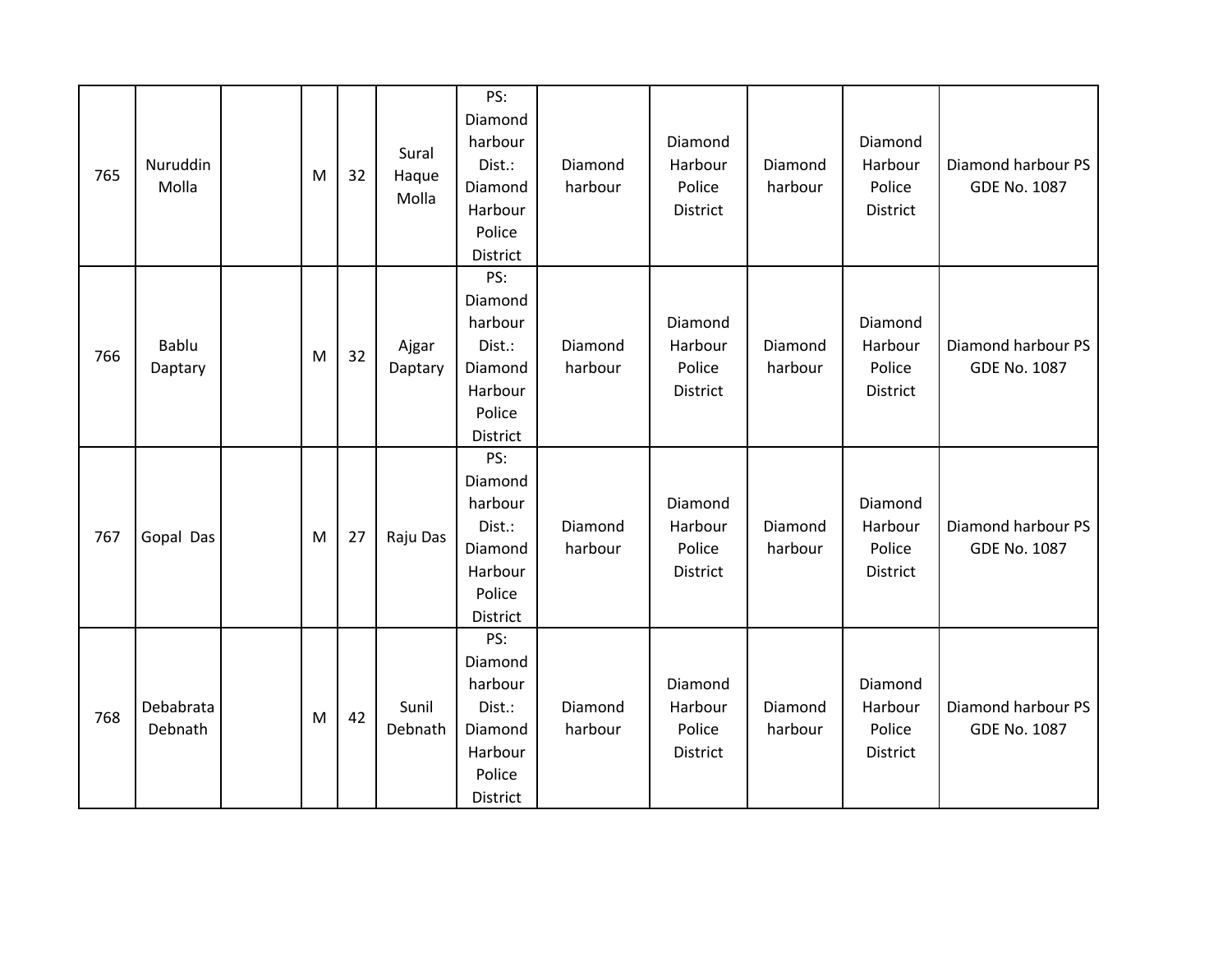| 769 | Hasmat<br>Laskar              |   | 48 | Lt Entaj<br>Laskar   | Gokarnee<br>PS:<br>Mograhat<br>Dist.:<br>Diamond<br>Harbour<br>Police<br>District        | Mograhat | Diamond<br>Harbour<br>Police<br>District        | Mograhat | Diamond<br>Harbour<br>Police<br><b>District</b> | Mograhat PS GDE<br>No. 899 |
|-----|-------------------------------|---|----|----------------------|------------------------------------------------------------------------------------------|----------|-------------------------------------------------|----------|-------------------------------------------------|----------------------------|
| 770 | Ali Hossain<br>Mistry         | M | 35 | Sabir Ali<br>Laskar  | Byashpur<br>PS:<br>Mograhat<br>Dist.:<br>Diamond<br>Harbour<br>Police<br><b>District</b> | Mograhat | Diamond<br>Harbour<br>Police<br>District        | Mograhat | Diamond<br>Harbour<br>Police<br>District        | Mograhat PS GDE<br>No. 899 |
| 771 | Prakash<br>Kumar<br>Choydhuri | M | 35 | Upendra<br>Choudhuri | Jhumari<br>PS:<br>Mograhat<br>Dist.:<br>Diamond<br>Harbour<br>Police<br><b>District</b>  | Mograhat | Diamond<br>Harbour<br>Police<br><b>District</b> | Mograhat | Diamond<br>Harbour<br>Police<br><b>District</b> | Mograhat PS GDE<br>No. 899 |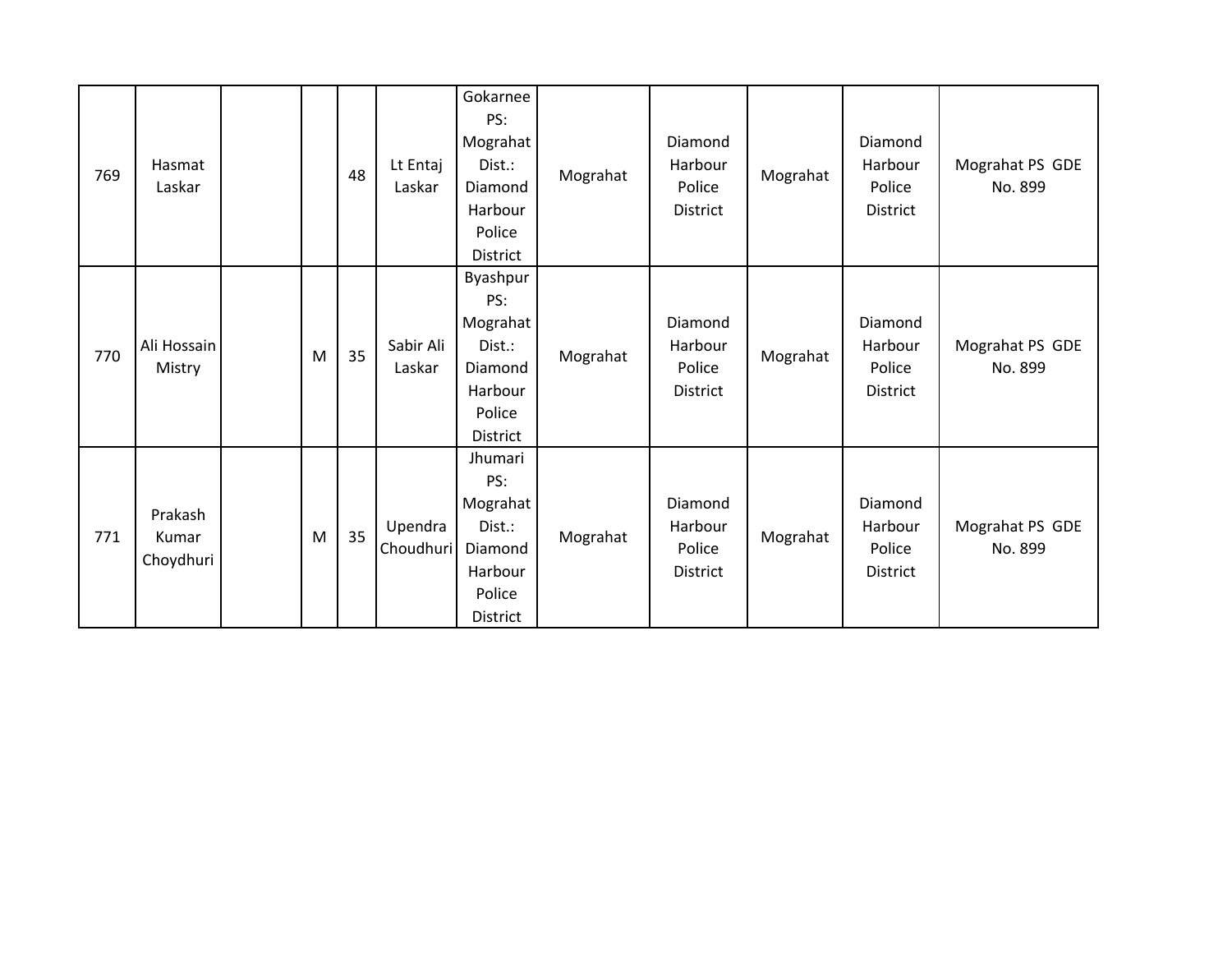| 772 | Apurb Lal<br>Baidya | M         | 55 | Lt. Purna<br>Ch. Baidya  | Of Uttar<br>Kamarpol<br>e,<br>Kacharipar<br>a PS:<br>Parulia<br>coastal<br>Dist.:<br>Diamond<br>Harbour<br>Police<br>District | Parulia coastal | Diamond<br>Harbour<br>Police<br>District | Parulia<br>coastal | Diamond<br>Harbour<br>Police<br>District | Parulia coastal PS<br><b>GDE No. 361</b> |
|-----|---------------------|-----------|----|--------------------------|-------------------------------------------------------------------------------------------------------------------------------|-----------------|------------------------------------------|--------------------|------------------------------------------|------------------------------------------|
| 773 | Pradip<br>Naskar    | M         | 32 | S/o-Bablu<br>Naskar      | Moukhali,<br>PS- Pujali<br>PS: Pujali<br>Dist.:<br>Diamond<br>Harbour<br>Police<br>District                                   | Pujali          | Diamond<br>Harbour<br>Police<br>District | Pujali             | Diamond<br>Harbour<br>Police<br>District | Pujali PS GDE No.<br>522                 |
| 774 | Rajib<br>Hossain    | ${\sf M}$ | 39 | $S/O- Sk Ali$<br>Hossain | Indira<br>ghat Road<br>PS: Pujali<br>Dist.:<br>Diamond<br>Harbour<br>Police<br>District                                       | Pujali          | Diamond<br>Harbour<br>Police<br>District | Pujali             | Diamond<br>Harbour<br>Police<br>District | Pujali PS GDE No.<br>522                 |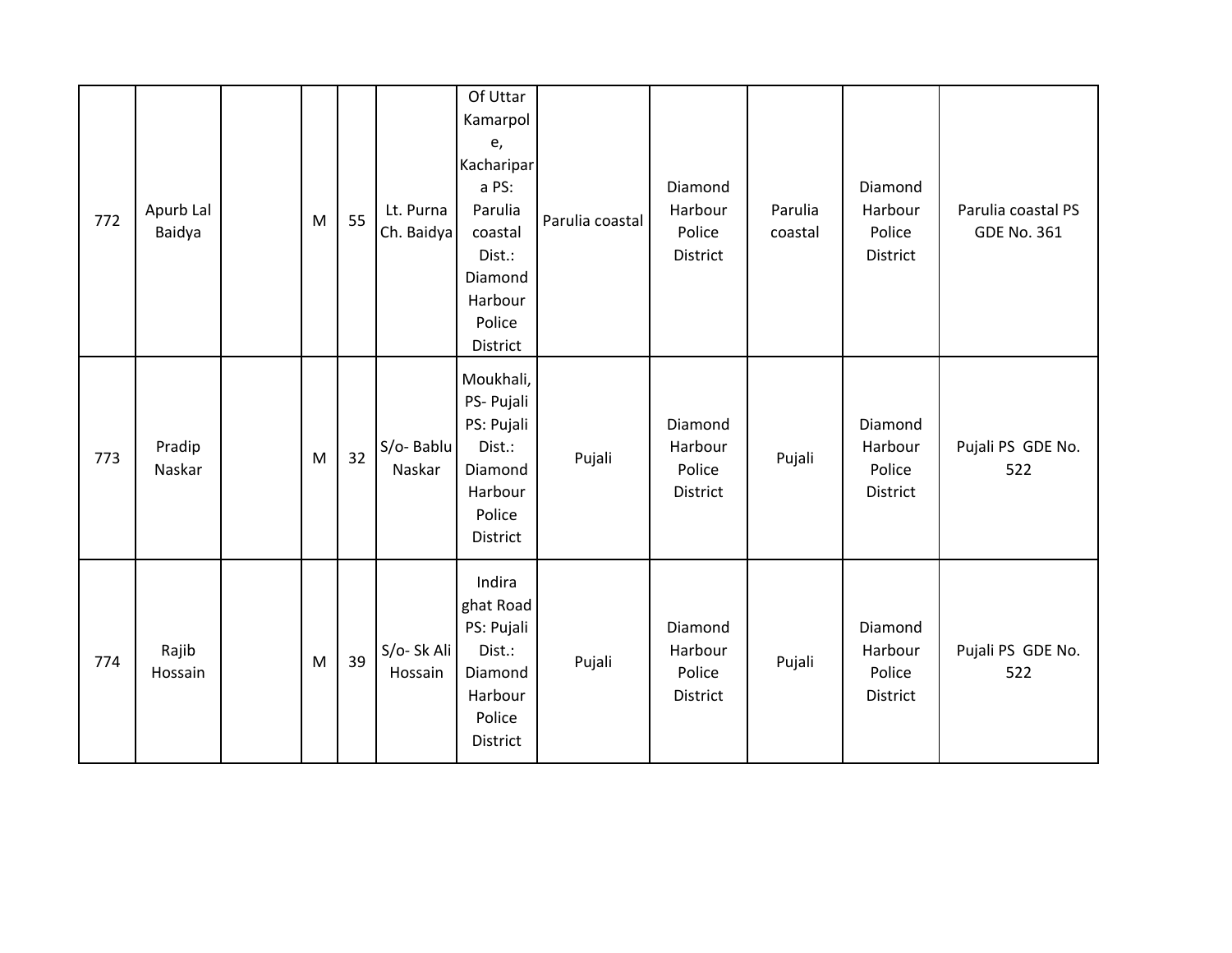| 775 | Tousif Sk      | Ajad | M | 31 | Lt Tofail<br>Sk    | Santoshpu<br>r Podirhati<br>Unchudan<br>ga PS:<br>Rabindran<br>agar Dist.:<br>Diamond<br>Harbour<br>Police<br>District | Rabindranagar | Diamond<br>Harbour<br>Police<br>District | Rabindranag<br>ar | Diamond<br>Harbour<br>Police<br>District | Rabindranagar PS<br><b>GDE No. 699</b> |
|-----|----------------|------|---|----|--------------------|------------------------------------------------------------------------------------------------------------------------|---------------|------------------------------------------|-------------------|------------------------------------------|----------------------------------------|
| 776 | Salim<br>Molla |      | M | 35 | Lt. Sahad<br>Molla | Highland<br>PS:<br>Ramnagar<br>Dist.:<br>Diamond<br>Harbour<br>Police<br>District                                      | Ramnagar      | Diamond<br>Harbour<br>Police<br>District | Ramnagar          | Diamond<br>Harbour<br>Police<br>District | Ramnagar PS GDE<br>No. 613             |
| 777 | Raja Santra    |      | M | 20 | Jayanta<br>Santra  | Satitala<br>Ward No-<br>02 PS-<br>Arambagh<br>Dist-<br>Hooghly                                                         |               | <b>Basirhat</b>                          | Arambagh          | Hooghly<br>Rural                         | Arambagh PS GDE<br>No. 1019            |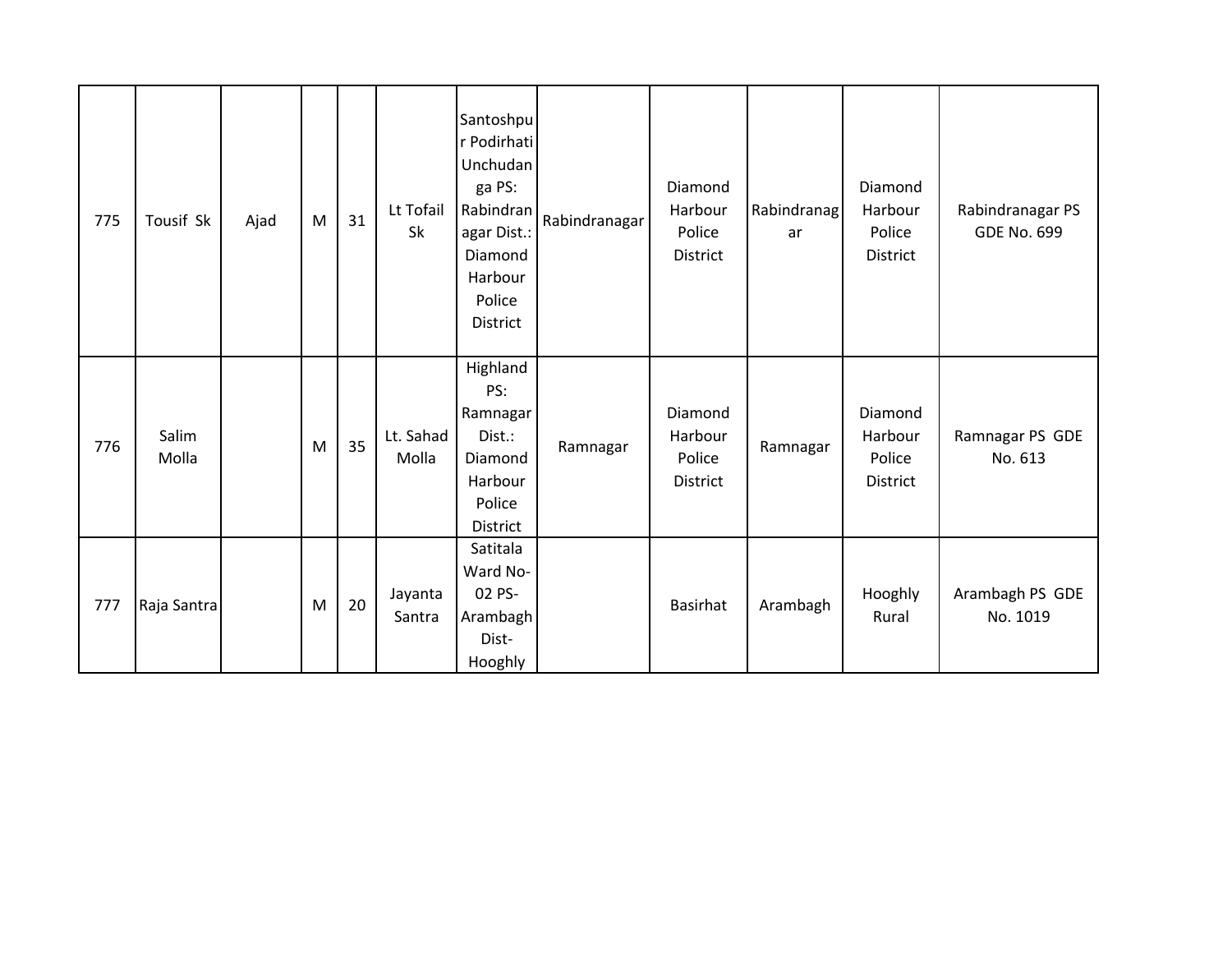| 778 | Bijoy<br>Dhara     | M         | 22 | Dharmada<br>s Dhara | Vill-<br>Moniari<br>PS-<br>Madhabdi<br>hi Dist-<br>East<br>Burdwan<br>PS:<br><b>Baduria</b><br>Dist.:<br>Alipurduar | <b>Baduria</b> | Alipurduar      | Arambagh | Hooghly<br>Rural | Arambagh PS GDE<br>No. 1018 |
|-----|--------------------|-----------|----|---------------------|---------------------------------------------------------------------------------------------------------------------|----------------|-----------------|----------|------------------|-----------------------------|
| 779 | Achintya<br>Mondal | ${\sf M}$ | 57 | Ananda<br>Mondal    | Vill-Bhajua<br>PS-Goghat<br>Dist-<br>Hooghly                                                                        |                | Basirhat        | Arambagh | Hooghly<br>Rural | Arambagh PS GDE<br>No. 1018 |
| 780 | Binay<br>Mandal    | M         | 21 | Arbinda<br>Mandal   | Vill-<br>Artpukur,<br>$P.S-$<br>Harua,<br>Dist-24<br>Pgs (N)                                                        |                | <b>Basirhat</b> | Dadpur   | Hooghly<br>Rural | Dadpur PS GDE No.<br>765    |
| 781 | Manas<br>Mahato    | M         | 25 | Kanai<br>Mahato     | Vill-<br>Artpukur,<br>$P.S-$<br>Harua,<br>Dist-24<br>Pgs (N)                                                        |                | Basirhat        | Dadpur   | Hooghly<br>Rural | Dadpur PS GDE No.<br>765    |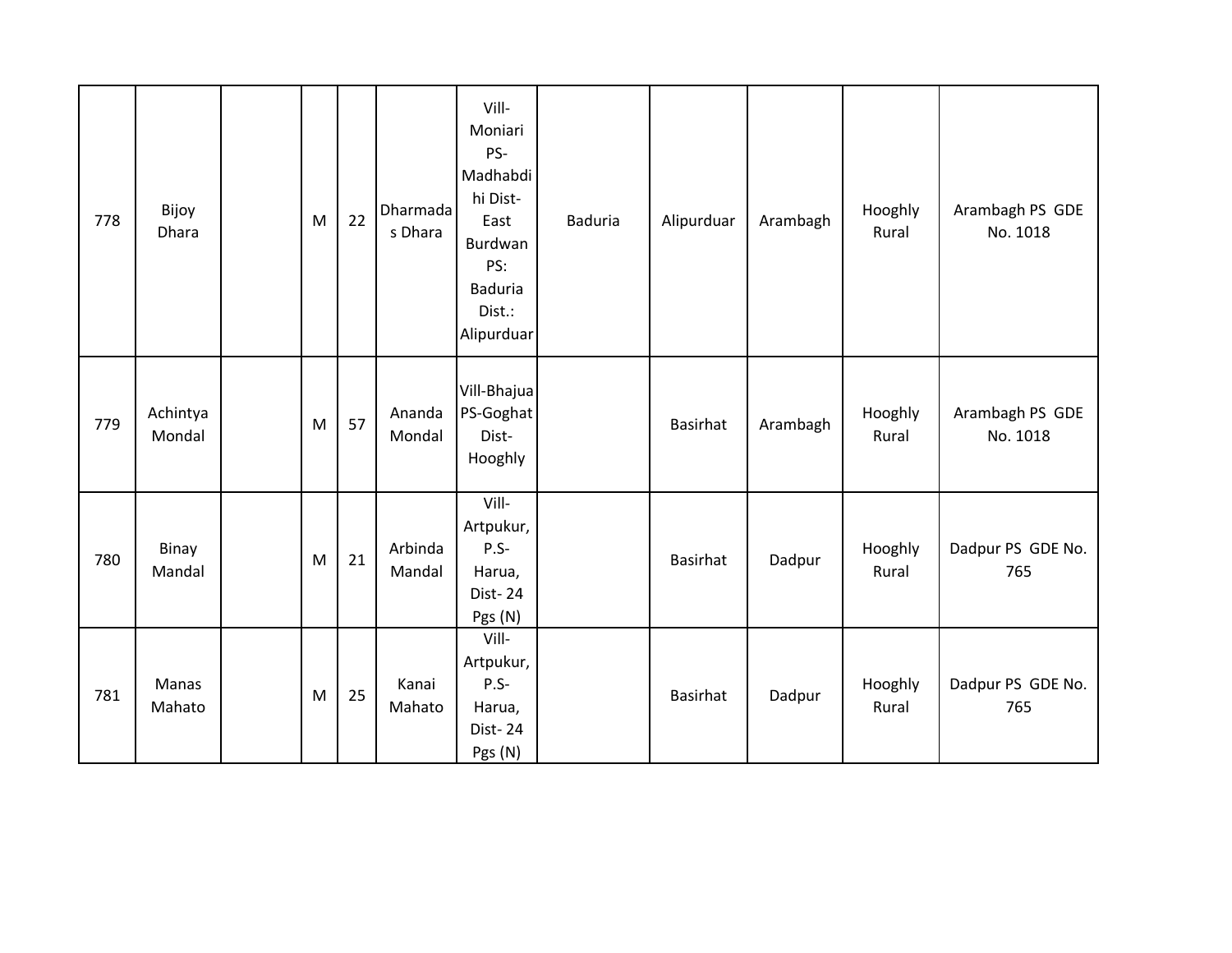| 782 | Tanmay<br>Sardar      | M | 26 | Tarak<br>Sardar                   | Vill-<br>Mallickhat<br>i, P.S –<br>Jibantola,<br>Dist-24<br>Pgs (     |             | <b>Basirhat</b>  | Dadpur      | Hooghly<br>Rural | Dadpur PS GDE No.<br>765      |
|-----|-----------------------|---|----|-----------------------------------|-----------------------------------------------------------------------|-------------|------------------|-------------|------------------|-------------------------------|
| 783 | Debu<br>Karmakar      | M | 34 | Ganesh<br>Karmakar                | Ganesh<br>KVill-<br>Artpukur,<br>$P.S-$<br>Harua,<br>Dist-24<br>Pgs ( |             | <b>Basirhat</b>  | Dadpur      | Hooghly<br>Rural | Dadpur PS GDE No.<br>765      |
| 784 | Susil<br>Karmakar     | M | 50 | Lt Bhanta<br>Karmakar             | Vill-<br>Artpukur,<br>$P.S-$<br>Harua,<br><b>Dist-24</b><br>Pgs (N)   |             | Basirhat         | Dadpur      | Hooghly<br>Rural | Dadpur PS GDE No.<br>765      |
| 785 | Ranjit<br>Karmakar    | M | 21 | Lt Hansho<br>Karmakar             | Vill-<br>Artpukur,<br>$P.S-$<br>Harua,<br><b>Dist-24</b><br>Pgs (N)   |             | Basirhat         | Dadpur      | Hooghly<br>Rural | Dadpur PS GDE No.<br>765      |
| 786 | Biswajit<br>Mukherjee | M |    | Lt.<br>Mritunjay<br>Mukherje<br>e | PS:<br>Dhaniakha<br>li Dist.:<br>Hooghly<br>Rural                     | Dhaniakhali | Hooghly<br>Rural | Dhaniakhali | Hooghly<br>Rural | Dhaniakhali PS GDE<br>No. 803 |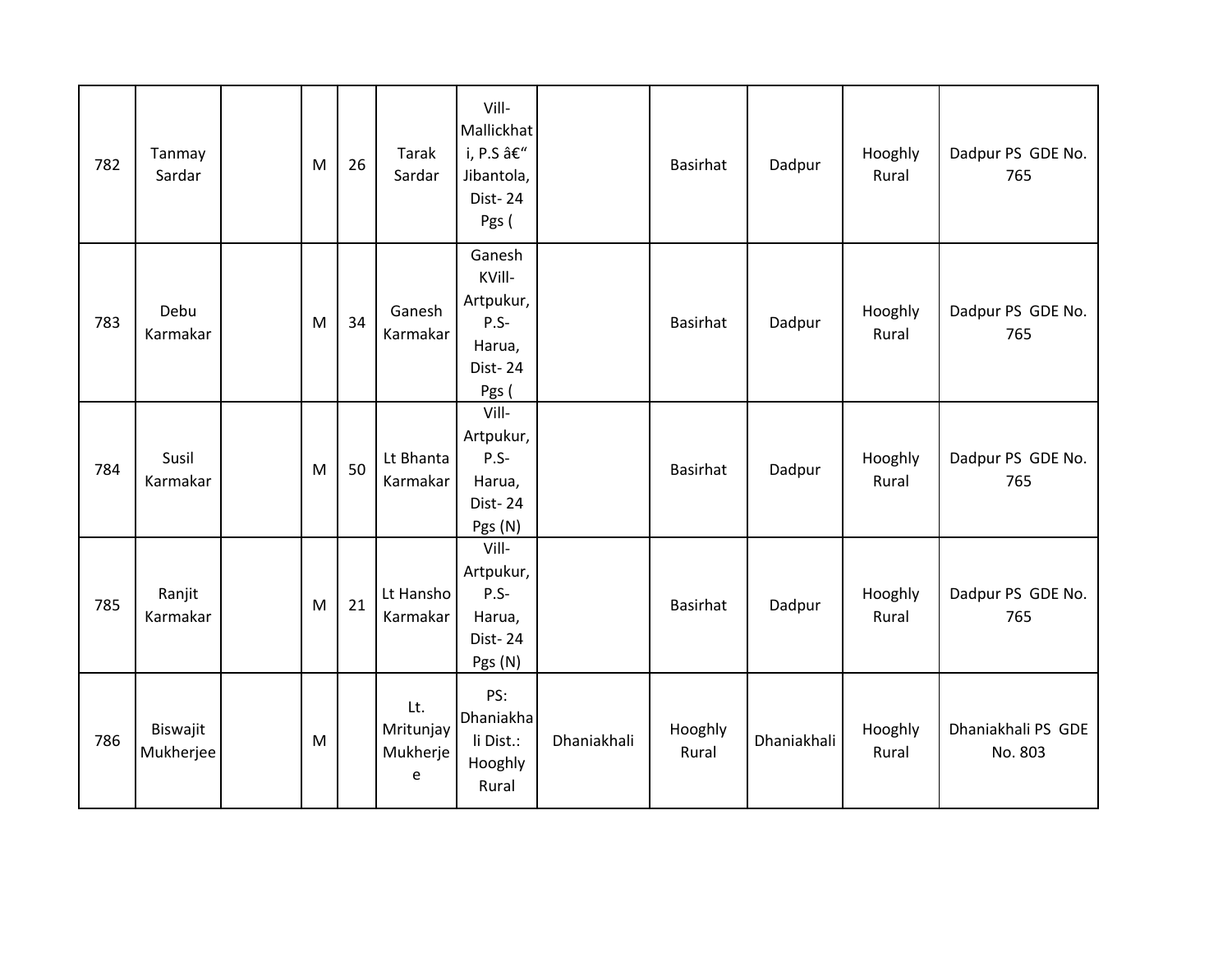| 787 | Raju Roy           | M | 23 | <b>Tilok Roy</b>          | Vill-<br>Nakunda,<br>PS –<br>Goghat,<br>Dist –<br>Hooghly<br>PS:<br>Goghat<br>Dist.:<br>Hooghly<br>Rural | Goghat | Hooghly<br>Rural | Goghat | Hooghly<br>Rural | Goghat PS GDE No.<br>862 |
|-----|--------------------|---|----|---------------------------|----------------------------------------------------------------------------------------------------------|--------|------------------|--------|------------------|--------------------------|
| 788 | Srimanta<br>Santra | M | 43 | Late<br>Sonatan<br>Santra | Vill-Saora,<br>PS –<br>Goghat,<br>Dist –<br>Hooghly<br>PS:<br>Goghat<br>Dist.:<br>Hooghly<br>Rural       | Goghat | Hooghly<br>Rural | Goghat | Hooghly<br>Rural | Goghat PS GDE No.<br>862 |
| 789 | Rocky<br>Ghosh     | M |    | Tapash<br>Ghosh           | Vill-<br>Benathali,<br>PS Gurap,<br>Dist-<br>Hooghly                                                     |        | <b>Basirhat</b>  | Gurap  | Hooghly<br>Rural | Gurap PS GDE No.<br>760  |
| 790 | <b>Bittu Pan</b>   | M |    | Chanchal<br>Pan           | Vill-<br>Benathali,<br>PS Gurap,<br>Dist-<br>Hooghly                                                     |        | Basirhat         | Gurap  | Hooghly<br>Rural | Gurap PS GDE No.<br>760  |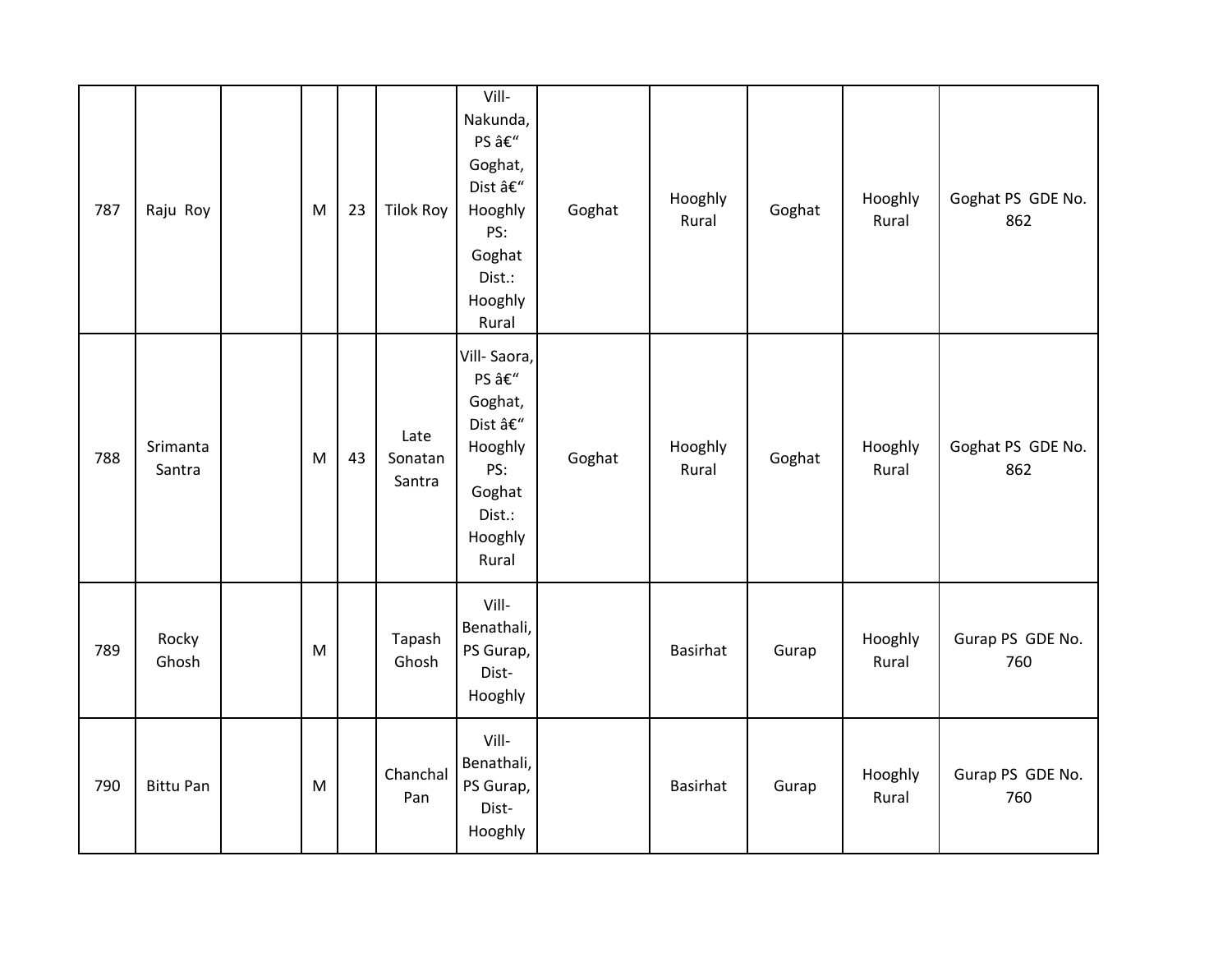| 791 | Dukhiram<br>Bauri  | M         | 42 | Lt.<br>Kalipada<br>Bauri | Basuri, PS-<br>Haripal,<br>Dist.-<br>Hooghly<br>PS:<br>Haripal<br>Dist.:<br>Hooghly<br>Rural                | Haripal   | Hooghly<br>Rural | Haripal   | Hooghly<br>Rural | Haripal PS GDE No.<br>756    |
|-----|--------------------|-----------|----|--------------------------|-------------------------------------------------------------------------------------------------------------|-----------|------------------|-----------|------------------|------------------------------|
| 792 | Bapan Das          | M         | 28 | Harakrish<br>na Das      | Basuri, PS-<br>Haripal,<br>Dist.-<br>Hooghly<br>PS:<br>Haripal<br>Dist.:<br>Hooghly<br>Rural                | Haripal   | Hooghly<br>Rural | Haripal   | Hooghly<br>Rural | Haripal PS GDE No.<br>756    |
| 793 | Biswajit<br>Hansda | ${\sf M}$ | 21 | <b>Bimal</b><br>Hansda   | Vill-<br>Nabagram<br>PS-<br>Jangipara<br>Dist-<br>Hooghly<br>PS:<br>Jangipara<br>Dist.:<br>Hooghly<br>Rural | Jangipara | Hooghly<br>Rural | Jangipara | Hooghly<br>Rural | Jangipara PS GDE No.<br>1277 |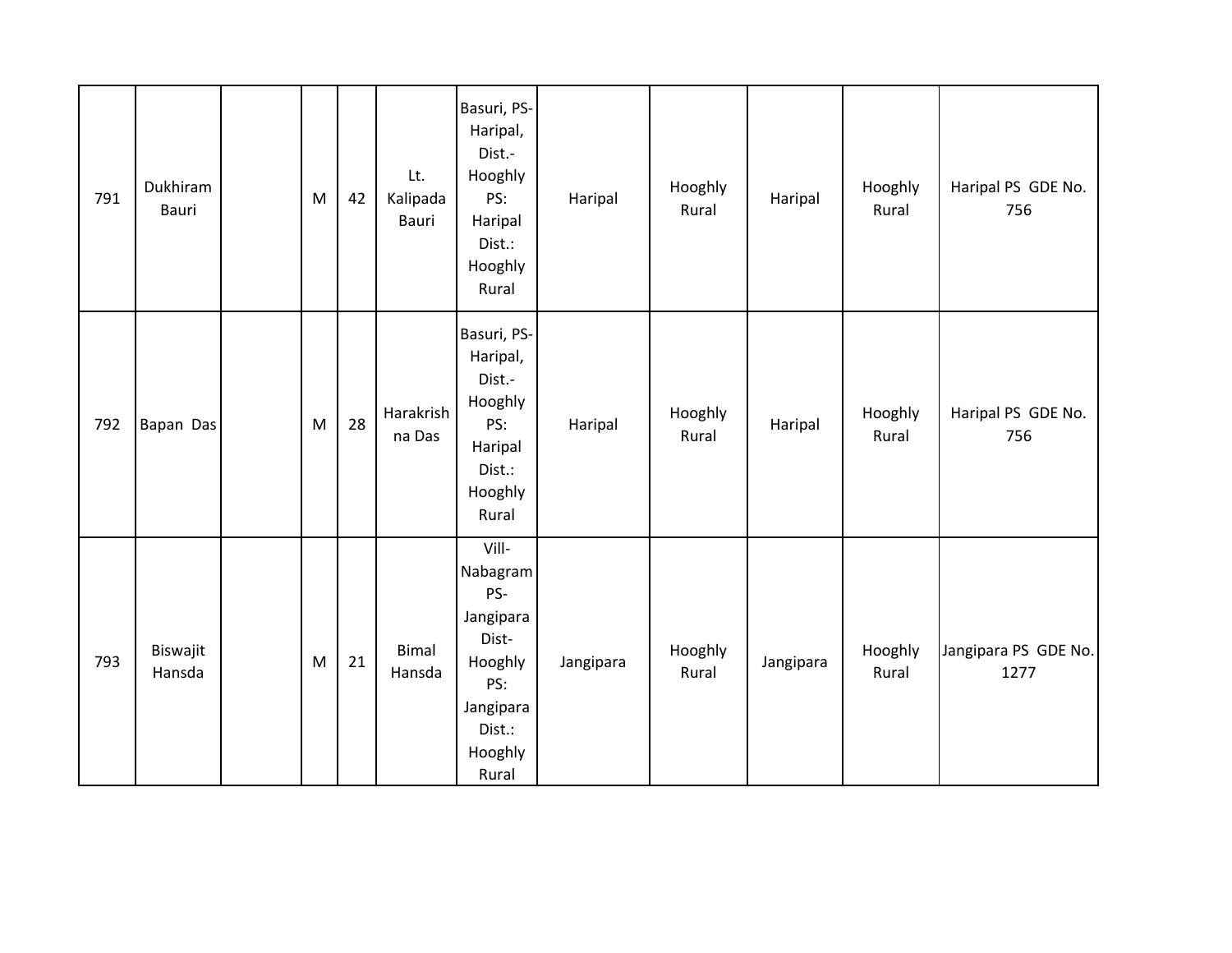| 794 | Samar<br>Soren    | M | 24 | Sam Soren              | Vill-<br>Nabagram<br>PS-<br>Jangipara<br>Dist-<br>Hooghly<br>PS:<br>Jangipara<br>Dist.:<br>Hooghly<br>Rural | Jangipara | Hooghly<br>Rural                        | Jangipara | Hooghly<br>Rural | Jangipara PS GDE No.<br>1277 |
|-----|-------------------|---|----|------------------------|-------------------------------------------------------------------------------------------------------------|-----------|-----------------------------------------|-----------|------------------|------------------------------|
| 795 | Giridhari<br>Nath | M | 19 | Tuku Nath   PS: Liluah | Vill-<br>Baradingi<br>PS-Liluah<br>Dist-<br>Howrah<br>Dist.:<br>Howrah<br>Police<br>Commissi<br>onerate     | Liluah    | Howrah<br>Police<br>Commission<br>erate | Jangipara | Hooghly<br>Rural | Jangipara PS GDE No.<br>1278 |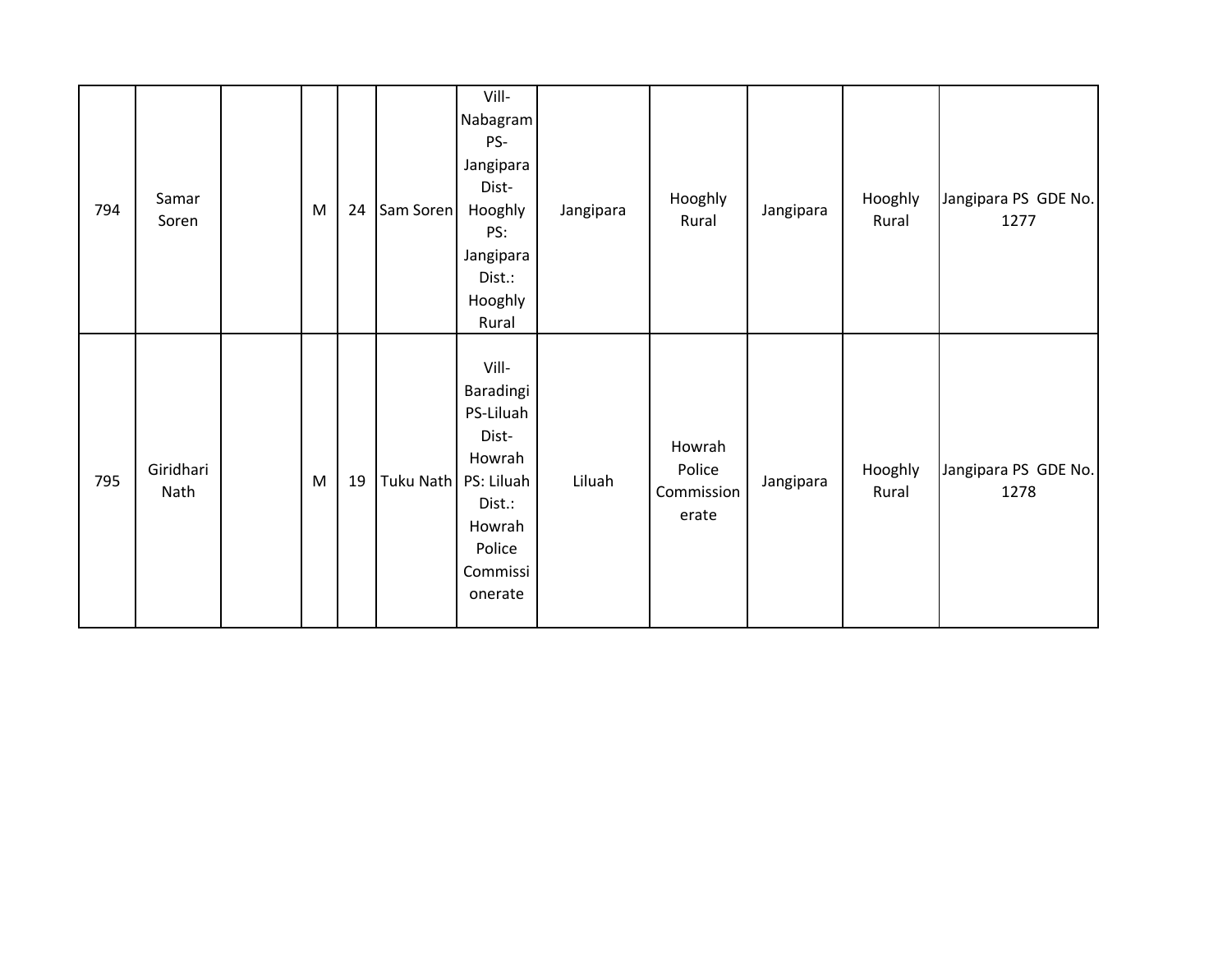| 796 | Chattu<br>Das    | ${\sf M}$ | 27 | Gopal Das       | Vill-<br>Dakhin<br>Chakapara<br>PS-Liluah<br>Dist-<br>Howrah<br>PS: Liluah<br>Dist.:<br>Howrah<br>Police<br>Commissi<br>onerate | Liluah             | Howrah<br>Police<br>Commission<br>erate | Jangipara | Hooghly<br>Rural | Jangipara PS GDE No.<br>1278 |
|-----|------------------|-----------|----|-----------------|---------------------------------------------------------------------------------------------------------------------------------|--------------------|-----------------------------------------|-----------|------------------|------------------------------|
| 797 | Gobinda<br>Ghosh | M         | 24 | Rajesh<br>Ghosh | Vill-<br>Biradingi<br>PS-Liluah<br>Dist-<br>Howrah<br>PS: Liluah<br>Dist.:<br>Howrah<br>Police<br>Commissi<br>onerate           | Liluah             | Howrah<br>Police<br>Commission<br>erate | Jangipara | Hooghly<br>Rural | Jangipara PS GDE No.<br>1278 |
| 798 | Subir Dolui      | M         | 30 | Surjo<br>Dolui  | Uttar<br>Manashre<br>e PS:<br>Udaynara<br>yanpur<br>Dist.:<br>Howrah<br>Rural                                                   | Udaynarayanp<br>ur | Howrah<br>Rural                         | Khanakul  | Hooghly<br>Rural | Khanakul PS GDE No.<br>833   |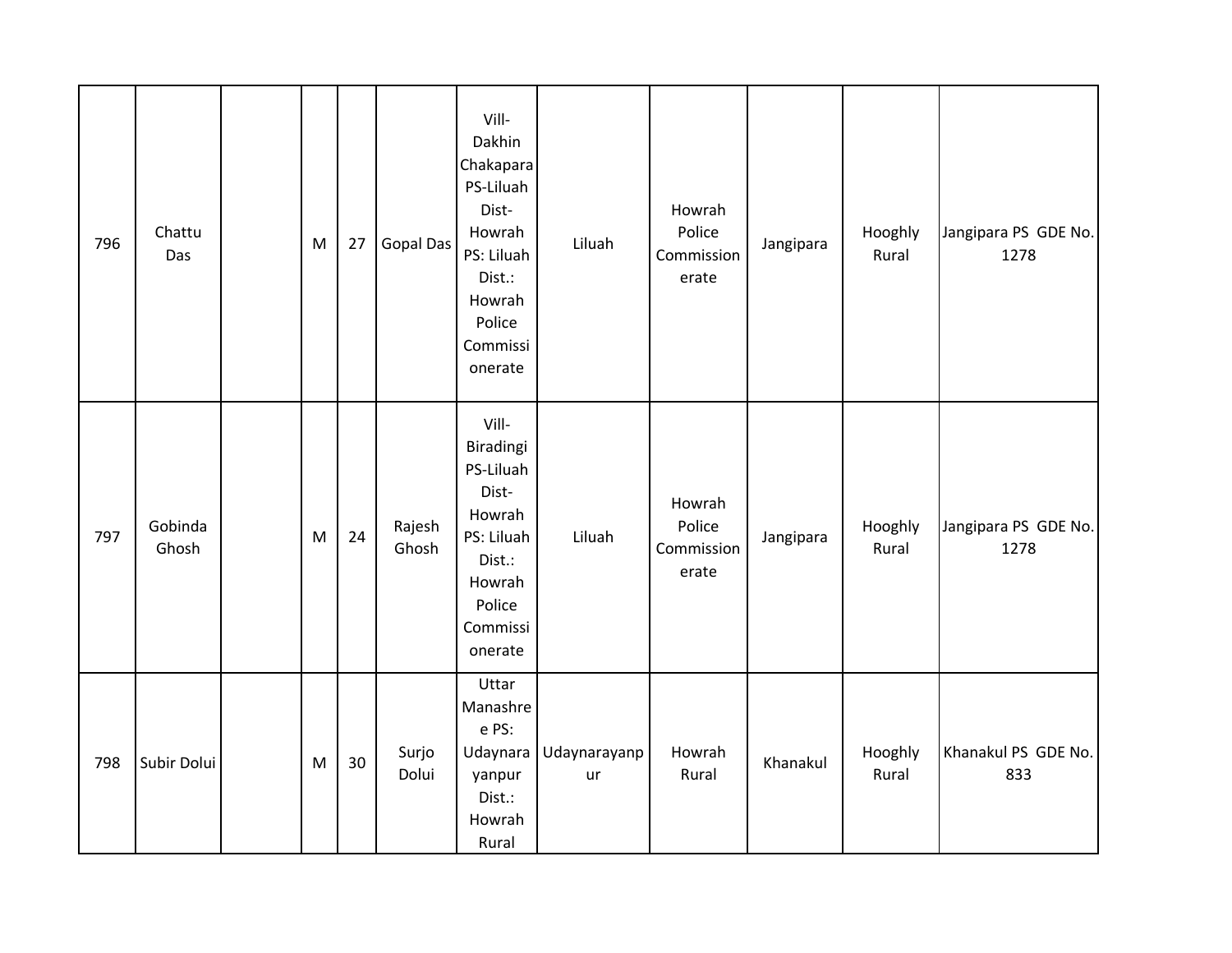| 799 | Prabir<br>Dolui  | M | 25 | Surjo<br>Dolui             | Uttar<br>Manashre<br>e PS:<br>Udaynara<br>yanpur<br>Dist.:<br>Howrah<br>Rural | Udaynarayanp<br>ur | Howrah<br>Rural  | Khanakul | Hooghly<br>Rural | Khanakul PS GDE No.<br>833 |
|-----|------------------|---|----|----------------------------|-------------------------------------------------------------------------------|--------------------|------------------|----------|------------------|----------------------------|
| 800 | Amit Pal         | M | 54 | Shamapad Khanakul<br>a Pal | Ghoshpur<br>PS:<br>Dist.:<br>Hooghly<br>Rural                                 | Khanakul           | Hooghly<br>Rural | Khanakul | Hooghly<br>Rural | Khanakul PS GDE No.<br>861 |
| 801 | Asit Pal         | M | 54 | Shamapad Khanakul<br>a Pal | Ghoshpur<br>PS:<br>Dist.:<br>Hooghly<br>Rural                                 | Khanakul           | Hooghly<br>Rural | Khanakul | Hooghly<br>Rural | Khanakul PS GDE No.<br>861 |
| 802 | Mangal<br>Pandit | M | 18 | Uttam<br>Pandit            | Krishnabal<br>lavpur PS:<br>Goghat<br>Dist.:<br>Hooghly<br>Rural              | Goghat             | Hooghly<br>Rural | Khanakul | Hooghly<br>Rural | Khanakul PS GDE No.<br>861 |
| 803 | Subash Pal       | M | 41 | Pachugop<br>al Pal         | Ghoshpur<br>PS:<br>Khanakul<br>Dist.:<br>Hooghly<br>Rural                     | Khanakul           | Hooghly<br>Rural | Khanakul | Hooghly<br>Rural | Khanakul PS GDE No.<br>861 |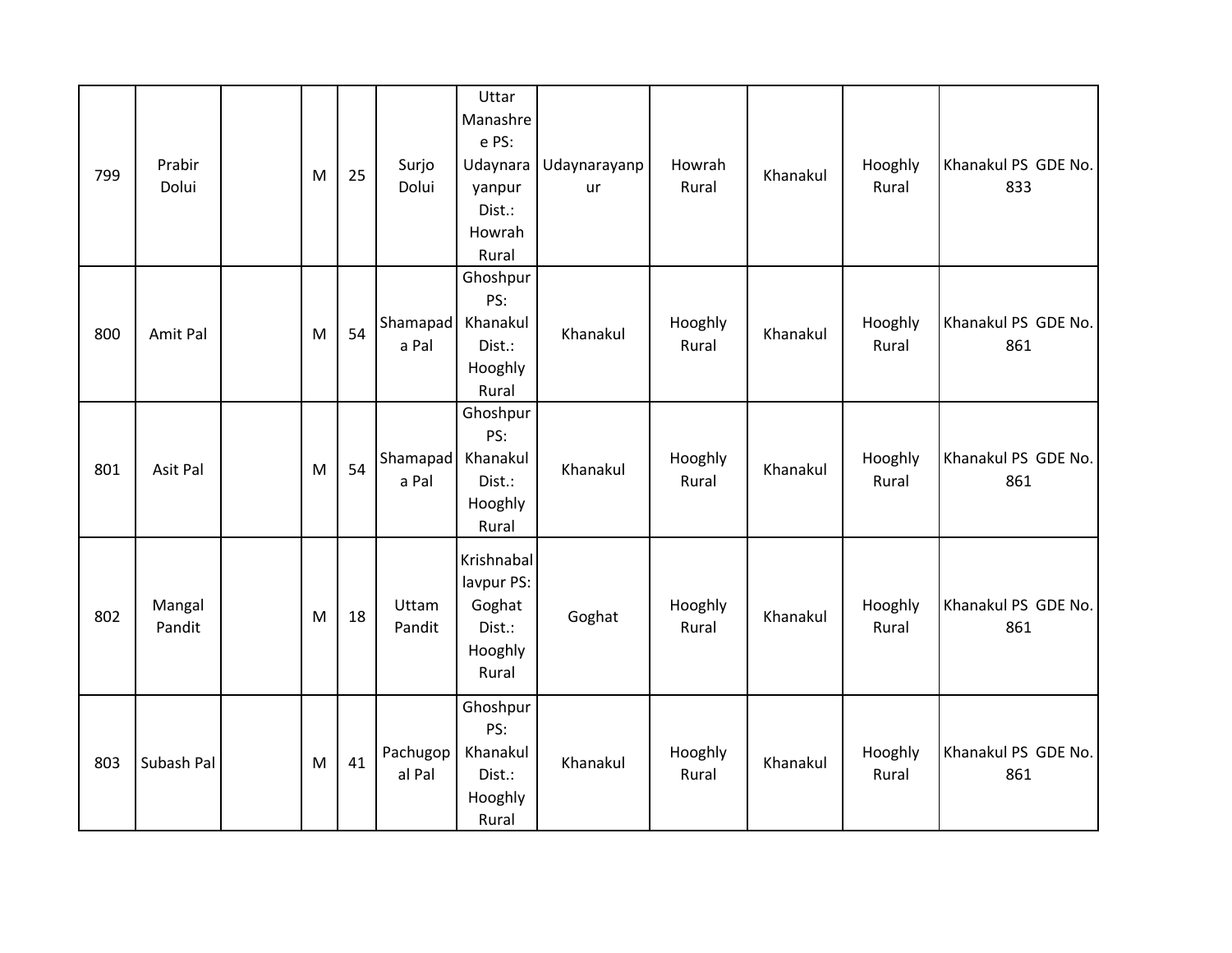| 804 | Mehatab<br>Alam | ${\sf M}$ | 30 | Lt. Abdul<br>Rahaman | Boropara<br>3no<br>Gumti, P.S-<br>Mogra,<br>Dist-<br>Hooghly<br>PS: Mogra<br>Dist.:<br>Hooghly<br>Rural      | Mogra  | Hooghly<br>Rural | Mogra  | Hooghly<br>Rural | Mogra PS GDE No.<br>465  |
|-----|-----------------|-----------|----|----------------------|--------------------------------------------------------------------------------------------------------------|--------|------------------|--------|------------------|--------------------------|
| 805 | Sadam<br>Husen  | M         | 28 | Md. Kallu            | Paper Mill<br>Chak<br>Bansberia,<br>$P.S-$<br>Mogra,<br>Dist-Hoog<br>PS: Mogra<br>Dist.:<br>Hooghly<br>Rural | Mogra  | Hooghly<br>Rural | Mogra  | Hooghly<br>Rural | Mogra PS GDE No.<br>465  |
| 806 | Sabir Ali       | ${\sf M}$ | 24 | Royson Ali           | Tinna<br>Elampur,<br>PS-<br>Pandua,<br>Hooghly<br>PS:<br>Pandua<br>Dist.:<br>Hooghly<br>Rural                | Pandua | Hooghly<br>Rural | Pandua | Hooghly<br>Rural | Pandua PS GDE No.<br>976 |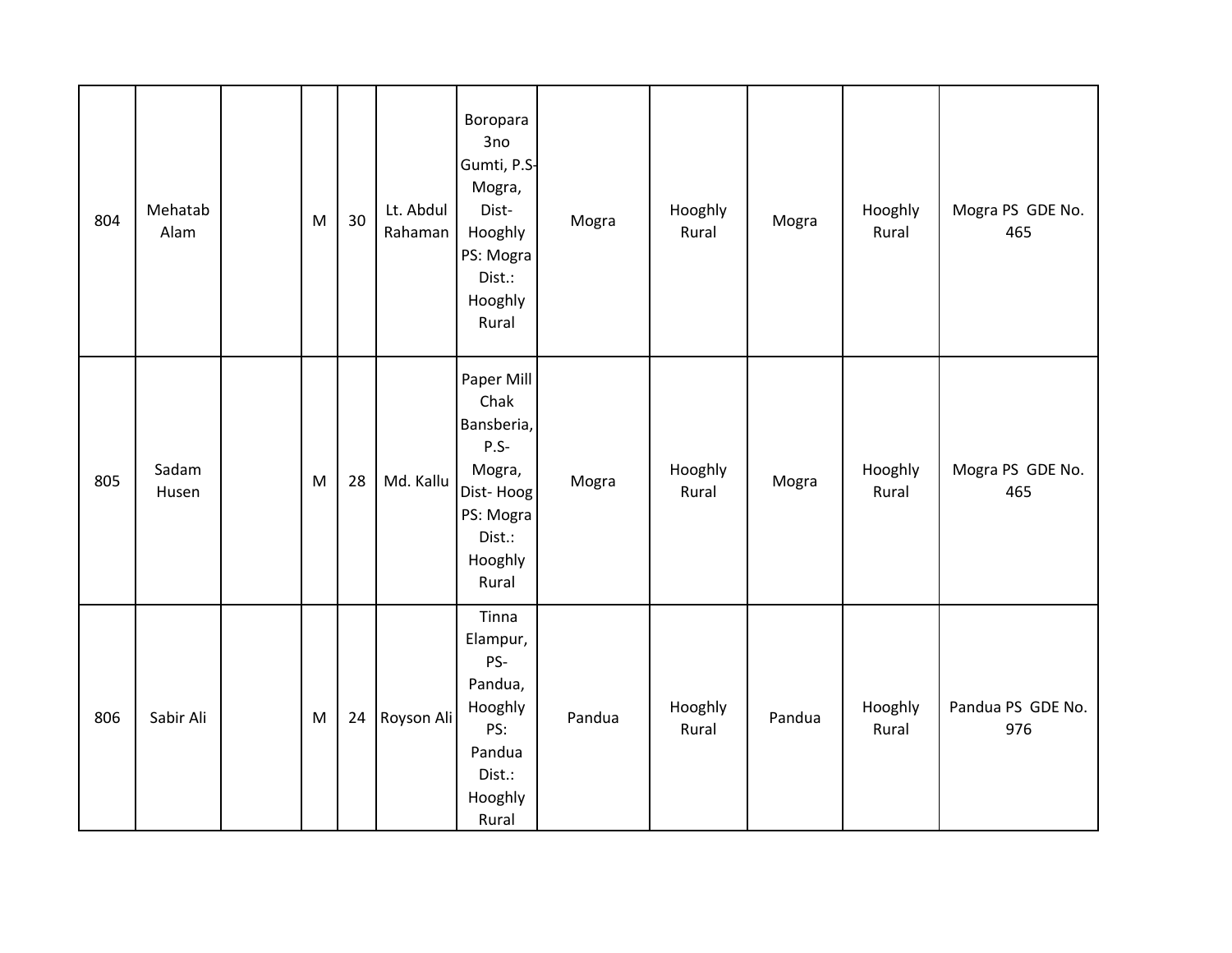| 807 | Laxmi<br>Narayan<br>Roy | M | 20 | Rabin Roy             | Vill –<br>Kapastikri,<br>P.O.<br>Sultangac<br>ha PS:<br>Polba<br>Dist.:<br>Hooghly<br>Rural | Polba  | Hooghly<br>Rural | Polba  | Hooghly<br>Rural | Polba PS GDE No.<br>677  |
|-----|-------------------------|---|----|-----------------------|---------------------------------------------------------------------------------------------|--------|------------------|--------|------------------|--------------------------|
| 808 | Nilu Roy                | M | 26 | Sahadeb<br>Roy        | Vill –<br>Kapastikri,<br>P.O.<br>Sultangac<br>ha PS:<br>Polba<br>Dist.:<br>Hooghly<br>Rural | Polba  | Hooghly<br>Rural | Polba  | Hooghly<br>Rural | Polba PS GDE No.<br>677  |
| 809 | Jhotan<br>Roy           | M | 28 | Lt.<br>Sanatan<br>Roy | Vill –<br>Kapastikri,<br>P.O.<br>Sultangac<br>ha PS:<br>Polba<br>Dist.:<br>Hooghly<br>Rural | Polba  | Hooghly<br>Rural | Polba  | Hooghly<br>Rural | Polba PS GDE No.<br>677  |
| 810 | Dipankar<br>Majhi       | M |    | Dilip<br>Majhi        | Harisnaga<br>r PS:<br>Singur<br>Dist.:<br>Hooghly<br>Rural                                  | Singur | Hooghly<br>Rural | Singur | Hooghly<br>Rural | Singur PS GDE No.<br>789 |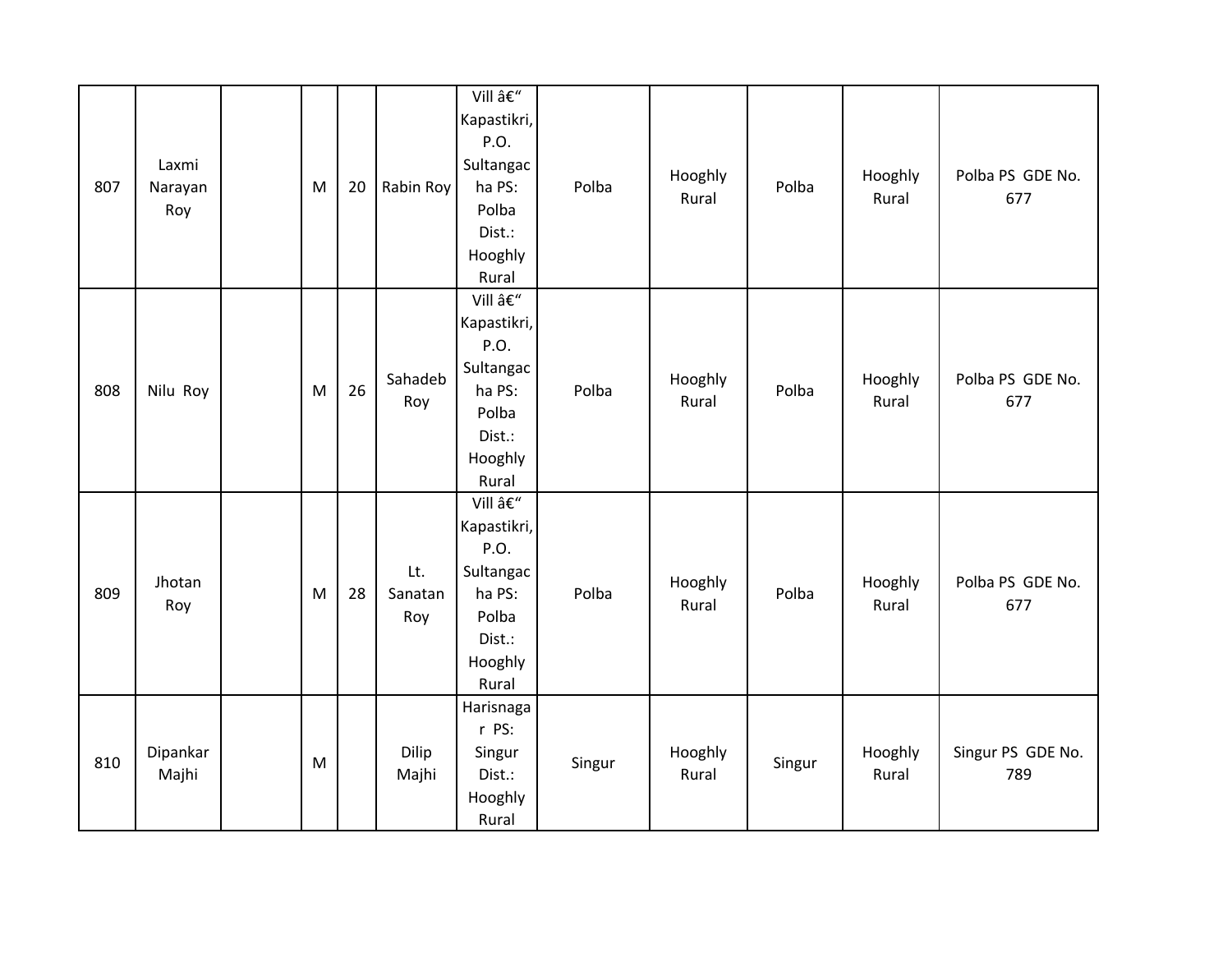| 811 | Somnath<br><b>Bhuia</b> | M | Sanjit<br><b>Bhuia</b> | Vill-<br>Kalitola,<br>PO-<br>Mogra PS:<br>Mogra<br>Dist.:<br>Hooghly<br>Rural               | Mogra | Hooghly<br>Rural | Singur | Hooghly<br>Rural | Singur PS GDE No.<br>726 |
|-----|-------------------------|---|------------------------|---------------------------------------------------------------------------------------------|-------|------------------|--------|------------------|--------------------------|
| 812 | Omprokes<br>h Kujur     | M | Iswar<br>Kajur         | Vill-<br>Hasnabad,<br>PO-<br>Mogra PS:<br>Mogra<br>Dist.:<br>Hooghly<br>Rural               | Mogra | Hooghly<br>Rural | Singur | Hooghly<br>Rural | Singur PS GDE No.<br>726 |
| 813 | Jela<br>Mondal          | M | Mahabir<br>Mondal      | Vill-<br>Benipur,<br>Palpera,,<br>PO-<br>Trebani<br>PS: Mogra<br>Dist.:<br>Hooghly<br>Rural | Mogra | Hooghly<br>Rural | Singur | Hooghly<br>Rural | Singur PS GDE No.<br>726 |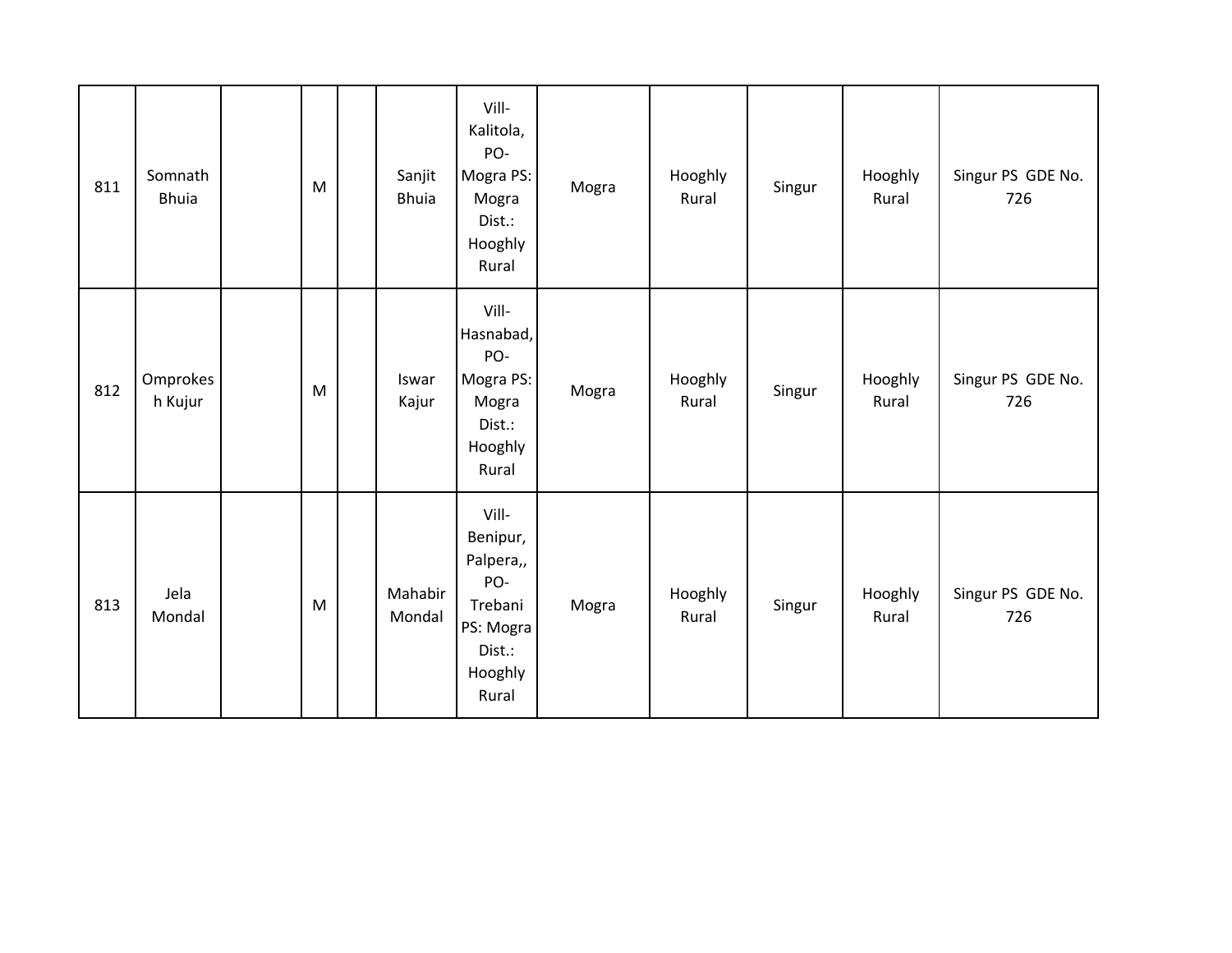| 814 | Akas<br>Kumar<br>Gupta | M |    | Jabeihuir<br>Gupta    | Vill-<br>Chapdani<br>Pirtala,,<br>PS-<br>Bhadresw<br>ar PS:<br>Bhadresw<br>ar Dist.:<br>Chandann<br>agar<br>Police<br>Commissi<br>onerate | Bhadreswar | Chandannag<br>ar Police<br>Commission<br>erate | Singur | Hooghly<br>Rural | Singur PS GDE No.<br>726 |
|-----|------------------------|---|----|-----------------------|-------------------------------------------------------------------------------------------------------------------------------------------|------------|------------------------------------------------|--------|------------------|--------------------------|
| 815 | Kundan<br>Roy          | M | 21 | Nama<br>Sankar<br>Roy | Vill-<br>Chamdani,<br>Kodamtal<br>a PS:<br>Bhadresw<br>ar Dist.:<br>Chandann<br>agar<br>Police<br>Commissi<br>onerate                     | Bhadreswar | Chandannag<br>ar Police<br>Commission<br>erate | Singur | Hooghly<br>Rural | Singur PS GDE No.<br>726 |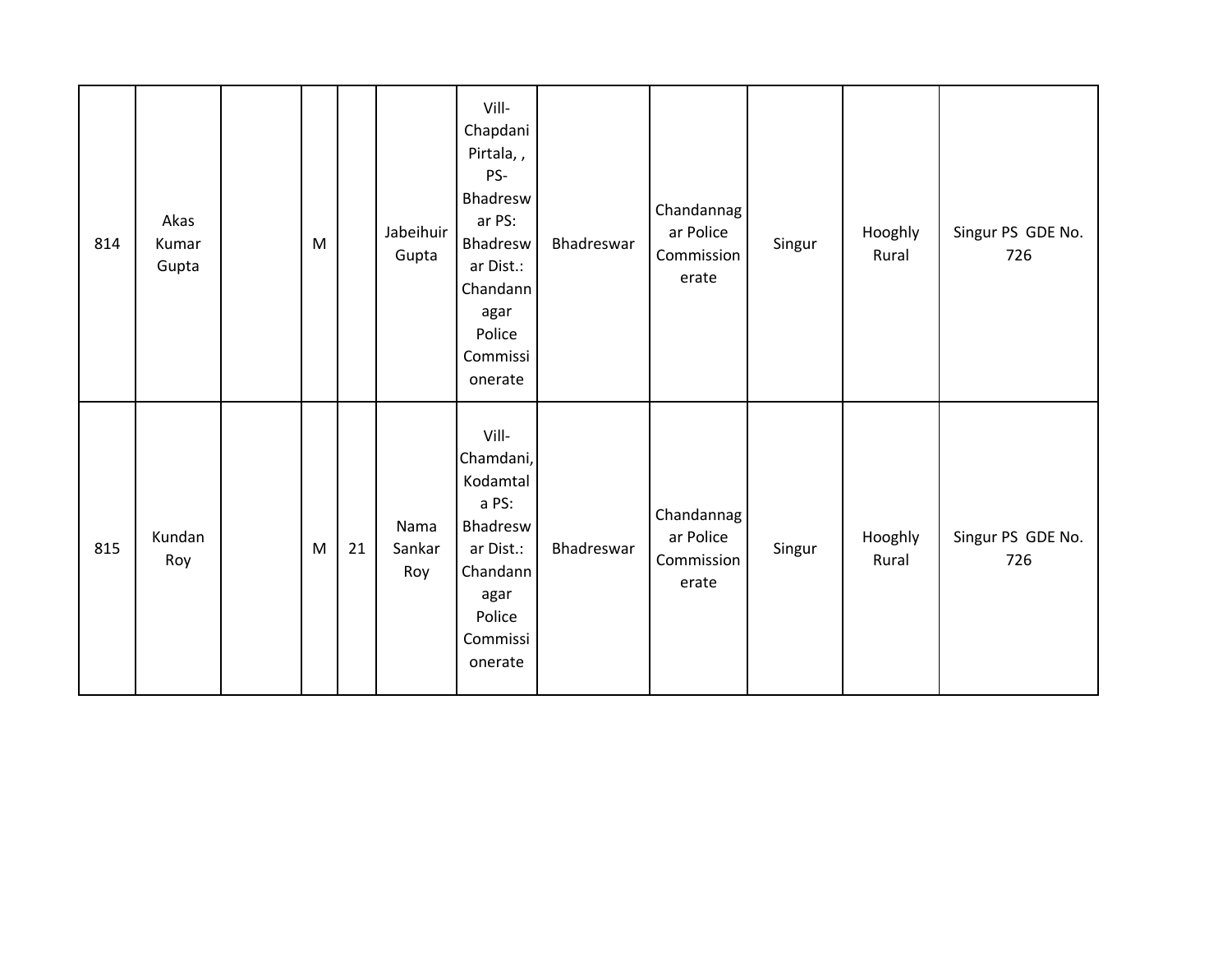| 816 | <b>Bittu Roy</b> | M | Dipankar<br>Roy        | Vill -<br>Benipur,<br>Palpera,<br>PO-<br>Tribani PS:<br>Bhadresw<br>ar Dist.:<br>Chandann<br>agar<br>Police<br>Commissi<br>onerate | Bhadreswar | Chandannag<br>ar Police<br>Commission<br>erate | Singur | Hooghly<br>Rural | Singur PS GDE No.<br>726 |
|-----|------------------|---|------------------------|------------------------------------------------------------------------------------------------------------------------------------|------------|------------------------------------------------|--------|------------------|--------------------------|
| 817 | Monsha<br>Duley  | M | <b>Bulbul</b><br>Duley | Baunari,<br>PO-<br>Baunari<br>PS:<br>Dankuni<br>Dist.:<br>Chandann<br>agar<br>Police<br>Commissi<br>onerate                        | Dankuni    | Chandannag<br>ar Police<br>Commission<br>erate | Singur | Hooghly<br>Rural | Singur PS GDE No.<br>726 |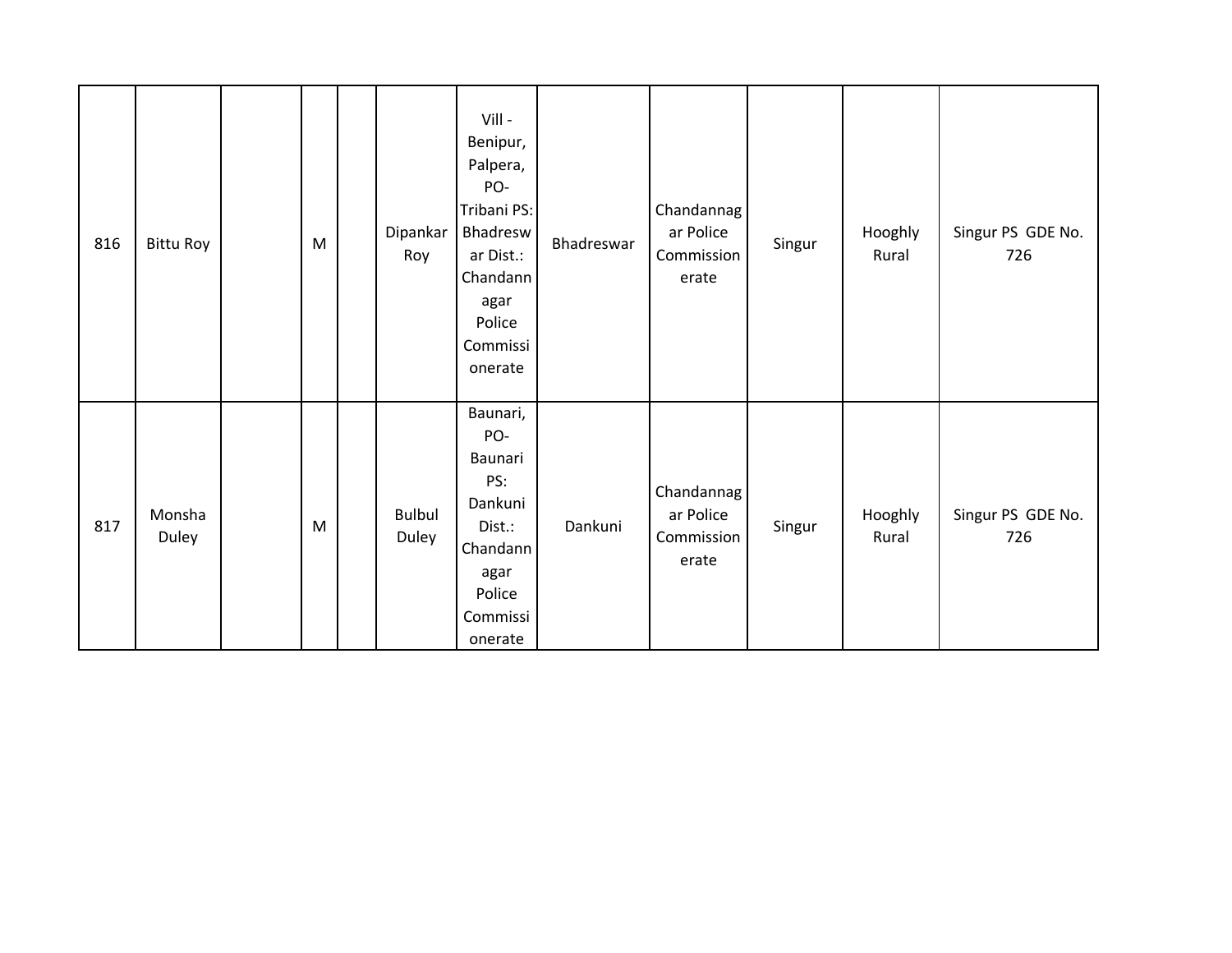| 818 | Surajit Das     | M | Gopal Das         | Vill-<br>Batunari,<br>PO-<br>Baunari,<br>PS:<br>Dankuni<br>Dist.:<br>Chandann<br>agar<br>Police<br>Commissi<br>onerate | Dankuni | Chandannag<br>ar Police<br>Commission<br>erate | Singur | Hooghly<br>Rural | Singur PS GDE No.<br>726 |
|-----|-----------------|---|-------------------|------------------------------------------------------------------------------------------------------------------------|---------|------------------------------------------------|--------|------------------|--------------------------|
| 819 | Dip Bag         | M | Lt Ramesh<br>Bag  | Tribani,<br>Baikantha<br>pur PS:<br>Mogra<br>Dist.:<br>Hooghly<br>Rural                                                | Mogra   | Hooghly<br>Rural                               | Singur | Hooghly<br>Rural | Singur PS GDE No.<br>763 |
| 820 | Dilip<br>Matato | M | Lt Amar<br>Mahato | Raghunat<br>hpur, PS:<br>Mogra<br>Dist.:<br>Hooghly<br>Rural                                                           | Mogra   | Hooghly<br>Rural                               | Singur | Hooghly<br>Rural | Singur PS GDE No.<br>763 |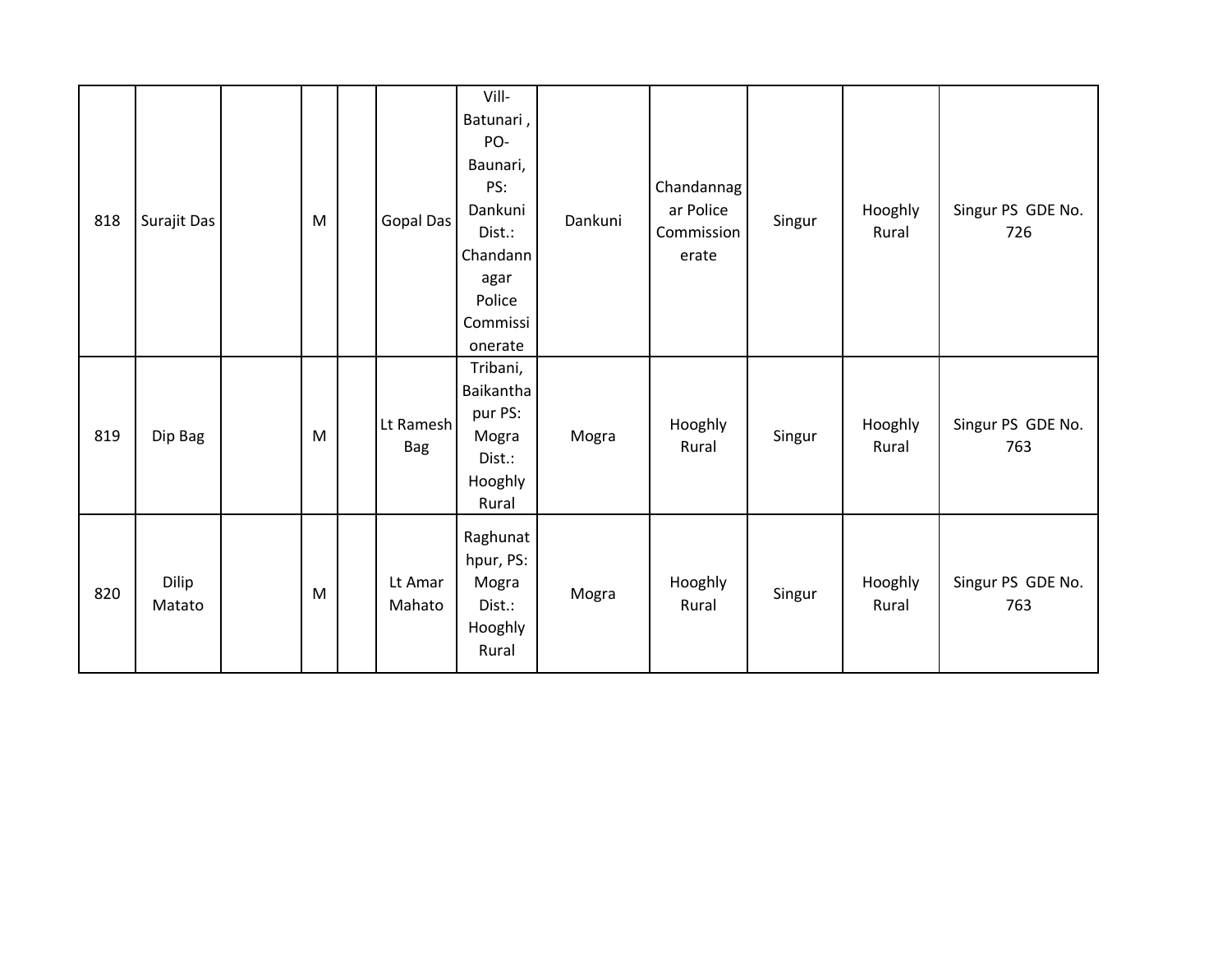| 821 | Sachindra<br>Nath<br>Ghosh | M |    | Lt Subal<br>Ch Ghosh | Vill<br>Parala,,<br>PO-<br><b>Bighati PS:</b><br>Mogra<br>Dist.:<br>Hooghly<br>Rural | Mogra  | Hooghly<br>Rural | Singur               | Hooghly<br>Rural | Singur PS GDE No.<br>763                   |
|-----|----------------------------|---|----|----------------------|--------------------------------------------------------------------------------------|--------|------------------|----------------------|------------------|--------------------------------------------|
| 822 | Tapan<br>Santra            | M |    | Gobardha<br>n Santra | Vill -<br>Kamalapu<br>r (purba),<br>PS: Singur<br>Dist.:<br>Hooghly<br>Rural         | Singur | Hooghly<br>Rural | Singur               | Hooghly<br>Rural | Singur PS GDE No.<br>271                   |
| 823 | Muktaram<br>Ghosh          | M |    | Ajit Ghosh           | Vill -<br>Bishalaxmi<br>tala PS:<br>Singur<br>Dist.:<br>Hooghly<br>Rural             | Singur | Hooghly<br>Rural | Singur               | Hooghly<br>Rural | Singur PS GDE No.<br>271                   |
| 824 | Md Taslim                  | M | 30 | Md<br>Khursid        | Pakka<br>Bazar<br>Asansol<br>Asansol<br>South<br>Paschim<br>Bardhama                 |        | <b>Basirhat</b>  | Asansole<br>g.r.p.s. | Howrah<br>G.R.P. | Asansole g.r.p.s. PS<br><b>GDE No. 603</b> |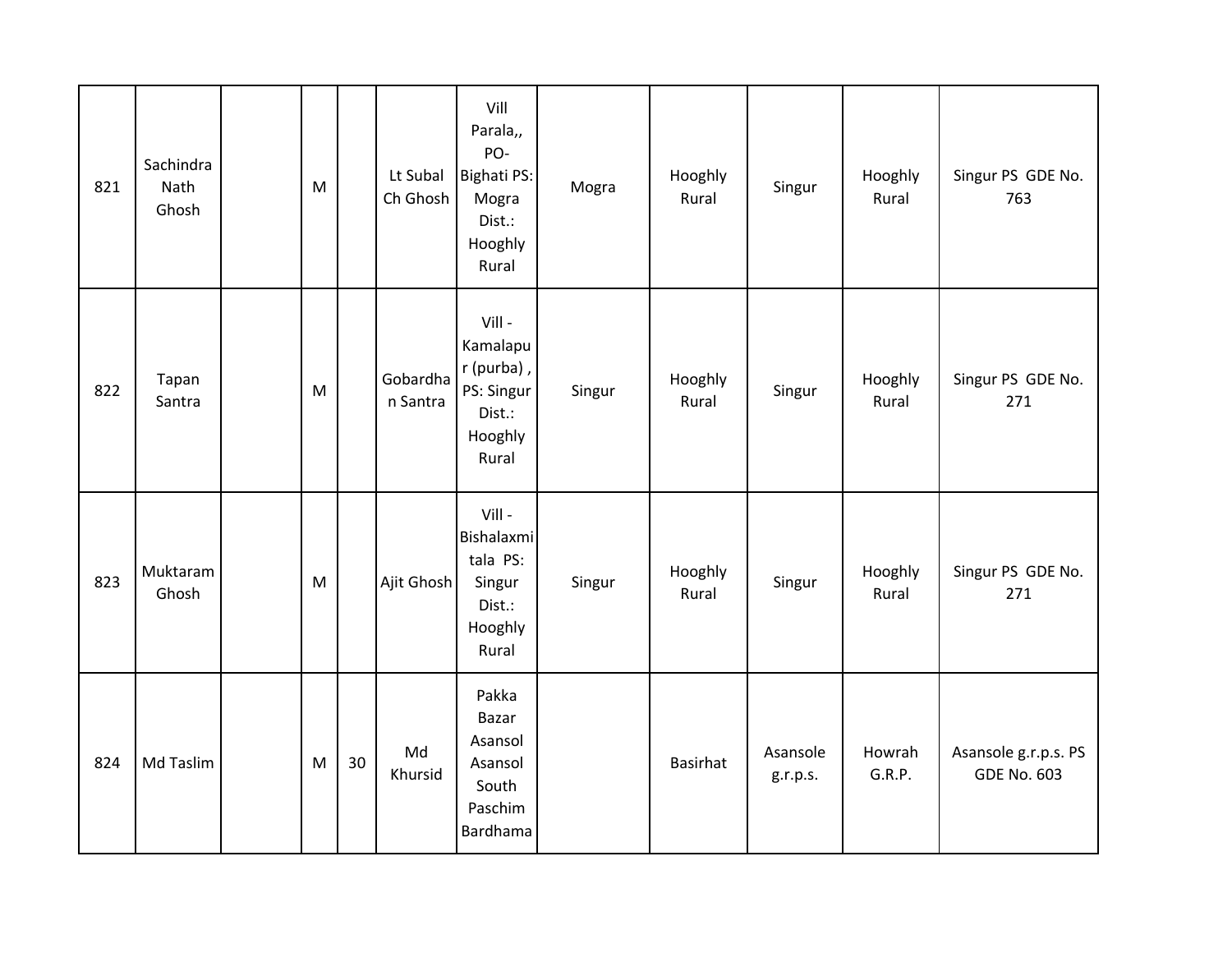| 825 | Sudhir<br>Kumar       | M | 33 | Sikandar<br>Singh        | Kirasaheb<br>Kalyanpur<br>Bibhutipur<br>Samastipu<br>r, Bihar | <b>Basirhat</b> | Asansole<br>g.r.p.s. | Howrah<br>G.R.P. | Asansole g.r.p.s. PS<br><b>GDE No. 603</b> |
|-----|-----------------------|---|----|--------------------------|---------------------------------------------------------------|-----------------|----------------------|------------------|--------------------------------------------|
| 826 | Balendra<br>Yadav     | M | 31 | Yadav                    | Chanda<br>Lt.charitra MarHawra<br>Chapra,<br><b>Bihar</b>     | Basirhat        | Asansole<br>g.r.p.s. | Howrah<br>G.R.P. | Asansole g.r.p.s. PS<br><b>GDE No. 603</b> |
| 827 | <b>Binod</b><br>Yadav | M | 38 | Mahendra<br>Yadav        | Karara Ara<br>Muzatsil<br>Bhajpur,<br>Ara Bihar               | <b>Basirhat</b> | Asansole<br>g.r.p.s. | Howrah<br>G.R.P. | Asansole g.r.p.s. PS<br><b>GDE No. 603</b> |
| 828 | Rohit Kol             | M | 21 | Sanatan<br>Kol           | Bakta<br>Nagar<br>Raniganj<br>Paschim<br>Bardhama<br>n W.B    | <b>Basirhat</b> | Asansole<br>g.r.p.s. | Howrah<br>G.R.P. | Asansole g.r.p.s. PS<br><b>GDE No. 603</b> |
| 829 | Manoj<br>Maramdi      | M | 22 | Binay<br>Marandi         | Bandi<br>Bindapath<br>er<br>Jamtara,<br><b>JHK</b>            | <b>Basirhat</b> | Asansole<br>g.r.p.s. | Howrah<br>G.R.P. | Asansole g.r.p.s. PS<br><b>GDE No. 603</b> |
| 830 | Santosh<br>Hembram    | M | 19 | <b>Baidah</b><br>Hembram | Dinjori<br>Bindapath<br>er<br>Jamtara,<br><b>JHK</b>          | <b>Basirhat</b> | Asansole<br>g.r.p.s. | Howrah<br>G.R.P. | Asansole g.r.p.s. PS<br><b>GDE No. 603</b> |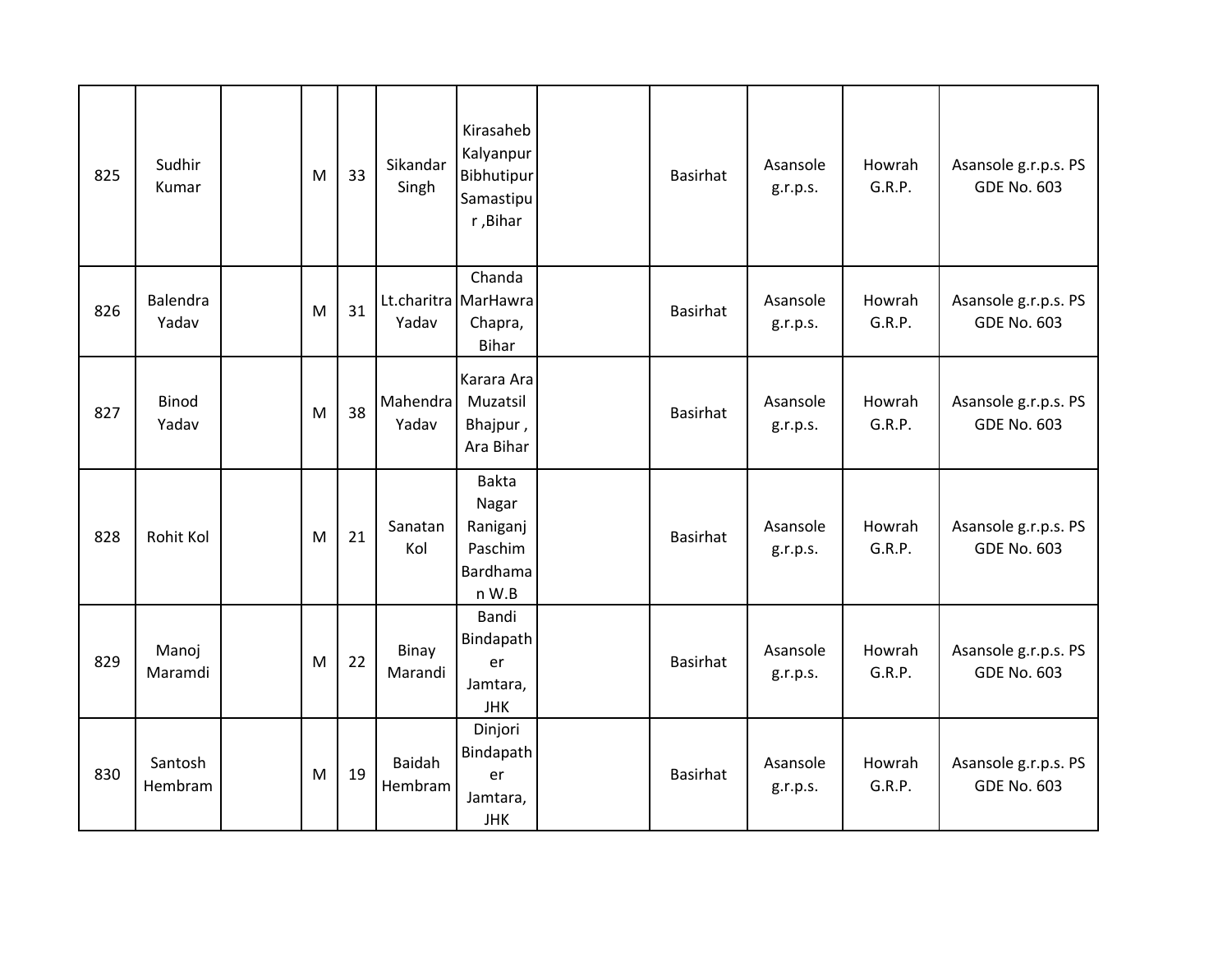| 831 | Deosar<br>Murmu  | M | 23 | Madan<br>Murmu     | Khotaban<br>dh<br>Bindapath<br>er<br>Jamtara,<br><b>JHK</b> | <b>Basirhat</b> | Asansole<br>g.r.p.s. | Howrah<br>G.R.P. | Asansole g.r.p.s. PS<br><b>GDE No. 603</b> |
|-----|------------------|---|----|--------------------|-------------------------------------------------------------|-----------------|----------------------|------------------|--------------------------------------------|
| 832 | Sanjan<br>Hansda | M | 22 | Gudinath<br>Hansda | Veekata<br>Bindapaat<br>her<br>Jamtara,<br><b>JHK</b>       | <b>Basirhat</b> | Asansole<br>g.r.p.s. | Howrah<br>G.R.P. | Asansole g.r.p.s. PS<br><b>GDE No. 603</b> |
| 833 | Binod<br>Hembram | M | 24 | Rabinra<br>Hembram | Jitpur<br>Mihijam<br>Jamtara,<br><b>JHK</b>                 | <b>Basirhat</b> | Asansole<br>g.r.p.s. | Howrah<br>G.R.P. | Asansole g.r.p.s. PS<br><b>GDE No. 603</b> |
| 834 | Sibsar<br>Hansda | M | 24 | Sisn<br>Hansda     | Khotaban<br>dh<br>Bindapath<br>er<br>Jamtara,<br><b>JHK</b> | <b>Basirhat</b> | Asansole<br>g.r.p.s. | Howrah<br>G.R.P. | Asansole g.r.p.s. PS<br><b>GDE No. 603</b> |
| 835 | Sujan Kol        | M | 19 | Nirmal Kol         | Khotaban<br>dh<br>Bindapath<br>er<br>Jamtara,<br><b>JHK</b> | <b>Basirhat</b> | Asansole<br>g.r.p.s. | Howrah<br>G.R.P. | Asansole g.r.p.s. PS<br><b>GDE No. 603</b> |
| 836 | Dulal Tudu       | M | 20 | Ajit Kol           | Khotaban<br>dh<br>Bindapath<br>er<br>Jamtara,<br><b>JHK</b> | <b>Basirhat</b> | Asansole<br>g.r.p.s. | Howrah<br>G.R.P. | Asansole g.r.p.s. PS<br><b>GDE No. 603</b> |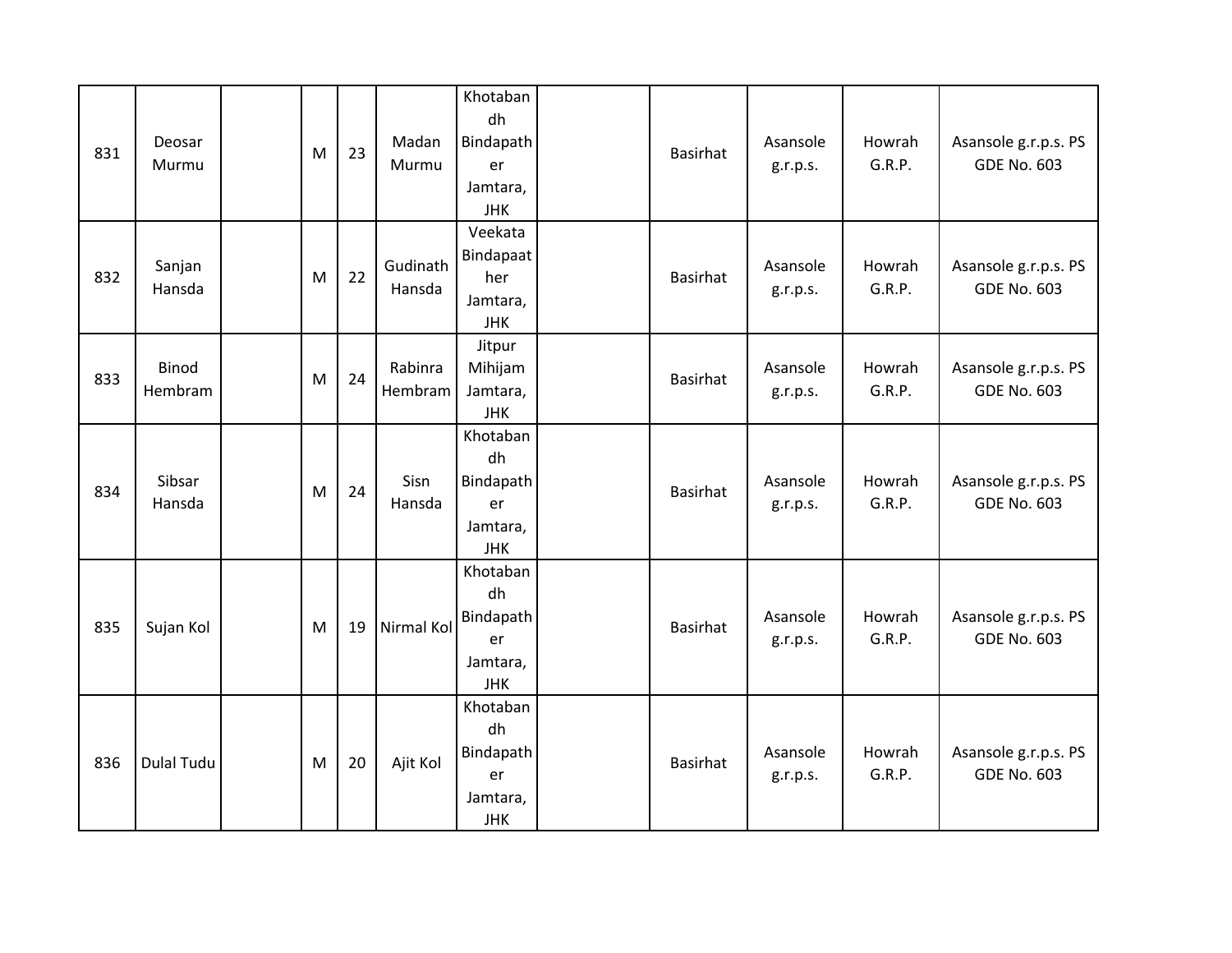| 837 | Sunil Tudu        | M | 22 | Jiten Tudu             | Banda<br>Bindapath<br>er<br>Jamtara,<br><b>JHK</b>         | Basirhat        | Asansole<br>g.r.p.s. | Howrah<br>G.R.P. | Asansole g.r.p.s. PS<br><b>GDE No. 603</b> |
|-----|-------------------|---|----|------------------------|------------------------------------------------------------|-----------------|----------------------|------------------|--------------------------------------------|
| 838 | Raju Baski        | M | 19 | Rabi Baski             | Banda<br>Bindapath<br>er<br>Jamtara,<br><b>JHK</b>         | Basirhat        | Asansole<br>g.r.p.s. | Howrah<br>G.R.P. | Asansole g.r.p.s. PS<br><b>GDE No. 603</b> |
| 839 | Santu<br>Kumar    | M | 24 | Bijai Saw              | Mirjapur<br>Nawada<br>Nawada<br><b>Bihar</b>               | <b>Basirhat</b> | Asansole<br>g.r.p.s. | Howrah<br>G.R.P. | Asansole g.r.p.s. PS<br><b>GDE No. 603</b> |
| 840 | Kaleswar<br>Kumar | M | 27 | Rajendra<br>Show       | Madhupur<br>Deori<br>Giridih<br><b>JHK</b>                 | Basirhat        | Asansole<br>g.r.p.s. | Howrah<br>G.R.P. | Asansole g.r.p.s. PS<br><b>GDE No. 603</b> |
| 841 | Bikash<br>Kumaar  | M | 21 | <b>Babulal</b><br>Show | Madhupur<br>Deori<br>Giridih<br><b>JHK</b>                 | Basirhat        | Asansole<br>g.r.p.s. | Howrah<br>G.R.P. | Asansole g.r.p.s. PS<br><b>GDE No. 603</b> |
| 842 | Parwes Raj        | M | 28 | Motilal                | Fatehpur<br>Sikndara<br>Jamui,<br><b>Bihar</b>             | Basirhat        | Asansole<br>g.r.p.s. | Howrah<br>G.R.P. | Asansole g.r.p.s. PS<br><b>GDE No. 603</b> |
| 843 | Chandrabh<br>au   | M | 40 | Jagat                  | Misrauli<br>Nebua<br>Nahrangly<br>a<br>Kushinaga<br>r, U.P | Basirhat        | Asansole<br>g.r.p.s. | Howrah<br>G.R.P. | Asansole g.r.p.s. PS<br><b>GDE No. 603</b> |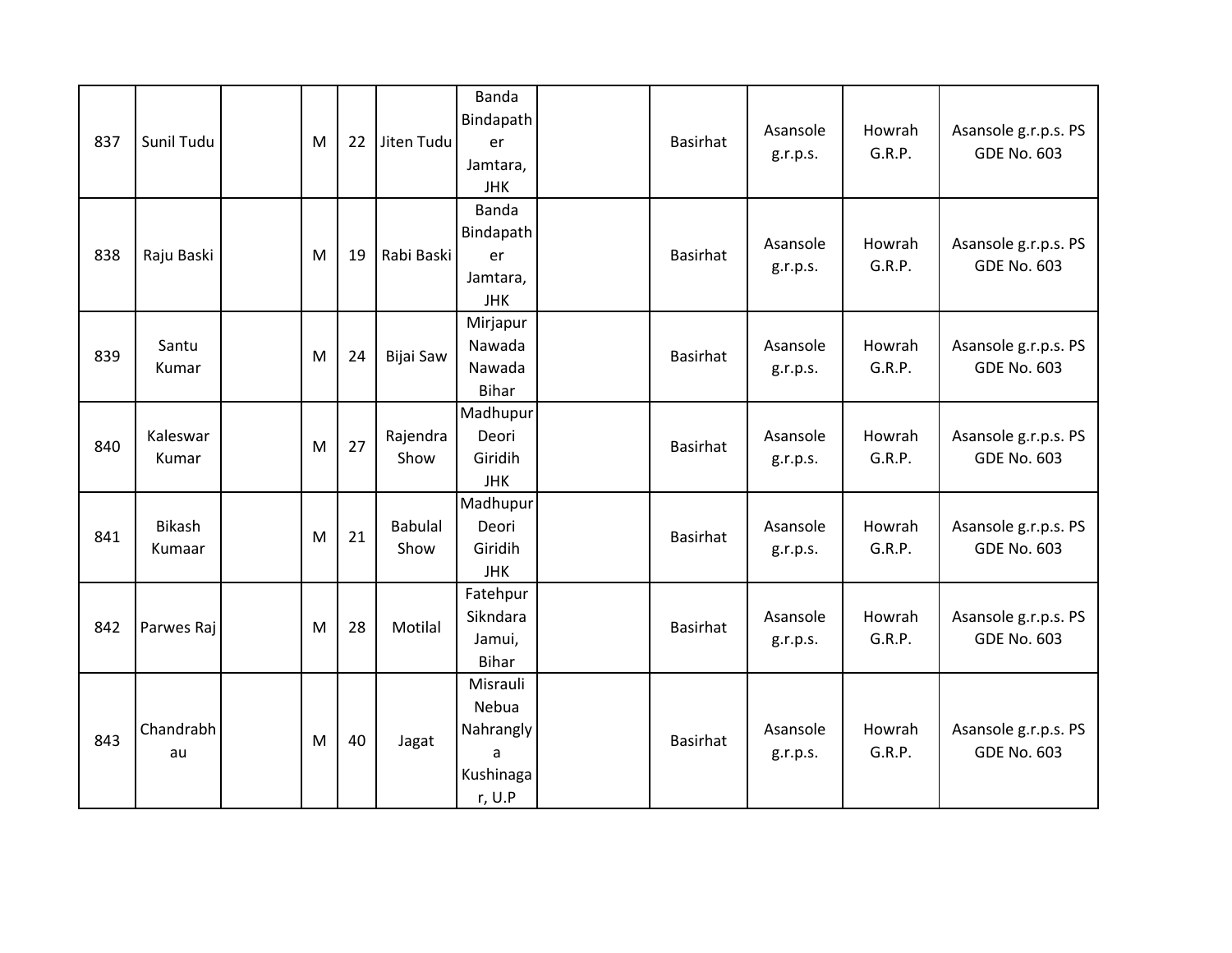| 844 | Deosahar<br>Show           | M | 35 | Munilal<br>Show     | Amnahra<br>Andar<br>Siwan,<br><b>Bihar</b>         | <b>Basirhat</b> | Asansole<br>g.r.p.s. | Howrah<br>G.R.P. | Asansole g.r.p.s. PS<br><b>GDE No. 603</b> |
|-----|----------------------------|---|----|---------------------|----------------------------------------------------|-----------------|----------------------|------------------|--------------------------------------------|
| 845 | Wajir Miya                 | M | 53 | Lt.jabbar<br>Miya   | Bagdabra<br>Sarath<br>Deoghar,<br><b>JHK</b>       | <b>Basirhat</b> | Asansole<br>g.r.p.s. | Howrah<br>G.R.P. | Asansole g.r.p.s. PS<br><b>GDE No. 603</b> |
| 846 | Lal<br>Mahamma<br>d        | M | 32 | Mohi<br>Miya        | Bagdabra<br>Sarath<br>Deoghar,<br><b>JHK</b>       | Basirhat        | Asansole<br>g.r.p.s. | Howrah<br>G.R.P. | Asansole g.r.p.s. PS<br><b>GDE No. 603</b> |
| 847 | Aslam<br>Ansari            | M | 33 | Majid<br>Miya       | Bagdabra<br>Sarath<br>Deoghar,<br><b>JHK</b>       | Basirhat        | Asansole<br>g.r.p.s. | Howrah<br>G.R.P. | Asansole g.r.p.s. PS<br><b>GDE No. 603</b> |
| 848 | Jalaluddin<br>Ansari       | M | 40 | Pari Miya           | Bagdabra<br>Sarath<br>Deoghar,<br><b>JHK</b>       | <b>Basirhat</b> | Asansole<br>g.r.p.s. | Howrah<br>G.R.P. | Asansole g.r.p.s. PS<br><b>GDE No. 603</b> |
| 849 | Sahim<br>Ansari            | M | 40 | Mahamm<br>ad Ansari | Bagdabra<br>Sarath<br>Deoghar,<br><b>JHK</b>       | Basirhat        | Asansole<br>g.r.p.s. | Howrah<br>G.R.P. | Asansole g.r.p.s. PS<br><b>GDE No. 603</b> |
| 850 | Ali<br>Mahamma<br>d Ansari | M | 23 | Lt.rustam<br>Ansari | Bagdabra<br>Sarath<br>Deoghar,<br><b>JHK</b>       | <b>Basirhat</b> | Asansole<br>g.r.p.s. | Howrah<br>G.R.P. | Asansole g.r.p.s. PS<br><b>GDE No. 603</b> |
| 851 | Manoj<br>Kumar             | M | 29 | Pandey<br>Paswan    | Mahamm<br>alpur<br>Sakra<br>Mazaffarp<br>ur, Bihar | <b>Basirhat</b> | Asansole<br>g.r.p.s. | Howrah<br>G.R.P. | Asansole g.r.p.s. PS<br><b>GDE No. 603</b> |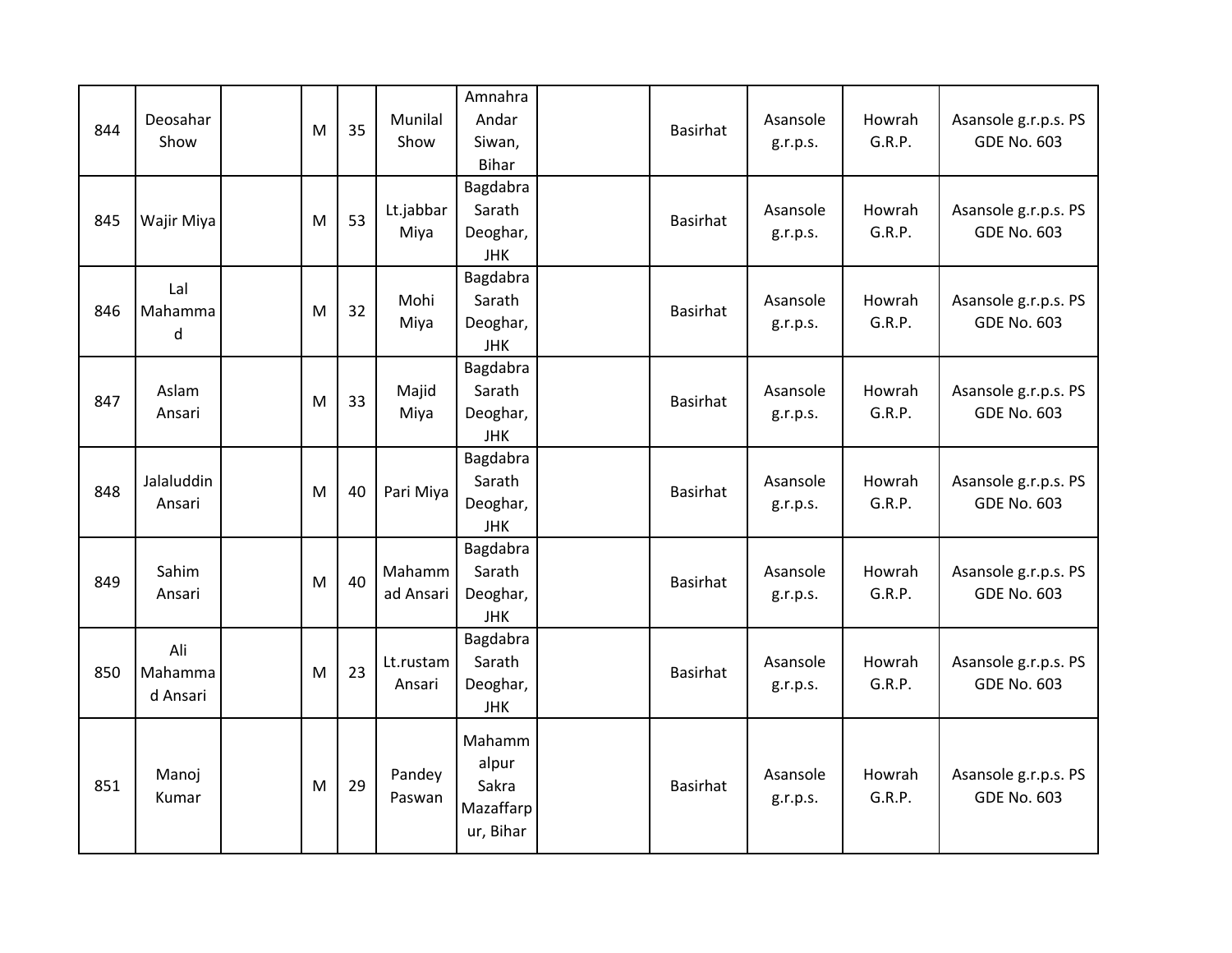| 852 | Miraj<br>Kumar   | M | 23 | Bindeswar<br>Paswan    | Chhadan<br>Garda<br>Thrkey<br>Mazaffarp<br>ur, Bihar         | <b>Basirhat</b> | Asansole<br>g.r.p.s. | Howrah<br>G.R.P. | Asansole g.r.p.s. PS<br><b>GDE No. 603</b> |
|-----|------------------|---|----|------------------------|--------------------------------------------------------------|-----------------|----------------------|------------------|--------------------------------------------|
| 853 | Fariyad<br>Malik | M | 25 | Aamir<br>Hussain       | Potai<br>Khalsa<br>Didauli<br>Amorha,<br>U.P                 | <b>Basirhat</b> | Asansole<br>g.r.p.s. | Howrah<br>G.R.P. | Asansole g.r.p.s. PS<br><b>GDE No. 603</b> |
| 854 | Ansu<br>Kumar    | M | 19 | Uttam<br>Kumar         | Akshaycha<br>k<br>Sahebpur<br>Kamar<br>Begusaraa<br>i, Bihar | <b>Basirhat</b> | Asansole<br>g.r.p.s. | Howrah<br>G.R.P. | Asansole g.r.p.s. PS<br><b>GDE No. 603</b> |
| 855 | <b>Uday Dey</b>  | M | 27 | Sri<br>Haradhan<br>Dey | Naulakha<br>Mandir<br>Deoghar<br>Deoghar.<br><b>JHK</b>      | <b>Basirhat</b> | Asansole<br>g.r.p.s. | Howrah<br>G.R.P. | Asansole g.r.p.s. PS<br><b>GDE No. 619</b> |
| 856 | Kisan<br>Hariyan | M | 27 | Kalli<br>Hariyan       | Naginasin<br>gh Road<br>Giridih<br>Giridih,<br><b>JHK</b>    | <b>Basirhat</b> | Asansole<br>g.r.p.s. | Howrah<br>G.R.P. | Asansole g.r.p.s. PS<br><b>GDE No. 619</b> |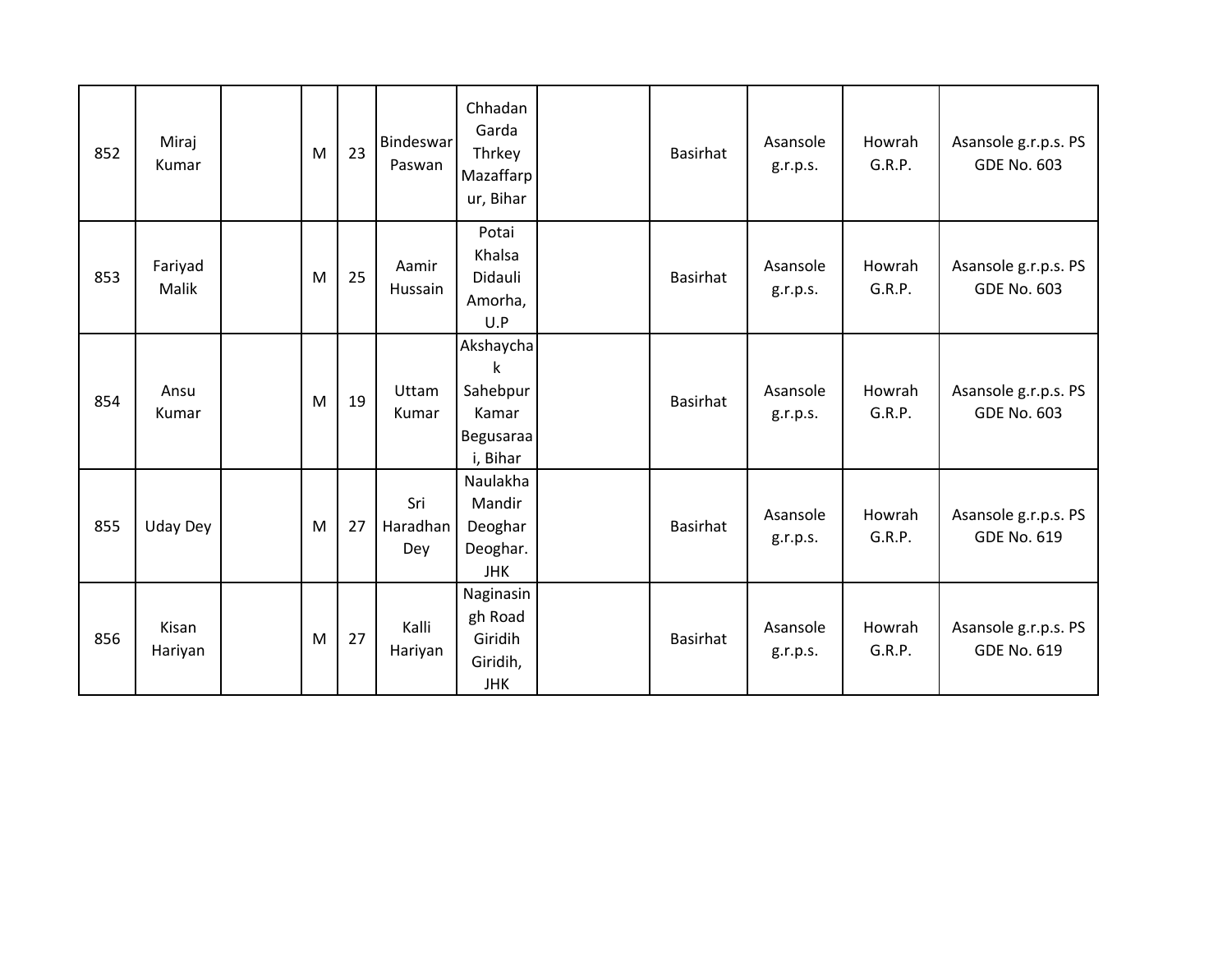| 857 | Md Imtiyaz           | M | 28 | Md<br>Mamtaj    | Azad Basti<br>Railpar<br>Asansol<br>North<br>Paschim<br>Bardhama<br>n | <b>Basirhat</b> | Asansole<br>g.r.p.s. | Howrah<br>G.R.P. | Asansole g.r.p.s. PS<br><b>GDE No. 619</b> |
|-----|----------------------|---|----|-----------------|-----------------------------------------------------------------------|-----------------|----------------------|------------------|--------------------------------------------|
| 858 | Md Ekbal             | M | 22 | Md Rajjak       | Azad Basti<br>Railpar<br>Asansol<br>North<br>Paschim<br>Bardhama<br>n | <b>Basirhat</b> | Asansole<br>g.r.p.s. | Howrah<br>G.R.P. | Asansole g.r.p.s. PS<br><b>GDE No. 619</b> |
| 859 | Jai Prakash<br>Singh | M | 42 | Lt.<br>Lakshmes | Yasuda<br>Math<br>Kanti<br>wan Singh   Mazaffarp<br>ur, Bihar         | <b>Basirhat</b> | Asansole<br>g.r.p.s. | Howrah<br>G.R.P. | Asansole g.r.p.s. PS<br><b>GDE No. 619</b> |
| 860 | Krishno<br>Das       | M | 26 | Mantu<br>Das    | Kirnahar<br>Kirnahar<br>Birbhum,<br>W.B                               | Basirhat        | Asansole<br>g.r.p.s. | Howrah<br>G.R.P. | Asansole g.r.p.s. PS<br><b>GDE No. 619</b> |
| 861 | Amar Sana            | M | 19 | Pradip<br>Sana  | Garikhana<br>Kumardub<br>Chirkunda<br>Dhanbad,<br><b>JHK</b>          | Basirhat        | Asansole<br>g.r.p.s. | Howrah<br>G.R.P. | Asansole g.r.p.s. PS<br><b>GDE No. 619</b> |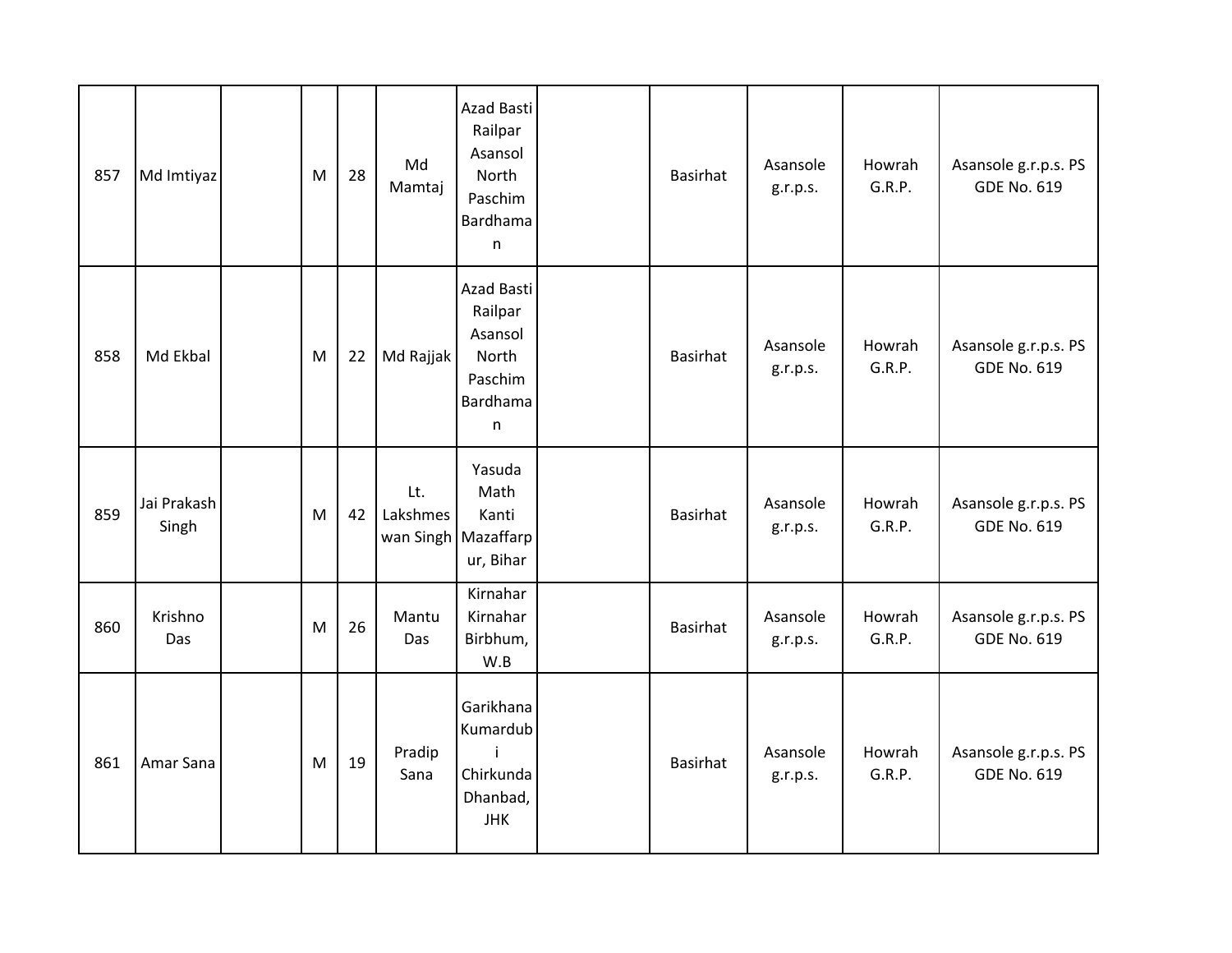| 862 | Santosh<br>Sonapati      | M | 18 | Luku<br>Sonapati        | Garikhana<br>Kumardub<br>j.<br>Chirkunda<br>Dhanbad,<br><b>JHK</b> | Basirhat        | Asansole<br>g.r.p.s. | Howrah<br>G.R.P. | Asansole g.r.p.s. PS<br><b>GDE No. 619</b> |
|-----|--------------------------|---|----|-------------------------|--------------------------------------------------------------------|-----------------|----------------------|------------------|--------------------------------------------|
| 863 | Aasis<br>Kumar           | M | 20 | Umesh<br>Show           | Baehaiya<br>Baehaiya<br>Lakhisarai,<br><b>Bihar</b>                | Basirhat        | Asansole<br>g.r.p.s. | Howrah<br>G.R.P. | Asansole g.r.p.s. PS<br><b>GDE No. 619</b> |
| 864 | Umesh<br>Show            | M | 56 | Lt. Dingal<br>Show      | Barhiya<br>Barhiya<br>Lakhisarai,<br><b>Bihar</b>                  | Basirhat        | Asansole<br>g.r.p.s. | Howrah<br>G.R.P. | Asansole g.r.p.s. PS<br><b>GDE No. 619</b> |
| 865 | Chandan<br>Sha           | M | 30 | Rajeshwar<br>Sah        | Baligaon<br>Aaiyer<br>Bhojpur,<br><b>Bihar</b>                     | <b>Basirhat</b> | Asansole<br>g.r.p.s. | Howrah<br>G.R.P. | Asansole g.r.p.s. PS<br><b>GDE No. 619</b> |
| 866 | Daya<br>Shankar<br>Show  | M | 60 | Lt.<br>Lachhman<br>Show | Vidya<br>Sagar<br>Colony<br>Nirsha<br>Dhanbad,<br><b>JHK</b>       | <b>Basirhat</b> | Asansole<br>g.r.p.s. | Howrah<br>G.R.P. | Asansole g.r.p.s. PS<br><b>GDE No. 619</b> |
| 867 | Dinesh<br>Kumar<br>Singh | M | 26 | Nandlal<br>Singh        | Kumardub<br>Chirkunda<br>Dhanbad,<br><b>JHK</b>                    | Basirhat        | Asansole<br>g.r.p.s. | Howrah<br>G.R.P. | Asansole g.r.p.s. PS<br><b>GDE No. 619</b> |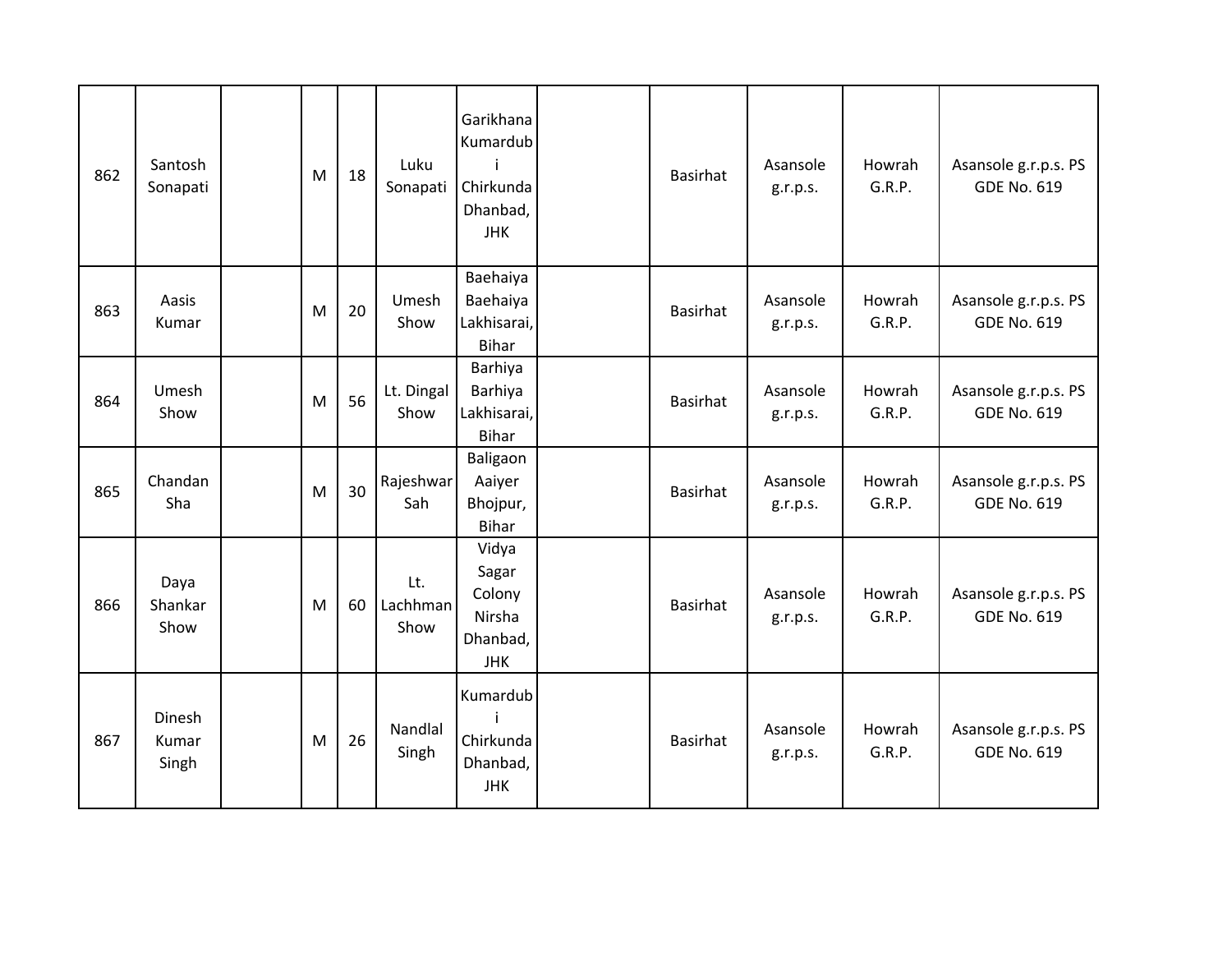| 868 | <b>Biddut</b><br>Lohar | M | 26 | Krishna<br>Lohar   | Mednipur<br>Onda<br>Bankura,<br>W.B            | <b>Basirhat</b> | Asansole<br>g.r.p.s. | Howrah<br>G.R.P. | Asansole g.r.p.s. PS<br><b>GDE No. 619</b> |
|-----|------------------------|---|----|--------------------|------------------------------------------------|-----------------|----------------------|------------------|--------------------------------------------|
| 869 | Anando<br>Lohar        | M | 20 | Lt. Jiten<br>Lohar | Mednipur<br>Onda<br>Bankura,<br>W.B            | <b>Basirhat</b> | Asansole<br>g.r.p.s. | Howrah<br>G.R.P. | Asansole g.r.p.s. PS<br><b>GDE No. 619</b> |
| 870 | Biswajit<br>Lohar      | M | 26 | Joydev<br>Lohar    | Mednipur<br>Onda<br>Bankura,<br>W.B            | <b>Basirhat</b> | Asansole<br>g.r.p.s. | Howrah<br>G.R.P. | Asansole g.r.p.s. PS<br><b>GDE No. 619</b> |
| 871 | Raushan<br>Sharma      | M | 27 | Lal<br>Narayan     | Aasiyama<br>Kako<br>Jahanabad<br>, Bihar       | <b>Basirhat</b> | Asansole<br>g.r.p.s. | Howrah<br>G.R.P. | Asansole g.r.p.s. PS<br><b>GDE No. 619</b> |
| 872 | Sekh Salim             | M | 31 | Sekh Alim          | Kuitha<br>Sadaipur<br>Birbhum,<br>W.B          | <b>Basirhat</b> | Asansole<br>g.r.p.s. | Howrah<br>G.R.P. | Asansole g.r.p.s. PS<br><b>GDE No. 619</b> |
| 873 | Sekh<br>Hasmat         | M | 28 | Sekh<br>Kasim      | Kuitha<br>Sadaipur<br>Birbhum,<br>W.B          | <b>Basirhat</b> | Asansole<br>g.r.p.s. | Howrah<br>G.R.P. | Asansole g.r.p.s. PS<br><b>GDE No. 619</b> |
| 874 | Salim Khan             | M | 42 | Khali Khan         | Katahadih<br>Jainagar<br>Kodarma<br><b>JHK</b> | <b>Basirhat</b> | Asansole<br>g.r.p.s. | Howrah<br>G.R.P. | Asansole g.r.p.s. PS<br><b>GDE No. 619</b> |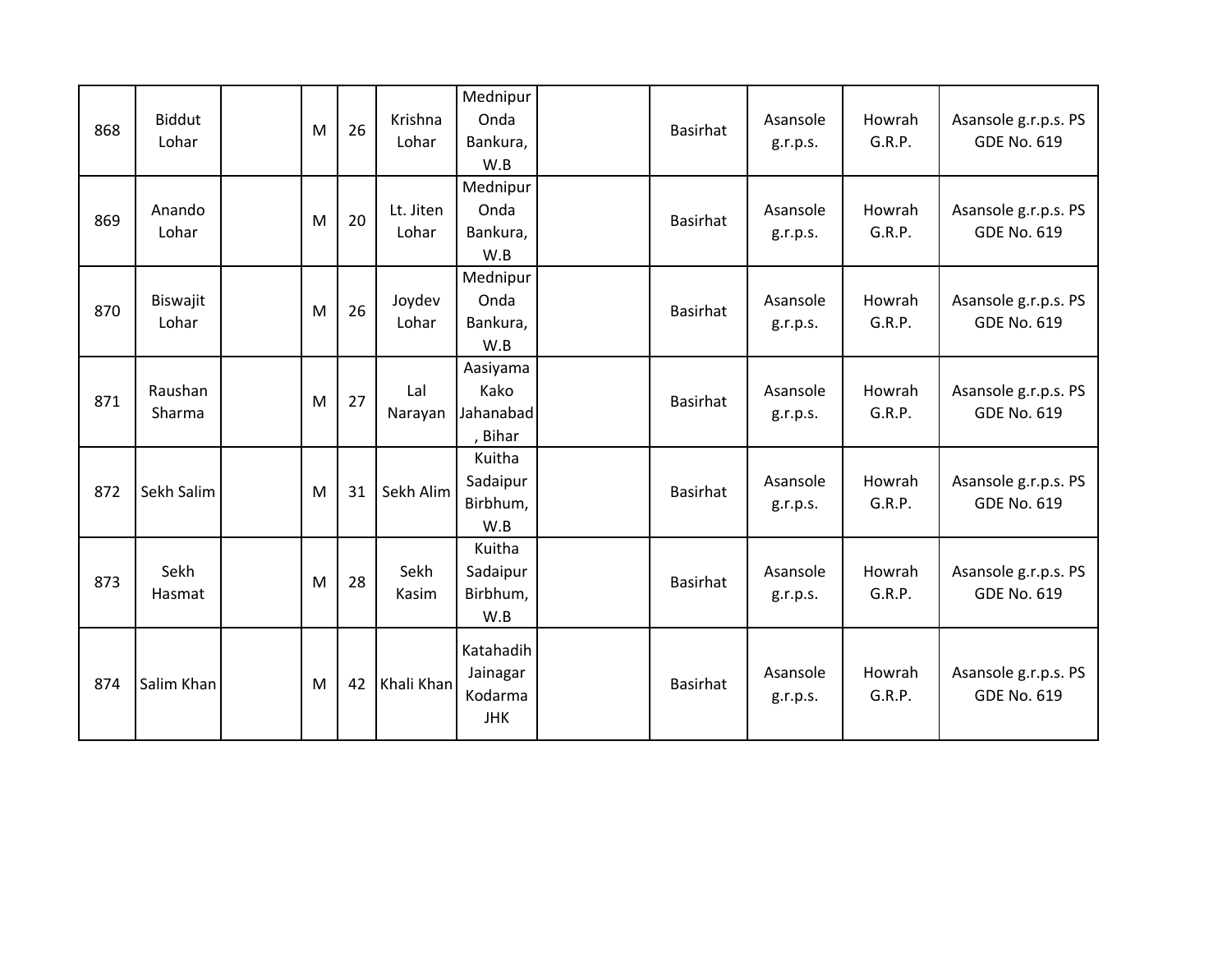| 875 | Kartik<br>Bagdi    | M | 18 | Ardaleshw<br>ar Bagdi    | Kasba<br>Beldanga<br><b>Budbud</b><br>Purbo<br>Bardhama<br>n W.B | <b>Basirhat</b> | Asansole<br>g.r.p.s. | Howrah<br>G.R.P. | Asansole g.r.p.s. PS<br><b>GDE No. 619</b> |
|-----|--------------------|---|----|--------------------------|------------------------------------------------------------------|-----------------|----------------------|------------------|--------------------------------------------|
| 876 | Baijnath<br>Kumar  | M | 22 | Yadav                    | Isahchak<br>Ramandra Sakurabad<br>Jahanabad<br>Bihar             | Basirhat        | Asansole<br>g.r.p.s. | Howrah<br>G.R.P. | Asansole g.r.p.s. PS<br><b>GDE No. 619</b> |
| 877 | Sasi Kant<br>Kumar | M | 24 | Braj<br>Bhusan<br>Prasad | Marsua<br>Makdump<br><b>ur</b><br>Jahanabad<br>Bihar             | Basirhat        | Asansole<br>g.r.p.s. | Howrah<br>G.R.P. | Asansole g.r.p.s. PS<br><b>GDE No. 619</b> |
| 878 | Muma<br>Kumar      | M | 25 | Ajay Singh               | Neerpur<br>Athmal<br>Gola<br>Patna,<br>Bihar                     | Basirhat        | Asansole<br>g.r.p.s. | Howrah<br>G.R.P. | Asansole g.r.p.s. PS<br><b>GDE No. 619</b> |
| 879 | Purnanard<br>Singh | M | 30 | Sideswar<br>Singh        | Dindakoli<br>Koro<br>Deoghar,<br><b>JHK</b>                      | <b>Basirhat</b> | Asansole<br>g.r.p.s. | Howrah<br>G.R.P. | Asansole g.r.p.s. PS<br><b>GDE No. 619</b> |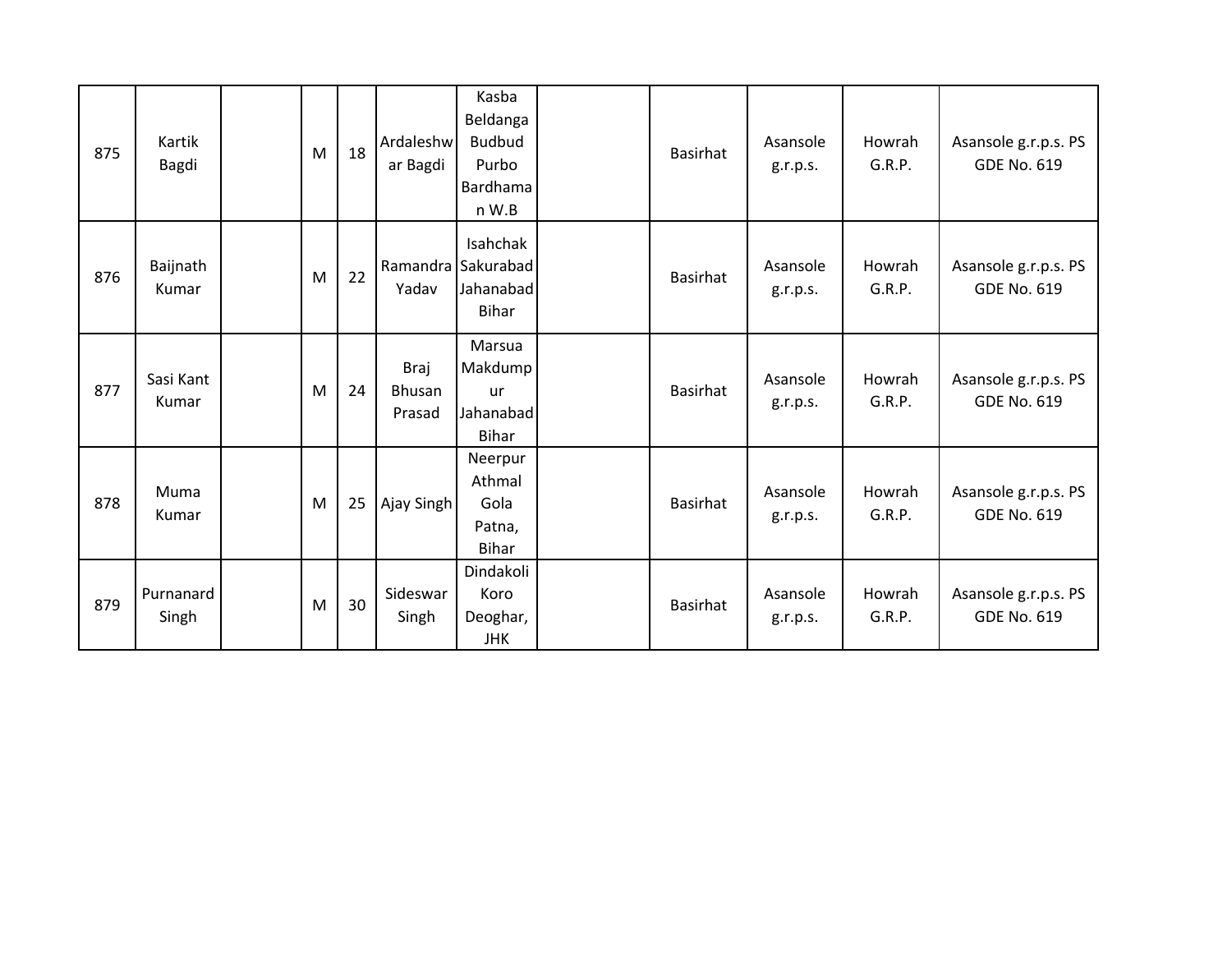| 880 | Mongal<br>Mridha   | M | 36 | Mridha              | Rabindran<br>agar<br>Dayamoye<br>e colony<br>PS:<br>Lt. Krishna Chinsurah<br>Dist.:<br>Chandann<br>agar<br>Police<br>Commissi<br>onerate | Chinsurah | Chandannag<br>ar Police<br>Commission<br>erate | <b>Bandel</b><br>g.r.p.s. | Howrah<br>G.R.P. | Bandel g.r.p.s. PS<br><b>GDE No. 614</b> |
|-----|--------------------|---|----|---------------------|------------------------------------------------------------------------------------------------------------------------------------------|-----------|------------------------------------------------|---------------------------|------------------|------------------------------------------|
| 881 | Santi Kha          | M | 52 | Kamalaka<br>nta Kha | Koley PS:<br>Memari<br>Dist.:<br>Purba<br>Burdwan                                                                                        | Memari    | Purba<br>Burdwan                               | Bandel<br>g.r.p.s.        | Howrah<br>G.R.P. | Bandel g.r.p.s. PS<br><b>GDE No. 614</b> |
| 882 | Utsav<br>Mondal    | M | 24 | Swapan<br>Mondal    | Saltora PS:<br>Saltora<br>Dist.:<br><b>Bankura</b>                                                                                       | Saltora   | <b>Bankura</b>                                 | Bandel<br>g.r.p.s.        | Howrah<br>G.R.P. | Bandel g.r.p.s. PS<br><b>GDE No. 614</b> |
| 883 | Chiranjit<br>Majhi | M | 25 | Khokan<br>Majhi     | Bankra PS:<br>Nadangha<br>t Dist.:<br>Purba<br>Burdwan                                                                                   | Nadanghat | Purba<br>Burdwan                               | Bandel<br>g.r.p.s.        | Howrah<br>G.R.P. | Bandel g.r.p.s. PS<br><b>GDE No. 614</b> |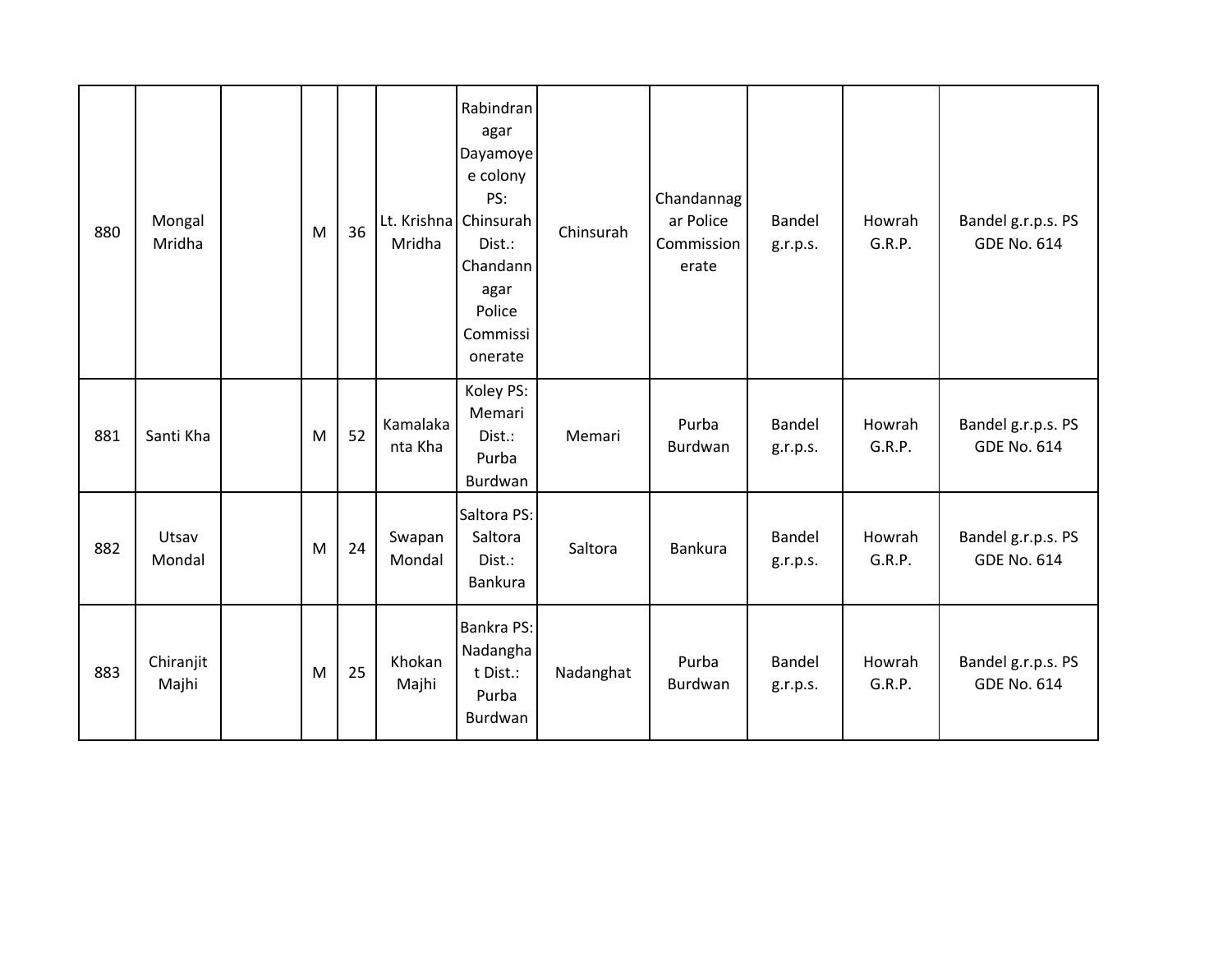| 884 | Sujoy<br><b>Biswas</b> | M | 29 | Swapan<br><b>Biswas</b>     | Bankra PS:<br>Nadangha<br>t Dist.:<br>Purba<br>Burdwan   | Nadanghat | Purba<br>Burdwan | Bandel<br>g.r.p.s. | Howrah<br>G.R.P. | Bandel g.r.p.s. PS<br><b>GDE No. 614</b> |
|-----|------------------------|---|----|-----------------------------|----------------------------------------------------------|-----------|------------------|--------------------|------------------|------------------------------------------|
| 885 | Sk. Jiyarul            | M | 43 | Jalaluddin                  | Chandpur<br>PS:<br>Ranitala<br>Dist.:<br>Murshida<br>bad | Ranitala  | Murshidaba<br>d  | Bandel<br>g.r.p.s. | Howrah<br>G.R.P. | Bandel g.r.p.s. PS<br><b>GDE No. 614</b> |
| 886 | Sohel Sk               | M | 45 | Sohel Sk                    | Chandpur<br>PS:<br>Ranitala<br>Dist.:<br>Murshida<br>bad | Ranitala  | Murshidaba<br>d  | Bandel<br>g.r.p.s. | Howrah<br>G.R.P. | Bandel g.r.p.s. PS<br><b>GDE No. 614</b> |
| 887 | Lakhiram<br>Tudu       | M | 20 | Munsi<br>Tudu               | <b>Banderpar</b><br>a PS:<br>Panrui<br>Dist.:<br>Birbhum | Panrui    | <b>Birbhum</b>   | Bandel<br>g.r.p.s. | Howrah<br>G.R.P. | Bandel g.r.p.s. PS<br><b>GDE No. 614</b> |
| 888 | Ram<br>Bharose         | M | 41 | Ninnu<br><b>Bharose</b>     | Eka, U.P<br>PS: Panrui                                   | Panrui    | <b>Basirhat</b>  | Bandel<br>g.r.p.s. | Howrah<br>G.R.P. | Bandel g.r.p.s. PS<br><b>GDE No. 614</b> |
| 889 | Kailash<br>Prajapati   | M | 52 | Lt.<br>Mahadeb<br>Prajapati | Malaka<br>PS: Panrui                                     | Panrui    | <b>Basirhat</b>  | Bandel<br>g.r.p.s. | Howrah<br>G.R.P. | Bandel g.r.p.s. PS<br><b>GDE No. 614</b> |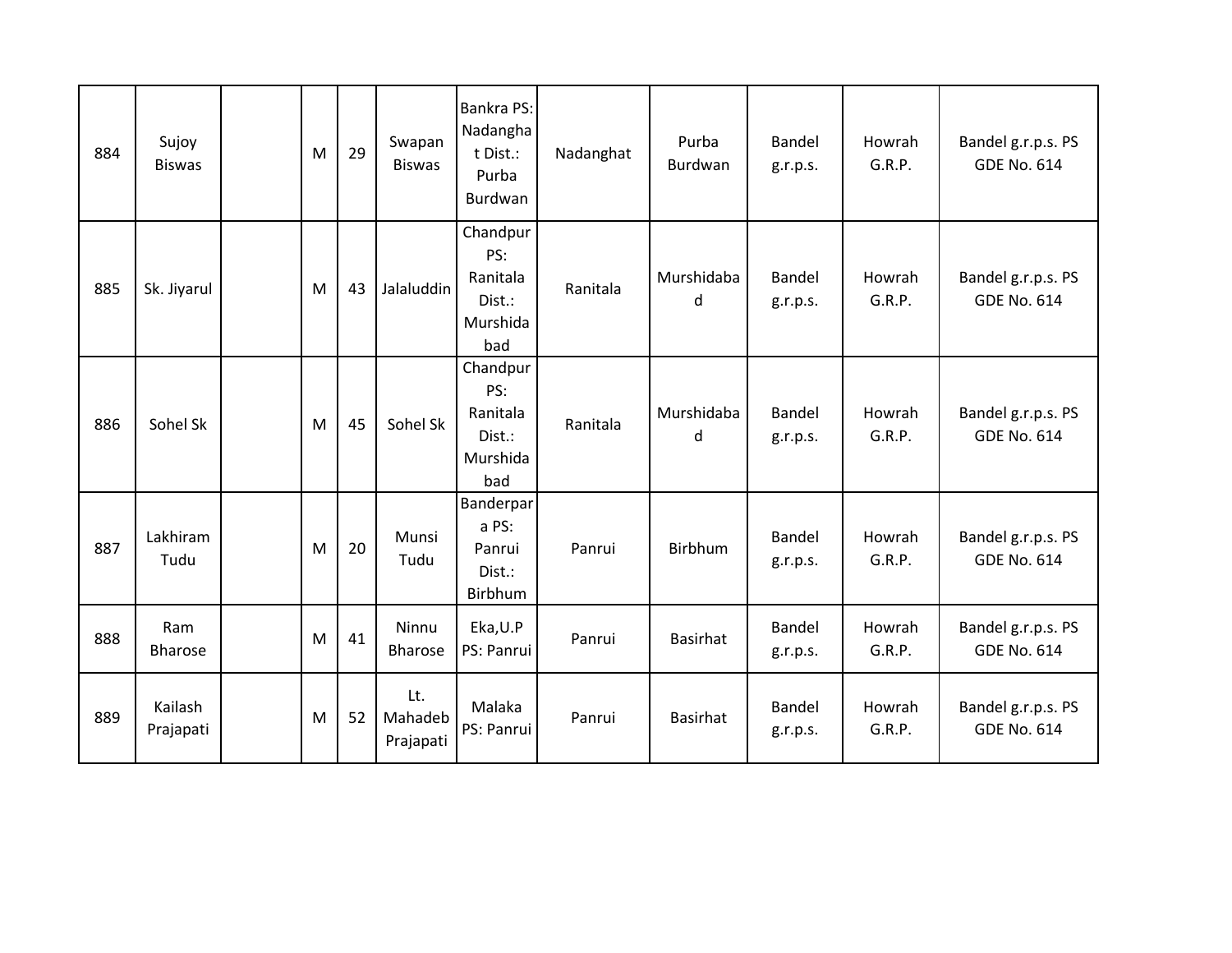| 890 | Laltu<br>Mistry          | M | 42 | Rajkrishna<br>Mistry   | Burdwan<br>PS:<br>Burdwan<br>Dist.:<br>Purba<br>Burdwan | Burdwan        | Purba<br>Burdwan | Bandel<br>g.r.p.s. | Howrah<br>G.R.P. | Bandel g.r.p.s. PS<br><b>GDE No. 614</b> |
|-----|--------------------------|---|----|------------------------|---------------------------------------------------------|----------------|------------------|--------------------|------------------|------------------------------------------|
| 891 | Shyamal<br>Deb           | M | 50 | Nibaran<br>Deb         | Burdwan<br>PS:<br>Burdwan<br>Dist.:<br>Purba<br>Burdwan | Burdwan        | Purba<br>Burdwan | Bandel<br>g.r.p.s. | Howrah<br>G.R.P. | Bandel g.r.p.s. PS<br><b>GDE No. 614</b> |
| 892 | Nemai Kar                | M | 51 | Sukhiraj<br>Kar        | Burdwan<br>PS:<br>Burdwan<br>Dist.:<br>Purba<br>Burdwan | <b>Burdwan</b> | Purba<br>Burdwan | Bandel<br>g.r.p.s. | Howrah<br>G.R.P. | Bandel g.r.p.s. PS<br><b>GDE No. 614</b> |
| 893 | Sukanta<br><b>Biswas</b> | M | 30 | Ajit<br><b>Biswas</b>  | Memari<br>PS:<br>Memari<br>Dist.:<br>Purba<br>Burdwan   | Memari         | Purba<br>Burdwan | Bandel<br>g.r.p.s. | Howrah<br>G.R.P. | Bandel g.r.p.s. PS<br><b>GDE No. 614</b> |
| 894 | Bidyut Sk.               | M | 21 | <b>Bikash</b><br>Ghosh | Memari<br>PS:<br>Memari<br>Dist.:<br>Purba<br>Burdwan   | Memari         | Purba<br>Burdwan | Bandel<br>g.r.p.s. | Howrah<br>G.R.P. | Bandel g.r.p.s. PS<br><b>GDE No. 614</b> |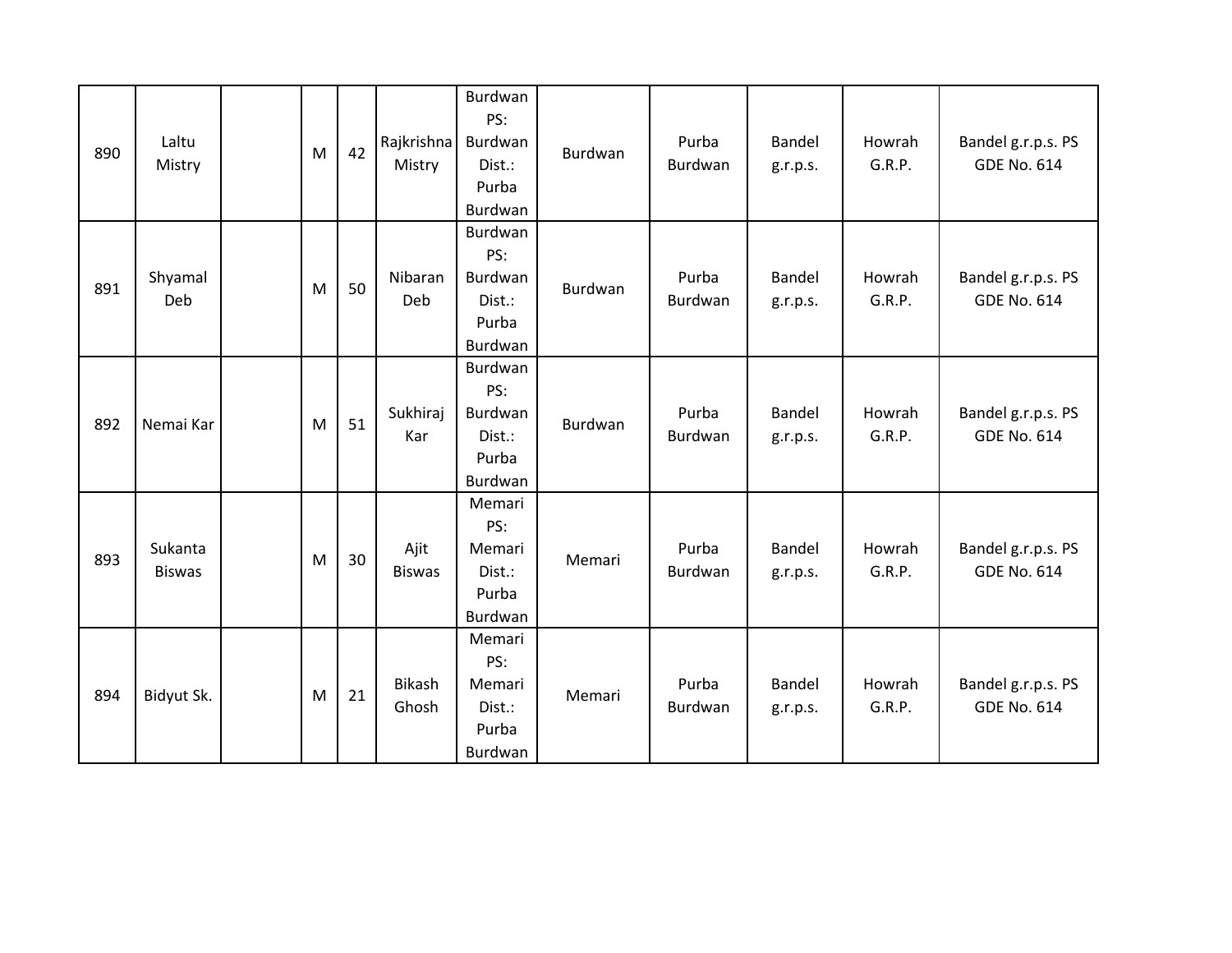| 895 | Ripan<br>Nandy         | M | 23 | Ratan<br>Nandy    | Ranaghat<br>PS:<br>Ranaghat<br>Dist.:<br>Ranaghat<br>Police<br>District | Ranaghat  | Ranaghat<br>Police<br><b>District</b> | Bandel<br>g.r.p.s. | Howrah<br>G.R.P. | Bandel g.r.p.s. PS<br><b>GDE No. 614</b> |
|-----|------------------------|---|----|-------------------|-------------------------------------------------------------------------|-----------|---------------------------------------|--------------------|------------------|------------------------------------------|
| 896 | Nowsad<br>Ansari       | M | 32 | Islam<br>Miya     | Jamtara, Bi<br>har PS:<br>Ranaghat                                      | Ranaghat  | <b>Basirhat</b>                       | Bandel<br>g.r.p.s. | Howrah<br>G.R.P. | Bandel g.r.p.s. PS<br><b>GDE No. 614</b> |
| 897 | Sunil<br>Kumar         | M | 35 | Manab<br>Kumar    | Jamtara, Bi<br>har PS:<br>Ranaghat                                      | Ranaghat  | <b>Basirhat</b>                       | Bandel<br>g.r.p.s. | Howrah<br>G.R.P. | Bandel g.r.p.s. PS<br><b>GDE No. 614</b> |
| 898 | Avijit Das             | M | 22 | Narayan<br>Ch.das | Kuntighat<br>PS: Mogra<br>Dist.:<br>Hooghly<br>Rural                    | Mogra     | Hooghly<br>Rural                      | Bandel<br>g.r.p.s. | Howrah<br>G.R.P. | Bandel g.r.p.s. PS<br><b>GDE No. 619</b> |
| 899 | Raju Sk                | M | 23 | Chetan Sk         | Naya<br>Murshidp<br>ur PS:<br>Rejinagar<br>Dist.:<br>Murshida<br>bad    | Rejinagar | Murshidaba<br>d                       | Bandel<br>g.r.p.s. | Howrah<br>G.R.P. | Bandel g.r.p.s. PS<br><b>GDE No. 619</b> |
| 900 | Md.<br>Momin<br>Ansari | M | 26 | Amir<br>Ansari    | Jamtara, Bi<br>har PS:<br>Rejinagar                                     | Rejinagar | Basirhat                              | Bandel<br>g.r.p.s. | Howrah<br>G.R.P. | Bandel g.r.p.s. PS<br><b>GDE No. 619</b> |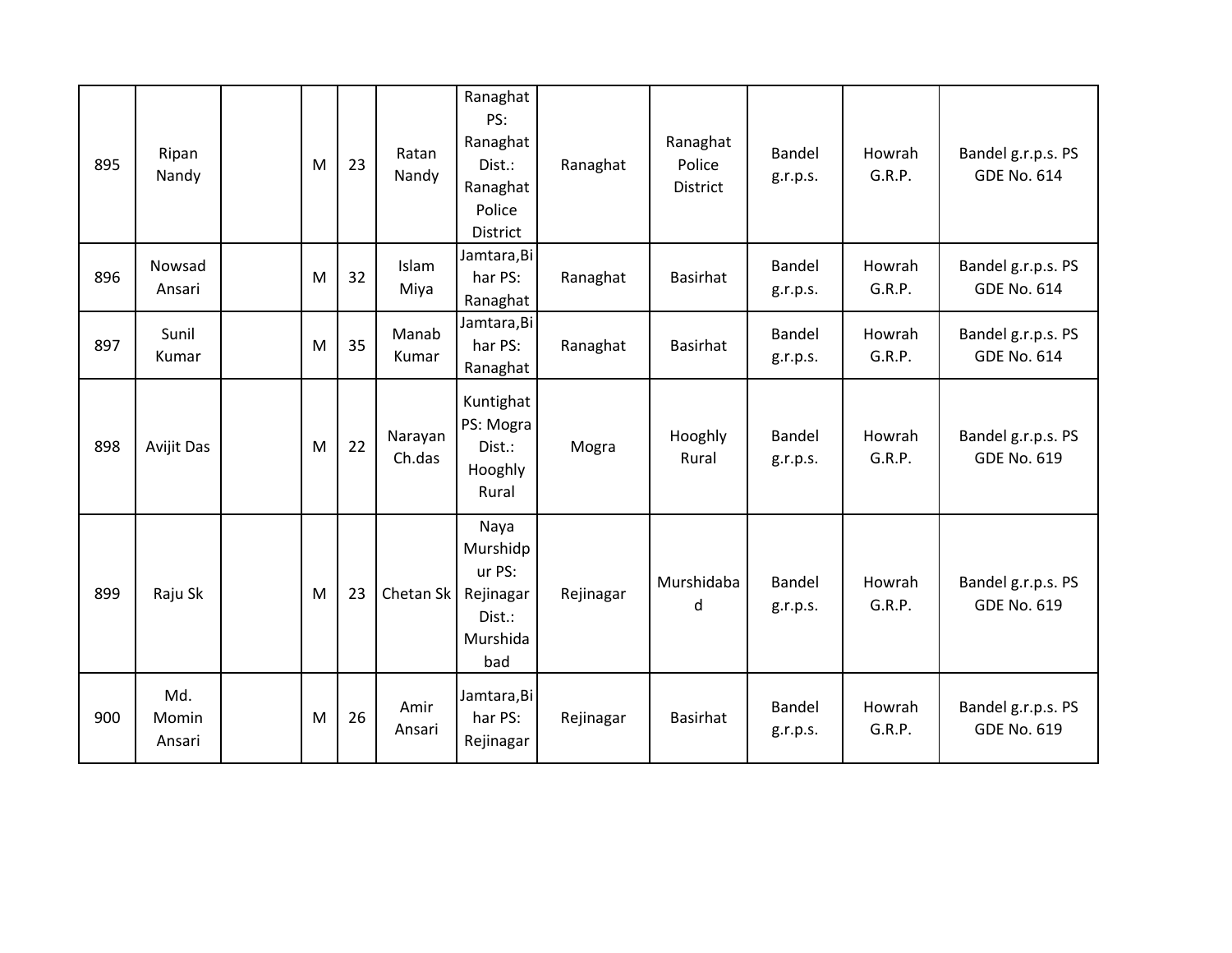| 901 | Sayan<br>Chowdhur<br>у      |  | 28 | Tarun<br>Chowdhur<br>y        | <b>ASHOK</b><br><b>NAGAR</b><br><b>BHADRES</b><br><b>WAR</b><br><b>HOOGHLY</b>            | <b>Basirhat</b> | Howrah<br>g.r.p.s. | Howrah<br>G.R.P. | Howrah g.r.p.s. PS<br><b>GDE No. 919</b> |
|-----|-----------------------------|--|----|-------------------------------|-------------------------------------------------------------------------------------------|-----------------|--------------------|------------------|------------------------------------------|
| 902 | Siddhartha<br>Chowdhur<br>y |  | 28 | $\mathsf{P}$<br>Chowdhur<br>y | <b>NEW</b><br><b>TOWN</b><br><b>NEW</b><br><b>TOWN</b><br>KOL-156                         | Basirhat        | Howrah<br>g.r.p.s. | Howrah<br>G.R.P. | Howrah g.r.p.s. PS<br><b>GDE No. 919</b> |
| 903 | Laltu<br><b>Biswas</b>      |  | 35 | Tapan<br><b>Biswas</b>        | <b>DUTTAPU</b><br><b>KUR</b><br><b>BARASAT</b><br>NORTH 24<br>PGS                         | <b>Basirhat</b> | Howrah<br>g.r.p.s. | Howrah<br>G.R.P. | Howrah g.r.p.s. PS<br><b>GDE No. 919</b> |
| 904 | Uday<br>Sankar Das          |  | 31 | Ashok Kr<br>Das               | <b>DUTTAPU</b><br><b>KUR</b><br><b>BARASAT</b><br>NORTH 24<br>PGS                         | Basirhat        | Howrah<br>g.r.p.s. | Howrah<br>G.R.P. | Howrah g.r.p.s. PS<br><b>GDE No. 919</b> |
| 905 | Gen<br>Ranjan<br>Pandey     |  | 19 | Niranjan<br>Pandey            | PANIKAL<br><b>JUDGEPU</b><br>$\mathsf{R}$<br><b>JUDGEPU</b><br>R(ODISHA)                  | <b>Basirhat</b> | Howrah<br>g.r.p.s. | Howrah<br>G.R.P. | Howrah g.r.p.s. PS<br><b>GDE No. 919</b> |
| 906 | Uttam<br>Bhowmik            |  | 50 | Lt Arun<br>Bhowmik            | <b>SUNDAR</b><br><b>GARH</b><br><b>NADAN</b><br><b>GHAT</b><br><b>BURDWA</b><br>${\sf N}$ | Basirhat        | Howrah<br>g.r.p.s. | Howrah<br>G.R.P. | Howrah g.r.p.s. PS<br><b>GDE No. 919</b> |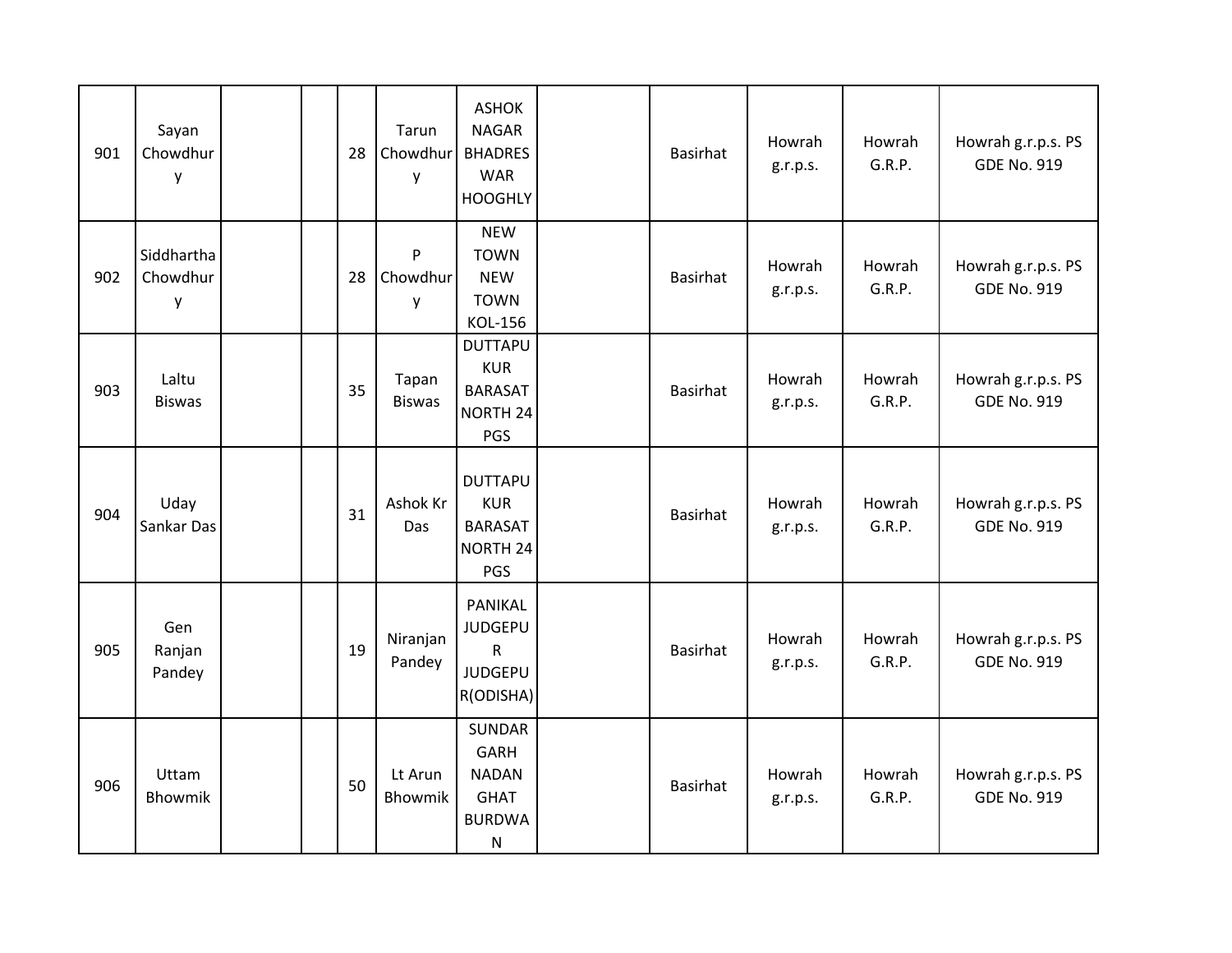| 907 | Suvankar<br>Maity   |  | 33 | Anirban<br>Maity     | SANTOSH<br><b>PUR</b><br><b>TARAKES</b><br><b>WAR</b><br><b>HOOGHLY</b> | <b>Basirhat</b> | Howrah<br>g.r.p.s. | Howrah<br>G.R.P. | Howrah g.r.p.s. PS<br><b>GDE No. 919</b> |
|-----|---------------------|--|----|----------------------|-------------------------------------------------------------------------|-----------------|--------------------|------------------|------------------------------------------|
| 908 | Harekrishn<br>a Das |  | 25 | <b>Bharat</b><br>Das | SANTOSH<br><b>PUR</b><br><b>TARAKES</b><br><b>WAR</b><br><b>HOOGHLY</b> | <b>Basirhat</b> | Howrah<br>g.r.p.s. | Howrah<br>G.R.P. | Howrah g.r.p.s. PS<br><b>GDE No. 919</b> |
| 909 | Akash<br>Sharma     |  | 23 | Suresh<br>Sharma     | LAKETOW<br>N ROAD<br><b>LAKETOW</b><br>N KOL-48                         | <b>Basirhat</b> | Howrah<br>g.r.p.s. | Howrah<br>G.R.P. | Howrah g.r.p.s. PS<br><b>GDE No. 919</b> |
| 910 | Argha<br>Goswami    |  | 24 | Joydev<br>Goswami    | LAKETOW<br>N ROAD<br><b>LAKETOW</b><br>N KOL-48                         | Basirhat        | Howrah<br>g.r.p.s. | Howrah<br>G.R.P. | Howrah g.r.p.s. PS<br><b>GDE No. 919</b> |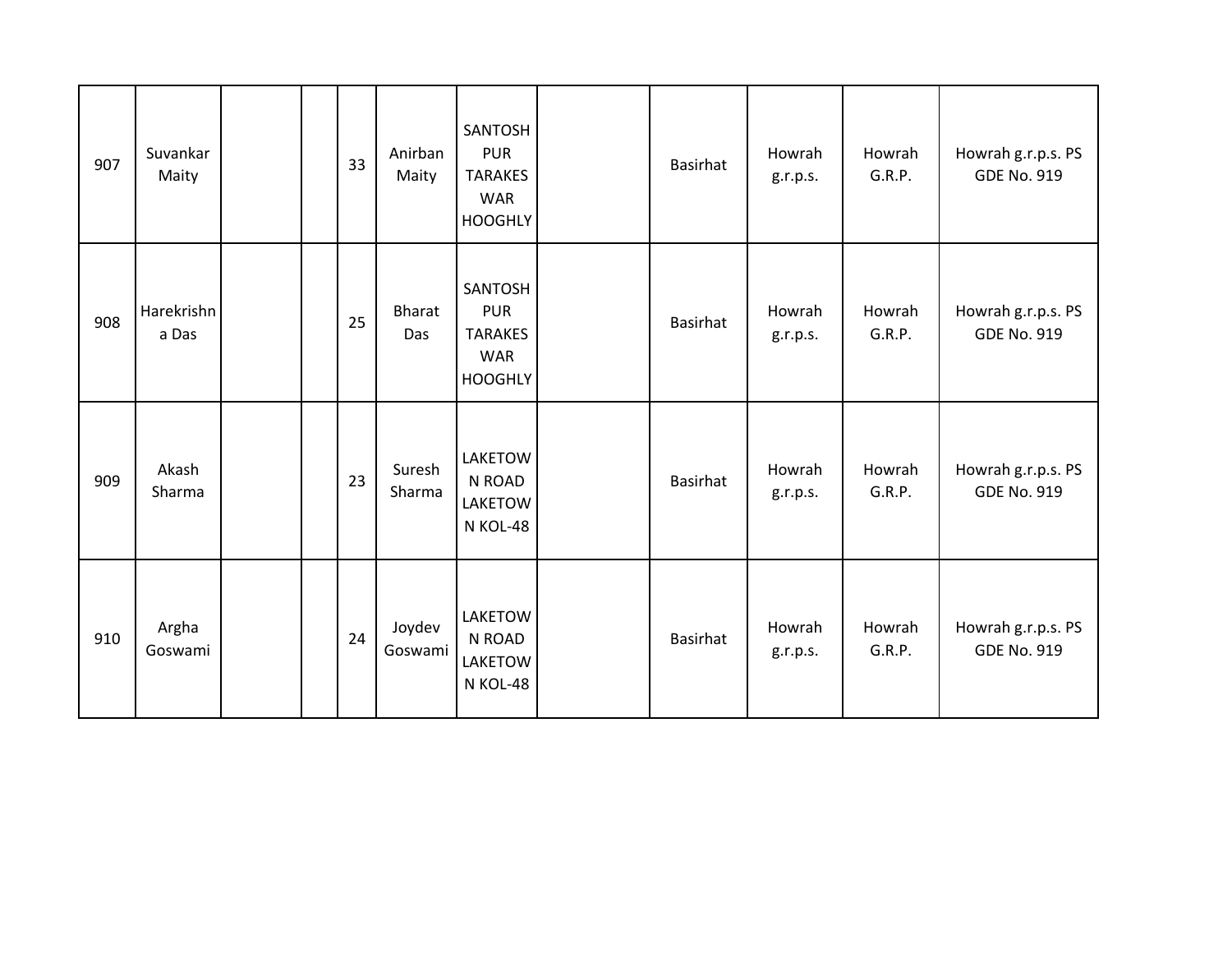| 911 | Suvankar<br>Sikder        | 22 | Suvas<br>Sikder  | <b>DHAMGA</b><br><b>PARA</b><br><b>PATNAGA</b><br>${\sf R}$<br><b>DARJELIN</b><br>G | Basirhat | Howrah<br>g.r.p.s. | Howrah<br>G.R.P. | Howrah g.r.p.s. PS<br><b>GDE No. 919</b> |
|-----|---------------------------|----|------------------|-------------------------------------------------------------------------------------|----------|--------------------|------------------|------------------------------------------|
| 912 | Mukesh<br>Kumar           | 24 | Ram Babu<br>Saha | <b>PANCHGR</b><br>AM<br><b>ALIGARH</b><br>ALIGARH(<br>UP)                           | Basirhat | Howrah<br>g.r.p.s. | Howrah<br>G.R.P. | Howrah g.r.p.s. PS<br><b>GDE No. 919</b> |
| 913 | Prem<br>Bahadur<br>Mondal | 37 | Nimai<br>Mondal  | <b>GOPALPU</b><br>$\mathsf{R}$<br><b>KRISHNA</b><br><b>NAGAR</b><br><b>NADIA</b>    | Basirhat | Howrah<br>g.r.p.s. | Howrah<br>G.R.P. | Howrah g.r.p.s. PS<br><b>GDE No. 919</b> |
| 914 | Animesh<br>Dutta          | 23 | Hriday<br>Dutta  | <b>KALYANP</b><br>UR<br><b>MEMARI</b><br><b>BURDWA</b><br>${\sf N}$                 | Basirhat | Howrah<br>g.r.p.s. | Howrah<br>G.R.P. | Howrah g.r.p.s. PS<br><b>GDE No. 919</b> |
| 915 | Rajjat Nikil              | 24 | R K Yadav        | <b>KINKAR</b><br><b>KINKAR</b><br>SHIB<br>GANGA(T<br>AMIL<br>NADU)                  | Basirhat | Howrah<br>g.r.p.s. | Howrah<br>G.R.P. | Howrah g.r.p.s. PS<br><b>GDE No. 919</b> |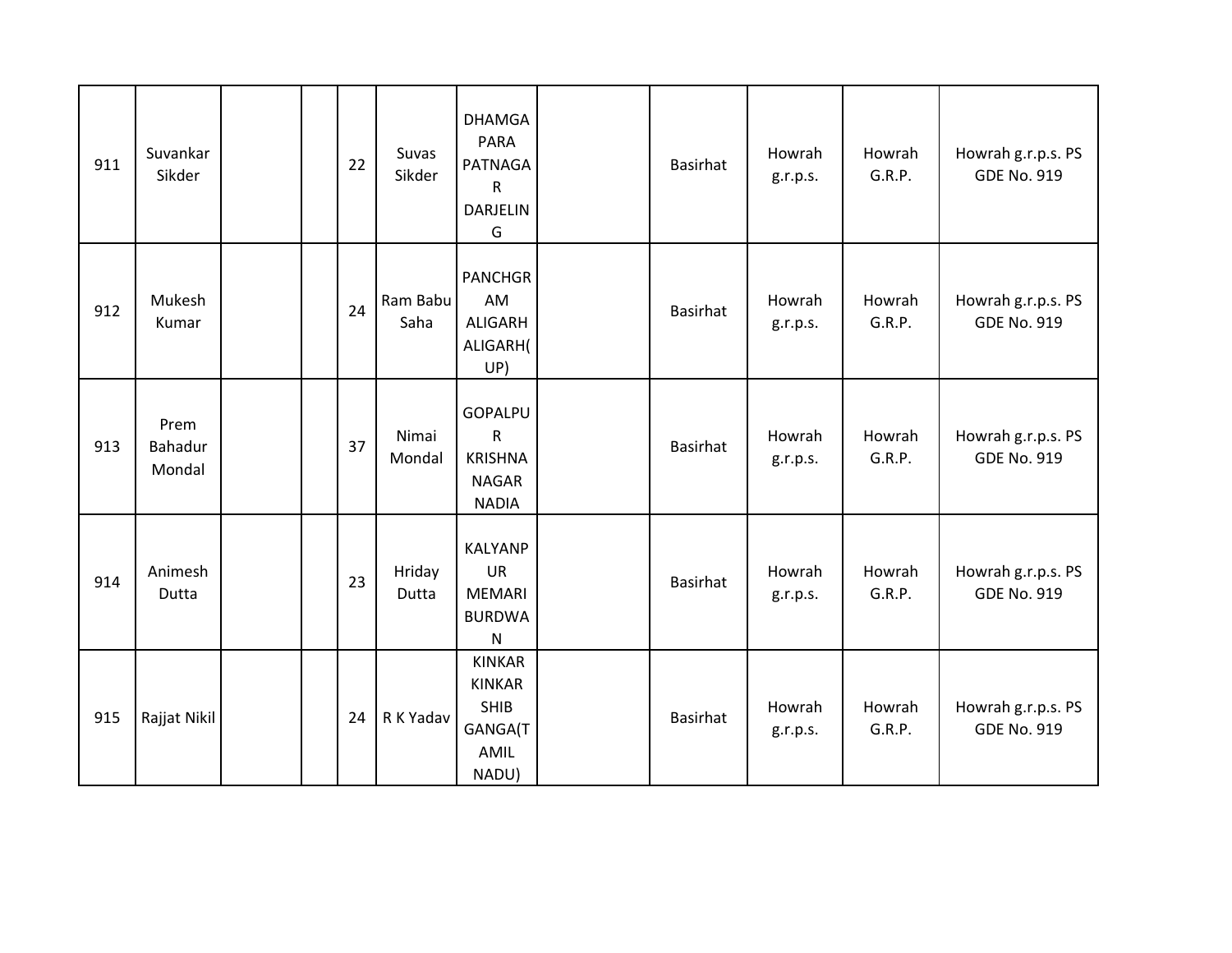| 916 | Chinmoy<br>Patra       |  | 18 | Mritunjao<br>y Patra | <b>SONAHAT</b><br><b>BALESWA</b><br>${\sf R}$<br><b>BALESWA</b><br>R(ODISHA) | <b>Basirhat</b> | Howrah<br>g.r.p.s. | Howrah<br>G.R.P. | Howrah g.r.p.s. PS<br><b>GDE No. 919</b> |
|-----|------------------------|--|----|----------------------|------------------------------------------------------------------------------|-----------------|--------------------|------------------|------------------------------------------|
| 917 | Sandipan<br>Mahanti    |  | 19 | Lt S S<br>Mahanti    | SONAHAT<br><b>BALESWA</b><br>${\sf R}$<br><b>BALESWA</b><br>R(ODISHA)        | Basirhat        | Howrah<br>g.r.p.s. | Howrah<br>G.R.P. | Howrah g.r.p.s. PS<br><b>GDE No. 919</b> |
| 918 | Kutub<br>Laskar        |  | 50 | Javed<br>Laskar      | SONAHAT<br><b>BALESWA</b><br>${\sf R}$<br><b>BALESWA</b><br>R(ODISHA)        | <b>Basirhat</b> | Howrah<br>g.r.p.s. | Howrah<br>G.R.P. | Howrah g.r.p.s. PS<br><b>GDE No. 919</b> |
| 919 | <b>Hitlar Sk</b>       |  | 19 | Alimuddin<br>Sk      | <b>NEW</b><br><b>PARA</b><br>SAGAR<br><b>MURSHID</b><br><b>ABAD</b>          | Basirhat        | Howrah<br>g.r.p.s. | Howrah<br>G.R.P. | Howrah g.r.p.s. PS<br><b>GDE No. 919</b> |
| 920 | <b>Badrul</b><br>Islam |  | 32 | Amiruddin<br>Sk      | <b>NEW</b><br><b>PARA</b><br>SAGAR<br><b>MURSHID</b><br><b>ABAD</b>          | Basirhat        | Howrah<br>g.r.p.s. | Howrah<br>G.R.P. | Howrah g.r.p.s. PS<br><b>GDE No. 919</b> |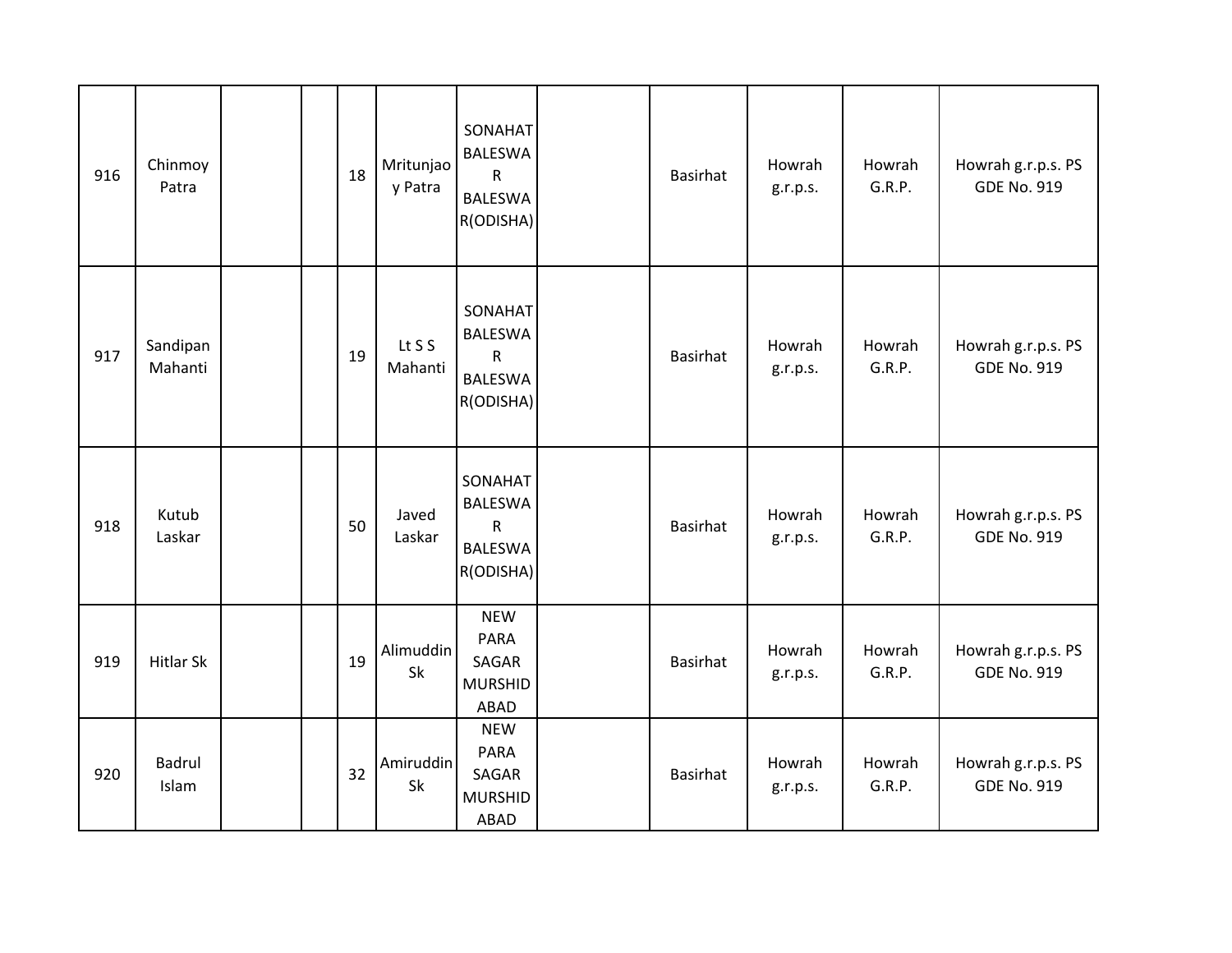| 921 | Fulendar<br>Pal        | 28 | Tarun<br>Nath Pal         | <b>MANTES</b><br><b>WAR</b><br><b>MANTES</b><br><b>WAR</b><br><b>BURDWA</b><br>${\sf N}$                            | <b>Basirhat</b> | Howrah<br>g.r.p.s. | Howrah<br>G.R.P. | Howrah g.r.p.s. PS<br><b>GDE No. 919</b> |
|-----|------------------------|----|---------------------------|---------------------------------------------------------------------------------------------------------------------|-----------------|--------------------|------------------|------------------------------------------|
| 922 | Santosh<br>Jana        | 45 | Kundu<br>Jana             | <b>MANTES</b><br><b>WAR</b><br><b>MANTES</b><br><b>WAR</b><br><b>BURDWA</b><br>$\mathsf{N}$                         | Basirhat        | Howrah<br>g.r.p.s. | Howrah<br>G.R.P. | Howrah g.r.p.s. PS<br><b>GDE No. 919</b> |
| 923 | Jiten Tanti            | 45 | Gobinda<br>Tanti          | <b>MANTES</b><br><b>WAR</b><br><b>MANTES</b><br><b>WAR</b><br><b>BURDWA</b><br>${\sf N}$                            | <b>Basirhat</b> | Howrah<br>g.r.p.s. | Howrah<br>G.R.P. | Howrah g.r.p.s. PS<br><b>GDE No. 919</b> |
| 924 | Sujan<br><b>Biswas</b> | 36 | Lt Nimai<br><b>Biswas</b> | <b>RAM</b><br><b>NAGAR</b><br><b>SANTIPUR</b><br><b>NADIA</b>                                                       | Basirhat        | Howrah<br>g.r.p.s. | Howrah<br>G.R.P. | Howrah g.r.p.s. PS<br><b>GDE No. 919</b> |
| 925 | Milan Kr<br>Upadhyaya  | 50 | Lt N C<br>Upadhyay<br>a   | 15 C/3<br><b>TANTI</b><br><b>KHAL</b><br><b>ROAD</b><br><b>BURDWA</b><br>${\sf N}$<br><b>BURDWA</b><br>$\mathsf{N}$ | Basirhat        | Howrah<br>g.r.p.s. | Howrah<br>G.R.P. | Howrah g.r.p.s. PS<br><b>GDE No. 919</b> |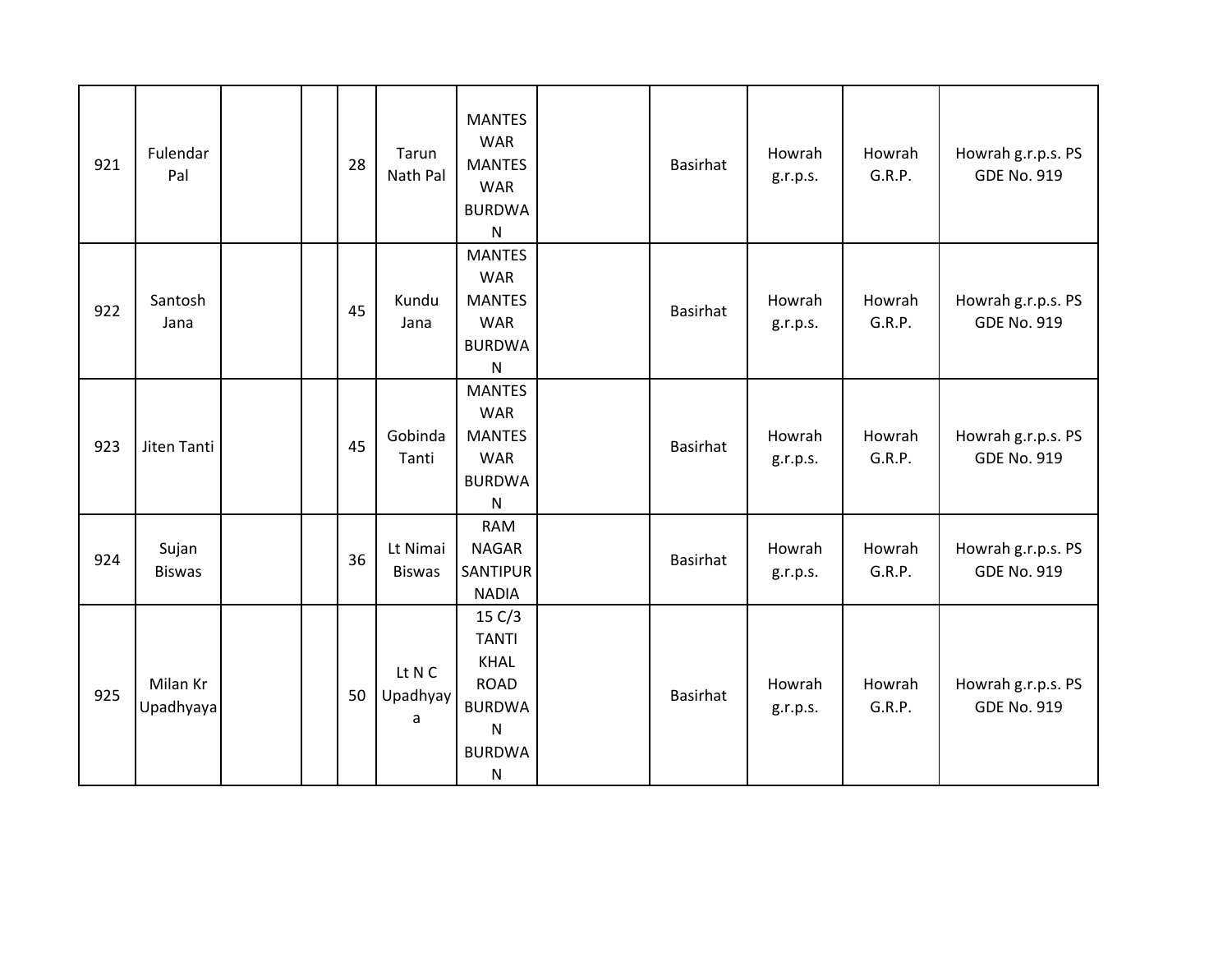| 926 | Sarat<br>Hossain |  | 50 | H Lal Sk               | <b>BIJOY</b><br><b>PUR</b><br><b>NOWGA</b><br>NOWGA(A<br>SSAM)            | Basirhat        | Howrah<br>g.r.p.s. | Howrah<br>G.R.P. | Howrah g.r.p.s. PS<br><b>GDE No. 919</b> |
|-----|------------------|--|----|------------------------|---------------------------------------------------------------------------|-----------------|--------------------|------------------|------------------------------------------|
| 927 | Anupam<br>Roy    |  | 24 | N M Roy                | 147 R K<br><b>ROAD</b><br><b>DUMDUM</b><br><b>KOL-79</b>                  | <b>Basirhat</b> | Howrah<br>g.r.p.s. | Howrah<br>G.R.P. | Howrah g.r.p.s. PS<br><b>GDE No. 919</b> |
| 928 | Asif Ekbal       |  | 25 | Rabiul<br>Haque        | <b>BANSIPAR</b><br>$\overline{A}$<br><b>KALIACHA</b><br><b>K MALDA</b>    | <b>Basirhat</b> | Howrah<br>g.r.p.s. | Howrah<br>G.R.P. | Howrah g.r.p.s. PS<br><b>GDE No. 919</b> |
| 929 | Chinmoy<br>Bera  |  |    | Basudev<br>Bera        | <b>BANSIPAR</b><br>A<br><b>KALIACHA</b><br><b>K MALDA</b>                 | Basirhat        | Howrah<br>g.r.p.s. | Howrah<br>G.R.P. | Howrah g.r.p.s. PS<br><b>GDE No. 919</b> |
| 930 | <b>Bijen Das</b> |  | 34 | Kali Chand<br>Das      | <b>NEW</b><br>GOPALPU<br>$\mathsf{R}$<br><b>RANAGHA</b><br><b>T NADIA</b> | <b>Basirhat</b> | Howrah<br>g.r.p.s. | Howrah<br>G.R.P. | Howrah g.r.p.s. PS<br><b>GDE No. 919</b> |
| 931 | Sourav<br>Kumar  |  | 32 | <b>Bastam</b><br>Kumar | <b>MITHAPU</b><br>R PATNA<br>PATNA(BI<br>HAR)                             | Basirhat        | Howrah<br>g.r.p.s. | Howrah<br>G.R.P. | Howrah g.r.p.s. PS<br><b>GDE No. 919</b> |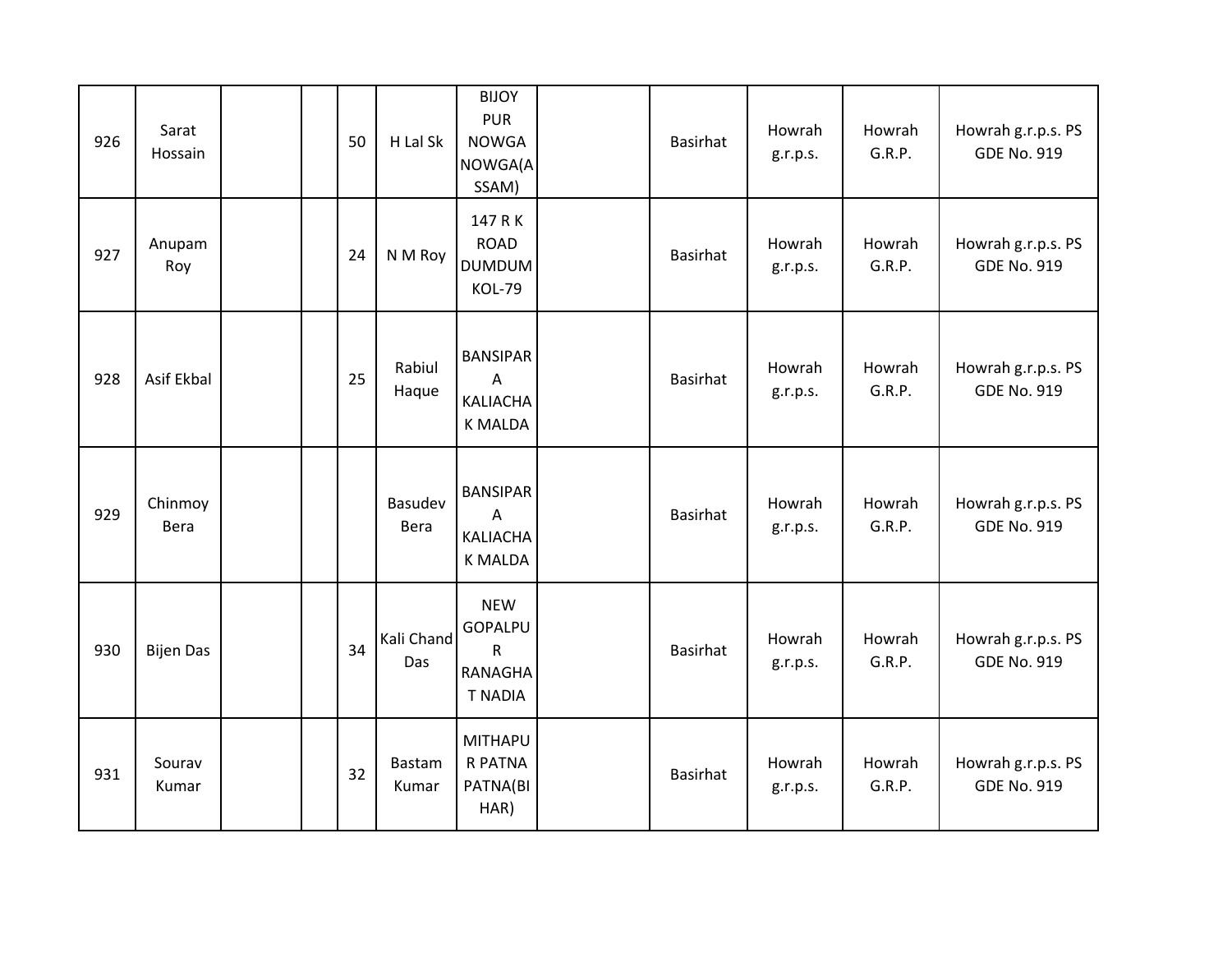| 932 | Suvankar<br>Chetteerje<br>e |  | 22 | Sujon Kr<br>Chetterjee | <b>MATHPAR</b><br>$\overline{A}$<br><b>BURDWA</b><br>$\mathsf{N}$<br><b>BURDWA</b><br>${\sf N}$ | Basirhat        | Howrah<br>g.r.p.s. | Howrah<br>G.R.P. | Howrah g.r.p.s. PS<br><b>GDE No. 919</b> |
|-----|-----------------------------|--|----|------------------------|-------------------------------------------------------------------------------------------------|-----------------|--------------------|------------------|------------------------------------------|
| 933 | Isak Sk                     |  | 20 | Amadul Sk KALIACHA     | <b>SK PUR</b><br><b>K MALDA</b>                                                                 | Basirhat        | Howrah<br>g.r.p.s. | Howrah<br>G.R.P. | Howrah g.r.p.s. PS<br><b>GDE No. 919</b> |
| 934 | Susanta<br>Rana             |  | 50 | Nirodh<br>Rana         | <b>GOKULPU</b><br>${\sf R}$<br><b>UDAYNAR</b><br><b>AYANPUR</b><br><b>HOWRAH</b>                | <b>Basirhat</b> | Howrah<br>g.r.p.s. | Howrah<br>G.R.P. | Howrah g.r.p.s. PS<br><b>GDE No. 919</b> |
| 935 | Tamnmoy<br>Debnath          |  | 36 | Lt Jiten<br>Debnath    | <b>NETAJI</b><br><b>POLLY</b><br>SONARPU<br>R SOUTH<br><b>24 PGS</b>                            | Basirhat        | Howrah<br>g.r.p.s. | Howrah<br>G.R.P. | Howrah g.r.p.s. PS<br><b>GDE No. 938</b> |
| 936 | Anisur<br>Rahaman           |  | 44 | Mansur<br>Rahaman      | <b>DURGAPU</b><br><b>R UTTAR</b><br><b>PARA</b><br><b>MEMARI</b><br><b>BURDWA</b><br>${\sf N}$  | Basirhat        | Howrah<br>g.r.p.s. | Howrah<br>G.R.P. | Howrah g.r.p.s. PS<br><b>GDE No. 938</b> |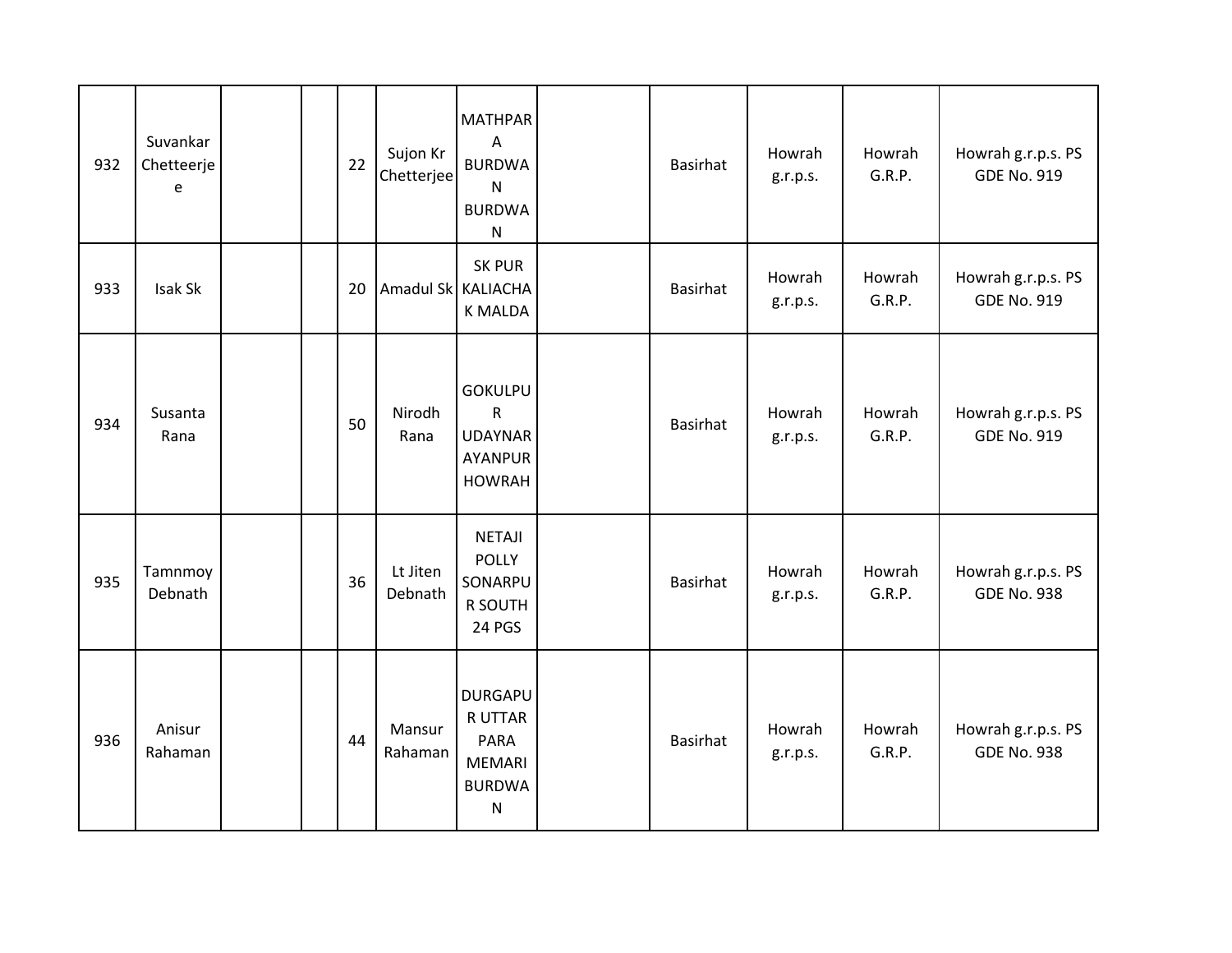| 937 | Moniruddi<br>n Mondal |  | 38 | Abdul<br>Kasim<br>Mondal | <b>DURGAPU</b><br>R UTTAR<br><b>PARA</b><br><b>MEMARI</b><br><b>BURDWA</b><br>$\mathsf{N}$             | <b>Basirhat</b> | Howrah<br>g.r.p.s. | Howrah<br>G.R.P. | Howrah g.r.p.s. PS<br><b>GDE No. 938</b> |
|-----|-----------------------|--|----|--------------------------|--------------------------------------------------------------------------------------------------------|-----------------|--------------------|------------------|------------------------------------------|
| 938 | Murshid Sk            |  | 45 | Ajit Ali                 | AK<br><b>DURGAPU</b><br><b>RUTTAR</b><br><b>PARA</b><br><b>MEMARI</b><br><b>BURDWA</b><br>$\mathsf{N}$ | Basirhat        | Howrah<br>g.r.p.s. | Howrah<br>G.R.P. | Howrah g.r.p.s. PS<br><b>GDE No. 938</b> |
| 939 | Johir<br>Mallik       |  | 42 | Fajan<br>Mallik          | <b>DURGAPU</b><br><b>R UTTAR</b><br>PARA<br><b>MEMARI</b><br><b>BURDWA</b><br>$\mathsf{N}$             | <b>Basirhat</b> | Howrah<br>g.r.p.s. | Howrah<br>G.R.P. | Howrah g.r.p.s. PS<br><b>GDE No. 938</b> |
| 940 | Bikash<br>Guptta      |  | 32 | Bikash<br>Guptta         | P GUPTTA<br>67/43<br><b>STAND</b><br><b>ROAD</b><br><b>JORABAG</b><br>AN KOL-<br>06                    | <b>Basirhat</b> | Howrah<br>g.r.p.s. | Howrah<br>G.R.P. | Howrah g.r.p.s. PS<br><b>GDE No. 938</b> |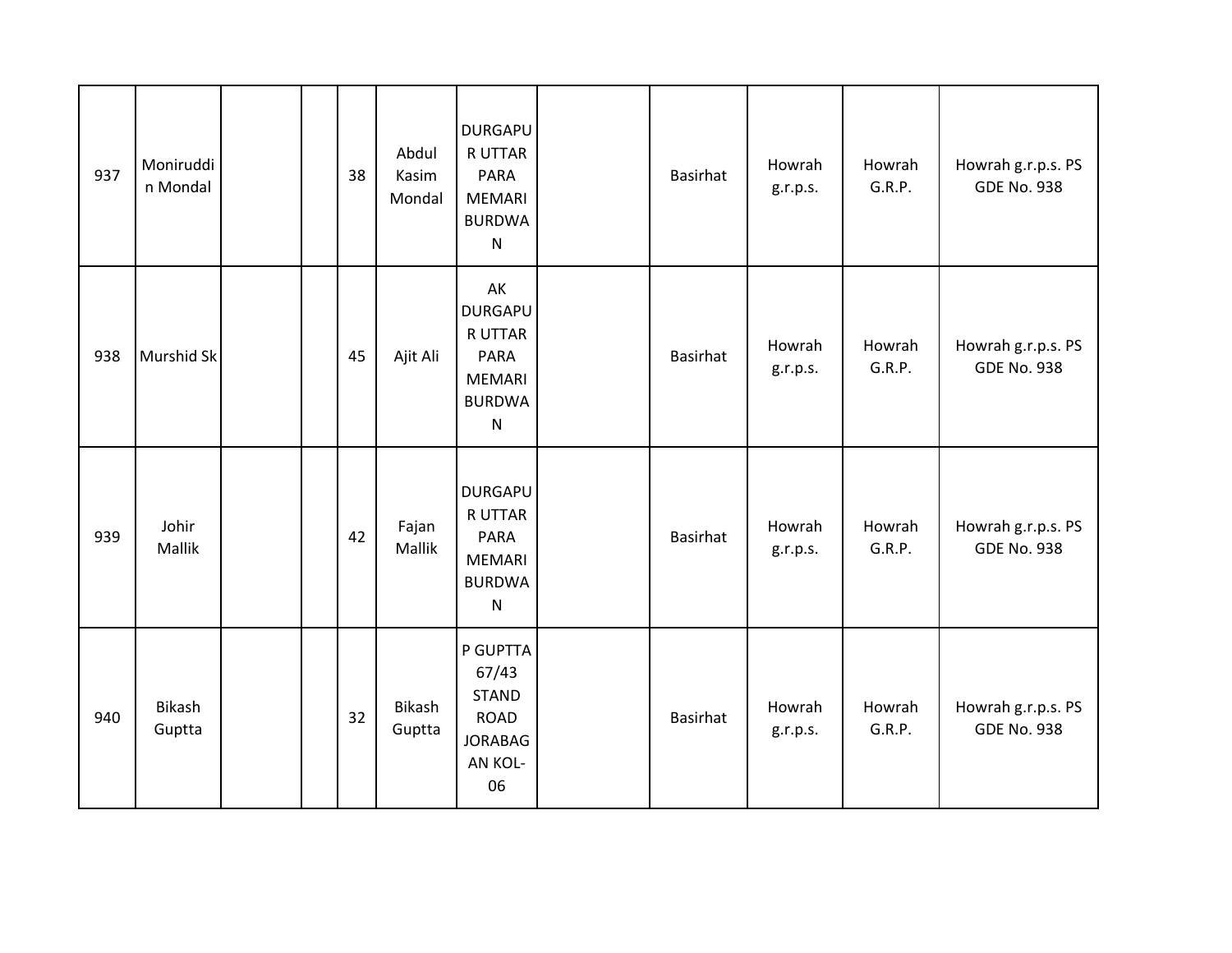| 941 | Rajesh Pal           |  | 31 | Rajeswar<br>Pal   | 67/43<br><b>STAND</b><br><b>ROAD</b><br><b>JORABAG</b><br>AN KOL-<br>06                              | <b>Basirhat</b> | Howrah<br>g.r.p.s. | Howrah<br>G.R.P. | Howrah g.r.p.s. PS<br><b>GDE No. 938</b> |
|-----|----------------------|--|----|-------------------|------------------------------------------------------------------------------------------------------|-----------------|--------------------|------------------|------------------------------------------|
| 942 | Dilip<br>Modak       |  | 50 | Lt<br>Gouranga    | <b>CH</b><br><b>MODAK</b><br>67/43<br><b>STAND</b><br><b>ROAD</b><br><b>JORABAG</b><br>AN KOL-<br>06 | <b>Basirhat</b> | Howrah<br>g.r.p.s. | Howrah<br>G.R.P. | Howrah g.r.p.s. PS<br><b>GDE No. 938</b> |
| 943 | Goushyam<br>Pramanik |  | 30 | Kundu<br>Pramanik | RAJ<br><b>NAGAR</b><br>KALIACHA<br><b>K MALDA</b>                                                    | Basirhat        | Howrah<br>g.r.p.s. | Howrah<br>G.R.P. | Howrah g.r.p.s. PS<br><b>GDE No. 938</b> |
| 944 | Laxman<br>Mondal     |  | 50 | Gobinda<br>Mondal | <b>GORAPAT</b><br>$\overline{A}$<br><b>BONGAO</b><br>N NORTH<br>24 PGS                               | Basirhat        | Howrah<br>g.r.p.s. | Howrah<br>G.R.P. | Howrah g.r.p.s. PS<br><b>GDE No. 938</b> |
| 945 | Ali Hossain          |  | 23 | Abdul<br>Rashid   | BELDANG<br>$\overline{A}$<br><b>BAHARAM</b><br><b>PORE</b><br><b>MURSHID</b><br>ABAD                 | Basirhat        | Howrah<br>g.r.p.s. | Howrah<br>G.R.P. | Howrah g.r.p.s. PS<br><b>GDE No. 938</b> |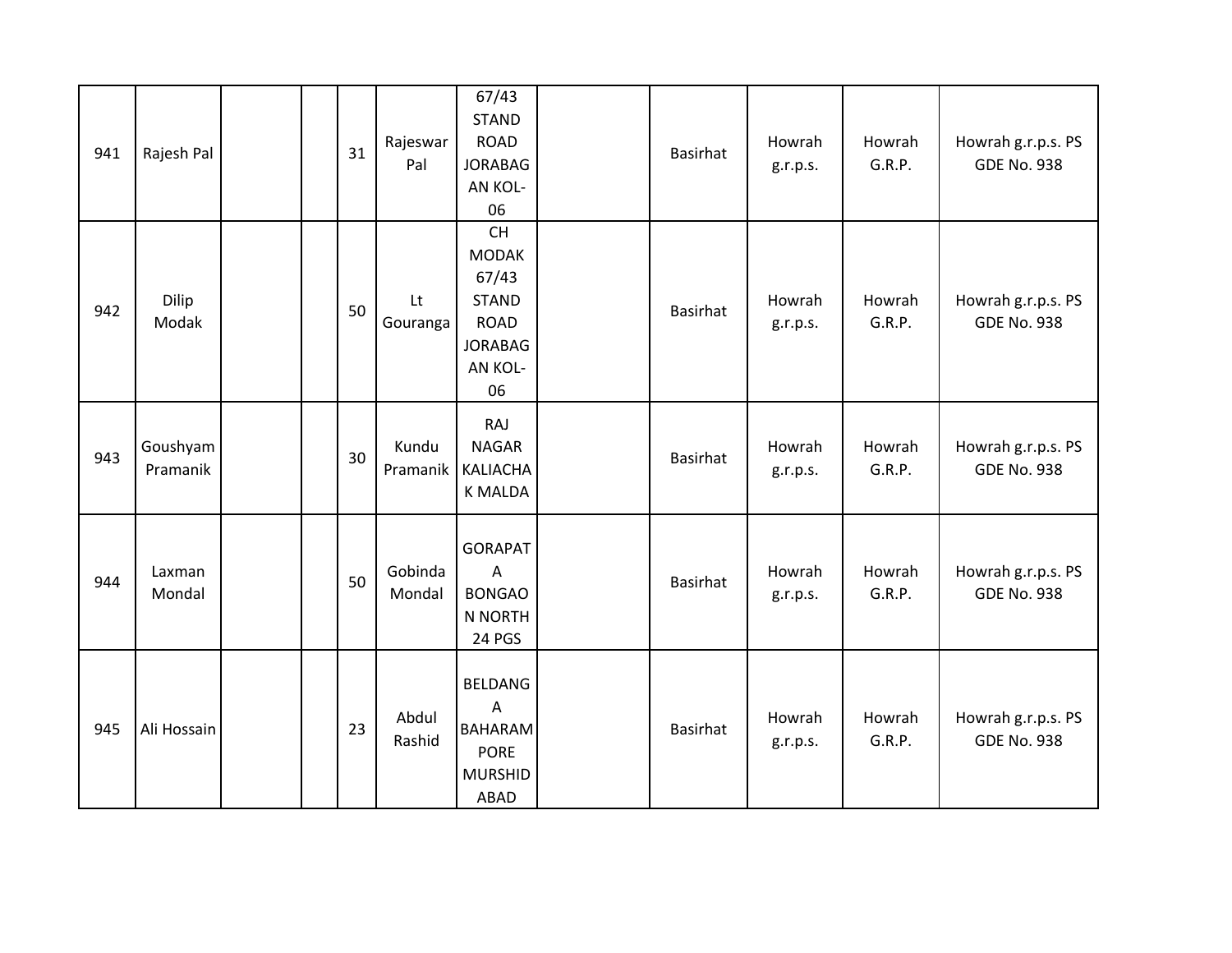| 946 | Abhijit<br><b>Dhara</b>      |  | 21 | Mantu<br>Dhara             | PASCHIM<br><b>PANCH</b><br><b>GRAM</b><br><b>PARA</b><br><b>JAMALPU</b><br>$\mathsf{R}$<br><b>BURDWA</b><br>$\mathsf{N}$ | <b>Basirhat</b> | Howrah<br>g.r.p.s. | Howrah<br>G.R.P. | Howrah g.r.p.s. PS<br><b>GDE No. 938</b> |
|-----|------------------------------|--|----|----------------------------|--------------------------------------------------------------------------------------------------------------------------|-----------------|--------------------|------------------|------------------------------------------|
| 947 | Ananda<br>Mohan<br>Singh     |  | 50 | Lt Baki<br>Bihari<br>Singh | <b>ASHOK</b><br><b>NAGAR</b><br><b>PATNA</b><br>PATNA(BI<br>HAR)                                                         | Basirhat        | Howrah<br>g.r.p.s. | Howrah<br>G.R.P. | Howrah g.r.p.s. PS<br><b>GDE No. 938</b> |
| 948 | Haripada<br>Bani             |  | 50 | Srimanta<br>Bani           | SRIMANT<br>A BANI<br><b>DHOBA</b><br><b>BURDWA</b><br>N<br><b>BURDWA</b><br>N                                            | <b>Basirhat</b> | Howrah<br>g.r.p.s. | Howrah<br>G.R.P. | Howrah g.r.p.s. PS<br><b>GDE No. 938</b> |
| 949 | Abhisek<br>Bhattachar<br>iya |  | 26 | Gopal<br>Bhattacha<br>riya | <b>DHOBA</b><br><b>BURDWA</b><br>N<br><b>BURDWA</b><br>N                                                                 | Basirhat        | Howrah<br>g.r.p.s. | Howrah<br>G.R.P. | Howrah g.r.p.s. PS<br><b>GDE No. 938</b> |
| 950 | Subhajoty<br><b>Biswas</b>   |  | 23 | Susanta<br><b>Biswas</b>   | KALYANI<br><b>BAZAR</b><br><b>PARA</b><br>KALYANI<br><b>NADIA</b>                                                        | <b>Basirhat</b> | Howrah<br>g.r.p.s. | Howrah<br>G.R.P. | Howrah g.r.p.s. PS<br><b>GDE No. 938</b> |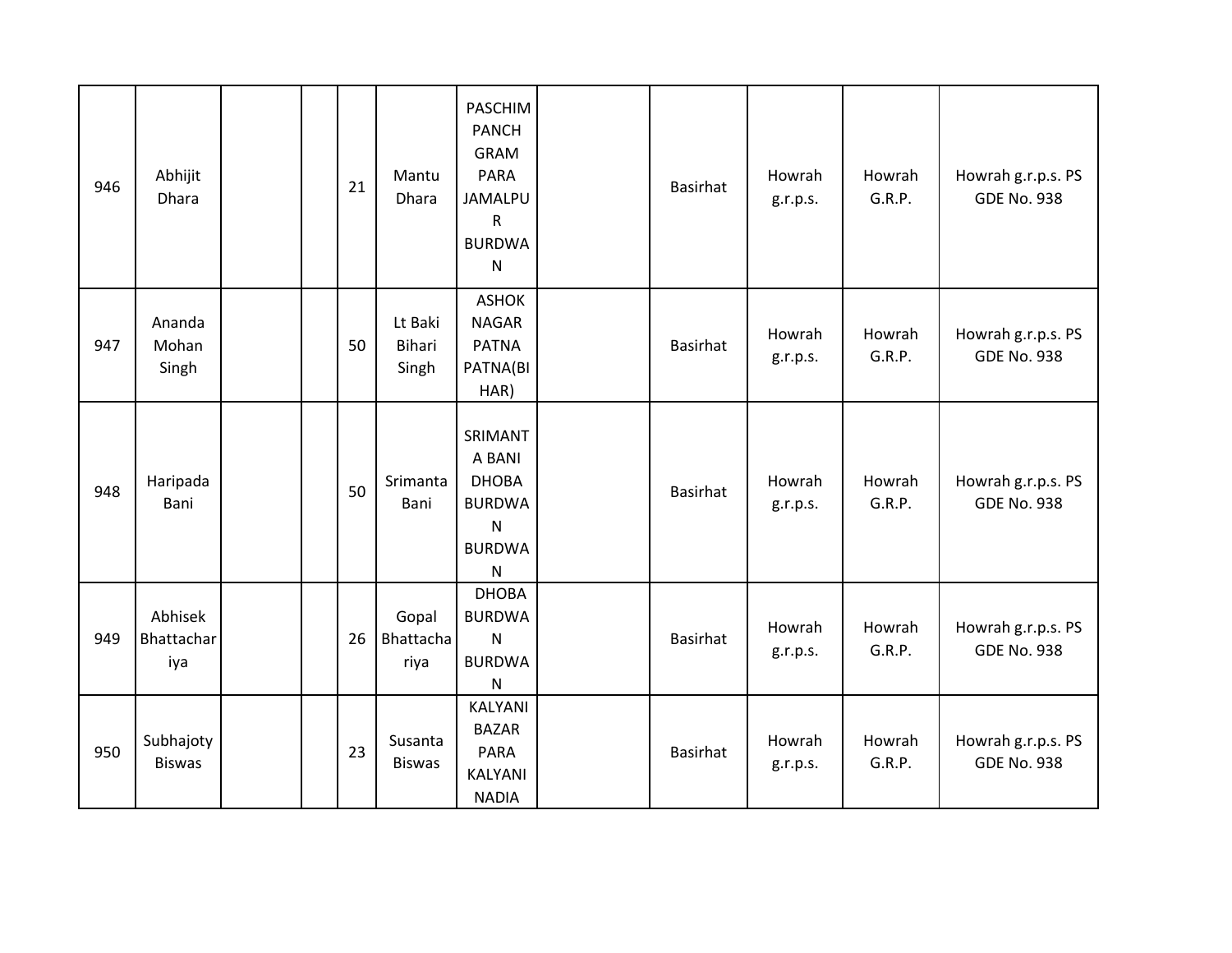| 951 | M Mondal               |    | J Monda                   | $\perp$<br><b>MONDAL</b><br><b>RAJAPUR</b><br><b>HOGALBE</b><br><b>RIA NADIA</b>         | Basirhat        | Howrah<br>g.r.p.s. | Howrah<br>G.R.P. | Howrah g.r.p.s. PS<br><b>GDE No. 938</b> |
|-----|------------------------|----|---------------------------|------------------------------------------------------------------------------------------|-----------------|--------------------|------------------|------------------------------------------|
| 952 | Kuntal<br>Rajjak       | 35 | <b>Bipul Kr</b><br>Rajjak | <b>NADAN</b><br><b>GHAT</b><br><b>NADAN</b><br><b>GHAT</b><br><b>BURDWA</b><br>${\sf N}$ | <b>Basirhat</b> | Howrah<br>g.r.p.s. | Howrah<br>G.R.P. | Howrah g.r.p.s. PS<br><b>GDE No. 938</b> |
| 953 | <b>Basab</b><br>Mallik | 28 |                           | <b>K BOYS</b><br>COLLONY<br>Brid Malli ARAMBAG<br>H<br><b>HOOGHLY</b>                    | Basirhat        | Howrah<br>g.r.p.s. | Howrah<br>G.R.P. | Howrah g.r.p.s. PS<br><b>GDE No. 938</b> |
| 954 | Avisek Das             | 29 | Gopi Das                  | <b>BOYS</b><br><b>COLLONY</b><br>ARAMBAG<br>H<br><b>HOOGHLY</b>                          | <b>Basirhat</b> | Howrah<br>g.r.p.s. | Howrah<br>G.R.P. | Howrah g.r.p.s. PS<br><b>GDE No. 938</b> |
| 955 | Ranjit<br>Majhi        | 50 | Lt Pabitra<br>Ch Majhi    | 32 A S<br><b>GOOBIND</b><br>A ROAD<br><b>SASTIPUR</b><br><b>KOL-50</b>                   | <b>Basirhat</b> | Howrah<br>g.r.p.s. | Howrah<br>G.R.P. | Howrah g.r.p.s. PS<br><b>GDE No. 938</b> |
| 956 | <b>Ashok Das</b>       | 40 | Mantu Lal<br>Das          | 32 A S<br><b>GOOBIND</b><br>A ROAD<br><b>SASTIPUR</b><br><b>KOL-50</b>                   | <b>Basirhat</b> | Howrah<br>g.r.p.s. | Howrah<br>G.R.P. | Howrah g.r.p.s. PS<br><b>GDE No. 938</b> |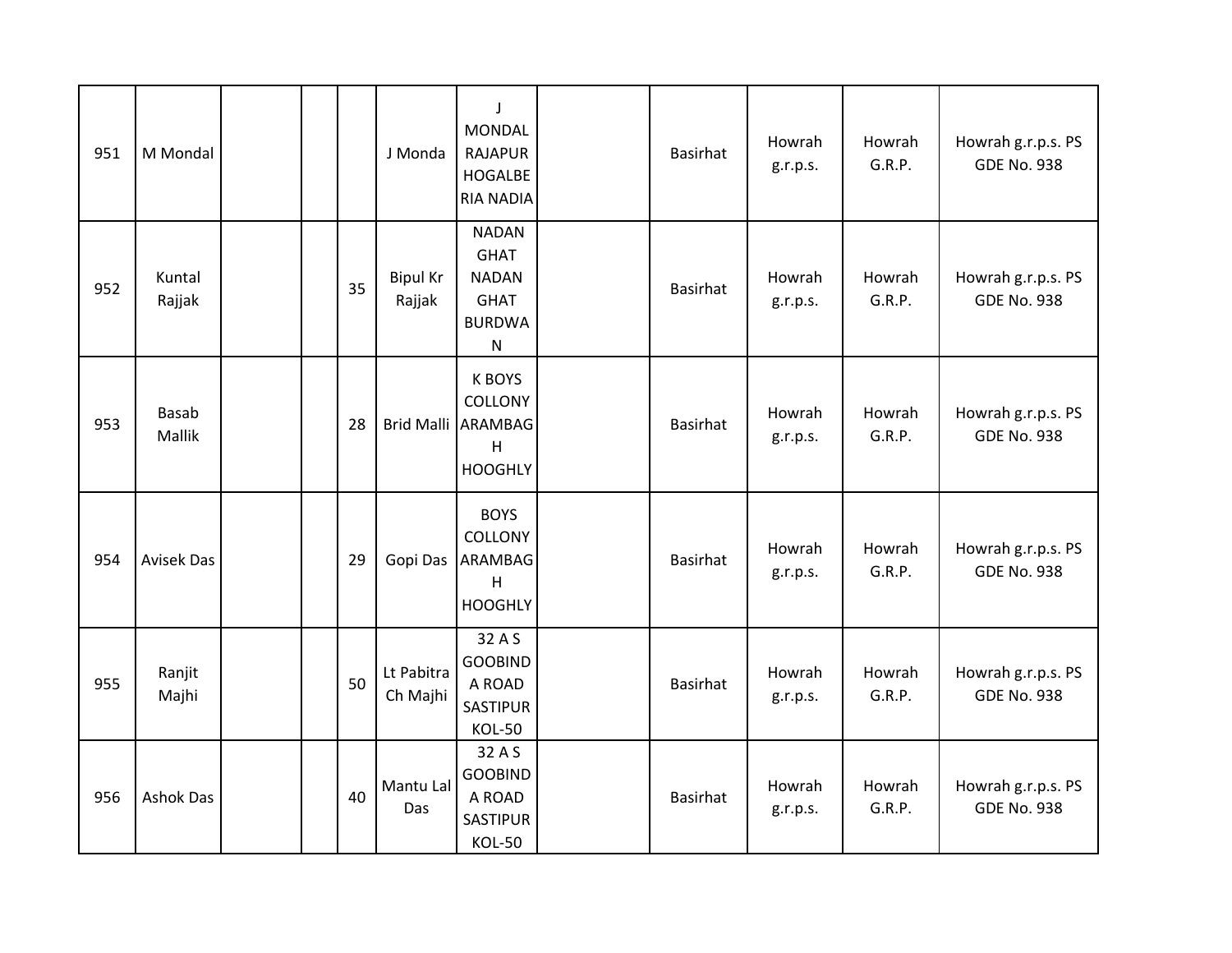| 957 | Paithan<br>Faruk   | 23 | Paithan<br>Guljar | <b>KHA</b><br>AGAR<br><b>STREET</b><br><b>TWO</b><br><b>TOWN</b><br>KARPA(AP     | <b>Basirhat</b> | Howrah<br>g.r.p.s. | Howrah<br>G.R.P. | Howrah g.r.p.s. PS<br><b>GDE No. 938</b> |
|-----|--------------------|----|-------------------|----------------------------------------------------------------------------------|-----------------|--------------------|------------------|------------------------------------------|
| 958 | Saiyad<br>Mehebub  | 29 | Saiyad<br>Mahamad | AGAR<br><b>STREET</b><br><b>TWO</b><br><b>TOWN</b><br>KARPA(AP                   | Basirhat        | Howrah<br>g.r.p.s. | Howrah<br>G.R.P. | Howrah g.r.p.s. PS<br><b>GDE No. 938</b> |
| 959 | Subhadip<br>Roy    | 33 | Sunil Roy         | GOSOWN<br><b>PARA</b><br>SANTIPUR<br><b>NADIA</b>                                | Basirhat        | Howrah<br>g.r.p.s. | Howrah<br>G.R.P. | Howrah g.r.p.s. PS<br><b>GDE No. 943</b> |
| 960 | <b>Subir Das</b>   | 48 | Sukumar<br>Das    | <b>SIMULIA</b><br><b>CHAKDA</b><br><b>NADIA</b>                                  | Basirhat        | Howrah<br>g.r.p.s. | Howrah<br>G.R.P. | Howrah g.r.p.s. PS<br><b>GDE No. 943</b> |
| 961 | Bikramjit<br>Ghosh | 27 | Biplab<br>Ghosh   | <b>DAS PUR</b><br><b>BURDWA</b><br>$\mathsf{N}$<br><b>BURDWA</b><br>${\sf N}$    | <b>Basirhat</b> | Howrah<br>g.r.p.s. | Howrah<br>G.R.P. | Howrah g.r.p.s. PS<br><b>GDE No. 943</b> |
| 962 | Abhijit Das        | 27 | Fatik Das         | <b>DAS PUR</b><br><b>BURDWA</b><br>$\mathsf{N}$<br><b>BURDWA</b><br>$\mathsf{N}$ | Basirhat        | Howrah<br>g.r.p.s. | Howrah<br>G.R.P. | Howrah g.r.p.s. PS<br><b>GDE No. 943</b> |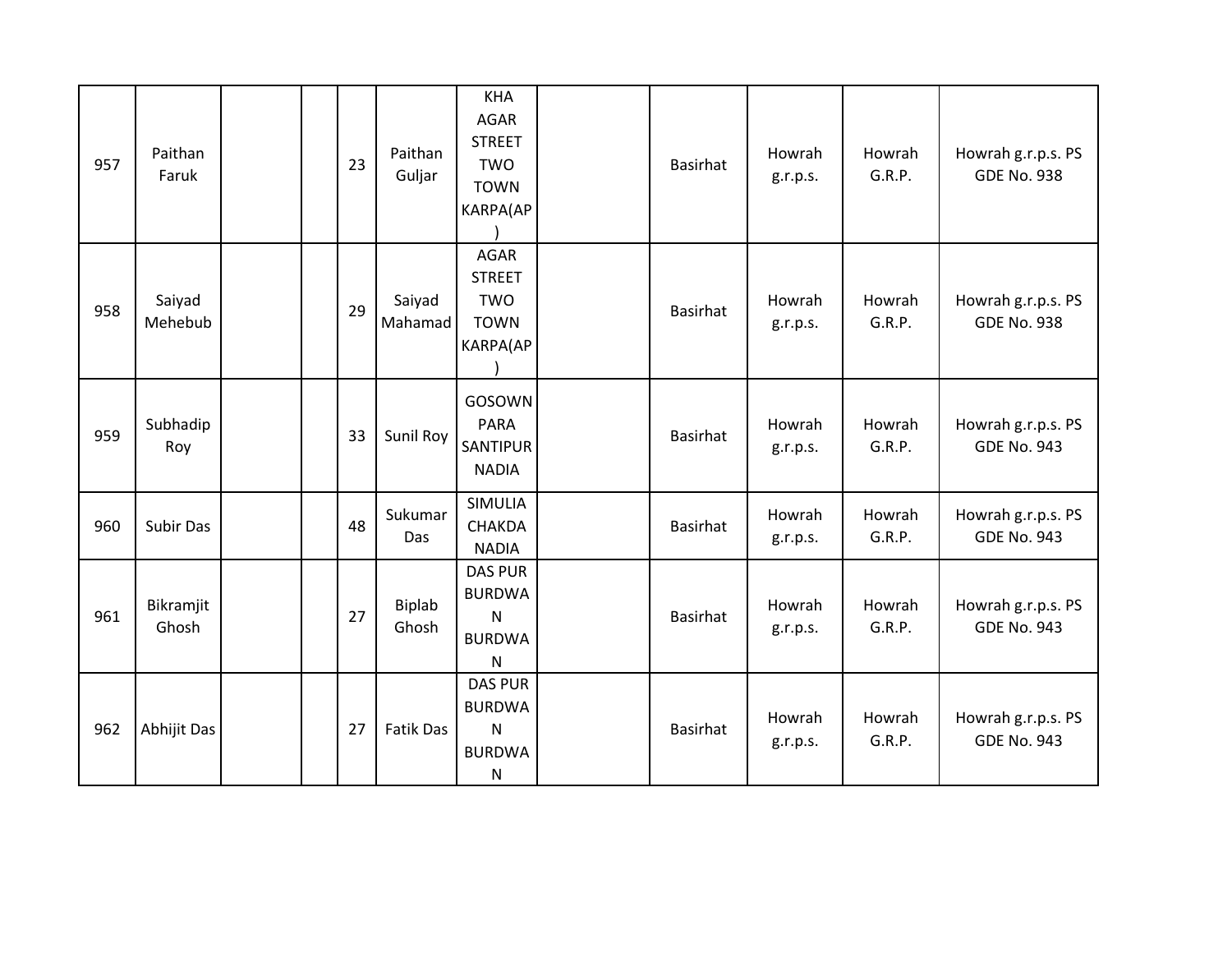| 963 | Tanmoy<br>Sai                   |   | 34 | Debashis<br>Sai                        | <b>MIRPUR</b><br><b>MADHAB</b><br><b>DIGHI</b><br><b>BURDWA</b><br>N |            | <b>Basirhat</b>  | Howrah<br>g.r.p.s. | Howrah<br>G.R.P. | Howrah g.r.p.s. PS<br><b>GDE No. 943</b> |
|-----|---------------------------------|---|----|----------------------------------------|----------------------------------------------------------------------|------------|------------------|--------------------|------------------|------------------------------------------|
| 964 | Mujibur<br>Rahaman              |   | 29 | Haji Yusuf<br>Ali                      | <b>NOWDA</b><br>PARA<br><b>ISLAMPUR</b><br><b>MURSHID</b><br>ABAD    |            | <b>Basirhat</b>  | Howrah<br>g.r.p.s. | Howrah<br>G.R.P. | Howrah g.r.p.s. PS<br><b>GDE No. 943</b> |
| 965 | Lal<br>Bahadur<br>Chowdhur<br>y | M | 29 | S/O<br><b>Babulal</b><br>Chowdhur<br>y | Berhampu<br>r PS:<br>Berhampo<br>re Dist.:<br>Murshida<br>bad        | Berhampore | Murshidaba<br>d  | Kalna g.r.p.s.     | Howrah<br>G.R.P. | Kalna g.r.p.s. PS GDE<br>No. 512         |
| 966 | Nimai<br>Chowdhur<br>y          | M | 23 | S/o Kali<br>Kumar<br>Chowdhur<br>y     | Berhampu<br>r PS:<br>Berhampo<br>re Dist.:<br>Murshida<br>bad        | Berhampore | Murshidaba<br>d  | Kalna g.r.p.s.     | Howrah<br>G.R.P. | Kalna g.r.p.s. PS GDE<br>No. 512         |
| 967 | Sabu Sk                         | M | 39 | $S/O$ Lt.<br>Kalo Sk                   | Katwa<br>Mondalpa<br>ra PS:<br>Katwa<br>Dist.:<br>Purba<br>Burdwan   | Katwa      | Purba<br>Burdwan | Kalna g.r.p.s.     | Howrah<br>G.R.P. | Kalna g.r.p.s. PS GDE<br>No. 512         |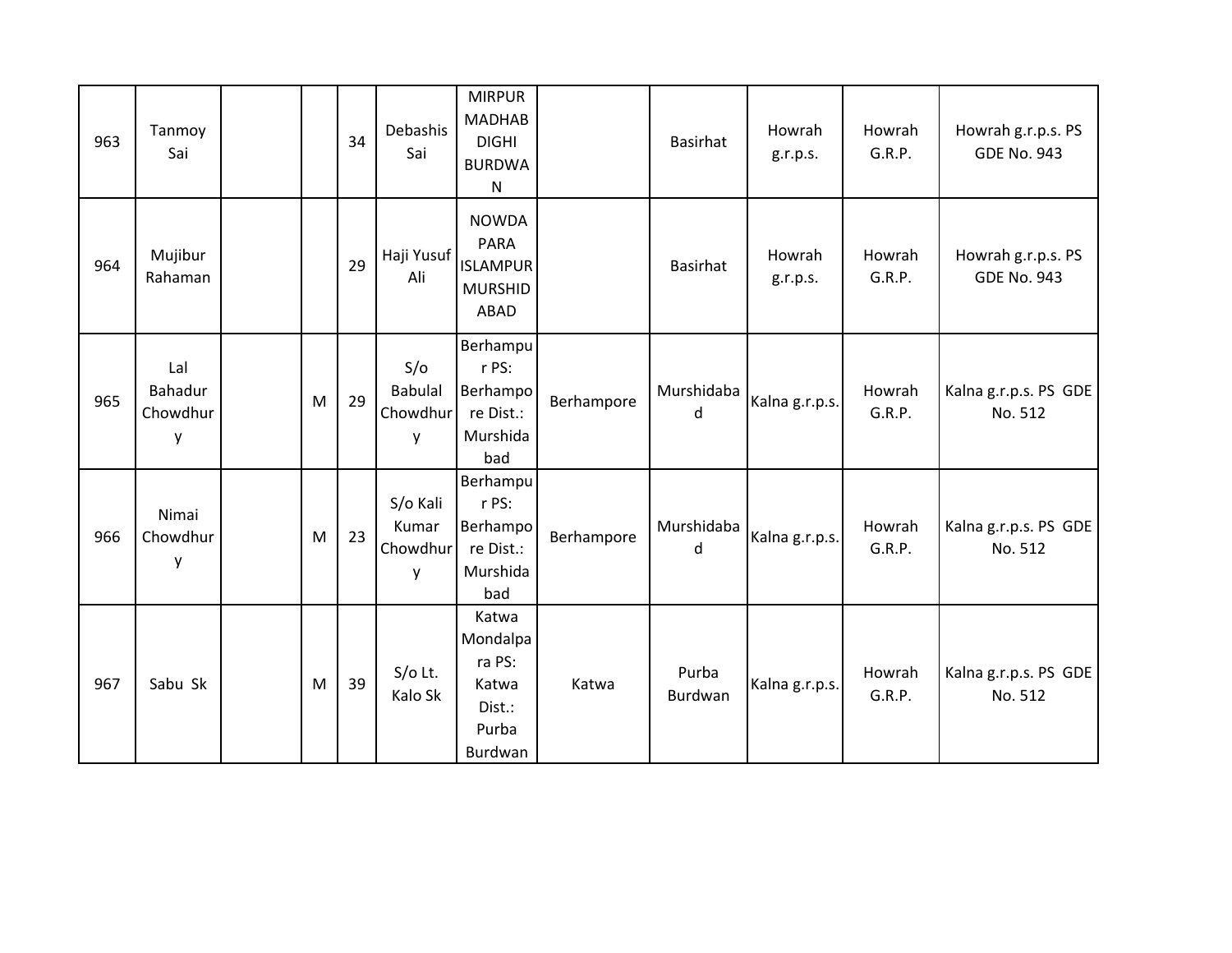| 968 | Nabisuddin<br>Sikdar    | M | 20 | S/O<br>Amawar<br>Sikdar            | Bidyapara<br>PS: Kalna<br>Dist.:<br>Purba<br>Burdwan                                   | Kalna       | Purba<br>Burdwan                   | Kalna g.r.p.s. | Howrah<br>G.R.P. | Kalna g.r.p.s. PS GDE<br>No. 512 |
|-----|-------------------------|---|----|------------------------------------|----------------------------------------------------------------------------------------|-------------|------------------------------------|----------------|------------------|----------------------------------|
| 969 | Milan<br>Khatriya       | M | 40 | S/O<br>Balaram<br>Khatriya         | Samudrag<br>arh PS:<br>Nadangha<br>t Dist.:<br>Purba<br>Burdwan                        | Nadanghat   | Purba<br>Burdwan                   | Kalna g.r.p.s. | Howrah<br>G.R.P. | Kalna g.r.p.s. PS GDE<br>No. 512 |
| 970 | Paresh<br><b>Biswas</b> | M | 55 | <b>Bisswas</b>                     | Laxmipur<br>PS:<br>S/o Dulal Purbasthal<br>i Dist.:<br>Purba<br>Burdwan                | Purbasthali | Purba<br>Burdwan                   | Kalna g.r.p.s. | Howrah<br>G.R.P. | Kalna g.r.p.s. PS GDE<br>No. 515 |
| 971 | Nemai<br><b>Basak</b>   | M | 48 | S/O<br>Biswanath<br><b>Basak</b>   | Prachin<br>Mayapur<br>PS:<br>Nabadwip<br>Dist.:<br>Krishnana<br>gar Police<br>District | Nabadwip    | Krishnanagar<br>Police<br>District | Kalna g.r.p.s. | Howrah<br>G.R.P. | Kalna g.r.p.s. PS GDE<br>No. 515 |
| 972 | Ratan<br><b>Basak</b>   | M | 51 | S/o Milan<br>Kanti<br><b>Basak</b> | Samudrag<br>arh PS:<br>Nadangha<br>t Dist.:<br>Purba<br>Burdwan                        | Nadanghat   | Purba<br>Burdwan                   | Kalna g.r.p.s. | Howrah<br>G.R.P. | Kalna g.r.p.s. PS GDE<br>No. 515 |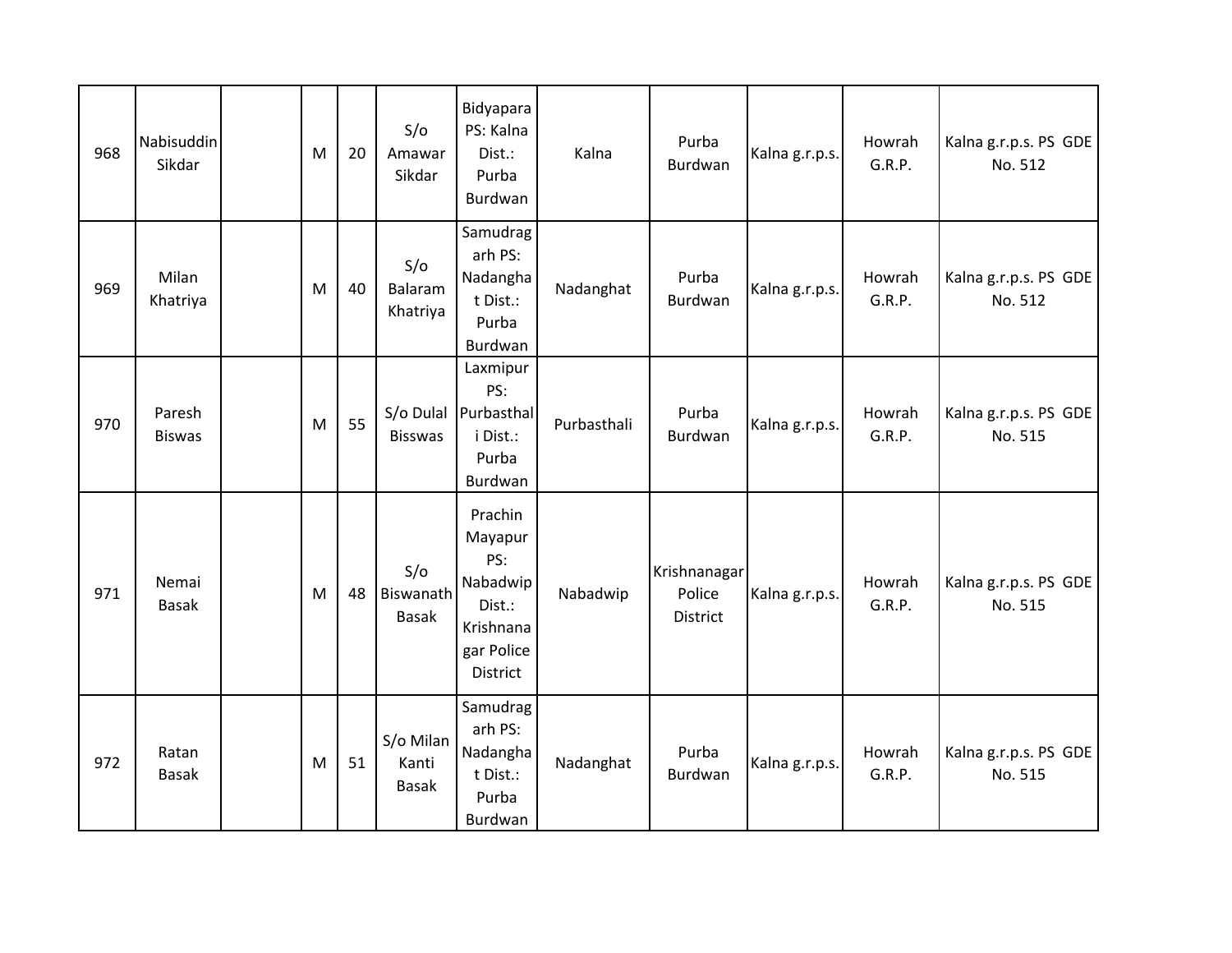| 973 | Krishna<br>Thikadar         | M | 52 | S/O<br>Prafulla<br>Thikadar   | Shantipur<br>PS:<br>Shantipur<br>Dist.:<br>Ranaghat<br>Police<br>District                                 | Shantipur  | Ranaghat<br>Police<br>District                       | Kalna g.r.p.s.              | Howrah<br>G.R.P. | Kalna g.r.p.s. PS GDE<br>No. 515       |
|-----|-----------------------------|---|----|-------------------------------|-----------------------------------------------------------------------------------------------------------|------------|------------------------------------------------------|-----------------------------|------------------|----------------------------------------|
| 974 | Ranjan<br><b>Basak</b>      | M | 38 | S/O<br>Rabindran<br>ath Basak | Tufanganj<br>PS:<br>Tufanganj<br>Dist.:<br>Coochbeh<br>ar                                                 | Tufanganj  |                                                      | Coochbehar   Kalna g.r.p.s. | Howrah<br>G.R.P. | Kalna g.r.p.s. PS GDE<br>No. 524       |
| 975 | <b>Bidhan Ch</b><br>Bhowmik | M | 53 | Nakul<br>Bhowmik              | 11 No<br>Railway<br>Colony PS:<br>Andal<br>Dist.:<br>Asansol<br>Durgapur<br>Police<br>Commissi<br>onerate | Andal      | Asansol<br>Durgapur<br>Police<br>Commission<br>erate | Kamar<br>kundu<br>g.r.p.s.  | Howrah<br>G.R.P. | Kamar kundu g.r.p.s.<br>PS GDE No. 510 |
| 976 | Subir<br>Paramanik          | M | 27 | Swapan<br>Paramanik           | Gouribati<br>PS:<br>Tarakeswa<br>r Dist.:<br>Hooghly<br>Rural                                             | Tarakeswar | Hooghly<br>Rural                                     | Kamar<br>kundu<br>g.r.p.s.  | Howrah<br>G.R.P. | Kamar kundu g.r.p.s.<br>PS GDE No. 510 |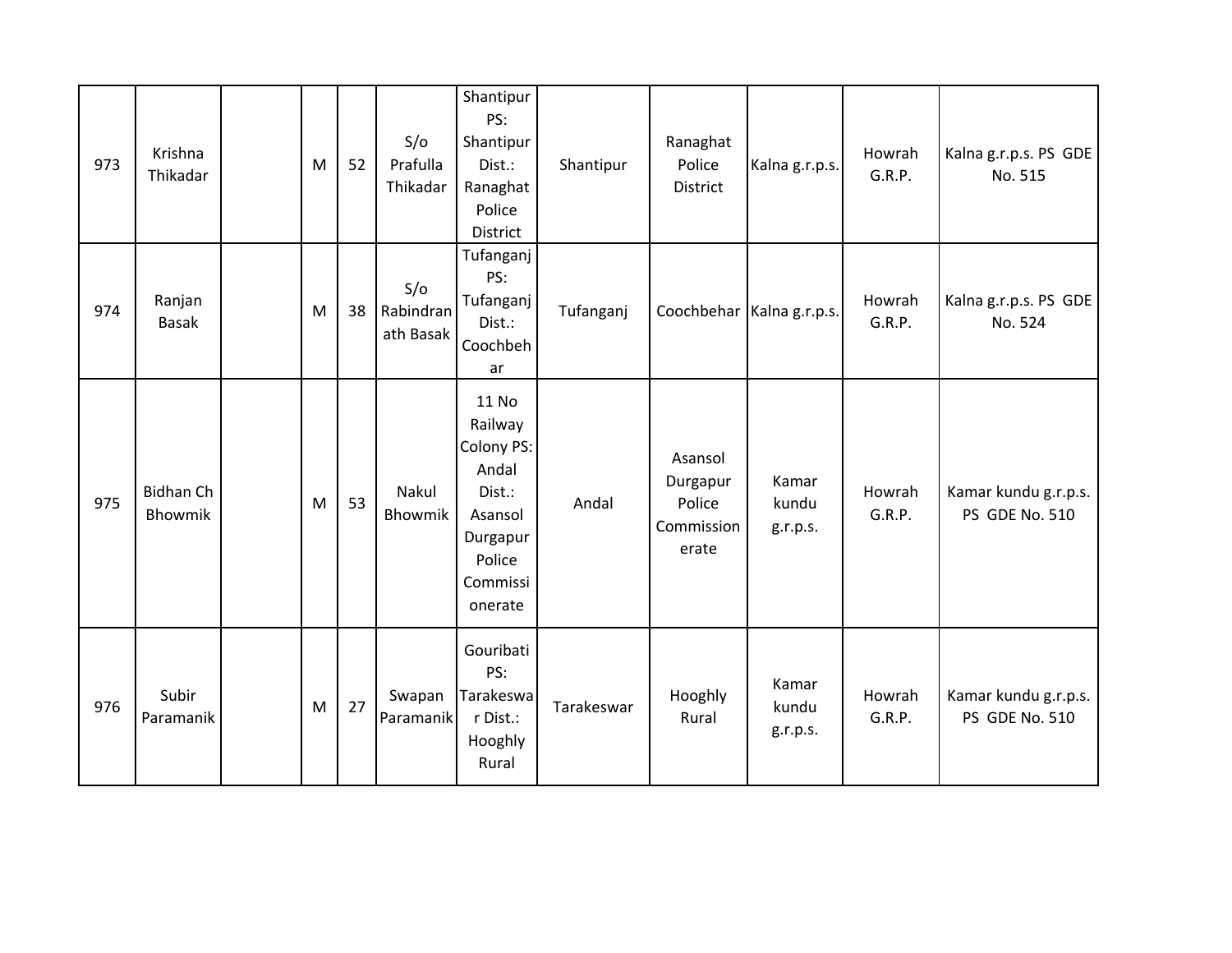| 977 | Prasanta<br>Chain        | M | 31 | Kanai<br>Chain                | Jukiyara<br>PS:<br>Dadpur<br>Dist.:<br>Hooghly<br>Rural   | Dadpur      | Hooghly<br>Rural | Kamar<br>kundu<br>g.r.p.s. | Howrah<br>G.R.P. | Kamar kundu g.r.p.s.<br>PS GDE No. 510 |
|-----|--------------------------|---|----|-------------------------------|-----------------------------------------------------------|-------------|------------------|----------------------------|------------------|----------------------------------------|
| 978 | <b>Uttam Pal</b>         | M |    | Gobinda<br>Pal                | Shyampur<br>PS:<br>Pursurah<br>Dist.:<br>Hooghly<br>Rural | Pursurah    | Hooghly<br>Rural | Kamar<br>kundu<br>g.r.p.s. | Howrah<br>G.R.P. | Kamar kundu g.r.p.s.<br>PS GDE No. 510 |
| 979 | Asim Pal                 | M | 29 | Sudeb Pal                     | PS:<br>Daulataba<br>d Dist.:<br>Murshida<br>bad           | Daulatabad  | Murshidaba<br>d  | Katwa<br>g.r.p.s.          | Howrah<br>G.R.P. | Katwa g.r.p.s. PS GDE<br>No. 715       |
| 980 | Sariful<br><b>Biswas</b> | M | 45 | <b>Ilahi</b><br><b>Biswas</b> | PS:<br>Domkal<br>Dist.:<br>Murshida<br>bad                | Domkal      | Murshidaba<br>d  | Katwa<br>g.r.p.s.          | Howrah<br>G.R.P. | Katwa g.r.p.s. PS GDE<br>No. 715       |
| 981 | Bapi<br>Malakar          | M | 38 | Sufal<br>Malakar              | PS:<br>Purbasthal<br>i Dist.:<br>Purba<br>Burdwan         | Purbasthali | Purba<br>Burdwan | Katwa<br>g.r.p.s.          | Howrah<br>G.R.P. | Katwa g.r.p.s. PS GDE<br>No. 715       |
| 982 | Hebjul<br>Rahaman        | M | 40 | Ajgar Ali                     | PS:<br>Beldanga<br>Dist.:<br>Murshida<br>bad              | Beldanga    | Murshidaba<br>d  | Katwa<br>g.r.p.s.          | Howrah<br>G.R.P. | Katwa g.r.p.s. PS GDE<br>No. 715       |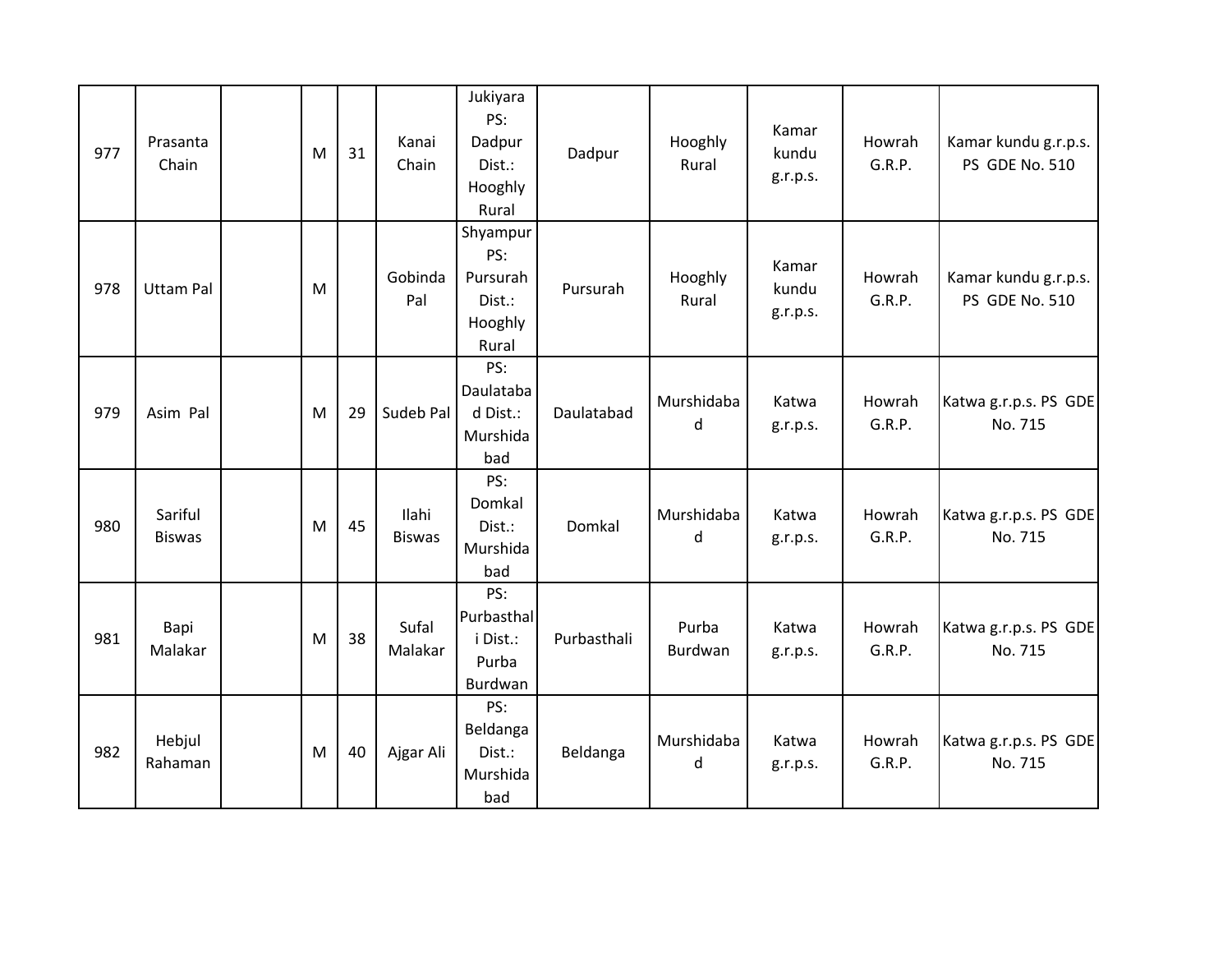| 983 | Kadar Sk           | M | 35 | Kausar Sk               | PS:<br>Bharatpur<br>Dist.:<br>Murshida<br>bad | Bharatpur | Murshidaba<br>d  | Katwa<br>g.r.p.s. | Howrah<br>G.R.P. | Katwa g.r.p.s. PS GDE<br>No. 715 |
|-----|--------------------|---|----|-------------------------|-----------------------------------------------|-----------|------------------|-------------------|------------------|----------------------------------|
| 984 | Abdul<br>Rashid Sk | M | 26 | Jayad Sk                | PS:<br>Bharatpur<br>Dist.:<br>Murshida<br>bad | Bharatpur | Murshidaba<br>d  | Katwa<br>g.r.p.s. | Howrah<br>G.R.P. | Katwa g.r.p.s. PS GDE<br>No. 715 |
| 985 | Debasish<br>Dutta  | M | 48 | Lt.<br>Monomoy<br>Dutta | PS: Salar<br>Dist.:<br>Murshida<br>bad        | Salar     | Murshidaba<br>d  | Katwa<br>g.r.p.s. | Howrah<br>G.R.P. | Katwa g.r.p.s. PS GDE<br>No. 715 |
| 986 | Kinkar Das         | M | 33 | Krishna<br>Mohan<br>Das | PS:<br>Nanoor<br>Dist.:<br>Birbhum            | Nanoor    | Birbhum          | Katwa<br>g.r.p.s. | Howrah<br>G.R.P. | Katwa g.r.p.s. PS GDE<br>No. 715 |
| 987 | Loknath<br>Dafadar | M | 32 | Ashok<br>Dafadar        | PS: Katwa<br>Dist.:<br>Purba<br>Burdwan       | Katwa     | Purba<br>Burdwan | Katwa<br>g.r.p.s. | Howrah<br>G.R.P. | Katwa g.r.p.s. PS GDE<br>No. 715 |
| 988 | Samir Das          | M | 27 | Alok Das                | PS:<br>Ranitala<br>Dist.:<br>Murshida<br>bad  | Ranitala  | Murshidaba<br>d  | Katwa<br>g.r.p.s. | Howrah<br>G.R.P. | Katwa g.r.p.s. PS GDE<br>No. 715 |
| 989 | Ripon Sk           | M | 21 | Saiad Ali<br>Sk         | PS: Salar<br>Dist.:<br>Murshida<br>bad        | Salar     | Murshidaba<br>d  | Katwa<br>g.r.p.s. | Howrah<br>G.R.P. | Katwa g.r.p.s. PS GDE<br>No. 715 |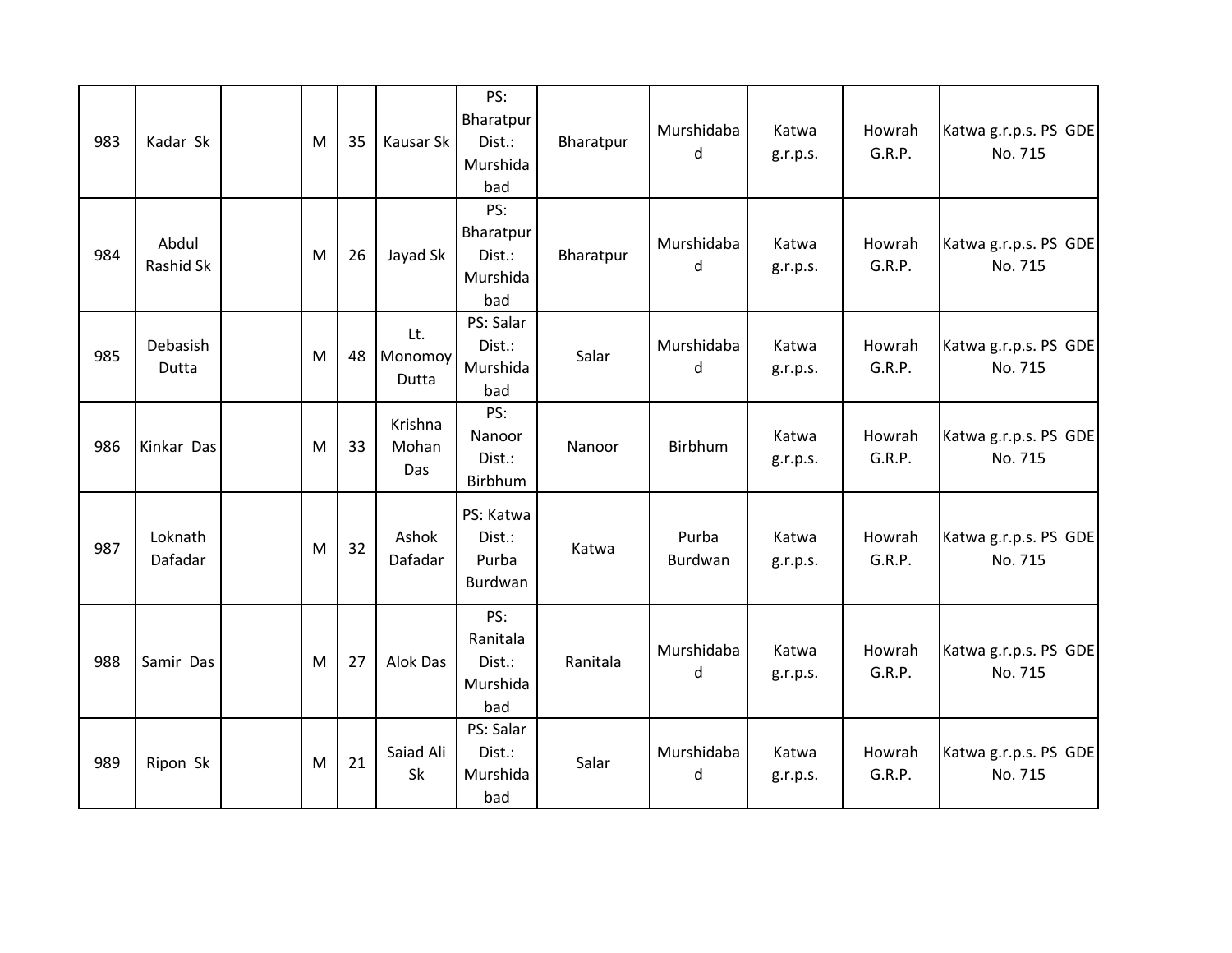| 990 | Jagadish<br>Mondal | M | 45 | Lt. Sailen<br>Mondal | PS:<br>Purbasthal<br>i Dist.:<br>Purba<br>Burdwan               | Purbasthali | Purba<br>Burdwan                        | Katwa<br>g.r.p.s. | Howrah<br>G.R.P. | Katwa g.r.p.s. PS GDE<br>No. 715 |
|-----|--------------------|---|----|----------------------|-----------------------------------------------------------------|-------------|-----------------------------------------|-------------------|------------------|----------------------------------|
| 991 | Subha<br>Pramanik  | M | 28 | Banomali<br>Pramanik | PS:<br>Purbasthal<br>i Dist.:<br>Purba<br>Burdwan               | Purbasthali | Purba<br>Burdwan                        | Katwa<br>g.r.p.s. | Howrah<br>G.R.P. | Katwa g.r.p.s. PS GDE<br>No. 715 |
| 992 | Niraj Singh        | M | 21 | Ramkuma<br>r Singh   | PS: Liluah<br>Dist.:<br>Howrah<br>Police<br>Commissi<br>onerate | Liluah      | Howrah<br>Police<br>Commission<br>erate | Katwa<br>g.r.p.s. | Howrah<br>G.R.P. | Katwa g.r.p.s. PS GDE<br>No. 715 |
| 993 | Aayush<br>Ranjan   | M | 25 | Ranjit<br>Kumar      | Bathmul<br>umar                                                 |             | <b>Basirhat</b>                         | Katwa<br>g.r.p.s. | Howrah<br>G.R.P. | Katwa g.r.p.s. PS GDE<br>No. 715 |
| 994 | Sippu<br>Kumar     | M | 22 | Dhanan<br>Singh      | Bathmul<br>Kumar                                                |             | <b>Basirhat</b>                         | Katwa<br>g.r.p.s. | Howrah<br>G.R.P. | Katwa g.r.p.s. PS GDE<br>No. 715 |
| 995 | Hasan Sk           | M | 26 | <b>Nutfar Sk</b>     | PS:<br>Samsherg<br>anj Dist.:<br>Jangipur<br>Police<br>District | Samsherganj | Jangipur<br>Police<br>District          | Katwa<br>g.r.p.s. | Howrah<br>G.R.P. | Katwa g.r.p.s. PS GDE<br>No. 719 |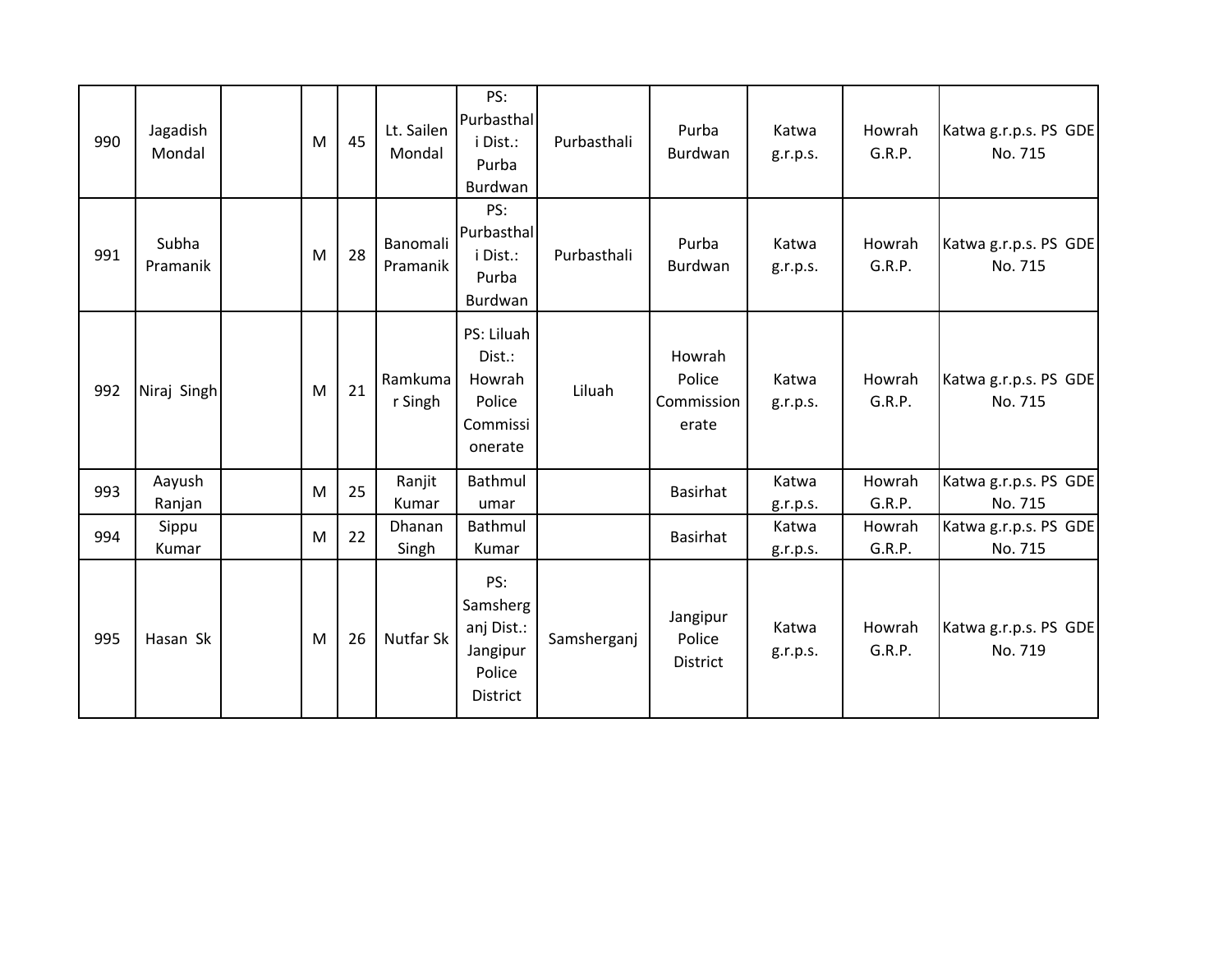| 996  | Gopal<br>Ghosh            | M | 35 | Jaganath<br>Ghosh       | PS:<br>Nakashipa<br>ra Dist.:<br>Krishnana<br>gar Police<br>District | Nakashipara   | Krishnanagar<br>Police<br>District | Katwa<br>g.r.p.s. | Howrah<br>G.R.P. | Katwa g.r.p.s. PS GDE<br>No. 719 |
|------|---------------------------|---|----|-------------------------|----------------------------------------------------------------------|---------------|------------------------------------|-------------------|------------------|----------------------------------|
| 997  | Joynal Sk                 | M | 21 | Lalbabu Sk              | PS: Salar<br>Dist.:<br>Murshida<br>bad                               | Salar         | Murshidaba<br>d                    | Katwa<br>g.r.p.s. | Howrah<br>G.R.P. | Katwa g.r.p.s. PS GDE<br>No. 719 |
| 998  | Bijoy<br><b>Kumar Das</b> | M | 24 | Prafulla<br>Das         | PS:<br>Ranitala<br>Dist.:<br>Murshida<br>bad                         | Ranitala      | Murshidaba<br>d                    | Katwa<br>g.r.p.s. | Howrah<br>G.R.P. | Katwa g.r.p.s. PS GDE<br>No. 719 |
| 999  | Nur Kalam<br><b>Sk</b>    | M | 35 | Alaf Sk                 | PS:<br>Raghunat<br>hganj<br>Dist.:<br>Jangipur<br>Police<br>District | Raghunathganj | Jangipur<br>Police<br>District     | Katwa<br>g.r.p.s. | Howrah<br>G.R.P. | Katwa g.r.p.s. PS GDE<br>No. 719 |
| 1000 | Bappa<br><b>Baine</b>     | M | 37 | Lt. Prabir<br>Ch. Baine | PS:<br>Pandua<br>Dist.:<br>Hooghly<br>Rural                          | Pandua        | Hooghly<br>Rural                   | Katwa<br>g.r.p.s. | Howrah<br>G.R.P. | Katwa g.r.p.s. PS GDE<br>No. 719 |
| 1001 | Amit<br>Mondal            | M | 31 | Susanta<br>Mondal       | PS:<br>Nalhati<br>Dist.:<br>Birbhum                                  | Nalhati       | Birbhum                            | Katwa<br>g.r.p.s. | Howrah<br>G.R.P. | Katwa g.r.p.s. PS GDE<br>No. 719 |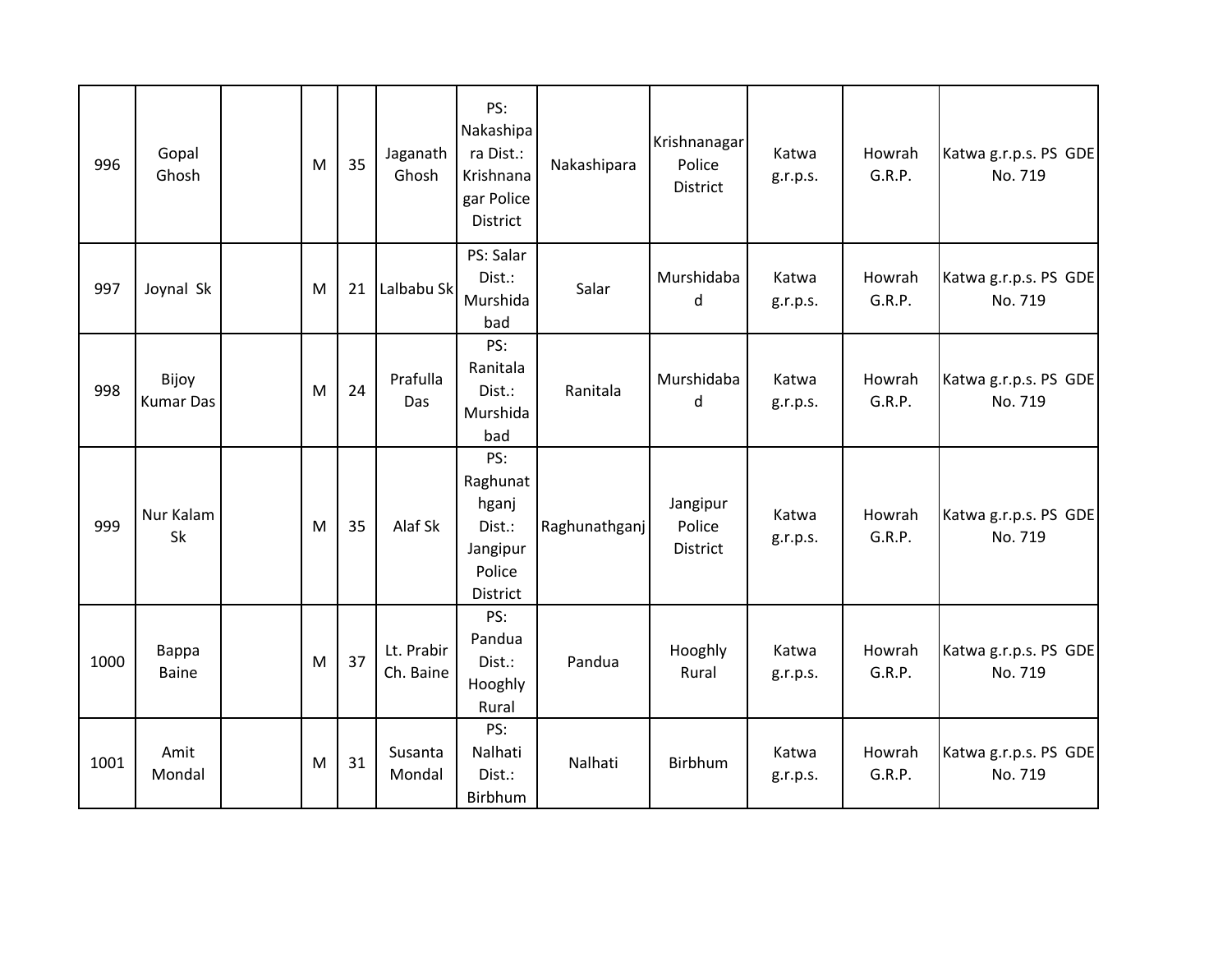| 1002 | Saheb<br>Mondal      | M | 38 | Lt.<br>Debnath<br>Mondal | PS:<br>Ausgram<br>Dist.:<br>Purba<br>Burdwan      | Ausgram     | Purba<br>Burdwan | Katwa<br>g.r.p.s.    | Howrah<br>G.R.P. | Katwa g.r.p.s. PS GDE<br>No. 719                                         |
|------|----------------------|---|----|--------------------------|---------------------------------------------------|-------------|------------------|----------------------|------------------|--------------------------------------------------------------------------|
| 1003 | Sajan Sk             | M | 31 | Safad Sk                 | PS: Salar<br>Dist.:<br>Murshida<br>bad            | Salar       | Murshidaba<br>d  | Katwa<br>g.r.p.s.    | Howrah<br>G.R.P. | Katwa g.r.p.s. PS GDE<br>No. 719                                         |
| 1004 | Lalita Ray           | M | 27 | Robi Ray                 | PS:<br>Purbasthal<br>i Dist.:<br>Purba<br>Burdwan | Purbasthali | Purba<br>Burdwan | Katwa<br>g.r.p.s.    | Howrah<br>G.R.P. | Katwa g.r.p.s. PS GDE<br>No. 719                                         |
| 1005 | Nepal Let            | M | 29 | Adhir Let                |                                                   |             | <b>Basirhat</b>  | Sainthia<br>g.r.p.s. | Howrah<br>G.R.P. | Sainthia g.r.p.s. PS<br><b>Outpost Bolpur GRPP</b><br><b>GDE No. 370</b> |
| 1006 | Sudip Mali           | M | 22 | Gokul<br>Mali            |                                                   |             | <b>Basirhat</b>  | Sainthia<br>g.r.p.s. | Howrah<br>G.R.P. | Sainthia g.r.p.s. PS<br><b>Outpost Bolpur GRPP</b><br><b>GDE No. 370</b> |
| 1007 | Sayandip<br>Mali     | M | 19 | Gokul<br>Mali            |                                                   |             | Basirhat         | Sainthia<br>g.r.p.s. | Howrah<br>G.R.P. | Sainthia g.r.p.s. PS<br><b>Outpost Bolpur GRPP</b><br><b>GDE No. 370</b> |
| 1008 | Gourav<br>Mali       | M | 19 | Nakul Mali               |                                                   |             | <b>Basirhat</b>  | Sainthia<br>g.r.p.s. | Howrah<br>G.R.P. | Sainthia g.r.p.s. PS<br><b>Outpost Bolpur GRPP</b><br><b>GDE No. 370</b> |
| 1009 | Sitesh<br>Rajak      | M | 38 | Naoyen<br>Rajak          |                                                   |             | <b>Basirhat</b>  | Sainthia<br>g.r.p.s. | Howrah<br>G.R.P. | Sainthia g.r.p.s. PS<br><b>GDE No. 421</b>                               |
| 1010 | Jit Mondal           | M | 20 | Nityai<br>Mondal         |                                                   |             | Basirhat         | Sainthia<br>g.r.p.s. | Howrah<br>G.R.P. | Sainthia g.r.p.s. PS<br><b>GDE No. 421</b>                               |
| 1011 | Kartik<br>Sutaradhar | M | 35 | Nityai<br>Sutaradha<br>r |                                                   |             | <b>Basirhat</b>  | Sainthia<br>g.r.p.s. | Howrah<br>G.R.P. | Sainthia g.r.p.s. PS<br><b>GDE No. 421</b>                               |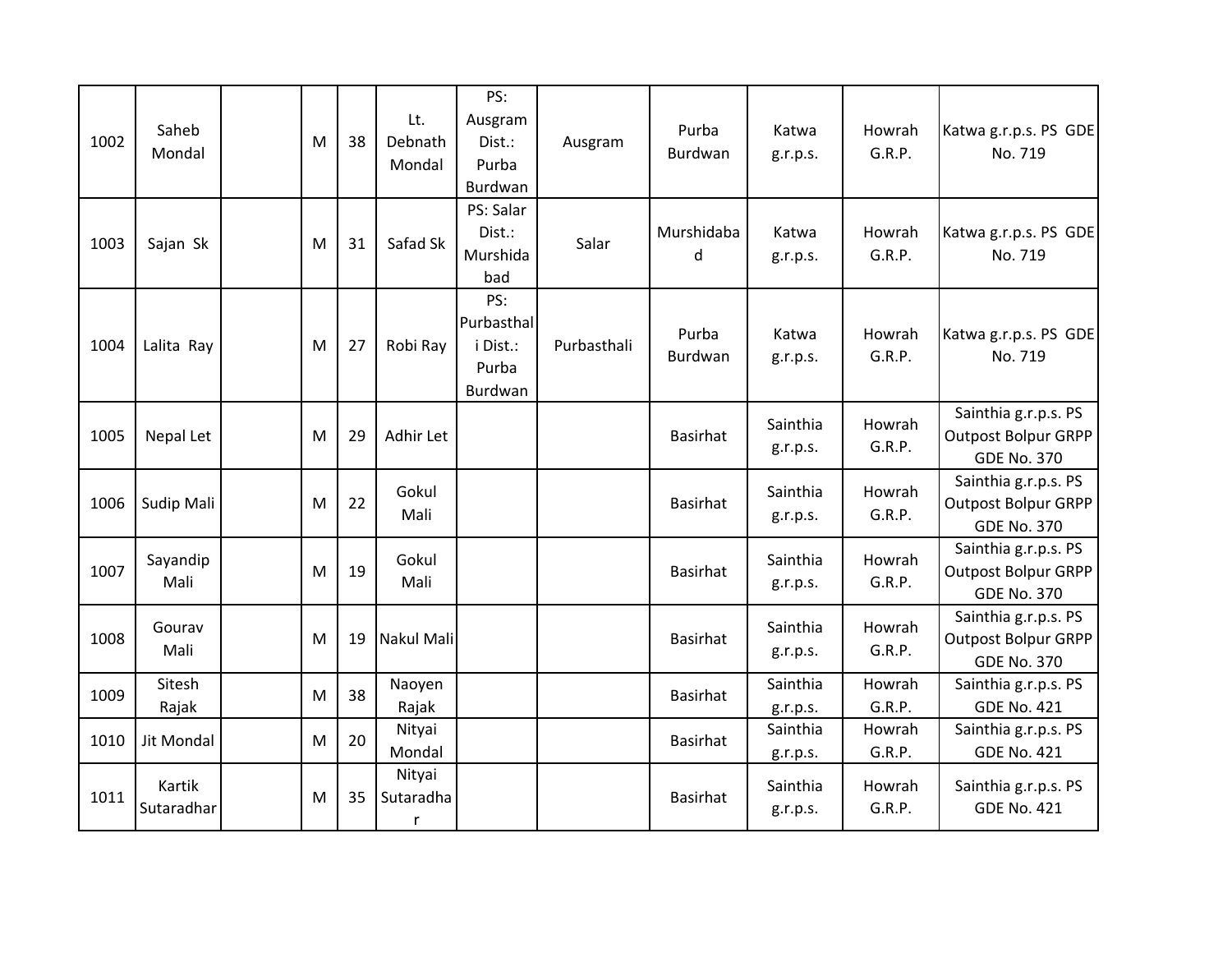| 1012 | Safikul Sk             | M | 40 | Mohshin                             |                                                                                                          |                         | Basirhat         | Sainthia                | Howrah           | Sainthia g.r.p.s. PS                   |
|------|------------------------|---|----|-------------------------------------|----------------------------------------------------------------------------------------------------------|-------------------------|------------------|-------------------------|------------------|----------------------------------------|
|      |                        |   |    | Sk                                  |                                                                                                          |                         |                  | g.r.p.s.                | G.R.P.           | <b>GDE No. 421</b>                     |
| 1013 | Manan<br><b>Biswas</b> | M | 42 | Lt. Rathi<br>Kanta<br><b>Biswas</b> | Sanalchal<br>Chakdha<br>Nadia PS:<br>Sheoraph<br>uli g.r.p.s.<br>Dist.:<br>Howrah<br>G.R.P.              | Sheoraphuli<br>g.r.p.s. | Howrah<br>G.R.P. | Sheoraphuli<br>g.r.p.s. | Howrah<br>G.R.P. | Sheoraphuli g.r.p.s.<br>PS GDE No. 530 |
| 1014 | Susanta<br>Debnath     | M | 48 | Sartish<br>Debnath                  | Puri<br>Baliakand<br>a<br>Puri(Oriss<br>a) PS:<br>Sheoraph<br>uli g.r.p.s.<br>Dist.:<br>Howrah<br>G.R.P. | Sheoraphuli<br>g.r.p.s. | Howrah<br>G.R.P. | Sheoraphuli<br>g.r.p.s. | Howrah<br>G.R.P. | Sheoraphuli g.r.p.s.<br>PS GDE No. 530 |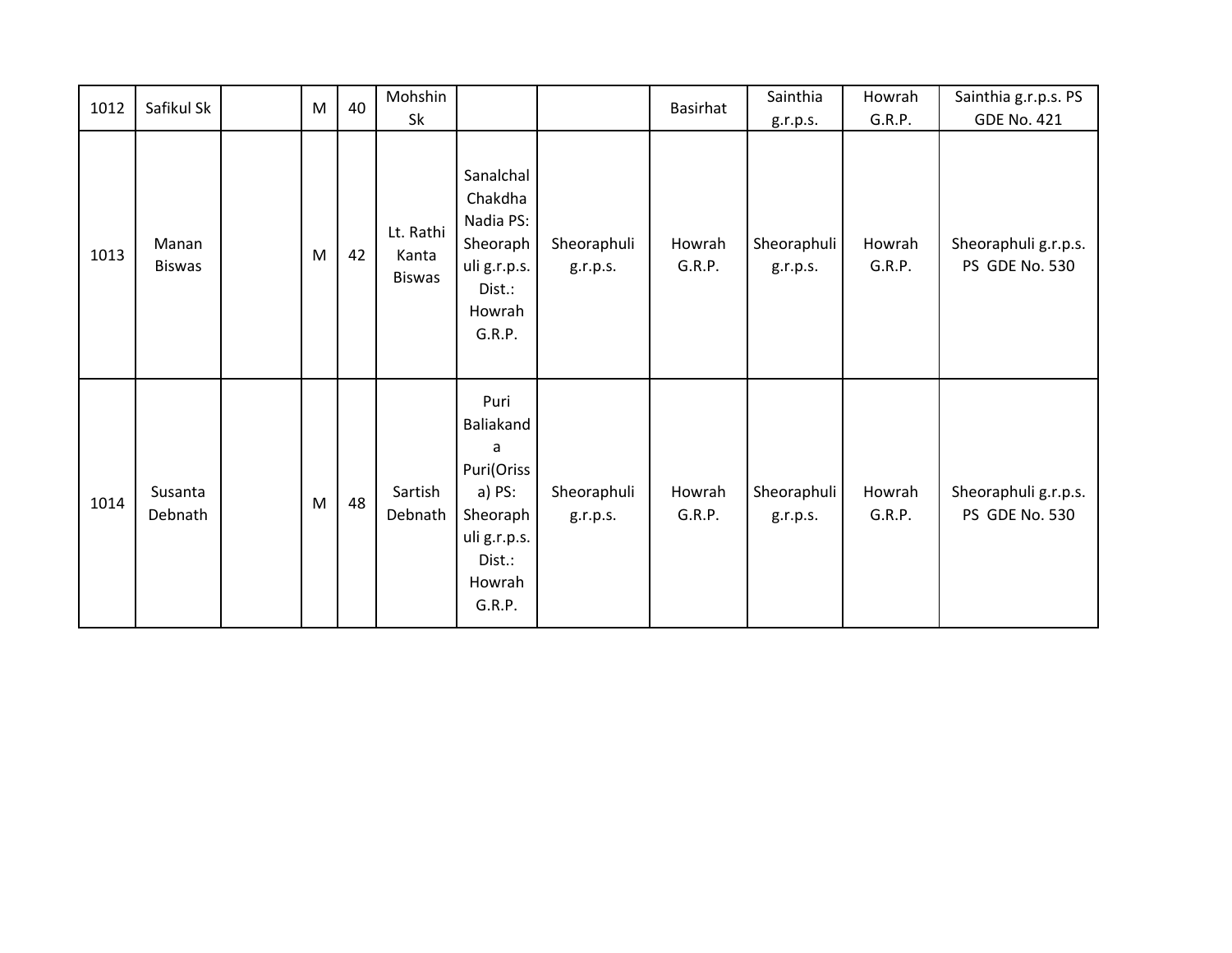| 1015 | Prasanta<br>Seal         | M | 44 | Narayan<br>Ch Seal   | Puri<br>Baliakand<br>a<br>Puri(Oriss<br>a) PS:<br>Sheoraph<br>uli g.r.p.s.<br>Dist.:<br>Howrah<br>G.R.P. | Sheoraphuli<br>g.r.p.s. | Howrah<br>G.R.P. | Sheoraphuli<br>g.r.p.s. | Howrah<br>G.R.P. | Sheoraphuli g.r.p.s.<br>PS GDE No. 530 |
|------|--------------------------|---|----|----------------------|----------------------------------------------------------------------------------------------------------|-------------------------|------------------|-------------------------|------------------|----------------------------------------|
| 1016 | Bappa<br>Mondal          | M | 24 | Babu<br>Mondal       | <b>Bhatar</b><br>Bhatar<br>Burdwan<br>PS:<br>Sheoraph<br>uli g.r.p.s.<br>Dist.:<br>Howrah<br>G.R.P.      | Sheoraphuli<br>g.r.p.s. | Howrah<br>G.R.P. | Sheoraphuli<br>g.r.p.s. | Howrah<br>G.R.P. | Sheoraphuli g.r.p.s.<br>PS GDE No. 530 |
| 1017 | Ashim<br>Baran<br>Sarkar | M | 34 | Upendra<br>Ch Sarkar | Mogra<br>Mogra<br>Hooghly<br>PS:<br>Sheoraph<br>uli g.r.p.s.<br>Dist.:<br>Howrah<br>G.R.P.               | Sheoraphuli<br>g.r.p.s. | Howrah<br>G.R.P. | Sheoraphuli<br>g.r.p.s. | Howrah<br>G.R.P. | Sheoraphuli g.r.p.s.<br>PS GDE No. 530 |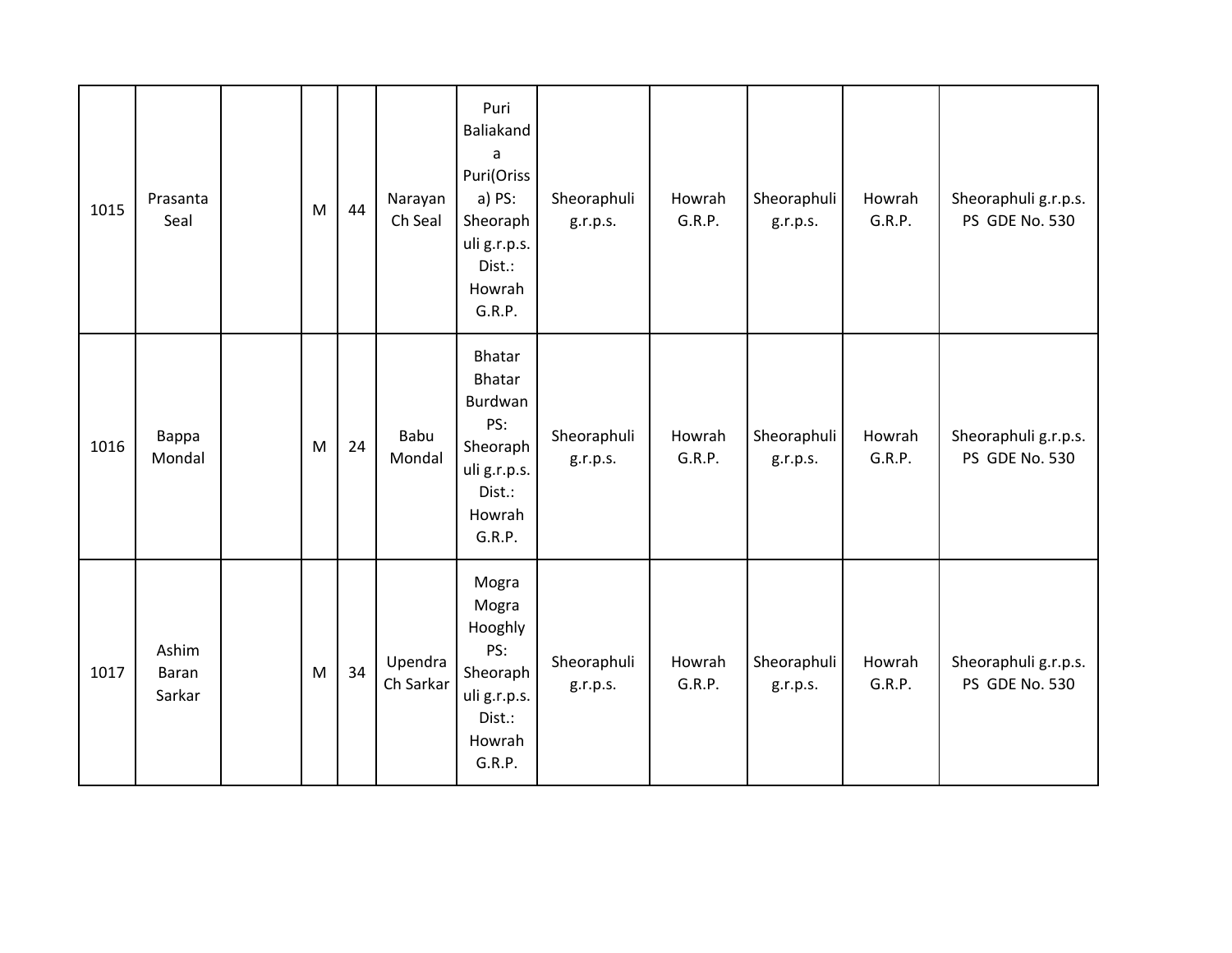| 1018 | Aman Kr<br>Das        | M | 22 | Ramen<br>Das         | Champda<br>ni<br>Bhadresw<br>ar<br>Hooghly<br>PS:<br>Sheoraph<br>uli g.r.p.s.<br>Dist.:<br>Howrah<br>G.R.P. | Sheoraphuli<br>g.r.p.s. | Howrah<br>G.R.P. | Sheoraphuli<br>g.r.p.s. | Howrah<br>G.R.P. | Sheoraphuli g.r.p.s.<br>PS GDE No. 530 |
|------|-----------------------|---|----|----------------------|-------------------------------------------------------------------------------------------------------------|-------------------------|------------------|-------------------------|------------------|----------------------------------------|
| 1019 | Bapi<br><b>Biswas</b> | M | 31 | Raghunat<br>h Biswas | Sheoraph<br>uli<br>Serampor<br>e Hooghly<br>PS:<br>Sheoraph<br>uli g.r.p.s.<br>Dist.:<br>Howrah<br>G.R.P.   | Sheoraphuli<br>g.r.p.s. | Howrah<br>G.R.P. | Sheoraphuli<br>g.r.p.s. | Howrah<br>G.R.P. | Sheoraphuli g.r.p.s.<br>PS GDE No. 530 |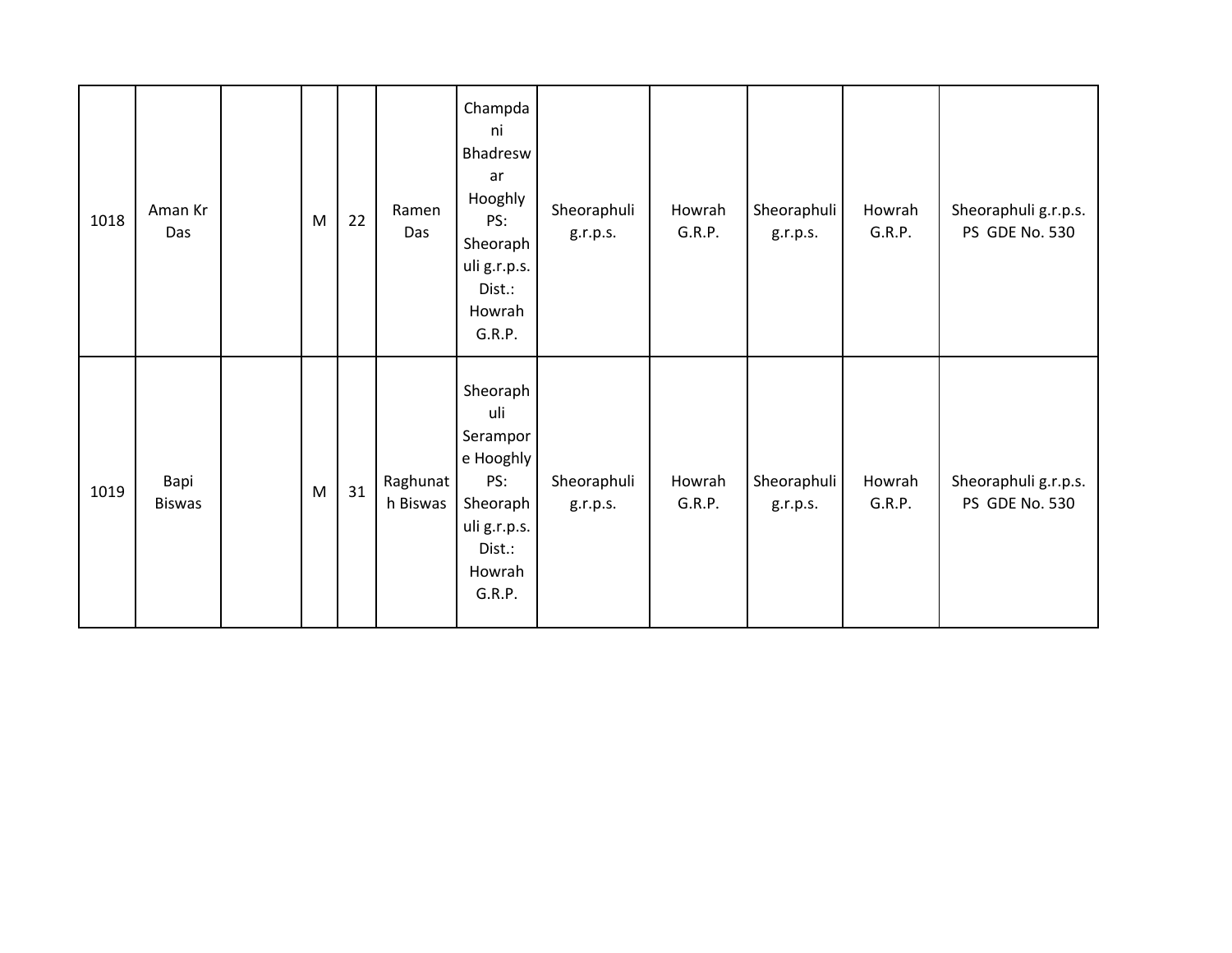| 1020 | Sk Saha<br>Alam       | M | 39 | Sk Noor<br>Islam         | Barbati<br>Madhabdi<br>hi<br>Burdwan<br>PS:<br>Sheoraph<br>uli g.r.p.s.<br>Dist.:<br>Howrah<br>G.R.P. | Sheoraphuli<br>g.r.p.s. | Howrah<br>G.R.P. | Sheoraphuli<br>g.r.p.s. | Howrah<br>G.R.P. | Sheoraphuli g.r.p.s.<br>PS GDE No. 530 |
|------|-----------------------|---|----|--------------------------|-------------------------------------------------------------------------------------------------------|-------------------------|------------------|-------------------------|------------------|----------------------------------------|
| 1021 | Ramjan<br>Mondal      | M | 26 | Ashrafal<br>Mondal       | Khanakul<br>Khanakul<br>Hooghly<br>PS:<br>Sheoraph<br>uli g.r.p.s.<br>Dist.:<br>Howrah<br>G.R.P.      | Sheoraphuli<br>g.r.p.s. | Howrah<br>G.R.P. | Sheoraphuli<br>g.r.p.s. | Howrah<br>G.R.P. | Sheoraphuli g.r.p.s.<br>PS GDE No. 530 |
| 1022 | Tarakeswa<br>r Sharma | M | 40 | Lt.<br>Shyamal<br>Sharma | rishra<br>Rishra<br>Hooghly<br>PS:<br>Sheoraph<br>uli g.r.p.s.<br>Dist.:<br>Howrah<br>G.R.P.          | Sheoraphuli<br>g.r.p.s. | Howrah<br>G.R.P. | Sheoraphuli<br>g.r.p.s. | Howrah<br>G.R.P. | Sheoraphuli g.r.p.s.<br>PS GDE No. 530 |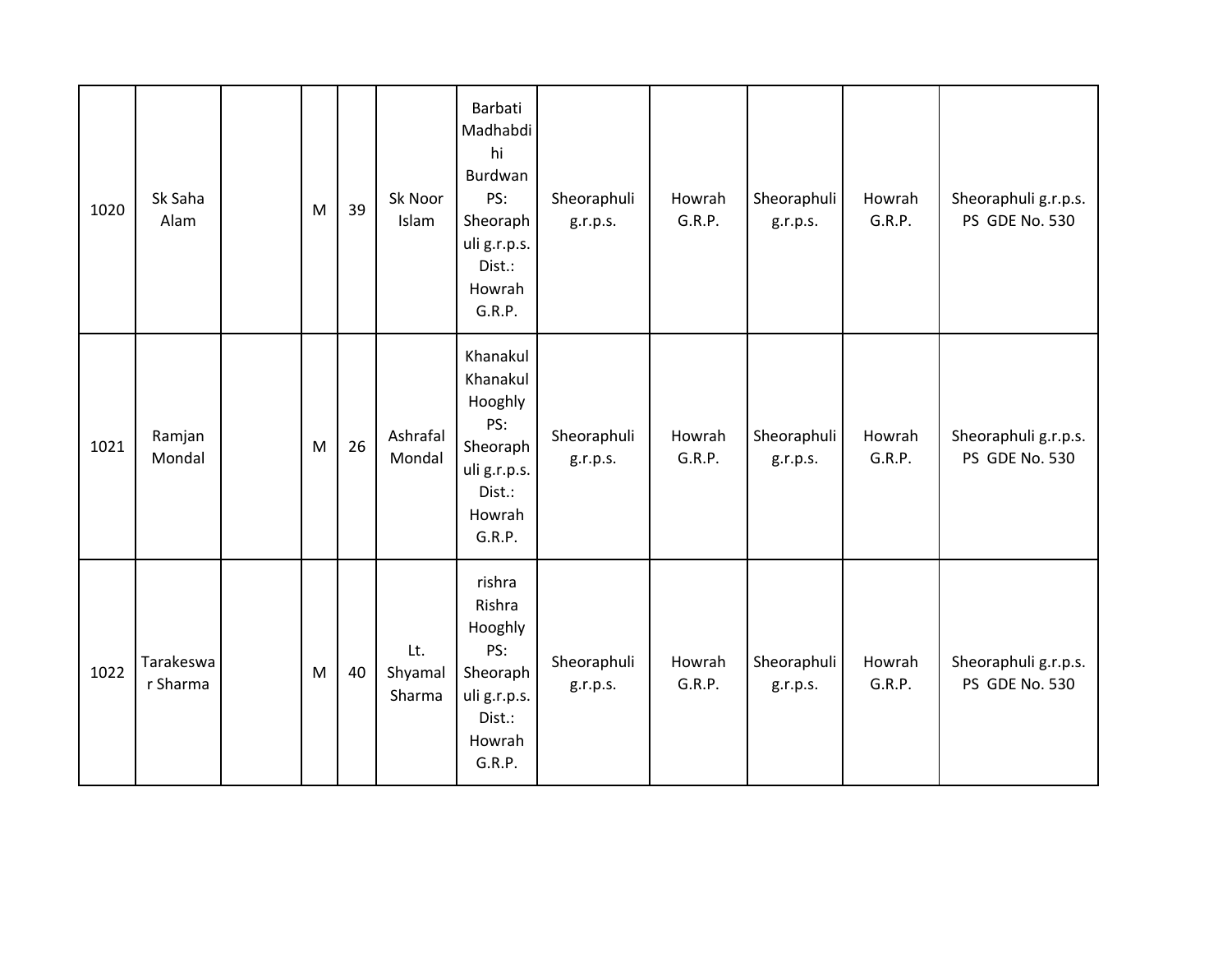| 1023 | Dinesh<br>Santra   | M | 26 | Dipen<br>Santra            | Arambagh<br>Arambag<br>Hooghly<br>PS:<br>Sheoraph<br>uli g.r.p.s.<br>Dist.:<br>Howrah<br>G.R.P.                  | Sheoraphuli<br>g.r.p.s. | Howrah<br>G.R.P. | Sheoraphuli<br>g.r.p.s. | Howrah<br>G.R.P. | Sheoraphuli g.r.p.s.<br>PS GDE No. 530 |
|------|--------------------|---|----|----------------------------|------------------------------------------------------------------------------------------------------------------|-------------------------|------------------|-------------------------|------------------|----------------------------------------|
| 1024 | Palash<br>Moshul   | M | 22 | Pradip<br>Moshul           | Chandann<br>agar<br>Chandann<br>agar<br>Hooghly<br>PS:<br>Sheoraph<br>uli g.r.p.s.<br>Dist.:<br>Howrah<br>G.R.P. | Sheoraphuli<br>g.r.p.s. | Howrah<br>G.R.P. | Sheoraphuli<br>g.r.p.s. | Howrah<br>G.R.P. | Sheoraphuli g.r.p.s.<br>PS GDE No. 530 |
| 1025 | Goutam<br>Adhikari | M | 32 | Dinaband<br>hu<br>Adhikari | Shetapur<br>Haripal<br>Hooghly<br>PS:<br>Sheoraph<br>uli g.r.p.s.<br>Dist.:<br>Howrah<br>G.R.P.                  | Sheoraphuli<br>g.r.p.s. | Howrah<br>G.R.P. | Sheoraphuli<br>g.r.p.s. | Howrah<br>G.R.P. | Sheoraphuli g.r.p.s.<br>PS GDE No. 530 |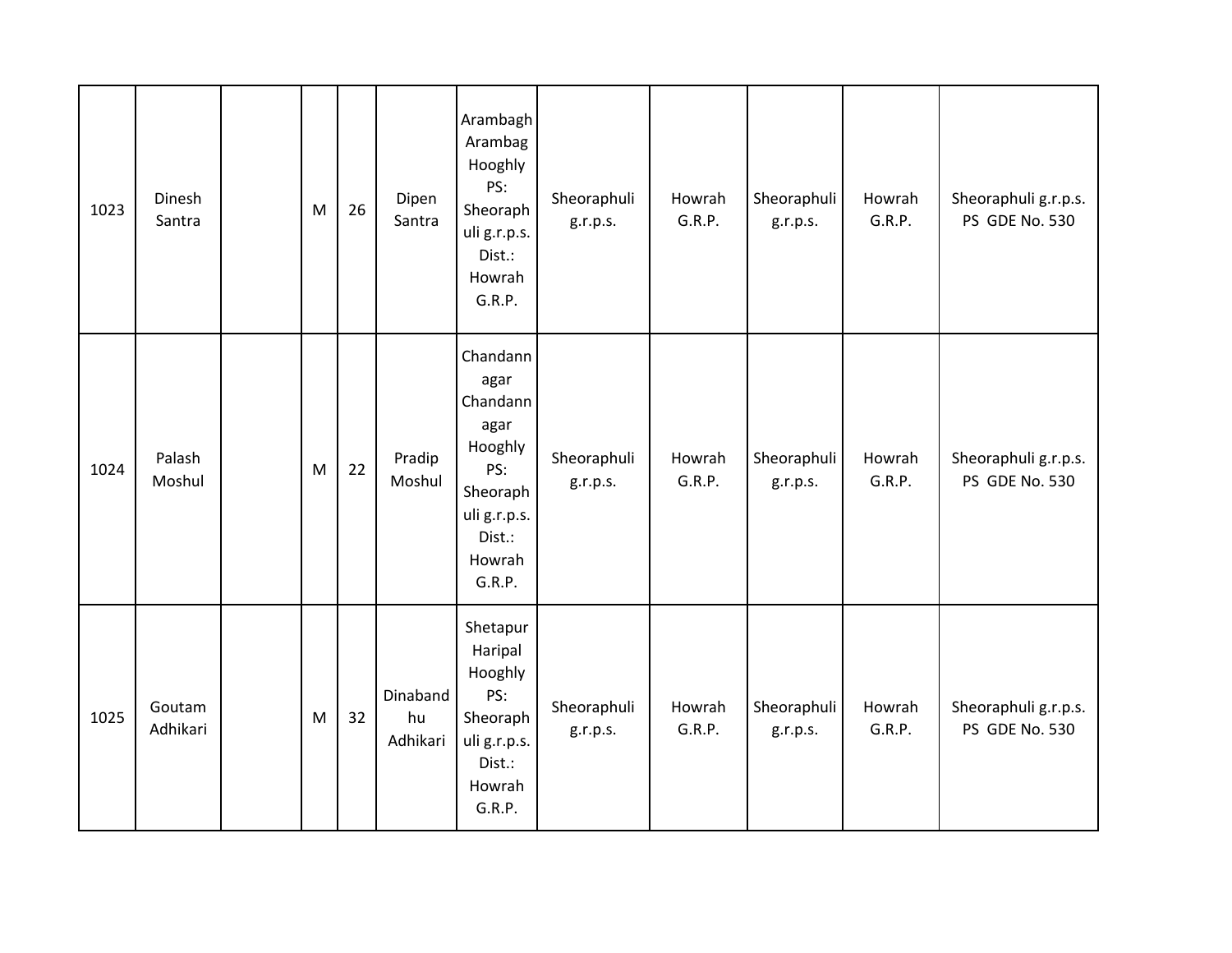| 1026 | <b>Binesh</b><br>Kehari | M | 30 | Arjun<br>Keshari        | Dhanbad<br>Jharia<br>Jharkhand<br>PS:<br>Sheoraph<br>uli g.r.p.s.<br>Dist.:<br>Howrah<br>G.R.P.     | Sheoraphuli<br>g.r.p.s. | Howrah<br>G.R.P. | Sheoraphuli<br>g.r.p.s. | Howrah<br>G.R.P. | Sheoraphuli g.r.p.s.<br>PS GDE No. 530 |
|------|-------------------------|---|----|-------------------------|-----------------------------------------------------------------------------------------------------|-------------------------|------------------|-------------------------|------------------|----------------------------------------|
| 1027 | Ranjit<br>Nandi         | M | 38 | Radha<br>Shyam<br>Nandi | Joynagar<br>Tarakeswa<br>r Hooghly<br>PS:<br>Sheoraph<br>uli g.r.p.s.<br>Dist.:<br>Howrah<br>G.R.P. | Sheoraphuli<br>g.r.p.s. | Howrah<br>G.R.P. | Sheoraphuli<br>g.r.p.s. | Howrah<br>G.R.P. | Sheoraphuli g.r.p.s.<br>PS GDE No. 530 |
| 1028 | Basudeb<br>Dey          | M | 33 | Jagabandh<br>u Dey      | Joynagar<br>Tarakeswa<br>r Hooghly<br>PS:<br>Sheoraph<br>uli g.r.p.s.<br>Dist.:<br>Howrah<br>G.R.P. | Sheoraphuli<br>g.r.p.s. | Howrah<br>G.R.P. | Sheoraphuli<br>g.r.p.s. | Howrah<br>G.R.P. | Sheoraphuli g.r.p.s.<br>PS GDE No. 530 |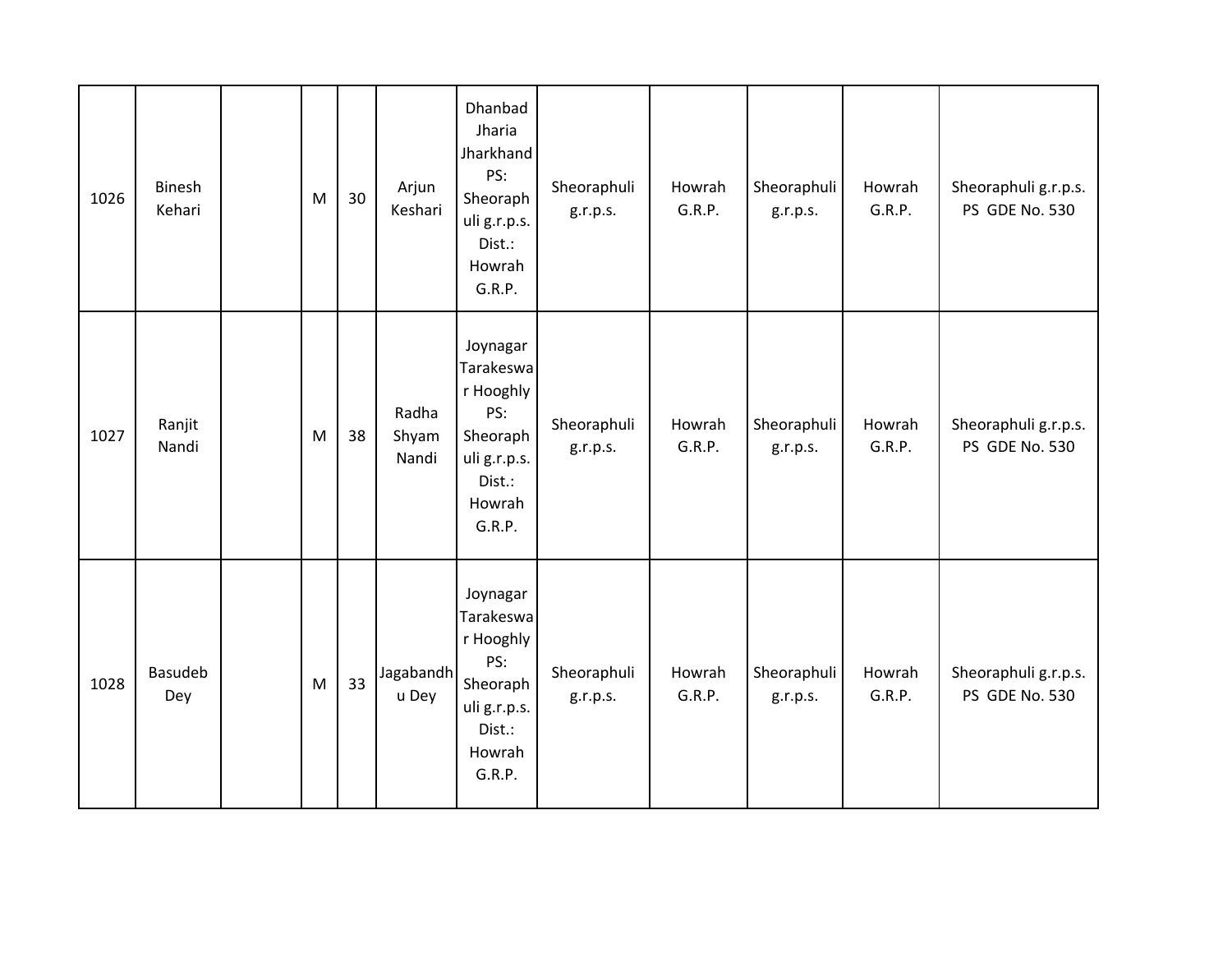| 1029 | <b>Budhadeb</b><br>Das | M | 19 | Lt.<br>Niranjan<br>Das | Madhubat<br>i Singur<br>Hooghly<br>PS:<br>Sheoraph<br>uli g.r.p.s.<br>Dist.:<br>Howrah<br>G.R.P.                                        | Sheoraphuli<br>g.r.p.s. | Howrah<br>G.R.P. | Sheoraphuli<br>g.r.p.s. | Howrah<br>G.R.P. | Sheoraphuli g.r.p.s.<br>PS GDE No. 530 |
|------|------------------------|---|----|------------------------|-----------------------------------------------------------------------------------------------------------------------------------------|-------------------------|------------------|-------------------------|------------------|----------------------------------------|
| 1030 | Saroj Das              | M | 35 | Raj Kr Das             | Gafarpur<br>raghunath<br>ganj<br>Murshida<br>bad PS:<br>Sheoraph<br>uli g.r.p.s.<br>Dist.:<br>Howrah<br>G.R.P.                          | Sheoraphuli<br>g.r.p.s. | Howrah<br>G.R.P. | Sheoraphuli<br>g.r.p.s. | Howrah<br>G.R.P. | Sheoraphuli g.r.p.s.<br>PS GDE No. 530 |
| 1031 | Alok Kr<br>Saha        | M | 35 | Ajit Kr.<br>Saha       | Serampor<br>$\mathsf{e}% _{t}\left( t\right)$<br>Serampor<br>e Hooghly<br>PS:<br>Sheoraph<br>uli g.r.p.s.<br>Dist.:<br>Howrah<br>G.R.P. | Sheoraphuli<br>g.r.p.s. | Howrah<br>G.R.P. | Sheoraphuli<br>g.r.p.s. | Howrah<br>G.R.P. | Sheoraphuli g.r.p.s.<br>PS GDE No. 530 |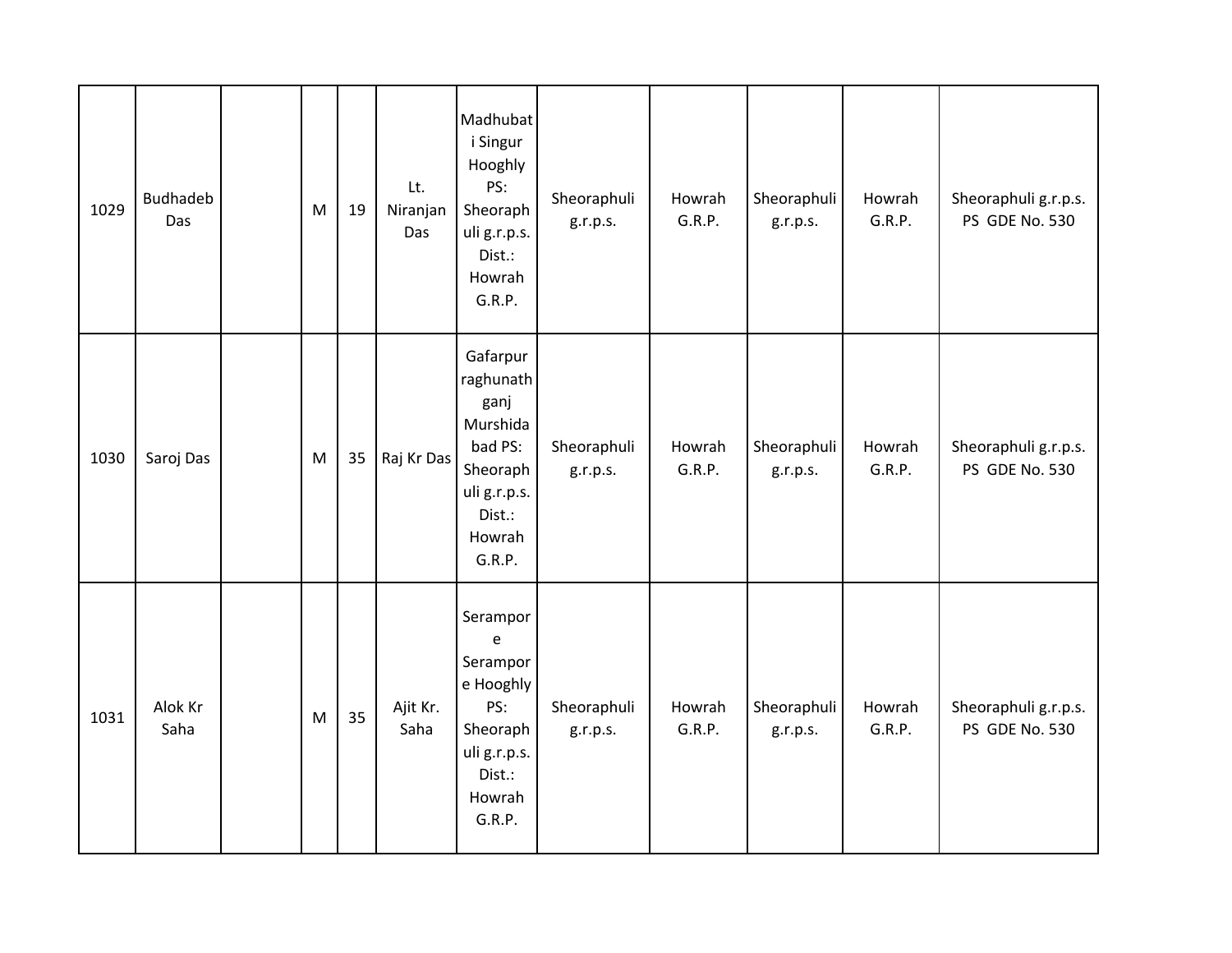| 1032 | Pratap<br>Pramanik        | M | 35 | Lt.<br>Haradhan<br>Pramanik | Kuntighat<br>Mogra<br>Hooghly<br>PS:<br>Sheoraph<br>uli g.r.p.s.<br>Dist.:<br>Howrah<br>G.R.P.          | Sheoraphuli<br>g.r.p.s. | Howrah<br>G.R.P. | Sheoraphuli<br>g.r.p.s. | Howrah<br>G.R.P. | Sheoraphuli g.r.p.s.<br>PS GDE No. 530 |
|------|---------------------------|---|----|-----------------------------|---------------------------------------------------------------------------------------------------------|-------------------------|------------------|-------------------------|------------------|----------------------------------------|
| 1033 | Souvik<br>Chakrabort<br>у | M | 23 | Chandan<br>Chakrabor<br>ty  | Pursurah<br>Pursurah<br>Hooghly<br>PS:<br>Sheoraph<br>uli g.r.p.s.<br>Dist.:<br>Howrah<br>G.R.P.        | Sheoraphuli<br>g.r.p.s. | Howrah<br>G.R.P. | Sheoraphuli<br>g.r.p.s. | Howrah<br>G.R.P. | Sheoraphuli g.r.p.s.<br>PS GDE No. 530 |
| 1034 | Ranjit Das                | M | 31 | Ashok Das                   | Serampor<br>e<br>Serampor<br>e Hooghly<br>PS:<br>Sheoraph<br>uli g.r.p.s.<br>Dist.:<br>Howrah<br>G.R.P. | Sheoraphuli<br>g.r.p.s. | Howrah<br>G.R.P. | Sheoraphuli<br>g.r.p.s. | Howrah<br>G.R.P. | Sheoraphuli g.r.p.s.<br>PS GDE No. 542 |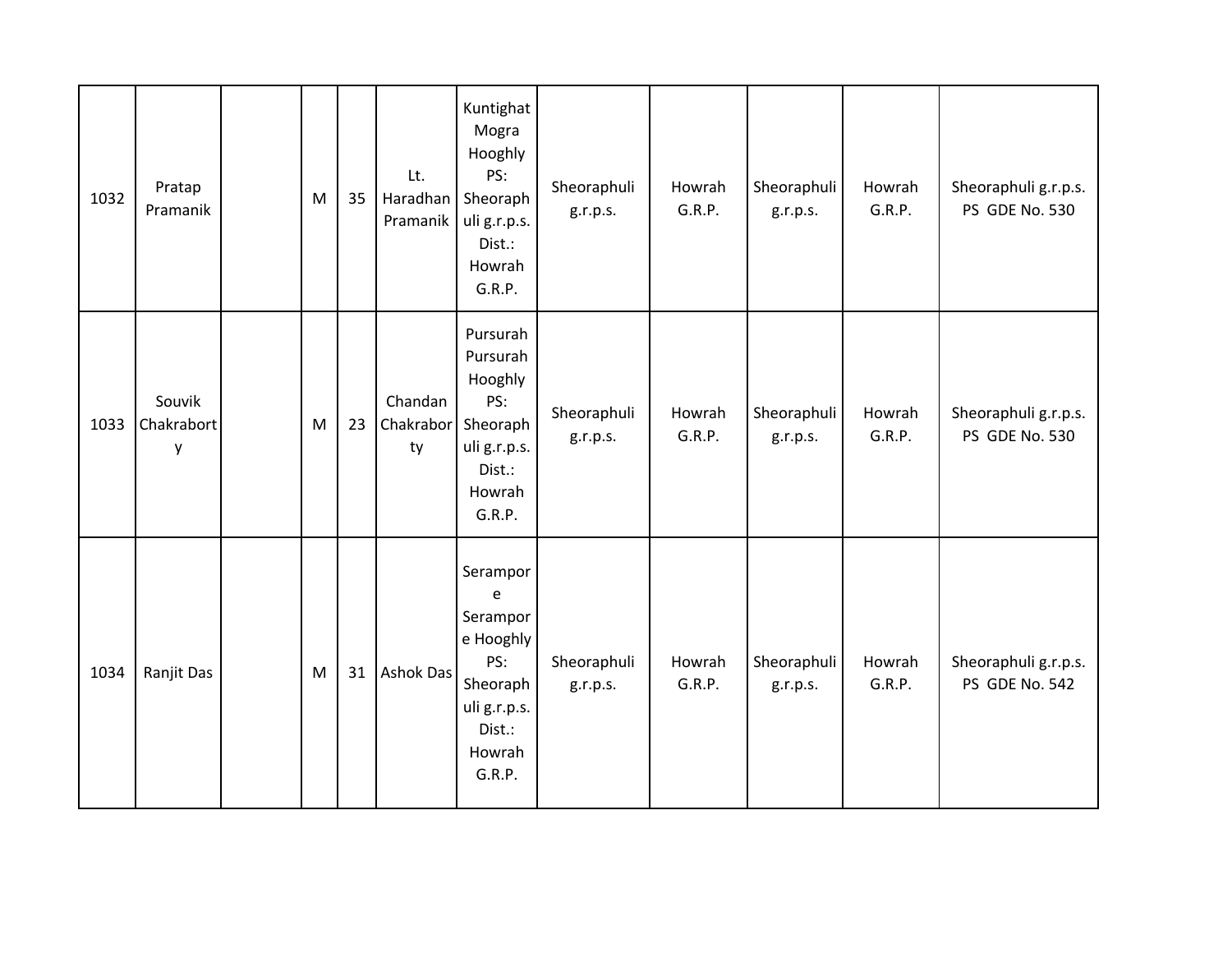| 1035 | Raja Mal          | M | 27 | Malo Mal            | Haripal<br>Haripal<br>Hooghly<br>PS:<br>Sheoraph<br>uli g.r.p.s.<br>Dist.:<br>Howrah<br>G.R.P.          | Sheoraphuli<br>g.r.p.s. | Howrah<br>G.R.P. | Sheoraphuli<br>g.r.p.s. | Howrah<br>G.R.P. | Sheoraphuli g.r.p.s.<br>PS GDE No. 542 |
|------|-------------------|---|----|---------------------|---------------------------------------------------------------------------------------------------------|-------------------------|------------------|-------------------------|------------------|----------------------------------------|
| 1036 | Bappa Bairi       | M | 22 | Sukumar<br>Bairi    | Tanjipur<br>Pursurah<br>Hooghly<br>PS:<br>Sheoraph<br>uli g.r.p.s.<br>Dist.:<br>Howrah<br>G.R.P.        | Sheoraphuli<br>g.r.p.s. | Howrah<br>G.R.P. | Sheoraphuli<br>g.r.p.s. | Howrah<br>G.R.P. | Sheoraphuli g.r.p.s.<br>PS GDE No. 542 |
| 1037 | Dibakar<br>Pandit | M | 20 | Mritunjoy<br>Pandit | Paschimp<br>ara<br>Pursurah<br>Hooghly<br>PS:<br>Sheoraph<br>uli g.r.p.s.<br>Dist.:<br>Howrah<br>G.R.P. | Sheoraphuli<br>g.r.p.s. | Howrah<br>G.R.P. | Sheoraphuli<br>g.r.p.s. | Howrah<br>G.R.P. | Sheoraphuli g.r.p.s.<br>PS GDE No. 542 |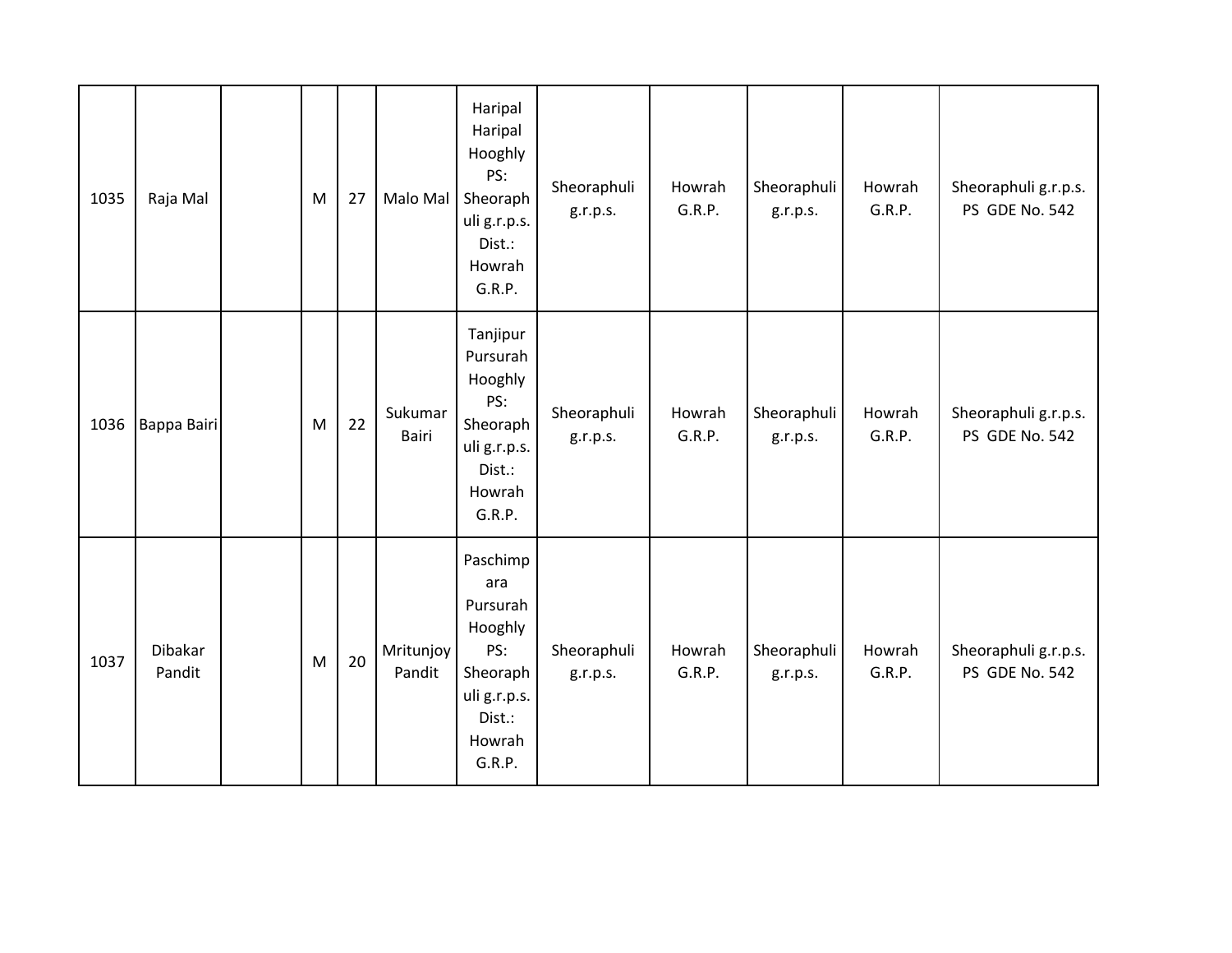| 1038 | Amanulla           | M | 28 | Akhma<br>Mulla             | rampur<br>Amdanga<br>24 Pgs (N)<br>PS:<br>Sheoraph<br>uli g.r.p.s.<br>Dist.:<br>Howrah<br>G.R.P.        | Sheoraphuli<br>g.r.p.s. | Howrah<br>G.R.P. | Sheoraphuli<br>g.r.p.s. | Howrah<br>G.R.P. | Sheoraphuli g.r.p.s.<br>PS GDE No. 542 |
|------|--------------------|---|----|----------------------------|---------------------------------------------------------------------------------------------------------|-------------------------|------------------|-------------------------|------------------|----------------------------------------|
| 1039 | Goutam<br>Singh    | M | 29 | Gopal<br>Singh             | Dakshin<br>Joy Bil<br>Liluah<br>Howrah<br>PS:<br>Sheoraph<br>uli g.r.p.s.<br>Dist.:<br>Howrah<br>G.R.P. | Sheoraphuli<br>g.r.p.s. | Howrah<br>G.R.P. | Sheoraphuli<br>g.r.p.s. | Howrah<br>G.R.P. | Sheoraphuli g.r.p.s.<br>PS GDE No. 542 |
| 1040 | Sushil Kr<br>Dutta | M | 32 | Hriday<br>Gobinda<br>Dutta | Ramnagar<br>Khanakul<br>Hooghly<br>PS:<br>Sheoraph<br>uli g.r.p.s.<br>Dist.:<br>Howrah<br>G.R.P.        | Sheoraphuli<br>g.r.p.s. | Howrah<br>G.R.P. | Sheoraphuli<br>g.r.p.s. | Howrah<br>G.R.P. | Sheoraphuli g.r.p.s.<br>PS GDE No. 542 |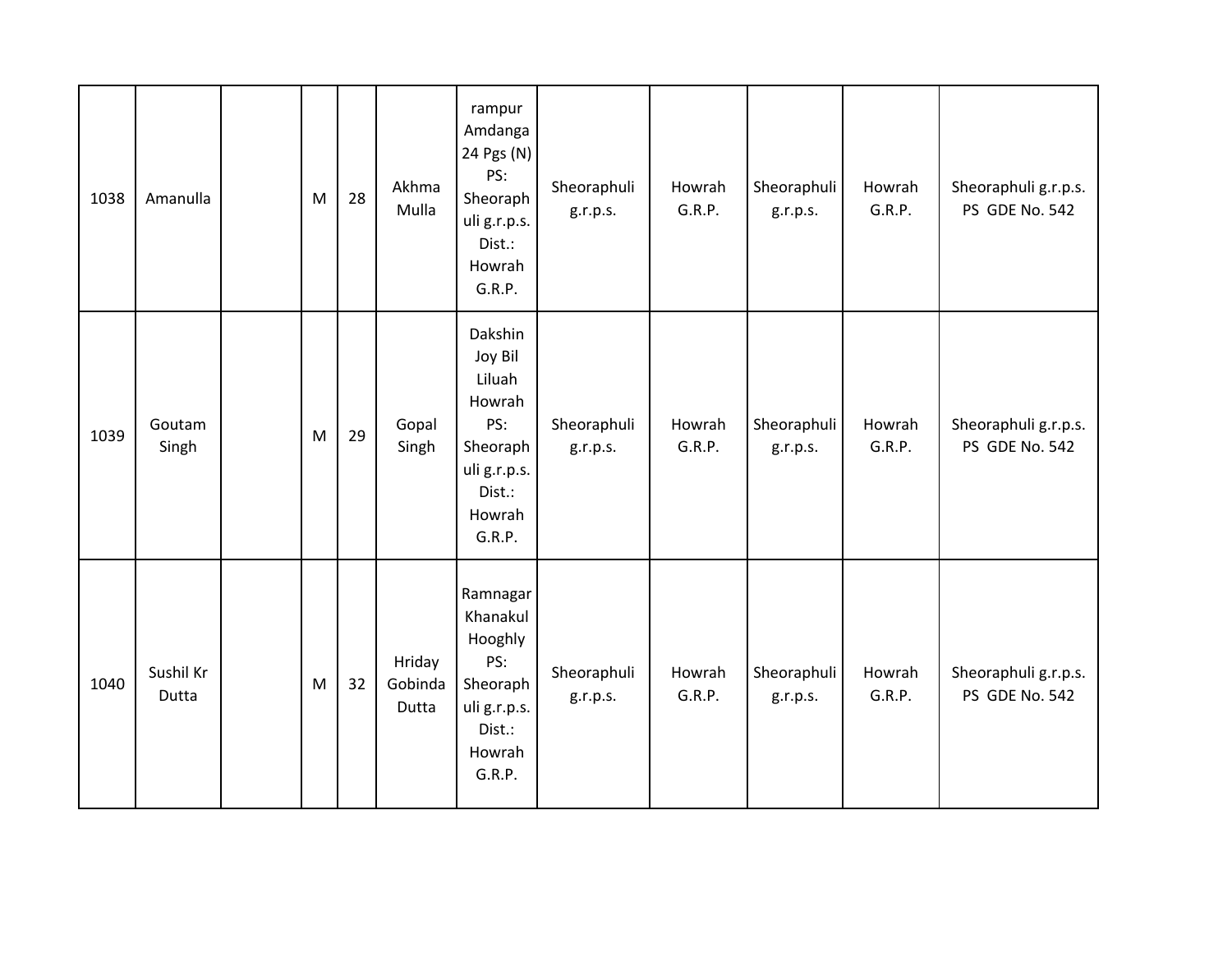| 1041 | Madan<br>Bagui     | M | 32 | Ratan<br>Bagui     | Peno<br>Udaynara<br>yanpur<br>Howrah<br>PS:<br>Sheoraph<br>uli g.r.p.s.<br>Dist.:<br>Howrah<br>G.R.P. | Sheoraphuli<br>g.r.p.s. | Howrah<br>G.R.P. | Sheoraphuli<br>g.r.p.s. | Howrah<br>G.R.P. | Sheoraphuli g.r.p.s.<br>PS GDE No. 542 |
|------|--------------------|---|----|--------------------|-------------------------------------------------------------------------------------------------------|-------------------------|------------------|-------------------------|------------------|----------------------------------------|
| 1042 | Sanu<br>Ghosh      | M | 24 | Biswanath<br>Ghosh | Bistupur<br>Jangipara<br>Hooghly<br>PS:<br>Sheoraph<br>uli g.r.p.s.<br>Dist.:<br>Howrah<br>G.R.P.     | Sheoraphuli<br>g.r.p.s. | Howrah<br>G.R.P. | Sheoraphuli<br>g.r.p.s. | Howrah<br>G.R.P. | Sheoraphuli g.r.p.s.<br>PS GDE No. 542 |
| 1043 | Subhankar<br>Ghosh | M | 26 | Sushil<br>Ghosh    | Kalitala<br>Uttarpara<br>Hooghly<br>PS:<br>Sheoraph<br>uli g.r.p.s.<br>Dist.:<br>Howrah<br>G.R.P.     | Sheoraphuli<br>g.r.p.s. | Howrah<br>G.R.P. | Sheoraphuli<br>g.r.p.s. | Howrah<br>G.R.P. | Sheoraphuli g.r.p.s.<br>PS GDE No. 542 |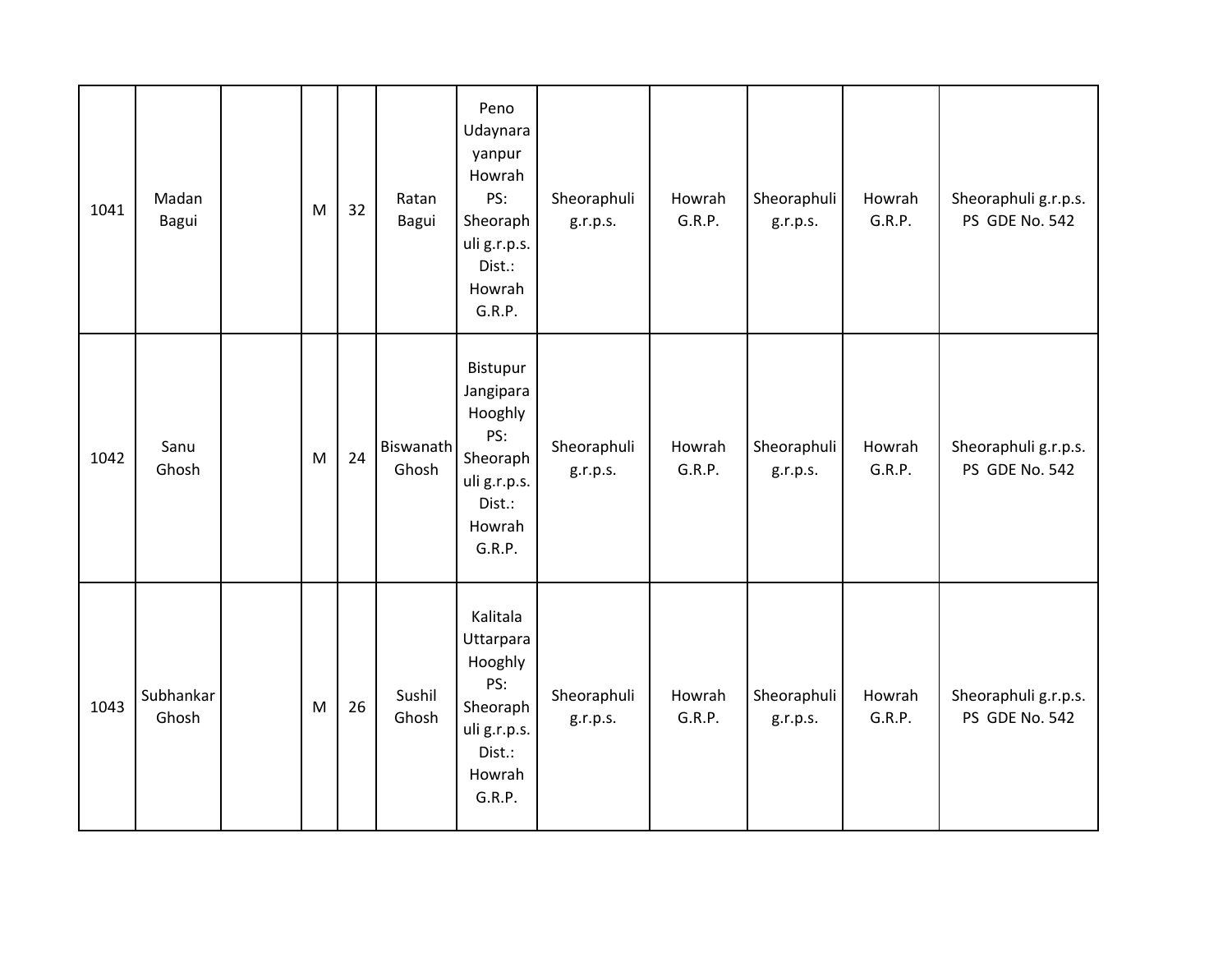| 1044 | Jiyabul Sk           | M | 26 | Jahingir Sk        | Natungra<br>m<br>Monteswa<br>r Burdwan<br>PS:<br>Sheoraph<br>uli g.r.p.s.<br>Dist.:<br>Howrah<br>G.R.P.                                 | Sheoraphuli<br>g.r.p.s. | Howrah<br>G.R.P. | Sheoraphuli<br>g.r.p.s. | Howrah<br>G.R.P. | Sheoraphuli g.r.p.s.<br>PS GDE No. 542 |
|------|----------------------|---|----|--------------------|-----------------------------------------------------------------------------------------------------------------------------------------|-------------------------|------------------|-------------------------|------------------|----------------------------------------|
| 1045 | Deodolt<br>Ratri Das | M | 46 | Mithu<br>Ratri Das | Serampor<br>$\mathsf{e}% _{t}\left( t\right)$<br>Serampor<br>e Hooghly<br>PS:<br>Sheoraph<br>uli g.r.p.s.<br>Dist.:<br>Howrah<br>G.R.P. | Sheoraphuli<br>g.r.p.s. | Howrah<br>G.R.P. | Sheoraphuli<br>g.r.p.s. | Howrah<br>G.R.P. | Sheoraphuli g.r.p.s.<br>PS GDE No. 542 |
| 1046 | Tanmoy<br>Ghosh      | M | 26 | Kanailal<br>Ghosh  | Nalikul<br>Haripal<br>Hooghly<br>PS:<br>Sheoraph<br>uli g.r.p.s.<br>Dist.:<br>Howrah<br>G.R.P.                                          | Sheoraphuli<br>g.r.p.s. | Howrah<br>G.R.P. | Sheoraphuli<br>g.r.p.s. | Howrah<br>G.R.P. | Sheoraphuli g.r.p.s.<br>PS GDE No. 542 |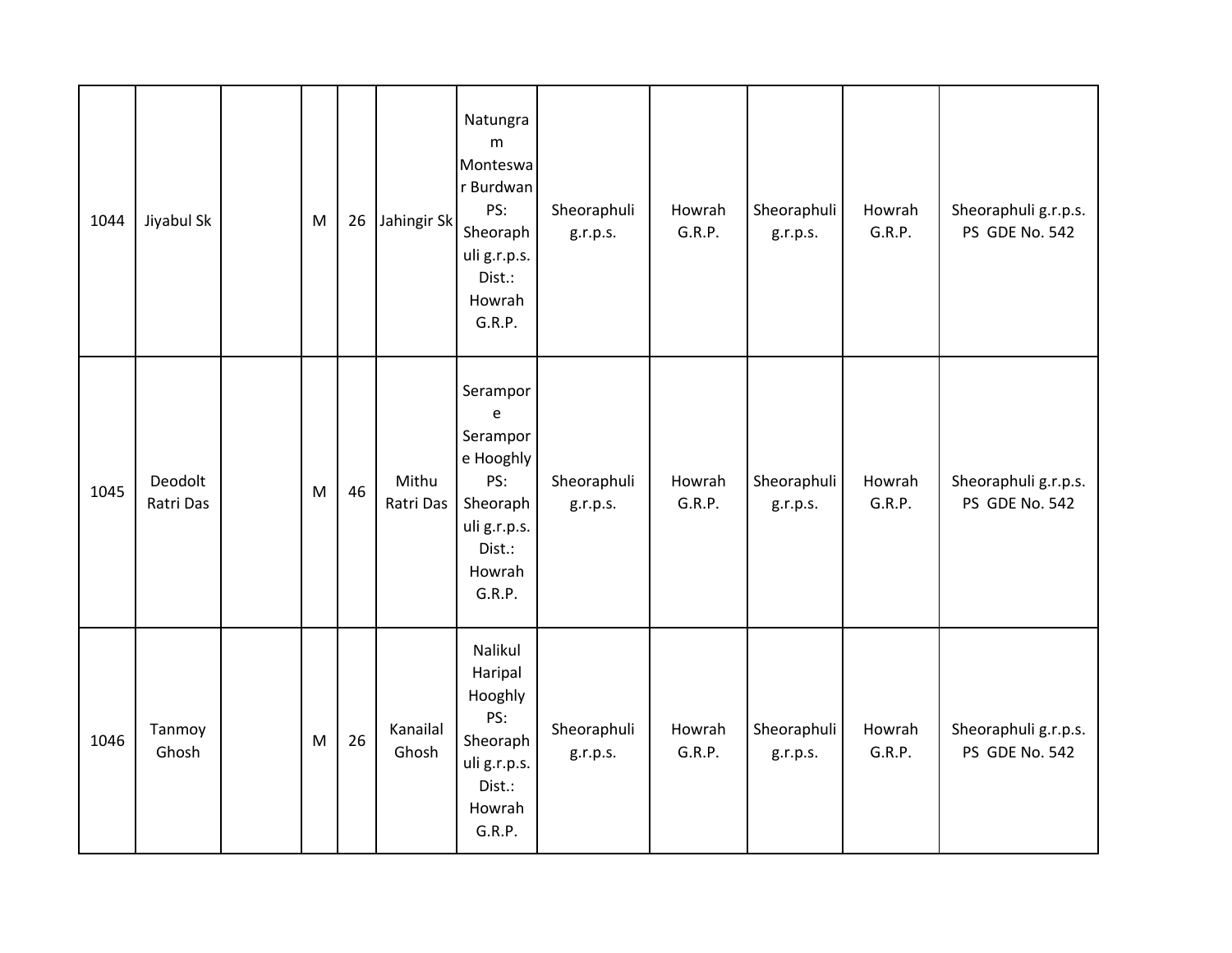| 1047 | Md Faiyaz | ${\sf M}$ | 36 | Md Irfan | Damodarp<br>ur<br>magadhpu<br>Jahanabad<br>(Bihar) PS:<br>Sheoraph<br>uli g.r.p.s.<br>Dist.:<br>Howrah<br>G.R.P.                           | Sheoraphuli<br>g.r.p.s. | Howrah<br>G.R.P. | Sheoraphuli<br>g.r.p.s. | Howrah<br>G.R.P. | Sheoraphuli g.r.p.s.<br>PS GDE No. 542 |
|------|-----------|-----------|----|----------|--------------------------------------------------------------------------------------------------------------------------------------------|-------------------------|------------------|-------------------------|------------------|----------------------------------------|
| 1048 | Md Akbal  | ${\sf M}$ | 25 |          | Damodarp<br>ur<br>magadhpu<br>$\mathsf{r}$<br>Jahanabad<br>Md Sultan (Bihar) PS:<br>Sheoraph<br>uli g.r.p.s.<br>Dist.:<br>Howrah<br>G.R.P. | Sheoraphuli<br>g.r.p.s. | Howrah<br>G.R.P. | Sheoraphuli<br>g.r.p.s. | Howrah<br>G.R.P. | Sheoraphuli g.r.p.s.<br>PS GDE No. 542 |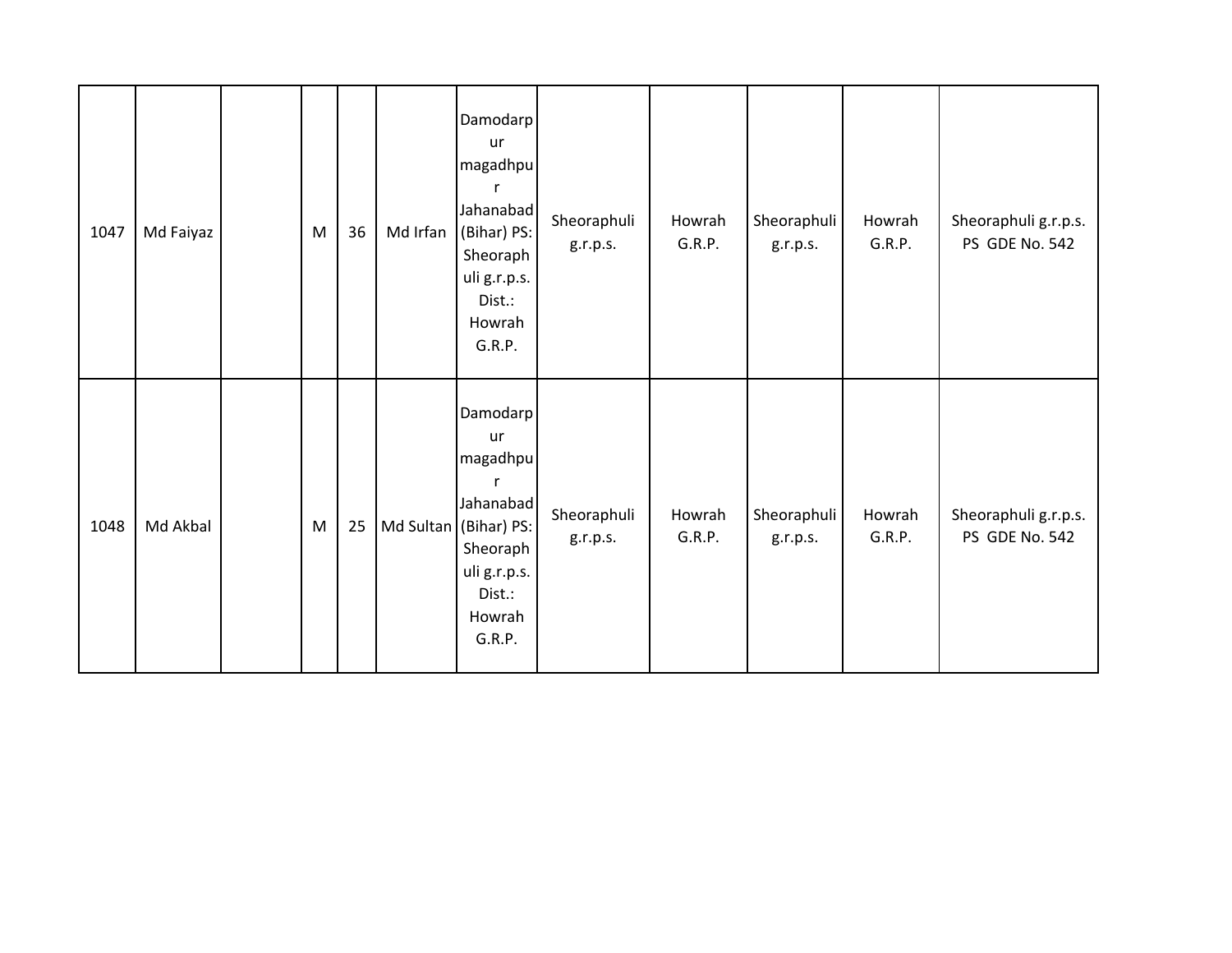| 1049 | Sanjib<br>Kabri       | M | 18 | Manoranj<br>an Kabri      | Tetighati<br>Jagatballa<br>vpur<br>Howrah<br>PS:<br>Sheoraph<br>uli g.r.p.s.<br>Dist.:<br>Howrah<br>G.R.P. | Sheoraphuli<br>g.r.p.s. | Howrah<br>G.R.P. | Sheoraphuli<br>g.r.p.s. | Howrah<br>G.R.P. | Sheoraphuli g.r.p.s.<br>PS GDE No. 542 |
|------|-----------------------|---|----|---------------------------|------------------------------------------------------------------------------------------------------------|-------------------------|------------------|-------------------------|------------------|----------------------------------------|
| 1050 | Ayan<br>Chowdhur<br>y | M | 20 | Srikanta<br>Chowdhur<br>y | Arambagh<br>Arambag<br>Hooghly<br>PS:<br>Sheoraph<br>uli g.r.p.s.<br>Dist.:<br>Howrah<br>G.R.P.            | Sheoraphuli<br>g.r.p.s. | Howrah<br>G.R.P. | Sheoraphuli<br>g.r.p.s. | Howrah<br>G.R.P. | Sheoraphuli g.r.p.s.<br>PS GDE No. 542 |
| 1051 | Santu<br>Meta         | M | 20 | Umasanka<br>r Meta        | Chapadan<br>ga<br>Tarakeswa<br>r Hooghly<br>PS:<br>Sheoraph<br>uli g.r.p.s.<br>Dist.:<br>Howrah<br>G.R.P.  | Sheoraphuli<br>g.r.p.s. | Howrah<br>G.R.P. | Sheoraphuli<br>g.r.p.s. | Howrah<br>G.R.P. | Sheoraphuli g.r.p.s.<br>PS GDE No. 542 |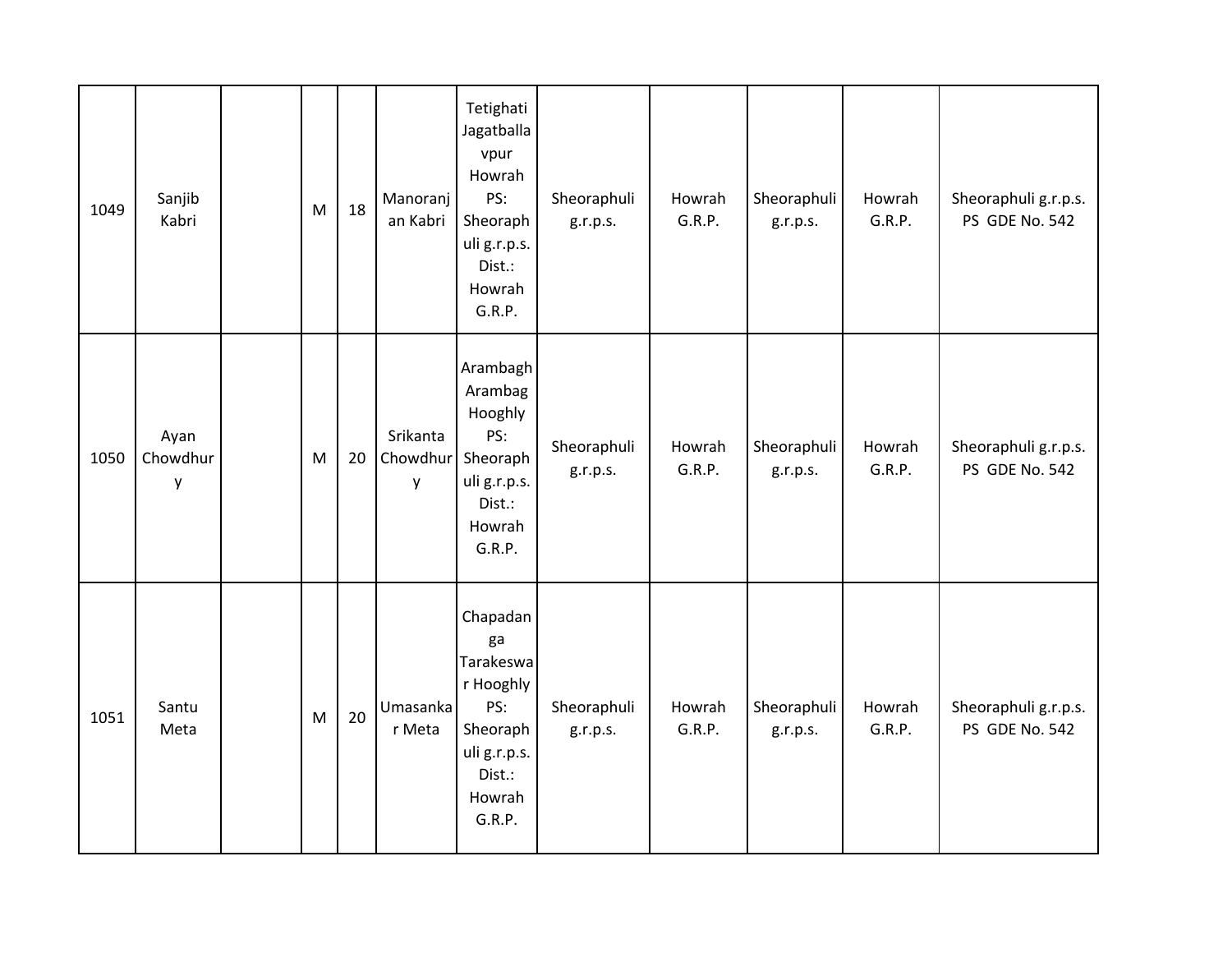| 1052 | Satya<br>Prakesh | M | 18 | Nakul<br>Tanti | Telnipara<br>Bhadresw<br>ar<br>Hooghly<br>PS:<br>Sheoraph<br>uli g.r.p.s.<br>Dist.:<br>Howrah<br>G.R.P.     | Sheoraphuli<br>g.r.p.s. | Howrah<br>G.R.P. | Sheoraphuli<br>g.r.p.s. | Howrah<br>G.R.P. | Sheoraphuli g.r.p.s.<br>PS GDE No. 542 |
|------|------------------|---|----|----------------|-------------------------------------------------------------------------------------------------------------|-------------------------|------------------|-------------------------|------------------|----------------------------------------|
| 1053 | Rattik Dey       | M | 27 | Goutam<br>Dey  | babu<br>Bazar<br>Bhadresw<br>ar<br>Hooghly<br>PS:<br>Sheoraph<br>uli g.r.p.s.<br>Dist.:<br>Howrah<br>G.R.P. | Sheoraphuli<br>g.r.p.s. | Howrah<br>G.R.P. | Sheoraphuli<br>g.r.p.s. | Howrah<br>G.R.P. | Sheoraphuli g.r.p.s.<br>PS GDE No. 542 |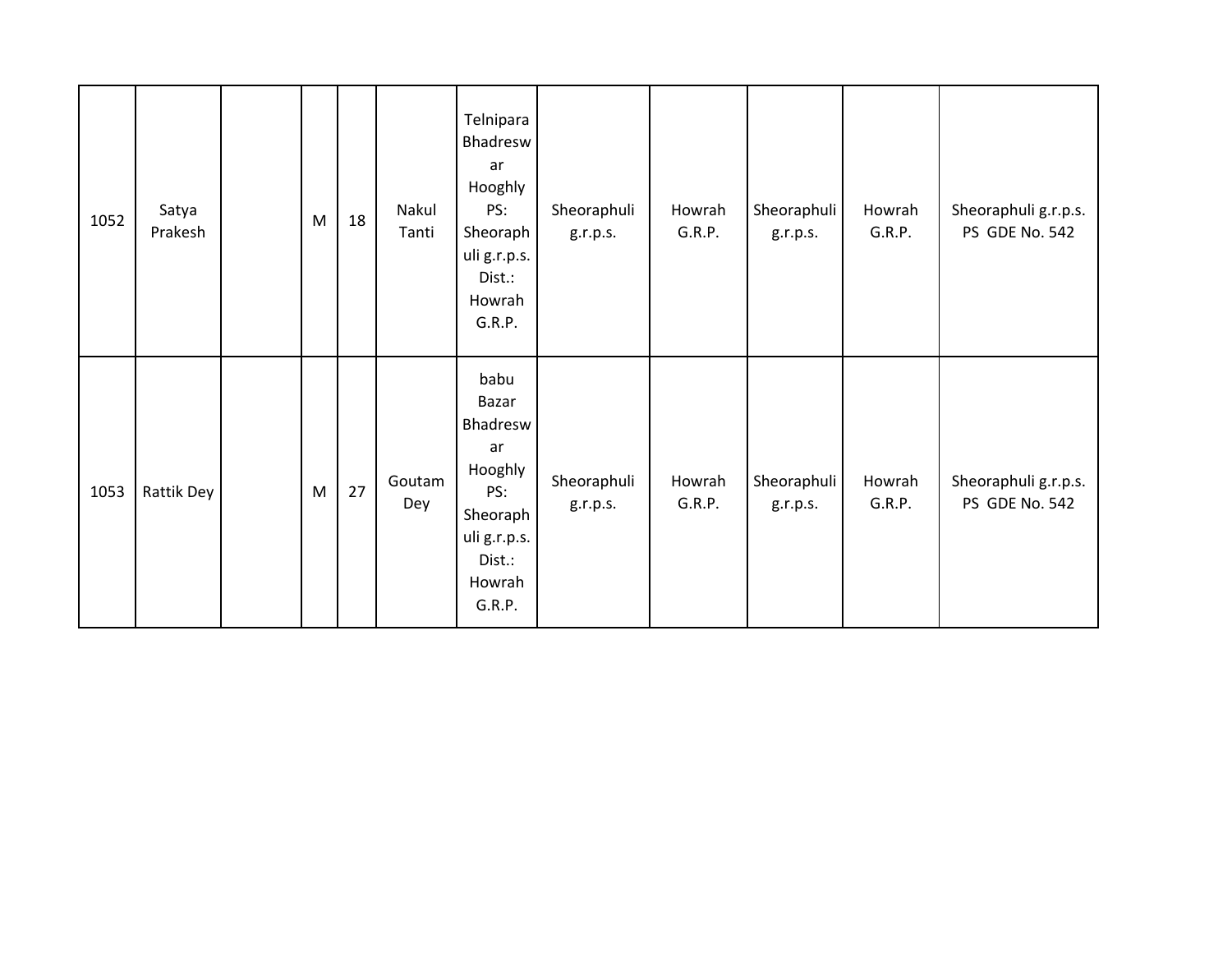| 1054 | Kane<br>Mondal | M | 41 | Lt.<br>Rehaman<br>Mondal | Kuntighat<br>Balagarh<br>Hooghly<br>PS:<br>Sheoraph<br>uli g.r.p.s.<br>Dist.:<br>Howrah<br>G.R.P.            | Sheoraphuli<br>g.r.p.s. | Howrah<br>G.R.P. | Sheoraphuli<br>g.r.p.s. | Howrah<br>G.R.P. | Sheoraphuli g.r.p.s.<br>PS GDE No. 542        |
|------|----------------|---|----|--------------------------|--------------------------------------------------------------------------------------------------------------|-------------------------|------------------|-------------------------|------------------|-----------------------------------------------|
| 1055 | Animesh<br>Das | M | 49 | Amullya<br>Das           | Bhadresw<br>ar<br>Bhadresw<br>ar<br>Hooghly<br>PS:<br>Sheoraph<br>uli g.r.p.s.<br>Dist.:<br>Howrah<br>G.R.P. | Sheoraphuli<br>g.r.p.s. | Howrah<br>G.R.P. | Sheoraphuli<br>g.r.p.s. | Howrah<br>G.R.P. | Sheoraphuli g.r.p.s.<br>PS GDE No. 542        |
| 1056 | Md<br>Shamim   | M | 39 | Md Uari                  | Kajipara<br>Serampor<br>e Hooghly<br>PS:<br>Sheoraph<br>uli g.r.p.s.<br>Dist.:<br>Howrah<br>G.R.P.           | Sheoraphuli<br>g.r.p.s. | Howrah<br>G.R.P. | Sheoraphuli<br>g.r.p.s. | Howrah<br>G.R.P. | Sheoraphuli g.r.p.s.<br><b>PS GDE No. 542</b> |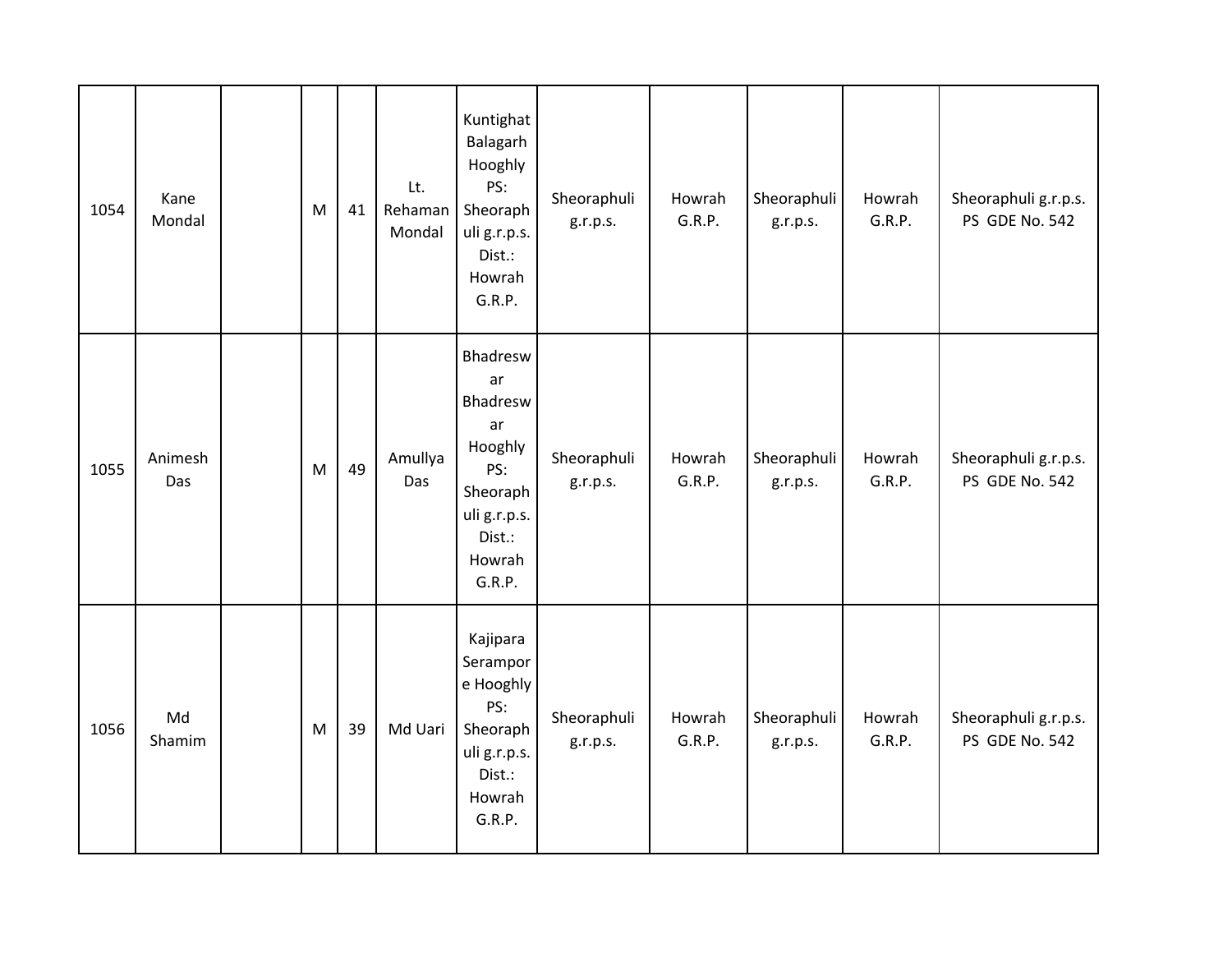| 1057 | Md Raju    | M | 38 | Imaul<br>Haque | Champda<br>ni<br>Bhadresw<br>ar<br>Hooghly<br>PS:<br>Sheoraph<br>uli g.r.p.s.<br>Dist.:<br>Howrah<br>G.R.P.           | Sheoraphuli<br>g.r.p.s. | Howrah<br>G.R.P. | Sheoraphuli<br>g.r.p.s. | Howrah<br>G.R.P. | Sheoraphuli g.r.p.s.<br>PS GDE No. 542 |
|------|------------|---|----|----------------|-----------------------------------------------------------------------------------------------------------------------|-------------------------|------------------|-------------------------|------------------|----------------------------------------|
| 1058 | Sandip Pal | M | 21 | Samir Pal      | Purbasthal<br>-i<br>Purbasthal<br>i Purba<br>Burdwan<br>PS:<br>Sheoraph<br>uli g.r.p.s.<br>Dist.:<br>Howrah<br>G.R.P. | Sheoraphuli<br>g.r.p.s. | Howrah<br>G.R.P. | Sheoraphuli<br>g.r.p.s. | Howrah<br>G.R.P. | Sheoraphuli g.r.p.s.<br>PS GDE No. 542 |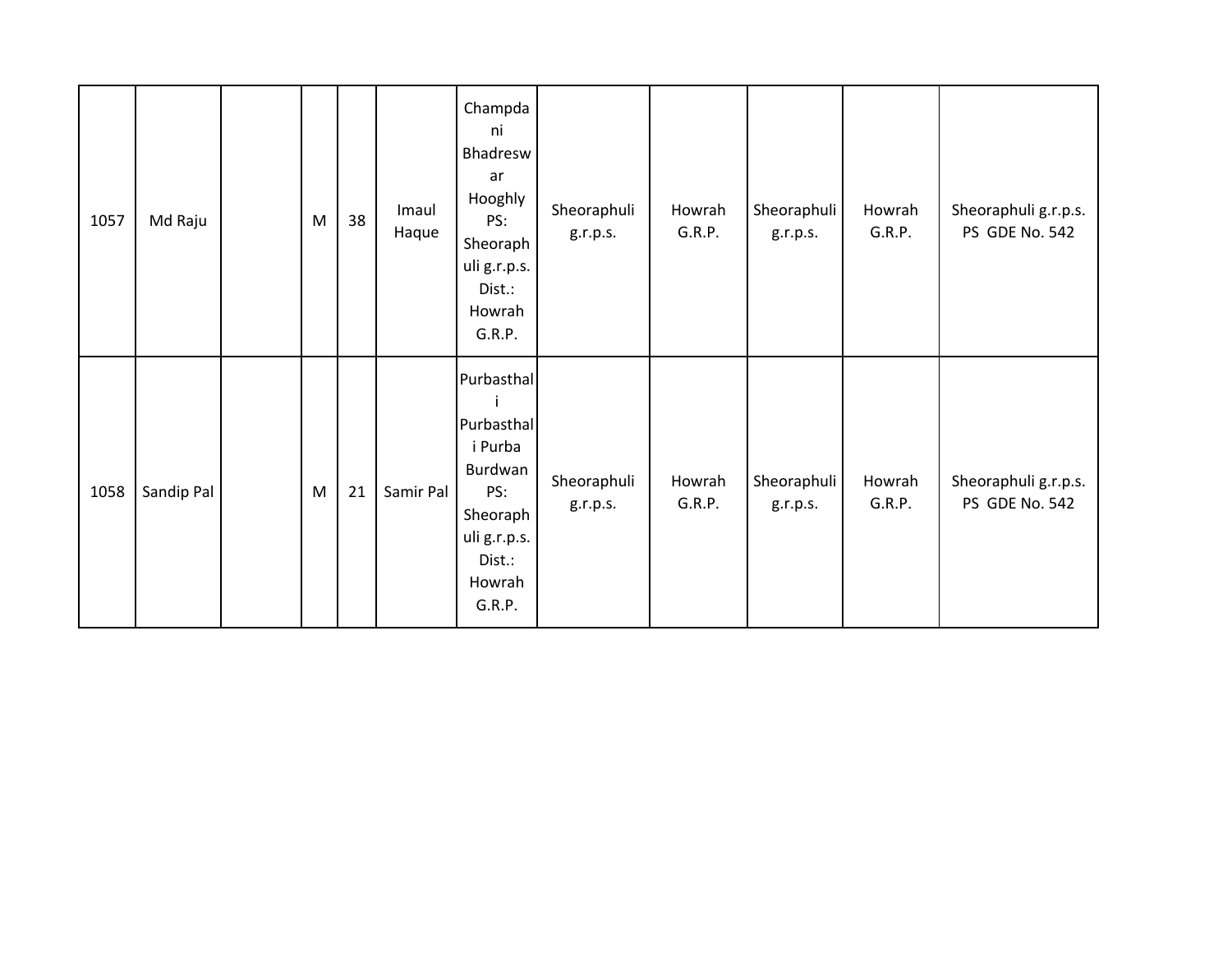| 1059 | Satadru<br>Sarkar   | ${\sf M}$ | 25 | Gopal<br>Sarkar                | Grenipark<br>Bhadresw<br>ar<br>Hooghly<br>PS:<br>Sheoraph<br>uli g.r.p.s.<br>Dist.:<br>Howrah<br>G.R.P. | Sheoraphuli<br>g.r.p.s. | Howrah<br>G.R.P. | Sheoraphuli<br>g.r.p.s. | Howrah<br>G.R.P. | Sheoraphuli g.r.p.s.<br>PS GDE No. 542                                        |
|------|---------------------|-----------|----|--------------------------------|---------------------------------------------------------------------------------------------------------|-------------------------|------------------|-------------------------|------------------|-------------------------------------------------------------------------------|
| 1060 | <b>Kosal Paul</b>   | M         | 24 | Lt.<br>Swapan<br>Paul          | Naldanga<br>Chinsurah<br>Hooghly<br>PS:<br>Sheoraph<br>uli g.r.p.s.<br>Dist.:<br>Howrah<br>G.R.P.       | Sheoraphuli<br>g.r.p.s. | Howrah<br>G.R.P. | Sheoraphuli<br>g.r.p.s. | Howrah<br>G.R.P. | Sheoraphuli g.r.p.s.<br>PS Outpost<br>Chandannagar GRPP<br><b>GDE No. 259</b> |
| 1061 | Parotosh<br>Chowhan | M         | 36 | Lt. Ganesh Sheoraph<br>Chowhan | Halisahar<br>Bijpur 24<br>Pgs (N) PS:<br>uli g.r.p.s.<br>Dist.:<br>Howrah<br>G.R.P.                     | Sheoraphuli<br>g.r.p.s. | Howrah<br>G.R.P. | Sheoraphuli<br>g.r.p.s. | Howrah<br>G.R.P. | Sheoraphuli g.r.p.s.<br>PS Outpost<br>Chandannagar GRPP<br><b>GDE No. 259</b> |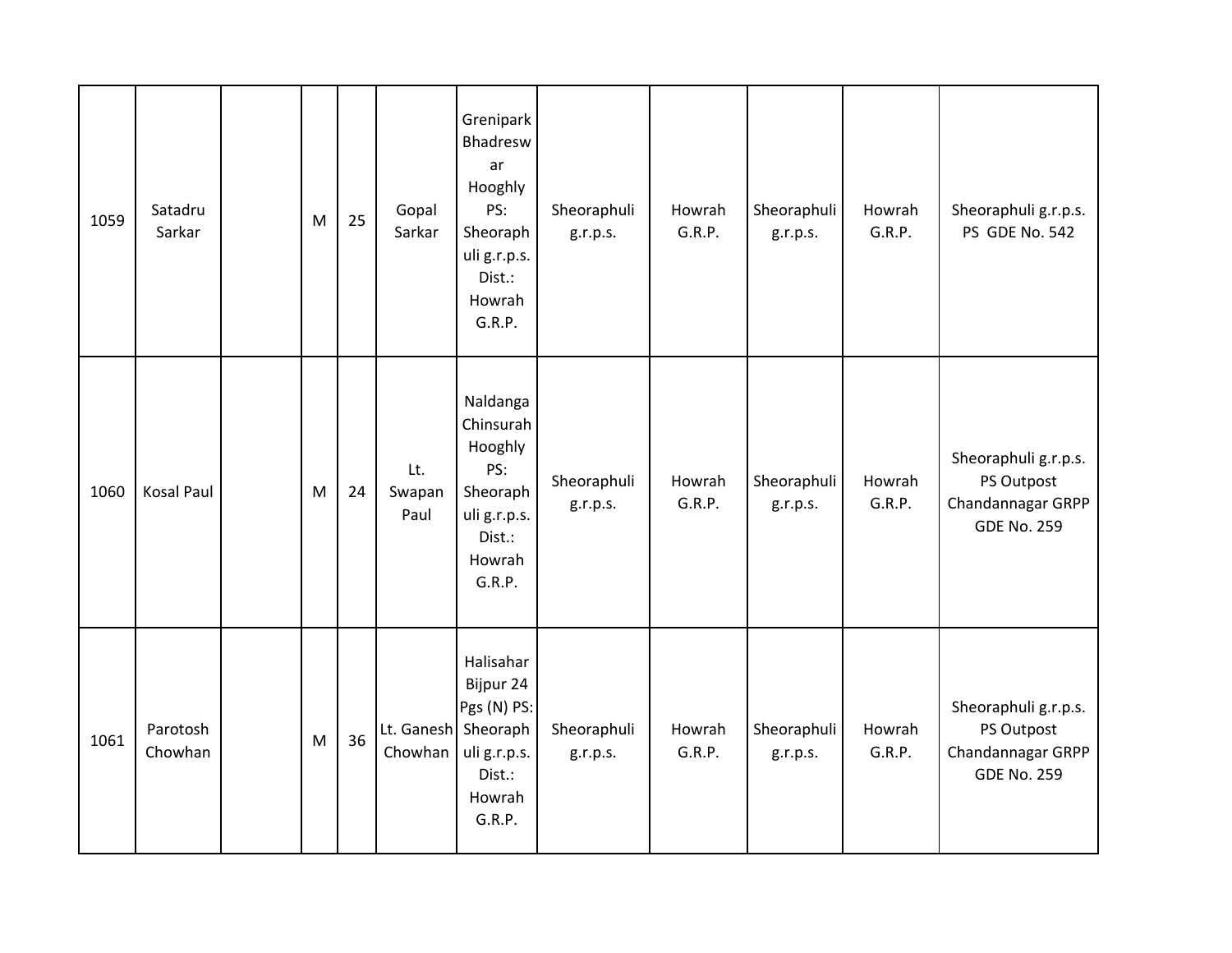| 1062 | Uttam Kr<br>Ghosh             | M | 45 | Manik Ch<br>Ghosh                    | Garia<br>Jadavpur<br>Kol-47 PS:<br>Sheoraph<br>uli g.r.p.s.<br>Dist.:<br>Howrah<br>G.R.P.           | Sheoraphuli<br>g.r.p.s. | Howrah<br>G.R.P. | Sheoraphuli<br>g.r.p.s. | Howrah<br>G.R.P. | Sheoraphuli g.r.p.s.<br>PS Outpost<br>Chandannagar GRPP<br><b>GDE No. 259</b> |
|------|-------------------------------|---|----|--------------------------------------|-----------------------------------------------------------------------------------------------------|-------------------------|------------------|-------------------------|------------------|-------------------------------------------------------------------------------|
| 1063 | <b>Bhola</b><br><b>Biswas</b> | M | 48 | Lt. Santi<br>Bhusan<br><b>Biswas</b> | Halisahar<br>Bijpur 24<br>Pgs (N) PS:<br>Sheoraph<br>uli g.r.p.s.<br>Dist.:<br>Howrah<br>G.R.P.     | Sheoraphuli<br>g.r.p.s. | Howrah<br>G.R.P. | Sheoraphuli<br>g.r.p.s. | Howrah<br>G.R.P. | Sheoraphuli g.r.p.s.<br>PS Outpost<br>Chandannagar GRPP<br><b>GDE No. 259</b> |
| 1064 | Jamuna<br>Prasad              | M | 38 | Sitaram<br>Prasad                    | Jagaddal<br>Jagaddal<br>24 Pgs (N)<br>PS:<br>Sheoraph<br>uli g.r.p.s.<br>Dist.:<br>Howrah<br>G.R.P. | Sheoraphuli<br>g.r.p.s. | Howrah<br>G.R.P. | Sheoraphuli<br>g.r.p.s. | Howrah<br>G.R.P. | Sheoraphuli g.r.p.s.<br>PS Outpost<br>Chandannagar GRPP<br><b>GDE No. 259</b> |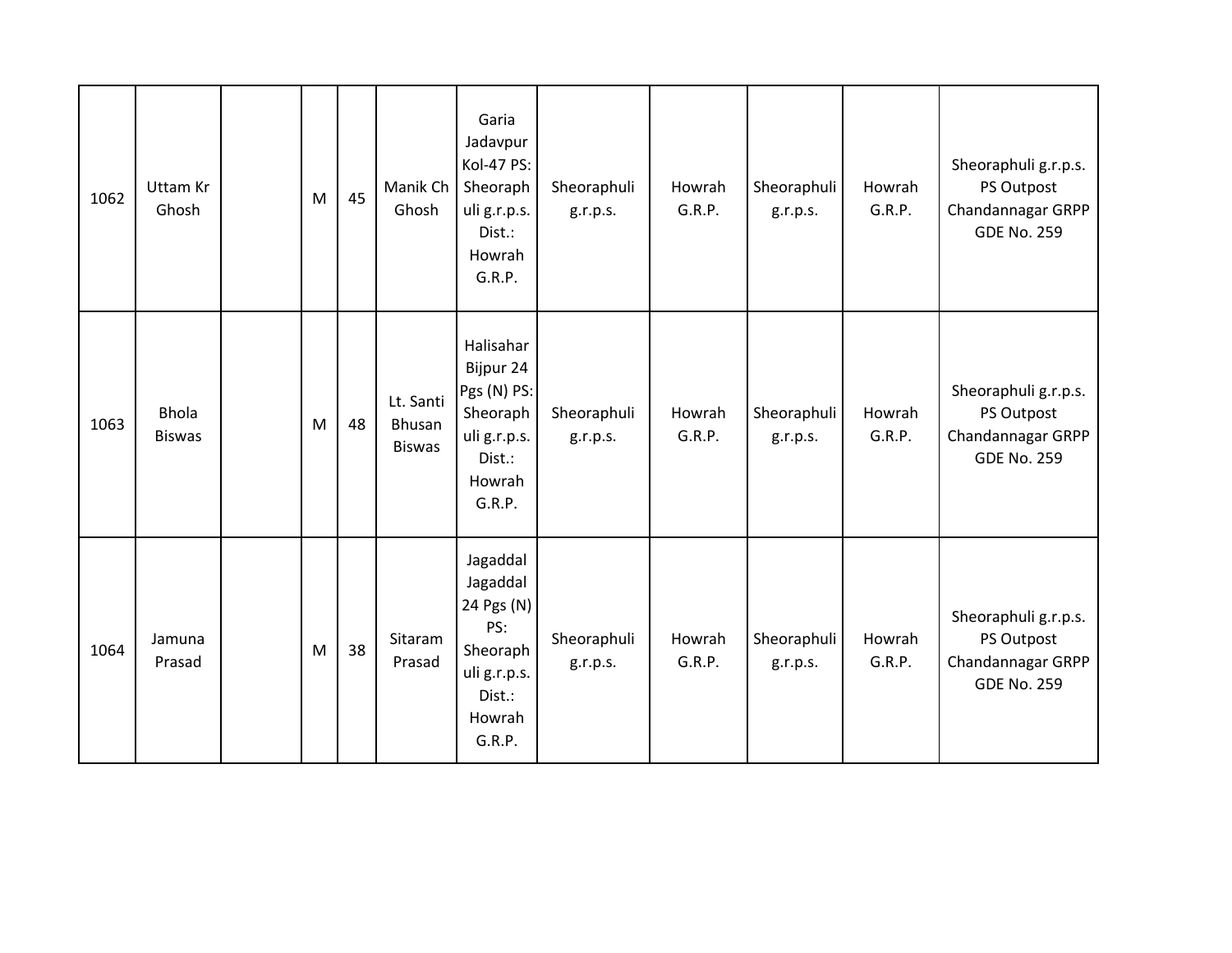| 1065 | Koaushik<br>Sarkar  | M | 18 | Sahadeb<br>Sarkar       | Adisapta<br>Gram<br>Mogra<br>Hooghly<br>PS:<br>Sheoraph<br>uli g.r.p.s.<br>Dist.:<br>Howrah<br>G.R.P.                | Sheoraphuli<br>g.r.p.s. | Howrah<br>G.R.P. | Sheoraphuli<br>g.r.p.s. | Howrah<br>G.R.P. | Sheoraphuli g.r.p.s.<br>PS Outpost<br>Chandannagar GRPP<br><b>GDE No. 259</b> |
|------|---------------------|---|----|-------------------------|----------------------------------------------------------------------------------------------------------------------|-------------------------|------------------|-------------------------|------------------|-------------------------------------------------------------------------------|
| 1066 | Bapan<br>Singha Ray | M | 36 | Kalyan<br>Singha<br>Ray | Tarakeswa<br>$\mathsf{r}$<br>Tarakeswa<br>r Hooghly<br>PS:<br>Sheoraph<br>uli g.r.p.s.<br>Dist.:<br>Howrah<br>G.R.P. | Sheoraphuli<br>g.r.p.s. | Howrah<br>G.R.P. | Sheoraphuli<br>g.r.p.s. | Howrah<br>G.R.P. | Sheoraphuli g.r.p.s.<br>PS Outpost<br>Chandannagar GRPP<br><b>GDE No. 259</b> |
| 1067 | Dilip<br>Ghosh      | M | 20 | Lt. Kumar<br>Ghosh      | Salepur<br>Tarakeswa<br>r Hooghly<br>PS:<br>Sheoraph<br>uli g.r.p.s.<br>Dist.:<br>Howrah<br>G.R.P.                   | Sheoraphuli<br>g.r.p.s. | Howrah<br>G.R.P. | Sheoraphuli<br>g.r.p.s. | Howrah<br>G.R.P. | Sheoraphuli g.r.p.s.<br>PS Outpost<br>Chandannagar GRPP<br><b>GDE No. 259</b> |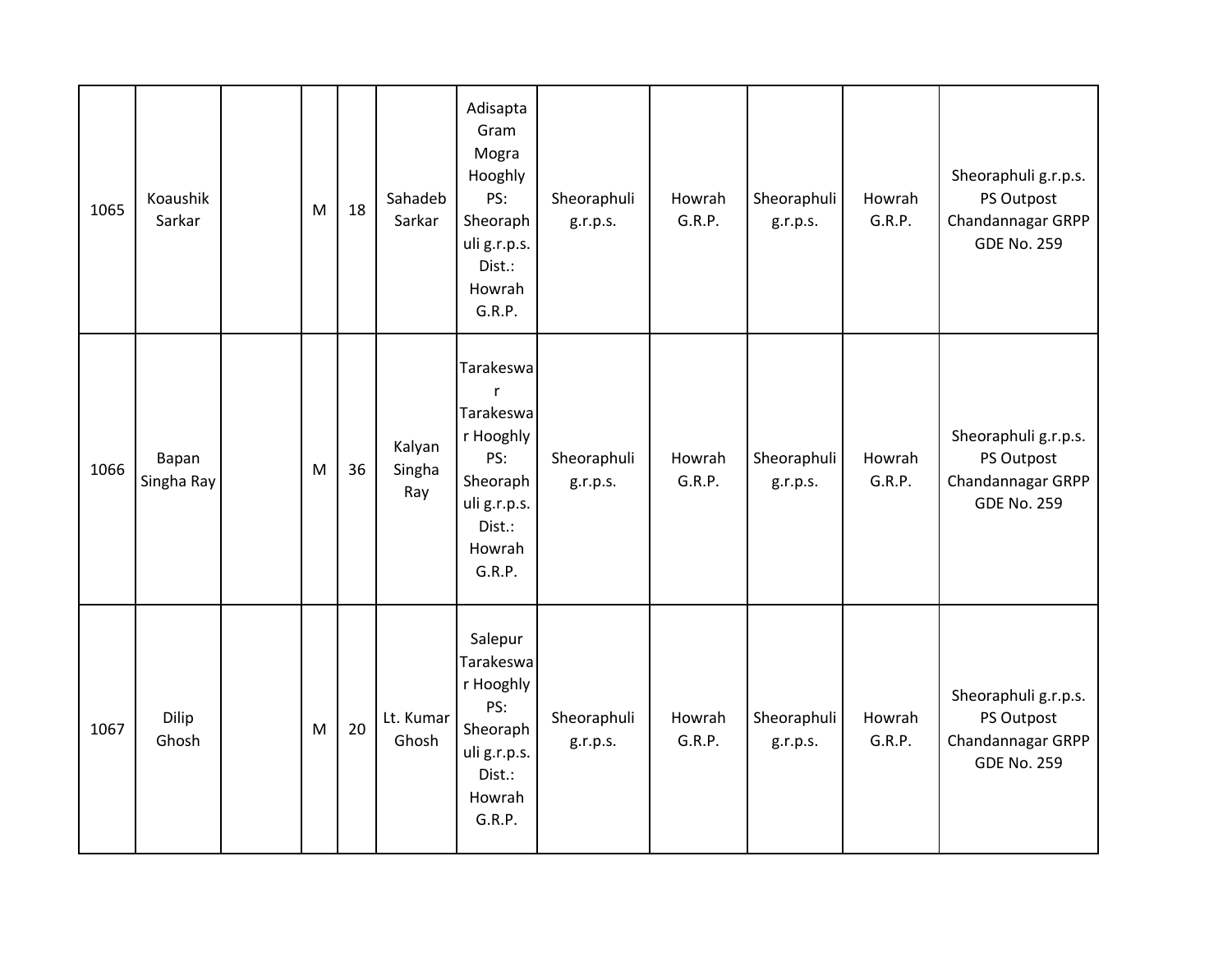| 1068 | Shibu<br>Lohar    | M         | 48 | Lt. Mathur<br>Lohar | Salepur<br>Tarakeswa<br>r Hooghly<br>PS:<br>Sheoraph<br>uli g.r.p.s.<br>Dist.:<br>Howrah<br>G.R.P.                 | Sheoraphuli<br>g.r.p.s. | Howrah<br>G.R.P. | Sheoraphuli<br>g.r.p.s. | Howrah<br>G.R.P. | Sheoraphuli g.r.p.s.<br>PS Outpost<br>Chandannagar GRPP<br><b>GDE No. 259</b> |
|------|-------------------|-----------|----|---------------------|--------------------------------------------------------------------------------------------------------------------|-------------------------|------------------|-------------------------|------------------|-------------------------------------------------------------------------------|
| 1069 | Pravash<br>Sarkar | ${\sf M}$ | 51 | Lt. Dulal<br>Sarkar | Bara<br>Sitalatala<br>Chandann<br>agar<br>Hooghly<br>PS:<br>Sheoraph<br>uli g.r.p.s.<br>Dist.:<br>Howrah<br>G.R.P. | Sheoraphuli<br>g.r.p.s. | Howrah<br>G.R.P. | Sheoraphuli<br>g.r.p.s. | Howrah<br>G.R.P. | Sheoraphuli g.r.p.s.<br>PS Outpost<br>Chandannagar GRPP<br><b>GDE No. 259</b> |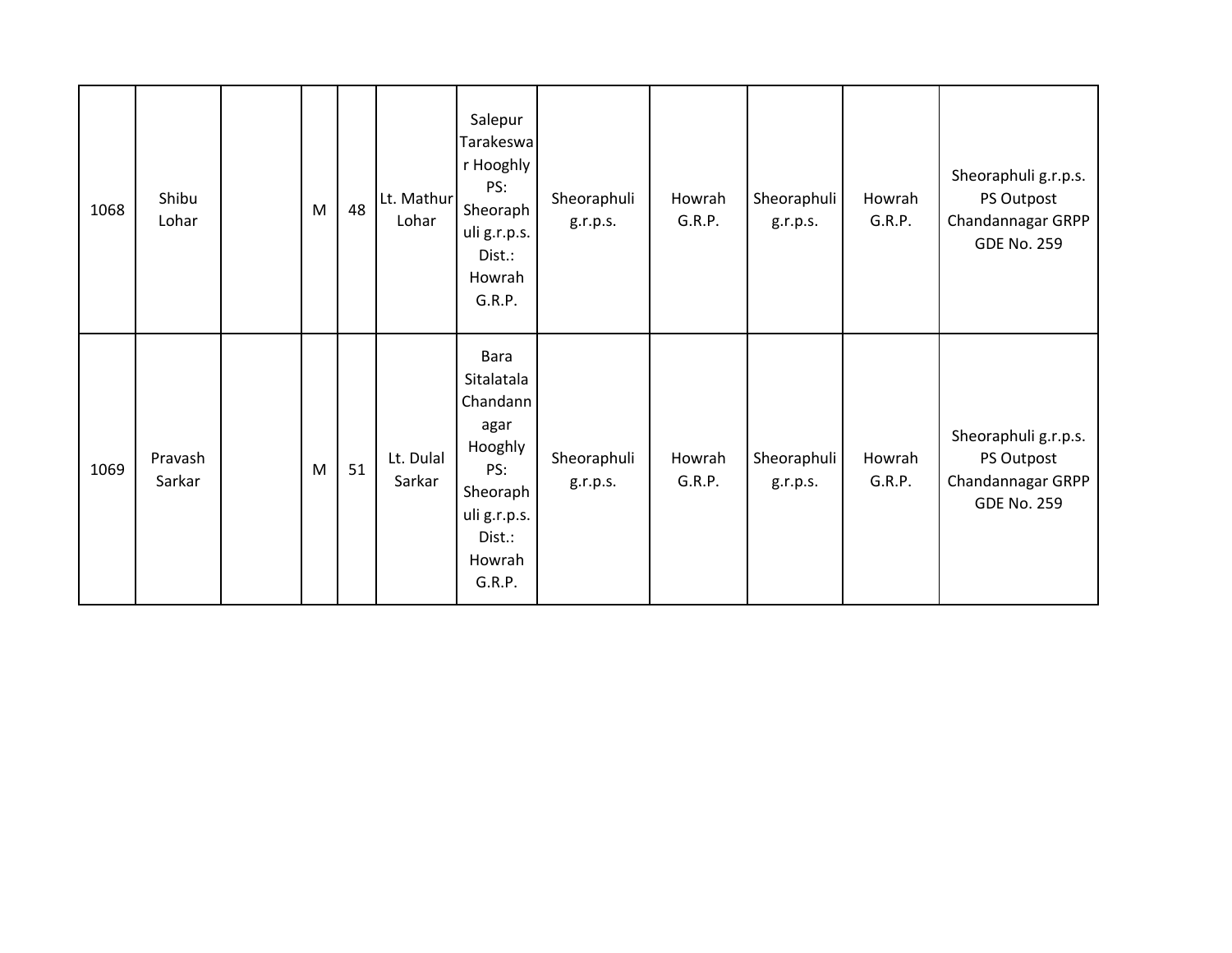| 1070 | Nilchand<br>Shaw       | M | 25 | Anada<br>Shaw      | Puroshree<br>Chandann<br>agar<br>Hooghly<br>PS:<br>Sheoraph<br>uli g.r.p.s.<br>Dist.:<br>Howrah<br>G.R.P. | Sheoraphuli<br>g.r.p.s. | Howrah<br>G.R.P. | Sheoraphuli<br>g.r.p.s. | Howrah<br>G.R.P. | Sheoraphuli g.r.p.s.<br>PS Outpost<br>Chandannagar GRPP<br><b>GDE No. 259</b> |
|------|------------------------|---|----|--------------------|-----------------------------------------------------------------------------------------------------------|-------------------------|------------------|-------------------------|------------------|-------------------------------------------------------------------------------|
| 1071 | <b>Bibek</b><br>Pandey | M | 26 | Chotolal<br>Pandey | Shyamnag<br>ar<br>Jagaddal<br>24 Pgs (N)<br>PS:<br>Sheoraph<br>uli g.r.p.s.<br>Dist.:<br>Howrah<br>G.R.P. | Sheoraphuli<br>g.r.p.s. | Howrah<br>G.R.P. | Sheoraphuli<br>g.r.p.s. | Howrah<br>G.R.P. | Sheoraphuli g.r.p.s.<br>PS Outpost<br>Chandannagar GRPP<br><b>GDE No. 259</b> |
| 1072 | Chattu Ray             | M | 21 | Radhya<br>Ray      | Mogra<br>Mogra<br>Hooghly<br>PS:<br>Sheoraph<br>uli g.r.p.s.<br>Dist.:<br>Howrah<br>G.R.P.                | Sheoraphuli<br>g.r.p.s. | Howrah<br>G.R.P. | Sheoraphuli<br>g.r.p.s. | Howrah<br>G.R.P. | Sheoraphuli g.r.p.s.<br>PS Outpost<br>Chandannagar GRPP<br><b>GDE No. 259</b> |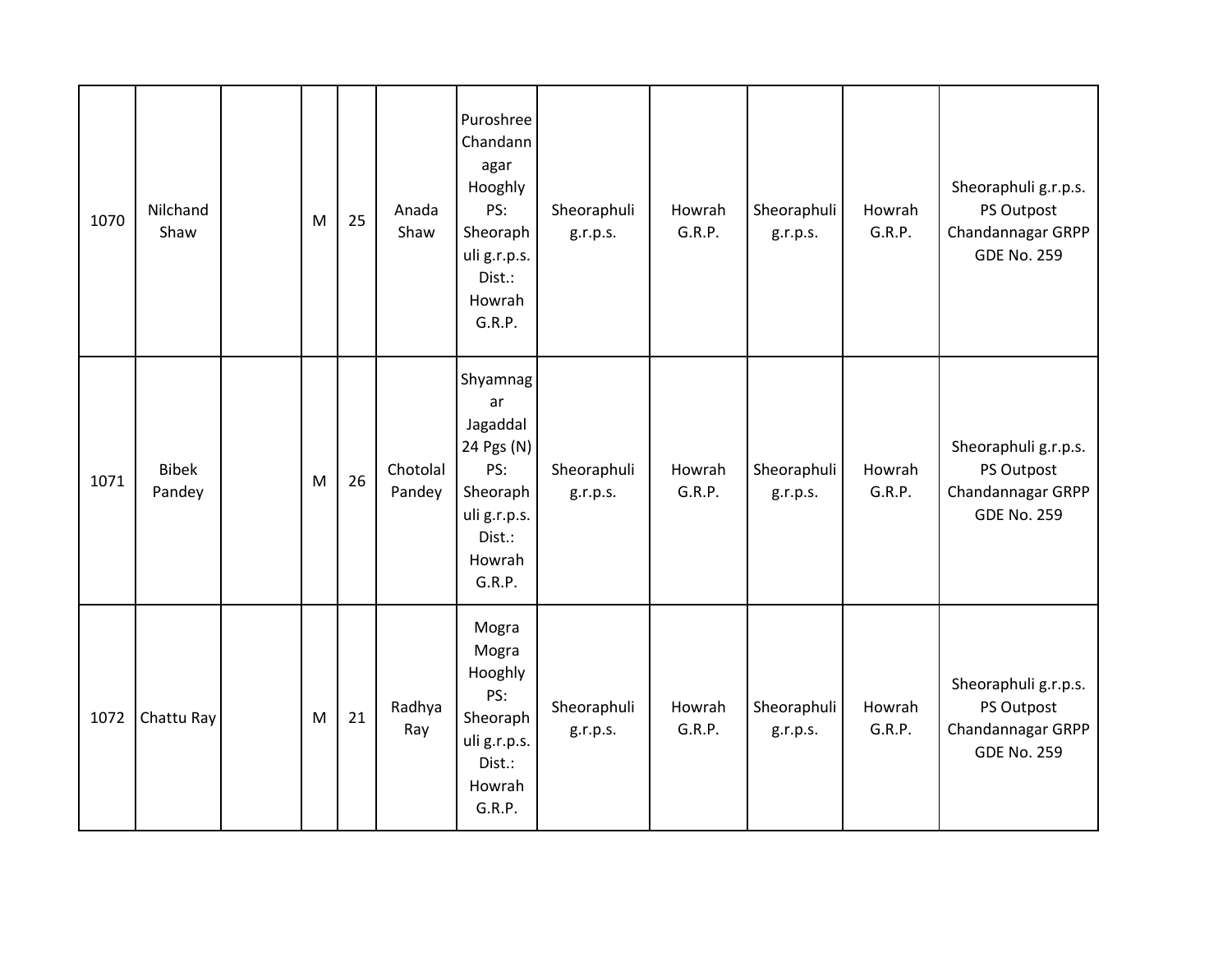| 1073 | Megnath<br>Saha    | M | 41 | Gokul<br>Krishna<br>Saha | fatok Gara<br>Chandann<br>agar<br>Hooghly<br>PS:<br>Sheoraph<br>uli g.r.p.s.<br>Dist.:<br>Howrah<br>G.R.P. | Sheoraphuli<br>g.r.p.s. | Howrah<br>G.R.P. | Sheoraphuli<br>g.r.p.s. | Howrah<br>G.R.P. | Sheoraphuli g.r.p.s.<br>PS Outpost<br>Chandannagar GRPP<br><b>GDE No. 259</b> |
|------|--------------------|---|----|--------------------------|------------------------------------------------------------------------------------------------------------|-------------------------|------------------|-------------------------|------------------|-------------------------------------------------------------------------------|
| 1074 | Balram<br>Kumar    | M | 28 | Nabal<br>Prasad          | Kashipur<br>Kashipur<br>Nawada(B<br>ihar) PS:<br>Sheoraph<br>uli g.r.p.s.<br>Dist.:<br>Howrah<br>G.R.P.    | Sheoraphuli<br>g.r.p.s. | Howrah<br>G.R.P. | Sheoraphuli<br>g.r.p.s. | Howrah<br>G.R.P. | Sheoraphuli g.r.p.s.<br>PS Outpost<br>Chandannagar GRPP<br><b>GDE No. 259</b> |
| 1075 | Purna<br>Rajbanshi | M | 50 | Hablu<br>Rajbanshi       | Somra<br>bazar<br>Balagarh<br>Hooghly<br>PS:<br>Sheoraph<br>uli g.r.p.s.<br>Dist.:<br>Howrah<br>G.R.P.     | Sheoraphuli<br>g.r.p.s. | Howrah<br>G.R.P. | Sheoraphuli<br>g.r.p.s. | Howrah<br>G.R.P. | Sheoraphuli g.r.p.s.<br>PS Outpost<br>Chandannagar GRPP<br><b>GDE No. 265</b> |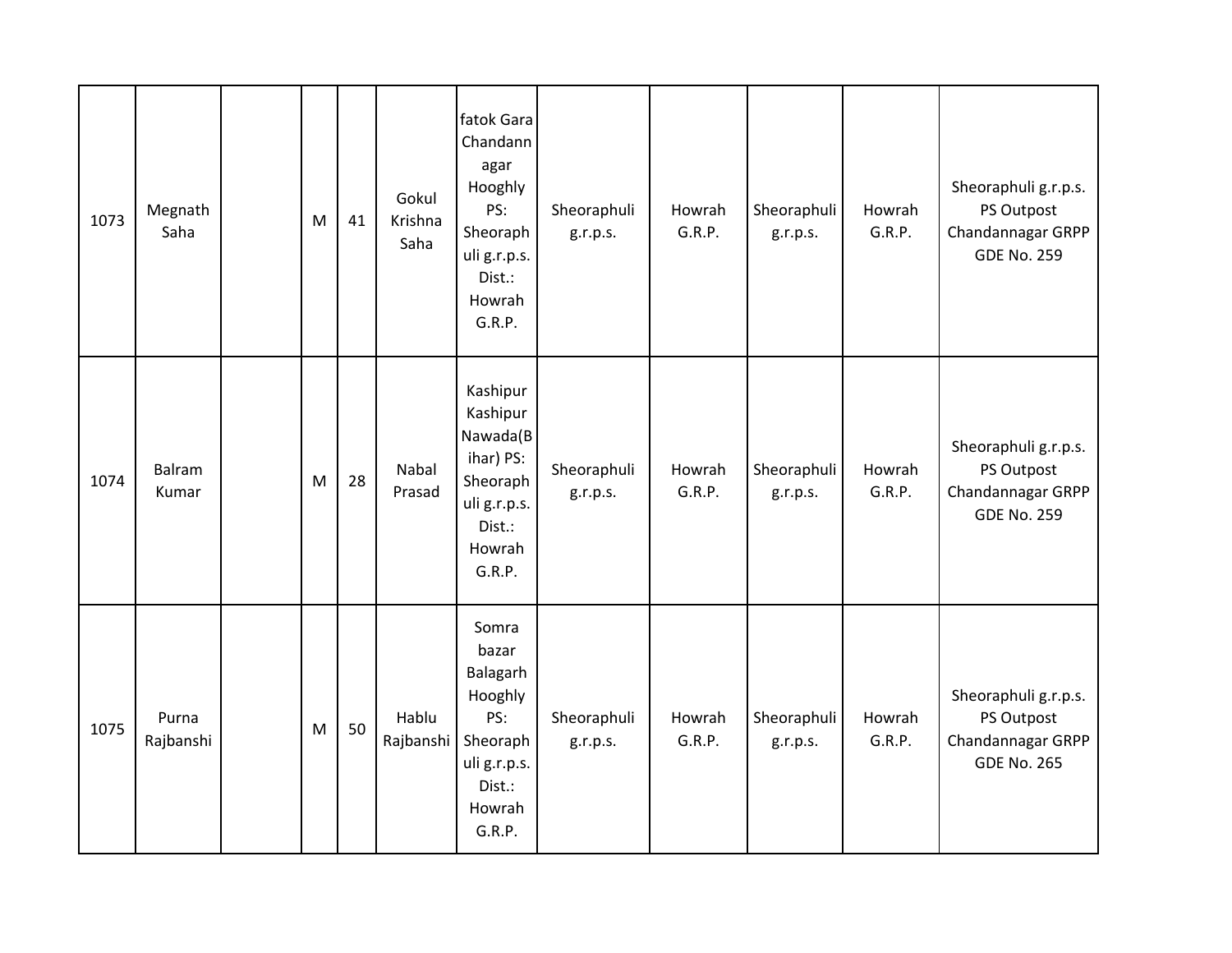| 1076 | Nazrul<br>Islam      | M | 24 | Jamir Ali             | Madhyam<br>garm<br>Madhyam<br>gram<br>Purba<br>Burdwan<br>PS:<br>Sheoraph<br>uli g.r.p.s.<br>Dist.:<br>Howrah<br>G.R.P. | Sheoraphuli<br>g.r.p.s. | Howrah<br>G.R.P. | Sheoraphuli<br>g.r.p.s. | Howrah<br>G.R.P. | Sheoraphuli g.r.p.s.<br>PS Outpost<br>Chandannagar GRPP<br><b>GDE No. 265</b> |
|------|----------------------|---|----|-----------------------|-------------------------------------------------------------------------------------------------------------------------|-------------------------|------------------|-------------------------|------------------|-------------------------------------------------------------------------------|
| 1077 | Shibsankar<br>Patowa | M | 50 | Lt. Motilal<br>Patowa | Choto<br>Belu<br>Serampor<br>e Hooghly<br>PS:<br>Sheoraph<br>uli g.r.p.s.<br>Dist.:<br>Howrah<br>G.R.P.                 | Sheoraphuli<br>g.r.p.s. | Howrah<br>G.R.P. | Sheoraphuli<br>g.r.p.s. | Howrah<br>G.R.P. | Sheoraphuli g.r.p.s.<br>PS Outpost<br>Chandannagar GRPP<br><b>GDE No. 259</b> |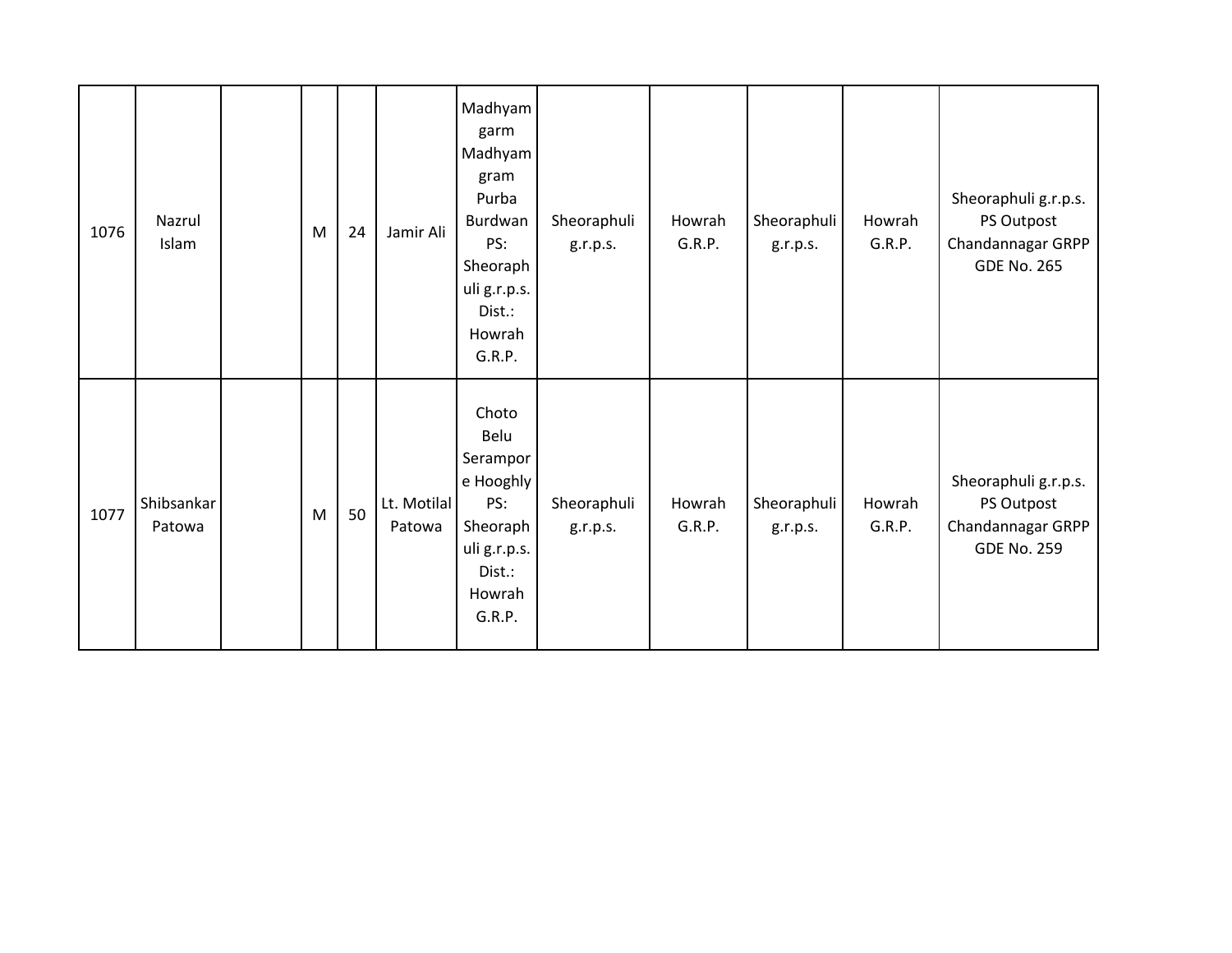| 1078 | Radhika<br>Raman<br>Singha | M | 39 | Lt.<br>Damodar<br>Singha | Hindmoto<br>$\mathsf{r}$<br>Uttarpara<br>Hooghly<br>PS:<br>Sheoraph<br>uli g.r.p.s.<br>Dist.:<br>Howrah<br>G.R.P. | Sheoraphuli<br>g.r.p.s. | Howrah<br>G.R.P. | Sheoraphuli<br>g.r.p.s. | Howrah<br>G.R.P. | Sheoraphuli g.r.p.s.<br>PS Outpost<br>Chandannagar GRPP<br><b>GDE No. 265</b> |
|------|----------------------------|---|----|--------------------------|-------------------------------------------------------------------------------------------------------------------|-------------------------|------------------|-------------------------|------------------|-------------------------------------------------------------------------------|
| 1079 | Suraj Kr<br>Shaw           | M | 34 | Hansharaj<br>Shaw        | Jagaddal<br>Jagaddal<br>24 Pgs (N)<br>PS:<br>Sheoraph<br>uli g.r.p.s.<br>Dist.:<br>Howrah<br>G.R.P.               | Sheoraphuli<br>g.r.p.s. | Howrah<br>G.R.P. | Sheoraphuli<br>g.r.p.s. | Howrah<br>G.R.P. | Sheoraphuli g.r.p.s.<br>PS Outpost<br>Chandannagar GRPP<br><b>GDE No. 265</b> |
| 1080 | Dhiraj<br>Shaw             | M | 30 | Hansharaj<br>Shaw        | Jagaddal<br>Jagaddal<br>24 Pgs (N)<br>PS:<br>Sheoraph<br>uli g.r.p.s.<br>Dist.:<br>Howrah<br>G.R.P.               | Sheoraphuli<br>g.r.p.s. | Howrah<br>G.R.P. | Sheoraphuli<br>g.r.p.s. | Howrah<br>G.R.P. | Sheoraphuli g.r.p.s.<br>PS Outpost<br>Chandannagar GRPP<br><b>GDE No. 265</b> |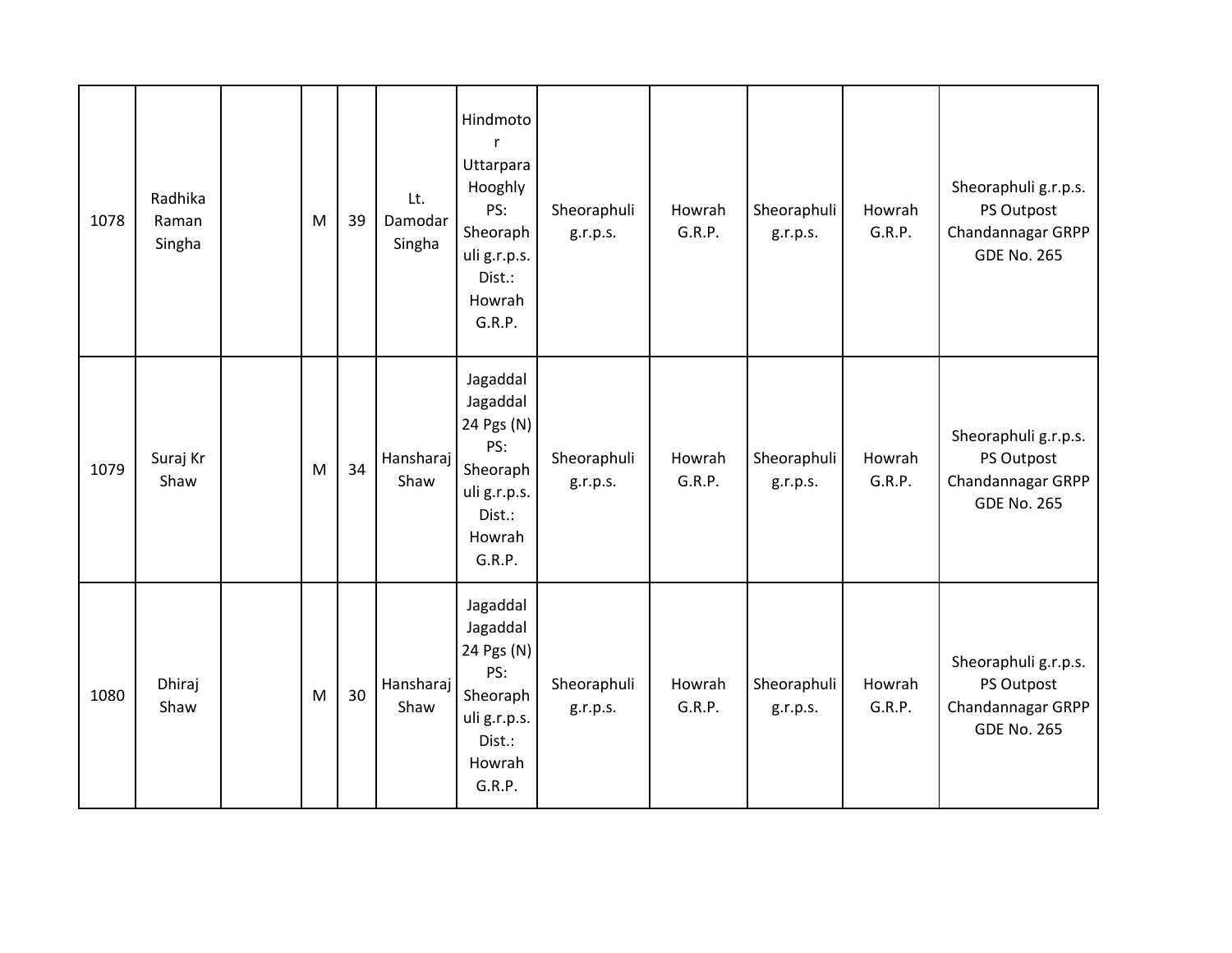| 1081 | Sri Bablu<br>Mondal | M | 55 | Dhuraba<br>Mondal    | Piyarapur<br>Serampor<br>e Hooghly<br>PS:<br>Sheoraph<br>uli g.r.p.s.<br>Dist.:<br>Howrah<br>G.R.P.         | Sheoraphuli<br>g.r.p.s. | Howrah<br>G.R.P. | Sheoraphuli<br>g.r.p.s. | Howrah<br>G.R.P. | Sheoraphuli g.r.p.s.<br>PS Outpost<br>Chandannagar GRPP<br><b>GDE No. 265</b> |
|------|---------------------|---|----|----------------------|-------------------------------------------------------------------------------------------------------------|-------------------------|------------------|-------------------------|------------------|-------------------------------------------------------------------------------|
| 1082 | Md Qusim            | M | 57 | Md<br>Kalamuddi<br>n | Champda<br>ni<br>Bhadresw<br>ar<br>Hooghly<br>PS:<br>Sheoraph<br>uli g.r.p.s.<br>Dist.:<br>Howrah<br>G.R.P. | Sheoraphuli<br>g.r.p.s. | Howrah<br>G.R.P. | Sheoraphuli<br>g.r.p.s. | Howrah<br>G.R.P. | Sheoraphuli g.r.p.s.<br>PS Outpost<br>Chandannagar GRPP<br><b>GDE No. 265</b> |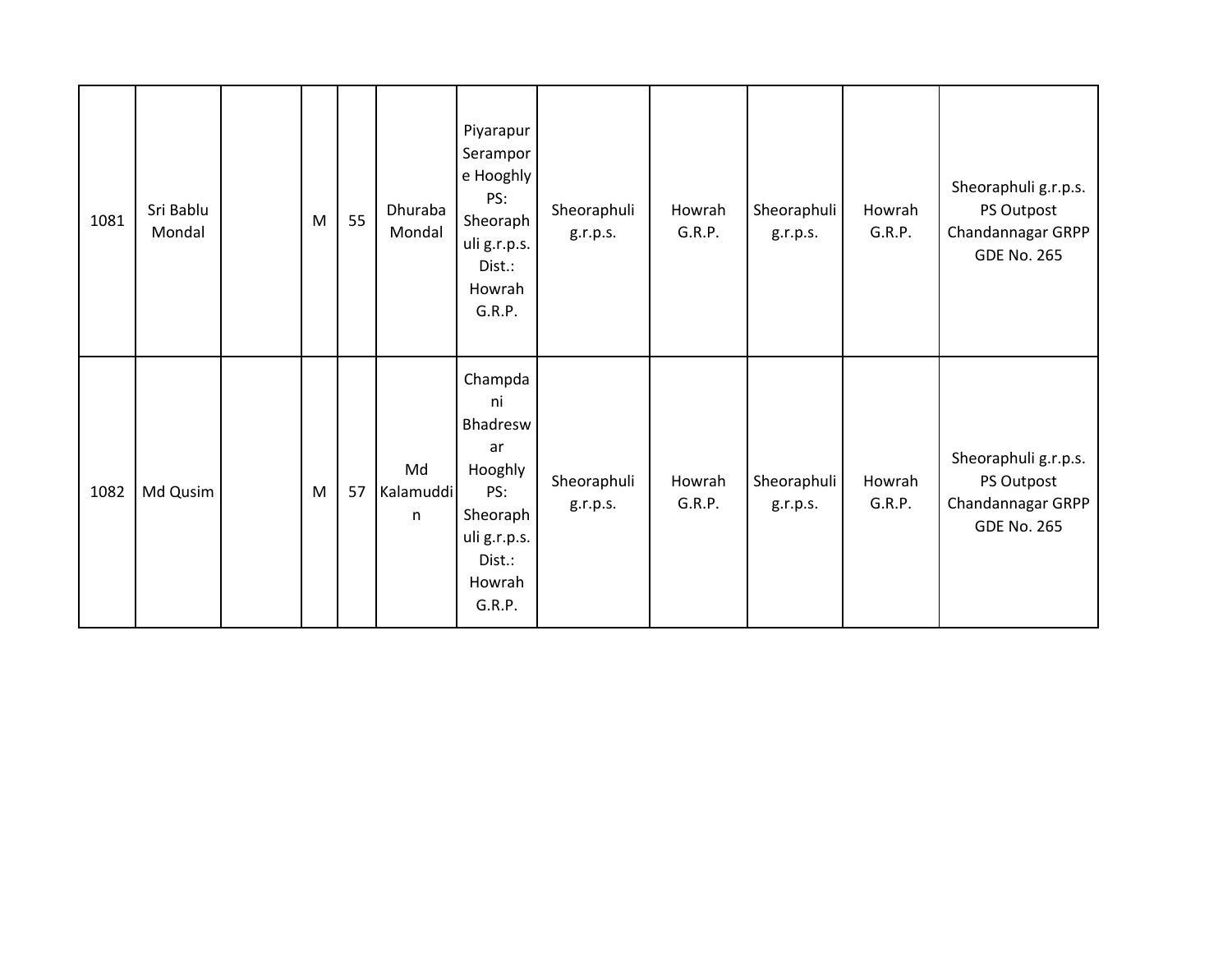| 1083 | Mehefuj<br>Alam | M | 36 | Aktar<br>Hassain            | Urdi Bazar<br>Chandann<br>agar<br>Hooghly<br>PS:<br>Sheoraph<br>uli g.r.p.s.<br>Dist.:<br>Howrah<br>G.R.P. | Sheoraphuli<br>g.r.p.s. | Howrah<br>G.R.P. | Sheoraphuli<br>g.r.p.s. | Howrah<br>G.R.P. | Sheoraphuli g.r.p.s.<br>PS Outpost<br>Chandannagar GRPP<br><b>GDE No. 265</b> |
|------|-----------------|---|----|-----------------------------|------------------------------------------------------------------------------------------------------------|-------------------------|------------------|-------------------------|------------------|-------------------------------------------------------------------------------|
| 1084 | Uttam<br>Dutta  | M | 51 | Lt. Madan<br>Mohan<br>Dutta | Lalbagan<br>Chandann<br>agar<br>Hooghly<br>PS:<br>Sheoraph<br>uli g.r.p.s.<br>Dist.:<br>Howrah<br>G.R.P.   | Sheoraphuli<br>g.r.p.s. | Howrah<br>G.R.P. | Sheoraphuli<br>g.r.p.s. | Howrah<br>G.R.P. | Sheoraphuli g.r.p.s.<br>PS Outpost<br>Chandannagar GRPP<br><b>GDE No. 265</b> |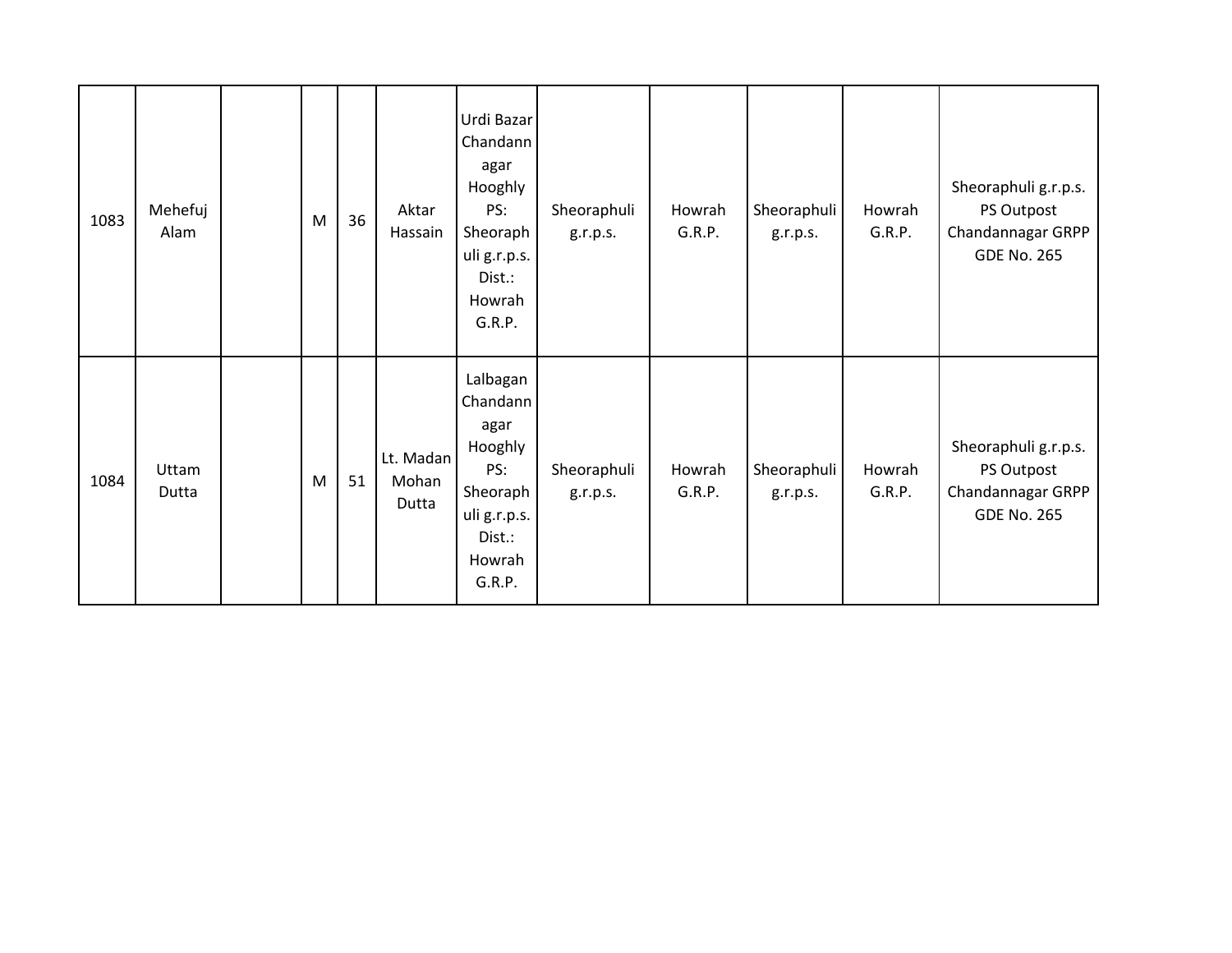| 1085 | Faisal<br>Hassain | M | 18 | Nasim<br>Hassain | Bhadresw<br>ar<br>Bhadresw<br>ar<br>Hooghly<br>PS:<br>Sheoraph<br>uli g.r.p.s.<br>Dist.:<br>Howrah<br>G.R.P. | Sheoraphuli<br>g.r.p.s. | Howrah<br>G.R.P. | Sheoraphuli<br>g.r.p.s. | Howrah<br>G.R.P. | Sheoraphuli g.r.p.s.<br>PS Outpost<br>Chandannagar GRPP<br><b>GDE No. 265</b> |
|------|-------------------|---|----|------------------|--------------------------------------------------------------------------------------------------------------|-------------------------|------------------|-------------------------|------------------|-------------------------------------------------------------------------------|
| 1086 | Irfan Raja        | M | 48 | Asraf Ali        | Bhadresw<br>ar<br>Bhadresw<br>ar<br>Hooghly<br>PS:<br>Sheoraph<br>uli g.r.p.s.<br>Dist.:<br>Howrah<br>G.R.P. | Sheoraphuli<br>g.r.p.s. | Howrah<br>G.R.P. | Sheoraphuli<br>g.r.p.s. | Howrah<br>G.R.P. | Sheoraphuli g.r.p.s.<br>PS Outpost<br>Chandannagar GRPP<br><b>GDE No. 265</b> |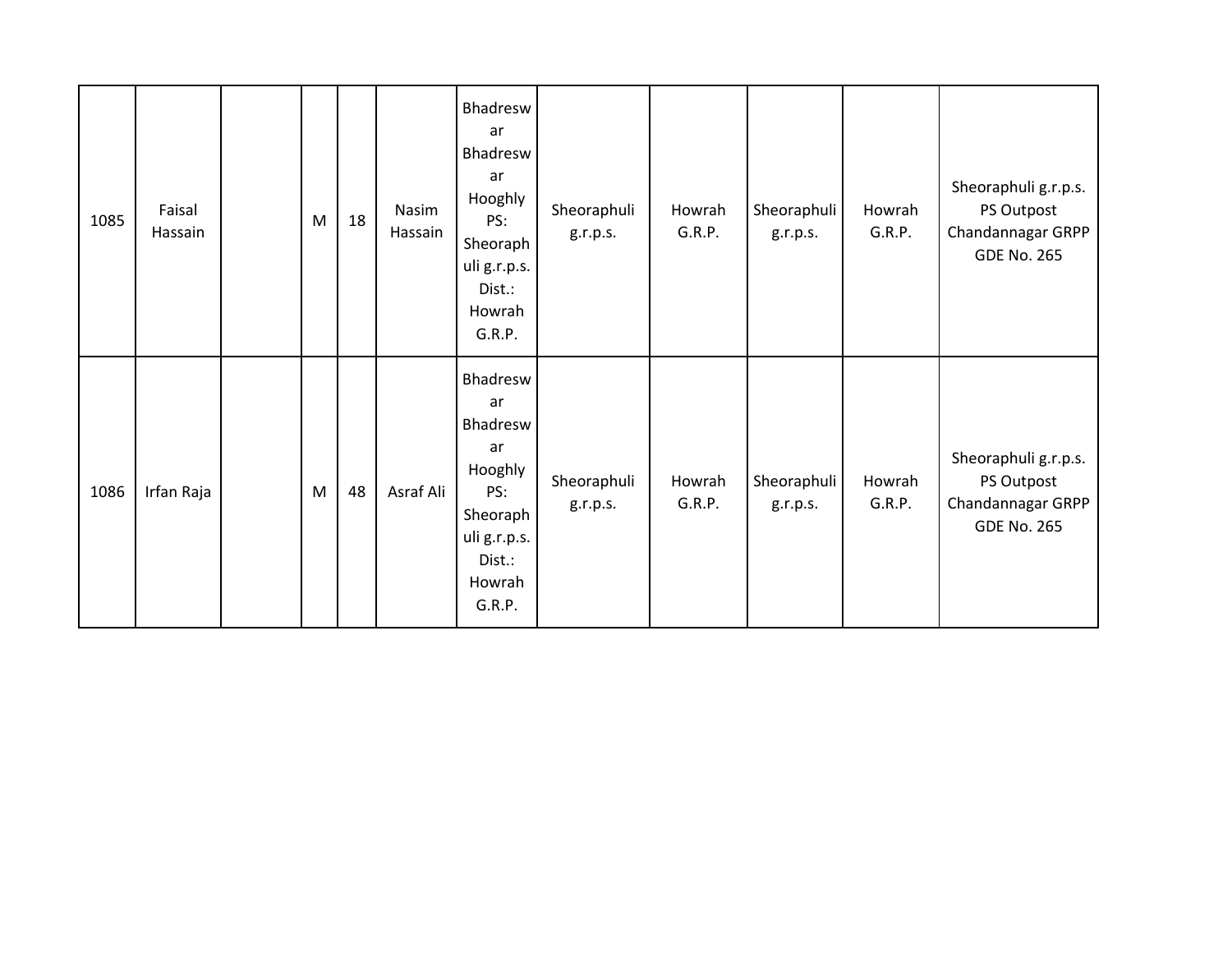| 1087 | Md Shadan               | M | 18 | Md Ekbal                  | Bhadresw<br>ar<br>Bhadresw<br>ar<br>Hooghly<br>PS:<br>Sheoraph<br>uli g.r.p.s.<br>Dist.:<br>Howrah<br>G.R.P. | Sheoraphuli<br>g.r.p.s. | Howrah<br>G.R.P. | Sheoraphuli<br>g.r.p.s. | Howrah<br>G.R.P. | Sheoraphuli g.r.p.s.<br>PS Outpost<br>Chandannagar GRPP<br><b>GDE No. 265</b> |
|------|-------------------------|---|----|---------------------------|--------------------------------------------------------------------------------------------------------------|-------------------------|------------------|-------------------------|------------------|-------------------------------------------------------------------------------|
| 1088 | Manoj Pal               | M | 53 | Lt. Madan<br>Mohan<br>Pal | Belur<br>Nischinda<br>Howrah<br>PS:<br>Sheoraph<br>uli g.r.p.s.<br>Dist.:<br>Howrah<br>G.R.P.                | Sheoraphuli<br>g.r.p.s. | Howrah<br>G.R.P. | Sheoraphuli<br>g.r.p.s. | Howrah<br>G.R.P. | Sheoraphuli g.r.p.s.<br>PS Outpost<br>Chandannagar GRPP<br><b>GDE No. 265</b> |
| 1089 | Mithun<br>Chowdhur<br>y | M | 20 | Milon<br>Chowdhur<br>y    | Shyamnag<br>ar<br>Nowapara<br>24 Pgs (N)<br>PS:<br>Sheoraph<br>uli g.r.p.s.<br>Dist.:<br>Howrah<br>G.R.P.    | Sheoraphuli<br>g.r.p.s. | Howrah<br>G.R.P. | Sheoraphuli<br>g.r.p.s. | Howrah<br>G.R.P. | Sheoraphuli g.r.p.s.<br>PS Outpost<br>Chandannagar GRPP<br><b>GDE No. 265</b> |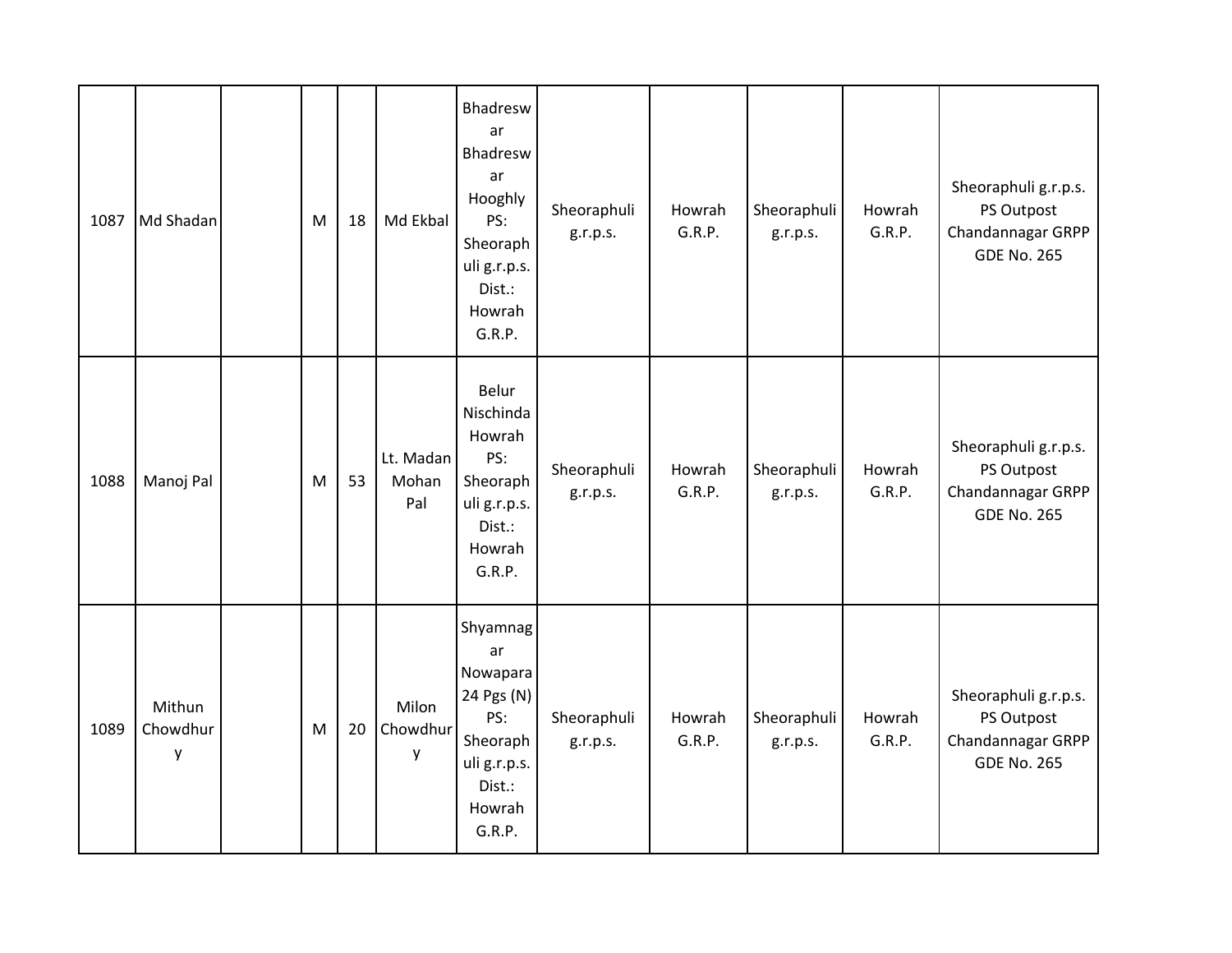| 1090 | <b>Bubai Das</b>      | M | 28 | Chandan<br>Das      | Pravash<br>Nagar<br>Serampor<br>e Hooghly<br>PS:<br>Sheoraph<br>uli g.r.p.s.<br>Dist.:<br>Howrah<br>G.R.P. | Sheoraphuli<br>g.r.p.s. | Howrah<br>G.R.P. | Sheoraphuli<br>g.r.p.s. | Howrah<br>G.R.P. | Sheoraphuli g.r.p.s.<br>PS Outpost<br>Chandannagar GRPP<br><b>GDE No. 265</b> |
|------|-----------------------|---|----|---------------------|------------------------------------------------------------------------------------------------------------|-------------------------|------------------|-------------------------|------------------|-------------------------------------------------------------------------------|
| 1091 | Sk Selim              | M | 19 | Kiamat Sk Khoyrasol | Kengaria<br>PS:<br>e Dist.:<br>Birbhum                                                                     | Khoyrasole              | Birbhum          | Suri g.r.p.s.           | Howrah<br>G.R.P. | Suri g.r.p.s. PS GDE<br>No. 469                                               |
| 1092 | Sk Nazim              | M | 19 | Sk Nasir            | Kengaria<br>PS:<br>Khoyrasol<br>e Dist.:<br>Birbhum                                                        | Khoyrasole              | Birbhum          | Suri g.r.p.s.           | Howrah<br>G.R.P. | Suri g.r.p.s. PS GDE<br>No. 469                                               |
| 1093 | Mrinmoy<br>Chatterjee | M | 20 | Arun<br>Chatterjee  | Tarapith<br>PS:<br>Tarapith<br>Dist.:<br>Birbhum                                                           | Tarapith                | Birbhum          | Suri g.r.p.s.           | Howrah<br>G.R.P. | Suri g.r.p.s. PS GDE<br>No. 469                                               |
| 1094 | Subhendu<br>Roy       | M | 20 | Dilip Roy           | Tarapith<br>PS:<br>Tarapith<br>Dist.:<br>Birbhum                                                           | Tarapith                | Birbhum          | Suri g.r.p.s.           | Howrah<br>G.R.P. | Suri g.r.p.s. PS GDE<br>No. 469                                               |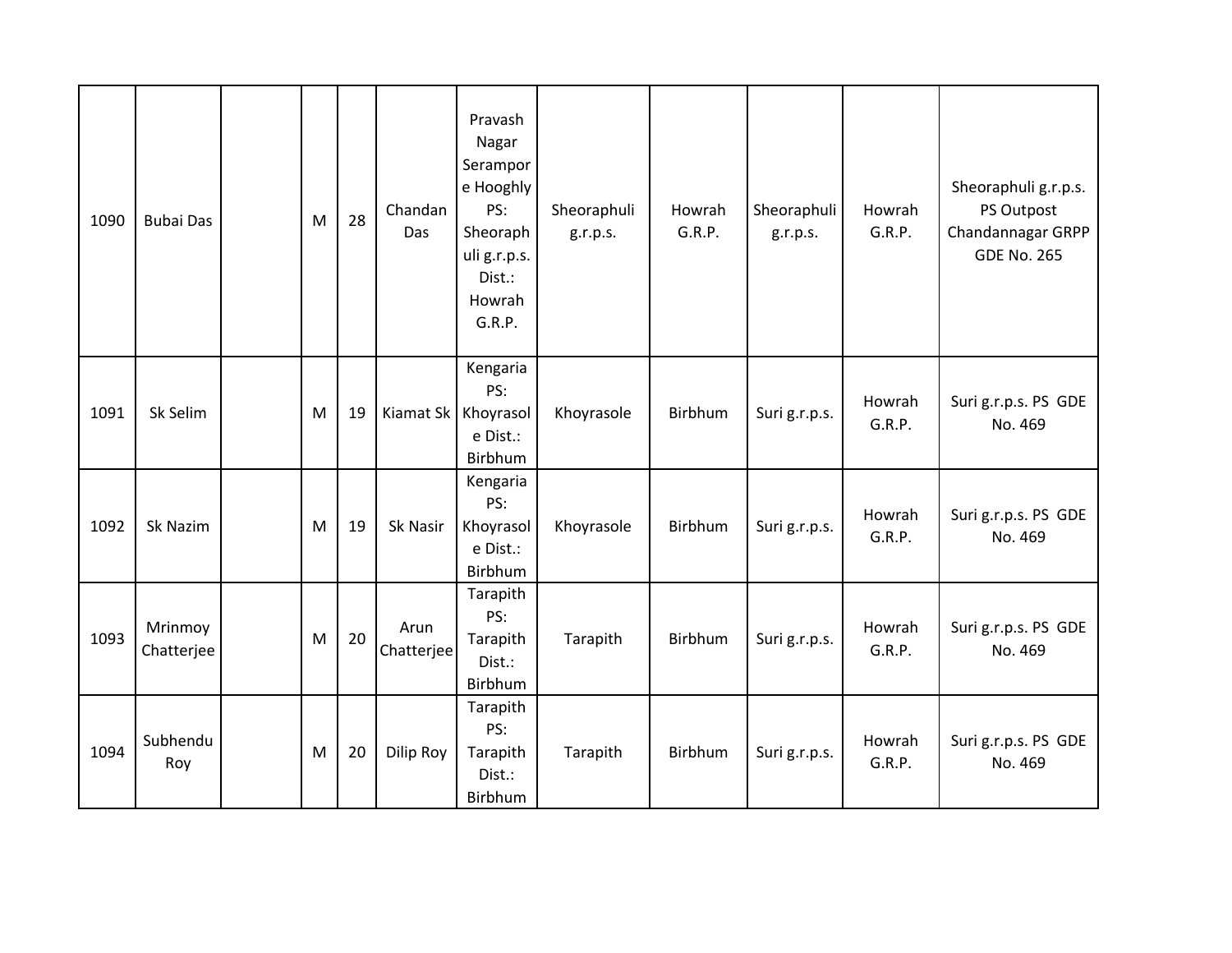| 1095 | Sk Israil             | M | 19 | <b>Sk</b><br>Harestulla<br>h | Tarapith<br>PS:<br>Tarapith<br>Dist.:<br>Birbhum            | Tarapith   | Birbhum  | Suri g.r.p.s. | Howrah<br>G.R.P. | Suri g.r.p.s. PS GDE<br>No. 469 |
|------|-----------------------|---|----|------------------------------|-------------------------------------------------------------|------------|----------|---------------|------------------|---------------------------------|
| 1096 | Ukil<br>Murmu         | M | 36 | <b>Budi</b><br>Murmu         | Of<br>Telengapa<br>ra PS-<br>Shikaripar<br>a Dist-<br>Dumka |            | Basirhat | Suri g.r.p.s. | Howrah<br>G.R.P. | Suri g.r.p.s. PS GDE<br>No. 469 |
| 1097 | Sk Jumman             | M | 21 | Sk Nabi                      | Dubrajpur<br>Dist.:<br>Birbhum                              |            | Birbhum  | Suri g.r.p.s. | Howrah<br>G.R.P. | Suri g.r.p.s. PS GDE<br>No. 469 |
| 1098 | Sk Sadem              | M | 20 | Umar Ali                     | Dubrajpur<br>PS:<br>Dubrajpor<br>e Dist.:<br>Birbhum        | Dubrajpore | Birbhum  | Suri g.r.p.s. | Howrah<br>G.R.P. | Suri g.r.p.s. PS GDE<br>No. 469 |
| 1099 | Sk<br>Mohasin         | M | 25 | Sk Kasem                     | Dubrajpur<br>PS:<br>Dubrajpor<br>e Dist.:<br>Birbhum        | Dubrajpore | Birbhum  | Suri g.r.p.s. | Howrah<br>G.R.P. | Suri g.r.p.s. PS GDE<br>No. 469 |
| 1100 | <b>Balmik</b><br>Kari | M | 26 | Yubraj<br>Kari               | Dubrajpur<br>PS:<br>Dubrajpor<br>e Dist.:<br>Birbhum        | Dubrajpore | Birbhum  | Suri g.r.p.s. | Howrah<br>G.R.P. | Suri g.r.p.s. PS GDE<br>No. 469 |
| 1101 | Dharam<br>Raj         | M | 23 | Sibaji<br>Yadab              | Dubrajpur<br>PS:<br>Dubrajpor<br>e Dist.:<br>Birbhum        | Dubrajpore | Birbhum  | Suri g.r.p.s. | Howrah<br>G.R.P. | Suri g.r.p.s. PS GDE<br>No. 469 |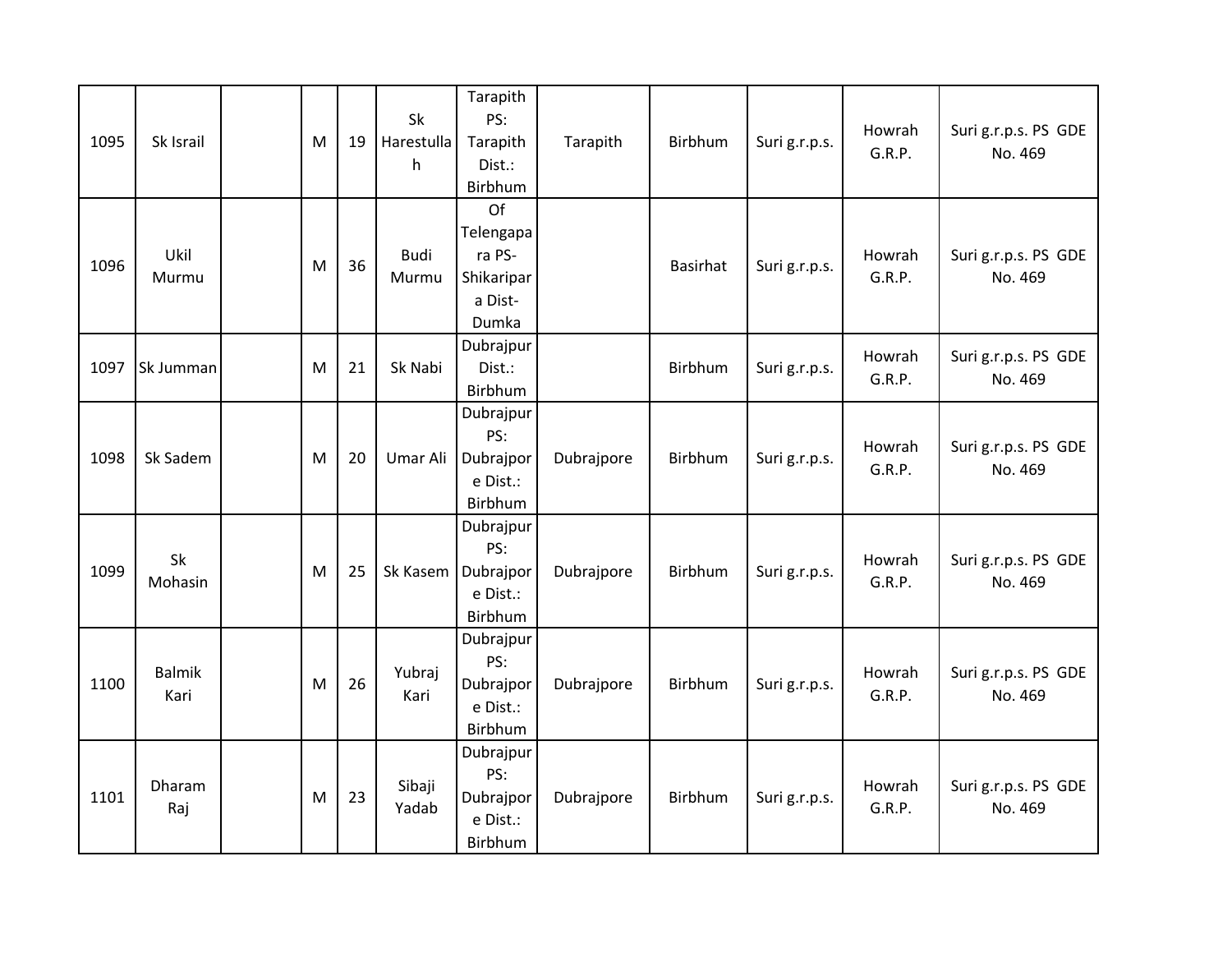| 1102 | <b>Binod</b><br>Kumar | M | 22 | Golab<br>Kumar | Raiganj<br>PS:<br>Raigunje<br>Dist.:<br>Raiganj<br>Police<br>District        | Raigunje | Raiganj<br>Police<br>District | Suri g.r.p.s. | Howrah<br>G.R.P. | Suri g.r.p.s. PS GDE<br>No. 477 |
|------|-----------------------|---|----|----------------|------------------------------------------------------------------------------|----------|-------------------------------|---------------|------------------|---------------------------------|
| 1103 | <b>Bindas Bin</b>     | M | 28 | Sambhu<br>Bin  | Raiganj<br>PS:<br>Raigunje<br>Dist.:<br>Raiganj<br>Police<br><b>District</b> | Raigunje | Raiganj<br>Police<br>District | Suri g.r.p.s. | Howrah<br>G.R.P. | Suri g.r.p.s. PS GDE<br>No. 477 |
| 1104 | Pintu Sk              | M | 35 | Saribul Sk     | Nabagram<br>PS:<br>Nabagram<br>Dist.:<br>Murshida<br>bad                     | Nabagram | Murshidaba<br>d               | Suri g.r.p.s. | Howrah<br>G.R.P. | Suri g.r.p.s. PS GDE<br>No. 477 |
| 1105 | Rahul Sk              | M | 35 | Jabbar Sk      | Nabagram<br>PS:<br>Nabagram<br>Dist.:<br>Murshida<br>bad                     | Nabagram | Murshidaba<br>d               | Suri g.r.p.s. | Howrah<br>G.R.P. | Suri g.r.p.s. PS GDE<br>No. 477 |
| 1106 | Suman Ali             | M | 28 | Sohel Ali      | Nabagram<br>PS:<br>Nabagram<br>Dist.:<br>Murshida<br>bad                     | Nabagram | Murshidaba<br>d               | Suri g.r.p.s. | Howrah<br>G.R.P. | Suri g.r.p.s. PS GDE<br>No. 477 |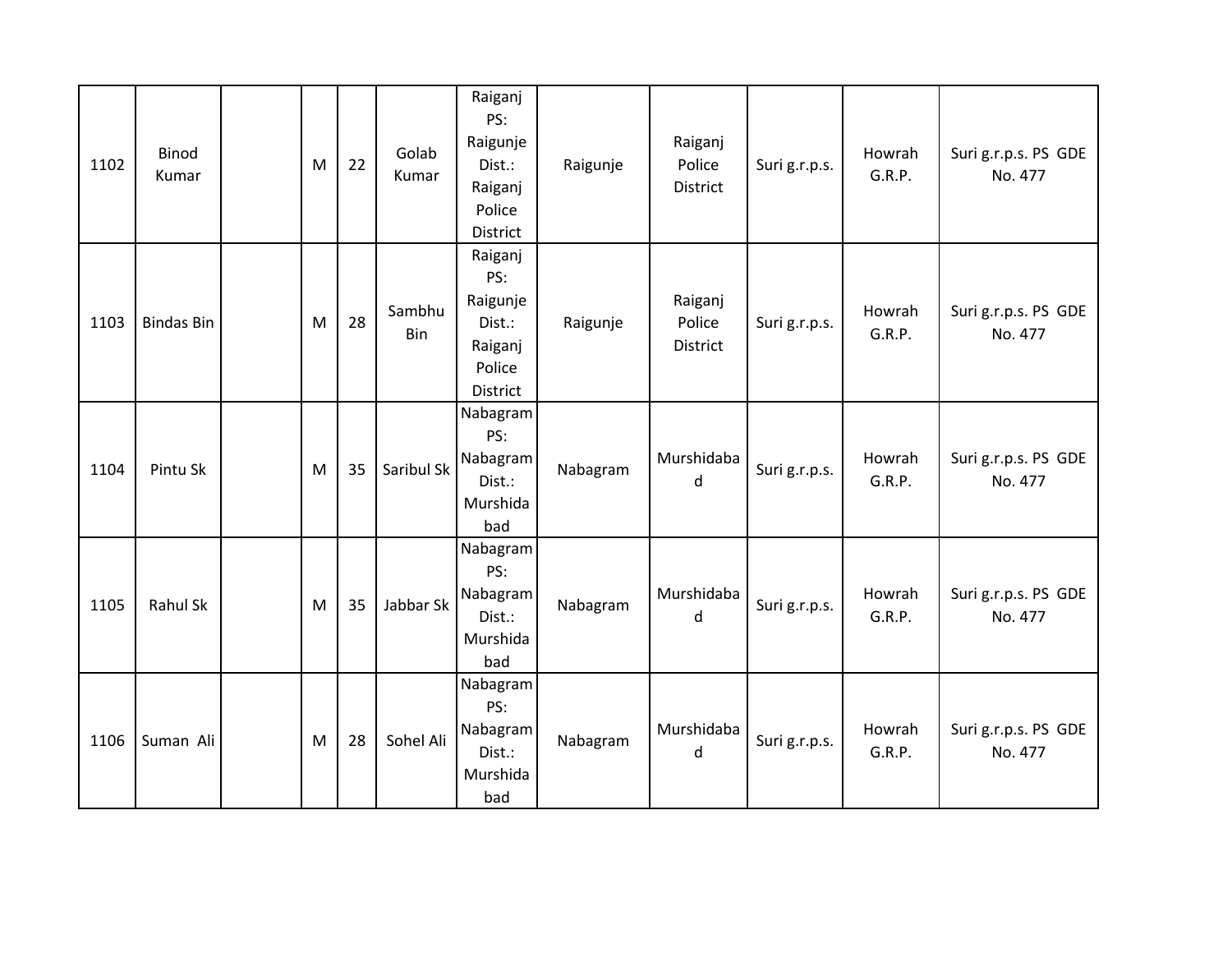| 1107 | Kiran Sk        | M | 32 | Fazal Sk              | Nabagram<br>PS:<br>Nabagram<br>Dist.:<br>Murshida<br>bad                        | Nabagram | Murshidaba<br>d | Suri g.r.p.s. | Howrah<br>G.R.P.                        | Suri g.r.p.s. PS GDE<br>No. 477 |
|------|-----------------|---|----|-----------------------|---------------------------------------------------------------------------------|----------|-----------------|---------------|-----------------------------------------|---------------------------------|
| 1108 | Nur Islam       | M | 32 | Sabikul<br>Islam      | Nabagram<br>PS:<br>Nabagram<br>Dist.:<br>Murshida<br>bad                        | Nabagram | Murshidaba<br>d | Suri g.r.p.s. | Howrah<br>G.R.P.                        | Suri g.r.p.s. PS GDE<br>No. 477 |
| 1109 | Raj Sk          | M | 28 | Nur Sk                | Nabagram<br>PS:<br>Nabagram<br>Dist.:<br>Murshida<br>bad                        | Nabagram | Murshidaba<br>d | Suri g.r.p.s. | Howrah<br>G.R.P.                        | Suri g.r.p.s. PS GDE<br>No. 477 |
| 1110 | Mehebub<br>Alam | M | 36 | <b>Badrul</b><br>Alam | Nabagram<br>PS:<br>Nabagram<br>Dist.:<br>Murshida<br>bad                        | Nabagram | Murshidaba<br>d | Suri g.r.p.s. | Howrah<br>G.R.P.                        | Suri g.r.p.s. PS GDE<br>No. 477 |
| 1111 | Ganesh<br>Das   |   | 28 | Palam Das             | <b>Bally</b><br>Ghosh<br>Para<br>Vivekanan<br>da<br>Sporting<br>Club<br>Nischin |          | <b>Basirhat</b> | <b>Bally</b>  | Howrah<br>Police<br>Commission<br>erate | Bally PS GDE No. 707            |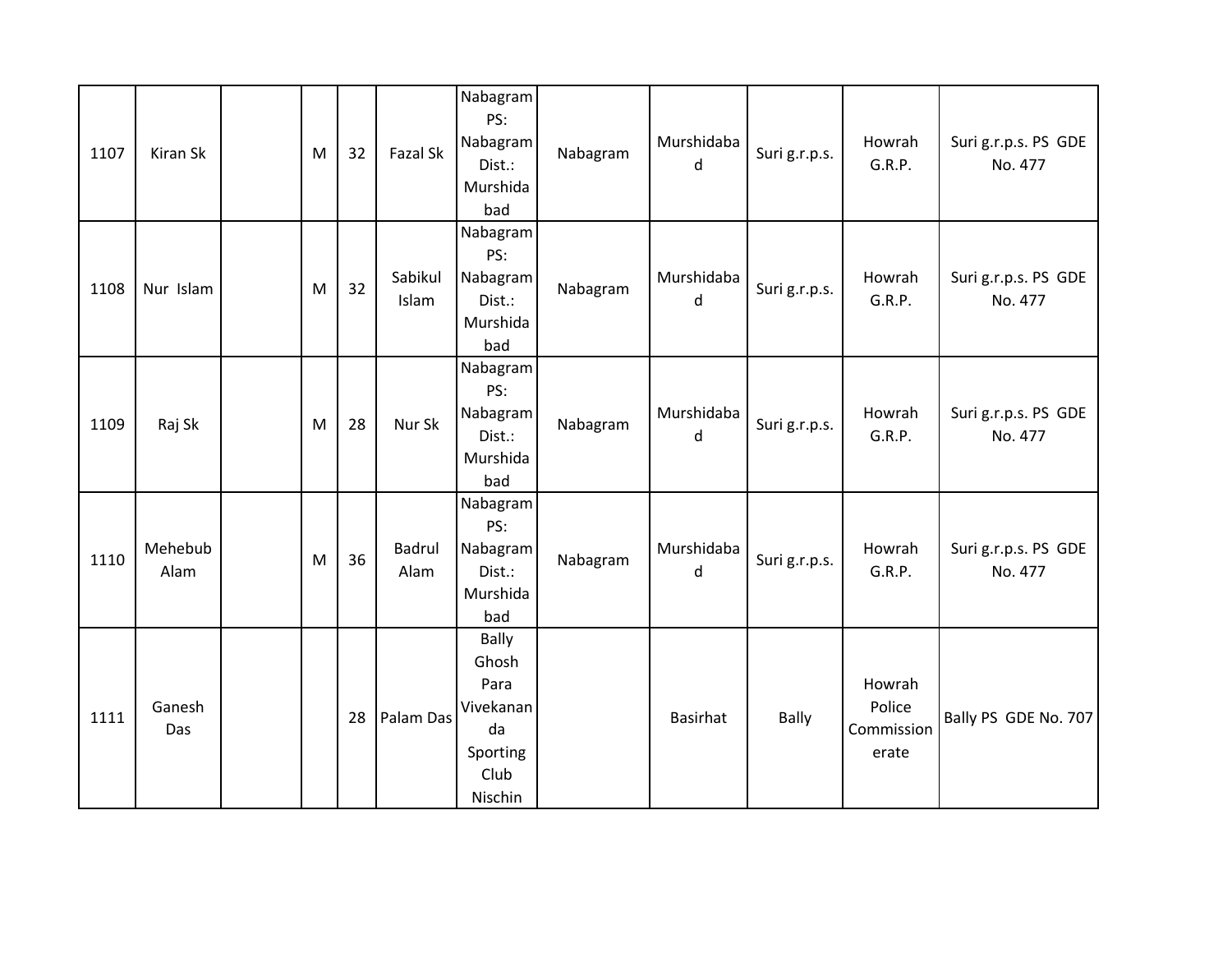| 1112 | Santu<br>Mondal      |   | 22 | Dukhi<br>Ram<br>Mondal        | Krishnapu<br>r Purba<br>Para<br>Baguihati<br>Kolkata -<br>102        |        | <b>Basirhat</b>                         | <b>Bally</b> | Howrah<br>Police<br>Commission<br>erate | Bally PS GDE No. 710     |
|------|----------------------|---|----|-------------------------------|----------------------------------------------------------------------|--------|-----------------------------------------|--------------|-----------------------------------------|--------------------------|
| 1113 | Suman<br>Naskar      |   | 19 | Sudhangh<br>u Naskar          | Krishnapu<br>r Purba<br>Para<br>Baguihati<br>Kolkata -<br>102        |        | <b>Basirhat</b>                         | <b>Bally</b> | Howrah<br>Police<br>Commission<br>erate | Bally PS GDE No. 710     |
| 1114 | Samir<br>Naskar      |   | 30 | Lt.<br>Nilmani<br>Naskar      | Krishnapu<br>r Purba<br>Para<br>Baguihati<br>Kolkata -<br>102        |        | <b>Basirhat</b>                         | <b>Bally</b> | Howrah<br>Police<br>Commission<br>erate | Bally PS GDE No. 710     |
| 1115 | Sunny<br>Srivastava  |   | 35 | Lt. Satish<br>Srivastava      | 23,<br>Ghoshesh<br>Lane,<br>Triveni<br>Apartmen<br>t Bally<br>Howrah |        | <b>Basirhat</b>                         | <b>Bally</b> | Howrah<br>Police<br>Commission<br>erate | Bally PS GDE No. 803     |
| 1116 | Krishnendu<br>Lahiri | M | 55 | Lt.<br>Baiddyana<br>th Lahiri | PS: Bantra<br>Dist.:<br>Howrah<br>Police<br>Commissi<br>onerate      | Bantra | Howrah<br>Police<br>Commission<br>erate | Bantra       | Howrah<br>Police<br>Commission<br>erate | Bantra PS GDE No.<br>919 |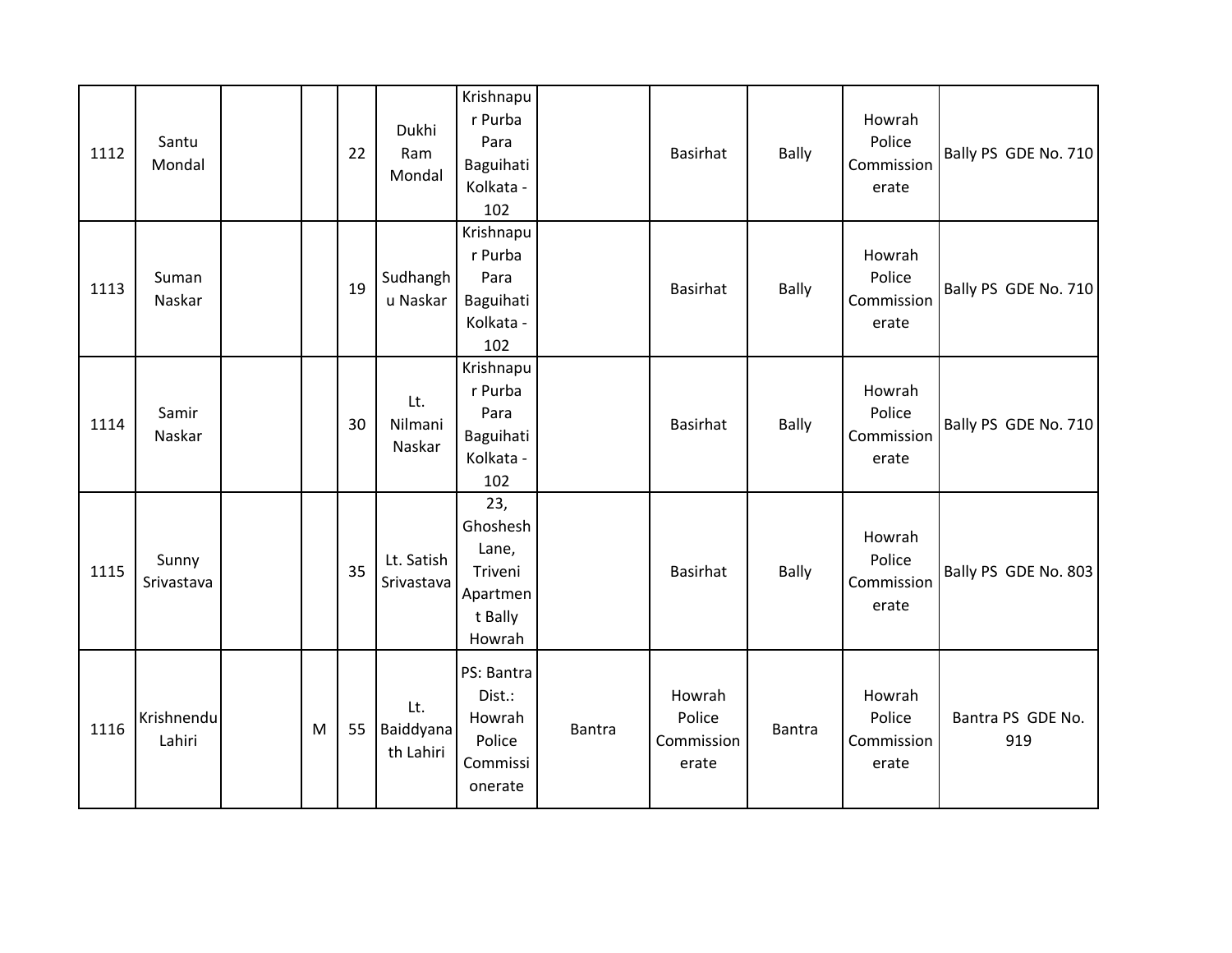| 1117 | Arup Roy                   | M | 32 | Dipak Roy                   | PS: Bantra<br>Dist.:<br>Howrah<br>Police<br>Commissi<br>onerate | <b>Bantra</b> | Howrah<br>Police<br>Commission<br>erate | <b>Bantra</b> | Howrah<br>Police<br>Commission<br>erate | Bantra PS GDE No.<br>941 |
|------|----------------------------|---|----|-----------------------------|-----------------------------------------------------------------|---------------|-----------------------------------------|---------------|-----------------------------------------|--------------------------|
| 1118 | Panchugop<br>al<br>Samanta | M | 52 | Lt.<br>Biswanath<br>Samanta | PS: Bantra<br>Dist.:<br>Howrah<br>Police<br>Commissi<br>onerate | Bantra        | Howrah<br>Police<br>Commission<br>erate | <b>Bantra</b> | Howrah<br>Police<br>Commission<br>erate | Bantra PS GDE No.<br>962 |
| 1119 | Jharia<br>Mohanti          | M | 46 | Lt.<br>Prahallad<br>Mohanti | PS: Bantra<br>Dist.:<br>Howrah<br>Police<br>Commissi<br>onerate | <b>Bantra</b> | Howrah<br>Police<br>Commission<br>erate | <b>Bantra</b> | Howrah<br>Police<br>Commission<br>erate | Bantra PS GDE No.<br>962 |
| 1120 | Swapan<br>Dey              | M | 67 | Lt.<br>Harakali<br>Dey      | PS: Bantra<br>Dist.:<br>Howrah<br>Police<br>Commissi<br>onerate | Bantra        | Howrah<br>Police<br>Commission<br>erate | <b>Bantra</b> | Howrah<br>Police<br>Commission<br>erate | Bantra PS GDE No.<br>962 |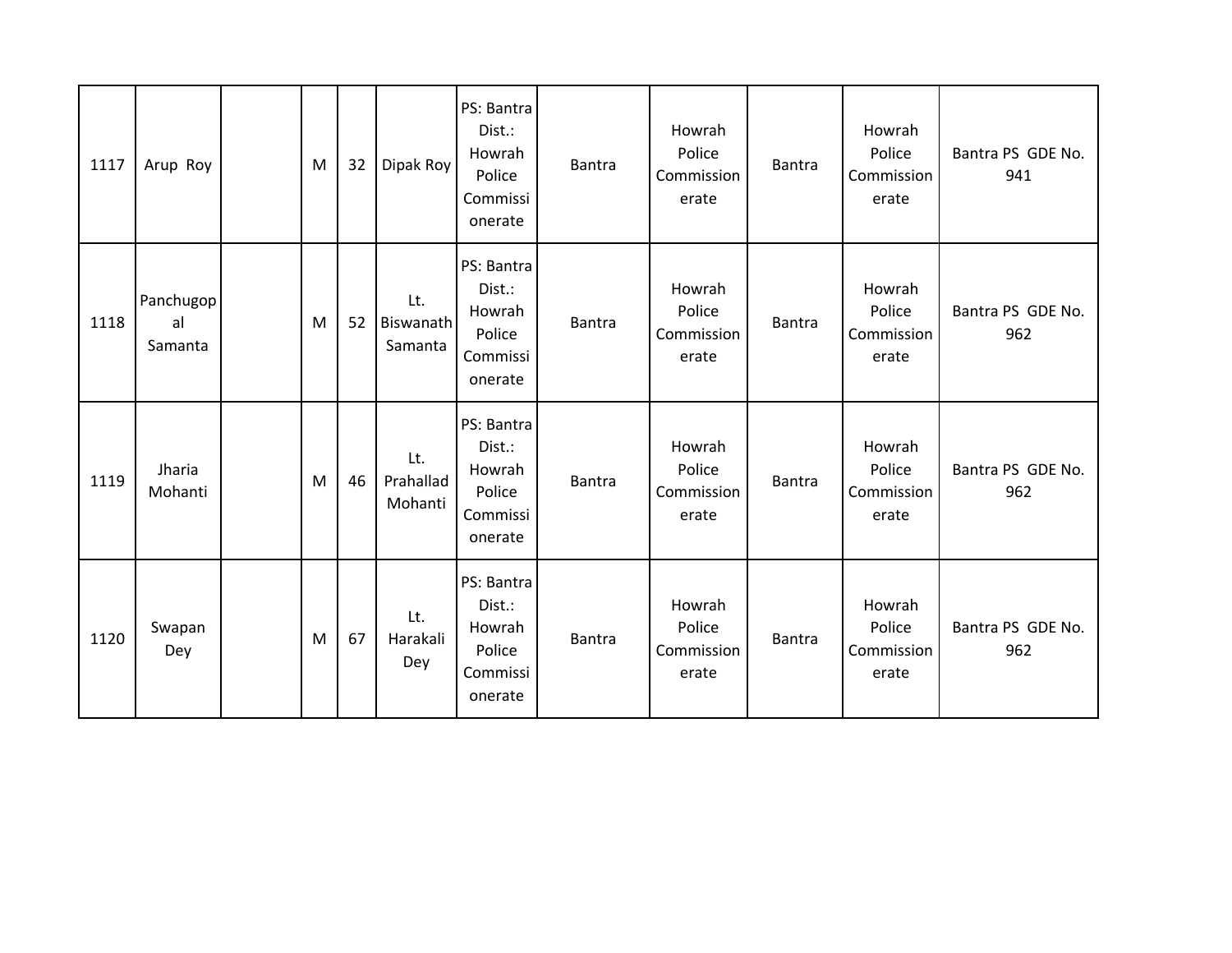| 1121 | <b>Banneswar</b><br>Sansmal | M | 54 | Lt. Nemai<br>Sansmal | PS: Bantra<br>Dist.:<br>Howrah<br>Police<br>Commissi<br>onerate                           | Bantra        | Howrah<br>Police<br>Commission<br>erate | <b>Bantra</b> | Howrah<br>Police<br>Commission<br>erate | Bantra PS GDE No.<br>962 |
|------|-----------------------------|---|----|----------------------|-------------------------------------------------------------------------------------------|---------------|-----------------------------------------|---------------|-----------------------------------------|--------------------------|
| 1122 | Prafulla<br><b>Baral</b>    | M | 58 | Lt. Benu<br>Baral    | PS: Bantra<br>Dist.:<br>Howrah<br>Police<br>Commissi<br>onerate                           | <b>Bantra</b> | Howrah<br>Police<br>Commission<br>erate | Bantra        | Howrah<br>Police<br>Commission<br>erate | Bantra PS GDE No.<br>962 |
| 1123 | Md Raja                     | M | 22 | Lt. Md.<br>Jalil     | Bankra<br>Fakirpara<br>PS:<br>Domjur<br>Dist.:<br>Howrah<br>Police<br>Commissi<br>onerate | Domjur        | Howrah<br>Police<br>Commission<br>erate | Domjur        | Howrah<br>Police<br>Commission<br>erate | Domjur PS GDE No.<br>341 |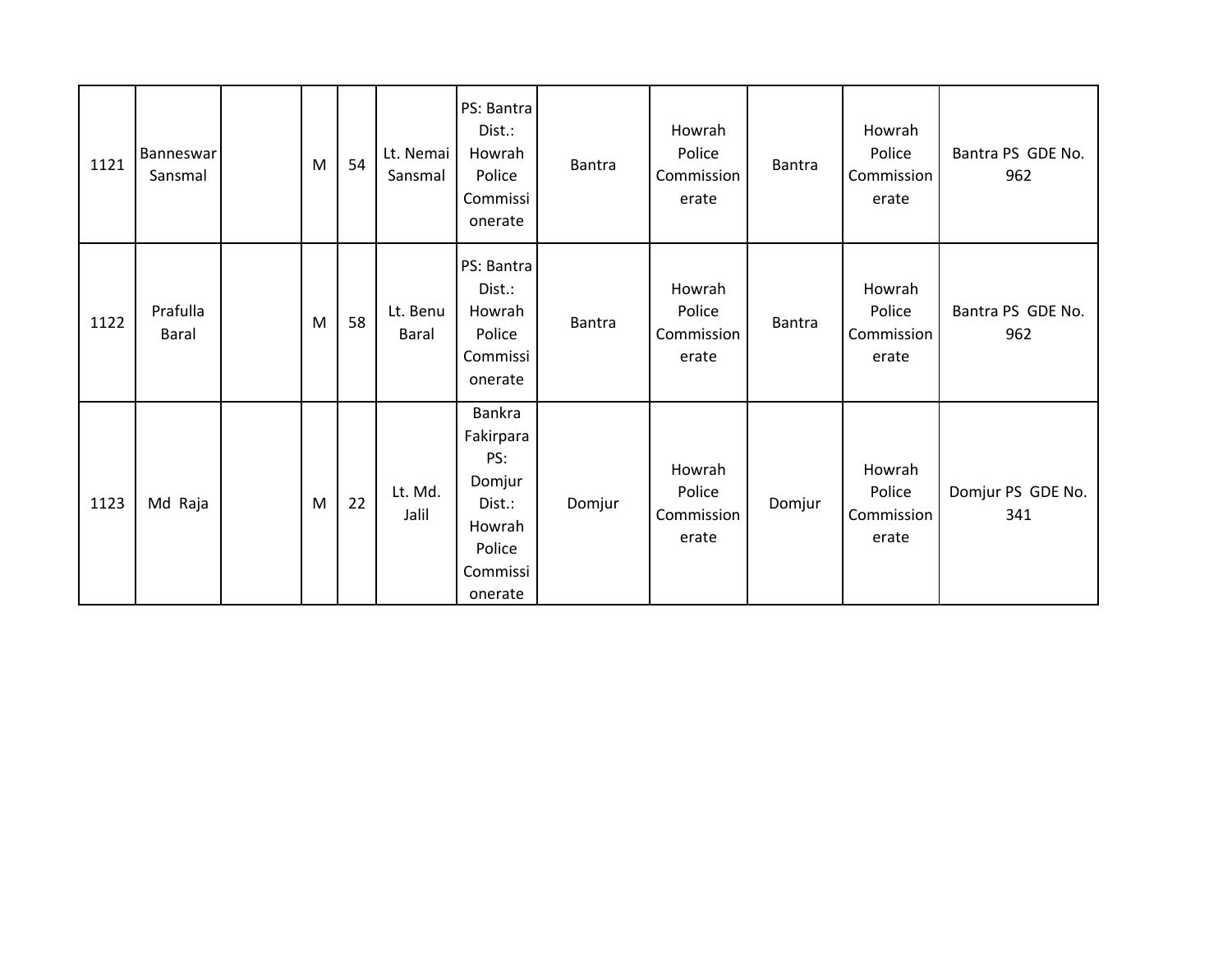| 1124 | Md Sabir          | M | 25 | Lt. Md.<br>Sanaullah | Bankra<br>Newmond<br>alpara, PS-<br>Domjur,<br>Dist-<br>Howrah<br>PS:<br>Domjur<br>Dist.:<br>Howrah<br>Police<br>Commissi<br>onerate | Domjur | Howrah<br>Police<br>Commission<br>erate | Domjur | Howrah<br>Police<br>Commission<br>erate | Domjur PS GDE No.<br>341 |
|------|-------------------|---|----|----------------------|--------------------------------------------------------------------------------------------------------------------------------------|--------|-----------------------------------------|--------|-----------------------------------------|--------------------------|
| 1125 | Surajul<br>Mondal | M | 29 | Lt. Jasbir<br>Singh  | Bankra<br>bazar<br>karatkal<br>Uttarpara<br>PS:<br>Domjur<br>Dist.:<br>Howrah<br>Police<br>Commissi<br>onerate                       | Domjur | Howrah<br>Police<br>Commission<br>erate | Domjur | Howrah<br>Police<br>Commission<br>erate | Domjur PS GDE No.<br>341 |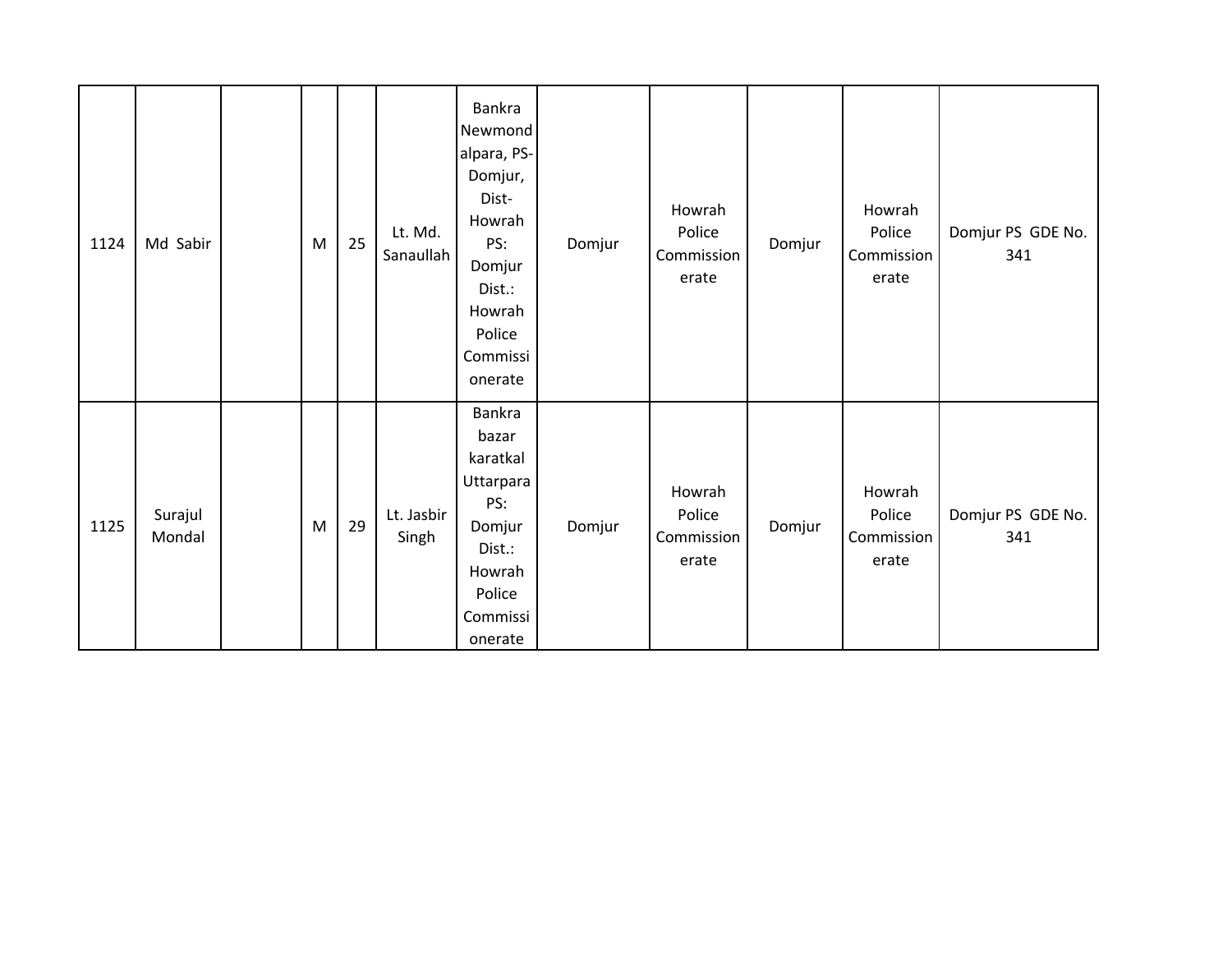| 1126 | Md Azad   | M | 28 | Md.<br>Gulgar   | Bankra<br><b>New</b><br>Mondalpa<br>ra PS:<br>Domjur<br>Dist.:<br>Howrah<br>Police<br>Commissi<br>onerate | Domjur | Howrah<br>Police<br>Commission<br>erate | Domjur | Howrah<br>Police<br>Commission<br>erate | Domjur PS GDE No.<br>341 |
|------|-----------|---|----|-----------------|-----------------------------------------------------------------------------------------------------------|--------|-----------------------------------------|--------|-----------------------------------------|--------------------------|
| 1127 | Md Abir   | M | 18 | Abdul<br>Khalek | Bankra<br>Fakirpara<br>PS:<br>Domjur<br>Dist.:<br>Howrah<br>Police<br>Commissi<br>onerate                 | Domjur | Howrah<br>Police<br>Commission<br>erate | Domjur | Howrah<br>Police<br>Commission<br>erate | Domjur PS GDE No.<br>341 |
| 1128 | Sk Ahakin | M | 28 | Sk. Piyara      | Bankra<br>Kabarpara<br>Nayabasti<br>PS:<br>Domjur<br>Dist.:<br>Howrah<br>Police<br>Commissi<br>onerate    | Domjur | Howrah<br>Police<br>Commission<br>erate | Domjur | Howrah<br>Police<br>Commission<br>erate | Domjur PS GDE No.<br>341 |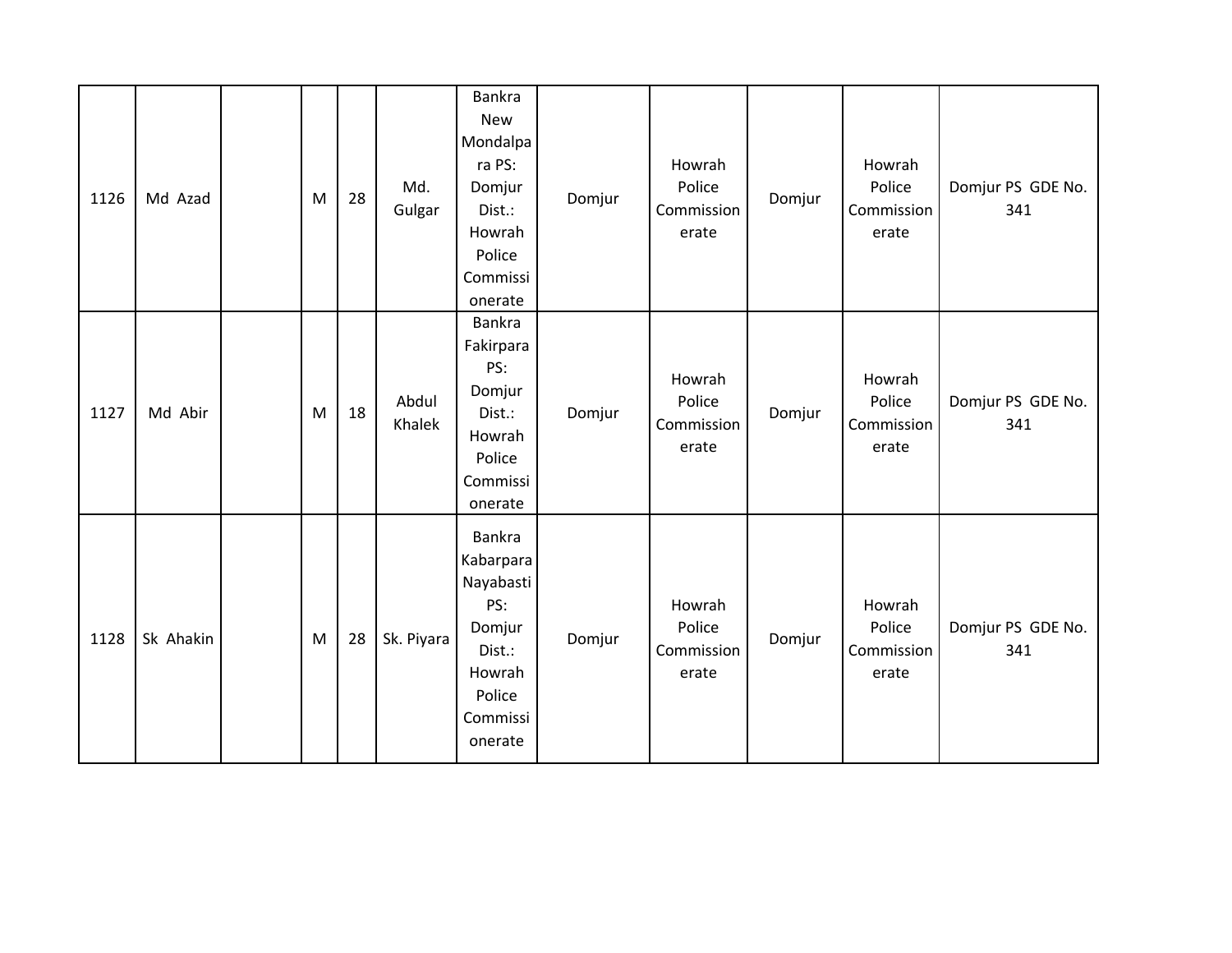| 1129 | Sk Badsha    | M | 19 | Sk. Azagar      | Bankra<br>Karabpara<br>PS:<br>Domjur<br>Dist.:<br>Howrah<br>Police<br>Commissi<br>onerate                           | Domjur | Howrah<br>Police<br>Commission<br>erate | Domjur | Howrah<br>Police<br>Commission<br>erate | Domjur PS GDE No.<br>341 |
|------|--------------|---|----|-----------------|---------------------------------------------------------------------------------------------------------------------|--------|-----------------------------------------|--------|-----------------------------------------|--------------------------|
| 1130 | Sk Sabbir    | M | 28 | Lt.<br>Sk.manab | Bankra<br>paschimp<br>ara 16 and<br>Kabarstan<br>PS:<br>Domjur<br>Dist.:<br>Howrah<br>Police<br>Commissi<br>onerate | Domjur | Howrah<br>Police<br>Commission<br>erate | Domjur | Howrah<br>Police<br>Commission<br>erate | Domjur PS GDE No.<br>341 |
| 1131 | Md<br>Salman | M | 20 | Md.<br>Munna    | Bankra<br>Sardarpar<br>a Jola<br>Tazmasze<br>ed PS:<br>Domjur<br>Dist.:<br>Howrah<br>Police<br>Commissi<br>onerate  | Domjur | Howrah<br>Police<br>Commission<br>erate | Domjur | Howrah<br>Police<br>Commission<br>erate | Domjur PS GDE No.<br>341 |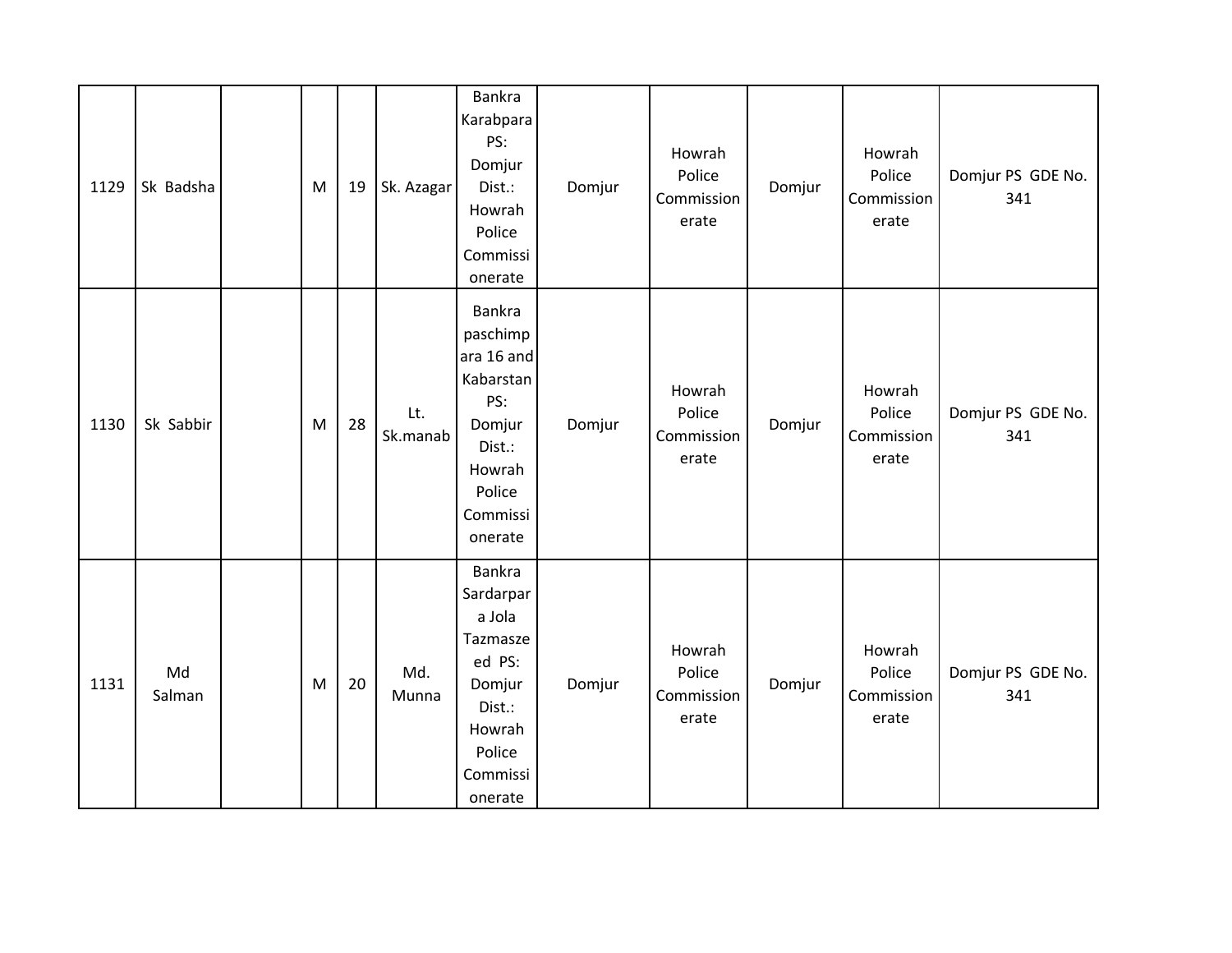| 1132 | Md<br>Samser       | M | 28 | Lt. Md.<br>Arif  | Bankra<br>Rasikal 28<br>Kamra PS:<br>Domjur<br>Dist.:<br>Howrah<br>Police<br>Commissi<br>onerate                 | Domjur | Howrah<br>Police<br>Commission<br>erate | Domjur | Howrah<br>Police<br>Commission<br>erate | Domjur PS GDE No.<br>341 |
|------|--------------------|---|----|------------------|------------------------------------------------------------------------------------------------------------------|--------|-----------------------------------------|--------|-----------------------------------------|--------------------------|
| 1133 | Nur Alam<br>Mondal | M | 18 | Daiyan<br>Mondal | Bankra<br>Kabarpara<br>PS:<br>Domjur<br>Dist.:<br>Howrah<br>Police<br>Commissi<br>onerate                        | Domjur | Howrah<br>Police<br>Commission<br>erate | Domjur | Howrah<br>Police<br>Commission<br>erate | Domjur PS GDE No.<br>341 |
| 1134 | Adil<br>Hossain    | M | 30 | Sk. Munna        | Bankra<br>Sardarpar<br>a Jola<br>Tazmasjid<br>PS:<br>Domjur<br>Dist.:<br>Howrah<br>Police<br>Commissi<br>onerate | Domjur | Howrah<br>Police<br>Commission<br>erate | Domjur | Howrah<br>Police<br>Commission<br>erate | Domjur PS GDE No.<br>341 |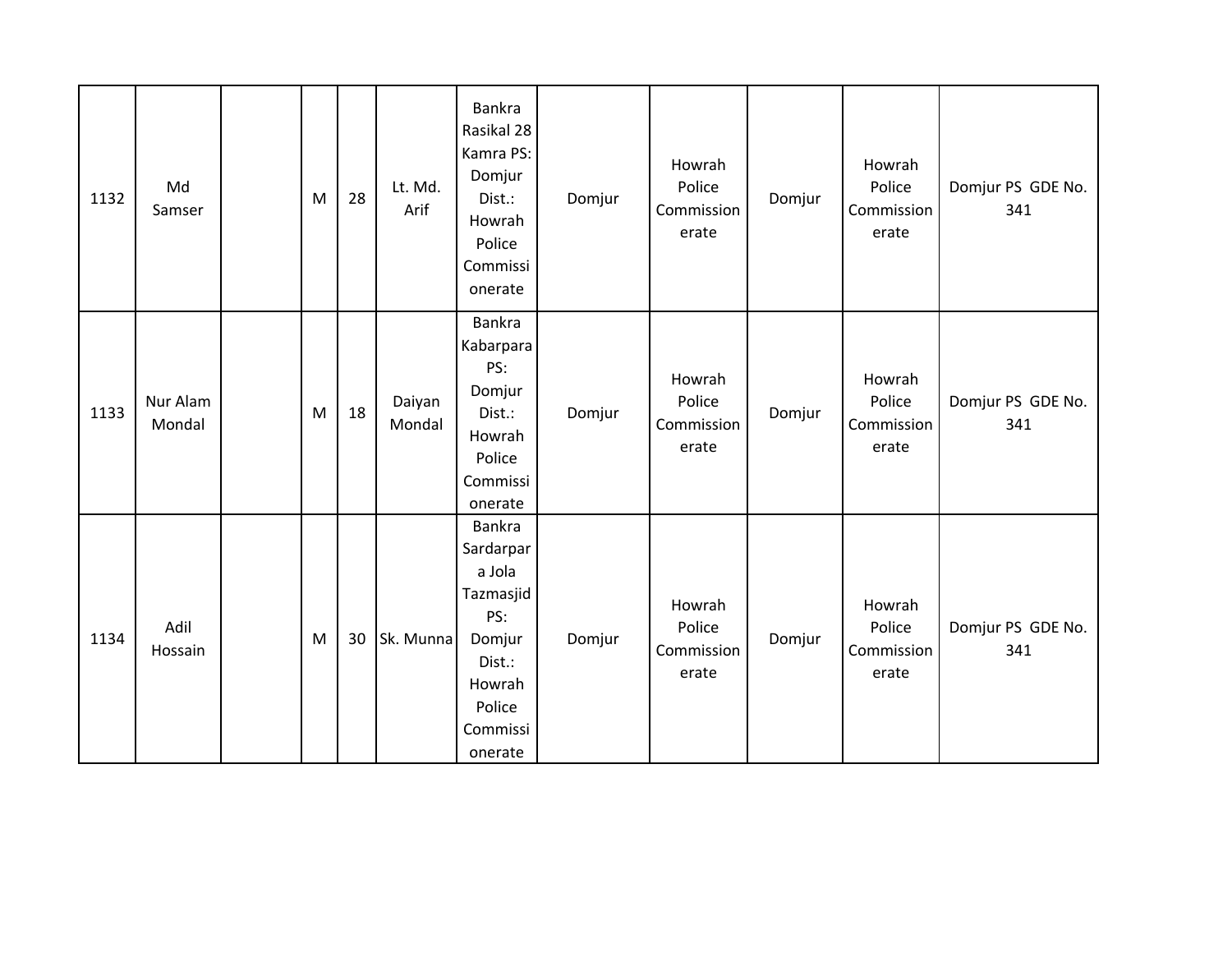| 1135 | Sk Chand        |       | M | 19 | Sk. Teju           | Bankra<br>paschimp<br>ara PS:<br>Domjur<br>Dist.:<br>Howrah<br>Police<br>Commissi<br>onerate                                  | Domjur | Howrah<br>Police<br>Commission<br>erate | Domjur | Howrah<br>Police<br>Commission<br>erate | Domjur PS GDE No.<br>327 |
|------|-----------------|-------|---|----|--------------------|-------------------------------------------------------------------------------------------------------------------------------|--------|-----------------------------------------|--------|-----------------------------------------|--------------------------|
| 1136 | Sk Irfan        | Puggi | M | 28 | Lt. Sk.<br>Tamanna | Bankra<br>choto<br>Piyadapar<br>a near<br>Meghdoot<br>club PS:<br>Domjur<br>Dist.:<br>Howrah<br>Police<br>Commissi<br>onerate | Domjur | Howrah<br>Police<br>Commission<br>erate | Domjur | Howrah<br>Police<br>Commission<br>erate | Domjur PS GDE No.<br>327 |
| 1137 | Md<br>Saifuddin |       | M | 18 | Md. Siraj          | Bankra<br>Jola taz<br>Masjid<br>PS:<br>Domjur<br>Dist.:<br>Howrah<br>Police<br>Commissi<br>onerate                            | Domjur | Howrah<br>Police<br>Commission<br>erate | Domjur | Howrah<br>Police<br>Commission<br>erate | Domjur PS GDE No.<br>327 |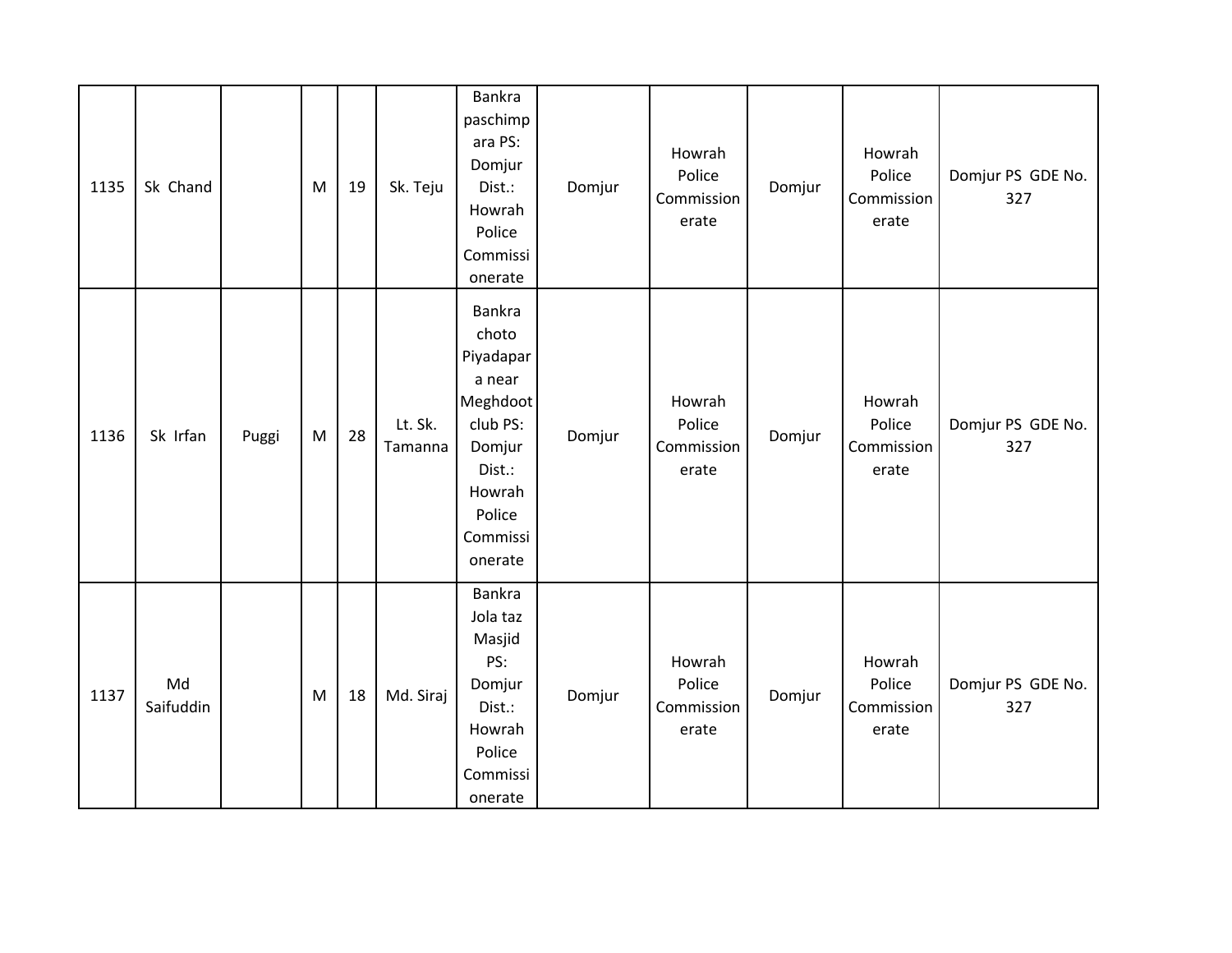| 1138 | Sk Gulab     | M | 18 | Sk.<br>Rahaman    | Bankra<br>karatkal<br>Uttarpara<br>PS:<br>Domjur<br>Dist.:<br>Howrah<br>Police<br>Commissi<br>onerate | Domjur | Howrah<br>Police<br>Commission<br>erate | Domjur | Howrah<br>Police<br>Commission<br>erate | Domjur PS GDE No.<br>327 |
|------|--------------|---|----|-------------------|-------------------------------------------------------------------------------------------------------|--------|-----------------------------------------|--------|-----------------------------------------|--------------------------|
| 1139 | Md<br>Mumtaj | M | 44 | Lt. Md.<br>Aehsan | Bankra<br><b>Badamtala</b><br>PS:<br>Domjur<br>Dist.:<br>Howrah<br>Police<br>Commissi<br>onerate      | Domjur | Howrah<br>Police<br>Commission<br>erate | Domjur | Howrah<br>Police<br>Commission<br>erate | Domjur PS GDE No.<br>327 |
| 1140 | Md Sagir     | M | 22 | Md. Samin         | Bankra<br>Rasikal 28<br>Kamra PS:<br>Domjur<br>Dist.:<br>Howrah<br>Police<br>Commissi<br>onerate      | Domjur | Howrah<br>Police<br>Commission<br>erate | Domjur | Howrah<br>Police<br>Commission<br>erate | Domjur PS GDE No.<br>327 |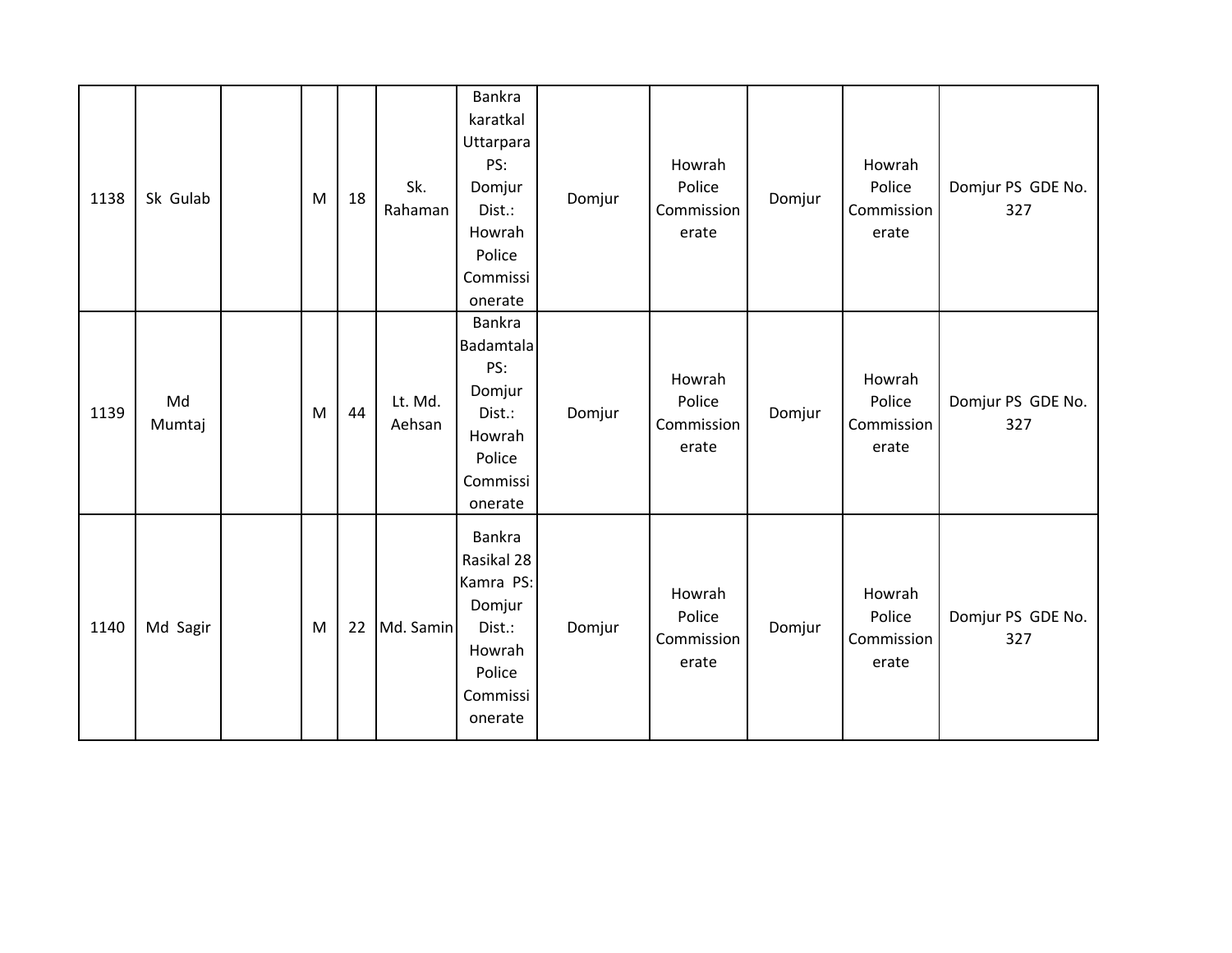| 1141 | Mrityunjay<br>Kumar  |  | Lt Subodh<br>Kumar         | <b>Brahamch</b><br>ari<br>Kahalgaon<br>Bhagalpur<br>, BR                   | <b>Basirhat</b> | Golabari | Howrah<br>Police<br>Commission<br>erate | Golabari PS GDE No.<br>1119 |
|------|----------------------|--|----------------------------|----------------------------------------------------------------------------|-----------------|----------|-----------------------------------------|-----------------------------|
| 1142 | Sanjit Das           |  | Sahadeb<br>Das             | Harisabha<br>More<br>Chanditala<br>Hooghly                                 | Basirhat        | Golabari | Howrah<br>Police<br>Commission<br>erate | Golabari PS GDE No.<br>1119 |
| 1143 | Kashinath<br>Mallick |  | Lt Asto<br>Mallick         | Harisabha<br>More<br>Chanditala<br>Hooghly                                 | <b>Basirhat</b> | Golabari | Howrah<br>Police<br>Commission<br>erate | Golabari PS GDE No.<br>1119 |
| 1144 | Amrit<br>Kumar       |  | Subhash<br>Kumar<br>Pathak | Mehada<br>Sahapur<br>Cheriyaba<br>zar Pur<br>Begulsarai<br>, BR            | <b>Basirhat</b> | Golabari | Howrah<br>Police<br>Commission<br>erate | Golabari PS GDE No.<br>1119 |
| 1145 | Shankar<br>Kumar     |  | Pandey                     | Mehada<br>Sahapur<br>Lt Lalbabu Cheriyaba<br>zar Pur<br>Begulsarai<br>, BR | <b>Basirhat</b> | Golabari | Howrah<br>Police<br>Commission<br>erate | Golabari PS GDE No.<br>1119 |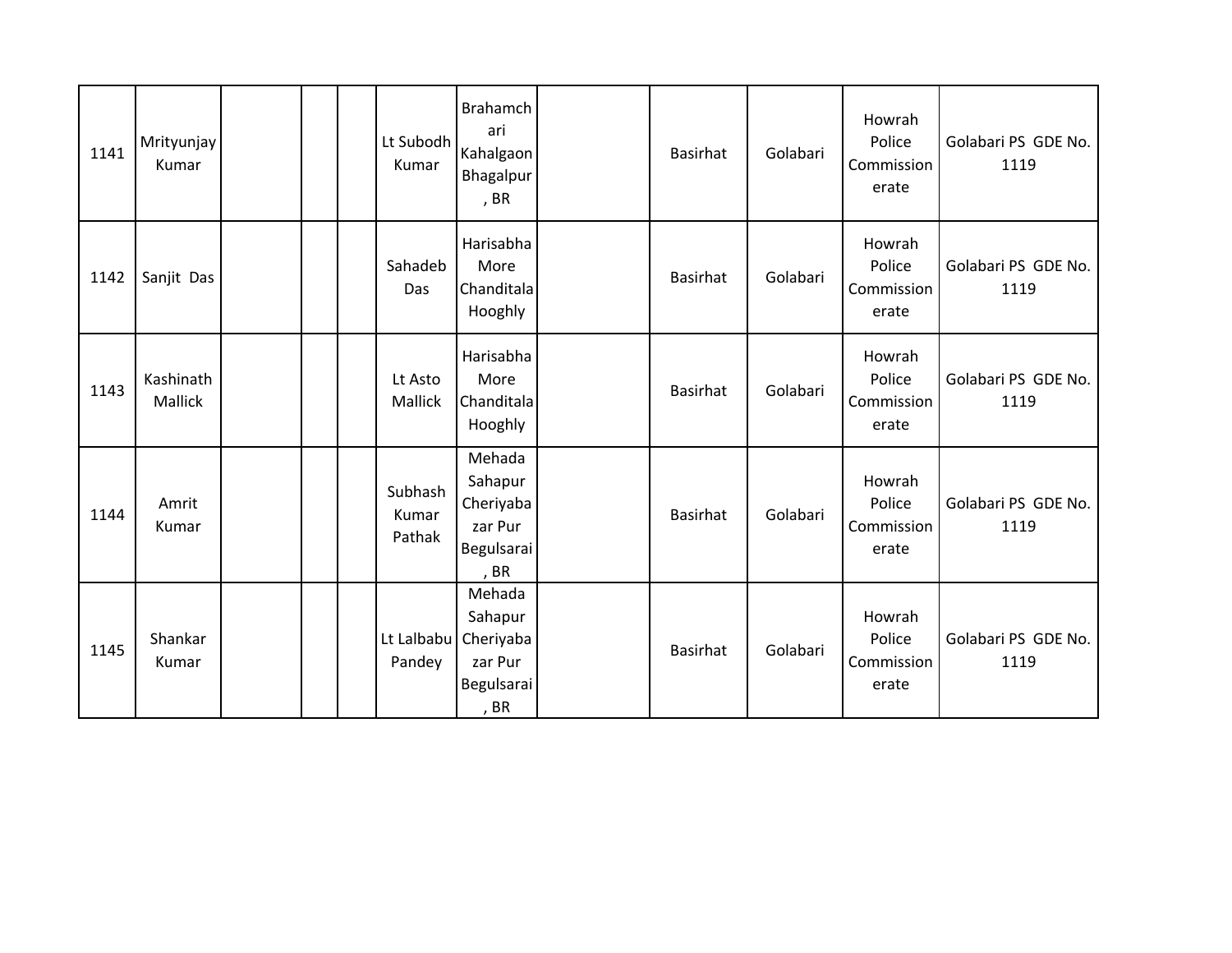| 1146 | Dilip<br>Wanjari         |  | Lt<br>Mahadeb<br>Rao          | Ram Kular<br>Chak<br>Mohal<br>Ganeshpe<br>t Nagpur,<br>MH | Basirhat        | Golabari | Howrah<br>Police<br>Commission<br>erate | Golabari PS GDE No.<br>1119 |
|------|--------------------------|--|-------------------------------|-----------------------------------------------------------|-----------------|----------|-----------------------------------------|-----------------------------|
| 1147 | Sunil<br>Chinchalka<br>r |  | Lt Bitthal<br>Chinchalk<br>ar | Ram Kular<br>Chak<br>Mohal<br>Ganeshpe<br>t Nagpur,<br>MH | Basirhat        | Golabari | Howrah<br>Police<br>Commission<br>erate | Golabari PS GDE No.<br>1119 |
| 1148 | Anil Patil               |  | Sampat<br>Rao                 | Ram Kular<br>Chak<br>Mohal<br>Ganeshpe<br>t Nagpur,<br>MH | Basirhat        | Golabari | Howrah<br>Police<br>Commission<br>erate | Golabari PS GDE No.<br>1119 |
| 1149 | Akhil<br>Kumar           |  | Swaran<br>Chand               | <b>BPO Khat</b><br>Tehsil<br>Harauli<br>Una, HP           | Basirhat        | Golabari | Howrah<br>Police<br>Commission<br>erate | Golabari PS GDE No.<br>1119 |
| 1150 | Rahul<br>Kumar           |  | Sudhir<br>Kumar<br>Yadav      | Narayanp<br>ur Birpur<br>Bhagalpur<br>, BR                | <b>Basirhat</b> | Golabari | Howrah<br>Police<br>Commission<br>erate | Golabari PS GDE No.<br>1119 |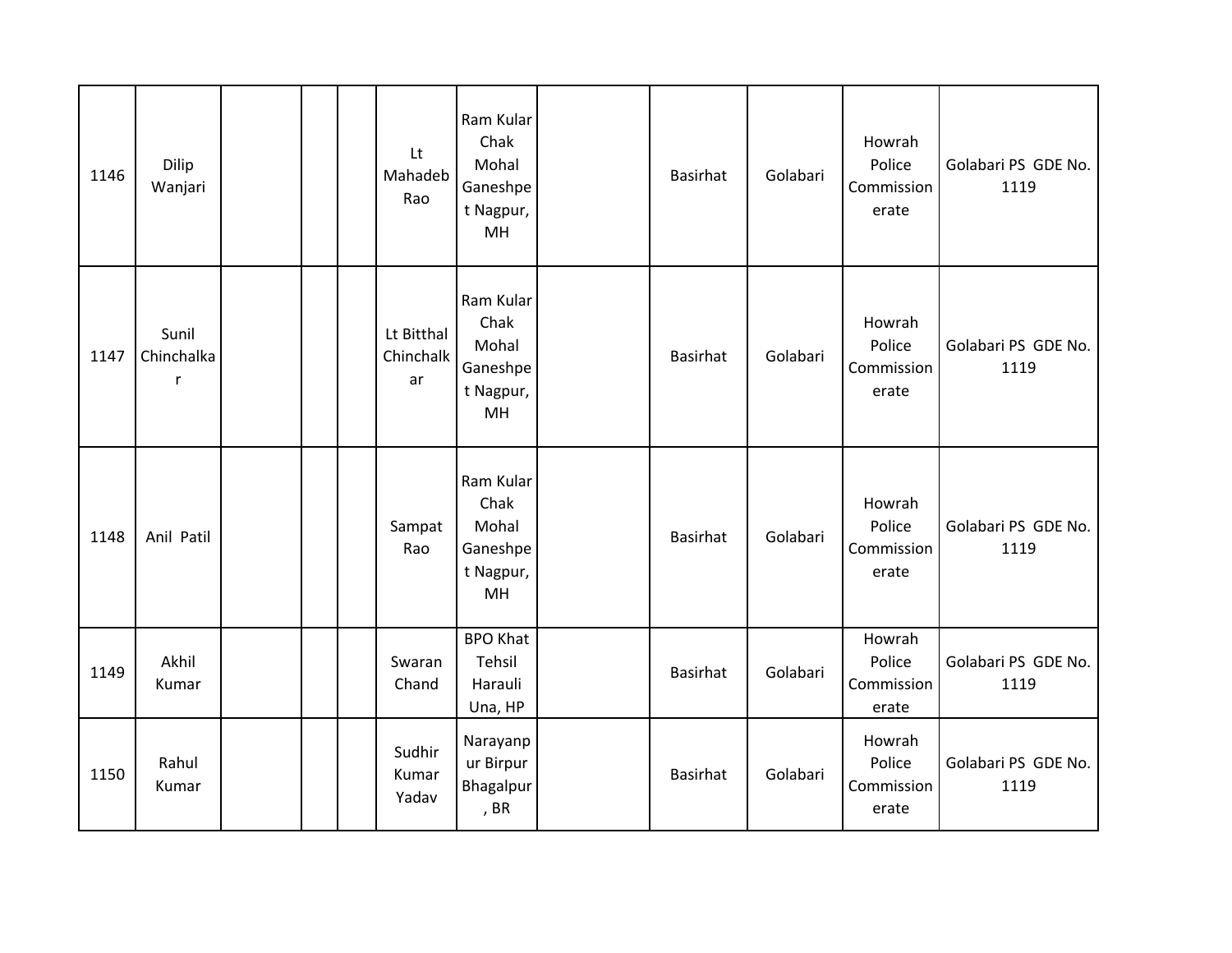| 1151 | Md<br>Khurshid     |   |    | Lt Md<br>Hasrul                 | Miraulia<br>Sakra<br>Mujaffarp<br>ur, BR                               | Basirhat        | Golabari | Howrah<br>Police<br>Commission<br>erate | Golabari PS GDE No.<br>1119 |
|------|--------------------|---|----|---------------------------------|------------------------------------------------------------------------|-----------------|----------|-----------------------------------------|-----------------------------|
| 1152 | Suresh Das         |   |    | Lt.<br>Saniswar<br>Das          | 4, M.G.<br>Road                                                        | <b>Basirhat</b> | Howrah   | Howrah<br>Police<br>Commission<br>erate | Howrah PS GDE No.<br>1132   |
| 1153 | Bikki Kr.<br>Giri  |   |    | Noresh<br>Giri                  | Vill.<br>Keyush, Sa<br>mistipur,<br><b>Bihar</b>                       | Basirhat        | Howrah   | Howrah<br>Police<br>Commission<br>erate | Howrah PS GDE No.<br>1132   |
| 1154 | Panvir<br>Kumar    |   |    | Ram                             | Vill.<br>Keyush,<br>Pukur Giri Samistipur<br>, Bihart                  | Basirhat        | Howrah   | Howrah<br>Police<br>Commission<br>erate | Howrah PS GDE No.<br>1132   |
| 1155 | Biswajit<br>Sarkar | M | 40 | Lt Parimal<br>Chand<br>Sarkar   | 301/A<br>Arbindana<br>gar,<br>Bhattanag<br>ar, PS-<br>Liluah,<br>Howra | <b>Basirhat</b> | Liluah   | Howrah<br>Police<br>Commission<br>erate | Liluah PS GDE No.<br>1003   |
| 1156 | Pappu<br>Singh     | M | 44 | Gulten<br>Singh                 | 18/23 "B"<br>Road,<br><b>Bamungac</b><br>hi, PS-<br>Liluah,<br>Howrah  | Basirhat        | Liluah   | Howrah<br>Police<br>Commission<br>erate | Liluah PS GDE No.<br>1064   |
| 1157 | Birju<br>Goswami   | M | 38 | Lt<br>Promeshw<br>ar<br>Goswami | 50/2 "C"<br>Road, PS-<br>Liluah,<br>Howrah                             | <b>Basirhat</b> | Liluah   | Howrah<br>Police<br>Commission<br>erate | Liluah PS GDE No.<br>1064   |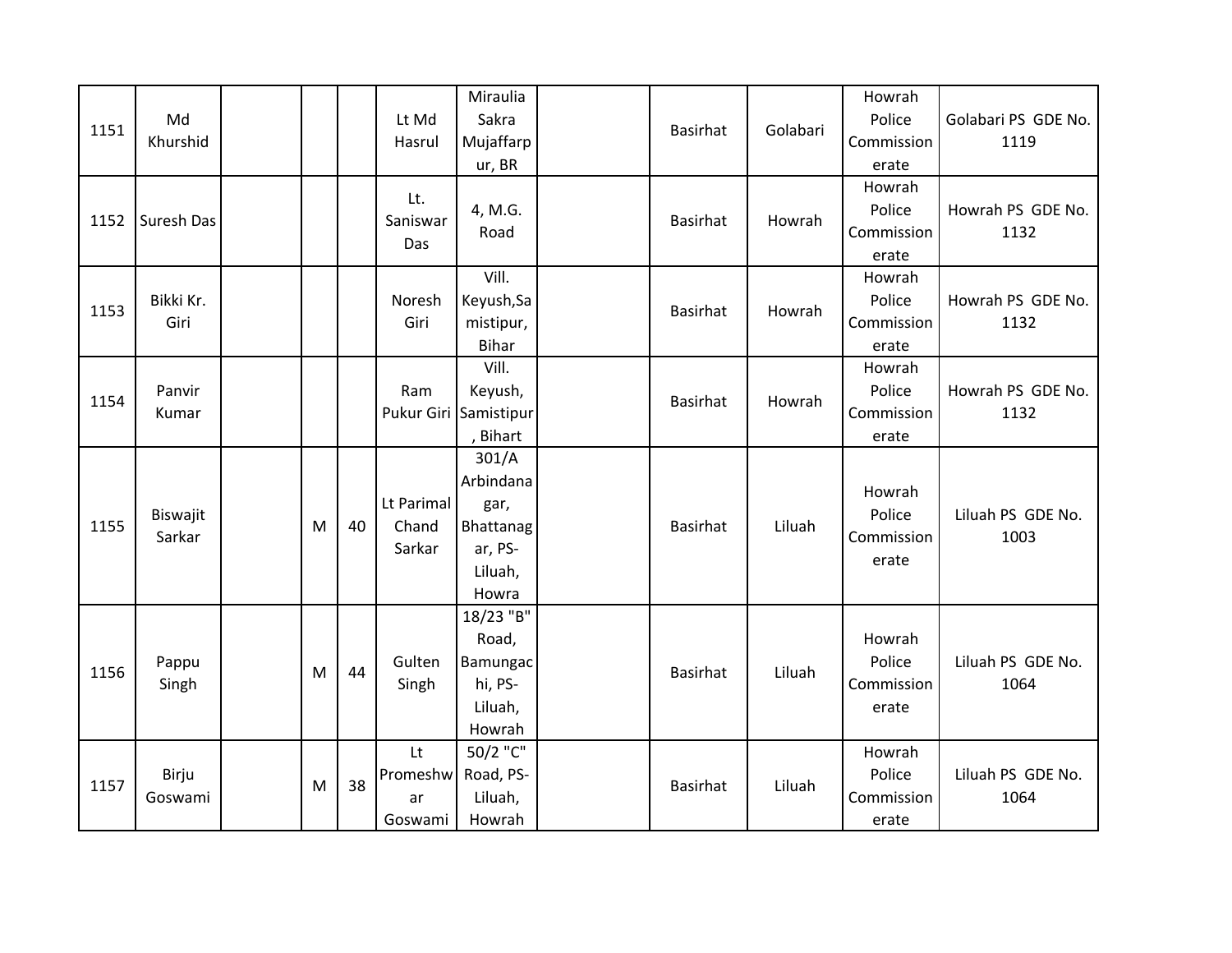| 1158 | Rabi Das                  | M | 42 | Lt<br>Kestopada Bhagar, PS-<br>Das | F Road,<br>Belgachi,<br>Liluah,<br>Howrah                         | <b>Basirhat</b> | Liluah | Howrah<br>Police<br>Commission<br>erate | Liluah PS GDE No.<br>1064 |
|------|---------------------------|---|----|------------------------------------|-------------------------------------------------------------------|-----------------|--------|-----------------------------------------|---------------------------|
| 1159 | Susanta<br>Dhar           | M | 35 | Lt Asit<br>Dhar                    | 4/2<br>Panchana<br>ntala<br>Road, PS-<br>Liluah,<br>Howrah        | <b>Basirhat</b> | Liluah | Howrah<br>Police<br>Commission<br>erate | Liluah PS GDE No.<br>1064 |
| 1160 | Ramesh<br>Das             | M | 38 | Lt<br>Ramdeb<br>Das                | 72/15 "C"<br>Road,<br>Bamungac<br>hi, PS-<br>Liluah,<br>Howrah    | <b>Basirhat</b> | Liluah | Howrah<br>Police<br>Commission<br>erate | Liluah PS GDE No.<br>1064 |
| 1161 | Mayur<br>Mahesh<br>Rupani | M | 33 | Mahesh<br>Rupani                   | 2C N.S<br>Road,<br>Shantinag<br>ar, PS-<br>Liluah,<br>Howrah      | <b>Basirhat</b> | Liluah | Howrah<br>Police<br>Commission<br>erate | Liluah PS GDE No.<br>1043 |
| 1162 | Rambabu<br>Sharma         | M | 50 | Lt Ekbali<br>Sharma                | 69/1<br>Alambazar<br>, PS-<br>Baranagar<br>, Dist-24<br>Pgs North | <b>Basirhat</b> | Liluah | Howrah<br>Police<br>Commission<br>erate | Liluah PS GDE No.<br>235  |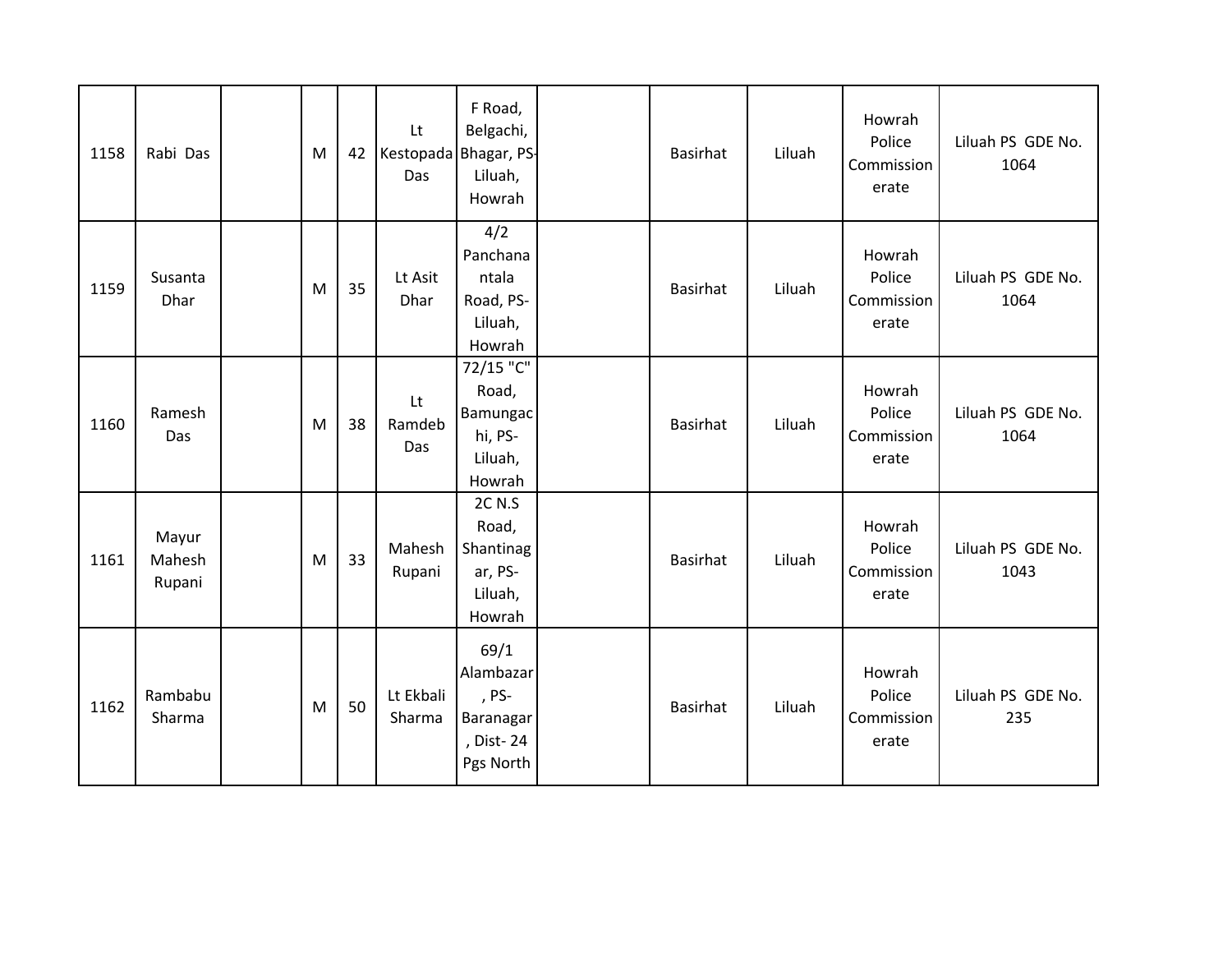| 1163 | Khokhon<br>Kola     | M | 45 | Lt<br>nath Kola          | Joypurbill,<br>Ganandra   PS- Liluah,<br>Howrah | Basirhat        | Liluah   | Howrah<br>Police<br>Commission<br>erate | Liluah PS GDE No.<br>235   |
|------|---------------------|---|----|--------------------------|-------------------------------------------------|-----------------|----------|-----------------------------------------|----------------------------|
| 1164 | Satyandar<br>Sharma | M | 35 | Lt<br>Titaswar<br>Sharma | Joypurbill,<br>PS-Liluah,<br>Howrah             | Basirhat        | Liluah   | Howrah<br>Police<br>Commission<br>erate | Liluah PS GDE No.<br>235   |
| 1165 | Raja Sk             | M | 42 | Lt Rejaul<br>Sk          | Sarenga<br>Purbo<br>Para                        | Basirhat        | Sankrail | Howrah<br>Police<br>Commission<br>erate | Sankrail PS GDE No.<br>500 |
| 1166 | Umran<br>Khan       | M | 21 | Sultan<br>Khan           | Panchpara<br>Molla<br>para, Lal<br>Masjid       | <b>Basirhat</b> | Sankrail | Howrah<br>Police<br>Commission<br>erate | Sankrail PS GDE No.<br>514 |
| 1167 | Imran<br>Ahmed      | M | 21 | Raiyaj<br>Ahamed         | Panchpara<br>Molla<br>para, Lal<br>Masjid       | Basirhat        | Sankrail | Howrah<br>Police<br>Commission<br>erate | Sankrail PS GDE No.<br>514 |
| 1168 | Raj Molla           | M | 20 | Raja Molla               | Gariakhali                                      | <b>Basirhat</b> | Sankrail | Howrah<br>Police<br>Commission<br>erate | Sankrail PS GDE No.<br>514 |
| 1169 | Md Irfan            | M | 25 | Md.<br>Munna             | Panchpara<br>Molla<br>para, Lal<br>Masjid       | <b>Basirhat</b> | Sankrail | Howrah<br>Police<br>Commission<br>erate | Sankrail PS GDE No.<br>514 |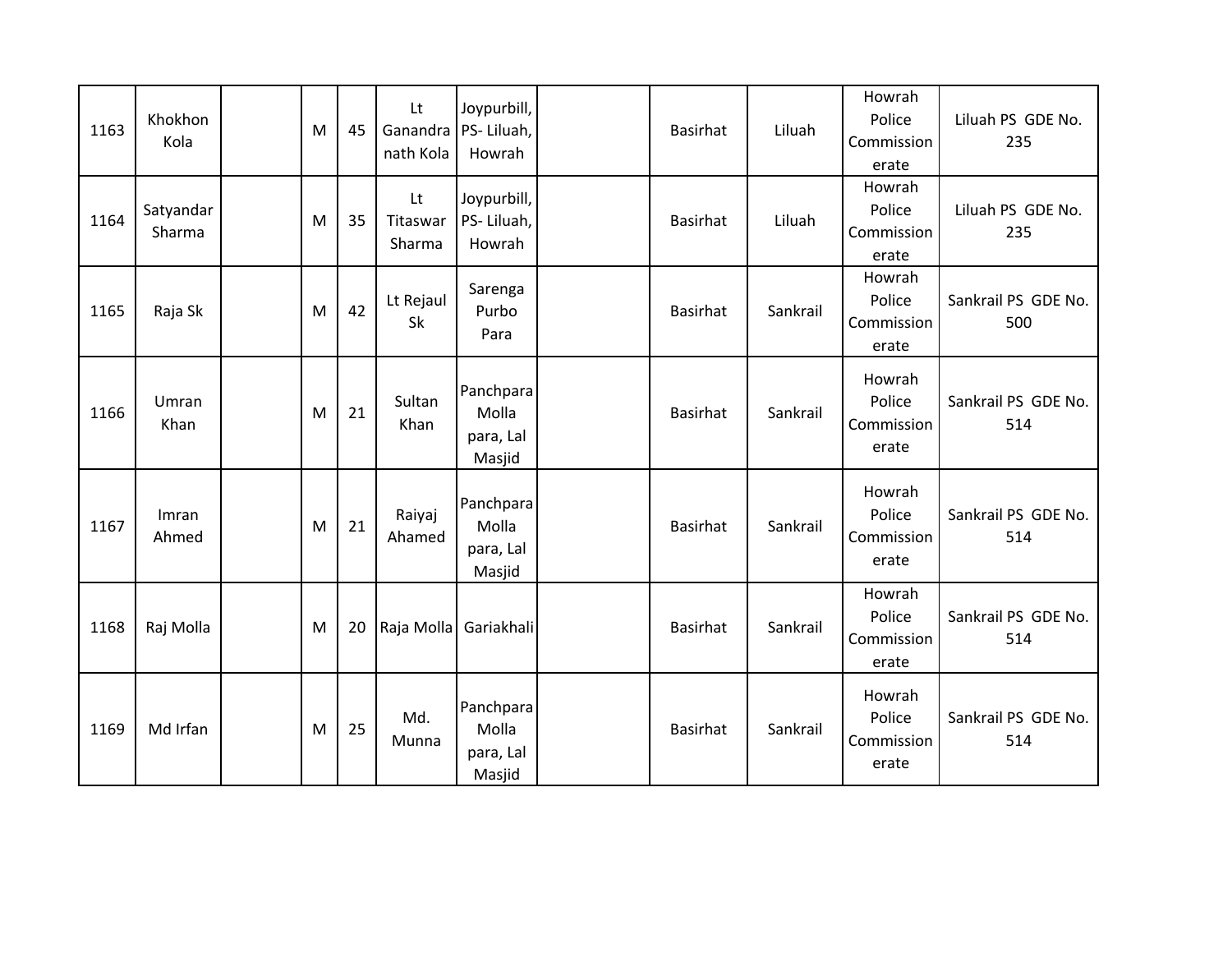| 1170 | Saddam<br>Hossain<br>Munsuri | M | 23 | Abdul<br>Khalek<br>Mansuri | 01 No Mill<br>Gate<br>Banipur                                                                                                                          |              | <b>Basirhat</b>                         | Sankrail          | Howrah<br>Police<br>Commission<br>erate | Sankrail PS GDE No.<br>826     |
|------|------------------------------|---|----|----------------------------|--------------------------------------------------------------------------------------------------------------------------------------------------------|--------------|-----------------------------------------|-------------------|-----------------------------------------|--------------------------------|
| 1171 | Abid Aktar                   | M | 19 | Md Yasin                   |                                                                                                                                                        |              | <b>Basirhat</b>                         | Sankrail          | Howrah<br>Police<br>Commission<br>erate | Sankrail PS GDE No.<br>826     |
| 1172 | Gouranga<br>De               | M | 37 | Debendra<br>Nath De        | Vill.-<br>Sripur, PO-<br>Rohini, PS-<br>Sankrail,<br>Dist.- Jh<br>PS:<br>Sankrail<br>Dist.:<br>Jhargram                                                | Sankrail     | Jhargram                                | Sankrail          | Jhargram                                | Sankrail PS GDE No.<br>449     |
| 1173 | Swapan<br>Saha               | M | 32 | Tapan<br>Saha              | Uttar<br><b>Baksara</b><br>Faridpur<br>Block, PS-<br>Santragac<br>hi, How<br>PS:<br>Santragac<br>hhi Dist.:<br>Howrah<br>Police<br>Commissi<br>onerate | Santragachhi | Howrah<br>Police<br>Commission<br>erate | Santragachh<br>j. | Howrah<br>Police<br>Commission<br>erate | Santragachhi PS GDE<br>No. 561 |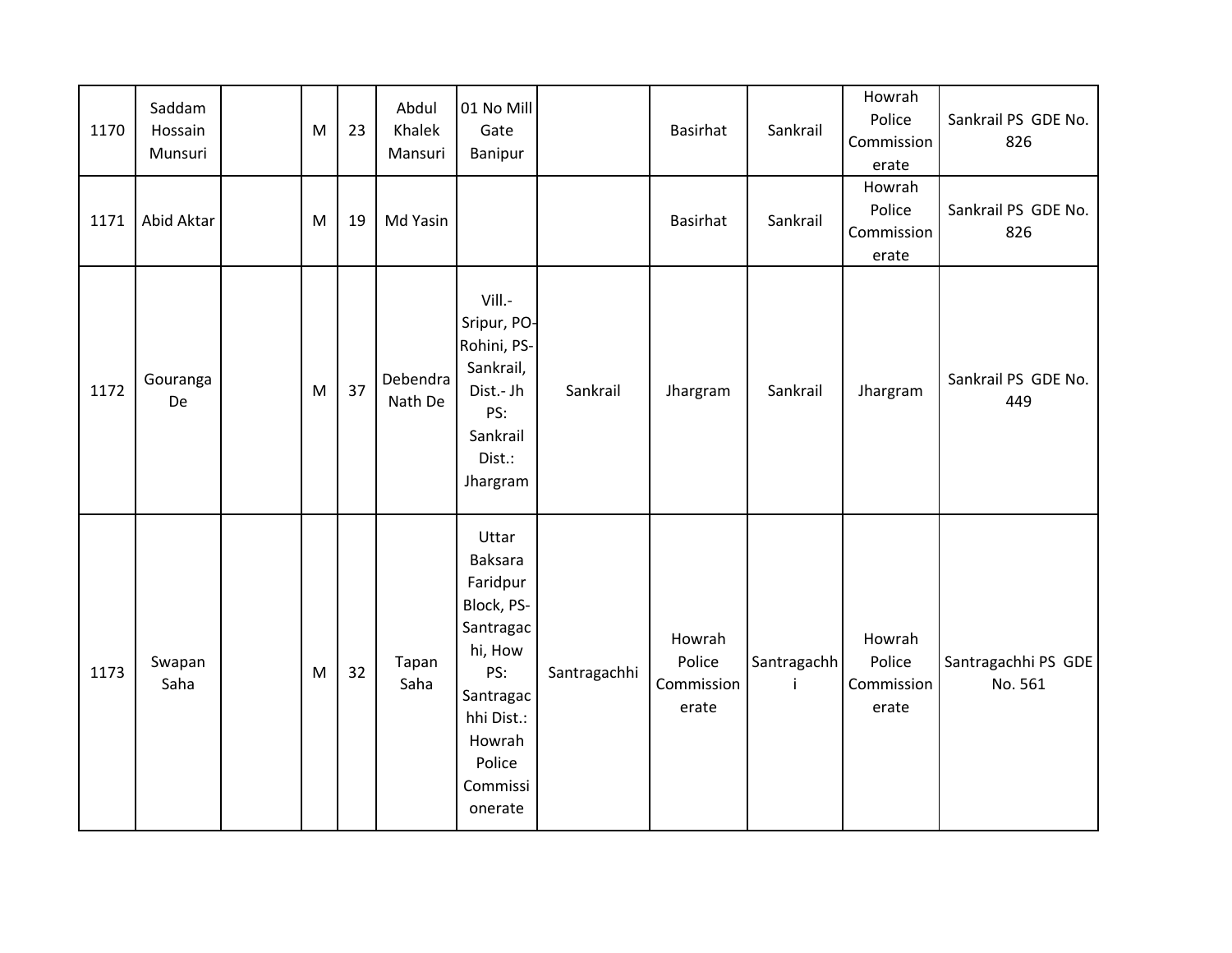| 1174 | Dilip<br>Ghosh           | M | 40 | Sukumar<br>Ghosh           | Uttar<br>Baksara<br>Faridpur<br>Block, PS-<br>Santragac<br>hi, How<br>PS:<br>Santragac<br>hhi Dist.:<br>Howrah<br>Police<br>Commissi<br>onerate | Santragachhi | Howrah<br>Police<br>Commission<br>erate | Santragachh<br>Ť | Howrah<br>Police<br>Commission<br>erate | Santragachhi PS GDE<br>No. 561 |
|------|--------------------------|---|----|----------------------------|-------------------------------------------------------------------------------------------------------------------------------------------------|--------------|-----------------------------------------|------------------|-----------------------------------------|--------------------------------|
| 1175 | Sanju Ray                | M | 24 | Bapi Ray                   | PS:<br>Shibpur<br>Dist.:<br>Howrah<br>Police<br>Commissi<br>onerate                                                                             | Shibpur      | Howrah<br>Police<br>Commission<br>erate | Shibpur          | Howrah<br>Police<br>Commission<br>erate | Shibpur PS GDE No.<br>964      |
| 1176 | Suman<br>Chakrabort<br>y | M | 25 | Jayanta<br>Chakrabor<br>ty | PS:<br>Shibpur<br>Dist.:<br>Howrah<br>Police<br>Commissi<br>onerate                                                                             | Shibpur      | Howrah<br>Police<br>Commission<br>erate | Shibpur          | Howrah<br>Police<br>Commission<br>erate | Shibpur PS GDE No.<br>964      |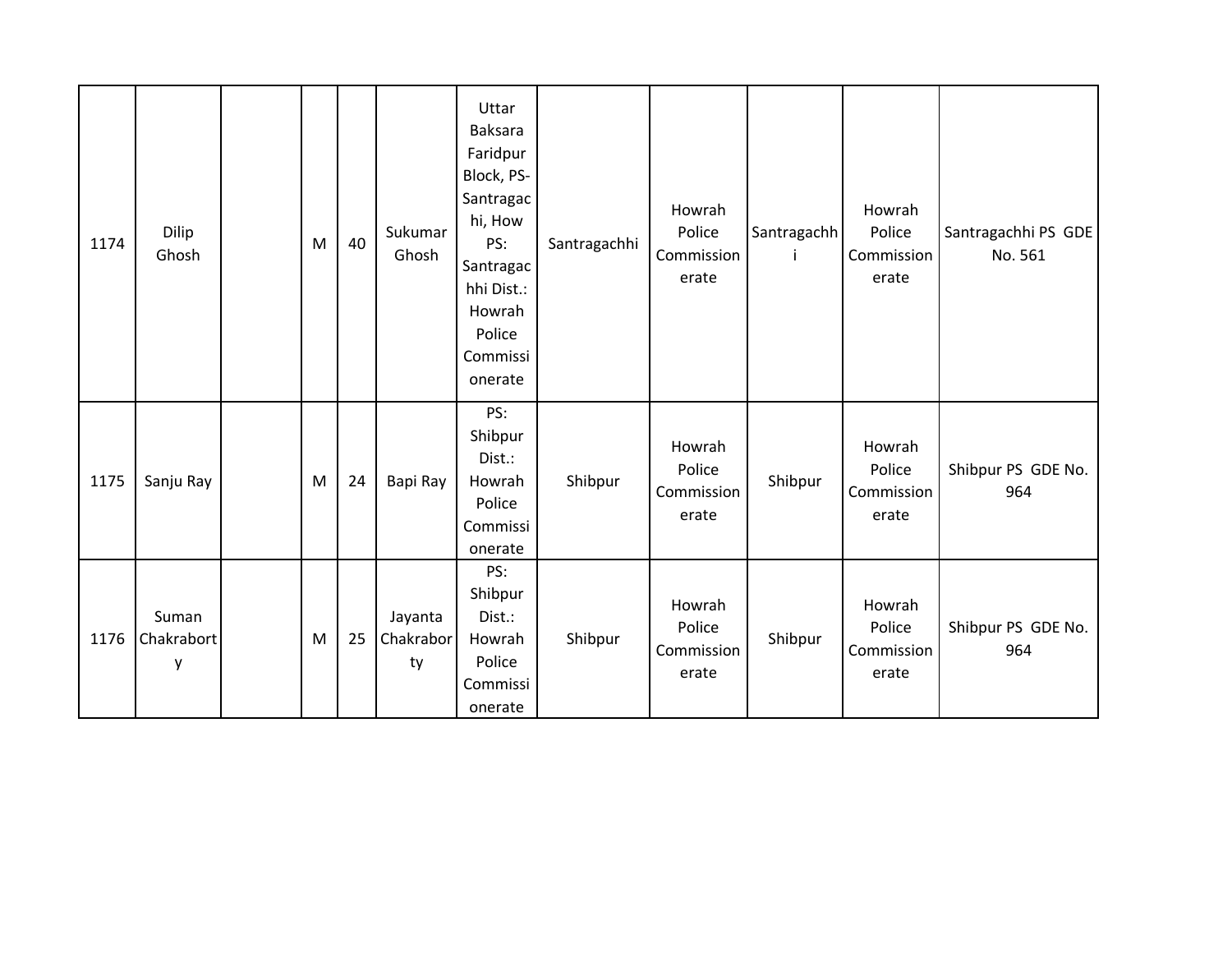| 1177 | Nitish Kr.<br>Yadav | M | 24 | Krishnade<br>b Yadav | PS:<br>Shibpur<br>Dist.:<br>Howrah<br>Police<br>Commissi<br>onerate                     | Shibpur             | Howrah<br>Police<br>Commission<br>erate | Shibpur             | Howrah<br>Police<br>Commission<br>erate | Shibpur PS GDE No.<br>964                |
|------|---------------------|---|----|----------------------|-----------------------------------------------------------------------------------------|---------------------|-----------------------------------------|---------------------|-----------------------------------------|------------------------------------------|
| 1178 | Sk. Rajiidul        | M | 22 | Sk. Noor<br>Husaain  | PS:<br>Chatterjee<br>hat Dist.:<br>Howrah<br>Police<br>Commissi<br>onerate              | Chatterjeehat       | Howrah<br>Police<br>Commission<br>erate | Shibpur             | Howrah<br>Police<br>Commission<br>erate | Shibpur PS GDE No.<br>964                |
| 1179 | Md. Dilsad          | M | 18 | Md. Ragib            | Fort<br>Gloster,<br>Panchana<br>ntala PS:<br><b>Bauria</b><br>Dist.:<br>Howrah<br>Rural | Bauria              | Howrah<br>Rural                         | <b>Bauria</b>       | Howrah<br>Rural                         | Bauria PS GDE No.<br>528                 |
| 1180 | Arif Kazi           | M | 33 | Kazi Zakir           | Chandul<br>PS:<br>Jagatballa<br>vpore<br>Dist.:<br>Howrah<br>Rural                      | Jagatballavpor<br>e | Howrah<br>Rural                         | Jagatballavp<br>ore | Howrah<br>Rural                         | Jagatballavpore PS<br><b>GDE No. 738</b> |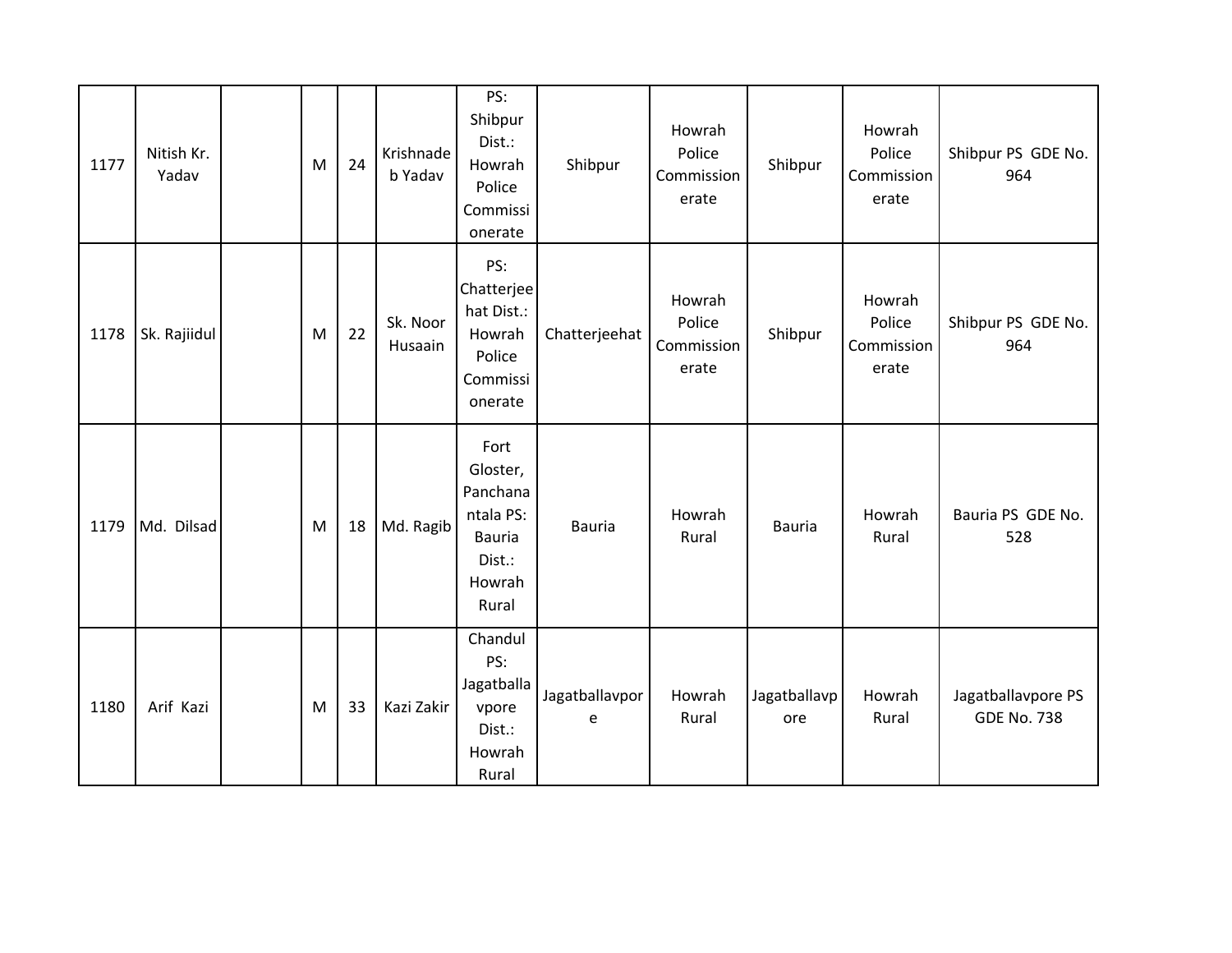| 1181 | Nanigopal<br>Mahato          | M | 31 | Lt.<br>Kirtychan<br>d Mahato | Forest<br>More PS:<br>Joypur<br>Dist.:<br>Purulia                                 | Joypur   | Purulia         | Joypur   | Purulia         | Joypur PS GDE No.<br>575   |
|------|------------------------------|---|----|------------------------------|-----------------------------------------------------------------------------------|----------|-----------------|----------|-----------------|----------------------------|
| 1182 | Sk Rouf                      | M | 19 | Sk Kasem                     | Forest<br>More PS:<br>Joypur<br>Dist.:<br>Purulia                                 | Joypur   | Purulia         | Joypur   | Purulia         | Joypur PS GDE No.<br>575   |
| 1183 | Lakhiram<br>Mahato           | M | 28 | Ledhu<br>Mahato              | Pundag<br><b>Bazar PS:</b><br>Joypur<br>Dist.:<br>Purulia                         | Joypur   | Purulia         | Joypur   | Purulia         | Joypur PS GDE No.<br>426   |
| 1184 | Prakash<br>Chandra<br>Mahato | M | 24 | Rabi<br>Mahato               | Bartard<br>More PS:<br>Joypur<br>Dist.:<br>Purulia                                | Joypur   | Purulia         | Joypur   | Purulia         | Joypur PS GDE No.<br>568   |
| 1185 | Sk Hafijul                   | M |    | Sk Hatem<br>Ali              | Vill<br>Nimdighi,<br>Paschimp<br>ara PS:<br>Uluberia<br>Dist.:<br>Howrah<br>Rural | Uluberia | Howrah<br>Rural | Uluberia | Howrah<br>Rural | Uluberia PS GDE No.<br>660 |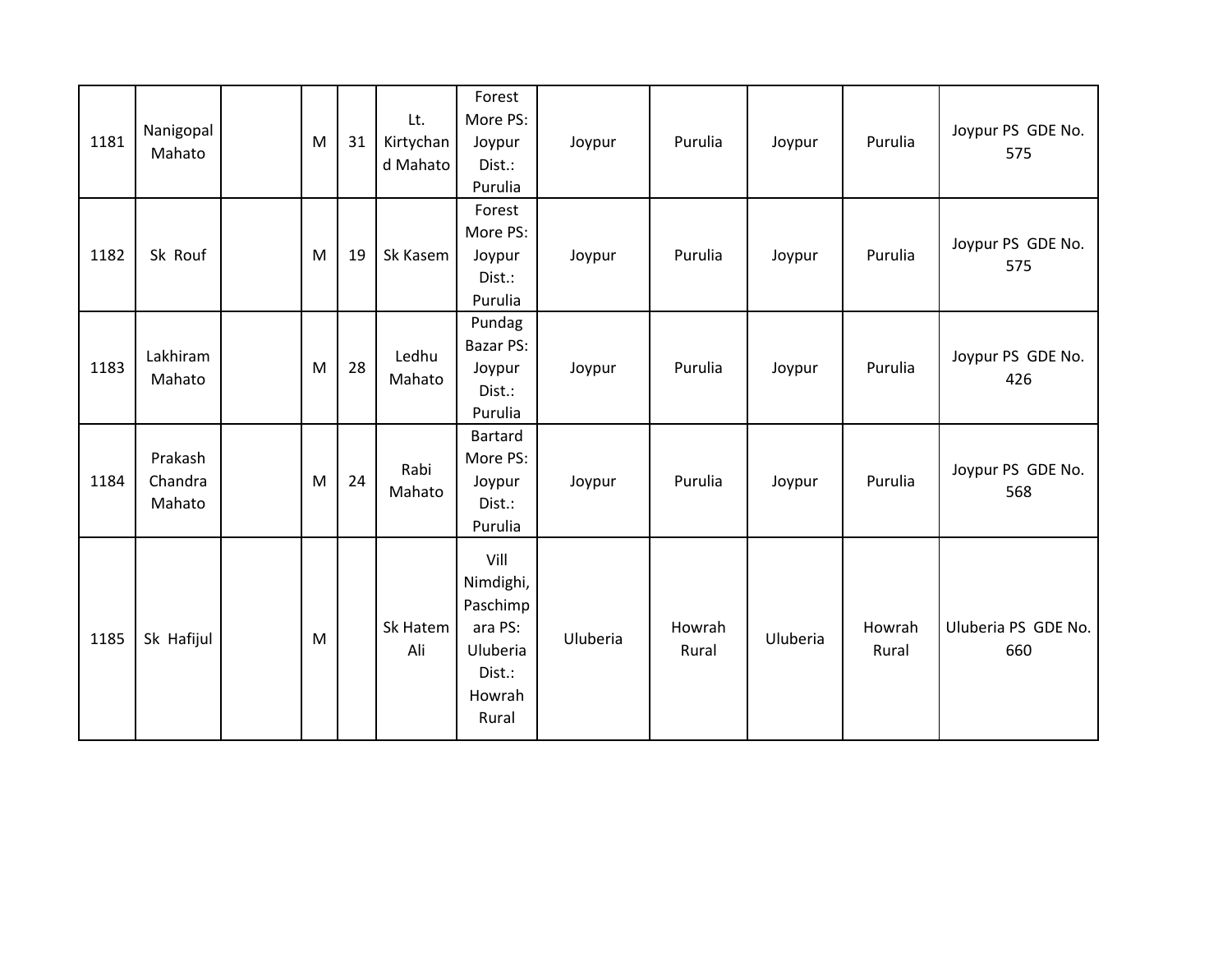| 1186 | Sk Hasibur<br>Rahaman      | M |    | Sk Hatem<br>Ali   | Vill<br>Nimdighi,<br>Paschimp<br>ara PS:<br>Uluberia<br>Dist.:<br>Howrah<br>Rural                                   | Uluberia  | Howrah<br>Rural                | Uluberia  | Howrah<br>Rural                | Uluberia PS GDE No.<br>660  |
|------|----------------------------|---|----|-------------------|---------------------------------------------------------------------------------------------------------------------|-----------|--------------------------------|-----------|--------------------------------|-----------------------------|
| 1187 | Milton<br><b>Kumar Roy</b> | M | 18 | Satanaran<br>Roy  | Vill-<br>Koreli, PS-<br>Dagoyr,<br>Dist-<br>Purnia(Bih<br>ar)                                                       |           | Basirhat                       | Chakulia  | Islampur<br>Police<br>District | Chakulia PS GDE No.<br>401  |
| 1188 | Kiran<br>Sharma            | M |    | Shambhu<br>Sharma | <b>BHELAPO</b><br><b>KHER</b><br><b>GOALPOK</b><br>HER PS:<br>Goalpukur<br>Dist.:<br>Islampur<br>Police<br>District | Goalpukur | Islampur<br>Police<br>District | Goalpukur | Islampur<br>Police<br>District | Goalpukur PS GDE<br>No. 483 |
| 1189 | Jabed                      | M |    | Kabir             | <b>HARYANI</b><br><b>GOALPOK</b><br>HER PS:<br>Goalpukur<br>Dist.:<br>Islampur<br>Police<br>District                | Goalpukur | Islampur<br>Police<br>District | Goalpukur | Islampur<br>Police<br>District | Goalpukur PS GDE<br>No. 483 |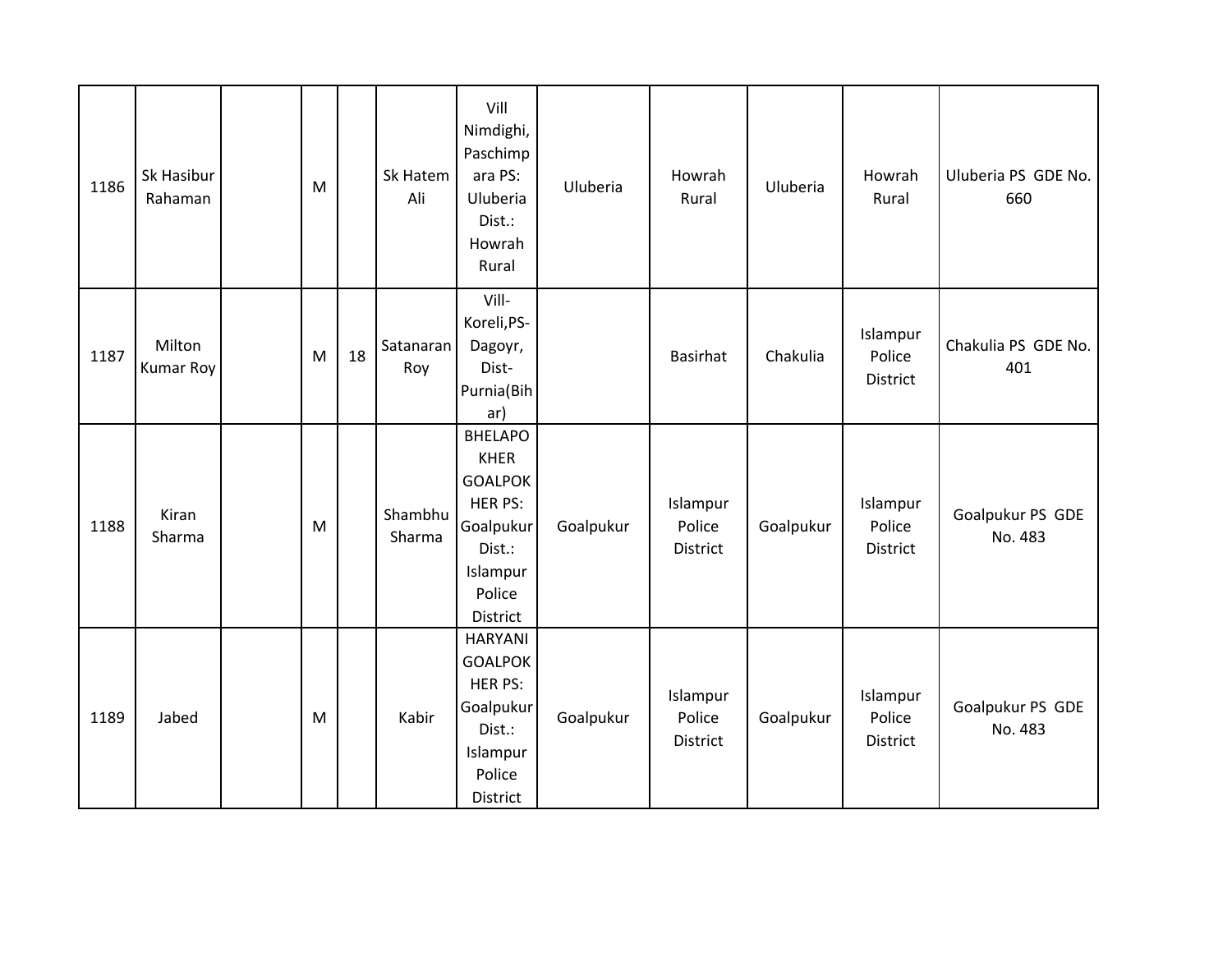| 1190 | Suranjar<br>Mondal  | M | 21 | Nipen<br>Mondal       | Shib<br>Krishnapu<br>r PS:<br>Islampore<br>Dist.:<br>Murshida<br>bad | Islampore | Murshidaba<br>d | Islampore | Murshidaba<br>d | Islampore PS GDE<br>No. 675 |
|------|---------------------|---|----|-----------------------|----------------------------------------------------------------------|-----------|-----------------|-----------|-----------------|-----------------------------|
| 1191 | Ramjan Ali<br>Molla | M | 36 | Joshimud<br>din Molla | Benipur<br>Nadipara<br>PS:<br>Raninagar<br>Dist.:<br>Murshida<br>bad | Raninagar | Murshidaba<br>d | Islampore | Murshidaba<br>d | Islampore PS GDE<br>No. 675 |
| 1192 | Jainal Sk           | M | 28 | Saidul<br>Islam       | Benipur<br>Nadipara<br>PS:<br>Raninagar<br>Dist.:<br>Murshida<br>bad | Raninagar | Murshidaba<br>d | Islampore | Murshidaba<br>d | Islampore PS GDE<br>No. 675 |
| 1193 | Kajem Sk            | M | 36 | Jillar<br>Rahaman     | Majardiar<br>PS:<br>Raninagar<br>Dist.:<br>Murshida<br>bad           | Raninagar | Murshidaba<br>d | Islampore | Murshidaba<br>d | Islampore PS GDE<br>No. 675 |
| 1194 | Sohidul<br>Islam    | M | 62 | Kaimuddin<br>Sk       | Benipur<br>NAdipara<br>PS:<br>Raninagar<br>Dist.:<br>Murshida<br>bad | Raninagar | Murshidaba<br>d | Islampore | Murshidaba<br>d | Islampore PS GDE<br>No. 675 |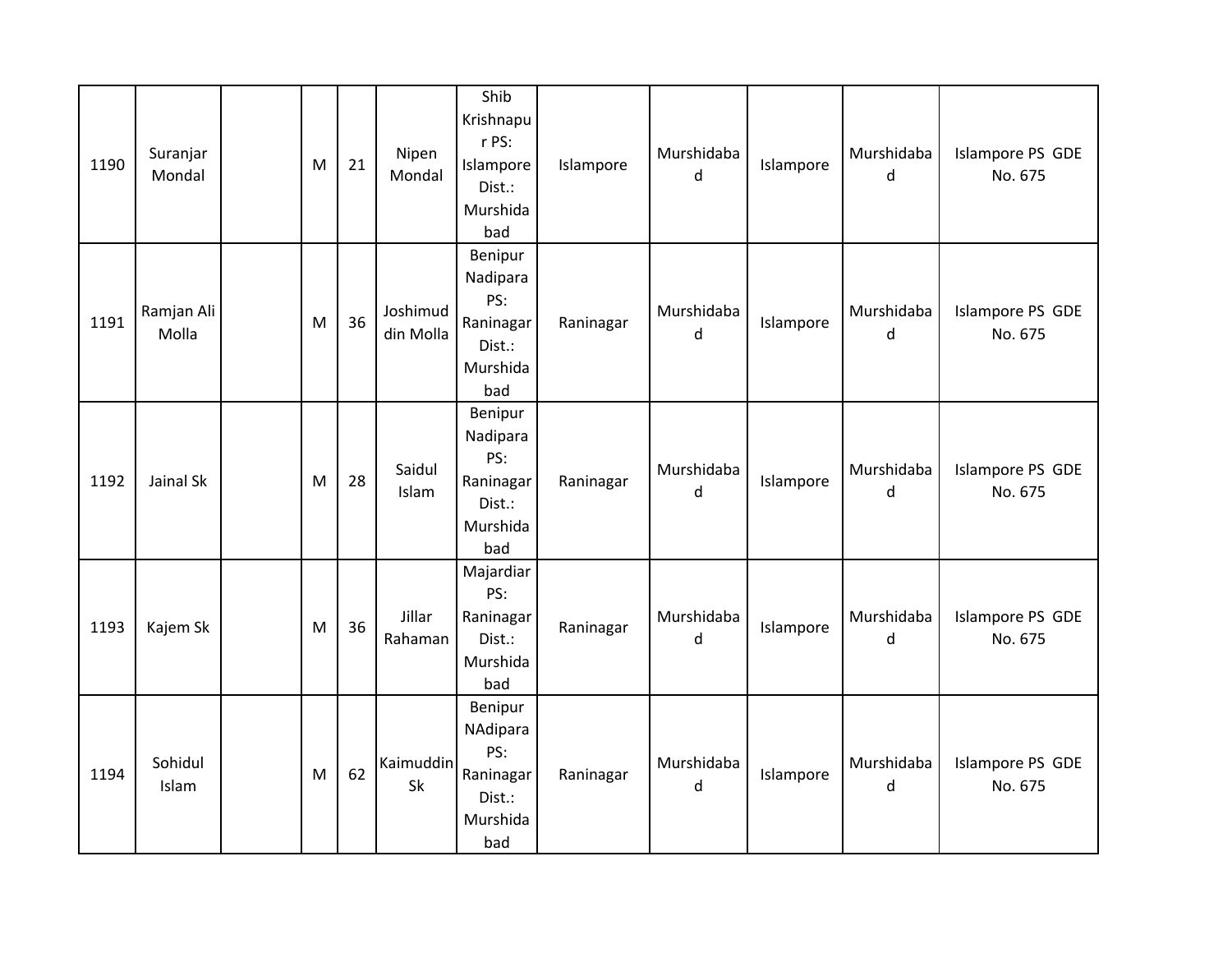| 1195 | Prosenjit<br>Sarkar     | M | 23 | Gopal<br>Sarkar    | Shib<br>Krishnapu<br>r PS:<br>Islampore<br>Dist.:<br>Murshida<br>bad | Islampore  | Murshidaba<br>d | Islampore | Murshidaba<br>d | Islampore PS GDE<br>No. 675 |
|------|-------------------------|---|----|--------------------|----------------------------------------------------------------------|------------|-----------------|-----------|-----------------|-----------------------------|
| 1196 | <b>Biplab</b><br>Mondal | M | 26 | Provash<br>Mondal  | Shib<br>Krishnapu<br>r PS:<br>Islampore<br>Dist.:<br>Murshida<br>bad | Islampore  | Murshidaba<br>d | Islampore | Murshidaba<br>d | Islampore PS GDE<br>No. 675 |
| 1197 | Mostafa Sk              | M | 40 | Mojit Sk           | Tarakpur<br>PS:<br>Berhampo<br>re Dist.:<br>Murshida<br>bad          | Berhampore | Murshidaba<br>d | Islampore | Murshidaba<br>d | Islampore PS GDE<br>No. 675 |
| 1198 | <b>Bahadar Sk</b>       | M | 25 | Molabox<br>Sk      | 14 mail<br>PS:<br>Daulataba<br>d Dist.:<br>Murshida<br>bad           | Daulatabad | Murshidaba<br>d | Islampore | Murshidaba<br>d | Islampore PS GDE<br>No. 675 |
| 1199 | Mukul<br>Hossain        | M | 18 | Jahangir<br>Mandal | Kaliganj<br>PS:<br>Domkal<br>Dist.:<br>Murshida<br>bad               | Domkal     | Murshidaba<br>d | Islampore | Murshidaba<br>d | Islampore PS GDE<br>No. 675 |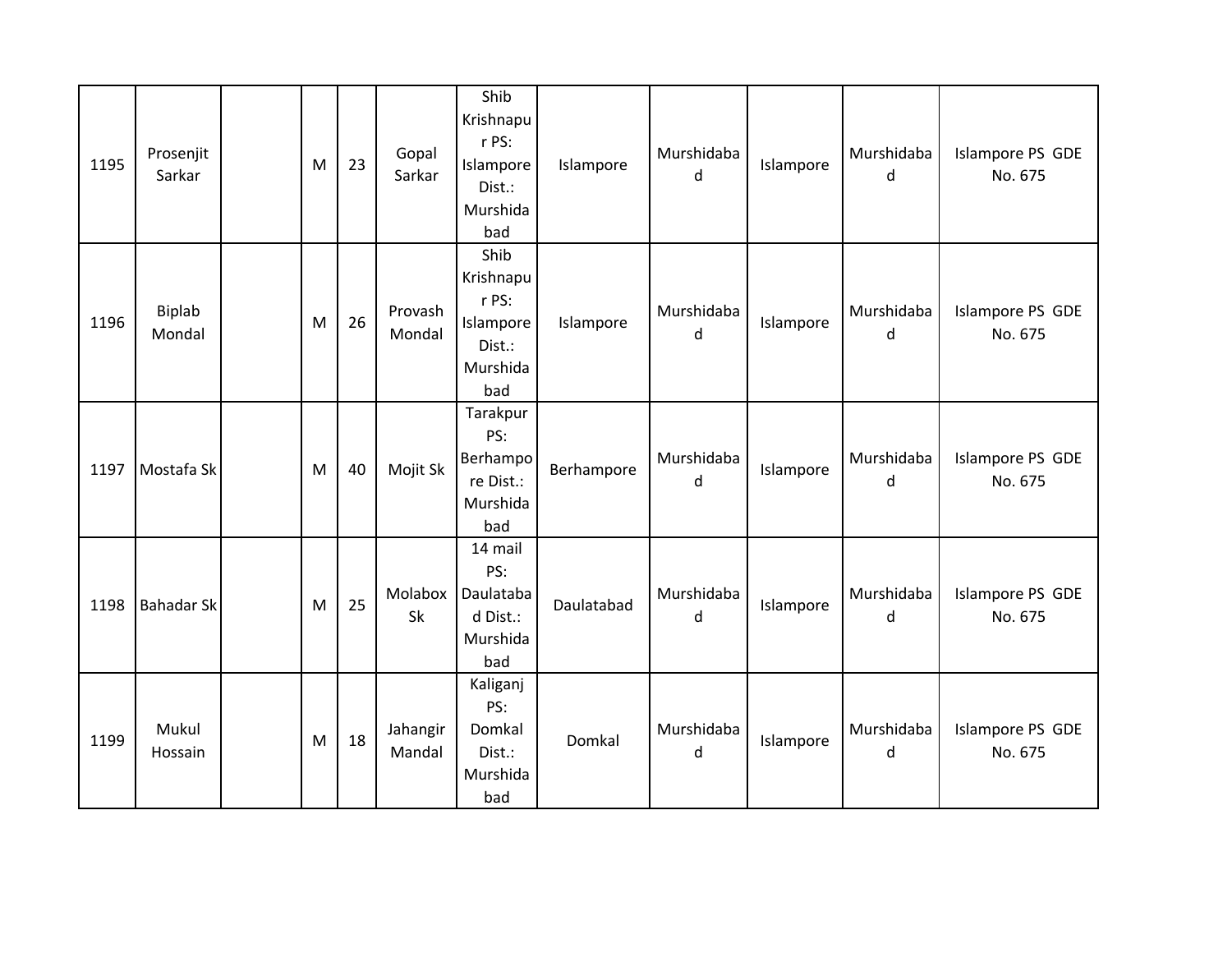| 1200 | Saminul<br>Hossain        | M | 28 | Ukil<br><b>Biswas</b>      | Sadikhardi<br>ar PS:<br>Jalangi<br>Dist.:<br>Murshida<br>bad | Jalangi | Murshidaba<br>d | Islampore | Murshidaba<br>d | Islampore PS GDE<br>No. 675 |
|------|---------------------------|---|----|----------------------------|--------------------------------------------------------------|---------|-----------------|-----------|-----------------|-----------------------------|
| 1201 | Ashlam Ali                | M |    | Babar Ali                  |                                                              |         | <b>Basirhat</b> | Malbazar  | Jalpaiguri      | Malbazar PS GDE No.<br>625  |
| 1202 | Chandan<br><b>Basfore</b> | M |    | Shyam<br><b>Basfore</b>    |                                                              |         | <b>Basirhat</b> | Malbazar  | Jalpaiguri      | Malbazar PS GDE No.<br>625  |
| 1203 | Samrat<br>Dey             | M |    | Ashim<br>Kumar<br>Dey      |                                                              |         | <b>Basirhat</b> | Malbazar  | Jalpaiguri      | Malbazar PS GDE No.<br>625  |
| 1204 | <b>Dipak</b><br>Darjee    | M |    | Lt. Thufy<br>Darjee        |                                                              |         | <b>Basirhat</b> | Malbazar  | Jalpaiguri      | Malbazar PS GDE No.<br>625  |
| 1205 | Roni Minz                 | M |    | Lt. Jay<br>Prakash<br>Minz |                                                              |         | <b>Basirhat</b> | Malbazar  | Jalpaiguri      | Malbazar PS GDE No.<br>640  |
| 1206 | Malinapar<br>Lohar        | M |    | Philip<br>Lohar            |                                                              |         | <b>Basirhat</b> | Malbazar  | Jalpaiguri      | Malbazar PS GDE No.<br>640  |
| 1207 | Biswadeb<br>Roy           | M |    | Fulkanto<br>Roy            |                                                              |         | <b>Basirhat</b> | Moynaguri | Jalpaiguri      | Moynaguri PS GDE<br>No. 699 |
| 1208 | Pratap Ch.<br>Roy         | M |    | Pulendra<br>Nath Roy       |                                                              |         | <b>Basirhat</b> | Moynaguri | Jalpaiguri      | Moynaguri PS GDE<br>No. 699 |
| 1209 | Chandan<br>Adhikari       | M |    | Fuleswar<br>Roy            |                                                              |         | <b>Basirhat</b> | Moynaguri | Jalpaiguri      | Moynaguri PS GDE<br>No. 699 |
| 1210 | Pimal Roy                 | M |    | Lt. Sitesh<br>Roy          |                                                              |         | <b>Basirhat</b> | Moynaguri | Jalpaiguri      | Moynaguri PS GDE<br>No. 710 |
| 1211 | Pradip Roy                | M |    | Lt. Jiten<br>Roy           |                                                              |         | <b>Basirhat</b> | Moynaguri | Jalpaiguri      | Moynaguri PS GDE<br>No. 710 |
| 1212 | Jayanta<br>Roy            | M |    | Kalipada<br>Roy            |                                                              |         | <b>Basirhat</b> | Moynaguri | Jalpaiguri      | Moynaguri PS GDE<br>No. 710 |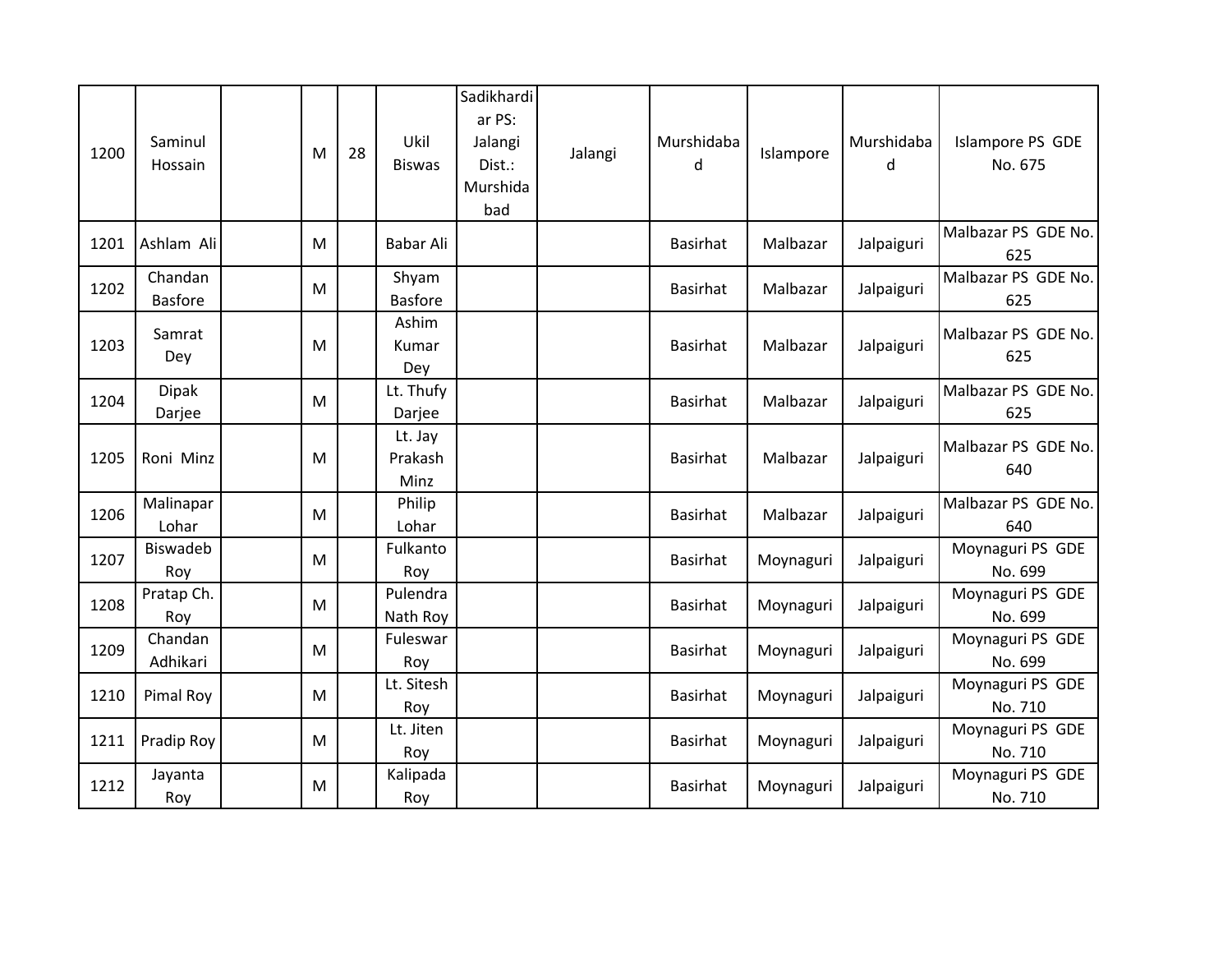| 1213 | <b>Gopal Roy</b>   |               | ${\sf M}$ |    | Lt. Khagen<br>Roy       |                                                                                                        |         | Basirhat        | Moynaguri | Jalpaiguri | Moynaguri PS GDE<br>No. 710 |
|------|--------------------|---------------|-----------|----|-------------------------|--------------------------------------------------------------------------------------------------------|---------|-----------------|-----------|------------|-----------------------------|
| 1214 | Nityanand<br>a Jha |               | M         |    | Ram Agga<br>Jha         |                                                                                                        |         | Basirhat        | Moynaguri | Jalpaiguri | Moynaguri PS GDE<br>No. 714 |
| 1215 | Subham<br>Malo     |               | ${\sf M}$ |    | Sudhan<br>Malo          |                                                                                                        |         | <b>Basirhat</b> | Moynaguri | Jalpaiguri | Moynaguri PS GDE<br>No. 714 |
| 1216 | Nirmal<br>Mandal   |               | M         |    | Uday<br>Mandal          |                                                                                                        |         | Basirhat        | Moynaguri | Jalpaiguri | Moynaguri PS GDE<br>No. 714 |
| 1217 | <b>Bikash Roy</b>  | Ranjan<br>Roy | M         | 21 | S/O<br>Kanteswar<br>Roy | Bhutki<br>Damdema<br>PS-<br>Rajganj,<br>Dist-<br>Jalpaiguri.<br>PS:<br>Rajganj<br>Dist.:<br>Jalpaiguri | Rajganj | Jalpaiguri      | Rajganj   | Jalpaiguri | Rajganj PS GDE No.<br>686   |
| 1218 | Sudip Roy          |               | M         | 19 | S/O<br>Manab<br>Roy     | Mahanvit<br>a PS-<br>Rajganj,<br>Dist-<br>Jalpaiguri.<br>PS:<br>Rajganj<br>Dist.:<br>Jalpaiguri        | Rajganj | Jalpaiguri      | Rajganj   | Jalpaiguri | Rajganj PS GDE No.<br>686   |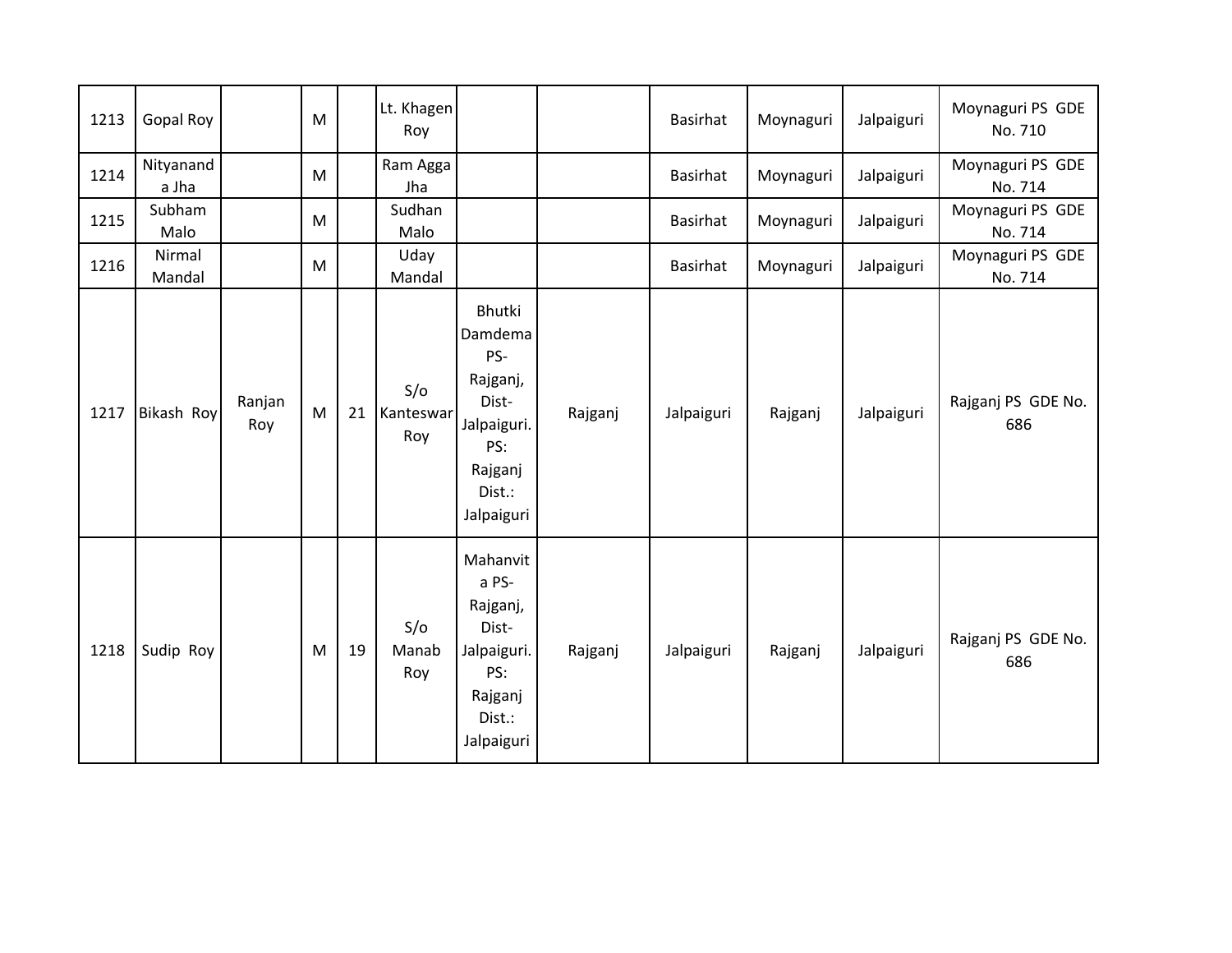| 1219 | Joydeb<br>Barman      | M         | 23 | S/O<br>Nandalal<br>Barman   | Radhabari<br>PS-NJP<br>Dist-<br>Jalpaiguri.<br>PS:<br>Rajganj<br>Dist.:<br>Jalpaiguri           | Rajganj | Jalpaiguri | Rajganj | Jalpaiguri | Rajganj PS GDE No.<br>686 |
|------|-----------------------|-----------|----|-----------------------------|-------------------------------------------------------------------------------------------------|---------|------------|---------|------------|---------------------------|
| 1220 | Khageswar<br>Adhikari | M         | 20 | S/O<br>Prasanna<br>Adhikari | Mahanvit<br>a PS-<br>Rajganj,<br>Dist-<br>Jalpaiguri.<br>PS:<br>Rajganj<br>Dist.:<br>Jalpaiguri | Rajganj | Jalpaiguri | Rajganj | Jalpaiguri | Rajganj PS GDE No.<br>686 |
| 1221 | Sourav<br>Roy         | ${\sf M}$ | 20 | S/O<br>Agraswar<br>Roy      | Mahanvit<br>a PS-<br>Rajganj,<br>Dist-<br>Jalpaiguri.<br>PS:<br>Rajganj<br>Dist.:<br>Jalpaiguri | Rajganj | Jalpaiguri | Rajganj | Jalpaiguri | Rajganj PS GDE No.<br>686 |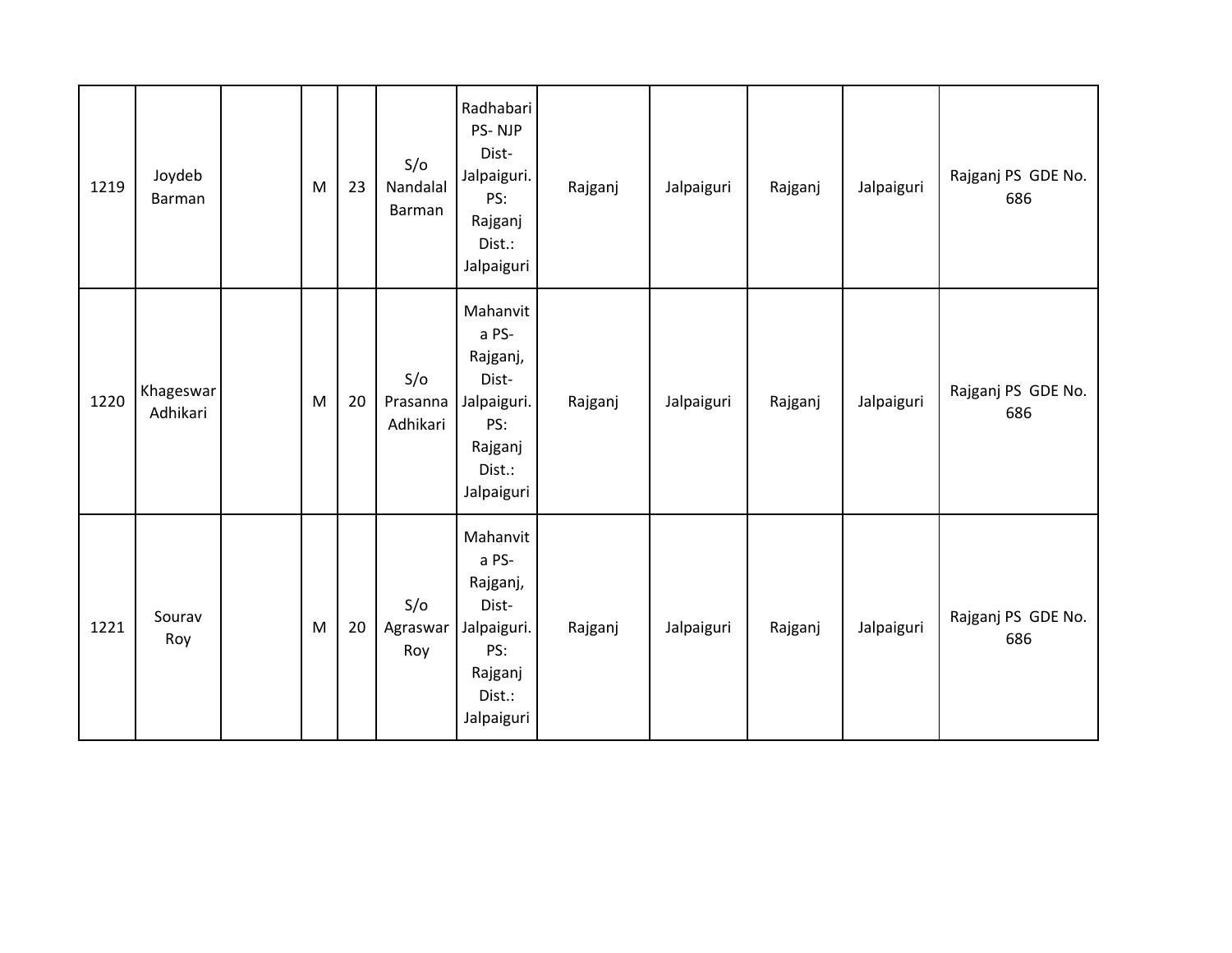| 1222 | Jamil<br>Aktar  | M | Sadekur          | Purba<br>Ratanpur<br>PS:<br>Farakka<br>Dist.:<br>Jangipur<br>Police<br>District | Farakka | Jangipur<br>Police<br>District | Farakka | Jangipur<br>Police<br>District        | Farakka PS GDE No.<br>751 |
|------|-----------------|---|------------------|---------------------------------------------------------------------------------|---------|--------------------------------|---------|---------------------------------------|---------------------------|
| 1223 | Ashim<br>Mondal | M | Tapesh<br>Mondal | Sankarpur<br>PS:<br>Farakka<br>Dist.:<br>Jangipur<br>Police<br>District         | Farakka | Jangipur<br>Police<br>District | Farakka | Jangipur<br>Police<br>District        | Farakka PS GDE No.<br>751 |
| 1224 | Asmaul Sk       | M | Farhad Ali       | Purba<br>ratanpur<br>PS:<br>Farakka<br>Dist.:<br>Jangipur<br>Police<br>District | Farakka | Jangipur<br>Police<br>District | Farakka | Jangipur<br>Police<br><b>District</b> | Farakka PS GDE No.<br>751 |
| 1225 | Alam Sk         | M | Raisuddin<br>Sk  | Paschim<br>Jigri PS:<br>Farakka<br>Dist.:<br>Jangipur<br>Police<br>District     | Farakka | Jangipur<br>Police<br>District | Farakka | Jangipur<br>Police<br><b>District</b> | Farakka PS GDE No.<br>812 |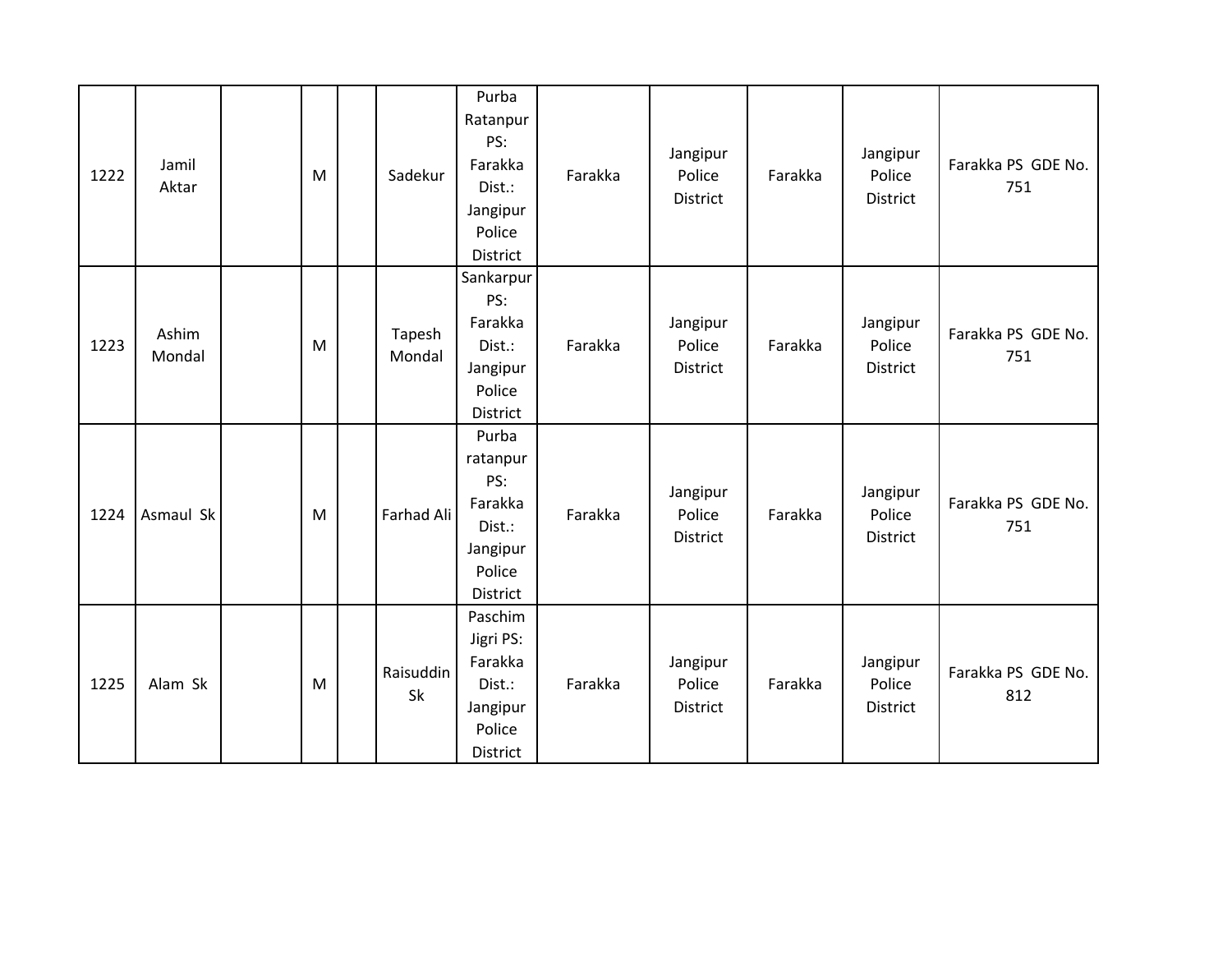| 1226 | Biplab<br>Mandal | M |    | Bhutesh<br>Mondal  | Abla PS:<br>Farakka<br>Dist.:<br>Jangipur<br>Police<br>District            | Farakka       | Jangipur<br>Police<br>District | Farakka           | Jangipur<br>Police<br>District        | Farakka PS GDE No.<br>211              |
|------|------------------|---|----|--------------------|----------------------------------------------------------------------------|---------------|--------------------------------|-------------------|---------------------------------------|----------------------------------------|
| 1227 | Amar<br>Sardar   | M | 27 | Sasti<br>Sardar    | Abl PS:<br>Farakka<br>Dist.:<br>Jangipur<br>Police<br>District             | Farakka       | Jangipur<br>Police<br>District | Farakka           | Jangipur<br>Police<br><b>District</b> | Farakka PS GDE No.<br>211              |
| 1228 | Rupchand<br>Sk   | M | 27 | Manarul<br>Sk      | PS:<br>Raghunat<br>hganj<br>Dist.:<br>Jangipur<br>Police<br>District       | Raghunathganj | Jangipur<br>Police<br>District | Raghunathg<br>anj | Jangipur<br>Police<br><b>District</b> | Raghunathganj PS<br><b>GDE No. 547</b> |
| 1229 | Ikbal<br>Hossain | M | 27 | Abdul<br>Mannan    | PS:<br>Raghunat<br>hganj<br>Dist.:<br>Jangipur<br>Police<br>District       | Raghunathganj | Jangipur<br>Police<br>District | Raghunathg<br>anj | Jangipur<br>Police<br><b>District</b> | Raghunathganj PS<br><b>GDE No. 545</b> |
| 1230 | Akash<br>Prodhan | M | 21 | Shyamal<br>Prodhan | Chamund<br>a PS:<br>Sagardighi<br>Dist.:<br>Jangipur<br>Police<br>District | Sagardighi    | Jangipur<br>Police<br>District | Sagardighi        | Jangipur<br>Police<br>District        | Sagardighi PS GDE<br>No. 847           |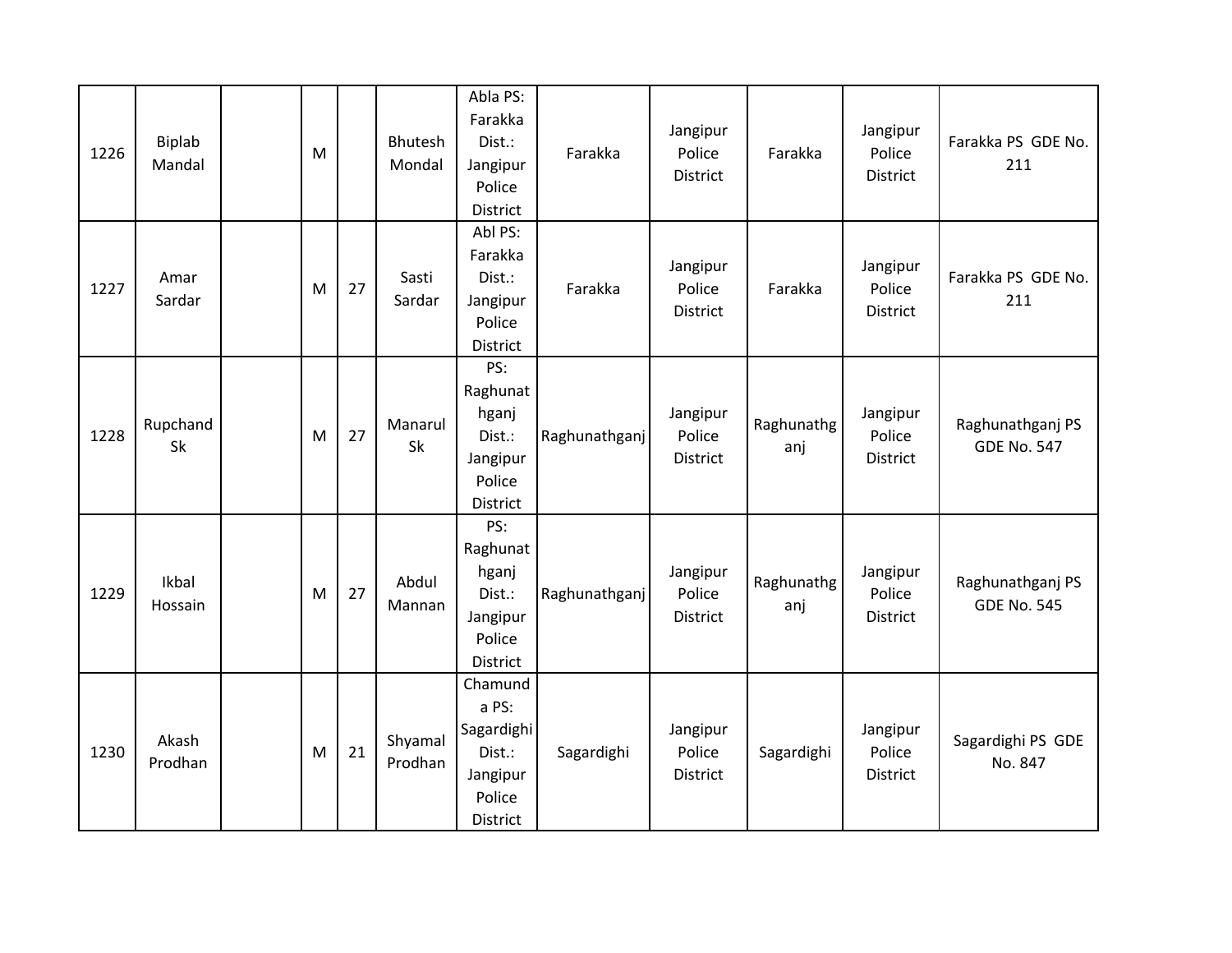| 1231 | <b>Bifol</b><br>Prodhan |      | M | 26 | Shyamal<br>Prodhan | Chamund<br>a PS:<br>Sagardighi<br>Dist.:<br>Jangipur<br>Police<br>District          | Sagardighi  | Jangipur<br>Police<br>District | Sagardighi  | Jangipur<br>Police<br>District | Sagardighi PS GDE<br>No. 847  |
|------|-------------------------|------|---|----|--------------------|-------------------------------------------------------------------------------------|-------------|--------------------------------|-------------|--------------------------------|-------------------------------|
| 1232 | Ataur<br>Rahaman        |      | M | 50 | Rustum<br>Ali      | Hatisala<br>PS:<br>Sagardighi<br>Dist.:<br>Jangipur<br>Police<br>District           | Sagardighi  | Jangipur<br>Police<br>District | Sagardighi  | Jangipur<br>Police<br>District | Sagardighi PS GDE<br>No. 847  |
| 1233 | Vasan Sha<br>Kumar      |      | M |    | Sngor              | Pulli<br>Bundriya                                                                   |             | <b>Basirhat</b>                | Sagardighi  | Jangipur<br>Police<br>District | Sagardighi PS GDE<br>No. 847  |
| 1234 | Ahamad<br>Hossain       |      |   | 18 | Mahahar<br>Ali     | Sahebnag<br>ar PS:<br>Samsherg<br>anj Dist.:<br>Jangipur<br>Police<br>District      | Samsherganj | Jangipur<br>Police<br>District | Samsherganj | Jangipur<br>Police<br>District | Samsherganj PS GDE<br>No. 722 |
| 1235 | Parvej<br>Akhtar        | Kalu |   | 22 | Kajem Ali          | Natun<br>Mahedrap<br>ur PS: Suti<br>Dist.:<br>Jangipur<br>Police<br><b>District</b> | Suti        | Jangipur<br>Police<br>District | Samsherganj | Jangipur<br>Police<br>District | Samsherganj PS GDE<br>No. 679 |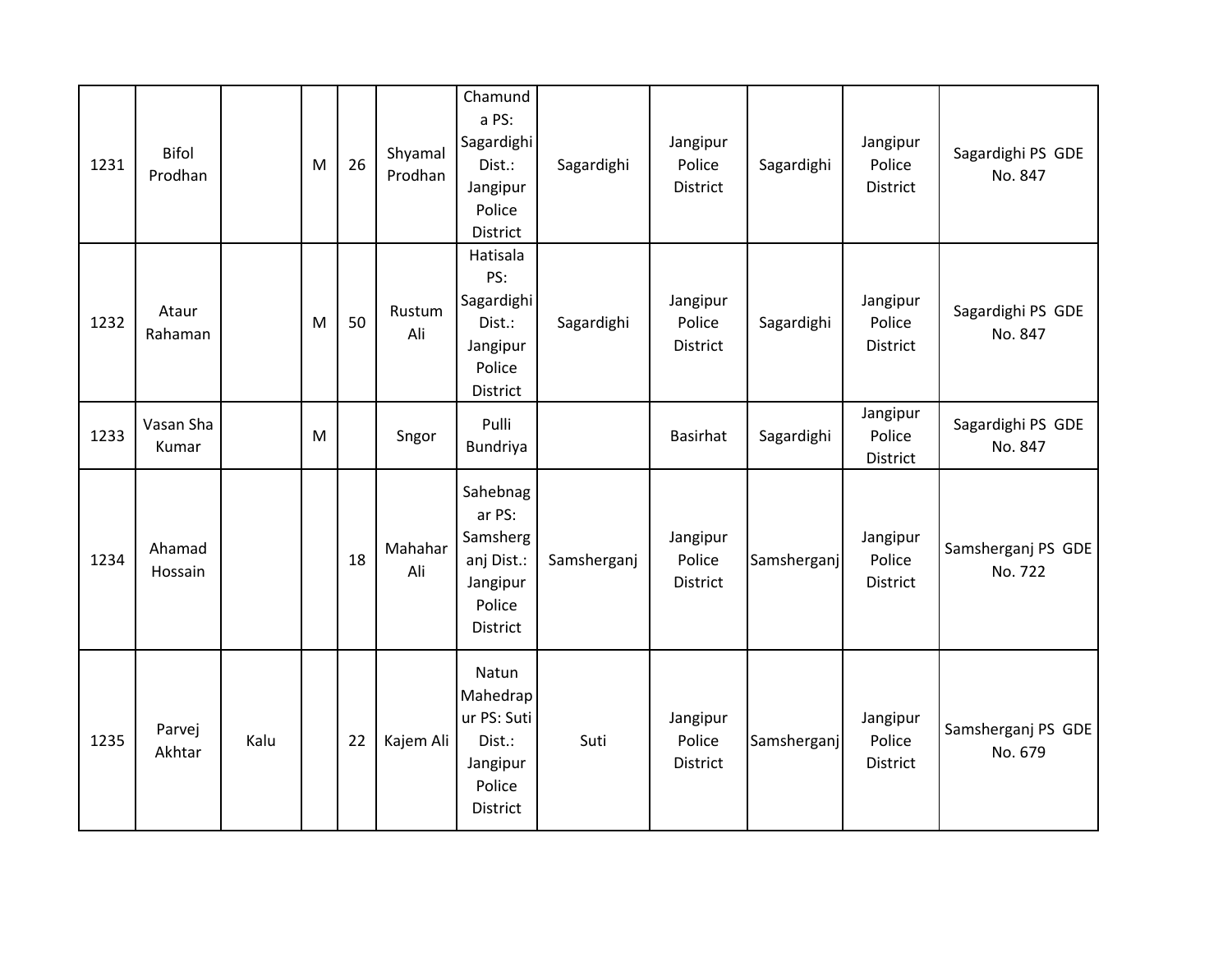| 1236 | Hriday<br>Sarkar      |   | 26 | Tonik<br>Sarkar            | Ahiran<br>Rajbanshi<br>para PS:<br>Suti Dist.:<br>Jangipur<br>Police<br>District            | Suti          | Jangipur<br>Police<br><b>District</b> | Suti | Jangipur<br>Police<br>District | Suti PS GDE No. 424 |
|------|-----------------------|---|----|----------------------------|---------------------------------------------------------------------------------------------|---------------|---------------------------------------|------|--------------------------------|---------------------|
| 1237 | Lalmaham<br>mad Sk    |   | 55 | Lt Obed Sk                 | Kusumgac<br>hi PS: Suti<br>Dist.:<br>Jangipur<br>Police<br>District                         | Suti          | Jangipur<br>Police<br>District        | Suti | Jangipur<br>Police<br>District | Suti PS GDE No. 424 |
| 1238 | <b>Bhim</b><br>Singha | M | 21 | Samar<br>Singha            | Manikpur<br>PS: Suti<br>Dist.:<br>Jangipur<br>Police<br><b>District</b>                     | Suti          | Jangipur<br>Police<br>District        | Suti | Jangipur<br>Police<br>District | Suti PS GDE No. 414 |
| 1239 | Gobinda<br>Das        | M | 43 | Lt<br>Satendran<br>ath Das | <b>Bahadinag</b><br>ar PS:<br>Raghunat<br>hganj<br>Dist.:<br>Jangipur<br>Police<br>District | Raghunathganj | Jangipur<br>Police<br>District        | Suti | Jangipur<br>Police<br>District | Suti PS GDE No. 414 |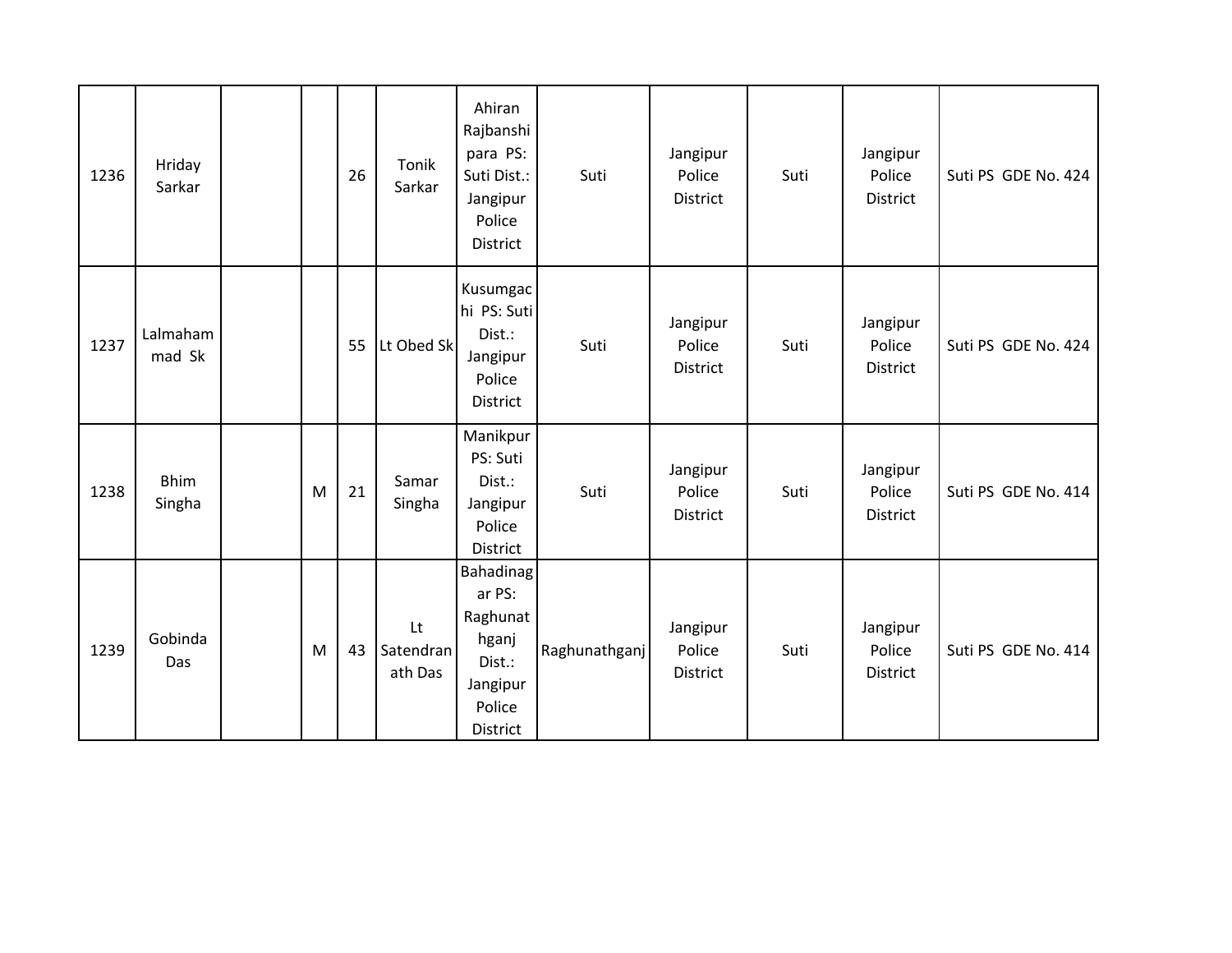| 1240 | Pankaj<br>Singha | M | Shyam<br>Chand<br>Singha | Jagtai PS:<br>Raghunat<br>hganj<br>Dist.:<br>Jangipur<br>Police<br>District | Raghunathganj    | Jangipur<br>Police<br>District | Suti      | Jangipur<br>Police<br>District | Suti PS GDE No. 889         |
|------|------------------|---|--------------------------|-----------------------------------------------------------------------------|------------------|--------------------------------|-----------|--------------------------------|-----------------------------|
| 1241 | Hemanta<br>Nayek | M | Achinta<br>Nayek         | Vill-<br>Nischinta<br>PS:<br>Beliabera<br>Dist.:<br>Jhargram                | <b>Beliabera</b> | Jhargram                       | Beliabera | Jhargram                       | Beliabera PS GDE No.<br>664 |
| 1242 | Nanda<br>Bera    | M | Debendra<br>Bera         | Vill+ PS-<br>Beliabera<br>PS:<br>Beliabera<br>Dist.:<br>Jhargram            | Beliabera        | Jhargram                       | Beliabera | Jhargram                       | Beliabera PS GDE No.<br>668 |
| 1243 | Mihir Sing       | M | Lakhindra<br>Sing        | Vill-<br>Murakati<br>PS:<br>Jhargram<br>Dist.:<br>Jhargram                  | Jhargram         | Jhargram                       | Beliabera | Jhargram                       | Beliabera PS GDE No.<br>684 |
| 1244 | Sumanta<br>Dutta | M | Debasis<br>Dutta         | Vill-<br>Netura PS:<br>Jhargram<br>Dist.:<br>Jhargram                       | Jhargram         | Jhargram                       | Beliabera | Jhargram                       | Beliabera PS GDE No.<br>684 |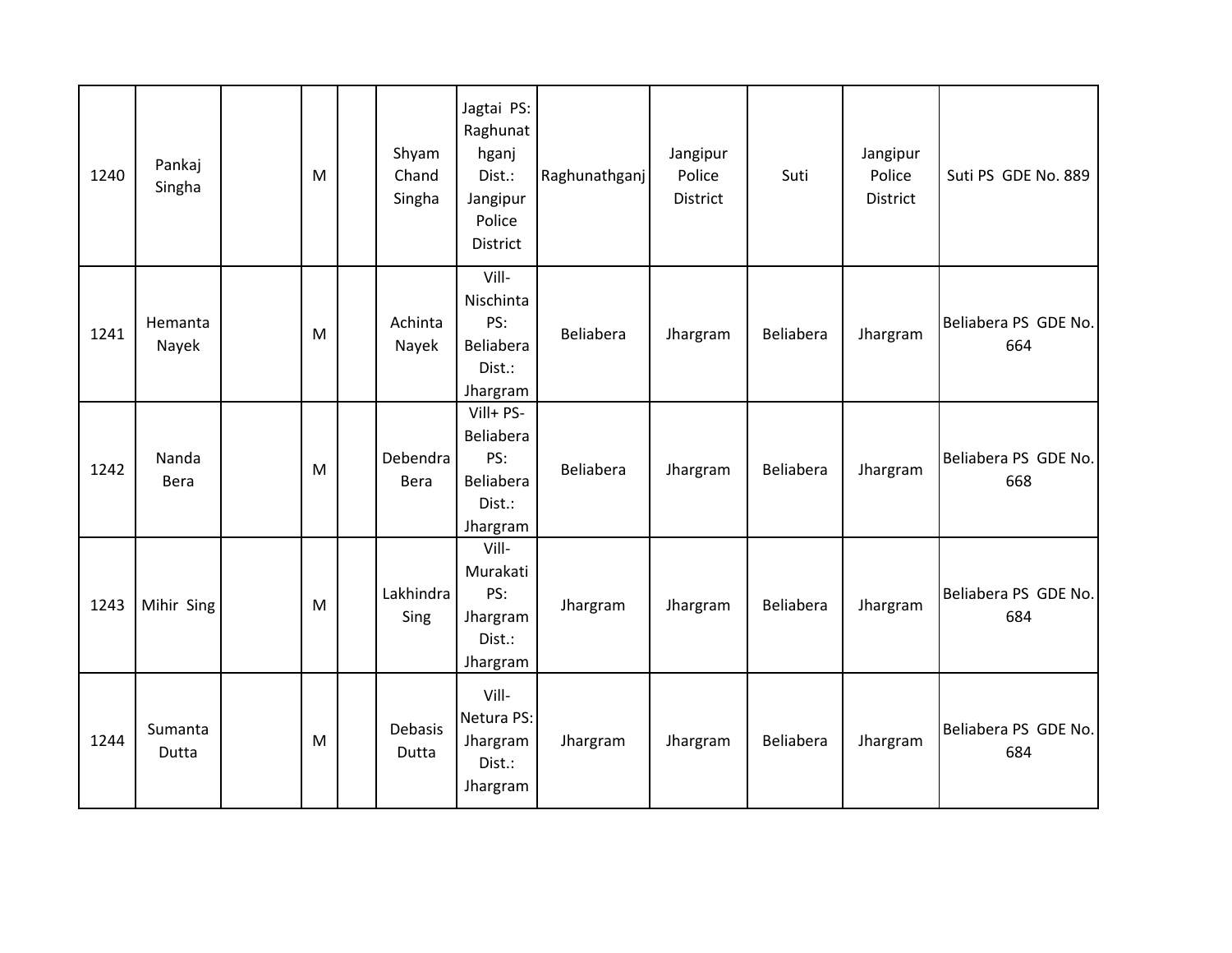| 1245 | Khoka Das                    | M | 33 | Lalu Das                   | Vill-<br>Dharampu<br>r PS:<br>Gopiballav<br>pur Dist.:<br>Jhargram | Gopiballavpur | Jhargram        | Gopiballavp<br><b>ur</b> | Jhargram                                | Gopiballavpur PS<br><b>GDE No. 689</b> |
|------|------------------------------|---|----|----------------------------|--------------------------------------------------------------------|---------------|-----------------|--------------------------|-----------------------------------------|----------------------------------------|
| 1246 | Raja Sk                      | M | 42 | Lt Rejaul<br><b>Sk</b>     | Sarenga<br>Purbo<br>Para                                           |               | <b>Basirhat</b> | Sankrail                 | Howrah<br>Police<br>Commission<br>erate | Sankrail PS GDE No.<br>500             |
| 1247 | Umran<br>Khan                | M | 21 | Sultan<br>Khan             | Panchpara<br>Molla<br>para, Lal<br>Masjid                          |               | Basirhat        | Sankrail                 | Howrah<br>Police<br>Commission<br>erate | Sankrail PS GDE No.<br>514             |
| 1248 | Imran<br>Ahmed               | M | 21 | Raiyaj<br>Ahamed           | Panchpara<br>Molla<br>para, Lal<br>Masjid                          |               | <b>Basirhat</b> | Sankrail                 | Howrah<br>Police<br>Commission<br>erate | Sankrail PS GDE No.<br>514             |
| 1249 | Raj Molla                    | M | 20 | Raja Molla                 | Gariakhali                                                         |               | Basirhat        | Sankrail                 | Howrah<br>Police<br>Commission<br>erate | Sankrail PS GDE No.<br>514             |
| 1250 | Md Irfan                     | M | 25 | Md.<br>Munna               | Panchpara<br>Molla<br>para, Lal<br>Masjid                          |               | <b>Basirhat</b> | Sankrail                 | Howrah<br>Police<br>Commission<br>erate | Sankrail PS GDE No.<br>514             |
| 1251 | Saddam<br>Hossain<br>Munsuri | M | 23 | Abdul<br>Khalek<br>Mansuri | 01 No Mill<br>Gate<br><b>Banipur</b>                               |               | <b>Basirhat</b> | Sankrail                 | Howrah<br>Police<br>Commission<br>erate | Sankrail PS GDE No.<br>826             |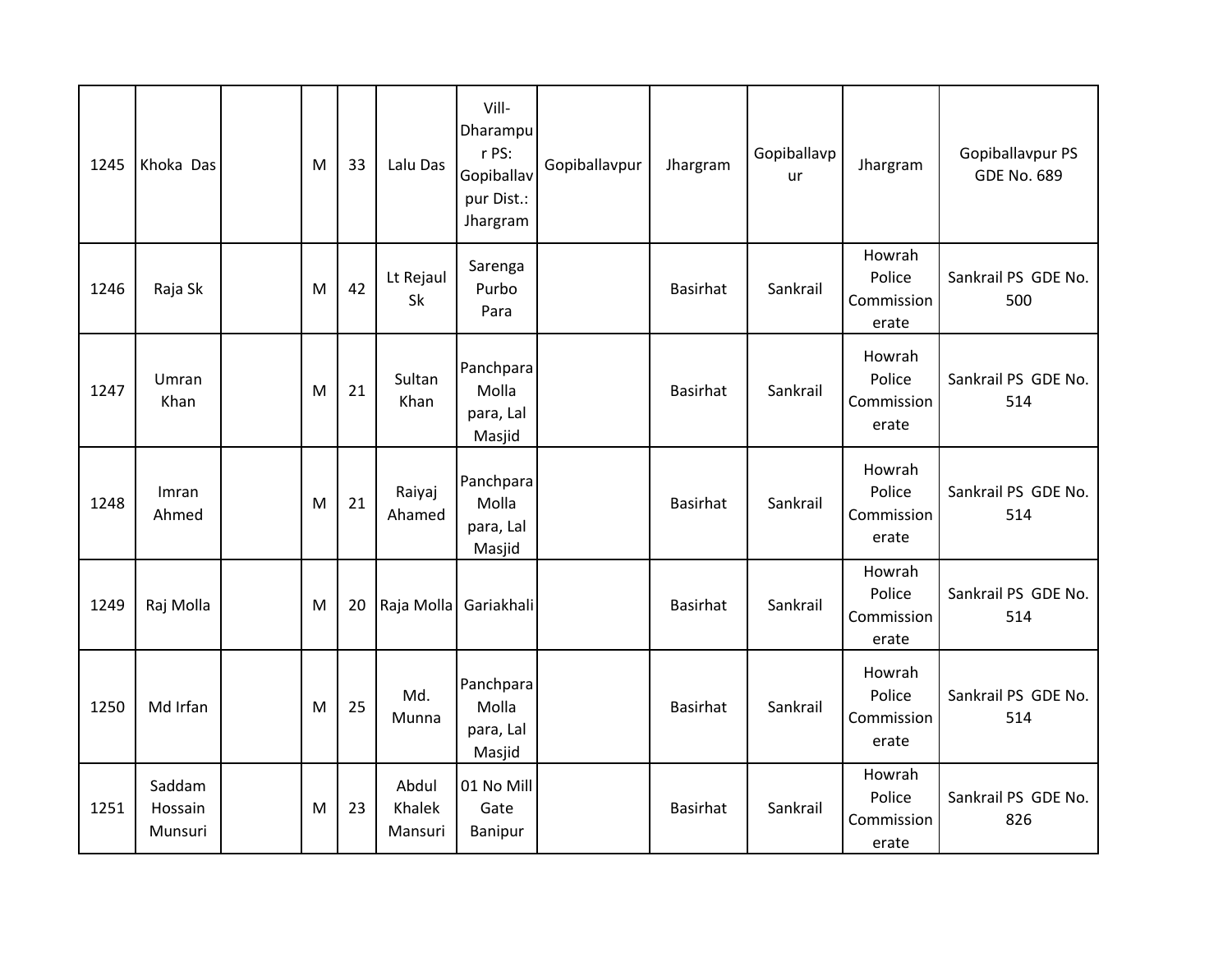| 1252 | Abid Aktar        | M | 19 | Md Yasin                 |                                                                                                         |                         | Basirhat                        | Sankrail              | Howrah<br>Police<br>Commission<br>erate | Sankrail PS GDE No.<br>826                  |
|------|-------------------|---|----|--------------------------|---------------------------------------------------------------------------------------------------------|-------------------------|---------------------------------|-----------------------|-----------------------------------------|---------------------------------------------|
| 1253 | Gouranga<br>De    | M | 37 | Debendra<br>Nath De      | Vill.-<br>Sripur, PO-<br>Rohini, PS-<br>Sankrail,<br>Dist.- Jh<br>PS:<br>Sankrail<br>Dist.:<br>Jhargram | Sankrail                | Jhargram                        | Sankrail              | Jhargram                                | Sankrail PS GDE No.<br>449                  |
| 1254 | Suresh<br>Murmu   | M | 26 | Kalidas<br>Murmu         | Raibandh<br>PS:<br>Neturia<br>Dist.:<br>Purulia                                                         | Neturia                 | Purulia                         | Kharagpur<br>g.r.p.s. | Kharagpur<br>G.R.P.                     | Kharagpur g.r.p.s. PS<br><b>GDE No. 619</b> |
| 1255 | Sanjib<br>Hembram | M | 21 | Panchana<br>n<br>Hembram | Raibandh<br>PS:<br>Neturia<br>Dist.:<br>Purulia                                                         | Neturia                 | Purulia                         | Kharagpur<br>g.r.p.s. | Kharagpur<br>G.R.P.                     | Kharagpur g.r.p.s. PS<br><b>GDE No. 619</b> |
| 1256 | Srigabinda<br>Das | M | 39 | Rashbihari<br>Das        | Kailashnag<br>ar PS:<br>Gobardha<br>npur<br>coastal<br>Dist.:<br>Sundarba<br>n Police<br>District       | Gobardhanpur<br>coastal | Sundarban<br>Police<br>District | Kharagpur<br>g.r.p.s. | Kharagpur<br>G.R.P.                     | Kharagpur g.r.p.s. PS<br><b>GDE No. 619</b> |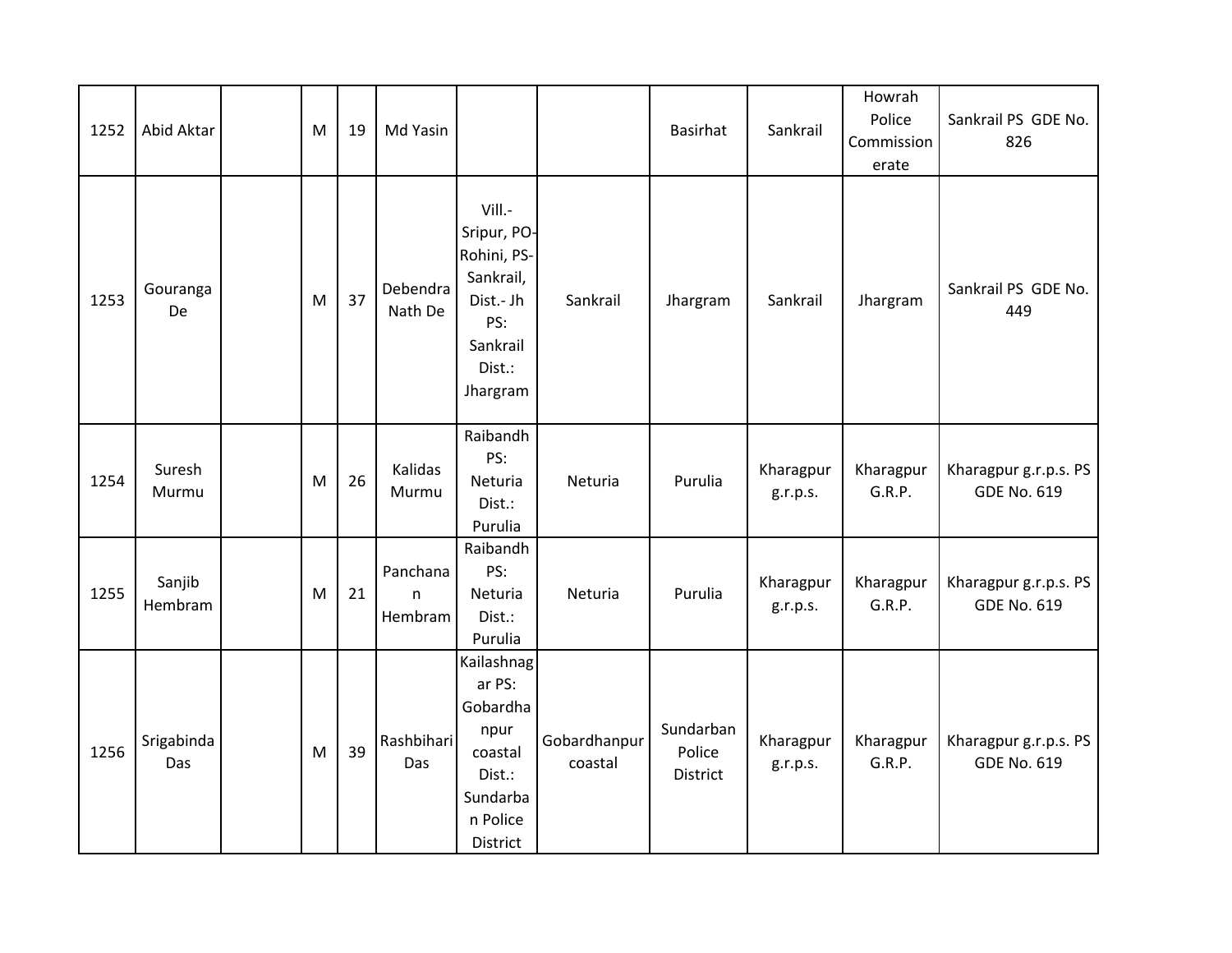| 1257 | Kinkar<br><b>Bauri</b> | M | 26 | <b>Fatik Bauri</b> | Patarpara<br>PS: Indpur<br>Dist.:<br>Bankura                      | Indpur       | Bankura         | Kharagpur<br>g.r.p.s. | Kharagpur<br>G.R.P. | Kharagpur g.r.p.s. PS<br><b>GDE No. 619</b> |
|------|------------------------|---|----|--------------------|-------------------------------------------------------------------|--------------|-----------------|-----------------------|---------------------|---------------------------------------------|
| 1258 | Md<br>Rikimuddin       | M | 26 | Sikimuddi<br>n     | Pirgrain<br>PS:<br>Pukhuria<br>Dist.:<br>Malda                    | Pukhuria     | Malda           | Kharagpur<br>g.r.p.s. | Kharagpur<br>G.R.P. | Kharagpur g.r.p.s. PS<br><b>GDE No. 619</b> |
| 1259 | Nukul<br>Bagdi         | M | 21 | Subal<br>Bagdi     | Sonamukh<br>i PS:<br>Sonamukh<br>i Dist.:<br>Bankura              | Sonamukhi    | <b>Bankura</b>  | Kharagpur<br>g.r.p.s. | Kharagpur<br>G.R.P. | Kharagpur g.r.p.s. PS<br><b>GDE No. 619</b> |
| 1260 | Mustakin<br>Sk         | M | 23 | Sentu Sk           | Tultulipar<br>a PS:<br>Bhagawan<br>gola Dist.:<br>Murshida<br>bad | Bhagawangola | Murshidaba<br>d | Kharagpur<br>g.r.p.s. | Kharagpur<br>G.R.P. | Kharagpur g.r.p.s. PS<br><b>GDE No. 619</b> |
| 1261 | Parimal<br>Hembram     | M | 22 | Kalidas<br>Hembram | Raibandh<br>PS:<br>Neturia<br>Dist.:<br>Purulia                   | Neturia      | Purulia         | Kharagpur<br>g.r.p.s. | Kharagpur<br>G.R.P. | Kharagpur g.r.p.s. PS<br><b>GDE No. 621</b> |
| 1262 | Laxmikanta<br>Majhi    | M | 23 | Baburam<br>Majhi   | Raibandh<br>PS:<br>Neturia<br>Dist.:<br>Purulia                   | Neturia      | Purulia         | Kharagpur<br>g.r.p.s. | Kharagpur<br>G.R.P. | Kharagpur g.r.p.s. PS<br><b>GDE No. 621</b> |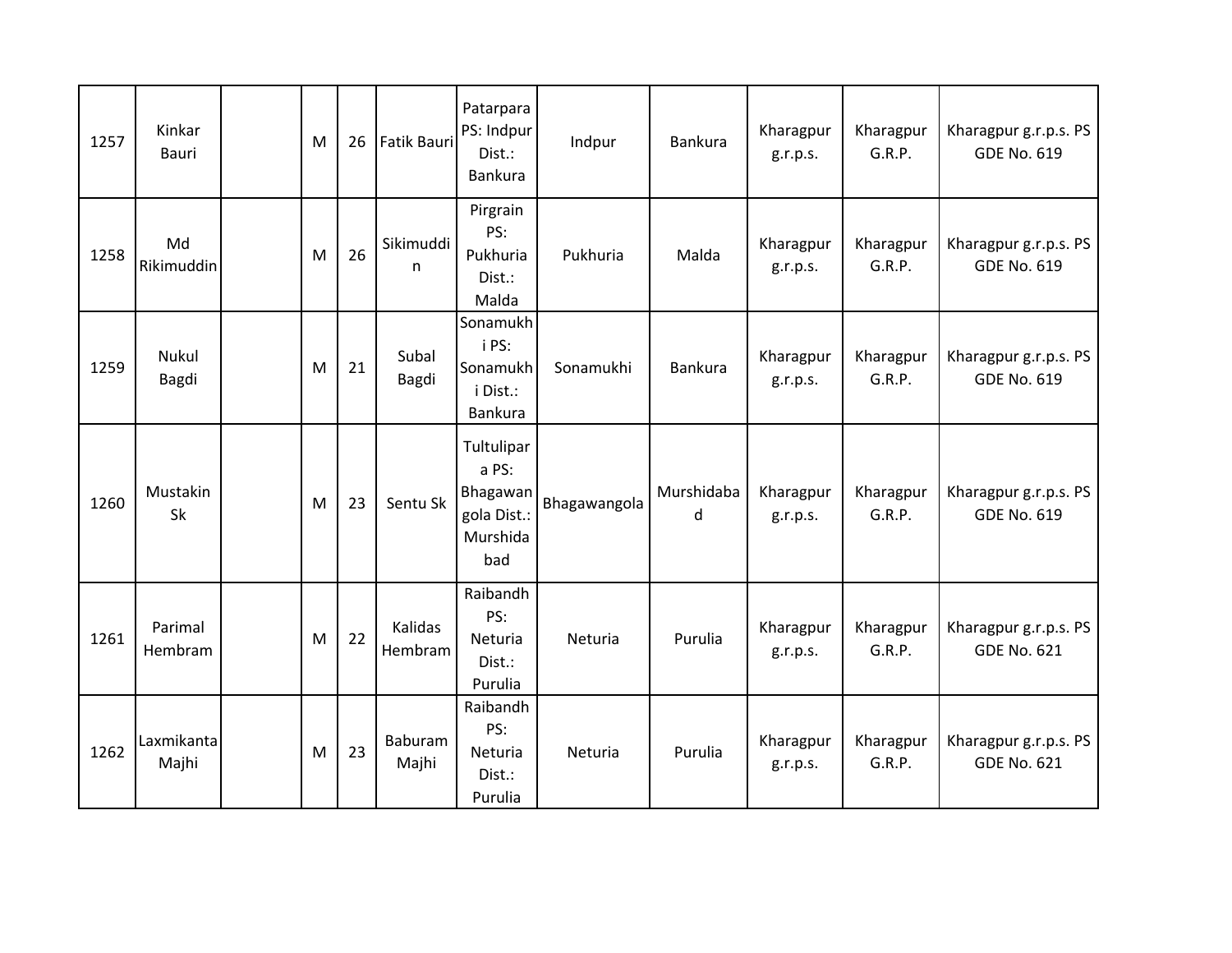| 1263 | Sabuj Das         | M | 39 | Rashbihari<br><b>Das</b> | Kailashnag<br>ar PS:<br>Ganga<br>sagar<br>coastal<br>Dist.:<br>Sundarba<br>n Police<br>District | Ganga sagar<br>coastal | Sundarban<br>Police<br>District | Kharagpur<br>g.r.p.s. | Kharagpur<br>G.R.P. | Kharagpur g.r.p.s. PS<br><b>GDE No. 621</b> |
|------|-------------------|---|----|--------------------------|-------------------------------------------------------------------------------------------------|------------------------|---------------------------------|-----------------------|---------------------|---------------------------------------------|
| 1264 | Madhai<br>Raj     | M | 24 | Sudhamay<br>Raj          | Kanta bari<br>PS: Onda<br>Dist.:<br>Bankura                                                     | Onda                   | Bankura                         | Kharagpur<br>g.r.p.s. | Kharagpur<br>G.R.P. | Kharagpur g.r.p.s. PS<br><b>GDE No. 621</b> |
| 1265 | Kalipada<br>Bauri | M | 47 | Kandan<br>Bauri          | Patarpara<br>PS: Indpur<br>Dist.:<br><b>Bankura</b>                                             | Indpur                 | Bankura                         | Kharagpur<br>g.r.p.s. | Kharagpur<br>G.R.P. | Kharagpur g.r.p.s. PS<br><b>GDE No. 621</b> |
| 1266 | Sujit Bagdi       | M | 22 | Ajit Bagdi               | Dhulai PS:<br>Sonamukh<br>i Dist.:<br>Bankura                                                   | Sonamukhi              | Bankura                         | Kharagpur<br>g.r.p.s. | Kharagpur<br>G.R.P. | Kharagpur g.r.p.s. PS<br><b>GDE No. 621</b> |
| 1267 | Amjed Sk          | M | 38 |                          | Kamarkhal<br>i PS:<br>Kashir Ali Sonamukh<br>i Dist.:<br>Bankura                                | Sonamukhi              | <b>Bankura</b>                  | Kharagpur<br>g.r.p.s. | Kharagpur<br>G.R.P. | Kharagpur g.r.p.s. PS<br><b>GDE No. 621</b> |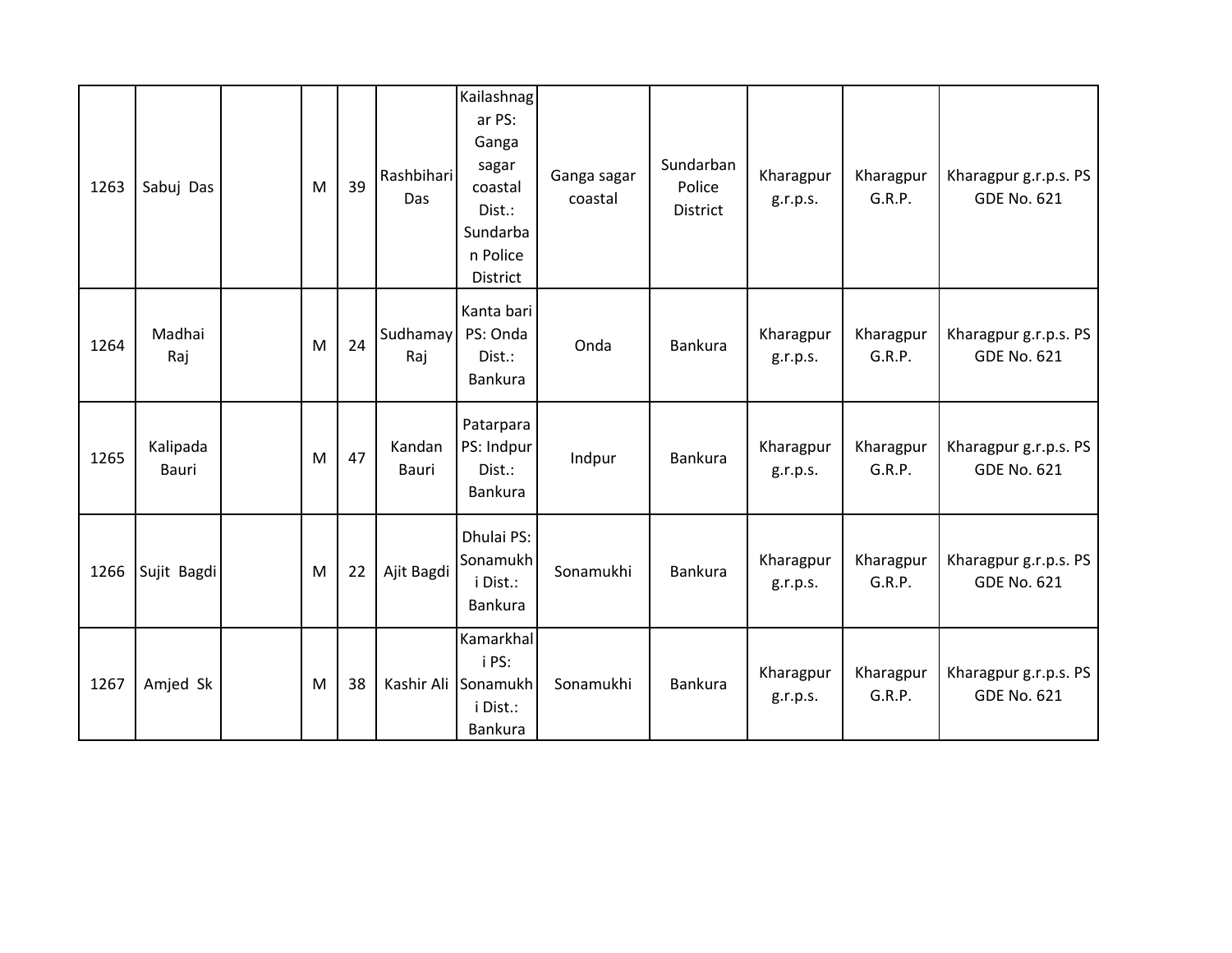| 1268 | Mohan<br>Swarnakar   | M | 50 | Naren<br>Sarnwakar | Birpara<br>PS:<br>Ranitala<br>Dist.:<br>Murshida<br>bad              | Ranitala     | Murshidaba<br>d    | Kharagpur<br>g.r.p.s. | Kharagpur<br>G.R.P. | Kharagpur g.r.p.s. PS<br><b>GDE No. 621</b> |
|------|----------------------|---|----|--------------------|----------------------------------------------------------------------|--------------|--------------------|-----------------------|---------------------|---------------------------------------------|
| 1269 | Aksay<br>Patra       | M | 21 | Ajit Patra         | Mahabishr<br>a PS: Egra<br>Dist.:<br>Purba<br>Mednipor<br>e          | Egra         | Purba<br>Mednipore | Kharagpur<br>g.r.p.s. | Kharagpur<br>G.R.P. | Kharagpur g.r.p.s. PS<br><b>GDE No. 641</b> |
| 1270 | Purna Ch<br>Pramanik | M | 19 | Gopal<br>Pramanik  | Golbagpa<br>PS:<br>Bhupatina<br>gar Dist.:<br>Purba<br>Mednipor<br>e | Bhupatinagar | Purba<br>Mednipore | Kharagpur<br>g.r.p.s. | Kharagpur<br>G.R.P. | Kharagpur g.r.p.s. PS<br><b>GDE No. 641</b> |
| 1271 | Prasanta<br>Pal      | M | 31 | <b>Kartick Pal</b> | Routhkan<br>da PS:<br>Joypur<br>Dist.:<br><b>Bankura</b>             | Joypur       | Bankura            | Kharagpur<br>g.r.p.s. | Kharagpur<br>G.R.P. | Kharagpur g.r.p.s. PS<br><b>GDE No. 641</b> |
| 1272 | Sk Ensan             | M | 26 | Sk Saidul          | Dolutpur<br>PS:<br>Ranitala<br>Dist.:<br>Murshida<br>bad             | Ranitala     | Murshidaba<br>d    | Kharagpur<br>g.r.p.s. | Kharagpur<br>G.R.P. | Kharagpur g.r.p.s. PS<br><b>GDE No. 641</b> |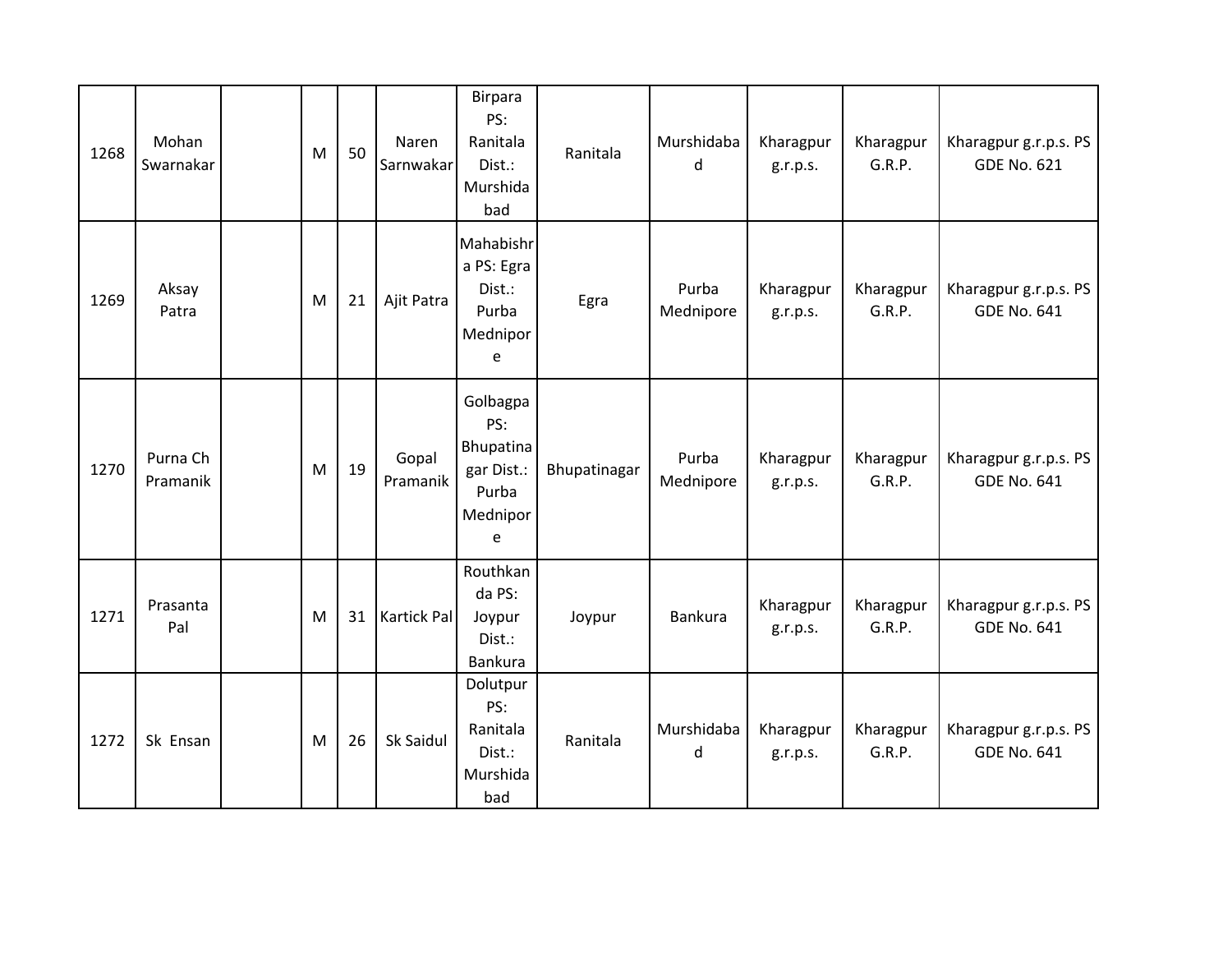| 1273 | Chiranjit<br>Mandal | M | 23 | Ramesh<br>Mandal    | Ramsanka<br>rtala PS:<br>Kaliachak<br>Dist.:<br>Malda | Kaliachak  | Malda   | Kharagpur<br>g.r.p.s. | Kharagpur<br>G.R.P. | Kharagpur g.r.p.s. PS<br><b>GDE No. 641</b> |
|------|---------------------|---|----|---------------------|-------------------------------------------------------|------------|---------|-----------------------|---------------------|---------------------------------------------|
| 1274 | Dayamay<br>Mandal   | M | 28 | Haradhan<br>Mandal  | Baordahi<br>PS:<br>Balaramp<br>ur Dist.:<br>Purulia   | Balarampur | Purulia | Kharagpur<br>g.r.p.s. | Kharagpur<br>G.R.P. | Kharagpur g.r.p.s. PS<br><b>GDE No. 641</b> |
| 1275 | Madan<br>Yadav      | M | 32 | Raghunat<br>h Yadav | Ramnagar<br>PS:<br>Balaramp<br>ur Dist.:<br>Purulia   | Balarampur | Purulia | Kharagpur<br>g.r.p.s. | Kharagpur<br>G.R.P. | Kharagpur g.r.p.s. PS<br><b>GDE No. 641</b> |
| 1276 | Chiranjit<br>Mandal | M | 27 | Labkush<br>Mondal   | Upadih<br>PS:<br>Santaldih<br>Dist.:<br>Purulia       | Santaldih  | Purulia | Kharagpur<br>g.r.p.s. | Kharagpur<br>G.R.P. | Kharagpur g.r.p.s. PS<br><b>GDE No. 641</b> |
| 1277 | Bhagbat<br>Sen      | M | 32 | Gajendra<br>Sen     | Dunda PS:<br>Santaldih<br>Dist.:<br>Purulia           | Santaldih  | Purulia | Kharagpur<br>g.r.p.s. | Kharagpur<br>G.R.P. | Kharagpur g.r.p.s. PS<br><b>GDE No. 641</b> |
| 1278 | Hasan<br>Khan       | M | 21 | Abid Khan           | Jamua PS:<br>Santaldih<br>Dist.:<br>Purulia           | Santaldih  | Purulia | Kharagpur<br>g.r.p.s. | Kharagpur<br>G.R.P. | Kharagpur g.r.p.s. PS<br><b>GDE No. 641</b> |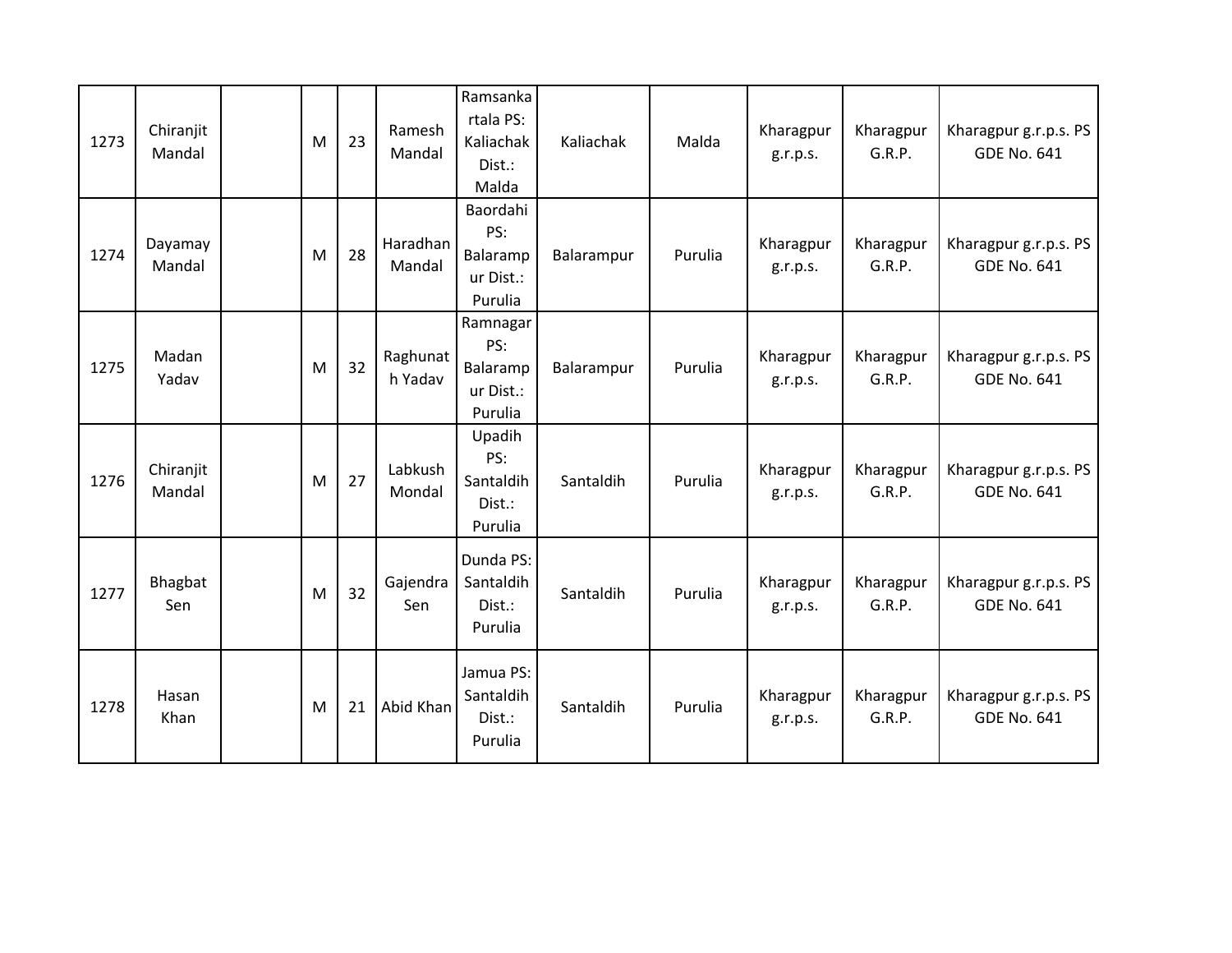| 1279 | Shib<br>Sankar Pan     | M | 20 | <b>Bikash</b><br>Pan        | Madhupur<br>PS:<br>Keshpur<br>Dist.:<br>Paschim<br>Mednipor<br>$\mathsf{e}% _{0}\left( \mathsf{e}\right)$ | Keshpur   | Paschim<br>Mednipore | Kharagpur<br>g.r.p.s. | Kharagpur<br>G.R.P. | Kharagpur g.r.p.s. PS<br><b>GDE No. 642</b> |
|------|------------------------|---|----|-----------------------------|-----------------------------------------------------------------------------------------------------------|-----------|----------------------|-----------------------|---------------------|---------------------------------------------|
| 1280 | Ajay Bauri             | M | 22 | Bahadur<br>Rauri            | Laulara<br>PS:<br>Puncha<br>Dist.:<br>Purulia                                                             | Puncha    | Purulia              | Kharagpur<br>g.r.p.s. | Kharagpur<br>G.R.P. | Kharagpur g.r.p.s. PS<br><b>GDE No. 642</b> |
| 1281 | Sk Neharul             | M | 30 | Sk Nasir                    | Doulatpur<br>PS:<br>Ranitala<br>Dist.:<br>Murshida<br>bad                                                 | Ranitala  | Murshidaba<br>d      | Kharagpur<br>g.r.p.s. | Kharagpur<br>G.R.P. | Kharagpur g.r.p.s. PS<br><b>GDE No. 642</b> |
| 1282 | Akash<br>Kushwala      | M | 21 | Pappu<br>Kushwala           | Ranitala<br>PS:<br>Ranitala<br>Dist.:<br>Murshida<br>bad                                                  | Ranitala  | Murshidaba<br>d      | Kharagpur<br>g.r.p.s. | Kharagpur<br>G.R.P. | Kharagpur g.r.p.s. PS<br><b>GDE No. 642</b> |
| 1283 | Sanjoy<br><b>Bauri</b> | M | 27 | Narad<br>Bauri              | Santaldih<br>PS:<br>Santaldih<br>Dist.:<br>Purulia                                                        | Santaldih | Purulia              | Kharagpur<br>g.r.p.s. | Kharagpur<br>G.R.P. | Kharagpur g.r.p.s. PS<br><b>GDE No. 642</b> |
| 1284 | Kiran<br>Bindhani      | M | 20 | Ramchand<br>ra<br>Bhandhani | Santaldih<br>PS:<br>Santaldih<br>Dist.:<br>Purulia                                                        | Santaldih | Purulia              | Kharagpur<br>g.r.p.s. | Kharagpur<br>G.R.P. | Kharagpur g.r.p.s. PS<br><b>GDE No. 642</b> |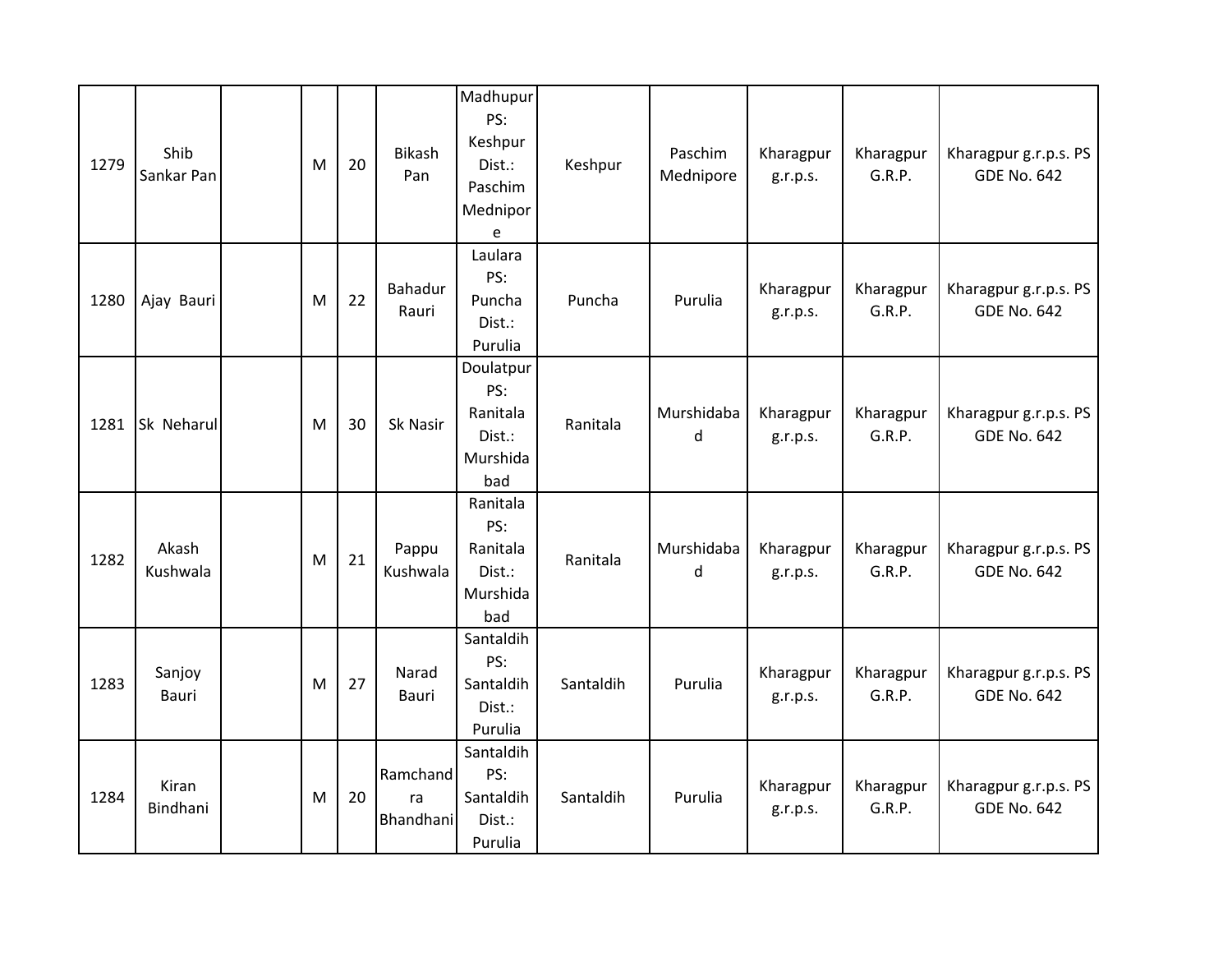| 1285 | <b>Bablu</b><br>Khan            | M | 21 | Samin<br>Khan              | Jamua PS:<br>Santaldih<br>Dist.:<br>Purulia                                | Santaldih               | Purulia                            | Kharagpur<br>g.r.p.s. | Kharagpur<br>G.R.P. | Kharagpur g.r.p.s. PS<br><b>GDE No. 642</b> |
|------|---------------------------------|---|----|----------------------------|----------------------------------------------------------------------------|-------------------------|------------------------------------|-----------------------|---------------------|---------------------------------------------|
| 1286 | Sunil<br><b>Biswas</b>          | M | 38 | Lt Abinas<br><b>Biawas</b> | Kgirpur<br>PS:<br>Tehatta<br>Dist.:<br>Krishnana<br>gar Police<br>District | Tehatta                 | Krishnanagar<br>Police<br>District | Kharagpur<br>g.r.p.s. | Kharagpur<br>G.R.P. | Kharagpur g.r.p.s. PS<br><b>GDE No. 642</b> |
| 1287 | <b>Buddheb</b><br><b>Biswas</b> | M | 40 | Sadanand<br>a Biswas       | Kgirpur<br>PS:<br>Tehatta<br>Dist.:<br>Krishnana<br>gar Police<br>District | Tehatta                 | Krishnanagar<br>Police<br>District | Kharagpur<br>g.r.p.s. | Kharagpur<br>G.R.P. | Kharagpur g.r.p.s. PS<br><b>GDE No. 642</b> |
| 1288 | Abdul<br>Rahim                  | M | 26 | Jamal Sk                   | Baishnabn<br>agar PS:<br>agar Dist.:<br>Malda                              | Baishnabn Baishnabnagar | Malda                              | Kharagpur<br>g.r.p.s. | Kharagpur<br>G.R.P. | Kharagpur g.r.p.s. PS<br><b>GDE No. 642</b> |
| 1289 | Manirul<br>Islam                | M | 45 | n                          | Pakur PS:<br>Samsuddi   Baishnabn<br>agar Dist.:<br>Malda                  | Baishnabnagar           | Malda                              | Kharagpur<br>g.r.p.s. | Kharagpur<br>G.R.P. | Kharagpur g.r.p.s. PS<br><b>GDE No. 641</b> |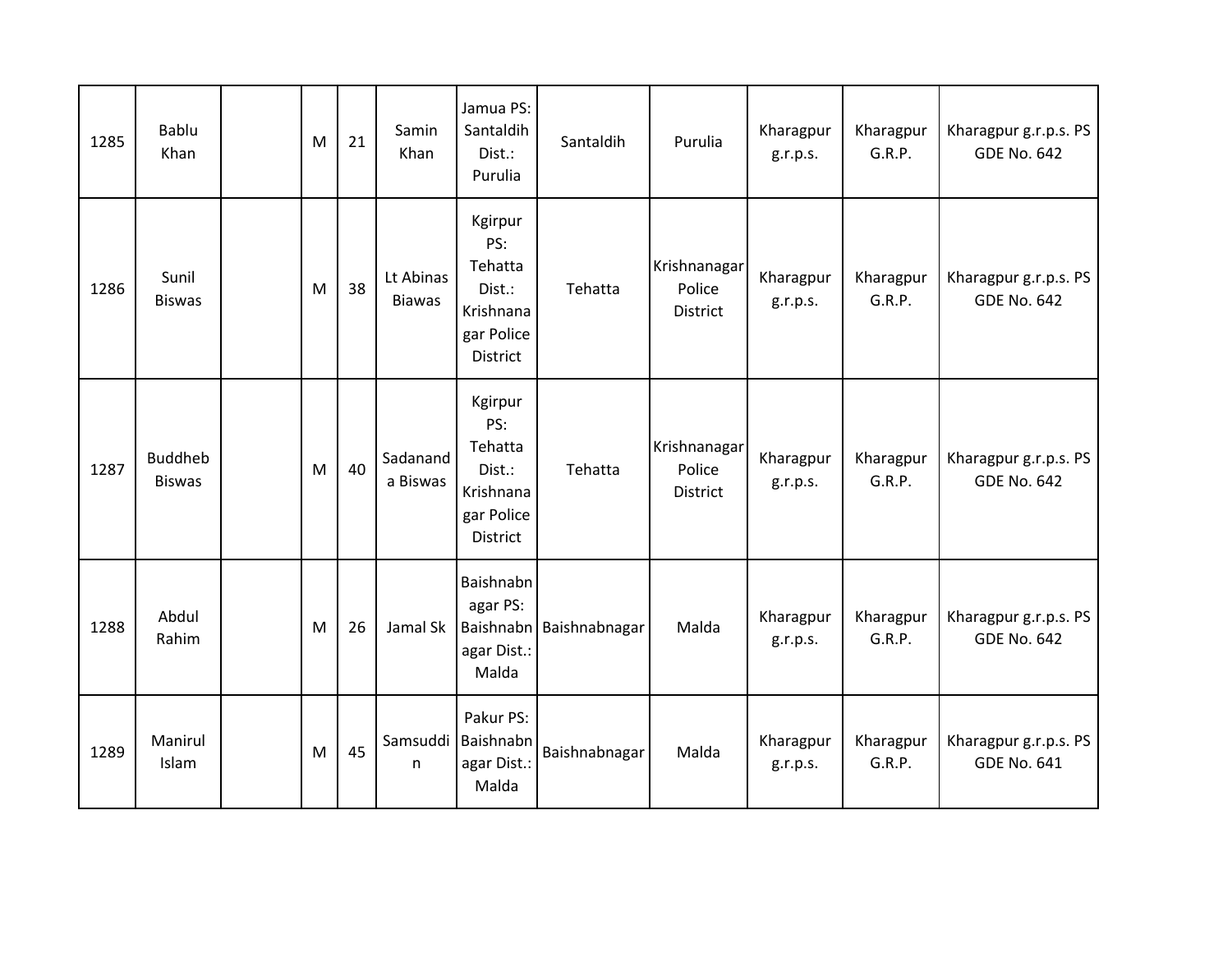| 1290 | Jinnat Ali       | M | 34 | Lt Maidan<br>Ali                | Kamarpar<br>a PS:<br>agar Dist.:<br>Malda                                          | Baishnabn Baishnabnagar | Malda                                   | Kharagpur<br>g.r.p.s. | Kharagpur<br>G.R.P. | Kharagpur g.r.p.s. PS<br><b>GDE No. 641</b> |
|------|------------------|---|----|---------------------------------|------------------------------------------------------------------------------------|-------------------------|-----------------------------------------|-----------------------|---------------------|---------------------------------------------|
| 1291 | Alfaj Sk         | M | 20 | <b>Banu Sk</b>                  | Rupeshpu<br>r PS:<br>Sankrail<br>Dist.:<br>Howrah<br>Police<br>Commissi<br>onerate | Sankrail                | Howrah<br>Police<br>Commission<br>erate | Kharagpur<br>g.r.p.s. | Kharagpur<br>G.R.P. | Kharagpur g.r.p.s. PS<br><b>GDE No. 641</b> |
| 1292 | Pradut<br>Ghosh  | M | 28 | Nana<br>Kumar<br>Ghosh          | Gopalpur<br>PS:<br>Raninagar<br>Dist.:<br>Murshida<br>bad                          | Raninagar               | Murshidaba<br>d                         | Kharagpur<br>g.r.p.s. | Kharagpur<br>G.R.P. | Kharagpur g.r.p.s. PS<br><b>GDE No. 641</b> |
| 1293 | Souvik<br>Mandal | M | 19 | Shyamal<br>Mandal               | <b>Bazar PS:</b><br>Saktipur<br>Dist.:<br>Murshida<br>bad                          | Saktipur                | Murshidaba<br>d                         | Kharagpur<br>g.r.p.s. | Kharagpur<br>G.R.P. | Kharagpur g.r.p.s. PS<br><b>GDE No. 641</b> |
| 1294 | Sk Rafik         | M | 50 | <b>Nisha</b><br>Mahamm<br>ad Sk | Tofi PS:<br>Kaliachak<br>Dist.:<br>Malda                                           | Kaliachak               | Malda                                   | Kharagpur<br>g.r.p.s. | Kharagpur<br>G.R.P. | Kharagpur g.r.p.s. PS<br><b>GDE No. 641</b> |
| 1295 | Goutam<br>Sing   | M | 24 | Basudeb<br>Sing                 | Gogria PS:<br>Kaliachak<br>Dist.:<br>Malda                                         | Kaliachak               | Malda                                   | Kharagpur<br>g.r.p.s. | Kharagpur<br>G.R.P. | Kharagpur g.r.p.s. PS<br><b>GDE No. 641</b> |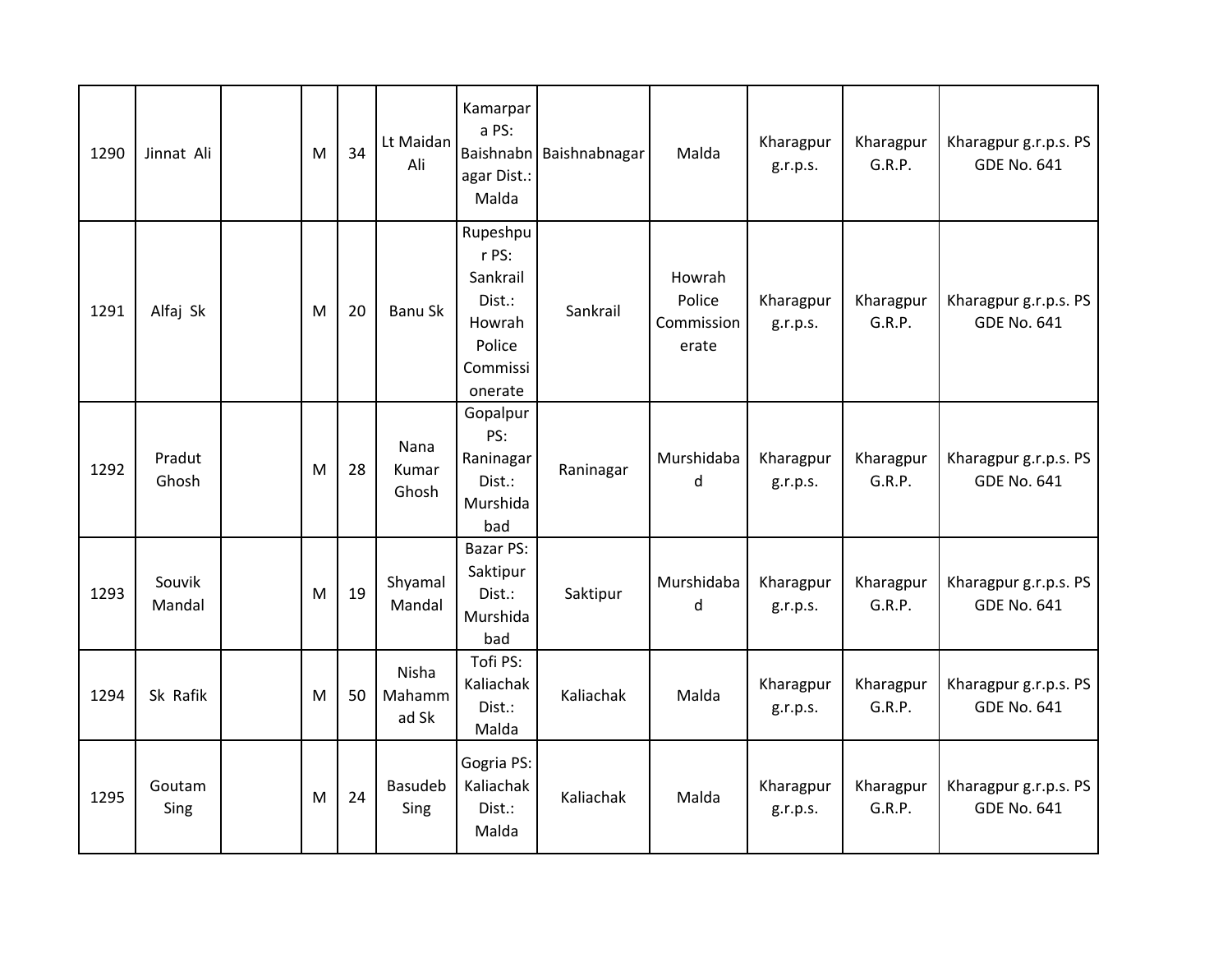| 1296 | Promad<br>Mandal          | M | 19 | Rabindar<br>Mandal           | Rangracha<br>k PS:<br>Kaliachak<br>Dist.:<br>Malda                                          | Kaliachak | Malda                                     | Kharagpur<br>g.r.p.s. | Kharagpur<br>G.R.P.                 | Kharagpur g.r.p.s. PS<br><b>GDE No. 641</b> |
|------|---------------------------|---|----|------------------------------|---------------------------------------------------------------------------------------------|-----------|-------------------------------------------|-----------------------|-------------------------------------|---------------------------------------------|
| 1297 | Bikash<br>Mandal          | M | 20 | Prakash<br>Mandal            | Kaliachak<br>PS:<br>Kaliachak<br>Dist.:<br>Malda                                            | Kaliachak | Malda                                     | Kharagpur<br>g.r.p.s. | Kharagpur<br>G.R.P.                 | Kharagpur g.r.p.s. PS<br><b>GDE No. 641</b> |
| 1298 | Amanjit<br>Mandal         | M | 22 | Damodar<br>Mandal            | Kaliachak<br>PS:<br>Kaliachak<br>Dist.:<br>Malda                                            | Kaliachak | Malda                                     | Kharagpur<br>g.r.p.s. | Kharagpur<br>G.R.P.                 | Kharagpur g.r.p.s. PS<br><b>GDE No. 641</b> |
| 1299 | Subhas<br>Chakrobort<br>у | M | 30 | Biswanath<br>Chakrobor<br>ty | Dhubulia<br>8 No.<br>Group PS:<br>Dhubulia<br>Dist.:<br>Krishnana<br>gar Police<br>District | Dhubulia  | Krishnanagar<br>Police<br><b>District</b> | Dhubulia              | Krishnanaga<br>r Police<br>District | Dhubulia PS GDE No.<br>650                  |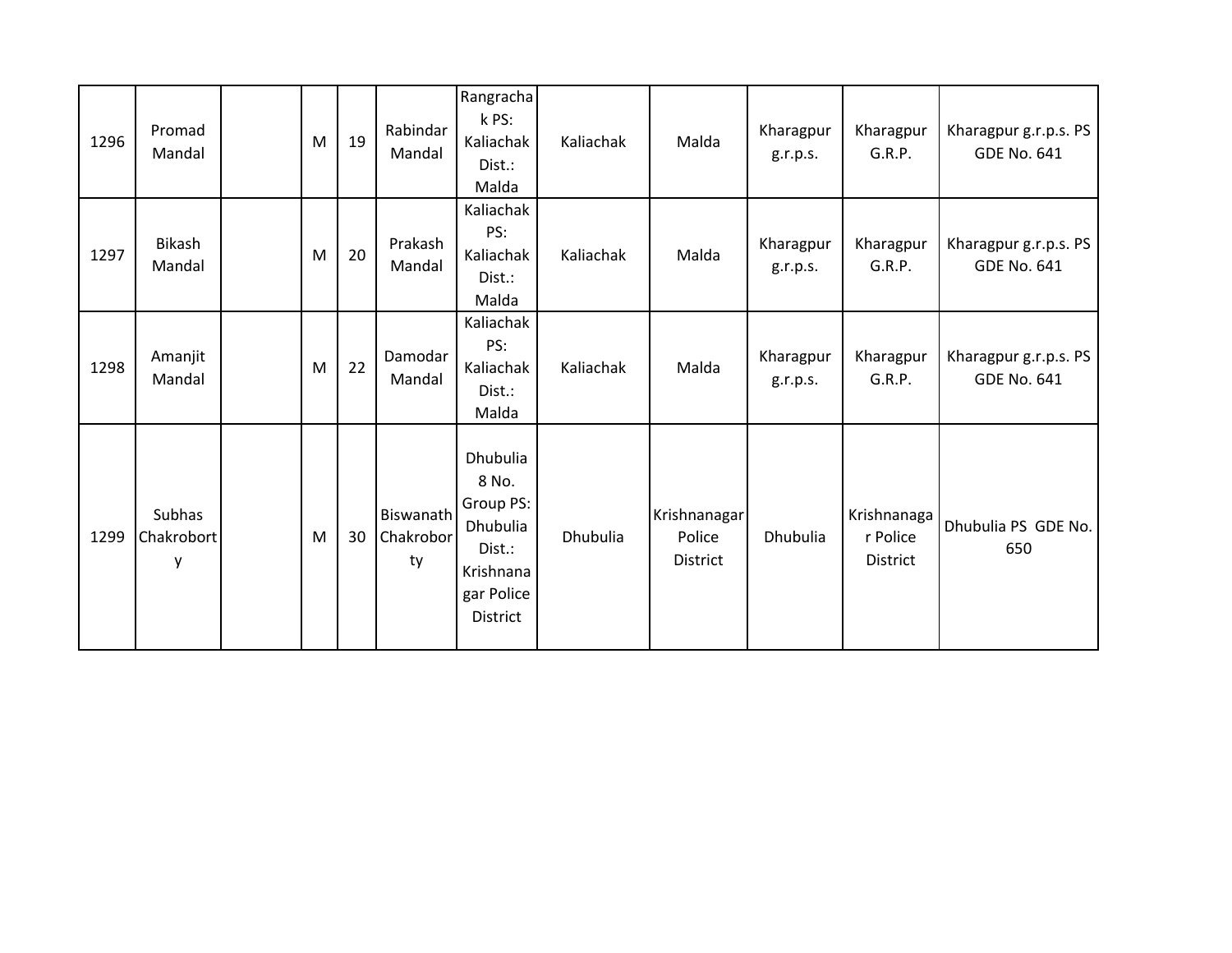| 1300 | Jeet Das                   | M | 19 | Late Tarak<br>Das | Dhubulia<br>3/25 No.<br>Group PS:<br>Dhubulia<br>Dist.:<br>Krishnana<br>gar Police<br>District | Dhubulia    | Krishnanagar<br>Police<br>District | Dhubulia    | Krishnanaga<br>r Police<br><b>District</b> | Dhubulia PS GDE No.<br>650                        |
|------|----------------------------|---|----|-------------------|------------------------------------------------------------------------------------------------|-------------|------------------------------------|-------------|--------------------------------------------|---------------------------------------------------|
| 1301 | Biswajit<br>Halder         | M | 28 | Kesto<br>Halder   | Debagram<br>Stationpar<br>a PS:<br>Kaligunj<br>Dist.:<br>Krishnana<br>gar Police<br>District   | Kaligunj    | Krishnanagar<br>Police<br>District | Kaligunj    | Krishnanaga<br>r Police<br><b>District</b> | Kaligunj PS Outpost<br>Debogram OP GDE<br>No. 320 |
| 1302 | Krishna<br>Chandra<br>Shil | M |    | Nanigopal<br>Shil | Laxmidan<br>ga PS:<br>Krishnaga<br>nj Dist.:<br>Krishnana<br>gar Police<br>District            | Krishnaganj | Krishnanagar<br>Police<br>District | Krishnaganj | Krishnanaga<br>r Police<br><b>District</b> | Krishnaganj PS GDE<br>No. 649                     |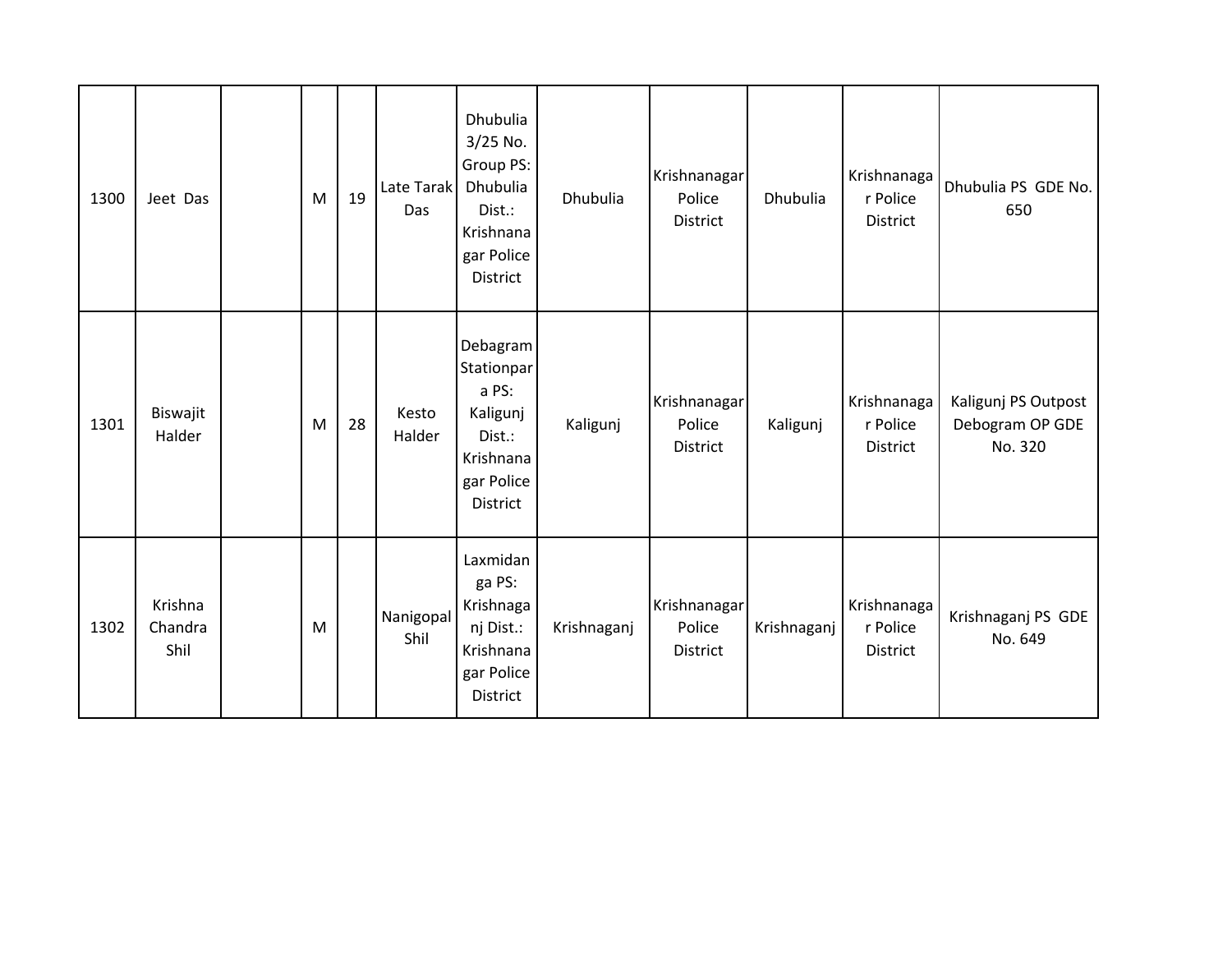| 1303 | Bidhan<br>Adhikary   | M |    | Swapan<br>Adhikary          | Majdia PS:<br>Krishnaga<br>nj Dist.:<br>Krishnana<br>gar Police<br>District | Krishnaganj | Krishnanagar<br>Police<br>District | Krishnaganj | Krishnanaga<br>r Police<br>District | Krishnaganj PS GDE<br>No. 649 |
|------|----------------------|---|----|-----------------------------|-----------------------------------------------------------------------------|-------------|------------------------------------|-------------|-------------------------------------|-------------------------------|
| 1304 | Saijuddin<br>Mallick | M |    | Nurul<br>Hossian<br>Mallick | Laxmipur<br>near<br>Station, PS<br>Purbasthal<br>i, Purba<br><b>Burdw</b>   |             | Basirhat                           | Nabadwip    | Krishnanaga<br>r Police<br>District | Nabadwip PS GDE<br>No. 922    |
| 1305 | Saidul<br>Malitha    | M | 50 | Lt-<br>Alimuddin<br>Malitha | PS:<br>Thanapara<br>Dist.:<br>Krishnana<br>gar Police<br>District           | Thanapara   | Krishnanagar<br>Police<br>District | Thanapara   | Krishnanaga<br>r Police<br>District | Thanapara PS GDE<br>No. 555   |
| 1306 | Chiranjit<br>Mandal  | M | 36 | Gopal<br>Mandal             | Mirjapur<br>PS:<br>Bamangol<br>a Dist.:<br>Malda                            | Bamangola   | Malda                              | Bamangola   | Malda                               | Bamangola PS GDE<br>No. 451   |
| 1307 | Md Shakil            | M | 19 | Md<br>Rafikul<br>Islam      | <b>NEHAL</b><br>PUR PS:<br>Chanchal<br>Dist.:<br>Malda                      | Chanchal    | Malda                              | Chanchal    | Malda                               | Chanchal PS GDE No.<br>1117   |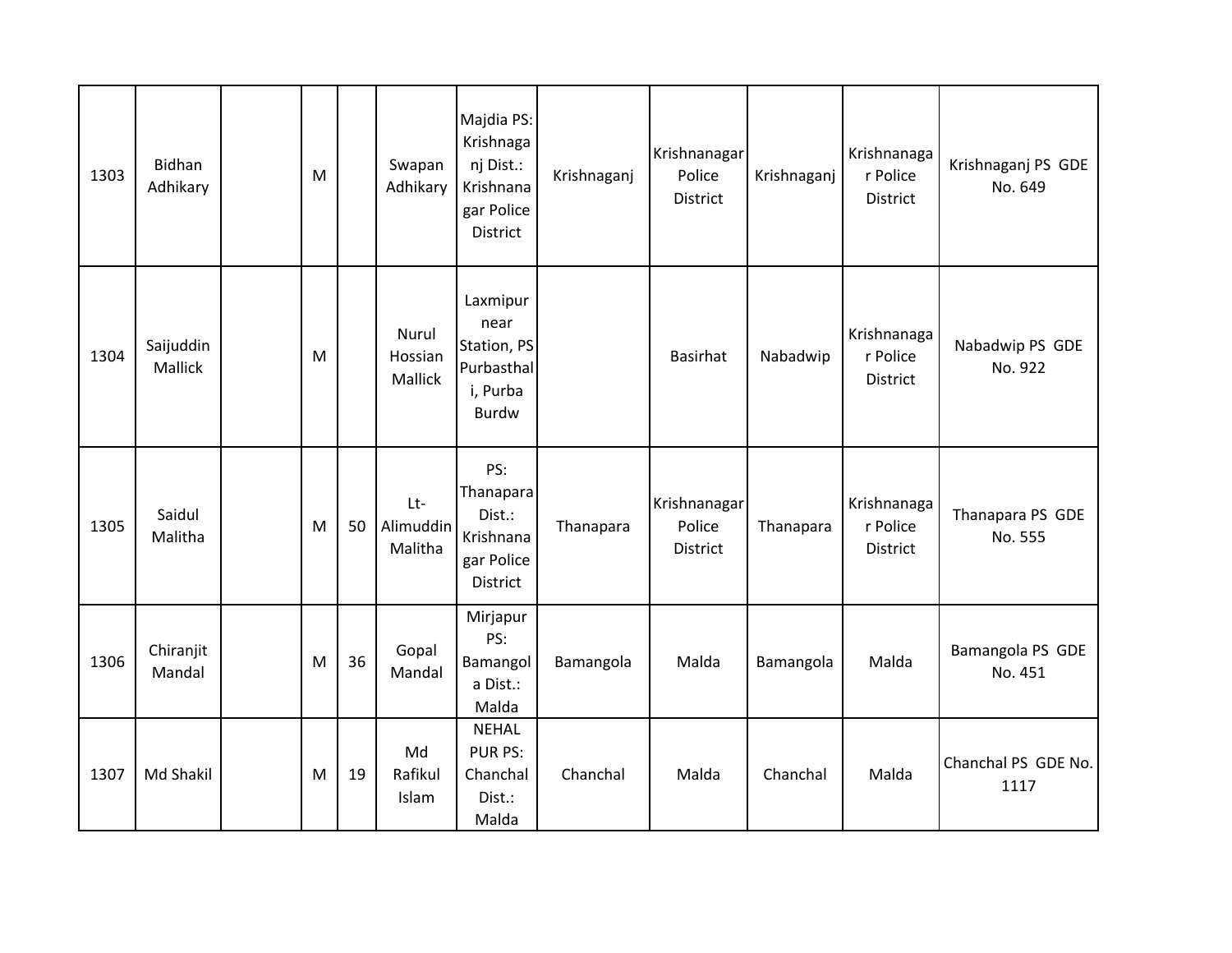| 1308 | Joni Sk             |             | M         | 20 | Khademul<br>Sk       | <b>DAKSHINS</b><br><b>AHAR PS:</b><br>Chanchal<br>Dist.:<br>Malda | Chanchal      | Malda | Chanchal         | Malda | Chanchal PS GDE No.<br>1117      |
|------|---------------------|-------------|-----------|----|----------------------|-------------------------------------------------------------------|---------------|-------|------------------|-------|----------------------------------|
| 1309 | Saheb Ali           |             | M         | 22 | Laltu Ali            | <b>KHELENPU</b><br>R PS:<br>Chanchal<br>Dist.:<br>Malda           | Chanchal      | Malda | Chanchal         | Malda | Chanchal PS GDE No.<br>1117      |
| 1310 | Akbar Ali           |             | M         | 32 | Abul Ali             | <b>BHAGBHA</b><br>DO PS:<br>Chanchal<br>Dist.:<br>Malda           | Chanchal      | Malda | Chanchal         | Malda | Chanchal PS GDE No.<br>1117      |
| 1311 | Rizwonur<br>Rahaman | <b>RANA</b> | M         | 21 | Md Safiur<br>Rahaman | <b>SRIPUR</b><br>PS:<br>Pukhuria<br>Dist.:<br>Malda               | Pukhuria      | Malda | Chanchal         | Malda | Chanchal PS GDE No.<br>1117      |
| 1312 | Suman<br>Choudhury  | SUMAN       | ${\sf M}$ | 21 | Rejaul<br>Karim      | <b>SRIPUR</b><br>PS:<br>Pukhuria<br>Dist.:<br>Malda               | Pukhuria      | Malda | Chanchal         | Malda | Chanchal PS GDE No.<br>1117      |
| 1313 | Sannasi<br>Ghosh    |             | M         | 30 | Late Gajen<br>Ghosh  | Ramkeli<br>PS: English<br>bazar<br>Dist.:<br>Malda                | English bazar | Malda | English<br>bazar | Malda | English bazar PS GDE<br>No. 1020 |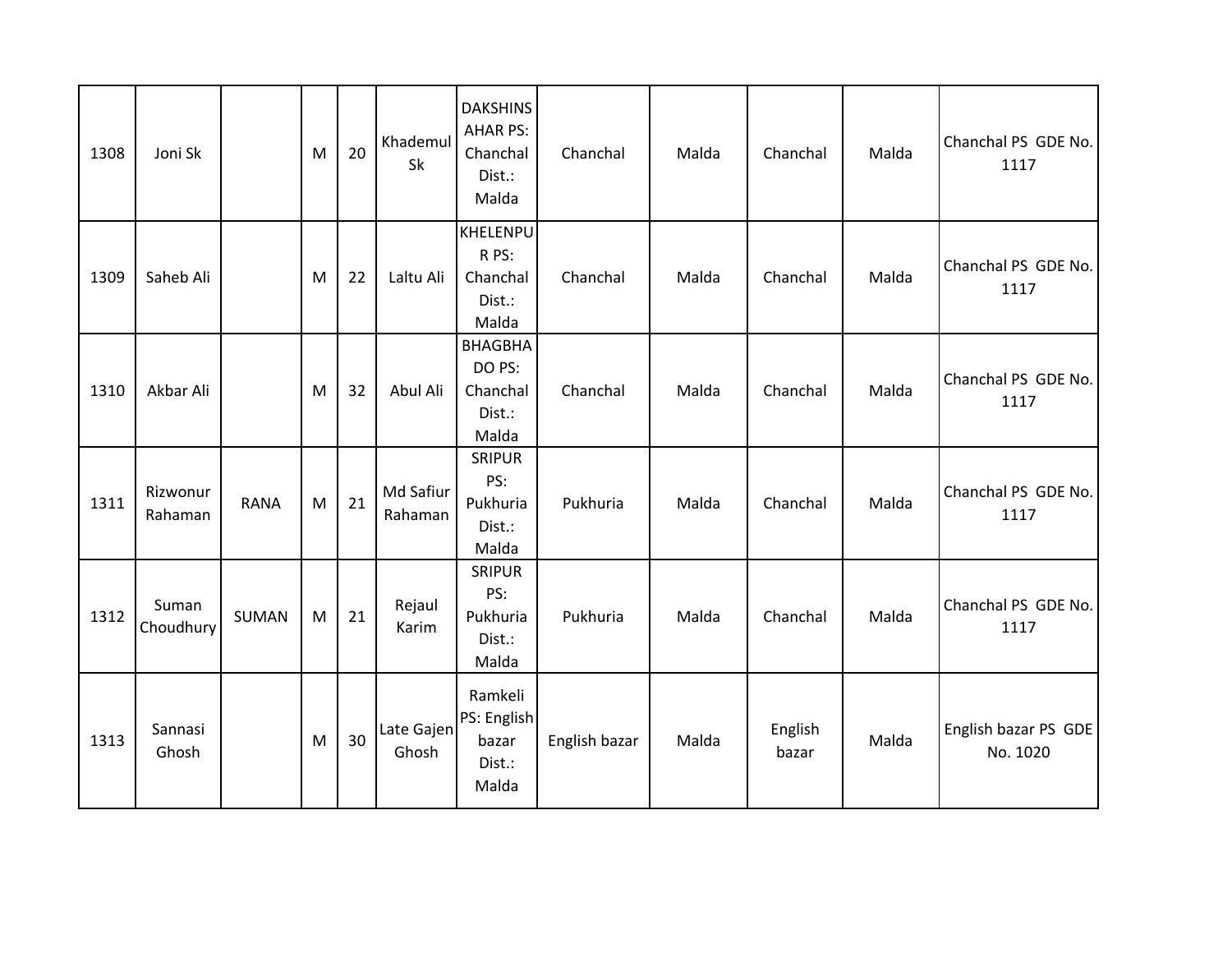| 1314 | Abdul<br>Ahad   | M | 47 | Abdul<br>Latif            | 21 Mile PS<br>Gazole<br>District<br>Malda                             |            | Basirhat | Gajole     | Malda | Gajole PS GDE No.<br>1004    |
|------|-----------------|---|----|---------------------------|-----------------------------------------------------------------------|------------|----------|------------|-------|------------------------------|
| 1315 | Majid<br>Momin  | M | 55 | Lt<br>Samsuddi<br>n Momin | <b>Ratul PS</b><br>Gazole<br>District<br>Malda                        |            | Basirhat | Gajole     | Malda | Gajole PS GDE No.<br>1004    |
| 1316 | Ratan Kar       | M | 38 | Subhash<br>Kor            | PS:<br>Habibpur<br>Dist.:<br>Malda                                    | Habibpur   | Malda    | Habibpur   | Malda | Habibpur PS GDE No.<br>514   |
| 1317 | Ratan<br>Mandal | M | 30 | Nikhil<br>Mandal          | Haddatola<br>PS:<br>Manickch<br>ak Dist.:<br>Malda                    | Manickchak | Malda    | Manickchak | Malda | Manickchak PS GDE<br>No. 595 |
| 1318 | Tarak<br>Mandal | M |    | Rupesh<br>Mandal          | Haddatola<br>PS:<br>Manickch<br>ak Dist.:<br>Malda                    | Manickchak | Malda    | Manickchak | Malda | Manickchak PS GDE<br>No. 595 |
| 1319 | Bappa<br>Mandal | M | 25 | Lt Naren<br>Mandal        | Rashilada<br>ha,<br>Mandalpa<br>ra PS:<br>Oldmalda<br>Dist.:<br>Malda | Oldmalda   | Malda    | Oldmalda   | Malda | Oldmalda PS GDE<br>No. 404   |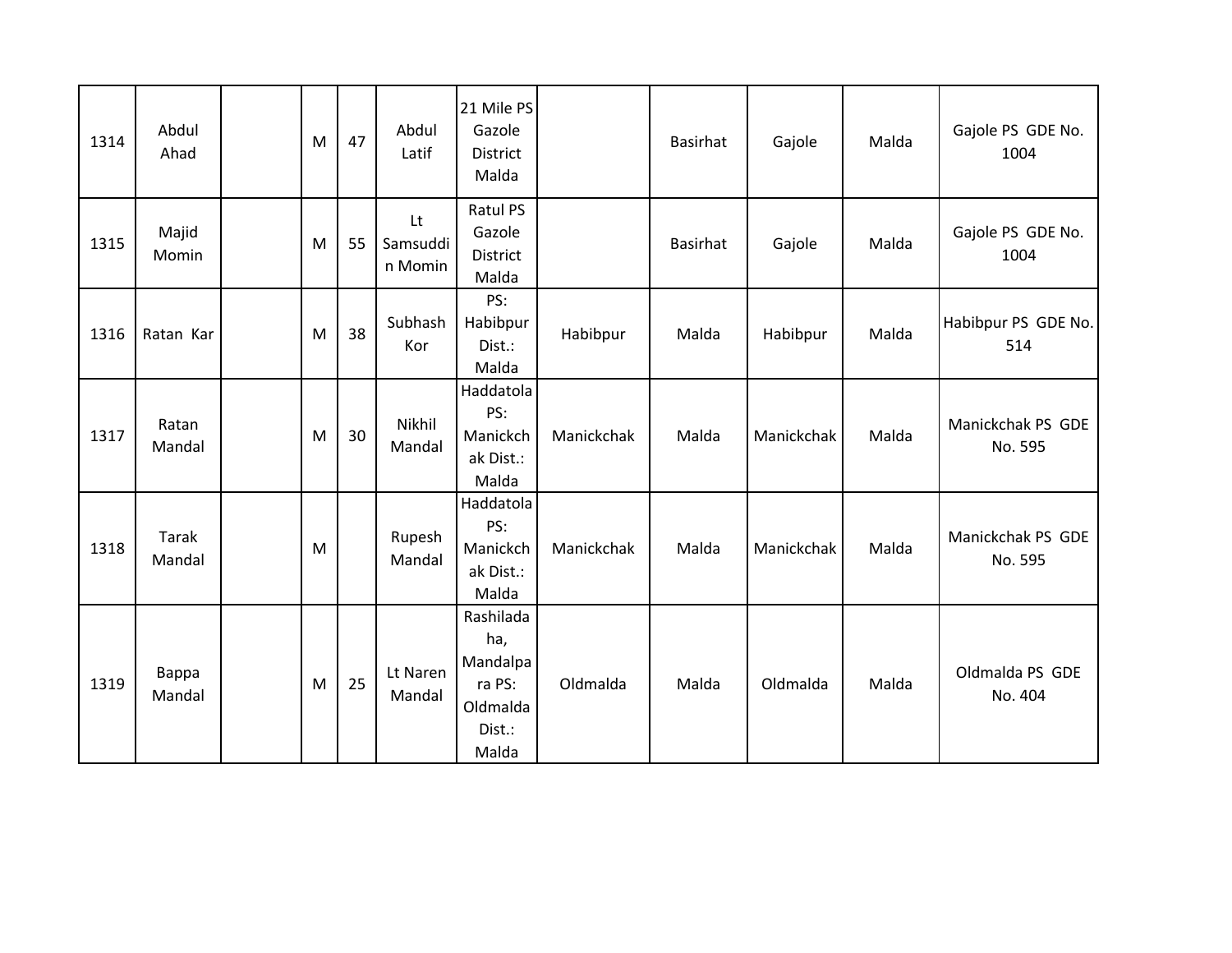| 1320 | Sanjay<br>Haldar | M | 19 | Sanat<br>Haldar       | <b>Balia</b><br>Nawabgan<br>j,<br>Rishipara<br>PS:<br>Oldmalda<br>Dist.:<br>Malda | Oldmalda      | Malda | Oldmalda | Malda | Oldmalda PS GDE<br>No. 607 |
|------|------------------|---|----|-----------------------|-----------------------------------------------------------------------------------|---------------|-------|----------|-------|----------------------------|
| 1321 | Sanju Dom        | M | 19 | Mona<br>Dom           | <b>Balia</b><br>Nawabgan<br>j,<br>Kumartuli<br>PS:<br>Oldmalda<br>Dist.:<br>Malda | Oldmalda      | Malda | Oldmalda | Malda | Oldmalda PS GDE<br>No. 607 |
| 1322 | Supriya<br>Roy   | M | 19 | Ratan<br>Kumar<br>Roy | Mokdump<br>ur,<br>Kamarpar<br>a PS:<br>English<br>bazar<br>Dist.:<br>Malda        | English bazar | Malda | Oldmalda | Malda | Oldmalda PS GDE<br>No. 607 |
| 1323 | Mukul Sk         | M | 20 | Amin Sk               | Maharajp<br>ur PS:<br>Pukhuria<br>Dist.:<br>Malda                                 | Pukhuria      | Malda | Pukhuria | Malda | Pukhuria PS GDE No.<br>711 |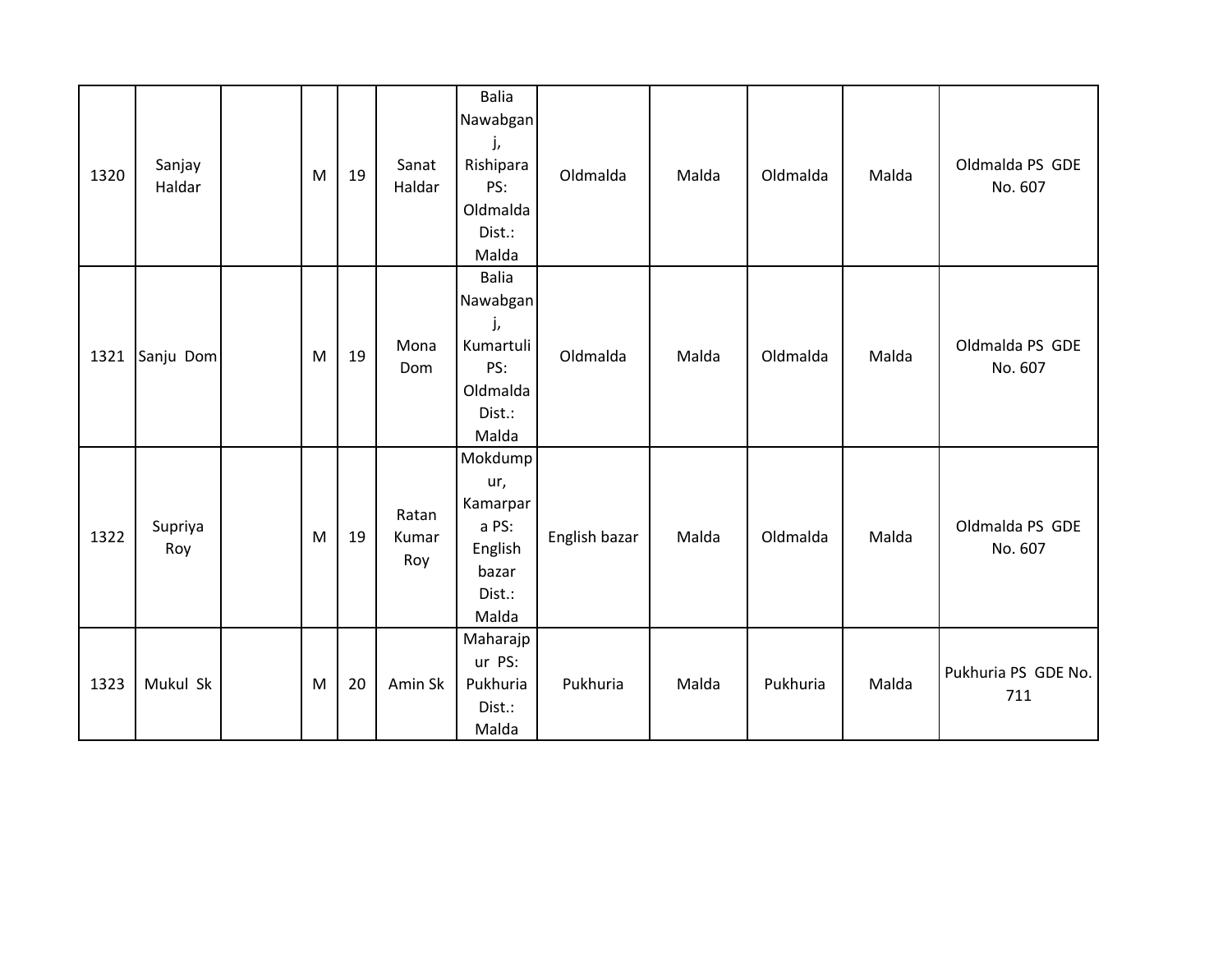| 1324 | Surojit<br>Hazra     | M | 18 | Sukumar<br>Hazra               | Srishchan<br>dra<br>Schoolpar<br>a PS:<br>Beldanga<br>Dist.:<br>Murshida<br>bad | Beldanga | Murshidaba<br>d | Beldanga   | d               | Murshidaba   Beldanga PS GDE No.<br>850 |
|------|----------------------|---|----|--------------------------------|---------------------------------------------------------------------------------|----------|-----------------|------------|-----------------|-----------------------------------------|
| 1325 | Sukdeb<br>Mondal     | M | 51 | Lt. Jiban<br>Krishna<br>Mondal | Beldanga<br>Hazrapara<br>, PS:<br>Beldanga<br>Dist.:<br>Murshida<br>bad         | Beldanga | Murshidaba<br>d | Beldanga   | d               | Murshidaba   Beldanga PS GDE No.<br>850 |
| 1326 | Nilajabaran<br>Dutta | M | 40 | Debprasa<br>d Dutta            | Tantipara<br>PS:<br>Beldanga<br>Dist.:<br>Murshida<br>bad                       | Beldanga | Murshidaba<br>d | Beldanga   | d               | Murshidaba   Beldanga PS GDE No.<br>850 |
| 1327 | Santosh<br>Hazra     | M | 37 | Joydeb<br>Mondal               | Hazrapara<br>PS:<br>Beldanga<br>Dist.:<br>Murshida<br>bad                       | Beldanga | Murshidaba<br>d | Beldanga   | d               | Murshidaba   Beldanga PS GDE No.<br>850 |
| 1328 | Rajesh<br>Nath       | M |    | Prasanta<br>Nath               | Girjapara,<br>PS-<br>Berhampo<br>re, Dist-<br>Murshida<br>bad                   |          | <b>Basirhat</b> | Berhampore | Murshidaba<br>d | Berhampore PS GDE<br>No. 1191           |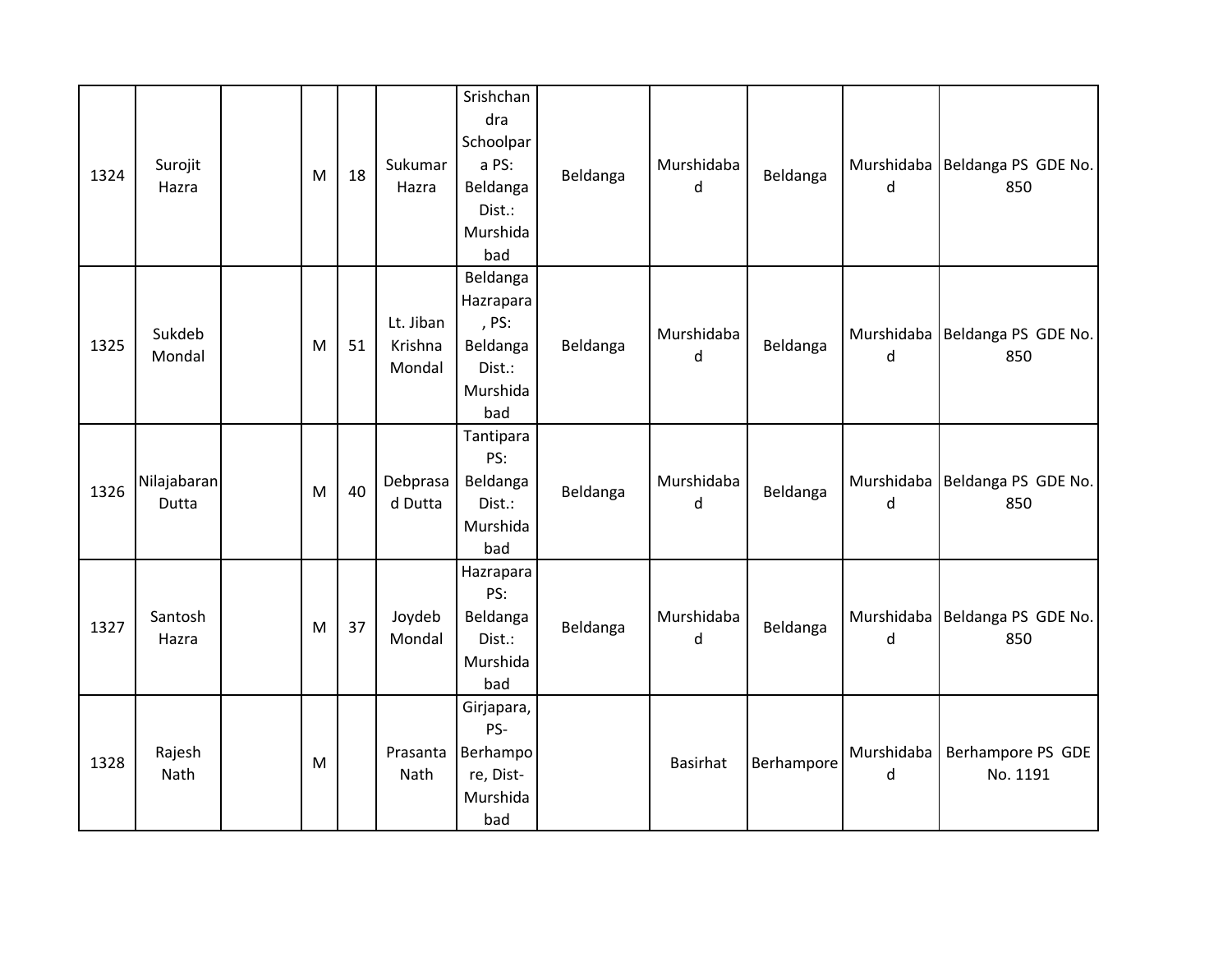| 1329 | <b>Biltu Dutta</b> | M | Chandan<br>Dutta    |                                                                           | <b>Basirhat</b> | Berhampore | Murshidaba<br>d       | Berhampore PS GDE<br>No. 1191 |
|------|--------------------|---|---------------------|---------------------------------------------------------------------------|-----------------|------------|-----------------------|-------------------------------|
| 1330 | Babu Das           | M | <b>Dulal Das</b>    | Cossimbaz<br>ar Raj, PS-<br>Berhampo<br>re, Dist-<br>Murshida<br>bad      | <b>Basirhat</b> | Berhampore | Murshidaba<br>d       | Berhampore PS GDE<br>No. 1191 |
| 1331 | Mithu Das          | M | Swapan<br>Das       | Cossimbaz<br>ar Raj, PS-<br>Berhampo<br>re, Dist-<br>Murshida<br>bad      | <b>Basirhat</b> | Berhampore | Murshidaba<br>$\sf d$ | Berhampore PS GDE<br>No. 1191 |
| 1332 | Pravas<br>Halder   | M | Prasanta<br>Halder  | Cossimbaz<br>ar Raj, PS-<br>Berhampo<br>re, Dist-<br>Murshida<br>bad      | <b>Basirhat</b> | Berhampore | Murshidaba<br>d       | Berhampore PS GDE<br>No. 1191 |
| 1333 | Kartick<br>Hazra   | M | Ramprasa<br>d Hazra | Dayanagar<br>Natunpara<br>, PS-<br>Berhampo<br>re, Dist-<br>Murshida<br>b | <b>Basirhat</b> | Berhampore | Murshidaba<br>d       | Berhampore PS GDE<br>No. 1191 |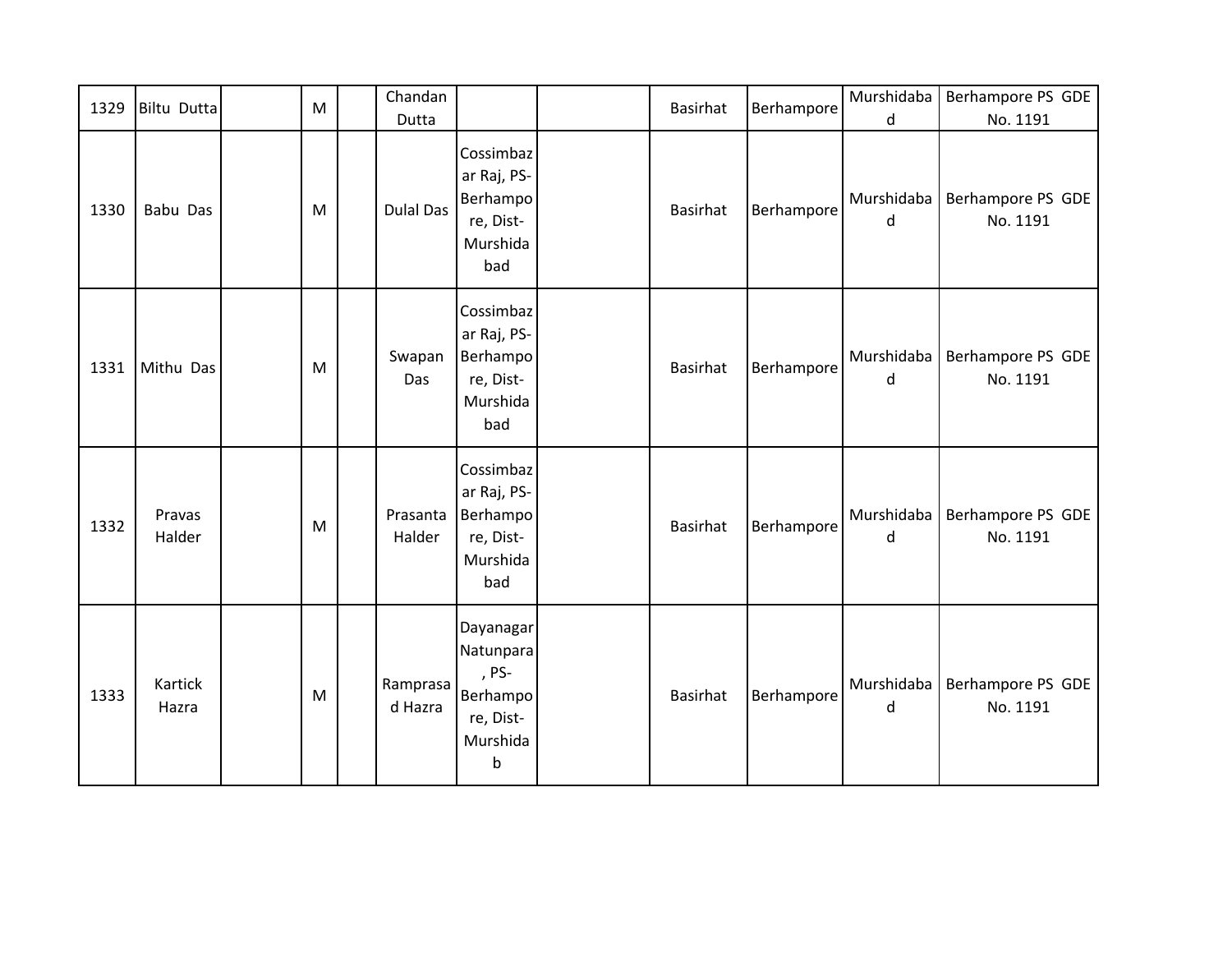| 1334 | Dilip Hazra           | M | Purna<br>Hazra    | Girjapara,<br>PS-<br>Berhampo<br>re, Dist-<br>Murshida<br>bad                   | <b>Basirhat</b> | Berhampore | Murshidaba<br>d | Berhampore PS GDE<br>No. 1191 |
|------|-----------------------|---|-------------------|---------------------------------------------------------------------------------|-----------------|------------|-----------------|-------------------------------|
| 1335 | Sumit Das             | M | Raju Das          | Girjapara,<br>PS-<br>Berhampo<br>re, Dist-<br>Murshida<br>bad                   | <b>Basirhat</b> | Berhampore | Murshidaba<br>d | Berhampore PS GDE<br>No. 1191 |
| 1336 | Amar<br>Dutta         | M | Ananda<br>Dutta   | Saidabad<br>Shiv<br>Temple,<br>PS-<br>Berhampo<br>re, Dist-<br>Murshida         | <b>Basirhat</b> | Berhampore | Murshidaba<br>d | Berhampore PS GDE<br>No. 1191 |
| 1337 | Pachu Das             | M | <b>Babu Das</b>   | Dayanagar<br>Natunpara<br>, PS-<br>Berhampo<br>re, Dist-<br>Murshida<br>$\sf b$ | <b>Basirhat</b> | Berhampore | Murshidaba<br>d | Berhampore PS GDE<br>No. 1191 |
| 1338 | <b>Tapas</b><br>Singh | M | Sikchand<br>Singh | Hotasako,<br>PS-<br>Berhampo<br>re, Dist-<br>Murshida<br>bad                    | <b>Basirhat</b> | Berhampore | Murshidaba<br>d | Berhampore PS GDE<br>No. 1191 |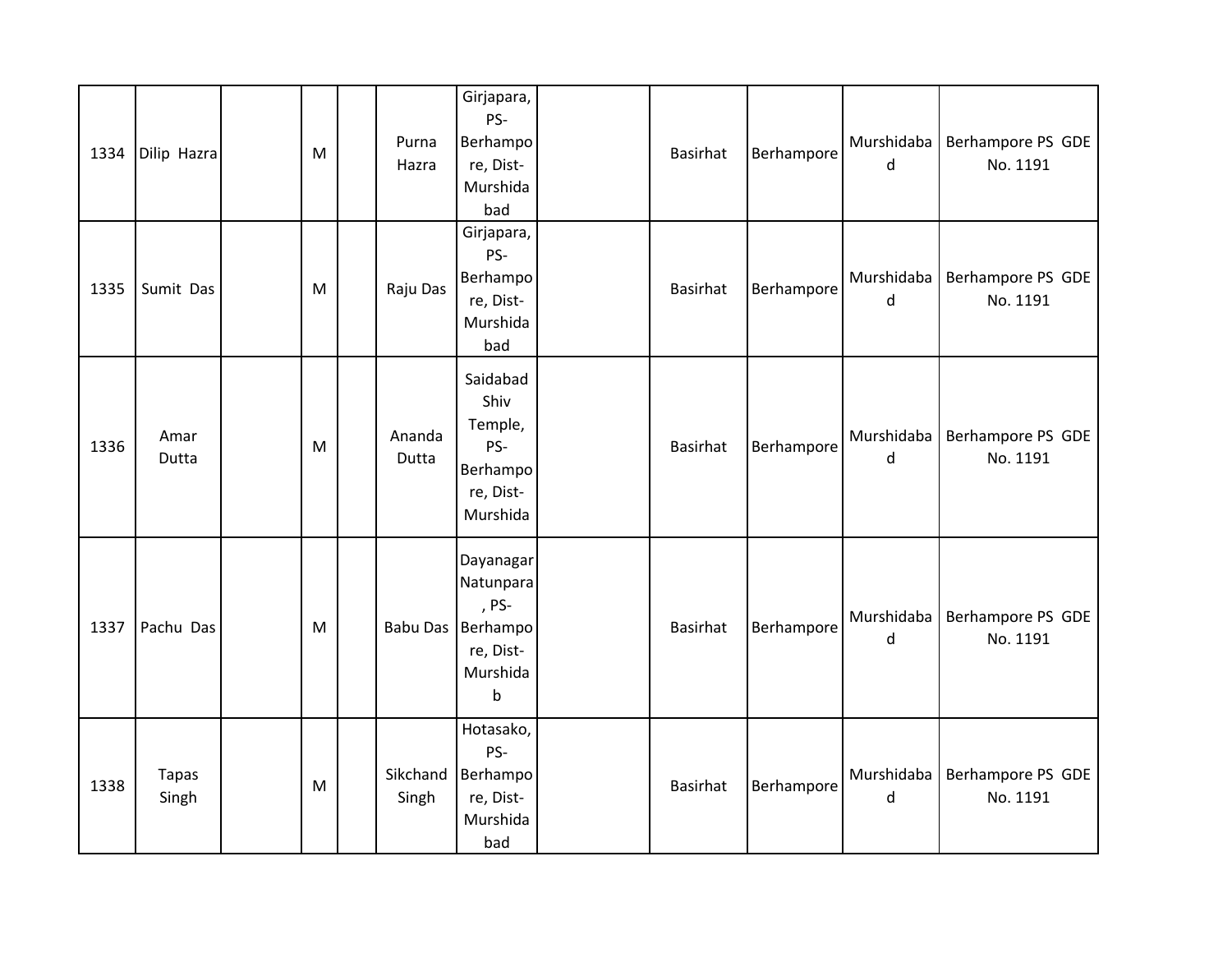| 1339 | Afring Sk     | M | 33 | Jokim Sk           | Orahar<br>PS:<br>Bhagawan<br>gola Dist.:<br>Murshida<br>bad         | Bhagawangola | d               | Murshidaba Bhagawango Murshidaba<br>la | d               | Bhagawangola PS<br><b>GDE No. 644</b> |
|------|---------------|---|----|--------------------|---------------------------------------------------------------------|--------------|-----------------|----------------------------------------|-----------------|---------------------------------------|
| 1340 | Sanjoy Das    | M | 29 | Kestho<br>Das      | Mahatpur<br>PS:<br>Bhagawan<br>gola Dist.:<br>Murshida<br>bad       | Bhagawangola | d               | Murshidaba Bhagawango Murshidaba<br>la | d               | Bhagawangola PS<br><b>GDE No. 644</b> |
| 1341 | Amar<br>Ghosh | M | 42 | Lt. Sajan<br>Ghosh | Barbaria<br>PS:<br>Bhagawan<br>gola Dist.:<br>Murshida<br>bad       | Bhagawangola | d               | Murshidaba Bhagawango Murshidaba<br>la | d               | Bhagawangola PS<br><b>GDE No. 644</b> |
| 1342 | Niyamat<br>Sk | M |    | Sk                 | Sardanga<br>PS:<br>Chhaberul Bharatpur<br>Dist.:<br>Murshida<br>bad | Bharatpur    | Murshidaba<br>d | Bharatpur                              | Murshidaba<br>d | <b>Bharatpur PS GDE</b><br>No. 704    |
| 1343 | Milon Sk      | M |    | Potal Sk           | Modanpur<br>PS:<br>Bharatpur<br>Dist.:<br>Murshida<br>bad           | Bharatpur    | Murshidaba<br>d | Bharatpur                              | Murshidaba<br>d | <b>Bharatpur PS GDE</b><br>No. 704    |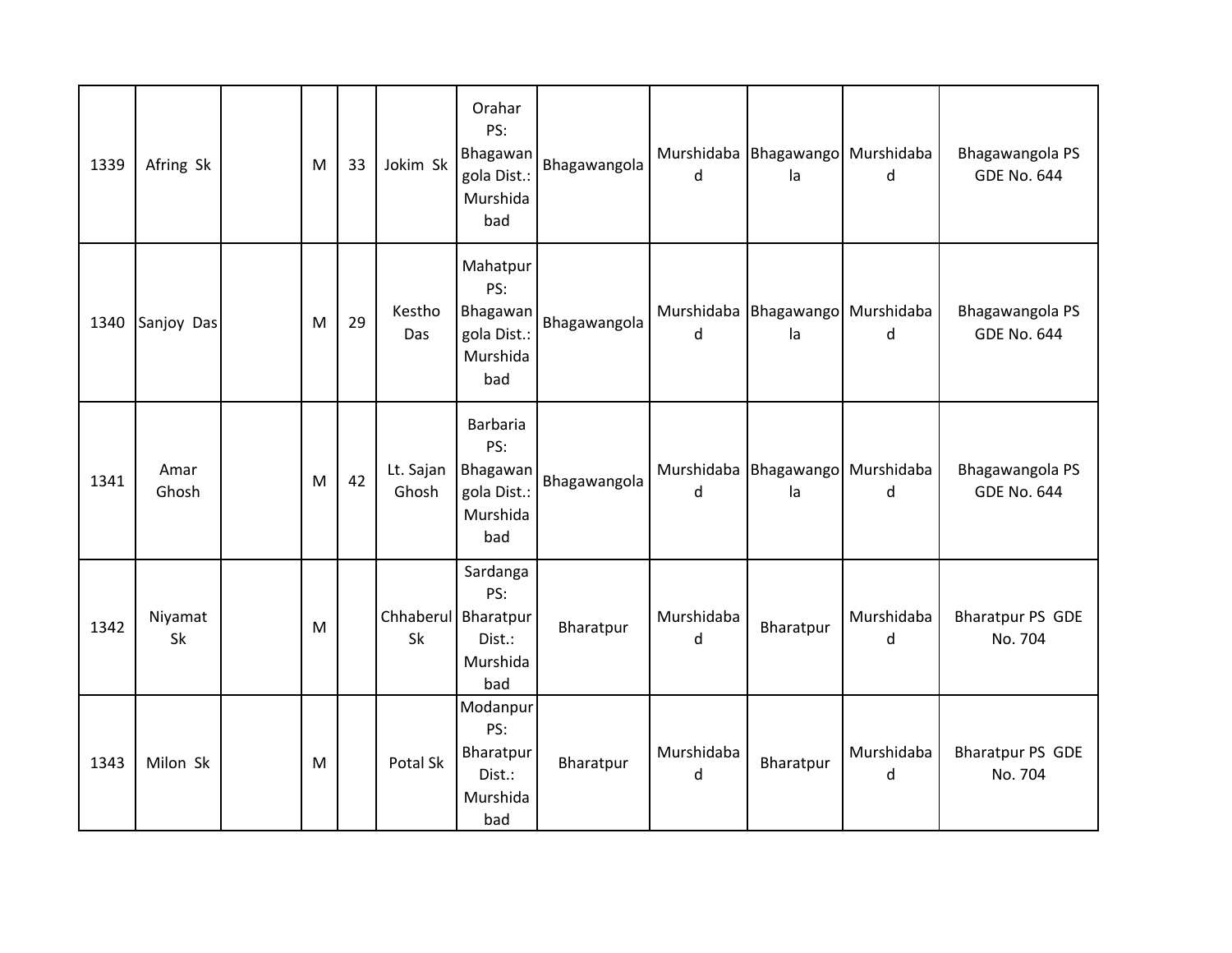| 1344 | Mokbul<br>Hossain | M |    | Islam Sk            | Modanpur<br>PS:<br>Bharatpur<br>Dist.:<br>Murshida<br>bad            | Bharatpur | Murshidaba<br>d | Bharatpur | Murshidaba<br>d | <b>Bharatpur PS GDE</b><br>No. 704 |
|------|-------------------|---|----|---------------------|----------------------------------------------------------------------|-----------|-----------------|-----------|-----------------|------------------------------------|
| 1345 | Tapash<br>Majhi   | M |    | dra Majhi           | Maltipara<br>PS:<br>Purnachan Bharatpur<br>Dist.:<br>Murshida<br>bad | Bharatpur | Murshidaba<br>d | Bharatpur | Murshidaba<br>d | <b>Bharatpur PS GDE</b><br>No. 704 |
| 1346 | Chetan<br>Majhi   | M |    | Nabakum<br>ar Majhi | Sundipur<br>PS:<br>Bharatpur<br>Dist.:<br>Murshida<br>bad            | Bharatpur | Murshidaba<br>d | Bharatpur | Murshidaba<br>d | <b>Bharatpur PS GDE</b><br>No. 704 |
| 1347 | Rabin<br>Bagdi    | M |    | Radhesha<br>m Bagdi | Rosora<br>PS: Kandi<br>Dist.:<br>Murshida<br>bad                     | Kandi     | Murshidaba<br>d | Bharatpur | Murshidaba<br>d | <b>Bharatpur PS GDE</b><br>No. 704 |
| 1348 | Abu Bakkar<br>Sk  | M | 62 | Lt Jayed<br>Sk      | Sundarpur<br>PS:<br>Burwan<br>Dist.:<br>Murshida<br>bad              | Burwan    | Murshidaba<br>d | Burwan    | Murshidaba<br>d | Burwan PS GDE No.<br>830           |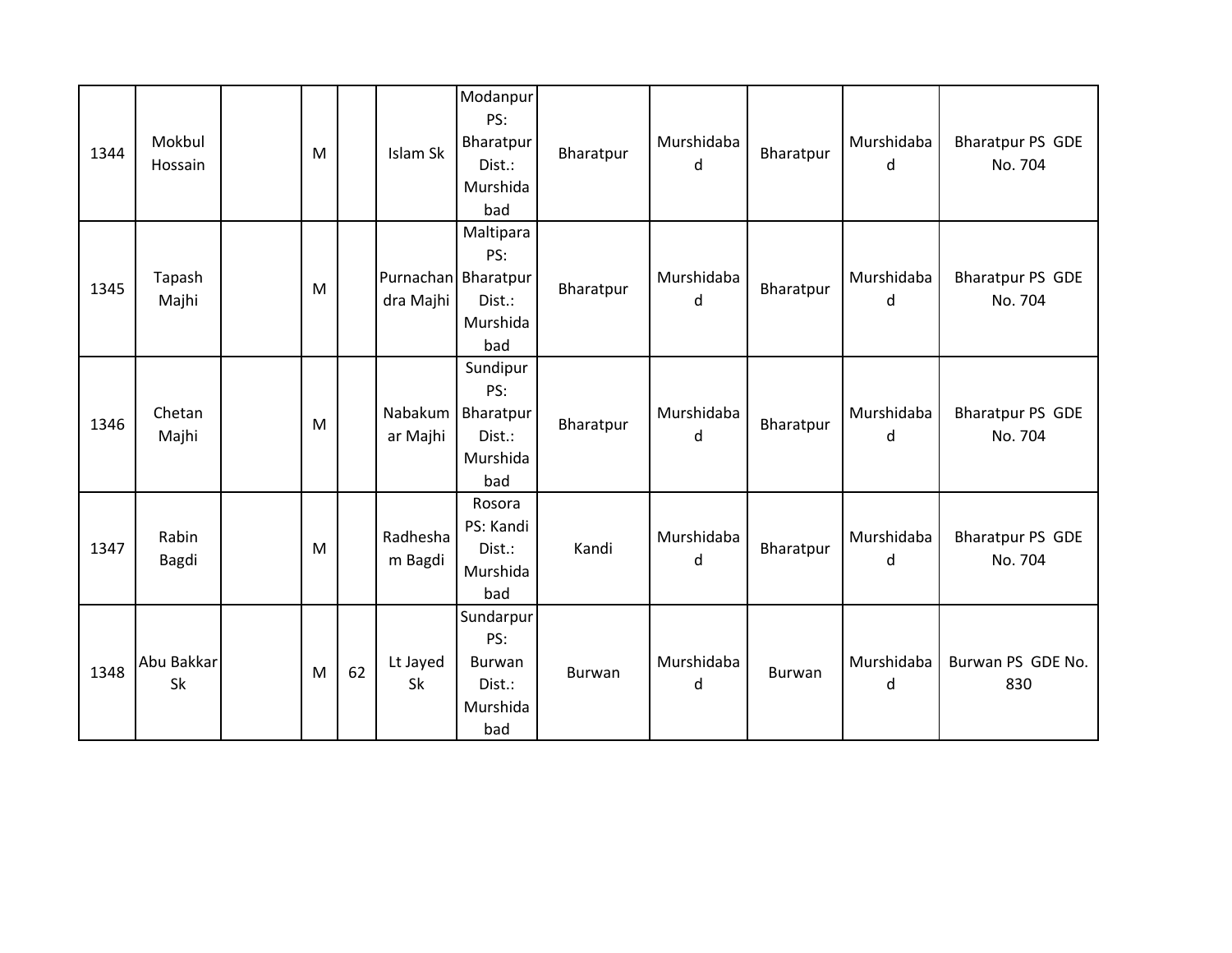| 1349 | Rafik Sk          | M | 35 | Lt Yeasin<br>Sk        | Sundarpur<br>PS:<br><b>Burwan</b><br>Dist.:<br>Murshida<br>bad           | Burwan        | Murshidaba<br>d | Burwan     | Murshidaba<br>d | Burwan PS GDE No.<br>830     |
|------|-------------------|---|----|------------------------|--------------------------------------------------------------------------|---------------|-----------------|------------|-----------------|------------------------------|
| 1350 | Mithu Sk          | M | 18 | Torobi Sk              | Babarpur<br>PS:<br><b>Burwan</b><br>Dist.:<br>Murshida<br>bad            | Burwan        | Murshidaba<br>d | Burwan     | Murshidaba<br>d | Burwan PS GDE No.<br>816     |
| 1351 | Sahid Sk          | M | 45 | Lt.<br>Panchkari<br>Sk | Gramsalik<br>a PS:<br>Burwan<br>Dist.:<br>Murshida<br>bad                | <b>Burwan</b> | Murshidaba<br>d | Burwan     | Murshidaba<br>d | Burwan PS GDE No.<br>816     |
| 1352 | Md. Sohel<br>Rana | M | 28 | Golam<br>Mostafa       | Nowdapar<br>a PS:<br>Daulataba<br>d Dist.:<br>Murshida<br>bad            | Daulatabad    | Murshidaba<br>d | Daulatabad | Murshidaba<br>d | Daulatabad PS GDE<br>No. 586 |
| 1353 | Rasikul<br>Sekh   | M | 24 | Moidul<br>Sekh         | Domkal<br><b>Bus stand</b><br>PS:<br>Domkal<br>Dist.:<br>Murshida<br>bad | Domkal        | Murshidaba<br>d | Domkal     | Murshidaba<br>d | Domkal PS GDE No.<br>858     |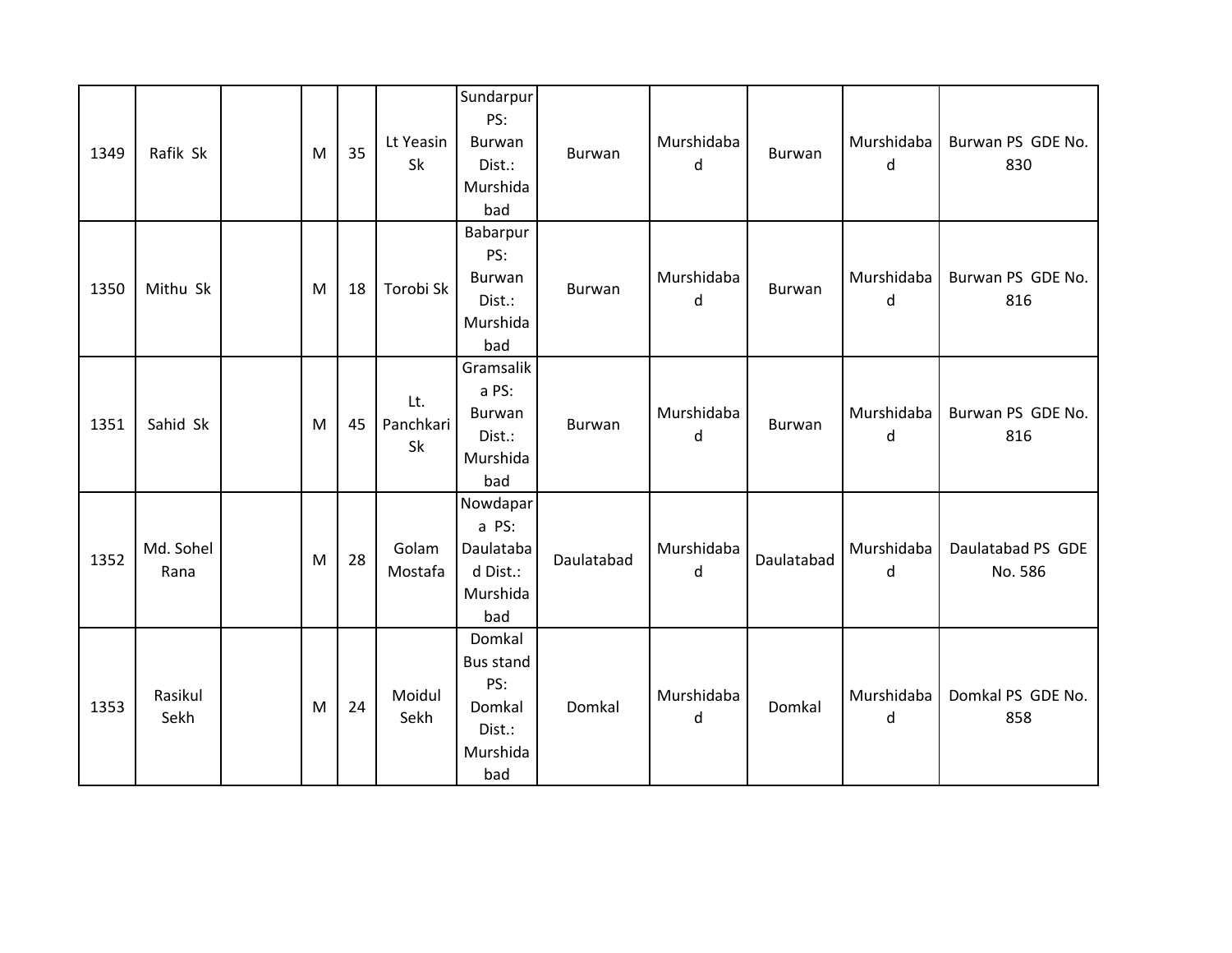| 1354 | Kalimuddin<br>Sk | M | 58 | Lt. Imran<br><b>Sk</b> | PS:<br>Domkal<br>Dist.:<br>Murshida<br>bad                               | Domkal | Murshidaba<br>d | Domkal | Murshidaba<br>d | Domkal PS GDE No.<br>858 |
|------|------------------|---|----|------------------------|--------------------------------------------------------------------------|--------|-----------------|--------|-----------------|--------------------------|
| 1355 | Jaferul<br>Khan  | M | 32 | Selim<br>Khan          | PS:<br>Domkal<br>Dist.:<br>Murshida<br>bad                               | Domkal | Murshidaba<br>d | Domkal | Murshidaba<br>d | Domkal PS GDE No.<br>858 |
| 1356 | Kabil Sha        | M | 35 | Patan Sha              | Domkal<br><b>Bus stand</b><br>PS:<br>Domkal<br>Dist.:<br>Murshida<br>bad | Domkal | Murshidaba<br>d | Domkal | Murshidaba<br>d | Domkal PS GDE No.<br>858 |
| 1357 | Munna<br>Aziz    | M | 20 | Mofajjal<br>Hossain    | PS:<br>Domkal<br>Dist.:<br>Murshida<br>bad                               | Domkal | Murshidaba<br>d | Domkal | Murshidaba<br>d | Domkal PS GDE No.<br>858 |
| 1358 | Sirajul Sk       | M | 59 | Fani Sk                | PS:<br>Domkal<br>Dist.:<br>Murshida<br>bad                               | Domkal | Murshidaba<br>d | Domkal | Murshidaba<br>d | Domkal PS GDE No.<br>858 |
| 1359 | Sakil<br>Mondal  | M | 19 | Kamrul<br>Mondal       | PS:<br>Domkal<br>Dist.:<br>Murshida<br>bad                               | Domkal | Murshidaba<br>d | Domkal | Murshidaba<br>d | Domkal PS GDE No.<br>858 |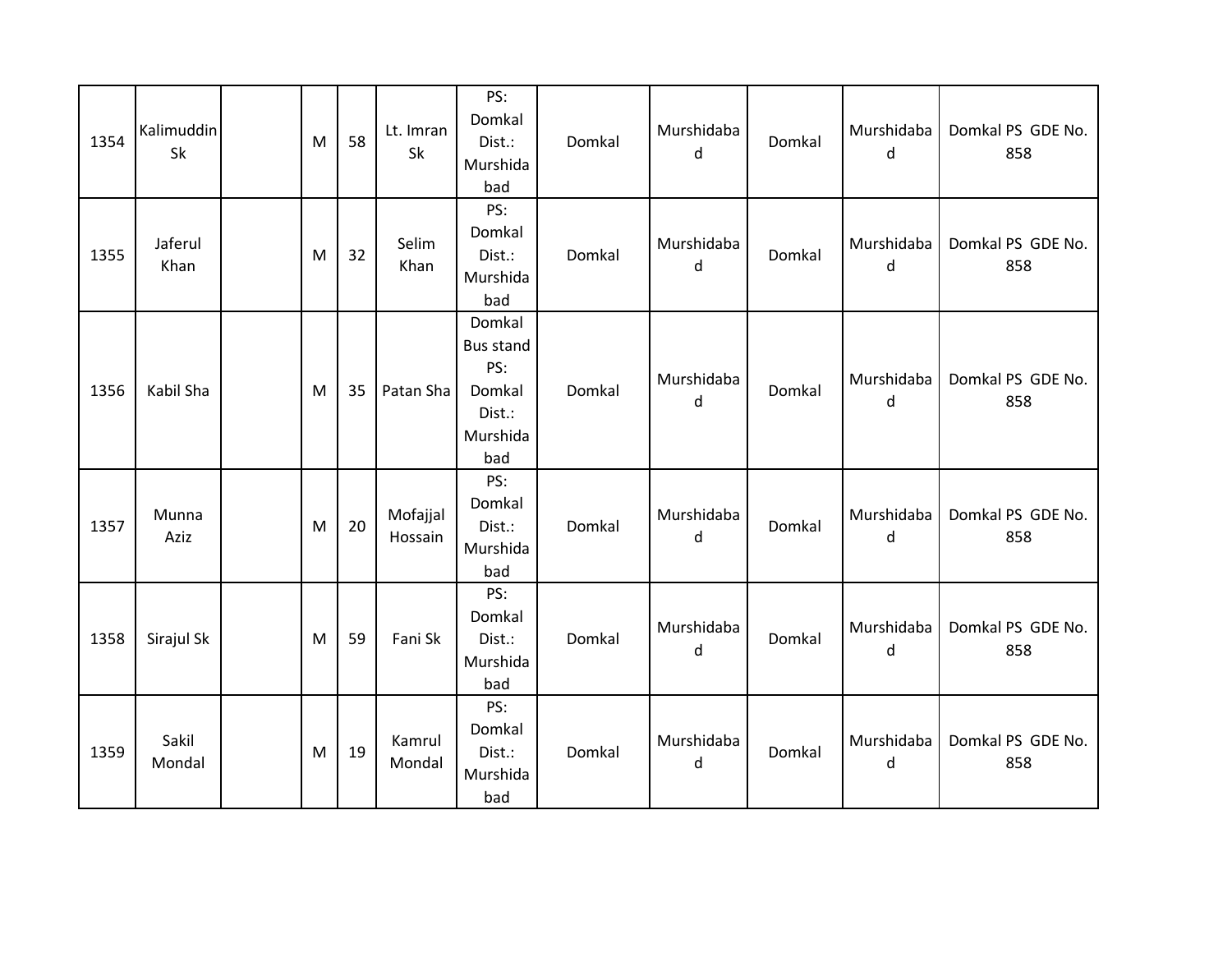| 1360 | Rakib Sk           |   |    | <b>Munsur Sk</b> | Sahajadpu<br>r PS:<br>Hariharpa<br>ra Dist.:<br>Murshida<br>bad      | Hariharpara | Murshidaba<br>d | Hariharpara | Murshidaba<br>d | Hariharpara PS GDE<br>No. 691 |
|------|--------------------|---|----|------------------|----------------------------------------------------------------------|-------------|-----------------|-------------|-----------------|-------------------------------|
| 1361 | Kader Ali          |   |    | Serful Sk        | Sahajadpu<br>r PS:<br>Hariharpa<br>ra Dist.:<br>Murshida<br>bad      | Hariharpara | Murshidaba<br>d | Hariharpara | Murshidaba<br>d | Hariharpara PS GDE<br>No. 691 |
| 1362 | Sankar Mal         |   |    | Rajkumar<br>Mal  | Baruipara<br>PS:<br>Hariharpa<br>ra Dist.:<br>Murshida<br>bad        | Hariharpara | Murshidaba<br>d | Hariharpara | Murshidaba<br>d | Hariharpara PS GDE<br>No. 691 |
| 1363 | Bapi Das           |   |    | Ranjit Das       | Baruipara<br>PS:<br>Hariharpa<br>ra Dist.:<br>Murshida<br>bad        | Hariharpara | Murshidaba<br>d | Hariharpara | Murshidaba<br>d | Hariharpara PS GDE<br>No. 691 |
| 1364 | Suranjar<br>Mondal | M | 21 | Nipen<br>Mondal  | Shib<br>Krishnapu<br>r PS:<br>Islampore<br>Dist.:<br>Murshida<br>bad | Islampore   | Murshidaba<br>d | Islampore   | Murshidaba<br>d | Islampore PS GDE<br>No. 675   |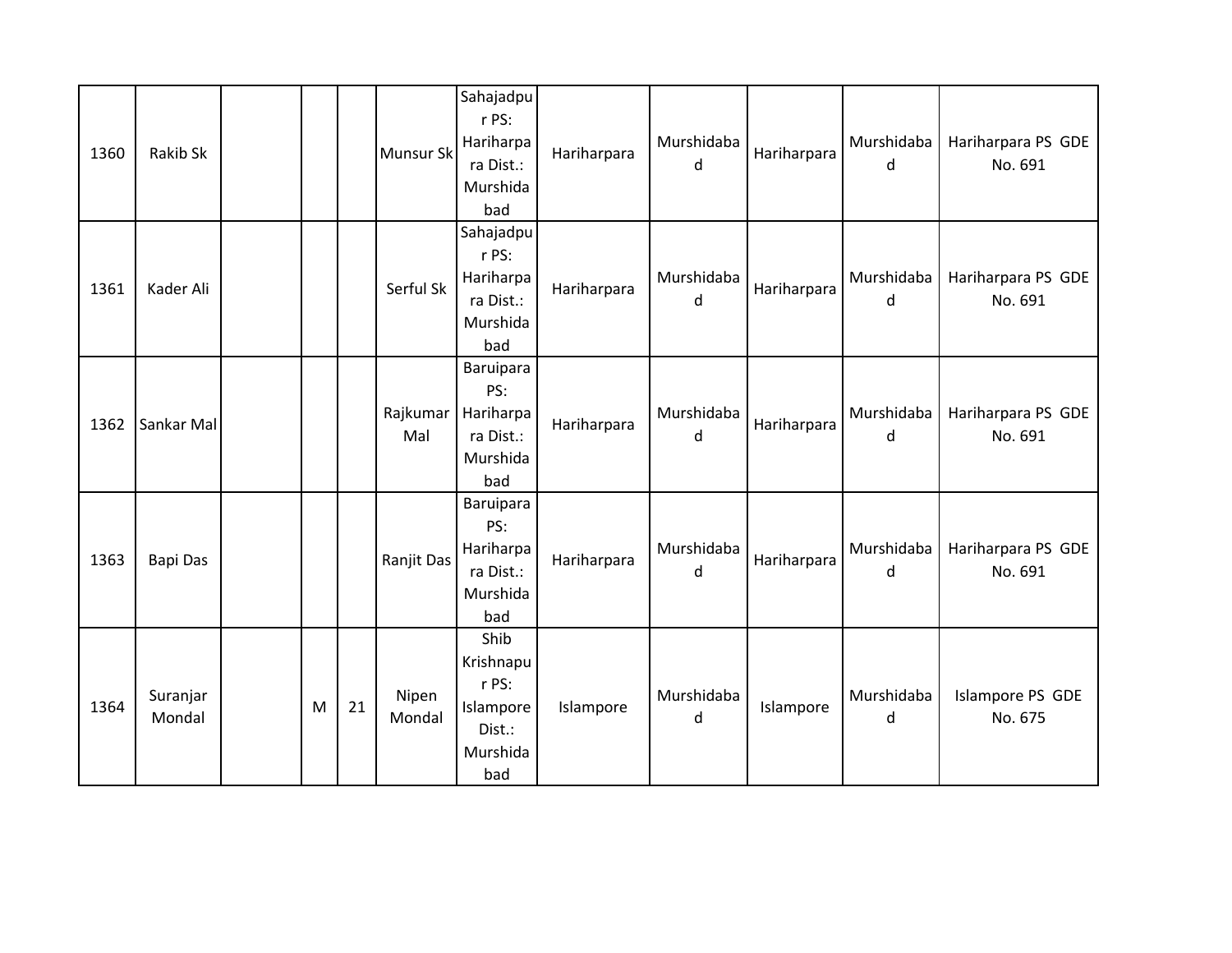| 1365 | Ramjan Ali<br>Molla | ${\sf M}$ | 36 | Joshimud<br>din Molla | Benipur<br>Nadipara<br>PS:<br>Raninagar<br>Dist.:<br>Murshida<br>bad | Raninagar | Murshidaba<br>d | Islampore | Murshidaba<br>d | Islampore PS GDE<br>No. 675 |
|------|---------------------|-----------|----|-----------------------|----------------------------------------------------------------------|-----------|-----------------|-----------|-----------------|-----------------------------|
| 1366 | Jainal Sk           | M         | 28 | Saidul<br>Islam       | Benipur<br>Nadipara<br>PS:<br>Raninagar<br>Dist.:<br>Murshida<br>bad | Raninagar | Murshidaba<br>d | Islampore | Murshidaba<br>d | Islampore PS GDE<br>No. 675 |
| 1367 | Kajem Sk            | M         | 36 | Jillar<br>Rahaman     | Majardiar<br>PS:<br>Raninagar<br>Dist.:<br>Murshida<br>bad           | Raninagar | Murshidaba<br>d | Islampore | Murshidaba<br>d | Islampore PS GDE<br>No. 675 |
| 1368 | Sohidul<br>Islam    | M         | 62 | Kaimuddin<br>Sk       | Benipur<br>NAdipara<br>PS:<br>Raninagar<br>Dist.:<br>Murshida<br>bad | Raninagar | Murshidaba<br>d | Islampore | Murshidaba<br>d | Islampore PS GDE<br>No. 675 |
| 1369 | Prosenjit<br>Sarkar | M         | 23 | Gopal<br>Sarkar       | Shib<br>Krishnapu<br>r PS:<br>Islampore<br>Dist.:<br>Murshida<br>bad | Islampore | Murshidaba<br>d | Islampore | Murshidaba<br>d | Islampore PS GDE<br>No. 675 |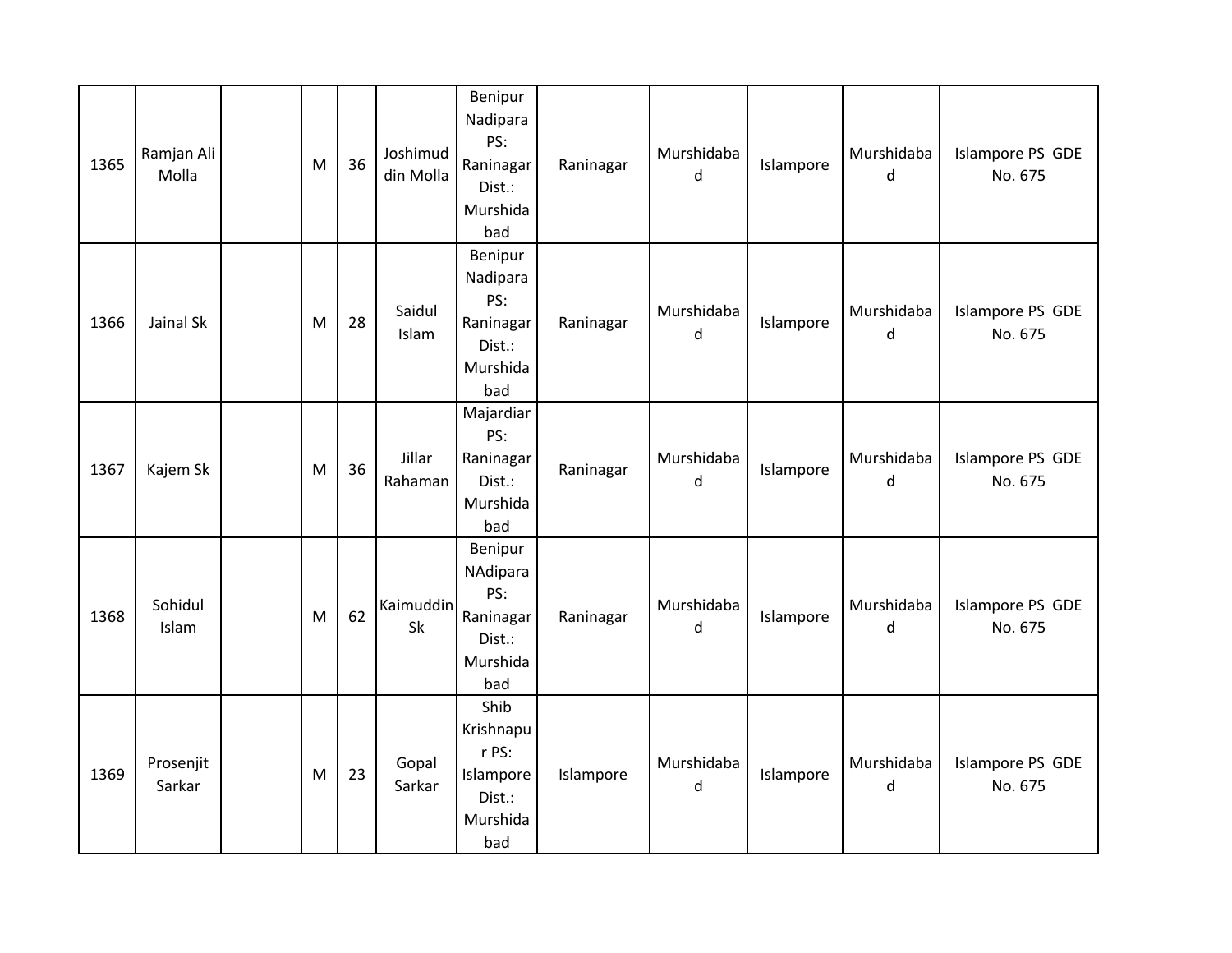| 1370 | <b>Biplab</b><br>Mondal | M | 26 | Provash<br>Mondal     | Shib<br>Krishnapu<br>r PS:<br>Islampore<br>Dist.:<br>Murshida<br>bad | Islampore  | Murshidaba<br>d | Islampore | Murshidaba<br>d | Islampore PS GDE<br>No. 675 |
|------|-------------------------|---|----|-----------------------|----------------------------------------------------------------------|------------|-----------------|-----------|-----------------|-----------------------------|
| 1371 | Mostafa Sk              | M | 40 | Mojit Sk              | Tarakpur<br>PS:<br>Berhampo<br>re Dist.:<br>Murshida<br>bad          | Berhampore | Murshidaba<br>d | Islampore | Murshidaba<br>d | Islampore PS GDE<br>No. 675 |
| 1372 | <b>Bahadar Sk</b>       | M | 25 | Molabox<br>Sk         | 14 mail<br>PS:<br>Daulataba<br>d Dist.:<br>Murshida<br>bad           | Daulatabad | Murshidaba<br>d | Islampore | Murshidaba<br>d | Islampore PS GDE<br>No. 675 |
| 1373 | Mukul<br>Hossain        | M | 18 | Jahangir<br>Mandal    | Kaliganj<br>PS:<br>Domkal<br>Dist.:<br>Murshida<br>bad               | Domkal     | Murshidaba<br>d | Islampore | Murshidaba<br>d | Islampore PS GDE<br>No. 675 |
| 1374 | Saminul<br>Hossain      | M | 28 | Ukil<br><b>Biswas</b> | Sadikhardi<br>ar PS:<br>Jalangi<br>Dist.:<br>Murshida<br>bad         | Jalangi    | Murshidaba<br>d | Islampore | Murshidaba<br>d | Islampore PS GDE<br>No. 675 |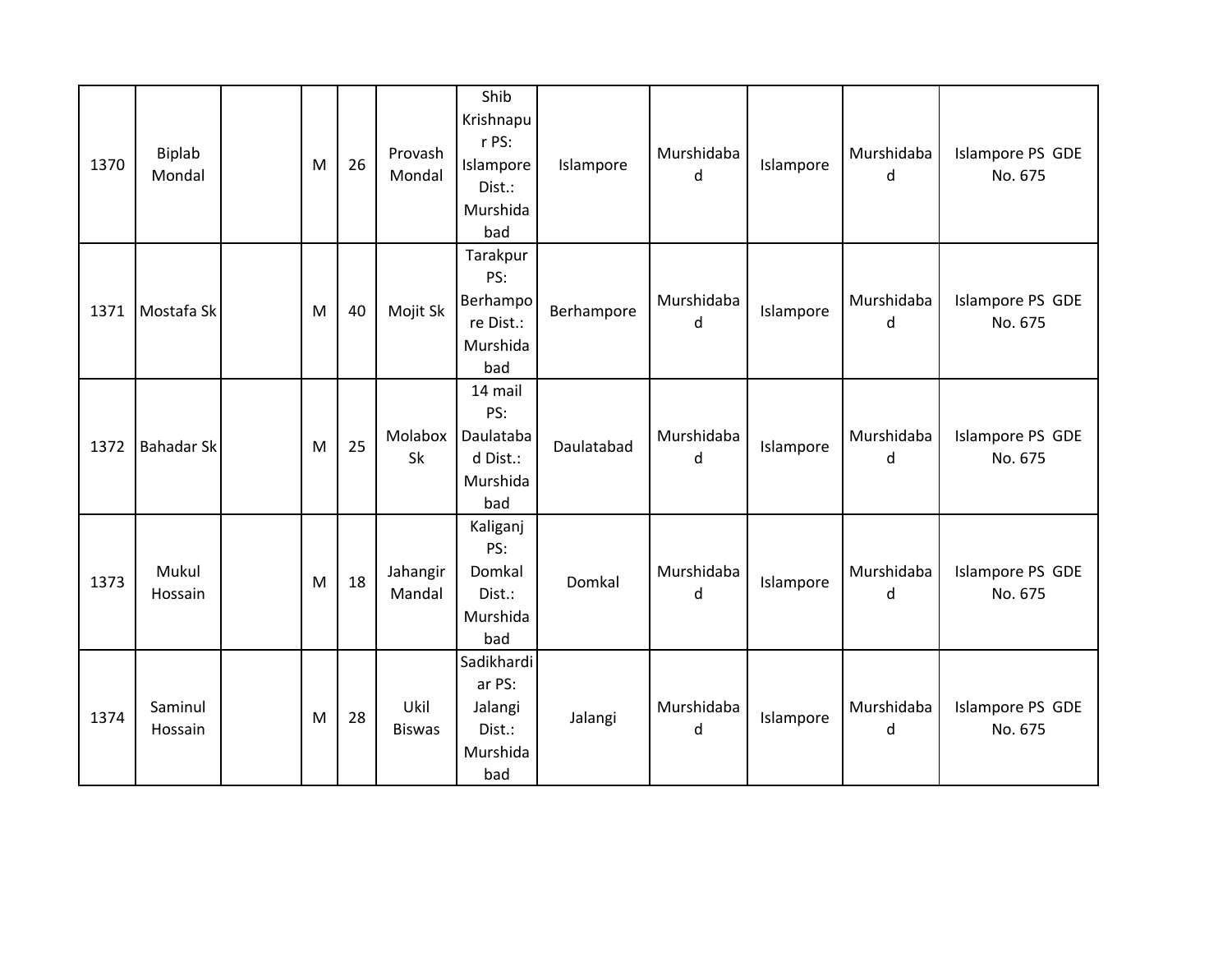| 1375 | Sahajan Sk           | M | 35 | Rahaman<br>Sk                 | Jalangi PS:<br>Jalangi<br>Dist.:<br>Murshida<br>bad            | Jalangi | Murshidaba<br>d | Jalangi | Murshidaba<br>d | Jalangi PS GDE No.<br>586 |
|------|----------------------|---|----|-------------------------------|----------------------------------------------------------------|---------|-----------------|---------|-----------------|---------------------------|
| 1376 | Aktar<br>Hossain     | M | 29 | Lt. Abul<br>Hossain<br>Mondal | Jalangi PS:<br>Jalangi<br>Dist.:<br>Murshida<br>bad            | Jalangi | Murshidaba<br>d | Jalangi | Murshidaba<br>d | Jalangi PS GDE No.<br>586 |
| 1377 | Manoranja<br>n Ghosh | M | 55 | Lt.<br>Panchana<br>n Ghosh    | Sadikhans<br>Dearh PS:<br>Jalangi<br>Dist.:<br>Murshida<br>bad | Jalangi | Murshidaba<br>d | Jalangi | Murshidaba<br>d | Jalangi PS GDE No.<br>586 |
| 1378 | Sohel<br>Rana        | M | 32 | Muktar<br>Mondal              | Jortala PS:<br>Jalangi<br>Dist.:<br>Murshida<br>bad            | Jalangi | Murshidaba<br>d | Jalangi | Murshidaba<br>d | Jalangi PS GDE No.<br>599 |
| 1379 | Rafikul<br>Molla     | M | 27 | Lt. Ukil<br>Molla             | Nowdapar<br>a PS:<br>Jalangi<br>Dist.:<br>Murshida<br>bad      | Jalangi | Murshidaba<br>d | Jalangi | Murshidaba<br>d | Jalangi PS GDE No.<br>599 |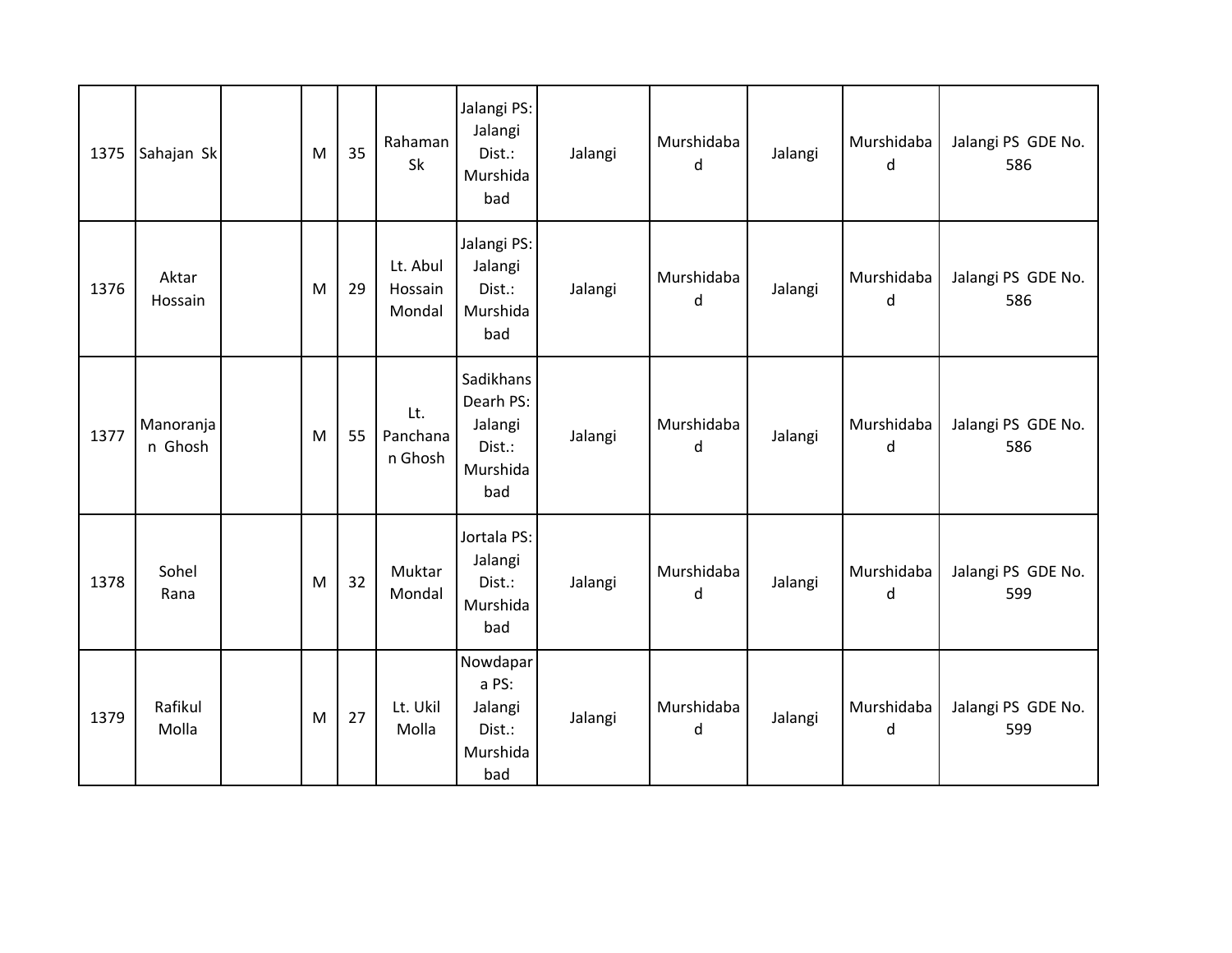| 1380 | Ainul<br>Molla        | M | 18 | Minul<br>Molla                              | Nowdapar<br>a PS:<br>Jalangi<br>Dist.:<br>Murshida<br>bad                            | Jalangi       | Murshidaba<br>d                | Jalangi | Murshidaba<br>d | Jalangi PS GDE No.<br>599 |
|------|-----------------------|---|----|---------------------------------------------|--------------------------------------------------------------------------------------|---------------|--------------------------------|---------|-----------------|---------------------------|
| 1381 | Hasibul<br>Molla      | M | 20 | Rentu<br>Molla                              | Nowdapar<br>a PS:<br>Jalangi<br>Dist.:<br>Murshida<br>bad                            | Jalangi       | Murshidaba<br>d                | Jalangi | Murshidaba<br>d | Jalangi PS GDE No.<br>599 |
| 1382 | Kanailal<br>Swarnakar | M | 45 | Lt.<br>Sobhacha<br>nd<br>Swarnakar Murshida | Bilkandhi<br>Colony PS:<br>Jiaganj<br>Dist.:<br>bad                                  | Jiaganj       | Murshidaba<br>d                | Jiaganj | Murshidaba<br>d | Jiaganj PS GDE No.<br>535 |
| 1383 | Rakesh<br>Mandal      | M | 23 | Chobi<br>Mandal                             | Lalkahndia<br>r PS:<br>Raghunat<br>hganj<br>Dist.:<br>Jangipur<br>Police<br>District | Raghunathganj | Jangipur<br>Police<br>District | Jiaganj | Murshidaba<br>d | Jiaganj PS GDE No.<br>535 |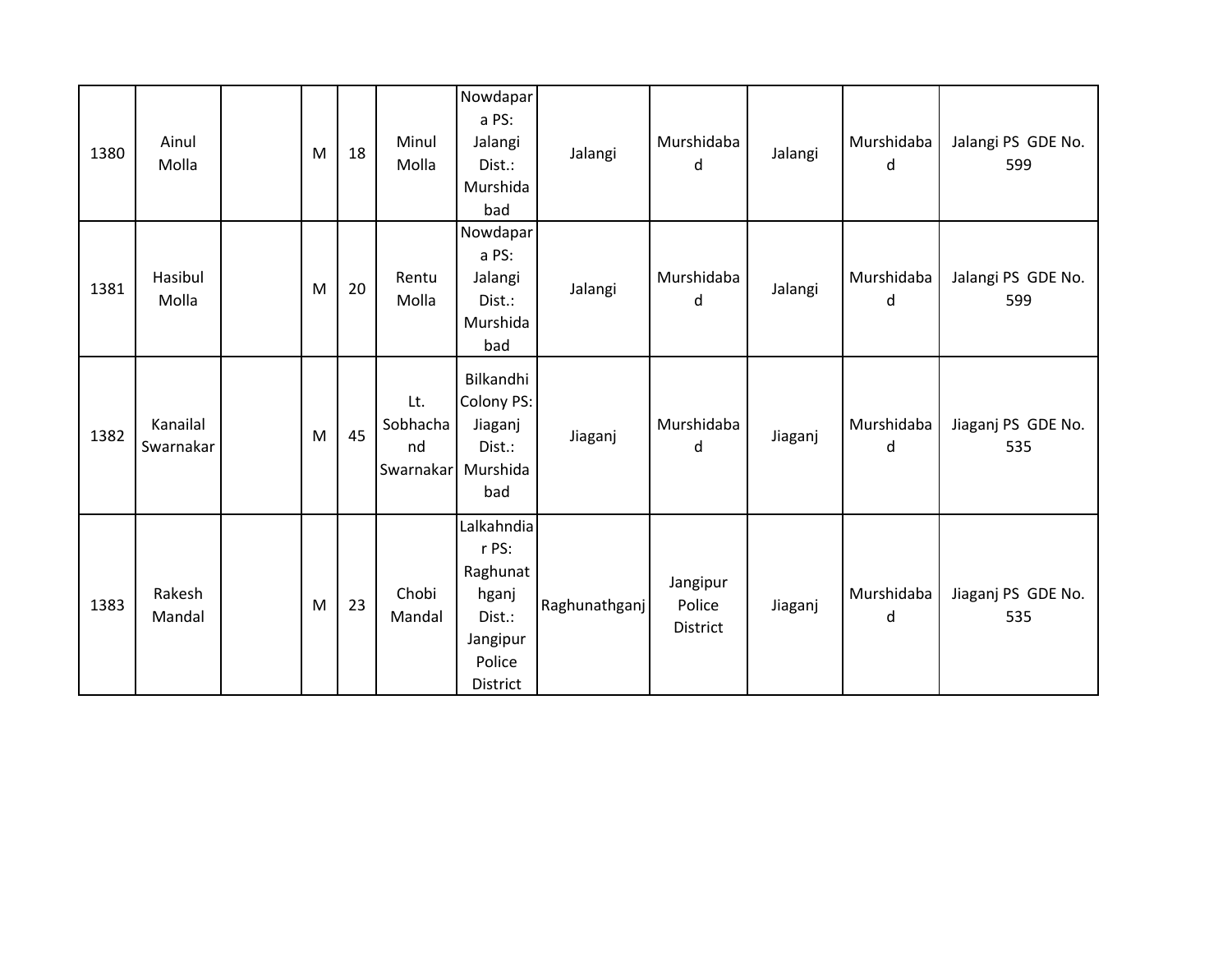| 1384 | Susanta<br>Mandal  | M |    | Lt.<br>Kinuram<br>Mandal | Lalkahndia<br>r PS:<br>Raghunat<br>hganj<br>Dist.:<br>Jangipur<br>Police<br>District | Raghunathganj                       | Jangipur<br>Police<br>District | Jiaganj | Murshidaba<br>d | Jiaganj PS GDE No.<br>535 |
|------|--------------------|---|----|--------------------------|--------------------------------------------------------------------------------------|-------------------------------------|--------------------------------|---------|-----------------|---------------------------|
| 1385 | Mamon Sk           | M | 22 |                          | Natunpara<br>Kashidang<br>a PS:<br>gola Dist.:<br>Murshida<br>bad                    | Asadul Sk   Bhagawan   Bhagawangola | Murshidaba<br>d                | Jiaganj | Murshidaba<br>d | Jiaganj PS GDE No.<br>535 |
| 1386 | Ashim<br>Swarnakar | M | 60 | Lt. Sudhir<br>Swarnakar  | Fultala PS:<br>Jiaganj<br>Dist.:<br>Murshida<br>bad                                  | Jiaganj                             | Murshidaba<br>d                | Jiaganj | Murshidaba<br>d | Jiaganj PS GDE No.<br>535 |
| 1387 | Nazrul<br>Islam    | M | 38 | Atikur Sk                | Kalikup<br>PS: Jiaganj<br>Dist.:<br>Murshida<br>bad                                  | Jiaganj                             | Murshidaba<br>d                | Jiaganj | Murshidaba<br>d | Jiaganj PS GDE No.<br>535 |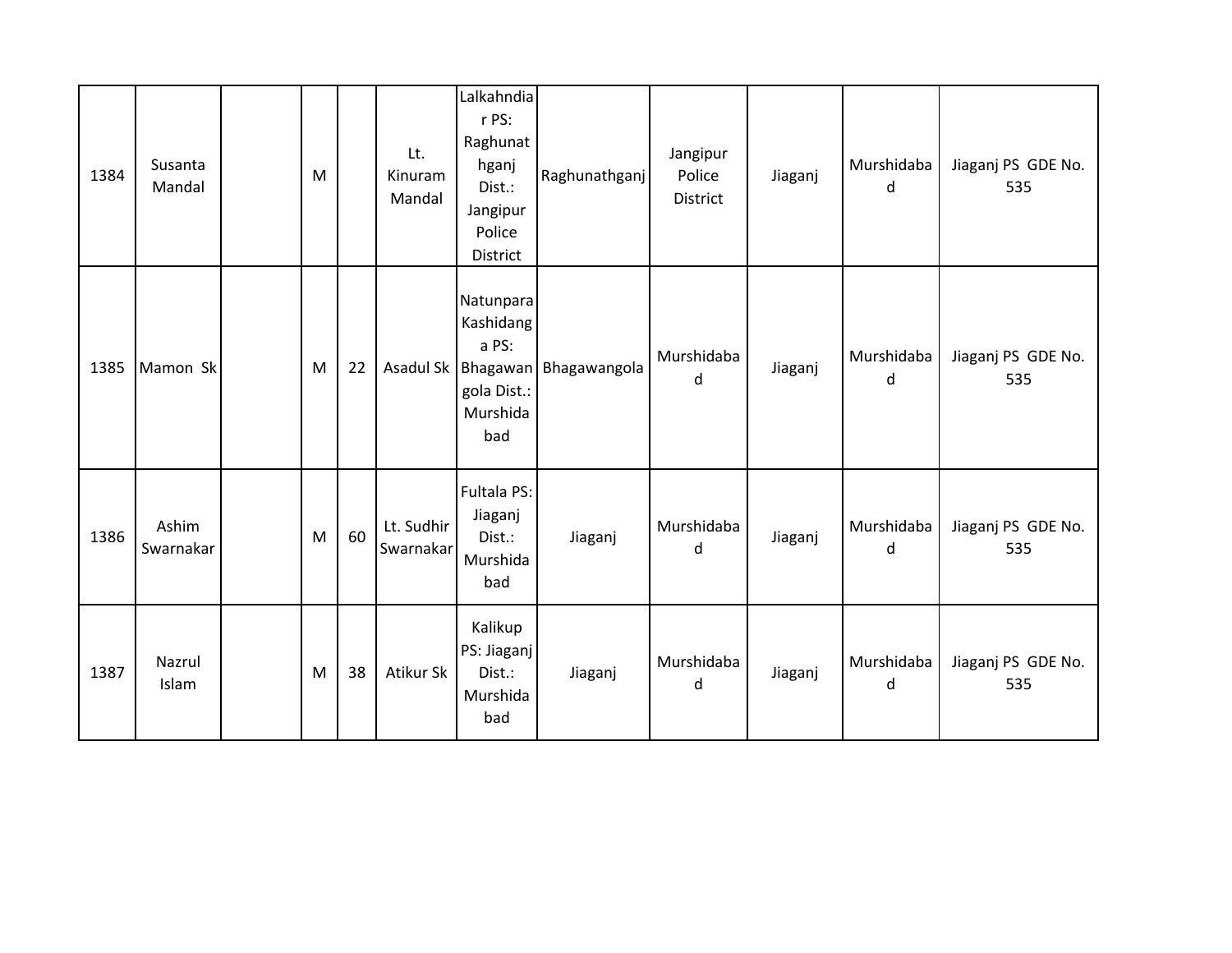| 1388 | Kalu<br>Mandal      | M | 60 | Nilmoni<br>Mandal      | Sadhakba<br>gh PS:<br>Jiaganj<br>Dist.:<br>Murshida<br>bad | Jiaganj | Murshidaba<br>d | Jiaganj  | Murshidaba<br>d | Jiaganj PS GDE No.<br>535  |
|------|---------------------|---|----|------------------------|------------------------------------------------------------|---------|-----------------|----------|-----------------|----------------------------|
| 1389 | Nafirul Sk          | M | 28 | Ismail Sk              | Kuli PS:<br>Burwan<br>Dist.:<br>Murshida<br>bad            | Burwan  | Murshidaba<br>d | Khargram | Murshidaba<br>d | Khargram PS GDE<br>No. 699 |
| 1390 | Sagar Sk            | M | 31 | Asgar Sk               | Khargram<br>PS:<br>Burwan<br>Dist.:<br>Murshida<br>bad     | Burwan  | Murshidaba<br>d | Khargram | Murshidaba<br>d | Khargram PS GDE<br>No. 699 |
| 1391 | Lal<br>Mohamma<br>d | M | 65 | Lt Nur<br>Mohamm<br>ad | Sahapur<br>PS: Lalgola<br>Dist.:<br>Murshida<br>bad        | Lalgola | Murshidaba<br>d | Lalgola  | Murshidaba<br>d | Lalgola PS GDE No.<br>789  |
| 1392 | Saimuddin<br>Sk     | M | 26 | Entaj                  | Sahapur<br>PS: Lalgola<br>Dist.:<br>Murshida<br>bad        | Lalgola | Murshidaba<br>d | Lalgola  | Murshidaba<br>d | Lalgola PS GDE No.<br>789  |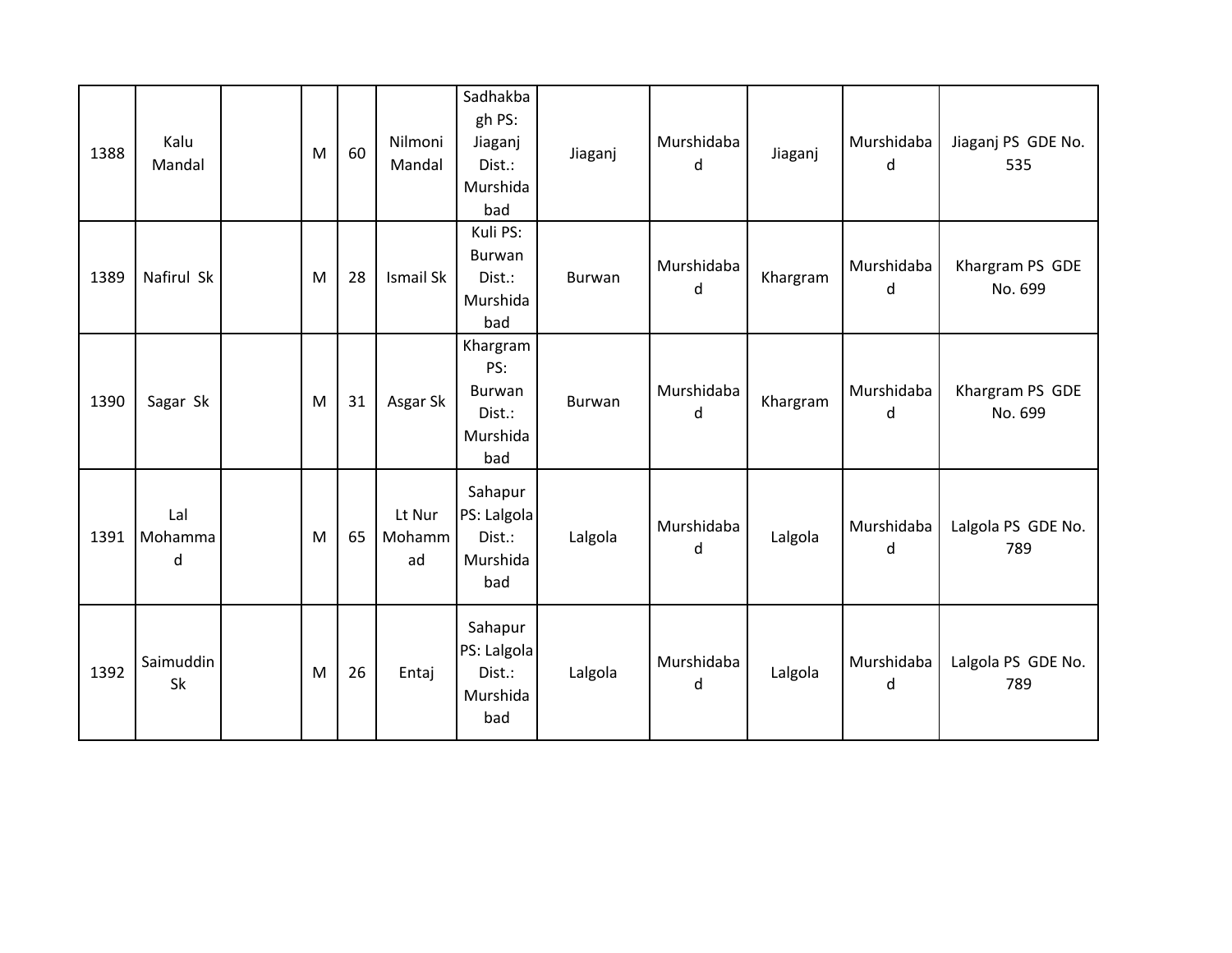| 1393 | Ajefa<br>Khatun         | $\mathsf{F}$ | 26 | Hajikul Sk              | Narayanp<br>ur PS:<br>Lalgola<br>Dist.:<br>Murshida<br>bad      | Lalgola  | Murshidaba<br>d | Lalgola | Murshidaba<br>d | Lalgola PS GDE No.<br>803 |
|------|-------------------------|--------------|----|-------------------------|-----------------------------------------------------------------|----------|-----------------|---------|-----------------|---------------------------|
| 1394 | Ram<br>Krishna<br>Das   | M            | 38 | Purno<br>Chandra<br>Das | Basupara<br>PS: Lalgola<br>Dist.:<br>Murshida<br>bad            | Lalgola  | Murshidaba<br>d | Lalgola | Murshidaba<br>d | Lalgola PS GDE No.<br>803 |
| 1395 | Dilip<br>Haldar         | M            | 50 | Naren<br>Haldar         | Krishnapu<br>r PS:<br>Lalgola<br>Dist.:<br>Murshida<br>bad      | Lalgola  | Murshidaba<br>d | Lalgola | Murshidaba<br>d | Lalgola PS GDE No.<br>803 |
| 1396 | Ram<br>Prasad<br>Haldar | M            | 29 | Subal<br>Haldar         | Mollikpur<br>Colony PS:<br>Lalgola<br>Dist.:<br>Murshida<br>bad | Lalgola  | Murshidaba<br>d | Lalgola | Murshidaba<br>d | Lalgola PS GDE No.<br>803 |
| 1397 | Sayeb<br>Aktar          | M            | 24 | Sohid Ali               | Devkunda<br>PS:<br>Beldanga<br>Dist.:<br>Murshida<br>bad        | Beldanga | Murshidaba<br>d | Lalgola | Murshidaba<br>d | Lalgola PS GDE No.<br>755 |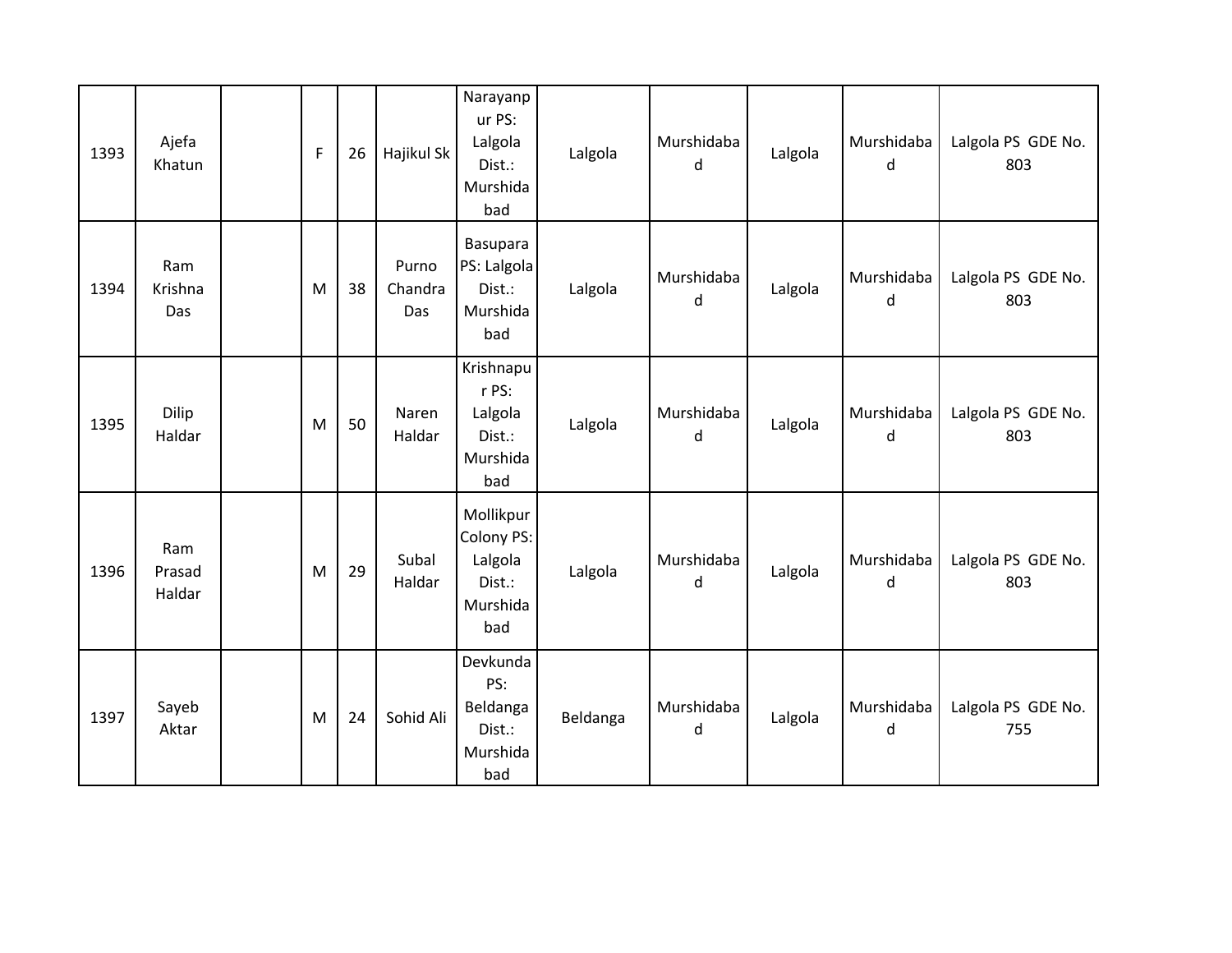| 1398 | Migdat<br>Hossain | M | 24 | Abdul<br>Jubbar          | Devkunda<br>PS:<br>Beldanga<br>Dist.:<br>Murshida<br>bad      | Beldanga    | Murshidaba<br>d | Lalgola         | Murshidaba<br>d | Lalgola PS GDE No.<br>755                  |
|------|-------------------|---|----|--------------------------|---------------------------------------------------------------|-------------|-----------------|-----------------|-----------------|--------------------------------------------|
| 1399 | Wasim<br>Akram    | M | 23 | Haidar Ali               | Devkunda<br>PS:<br>Beldanga<br>Dist.:<br>Murshida<br>bad      | Beldanga    | Murshidaba<br>d | Lalgola         | Murshidaba<br>d | Lalgola PS GDE No.<br>755                  |
| 1400 | Sonta Das         | M | 42 | Lt<br>Banshidha<br>r Das | Tilipara<br>PS:<br>Saktipur<br>Dist.:<br>Murshida<br>bad      | Saktipur    | Murshidaba<br>d | Murshidaba<br>d | d               | Murshidaba   Murshidabad PS GDE<br>No. 933 |
| 1401 | Munna<br>Karigar  | M | 27 | Moner<br>Karigar         | Motijheel<br>PS:<br>Murshida<br>bad Dist.:<br>Murshida<br>bad | Murshidabad | Murshidaba<br>d | Murshidaba<br>d | d               | Murshidaba   Murshidabad PS GDE<br>No. 933 |
| 1402 | Suvagya<br>Nandi  | M | 34 | Sirdhartha<br>Nandi      | Tilipara<br>PS:<br>Saktipur<br>Dist.:<br>Murshida<br>bad      | Saktipur    | Murshidaba<br>d | Murshidaba<br>d | d               | Murshidaba   Murshidabad PS GDE<br>No. 933 |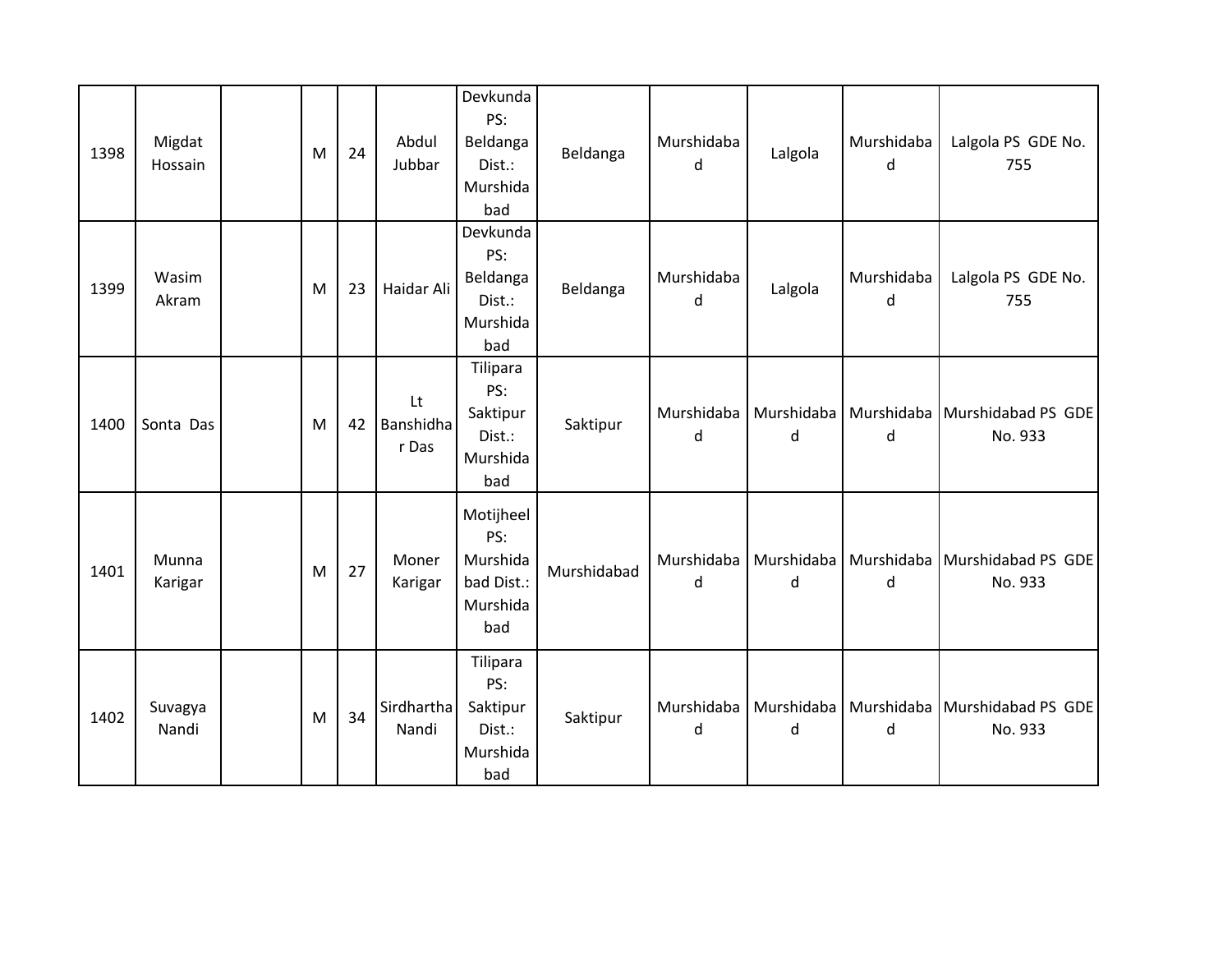| 1403 | Rahul<br>Ghosh   | M |    | Sanjay<br>Ghosh             | Itore PS:<br>Nabagram<br>Dist.:<br>Murshida<br>bad         | Nabagram | Murshidaba<br>d | Nabagram | Murshidaba<br>d | Nabagram PS GDE<br>No. 749 |
|------|------------------|---|----|-----------------------------|------------------------------------------------------------|----------|-----------------|----------|-----------------|----------------------------|
| 1404 | Akash<br>Ghosh   | M | 21 | <b>Baidyanat</b><br>h Ghosh | Itore PS:<br>Nabagram<br>Dist.:<br>Murshida<br>bad         | Nabagram | Murshidaba<br>d | Nabagram | Murshidaba<br>d | Nabagram PS GDE<br>No. 749 |
| 1405 | Nazrul Sk        | M | 23 | Selim Sk                    | Bhadrapur<br>PS:<br>Nalhati<br>Dist.:<br>Birbhum           | Nalhati  | Birbhum         | Nabagram | Murshidaba<br>d | Nabagram PS GDE<br>No. 749 |
| 1406 | Suken<br>Haldar  | M | 33 | Sochi<br>Haldar             | Domodi<br>PS: Jalangi<br>Dist.:<br>Murshida<br>bad         | Jalangi  | Murshidaba<br>d | Nabagram | Murshidaba<br>d | Nabagram PS GDE<br>No. 735 |
| 1407 | Protab<br>Mandal | M | 25 | Dulal<br>Mondal             | Majhigra<br>m PS:<br>Nabagram<br>Dist.:<br>Murshida<br>bad | Nabagram | Murshidaba<br>d | Nabagram | Murshidaba<br>d | Nabagram PS GDE<br>No. 759 |
| 1408 | Ikbal Sk         | M | 18 | Mojamme<br>I Sk             | Alinagar<br>PS: Nawda<br>Dist.:<br>Murshida<br>bad         | Nawda    | Murshidaba<br>d | Nawda    | Murshidaba<br>d | Nawda PS GDE No.<br>582    |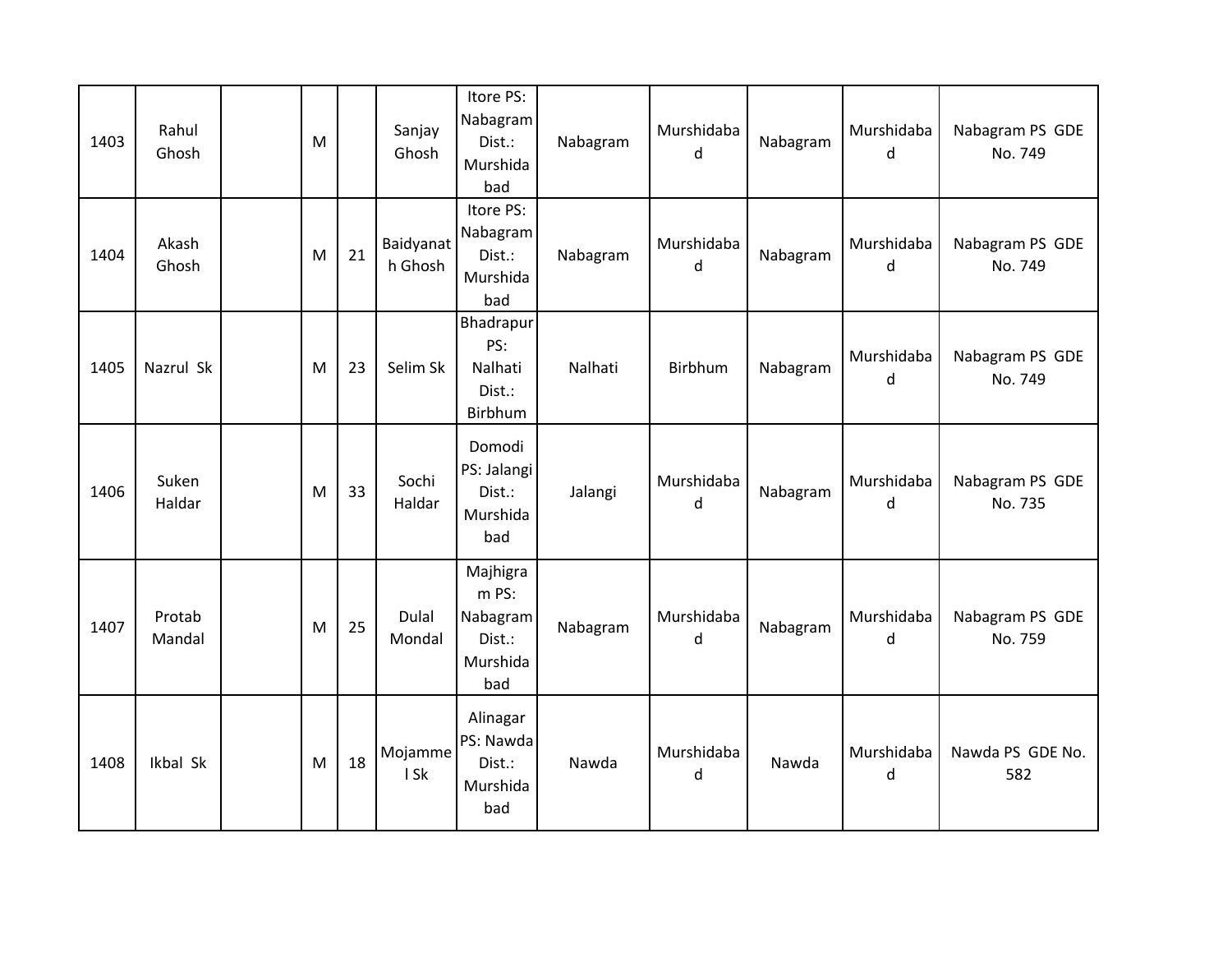| 1409 | Wasim Sk        | M | 18 | Mojamme<br>I Sk     | Alinagar<br>PS: Nawda<br>Dist.:<br>Murshida<br>bad                   | Nawda     | Murshidaba<br>d | Nawda     | Murshidaba<br>d | Nawda PS GDE No.<br>582     |
|------|-----------------|---|----|---------------------|----------------------------------------------------------------------|-----------|-----------------|-----------|-----------------|-----------------------------|
| 1410 | Rabi Hazra      | M | 29 | Ramprasa<br>d Hazra | Chandaba<br>d<br>Hazrapara<br>PS: Nawda<br>Dist.:<br>Murshida<br>bad | Nawda     | Murshidaba<br>d | Nawda     | Murshidaba<br>d | Nawda PS GDE No.<br>568     |
| 1411 | Ajob<br>Sarkar  | M | 70 | Lt.<br>Kurman Sk    | Pollagari<br>PS:<br>Sagarpara<br>Dist.:<br>Murshida<br>bad           | Sagarpara | Murshidaba<br>d | Raninagar | Murshidaba<br>d | Raninagar PS GDE<br>No. 626 |
| 1412 | Jamal Sk        | M | 23 | Nujrul<br>Islam     | Bangsibad<br>hanpur<br>PS:<br>Raninagar<br>Dist.:<br>Murshida<br>bad | Raninagar | Murshidaba<br>d | Raninagar | Murshidaba<br>d | Raninagar PS GDE<br>No. 629 |
| 1413 | Akkas<br>Mondal | M | 35 | Khalil<br>Mondal    | Nazrana<br>PS:<br>Raninagar<br>Dist.:<br>Murshida<br>bad             | Raninagar | Murshidaba<br>d | Raninagar | Murshidaba<br>d | Raninagar PS GDE<br>No. 629 |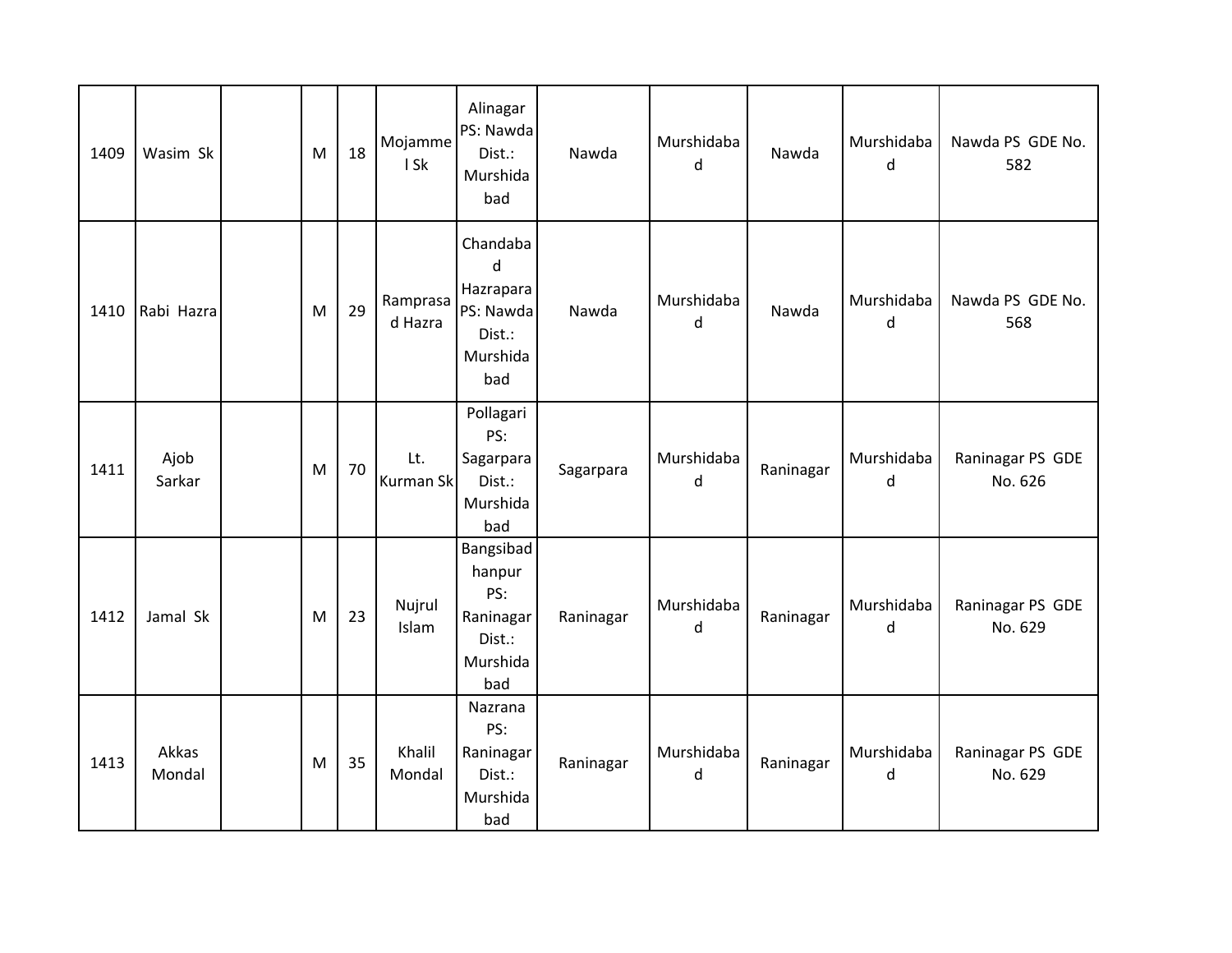| 1414 | Selim Sk        | M | 18 | <b>Bakbul Sk</b> | Nandirvita<br>PS:<br>Raninagar<br>Dist.:<br>Murshida<br>bad      | Raninagar | Murshidaba<br>d | Raninagar | Murshidaba<br>d | Raninagar PS GDE<br>No. 629 |
|------|-----------------|---|----|------------------|------------------------------------------------------------------|-----------|-----------------|-----------|-----------------|-----------------------------|
| 1415 | Hafijul Sk      | M | 50 | Lt. Surat<br>Sk  | Bamnabad<br>PS:<br>Raninagar<br>Dist.:<br>Murshida<br>bad        | Raninagar | Murshidaba<br>d | Raninagar | Murshidaba<br>d | Raninagar PS GDE<br>No. 629 |
| 1416 | Milon<br>Mondal | M | 24 | Khokon<br>Mondal | Narasingh<br>apur PS:<br>Sagarpara<br>Dist.:<br>Murshida<br>bad  | Sagarpara | Murshidaba<br>d | Sagarpara | Murshidaba<br>d | Sagarpara PS GDE<br>No. 522 |
| 1417 | Rakesh<br>Ghosh | M | 30 | Amol<br>Ghosh    | Narasingh<br>apur PS:<br>Sagarpara<br>Dist.:<br>Murshida<br>bad  | Sagarpara | Murshidaba<br>d | Sagarpara | Murshidaba<br>d | Sagarpara PS GDE<br>No. 522 |
| 1418 | Bikram Sk       | M | 42 |                  | Salar<br>skpara PS:<br>Anowar Sk Salar Dist.:<br>Murshida<br>bad | Salar     | Murshidaba<br>d | Salar     | Murshidaba<br>d | Salar PS GDE No. 619        |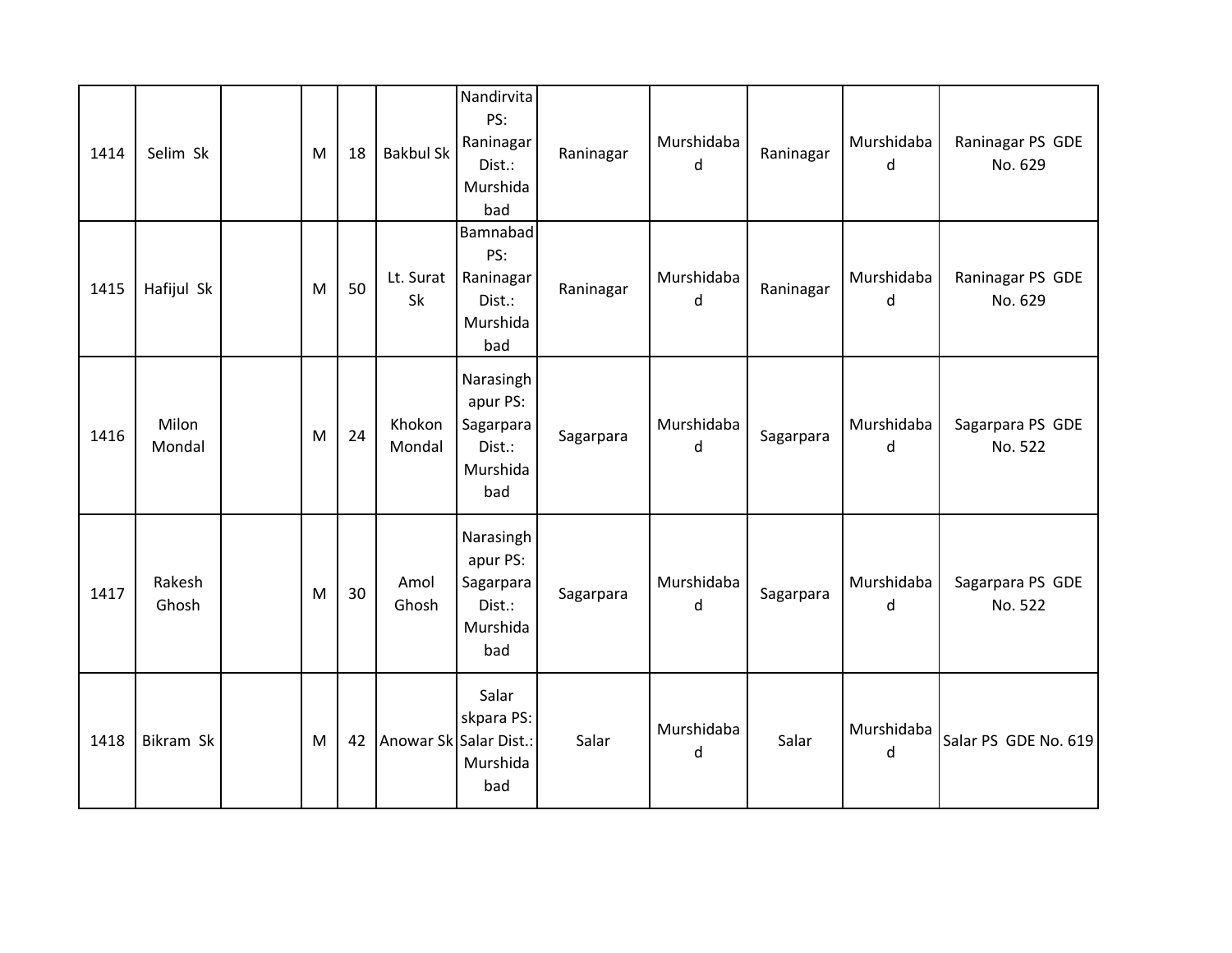| 1419 | Goutam Kr<br>Dey | M       | 55 | Lt Sitaram<br>Dey    | Dakshinkh<br>anda PS:<br>Salar Dist.:<br>Murshida<br>bad                     | Salar       | Murshidaba<br>d      | Salar           | Murshidaba<br>d      | Salar PS GDE No. 591          |
|------|------------------|---------|----|----------------------|------------------------------------------------------------------------------|-------------|----------------------|-----------------|----------------------|-------------------------------|
| 1420 | Ayub Sk          | M       |    | Lt Jahur Sk          | Talibpur<br>PS: Salar<br>Dist.:<br>Murshida<br>bad                           | Salar       | Murshidaba<br>d      | Salar           | Murshidaba<br>d      | Salar PS GDE No. 626          |
| 1421 | Sukchand<br>Das  | M       | 36 | Chandi Ch<br>Das     | Talibpur<br>PS: Salar<br>Dist.:<br>Murshida<br>bad                           | Salar       | Murshidaba<br>d      | Salar           | Murshidaba<br>d      | Salar PS GDE No. 626          |
| 1422 | Nandan<br>Sing   | M       | 20 | Harinaray<br>an Sing | OF<br><b>BAHURUP</b><br>A PS:<br>Belda<br>Dist.:<br>Paschim<br>Mednipor<br>e | Belda       | Paschim<br>Mednipore | Belda           | Paschim<br>Mednipore | Belda PS GDE No.<br>1041      |
| 1423 | Akash<br>Mondal  | $\circ$ | 24 | Fajal<br>Mondal      | Begunbari<br>PS:<br>Chandrak<br>ona Dist.:<br>Paschim<br>Mednipor<br>e       | Chandrakona | Paschim<br>Mednipore | Chandrakon<br>a | Paschim<br>Mednipore | Chandrakona PS GDE<br>No. 712 |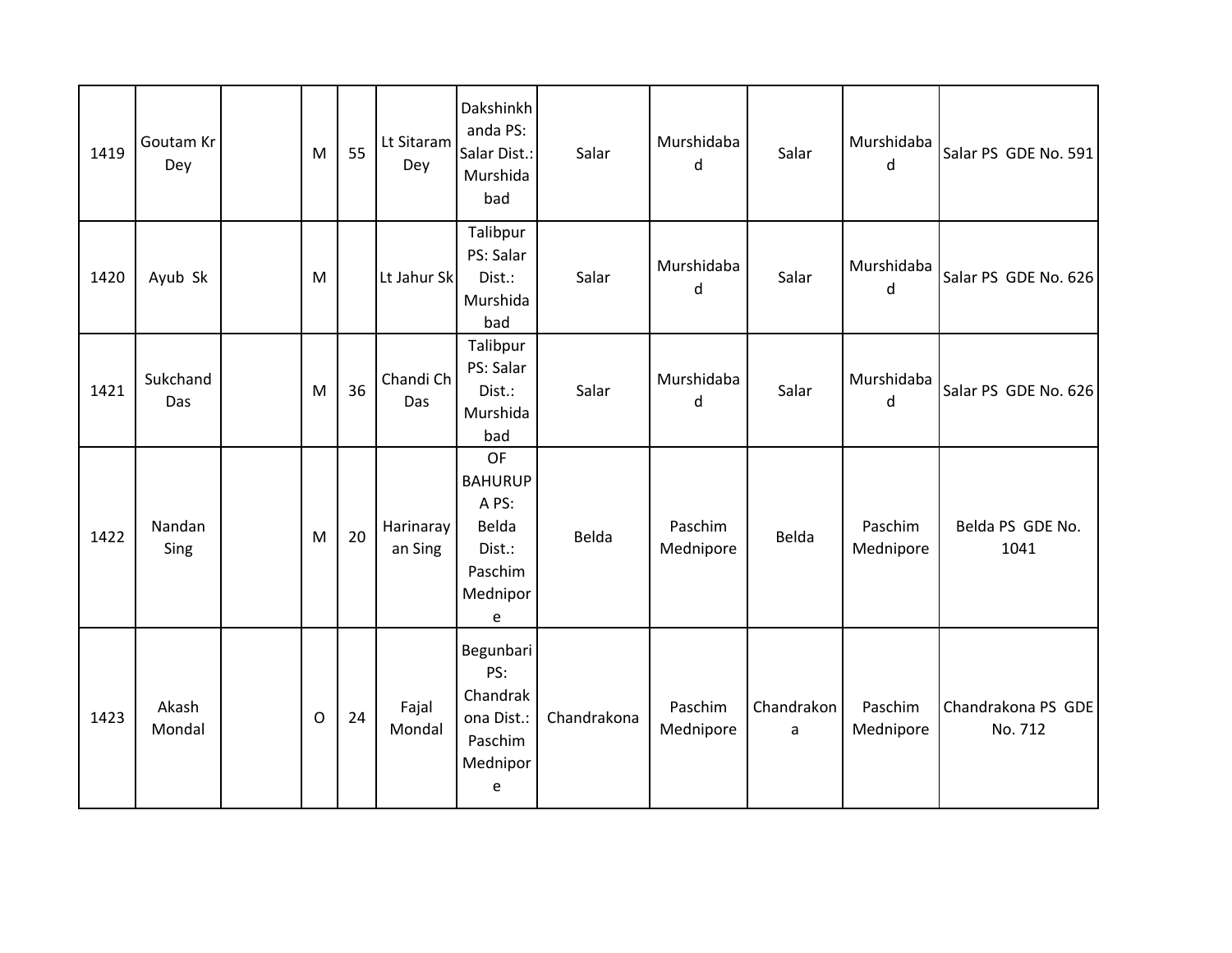| 1424 | Rakesh<br>Gan            | M | 27 | Shanta<br>Gan              | Dwarkhol<br>a PS:<br>Chandrak<br>ona Dist.:<br>Paschim<br>Mednipor<br>e          | Chandrakona | Paschim<br>Mednipore | Chandrakon<br>a | Paschim<br>Mednipore | Chandrakona PS<br>Outpost Ramjibanpur<br>TOP GDE No. 560 |
|------|--------------------------|---|----|----------------------------|----------------------------------------------------------------------------------|-------------|----------------------|-----------------|----------------------|----------------------------------------------------------|
| 1425 | Sukumar<br>Santra        |   | 17 | Asit<br>Santra             | <b>PATHUR</b><br>PS:<br>Khanakul<br>Dist.:<br>Hooghly<br>Rural                   | Khanakul    | Hooghly<br>Rural     | Daspur          | Paschim<br>Mednipore | Daspur PS GDE No.<br>837                                 |
| 1426 | Prasad<br>Kumar<br>Dolai | M | 26 | Shyam<br>Sundar<br>Dolai   | RAJNAGA<br>R PS:<br>Daspur<br>Dist.:<br>Paschim<br>Mednipor<br>e                 | Daspur      | Paschim<br>Mednipore | Daspur          | Paschim<br>Mednipore | Daspur PS GDE No.<br>837                                 |
| 1427 | Laxmikanta<br>Santra     | M | 49 | Narendra<br>nath<br>Santra | <b>KARUNAC</b><br><b>HAK PS:</b><br>Daspur<br>Dist.:<br>Paschim<br>Mednipor<br>e | Daspur      | Paschim<br>Mednipore | Daspur          | Paschim<br>Mednipore | Daspur PS GDE No.<br>837                                 |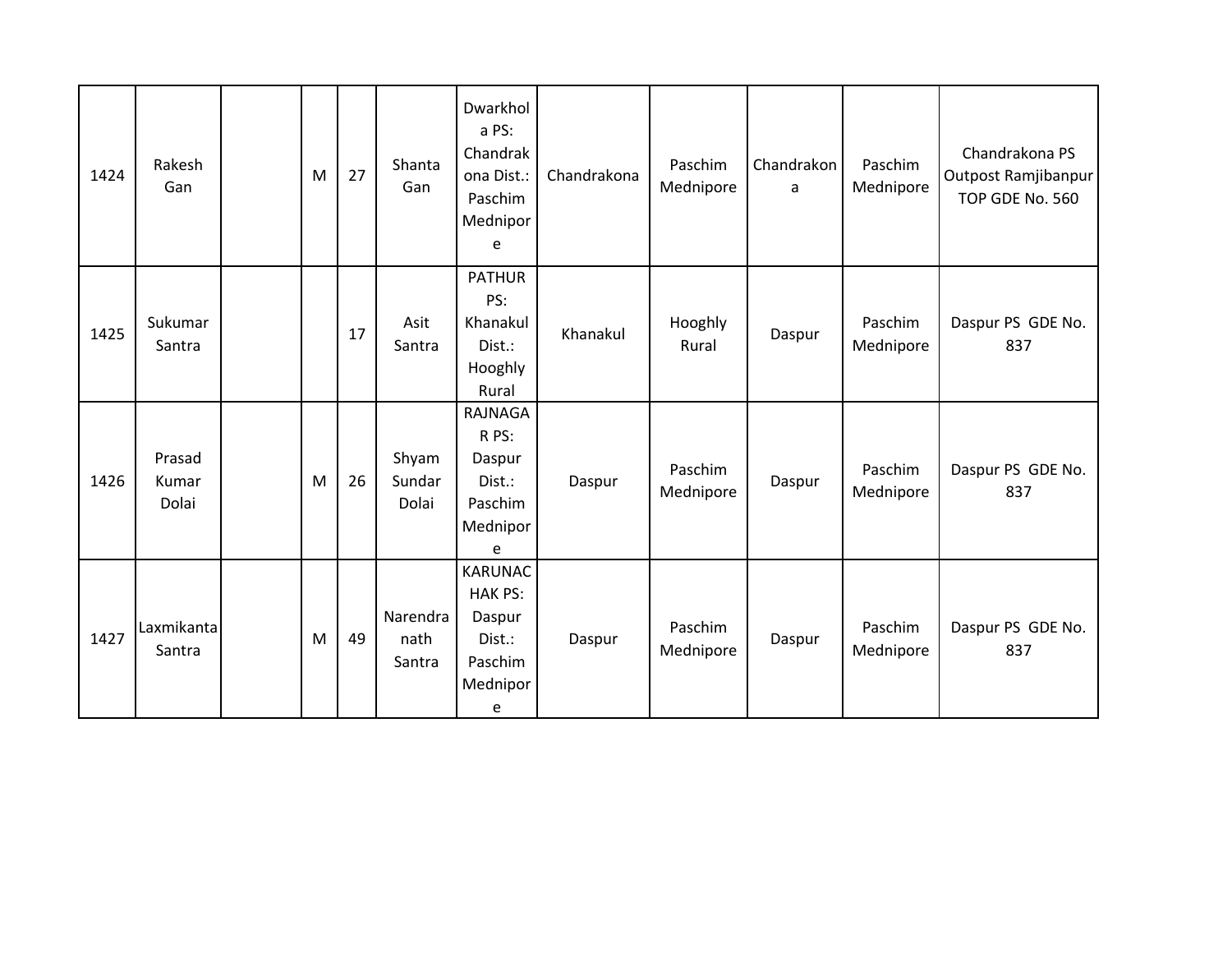| 1428 | Tarun Pal        | M | 42 | Durgapad<br>a Pal                | RADHAKA<br><b>NTAPUR</b><br>PS:<br>Daspur<br>Dist.:<br>Paschim<br>Mednipor<br>e                     | Daspur     | Paschim<br>Mednipore | Daspur | Paschim<br>Mednipore | Daspur PS GDE No.<br>837 |
|------|------------------|---|----|----------------------------------|-----------------------------------------------------------------------------------------------------|------------|----------------------|--------|----------------------|--------------------------|
| 1429 | Sajal<br>Maity   | M | 31 | Surendra<br><b>Nath</b><br>Maity | <b>BELBERIA</b><br><b>GOPALNA</b><br><b>GAR PS:</b><br>Daspur<br>Dist.:<br>Paschim<br>Mednipor<br>e | Daspur     | Paschim<br>Mednipore | Daspur | Paschim<br>Mednipore | Daspur PS GDE No.<br>837 |
| 1430 | Situ Sekh        | M | 32 | Islam Sekh                       | <b>GOTHA</b><br>PS:<br>Berhampo<br>re Dist.:<br>Murshida<br>bad                                     | Berhampore | Murshidaba<br>d      | Daspur | Paschim<br>Mednipore | Daspur PS GDE No.<br>837 |
| 1431 | Pradip<br>Pandey |   |    | Raghab<br>Pandey                 | Bhogpur<br>PS: Debra<br>Dist.:<br>Paschim<br>Mednipor<br>e                                          | Debra      | Paschim<br>Mednipore | Debra  | Paschim<br>Mednipore | Debra PS GDE No.<br>825  |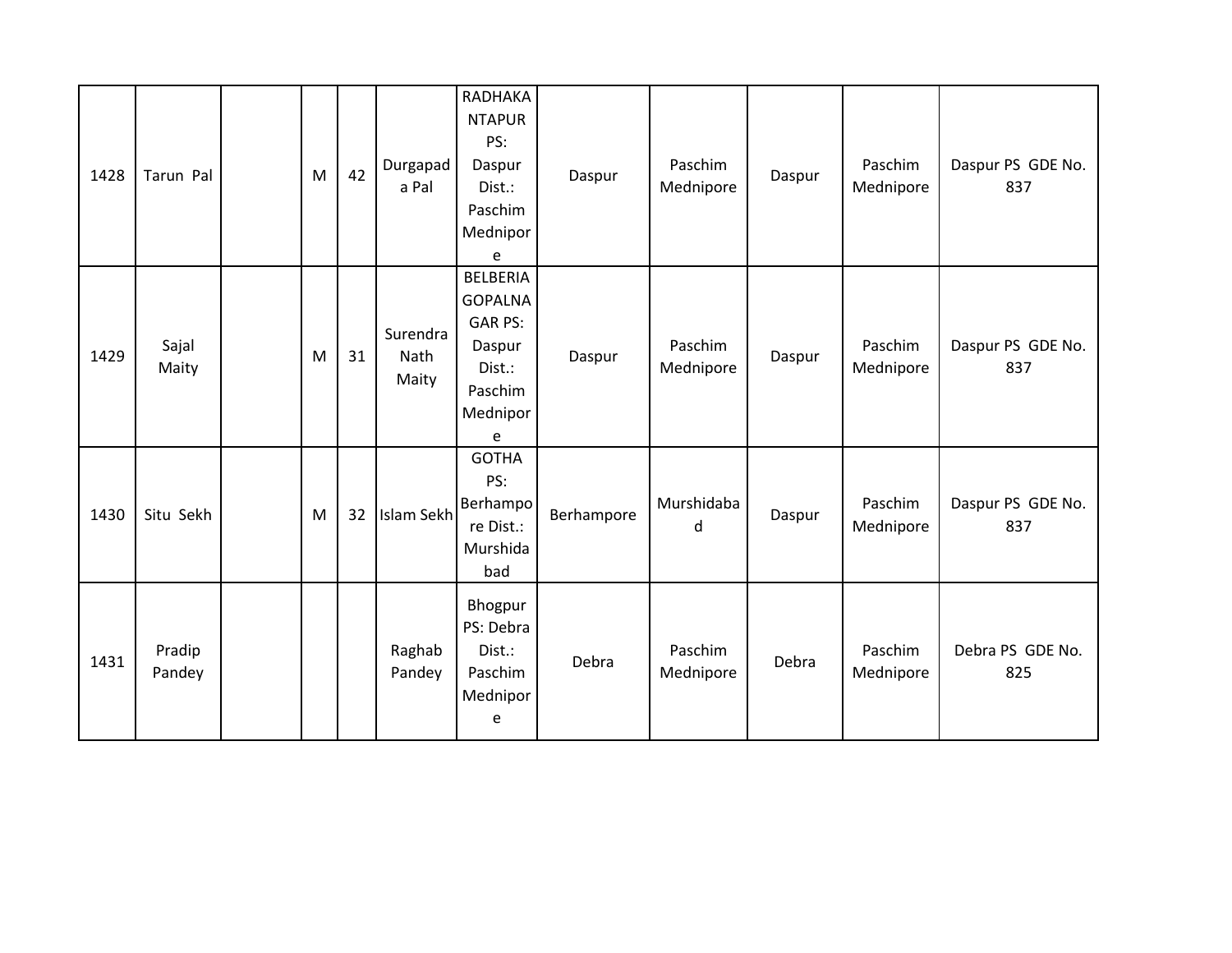| 1432 | Goutam<br>Sing     |   |    | Lt. Sura<br>Sing    | Chaksujal<br>PS: Debra<br>Dist.:<br>Paschim<br>Mednipor<br>e                                        | Debra    | Paschim<br>Mednipore | Debra  | Paschim<br>Mednipore | Debra PS GDE No.<br>825  |
|------|--------------------|---|----|---------------------|-----------------------------------------------------------------------------------------------------|----------|----------------------|--------|----------------------|--------------------------|
| 1433 | Ujjal<br>Pakhira   | M | 23 | Sannyasi<br>Pakhira | Kaknan<br>PS:<br>Khanakul<br>Dist.:<br>Hooghly<br>Rural                                             | Khanakul | Hooghly<br>Rural     | Ghatal | Paschim<br>Mednipore | Ghatal PS GDE No.<br>795 |
| 1434 | Ananada<br>Samanta | M | 24 | Ganga<br>Samanta    | Thakurani<br>chak PS:<br>Khanakul<br>Dist.:<br>Hooghly<br>Rural                                     | Khanakul | Hooghly<br>Rural     | Ghatal | Paschim<br>Mednipore | Ghatal PS GDE No.<br>795 |
| 1435 | Sujan Hait         | M | 19 | Prasad<br>Hait      | Baneswar<br>pur PS:<br>Daspur<br>Dist.:<br>Paschim<br>Mednipor<br>$\mathsf{e}% _{t}\left( t\right)$ | Daspur   | Paschim<br>Mednipore | Ghatal | Paschim<br>Mednipore | Ghatal PS GDE No.<br>795 |
| 1436 | Surajit<br>Mete    | M | 25 | Jhantu<br>Mete      | Sagarpur<br>PS:<br>Daspur<br>Dist.:<br>Paschim<br>Mednipor<br>$\mathsf{e}% _{t}\left( t\right)$     | Daspur   | Paschim<br>Mednipore | Ghatal | Paschim<br>Mednipore | Ghatal PS GDE No.<br>795 |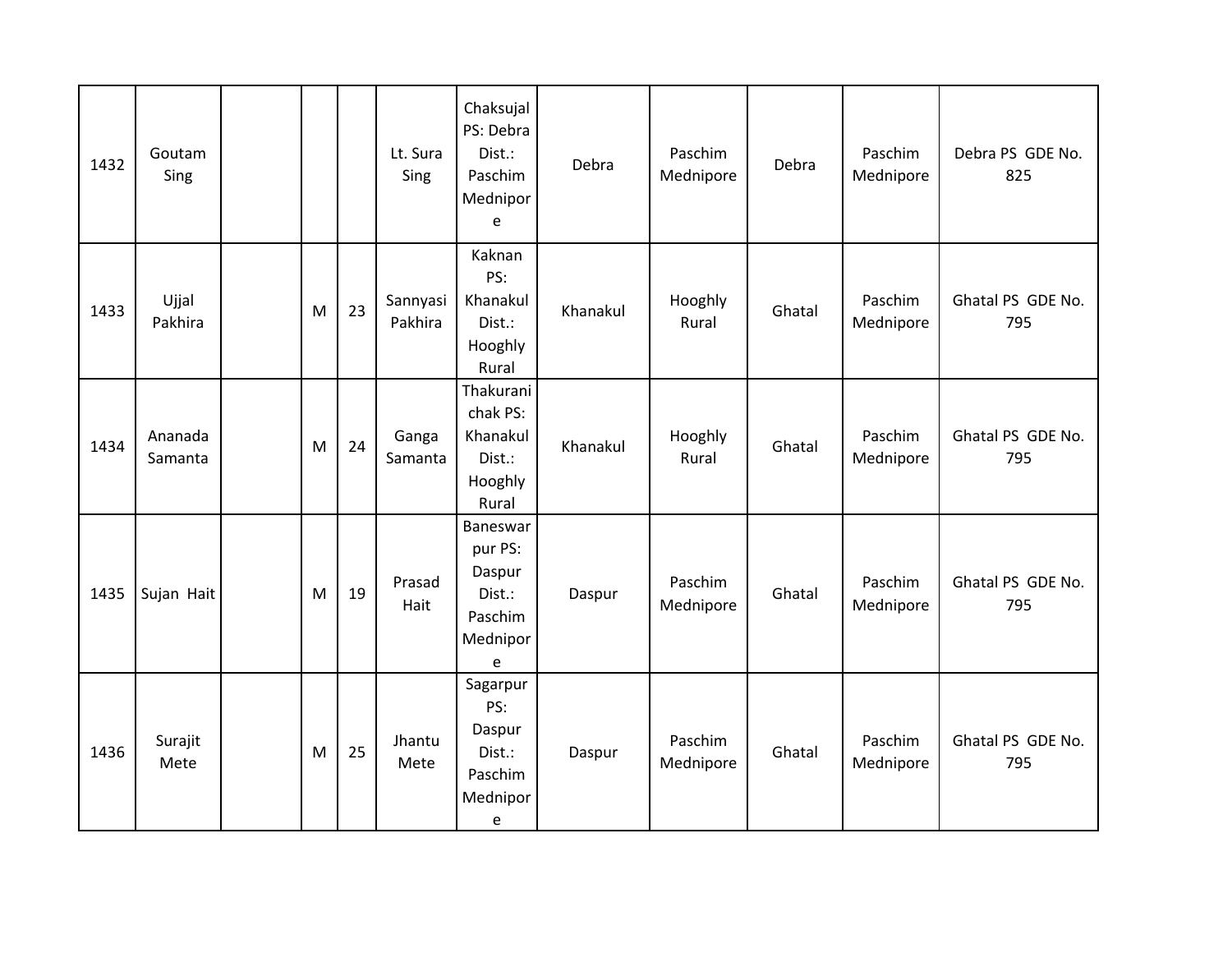| 1437 | Debjoyti<br><b>Bera</b> | M | 20 | Sanatan                 | Sriramnag<br>ar PS:<br>Daspur<br>Dist.:<br>Paschim<br>Mednipor<br>e   | Daspur     | Paschim<br>Mednipore | Ghatal     | Paschim<br>Mednipore | Ghatal PS GDE No.<br>795            |
|------|-------------------------|---|----|-------------------------|-----------------------------------------------------------------------|------------|----------------------|------------|----------------------|-------------------------------------|
| 1438 | Ritesh<br>Mondal        | M | 37 | Robi<br>Mondal          | Chaipat<br>PS:<br>Daspur<br>Dist.:<br>Paschim<br>Mednipor<br>e        | Daspur     | Paschim<br>Mednipore | Ghatal     | Paschim<br>Mednipore | Ghatal PS GDE No.<br>505            |
| 1439 | Pabitra<br>Khilary      | M | 24 | Sashibhus<br>an Khilary | Koima PS:<br>Beliabera<br>Dist.:<br>Jhargram                          | Beliabera  | Jhargram             | Gurguripal | Paschim<br>Mednipore | <b>Gurguripal PS GDE</b><br>No. 536 |
| 1440 | Shiba Sing              | M | 25 | Lt.shyama<br>Pada Sing  | Muradang<br>a PS:<br>Gurguripal<br>Dist.:<br>Paschim<br>Mednipor<br>e | Gurguripal | Paschim<br>Mednipore | Gurguripal | Paschim<br>Mednipore | <b>Gurguripal PS GDE</b><br>No. 536 |
| 1441 | Dildar<br>Khan          | M | 21 | Santu<br>Khan           | Panchami<br>PS:<br>Keshpur<br>Dist.:<br>Paschim<br>Mednipor<br>e      | Keshpur    | Paschim<br>Mednipore | Keshpur    | Paschim<br>Mednipore | Keshpur PS GDE No.<br>781           |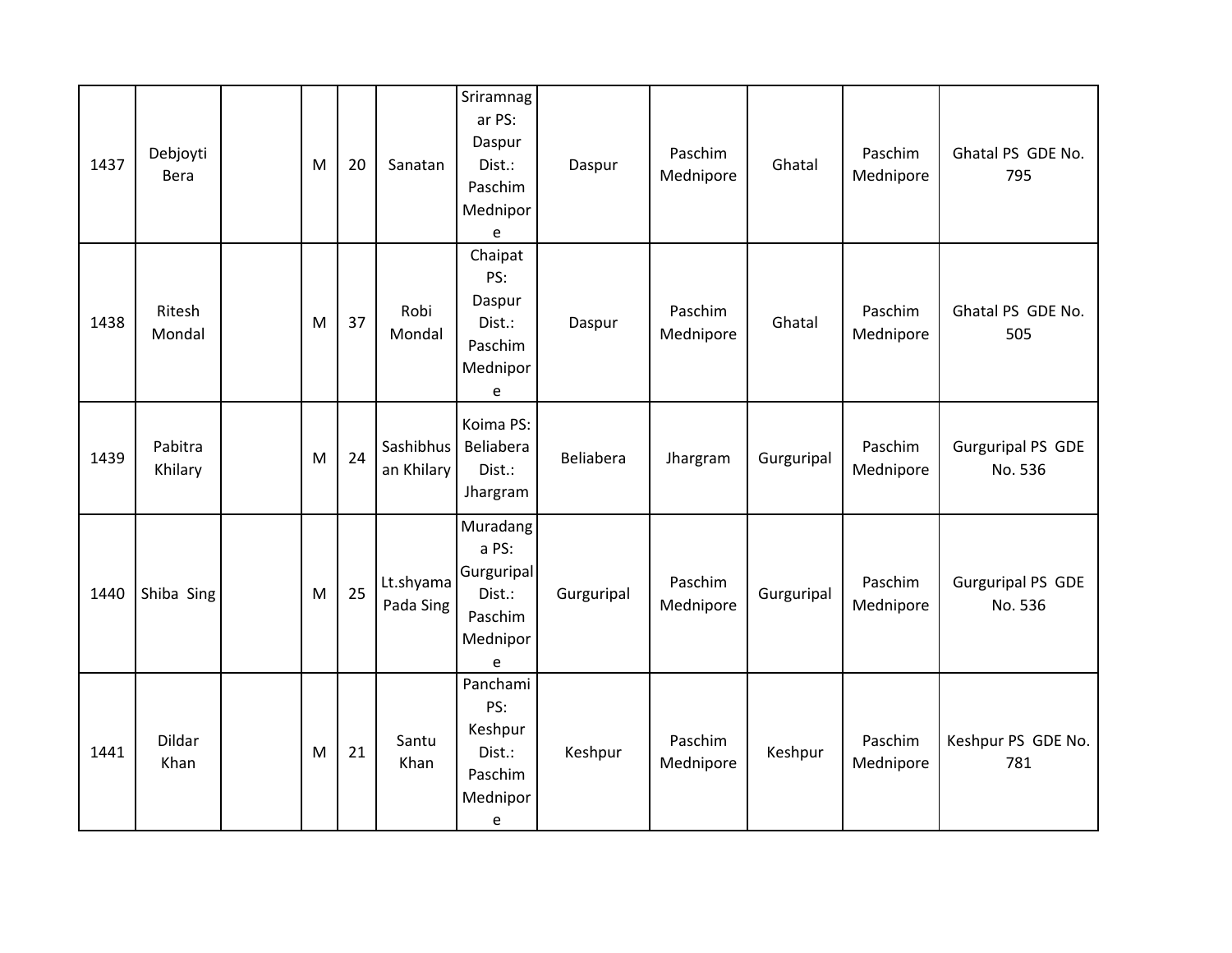| 1442 | Santu<br>Khan    |        | M         | 42 | Lt Dilbar<br>Khan  | Panchami<br>PS:<br>Keshpur<br>Dist.:<br>Paschim<br>Mednipor<br>e                                                | Keshpur            | Paschim<br>Mednipore | Keshpur            | Paschim<br>Mednipore | Keshpur PS GDE No.<br>781                |
|------|------------------|--------|-----------|----|--------------------|-----------------------------------------------------------------------------------------------------------------|--------------------|----------------------|--------------------|----------------------|------------------------------------------|
| 1443 | Ansar Sha        |        |           | 25 | Rahamat<br>Sha     | Panchberi<br>a PS:<br>Kharagpor<br>e town<br>Dist.:<br>Paschim<br>Mednipor<br>$\mathsf{e}% _{t}\left( t\right)$ | Kharagpore<br>town | Paschim<br>Mednipore | Kharagpore<br>town | Paschim<br>Mednipore | Kharagpore town PS<br><b>GDE No. 991</b> |
| 1444 | Sk.<br>Saddam    | Mithun |           | 23 | Sk. Ajij           | Panchberi<br>a PS:<br>Kharagpor<br>e town<br>Dist.:<br>Paschim<br>Mednipor<br>e                                 | Kharagpore<br>town | Paschim<br>Mednipore | Kharagpore<br>town | Paschim<br>Mednipore | Kharagpore town PS<br><b>GDE No. 991</b> |
| 1445 | Subha<br>Malakar |        | ${\sf M}$ | 27 | Chandan<br>Malakar | Subhashp<br>ally, Kali<br>Madir PS:<br>Kharagpor<br>e town<br>Dist.:<br>Paschim<br>Mednipor<br>e                | Kharagpore<br>town | Paschim<br>Mednipore | Kharagpore<br>town | Paschim<br>Mednipore | Kharagpore town PS<br><b>GDE No. 987</b> |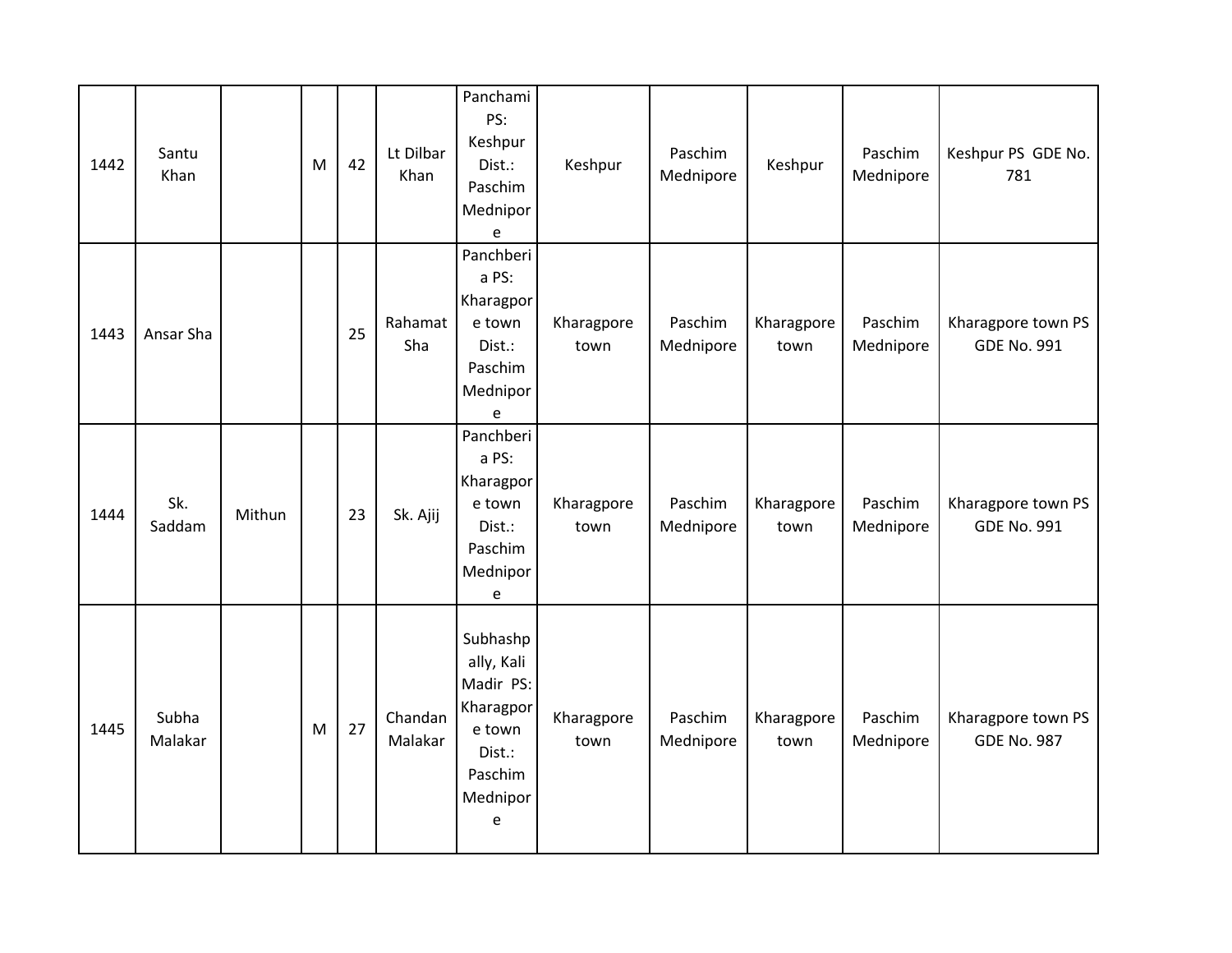| 1446 | Ashis<br>Haldar   | M | 29 | Ashok<br>Halder   | Kharida,<br>Raja Gram<br>PS:<br>Kharagpor<br>e town<br>$Dist.$ :<br>Paschim<br>Mednipor<br>e | Kharagpore<br>town | Paschim<br>Mednipore | Kharagpore<br>town | Paschim<br>Mednipore | Kharagpore town PS<br><b>GDE No. 987</b> |
|------|-------------------|---|----|-------------------|----------------------------------------------------------------------------------------------|--------------------|----------------------|--------------------|----------------------|------------------------------------------|
| 1447 | Saurav<br>Ganguli | M | 27 | Subham<br>Ganguli | Kharida,<br>Mandir<br>Tala PS:<br>Kharagpor<br>e town<br>Dist.:<br>Paschim<br>Mednipor<br>e  | Kharagpore<br>town | Paschim<br>Mednipore | Kharagpore<br>town | Paschim<br>Mednipore | Kharagpore town PS<br><b>GDE No. 987</b> |
| 1448 | Suman<br>Singh    | M | 30 | Mantu<br>Singh    | Srikrishna<br>pur PS:<br>Kharagpor<br>e town<br>Dist.:<br>Paschim<br>Mednipor<br>e           | Kharagpore<br>town | Paschim<br>Mednipore | Kharagpore<br>town | Paschim<br>Mednipore | Kharagpore town PS<br><b>GDE No. 987</b> |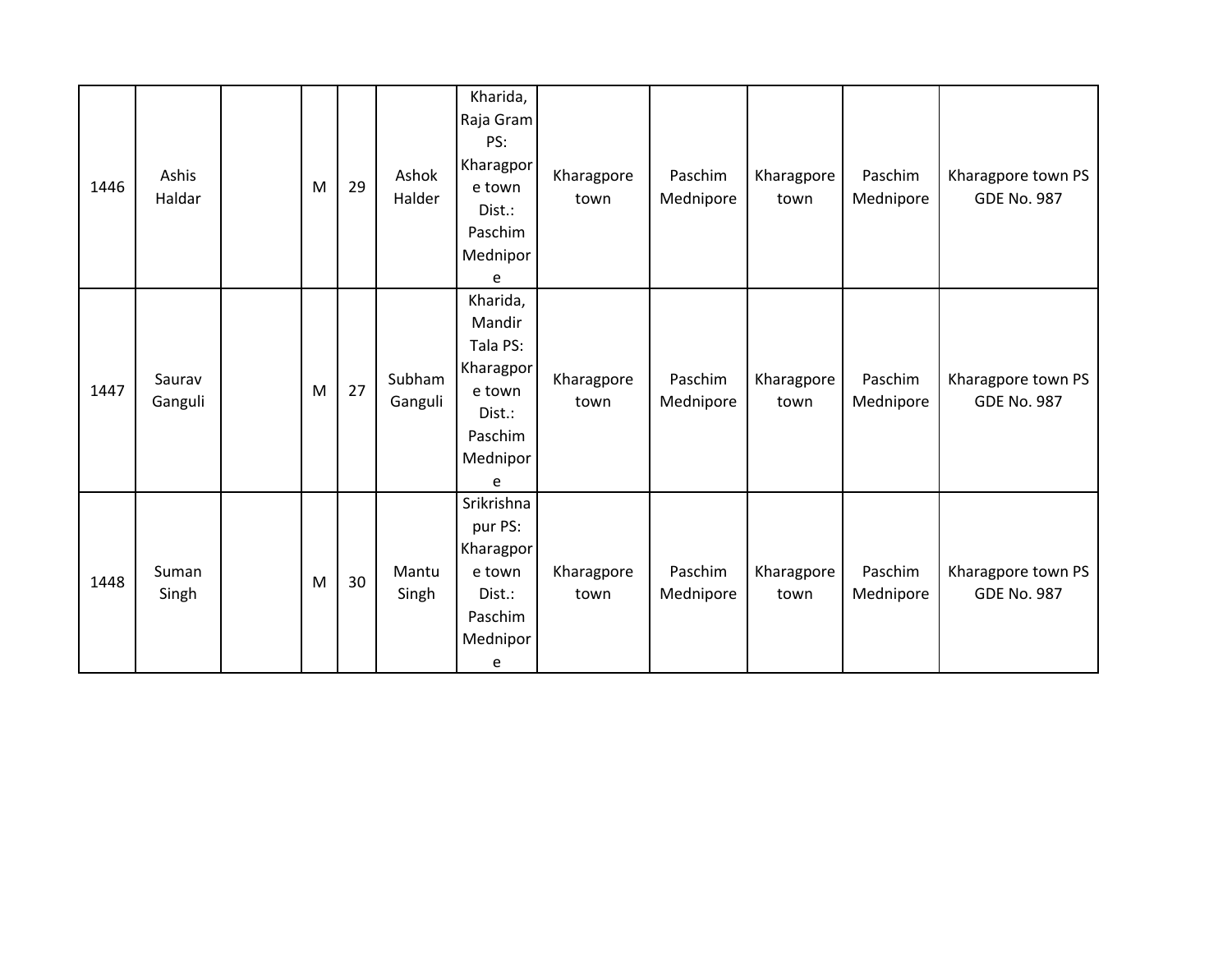| 1449 | Sanjit<br>Mandal   | M         | <b>Bulu Ram</b><br>Mandal | Kantageri<br>a, PO-<br>Jakpur, PS-<br>KGP(L),<br>Dist-<br>MDP(W)<br>PS:<br>Kharagpur<br>local Dist.:<br>Paschim<br>Mednipor<br>e | Kharagpur<br>local | Paschim<br>Mednipore | Kharagpur<br>local | Paschim<br>Mednipore | Kharagpur local PS<br><b>GDE No. 824</b> |
|------|--------------------|-----------|---------------------------|----------------------------------------------------------------------------------------------------------------------------------|--------------------|----------------------|--------------------|----------------------|------------------------------------------|
| 1450 | Anrinban<br>Mandal | ${\sf M}$ | Pratab<br>Mandal          | Kantageri<br>a, PO-<br>Jakpur, PS-<br>KGP(L),<br>Dist-<br>MDP(W)<br>PS:<br>Kharagpur<br>local Dist.:<br>Paschim<br>Mednipor<br>e | Kharagpur<br>local | Paschim<br>Mednipore | Kharagpur<br>local | Paschim<br>Mednipore | Kharagpur local PS<br><b>GDE No. 824</b> |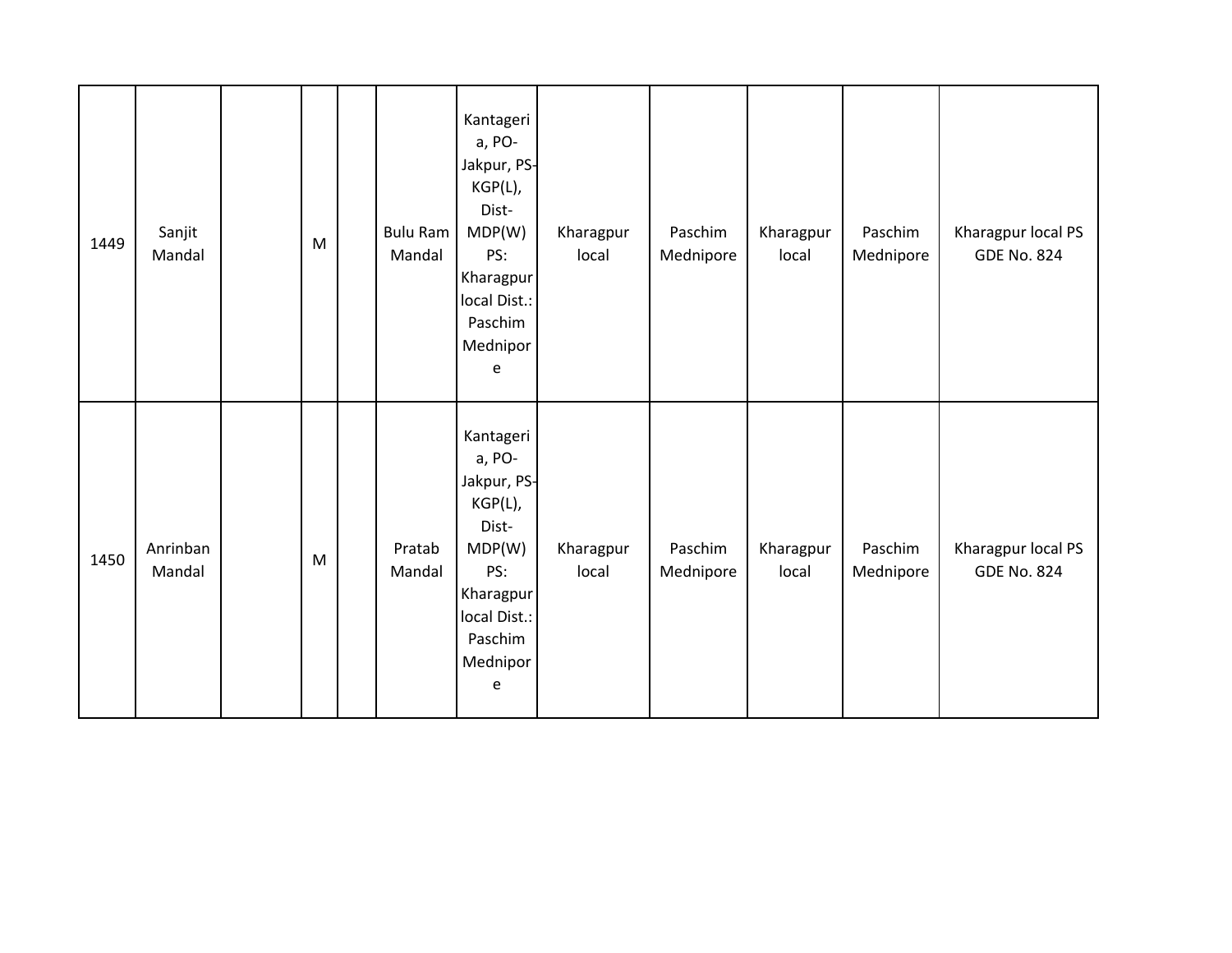| 1451 | Purnendu<br>Mandal | M | Mahesh<br>Mandal           | Kantageri<br>a, PO<br>Jakpur, PS-<br>$KGP(L)$ ,<br>Dist-<br>MDP(W)<br>PS:<br>Kharagpur<br>local Dist.:<br>Paschim<br>Mednipor<br>e       | Kharagpur<br>local | Paschim<br>Mednipore | Kharagpur<br>local | Paschim<br>Mednipore | Kharagpur local PS<br><b>GDE No. 824</b> |
|------|--------------------|---|----------------------------|------------------------------------------------------------------------------------------------------------------------------------------|--------------------|----------------------|--------------------|----------------------|------------------------------------------|
| 1452 | Sanjay<br>Mandal   | M | Lt.<br>Jaleshwar<br>Mandal | Kantageri<br>a, $PO_{-}$<br>Jakpur, PS-<br>$KGP(L)$ ,<br>Dist-<br>MDP(W)<br>PS:<br>Kharagpur<br>local Dist.:<br>Paschim<br>Mednipor<br>e | Kharagpur<br>local | Paschim<br>Mednipore | Kharagpur<br>local | Paschim<br>Mednipore | Kharagpur local PS<br><b>GDE No. 824</b> |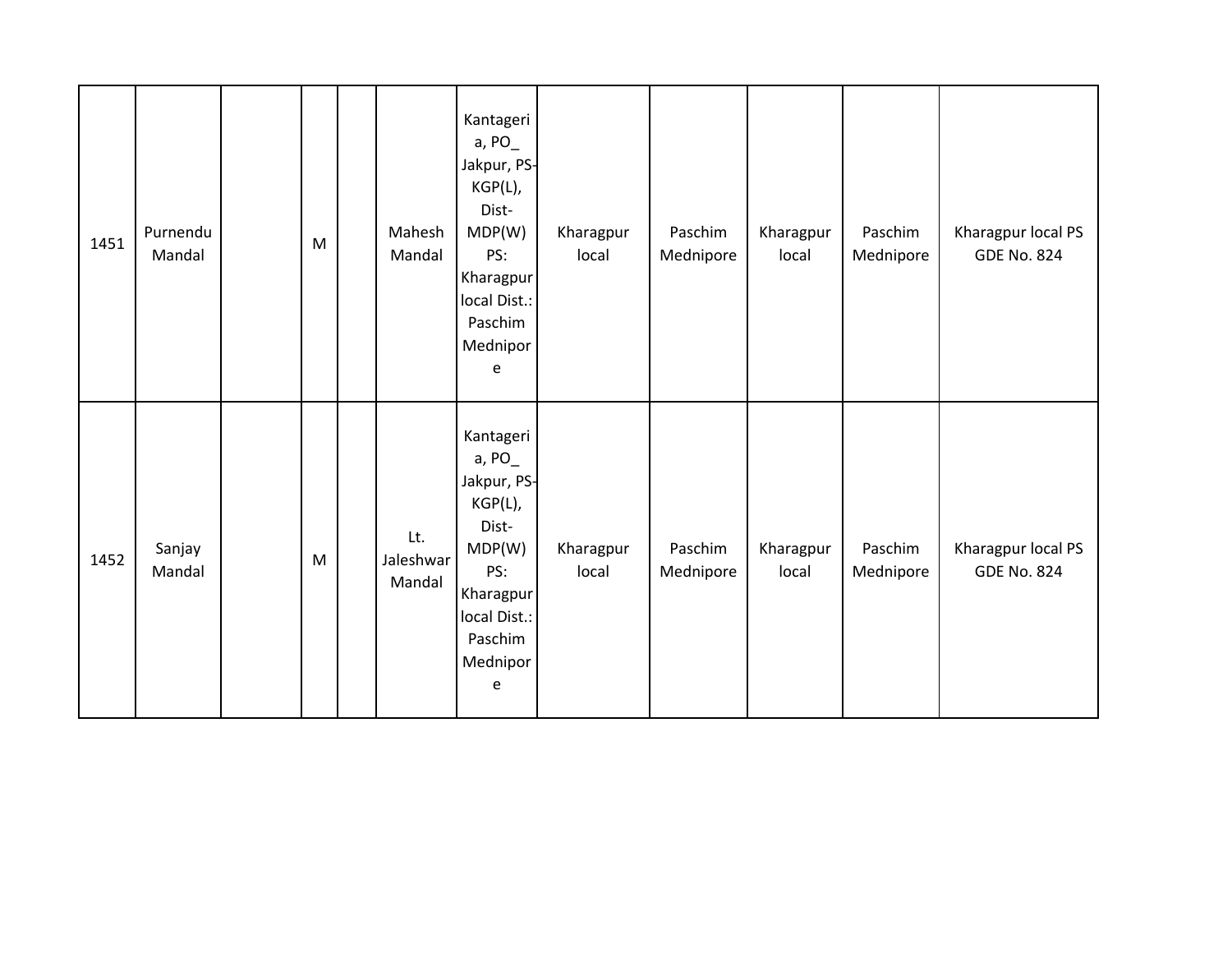| 1453 | Ram Rana           | M | 45 | Lt Nagen<br>Rana | Circuit<br>House,<br>Kamarpar<br>a, PS-<br>Kotwali<br>PS:<br>Midnapor<br>e Dist.:<br>Paschim<br>Mednipor<br>e                                                                   | Midnapore | Paschim<br>Mednipore | Midnapore | Paschim<br>Mednipore | Midnapore PS GDE<br>No. 872 |
|------|--------------------|---|----|------------------|---------------------------------------------------------------------------------------------------------------------------------------------------------------------------------|-----------|----------------------|-----------|----------------------|-----------------------------|
| 1454 | Naren<br>Rana      | M | 40 | Mansa<br>Rana    | Circuit<br>House,<br>Kamarpar<br>a, PS-<br>Kotwali<br>PS:<br>Midnapor<br>e Dist.:<br>Paschim<br>Mednipor<br>$\mathsf{e}% _{t}\left( t\right)$                                   | Midnapore | Paschim<br>Mednipore | Midnapore | Paschim<br>Mednipore | Midnapore PS GDE<br>No. 872 |
| 1455 | Sambhu<br>Pramanik | M | 42 | Pramanik         | Mallickpu<br>kur<br>opposite<br>side of<br>Swimming<br>Lt Panchu Club, PS-K<br>PS:<br>Midnapor<br>e Dist.:<br>Paschim<br>Mednipor<br>$\mathsf{e}% _{0}\left( \mathsf{e}\right)$ | Midnapore | Paschim<br>Mednipore | Midnapore | Paschim<br>Mednipore | Midnapore PS GDE<br>No. 872 |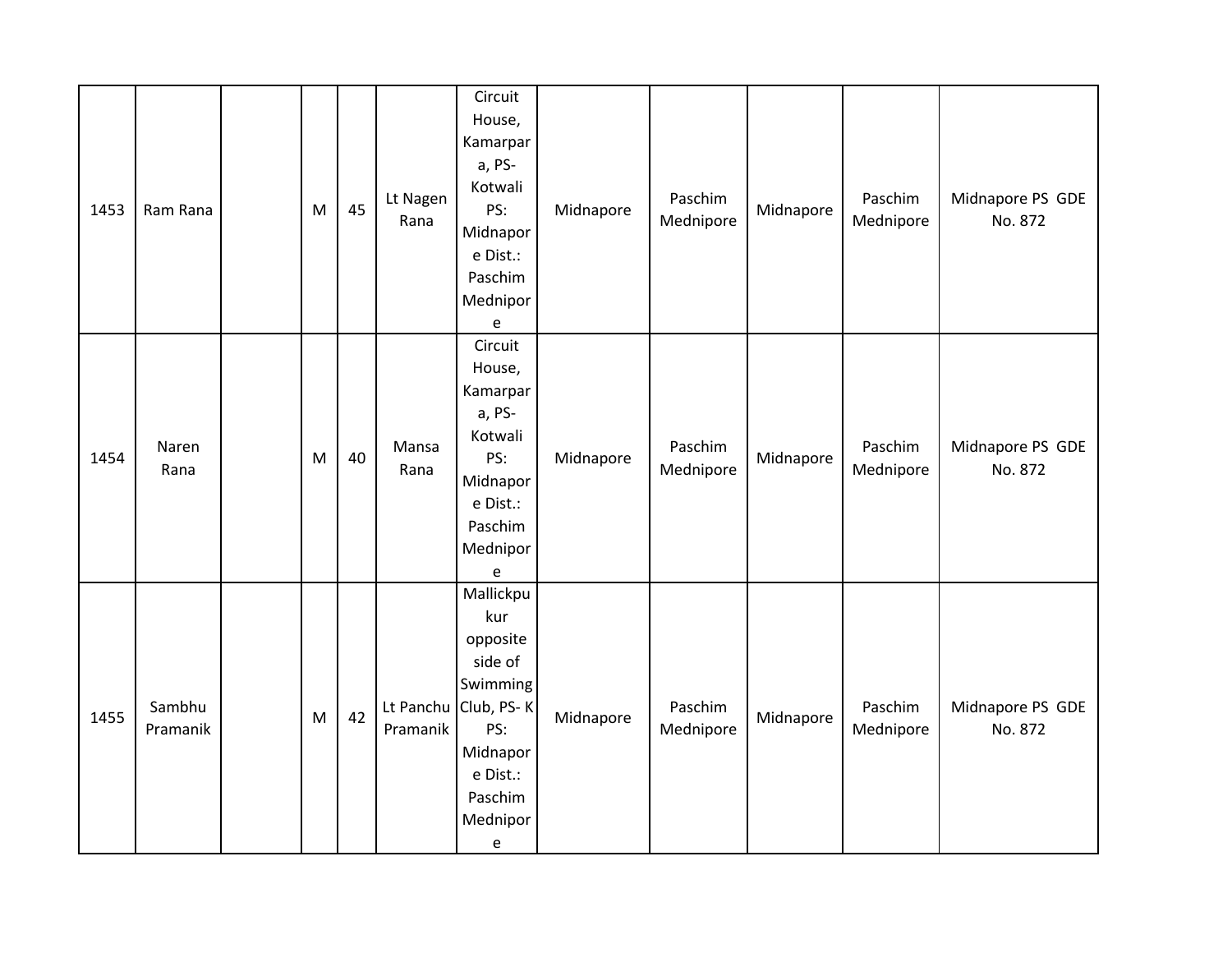| 1456 | Bablu<br>Hansda |      | M | 35 | <b>Bhaba</b><br>Hansda | Nischintap<br>ur, PS-<br>Kotwali<br>PS:<br>Midnapor<br>e Dist.:<br>Paschim<br>Mednipor<br>e | Midnapore   | Paschim<br>Mednipore | Midnapore   | Paschim<br>Mednipore | Midnapore PS GDE<br>No. 872   |
|------|-----------------|------|---|----|------------------------|---------------------------------------------------------------------------------------------|-------------|----------------------|-------------|----------------------|-------------------------------|
| 1457 | Susanta<br>Jana |      | M |    | Makhan<br>Jana         | PS:<br>Mohanpur<br>Dist.:<br>Paschim<br>Mednipor<br>e                                       | Mohanpur    | Paschim<br>Mednipore | Mohanpur    | Paschim<br>Mednipore | Mohanpur PS GDE<br>No. 654    |
| 1458 | Ranjan<br>Das   | Monu | M | 22 | Lt Prabir<br>Das       | Bahurupa<br>PS:<br>Narayanga<br>rh Dist.:<br>Paschim<br>Mednipor<br>e                       | Narayangarh | Paschim<br>Mednipore | Narayangarh | Paschim<br>Mednipore | Narayangarh PS GDE<br>No. 720 |
| 1459 | Matilal<br>Jana |      | M | 24 | Jhantu<br>Jana         | Satsai PS:<br>Sabang<br>Dist.:<br>Paschim<br>Mednipor<br>e                                  | Sabang      | Paschim<br>Mednipore | Sabang      | Paschim<br>Mednipore | Sabang PS GDE No.<br>798      |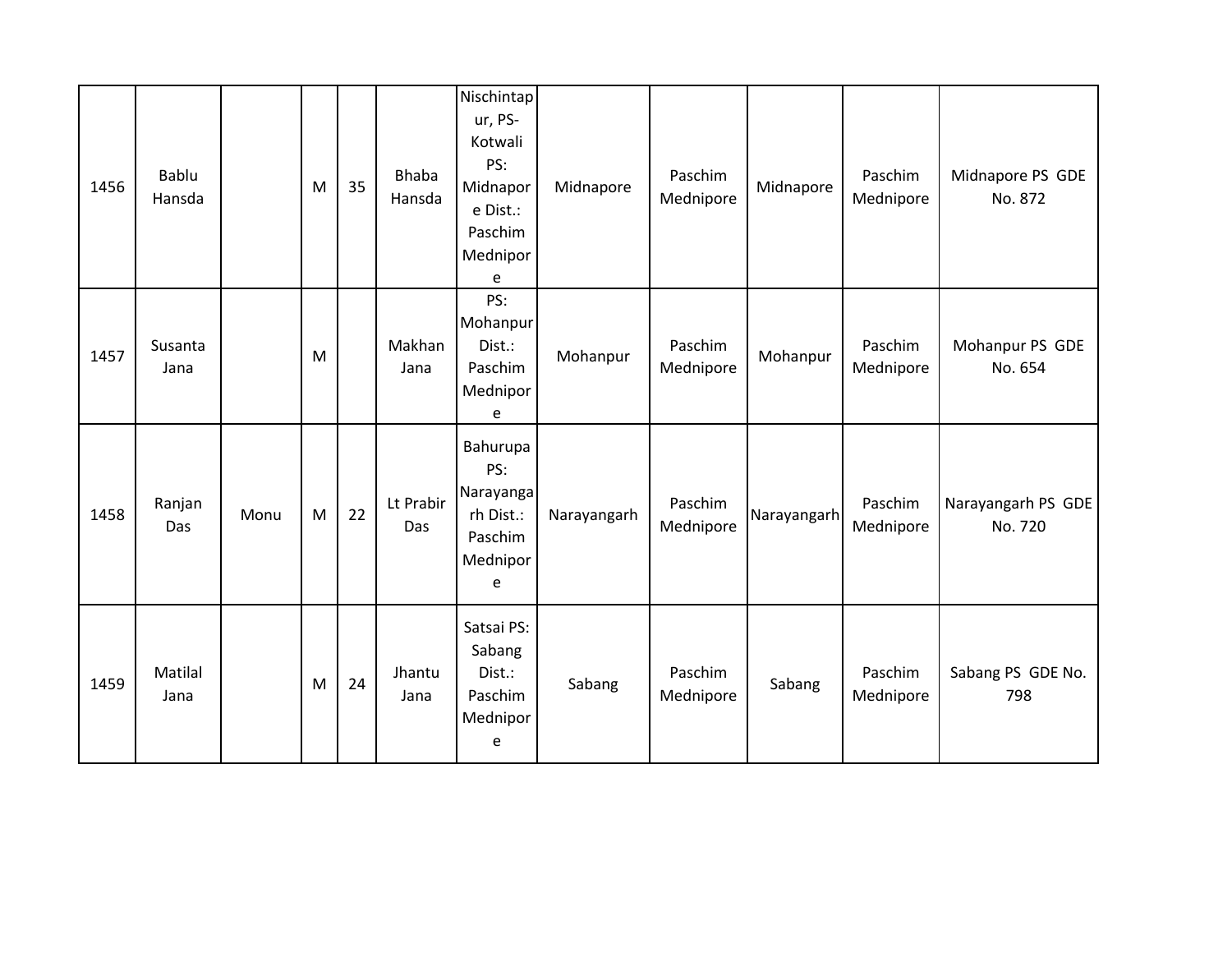| 1460 | Nirmal<br>Jana         | M | 27 | Pratap<br>Jana        | Jhikuria<br>PS:<br>Sabang<br>Dist.:<br>Paschim<br>Mednipor<br>e      | Sabang  | Paschim<br>Mednipore | Sabang  | Paschim<br>Mednipore | Sabang PS GDE No.<br>798                         |
|------|------------------------|---|----|-----------------------|----------------------------------------------------------------------|---------|----------------------|---------|----------------------|--------------------------------------------------|
| 1461 | Soumen<br>Bardhan      | M | 28 | Sukumar<br>Bardhan    | Durlavgan<br>ge PS:<br>Garbeta<br>Dist.:<br>Paschim<br>Mednipor<br>e | Garbeta | Paschim<br>Mednipore | Salbani | Paschim<br>Mednipore | Salbani PS GDE No.<br>619                        |
| 1462 | <b>Tapas</b><br>Ghosh  | M | 38 | Milan<br>Ghosh        | Jageswarp<br>ur PS:<br>Salbani<br>Dist.:<br>Paschim<br>Mednipor<br>e | Salbani | Paschim<br>Mednipore | Salbani | Paschim<br>Mednipore | Salbani PS GDE No.<br>619                        |
| 1463 | Mahabend<br>ra Mandal  | M | 24 | Sanatan<br>Mandal     | Bela PS:<br>Garbeta<br>Dist.:<br>Paschim<br>Mednipor<br>e            | Garbeta | Paschim<br>Mednipore | Salbani | Paschim<br>Mednipore | Salbani PS GDE No.<br>619                        |
| 1464 | <b>Bablu</b><br>Mahata | M | 24 | Laxmikant<br>a Mahata | Changsole<br>PS:<br>Salbani<br>Dist.:<br>Paschim<br>Mednipor<br>e    | Salbani | Paschim<br>Mednipore | Salbani | Paschim<br>Mednipore | Salbani PS Outpost<br>Birakata PP GDE No.<br>429 |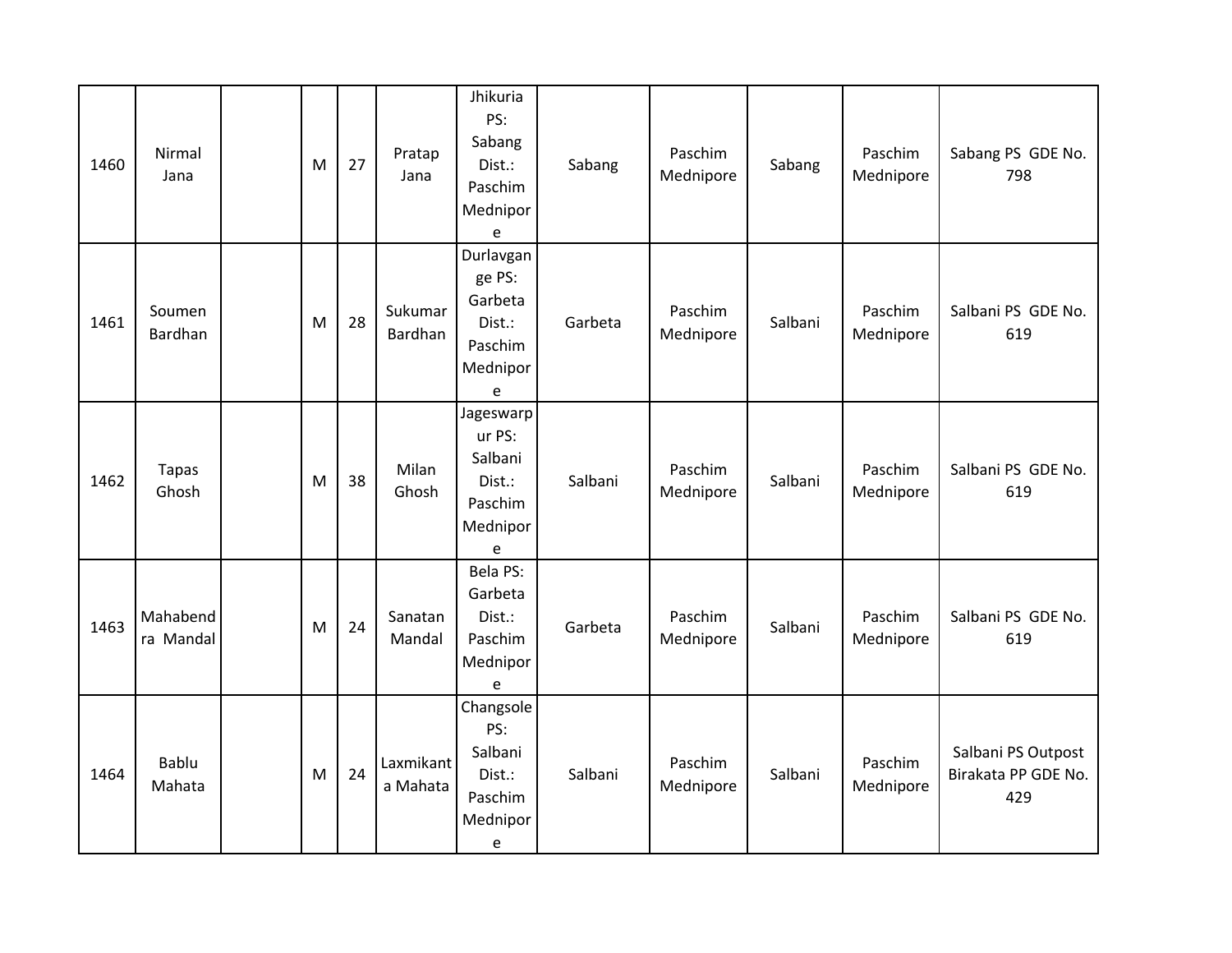| 1465 | Sabir<br>Patra                  | M | 24 | Mahanta<br>Patra                    | Hirasole<br>PS:<br>Salbani<br>Dist.:<br>Paschim<br>Mednipor<br>e    | Salbani | Paschim<br>Mednipore | Salbani    | Paschim<br>Mednipore | Salbani PS Outpost<br>Birakata PP GDE No.<br>429 |
|------|---------------------------------|---|----|-------------------------------------|---------------------------------------------------------------------|---------|----------------------|------------|----------------------|--------------------------------------------------|
| 1466 | Prasenjit<br>Mondal<br>(28)     | M |    | $S/O$ .<br>Bamapada                 | Of Kismat<br>Shibramn<br>agar PO-<br>Shibramn<br>agar PS-<br>Bhaban |         | Basirhat             | Bhabanipur | Purba<br>Mednipore   | Bhabanipur PS GDE<br>No. 668                     |
| 1467 | Subhas<br><b>Bhunia</b><br>(30) | M |    | $S/O$ .<br>Narayan<br><b>Bhunia</b> | Of Kismat<br>Shibramn<br>agar PO-<br>Shibramn<br>agar PS-<br>Bhaban |         | Basirhat             | Bhabanipur | Purba<br>Mednipore   | Bhabanipur PS GDE<br>No. 668                     |
| 1468 | Banamali<br>Mal                 | M | 28 | Subash<br>Mal                       | Sarsu, PS-<br>Junput<br>Coastal,<br>Dist.-<br>Purba<br>Medinipur    |         | <b>Basirhat</b>      | Contai     | Purba<br>Mednipore   | Contai PS GDE No.<br>985                         |
| 1469 | Dharmend<br>ra Yadab            | M | 36 | Mahendra Geo, Dist.-<br>Jadab       | Sareya, PS-<br>Orangaba<br>d, Bihar                                 |         | <b>Basirhat</b>      | Contai     | Purba<br>Mednipore   | Contai PS GDE No.<br>985                         |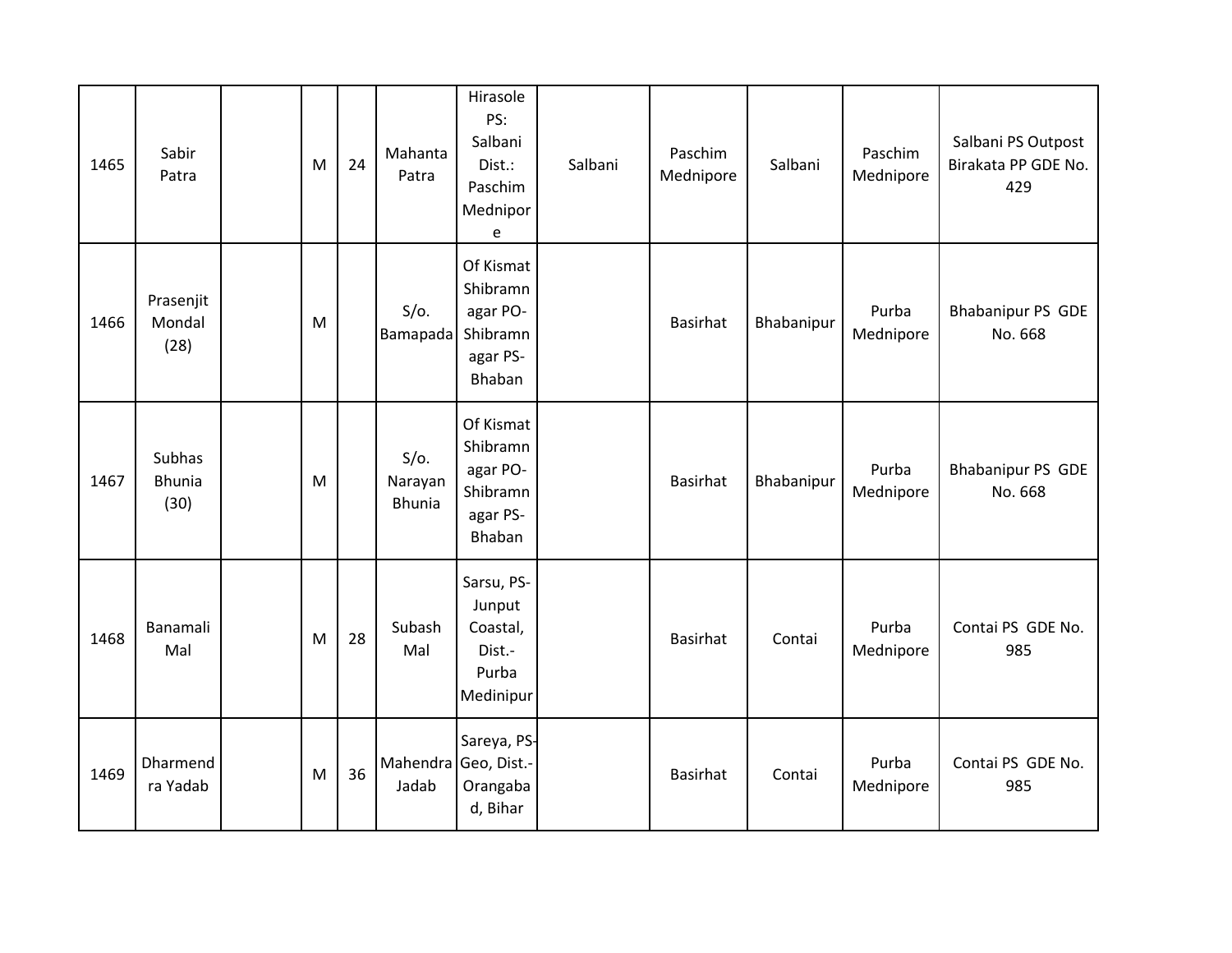| 1470 | Bapi<br>Pramanik | M | 36 | Amrit<br>Pramanik  | Dakhin<br>Krishncha<br>k, PS-<br>Contai,<br>Dist.-<br>Purba<br>Medin  | <b>Basirhat</b> | Contai                     | Purba<br>Mednipore | Contai PS GDE No.<br>985                  |
|------|------------------|---|----|--------------------|-----------------------------------------------------------------------|-----------------|----------------------------|--------------------|-------------------------------------------|
| 1471 | Chandan<br>Patra | M | 34 | Jalendra<br>Patra  | Vill-<br>Mandar,<br>PS-<br>Ramnagar<br>, Dist-<br>Purba<br>Medinipur  | <b>Basirhat</b> | Digha<br>mohana<br>coastal | Purba<br>Mednipore | Digha mohana<br>coastal PS GDE No.<br>472 |
| 1472 | Sujan Giri       | M | 33 | Swapan<br>Giri     | Vill-<br>Jatimati,<br>P.S-Digha,<br>Dist-Purba<br>Medinipur           | <b>Basirhat</b> | Digha<br>mohana<br>coastal | Purba<br>Mednipore | Digha mohana<br>coastal PS GDE No.<br>472 |
| 1473 | Nikhil Jana      | M | 26 | Madhab<br>Ch. Jana | Vill-<br>Jamraha<br>Sanpur, PS-<br>Mandarm<br>oni<br>Coastal,<br>Dist | <b>Basirhat</b> | Digha<br>mohana<br>coastal | Purba<br>Mednipore | Digha mohana<br>coastal PS GDE No.<br>472 |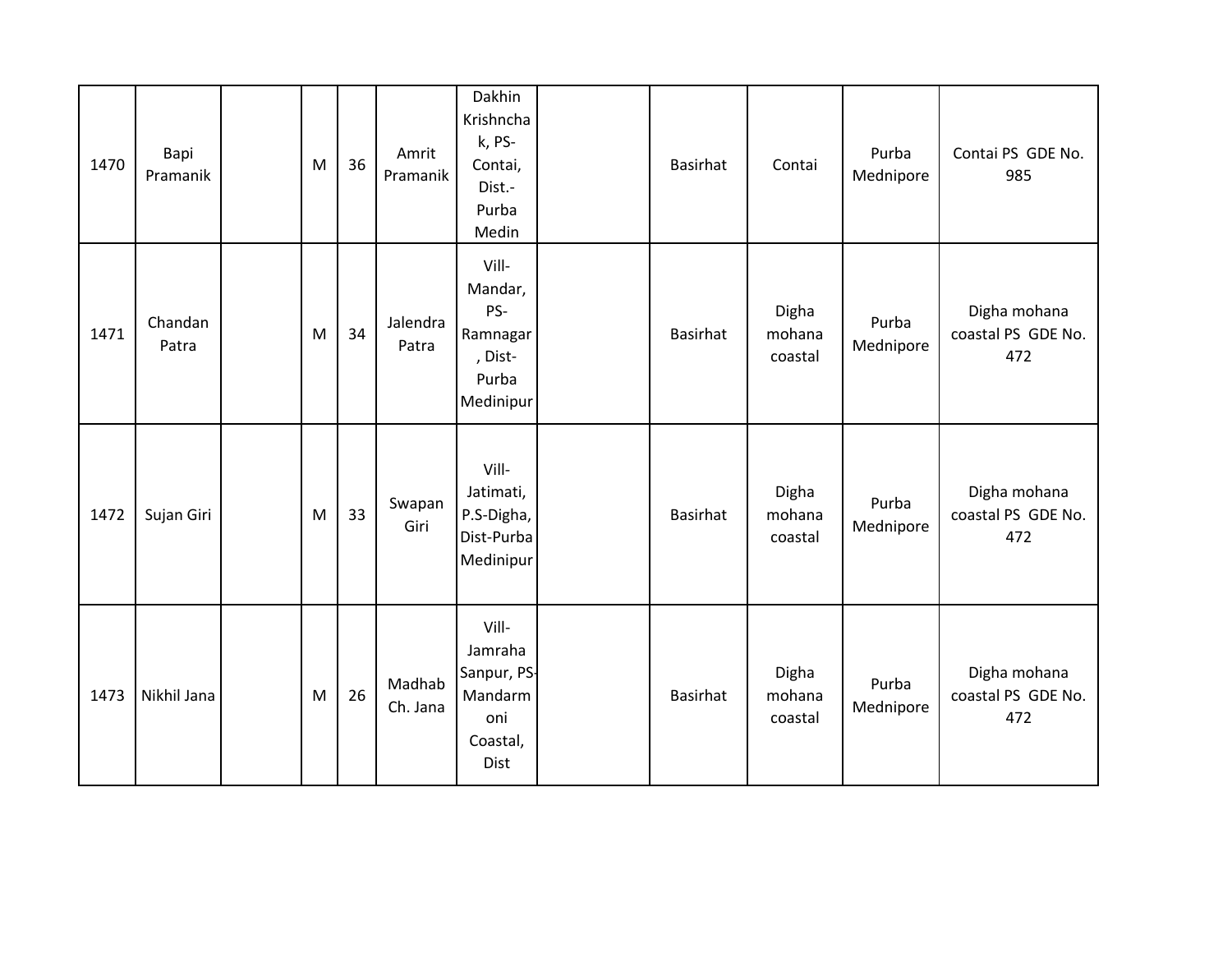| 1474 | Iranjit<br>Khalua | M | 33 | Chranjit<br>Khalua     | Kumarcha<br>k PS:<br>Durgachak<br>Dist.:<br>Purba<br>Mednipor<br>e                                           | Durgachak | Purba<br>Mednipore | Durgachak | Purba<br>Mednipore | Durgachak PS GDE<br>No. 635 |
|------|-------------------|---|----|------------------------|--------------------------------------------------------------------------------------------------------------|-----------|--------------------|-----------|--------------------|-----------------------------|
| 1475 | Kamal<br>Maity    | M | 38 | Birendran<br>ath Maity | Village-<br>Chorepali<br>a, PS-<br>Egra, Dist-<br>Purba<br>MDP PS:<br>Egra Dist.:<br>Purba<br>Mednipor<br>e  | Egra      | Purba<br>Mednipore | Egra      | Purba<br>Mednipore | Egra PS GDE No. 194         |
| 1476 | Dipu<br>Debnath   | M | 33 | Alok<br>Debnath        | Aklabad,<br>Ward No-<br>09, PS-<br>Egra, Dist-<br>Purba<br>MDP. PS:<br>Egra Dist.:<br>Purba<br>Mednipor<br>e | Egra      | Purba<br>Mednipore | Egra      | Purba<br>Mednipore | Egra PS GDE No. 765         |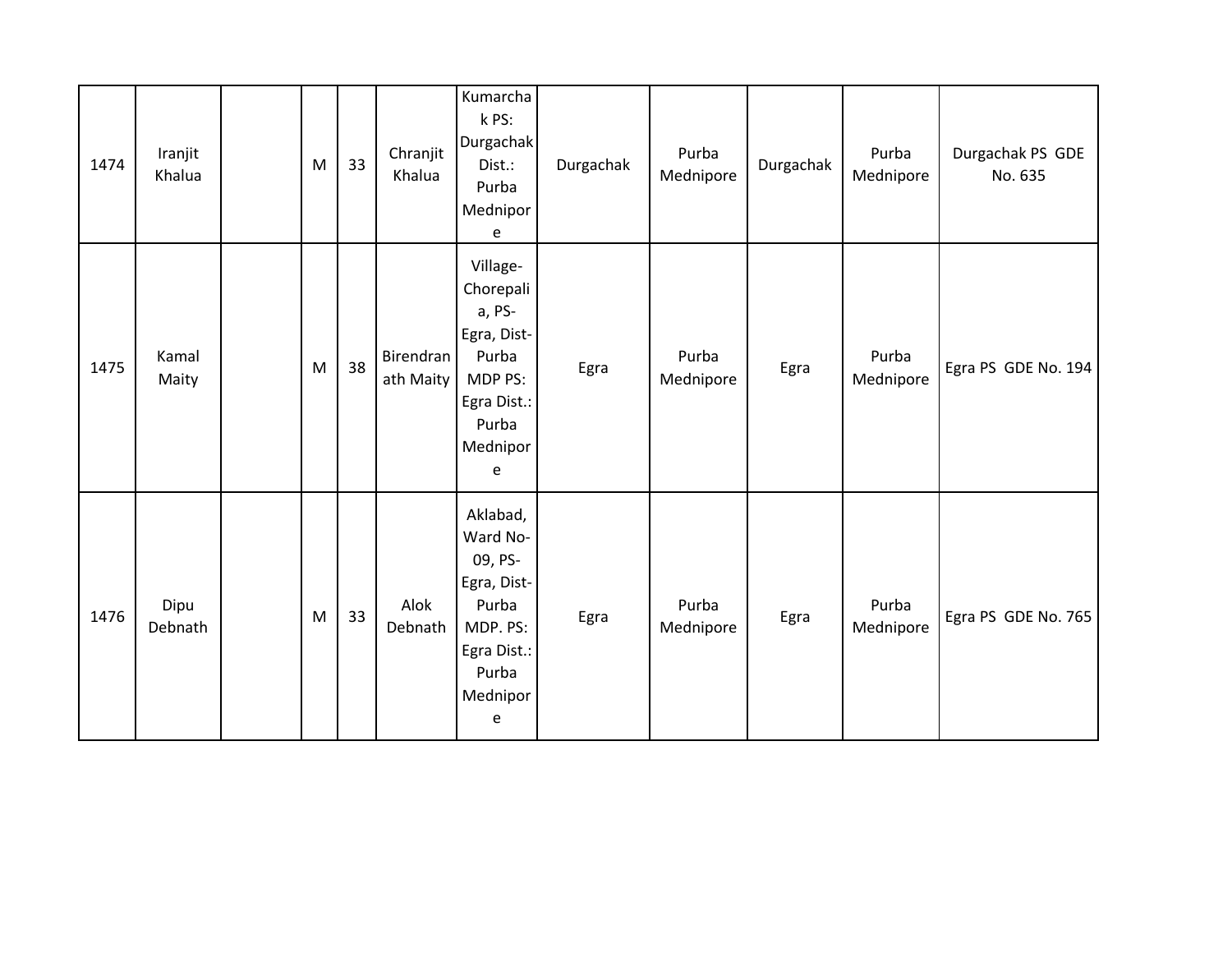| 1477 | Sk Anarul                   | M | 32 | Unknown                                           | Borida, PS-<br>Egra, Dist-<br>Purba<br>MDP. PS:<br>Egra Dist.:<br>Purba<br>Mednipor<br>e                     | Egra  | Purba<br>Mednipore   | Egra | Purba<br>Mednipore | Egra PS GDE No. 765 |
|------|-----------------------------|---|----|---------------------------------------------------|--------------------------------------------------------------------------------------------------------------|-------|----------------------|------|--------------------|---------------------|
| 1478 | Jhatu<br>Pahari             | M | 27 | Unknown                                           | Jahalda,<br>PS-Belda,<br>Dist-<br>Paschim<br>MDP. PS:<br>Belda<br>Dist.:<br>Paschim<br>Mednipor<br>e         | Belda | Paschim<br>Mednipore | Egra | Purba<br>Mednipore | Egra PS GDE No. 765 |
| 1479 | Debkumar<br>Das<br>Adhikari | M | 31 | Late<br><b>Bhaku</b><br>Charan<br>Das<br>Adhikari | Barobatia,<br>PS-<br>Patashpur<br>, Dist-<br>Purba<br>MDP PS:<br>Belda<br>Dist.:<br>Paschim<br>Mednipor<br>e | Belda | Paschim<br>Mednipore | Egra | Purba<br>Mednipore | Egra PS GDE No. 764 |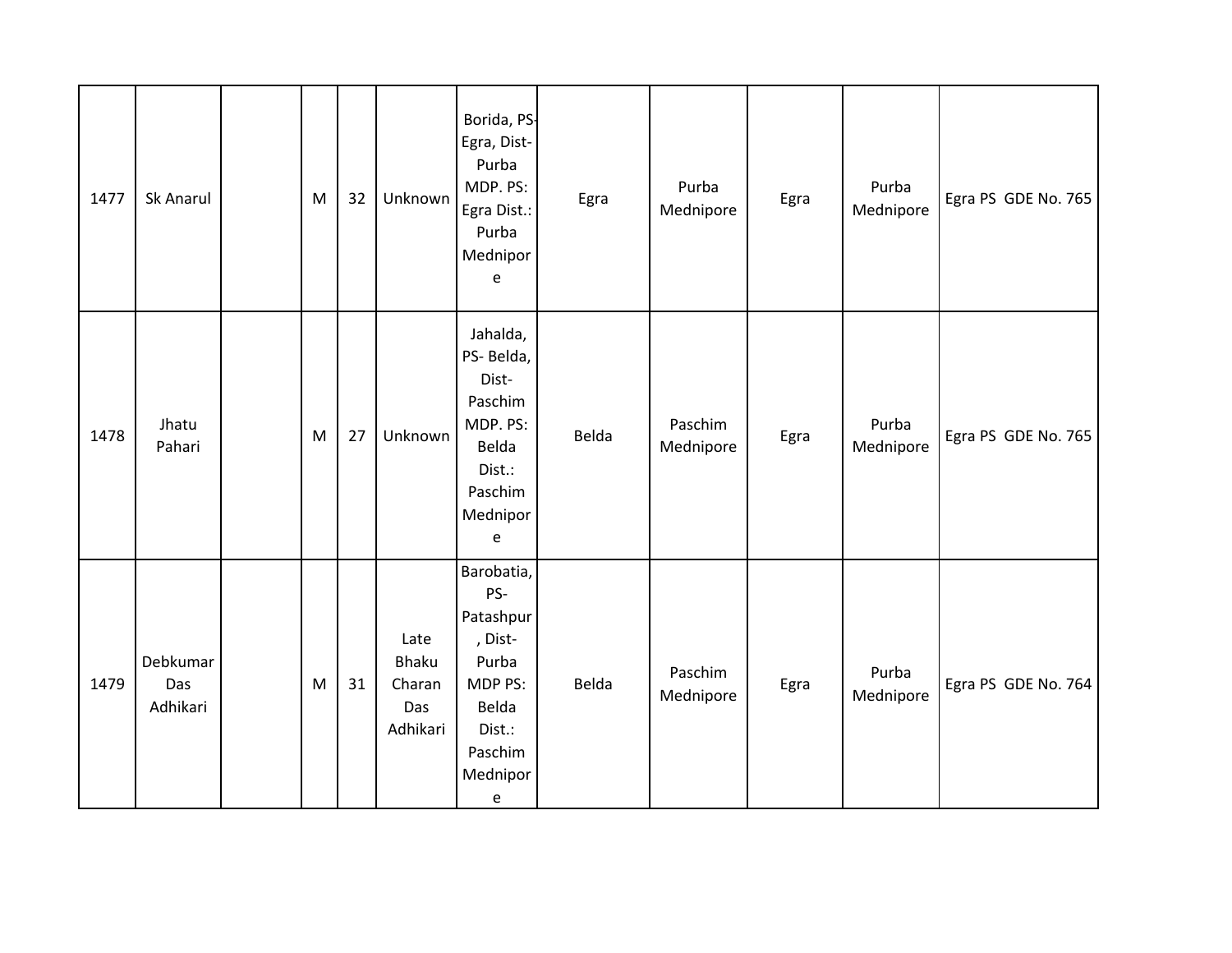| 1480 | Swapan<br>Jana       | M | 32 | Dibakar<br>Jana             | Fatepur<br>PS: Junput<br>coastal<br>Dist.:<br>Purba<br>Mednipor<br>e | Junput coastal | Purba<br>Mednipore | Junput<br>coastal | Purba<br>Mednipore | Junput coastal PS<br><b>GDE No. 400</b> |
|------|----------------------|---|----|-----------------------------|----------------------------------------------------------------------|----------------|--------------------|-------------------|--------------------|-----------------------------------------|
| 1481 | Rinku<br>Nayak       | M | 25 | Ashim<br>Nayak              | PS: Junput<br>coastal<br>Dist.:<br>Purba<br>Mednipor<br>e            | Junput coastal | Purba<br>Mednipore | Junput<br>coastal | Purba<br>Mednipore | Junput coastal PS<br><b>GDE No. 400</b> |
| 1482 | Prabir<br>Maity (22) | M |    | S/O<br>Kalipada<br>Maity Of | Narayand<br>ari, PS:<br>Tamluk<br>Dist.:<br>Purba<br>Mednipor<br>e   | Tamluk         | Purba<br>Mednipore | Mahishadal        | Purba<br>Mednipore | Mahishadal PS GDE<br>No. 625            |
| 1483 | Asim<br>Dhara (22)   | M |    | S/o Ajit<br>Dhara           | Narayand<br>ari PS:<br>Tamluk<br>Dist.:<br>Purba<br>Mednipor<br>e    | Tamluk         | Purba<br>Mednipore | Mahishadal        | Purba<br>Mednipore | Mahishadal PS GDE<br>No. 625            |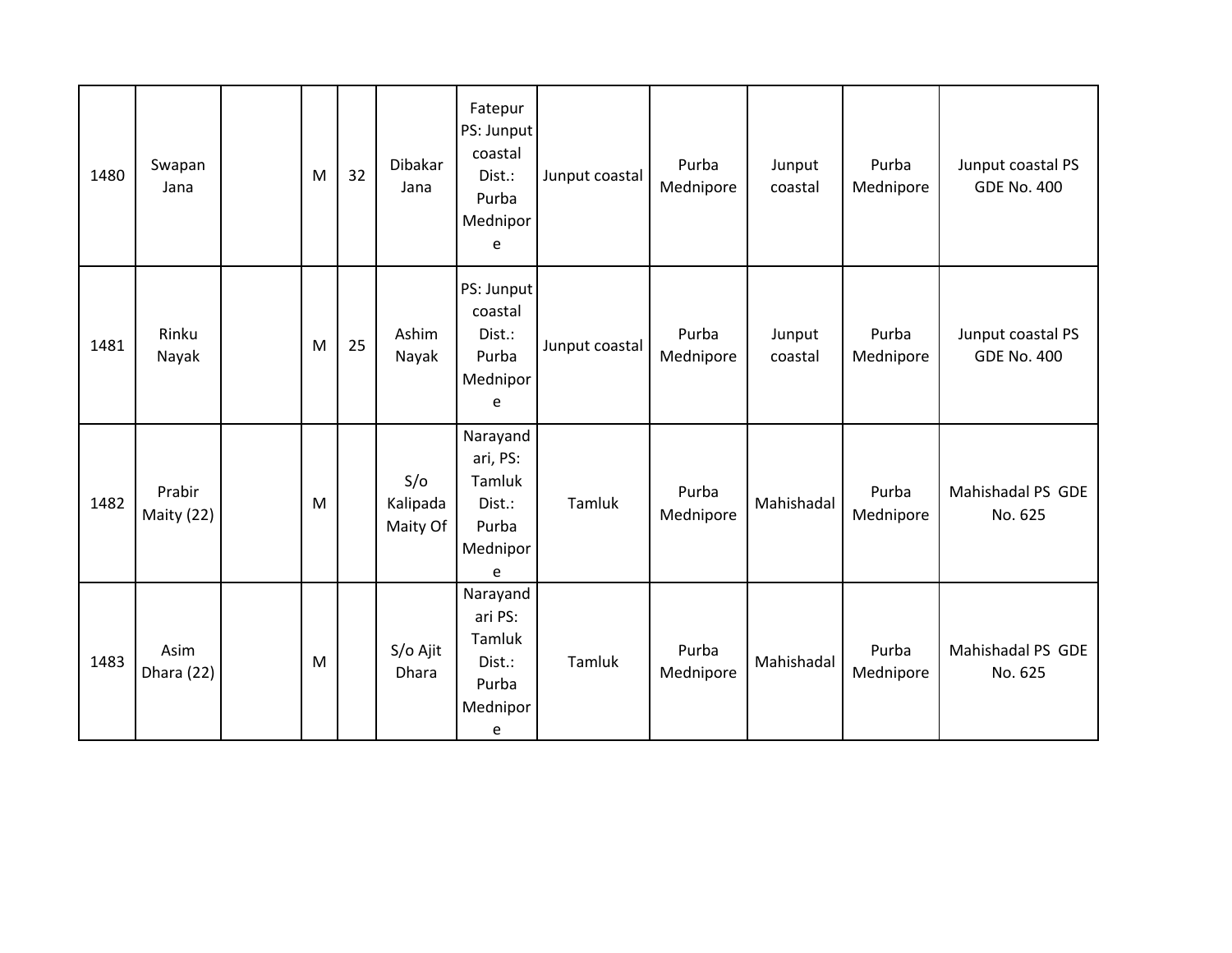| 1484 | Palash<br>Maity (35)           | M |    | S/O<br>Rabindran<br>ath Maity | Narayand<br>ari PS:<br>Tamluk<br>Dist.:<br>Purba<br>Mednipor<br>$\mathsf{e}% _{t}\left( t\right)$ | Tamluk     | Purba<br>Mednipore | Mahishadal | Purba<br>Mednipore | Mahishadal PS GDE<br>No. 625 |
|------|--------------------------------|---|----|-------------------------------|---------------------------------------------------------------------------------------------------|------------|--------------------|------------|--------------------|------------------------------|
| 1485 | Reetwik<br>Pattanayak<br>(27)  | M |    | S/o Nirmal<br>Pattanaya<br>k  | Ajra PS:<br>Mahishad<br>al Dist.:<br>Purba<br>Mednipor<br>e                                       | Mahishadal | Purba<br>Mednipore | Mahishadal | Purba<br>Mednipore | Mahishadal PS GDE<br>No. 625 |
| 1486 | Sumit Kr<br>Maity (32)         | M |    | S/o Sisir K<br>Maity          | Deulpota<br>PS:<br>Sutahata<br>Dist.:<br>Purba<br>Mednipor<br>e                                   | Sutahata   | Purba<br>Mednipore | Mahishadal | Purba<br>Mednipore | Mahishadal PS GDE<br>No. 625 |
| 1487 | Panchugop<br>al Mondal<br>(32) | M |    | S/O<br>Basudeb<br>Mondal      | Banskhan<br>a PS:<br><b>Bhabanipu</b><br>r Dist.:<br>Purba<br>Mednipor<br>e                       | Bhabanipur | Purba<br>Mednipore | Mahishadal | Purba<br>Mednipore | Mahishadal PS GDE<br>No. 625 |
| 1488 | Puspendu<br>Das                | M | 26 | Tapan<br>Jyotri Das           | Maldaha<br>PS:<br>Khejuri<br>Dist.:<br>Purba<br>Mednipor<br>e                                     | Khejuri    | Purba<br>Mednipore | Marishda   | Purba<br>Mednipore | Marishda PS GDE No.<br>649   |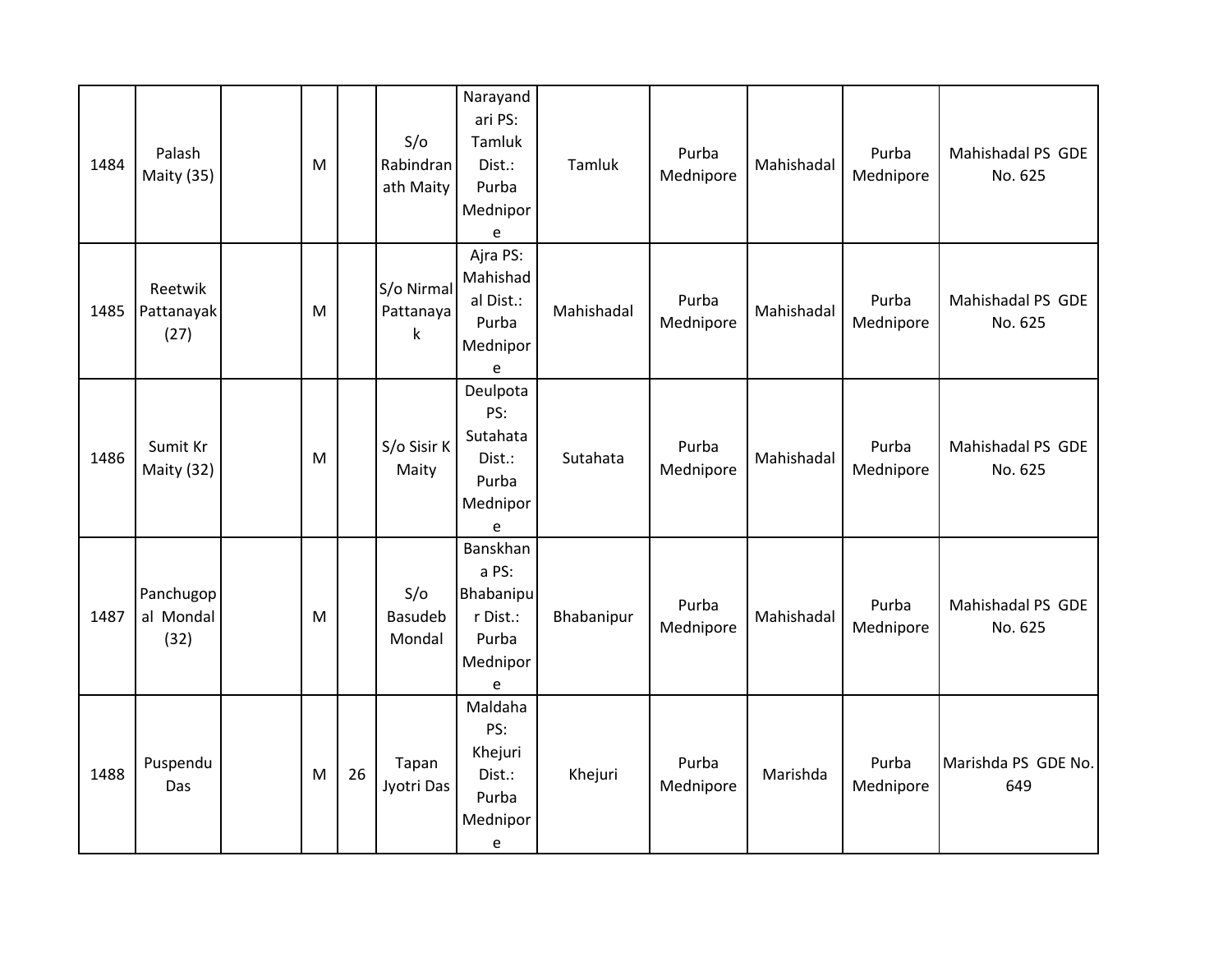| 1489 | Ritesh<br><b>Kumar Ray</b>   | M | 25 | Sankar<br>Ray                    | Kankurgac<br>hi Dist.:<br>Kolkata                                                                             |       | Kolkata            | Marishda | Purba<br>Mednipore | Marishda PS GDE No.<br>673 |
|------|------------------------------|---|----|----------------------------------|---------------------------------------------------------------------------------------------------------------|-------|--------------------|----------|--------------------|----------------------------|
| 1490 | <b>Tapas</b><br><b>Barik</b> | M | 34 | Lt.<br>Satrughna<br><b>Barik</b> | Uttar<br>Tajpur PS:<br>Egra Dist.:<br>Purba<br>Mednipor<br>e                                                  | Egra  | Purba<br>Mednipore | Marishda | Purba<br>Mednipore | Marishda PS GDE No.<br>673 |
| 1491 | Nayanmon<br>i Manna          | M | 26 | Gopal<br>Chandra<br>Manna        | Narikelda<br>ha, PS<br>Moyna,<br>Dist.<br>Purba<br>Medinipur<br>PS: Moyna<br>Dist.:<br>Purba<br>Mednipor<br>e | Moyna | Purba<br>Mednipore | Moyna    | Purba<br>Mednipore | Moyna PS GDE No.<br>624    |
| 1492 | Manodip<br>Ghorai            | M | 19 | Madhusud<br>an Ghorai            | Narikelda<br>ha PS:<br>Moyna<br>Dist.:<br>Purba<br>Mednipor<br>e                                              | Moyna | Purba<br>Mednipore | Moyna    | Purba<br>Mednipore | Moyna PS GDE No.<br>624    |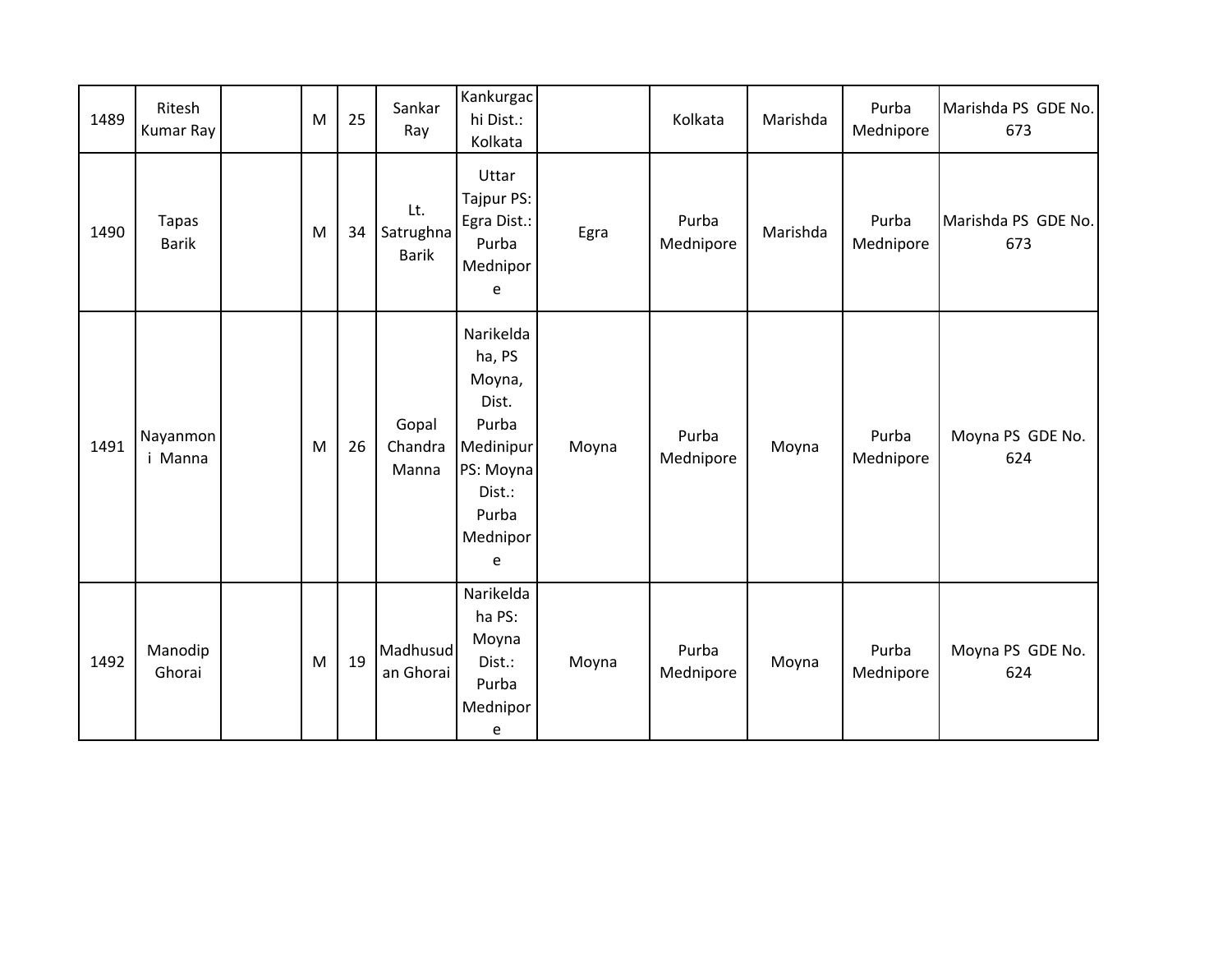| 1493 | Ranjit<br>Maity | M | 47 | Manas<br>Maity      | Purba<br>Dakshin<br>Moyna PS:<br>Moyna<br>Dist.:<br>Purba<br>Mednipor<br>e      | Moyna      | Purba<br>Mednipore | Moyna | Purba<br>Mednipore | Moyna PS GDE No.<br>624 |
|------|-----------------|---|----|---------------------|---------------------------------------------------------------------------------|------------|--------------------|-------|--------------------|-------------------------|
| 1494 | Amit<br>Barman  | M | 18 | Subhankar<br>Barman | Purba<br>Dakshin<br>Moyna PS:<br>Moyna<br>Dist.:<br>Purba<br>Mednipor<br>e      | Moyna      | Purba<br>Mednipore | Moyna | Purba<br>Mednipore | Moyna PS GDE No.<br>624 |
| 1495 | Nimai<br>Manna  | M | 18 | Sriram<br>Manna     | Saoraberi<br>a Jalpai<br>PS:<br>Nandaku<br>mar Dist.:<br>Purba<br>Mednipor<br>e | Nandakumar | Purba<br>Mednipore | Moyna | Purba<br>Mednipore | Moyna PS GDE No.<br>624 |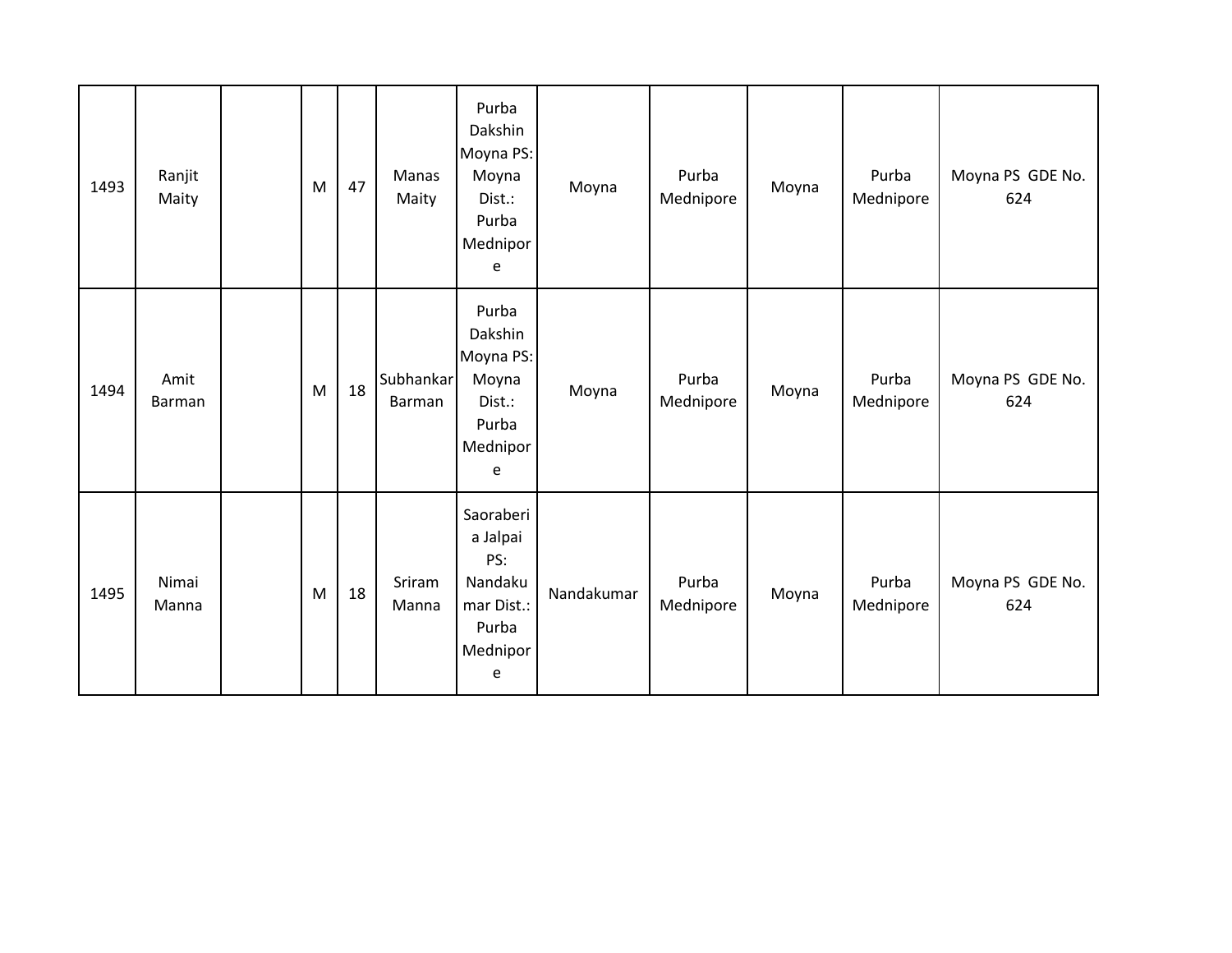| 1496 | Mahadeb<br>Barman       | M | 18 | Surajit<br><b>Barman</b> | Purba<br>Dakshin<br>Moyna PS:<br>Moyna<br>Dist.:<br>Purba<br>Mednipor<br>e        | Moyna     | Purba<br>Mednipore                              | Moyna     | Purba<br>Mednipore                       | Moyna PS GDE No.<br>624                                     |
|------|-------------------------|---|----|--------------------------|-----------------------------------------------------------------------------------|-----------|-------------------------------------------------|-----------|------------------------------------------|-------------------------------------------------------------|
| 1497 | Gosto<br>Gopal<br>Manna | M | 22 | Nemai<br>Manna           | SONACHU<br>RA PS:<br>Nandigra<br>m Dist.:<br>Purba<br>Mednipor<br>e               | Nandigram | Purba<br>Mednipore                              | Nandigram | Purba<br>Mednipore                       | Nandigram PS<br>Outpost Pekhali Bazar<br><b>GDE No. 191</b> |
| 1498 | Abhijit<br>Mondal       | M | 22 | Bhiguram<br>Mondal       | Sonachura<br>, PS:<br>Nandigra<br>m Dist.:<br>Purba<br>Mednipor<br>e              | Nandigram | Purba<br>Mednipore                              | Nandigram | Purba<br>Mednipore                       | Nandigram PS<br>Outpost Pekhali Bazar<br><b>GDE No. 191</b> |
| 1499 | Salim<br>Molla          | M | 35 | Lt. Sahad<br>Molla       | Highland<br>PS:<br>Ramnagar<br>Dist.:<br>Diamond<br>Harbour<br>Police<br>District | Ramnagar  | Diamond<br>Harbour<br>Police<br><b>District</b> | Ramnagar  | Diamond<br>Harbour<br>Police<br>District | Ramnagar PS GDE<br>No. 613                                  |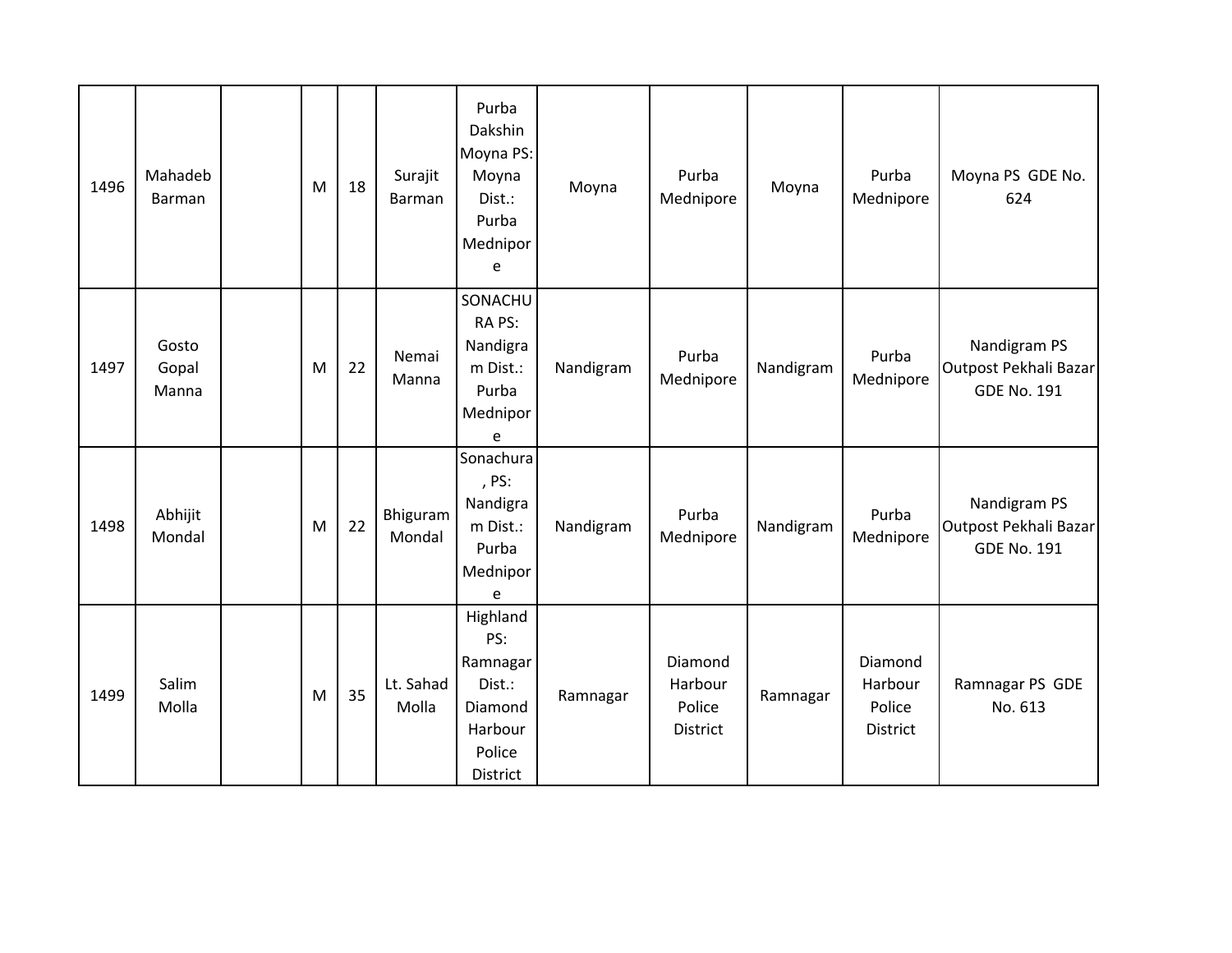| 1500 | Sanjib<br><b>Bhunia</b> | M | Joydev<br><b>Bhunia</b> | Barkashari<br>a PS:<br>Talpatti<br>ghat<br>coastal<br>Dist.:<br>Purba<br>Mednipor<br>e                                 | Talpatti ghat<br>coastal | Purba<br>Mednipore | Talpatti ghat<br>coastal | Purba<br>Mednipore | Talpatti ghat coastal<br>PS GDE No. 319 |
|------|-------------------------|---|-------------------------|------------------------------------------------------------------------------------------------------------------------|--------------------------|--------------------|--------------------------|--------------------|-----------------------------------------|
| 1501 | <b>Bhim</b><br>Mondal   | M | Dulal<br>Mondal         | Barkashari<br>a PS:<br>Talpatti<br>ghat<br>coastal<br>Dist.:<br>Purba<br>Mednipor<br>$\mathsf{e}% _{t}\left( t\right)$ | Talpatti ghat<br>coastal | Purba<br>Mednipore | Talpatti ghat<br>coastal | Purba<br>Mednipore | Talpatti ghat coastal<br>PS GDE No. 319 |
| 1502 | Pratas<br>Bouri         |   | Mulo<br><b>Bouri</b>    | Ranguni<br>PS: Adra<br>Dist.:<br>Purulia                                                                               | Adra                     | Purulia            | Adra                     | Purulia            | Adra PS GDE No. 582                     |
| 1503 | Gurudeo<br>Mahato       |   | Lt.fakir<br>Mahato      | Ranguni<br>PS: Adra<br>Dist.:<br>Purulia                                                                               | Adra                     | Purulia            | Adra                     | Purulia            | Adra PS GDE No. 582                     |
| 1504 | Sajal<br>Mishra         |   | Lt.habu<br>Mishra       | Ranguni<br>PS: Adra<br>Dist.:<br>Purulia                                                                               | Adra                     | Purulia            | Adra                     | Purulia            | Adra PS GDE No. 582                     |
| 1505 | Kanchan<br>Mishra       |   | Sunil<br>Mishra         | Ranguni<br>PS: Adra<br>Dist.:<br>Purulia                                                                               | Adra                     | Purulia            | Adra                     | Purulia            | Adra PS GDE No. 582                     |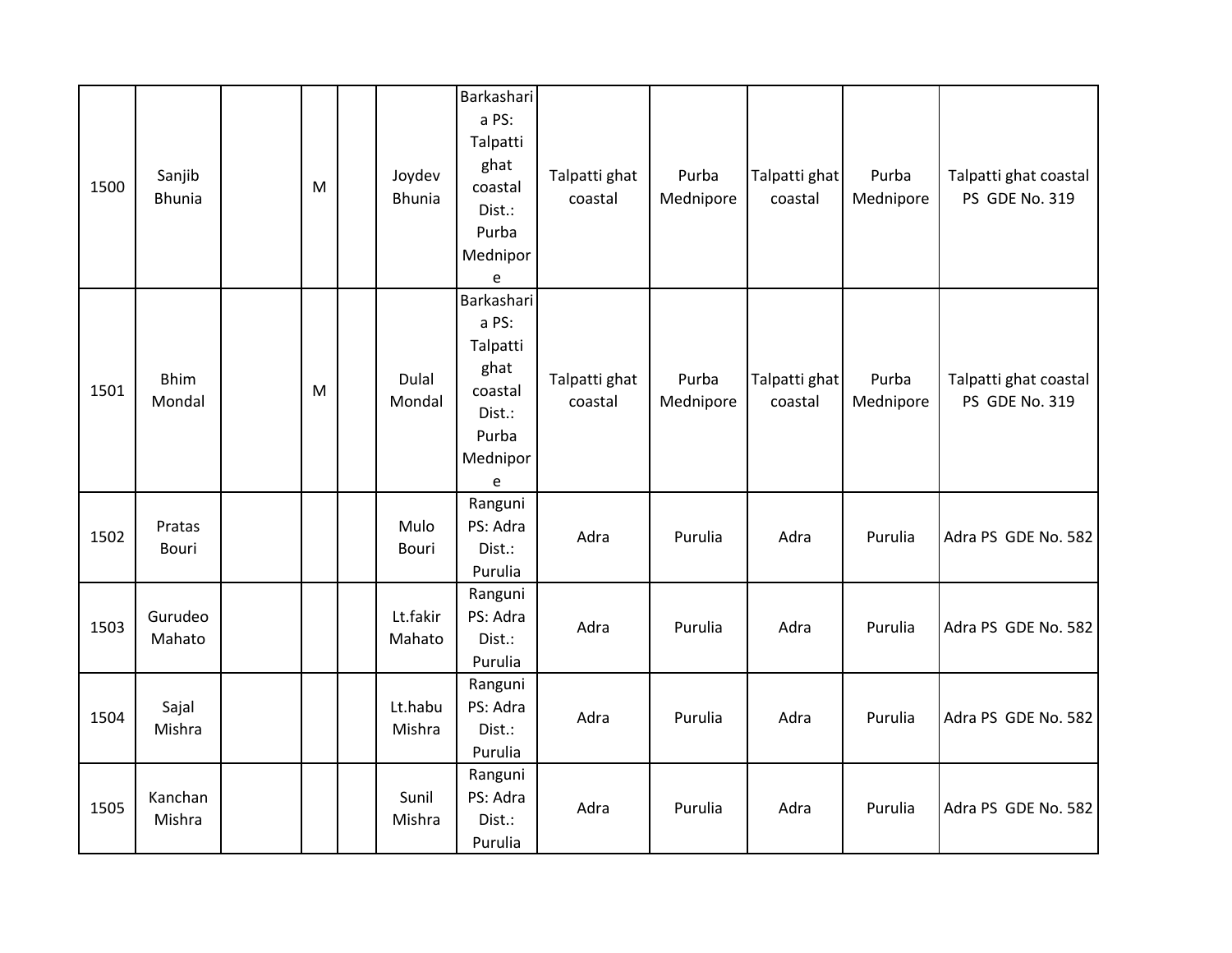| 1506 | Jiten<br>Lohar      | M | 28 | Hari Lohar Bagmundi | Charida<br>PS:<br>Dist.:<br>Purulia                             | Bagmundi | Purulia | Bagmundi | Purulia | Bagmundi PS GDE<br>No. 662                  |
|------|---------------------|---|----|---------------------|-----------------------------------------------------------------|----------|---------|----------|---------|---------------------------------------------|
| 1507 | Rajib<br>Mondal     | M | 32 | Krishna<br>Mondal   | Dava PS:<br>Bagmundi<br>Dist.:<br>Purulia                       | Bagmundi | Purulia | Bagmundi | Purulia | Bagmundi PS GDE<br>No. 662                  |
| 1508 | Biswanath<br>Singhi | M | 56 | Gopal<br>Singhi     | Gagi PS:<br>Bagmundi<br>Dist.:<br>Purulia                       | Bagmundi | Purulia | Bagmundi | Purulia | Bagmundi PS Outpost<br>Suisa OP GDE No. 338 |
| 1509 | Goutam<br>Kuiry     | M | 34 | Laxmi<br>Kuiry      | Suisa PS:<br>Bagmundi<br>Dist.:<br>Purulia                      | Bagmundi | Purulia | Bagmundi | Purulia | Bagmundi PS Outpost<br>Suisa OP GDE No. 338 |
| 1510 | Sanjib<br>Mahato    | M | 22 | Falari<br>Mahato    | Latapara<br>PS:<br>Bandowan<br>Dist.:<br>Purulia                | Bandowan | Purulia | Bandowan | Purulia | Bandowan PS GDE<br>No. 544                  |
| 1511 | Gopal<br>Mahato     | M | 27 | Anil<br>Mahato      | Kunchia<br>PS:<br>Bandowan<br>Dist.:<br>Purulia                 | Bandowan | Purulia | Bandowan | Purulia | Bandowan PS GDE<br>No. 544                  |
| 1512 | Pasupati<br>Garai   | M | 24 | Annanda<br>Garai    | Saga<br>Supururi<br>PS:<br><b>Bandowan</b><br>Dist.:<br>Purulia | Bandowan | Purulia | Bandowan | Purulia | Bandowan PS GDE<br>No. 550                  |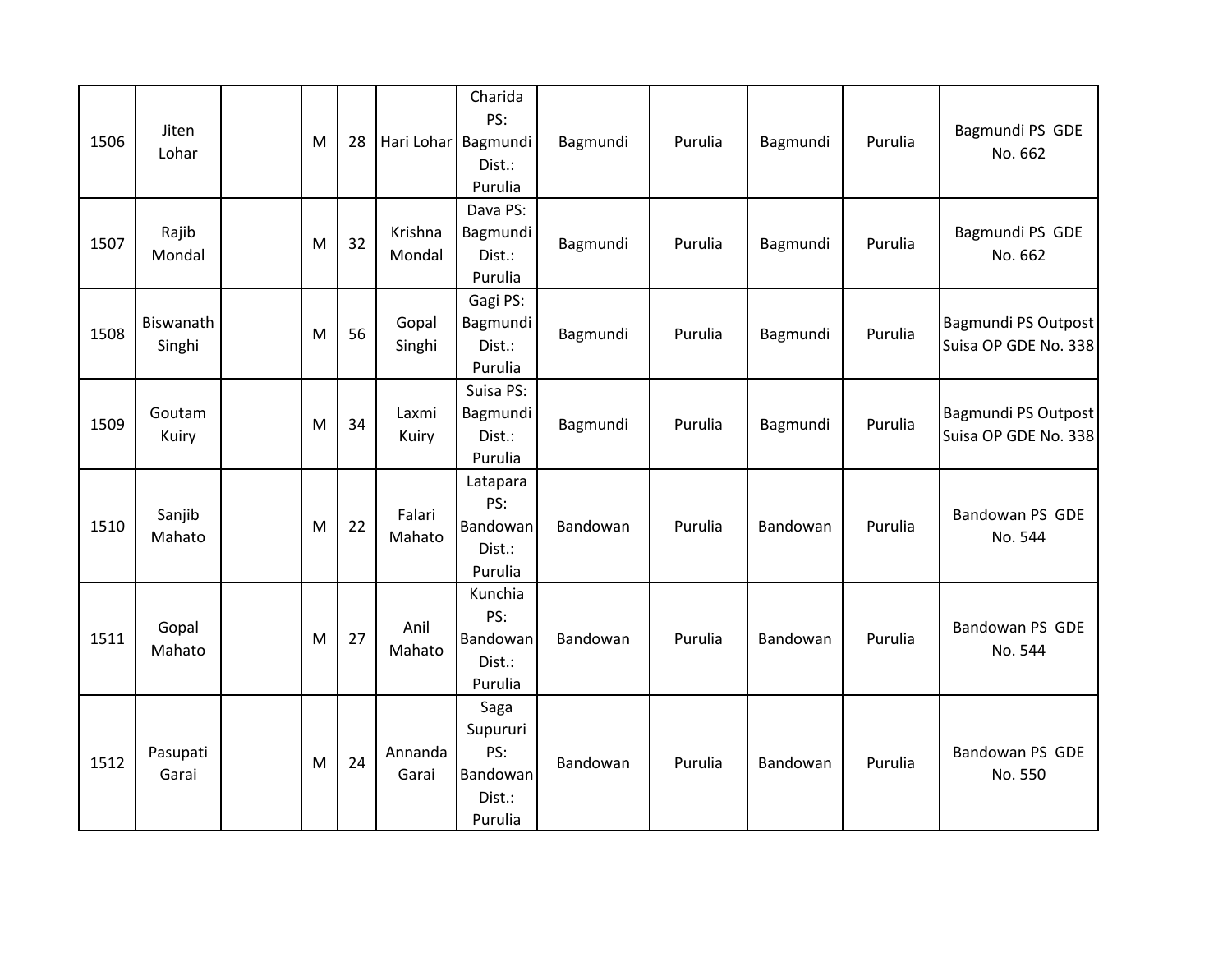| 1513 | Sambhu<br>Mahato      | M | 30 | Lt.<br>Pallahad<br>Mahato | Nischintap<br>ur PS:<br>Bandowan<br>Dist.:<br>Purulia | Bandowan    | Purulia | Bandowan    | Purulia | Bandowan PS GDE<br>No. 550 |
|------|-----------------------|---|----|---------------------------|-------------------------------------------------------|-------------|---------|-------------|---------|----------------------------|
| 1514 | Abhiram<br>Baskey     | M |    | Hemanta<br>Baskey         | PS: Bora<br>Dist.:<br>Purulia                         | <b>Bora</b> | Purulia | <b>Bora</b> | Purulia | Bora PS GDE No. 562        |
| 1515 | Padmaloch<br>an Mandi | M |    | Suchnd<br>Mandi           | PS: Bora<br>Dist.:<br>Purulia                         | <b>Bora</b> | Purulia | <b>Bora</b> | Purulia | Bora PS GDE No. 562        |
| 1516 | Karunamo<br>y Mahato  | M |    | Swapan<br>Mahato          | PS: Bora<br>Dist.:<br>Purulia                         | Bora        | Purulia | <b>Bora</b> | Purulia | Bora PS GDE No. 562        |
| 1517 | <b>Tirtha Dey</b>     | M |    | Sisir Kr.<br>Dey          | PS: Bora<br>Dist.:<br>Purulia                         | <b>Bora</b> | Purulia | <b>Bora</b> | Purulia | Bora PS GDE No. 565        |
| 1518 | Ankur<br>Mandal       | M |    | Sanjoy<br>Mandal          | PS: Bora<br>Dist.:<br>Purulia                         | <b>Bora</b> | Purulia | <b>Bora</b> | Purulia | Bora PS GDE No. 565        |
| 1519 | Peabhat<br>Mahtao     | M |    | Subodh<br>Mahato          | PS: Bora<br>Dist.:<br>Purulia                         | <b>Bora</b> | Purulia | <b>Bora</b> | Purulia | Bora PS GDE No. 565        |
| 1520 | Bablu<br>Mudi         | M | 34 | Sanatan<br>Mudi           | Rangamet<br>ya PS:<br>Hura Dist.:<br>Purulia          | Hura        | Purulia | Hura        | Purulia | Hura PS GDE No. 616        |
| 1521 | Rajen<br>Nandi        | M | 36 | <b>Tapas</b><br>Nandi     | Rangamet<br>ya PS:<br>Hura Dist.:<br>Purulia          | Hura        | Purulia | Hura        | Purulia | Hura PS GDE No. 616        |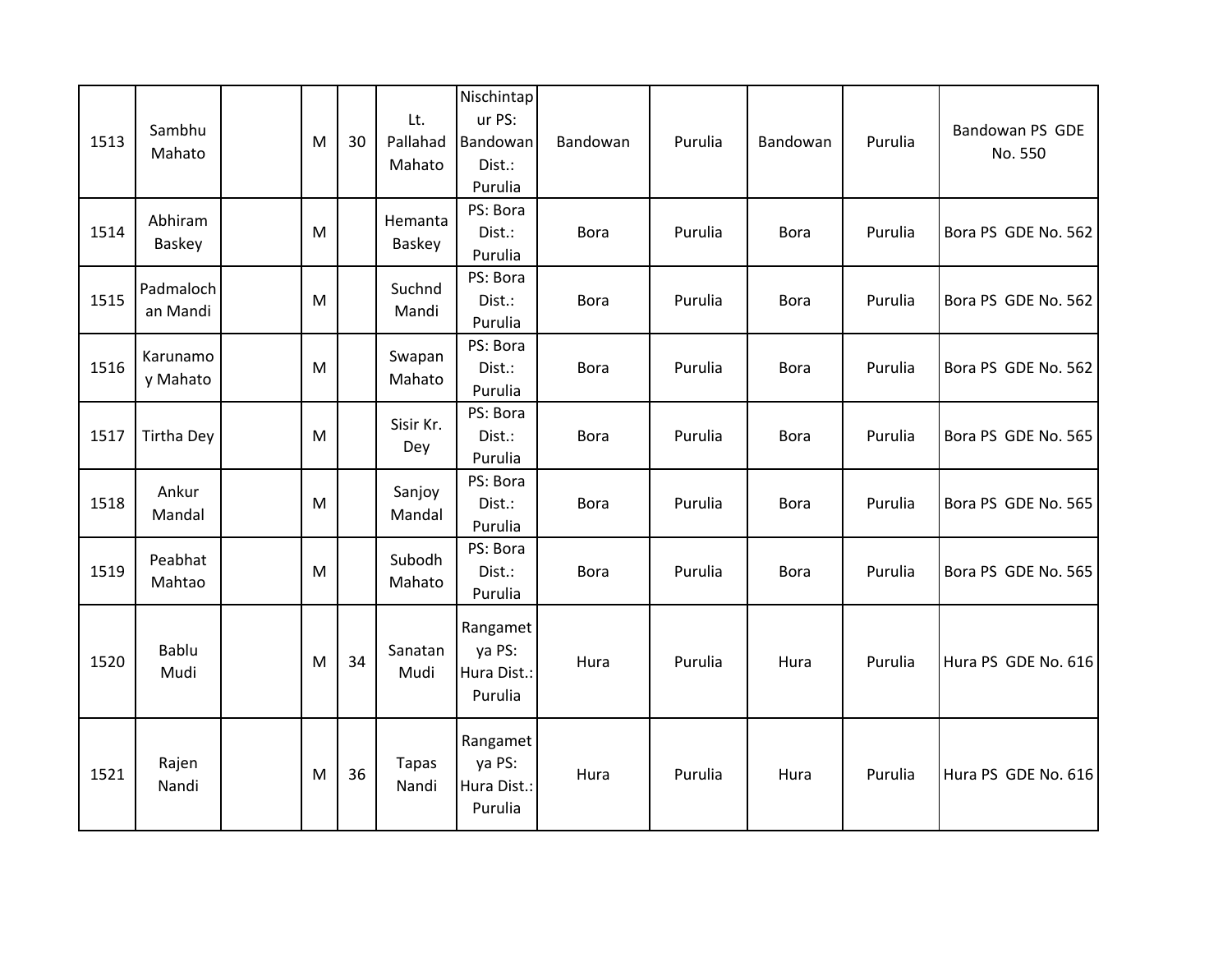| 1522 | Samir<br>Mahato        | M | 41 | Madan<br>Mahato          | Baragram<br>PS: Hura<br>Dist.:<br>Purulia    | Hura   | Purulia | Hura   | Purulia | Hura PS GDE No. 616      |
|------|------------------------|---|----|--------------------------|----------------------------------------------|--------|---------|--------|---------|--------------------------|
| 1523 | Laltu<br>Kumbhaka<br>r | M | 29 | Sahadeb<br>Kumbhaka<br>r | Ladhurka<br>PS: Hura<br>Dist.:<br>Purulia    | Hura   | Purulia | Hura   | Purulia | Hura PS GDE No. 618      |
| 1524 | Amiya<br>Mukherjee     | M | 34 | Rabin<br>Mukherje<br>e   | Ladhurka<br>PS: Hura<br>Dist.:<br>Purulia    | Hura   | Purulia | Hura   | Purulia | Hura PS GDE No. 618      |
| 1525 | Haru<br>Mahato         | M | 35 | Bikash<br>Mahato         | Jambaid<br>PS: Hura<br>Dist.:<br>Purulia     | Hura   | Purulia | Hura   | Purulia | Hura PS GDE No. 618      |
| 1526 | Pratap<br>Kumar        | M |    | Lt. Gour<br>Kumar        | Mahultard<br>PS: Jhalda<br>Dist.:<br>Purulia | Jhalda | Purulia | Jhalda | Purulia | Jhalda PS GDE No.<br>656 |
| 1527 | Krishan<br>Mahato      | M |    | Dhurba<br>Mahato         | Mahultard<br>PS: Jhalda<br>Dist.:<br>Purulia | Jhalda | Purulia | Jhalda | Purulia | Jhalda PS GDE No.<br>656 |
| 1528 | Sudip<br>Mahato        | M |    | Priyotosh<br>Mahato      | Ichag PS:<br>Jhalda<br>Dist.:<br>Purulia     | Jhalda | Purulia | Jhalda | Purulia | Jhalda PS GDE No.<br>656 |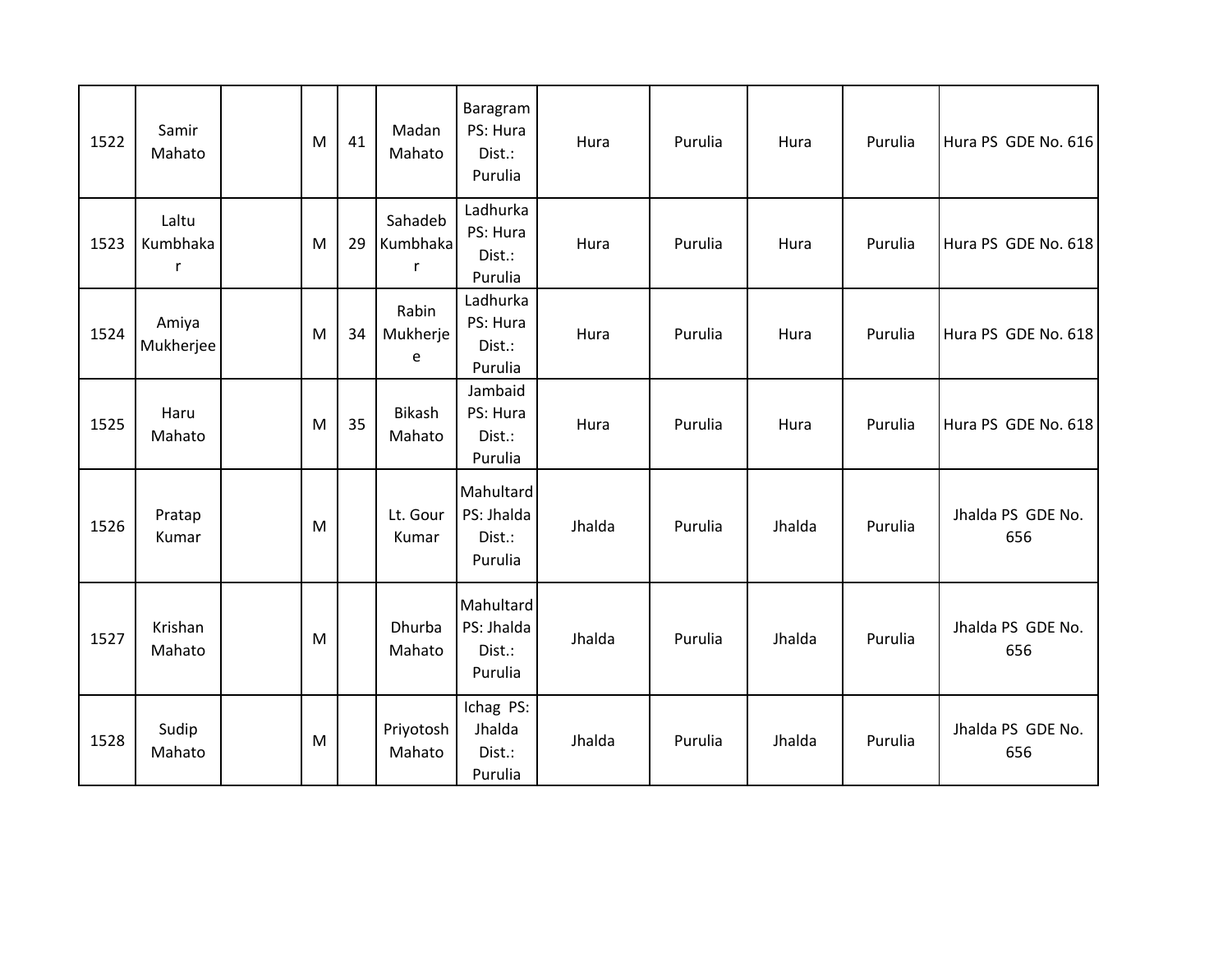| 1529 | Jalandhar<br>Mahato | M | Shiva<br>Mahato           | Mosina<br>PS: Jhalda<br>Dist.:<br>Purulia                  | Jhalda | Purulia | Jhalda | Purulia | Jhalda PS GDE No.<br>656 |
|------|---------------------|---|---------------------------|------------------------------------------------------------|--------|---------|--------|---------|--------------------------|
| 1530 | Joyram<br>Kumar     | M | Balaram<br>Kumar          | Ichag PS:<br>Jhalda<br>Dist.:<br>Purulia                   | Jhalda | Purulia | Jhalda | Purulia | Jhalda PS GDE No.<br>656 |
| 1531 | Pradip<br>Mahato    | M | Prabhat<br>Mahato         | Ichag PS:<br>Jhalda<br>Dist.:<br>Purulia                   | Jhalda | Purulia | Jhalda | Purulia | Jhalda PS GDE No.<br>673 |
| 1532 | Madhu<br>Mahato     | M | Lt.<br>Kalipada<br>Mahato | Jajahatu<br>PS: Jhalda<br>Dist.:<br>Purulia                | Jhalda | Purulia | Jhalda | Purulia | Jhalda PS GDE No.<br>673 |
| 1533 | Balaram<br>Mahato   | M | Laxman<br>Mahato          | Hensahat<br>u PS:<br>Jhalda<br>Dist.:<br>Purulia           | Jhalda | Purulia | Jhalda | Purulia | Jhalda PS GDE No.<br>673 |
| 1534 | Ram<br>Modak        | M | Subodh<br>Modak           | Jhalda<br>Ward No-<br>1 PS:<br>Jhalda<br>Dist.:<br>Purulia | Jhalda | Purulia | Jhalda | Purulia | Jhalda PS GDE No.<br>673 |
| 1535 | Parimal<br>Mahato   | M | Lt. Sujoy<br>Maato        | Ichag PS:<br>Jhalda<br>Dist.:<br>Purulia                   | Jhalda | Purulia | Jhalda | Purulia | Jhalda PS GDE No.<br>673 |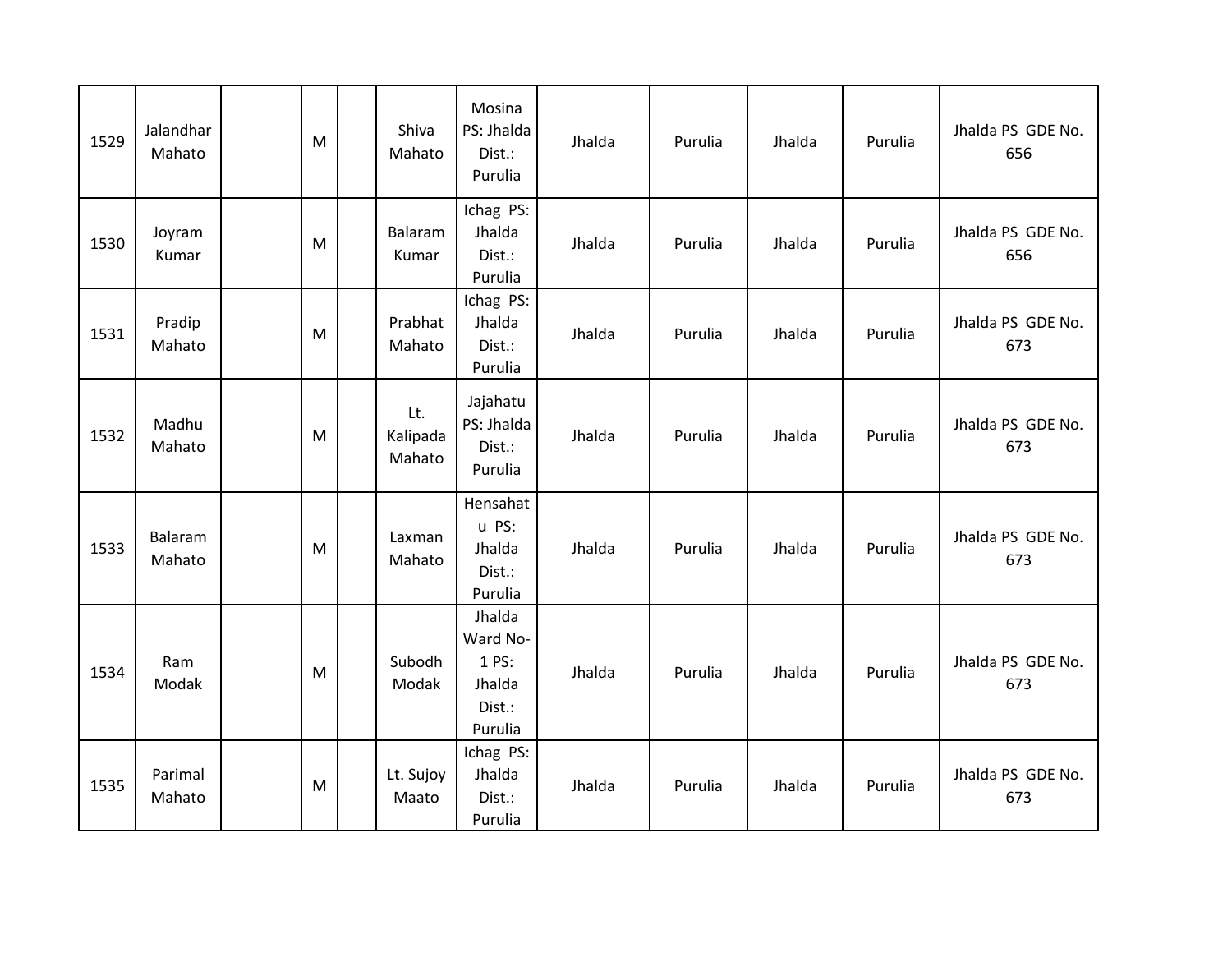| 1536 | Kitibas<br>Mahato            | M |    | Atul<br>Mahato               | Udaysiru<br>PS: Jhalda<br>Dist.:<br>Purulia        | Jhalda | Purulia | Jhalda | Purulia | Jhalda PS Outpost<br>Tulin OP GDE No. 445 |
|------|------------------------------|---|----|------------------------------|----------------------------------------------------|--------|---------|--------|---------|-------------------------------------------|
| 1537 | Madhusud<br>an<br>Mahato     | M |    | Sibeswar<br>Mahato           | Udaysiru<br>PS: Jhalda<br>Dist.:<br>Purulia        | Jhalda | Purulia | Jhalda | Purulia | Jhalda PS Outpost<br>Tulin OP GDE No. 445 |
| 1538 | Nanigopal<br>Mahato          | M | 31 | Lt.<br>Kirtychan<br>d Mahato | Forest<br>More PS:<br>Joypur<br>Dist.:<br>Purulia  | Joypur | Purulia | Joypur | Purulia | Joypur PS GDE No.<br>575                  |
| 1539 | Sk Rouf                      | M | 19 | Sk Kasem                     | Forest<br>More PS:<br>Joypur<br>Dist.:<br>Purulia  | Joypur | Purulia | Joypur | Purulia | Joypur PS GDE No.<br>575                  |
| 1540 | Lakhiram<br>Mahato           | M | 28 | Ledhu<br>Mahato              | Pundag<br>Bazar PS:<br>Joypur<br>Dist.:<br>Purulia | Joypur | Purulia | Joypur | Purulia | Joypur PS GDE No.<br>426                  |
| 1541 | Prakash<br>Chandra<br>Mahato | M | 24 | Rabi<br>Mahato               | Bartard<br>More PS:<br>Joypur<br>Dist.:<br>Purulia | Joypur | Purulia | Joypur | Purulia | Joypur PS GDE No.<br>568                  |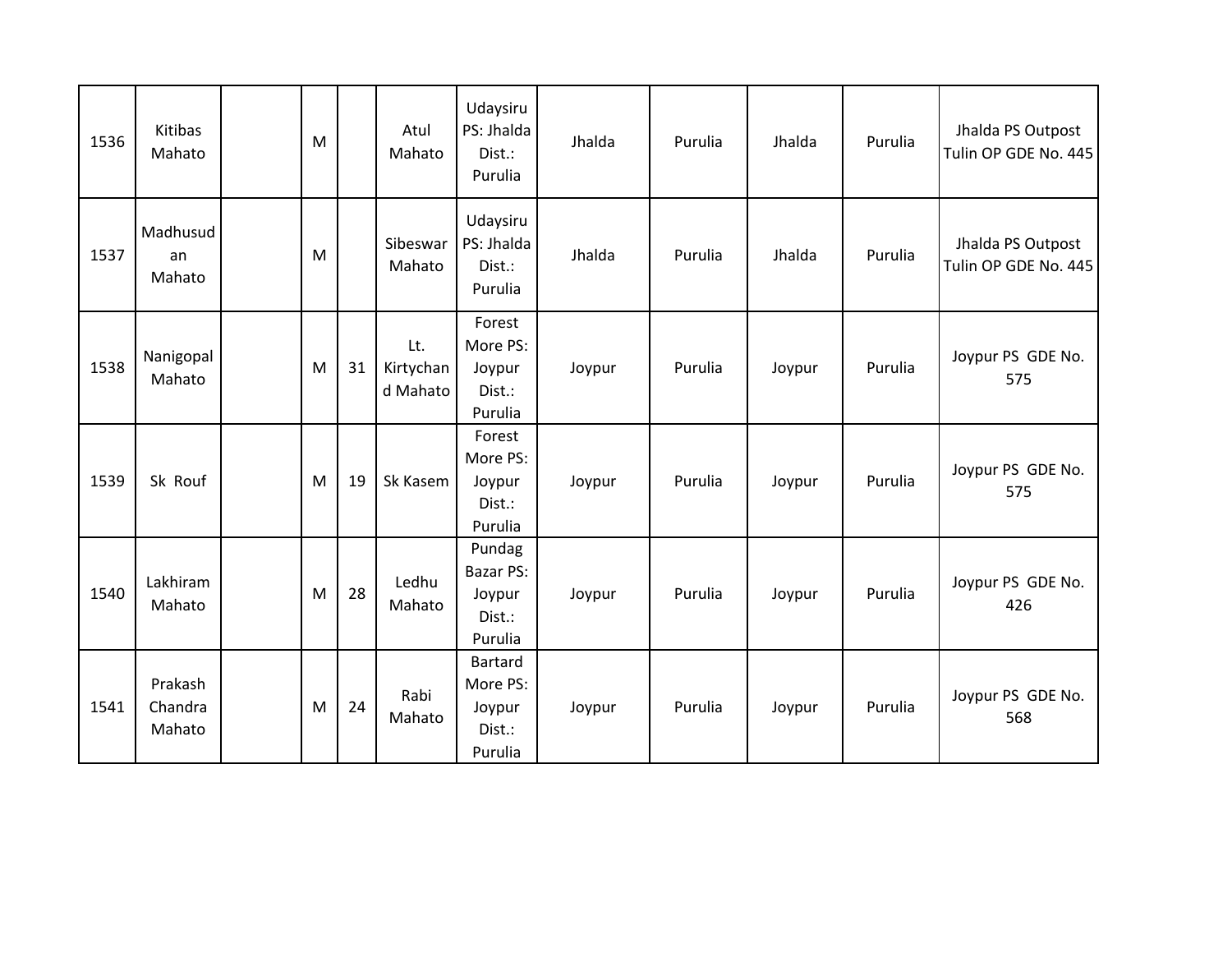| 1542 | Saktipada<br>Majee   | M | 48 | Tara<br>Majee             | Parasole<br>PS:<br>Kashipur<br>Dist.:<br>Purulia      | Kashipur     | Purulia | Kashipur | Purulia | Kashipur PS GDE No.<br>617 |
|------|----------------------|---|----|---------------------------|-------------------------------------------------------|--------------|---------|----------|---------|----------------------------|
| 1543 | Rajib<br>Mahato      | M | 26 | <b>Bishadeb</b><br>Mahato | Parasole<br>PS:<br>Kashipur<br>Dist.:<br>Purulia      | Kashipur     | Purulia | Kashipur | Purulia | Kashipur PS GDE No.<br>617 |
| 1544 | Paresh Ch<br>Hembram | M | 42 | Rasik<br>Hembram          | Pindra PS:<br>Hura Dist.:<br>Purulia                  | Hura         | Purulia | Kashipur | Purulia | Kashipur PS GDE No.<br>617 |
| 1545 | Chutulal<br>Saren    | M | 25 | Mahabir<br>Saren          | Asanboni<br>PS:<br>Raghunat<br>hpur Dist.:<br>Purulia | Raghunathpur | Purulia | Kashipur | Purulia | Kashipur PS GDE No.<br>625 |
| 1546 | Nirmal<br>Tudu       | M | 38 | Ladaram<br>Tudu           | Amlabahal<br>PS:<br>Kashipur<br>Dist.:<br>Purulia     | Kashipur     | Purulia | Kashipur | Purulia | Kashipur PS GDE No.<br>625 |
| 1547 | Chaitu<br>Gorait     | M | 60 | Lt Ajan<br>Gorait         | Nowahatu<br>PS:<br>Kotshila<br>Dist.:<br>Purulia      | Kotshila     | Purulia | Kotshila | Purulia | Kotshila PS GDE No.<br>593 |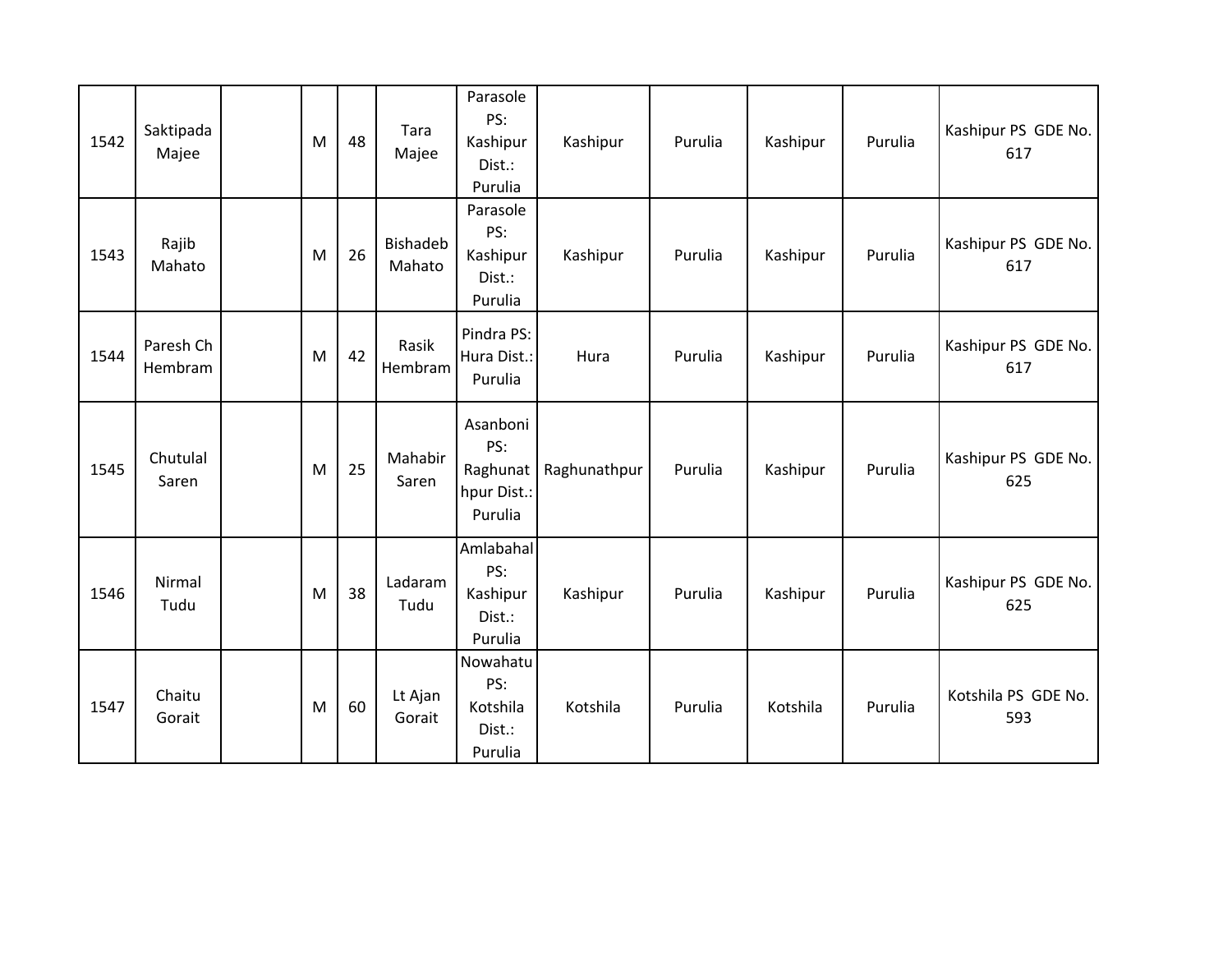| 1548 | Rahul<br>Kumar         | M | 30 | Malindran<br>ath Kumar | Basti<br>Kotshila<br>PS:<br>Kotshila<br>Dist.:<br>Purulia | Kotshila | Purulia | Kotshila | Purulia | Kotshila PS GDE No.<br>593 |
|------|------------------------|---|----|------------------------|-----------------------------------------------------------|----------|---------|----------|---------|----------------------------|
| 1549 | Ananda<br>Kumar        | M | 55 | Lt<br>Mahadeb<br>Kumar | Uparbatri<br>PS:<br>Kotshila<br>Dist.:<br>Purulia         | Kotshila | Purulia | Kotshila | Purulia | Kotshila PS GDE No.<br>593 |
| 1550 | Uttam<br>Kumar         | M | 36 | Dilip<br>Kumar         | Belyadih<br>PS:<br>Kotshila<br>Dist.:<br>Purulia          | Kotshila | Purulia | Kotshila | Purulia | Kotshila PS GDE No.<br>603 |
| 1551 | Sarbeswar<br>Mahato    | M | 48 | Lt Puran<br>Mahato     | Jiudaru<br>PS:<br>Kotshila<br>Dist.:<br>Purulia           | Kotshila | Purulia | Kotshila | Purulia | Kotshila PS GDE No.<br>603 |
| 1552 | Moloy<br>Kumar         | M | 25 | Khagen<br>Kumar        | Sarjumaha<br>tu PS:<br>Kotshila<br>Dist.:<br>Purulia      | Kotshila | Purulia | Kotshila | Purulia | Kotshila PS GDE No.<br>603 |
| 1553 | <b>Barun</b><br>Mondal | M | 36 | Fatik<br>Mondal        | Gopalpur<br>PS:<br>Neturia<br>Dist.:<br>Purulia           | Neturia  | Purulia | Neturia  | Purulia | Neturia PS GDE No.<br>687  |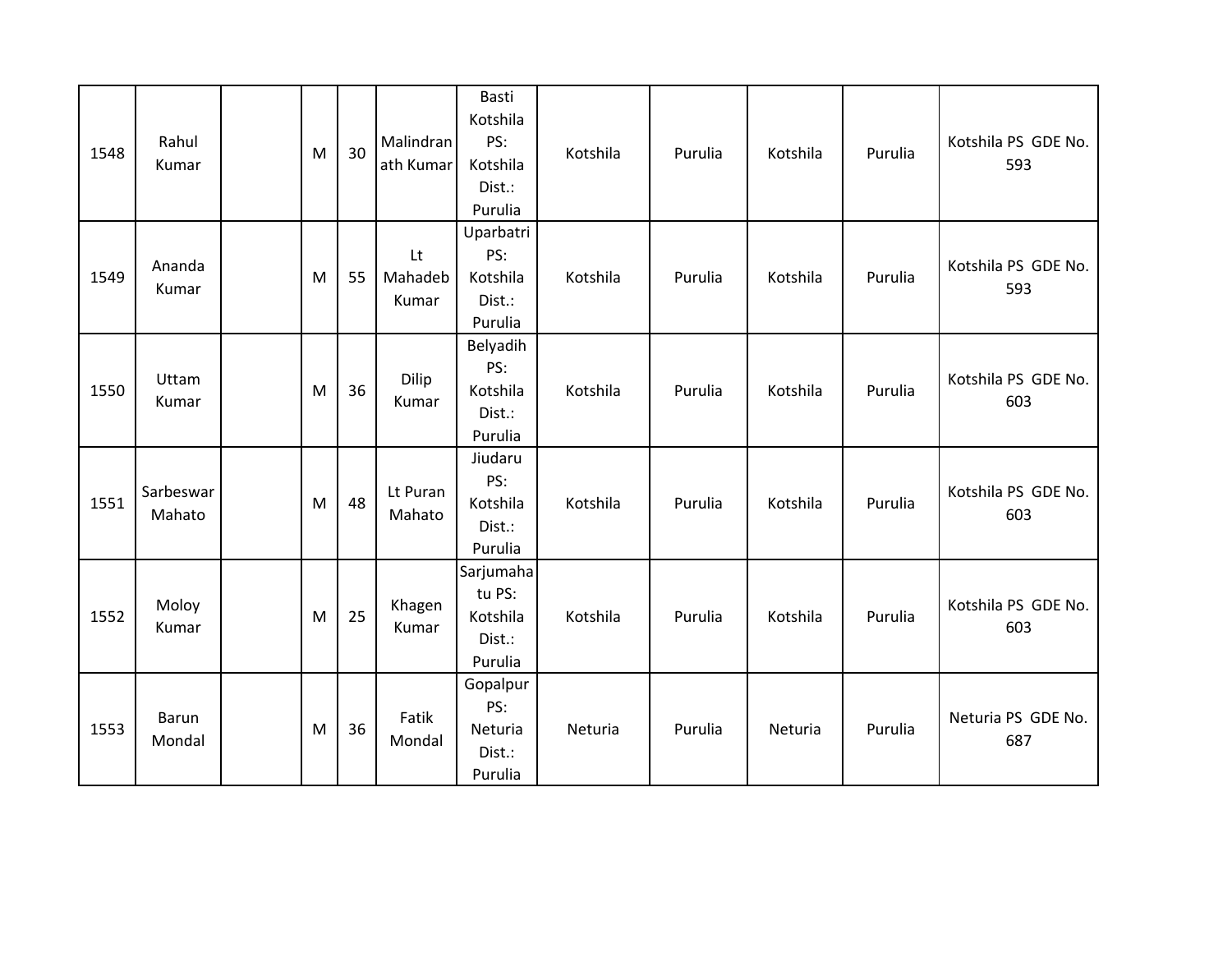| 1554 | Sukumar<br>Mondal | M | 34 | Srimanta<br>Mondal   | Gopalpur<br>PS:<br>Neturia<br>Dist.:<br>Purulia | Neturia | Purulia | Neturia | Purulia | Neturia PS GDE No.<br>687 |
|------|-------------------|---|----|----------------------|-------------------------------------------------|---------|---------|---------|---------|---------------------------|
| 1555 | Asish Mudi        | M | 32 | Jayanta<br>Mudi      | Puapur<br>PS:<br>Neturia<br>Dist.:<br>Purulia   | Neturia | Purulia | Neturia | Purulia | Neturia PS GDE No.<br>695 |
| 1556 | Sanjoy<br>Mudi    | M | 35 | Amrit<br>Mudi        | Puapur<br>PS:<br>Neturia<br>Dist.:<br>Purulia   | Neturia | Purulia | Neturia | Purulia | Neturia PS GDE No.<br>695 |
| 1557 | Dipak<br>Mondal   | M | 33 | Arup<br>Mondal       | Puapur<br>PS:<br>Neturia<br>Dist.:<br>Purulia   | Neturia | Purulia | Neturia | Purulia | Neturia PS GDE No.<br>695 |
| 1558 | Aloke Maji        | M | 36 | Rabin Maji           | Puapur<br>PS:<br>Neturia<br>Dist.:<br>Purulia   | Neturia | Purulia | Neturia | Purulia | Neturia PS GDE No.<br>695 |
| 1559 | Prasanta<br>Maji  | M | 32 | Akash<br>Maji        | Puapur<br>PS:<br>Neturia<br>Dist.:<br>Purulia   | Neturia | Purulia | Neturia | Purulia | Neturia PS GDE No.<br>695 |
| 1560 | Ankur<br>Mahato   | M | 39 | Lt. Bhikhu<br>Mahato | Nadiha PS:<br>Para Dist.:<br>Purulia            | Para    | Purulia | Para    | Purulia | Para PS GDE No. 585       |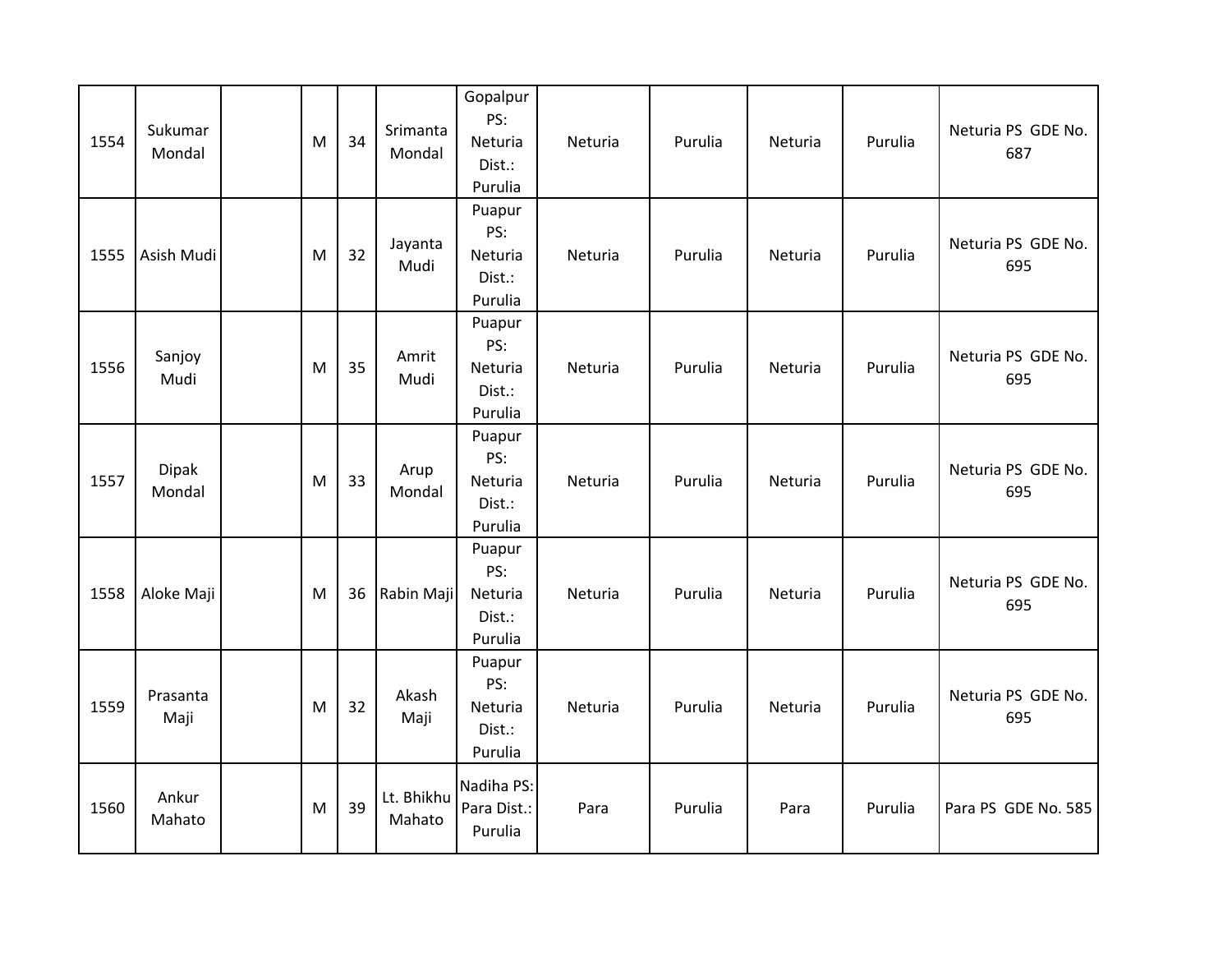| 1561 | Sunil<br>Mahato    | M | 29 | Gokul<br>Mahato                  | Nadiha PS:<br>Para Dist.:<br>Purulia                             | Para         | Purulia         | Para         | Purulia | Para PS GDE No. 585             |
|------|--------------------|---|----|----------------------------------|------------------------------------------------------------------|--------------|-----------------|--------------|---------|---------------------------------|
| 1562 | Robi Soren         | M | 26 | <b>Brinda</b><br>Soren           | Bhagaban<br>dh PS:<br>Para Dist.:<br>Purulia                     | Para         | Purulia         | Para         | Purulia | Para PS GDE No. 185             |
| 1563 | Rafik<br>Ansary    | M | 33 | Mustafa<br>Ansary                | PS: Para<br>Dist.:<br>Purulia                                    | Para         | Purulia         | Para         | Purulia | Para PS GDE No. 185             |
| 1564 | Samar<br>Mahato    | M |    | Kandarpa<br>Mahato               |                                                                  |              | Basirhat        | Puncha       | Purulia | Puncha PS GDE No.<br>575        |
| 1565 | Sanjoy<br>Rajwar   | M |    | Lt.<br>Guhiram<br>Rajwar         |                                                                  |              | <b>Basirhat</b> | Puncha       | Purulia | Puncha PS GDE No.<br>575        |
| 1566 | Shibu<br>Rajwar    | M |    | Lt.<br>Padmaloc<br>han<br>Rajwar |                                                                  |              | Basirhat        | Puncha       | Purulia | Puncha PS GDE No.<br>575        |
| 1567 | <b>Ruman Das</b>   | M |    | Bhajan<br>Das Das                |                                                                  |              | <b>Basirhat</b> | Puncha       | Purulia | Puncha PS GDE No.<br>575        |
| 1568 | Pashupati<br>Bauri | M |    | Kahndu<br>Bauri                  |                                                                  |              | <b>Basirhat</b> | Puncha       | Purulia | Puncha PS GDE No.<br>575        |
| 1569 | Suresh<br>Bauri    | M | 35 | Subal<br>Bauri                   | Mahulghu<br>ta, W-11<br>PS: Purulia<br>town<br>Dist.:<br>Purulia | Purulia town | Purulia         | Purulia town | Purulia | Purulia town PS GDE<br>No. 1007 |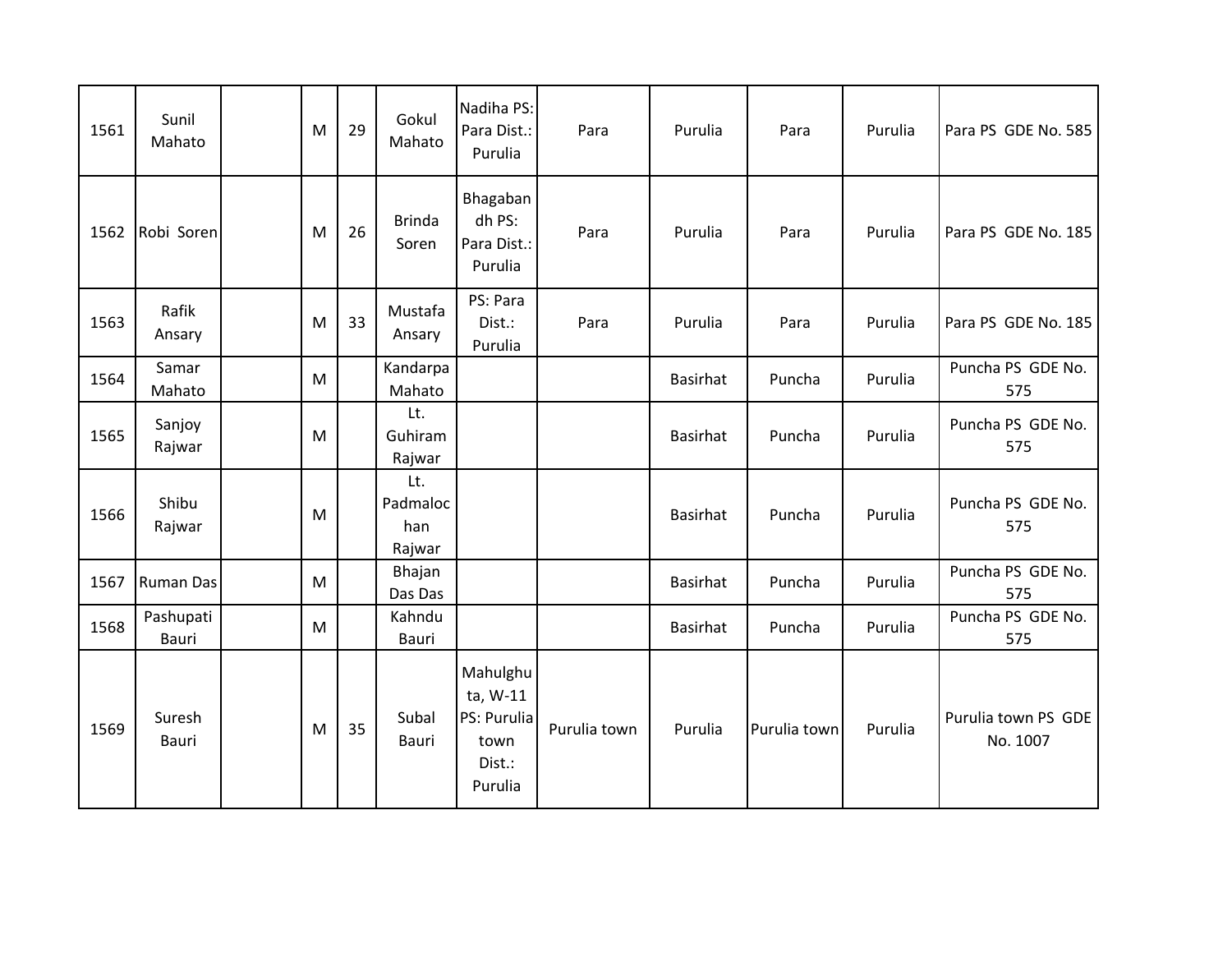| 1570 | Probhod<br>Mandal | M | 28 | Shyamapa<br>da<br>Mondal | Vill-<br>Ayadha,<br>Po-<br>Gumuria<br>PS:<br>Neturia<br>Dist.:<br>Purulia                 | Neturia      | Purulia | Purulia town | Purulia | Purulia town PS GDE<br>No. 1007 |
|------|-------------------|---|----|--------------------------|-------------------------------------------------------------------------------------------|--------------|---------|--------------|---------|---------------------------------|
| 1571 | Koka Bauri        | M | 60 | Lt. Gokul<br>Bauri       | Garikhan<br>Gowala<br>Bandh<br>Para, W-<br>20 PS:<br>Purulia<br>town<br>Dist.:<br>Purulia | Purulia town | Purulia | Purulia town | Purulia | Purulia town PS GDE<br>No. 1007 |
| 1572 | Pintu Khan        | M | 28 | Khan                     | Dugudi<br>Para W-08<br>Lt. Yushuf PS: Purulia<br>town<br>Dist.:<br>Purulia                | Purulia town | Purulia | Purulia town | Purulia | Purulia town PS GDE<br>No. 1007 |
| 1573 | Gopal<br>Bauri    | M | 35 | Santosh<br>Bauri         | Garihan<br>Near<br>Water<br>Tank, W-<br>18 PS:<br>Purulia<br>town<br>Dist.:<br>Purulia    | Purulia town | Purulia | Purulia town | Purulia | Purulia town PS GDE<br>No. 1013 |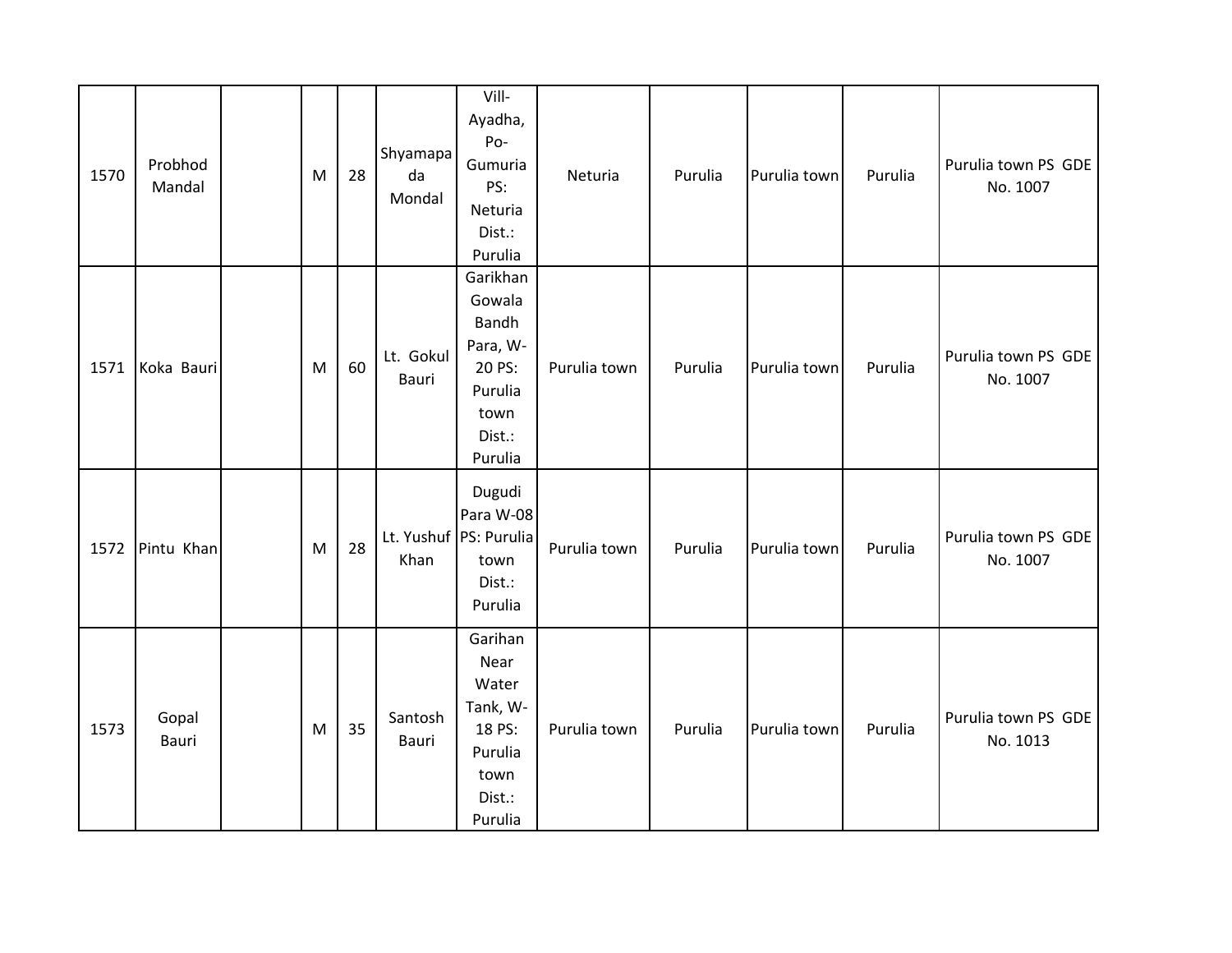| 1574 | Kabir<br>Ansary       |       | M | 22 | Karim<br>Ansary          | Digudipar<br>a W-08<br>PS: Purulia<br>town<br>Dist.:<br>Purulia                          | Purulia town | Purulia | Purulia town | Purulia | Purulia town PS GDE<br>No. 1003 |
|------|-----------------------|-------|---|----|--------------------------|------------------------------------------------------------------------------------------|--------------|---------|--------------|---------|---------------------------------|
| 1575 | Akash<br><b>Bauri</b> |       | M | 32 | Mantu<br>Bauri           | Reny Road<br>Chunavati,<br>W-21 PS:<br>Purulia<br>town<br>Dist.:<br>Purulia              | Purulia town | Purulia | Purulia town | Purulia | Purulia town PS GDE<br>No. 1013 |
| 1576 | Sumon<br>Bauri        | Akash | M | 18 | Khokan<br>Bauri          | Namopara<br>Haripara,<br>W-12 PS:<br>Purulia<br>town<br>Dist.:<br>Purulia                | Purulia town | Purulia | Purulia town | Purulia | Purulia town PS GDE<br>No. 1013 |
| 1577 | Sourav<br>Sahis       | Titu  | M | 34 | Tushar<br>Kanti<br>Sahis | Sufalpally,<br>Near Lalit<br>Bandh, W-<br>21 PS:<br>Purulia<br>town<br>Dist.:<br>Purulia | Purulia town | Purulia | Purulia town | Purulia | Purulia town PS GDE<br>No. 1015 |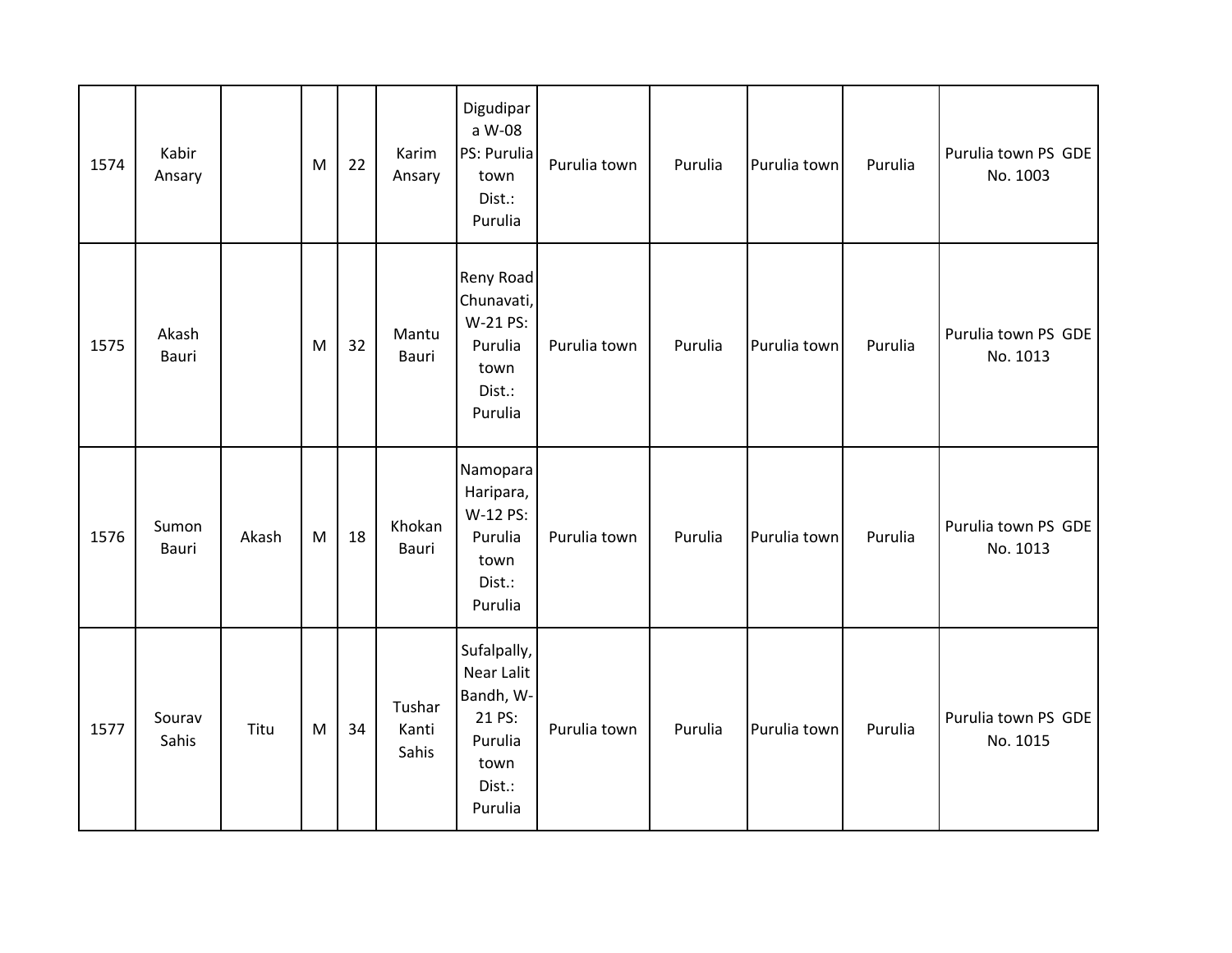| 1578 | Ahmed<br>Raja Khan       | M         | 18 | Md. Ayub<br>Khan           | Digudipar<br>a Near Ali<br>Spoting<br>Club, W-<br>08 PS:<br>Purulia<br>town<br>Dist.:<br>Purulia | Purulia town | Purulia         | Purulia town     | Purulia | Purulia town PS GDE<br>No. 1015        |
|------|--------------------------|-----------|----|----------------------------|--------------------------------------------------------------------------------------------------|--------------|-----------------|------------------|---------|----------------------------------------|
| 1579 | Paban<br>Kalindi         | M         | 30 | Suresh<br>Kalindi          | Dhobghat<br>a Harijon<br>Colony, W-<br>18 PS:<br>Purulia<br>town<br>Dist.:<br>Purulia            | Purulia town | Purulia         | Purulia town     | Purulia | Purulia town PS GDE<br>No. 1015        |
| 1580 | Nitai Bauri              | ${\sf M}$ | 30 | Kanai<br>Bauri             | Vill+Po-<br>Manbazar<br>PS:<br>Manbazar<br>Dist.:<br>Purulia                                     | Manbazar     | Purulia         | Purulia town     | Purulia | Purulia town PS GDE<br>No. 1015        |
| 1581 | Rajesh<br>Sahis          | M         |    | Khariram<br>Sahis          |                                                                                                  |              | <b>Basirhat</b> | Purulia<br>women | Purulia | Purulia women PS<br><b>GDE No. 415</b> |
| 1582 | Nitai<br>Chakrabort<br>y | M         |    | Narayan<br>Chakrabor<br>ty |                                                                                                  |              | <b>Basirhat</b> | Purulia<br>women | Purulia | Purulia women PS<br><b>GDE No. 426</b> |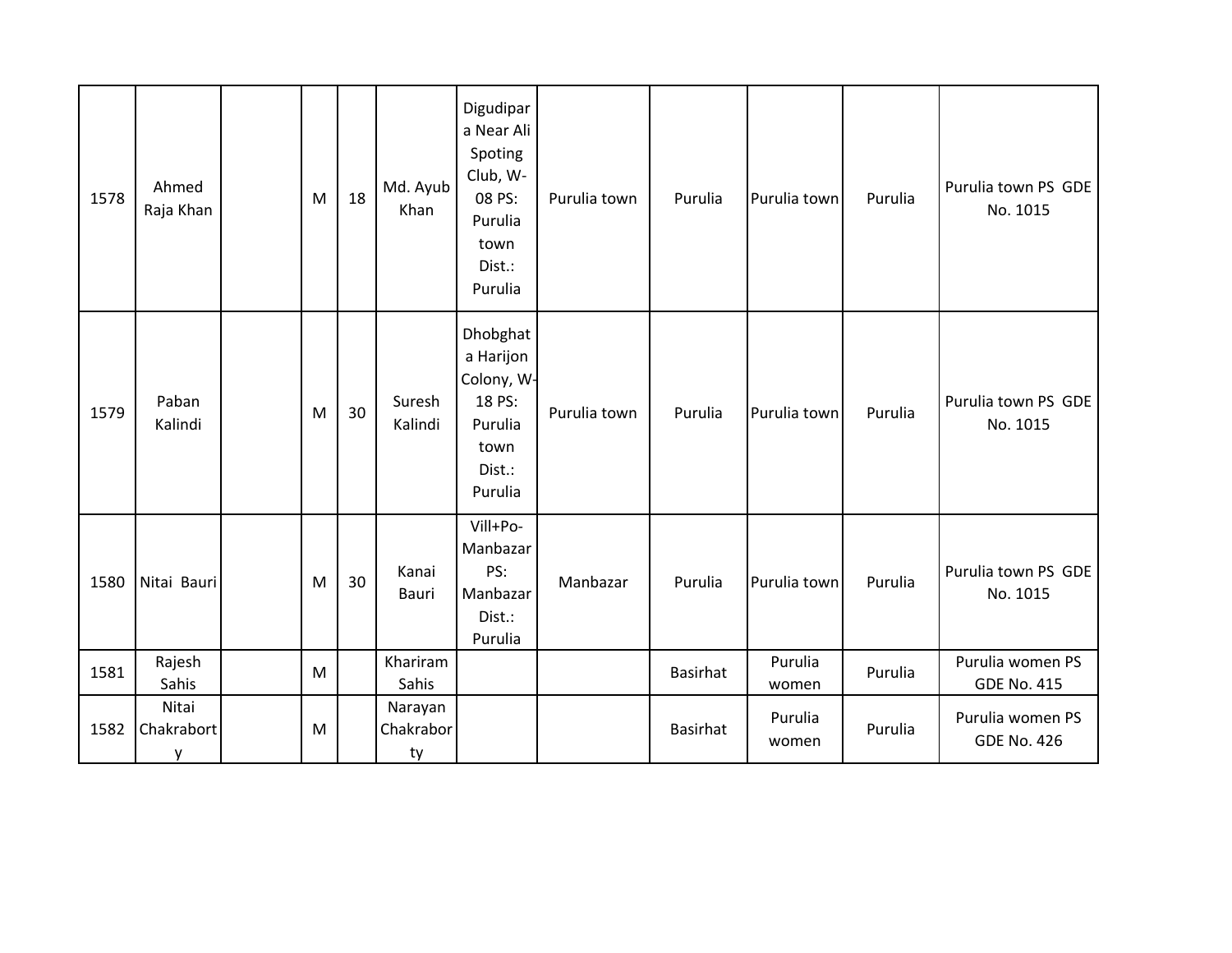| 1583 | Paban<br><b>Dhibar</b>           | M | 41 | Sankar<br>Dhibar        | Bero PS:<br>Raghunat<br>hpur Dist.:<br>Purulia                      | Raghunathpur | Purulia | Raghunathp<br>ur | Purulia | Raghunathpur PS<br><b>GDE No. 768</b> |
|------|----------------------------------|---|----|-------------------------|---------------------------------------------------------------------|--------------|---------|------------------|---------|---------------------------------------|
| 1584 | Srikanta<br><b>Dhibar</b>        | M | 32 | Balaram<br>Dhibar       | Bero PS:<br>Raghunat<br>hpur Dist.:<br>Purulia                      | Raghunathpur | Purulia | Raghunathp<br>ur | Purulia | Raghunathpur PS<br><b>GDE No. 768</b> |
| 1585 | Dinesh<br>Kumbhaka<br>r          | M | 35 | Sadhan<br>Kumbhaka<br>r | Senera PS:<br>Raghunat<br>hpur Dist.:<br>Purulia                    | Raghunathpur | Purulia | Raghunathp<br>ur | Purulia | Raghunathpur PS<br><b>GDE No. 768</b> |
| 1586 | Naran<br>Kumbhaka<br>$\mathsf r$ | M | 39 | da<br>r                 | Krishnapa Senera PS:<br>Raghunat<br>Kumbhaka hpur Dist.:<br>Purulia | Raghunathpur | Purulia | Raghunathp<br>ur | Purulia | Raghunathpur PS<br><b>GDE No. 768</b> |
| 1587 | Santosh<br>Bauri                 | M | 43 | Lt<br>Gadadhar<br>Bauri | Chinpina<br>PS:<br>Raghunat<br>hpur Dist.:<br>Purulia               | Raghunathpur | Purulia | Raghunathp<br>ur | Purulia | Raghunathpur PS<br><b>GDE No. 768</b> |
| 1588 | Md Asif<br>Khan                  | M | 28 | Md Musa                 | Lower<br>Beniasole<br>PS: Adra<br>Dist.:<br>Purulia                 | Adra         | Purulia | Raghunathp<br>ur | Purulia | Raghunathpur PS<br><b>GDE No. 755</b> |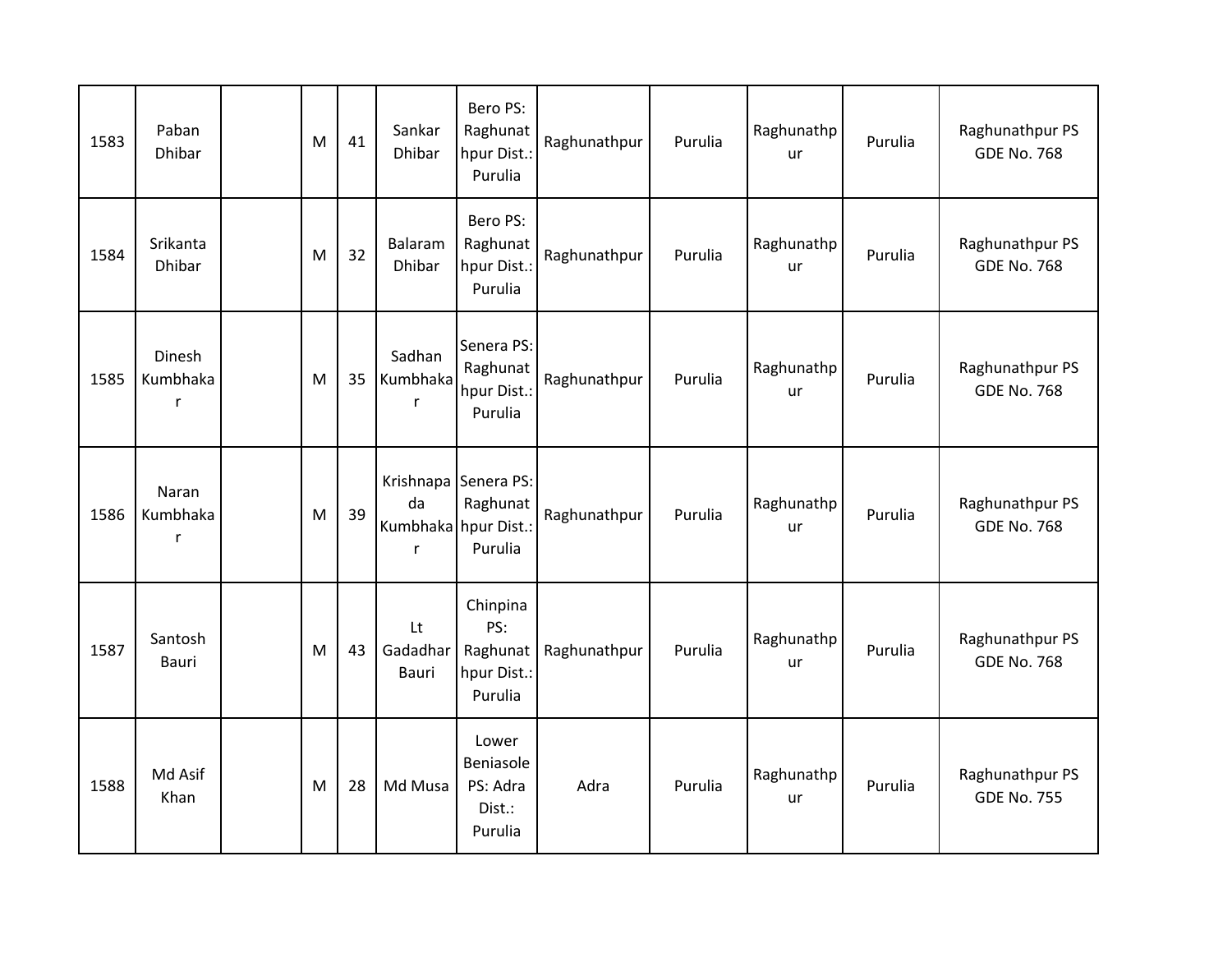| 1589 | Md<br>Jaharuddin      | M | 25 | Atahar<br>Hossain  | Dubra PS:<br>Para Dist.:<br>Purulia                             | Para         | Purulia | Raghunathp<br>ur | Purulia | Raghunathpur PS<br><b>GDE No. 755</b> |
|------|-----------------------|---|----|--------------------|-----------------------------------------------------------------|--------------|---------|------------------|---------|---------------------------------------|
| 1590 | Pratham<br>Hembram    | M | 26 | Lt Suku<br>Hembram | Upardih<br>PS: Santari<br>Dist.:<br>Purulia                     | Santari      | Purulia | Raghunathp<br>ur | Purulia | Raghunathpur PS<br><b>GDE No. 755</b> |
| 1591 | Ramdas<br>Tudu        | M | 42 | Horidas<br>Tudu    | Maharaj<br>nagar PS:<br>Neturia<br>Dist.:<br>Purulia            | Neturia      | Purulia | Raghunathp<br>ur | Purulia | Raghunathpur PS<br><b>GDE No. 755</b> |
| 1592 | Ansur<br>Ansary       | M | 30 | Hatem<br>Ansary    | Laxmanpu<br>r PS:<br>Raghunat<br>hpur Dist.:<br>Purulia         | Raghunathpur | Purulia | Raghunathp<br>ur | Purulia | Raghunathpur PS<br><b>GDE No. 755</b> |
| 1593 | Bidhan<br>Bauri       | M | 25 | Radhu<br>Bauri     | Dulurdih<br>PS: Santari<br>Dist.:<br>Purulia                    | Santari      | Purulia | Santari          | Purulia | Santari PS GDE No.<br>516             |
| 1594 | <b>Binod</b><br>Bauri | M | 30 | <b>Bauri</b>       | <b>Dulurdih</b><br>Jagannath   PS: Santari<br>Dist.:<br>Purulia | Santari      | Purulia | Santari          | Purulia | Santari PS GDE No.<br>516             |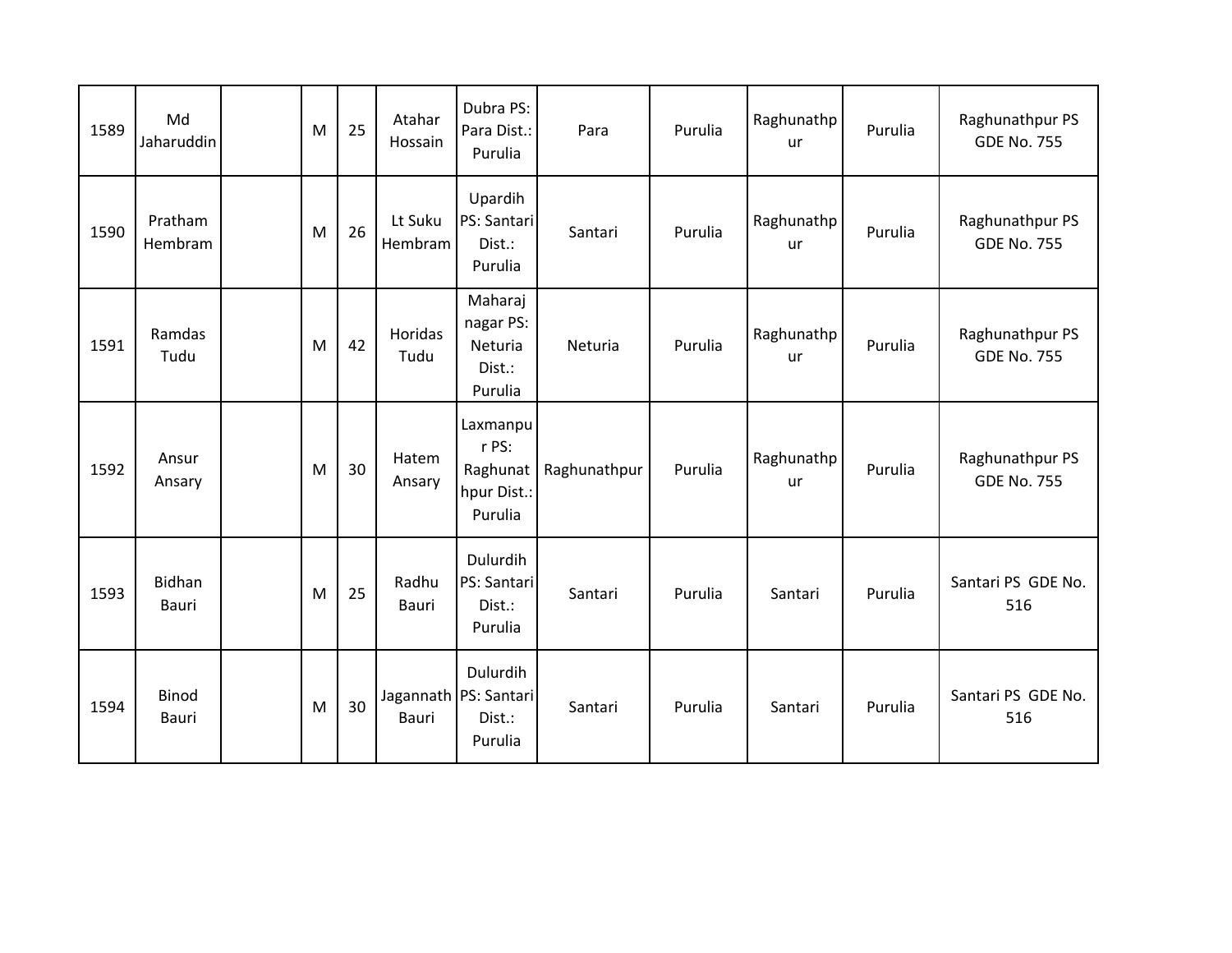| 1595 | Nimai<br>Mahato  | M | 31 | Deben<br>Mahato        | Dulurdih<br>PS: Santari<br>Dist.:<br>Purulia | Santari | Purulia | Santari | Purulia | Santari PS GDE No.<br>516 |
|------|------------------|---|----|------------------------|----------------------------------------------|---------|---------|---------|---------|---------------------------|
| 1596 | Iswar<br>Mahato  | M | 28 | <b>Bhatu</b><br>Mahato | Dulurdih<br>PS: Santari<br>Dist.:<br>Purulia | Santari | Purulia | Santari | Purulia | Santari PS GDE No.<br>516 |
| 1597 | Jiten<br>Mahato  | M | 26 | Prabodh<br>Mahato      | Dulurdih<br>PS: Santari<br>Dist.:<br>Purulia | Santari | Purulia | Santari | Purulia | Santari PS GDE No.<br>516 |
| 1598 | Sk. Guljar       | M | 22 | Sk. Guddu              | Murulia<br>PS: Santari<br>Dist.:<br>Purulia  | Santari | Purulia | Santari | Purulia | Santari PS GDE No.<br>516 |
| 1599 | Bikash<br>Mahato | M | 32 | Nripen<br>Mahato       | Manara<br>PS: Tamna<br>Dist.:<br>Purulia     | Tamna   | Purulia | Tamna   | Purulia | Tamna PS GDE No.<br>630   |
| 1600 | Uttam<br>Mahato  | M | 28 | Amrit<br>Mahato        | Manara<br>PS: Tamna<br>Dist.:<br>Purulia     | Tamna   | Purulia | Tamna   | Purulia | Tamna PS GDE No.<br>630   |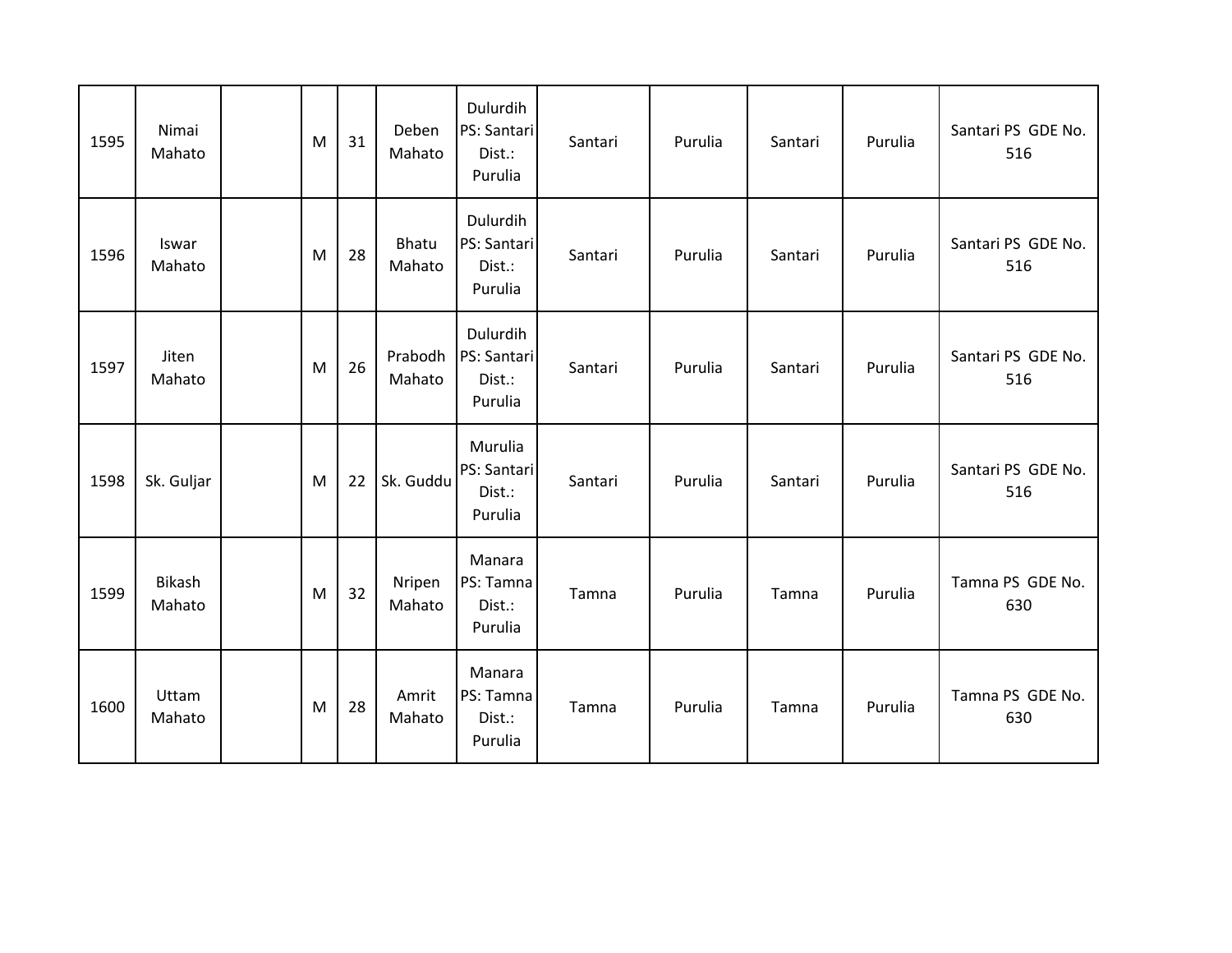| 1601 | Prasenjit<br>Sahis   | M | 34 | Jiban<br>Sahis             | Manara<br>PS: Tamna<br>Dist.:<br>Purulia  | Tamna | Purulia | Tamna | Purulia | Tamna PS GDE No.<br>630 |
|------|----------------------|---|----|----------------------------|-------------------------------------------|-------|---------|-------|---------|-------------------------|
| 1602 | Papul<br>Mahato      | M | 30 | Ganesh<br>Mahato           | Simulia<br>PS: Tamna<br>Dist.:<br>Purulia | Tamna | Purulia | Tamna | Purulia | Tamna PS GDE No.<br>630 |
| 1603 | Laltu<br>Mahato      | M | 23 | Chandan<br>Mahato          | Simulia<br>PS: Tamna<br>Dist.:<br>Purulia | Tamna | Purulia | Tamna | Purulia | Tamna PS GDE No.<br>630 |
| 1604 | Bhaktipada<br>Mahato | M | 40 | Saratchan<br>dra<br>Mahato | Simulia<br>PS: Tamna<br>Dist.:<br>Purulia | Tamna | Purulia | Tamna | Purulia | Tamna PS GDE No.<br>630 |
| 1605 | Jayanta<br>Rajwar    | M | 27 | Yudhisthir<br>Rajwar       | Durku PS:<br>Tamna<br>Dist.:<br>Purulia   | Tamna | Purulia | Tamna | Purulia | Tamna PS GDE No.<br>630 |
| 1606 | Naran<br>Bauri       | M | 36 | Ranjit<br>Bauri            | Durku PS:<br>Tamna<br>Dist.:<br>Purulia   | Tamna | Purulia | Tamna | Purulia | Tamna PS GDE No.<br>630 |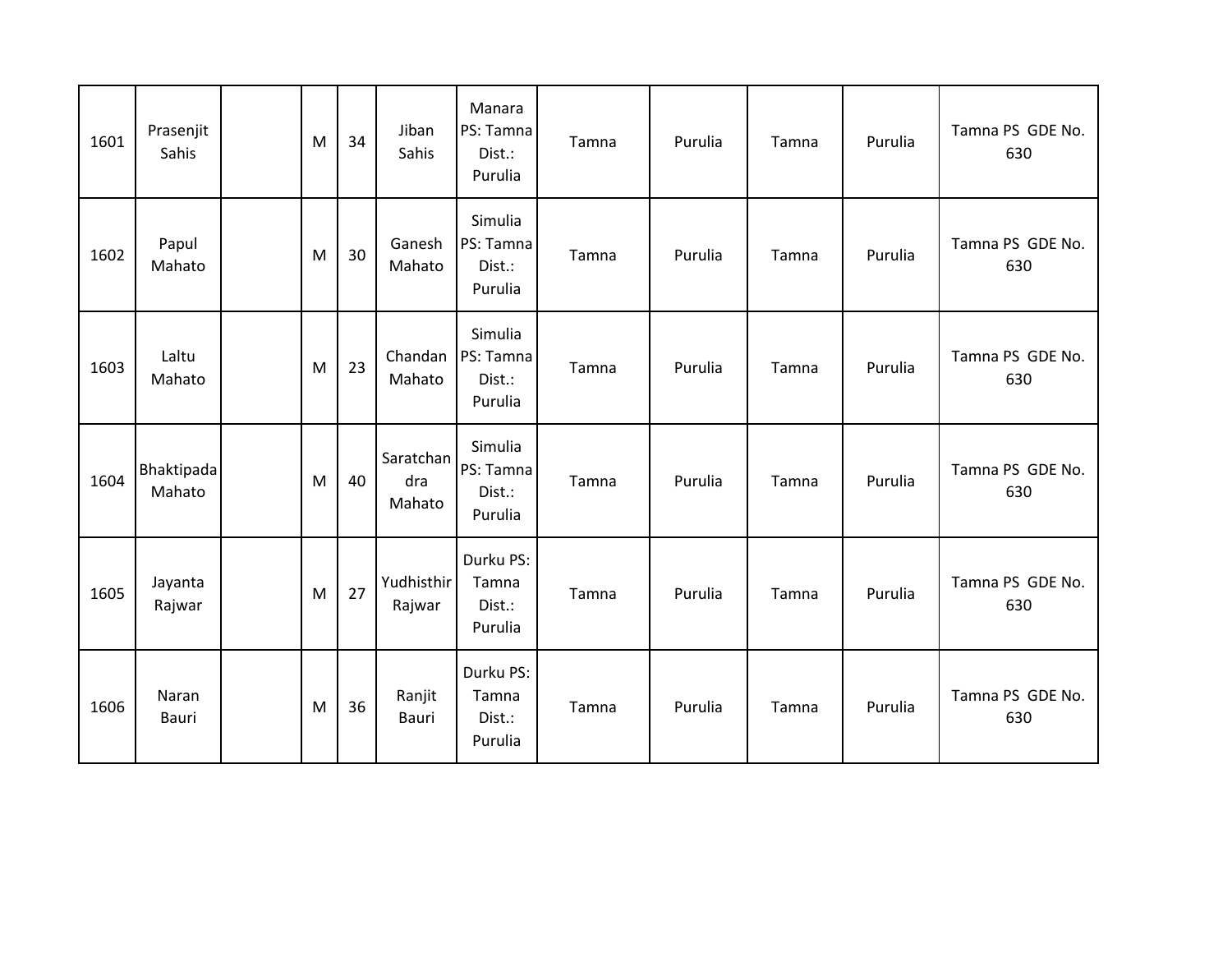| 1607 | Fatik<br>Gorain    | M         | 38 | Lt.<br>Trilochan<br>Gorain        | Durku PS:<br>Tamna<br>Dist.:<br>Purulia                                      | Tamna      | Purulia                       | Tamna      | Purulia                       | Tamna PS GDE No.<br>630      |
|------|--------------------|-----------|----|-----------------------------------|------------------------------------------------------------------------------|------------|-------------------------------|------------|-------------------------------|------------------------------|
| 1608 | Debu<br>Hasda      | M         | 36 | Ghutu<br>Hasda                    | Basudebp<br>ur PS:<br>Karandighi<br>Dist.:<br>Raiganj<br>Police<br>District  | Karandighi | Raiganj<br>Police<br>District | Karandighi | Raiganj<br>Police<br>District | Karandighi PS GDE<br>No. 622 |
| 1609 | Khokan<br>Das      | M         | 55 | Lt. Bagha<br>Das                  | Madargac<br>hhi PS:<br>Karandighi<br>Dist.:<br>Raiganj<br>Police<br>District | Karandighi | Raiganj<br>Police<br>District | Karandighi | Raiganj<br>Police<br>District | Karandighi PS GDE<br>No. 622 |
| 1610 | Debasish<br>Mandal | M         | 59 | Lt.<br>Pramatha<br>nath<br>Mandal | Udaypur<br>PS:<br>Raigunje<br>Dist.:<br>Raiganj<br>Police<br>District        | Raigunje   | Raiganj<br>Police<br>District | Raigunje   | Raiganj<br>Police<br>District | Raigunje PS GDE No.<br>893   |
| 1611 | Rajat<br>Barman    | ${\sf M}$ | 25 | <b>Budhu</b><br>Barman            | Maraikura<br>PS:<br>Raigunje<br>Dist.:<br>Raiganj<br>Police<br>District      | Raigunje   | Raiganj<br>Police<br>District | Raigunje   | Raiganj<br>Police<br>District | Raigunje PS GDE No.<br>893   |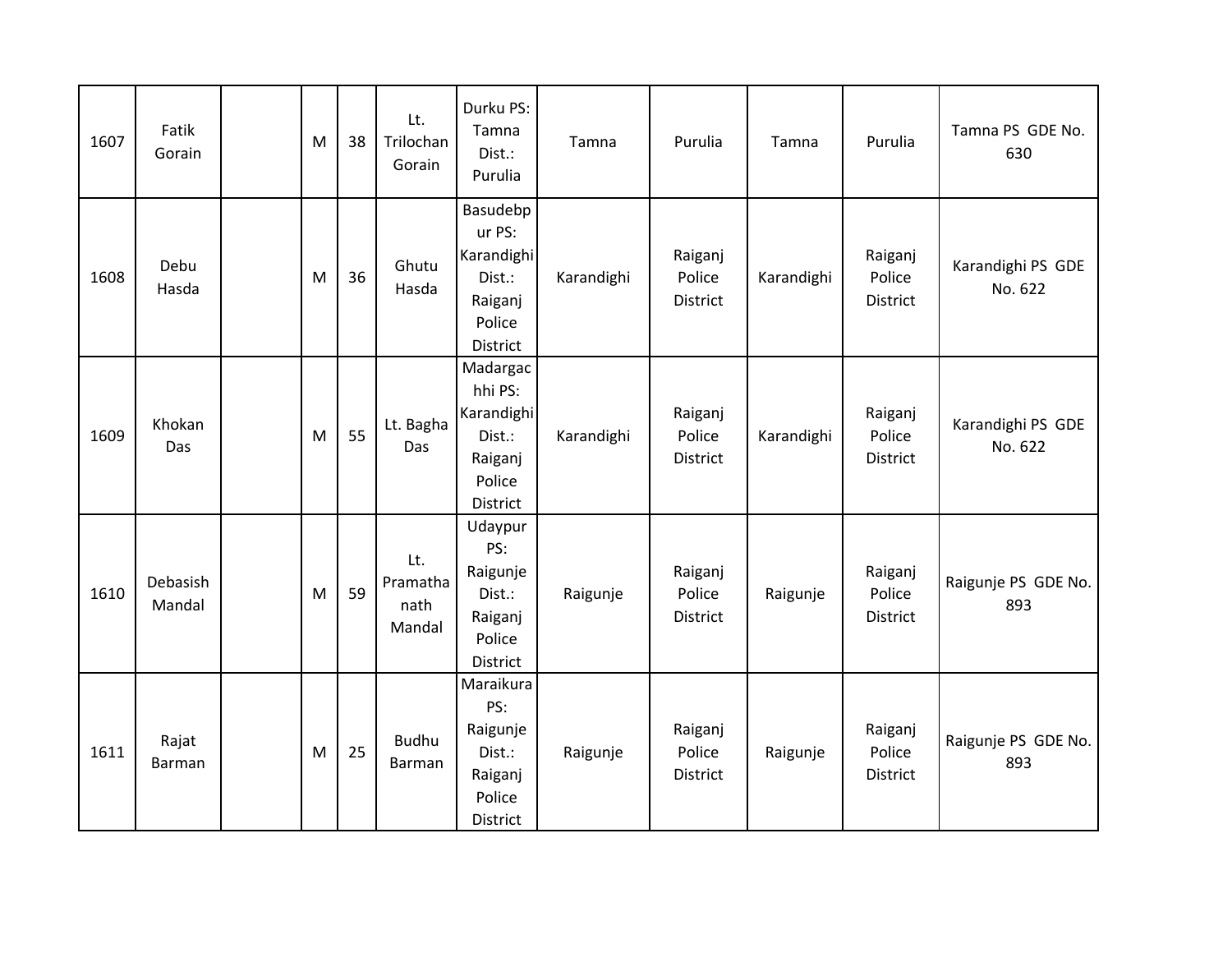| 1612 | Subha<br>Barman          | M | 21 | Lt. Parimal<br>Barman  | Maraikura<br>PS:<br>Raigunje<br>Dist.:<br>Raiganj<br>Police<br>District                              | Raigunje | Raiganj<br>Police<br>District  | Raigunje | Raiganj<br>Police<br>District         | Raigunje PS GDE No.<br>893 |
|------|--------------------------|---|----|------------------------|------------------------------------------------------------------------------------------------------|----------|--------------------------------|----------|---------------------------------------|----------------------------|
| 1613 | Biplab<br>Byapari        | M | 21 | Binay<br>Byapari       | Duttafulia<br>PS<br>Hanskhali<br>Nadia PS:<br>Hanskhli<br>Dist.:<br>Ranaghat<br>Police<br>District   | Hanskhli | Ranaghat<br>Police<br>District | Hanskhli | Ranaghat<br>Police<br><b>District</b> | Hanskhli PS GDE No.<br>909 |
| 1614 | Dibakar<br><b>Biswas</b> | M | 32 | Dilip<br><b>Biswas</b> | Ghagharc<br>har PS<br>Hanskhali<br>Nadia PS:<br>Hanskhli<br>Dist.:<br>Ranaghat<br>Police<br>District | Hanskhli | Ranaghat<br>Police<br>District | Hanskhli | Ranaghat<br>Police<br>District        | Hanskhli PS GDE No.<br>909 |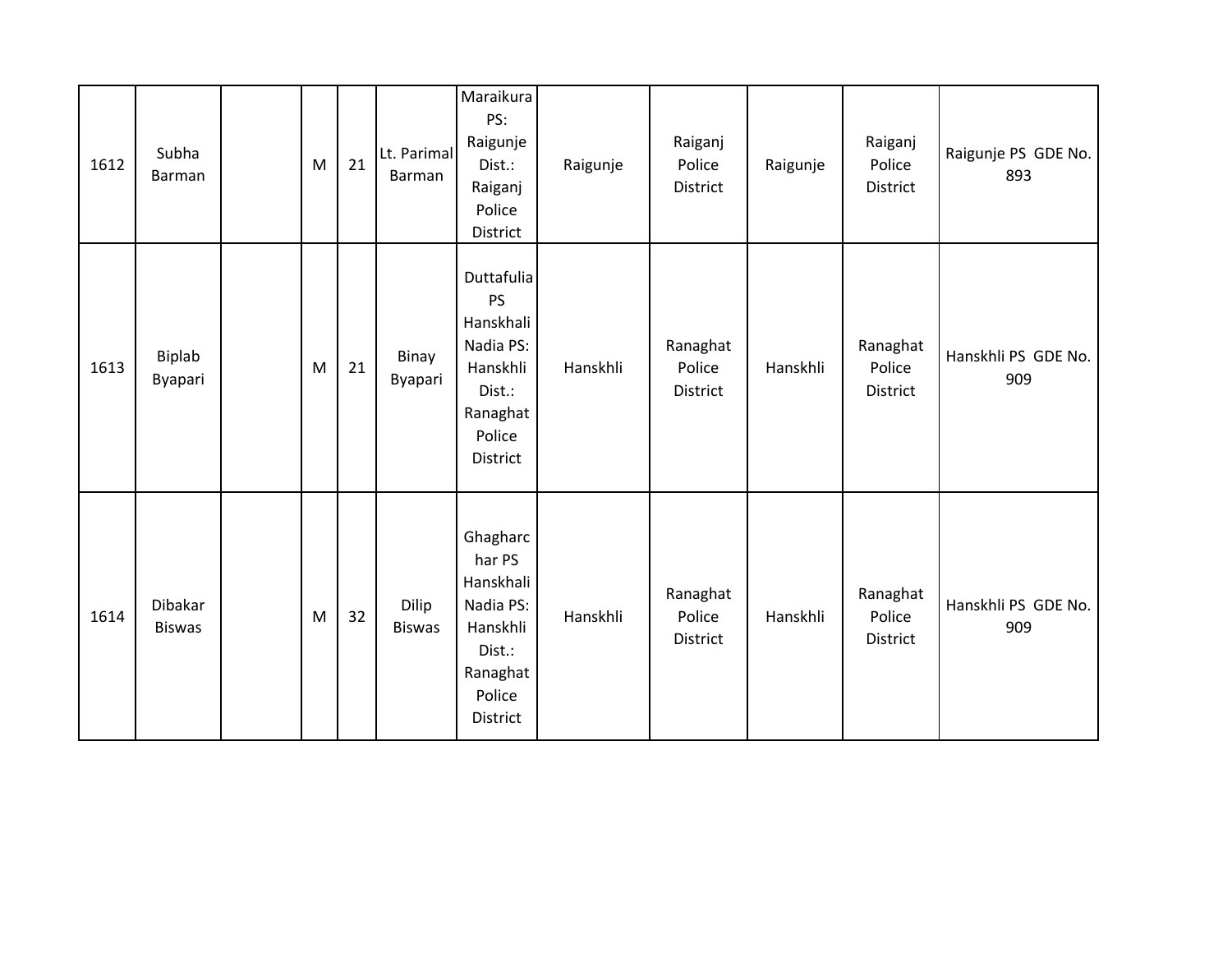| 1615 | Sandip<br><b>Biswas</b> | M | 22 | Parimal<br><b>Biswas</b> | Baayna<br>Purba<br>Para PS<br>Hanskhali<br>Nadia PS:<br>Hanskhli<br>Dist.:<br>Ranaghat<br>Police<br><b>District</b> | Hanskhli | Ranaghat<br>Police<br>District | Hanskhli            | Ranaghat<br>Police<br>District | Hanskhli PS GDE No.<br>909                |
|------|-------------------------|---|----|--------------------------|---------------------------------------------------------------------------------------------------------------------|----------|--------------------------------|---------------------|--------------------------------|-------------------------------------------|
| 1616 | Aive<br>Halder          | M | 20 | Sibu<br>Halder           | Vill-<br>Ashoknag<br>ar<br>asrafabad,<br>PO-Habra<br>PS: Habra<br>Dist.:<br>Barasat                                 | Habra    | <b>Barasat</b>                 | Bongaon<br>g.r.p.s. | Sealdah<br>G.R.P.              | Bongaon g.r.p.s. PS<br><b>GDE No. 539</b> |
| 1617 | Sumit<br>Kumar          | M | 24 | Ashok Sah                | Vill+PO-<br>Golsing<br>Sarai                                                                                        |          | <b>Basirhat</b>                | Chitpur<br>g.r.p.s. | Sealdah<br>G.R.P.              | Chitpur g.r.p.s. PS<br><b>GDE No. 457</b> |
| 1618 | Shivam<br>Kumar         | M | 31 | Lt.<br>Ramdayal<br>Sah   | Vill+PO-<br>Golsing<br>Sarai                                                                                        |          | <b>Basirhat</b>                | Chitpur<br>g.r.p.s. | Sealdah<br>G.R.P.              | Chitpur g.r.p.s. PS<br><b>GDE No. 457</b> |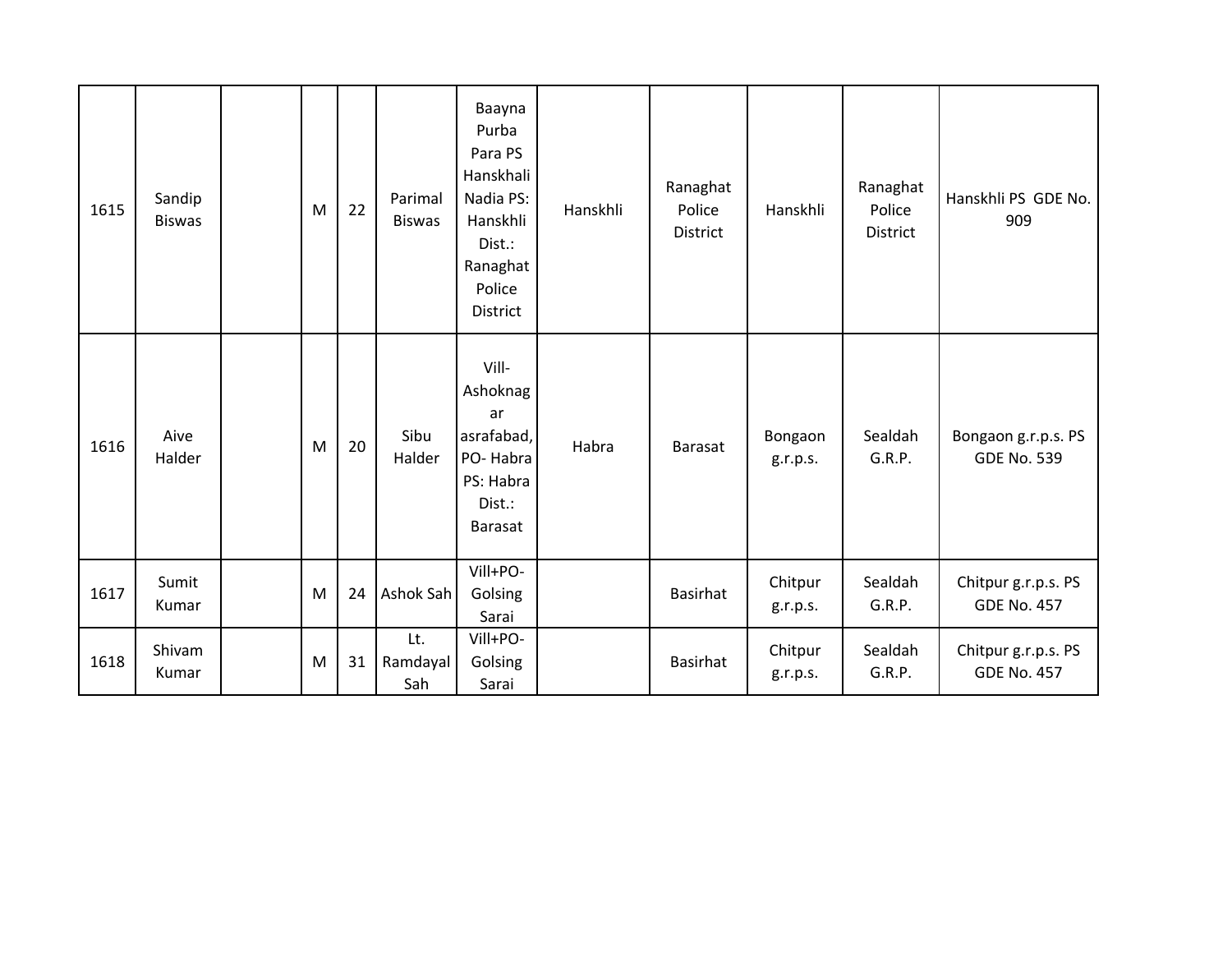| 1619 | Kuntal Roy            |           | 52 | Lt Ramani<br>Mohan<br>Roy | 194<br>Nandan<br>Kanan,<br>Raharah,<br>PS-<br>Raharah,<br>Dist –<br>Nor PS:<br>Rahara<br>Dist.:<br>Barrackpo<br>re Police<br>Commissi<br>onerate | Rahara      | Barrackpore<br>Police<br>Commission<br>erate | Dumdum<br>g.r.p.s.    | Sealdah<br>G.R.P. | Dumdum g.r.p.s. PS<br>Outpost Belgharia OP<br><b>GDE No. 256</b> |
|------|-----------------------|-----------|----|---------------------------|--------------------------------------------------------------------------------------------------------------------------------------------------|-------------|----------------------------------------------|-----------------------|-------------------|------------------------------------------------------------------|
| 1620 | Rabi<br><b>Biswas</b> | M         | 45 | Mongal<br><b>Biswas</b>   | Narendra<br>pur<br>Vivekanan<br>da Park<br>PS:<br>Narendra<br>pur Dist.:<br>Baruipur<br>Police<br>District                                       | Narendrapur | Baruipur<br>Police<br>District               | Jadavpore<br>g.r.p.s. | Sealdah<br>G.R.P. | Jadavpore g.r.p.s. PS<br><b>GDE No. 476</b>                      |
| 1621 | Kartick<br>Nasakar    | ${\sf M}$ | 35 | Sotish<br>Naskar          | Tangrakha<br>li PS:<br>Canning<br>Dist.:<br>Baruipur<br>Police<br>District                                                                       | Canning     | Baruipur<br>Police<br>District               | Jadavpore<br>g.r.p.s. | Sealdah<br>G.R.P. | Jadavpore g.r.p.s. PS<br><b>GDE No. 476</b>                      |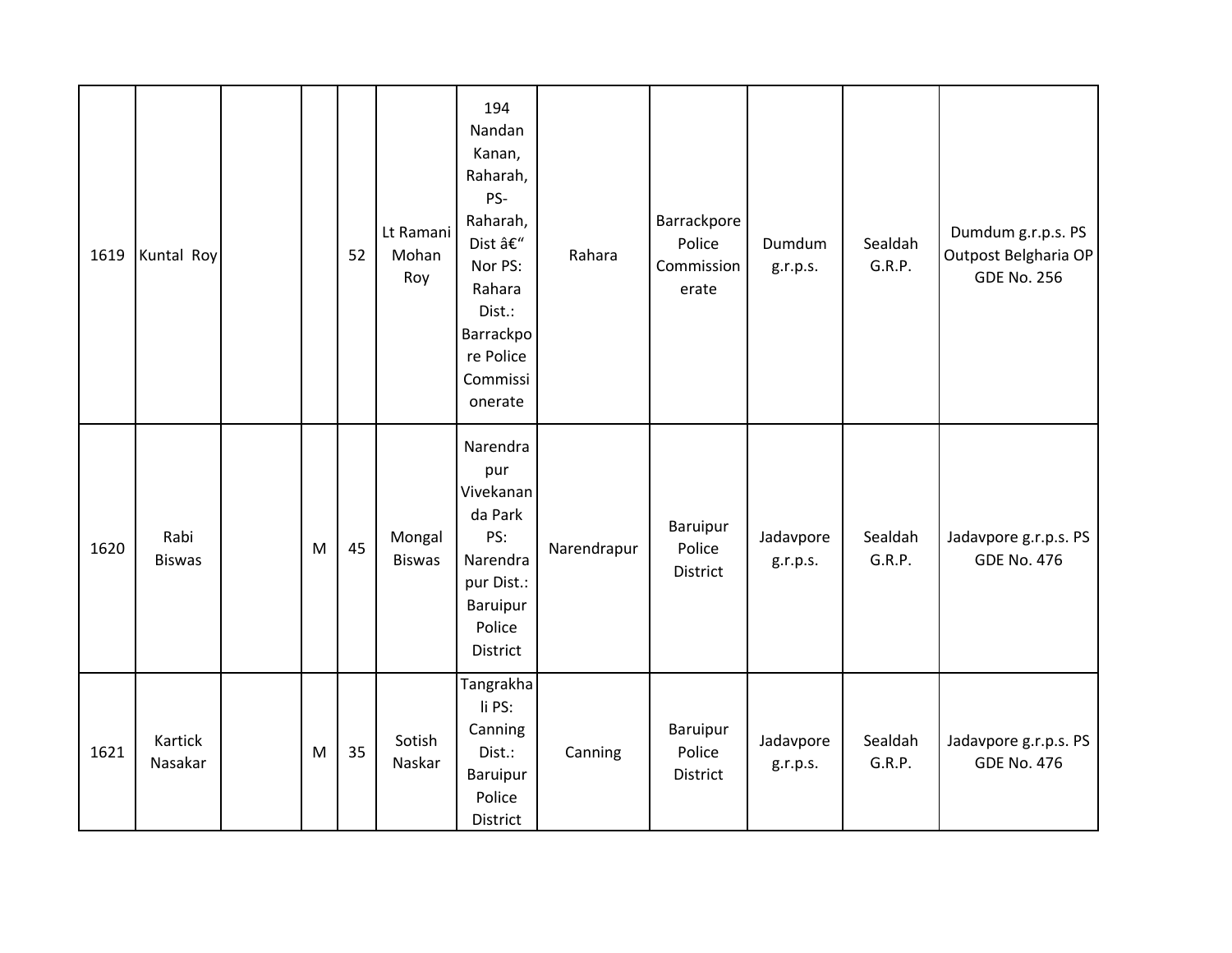| 1622 | Rintu<br>Sarkar          | M | 22 | <b>Brindhaba</b><br>n Sarkar | Ramjibanp<br>ur Chitona<br>P.S<br>Tehatto<br>PS:<br>Tehatta<br>Dist.:<br>Krishnana<br>gar Police<br>District                 | Tehatta   | Krishnanagar<br>Police<br><b>District</b>    | Naihati<br>g.r.p.s. | Sealdah<br>G.R.P. | Naihati g.r.p.s. PS<br><b>GDE No. 593</b> |
|------|--------------------------|---|----|------------------------------|------------------------------------------------------------------------------------------------------------------------------|-----------|----------------------------------------------|---------------------|-------------------|-------------------------------------------|
| 1623 | Arabinda<br>Das          | M | 19 | Arijit Das                   | Halisahar<br>bantisang<br>ha P.S<br>Halisahar<br>PS:<br>Halisahar<br>Dist.:<br>Barrackpo<br>re Police<br>Commissi<br>onerate | Halisahar | Barrackpore<br>Police<br>Commission<br>erate | Naihati<br>g.r.p.s. | Sealdah<br>G.R.P. | Naihati g.r.p.s. PS<br><b>GDE No. 593</b> |
| 1624 | Dayamoy<br>Kumbhaka<br>r | M | 29 | Ranjan<br>Kumbhaka<br>r      | Murnu P.s<br>Saltora PS:<br>Saltora<br>Dist.:<br>Bankura                                                                     | Saltora   | Bankura                                      | Naihati<br>g.r.p.s. | Sealdah<br>G.R.P. | Naihati g.r.p.s. PS<br><b>GDE No. 593</b> |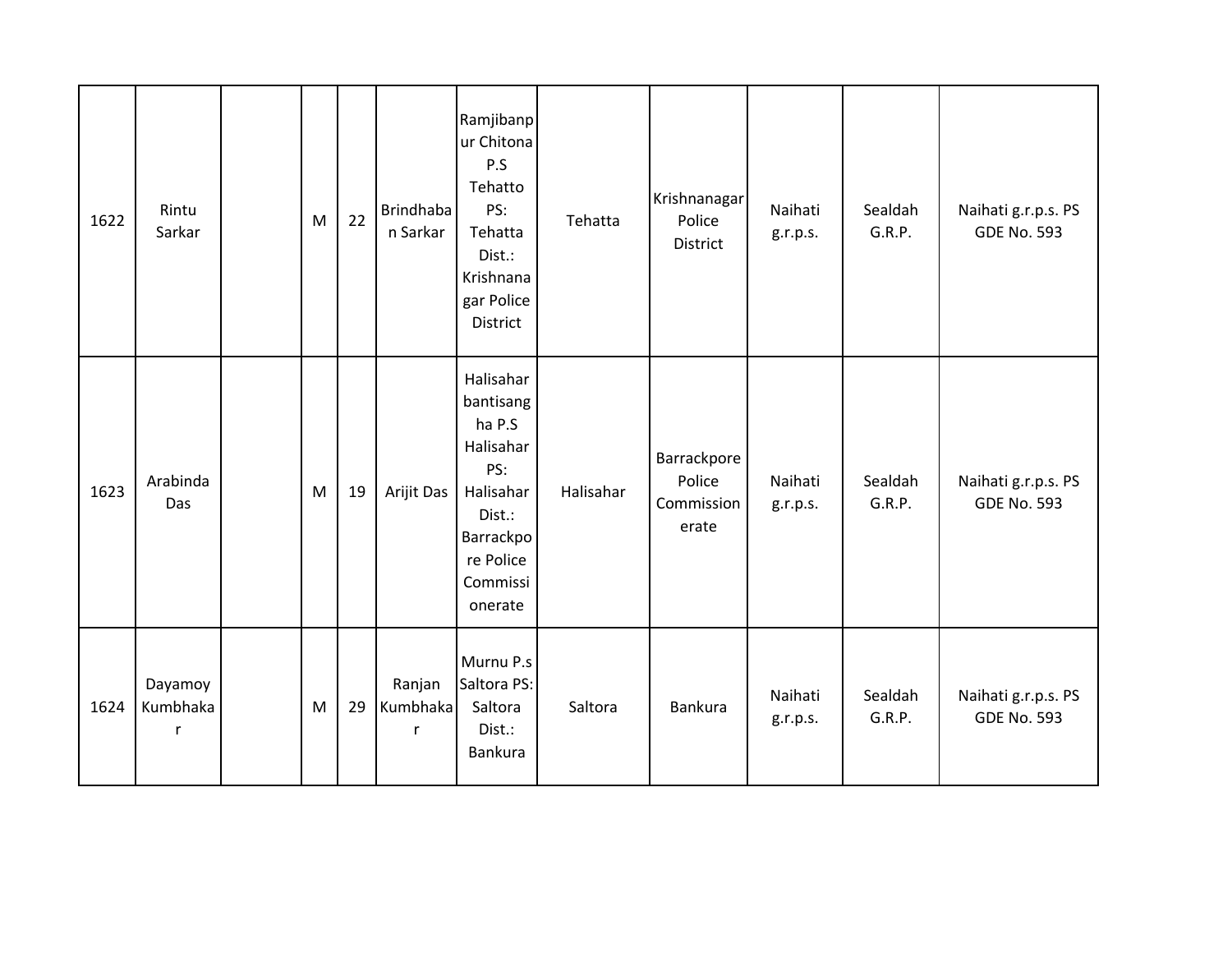| 1625 | Sukheedev<br><b>Biswas</b> | M | 40 | Sushil<br><b>Biswas</b>      | Hattala<br>P.S<br>Balaghar<br>PS:<br>Balagarh<br>Dist.:<br>Hooghly<br>Rural                         | Balagarh | Hooghly<br>Rural                      | Naihati<br>g.r.p.s. | Sealdah<br>G.R.P. | Naihati g.r.p.s. PS<br><b>GDE No. 593</b> |
|------|----------------------------|---|----|------------------------------|-----------------------------------------------------------------------------------------------------|----------|---------------------------------------|---------------------|-------------------|-------------------------------------------|
| 1626 | Ajoy Basra                 | M | 52 | Shyam<br>Charan<br>Besra     | Madanpur<br>Teghari<br>P.s<br>Chakdah<br>PS:<br>Chakdah<br>Dist.:<br>Ranaghat<br>Police<br>District | Chakdah  | Ranaghat<br>Police<br>District        | Naihati<br>g.r.p.s. | Sealdah<br>G.R.P. | Naihati g.r.p.s. PS<br><b>GDE No. 593</b> |
| 1627 | Amit<br>Kumar<br>Gupta     | M | 32 | Biswanath<br>Prasad<br>Gupta | Kalyani<br>Rathtala<br>P.S<br>Kalyani<br>PS:<br>Kalyani<br>Dist.:<br>Ranaghat<br>Police<br>District | Kalyani  | Ranaghat<br>Police<br><b>District</b> | Naihati<br>g.r.p.s. | Sealdah<br>G.R.P. | Naihati g.r.p.s. PS<br><b>GDE No. 593</b> |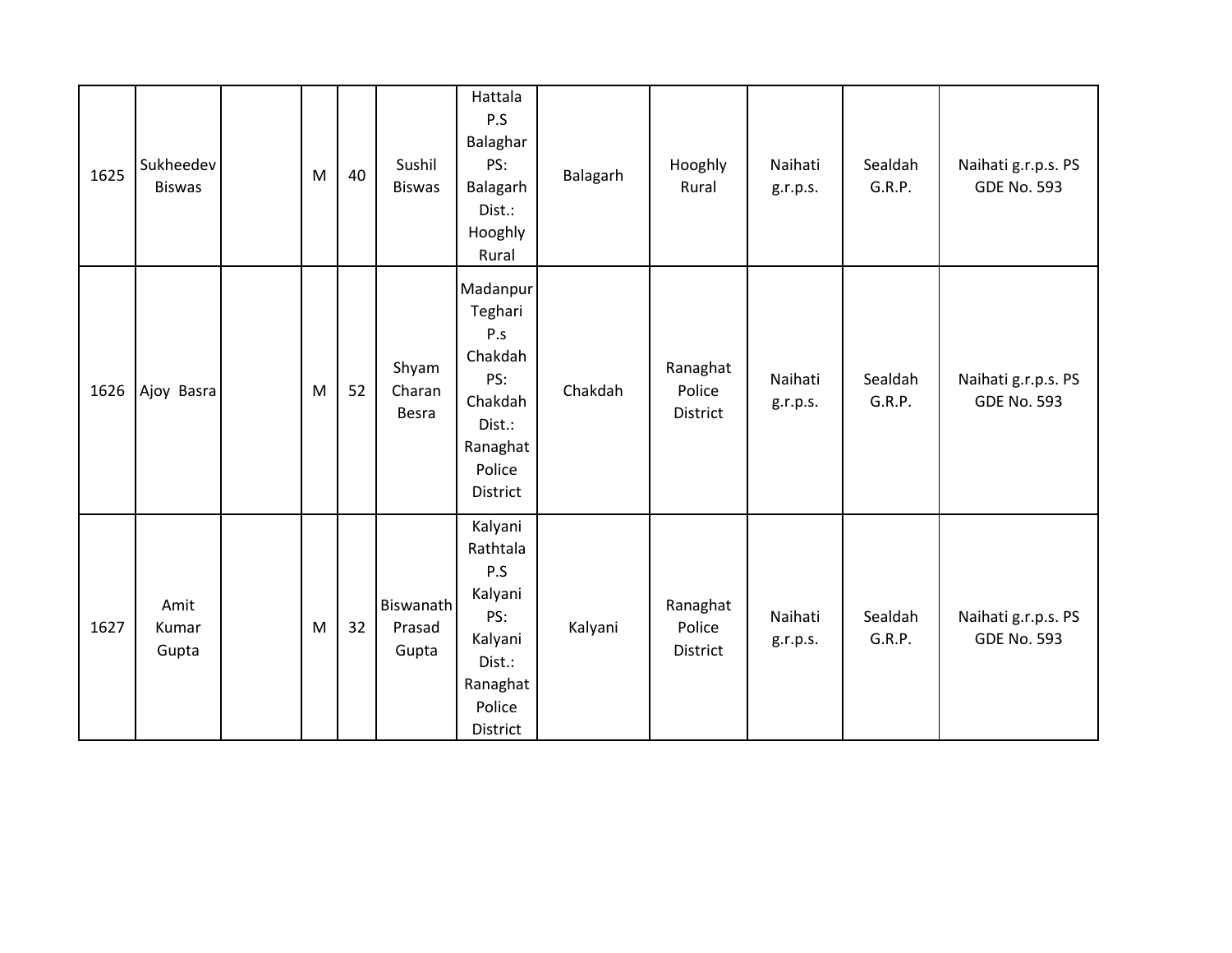| 1628 | Monoj Giri         | M | 39 | Pradesh<br>Giri     | Kultali P.S<br>Kultali PS:<br>Kultali<br>Dist.:<br>Baruipur<br>Police<br>District                                           | Kultali   | Baruipur<br>Police<br>District                 | Naihati<br>g.r.p.s. | Sealdah<br>G.R.P. | Naihati g.r.p.s. PS<br><b>GDE No. 593</b> |
|------|--------------------|---|----|---------------------|-----------------------------------------------------------------------------------------------------------------------------|-----------|------------------------------------------------|---------------------|-------------------|-------------------------------------------|
| 1629 | Tapas Dey          | M | 29 | Lt Ganesh<br>Ch Dey | Madhanp<br>ur<br>Kalyanina<br>gar P.S<br>Chakdah<br>PS:<br>Chakdah<br>Dist.:<br>Ranaghat<br>Police<br>District              | Chakdah   | Ranaghat<br>Police<br>District                 | Naihati<br>g.r.p.s. | Sealdah<br>G.R.P. | Naihati g.r.p.s. PS<br><b>GDE No. 610</b> |
| 1630 | Hari<br>Rajbhanshi | M | 25 | Dinu Nath           | <b>Bandel P.s</b><br>Chinsurah<br>PS:<br>Chinsurah<br>Dist.:<br>Rajbanshi Chandann<br>agar<br>Police<br>Commissi<br>onerate | Chinsurah | Chandannag<br>ar Police<br>Commission<br>erate | Naihati<br>g.r.p.s. | Sealdah<br>G.R.P. | Naihati g.r.p.s. PS<br><b>GDE No. 610</b> |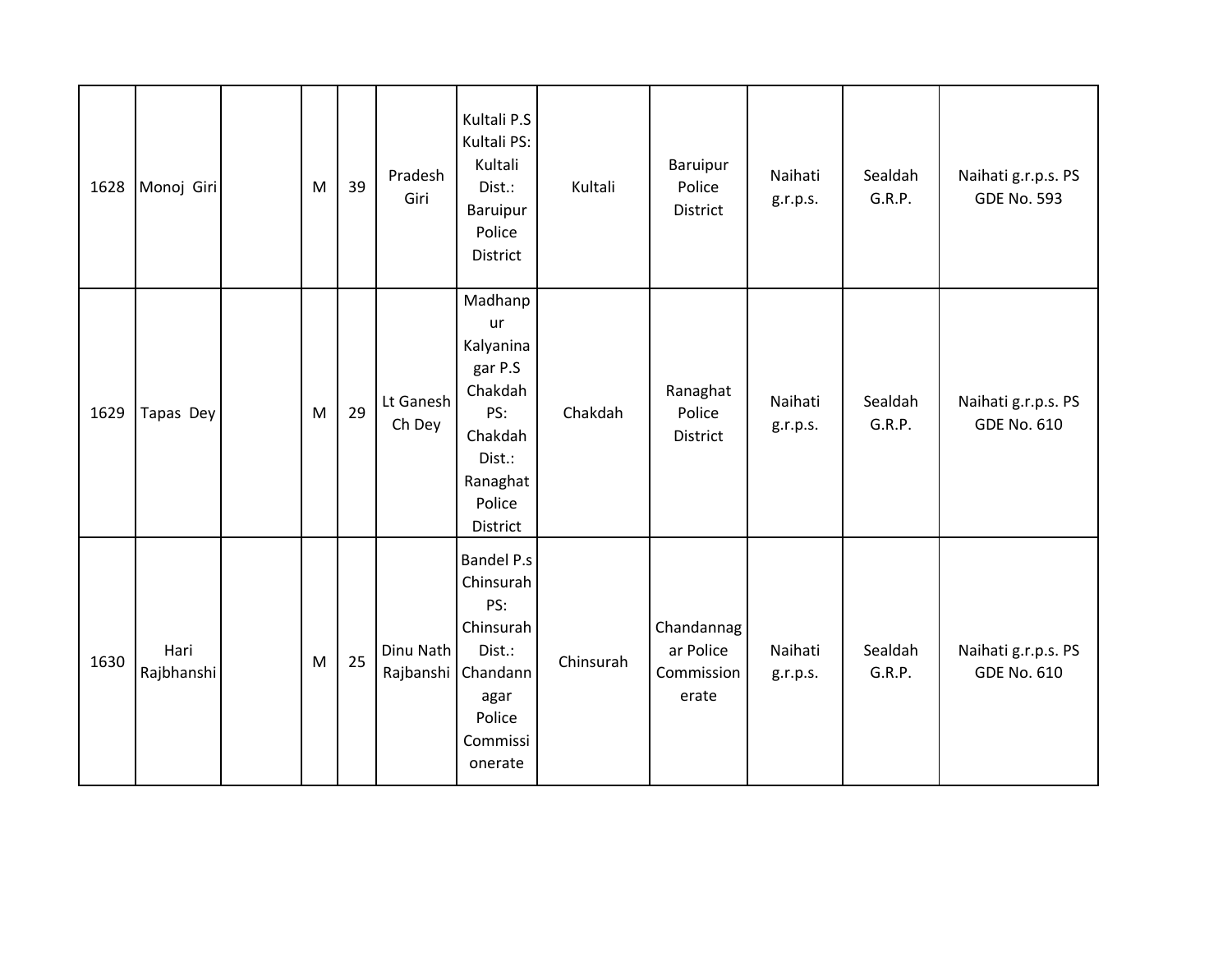| 1631 | Doyat Ali                | M | 30 | Asab Ali                     | Hamidpur<br>Kuliayagar<br>$h$ P.S<br>Chinsurah<br>PS:<br>Chinsurah<br>Dist.:<br>Chandann<br>agar<br>Police<br>Commissi<br>onerate | Chinsurah    | Chandannag<br>ar Police<br>Commission<br>erate | Naihati<br>g.r.p.s.  | Sealdah<br>G.R.P. | Naihati g.r.p.s. PS<br><b>GDE No. 610</b>  |
|------|--------------------------|---|----|------------------------------|-----------------------------------------------------------------------------------------------------------------------------------|--------------|------------------------------------------------|----------------------|-------------------|--------------------------------------------|
| 1632 | Sushanta<br><b>Basak</b> | M | 32 | Lt. Panchu<br>Gopal<br>Basak | Simaishtal<br>a,<br>Basakpara<br>PS:<br>Taherpur<br>Dist.:<br>Ranaghat<br>Police<br>District                                      | Taherpur     | Ranaghat<br>Police<br>District                 | Ranaghat<br>g.r.p.s. | Sealdah<br>G.R.P. | Ranaghat g.r.p.s. PS<br><b>GDE No. 612</b> |
| 1633 | <b>Bijay Dey</b>         | M | 35 | <b>Bijan Dey</b>             | Bou Bajar,<br>Kotwali<br>PS:<br>Krishnana<br>gar Dist.:<br>Krishnana<br>gar Police<br>District                                    | Krishnanagar | Krishnanagar<br>Police<br>District             | Ranaghat<br>g.r.p.s. | Sealdah<br>G.R.P. | Ranaghat g.r.p.s. PS<br><b>GDE No. 612</b> |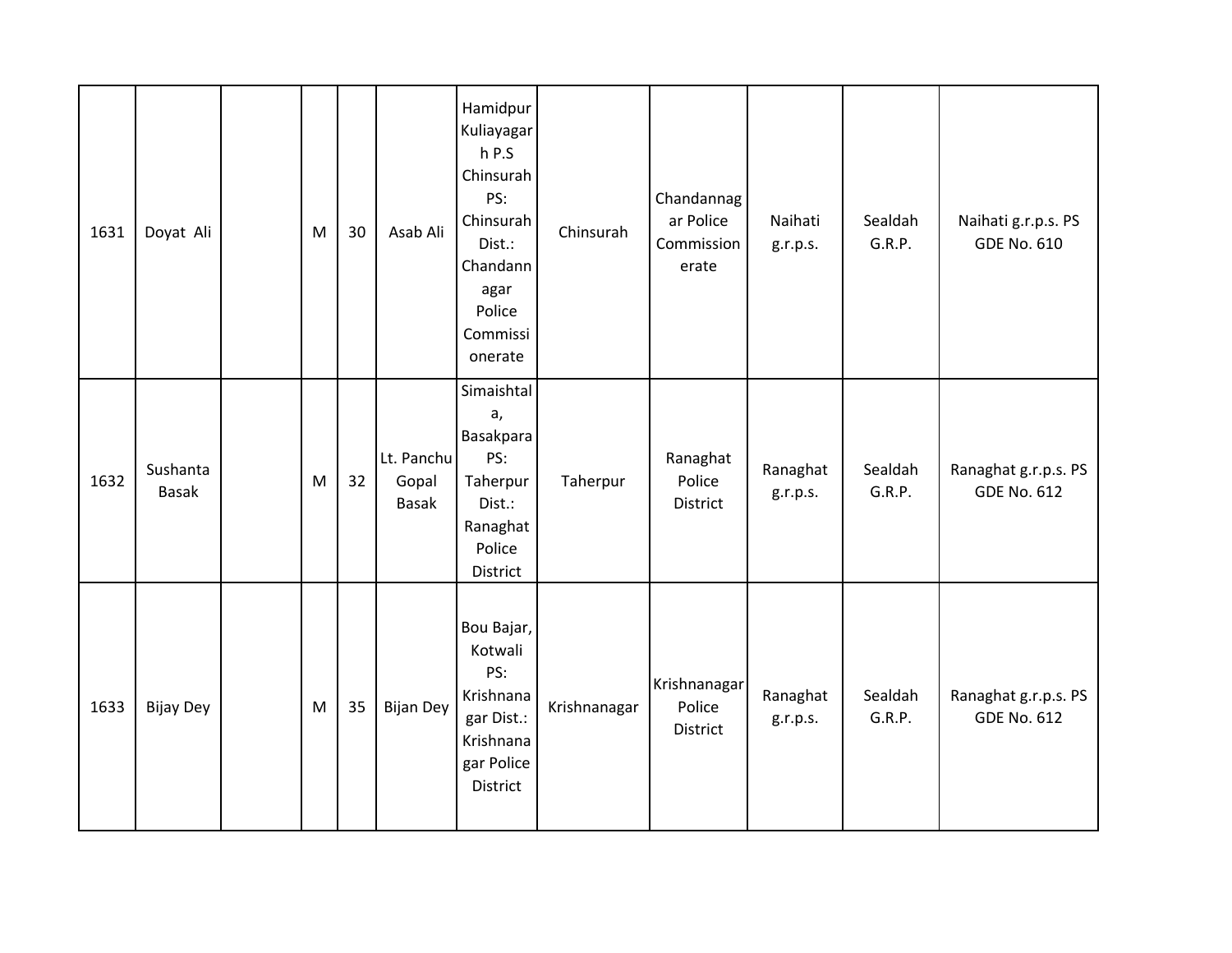| 1634 | Samrat<br>Saikh           | M | 47 | Sultan<br>Saikh           | Muragach<br>a PS:<br>Nakashipa<br>ra Dist.:<br>Krishnana<br>gar Police<br><b>District</b> | Nakashipara | Krishnanagar<br>Police<br>District | Ranaghat<br>g.r.p.s. | Sealdah<br>G.R.P. | Ranaghat g.r.p.s. PS<br><b>GDE No. 612</b>                   |
|------|---------------------------|---|----|---------------------------|-------------------------------------------------------------------------------------------|-------------|------------------------------------|----------------------|-------------------|--------------------------------------------------------------|
| 1635 | Nur<br>Mahamma<br>d Saikh | M | 40 | Jayed Ali<br>Saikh        | Sahapur<br>PS:<br>Kaligunj<br>Dist.:<br>Krishnana<br>gar Police<br><b>District</b>        | Kaligunj    | Krishnanagar<br>Police<br>District | Ranaghat<br>g.r.p.s. | Sealdah<br>G.R.P. | Ranaghat g.r.p.s. PS<br><b>GDE No. 612</b>                   |
| 1636 | Chiranjit<br>Ghosh        | M | 31 | an Ghosh                  | Kasimpur<br>Chittaranj Duttpukur<br>North 24<br>Pgs.                                      |             | <b>Basirhat</b>                    | Sealdah<br>g.r.p.s.  | Sealdah<br>G.R.P. | Sealdah g.r.p.s. PS<br>Outpost Bidhannagar<br>OP GDE No. 255 |
| 1637 | Arindam<br>Mondal         | M | 36 | Lt.<br>Arabinta<br>Mondal | Khasgachi<br>Sonarpur<br>South 24<br>Pgs                                                  |             | <b>Basirhat</b>                    | Sealdah<br>g.r.p.s.  | Sealdah<br>G.R.P. | Sealdah g.r.p.s. PS<br><b>GDE No. 720</b>                    |
| 1638 | Rejaul<br>Molla           | M | 32 | Abu Taher<br>Molla        | Patatkung<br>a<br>Daimand<br>Harbour<br>South 24<br>Pgs                                   |             | <b>Basirhat</b>                    | Sealdah<br>g.r.p.s.  | Sealdah<br>G.R.P. | Sealdah g.r.p.s. PS<br><b>GDE No. 720</b>                    |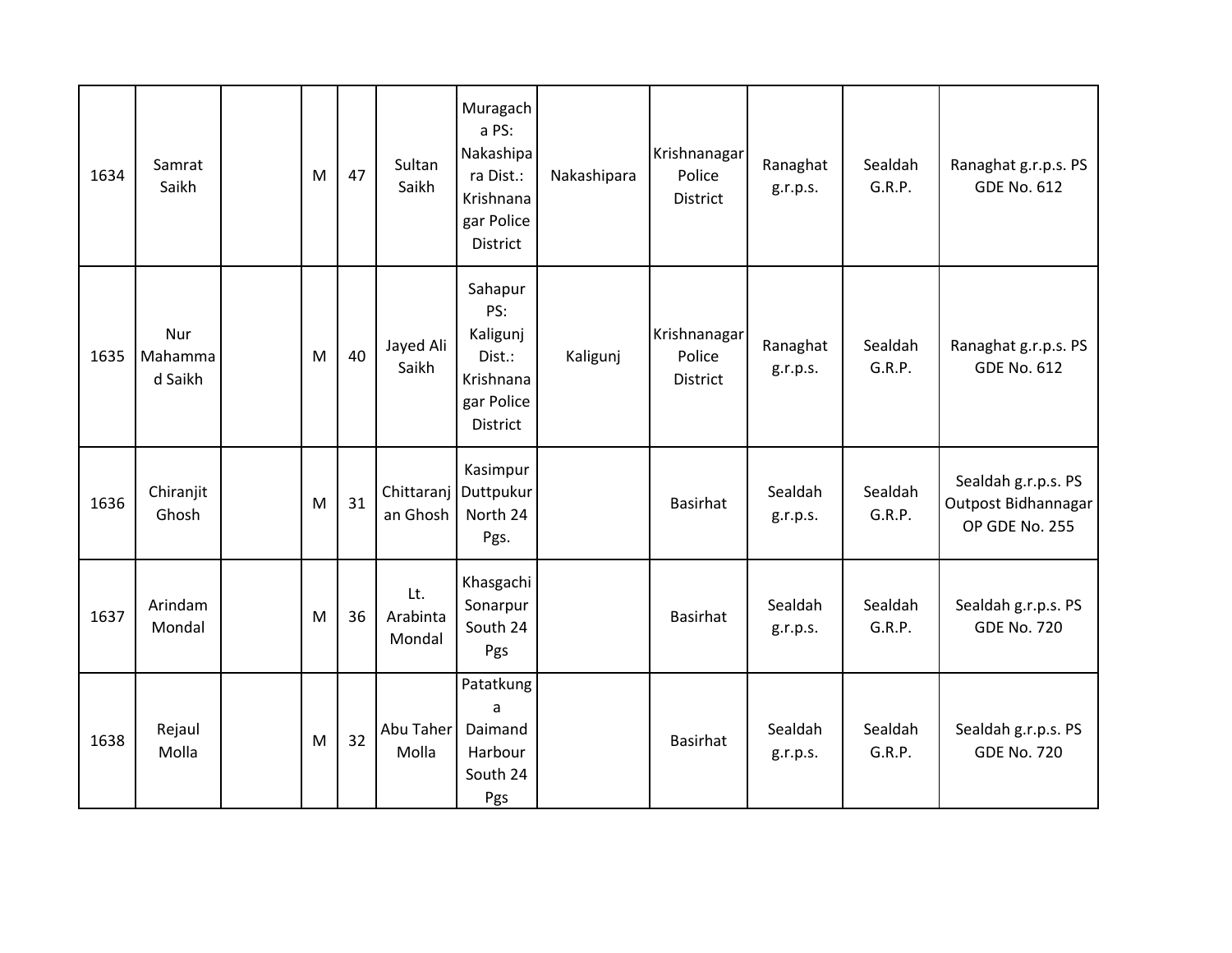| 1639 | Firojuddin<br>Khan | M | 31 | Md.<br>Eyarab Ali<br>Khan  | Ananda<br>Nagar<br>Kostal<br>South 24<br>Pgs                                |             | <b>Basirhat</b>                | Sealdah<br>g.r.p.s.  | Sealdah<br>G.R.P.         | Sealdah g.r.p.s. PS<br><b>GDE No. 720</b>  |
|------|--------------------|---|----|----------------------------|-----------------------------------------------------------------------------|-------------|--------------------------------|----------------------|---------------------------|--------------------------------------------|
| 1640 | Tapas Das          | M | 34 | Lt. Gour<br>Ch. Das        | Baisnabpa<br>ra PS:<br>Baruipur<br>Dist.:<br>Baruipur<br>Police<br>District | Baruipur    | Baruipur<br>Police<br>District | Sonarpur<br>g.r.p.s. | Sealdah<br>G.R.P.         | Sonarpur g.r.p.s. PS<br><b>GDE No. 601</b> |
| 1641 | Md Jahid<br>Alam   | M | 18 | $S/O-Md$<br>Hafiz          | Matiharpu<br>r Barsoi<br>Katihar<br><b>Bihar</b>                            |             | <b>Basirhat</b>                | Dalkhola<br>g.r.p.s. | <b>SILIGURI</b><br>G.R.P. | Dalkhola g.r.p.s. PS<br><b>GDE No. 319</b> |
| 1642 | Asim<br>Bhowmik    | M | 41 | Sukumar<br><b>Bhowemik</b> | Dhaldighi<br>PS:<br>Gangaram<br>pur Dist.:<br>Dakshin<br>Dinajpur           | Gangarampur | Dakshin<br>Dinajpur            | Malda<br>g.r.p.s.    | <b>SILIGURI</b><br>G.R.P. | Malda g.r.p.s. PS GDE<br>No. 867           |
| 1643 | Saheb<br>Dutta     | M | 34 | Haran Ch.<br>Dutta         | Dhaldihgi<br>PS:<br>Gangaram<br>pur Dist.:<br>Dakshin<br>Dinajpur           | Gangarampur | Dakshin<br>Dinajpur            | Malda<br>g.r.p.s.    | <b>SILIGURI</b><br>G.R.P. | Malda g.r.p.s. PS GDE<br>No. 867           |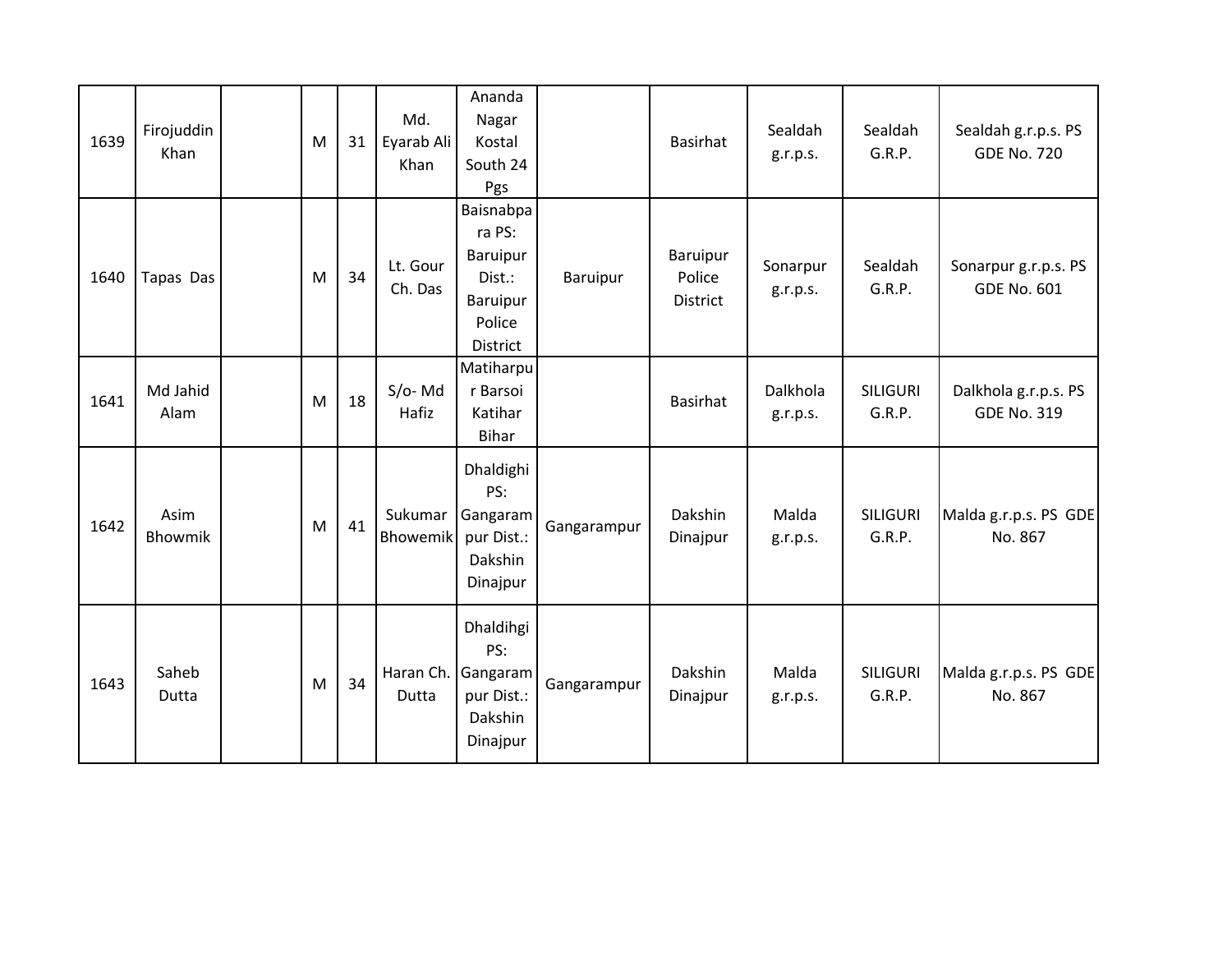| 1644 | Md.<br>Sarifuddin<br>Sk | M | 30 | Md.<br>Sajiruddin<br>Sk | Haruchak<br>PS:<br>Kaliachak<br>Dist.:<br>Malda                                                                | Kaliachak      | Malda                                  | Malda<br>g.r.p.s.        | <b>SILIGURI</b><br>G.R.P.                 | Malda g.r.p.s. PS GDE<br>No. 285                             |
|------|-------------------------|---|----|-------------------------|----------------------------------------------------------------------------------------------------------------|----------------|----------------------------------------|--------------------------|-------------------------------------------|--------------------------------------------------------------|
| 1645 | Md.<br>Rafique          | M | 39 | Emram Ali               | Srirampur<br>PS:<br>Kaliachak<br>Dist.:<br>Malda                                                               | Kaliachak      | Malda                                  | Malda<br>g.r.p.s.        | <b>SILIGURI</b><br>G.R.P.                 | Malda g.r.p.s. PS GDE<br>No. 285                             |
| 1646 | Saurabh<br>Kumar        | M | 38 | Muneshw<br>ar Tiwari    | Maharaur,<br>Sahebganj<br>, Chanduli                                                                           |                | Basirhat                               | Malda<br>g.r.p.s.        | <b>SILIGURI</b><br>G.R.P.                 | Malda g.r.p.s. PS GDE<br>No. 300                             |
| 1647 | Naresh<br>Barman        | M | 24 | Rabin<br>Barman         | Purba<br>Hatia<br>Danga PS:<br><b>New</b><br>jalpaiguri<br>Dist.:<br>Siliguri<br>Police<br>Commissi<br>onerate | New jalpaiguri | Siliguri Police<br>Commission<br>erate | <b>New</b><br>jalpaiguri | Siliguri<br>Police<br>Commission<br>erate | New jalpaiguri PS<br>Outpost Ambari OP<br><b>GDE No. 491</b> |
| 1648 | Habalu<br>Oraon         | M |    | Vangri<br>Oraon         | Lalitabari<br>PS: New<br>jalpaiguri<br>Dist.:<br>Siliguri<br>Police<br>Commissi<br>onerate                     | New jalpaiguri | Siliguri Police<br>Commission<br>erate | <b>New</b><br>jalpaiguri | Siliguri<br>Police<br>Commission<br>erate | New jalpaiguri PS<br>Outpost Miranpalli<br>OP GDE No. 297    |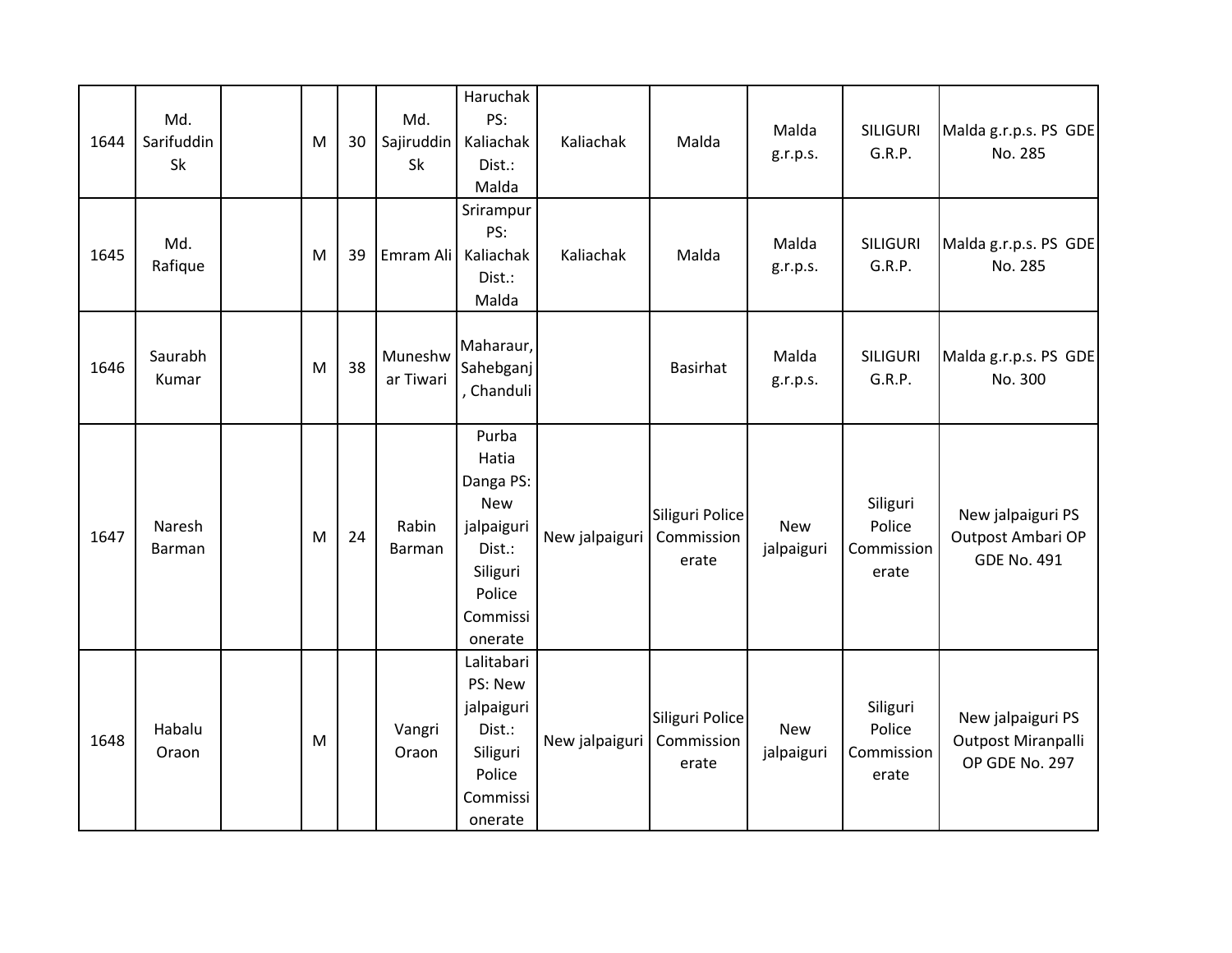| 1649 | Dhani<br>Oraon            | M |    | Lt Kamra<br>Oraon  | Menghora<br>PS: New<br>jalpaiguri<br>Dist.:<br>Siliguri<br>Police<br>Commissi<br>onerate                                 | New jalpaiguri | Siliguri Police<br>Commission<br>erate | <b>New</b><br>jalpaiguri | Siliguri<br>Police<br>Commission<br>erate | New jalpaiguri PS<br>Outpost Miranpalli<br>OP GDE No. 297 |
|------|---------------------------|---|----|--------------------|--------------------------------------------------------------------------------------------------------------------------|----------------|----------------------------------------|--------------------------|-------------------------------------------|-----------------------------------------------------------|
| 1650 | <b>Brahmalal</b><br>Oraon | M |    | Lt Bachhu<br>Oraon | Simulguri<br>PS: New<br>jalpaiguri<br>Dist.:<br>Siliguri<br>Police<br>Commissi<br>onerate                                | New jalpaiguri | Siliguri Police<br>Commission<br>erate | <b>New</b><br>jalpaiguri | Siliguri<br>Police<br>Commission<br>erate | New jalpaiguri PS<br>Outpost Miranpalli<br>OP GDE No. 297 |
| 1651 | Animesh<br>Sarkar         | M | 30 | Bablu<br>Sarkar    | Ambika<br>Nagar<br>Road No-<br>02 PS:<br><b>New</b><br>jalpaiguri<br>Dist.:<br>Siliguri<br>Police<br>Commissi<br>onerate | New jalpaiguri | Siliguri Police<br>Commission<br>erate | New<br>jalpaiguri        | Siliguri<br>Police<br>Commission<br>erate | New jalpaiguri PS<br><b>GDE No. 719</b>                   |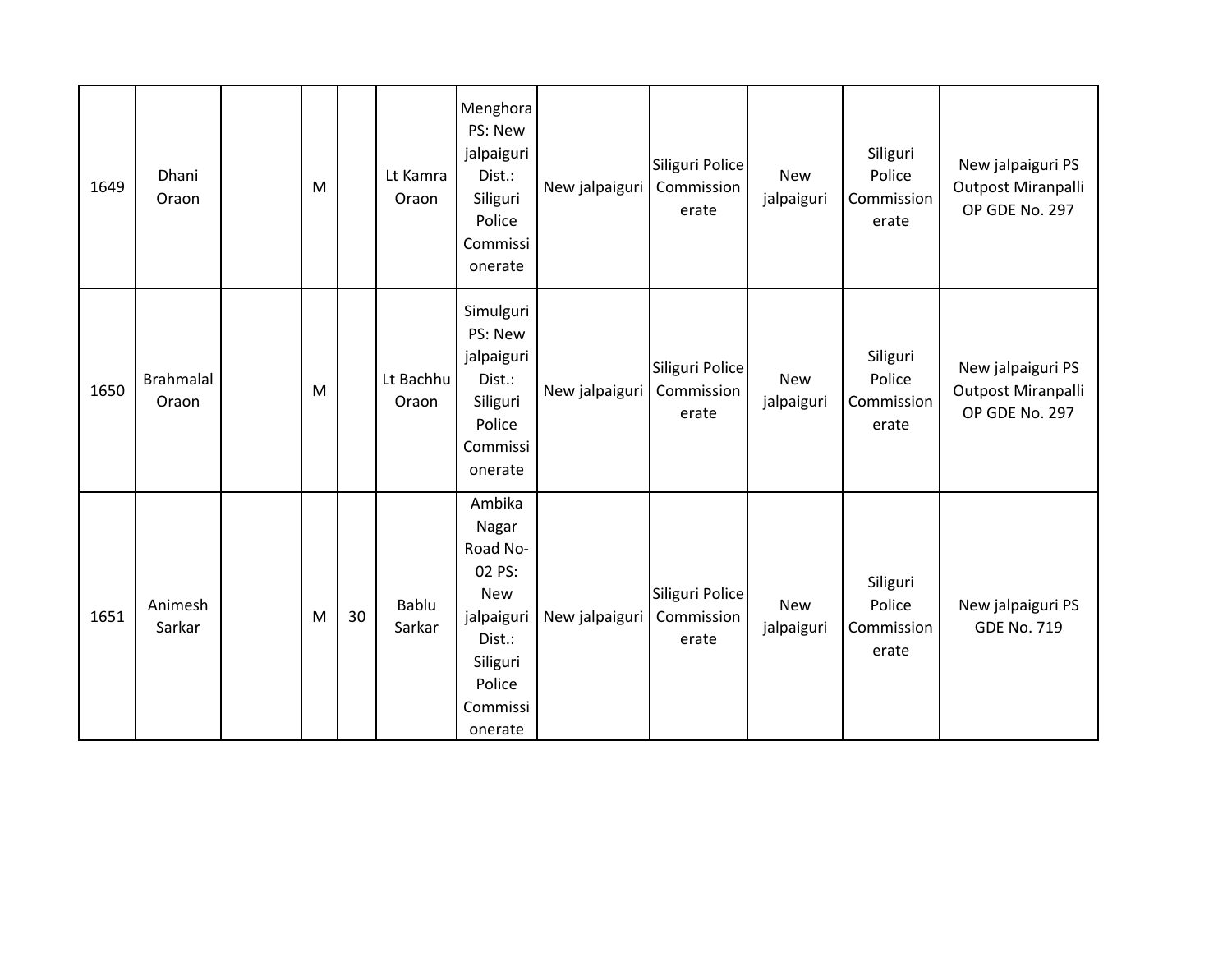| 1652 | Arati Rabi<br>Das             | M | 49 | Chandra<br>Sekhar<br>Rabi Das | South<br>Colony<br>Panchkolg<br>uri PS:<br><b>New</b><br>jalpaiguri<br>Dist.:<br>Siliguri<br>Police<br>Commissi<br>onerate | New jalpaiguri | Siliguri Police<br>Commission<br>erate | <b>New</b><br>jalpaiguri | Siliguri<br>Police<br>Commission<br>erate | New jalpaiguri PS<br><b>GDE No. 719</b> |
|------|-------------------------------|---|----|-------------------------------|----------------------------------------------------------------------------------------------------------------------------|----------------|----------------------------------------|--------------------------|-------------------------------------------|-----------------------------------------|
| 1653 | Chandra<br>Sekhar<br>Rabi Das | M | 55 | Lt Bharat<br>Rabi Das         | South<br>Colony<br>Panchkolg<br>uri PS:<br><b>New</b><br>jalpaiguri<br>Dist.:<br>Siliguri<br>Police<br>Commissi<br>onerate | New jalpaiguri | Siliguri Police<br>Commission<br>erate | <b>New</b><br>jalpaiguri | Siliguri<br>Police<br>Commission<br>erate | New jalpaiguri PS<br><b>GDE No. 720</b> |
| 1654 | Bharot<br>Das                 | M | 36 | Sadhu Das                     | Shantinag<br>ar PS:<br><b>New</b><br>jalpaiguri<br>Dist.:<br>Siliguri<br>Police<br>Commissi<br>onerate                     | New jalpaiguri | Siliguri Police<br>Commission<br>erate | New<br>jalpaiguri        | Siliguri<br>Police<br>Commission<br>erate | New jalpaiguri PS<br><b>GDE No. 720</b> |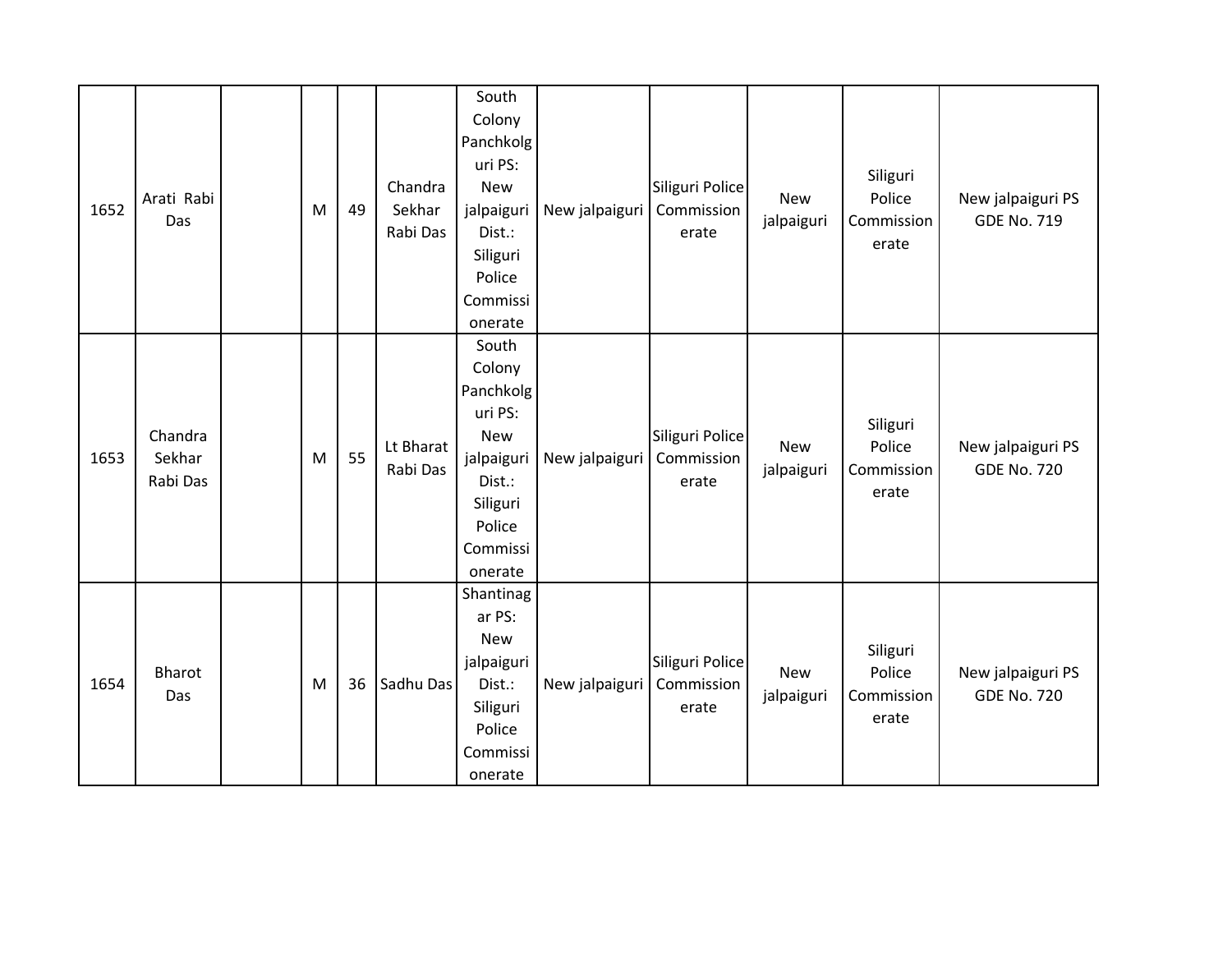| 1655 | Sukumar<br>Das           | M | 55 | Gopi Das        | Shantinag<br>ar PS:<br><b>New</b><br>jalpaiguri<br>Dist.:<br>Siliguri<br>Police<br>Commissi<br>onerate | New jalpaiguri | Siliguri Police<br>Commission<br>erate | <b>New</b><br>jalpaiguri | Siliguri<br>Police<br>Commission<br>erate | New jalpaiguri PS<br><b>GDE No. 720</b> |
|------|--------------------------|---|----|-----------------|--------------------------------------------------------------------------------------------------------|----------------|----------------------------------------|--------------------------|-------------------------------------------|-----------------------------------------|
| 1656 | Padda<br>Kamal<br>Sarkar | M | 25 | Gopal<br>Sarkar | South<br>Colony PS:<br><b>New</b><br>jalpaiguri<br>Dist.:<br>Siliguri<br>Police<br>Commissi<br>onerate | New jalpaiguri | Siliguri Police<br>Commission<br>erate | <b>New</b><br>jalpaiguri | Siliguri<br>Police<br>Commission<br>erate | New jalpaiguri PS<br><b>GDE No. 720</b> |
| 1657 | Sahera<br>Begam          | M | 30 | Md Nobiul       | Shantipar<br>a PS: New<br>jalpaiguri<br>Dist.:<br>Siliguri<br>Police<br>Commissi<br>onerate            | New jalpaiguri | Siliguri Police<br>Commission<br>erate | <b>New</b><br>jalpaiguri | Siliguri<br>Police<br>Commission<br>erate | New jalpaiguri PS<br><b>GDE No. 707</b> |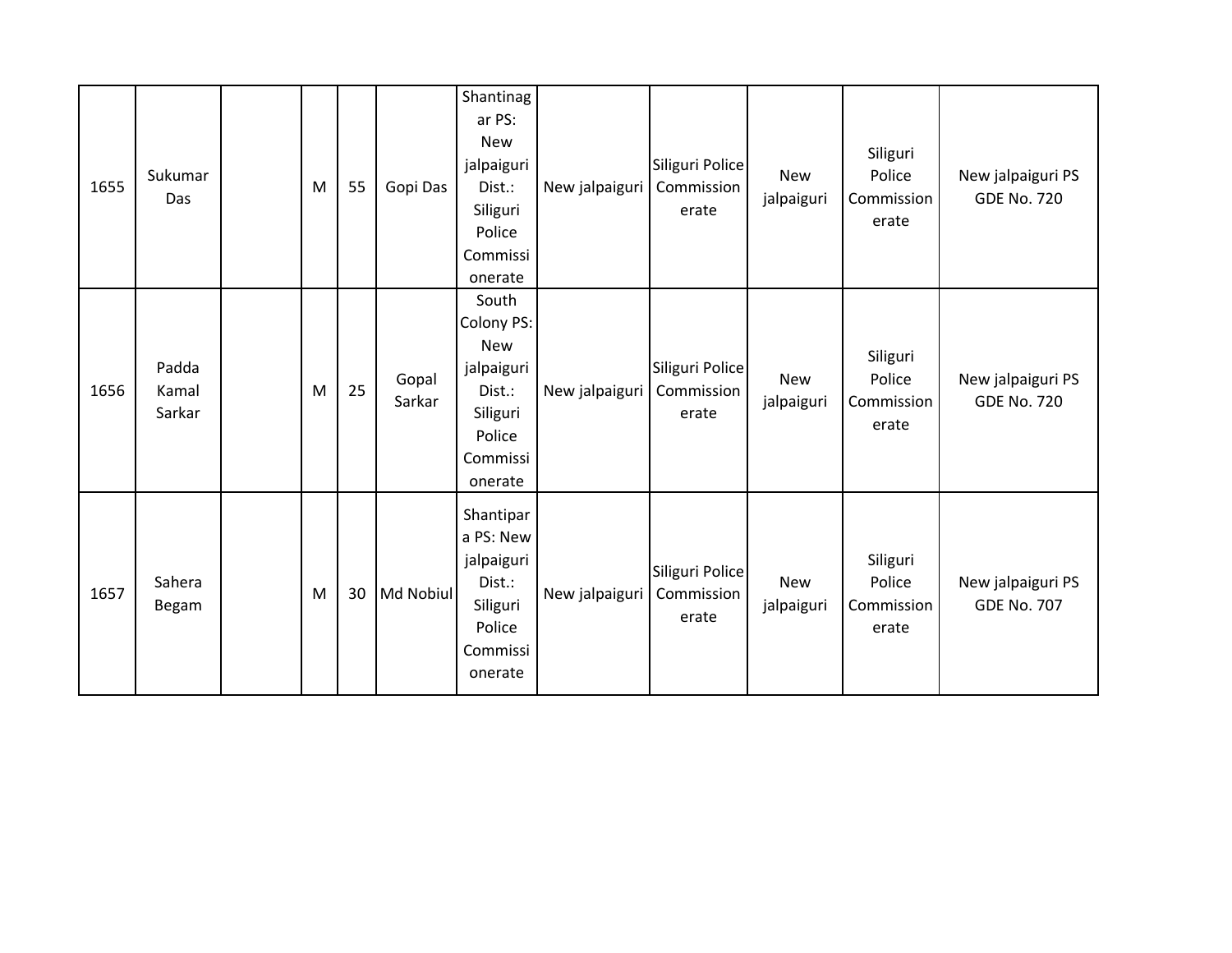| 1658 | Mampi<br>Rabi Das    | $\mathsf F$ | 29 | Biswajit<br>Ghosh | South<br>Colony PS:<br><b>New</b><br>jalpaiguri<br>Dist.:<br>Siliguri<br>Police<br>Commissi<br>onerate | New jalpaiguri | Siliguri Police<br>Commission<br>erate | New<br>jalpaiguri | Siliguri<br>Police<br>Commission<br>erate | New jalpaiguri PS<br><b>GDE No. 707</b> |
|------|----------------------|-------------|----|-------------------|--------------------------------------------------------------------------------------------------------|----------------|----------------------------------------|-------------------|-------------------------------------------|-----------------------------------------|
| 1659 | Mukesh<br>Singh      | M           |    | Trebini<br>Singh  | KHARAU<br>PS: Siliguri<br>Dist.:<br>Siliguri<br>Police<br>Commissi<br>onerate                          | Siliguri       | Siliguri Police<br>Commission<br>erate | Siliguri          | Siliguri<br>Police<br>Commission<br>erate | Siliguri PS GDE No.<br>346              |
| 1660 | Chhaila<br>Bihari    | M           |    | Chattu<br>Singh   | KHARAU<br>PS: Siliguri<br>Dist.:<br>Siliguri<br>Police<br>Commissi<br>onerate                          | Siliguri       | Siliguri Police<br>Commission<br>erate | Siliguri          | Siliguri<br>Police<br>Commission<br>erate | Siliguri PS GDE No.<br>345              |
| 1661 | Rousan Ali<br>Laskar | M           | 52 | Ajed<br>Laskar    | Monoharp<br>ur PS:<br>Kulpi Dist.:<br>Sundarba<br>n Police<br>District                                 | Kulpi          | Sundarban<br>Police<br>District        | Dholahat          | Sundarban<br>Police<br>District           | Dholahat PS GDE No.<br>602              |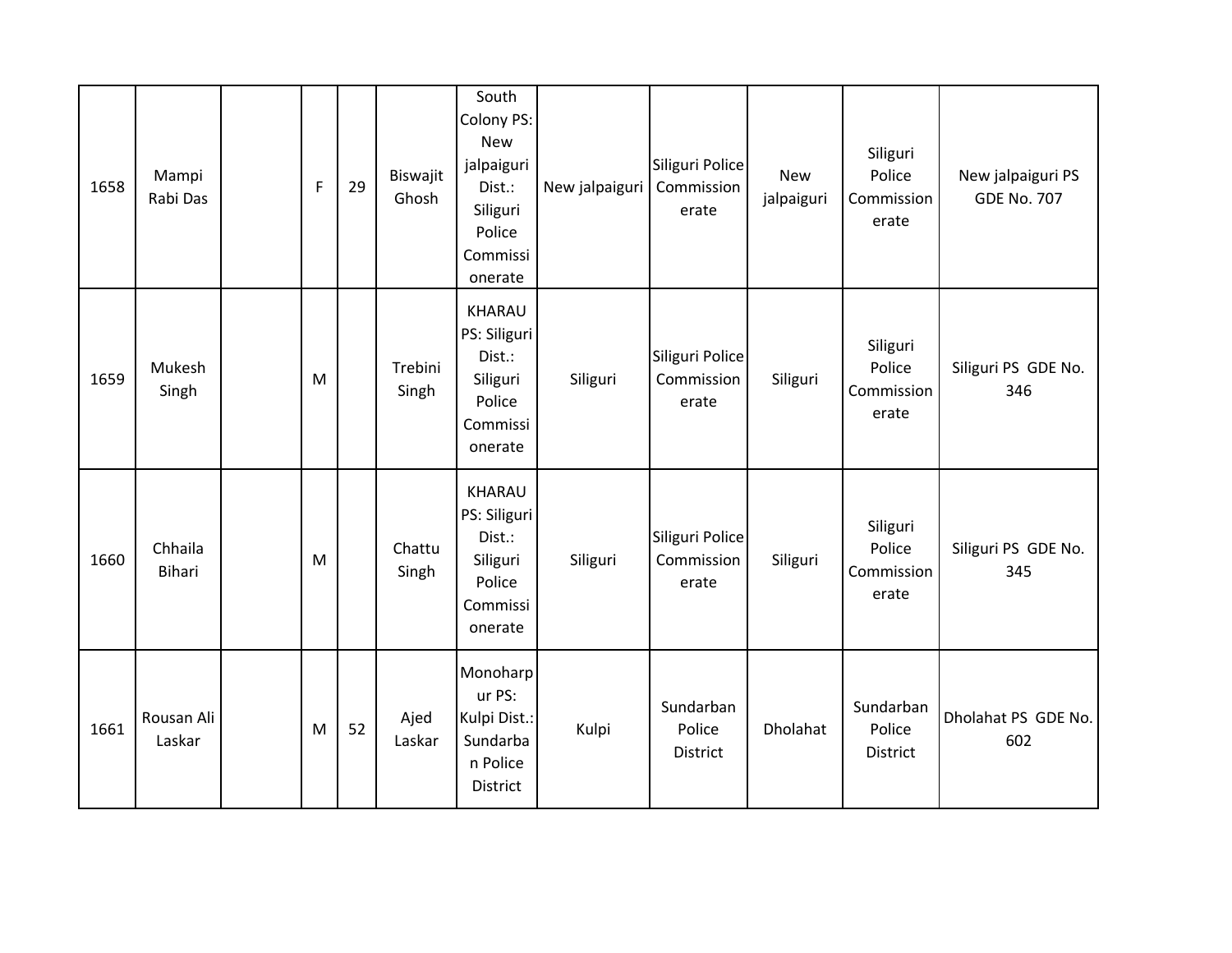| 1662 | Kartik<br>Dhara     | M |    | Lt<br>Harandrna<br>th Dhara |                                                                                                        |       | Basirhat                        | Harwood<br>point<br>coastal | Sundarban<br>Police<br>District | Harwood point<br>coastal PS GDE No.<br>734 |
|------|---------------------|---|----|-----------------------------|--------------------------------------------------------------------------------------------------------|-------|---------------------------------|-----------------------------|---------------------------------|--------------------------------------------|
| 1663 | Laltu<br>Halder     | M | 32 | <b>Buddiswar</b><br>Halder  | Mashama<br>ri PO-<br>Poschim<br>Gopalnaga<br>r PS: Kulpi<br>Dist.:<br>Sundarba<br>n Police<br>District | Kulpi | Sundarban<br>Police<br>District | Kulpi                       | Sundarban<br>Police<br>District | Kulpi PS GDE No. 691                       |
| 1664 | Parimal<br>Naiya    | M | 55 | Lt.<br>Ashutosh<br>Naiya    | Mashama<br>ri PO-<br>Poschim<br>Gopalnaga<br>r PS: Kulpi<br>Dist.:<br>Sundarba<br>n Police<br>District | Kulpi | Sundarban<br>Police<br>District | Kulpi                       | Sundarban<br>Police<br>District | Kulpi PS GDE No. 691                       |
| 1665 | Prasenjit<br>Mondal | M | 24 | Sukumar<br>Mondal           | Debipur<br>PO-<br>Poschim<br>Gopalnaga<br>r PS: Kulpi<br>Dist.:<br>Sundarba<br>n Police<br>District    | Kulpi | Sundarban<br>Police<br>District | Kulpi                       | Sundarban<br>Police<br>District | Kulpi PS GDE No. 691                       |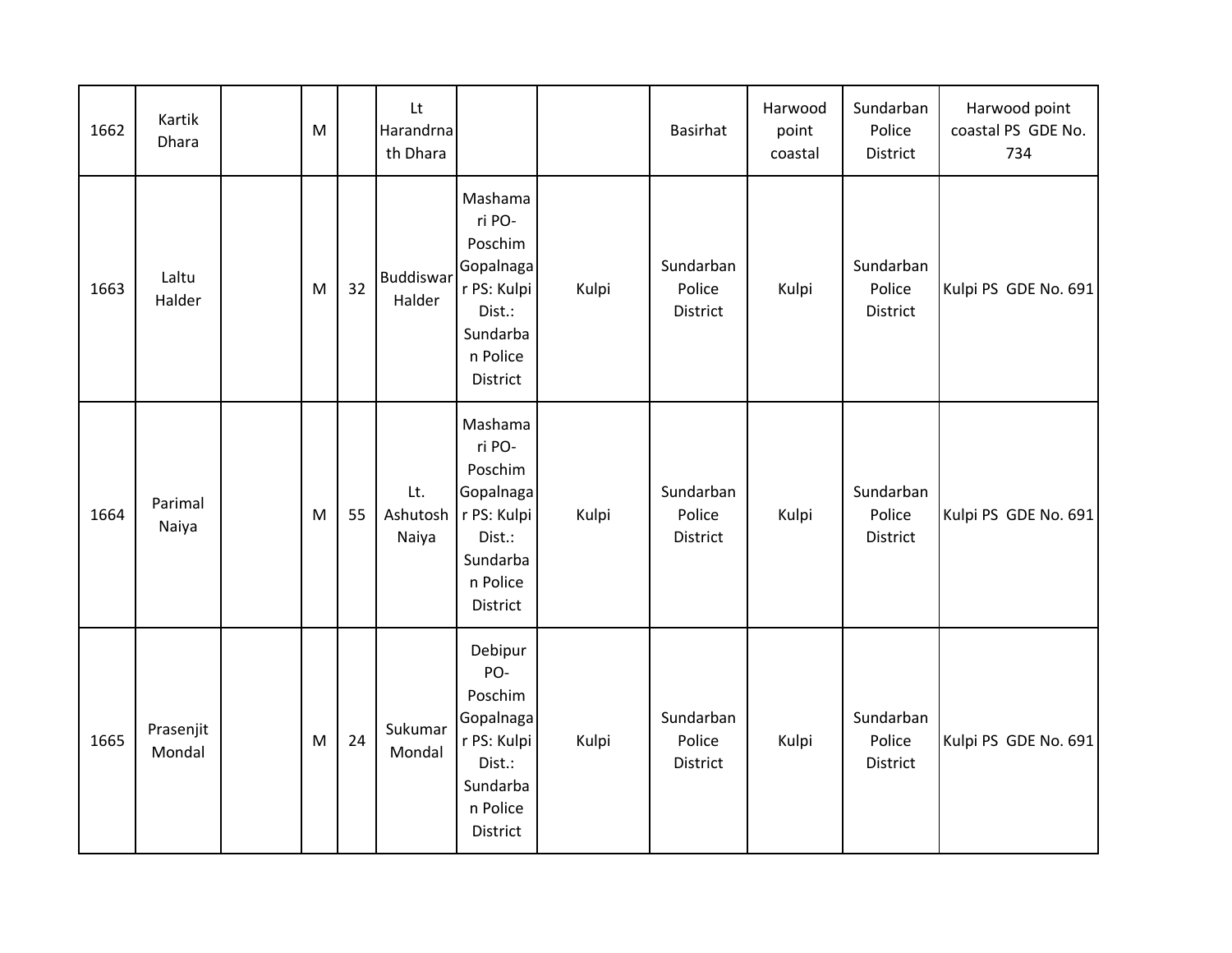| 1666 | Somnath<br>Baidya | M | 20 | Dilip<br>Baidya          | Mirzapur,<br>PO-Kulpi<br>PS: Kulpi<br>Dist.:<br>Sundarba<br>n Police<br>District             | Kulpi       | Sundarban<br>Police<br>District        | Kulpi       | Sundarban<br>Police<br>District | Kulpi PS GDE No. 691          |
|------|-------------------|---|----|--------------------------|----------------------------------------------------------------------------------------------|-------------|----------------------------------------|-------------|---------------------------------|-------------------------------|
| 1667 | Mrinal<br>Mondal  | M | 30 | Manoranj<br>an<br>Mondal | Chak<br>Ramnath<br>PO-Kulpi<br>PS: Kulpi<br>Dist.:<br>Sundarba<br>n Police<br>District       | Kulpi       | Sundarban<br>Police<br>District        | Kulpi       | Sundarban<br>Police<br>District | Kulpi PS GDE No. 691          |
| 1668 | Chandan<br>Mondal | M | 30 | Lt. Rajesh<br>Mondal     | 25/2 Pulin<br>Khatik<br>Road<br>Tangra,<br>PS: Tangra<br>Dist.:<br>Kolkata                   | Tangra      | Kolkata                                | Mandirbazar | Sundarban<br>Police<br>District | Mandirbazar PS GDE<br>No. 827 |
| 1669 | Ashim<br>Sarder   | M | 38 | nath<br>Sarder           | Krishnana<br>gar PS:<br>Sachindra Mandirbaz<br>ar Dist.:<br>Sundarba<br>n Police<br>District | Mandirbazar | Sundarban<br>Police<br><b>District</b> | Mandirbazar | Sundarban<br>Police<br>District | Mandirbazar PS GDE<br>No. 834 |